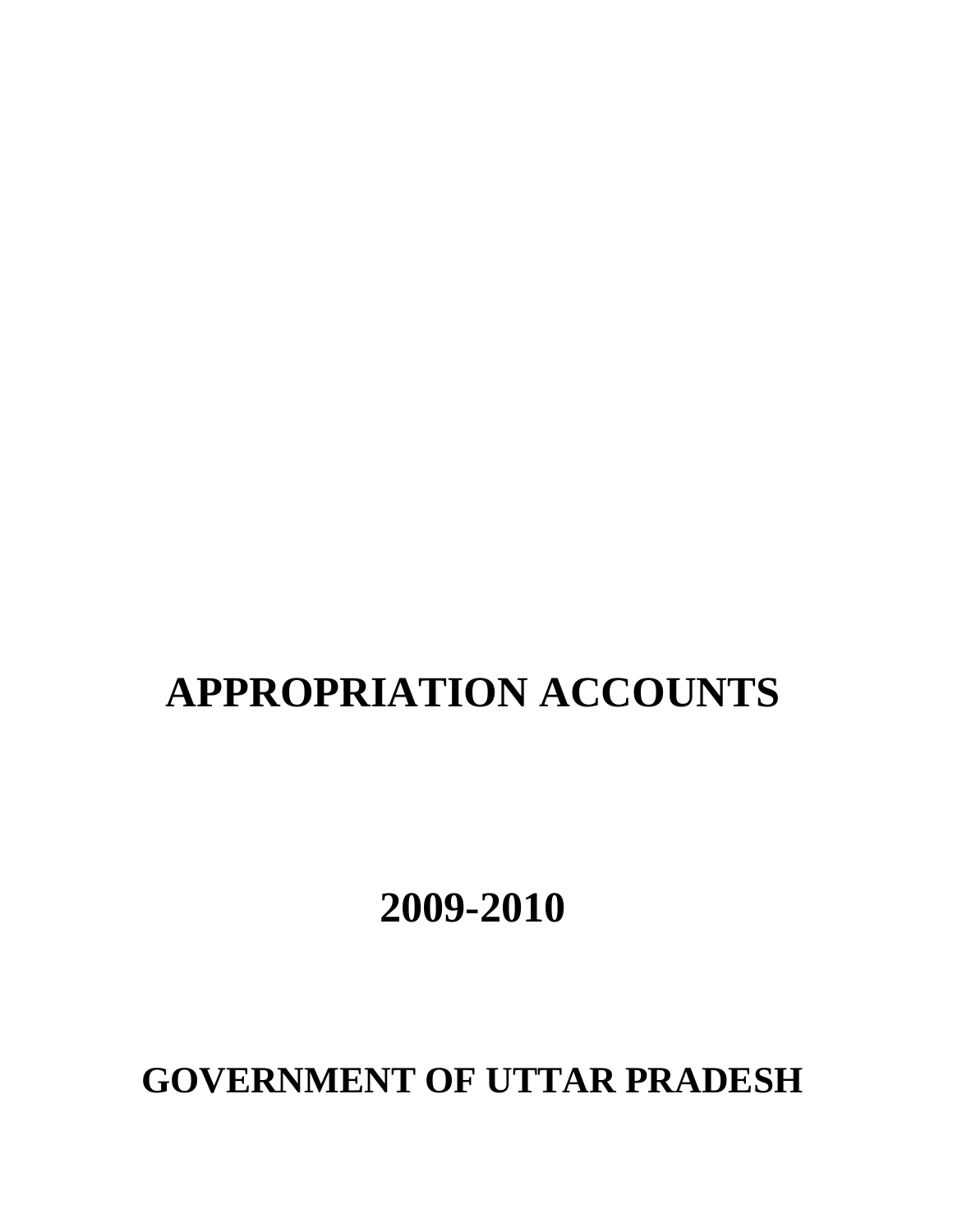# TABLE OF CONTENTS

|     |                                                                                         | Page(s)           |
|-----|-----------------------------------------------------------------------------------------|-------------------|
|     | <b>INTRODUCTORY</b><br>SUMMARY OF APPROPRIATION ACCOUNTS                                | (vii)<br>$1 - 21$ |
|     | NUMBER AND NAME OF GRANT                                                                |                   |
| 1.  | <b>Excise Department</b>                                                                | 23-24             |
| 2.  | <b>Housing Department</b>                                                               | 25-28             |
| 3.  | Industries Department (Small Industry<br>and Export Promotion)                          | 29-30             |
| 4.  | Industries Department (Mines and Minerals)                                              | 31                |
| 5.  | Industries Department (Handloom and<br>Village Industries)                              | 32                |
| 6.  | Industries Department (Handloom Industry)                                               | 33                |
| 7.  | Industries Department (Heavy and Medium Industries)                                     | 34-36             |
| 8.  | Industries Department (Printing and Stationery)                                         | 37                |
| 9.  | <b>Power Department</b>                                                                 | 38-42             |
| 10. | Agriculture and Other Allied Departments<br>(Horticultural and Sericulture Development) | 43-46             |
| 11. | Agriculture and Other Allied<br>Departments (Agriculture)                               | 47-58             |
| 12. | Agriculture and Other Allied<br>Departments (Land Development<br>and Water Resources)   | 59-60             |
| 13. | Agriculture and Other Allied<br>Departments (Rural Development)                         | 61-66             |
| 14. | Agriculture and Other Allied<br>Departments (Panchayati Raj)                            | 67-70             |
| 15. | Agriculture and Other Allied<br>Departments (Animal Husbandry)                          | 71-75             |
| 16. | Agriculture and Other Allied<br>Departments (Dairy Development)                         | 76-79             |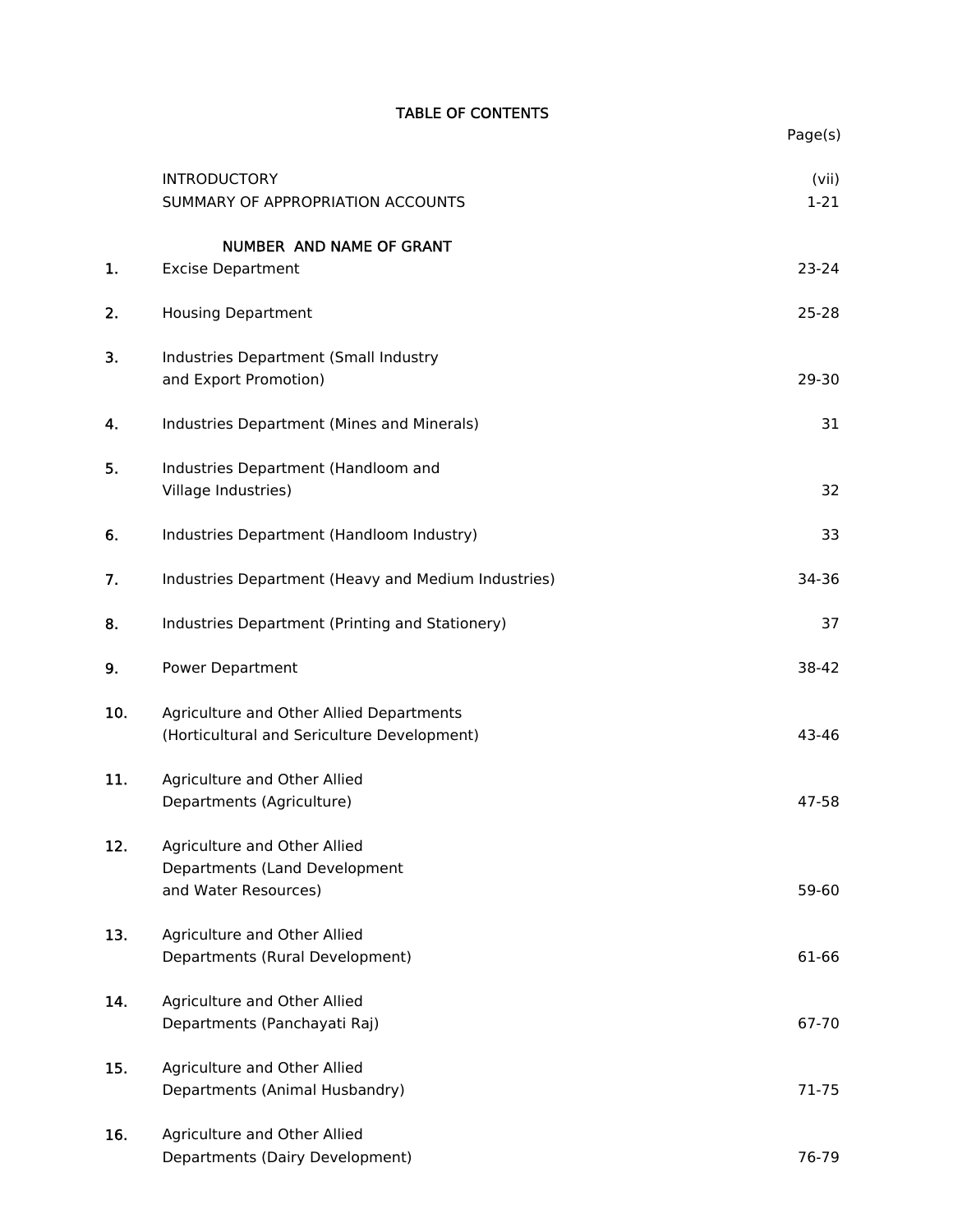|     | <b>NUMBER AND NAME OF GRANT</b>                                                             | Page(s) |
|-----|---------------------------------------------------------------------------------------------|---------|
| 17. | Agriculture and Other Allied<br>Departments (Fisheries)                                     | 80-82   |
| 18. | Agriculture and Other Allied<br>Departments (Co-operative)                                  | 83-86   |
| 19. | Personnel Department (Training and<br>Other Expenditure)                                    | 87-88   |
| 20. | Personnel Department (Public Service Commission)                                            | 89      |
| 21. | Food and Civil Supplies Department                                                          | 90-92   |
| 22. | <b>Sports Department</b>                                                                    | 93-97   |
| 23. | Cane Development Department (Cane)                                                          | 98-99   |
| 24. | Cane Development Department (Sugar Industry)                                                | 100-102 |
| 25. | Home Department (Jails)                                                                     | 103-107 |
| 26. | Home Department (Police)                                                                    | 108-114 |
| 27. | Home Department (Civil Defence)                                                             | 115-118 |
| 28. | Home Department (Political Pension<br>and other Expenditure)                                | 119-121 |
| 29. | Confidential Department (Governor's Secretariat)                                            | 122-123 |
| 30. | Confidential Department (Revenue Special<br>Intelligence Directorate and other Expenditure) | 124     |
| 31. | <b>Medical Department (Medical</b><br><b>Education and Training)</b>                        | 125-127 |
| 32. | Medical Department (Allopathy)                                                              | 128-134 |
| 33. | Medical Department (Ayurvedic and Unani)                                                    | 135-138 |
| 34. | Medical Department (Homoeopathy)                                                            | 139-141 |
| 35. | Medical Department (Family Welfare)                                                         | 142-144 |
| 36. | Medical Department (Public Health)                                                          | 145-146 |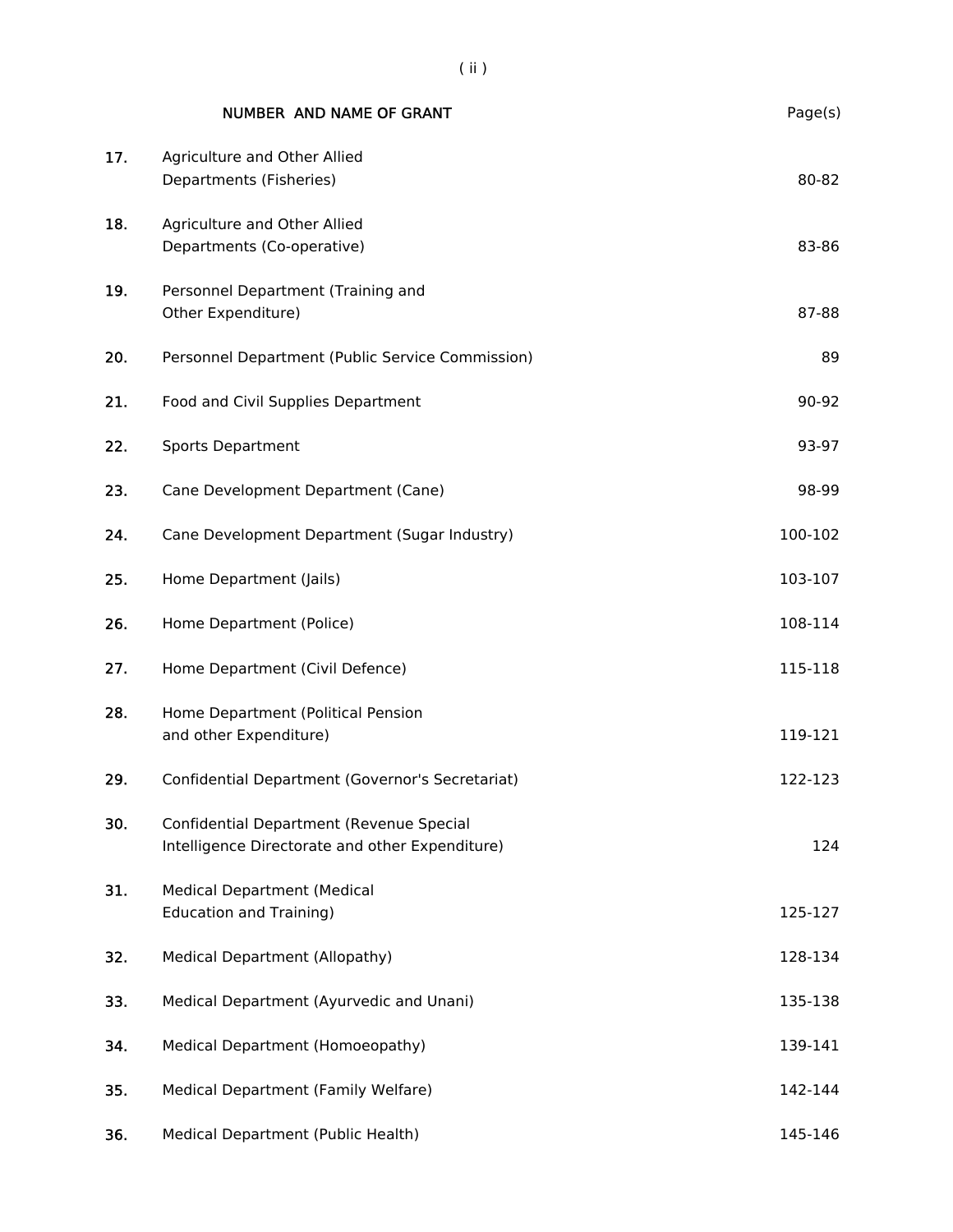|     | NUMBER AND NAME OF GRANT                                        | Page(s) |
|-----|-----------------------------------------------------------------|---------|
| 37. | Urban Development Department                                    | 147-152 |
| 38. | Civil Aviation Department                                       | 153-154 |
| 39. | Language Department                                             | 155-156 |
| 40. | <b>Planning Department</b>                                      | 157-165 |
| 41. | <b>Election Department</b>                                      | 166-168 |
| 42. | Judicial Department                                             | 169-173 |
| 43. | <b>Transport Department</b>                                     | 174-176 |
| 44. | <b>Tourism Department</b>                                       | 177-180 |
| 45. | <b>Environment Department</b>                                   | 181-182 |
| 46. | Administrative Reforms Department                               | 183-184 |
| 47. | <b>Technical Education Department</b>                           | 185-197 |
| 48. | Muslim Waqf Department                                          | 198-202 |
| 49. | Women and Child Welfare Department                              | 203-207 |
| 50. | Revenue Department (District Administration)                    | 208-210 |
| 51. | Revenue Department (Relief on account<br>of Natural Calamities) | 211-212 |
| 52. | Revenue Department (Board of Revenue<br>and other Expenditure)  | 213-217 |
| 53. | National Integration Department                                 | 218-219 |
| 54. | Public Works Department (Establishment)                         | 220-222 |
| 55. | Public Works Department (Buildings)                             | 223-228 |
| 56. | Public Works Department (Special Area Programme)                | 229-230 |
| 57. | Public Works Department (Communications-Bridges)                | 231-233 |
| 58. | Public Works Department (Communications-Roads)                  | 234-242 |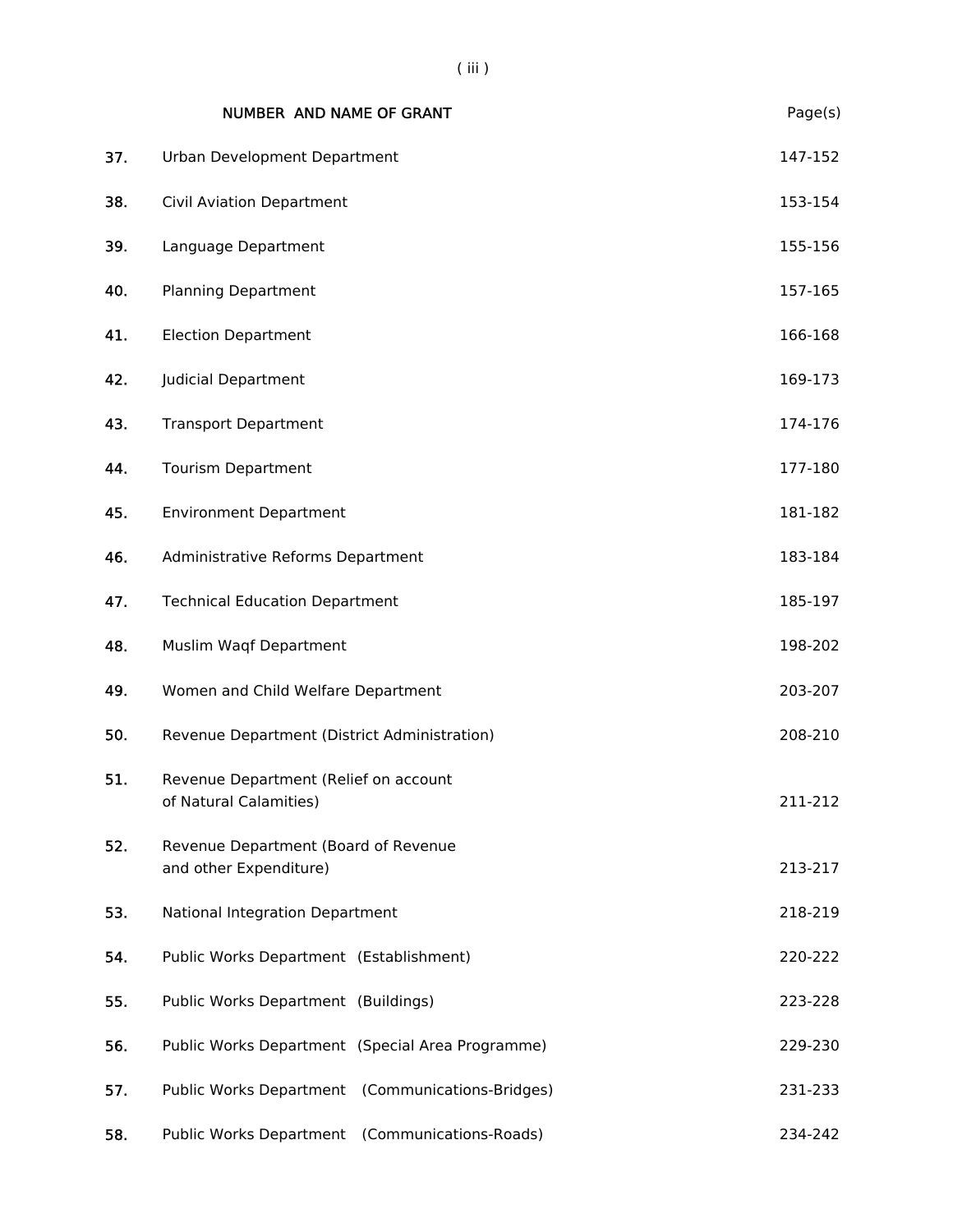|     | <b>NUMBER AND NAME OF GRANT</b>                                                   | Page(s) |
|-----|-----------------------------------------------------------------------------------|---------|
| 59. | Public Works Department (Estate Directorate)                                      | 243-247 |
| 60. | <b>Forest Department</b>                                                          | 248-252 |
| 61. | Finance Department (Debt Services<br>and other Expenditure)                       | 253-262 |
| 62. | Finance Department (Superannuation<br>Allowances and Pensions)                    | 263-268 |
| 63. | Finance Department (Treasury and<br><b>Accounts Administration)</b>               | 269-270 |
| 65. | Finance Department (Audit, Small Savings, etc.)                                   | 271-273 |
| 66. | Finance Department (Group Insurance)                                              | 274     |
| 67. | Legislative Council Secretariat                                                   | 275-276 |
| 68. | Legislative Assembly Secretariat                                                  | 277-279 |
| 70. | Science and Technology Department                                                 | 280-281 |
| 71. | <b>Education Department (Primary Education)</b>                                   | 282-285 |
| 72. | <b>Education Department (Secondary Education)</b>                                 | 286-292 |
| 73. | <b>Education Department (Higher Education)</b>                                    | 293-300 |
| 75. | <b>Education Department (State Council</b><br>of Education Research and Training) | 301-304 |
| 76. | Labour Department (Labour Welfare)                                                | 305-307 |
| 77. | Labour Department (Employment)                                                    | 308-309 |
| 78. | Secretariat Administration Department                                             | 310-314 |
| 79. | Social Welfare Department (Welfare of the<br>Handicapped and Backward Classes)    | 315-318 |
| 80. | Social Welfare Department (Social Welfare<br>and Welfare of Scheduled Castes)     | 319-322 |
| 81. | Social Welfare Department (Tribal Welfare)                                        | 323-327 |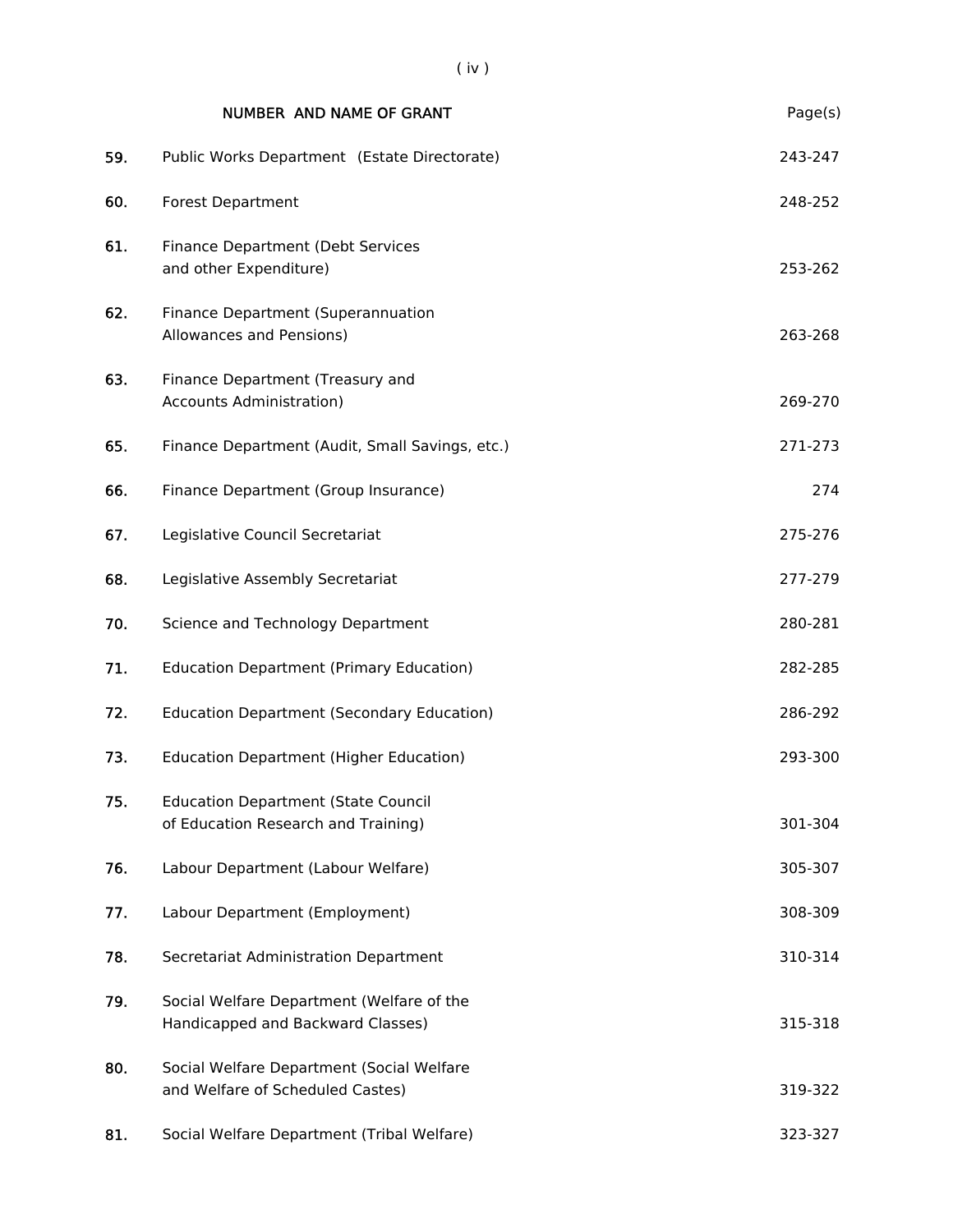|               | <b>NUMBER AND NAME OF GRANT</b>                                            |                                                                                                                                                      | Page(s) |  |
|---------------|----------------------------------------------------------------------------|------------------------------------------------------------------------------------------------------------------------------------------------------|---------|--|
| 82.           | Vigilance Department                                                       |                                                                                                                                                      | 328-330 |  |
| 83.           | Social Welfare Department (Special<br>Component Plan for Scheduled Castes) |                                                                                                                                                      |         |  |
| 84.           | <b>General Administration Department</b>                                   |                                                                                                                                                      | 343     |  |
| 85.           | <b>Public Enterprises Department</b>                                       |                                                                                                                                                      | 344     |  |
| 86.           | <b>Information Department</b>                                              |                                                                                                                                                      | 345     |  |
| 87.           | Soldier's Welfare Department                                               |                                                                                                                                                      | 346-348 |  |
| 88.           | Institutional Finance Department (Directorate)                             |                                                                                                                                                      | 349     |  |
| 89.           |                                                                            | Institutional Finance Department (Commercial Tax)                                                                                                    | 350-352 |  |
| 90.           | Institutional Finance Department (Entertainment and Betting Tax)           |                                                                                                                                                      |         |  |
| 91.           | Institutional Finance Department (Stamps and Registration)                 |                                                                                                                                                      |         |  |
| 92.           | <b>Culture Department</b>                                                  |                                                                                                                                                      |         |  |
| 95.           | Irrigation Department (Establishment)                                      |                                                                                                                                                      |         |  |
| 96.           | Irrigation Department (Works)                                              |                                                                                                                                                      | 366-395 |  |
|               |                                                                            | <b>APPENDICES</b>                                                                                                                                    |         |  |
| Appendix I-   |                                                                            | Expenditure met out of advances from the Contingency<br>Fund sanctioned during 2009-2010 but not recouped to<br>the Fund till the close of the year. | 396     |  |
| Appendix II-  |                                                                            | Statement showing Grantwise details of estimates and<br>actuals in respect of recoveries adjusted in the<br>accounts in reduction of expenditure.    | 397-400 |  |
| Appendix III- |                                                                            | Suspense transactions-Grant no. 96-Irrigation<br>Department (Works) -Revenue Portion                                                                 | 401     |  |
| Appendix IV-  |                                                                            | Direction and Administration and Machinery and<br>Equipment Charges 2009-2010                                                                        | 402-405 |  |
| Appendix V-   |                                                                            | Suspense transactions-Grant no. 96-Irrigation                                                                                                        |         |  |

Department (Works) -Capital Portion 406-407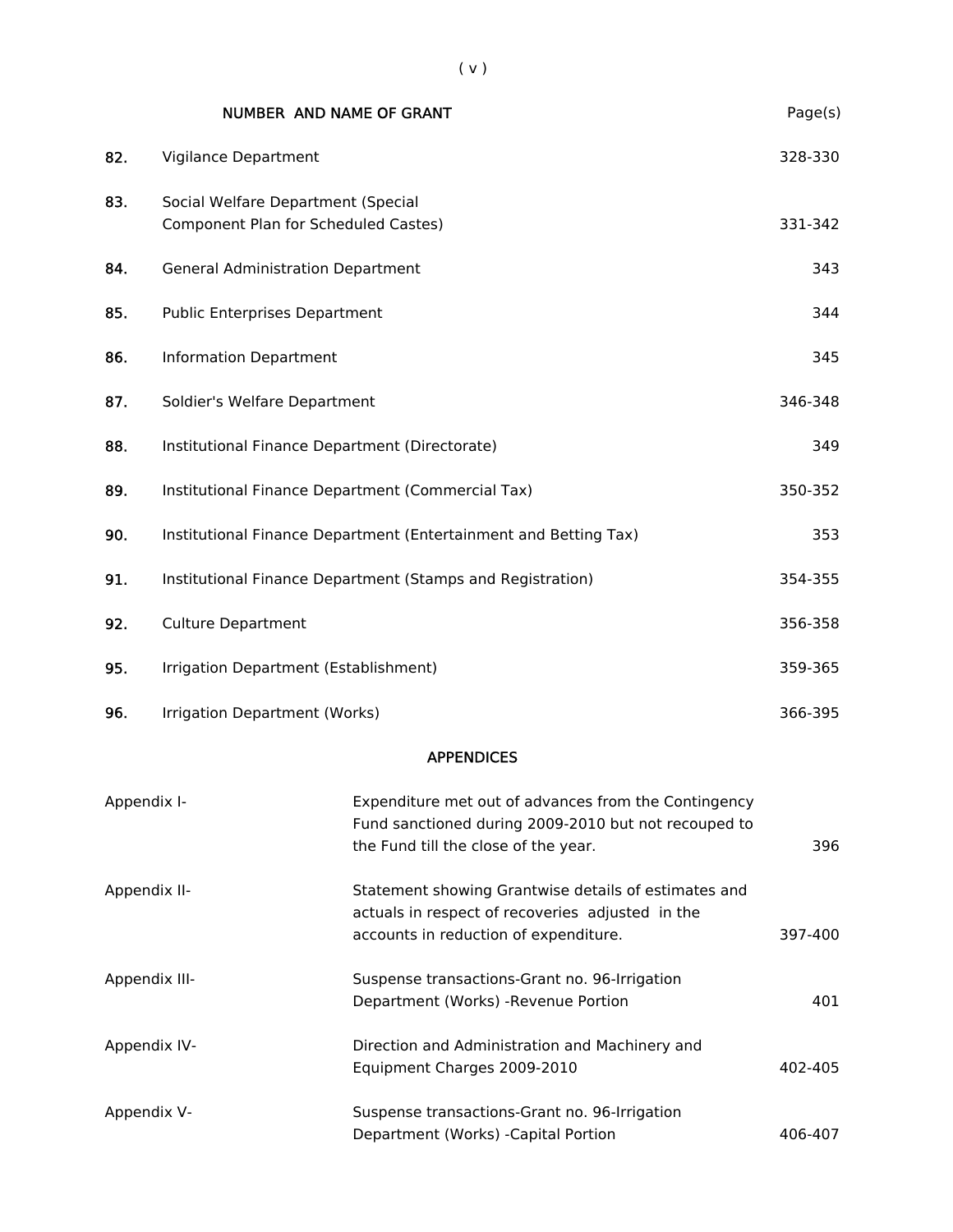#### **INTRODUCTORY**

 This compilation containing the Appropriation Accounts of the Government of Uttar Pradesh for the year 2009-2010 presents the accounts of sums expended in the year ended 31st March 2010, compared with the sums specified in the schedules appended to the Appropriation Acts passed under Articles 204 and 205 of the Constitution of India.

#### In these Accounts-

| "O" | stands for original grant or appropriation                                                       |
|-----|--------------------------------------------------------------------------------------------------|
| "S" | stands for supplementary grant or appropriation                                                  |
| "R" | stands for re-appropriation, withdrawals or surrenders<br>sanctioned by the Competent Authority. |

Charged appropriations and expenditure are shown in *italics*.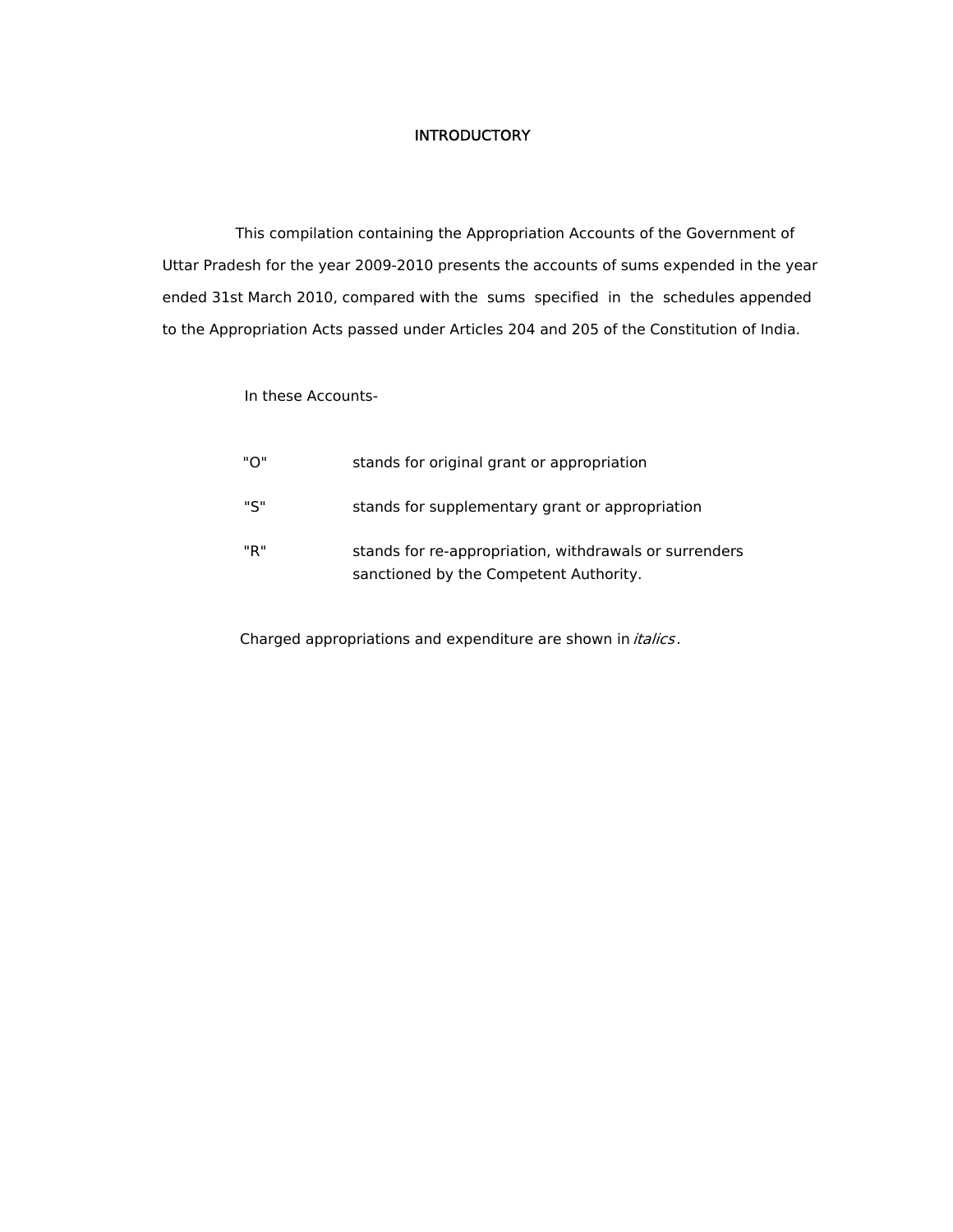# SUMMARY OF APPROPRIATION ACCOUNTS

| Number and name of<br>grant or appropriation |                                                                                           | Total grant or<br>appropriation | <b>Expenditure</b>   | <b>Expenditure compared with</b><br>Total grant / appropriation |               |
|----------------------------------------------|-------------------------------------------------------------------------------------------|---------------------------------|----------------------|-----------------------------------------------------------------|---------------|
|                                              |                                                                                           |                                 |                      | Saving                                                          | <b>Excess</b> |
|                                              |                                                                                           |                                 | (Rupees in thousand) |                                                                 |               |
| 1.                                           | <b>Excise Department-</b><br>Revenue-                                                     |                                 |                      |                                                                 |               |
|                                              | Voted                                                                                     | 72,80,88                        | 71,83,38             | 97,50                                                           |               |
|                                              | Charged<br>Capital-                                                                       | 10,00                           | 7,94                 | 2,06                                                            |               |
|                                              | Voted                                                                                     | 20,00                           | 20,19                | .,                                                              | 19            |
| 2.                                           | <b>Housing Department-</b><br>Revenue-                                                    |                                 |                      |                                                                 | (19274)       |
|                                              | Voted                                                                                     | 33,89,97                        | 30,12,80             | 3,77,17                                                         |               |
|                                              | Charged                                                                                   | 6,59,28                         | 6,72,60              |                                                                 | 13,32         |
|                                              | Capital-                                                                                  |                                 |                      |                                                                 | (1332262)     |
|                                              | Voted                                                                                     | 11,68,47,43                     | 9,88,27,81           | 1,80,19,62                                                      |               |
| 3.                                           | Charged<br>Industries Department<br>(Small Industry and Export<br>Promotion)-<br>Revenue- | 10,33,93                        | 10,33,93             |                                                                 |               |
|                                              | Voted                                                                                     | 98,77,84                        | 88,60,03             | 10,17,81                                                        |               |
|                                              | Charged                                                                                   | 4,00                            | 8,25                 |                                                                 | 4,25          |
|                                              | Capital-                                                                                  |                                 |                      |                                                                 | (424655)      |
| 4.                                           | Voted<br>Industries Department<br>(Mines and Minerals)-<br>Revenue-                       | 3,09,02                         | 2,56,94              | 52,08                                                           |               |
|                                              | Voted                                                                                     | 16,26,02                        | 15,33,36             | 92,66                                                           |               |
|                                              | Charged                                                                                   | 1                               |                      | 1                                                               | .,            |
|                                              | Capital-                                                                                  |                                 |                      |                                                                 |               |
| 5.                                           | Voted<br>Industries Department<br>(Handloom and Village<br>Industry)-<br>Revenue-         | 8,00,00                         | 7,96,61              | 3,39                                                            |               |
|                                              | Voted                                                                                     | 49,25,86                        | 49,35,99             |                                                                 | 10,13         |
| 6.                                           | Industries Department<br>(Handloom Industry)-<br>Revenue-                                 |                                 |                      | н,                                                              | (1012676)     |
|                                              | Voted                                                                                     | 36,34,32                        | 22,65,16             | 13,69,16                                                        |               |
| 7.                                           | Industries Department<br>(Heavy and Medium<br>Industries)-<br>Revenue-                    |                                 |                      |                                                                 |               |
|                                              | Voted                                                                                     | 2,31,50,27                      | 1,34,16,12           | 97,34,15                                                        |               |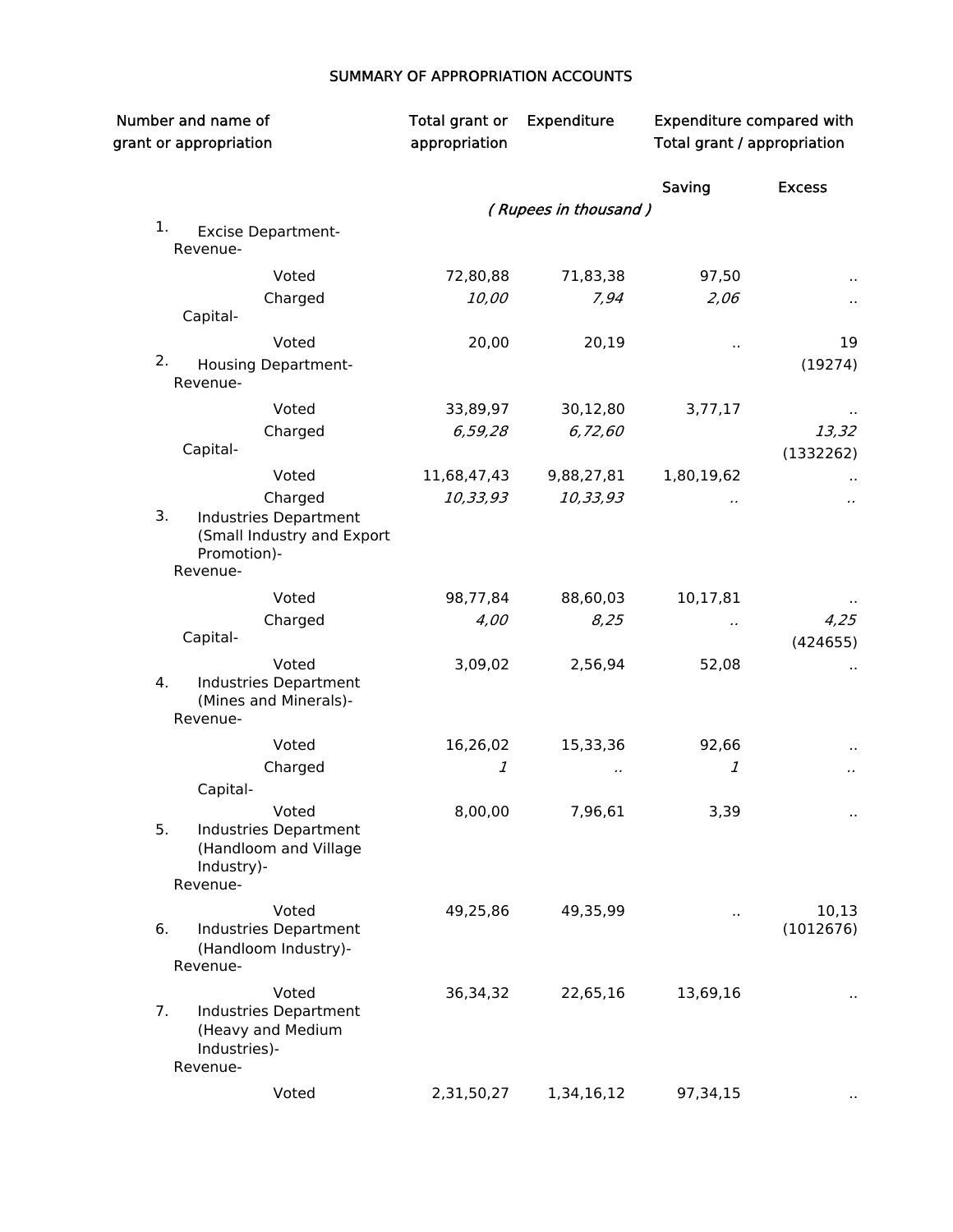| Number and name of<br>grant or appropriation                                                                                    | Total grant or<br>appropriation | Expenditure          | <b>Expenditure compared with</b><br>Total grant / appropriation |                      |
|---------------------------------------------------------------------------------------------------------------------------------|---------------------------------|----------------------|-----------------------------------------------------------------|----------------------|
|                                                                                                                                 |                                 |                      | Saving                                                          | <b>Excess</b>        |
|                                                                                                                                 |                                 | (Rupees in thousand) |                                                                 |                      |
| Capital-                                                                                                                        |                                 |                      |                                                                 |                      |
| Voted<br>8.<br>Industries Department<br>(Printing and Stationery)-<br>Revenue-                                                  | 1,46,80,00                      | 1,22,33,25           | 24,46,75                                                        | $\ddot{\phantom{1}}$ |
| Voted<br>Capital-                                                                                                               | 1,09,69,58                      | 1,04,41,85           | 5,27,73                                                         |                      |
| Voted                                                                                                                           | 1,50,00                         | 1,47,00              | 3,00                                                            |                      |
| 9.<br>Power Department-<br>Revenue-                                                                                             |                                 |                      |                                                                 |                      |
| Voted                                                                                                                           | 27,10,80,09                     | 26,42,94,13          | 67,85,96                                                        |                      |
| Charged                                                                                                                         | 30,61,72                        | 27,14,29             | 3,47,43                                                         |                      |
| Capital-                                                                                                                        |                                 |                      |                                                                 |                      |
| Voted<br>Agriculture and Other<br>10.<br><b>Allied Departments</b><br>(Horticultural &<br>Sericulture Development)-<br>Revenue- | 70,05,95,03                     | 51, 35, 36, 23       | 18,70,58,80                                                     | $\ddot{\phantom{1}}$ |
| Voted                                                                                                                           | 1,89,94,33                      | 1,67,63,03           | 22,31,30                                                        |                      |
| Charged                                                                                                                         | 73,57                           | 98,51                | .,                                                              | 24,94                |
| Capital-                                                                                                                        |                                 |                      |                                                                 | (2494432)            |
| Voted<br>11.<br>Agriculture and Other<br><b>Allied Departments</b><br>(Agriculture)-<br>Revenue-                                | 4,22,29                         | 3,51,07              | 71,22                                                           |                      |
| Voted                                                                                                                           | 23,08,38,27                     | 15,88,05,28          | 7,20,32,99                                                      |                      |
| Charged                                                                                                                         | 15,10                           | $\cdot$ .            | 15,10                                                           | .,                   |
| Capital-                                                                                                                        |                                 |                      |                                                                 |                      |
| Voted<br>Agriculture and Other<br>12.<br>Allied Departments (Land<br>Development & Water<br>Resources)-<br>Revenue-             | 3,22,03,79                      | 2,89,29,88           | 32,73,91                                                        |                      |
| Voted                                                                                                                           | 1,93,27,54                      | 1,69,35,31           | 23,92,23                                                        | $\ddot{\phantom{1}}$ |
| Agriculture and Other<br>13.<br><b>Allied Departments (Rural</b><br>Development)-<br>Revenue-                                   |                                 |                      |                                                                 |                      |
| Voted                                                                                                                           | 20,80,95,67                     | 20,47,87,86          | 33,07,81                                                        |                      |
| Charged                                                                                                                         | 10,00                           | 2,29                 | 7, 71                                                           |                      |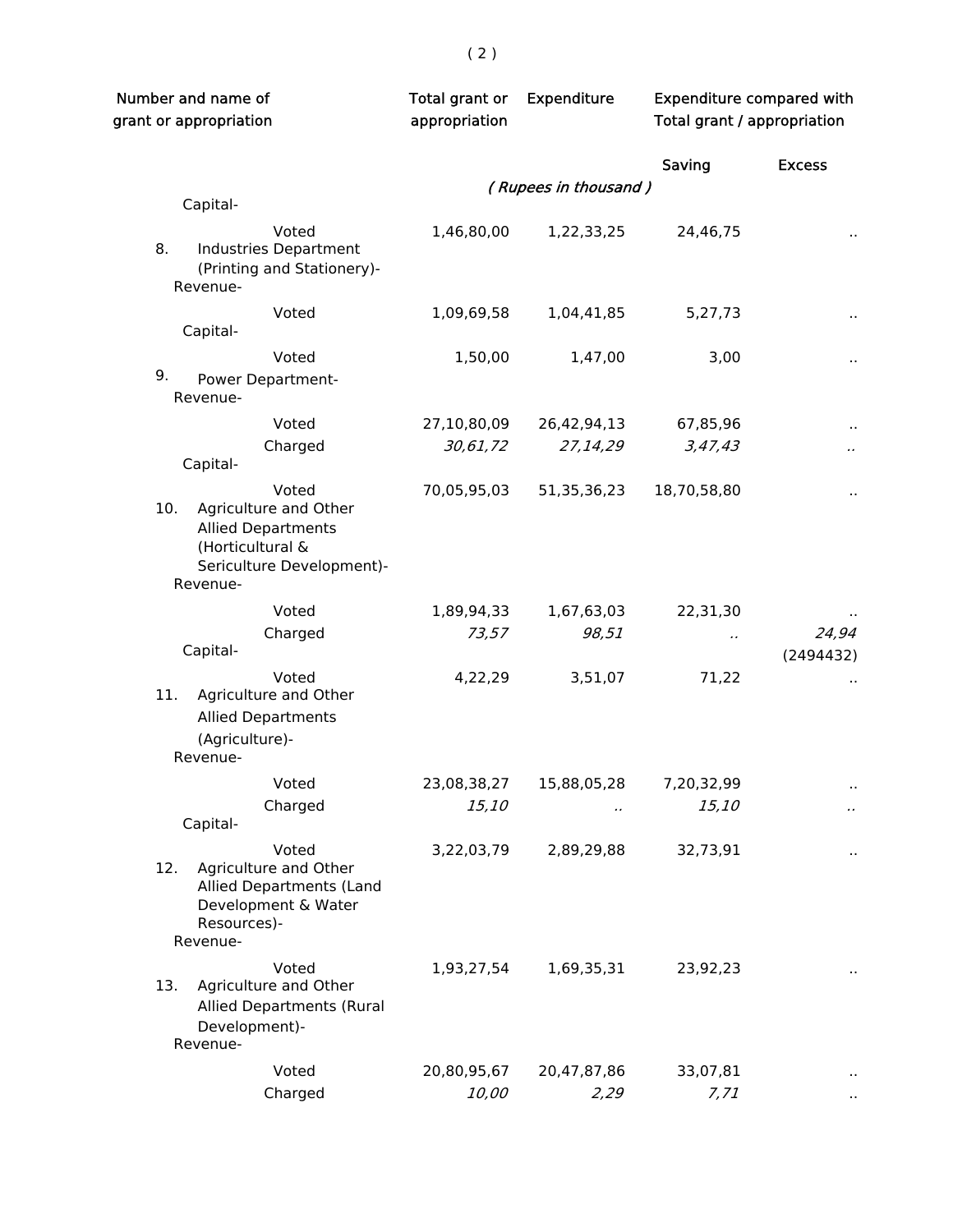| Number and name of<br>grant or appropriation |                                                                                                 | Total grant or<br>appropriation | <b>Expenditure</b>   | <b>Expenditure compared with</b><br>Total grant / appropriation<br>Saving | <b>Excess</b>         |
|----------------------------------------------|-------------------------------------------------------------------------------------------------|---------------------------------|----------------------|---------------------------------------------------------------------------|-----------------------|
|                                              |                                                                                                 |                                 | (Rupees in thousand) |                                                                           |                       |
|                                              | Capital-                                                                                        |                                 |                      |                                                                           |                       |
| 14.                                          | Voted<br>Agriculture and Other<br><b>Allied Departments</b><br>(Panchayati Raj)-<br>Revenue-    | 10,51,32,84                     | 10,31,64,81          | 19,68,03                                                                  |                       |
|                                              | Voted                                                                                           | 17,66,86,94                     | 14, 32, 52, 27       | 3,34,34,67                                                                |                       |
|                                              | Capital-                                                                                        |                                 |                      |                                                                           |                       |
| 15.                                          | Voted<br>Agriculture and Other<br><b>Allied Departments</b><br>(Animal Husbandry)-<br>Revenue-  | 6,30,00,04                      | 6, 12, 42, 84        | 17,57,20                                                                  | $\ddot{\phantom{1}}$  |
|                                              | Voted                                                                                           | 3,90,93,24                      | 3,71,47,57           | 19,45,67                                                                  |                       |
|                                              | Charged                                                                                         | 13,79                           | $\cdot$              | 13,79                                                                     |                       |
|                                              | Capital-                                                                                        |                                 |                      |                                                                           |                       |
| 16.                                          | Voted<br>Agriculture and Other<br><b>Allied Departments (Dairy</b><br>Development)-<br>Revenue- | 19,70,02                        | 11,16,14             | 8,53,88                                                                   |                       |
|                                              | Voted                                                                                           | 25,71,05                        | 23,61,52             | 2,09,53                                                                   |                       |
|                                              | Charged                                                                                         | 1                               | 2,60                 |                                                                           | 2,59                  |
|                                              | Capital-                                                                                        |                                 |                      |                                                                           | (258964)              |
| 17.                                          | Voted<br>Agriculture and Other<br><b>Allied Departments</b><br>(Fisheries)-<br>Revenue-         | $\mathbf 1$                     | 1,07,32              | $\cdot$ .                                                                 | 1,07,31<br>(10731000) |
| 18.                                          | Voted<br>Agriculture and Other<br>Allied Departments (Co-<br>operative)-<br>Revenue-            | 57,92,66                        | 39,94,92             | 17,97,74                                                                  |                       |
|                                              | Voted                                                                                           | 1,57,46,86                      | 1,56,81,49           | 65,37                                                                     |                       |
|                                              | Charged                                                                                         | 5,82,95                         | 7,93,09              | $\ddot{\phantom{0}}$                                                      | 2,10,14               |
|                                              | Capital-                                                                                        |                                 |                      |                                                                           | (21013858)            |
|                                              | Voted                                                                                           | 32,92,00                        | 22,74,11             | 10,17,89                                                                  |                       |
| 19.                                          | Charged<br>Personnel Department<br>(Training and other<br>Expenditure) -<br>Revenue-            | 11,73,70                        | 11,39,00             | 34,70                                                                     |                       |
|                                              | Voted                                                                                           | 6,94,90                         | 3,88,44              | 3,06,46                                                                   |                       |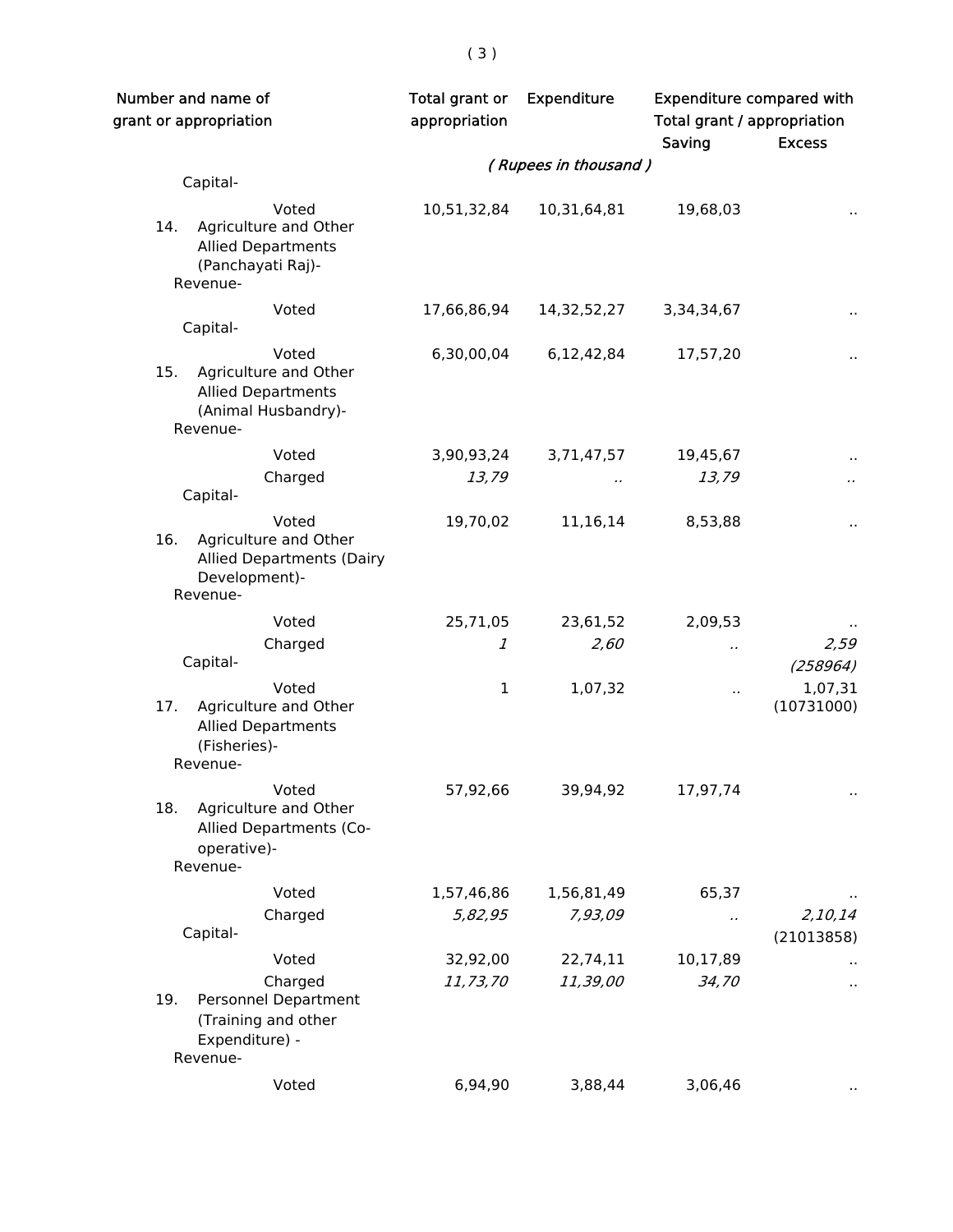| Number and name of<br>grant or appropriation                                     | Total grant or<br>appropriation | <b>Expenditure</b>   | <b>Expenditure compared with</b><br>Total grant / appropriation |                         |  |
|----------------------------------------------------------------------------------|---------------------------------|----------------------|-----------------------------------------------------------------|-------------------------|--|
|                                                                                  |                                 |                      | Saving                                                          | <b>Excess</b>           |  |
|                                                                                  |                                 | (Rupees in thousand) |                                                                 |                         |  |
| 20.<br>Personnel Department<br>(Public Service<br>Commission)-<br>Revenue-       |                                 |                      |                                                                 |                         |  |
| Voted                                                                            | 2,24,28                         | 2,22,16              | 2,12                                                            |                         |  |
| Charged<br>Capital-                                                              | 26,81,48                        | 26,25,19             | 56,29                                                           |                         |  |
| Charged<br>Food and Civil Supplies<br>21.<br>Department-<br>Revenue-             | 5,00                            | 5,00                 | $\ddot{\phantom{0}}$                                            | .,                      |  |
| Voted                                                                            | 38,35,89                        | 38,29,60             | 6,29                                                            | $\bar{\phantom{a}}$     |  |
| Charged<br>Capital-                                                              | 1,44                            | 1,44                 | .,                                                              | $\ddot{\phantom{a}}$    |  |
| Voted                                                                            | 1, 17, 27, 12, 75               | 1,10,99,62,37        | 6,27,50,38                                                      |                         |  |
| Charged                                                                          | 24,00,01,50                     | 14,00,00,00          | 10,00,01,50                                                     | $\ddot{\phantom{0}}$    |  |
| 22.<br>Sports Department-<br>Revenue-                                            |                                 |                      |                                                                 |                         |  |
| Voted                                                                            | 31,95,07                        | 29,87,56             | 2,07,51                                                         | $\ddot{\phantom{1}}$    |  |
| Charged<br>Capital-                                                              | $1,00$                          | 59                   | 41                                                              | $\cdot$ .               |  |
| Voted<br>Cane Development<br>23.<br>Department (Cane)-<br>Revenue-               | 32,60,87                        | 26,87,07             | 5,73,80                                                         | $\ddot{\phantom{1}}$    |  |
| Voted                                                                            | 1,35,68,56                      | 1,15,98,87           | 19,69,69                                                        |                         |  |
| Charged<br>Capital-                                                              | 1,50                            | 1,00                 | 50                                                              |                         |  |
| Voted<br>24.<br>Cane Development<br>Department (Sugar<br>Industry) -<br>Revenue- | 16,50,00                        | 15,64,00             | 86,00                                                           |                         |  |
| Voted<br>Capital-                                                                | 41,92,70                        | 36,17,89             | 5,74,81                                                         |                         |  |
| Voted<br>25.<br>Home Department (Jails) -<br>Revenue-                            | 5,09,00,00                      | 5,45,28,50           | Ω.                                                              | 36,28,50<br>(362850000) |  |
| Voted                                                                            | 3,06,85,79                      | 3,06,07,72           | 78,07                                                           |                         |  |
| Charged<br>Capital-                                                              | 8,00                            | 2,55                 | 5,45                                                            | $\ddot{\phantom{1}}$    |  |
| Voted                                                                            | 2,52,57,30                      | 1,70,03,93           | 82,53,37                                                        |                         |  |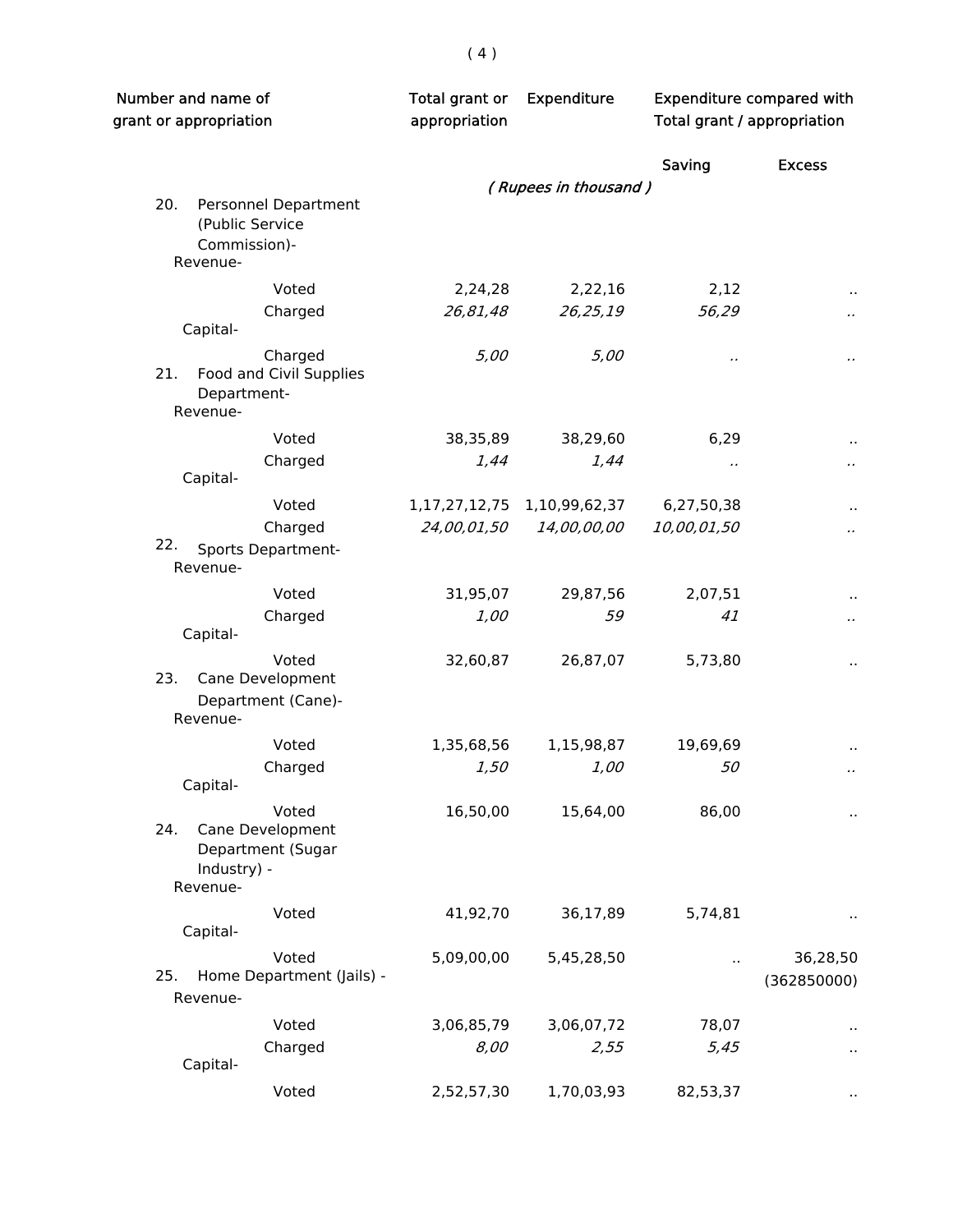| Number and name of<br>grant or appropriation |                                                                                                                                   | Total grant or<br>appropriation | Expenditure          | <b>Expenditure compared with</b><br>Total grant / appropriation |                      |
|----------------------------------------------|-----------------------------------------------------------------------------------------------------------------------------------|---------------------------------|----------------------|-----------------------------------------------------------------|----------------------|
|                                              |                                                                                                                                   |                                 |                      | Saving                                                          | <b>Excess</b>        |
| 26.                                          | Home Department (Police)-                                                                                                         |                                 | (Rupees in thousand) |                                                                 |                      |
|                                              |                                                                                                                                   |                                 |                      |                                                                 |                      |
|                                              | Revenue-                                                                                                                          |                                 |                      |                                                                 |                      |
|                                              | Voted                                                                                                                             | 59,09,18,01                     | 58,08,09,28          | 1,01,08,73                                                      | $\ddot{\phantom{1}}$ |
|                                              | Charged<br>Capital-                                                                                                               | 65,27                           | 2,71                 | 62,56                                                           | $\ddot{\phantom{a}}$ |
|                                              | Voted                                                                                                                             | 3,48,52,04                      | 2,03,17,58           | 1,45,34,46                                                      |                      |
| 27.                                          | Home Department (Civil<br>Defence) -<br>Revenue-                                                                                  |                                 |                      |                                                                 |                      |
|                                              | Voted                                                                                                                             | 3,46,95,30                      | 3,41,71,34           | 5,23,96                                                         |                      |
|                                              | Capital-                                                                                                                          |                                 |                      |                                                                 |                      |
| 28.                                          | Voted<br>Home Department<br>(Political Pension and<br>other Expenditure) -<br>Revenue-                                            | 9,91,81                         | 9,21,21              | 70,60                                                           |                      |
|                                              |                                                                                                                                   |                                 |                      |                                                                 |                      |
|                                              | Voted<br>Capital-                                                                                                                 | 97,69,25                        | 91,83,84             | 5,85,41                                                         |                      |
| 29.                                          | Voted<br><b>Confidential Department</b><br>(Governor's Secretariat) -                                                             | 30,00                           | Ω.                   | 30,00                                                           | .,                   |
|                                              | Revenue-                                                                                                                          |                                 |                      |                                                                 |                      |
| 30.                                          | Charged<br><b>Confidential Department</b><br>(Revenue Special<br>Intelligence Directorate<br>and other Expenditure) -<br>Revenue- | 6, 77, 51                       | 6,09,50              | 68,01                                                           |                      |
| 31.                                          | Voted<br><b>Medical Department</b><br>(Medical Education and<br>Training) -<br>Revenue-                                           | 3,07,15                         | 2,86,74              | 20,41                                                           |                      |
|                                              | Voted<br>Capital-                                                                                                                 | 7,22,68,42                      | 6,95,31,45           | 27,36,97                                                        |                      |
| 32.                                          | Voted<br><b>Medical Department</b><br>(Allopathy) -<br>Revenue-                                                                   | 3,93,41,99                      | 3,85,84,19           | 7,57,80                                                         |                      |
|                                              | Voted                                                                                                                             | 23,74,78,57                     | 19,60,11,00          | 4,14,67,57                                                      |                      |
|                                              | Charged<br>Capital-                                                                                                               | 20,00                           | .,                   | 20,00                                                           |                      |
|                                              | Voted                                                                                                                             | 5,88,44,66                      | 4,36,66,29           | 1,51,78,37                                                      |                      |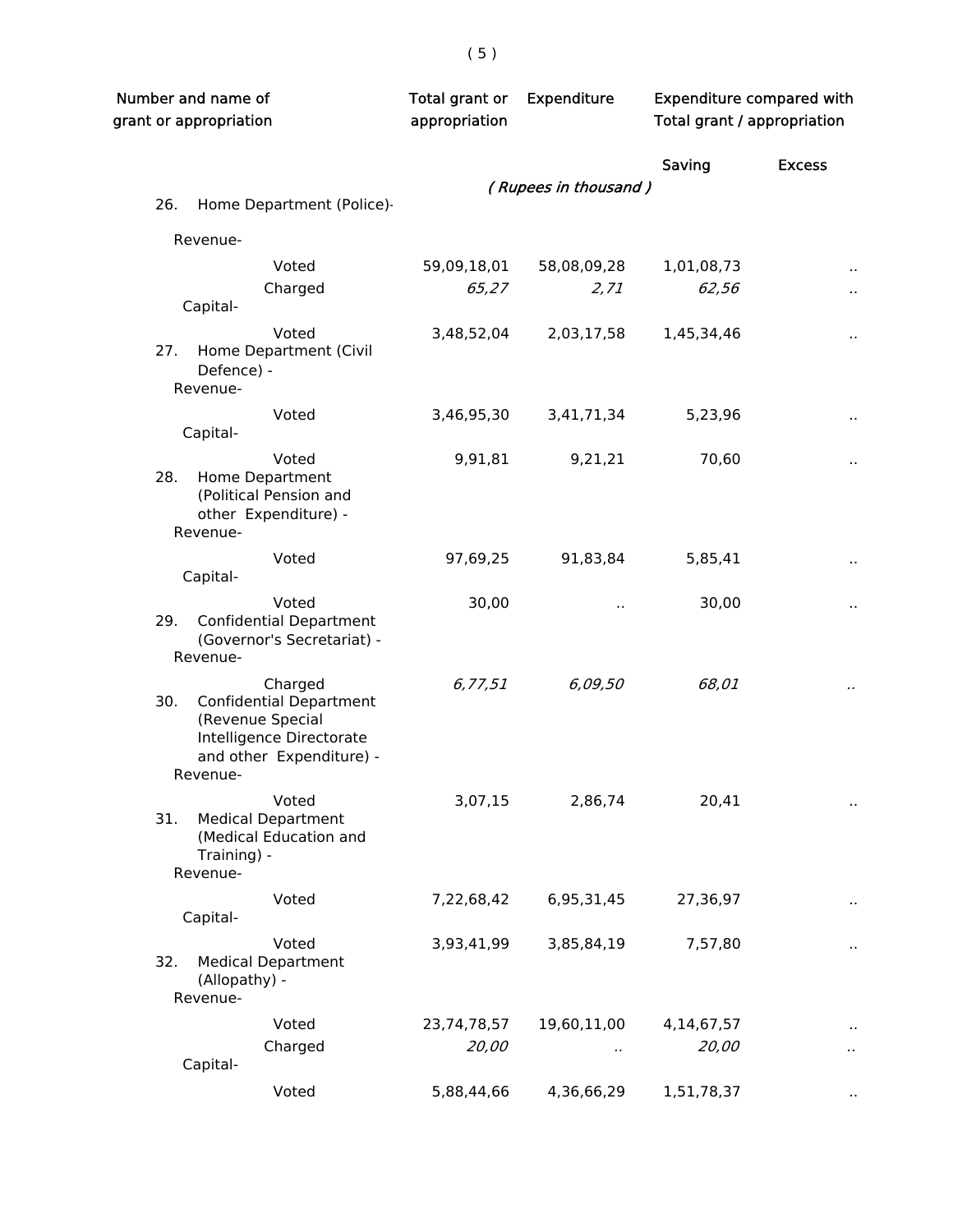| Number and name of<br>grant or appropriation                                | Total grant or<br>appropriation | Expenditure          | <b>Expenditure compared with</b><br>Total grant / appropriation |                      |
|-----------------------------------------------------------------------------|---------------------------------|----------------------|-----------------------------------------------------------------|----------------------|
|                                                                             |                                 |                      | Saving                                                          | <b>Excess</b>        |
|                                                                             |                                 | (Rupees in thousand) |                                                                 |                      |
| 33.<br><b>Medical Department</b><br>(Ayurvedic and Unani)-<br>Revenue-      |                                 |                      |                                                                 |                      |
| Voted<br>Capital-                                                           | 3,53,36,06                      | 3,10,59,29           | 42,76,77                                                        | $\ddot{\phantom{1}}$ |
| Voted<br>34.<br><b>Medical Department</b><br>(Homoeopathy) -<br>Revenue-    | 15,43,02                        | 15,40,01             | 3,01                                                            |                      |
| Voted<br>Capital-                                                           | 1,71,02,19                      | 1,46,02,42           | 24,99,77                                                        | $\ddot{\phantom{1}}$ |
| Voted<br><b>Medical Department</b><br>35.<br>(Family Welfare) -<br>Revenue- | 11,62,80                        | 10,22,38             | 1,40,42                                                         | $\ddot{\phantom{1}}$ |
| Voted                                                                       | 13,30,91,63                     | 12,46,69,01          | 84,22,62                                                        |                      |
| Charged<br>Capital-                                                         | 15,00                           |                      | 15,00                                                           | $\cdot$              |
| Voted<br><b>Medical Department</b><br>36.<br>(Public Health)-<br>Revenue-   | 70,00,00                        | 29,46,10             | 40,53,90                                                        | $\ddot{\phantom{a}}$ |
| Voted                                                                       | 3,79,38,03                      | 3,29,45,60           | 49,92,43                                                        |                      |
| Charged<br>37.<br><b>Urban Development</b><br>Department-<br>Revenue-       | 1,00                            | Ω.                   | 1,00                                                            | $\cdot$ .            |
| Voted<br>Capital-                                                           | 5,43,75,49                      | 4,89,28,03           | 54,47,46                                                        |                      |
| Voted<br>Civil Aviation Department -<br>38.<br>Revenue-                     | 12,65,45,06                     | 8,91,28,65           | 3,74,16,41                                                      |                      |
| Voted<br>Capital-                                                           | 31,22,18                        | 31,26,14             | Ω.                                                              | 3,96<br>(396236)     |
| Voted<br>39.<br>Language Department-<br>Revenue-                            | 1,24,78,15                      | 1,13,00,72           | 11,77,43                                                        |                      |
| Voted<br>40.<br>Planning Department -<br>Revenue-                           | 9,75,86                         | 8,61,87              | 1,13,99                                                         | $\ddot{\phantom{1}}$ |
| Voted<br>Capital-                                                           | 1,32,04,22                      | 87,38,48             | 44,65,74                                                        |                      |
| Voted                                                                       | 3,51,14,33                      | 56,95,51             | 2,94,18,82                                                      |                      |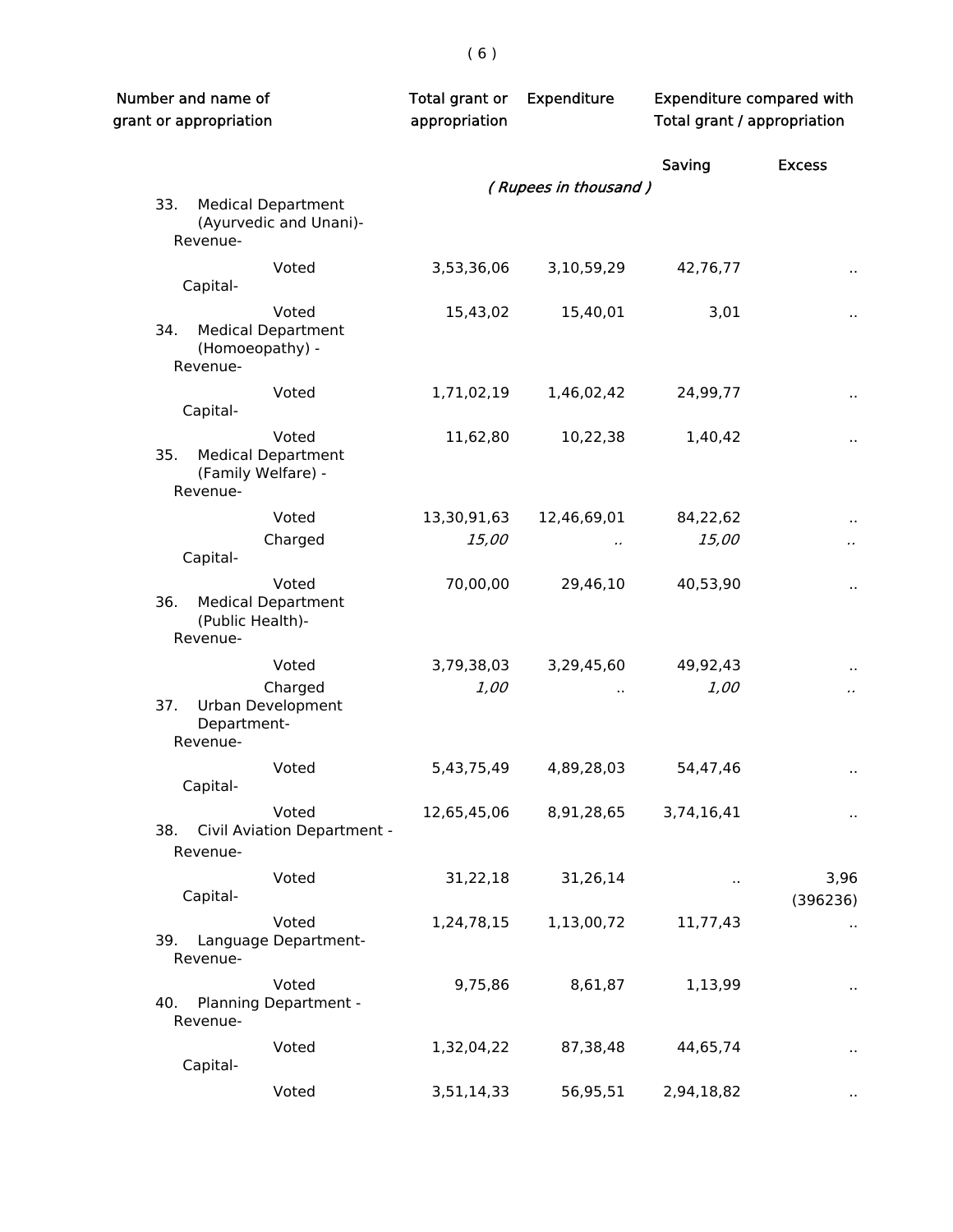| Number and name of<br>grant or appropriation                              | Total grant or<br>appropriation | <b>Expenditure</b>       | <b>Expenditure compared with</b><br>Total grant / appropriation |                     |
|---------------------------------------------------------------------------|---------------------------------|--------------------------|-----------------------------------------------------------------|---------------------|
|                                                                           |                                 |                          | Saving                                                          | <b>Excess</b>       |
|                                                                           |                                 | (Rupees in thousand)     |                                                                 |                     |
| 41.<br><b>Election Department -</b><br>Revenue-                           |                                 |                          |                                                                 |                     |
| Voted<br>42. Judicial Department -<br>Revenue-                            | 1,03,83,03                      | 1,01,95,80               | 1,87,23                                                         | $\bar{\phantom{a}}$ |
|                                                                           |                                 |                          |                                                                 |                     |
| Voted                                                                     | 7,98,46,16<br>1,39,81,03        | 6,06,58,36<br>1,32,39,16 | 1,91,87,80                                                      |                     |
| Charged<br>Capital-                                                       |                                 |                          | 7,41,87                                                         | $\cdot$             |
| Voted<br>43. Transport Department-                                        | 1,39,75,05                      | 32,53,00                 | 1,07,22,05                                                      | $\bar{\phantom{a}}$ |
| Revenue-                                                                  |                                 |                          |                                                                 |                     |
| Voted<br>Capital-                                                         | 74,80,45                        | 72,61,92                 | 2,18,53                                                         |                     |
| Voted<br>44. Tourism Department -<br>Revenue-                             | 2,73,43                         | 2,65,35                  | 8,08                                                            | $\bar{\phantom{a}}$ |
| Voted<br>Capital-                                                         | 19,34,66                        | 14,04,95                 | 5,29,71                                                         | $\bar{\phantom{a}}$ |
| Voted<br>45. Environment Department -<br>Revenue-                         | 2,21,90,41                      | 1,90,48,28               | 31,42,13                                                        | $\sim$              |
| Voted<br>Capital-                                                         | 15,55,33                        | 4,11,20                  | 11,44,13                                                        | $\sim$              |
| Voted<br>46.<br><b>Administrative Reforms</b><br>Department -<br>Revenue- | 5,01                            | 5,00                     | $\mathbf 1$                                                     | $\cdot$ .           |
| Voted<br>Capital-                                                         | 7,79,73                         | 5,73,64                  | 2,06,09                                                         | $\sim$              |
| Voted<br><b>Technical Education</b><br>47.<br>Department -<br>Revenue-    | $\mathbf 1$                     | $\sim$                   | 1                                                               |                     |
| Voted                                                                     | 3,06,95,40                      | 2,53,69,71               | 53,25,69                                                        |                     |
| Charged<br>Capital-                                                       | 1,02                            | $\cdot$                  | 1,02                                                            |                     |
| Voted<br>Muslim Waqf Department -<br>48.<br>Revenue-                      | 2,41,91,16                      | 1,66,54,95               | 75,36,21                                                        |                     |
| Voted                                                                     | 8,13,42,71                      | 4,63,38,74               | 3,50,03,97                                                      |                     |
| Charged                                                                   | 2,05                            | 4,05                     | .,                                                              | 2,00<br>(200132)    |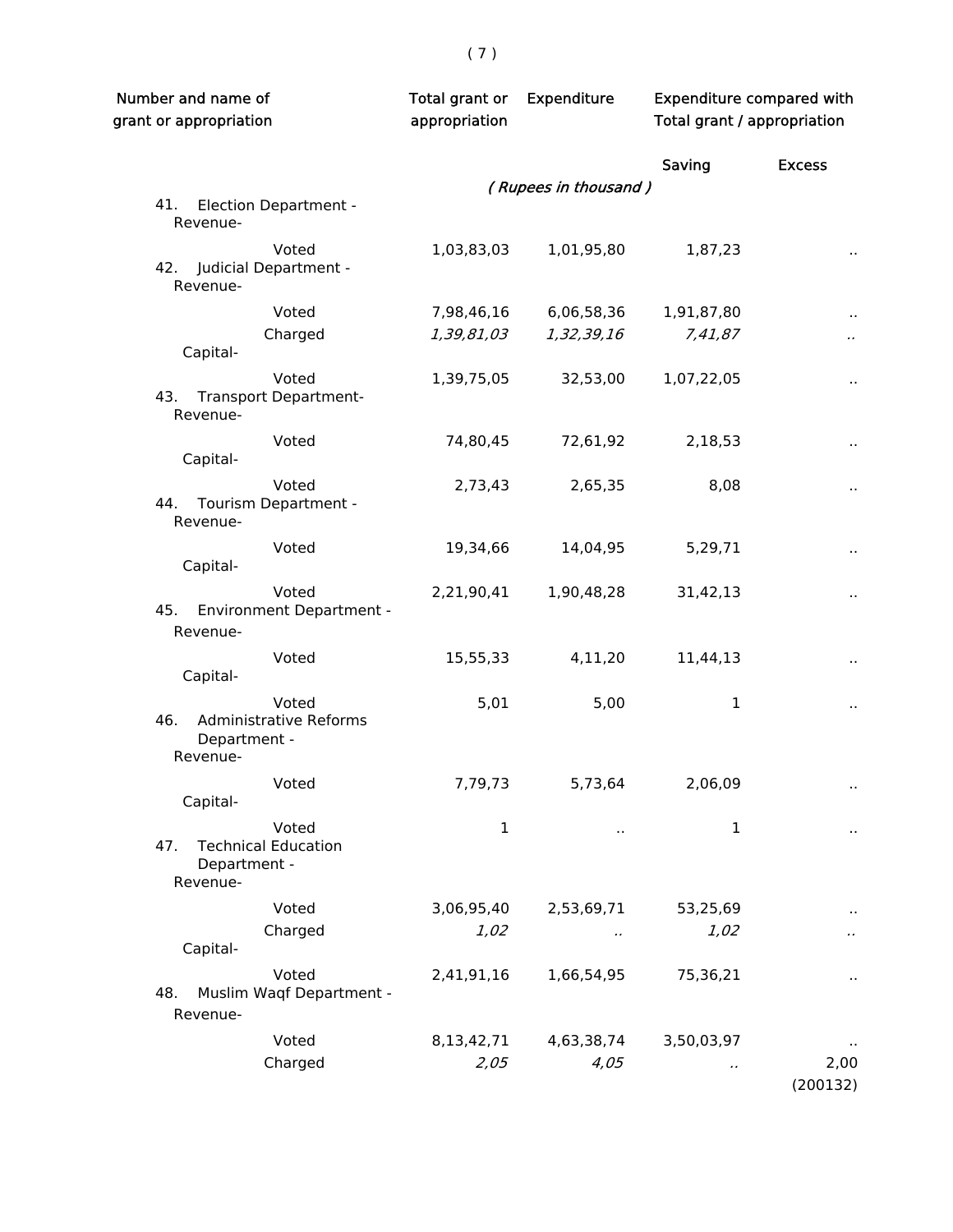| Number and name of<br>grant or appropriation                                                     | Total grant or<br>appropriation | Expenditure          | <b>Expenditure compared with</b><br>Total grant / appropriation |                      |
|--------------------------------------------------------------------------------------------------|---------------------------------|----------------------|-----------------------------------------------------------------|----------------------|
|                                                                                                  |                                 |                      | Saving                                                          | <b>Excess</b>        |
|                                                                                                  |                                 | (Rupees in thousand) |                                                                 |                      |
| Capital-                                                                                         |                                 |                      |                                                                 |                      |
| Voted<br>49.<br>Women and Child Welfare<br>Department -<br>Revenue-                              | 2,31,16,72                      | 96,55,14             | 1,34,61,58                                                      | $\ddot{\phantom{a}}$ |
| Voted                                                                                            | 31,91,14,98                     | 29,72,86,72          | 2,18,28,26                                                      |                      |
| Charged                                                                                          | 10,00                           |                      | 10,00                                                           |                      |
| Capital-                                                                                         |                                 |                      |                                                                 |                      |
| Voted<br>50.<br>Revenue Department<br>(District Administration)-<br>Revenue-                     | 1,29,06                         | 32,68                | 96,38                                                           | Ω,                   |
| Voted                                                                                            | 4,11,23,10                      | 3,77,33,46           | 33,89,64                                                        |                      |
| Charged                                                                                          | 17,54                           | $\cdot$              | 17,54                                                           | $\cdot$              |
| Capital-                                                                                         |                                 |                      |                                                                 |                      |
| Voted<br>51.<br>Revenue Department<br>(Relief on Account of<br>Natural Calamities) -<br>Revenue- | 1,41,02,24                      | 1,21,19,14           | 19,83,10                                                        |                      |
| Voted                                                                                            | 9,37,65,59                      | 3,36,35,19           | 6,01,30,40                                                      | ٠.                   |
| Capital-                                                                                         |                                 |                      |                                                                 |                      |
| Voted<br>52.<br>Revenue Department<br>(Board of Revenue and<br>other Expenditure)-<br>Revenue-   | 1                               | $\sim$               | 1                                                               | $\ddot{\phantom{1}}$ |
| Voted                                                                                            | 14,29,48,37                     | 13,64,83,45          | 64,64,92                                                        |                      |
| Charged                                                                                          | 69,77                           | 2,26,58              | .,                                                              | 1,56,81              |
| Capital-                                                                                         |                                 |                      |                                                                 | (15680679)           |
| Voted                                                                                            | 48,15                           | 98,80                | .,                                                              | 50,65<br>(5064934)   |
| Charged<br>National Integration<br>53.<br>Department-<br>Revenue-                                | 10,51                           | 62                   | 9,89                                                            |                      |
| Voted                                                                                            | 1,31,32                         | 69,84                | 61,48                                                           |                      |
| Capital-                                                                                         |                                 |                      |                                                                 |                      |
| Voted<br>Public Works Department<br>54.<br>(Establishment)-<br>Revenue-                          | 1,00                            | 15                   | 85                                                              |                      |
| Voted                                                                                            | 10,34,53,02                     | 5,92,42,26           | 4,42,10,76                                                      |                      |
| Charged                                                                                          | 4,00                            |                      | 4,00                                                            |                      |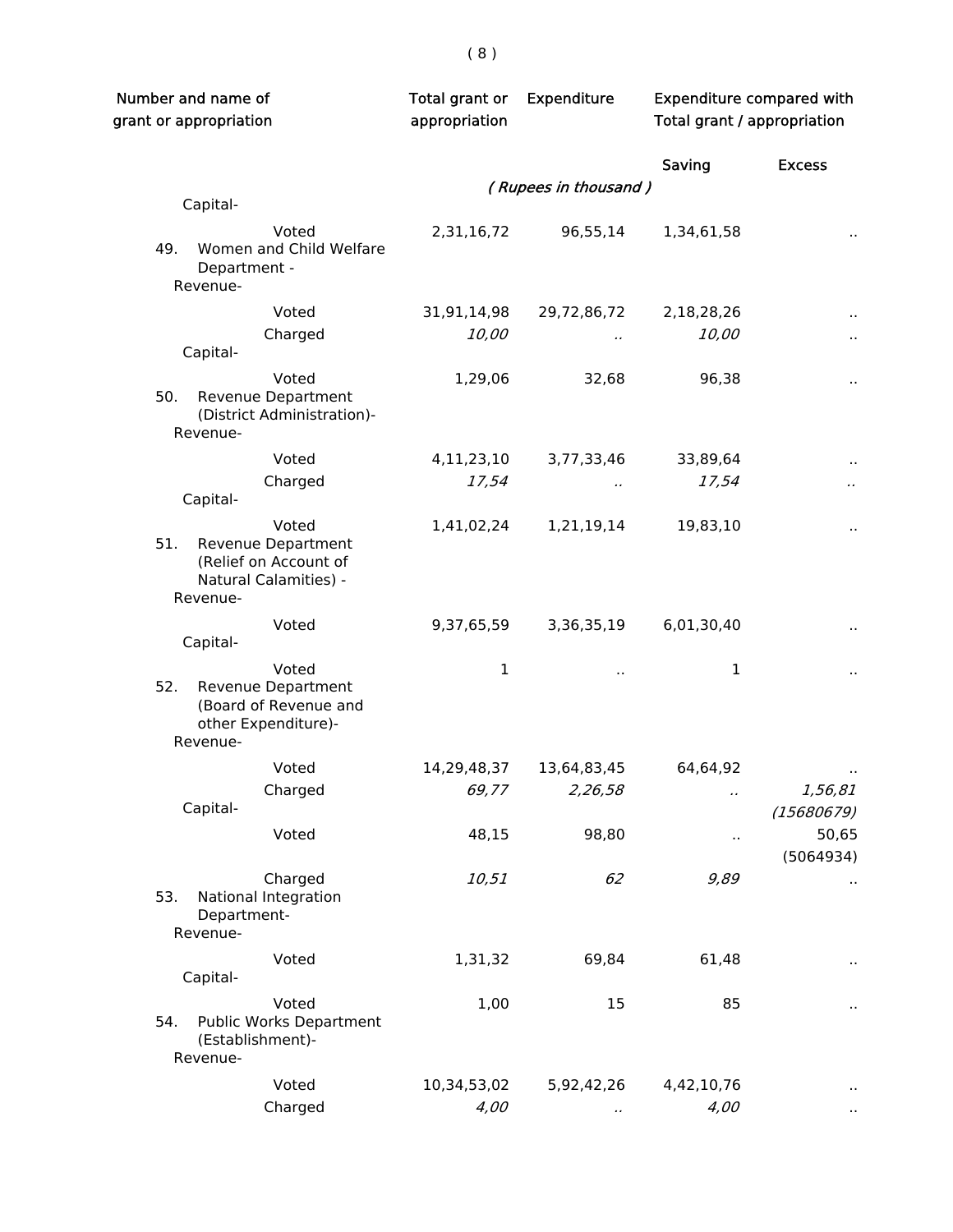| Number and name of<br>grant or appropriation                                          | Total grant or<br>appropriation | <b>Expenditure</b>   |                               | <b>Expenditure compared with</b><br><b>Total grant / appropriation</b> |
|---------------------------------------------------------------------------------------|---------------------------------|----------------------|-------------------------------|------------------------------------------------------------------------|
|                                                                                       |                                 |                      | Saving                        | <b>Excess</b>                                                          |
|                                                                                       |                                 | (Rupees in thousand) |                               |                                                                        |
| 55.<br><b>Public Works</b><br>Department(Buildings)-<br>Revenue-                      |                                 |                      |                               |                                                                        |
| Voted                                                                                 | 30,65,00                        | 32,04,04             | Ω.                            | 1,39,04<br>(13903638)                                                  |
| Charged<br>Capital-                                                                   | 2,61,87                         | 2,69,67              | $\cdot$                       | 7,80<br>(779555)                                                       |
| Voted                                                                                 | 37,84,67                        | 3,99,97,37           | ò.                            | 3,62,12,70<br>(3621269807)                                             |
| Charged<br>56.<br><b>Public Works Department</b>                                      | 2,10,50                         | 1,56,40              | 54,10                         |                                                                        |
| (Special Area Programme)-<br>Revenue-                                                 |                                 |                      |                               |                                                                        |
| Voted<br>Charged                                                                      | 25,00,00<br>.,                  | 24,16,80<br>24,32    | 83,20<br>$\ddot{\phantom{0}}$ | 24,32                                                                  |
| Capital-<br>Voted                                                                     |                                 |                      |                               | (2432000)                                                              |
| Public Works Department<br>57.                                                        | 3,13,93,15                      | 3,02,42,59           | 11,50,56                      |                                                                        |
| (Communications Bridges)-<br>Revenue-                                                 |                                 |                      |                               |                                                                        |
| Voted<br>Capital-                                                                     | 11,00,00                        | 11,80,45             |                               | 80,45<br>(8044757)                                                     |
| Voted<br><b>Public Works Department</b><br>58.<br>(Communications Roads)-<br>Revenue- | 6,20,42,92                      | 5,91,85,87           | 28,57,05                      |                                                                        |
| Voted                                                                                 | 12,84,37,86                     | 14, 16, 77, 34       |                               | 1,32,39,48<br>(1323947731)                                             |
| Charged<br>Capital-                                                                   | 5,00                            | $\cdot$ .            | 5,00                          |                                                                        |
| Voted                                                                                 | 31,03,96,76                     | 42,44,80,46          | $\ddot{\phantom{0}}$          | 11,40,83,70<br>(11408370440)                                           |
| Charged<br>Public Works Department<br>59.<br>(Estate Directorate)-<br>Revenue-        | 5,50,00                         | 4,31,18              | 1,18,82                       |                                                                        |
| Voted<br>Capital-                                                                     | 90,94,30                        | 84,53,34             | 6,40,96                       |                                                                        |
| Voted<br>60.<br>Forest Department -<br>Revenue-                                       | 1,02,47,02                      | 1,04,50,35           |                               | 2,03,33<br>(20333267)                                                  |
| Voted                                                                                 | 3,74,44,46                      | 3,09,32,18           | 65,12,28                      |                                                                        |
| Charged<br>Capital-                                                                   | 13,70                           | 3,02                 | 10,68                         | $\ddot{\phantom{1}}$                                                   |
| Voted                                                                                 | 1,66,89,21                      | 1,64,04,53           | 2,84,68                       |                                                                        |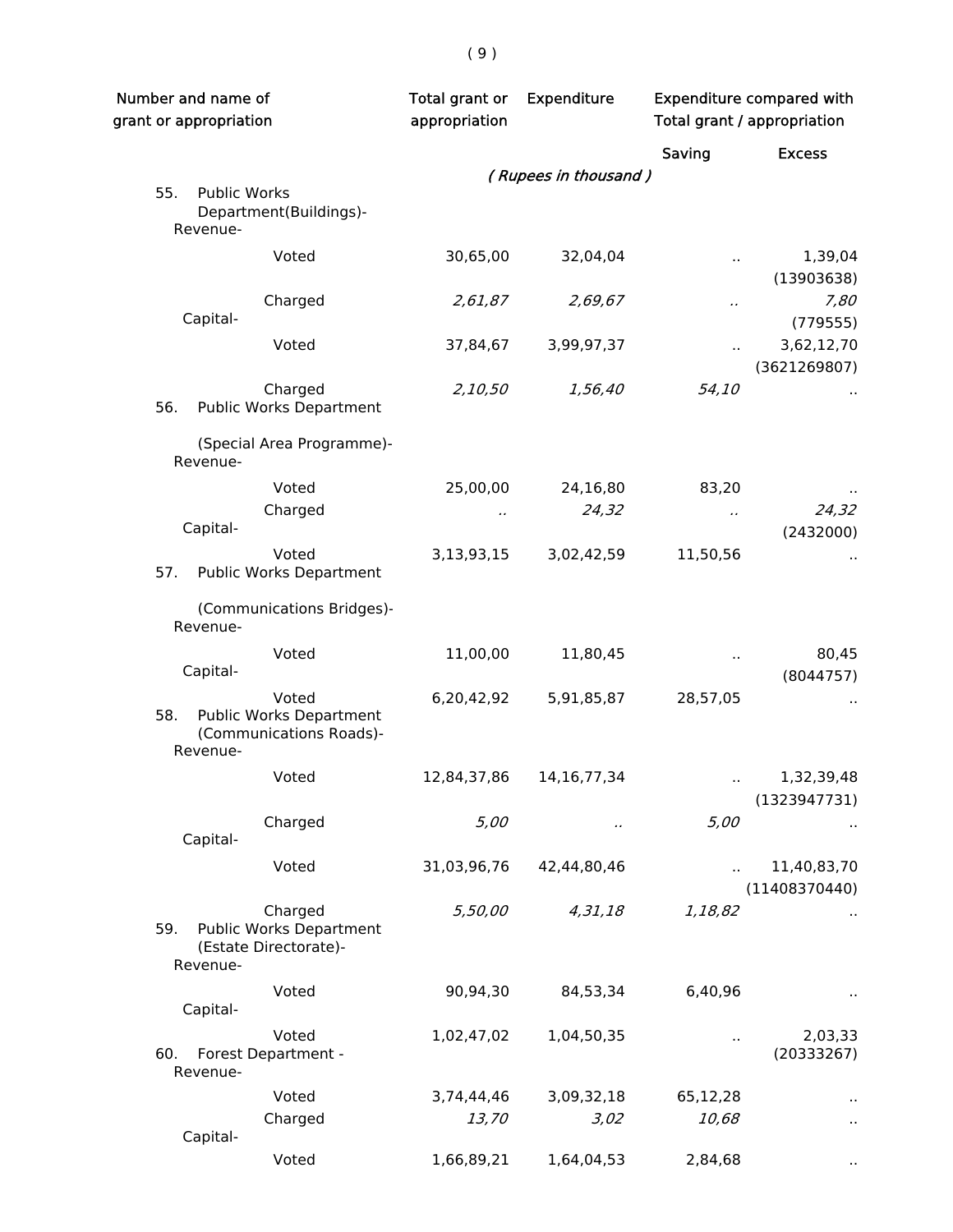| Number and name of<br>grant or appropriation |                                                                                                  | Total grant or<br>appropriation | <b>Expenditure</b>          |                      | <b>Expenditure compared with</b><br>Total grant / appropriation |  |
|----------------------------------------------|--------------------------------------------------------------------------------------------------|---------------------------------|-----------------------------|----------------------|-----------------------------------------------------------------|--|
|                                              |                                                                                                  |                                 |                             | Saving               | <b>Excess</b>                                                   |  |
|                                              |                                                                                                  |                                 | (Rupees in thousand)        |                      |                                                                 |  |
| 61.                                          | Finance Department (Debt<br>Services and Other<br>Expenditure)-<br>Revenue-                      |                                 |                             |                      |                                                                 |  |
|                                              | Voted                                                                                            | 44,91,05,25                     | 42,73,79,43                 | 2,17,25,82           |                                                                 |  |
|                                              | Charged<br>Capital-                                                                              |                                 | 1,69,58,93,18 1,66,06,74,39 | 3,52,18,79           | $\ddot{\phantom{a}}$                                            |  |
|                                              | Voted                                                                                            | 4,60,00,50                      | 1,85,87,82                  | 2,74,12,68           |                                                                 |  |
| 62.                                          | Charged<br><b>Finance Department</b><br>(Superannuation<br>Allowances and Pensions)-<br>Revenue- | 1,58,66,83,56                   | 66,46,87,24                 | 92,19,96,32          | $\ddot{\phantom{a}}$                                            |  |
|                                              | Voted                                                                                            | 92,20,18,75                     | 91,42,34,93                 | 77,83,82             |                                                                 |  |
|                                              | Charged<br>Capital-                                                                              | 17,54,67                        | 7,84,63                     | 9,70,04              | $\ddot{\phantom{a}}$                                            |  |
| 63.                                          | Voted<br><b>Finance Department</b><br>(Treasury and Accounts<br>Administration)-<br>Revenue-     | 1,50,00,00                      | 56,44,91                    | 93,55,09             | $\ddot{\phantom{0}}$                                            |  |
|                                              | Voted                                                                                            | 1,20,72,49                      | 1,14,50,52                  | 6,21,97              |                                                                 |  |
|                                              | Charged<br>Capital-                                                                              | 1                               | $\cdot$ .                   | 1                    | $\ddot{\phantom{0}}$                                            |  |
| 65.                                          | Voted<br><b>Finance Department</b>                                                               | 2,71,71                         | 1,64,40                     | 1,07,31              |                                                                 |  |
|                                              | (Audit, Small Savings etc.)-<br>Revenue-                                                         |                                 |                             |                      |                                                                 |  |
|                                              | Voted<br>Capital-                                                                                | 1,37,74,55                      | 1,27,87,00                  | 9,87,55              |                                                                 |  |
| 66.                                          | Voted<br><b>Finance Department</b><br>(Group Insurance)-<br>Revenue-                             | 8,50                            | 7,76                        | 74                   |                                                                 |  |
|                                              | Voted                                                                                            | 2,17,37                         | 2,11,40                     | 5,97                 |                                                                 |  |
|                                              | Charged<br>Capital-                                                                              | 1,31,48,90                      | 1,31,51,77                  | $\ddot{\phantom{0}}$ | 2,87<br>(286713)                                                |  |
| 67.                                          | Voted<br>Legislative Council<br>Secretariat-<br>Revenue-                                         | 75,46                           | 70,80                       | 4,66                 |                                                                 |  |
|                                              | Voted                                                                                            | 21,97,90                        | 18,82,87                    | 3,15,03              |                                                                 |  |
|                                              | Charged                                                                                          | 46,54                           | 30,57                       | 15,97                |                                                                 |  |

# $\left(\right.10\left.\right)$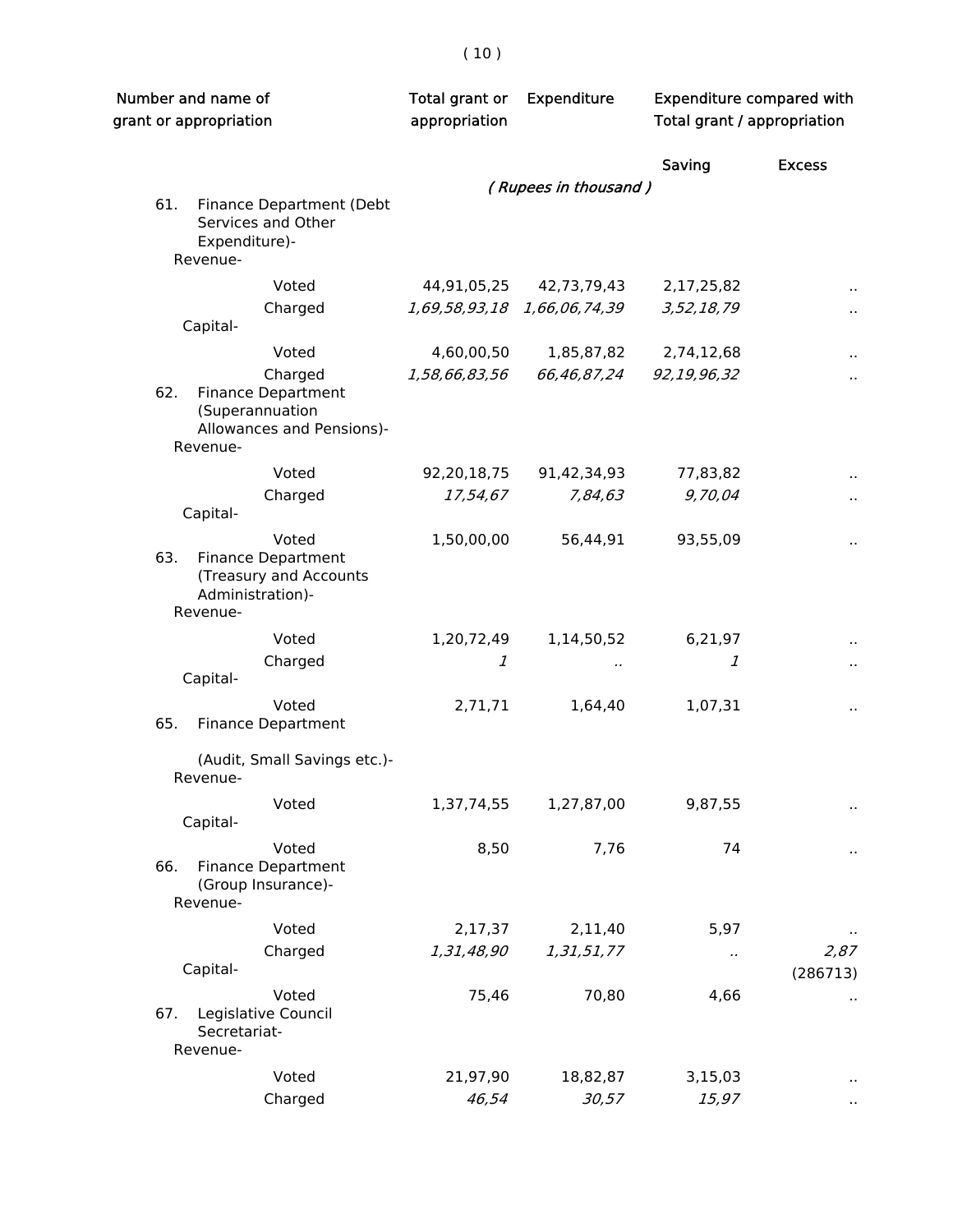| Number and name of<br>grant or appropriation |                                                                                   | Total grant or<br>appropriation | <b>Expenditure</b>          | <b>Expenditure compared with</b><br>Total grant / appropriation |                      |
|----------------------------------------------|-----------------------------------------------------------------------------------|---------------------------------|-----------------------------|-----------------------------------------------------------------|----------------------|
|                                              |                                                                                   |                                 |                             | Saving                                                          | <b>Excess</b>        |
|                                              |                                                                                   |                                 | (Rupees in thousand)        |                                                                 |                      |
| Capital-                                     |                                                                                   |                                 |                             |                                                                 |                      |
| 68.<br>Secretariat-<br>Revenue-              | Voted<br>Legislative Assembly                                                     | 16,00                           | 10,00                       | 6,00                                                            |                      |
|                                              | Voted                                                                             | 57,20,49                        | 53,96,33                    | 3,24,16                                                         | $\sim$               |
| Capital-                                     | Charged                                                                           | 61,00                           | 35,44                       | 25,56                                                           | $\ddot{\phantom{1}}$ |
| 70.                                          | Voted<br>Science and Technology                                                   | 5,00,55                         | 4,89,65                     | 10,90                                                           | $\ddot{\phantom{a}}$ |
| Department-<br>Revenue-                      |                                                                                   |                                 |                             |                                                                 |                      |
| Capital-                                     | Voted                                                                             | 47,78,42                        | 42,51,87                    | 5,26,55                                                         | $\sim$               |
| 71.<br>Revenue-                              | Voted<br><b>Education Department</b><br>(Primary Education) -                     | 10,00                           | 10,00                       | .,                                                              | $\blacksquare$       |
| Capital-                                     | Voted                                                                             |                                 | 1,23,06,16,64 1,09,92,71,26 | 13,13,45,38                                                     | $\sim$               |
| 72.<br>Revenue-                              | Voted<br><b>Education Department</b><br>(Secondary Education) -                   | 9,34,30                         | 7,78,09                     | 1,56,21                                                         | $\ddot{\phantom{1}}$ |
|                                              | Voted                                                                             | 49,42,91,31                     | 46,84,56,11                 | 2,58,35,20                                                      |                      |
| Capital-                                     | Charged                                                                           | 2,70                            |                             | 2,70                                                            | $\blacksquare$       |
| 73.<br>Revenue-                              | Voted<br><b>Education Department</b><br>(Higher Education) -                      | 51,23,90                        | 47,55,94                    | 3,67,96                                                         | $\sim$               |
|                                              | Voted                                                                             | 11,39,41,96                     | 10,45,91,78                 | 93,50,18                                                        |                      |
| Capital-                                     | Charged                                                                           | 1                               |                             | 1                                                               |                      |
| 75.<br>Training) -<br>Revenue-               | Voted<br><b>Education Department</b><br>(State Council of<br>Education Research & | 72,71,03                        | 52,16,50                    | 20,54,53                                                        | $\sim$               |
| Capital-                                     | Voted                                                                             | 97,37,79                        | 81,64,32                    | 15,73,47                                                        |                      |
|                                              | Voted                                                                             | 10,04                           | 16,00                       |                                                                 | 5,96<br>(596000)     |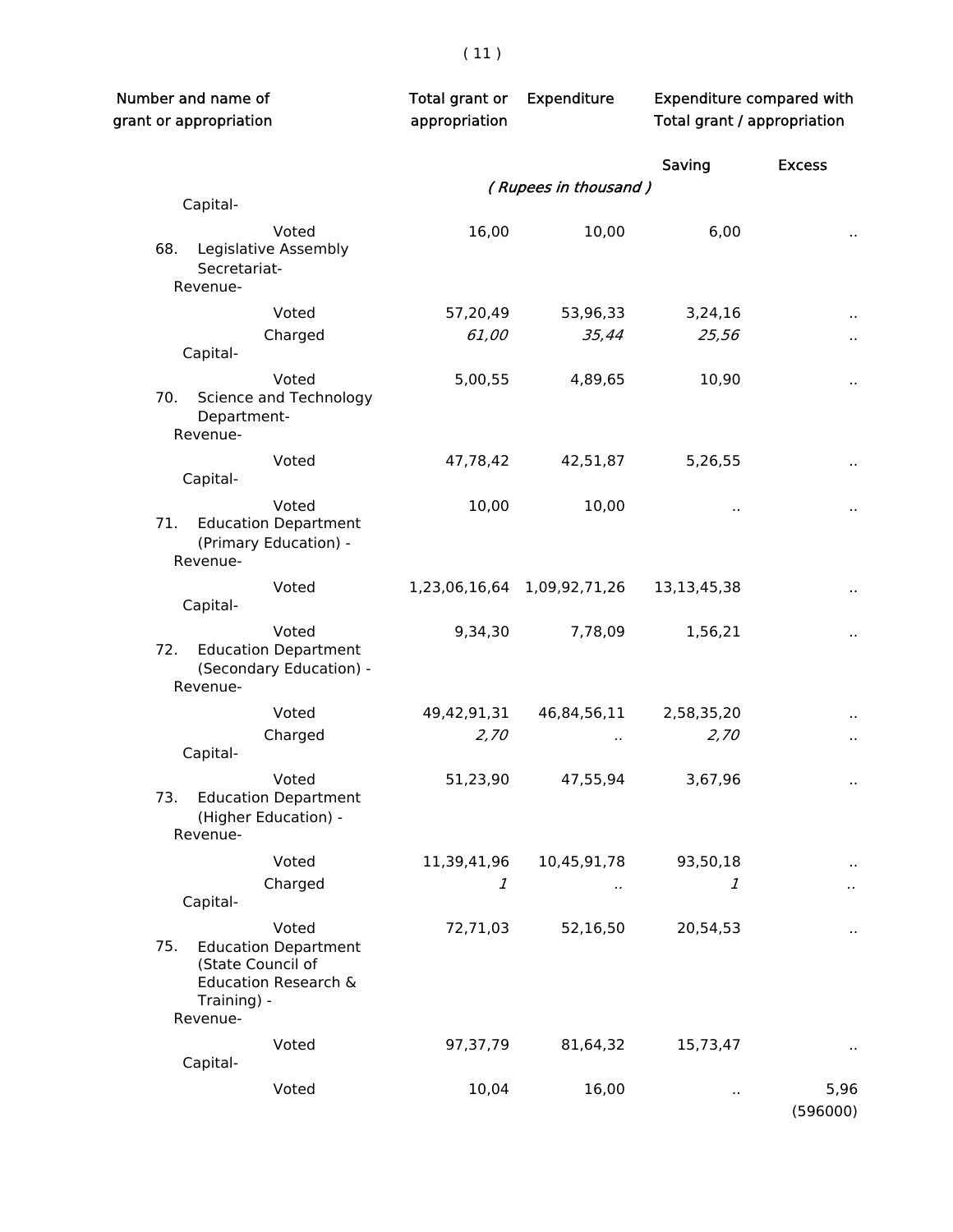| Number and name of<br>grant or appropriation |                                                                                                            | Total grant or<br>appropriation | Expenditure          | <b>Expenditure compared with</b><br>Total grant / appropriation |                      |
|----------------------------------------------|------------------------------------------------------------------------------------------------------------|---------------------------------|----------------------|-----------------------------------------------------------------|----------------------|
|                                              |                                                                                                            |                                 |                      | Saving                                                          | <b>Excess</b>        |
|                                              |                                                                                                            |                                 | (Rupees in thousand) |                                                                 |                      |
| 76.                                          | Labour Department<br>(Labour Welfare)-<br>Revenue-                                                         |                                 |                      |                                                                 |                      |
| 77.                                          | Voted<br>Labour Department<br>(Employment)-<br>Revenue-                                                    | 1,60,27,86                      | 1,57,21,97           | 3,05,89                                                         | $\ddot{\phantom{1}}$ |
|                                              | Voted                                                                                                      | 43,27,57                        | 42,15,94             | 1,11,63                                                         |                      |
|                                              | Capital-                                                                                                   |                                 |                      |                                                                 |                      |
| 78.                                          | Voted<br>Secretariat Administration<br>Department-<br>Revenue-                                             | 18,25                           | 20,22                | $\ddot{\phantom{a}}$                                            | 1,97<br>(196910)     |
|                                              | Voted                                                                                                      | 3,48,88,52                      | 3, 18, 15, 84        | 30,72,68                                                        |                      |
|                                              | Capital-                                                                                                   |                                 |                      |                                                                 | $\ddot{\phantom{0}}$ |
| 79.                                          | Voted<br>Social Welfare<br>Department (Welfare of<br>the Handicapped &<br><b>Backward Classes)-</b>        | 62,82,45                        | 1,00,00              | 61,82,45                                                        |                      |
|                                              | Revenue-                                                                                                   |                                 |                      |                                                                 |                      |
|                                              | Voted                                                                                                      | 14,33,47,72                     | 14,27,94,43          | 5,53,29                                                         | $\ddot{\phantom{0}}$ |
|                                              | Capital-                                                                                                   |                                 |                      |                                                                 |                      |
| 80.                                          | Voted<br>Social Welfare<br>Department (Social<br>Welfare and Welfare of<br>Scheduled Castes )-<br>Revenue- | 1,14,05,14                      | 1,09,28,12           | 4,77,02                                                         |                      |
| 81.                                          | Voted<br>Social Welfare<br>Department (Tribal<br>Welfare) -<br>Revenue-                                    | 28,18,93,96                     | 27, 27, 53, 15       | 91,40,81                                                        | $\ddot{\phantom{0}}$ |
|                                              | Voted                                                                                                      | 42,46,06                        | 30,55,26             | 11,90,80                                                        |                      |
|                                              | Charged                                                                                                    | 10                              | . .                  | <i>10</i>                                                       |                      |
|                                              | Capital-                                                                                                   |                                 |                      |                                                                 |                      |
| 82.                                          | Voted<br>Vigilance Department -<br>Revenue-                                                                | 8,11,94                         | 50,18                | 7,61,76                                                         |                      |
|                                              | Voted                                                                                                      | 28,07,05                        | 26,33,30             | 1,73,75                                                         |                      |
|                                              | Charged<br>Capital-                                                                                        | 2,66,82                         | 2,14,28              | 52,54                                                           |                      |
|                                              | Voted                                                                                                      | 9,69,30                         | 4,31,99              | 5,37,31                                                         |                      |
|                                              |                                                                                                            |                                 |                      |                                                                 |                      |

# ( 12 )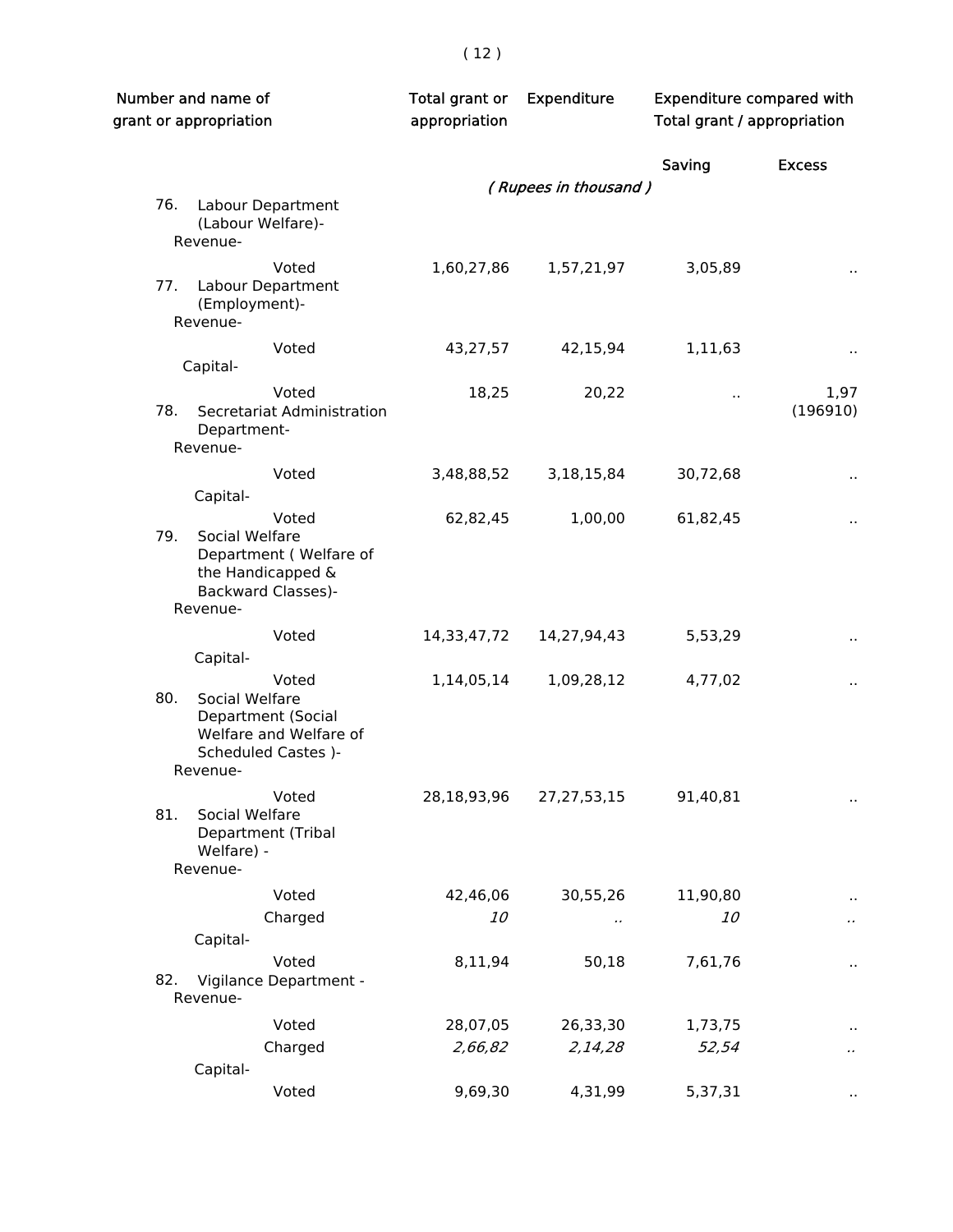|     | Number and name of<br>grant or appropriation                                                            |                | Expenditure          | <b>Expenditure compared with</b><br>Total grant / appropriation |                      |
|-----|---------------------------------------------------------------------------------------------------------|----------------|----------------------|-----------------------------------------------------------------|----------------------|
|     |                                                                                                         |                |                      | Saving                                                          | <b>Excess</b>        |
|     |                                                                                                         |                | (Rupees in thousand) |                                                                 |                      |
| 83. | Social Welfare<br>Department (Special<br>Component Plan for<br><b>Scheduled Castes)-</b><br>Revenue-    |                |                      |                                                                 |                      |
|     | Voted                                                                                                   | 36, 35, 57, 67 | 33,44,01,91          | 2,91,55,76                                                      | $\ddot{\phantom{1}}$ |
|     | Capital-                                                                                                |                |                      |                                                                 |                      |
| 84. | Voted<br><b>General Administration</b><br>Department-                                                   | 49,02,67,52    | 41,78,37,85          | 7,24,29,67                                                      |                      |
|     | Revenue-                                                                                                |                |                      |                                                                 |                      |
| 85. | Voted<br><b>Public Enterprises</b><br>Department-<br>Revenue-                                           | 1,14,73        | 1,02,48              | 12,25                                                           |                      |
|     | Voted                                                                                                   | 3,50,67        | 3,42,78              | 7,89                                                            | $\ddot{\phantom{0}}$ |
| 86. | Information Department-<br>Revenue-                                                                     |                |                      |                                                                 |                      |
| 87. | Voted<br>Soldier's Welfare<br>Department-<br>Revenue-                                                   | 85,74,46       | 45,92,04             | 39,82,42                                                        | ٠,                   |
|     | Voted                                                                                                   |                |                      |                                                                 |                      |
|     | Charged                                                                                                 | 54,12,35<br>10 | 37,22,59             | 16,89,76<br><i>10</i>                                           |                      |
|     | Capital-                                                                                                |                |                      |                                                                 |                      |
| 88. | Voted<br><b>Institutional Finance</b><br>Department (Directorate) -<br>Revenue-                         | 86,00          | 5,19                 | 80,81                                                           |                      |
| 89. | Voted<br><b>Institutional Finance</b><br>Department (Commercial<br>$Tax$ ) -                            | 34,22,56       | 19,32,86             | 14,89,70                                                        |                      |
|     | Revenue-                                                                                                |                |                      |                                                                 |                      |
|     | Voted                                                                                                   | 3,91,70,16     | 3,70,51,90           | 21,18,26                                                        |                      |
|     | Charged<br>Capital-                                                                                     | 65,44,39       | 65,34,41             | 9,98                                                            |                      |
|     |                                                                                                         |                |                      |                                                                 |                      |
| 90. | Voted<br><b>Institutional Finance</b><br>Department<br>(Entertainment and<br>Betting Tax) -<br>Revenue- | 7,20,51        | 4,33,61              | 2,86,90                                                         |                      |
|     | Voted                                                                                                   | 65,10,57       | 63,35,25             | 1,75,32                                                         |                      |
|     |                                                                                                         |                |                      |                                                                 |                      |

# ( 13 )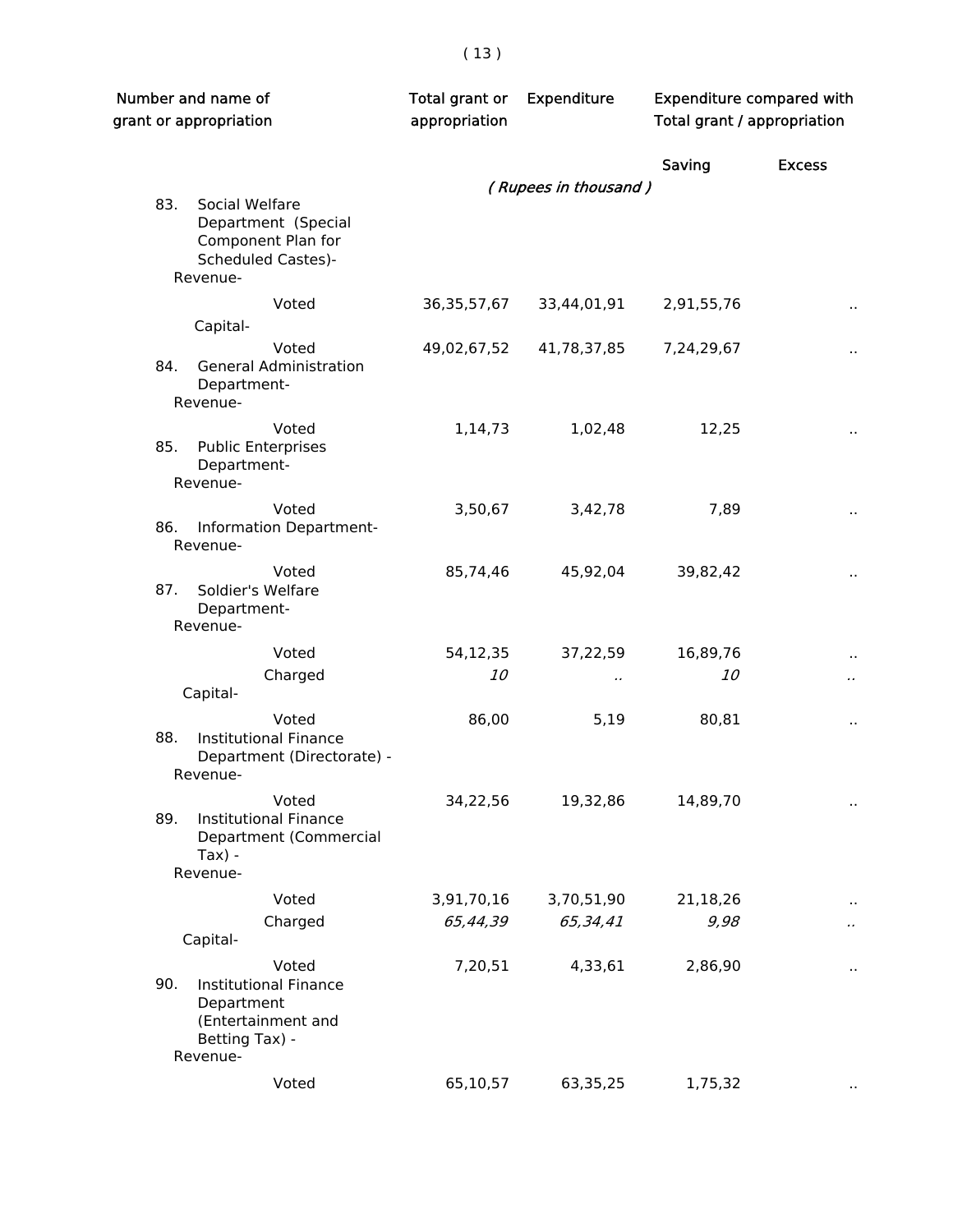|     | Number and name of<br>grant or appropriation                                        | Total grant or<br>appropriation | Expenditure                            | <b>Expenditure compared with</b><br>Total grant / appropriation<br>Saving | <b>Excess</b>        |
|-----|-------------------------------------------------------------------------------------|---------------------------------|----------------------------------------|---------------------------------------------------------------------------|----------------------|
|     |                                                                                     |                                 | (Rupees in thousand)                   |                                                                           |                      |
| 91. | <b>Institutional Finance</b><br>Department (Stamps &<br>Registration) -<br>Revenue- |                                 |                                        |                                                                           |                      |
|     | Voted                                                                               | 1,35,50,38                      | 1,24,02,17                             | 11,48,21                                                                  | $\sim$               |
|     | Charged<br>Capital-                                                                 | 4                               | .,                                     | 4                                                                         | $\epsilon$ .         |
|     | Voted                                                                               | 2,00,00                         | 1,93,06                                | 6,94                                                                      |                      |
| 92. | Culture Department -<br>Revenue-                                                    |                                 |                                        |                                                                           |                      |
|     | Voted                                                                               | 25,61,56                        | 23,19,26                               | 2,42,30                                                                   | $\ddot{\phantom{1}}$ |
|     | Charged<br>Capital-                                                                 | 5                               | .,                                     | 5                                                                         | $\epsilon$ .         |
| 95. | Voted<br><b>Irrigation Department</b><br>(Establishment)-<br>Revenue-               | 44,31,41                        | 39,57,63                               | 4,73,78                                                                   |                      |
|     | Voted                                                                               | 15,85,40,09                     | 15,68,63,91                            | 16,76,18                                                                  |                      |
|     | Charged<br>Capital-                                                                 | 50,00                           | 6,15                                   | 43,85                                                                     | $\cdot$              |
| 96. | Voted<br><b>Irrigation Department</b><br>(Works) -<br>Revenue-                      | 2,78,93,20                      | 2,78,06,32                             | 86,88                                                                     | $\ddot{\phantom{1}}$ |
|     | Voted<br>Capital-                                                                   | 14,08,94,41                     | 12,50,42,60                            | 1,58,51,81                                                                | $\ddot{\phantom{1}}$ |
|     |                                                                                     |                                 |                                        |                                                                           |                      |
|     | Voted<br>Charged                                                                    | 26,30,90,56<br>10,00,00         | 26,08,77,76<br>6,72,90                 | 22,12,80<br>3,27,10                                                       |                      |
|     | <b>Total Revenue-</b>                                                               |                                 |                                        |                                                                           |                      |
|     | Voted-                                                                              |                                 |                                        | 7,93,49,27,68 7,24,45,55,65 70,38,45,09<br>$-69,03,72,03$                 | 1,34,73,06           |
|     |                                                                                     |                                 |                                        |                                                                           |                      |
|     | Charged-                                                                            |                                 | 1,74,00,37,12 1,70,27,40,99 3,77,45,17 |                                                                           | 4,49,04              |
|     | <b>Total Capital-</b>                                                               |                                 |                                        | $-3, 72, 96, 13$                                                          |                      |
|     | Voted-                                                                              |                                 |                                        | 4,02,50,91,50 3,62,41,60,17 55,52,25,64 15,42,94,31                       |                      |
|     |                                                                                     |                                 |                                        | $-40,09,31,33$                                                            |                      |
|     | Charged-                                                                            | 1,83,06,68,70                   |                                        |                                                                           | $\cdots$             |
|     |                                                                                     |                                 |                                        | -1,02,25,42,43                                                            |                      |
|     | <b>GRAND TOTAL</b>                                                                  |                                 |                                        | 15,53,07,25,00 13,37,95,83,08 2,31,93,58,33 16,82,16,41                   |                      |
|     |                                                                                     |                                 |                                        | $-2,15,11,41,92$                                                          |                      |

# $(14)$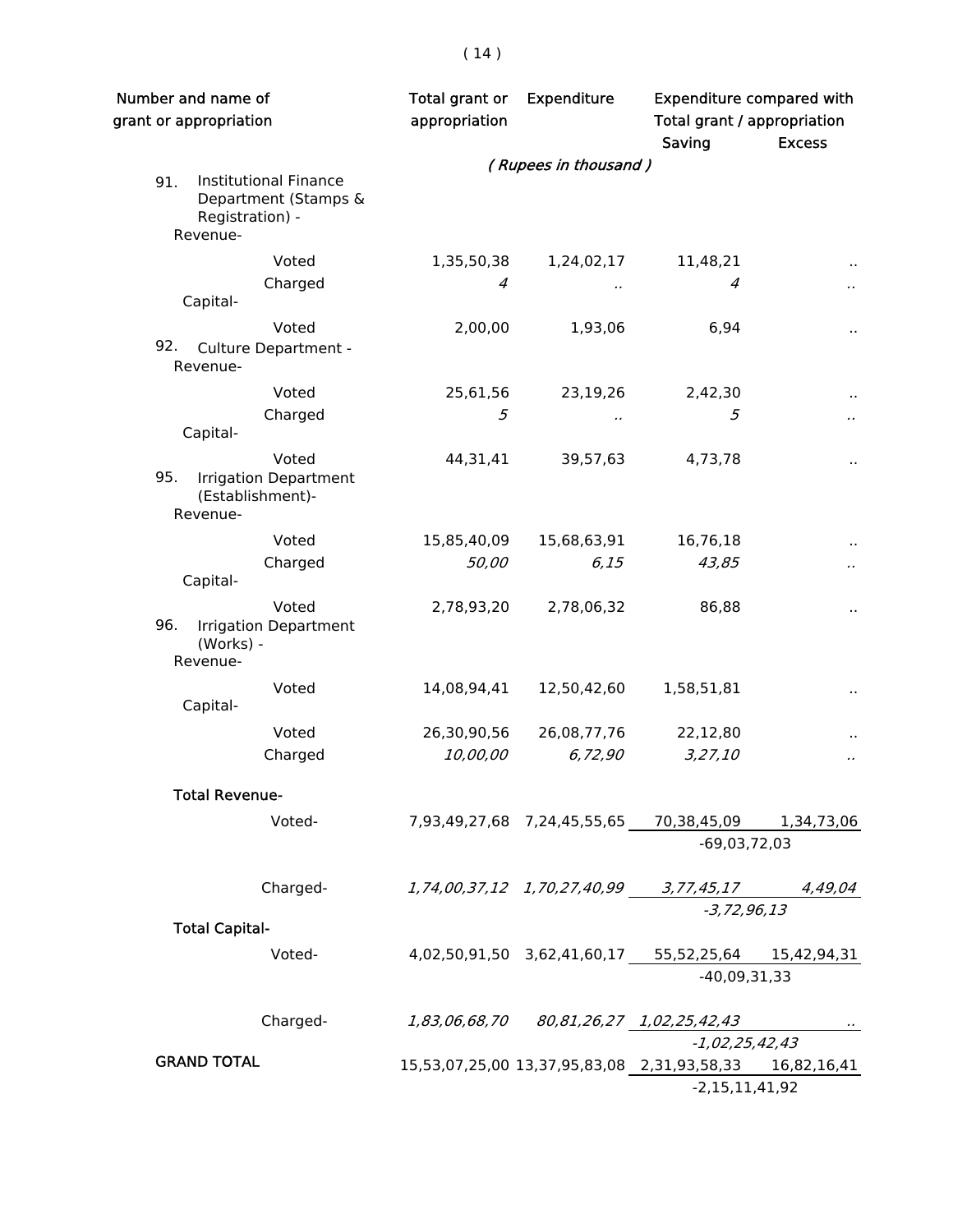The excess over the following voted grants requires regularisation:-

|       |    | (Revenue portion)                                                              |                  |
|-------|----|--------------------------------------------------------------------------------|------------------|
| (i)   | 58 | Public Works Department                                                        |                  |
|       |    | (Communications-Roads)                                                         | ₹ 3,64,96,467    |
|       |    | (Capital portion)                                                              |                  |
| (i)   | 1  | <b>Excise Department</b>                                                       | ₹19,274          |
| (i)   | 16 | Agriculture and Other Allied<br><b>Departments (Dairy</b>                      |                  |
|       |    | Development)                                                                   | ₹30,99,000       |
| (iii) | 55 | Public Works Department                                                        |                  |
|       |    | (Buildings)                                                                    | ₹ 3,59,47,07,743 |
| (iv)  | 58 | Public Works Department                                                        |                  |
|       |    | (Communications-Roads)                                                         | ₹8,84,21,74,996  |
| (v)   | 59 | Public Works Department                                                        |                  |
|       |    | (Estate Directorate)                                                           | ₹ 2,03,33,267    |
|       |    | The excess over the following charged appropriations requires regularisation:- |                  |
|       |    | (Revenue portion)                                                              |                  |
| (i)   | 3  | Industries Department (Small<br>Industry and Export Promotion)                 | ₹4,24,655        |
| (i)   | 10 | Agriculture and Other Allied                                                   |                  |
|       |    | Departments (Horticultural                                                     |                  |
|       |    | and Sericulture Development)                                                   | ₹ 24,94,432      |
| (iii) | 16 | Agriculture and Other Allied                                                   |                  |
|       |    | <b>Departments (Dairy</b><br>Development)                                      | ₹ 2,58,964       |
| (iv)  | 48 | Muslim Waqf Department                                                         | ₹ 2,00,132       |
| (v)   | 52 | Revenue Department (Board of                                                   |                  |
|       |    | Revenue and other Expenditure)                                                 | ₹11,35,946       |
| (vi)  | 66 | <b>Finance Department (Group</b>                                               |                  |
|       |    | Insurance)                                                                     | ₹ 2,86,713       |

 The expenditure in the following cases also exceeded the voted grants and charged appropriations but this was due to recoupment of Contingency Fund drawn during the years from 1987-88 to 2000-01 commented upon in the concerned grant, where the excess do not require regularisation.

| (i)  | 55 | (Revenue Voted)<br><b>Public Works Department</b><br>(Buildings)          |
|------|----|---------------------------------------------------------------------------|
|      |    | (Revenue Charged)                                                         |
| (i)  | 55 | Public Works Department                                                   |
| (ii) | 56 | (Buildings)<br><b>Public Works Department</b><br>(Special Area Programme) |

( 15 )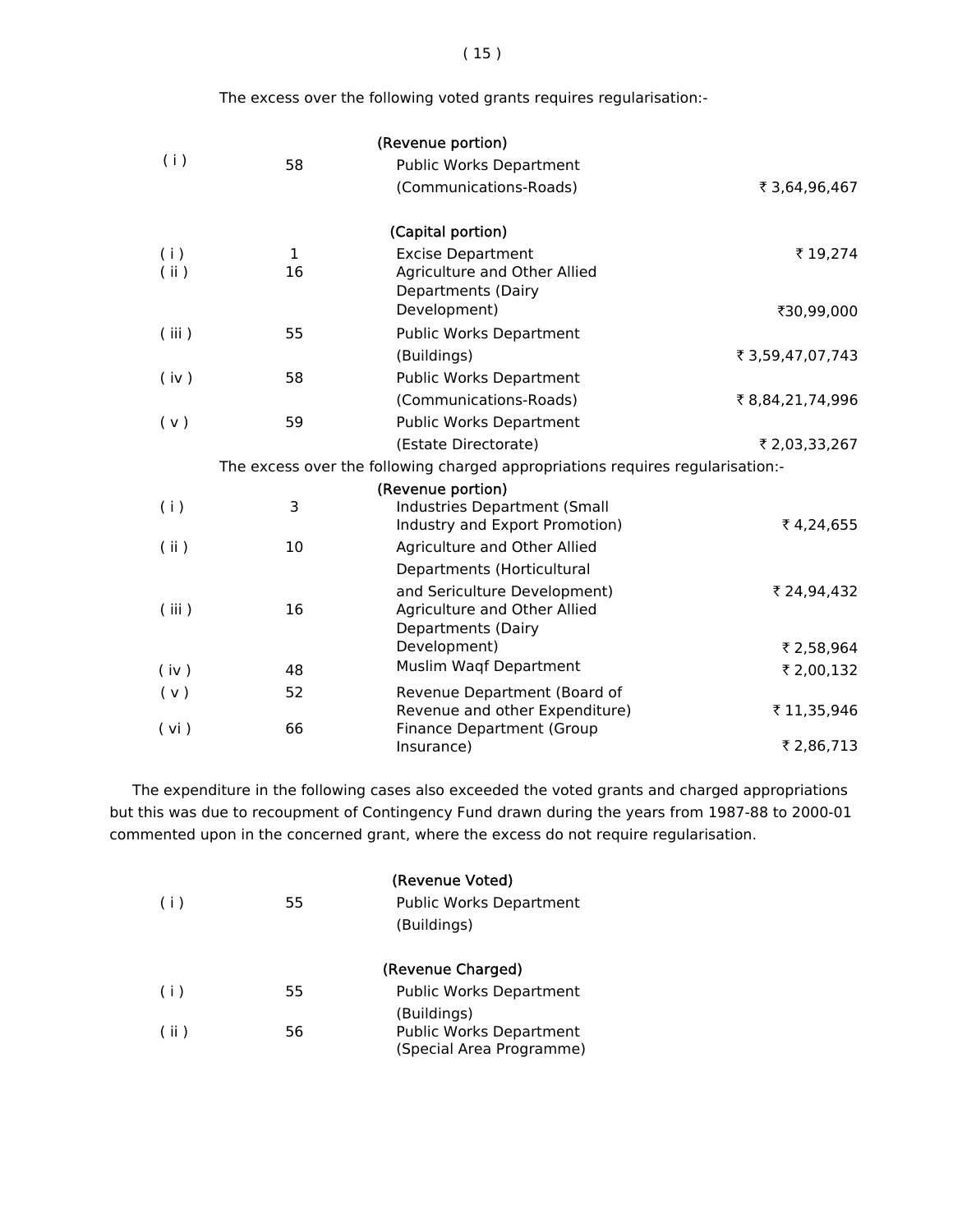The expenditure in the following cases also exceeded the voted grants and charged appropriation but this was due to adjustment of Suspense commented upon in the concerned grant, where the excess do not require regularisation.

|       |               | (Revenue Voted)                                                                                                             |
|-------|---------------|-----------------------------------------------------------------------------------------------------------------------------|
| (i)   | 5             | Industries Department (Handloom                                                                                             |
|       |               | and Village Industry)                                                                                                       |
| (ii)  | 38            | <b>Civil Aviation Department</b>                                                                                            |
| (i)   | 24            | (Capital Voted)<br>Cane Development Department<br>(Sugar Industry)                                                          |
| (i)   | 52            | Revenue Department (Board of                                                                                                |
| (iii) | 75            | Revenue and other Expenditure)<br><b>Education Department (State</b><br><b>Council of Education Research</b><br>& Training) |
| (iv)  | 77            | Labour Department (Employment)                                                                                              |
|       |               | (Revenue Charged)                                                                                                           |
| (i)   | $\mathcal{P}$ | Housing Department                                                                                                          |
| (ii)  | 18            | Agriculture and Other Allied<br>Departments (Co-operative)                                                                  |

 The expenditure in the following cases also exceeded the voted grants but this was due to pro-rata adjustment commented upon in the concerned grant, where the excess do not require regularisation.

|     |    | (Revenue Voted)                                            |
|-----|----|------------------------------------------------------------|
| (i) | 55 | <b>Public Works Department</b><br>(Buildings)              |
| (i) | 57 | <b>Public Works Department</b><br>(Communications Bridges) |

#### ( 16 )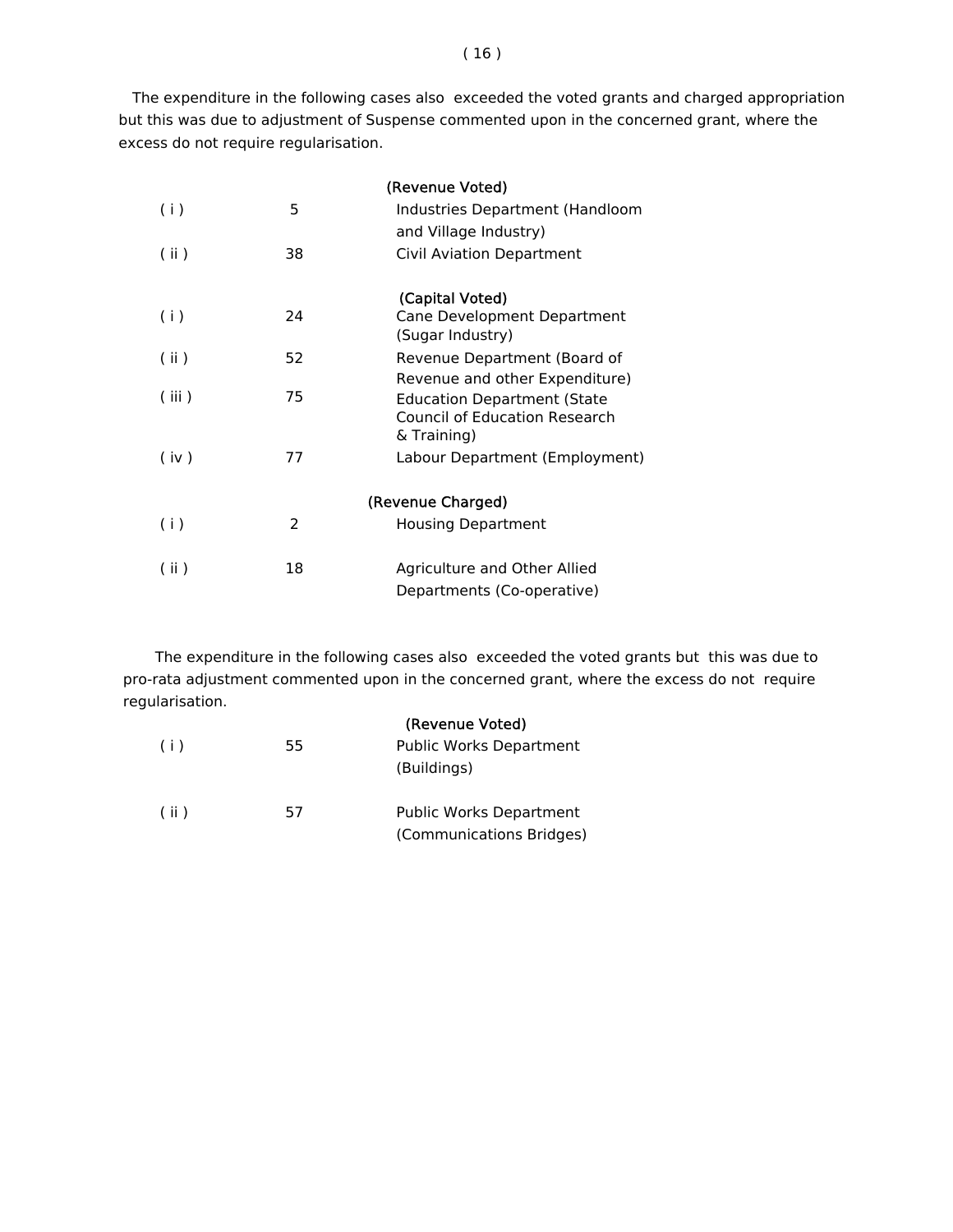The expenditure shown in the summary of Appropriation Accounts does not include any amount spent out of advances from the Contingency Fund and not recouped to the Fund till close of the year, which was shown in Appendix-I.

 As the grants and appropriations are for gross amounts required for expenditure, the expenditure figures shown against them do not include recoveries (details given in Appendix-II) adjusted in the accounts in reduction of expenditure. The net expenditure figures are shown in the Finance Accounts.

 The reconciliation between the total expenditure according to the Appropriation Accounts 2009 - 2010 and that shown in the Finance Accounts for that year is given below:-

|                                                                                      | Charged           |                                 | Voted                                   |               |
|--------------------------------------------------------------------------------------|-------------------|---------------------------------|-----------------------------------------|---------------|
|                                                                                      | Revenue           | Capital<br>(Rupees in thousand) | Revenue                                 | Capital       |
| Total expenditure according<br>to Appropriation Accounts                             | 1,70,27,40,99     |                                 | 80,81,26,27 7,24,45,55,65 3,62,41,60,17 |               |
| Deduct-Total recoveries as<br>shown in Appendix-II                                   |                   | 5                               | 99.35.51                                | 1,06,21,19,13 |
| Net-total expenditure                                                                | 1,70,27,40,99     |                                 | 80,81,26,22 7,23,46,20,14 2,56,20,41,04 |               |
| Expenditure as shown in Statement<br>No. 10 of Finance Accounts<br>(Rupees in Crore) | <i>1.70.27.41</i> | 80.81.26                        | 7.23.46.20                              | 2.56.20.41    |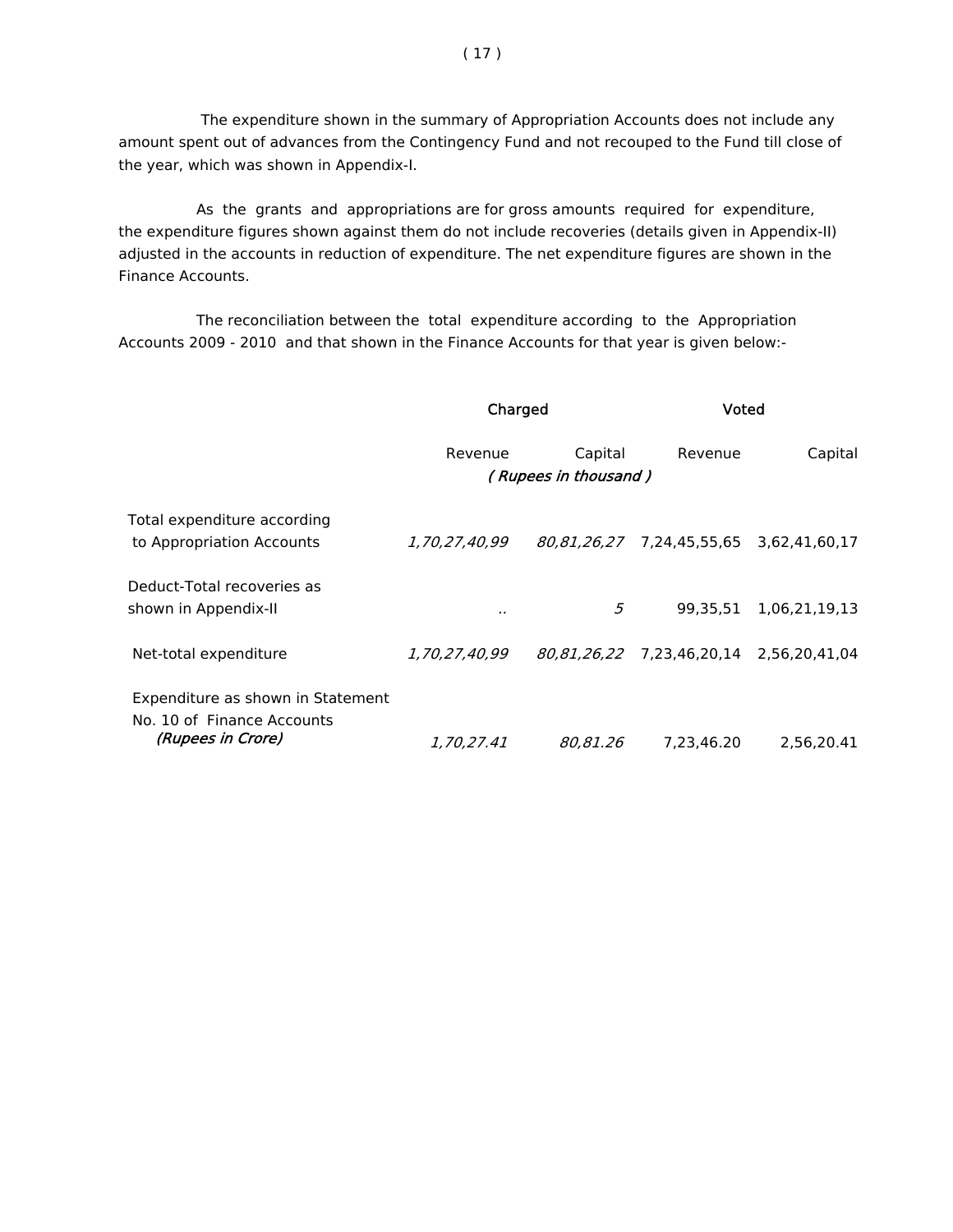#### CERTIFICATE OF THE COMPTROLLER AND AUDITOR GENERAL OF INDIA

 This compilation containing the Appropriation Accounts of the Government of Uttar Pradesh for the year ending  $31<sup>st</sup>$  March 2010 presents the accounts of the sums expended in the year compared with the sums specified in the schedules appended to the Appropriation Acts passed under Articles 204 and 205 of the Constitution of India. The Finance Accounts of the Government for the year showing the receipts and disbursements of the Government for the year together with the financial results disclosed by the revenue and capital accounts, the accounts of the public debt and the liabilities and assets as worked out from the balances recorded in the accounts are presented in a separate compilation.

 The Appropriation Accounts have been prepared under my supervision in accordance with the requirements of the Comptroller and Auditor General's (Duties, Powers and Conditions of Service) Act, 1971 and have been compiled from the vouchers, challans and initial and subsidiary accounts rendered by the treasuries, offices, and departments responsible for the keeping of such accounts functioning under the control of the Government of Uttar Pradesh and the statements received from the Reserve Bank of India.

 The treasuries, offices and departments functioning under the control of the Government of Uttar Pradesh are primarily responsible for preparation and correctness of the initial and subsidiary accounts as well as ensuring the regularity of transactions in accordance with the applicable laws, standards, rules and regulations relating to such accounts and transactions. I am responsible for compilation, keeping of the accounts, preparation and submission of Annual Accounts to the State Legislature. My responsibility for the compilation, preparation and finalization of accounts is discharged through the office of the Principal Accountant General (A&E). The audit of these accounts is independently conducted through the office of the Principal Accountant General (Audit) in accordance with the requirements of Articles 149 and 151 of the Constitution of India and the Comptroller and Auditor General's ( Duties, Powers and Conditions of Service ) Act, 1971, for expressing an opinion on these Accounts based on the results of such audit. These offices are independent organizations with distinct cadres, separate reporting lines and management structure.

 The audit was conducted in accordance with the Auditing Standards generally accepted in India. These Standards require that we plan and perform the audit to obtain reasonable assurance that the accounts are free from material misstatement. An audit includes examination, on a test basis, of evidence relevant to the amounts and disclosures in the financial statements.

#### 19

 On the basis of the information and explanations that my officers required and have obtained, and according to the best of my information as a result of test audit of the accounts and on consideration of explanations given, I certify that, to the best of my knowledge and belief, the Appropriation Accounts read with observations in this compilation give a true and fair view of the accounts of the sums expended in the year ended  $31<sup>st</sup>$  March 2010 compared with the sums specified in the schedules appended to the Appropriation Acts passed by the State Legislature under Articles 204 and 205 of the Constitution of India.

 Points of interest arising from study of these accounts as well as test audit conducted during the year or earlier years are contained in my Reports on the Government of Uttar Pradesh being presented separately for the year ended 31<sup>st</sup> March 2010.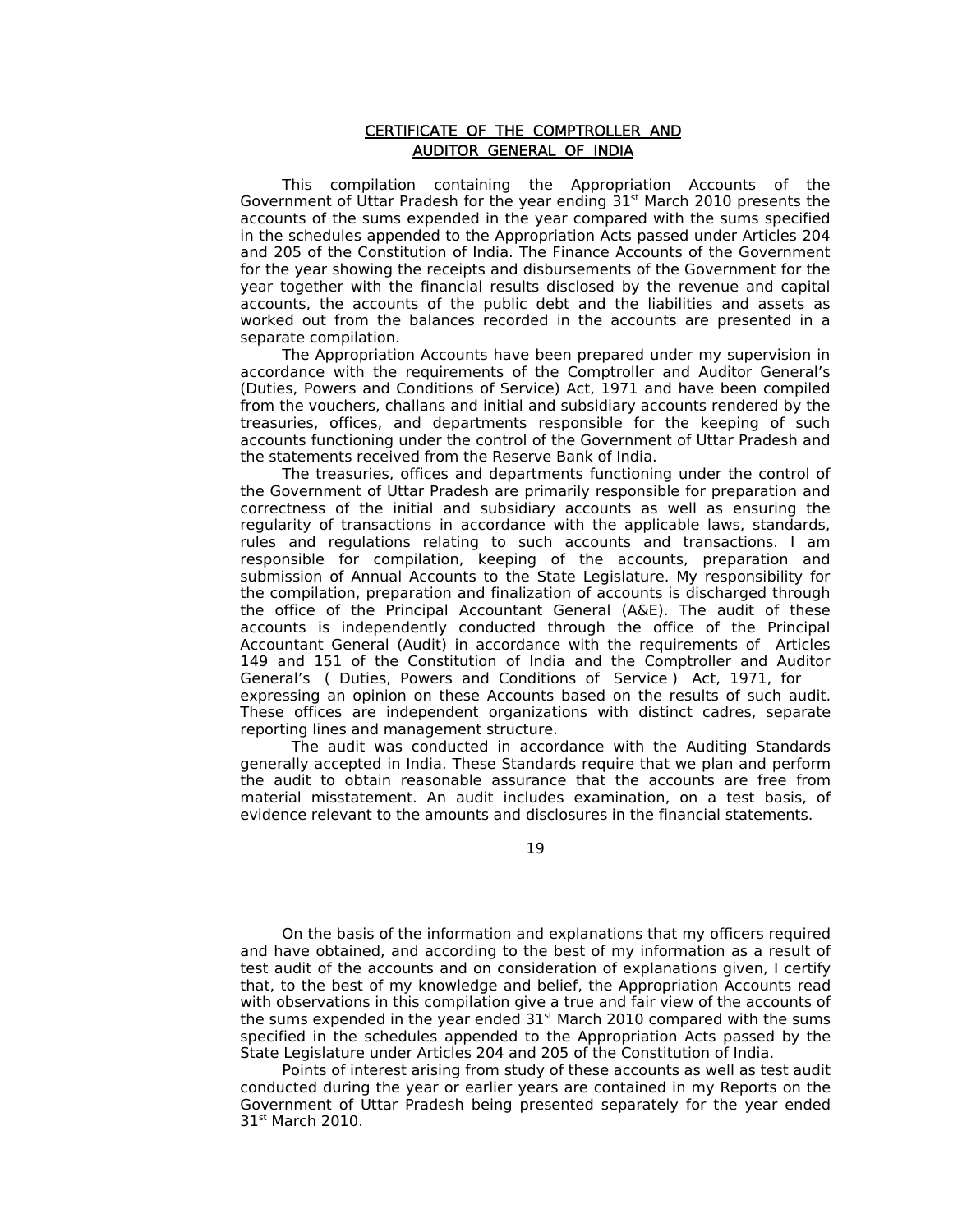( VINOD RAI ) Comptroller and Auditor General of India

> Date : New Delhi

> > 21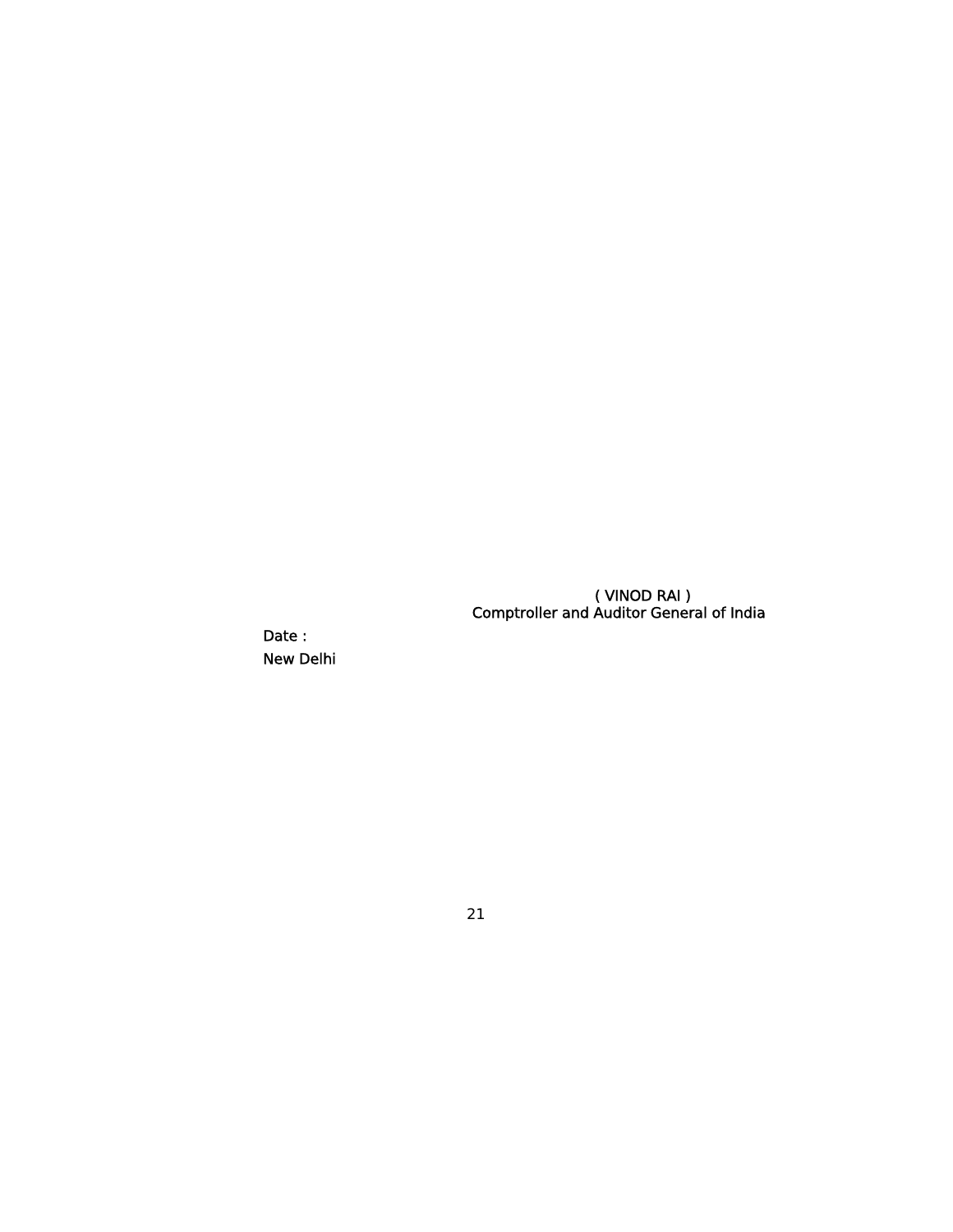## GRANT NO. 1- EXCISE DEPARTMENT

| <b>Major Heads</b>                                         |          | <b>Total grant</b><br>or<br>appropriation | <b>Actual</b><br>expenditure | Excess +<br>Saving - |
|------------------------------------------------------------|----------|-------------------------------------------|------------------------------|----------------------|
|                                                            |          |                                           | (Rupees in thousand)         |                      |
| Revenue-                                                   |          |                                           |                              |                      |
| 2039-State Excise,                                         |          |                                           |                              |                      |
| 2052-Secretariat-General Services,                         |          |                                           |                              |                      |
| 2059-Public Works and                                      |          |                                           |                              |                      |
| 2216-Housing                                               |          |                                           |                              |                      |
| Voted-                                                     |          |                                           |                              |                      |
| Original                                                   | 72,80,88 |                                           |                              |                      |
|                                                            |          | 72,80,88                                  | 71,83,38                     | $-97,50$             |
| Supplementary                                              |          |                                           |                              |                      |
| Amount surrendered during the year(March 2010)             |          |                                           |                              | 2,24,54              |
| Charged-                                                   |          |                                           |                              |                      |
| Original                                                   | 10,00    |                                           |                              |                      |
|                                                            |          | 10,00                                     | 7,94                         | $-2,06$              |
| Supplementary                                              |          |                                           |                              | 5                    |
| Amount surrendered during the year(March 2010)<br>Capital- |          |                                           |                              |                      |
| 4059-Capital outlay on Public Works                        |          |                                           |                              |                      |
| Voted-                                                     |          |                                           |                              |                      |
| Original                                                   | 20,00    |                                           |                              |                      |
|                                                            |          | 20,00                                     | 20,19                        | $+19$                |
| Supplementary                                              |          |                                           |                              |                      |
| Amount surrendered during the year(March 2010)             |          |                                           |                              | 5                    |
|                                                            |          |                                           |                              |                      |
|                                                            |          |                                           |                              |                      |

## Notes and Comments- Revenue- Voted-

(i) Actual expenditure includes the clearance of O.B. Suspense amounting to  $\bar{\tau}$  30.88 lakh for the year 2001-02, 2002-03, 2003-04, 2004-05, 2005-06 and 2006-07 and D.A.A Suspense amounting to  $\bar{\tau}$  1.47 lakh for the year 2003-04. Out of the final saving of  $\bar{\tau}$  1,29.85 lakh (₹97.50 lakh +₹30.88 lakh+₹1.47 lakh),surrender of ₹2,24.54 lakh was injudicious and indicative of incorrect estimation of expenditure under the grant.

#### ( 23 )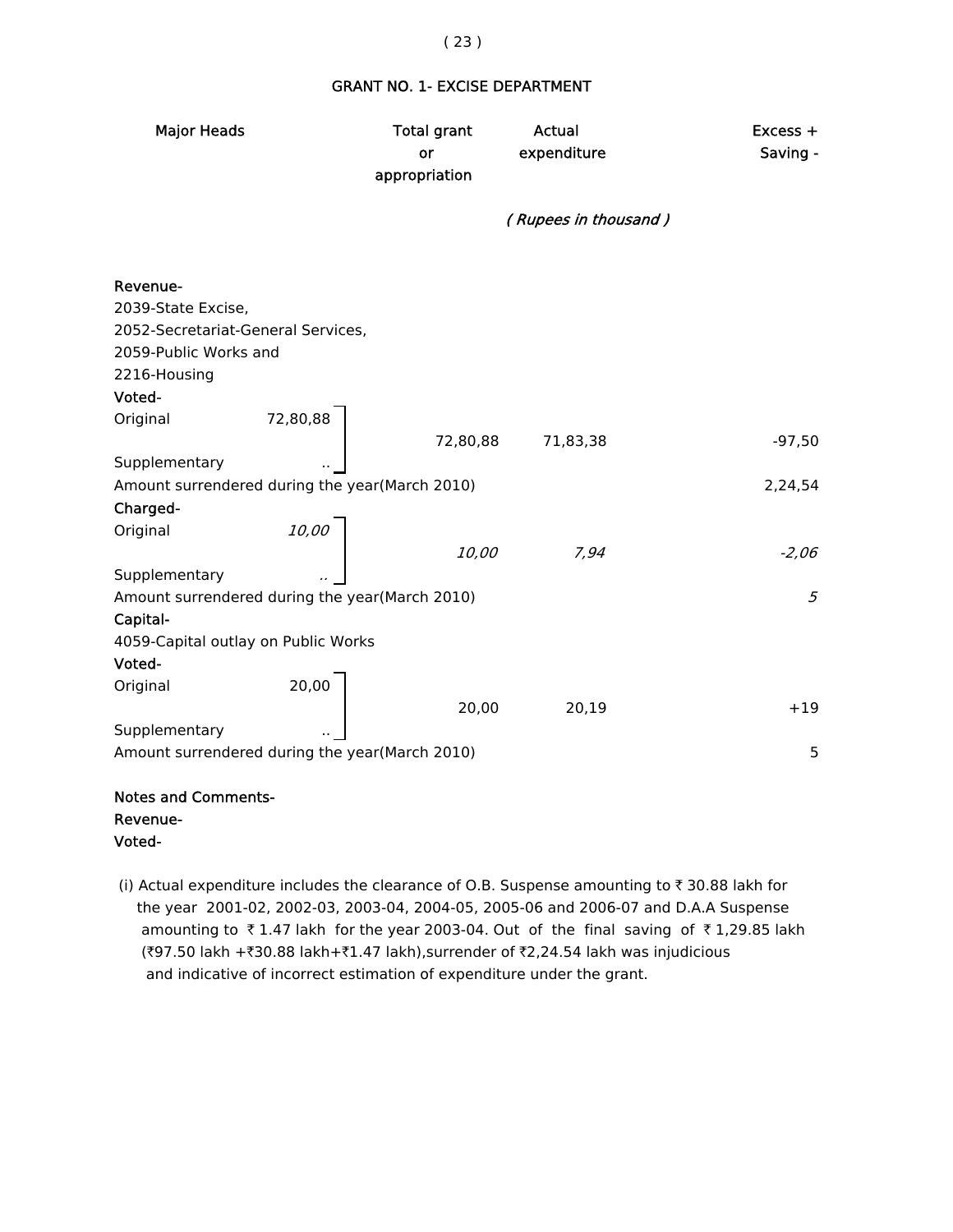(ii) Saving ( partly counterbalanced by excess under another head) occurred mainly under:-

| Head                          |                                                                                        | <b>Total grant</b> | Actual           | $Excess +$ |
|-------------------------------|----------------------------------------------------------------------------------------|--------------------|------------------|------------|
|                               |                                                                                        |                    | expenditure      | Saving -   |
|                               |                                                                                        |                    | (Rupees in lakh) |            |
| 2059-Public Works-            |                                                                                        |                    |                  |            |
| 01-Office Buildings-          |                                                                                        |                    |                  |            |
| 051-Construction-             |                                                                                        |                    |                  |            |
|                               | 03-Maintenance and repair of                                                           |                    |                  |            |
|                               | Non residential buildings-                                                             |                    |                  |            |
| O.                            | 25.00                                                                                  |                    |                  |            |
|                               |                                                                                        | 24.16              | 17.62            | $-6.54$    |
| R.                            | $-0.84$                                                                                |                    |                  |            |
|                               | ₹ 0.84 lakh was surrendered due to surrender by subordinate offices.                   |                    |                  |            |
|                               | Reasons for the final saving under the above head have not been intimated (June 2010). |                    |                  |            |
| (iii) Excess occurred under:- |                                                                                        |                    |                  |            |
|                               | 2052-Secretariat-General Services-                                                     |                    |                  |            |
| 800-Other expenditure-        |                                                                                        |                    |                  |            |
|                               | 03-Lump sum provision for                                                              |                    |                  |            |
|                               | <b>Dearness Allowance-</b>                                                             |                    |                  |            |
| О.                            | 10,66.08                                                                               |                    |                  |            |
|                               |                                                                                        | 10,64.33           | 11,91.68         | $+1,27.35$ |
| R.                            | $-1.75$                                                                                |                    |                  |            |

₹1.75 lakh was surrendered due to surrender by subordinate offices.

 Reasons for the final excess under the above head have not been intimated (June 2010). Capital-

# Voted-

(iv) The expenditure exceeded the voted provision by  $\bar{\tau}$  19,274;the excess requires regularisation.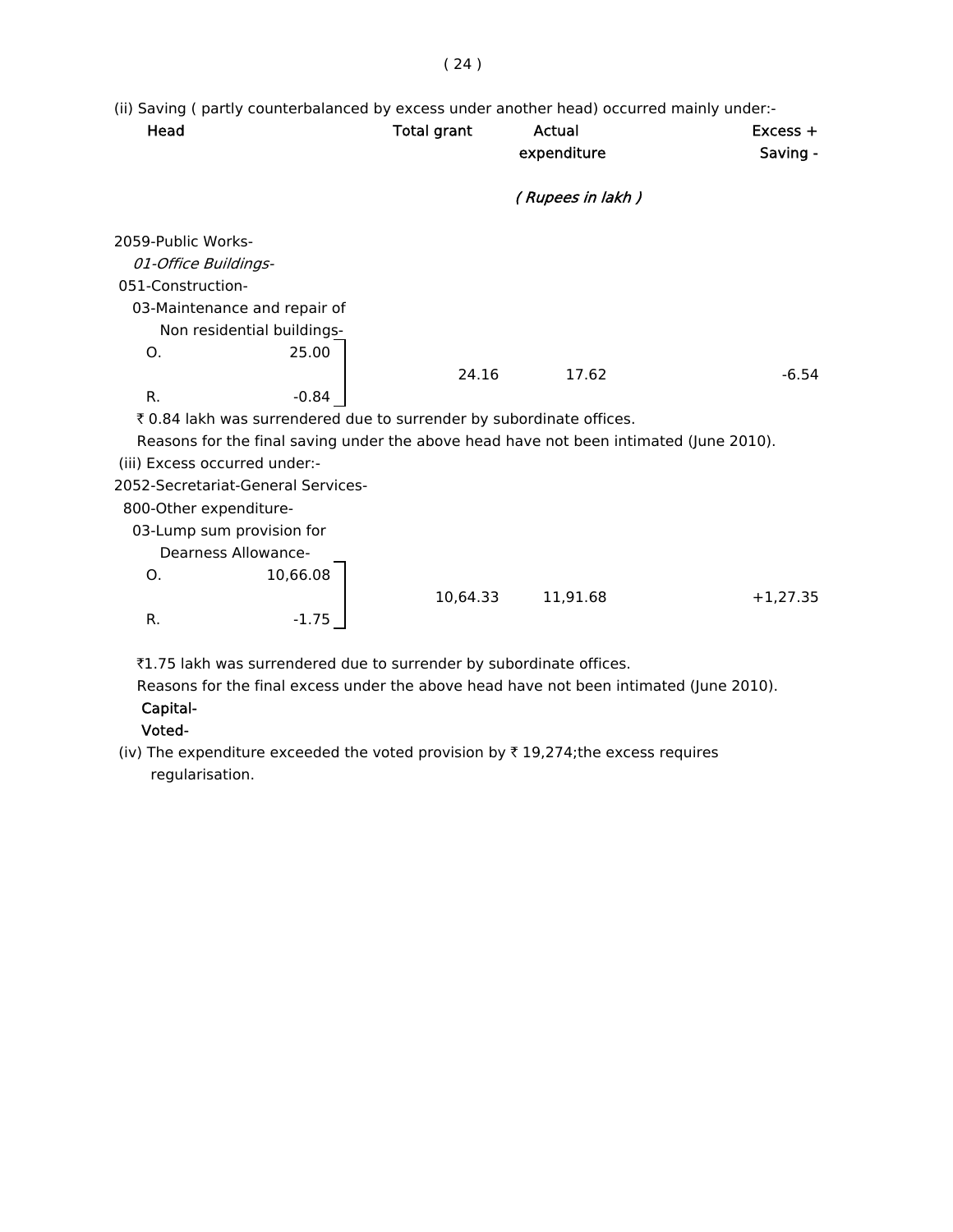# GRANT NO. 2- HOUSING DEPARTMENT

| <b>Major Heads</b>                             |                                              | <b>Total grant</b> | Actual               | Excess +      |
|------------------------------------------------|----------------------------------------------|--------------------|----------------------|---------------|
|                                                |                                              | or                 | expenditure          | Saving -      |
|                                                |                                              | appropriation      |                      |               |
|                                                |                                              |                    | (Rupees in thousand) |               |
| Revenue-                                       |                                              |                    |                      |               |
| 2029-Land Revenue,                             |                                              |                    |                      |               |
| 2049-Interest Payments,                        |                                              |                    |                      |               |
| 2052-Secretariat -General Services,            |                                              |                    |                      |               |
| 2070-Other Administrative Services,            |                                              |                    |                      |               |
| 2205-Art and Culture,                          |                                              |                    |                      |               |
| 2217-Urban Development,                        |                                              |                    |                      |               |
| 2235-Social Security and Welfare and           |                                              |                    |                      |               |
| 3475-Other General Economic Services           |                                              |                    |                      |               |
| Voted-                                         |                                              |                    |                      |               |
| Original                                       | $\begin{array}{c} 33,89,95 \\ 2 \end{array}$ |                    |                      |               |
|                                                |                                              |                    | 33,89,97 30,12,80    | $-3,77,17$    |
| Supplementary                                  |                                              |                    |                      |               |
| Amount surrendered during the year(March 2010) |                                              |                    |                      | 3,74,28       |
| Charged-                                       |                                              |                    |                      |               |
|                                                |                                              |                    |                      |               |
| Original                                       | 6,59,28                                      |                    |                      |               |
|                                                |                                              |                    | $6,59,28$ $6,72,60$  | $+13,32$      |
| Supplementary                                  |                                              |                    |                      |               |
| Amount surrendered during the year             |                                              |                    |                      |               |
| Capital-                                       |                                              |                    |                      |               |
| 4059-Capital outlay on Public works,           |                                              |                    |                      |               |
| 4202-Capital outlay on Education, Sports       |                                              |                    |                      |               |
| Art and culture,                               |                                              |                    |                      |               |
| 4217-Capital outlay on Urban Development,      |                                              |                    |                      |               |
| 6003-Internal Debt of the State Government and |                                              |                    |                      |               |
| 6217-Loans for Urban Development               |                                              |                    |                      |               |
| Voted-                                         |                                              |                    |                      |               |
| Original                                       | 6,41,27,07                                   |                    |                      |               |
|                                                |                                              | 11,68,47,43        | 9,88,27,81           | $-1,80,19,62$ |
| Supplementary                                  | 5,27,20,36                                   |                    |                      |               |
| Amount surrendered during the year(March 2010) |                                              |                    |                      | 1,80,19,61    |
| Charged-                                       |                                              |                    |                      |               |
| Original                                       |                                              |                    |                      |               |
|                                                | 9,82,33                                      | 10,33,93           | 10,33,93             |               |
| Supplementary                                  |                                              |                    |                      |               |
| Amount surrendered during the year             |                                              |                    |                      |               |

# ( 25 )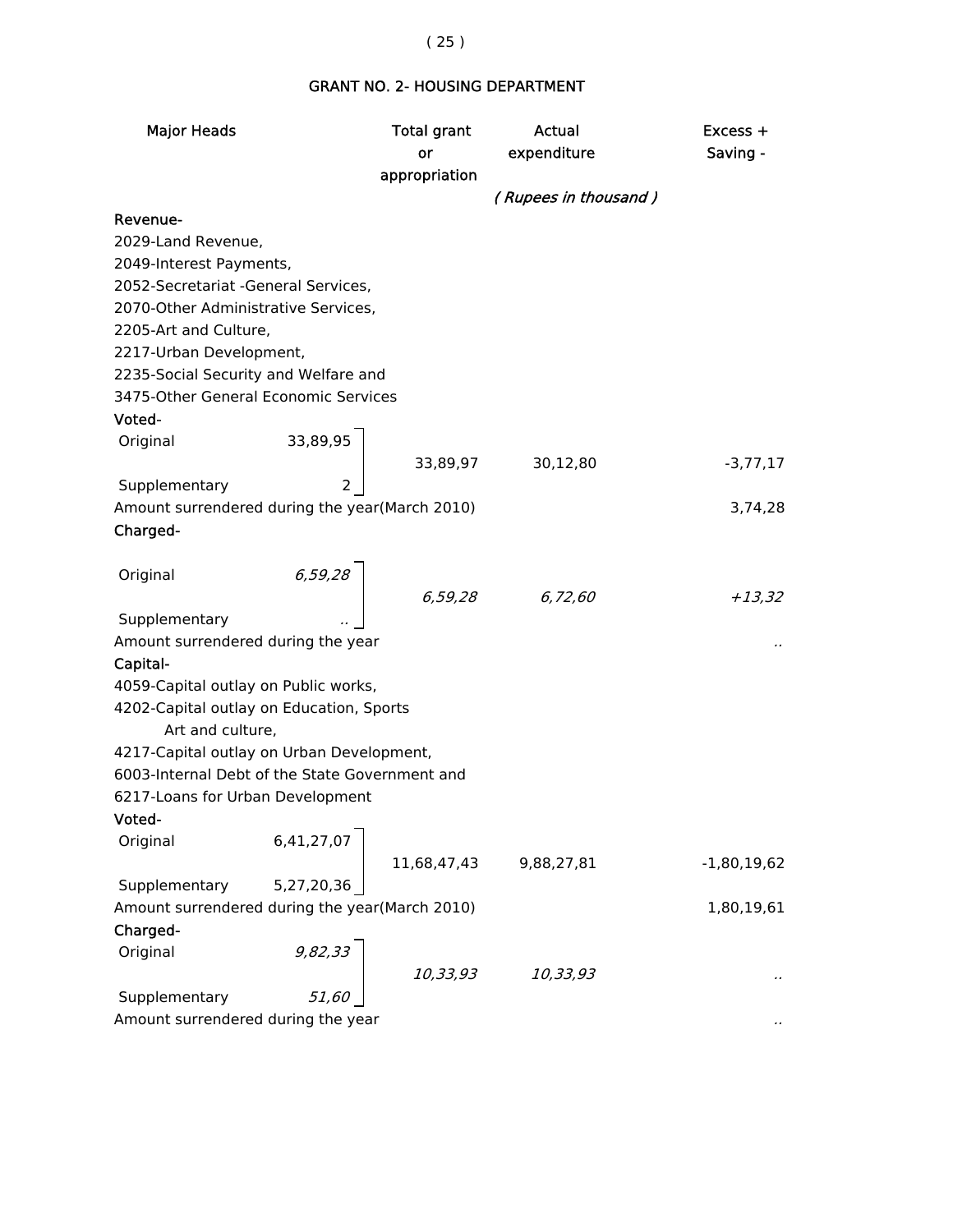| <b>Notes and Comments-</b><br>Revenue-<br>Voted-                                             |                                                                                                  |                    |                                                                                                                    |                        |
|----------------------------------------------------------------------------------------------|--------------------------------------------------------------------------------------------------|--------------------|--------------------------------------------------------------------------------------------------------------------|------------------------|
| <b>Heads</b>                                                                                 |                                                                                                  | <b>Total grant</b> | (i) Saving (partly counterbalanced by excess under another head) occurred mainly under :-<br>Actual<br>expenditure | $Excess +$<br>Saving - |
|                                                                                              |                                                                                                  |                    | (Rupees in lakh)                                                                                                   |                        |
| 2052-Secretariat-General Services-<br>800-Other expenditure-<br>03-Payment of Arrears-<br>O. | 4,70.84                                                                                          | 4,19.79            | 3,80.31                                                                                                            | $-39.48$               |
| R.                                                                                           | $-51.05$                                                                                         |                    |                                                                                                                    |                        |
| 2070-Other Administrative Services-<br>800-Other expenditure-                                | ₹51.05 lakh was surrendered due to nil requirements.<br>03-Establishment of prescribed Officers- |                    |                                                                                                                    |                        |
| О.                                                                                           | 3,74.83                                                                                          |                    |                                                                                                                    |                        |
| R.                                                                                           | $-57.32$                                                                                         |                    | 3,17.51 3,19.66                                                                                                    | $+2.15$                |
|                                                                                              |                                                                                                  |                    | No specific reason for surrender of ₹57.32 lakh has been intimated.                                                |                        |
| 2217-Urban Development-                                                                      |                                                                                                  |                    |                                                                                                                    |                        |
| and Medium Towns-                                                                            | 03-Integrated Development of Small                                                               |                    |                                                                                                                    |                        |
| 001-Direction and Administration-                                                            |                                                                                                  |                    |                                                                                                                    |                        |
|                                                                                              | 06-Establishment of Urban and Rural                                                              |                    |                                                                                                                    |                        |
| Employment-                                                                                  | $0.$ 13,33.86                                                                                    |                    |                                                                                                                    |                        |
|                                                                                              |                                                                                                  | 11,79.53           | 11,84.18                                                                                                           | $+4.65$                |
| R.                                                                                           | $-1,54.33$                                                                                       |                    |                                                                                                                    |                        |
|                                                                                              | ₹1,54.33 lakh was surrendered due to posts remaining vacant.                                     |                    |                                                                                                                    |                        |
| (June 2010).                                                                                 |                                                                                                  |                    | Reasons for the saving/excess under the above heads have not been intimated                                        |                        |
| 80-General-                                                                                  |                                                                                                  |                    |                                                                                                                    |                        |
| 800-Other expenditure-                                                                       |                                                                                                  |                    |                                                                                                                    |                        |
|                                                                                              | 06-Maintainance of Transit Hostel of                                                             |                    |                                                                                                                    |                        |
| Civil Services Institute-                                                                    |                                                                                                  |                    |                                                                                                                    |                        |
| О.                                                                                           | 50.00                                                                                            |                    |                                                                                                                    |                        |
| R.                                                                                           | $-50.00$                                                                                         |                    |                                                                                                                    |                        |

₹ 50.00 lakh was surrendered due to non receipt of matured proposals timely.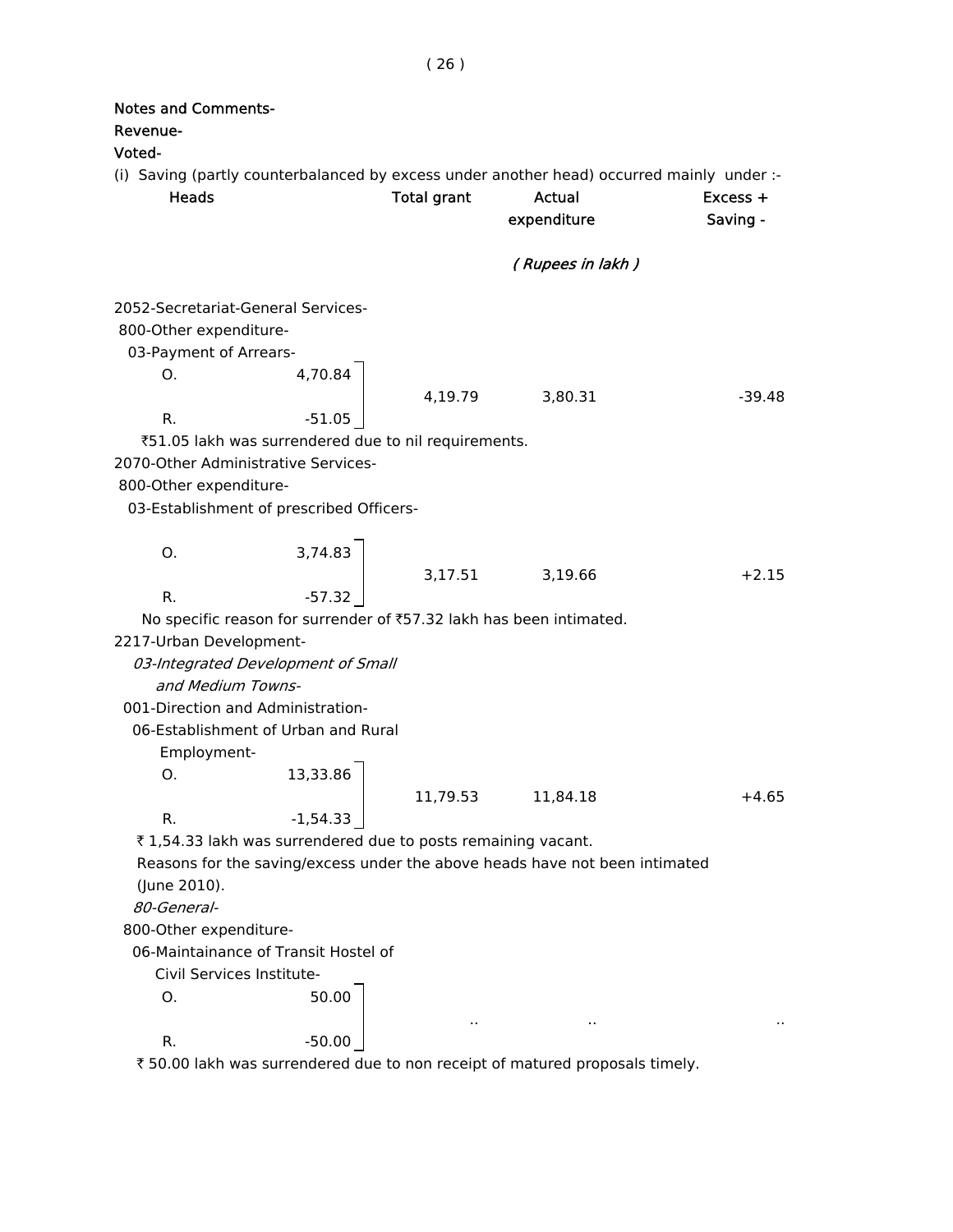(ii) Excess occurred under :-

| Head                                             | <b>Total grant</b> |      | Actual<br>expenditure | $Excess +$<br>Saving - |
|--------------------------------------------------|--------------------|------|-----------------------|------------------------|
|                                                  |                    |      | (Rupees in lakh)      |                        |
| 2235-Social Security and Welfare-                |                    |      |                       |                        |
| 60-Other Social Security and Welfare Programmes- |                    |      |                       |                        |
| 104-Deposit Linked Insurance Scheme              |                    |      |                       |                        |
| Government P.F.-                                 |                    |      |                       |                        |
| 03-Housing Department-                           |                    |      |                       |                        |
| O.                                               | 0.70               |      |                       |                        |
|                                                  |                    | 0.69 | 20.91                 | $+20.22$               |
| R.                                               | $-0.01$            |      |                       |                        |

Reasons for the final excess under the above head have not been intimated (June 2010).

#### Charged-

(iii) Actual expenditure of  $\bar{\tau}$  6,72.60 lakh includes the clearance of O.B. Suspense amounting to  $\bar{\tau}$ 19.66 lakh for the year 2002-03.Against the final saving of  $\bar{\tau}$  6.34 lakh ( $\bar{\tau}$  19.66 lakh-₹13.32 lakh) no amount could be anticipated for surrender.

(iv) Saving occurred mainly under :-

| Head | Total         | Actual      | Excess + |
|------|---------------|-------------|----------|
|      | Appropriation | expenditure | Saving - |

( Rupees in lakh )

2049-Interest Payments-

01-Interest on internal Debt-

200-Interest on Other Internal Debts-

04-Interest on Loans taken from GIC-India

and other affiliated Companies,

etc. 2,22.21 2,41.22 +19.01

Actual expenditure of ₹ 2,41.22 lakh includes clearance of O.B. Suspense amounting to ₹19.66 lakh for the year 2002-03.

Reasons for the final saving ( $\bar{\tau}$  19.01 lakh- $\bar{\tau}$ 19.66 lakh=(-) $\bar{\tau}$  0.65 lakh)under the above head have not been intimated (June 2010).

# Capital-

## Voted-

(v) In view of the final saving of  $\bar{\tau}1,80,19.62$  lakh, the supplementary grant of `5,27,20.36 lakh obtained in August 2009 and February 2010 proved excessive.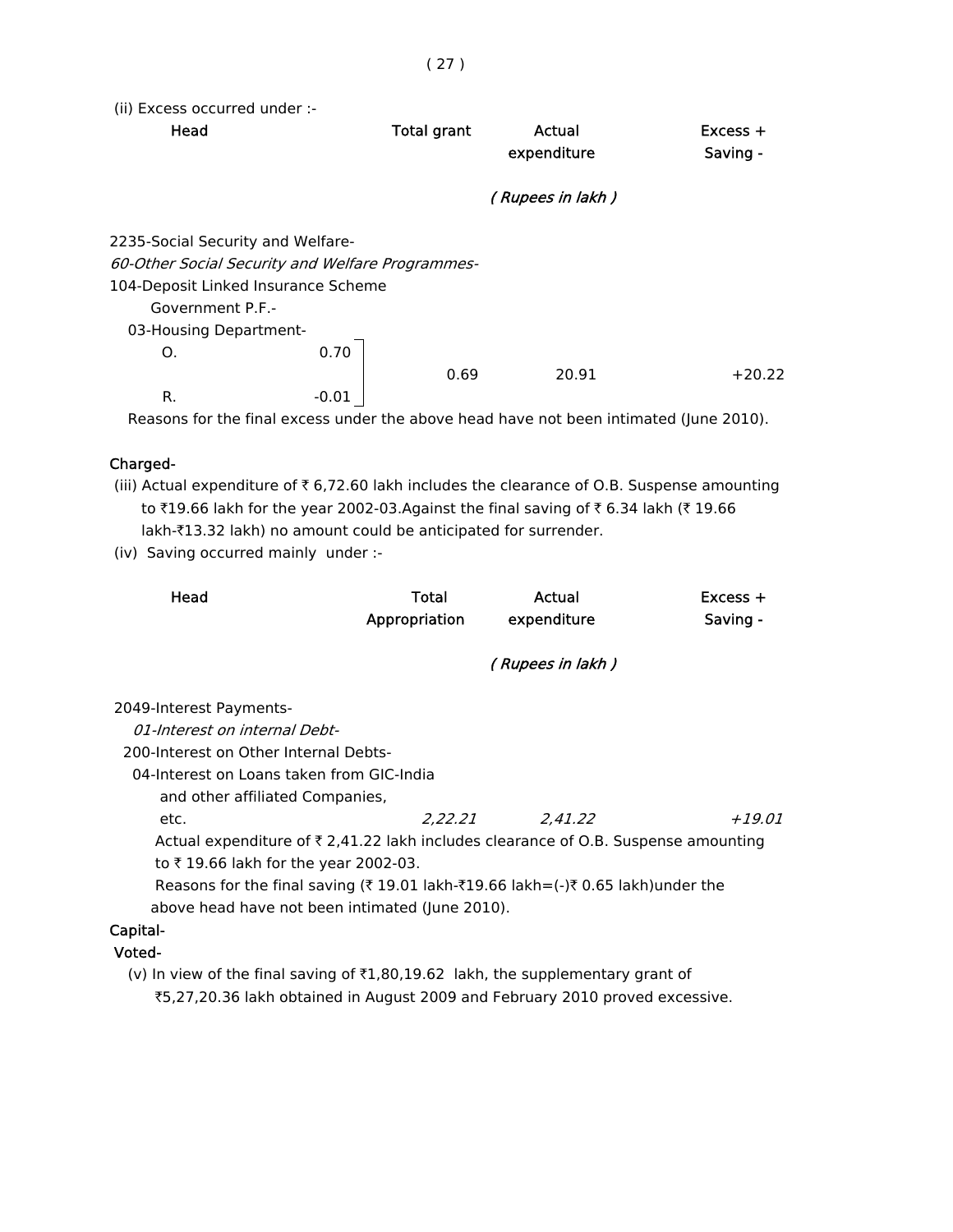(vi) Saving (partly counterbalanced by excess under other heads) occurred mainly under :-

|                                |                                                                     |                    | (VI) Saving (partly counterbalanced by excess under other heads) occurred mainly under :-       |          |
|--------------------------------|---------------------------------------------------------------------|--------------------|-------------------------------------------------------------------------------------------------|----------|
| Head                           |                                                                     | <b>Total grant</b> | Actual                                                                                          | Excess + |
|                                |                                                                     |                    | expenditure                                                                                     | Saving - |
|                                |                                                                     |                    | (Rupees in lakh)                                                                                |          |
|                                | 4217-Capital outlay on urban Development-                           |                    |                                                                                                 |          |
|                                | 01-State Capital Development-                                       |                    |                                                                                                 |          |
| 051-Construction-              |                                                                     |                    |                                                                                                 |          |
|                                | 03-Integrated Development of                                        |                    |                                                                                                 |          |
| Lucknow city-                  |                                                                     |                    |                                                                                                 |          |
| О.                             | 4,00,00.00                                                          |                    |                                                                                                 |          |
| S.                             | 1,00,00.00                                                          | 1,66,85.59         | 1,66,85.59                                                                                      |          |
| $R_{\cdot}$                    | $-3,33,14.41$                                                       |                    |                                                                                                 |          |
|                                |                                                                     |                    | Out of total saving of ₹3,33,14.41 lakh, reasons for surrender of ₹1,80,19.52 lakh and          |          |
|                                | reduction of provision by ₹1,52,94.89 lakh have not been intimated. |                    |                                                                                                 |          |
| (vii) Excess occurred under :- |                                                                     |                    |                                                                                                 |          |
|                                | 4217-Capital outlay on Urban Development-                           |                    |                                                                                                 |          |
|                                | 01-State Capital Development-                                       |                    |                                                                                                 |          |
| 051-Construction-              |                                                                     |                    |                                                                                                 |          |
|                                | 04-Necessary work for longlife estiblishment                        |                    |                                                                                                 |          |
|                                | of Uttar Pradesh, Dr. Bheemrao Ambedkar                             |                    |                                                                                                 |          |
|                                | Social change Memorial Lucknow-                                     |                    |                                                                                                 |          |
| Ο.                             | 0.01                                                                |                    |                                                                                                 |          |
| S.                             | 57,66.95                                                            | 83,48.14           | 83,48.14                                                                                        |          |
| $R_{\cdot}$                    | 25,81.18                                                            |                    |                                                                                                 |          |
|                                |                                                                     |                    | Out of net augmentation of provision by $\bar{\tau}$ 25,81.18 lakh, reasons for augmentation of |          |
|                                |                                                                     |                    | provision by ₹ 25,81.20 lakh and surrender of ₹0.02 lakh have not been intimated.               |          |
|                                | 05-Acquisition and Development of land from                         |                    |                                                                                                 |          |
|                                | right embankment of Gomti river to Lamartinier-                     |                    |                                                                                                 |          |

| O. |  |  | 25,00.00 |  |
|----|--|--|----------|--|
|    |  |  |          |  |

1,52,13.69 1,52,13.69 ..

R.  $1,27,13.69$ 

Reasons for augmentation of provision by  $\bar{\tau}$  1,27,13.69 lakh have not been intimated.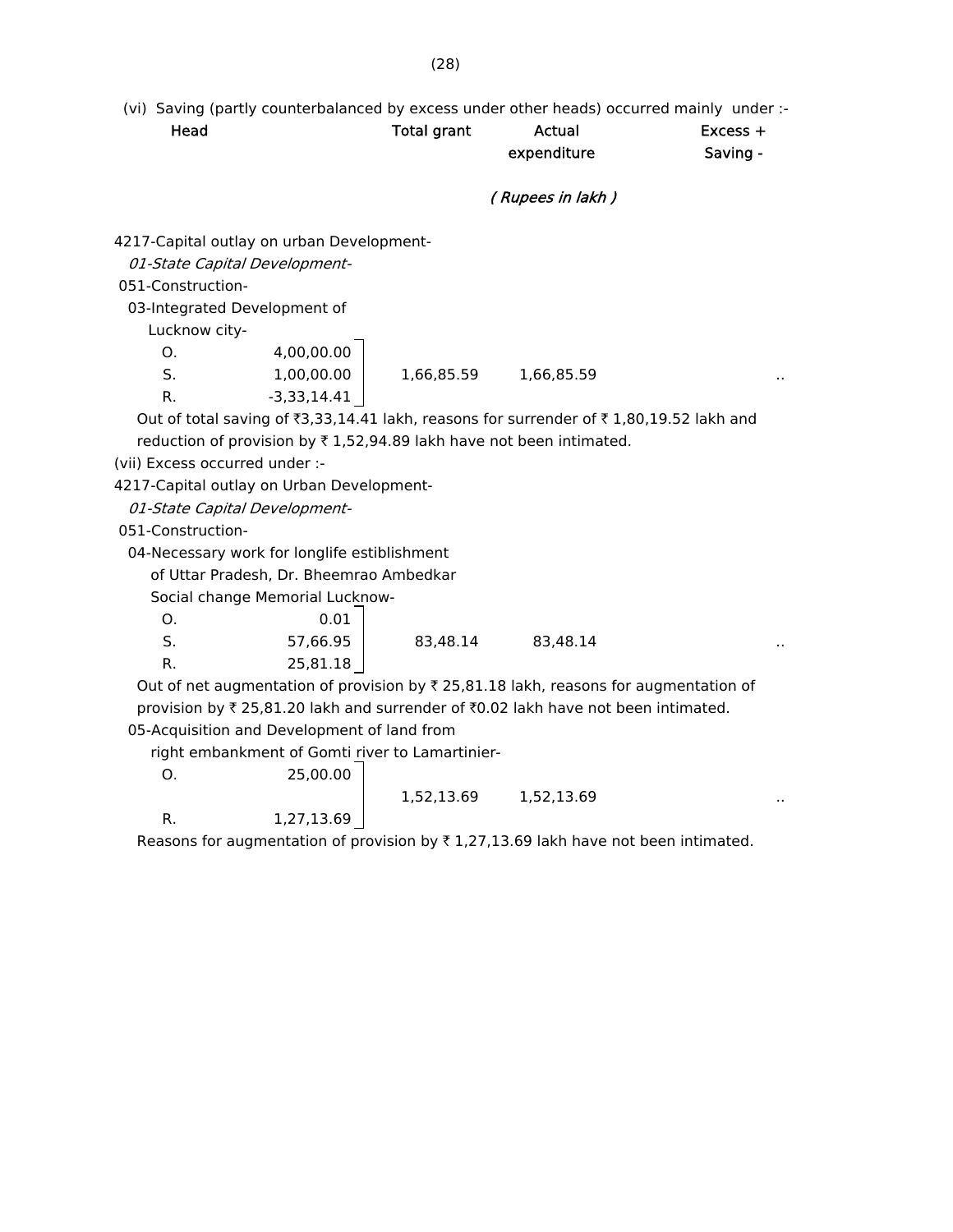( 29 )

# GRANT NO.3- INDUSTRIES DEPARTMENT(SMALL INDUSTRY AND EXPORT PROMOTION)

| <b>Major Heads</b>                                                                 |      | <b>Total grant</b><br>or | Actual<br>expenditure                                                      | $Excess +$<br>Saving - |
|------------------------------------------------------------------------------------|------|--------------------------|----------------------------------------------------------------------------|------------------------|
|                                                                                    |      | appropriation            |                                                                            |                        |
|                                                                                    |      |                          | (Rupees in thousand)                                                       |                        |
| Revenue-                                                                           |      |                          |                                                                            |                        |
| 2052-Secretariat-General Services,                                                 |      |                          |                                                                            |                        |
| 2851-Village and Small Industries,                                                 |      |                          |                                                                            |                        |
| 2852-Industries and                                                                |      |                          |                                                                            |                        |
| 3453-Foreign Trade and Export Promotion                                            |      |                          |                                                                            |                        |
| Voted-                                                                             |      |                          |                                                                            |                        |
| Original                                                                           |      |                          | $\begin{array}{c c} 98,47,83 \ \hline 30,01 \end{array}$ 98,77,84 88,60,03 |                        |
|                                                                                    |      |                          |                                                                            | $-10, 17, 81$          |
| Supplementary                                                                      |      |                          |                                                                            |                        |
| Amount surrendered during the year (March 2010)                                    |      |                          |                                                                            | 9,09,06                |
| Charged-                                                                           |      |                          |                                                                            |                        |
| Original                                                                           |      |                          |                                                                            |                        |
|                                                                                    | 4,00 | 4,00                     | 8,25                                                                       | $+4,25$                |
| Supplementary                                                                      |      |                          |                                                                            |                        |
| Amount surrendered during the year (March 2010)                                    |      |                          |                                                                            | 2,00                   |
| Capital-                                                                           |      |                          |                                                                            |                        |
|                                                                                    |      |                          |                                                                            |                        |
| 4059- Capital Outlay on Public Works,<br>4851- Capital Outlay on Village and Small |      |                          |                                                                            |                        |
| Industries and                                                                     |      |                          |                                                                            |                        |
| 6851- Loans for Village and Small                                                  |      |                          |                                                                            |                        |
| Industries                                                                         |      |                          |                                                                            |                        |
| Voted-                                                                             |      |                          |                                                                            |                        |
| Original                                                                           |      |                          |                                                                            |                        |
|                                                                                    |      |                          | 2,56,94                                                                    | $-52,08$               |
| Supplementary                                                                      |      | $3,09,02$ $3,09,02$      |                                                                            |                        |
| Amount surrendered during the year (March 2010)                                    |      |                          |                                                                            | 2                      |
|                                                                                    |      |                          |                                                                            |                        |

# Notes and Comments-

# Revenue-

## Voted-

- (i) Actual expenditure of  $\bar{\tau}$  88,60.03 lakh includes clearance of O B. Suspense ( $\bar{\tau}$ 39.88 lakh) and D.A.A.Suspense ( $\bar{\tau}$  0.54 lakh) amounting to  $\bar{\tau}$ 40.42 lakh. Out of the final saving of ₹ 10,58.23 lakh (₹10,17.81 lakh+₹ 40.42 lakh), only a sum of ₹9,09.06 lakh could be anticipated for surrender.
- (ii) In view of the final saving of  $\bar{\tau}$  10,58.23 lakh; the supplementary grant of  $\bar{\tau}$  30.01 lakh obtained in August 2009 and February 2010 could have been limited to token amounts wherever necessary.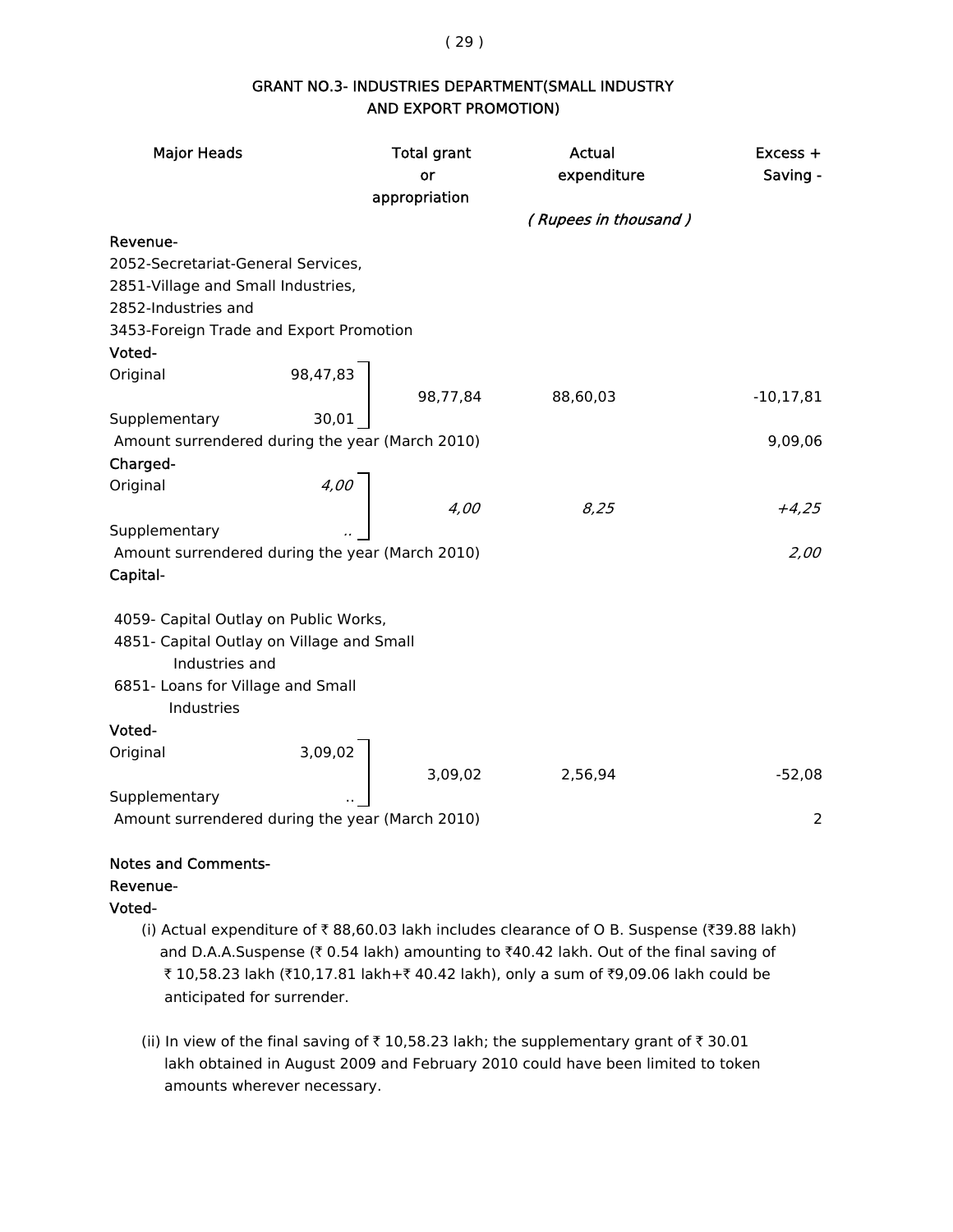| under:-                                             |                                    |                                           |                                                                                                |            |
|-----------------------------------------------------|------------------------------------|-------------------------------------------|------------------------------------------------------------------------------------------------|------------|
| Head                                                |                                    | <b>Total grant</b>                        | <b>Actual</b>                                                                                  | $Excess +$ |
|                                                     |                                    |                                           | expenditure                                                                                    | Saving -   |
|                                                     |                                    |                                           | (Rupees in lakh)                                                                               |            |
| 2851-Village and Small Industries-                  |                                    |                                           |                                                                                                |            |
| 102-Small Scale Industries-                         |                                    |                                           |                                                                                                |            |
| 01-Central Plan/Centrally Sponsored                 |                                    |                                           |                                                                                                |            |
| Schemes-                                            |                                    |                                           |                                                                                                |            |
| Ο.                                                  |                                    |                                           |                                                                                                |            |
|                                                     | 8,27.97                            | 41.69                                     | 52.13                                                                                          | $+10.44$   |
| R.                                                  | $-7,86.28$                         |                                           |                                                                                                |            |
|                                                     |                                    |                                           |                                                                                                |            |
|                                                     |                                    |                                           | Actual expenditure includes ₹ 18.93 lakh pertaining to clearance of O.B.Suspense for the       |            |
|                                                     |                                    | year 2001-02,2002-03,2004-05 and 2007-08. |                                                                                                |            |
|                                                     |                                    |                                           | ₹7,86.28 lakh was surrendered due to non-receipt of Central share.                             |            |
| 20-Grant to Udyamita Vikas Sansthan-                |                                    |                                           |                                                                                                |            |
| S.                                                  | 25.00                              | 25.00                                     | 14.22                                                                                          | $-10.78$   |
| 800-Other expenditure-                              |                                    |                                           |                                                                                                |            |
| 14-Aeroplane freight help scheme-                   |                                    |                                           |                                                                                                |            |
| O.                                                  | 1,00.00                            |                                           |                                                                                                |            |
|                                                     |                                    | 5.00                                      | 5.00                                                                                           |            |
| R.                                                  | $-95.00$                           |                                           |                                                                                                |            |
|                                                     |                                    |                                           | ₹ 95.00 lakh was surrendered due to payment on the basis of actual dues.                       |            |
|                                                     |                                    |                                           | Reasons for final saving under the above heads have not been intimated (June 2010).            |            |
| Charged-                                            |                                    |                                           |                                                                                                |            |
|                                                     |                                    |                                           | (iv) The expenditure exceeded the charged appropriation by ₹4,24,655; the excess requires      |            |
| regularisation.                                     |                                    |                                           |                                                                                                |            |
|                                                     |                                    |                                           | (v) Excess( partly counterbalanced by small saving in another head) occurred under:-           |            |
| Head                                                |                                    | <b>Total</b>                              | <b>Actual</b>                                                                                  | $Excess +$ |
|                                                     |                                    |                                           |                                                                                                |            |
|                                                     |                                    | appropriation                             | expenditure                                                                                    | Saving -   |
|                                                     |                                    |                                           | (Rupees in lakh)                                                                               |            |
| 2851-Village and Small Industries-                  |                                    |                                           |                                                                                                |            |
| 102- Small Scale Industries-                        |                                    |                                           |                                                                                                |            |
| 06-District Industry Centers                        |                                    | 2.00                                      | 8.25                                                                                           | $+6.25$    |
|                                                     |                                    |                                           | Reasons for the final excess under the above head have not been intimated( June 2010).         |            |
| Capital-                                            |                                    |                                           |                                                                                                |            |
| Voted-                                              |                                    |                                           |                                                                                                |            |
|                                                     |                                    |                                           | (vi) Out of the final saving of ₹52.08 lakh, only a sum of ₹0.02 lakh could be anticipated for |            |
| surrender.                                          |                                    |                                           |                                                                                                |            |
| (vii) Saving occurred mainly under:-                |                                    |                                           |                                                                                                |            |
| Head                                                |                                    | <b>Total grant</b>                        | <b>Actual</b>                                                                                  | Excess +   |
|                                                     |                                    |                                           | expenditure                                                                                    | Saving -   |
|                                                     |                                    |                                           | (Rupees in lakh)                                                                               |            |
| 6851- Loans for Village and Small industries-       |                                    |                                           |                                                                                                |            |
| 102-Small Scale Industries-                         |                                    |                                           |                                                                                                |            |
|                                                     |                                    |                                           |                                                                                                |            |
| 03-Interest free Loan to U.P. Financial Corporation |                                    |                                           |                                                                                                |            |
|                                                     | under Deferred amount of Trade Tax |                                           |                                                                                                |            |
| Scheme                                              |                                    | 1,25.00                                   | 72.94                                                                                          | $-52.06$   |
|                                                     |                                    |                                           | Reasons for the final saving under the above head have not been intimated (June 2010).         |            |

(iii) Saving ( partly counterbalanced by small excess under other heads ) occurred mainly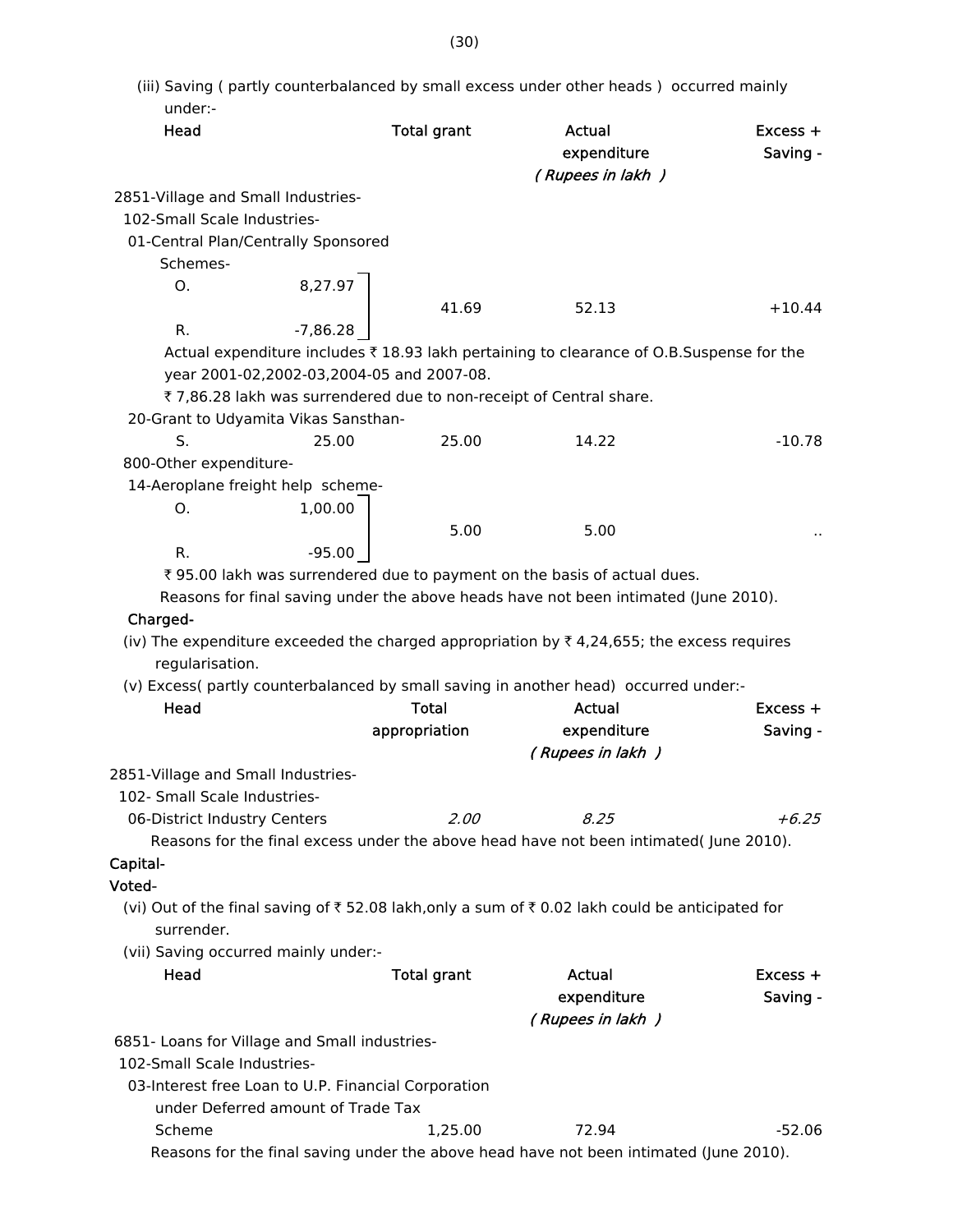# Major Heads Total grant Actual Excess + or expenditure Saving appropriation ( Rupees in thousand ) Revenue- 2052-Secretariat- General Services and 2853-Non-ferrous Mining and Metallurgical Industries Voted- Original 16,26,02 16,26,02 15,33,36 -92,66 Supplementary Amount surrendered during the year .. Charged- Original 1 1  $\cdots$   $\cdots$   $\cdots$ **Supplementary**  Amount surrendered during the year .. Capital-4853-Capital Outlay on Non-Ferrous Mining and Metallurgical Industries, Voted- Original 8,00,00 8,00,00 7,96,61 -3,39 Supplementary Amount surrendered during the year .. Note/Comment-

# Revenue-

# Voted-

(i) Out of the final saving of  $\bar{\tau}$  92.66 lakh, no amount could be anticipated for surrender.

## ( 31 )

# GRANT NO.4- INDUSTRIES DEPARTMENT (MINES AND MINERALS)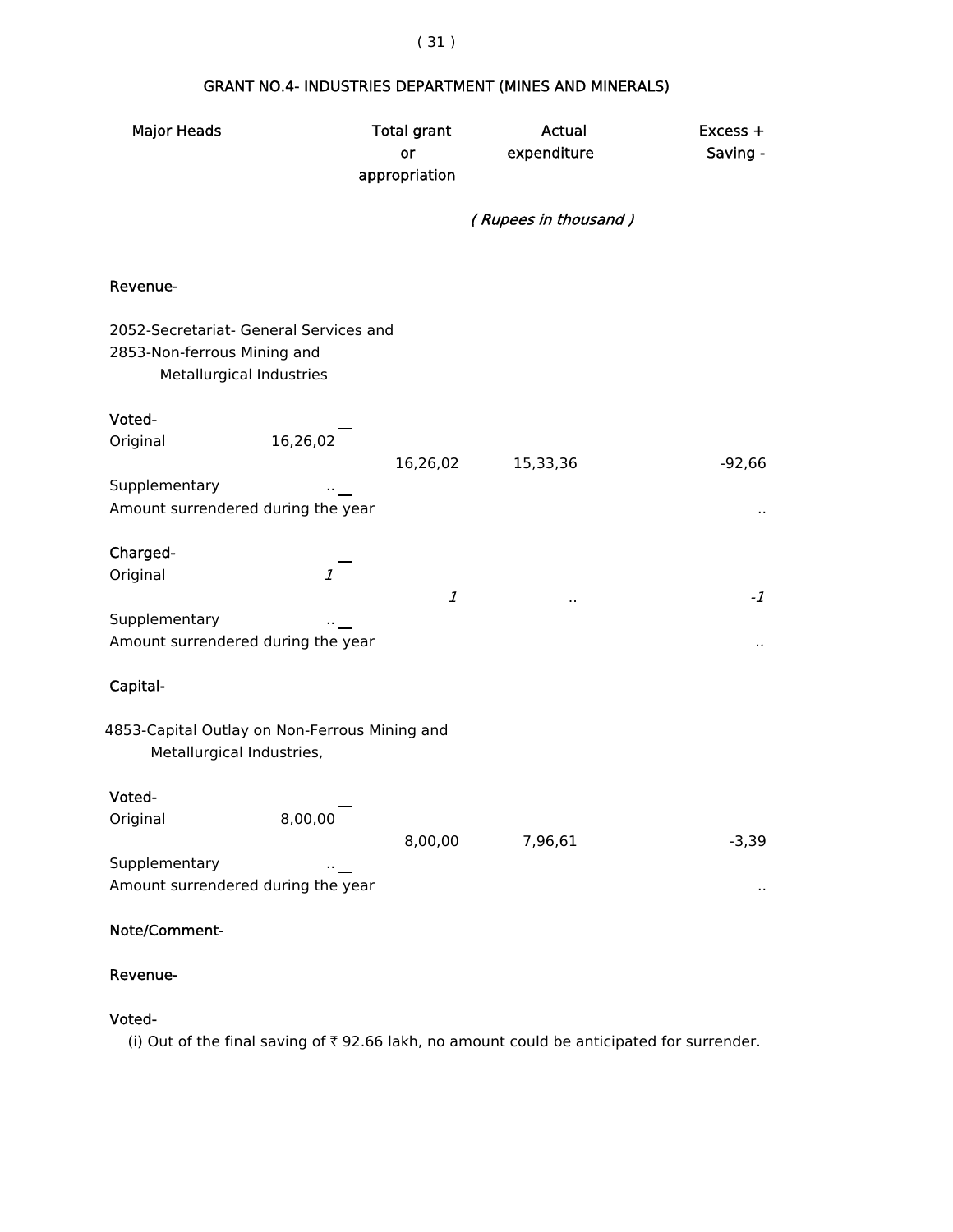# GRANT NO. 5- INDUSTRIES DEPARTMENT (HANDLOOM AND VILLAGE INDUSTRIES)

| <b>Major heads</b>                                                                                                                                                                                                                                                     | <b>Total grant</b> | Actual<br>expenditure | Excess +<br>Saving - |
|------------------------------------------------------------------------------------------------------------------------------------------------------------------------------------------------------------------------------------------------------------------------|--------------------|-----------------------|----------------------|
|                                                                                                                                                                                                                                                                        |                    | (Rupees in thousand)  |                      |
| Revenue-                                                                                                                                                                                                                                                               |                    |                       |                      |
| 2052-Secretariat General Services,                                                                                                                                                                                                                                     |                    |                       |                      |
| 2235-Social Security and Welfare and                                                                                                                                                                                                                                   |                    |                       |                      |
| 2851-Village and Small Industries                                                                                                                                                                                                                                      |                    |                       |                      |
| Voted-                                                                                                                                                                                                                                                                 |                    |                       |                      |
| 49,25,86<br>Original                                                                                                                                                                                                                                                   |                    |                       |                      |
|                                                                                                                                                                                                                                                                        | 49,25,86           | 49,35,99              | $+10,13$             |
| Supplementary                                                                                                                                                                                                                                                          |                    |                       |                      |
| Amount surrendered during the year(March 2010)<br><b>Notes and Comments-</b>                                                                                                                                                                                           |                    |                       | 5,01                 |
| Revenue-                                                                                                                                                                                                                                                               |                    |                       |                      |
| Voted-                                                                                                                                                                                                                                                                 |                    |                       |                      |
| Suspense for the year 2001-02 and 2005-06. Out of the final saving of ₹8.71 lakh<br>(₹18.84 lakh-₹10.13 lakh) only a sum of ₹5.01 lakh could be anticipated for surrender.<br>(ii) Excess ( partly counterbalanced by small saving under other heads) occurred under:- |                    |                       |                      |
| <b>Major heads</b>                                                                                                                                                                                                                                                     | <b>Total grant</b> | Actual                | $Excess +$           |
|                                                                                                                                                                                                                                                                        |                    | expenditure           | Saving -             |
|                                                                                                                                                                                                                                                                        |                    | (Rupees in lakh)      |                      |
| 2052-Secretariat-General Services-<br>800-Other expenditure-                                                                                                                                                                                                           |                    |                       |                      |
| 03-Payment of Arrears                                                                                                                                                                                                                                                  | 4,35.49            | 4,39.84               | $+4.35$              |
| Reasons for final excess under the above head have not been intimated (June 2010).                                                                                                                                                                                     |                    |                       |                      |
| 2851-Village and Small Industries-                                                                                                                                                                                                                                     |                    |                       |                      |
| 105-Khadi and Village Industries-                                                                                                                                                                                                                                      |                    |                       |                      |
| 21-Chief Minister's Rural Industries                                                                                                                                                                                                                                   |                    |                       |                      |
| <b>Employment Scheme</b>                                                                                                                                                                                                                                               | 10,00.00           | 10,08.95              | $+8.95$              |
| Actual expenditure includes ₹17.00 lakh pertaining to clearance of O.B. Suspense for the<br>year 2005-06.                                                                                                                                                              |                    |                       |                      |
| Reasons for the final saving [ ₹ 8.95 lakh- ₹ 17.00 lakh= (-) ₹ 8.05 lakh] under the above<br>head have not been intimated (June 2010).                                                                                                                                |                    |                       |                      |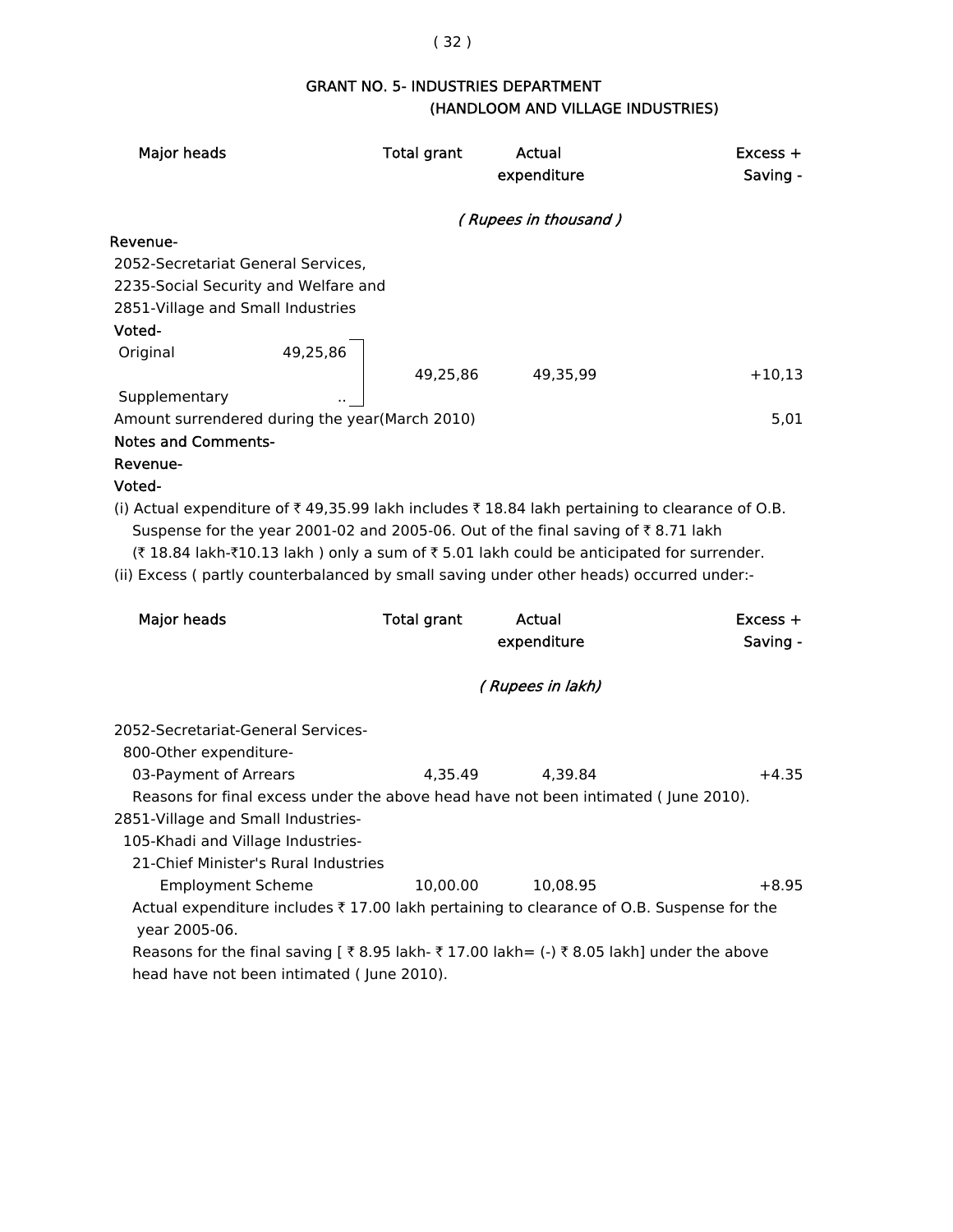# Major Heads Total grant Actual Excess + expenditure Saving - ( Rupees in thousand ) Revenue- 2052-Secretariat-General Services and 2851-Village and Small Industries Voted- Original 36,34,32 36,34,32 22,65,16 -13,69,16 Supplementary Amount surrendered during the year( March 2010) 13,64,46 Notes and Comments- Revenue- Voted- (i) Out of the final saving of  $\bar{\tau}$  13,69.16 lakh, a sum of  $\bar{\tau}$  13,64.46 lakh was surrendered. (ii) Saving ocurred mainly under:- Head Total grant Actual Excess + expenditure Saving - ( Rupees in lakh ) 2052-Secretariat-General Services- 800-Other expenditure- 03-Payment of Arrears-O. 1,97.56 1,76.08 1,77.30 +1.22 R.  $-21.48$ Out of the total saving of  $\bar{z}$ 21.48 lakh, reasons for surrender of  $\bar{z}$  13.98 lakh and reduction of provision by  $\overline{77.50}$  lakh have not been intimated. Reasons for the final excess under the above head have not been intimated ( June 2010). 2851- Village and Small Industries- 103-Handloom Industries- 01-Central Plan/Centrally Sponsored Schemes-O. 22,90.03 10,41.64 10,41.64 R.  $-12,48.39$ Reasons for surrender of  $\bar{\tau}$  12,48.39 lakh have not been intimated.

#### ( 33 )

# GRANT NO. 6-INDUSTRIES DEPARTMENT (HANDLOOM INDUSTRY)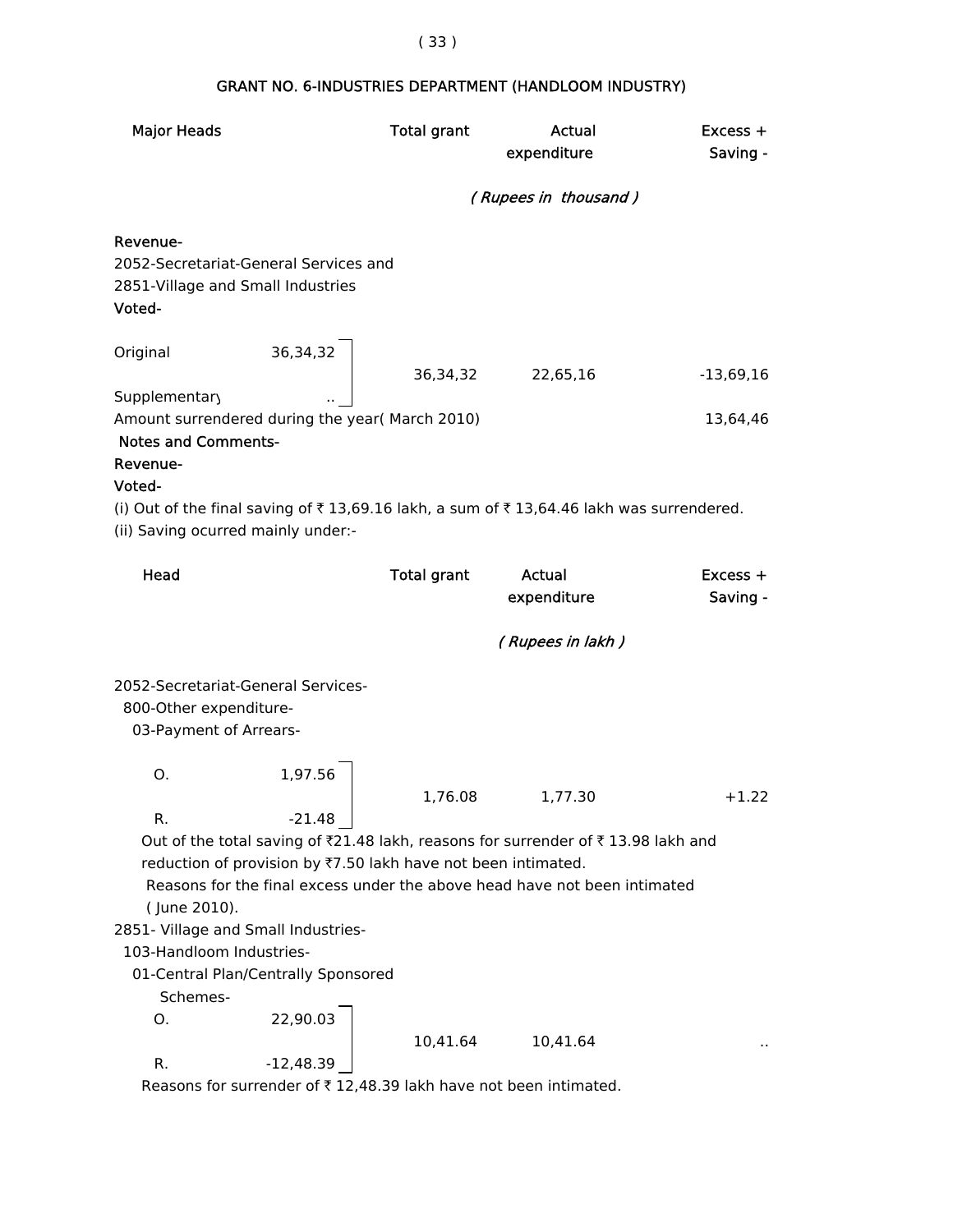# ( 34 )

# GRANT NO. 7-INDUSTRIES DEPARTMENT (HEAVY AND MEDIUM INDUSTRIES)

| <b>Major Heads</b>                                 |                                      | <b>Total grant</b> | Actual<br>expenditure                                                                      | $Excess +$<br>Saving - |
|----------------------------------------------------|--------------------------------------|--------------------|--------------------------------------------------------------------------------------------|------------------------|
|                                                    |                                      |                    | (Rupees in thousand)                                                                       |                        |
| Revenue-                                           |                                      |                    |                                                                                            |                        |
| 2052-Secretariat-General Services,                 |                                      |                    |                                                                                            |                        |
| 2070-Other Administrative Services,                |                                      |                    |                                                                                            |                        |
| 2220-Information and Publicity,                    |                                      |                    |                                                                                            |                        |
| 2852-Industries,                                   |                                      |                    |                                                                                            |                        |
| 2885- Other Outlays on Industries and Minerals and |                                      |                    |                                                                                            |                        |
| 3451-Secretariat-Economic Services                 |                                      |                    |                                                                                            |                        |
| Voted-                                             |                                      |                    |                                                                                            |                        |
| Original                                           | 1,21,38,94                           |                    |                                                                                            |                        |
|                                                    |                                      | 2,31,50,27         | 1,34,16,12                                                                                 | $-97,34,15$            |
| Supplementary                                      | 1,10,11,33                           |                    |                                                                                            |                        |
| Amount surrendered during the year (March 2010)    |                                      |                    |                                                                                            | 97,02,03               |
| Capital-                                           |                                      |                    |                                                                                            |                        |
| 4859-Capital Outlay on Telecommunication           |                                      |                    |                                                                                            |                        |
| and Electronic Industries,                         |                                      |                    |                                                                                            |                        |
| 6885-Other Loans to Industries and Minerals        |                                      |                    |                                                                                            |                        |
| Voted-                                             |                                      |                    |                                                                                            |                        |
| Original                                           | 1,46,80,00                           |                    |                                                                                            |                        |
|                                                    |                                      | 1,46,80,00         | 1,22,33,25                                                                                 | $-24,46,75$            |
| Supplementary                                      |                                      |                    |                                                                                            |                        |
| Amount surrendered during the year (March 2010)    |                                      |                    |                                                                                            | 26,59,49               |
| <b>Notes and Comments-</b>                         |                                      |                    |                                                                                            |                        |
| Revenue-                                           |                                      |                    |                                                                                            |                        |
| Voted-                                             |                                      |                    |                                                                                            |                        |
|                                                    |                                      |                    | (i) Out of final saving of ₹97,34.15 lakh, a sum of ₹97,02.03 lakh was surrendered.        |                        |
|                                                    |                                      |                    | (ii) In view of the final saving of $\bar{\tau}$ 97,34.15 lakh, the supplementary grant of |                        |
|                                                    |                                      |                    | ₹1,10,11.33 lakh obtained in August 2009 and February 2010 proved excessive.               |                        |
|                                                    | (iii) Saving occurred mainly under:- |                    |                                                                                            |                        |
| Head                                               |                                      | <b>Total grant</b> | <b>Actual</b>                                                                              | Excess +               |
|                                                    |                                      |                    | expenditure                                                                                | Saving -               |
|                                                    |                                      |                    |                                                                                            |                        |
|                                                    |                                      |                    | (Rupees in lakh)                                                                           |                        |
|                                                    |                                      |                    |                                                                                            |                        |

2052-Secretariat-General Services-

800-Other expenditure-

| 03-Payment of Arrears | 18.81 | $-18.81$ |
|-----------------------|-------|----------|
|                       |       |          |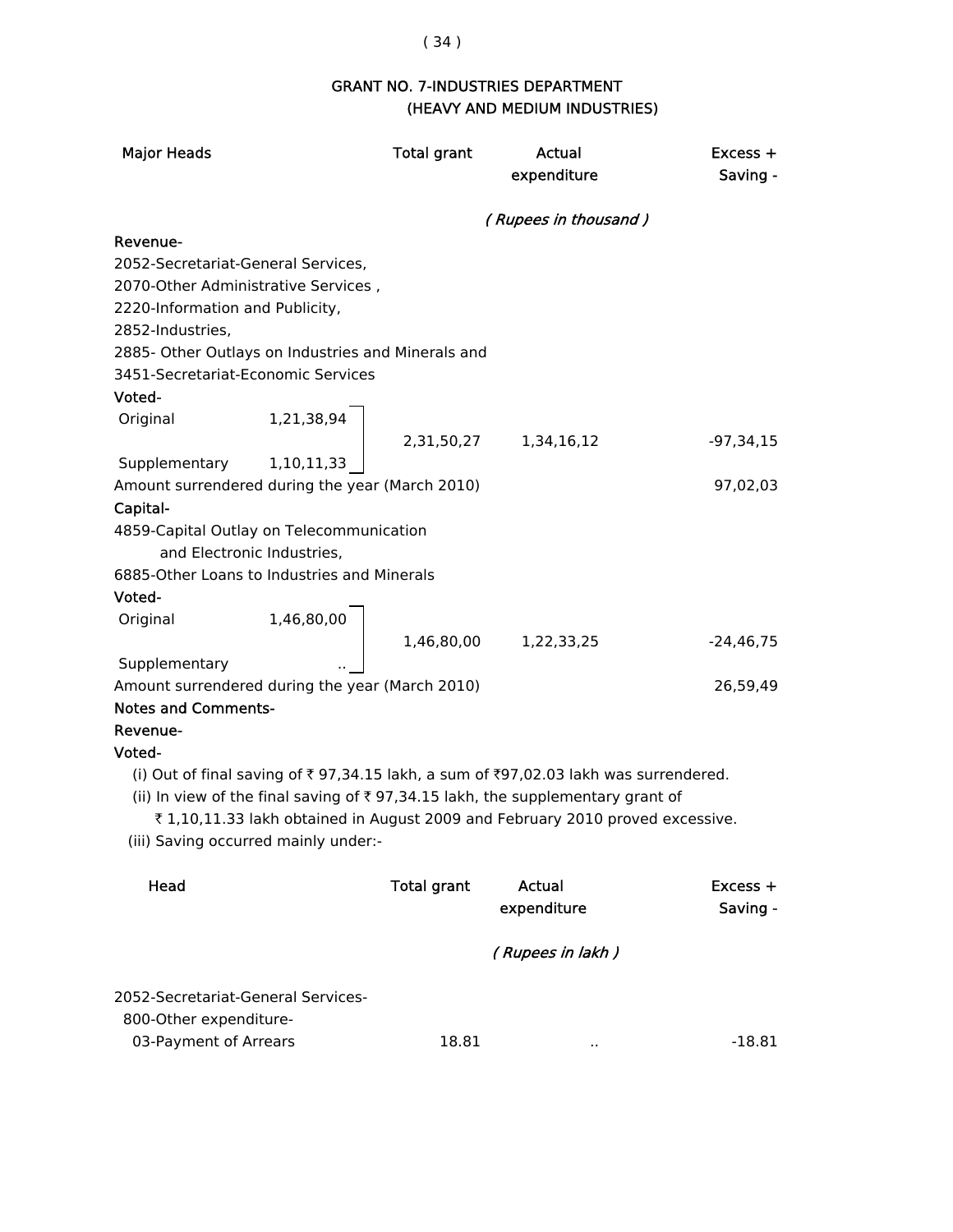| Head                                                                                  | <b>Total grant</b> | Actual<br>expenditure | Excess +<br>Saving - |
|---------------------------------------------------------------------------------------|--------------------|-----------------------|----------------------|
|                                                                                       |                    | (Rupees in lakh)      |                      |
| 2852-Industries-                                                                      |                    |                       |                      |
| 07-Telecommunication and Electronic Industries-                                       |                    |                       |                      |
| 202-Electronics-                                                                      |                    |                       |                      |
| 04-I.T.E.-Governance Award                                                            | 10.00              |                       | $-10.00$             |
| 80-General-                                                                           |                    |                       |                      |
| 800-Other expenditure-                                                                |                    |                       |                      |
| 06-Prosecution of cases-                                                              |                    |                       |                      |
| 20.00<br>Ο.                                                                           |                    |                       |                      |
|                                                                                       | 13.10              | 10.48                 | $-2.62$              |
| R.<br>$-6.90$                                                                         |                    |                       |                      |
| Reasons for surrender of ₹6.90 lakh have not been intimated.                          |                    |                       |                      |
| Reasons for non-utilisation of entire provision/saving under the above heads have not |                    |                       |                      |
| been intimated (June 2010).                                                           |                    |                       |                      |
| 09-National-E-Governance                                                              |                    |                       |                      |
| <b>Action Plan-</b>                                                                   |                    |                       |                      |
| 24,00.00<br>O.                                                                        |                    |                       |                      |
|                                                                                       |                    |                       |                      |
| R.<br>$-24,00.00$                                                                     |                    |                       |                      |
| Surrender of ₹ 24,00.00 lakh was due to no requirement of fund in State Service       |                    |                       |                      |
| Delivery Gateway Project and in U.P. Swan Project.                                    |                    |                       |                      |
| 10-Incentive to Industrial units under                                                |                    |                       |                      |
| Heavy Industries Investment Policy-                                                   |                    |                       |                      |
| Ο.<br>88,00.00                                                                        |                    |                       |                      |
| S.<br>1,00,00.00                                                                      | 1,15,70.00         | 1,15,70.00            |                      |
| $-72,30.00$<br>R.                                                                     |                    |                       |                      |
| ₹ 72,30.00 lakh was surrendered due to non-utilisation of fund timely.                |                    |                       |                      |
| 2885-Other Outlays on Industries and Minerals-                                        |                    |                       |                      |
| 60-Others-                                                                            |                    |                       |                      |
| 800-Other expenditure-                                                                |                    |                       |                      |
| 18-Institute of tool room training                                                    |                    |                       |                      |
| $U.P.(ETP)-$                                                                          |                    |                       |                      |
| 1,35.09<br>0.                                                                         |                    |                       |                      |
|                                                                                       | 1,10.01            | 1,10.01               |                      |
| R.<br>$-25.09$                                                                        |                    |                       |                      |
| Surrender of ₹ 25.09 lakh was due to deduction in amount of second instalment by      |                    |                       |                      |
| Finance Department.                                                                   |                    |                       |                      |
| 3451-Secretariat Economic Services-                                                   |                    |                       |                      |
| 090-Secretariat-                                                                      |                    |                       |                      |
| 03-File Management System-                                                            |                    |                       |                      |
| 90.00<br>Ο.                                                                           |                    |                       |                      |
|                                                                                       | 50.00              | 50.00                 |                      |
| R.<br>$-40.00$                                                                        |                    |                       |                      |
| Surrender of ₹40.00 lakh was due to nil requirements.                                 |                    |                       |                      |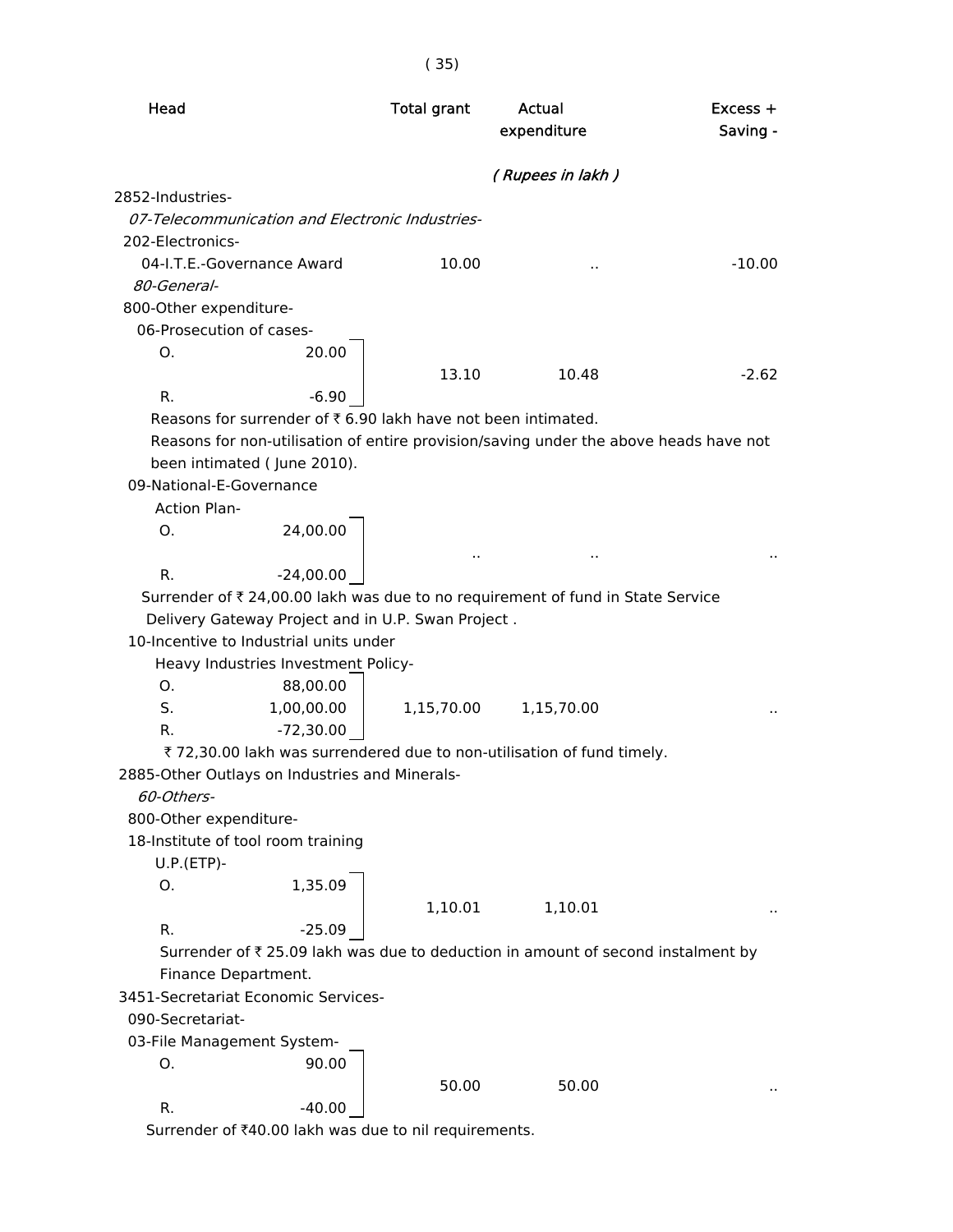# Capital-

#### Voted-

- (iv) Actual expenditure of  $\bar{\tau}$  1,22,33.25 lakh; includes recoupment of Contingency Fund amounting to  $\bar{z}$  2,17.81 lakh for the year 1994-95.Out of the final saving of ₹ 26,64.56 lakh (₹24,46.75 lakh+ ₹2,17.81 lakh), a sum of ₹ 26,59.49 lakh was surrendered.
- (v) Saving (partly counterbalanced by excess under another head) occurred under :-

| Head                           |                                                         | <b>Total grant</b> | Actual                                                                              | Excess +   |
|--------------------------------|---------------------------------------------------------|--------------------|-------------------------------------------------------------------------------------|------------|
|                                |                                                         |                    | expenditure                                                                         | Saving -   |
|                                |                                                         |                    | (Rupees in lakh)                                                                    |            |
|                                | 6885-Other Loans to Industries and Minerals-            |                    |                                                                                     |            |
|                                | 01- Loans to Industrial Financial Institutions-         |                    |                                                                                     |            |
| 190-Loans to Public Sector and |                                                         |                    |                                                                                     |            |
| other Undertakings-            |                                                         |                    |                                                                                     |            |
|                                | 03-Interest free Loan to Provincial Industrial          |                    |                                                                                     |            |
|                                | Investment Corporation under Deferred                   |                    |                                                                                     |            |
|                                | amount of Trade Tax Scheme-                             |                    |                                                                                     |            |
| O <sub>1</sub>                 | 45,00.00                                                |                    |                                                                                     |            |
|                                |                                                         | 18,40.51           | 27,43.70                                                                            | $+9,03.19$ |
| R.                             | $-26,59.49$                                             |                    |                                                                                     |            |
|                                |                                                         |                    | ₹26,59.49 lakh was surrendered due to posting of less amount in the application     |            |
| of units.                      |                                                         |                    |                                                                                     |            |
|                                | 04-Loans to Provintial Industrial Investment            |                    |                                                                                     |            |
|                                | Corporation under interest free loan in                 |                    |                                                                                     |            |
|                                | Place of deferment to sick industrial                   |                    |                                                                                     |            |
|                                | units facilitated with deferred trade Tax               |                    |                                                                                     |            |
| Scheme                         |                                                         | 10,00.00           | 96.81                                                                               | $-9,03.19$ |
|                                |                                                         |                    | Reasons for the final saving/excess under the above heads have not been intimated   |            |
| (June 2010).                   |                                                         |                    |                                                                                     |            |
| (vii) Excess occurred under :- |                                                         |                    |                                                                                     |            |
|                                | 4859-Capital Outlay on Telecommunication and            |                    |                                                                                     |            |
| Electronic Industries-         |                                                         |                    |                                                                                     |            |
| 02-Electronics-                |                                                         |                    |                                                                                     |            |
|                                | 190-Investment in Public Sector and other undertakings- |                    |                                                                                     |            |
|                                | 02-Loans to U.P. Electronic nigam Ltd.                  |                    |                                                                                     |            |
|                                | for repayment of Principal/Interest due                 |                    |                                                                                     |            |
| on the Fixed Deposits          |                                                         |                    | 2.17.81                                                                             | $+2,17.81$ |
|                                |                                                         |                    | Actual expenditure of ₹ 2,17.81 lakh pertains to recoupment of Contingency Fund for |            |
| the year 1994-95.              |                                                         |                    |                                                                                     |            |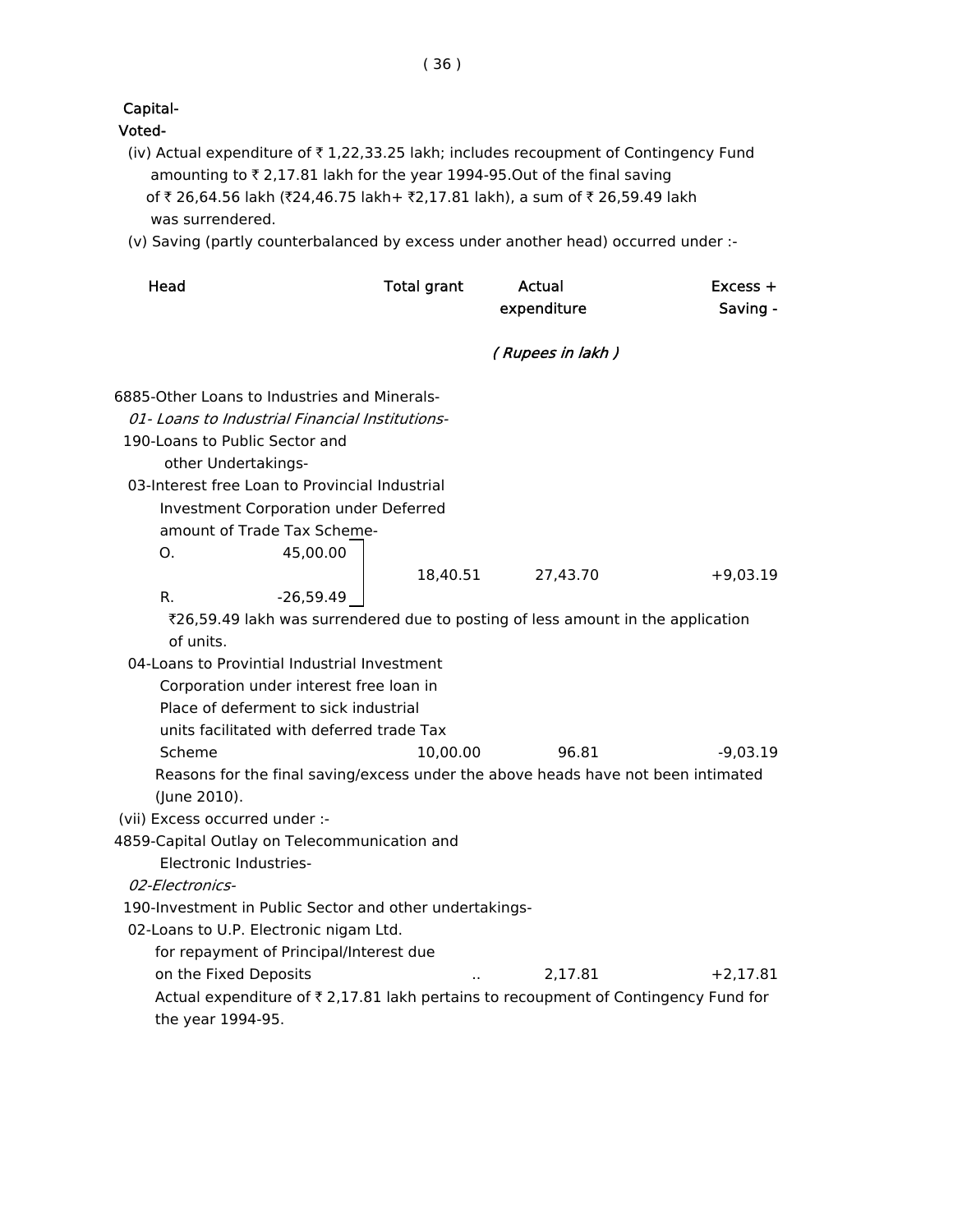# ( 37 )

### GRANT NO. 8-INDUSTRIES DEPARTMENT (PRINTING AND STATIONERY)

| <b>Major Heads</b>                                                            |                                                                                                                                                                                                                                                                                                                                                                                                                                                                                | <b>Total grant</b> | Actual<br>expenditure | $Excess +$<br>Saving -                                                              |
|-------------------------------------------------------------------------------|--------------------------------------------------------------------------------------------------------------------------------------------------------------------------------------------------------------------------------------------------------------------------------------------------------------------------------------------------------------------------------------------------------------------------------------------------------------------------------|--------------------|-----------------------|-------------------------------------------------------------------------------------|
|                                                                               |                                                                                                                                                                                                                                                                                                                                                                                                                                                                                |                    | (Rupees in thousand)  |                                                                                     |
| Revenue-<br>2058-Stationery and Printing<br>Voted-<br>Original                | 2052-Secretariat General Services and<br>1,07,69,58                                                                                                                                                                                                                                                                                                                                                                                                                            |                    |                       |                                                                                     |
|                                                                               |                                                                                                                                                                                                                                                                                                                                                                                                                                                                                | 1,09,69,58         | 1,04,41,85            | $-5,27,73$                                                                          |
| Supplementar<br>Capital-<br>4058-Capital Outlay on Stationery<br>and Printing | 2,00,00<br>Amount surrendered during the year(March 2010)                                                                                                                                                                                                                                                                                                                                                                                                                      |                    |                       | 5,90,16                                                                             |
| Voted-                                                                        |                                                                                                                                                                                                                                                                                                                                                                                                                                                                                |                    |                       |                                                                                     |
| Original                                                                      | 1,50,00                                                                                                                                                                                                                                                                                                                                                                                                                                                                        | 1,50,00            | 1,47,00               | $-3,00$                                                                             |
| Supplementar                                                                  |                                                                                                                                                                                                                                                                                                                                                                                                                                                                                |                    |                       |                                                                                     |
|                                                                               | Amount surrendered during the year(March 2010)                                                                                                                                                                                                                                                                                                                                                                                                                                 |                    |                       | 2,99                                                                                |
| <b>Notes and Comments-</b><br>Revenue-                                        |                                                                                                                                                                                                                                                                                                                                                                                                                                                                                |                    |                       |                                                                                     |
| Voted-                                                                        |                                                                                                                                                                                                                                                                                                                                                                                                                                                                                |                    |                       |                                                                                     |
| surrendered.                                                                  | (i) Actual expenditure of $\overline{\tau}$ 1,04,41.85 lakh includes clearance of O.B. Suspense for the<br>of ₹ 5,90.92 lakh (₹ 5,27.73 lakh+₹63.19 lakh) a sum of ₹ 5,90.16 lakh was<br>(ii) In view of final saving of $\overline{\tau}$ 5,90.92 lakh, the supplementary grant of $\overline{\tau}$ 2,00.00 lakh<br>obtained in February 2010 proved unnecessary and could have been limited to token<br>amounts wherever necessary.<br>(iii) Saving occurred mainly under:- |                    |                       | year 2001-02,2002-03 and 2003-04 amounting to ₹63.19 lakh. Against the final saving |
| Head                                                                          |                                                                                                                                                                                                                                                                                                                                                                                                                                                                                | <b>Total grant</b> | <b>Actual</b>         | Excess +                                                                            |
|                                                                               |                                                                                                                                                                                                                                                                                                                                                                                                                                                                                |                    | expenditure           | Saving -                                                                            |
|                                                                               | 2052-Secretariat- General Services-                                                                                                                                                                                                                                                                                                                                                                                                                                            |                    | (Rupees in lakh)      |                                                                                     |
| 800-Other expenditure-<br>03-Payment of Arrears-<br>0.                        | 12,32.66                                                                                                                                                                                                                                                                                                                                                                                                                                                                       |                    |                       |                                                                                     |
| R.                                                                            | $-1,44.80$                                                                                                                                                                                                                                                                                                                                                                                                                                                                     | 10,87.86           | 10,87.91              | $+0.05$                                                                             |
|                                                                               | ₹ 1,44.80 lakh was surrendered due to nil requirements.                                                                                                                                                                                                                                                                                                                                                                                                                        |                    |                       |                                                                                     |
|                                                                               | Reasons for the final excess under the above head have not been intimated                                                                                                                                                                                                                                                                                                                                                                                                      |                    |                       |                                                                                     |

(June 2010).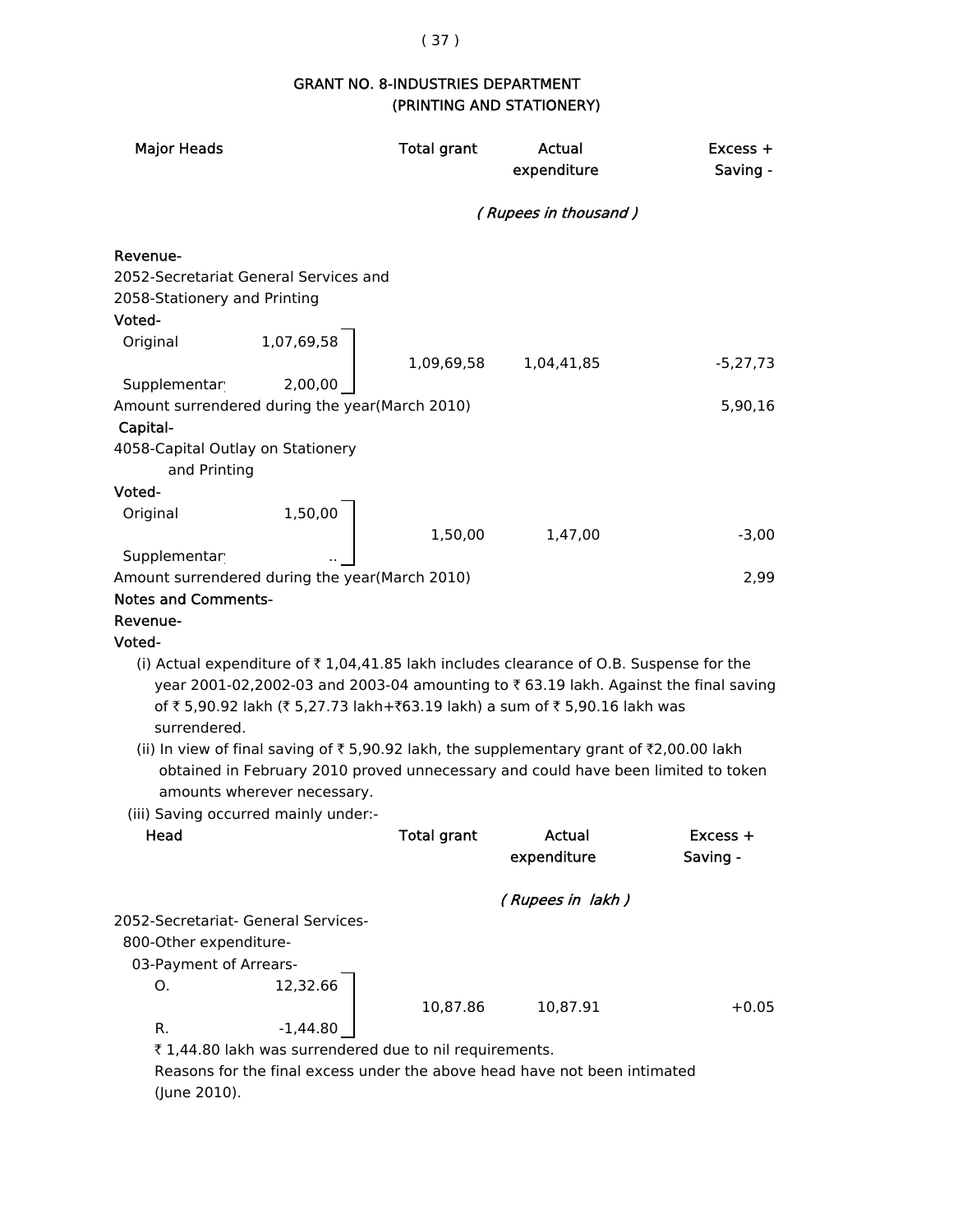#### GRANT NO. 9 - POWER DEPARTMENT

| <b>Major Heads</b>      |                                                | <b>Total grant</b><br>or<br>appropriation | <b>Actual</b><br>expenditure | Excess +<br>Saving - |
|-------------------------|------------------------------------------------|-------------------------------------------|------------------------------|----------------------|
|                         |                                                |                                           | (Rupees in thousand)         |                      |
| Revenue-                |                                                |                                           |                              |                      |
| and Services,           | 2045-Other Taxes and Duties on Commodities     |                                           |                              |                      |
| 2049-Interest Payments, |                                                |                                           |                              |                      |
|                         | 2052-Secretariat-General Services,             |                                           |                              |                      |
| 2059-Public Works,      |                                                |                                           |                              |                      |
| Benefits and            | 2071-Pensions and other Retirement             |                                           |                              |                      |
| 2801-Power              |                                                |                                           |                              |                      |
| Voted-                  |                                                |                                           |                              |                      |
|                         | Original 27,09,53,39                           |                                           |                              |                      |
| Supplementar            | 1,26,70                                        | 27,10,80,09 26,42,94,13                   |                              | $-67,85,96$          |
|                         | Amount surrendered during the year             |                                           |                              |                      |
| Charged-                |                                                |                                           |                              |                      |
| Original                |                                                |                                           |                              |                      |
|                         | 30,61,72                                       |                                           | 30,61,72 27,14,29            | $-3,47,43$           |
| Supplementary           |                                                |                                           |                              |                      |
|                         | Amount surrendered during the year(March 2010) |                                           |                              | 3,47,43              |
| Capital-                |                                                |                                           |                              |                      |
|                         | 4801-Capital Outlay on Power Projects and      |                                           |                              |                      |
|                         | 6801-Loans for Power Projects                  |                                           |                              |                      |
| Voted-                  |                                                |                                           |                              |                      |
|                         | Original 70,05,95,00                           |                                           |                              | $-18,70,58,80$       |
| Supplementary           |                                                | 70,05,95,03 51,35,36,23                   |                              |                      |
|                         | Amount surrendered during the year(March 2010) |                                           |                              | 18,71,08,10          |
|                         |                                                |                                           |                              |                      |
|                         |                                                |                                           |                              |                      |

# Notes and Comments-

#### Revenue-

#### Voted-

(i) Out of the final saving of  $\bar{\tau}$  67,85.96 lakh, no amount could be anticipated for surrender.

(ii) In view of final saving of  $\bar{\tau}$  67,85.96 lakh,the supplementary grant of  $\bar{\tau}$  1,26.70 lakh obtained in February 2010 proved unnecessary.

#### ( 38 )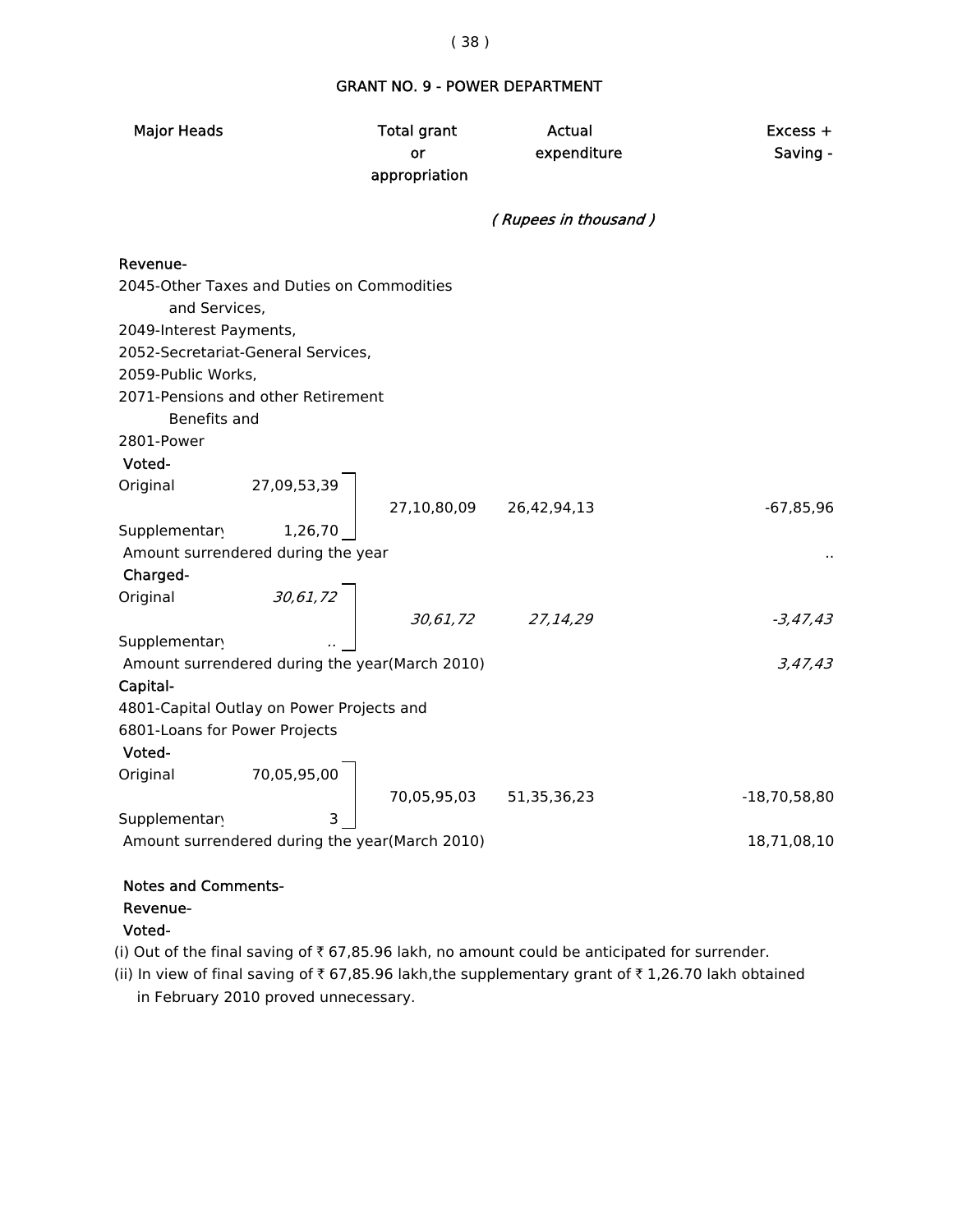( 39 )

(iii) Saving (partly counter balance by excess under another head ) occurred mainly under:-

| Head                         |                                            | <b>Total grant</b> | Actual<br>expenditure                                                              | $Excess +$<br>Saving -                                                                              |
|------------------------------|--------------------------------------------|--------------------|------------------------------------------------------------------------------------|-----------------------------------------------------------------------------------------------------|
|                              |                                            |                    | (Rupees in lakh)                                                                   |                                                                                                     |
|                              | 2071-Pensions and other Retirement         |                    |                                                                                    |                                                                                                     |
| Benefits-                    |                                            |                    |                                                                                    |                                                                                                     |
| 01- Civil-                   |                                            |                    |                                                                                    |                                                                                                     |
| 200-Other Pensions-          |                                            |                    |                                                                                    |                                                                                                     |
|                              | 03- Retirement Benefits to working/retired |                    |                                                                                    |                                                                                                     |
|                              | employees of Pre-divided State Electricity |                    |                                                                                    |                                                                                                     |
| <b>Board</b>                 |                                            | 8,12,96.00         | 7,45,21.00                                                                         | $-67,75.00$                                                                                         |
|                              |                                            |                    | Reasons for final saving under the above head have not been intimated (June 2010). |                                                                                                     |
| (iv) Excess occurred under:- |                                            |                    |                                                                                    |                                                                                                     |
|                              | 2052-Secretariat-General Services-         |                    |                                                                                    |                                                                                                     |
| 800- Other expenditure-      |                                            |                    |                                                                                    |                                                                                                     |
| 03-Payment of Arrears-       |                                            |                    |                                                                                    |                                                                                                     |
| O.                           | 1,95.83                                    |                    |                                                                                    |                                                                                                     |
|                              |                                            | 2,28.18            | 2,30.88                                                                            | $+2.70$                                                                                             |
| S.                           | 32.35                                      |                    |                                                                                    |                                                                                                     |
| (June 2010).                 |                                            |                    |                                                                                    | Reasons for the final excess of $\bar{\tau}$ 2.70 lakh under the above head have not been intimated |
| Charged-                     |                                            |                    |                                                                                    |                                                                                                     |
|                              | (v) Saving occurred mainly under:-         |                    |                                                                                    |                                                                                                     |
|                              |                                            |                    |                                                                                    |                                                                                                     |
| Head                         |                                            | <b>Total</b>       | Actual                                                                             | $Excess +$                                                                                          |
|                              |                                            | appropriation      | expenditure                                                                        | Saving -                                                                                            |
|                              |                                            |                    | (Rupees in lakh)                                                                   |                                                                                                     |
| 2049-Interest Payments-      |                                            |                    |                                                                                    |                                                                                                     |
|                              | 01-Interest on Internal Debt.-             |                    |                                                                                    |                                                                                                     |
|                              | 200-Other Interest on Internal Debt-       |                    |                                                                                    |                                                                                                     |
|                              | 03-Interest on Loans taken from            |                    |                                                                                    |                                                                                                     |
|                              | corporation under Rajeev                   |                    |                                                                                    |                                                                                                     |
|                              | <b>Rural Electrification Plan-</b>         |                    |                                                                                    |                                                                                                     |
| O.                           | 30,18.00                                   |                    |                                                                                    |                                                                                                     |
|                              |                                            | 26,70.57           | 26,70.57                                                                           |                                                                                                     |
| R.                           | $-3,47.43$                                 |                    |                                                                                    |                                                                                                     |

₹ 3,47.43 lakh was surrendered due to less amount of interest owing to non-receipt of amount from Government of India under Rajiv Rural Electrification Plan.

#### Capital-

# Voted-

(vi) Actual expenditure of  $\bar{\tau}$  51,35,36.23 lakh includes clearence of O.B. Suspense for the year 1999-2000 amounting to ₹49.30 lakh.Final saving of ₹18,71,08.10 lakh (₹ 18,70,58.80 lakh + ₹ 49.30 lakh) was surrendered.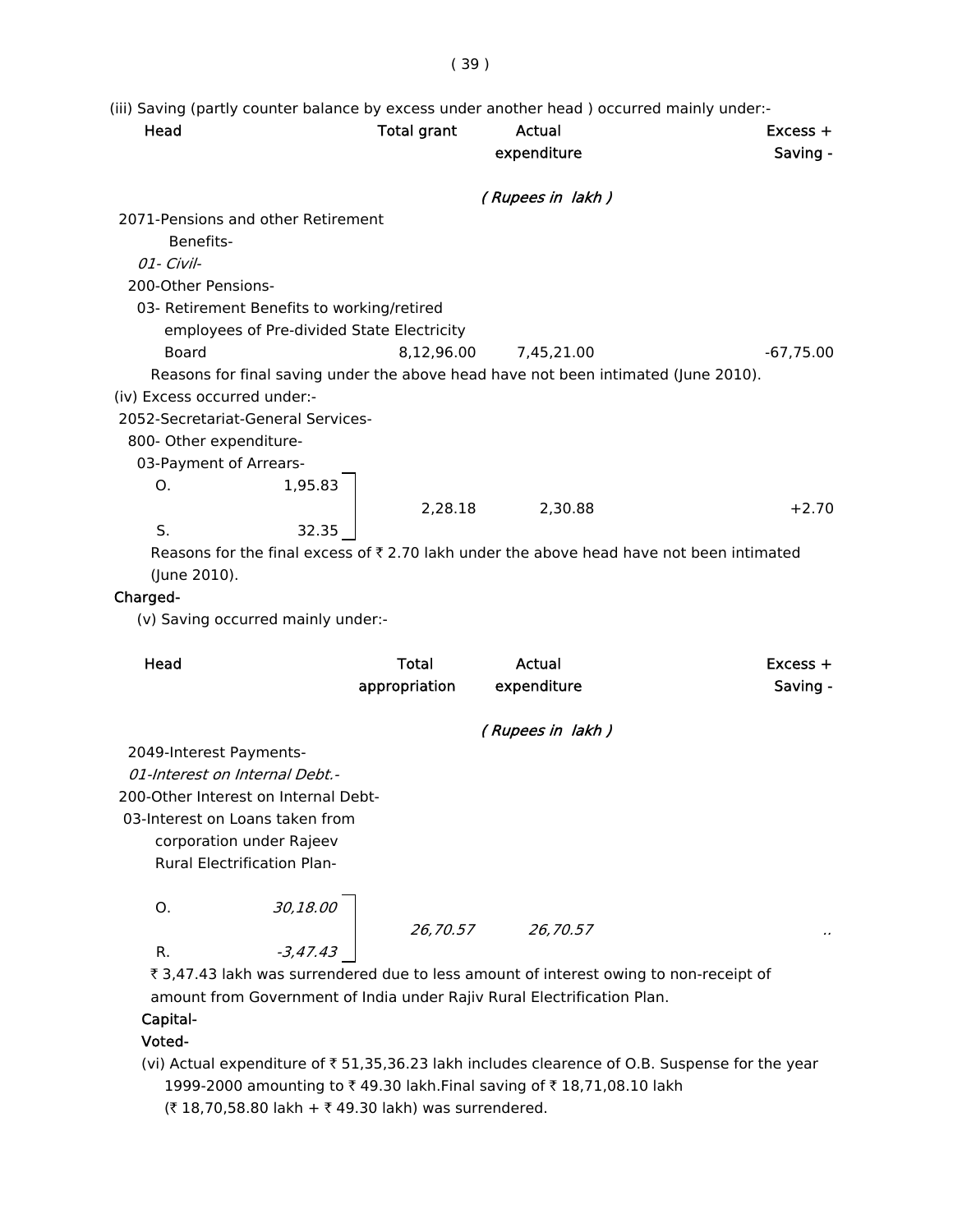(vii) Saving (partly counterbalanced by excess under other heads) occurred mainly under:-

Head **Total grant** Actual **Actual** Excess + expenditure Saving - ( Rupees in lakh ) 4801-Capital Outlay on Power Projects- 01-Hydel Production- 190-Investments in Public Sector and Other Undertakings- 04-Share Capital Investment in U.P.Hydro Electric Production Corporation-O. 15,50.00 3,50.00 3,50.00 R.  $-12,00.00$ Out of total ancicipated saving of  $\bar{x}$  12,00.00 lakh, $\bar{x}$  6,97.38 lakh was surrendered due to non-receipt of D.P.R. and reasons for reduction in provision by ₹5,02.62 lakh have not been intimated. 02-Thermal Power Generation- 190-Investments in Public Sector and Other Undertakings- 10-Share Capital Investment for extension of U.P. Electricity Production Limited, Anpara "D" 2\*600MW-O. 4,09,00.00 .. .. .. R.  $-4,09,00.00$ Reasons for reduction in provision by  $\bar{\tau}$  4,09,00.00 lakh have not been intimated. 14-U.P. Electricity Production Nigam Limited-O. 11,61,25.00  $S.$  0.02 | 2,23,00.01 2,23,00.01 ... R.  $-9,38,25.01$  Rs,9,38,25.01 lakh was surrendered mainly due to decision for establishment of one unit of 660 m.w. in lieu of 2\*250 m.w. establishment of two super critical thermal units of 660 m.w. in lieu of 500 m.w., non-requirement of fund in view of physical progress of work,decision of testing for estiblishment of project under private sector, postponment of project for review, non-receipt of sufficient material from BHEL, incomplete work plan and decision for

establishment of project in Kanpur in lieu of Fatehpur.

05-Transmission and Distribution-

190-Investments in Public Sector

and Other Undertakings-

05-Share Capital Investment to U.P.

Electricity corporation for special

Project of APDRP-

O. 1,00,00.00

R. 
$$
-1,00,00.00
$$

Rs 1,00,00.00 lakh was surrendered due to completion of project.

.. .. ..

( 40 )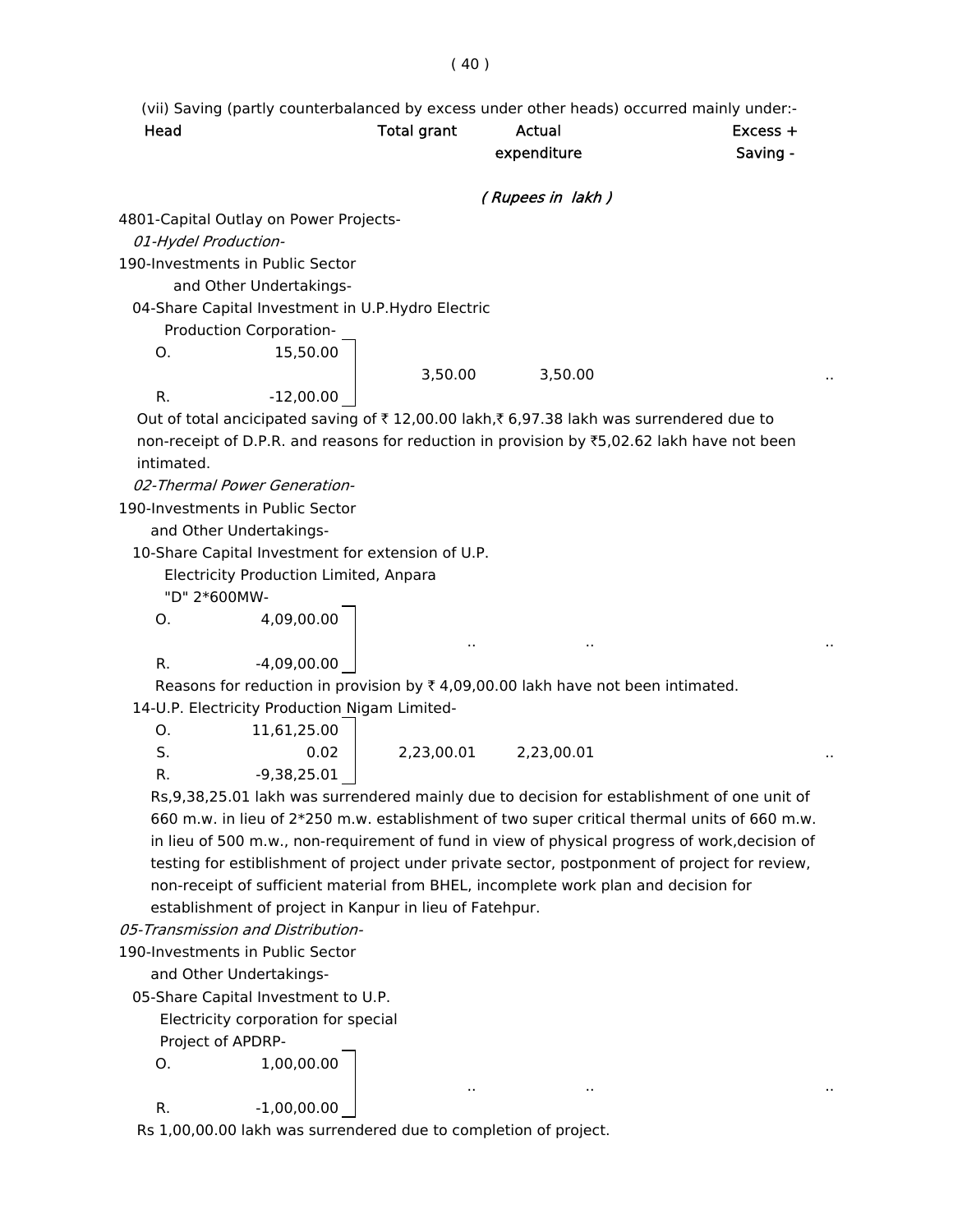| Head                           |                                                         | <b>Total grant</b> | Actual<br>expenditure                                                                                | Excess +<br>Saving -                                                                       |
|--------------------------------|---------------------------------------------------------|--------------------|------------------------------------------------------------------------------------------------------|--------------------------------------------------------------------------------------------|
|                                |                                                         |                    | (Rupees in lakh)                                                                                     |                                                                                            |
| 06-Rural Electrification-      |                                                         |                    |                                                                                                      |                                                                                            |
|                                | 190-Investments in Public Sector                        |                    |                                                                                                      |                                                                                            |
|                                | and Other Undertakings-                                 |                    |                                                                                                      |                                                                                            |
|                                | 03-Investment in Share Capital of U.P. Power            |                    |                                                                                                      |                                                                                            |
|                                | Corporation for rapid electrification of rural area     |                    |                                                                                                      |                                                                                            |
|                                | (Rajeev Gandhi Rural Electrification Programme)(K-100)- |                    |                                                                                                      |                                                                                            |
| O.                             | 10,00,00.00                                             |                    |                                                                                                      |                                                                                            |
|                                |                                                         | 1,90,40.10         | 1,90,40.10                                                                                           |                                                                                            |
| R.                             | $-8,09,59.90$                                           |                    |                                                                                                      |                                                                                            |
|                                |                                                         |                    | ₹8,09,59.90 lakh was surrendered due to non-receipt of fund from Government of Inida.                |                                                                                            |
| 80-General-                    |                                                         |                    |                                                                                                      |                                                                                            |
|                                | 190-Investments in Public Sector                        |                    |                                                                                                      |                                                                                            |
|                                | and Other Undertakings-                                 |                    |                                                                                                      |                                                                                            |
|                                | 07-Share Capital for organisation of shell              |                    |                                                                                                      |                                                                                            |
|                                | companies for establishment of powerhouses              |                    |                                                                                                      |                                                                                            |
| in private sector-             |                                                         |                    |                                                                                                      |                                                                                            |
| O.                             | 80,00.00                                                |                    |                                                                                                      |                                                                                            |
|                                |                                                         | 60,41.19           | 60,41.19                                                                                             |                                                                                            |
| R.                             | $-19,58.81$                                             |                    |                                                                                                      |                                                                                            |
|                                |                                                         |                    | Out of total saving of ₹19,58.81 lakh, surrender of ₹16,25.81 lakh was due to privatization          |                                                                                            |
|                                |                                                         |                    |                                                                                                      | of old shell companies and no requirement in new shell companies. Reasons for reduction of |
|                                | provision by ₹ 3,33.00 lakh have not been intimated.    |                    |                                                                                                      |                                                                                            |
| (viii) Excess occurred under:- |                                                         |                    |                                                                                                      |                                                                                            |
|                                | 4801-Capital Outlay on Power Projects-                  |                    |                                                                                                      |                                                                                            |
|                                | 02-Thermal Power Generation-                            |                    |                                                                                                      |                                                                                            |
|                                | 190-Investments in Public Sector                        |                    |                                                                                                      |                                                                                            |
|                                | and Other Undertakings-                                 |                    |                                                                                                      |                                                                                            |
|                                | 11-Share Capital investment for extention               |                    |                                                                                                      |                                                                                            |
|                                | of U.P. Electricity Production Limited                  |                    |                                                                                                      |                                                                                            |
|                                | Anpara"D" 2*500 m.w.-                                   |                    |                                                                                                      |                                                                                            |
| S.                             | 0.01                                                    |                    |                                                                                                      |                                                                                            |
|                                |                                                         | 4,09,00.01         | 4,09,00.01                                                                                           |                                                                                            |
| R.                             | 4,09,00.00                                              |                    |                                                                                                      |                                                                                            |
|                                |                                                         |                    | Reasons for augmentation of provision by $\overline{\zeta}$ 4,09,00.00 lakh have not been intimated. |                                                                                            |
|                                | 05-Transmission and Distribution                        |                    |                                                                                                      |                                                                                            |
|                                | 190-Investments in Public Sector                        |                    |                                                                                                      |                                                                                            |
|                                | and Other Undertakings-                                 |                    |                                                                                                      |                                                                                            |
|                                | 08-Share Capital to U.P.Powe Corporation                |                    |                                                                                                      |                                                                                            |
|                                | Ltd. For strengthening of Transmisssion Network-        |                    |                                                                                                      |                                                                                            |
| O.                             | 17,48,83.00                                             |                    |                                                                                                      |                                                                                            |
|                                |                                                         | 17,57,18.62        | 17,57,18.62                                                                                          |                                                                                            |
| R.                             | 8,35.62                                                 |                    |                                                                                                      |                                                                                            |
|                                |                                                         |                    | Reasons for augmentation of provision by ₹8,35.62 lakh have not been intimated.                      |                                                                                            |

( 41 )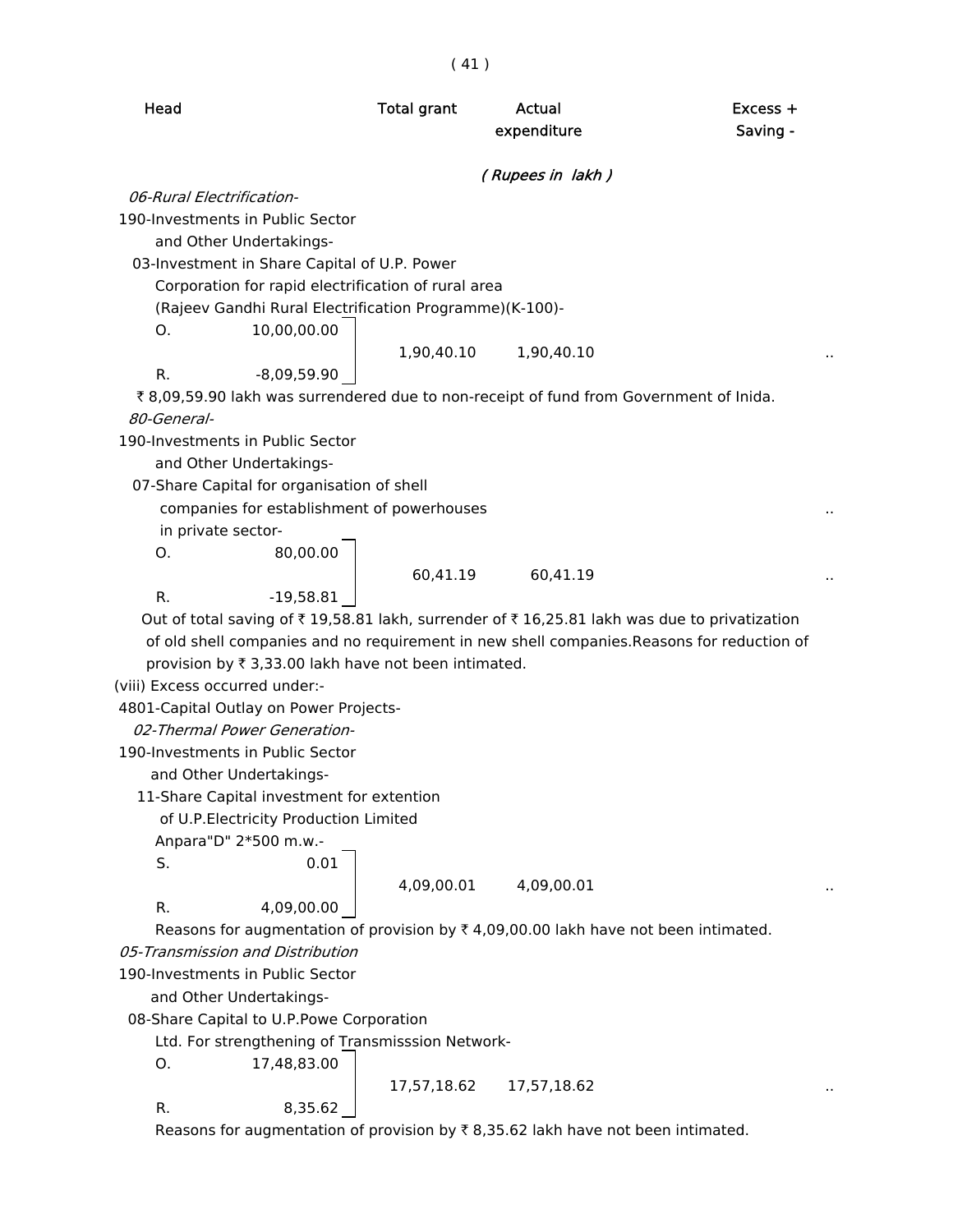| Head                                                                                                                                                         | <b>Total grant</b> | Actual<br>expenditure | $Excess +$<br>Saving - |
|--------------------------------------------------------------------------------------------------------------------------------------------------------------|--------------------|-----------------------|------------------------|
|                                                                                                                                                              |                    | (Rupees in lakh)      |                        |
| 6801-Loans for Power Projects-<br>800- Other Ioans to Electricity Boards-<br>06-Loan to U.P. State Electricity Council<br>for financial assistance of Energy |                    |                       |                        |
| Projects<br>Actual expenditure of ₹49.30 lakh represents the clearence of O.B. Suspense for the year<br>1999-2000.                                           |                    | 49.30<br>$\cdots$     | $+49.30$               |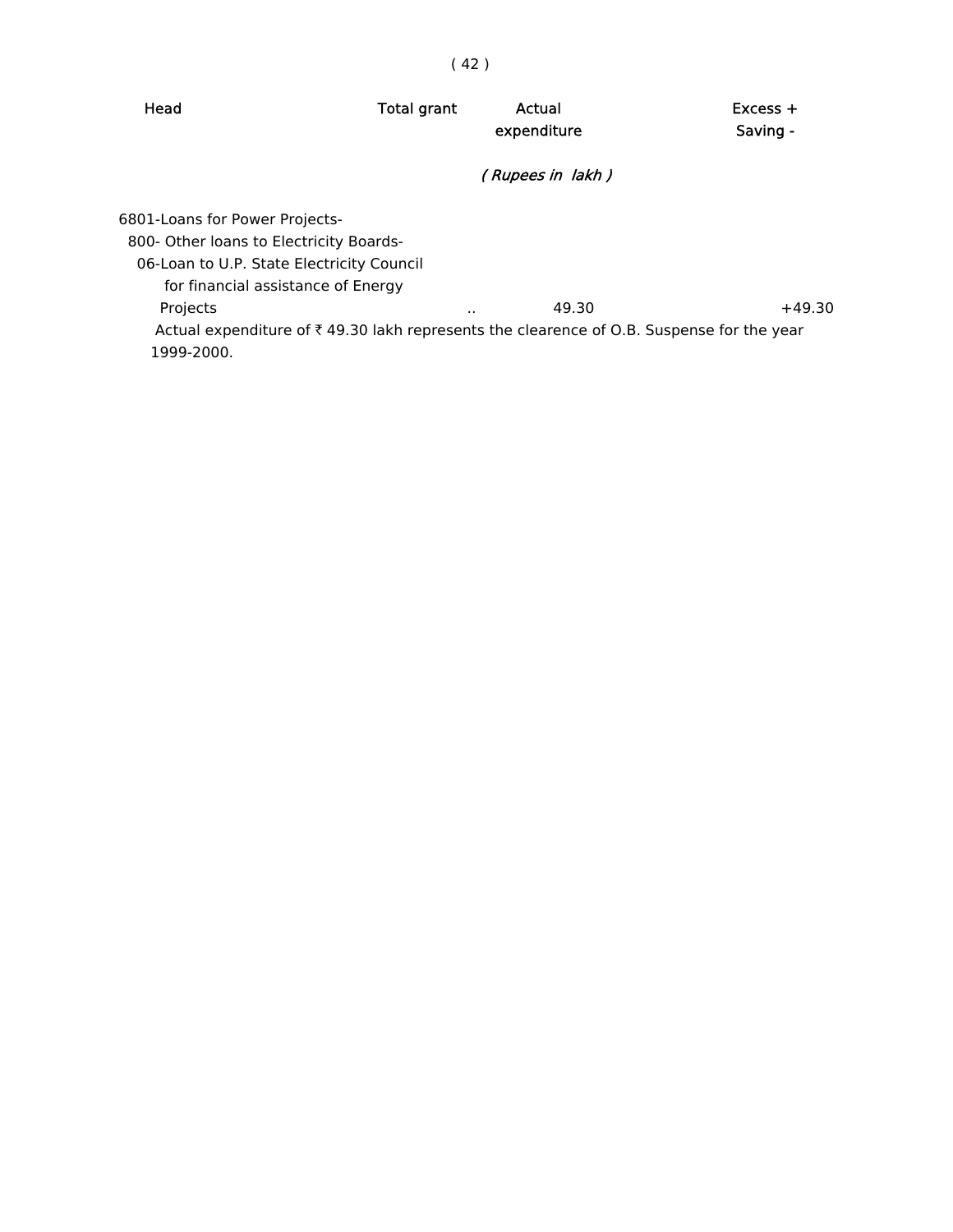( 43 )

| <b>GRANT NO. 10-AGRICULTURE AND OTHER ALLIED DEPARTMENTS</b> |  |
|--------------------------------------------------------------|--|
| (HORTICULTURAL AND SERICULTURE DEVELOPMENT)                  |  |

| <b>Major Heads</b>                                                                        | <b>Total grant</b>                                                                                                                                                             | <b>Actual</b>        | Excess +    |
|-------------------------------------------------------------------------------------------|--------------------------------------------------------------------------------------------------------------------------------------------------------------------------------|----------------------|-------------|
|                                                                                           | or                                                                                                                                                                             | expenditure          | Saving -    |
|                                                                                           | appropriation                                                                                                                                                                  |                      |             |
|                                                                                           |                                                                                                                                                                                | (Rupees in thousand) |             |
| Revenue-                                                                                  |                                                                                                                                                                                |                      |             |
| 2052-Secretariat-General Services,                                                        |                                                                                                                                                                                |                      |             |
| 2401-Crop Husbandry,                                                                      |                                                                                                                                                                                |                      |             |
| 2406-Forestry and Wild Life,                                                              |                                                                                                                                                                                |                      |             |
| 2415-Agricultural Research and Education and                                              |                                                                                                                                                                                |                      |             |
| 2851-Village and Small Industries                                                         |                                                                                                                                                                                |                      |             |
| Voted-                                                                                    |                                                                                                                                                                                |                      |             |
| Original                                                                                  |                                                                                                                                                                                |                      |             |
|                                                                                           | $\left[\begin{array}{ccc} 1,89,94,32 \\ & & 1,89,94,33 \\ & & 1 \end{array}\right]$ $\left[\begin{array}{ccc} 1,89,94,33 & 1,67,63,03 \\ & & 1,67,63,03 \\ \end{array}\right]$ |                      | $-22,31,30$ |
| Supplementary                                                                             |                                                                                                                                                                                |                      |             |
| Amount surrendered during the year (March 2010)                                           |                                                                                                                                                                                |                      | 21,69,29    |
| Charged-                                                                                  |                                                                                                                                                                                |                      |             |
| Original                                                                                  |                                                                                                                                                                                |                      |             |
|                                                                                           | $\begin{array}{c c} 73.57 & \\ 73.57 & \end{array}$                                                                                                                            | 98,51                | $+24,94$    |
| Supplementary                                                                             |                                                                                                                                                                                |                      |             |
| Amount surrendered during the year (March 2010)                                           |                                                                                                                                                                                |                      | 1,89        |
| Capital-                                                                                  |                                                                                                                                                                                |                      |             |
| 4401-Capital Outlay on Crop Husbandry                                                     |                                                                                                                                                                                |                      |             |
| Voted-                                                                                    |                                                                                                                                                                                |                      |             |
| Original                                                                                  |                                                                                                                                                                                |                      |             |
|                                                                                           | $4,22,29$ $4,22,29$ $3,51,07$                                                                                                                                                  |                      | $-71,22$    |
| Supplementary<br>Amount surrendered during the year (March 2010)                          |                                                                                                                                                                                |                      | 83,17       |
| <b>Notes and Comments-</b>                                                                |                                                                                                                                                                                |                      |             |
| Revenue-                                                                                  |                                                                                                                                                                                |                      |             |
| Voted-                                                                                    |                                                                                                                                                                                |                      |             |
| (i) Out of the final saving of ₹22,31.30 lakh, a sum of ₹21,69.29 lakh was surrendeed.    |                                                                                                                                                                                |                      |             |
| (ii) Saving (partly counterbalanced by excess under other heads) occurred mainly under :- |                                                                                                                                                                                |                      |             |
| Head                                                                                      | <b>Total grant</b>                                                                                                                                                             | Actual               | Excess +    |
|                                                                                           |                                                                                                                                                                                | expenditure          | Saving -    |
|                                                                                           |                                                                                                                                                                                | (Rupees in lakh)     |             |
| 2401-Crop Husbandry-                                                                      |                                                                                                                                                                                |                      |             |
| 111-Agricultural Economics and                                                            |                                                                                                                                                                                |                      |             |
| Statistics-                                                                               |                                                                                                                                                                                |                      |             |
| 01-Central Plan/Centrally Sponsored                                                       |                                                                                                                                                                                |                      |             |
| Schemes-                                                                                  |                                                                                                                                                                                |                      |             |
| О.                                                                                        | 70.16                                                                                                                                                                          |                      |             |
|                                                                                           | 50.05                                                                                                                                                                          | 51.91                | $+1.86$     |
| R.                                                                                        | $-20.11$                                                                                                                                                                       |                      |             |
|                                                                                           |                                                                                                                                                                                |                      |             |

Reasons for surrender of  $\bar{\tau}$  20.11 lakh have not been intimated.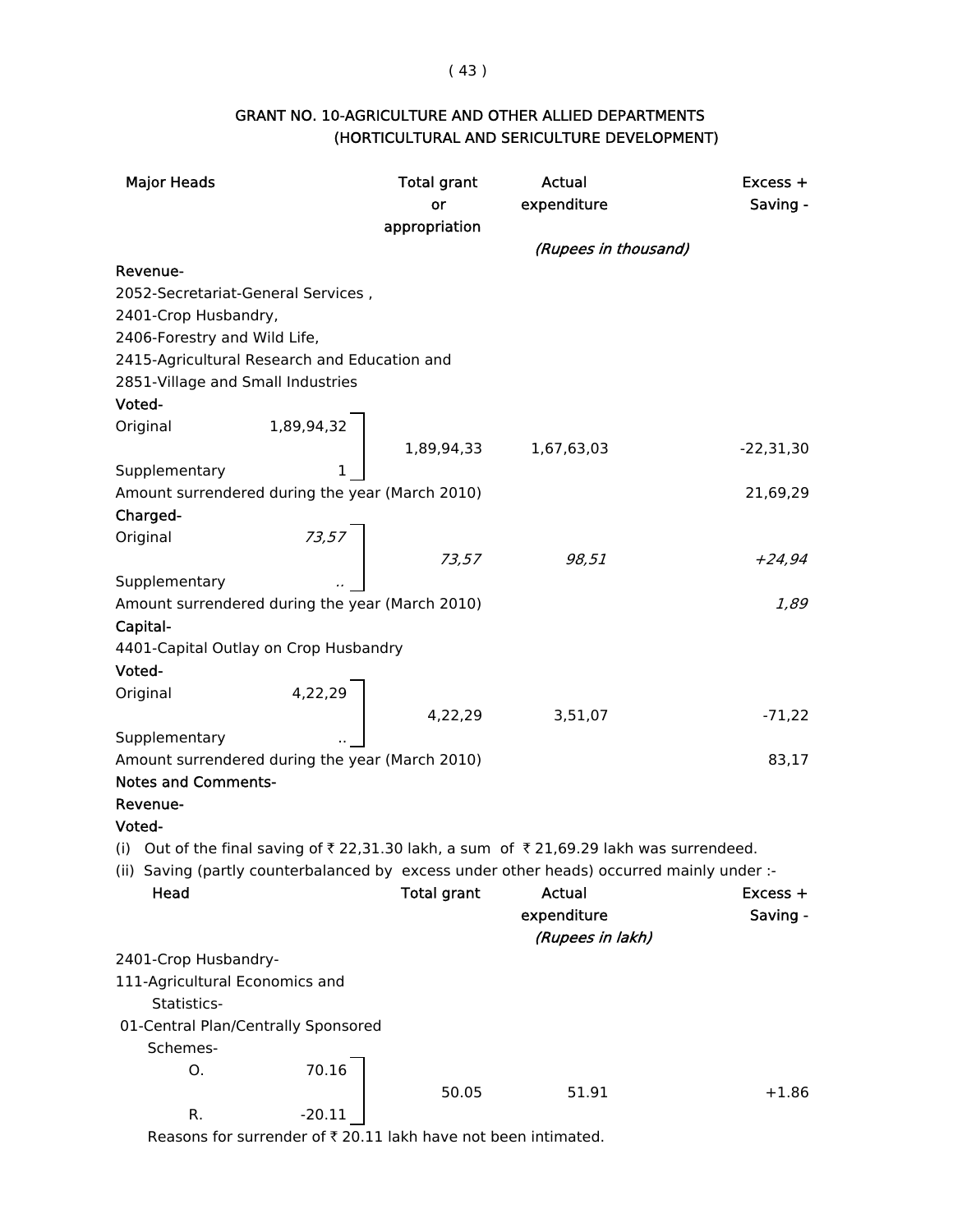| Head                                            |                               | <b>Total grant</b>                                              | Actual<br>expenditure                                                                 | $Excess +$<br>Saving - |
|-------------------------------------------------|-------------------------------|-----------------------------------------------------------------|---------------------------------------------------------------------------------------|------------------------|
|                                                 |                               |                                                                 | (Rupees in lakh)                                                                      |                        |
| 03-Creation of Horticultural database-          |                               |                                                                 |                                                                                       |                        |
| O.                                              | 1,22.00                       |                                                                 |                                                                                       |                        |
|                                                 |                               |                                                                 | 2.38                                                                                  | $+2.38$                |
| R.                                              | $-1,22.00$                    |                                                                 |                                                                                       |                        |
|                                                 |                               | Reasons for surrender of ₹1,22.00 lakh have not been intimated. |                                                                                       |                        |
| 119-Horticulture and Vegetable                  |                               |                                                                 |                                                                                       |                        |
| Crops-                                          |                               |                                                                 |                                                                                       |                        |
| 01-Central Plan/Centrally Sponsored<br>Schemes- |                               |                                                                 |                                                                                       |                        |
| 0.                                              | 27,95.80                      |                                                                 |                                                                                       |                        |
|                                                 |                               | 18,27.07                                                        | 18,27.32                                                                              | $+0.25$                |
| $R_{\cdot}$                                     | $-9,68.73$                    |                                                                 |                                                                                       |                        |
|                                                 |                               |                                                                 | Out of total saving of ₹9,68.73 lakh, reasons for surrender of ₹9,33.73 lakh and      |                        |
|                                                 |                               | reduction of provision by ₹ 35.00 lakh have not been intimated. |                                                                                       |                        |
| 03-Nursery-                                     |                               |                                                                 |                                                                                       |                        |
| Ο.                                              | 45,28.57                      |                                                                 |                                                                                       |                        |
|                                                 |                               | 39,91.93                                                        | 39,55.57                                                                              | $-36.36$               |
| R.                                              | $-5,36.64$                    |                                                                 |                                                                                       |                        |
|                                                 |                               | Reasons for surrender of ₹5,36.64 lakh have not been intimated. |                                                                                       |                        |
| 2415-Agricultural Research and                  |                               |                                                                 |                                                                                       |                        |
| Education-                                      |                               |                                                                 |                                                                                       |                        |
| 80-General-                                     |                               |                                                                 |                                                                                       |                        |
| 004-Research-                                   |                               |                                                                 |                                                                                       |                        |
| 07-State Food Processing and                    |                               |                                                                 |                                                                                       |                        |
| Technology Institute-                           |                               |                                                                 |                                                                                       |                        |
| Ο.                                              | 80.79                         |                                                                 |                                                                                       |                        |
|                                                 |                               | 70.80                                                           | 70.94                                                                                 | $+0.14$                |
| R.                                              | $-9.99$                       |                                                                 |                                                                                       |                        |
|                                                 |                               |                                                                 | Out of net anticipated saving of ₹9.99 lakh, reasons for surrender of ₹12.19 lakh and |                        |
|                                                 |                               |                                                                 | augmentation of provision by ₹2.20 lakh have not been intimated.                      |                        |
| 2851-Village and Small Industries-              |                               |                                                                 |                                                                                       |                        |
| 107-Sericulture Industries-                     |                               |                                                                 |                                                                                       |                        |
| 05-Central Silk Board Aided                     |                               |                                                                 |                                                                                       |                        |
|                                                 | Catalytic Development Scheme- |                                                                 |                                                                                       |                        |
| O.                                              | 4,66.00                       |                                                                 |                                                                                       |                        |
|                                                 |                               | 2,66.10                                                         | 2,66.10                                                                               |                        |
| R.                                              | $-1,99.90$                    |                                                                 |                                                                                       |                        |
|                                                 |                               | Reasons for surrender of ₹1,99.90 lakh have not been intimated. |                                                                                       |                        |
|                                                 |                               |                                                                 | Reasons for the final saving /excess under the above heads have not been intimated    |                        |

(June 2010).

( 44 )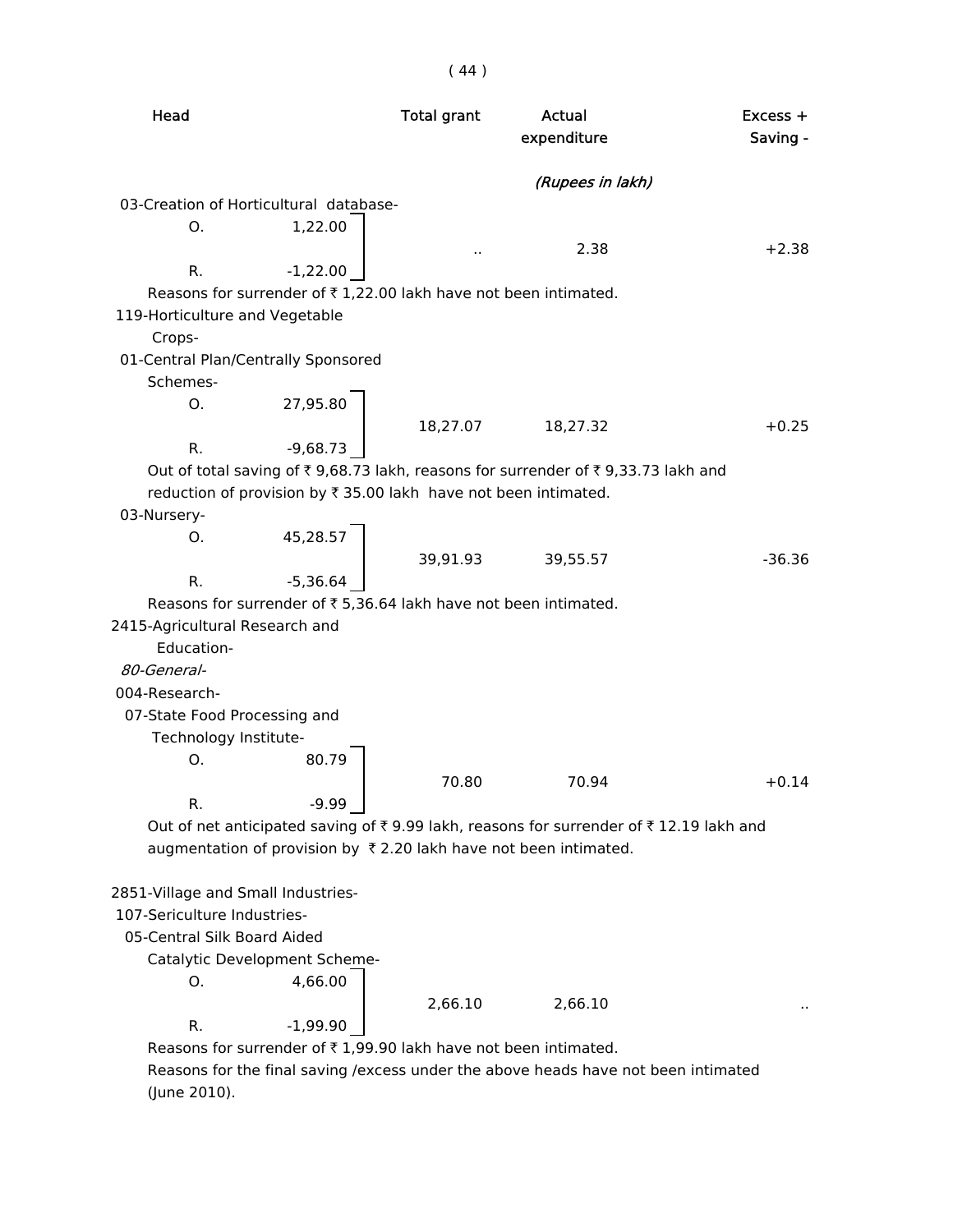(iii) Excess occurred mainly under :-

| Head                                                                                                                      |         | <b>Total grant</b> | Actual           | Excess +                                                                                |
|---------------------------------------------------------------------------------------------------------------------------|---------|--------------------|------------------|-----------------------------------------------------------------------------------------|
|                                                                                                                           |         |                    | expenditure      | Saving -                                                                                |
|                                                                                                                           |         |                    | (Rupees in lakh) |                                                                                         |
| 2401-Crop Husbandry-                                                                                                      |         |                    |                  |                                                                                         |
| 001-Direction and Administration-                                                                                         |         |                    |                  |                                                                                         |
| 03-Central Directorate -                                                                                                  |         |                    |                  |                                                                                         |
| Ο.                                                                                                                        | 4,91.32 |                    |                  |                                                                                         |
|                                                                                                                           |         | 5,15.13            | 5,29.66          | $+14.53$                                                                                |
| R.                                                                                                                        | 23.81   |                    |                  |                                                                                         |
| Out of net augmentation of ₹23.81 lakh, reasons for surrender of ₹24.82 lakh and                                          |         |                    |                  |                                                                                         |
| augmentation of provision by ₹48.63 lakh have not been intimated.                                                         |         |                    |                  |                                                                                         |
| 2415-Agricultural Research and Education-                                                                                 |         |                    |                  |                                                                                         |
| 80-General-                                                                                                               |         |                    |                  |                                                                                         |
| 004-Research-                                                                                                             |         |                    |                  |                                                                                         |
| 06-Research and Training Centre-                                                                                          |         |                    |                  |                                                                                         |
| О.                                                                                                                        | 5,21.46 |                    |                  |                                                                                         |
|                                                                                                                           |         | 5,16.80            | 5,80.34          | $+63.54$                                                                                |
| R.                                                                                                                        | $-4.66$ |                    |                  |                                                                                         |
| Out of net anticipated saving of ₹4.66 lakh, reasons for surrender of ₹17.73 lakh and                                     |         |                    |                  |                                                                                         |
| augmentation of provision by ₹13.07 lakh have not been intimated.                                                         |         |                    |                  |                                                                                         |
|                                                                                                                           |         |                    |                  | Reasons for the final excess under the above heads have not been intimated (June 2010). |
| Charged-                                                                                                                  |         |                    |                  |                                                                                         |
| (iv) The expenditure exceeded the charged appropriation by $\bar{\tau}$ 24,94,432, the excess requires<br>regularisation. |         |                    |                  |                                                                                         |
| (v) In view of the final excess of ₹ 24.94 lakh, surrender of ₹ 1.89 lakh was injudicious                                 |         |                    |                  |                                                                                         |
| and indicative of incorrect estimation of expenditure.                                                                    |         |                    |                  |                                                                                         |
| (vi) Excess (partly counterbalanced by saving under other heads) occurred under :-                                        |         |                    |                  |                                                                                         |
| Head                                                                                                                      |         | <b>Total</b>       | Actual           | $Excess +$                                                                              |
|                                                                                                                           |         | appropriation      | expenditure      | Saving -                                                                                |
|                                                                                                                           |         |                    | (Rupees in lakh) |                                                                                         |
| 2401-Crop Husbandry-                                                                                                      |         |                    |                  |                                                                                         |
| 001-Direction and Administration-                                                                                         |         |                    |                  |                                                                                         |
| 03-Central Directorate                                                                                                    |         | 0.90               | 16.93            | $+16.03$                                                                                |
| 119-Horticulture and Vegetable                                                                                            |         |                    |                  |                                                                                         |
| Crops-                                                                                                                    |         |                    |                  |                                                                                         |
| 03-Nursery-                                                                                                               |         |                    |                  |                                                                                         |
| O.                                                                                                                        | 64.82   |                    |                  |                                                                                         |
|                                                                                                                           |         | 63.15              | 81.58            | $+18.43$                                                                                |
| R.                                                                                                                        | $-1.67$ |                    |                  |                                                                                         |

Reasons for surrender of  $\bar{\tau}$  1.67 lakh have not been intimated.

Reasons for the final excess under the above heads have not been intimated (June 2010).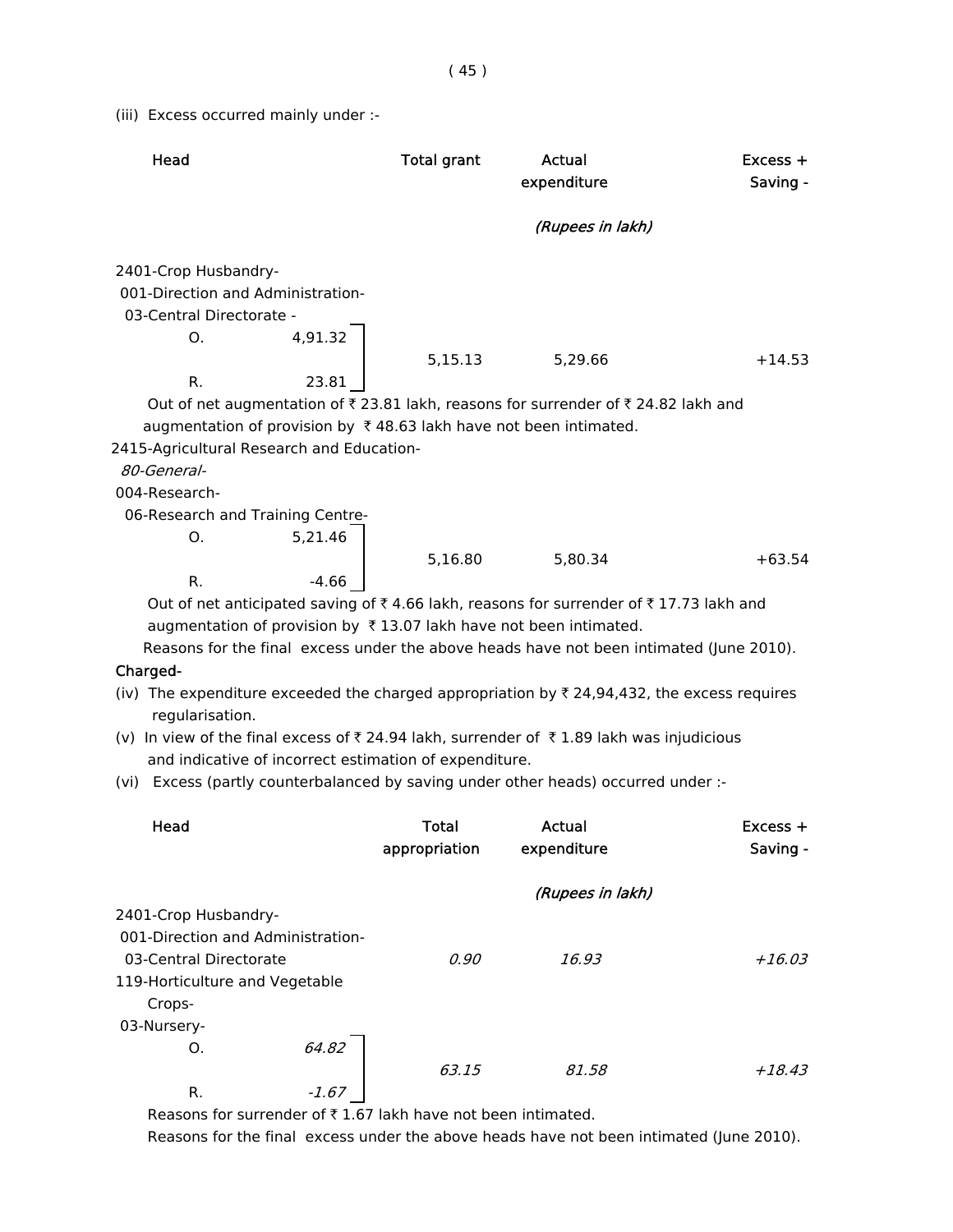(vii) Saving occurred mainly under :-

| Head                                                                     |         | Total<br>appropriation | Actual<br>expenditure | $Excess +$<br>Saving - |
|--------------------------------------------------------------------------|---------|------------------------|-----------------------|------------------------|
|                                                                          |         |                        | (Rupees in lakh)      |                        |
| 2052-Secretariat-General Services-                                       |         |                        |                       |                        |
| 800-Other Expenditure-                                                   |         |                        |                       |                        |
| 03-Payment of Arrears-                                                   |         |                        |                       |                        |
| O.                                                                       | 7.60    |                        |                       |                        |
|                                                                          |         | 7.38                   |                       | $-7.38$                |
| R.                                                                       | $-0.22$ |                        |                       |                        |
| Reasons for surrender of $\bar{\tau}$ 0.22 lakh have not been intimated. |         |                        |                       |                        |

Reasons for the final saving under the above head have not been intimated (June 2010).

# Capital-

#### Voted-

(viii) In view of the final saving of  $\bar{\tau}$  71.22 lakh, surrender of  $\bar{\tau}$  83.17 lakh was injudicious and indicative of incorrect estimation of expenditure.

(ix) Saving occurred mainly under :-

| Head                                                          |          | <b>Total grant</b> | Actual<br>expenditure | $Excess +$<br>Saving - |
|---------------------------------------------------------------|----------|--------------------|-----------------------|------------------------|
|                                                               |          |                    | (Rupees in lakh)      |                        |
| 4401-Capital Outlay on Crop                                   |          |                    |                       |                        |
| Husbandry-                                                    |          |                    |                       |                        |
| 119-Horticulture and Vegetable                                |          |                    |                       |                        |
| Crops-                                                        |          |                    |                       |                        |
| 03-Nursery-                                                   |          |                    |                       |                        |
| О.                                                            | 15.00    |                    |                       |                        |
|                                                               |          | . .                | 1.49                  | $+1.49$                |
| R.                                                            | $-15.00$ |                    |                       |                        |
| Reasons for surrender of ₹15.00 lakh have not been intimated. |          |                    |                       |                        |
|                                                               |          |                    |                       |                        |
| 04-Commercial Horticultural Development                       |          |                    |                       |                        |
| in dense Area-                                                |          |                    |                       |                        |
| О.                                                            | 2,07.25  |                    |                       |                        |
|                                                               |          | 1,51.12            | 1,49.58               | $-1.54$                |
| R.                                                            | $-56.13$ |                    |                       |                        |
| Reasons for surrender of ₹56.13 lakh have not been intimated. |          |                    |                       |                        |

 Reasons for the final saving/excess under the above heads have not been intimated (June 2010).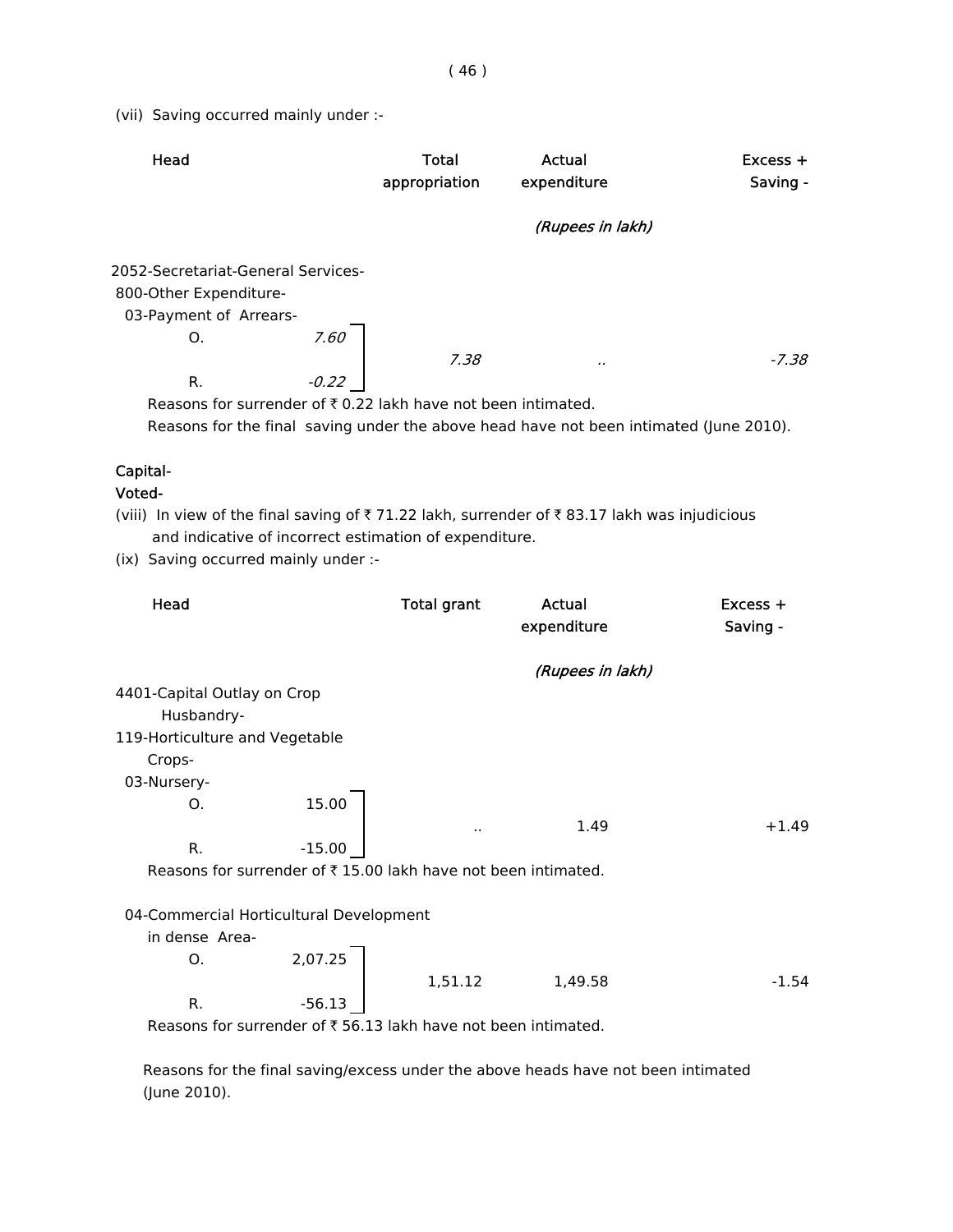### ( 47 )

# GRANT NO. 11- AGRICULTURE AND OTHER ALLIED DEPARTMENTS (AGRICULTURE)

| <b>Major Heads</b>                                                                                           |                                                                                                               | <b>Total grant</b><br>or<br>appropriation | Actual<br>expenditure                                                                    | $Excess +$<br>Saving - |
|--------------------------------------------------------------------------------------------------------------|---------------------------------------------------------------------------------------------------------------|-------------------------------------------|------------------------------------------------------------------------------------------|------------------------|
| Revenue-                                                                                                     |                                                                                                               |                                           | (Rupees in thousand)                                                                     |                        |
|                                                                                                              |                                                                                                               |                                           |                                                                                          |                        |
| 2013-Council of Ministers,<br>2401-Crop Husbandry,<br>2415-Agricultural Research and<br><b>Education and</b> | 2052-Secretariat-General Services,<br>2402-Soil and Water Conservation,<br>2435-Other Agricultural Programmes |                                           |                                                                                          |                        |
| Voted-                                                                                                       |                                                                                                               |                                           |                                                                                          |                        |
| Original<br>Supplementary                                                                                    | 23,08,18,26<br>20,01                                                                                          | 23,08,38,27                               | 15,88,05,28                                                                              | $-7,20,32,99$          |
|                                                                                                              | Amount surrendered during the year (March 2010)                                                               |                                           |                                                                                          | 6,73,64,70             |
| Charged-                                                                                                     |                                                                                                               |                                           |                                                                                          |                        |
| Original                                                                                                     | 15,10                                                                                                         |                                           |                                                                                          |                        |
|                                                                                                              |                                                                                                               | 15,10                                     | .,                                                                                       | $-15.10$               |
| Supplementary                                                                                                |                                                                                                               |                                           |                                                                                          |                        |
| Capital-<br>4402-Capital Outlay on Soil and<br>Water Conservation,                                           | Amount surrendered during the year (March 2010)<br>4401-Capital Outlay on Crop Husbandry,                     |                                           |                                                                                          | 6.37                   |
|                                                                                                              | 4415-Capital Outlay on Agricultural<br>Research and Education and                                             |                                           |                                                                                          |                        |
| 6435-Loans for Other Agriculture<br>Programmes-                                                              |                                                                                                               |                                           |                                                                                          |                        |
| Voted-                                                                                                       |                                                                                                               |                                           |                                                                                          |                        |
| Original                                                                                                     | 3,08,16,40                                                                                                    | 3,22,03,79                                | 2,89,29,88                                                                               | $-32,73,91$            |
| Supplementary                                                                                                | 13,87,39                                                                                                      |                                           |                                                                                          |                        |
| <b>Notes and Comments-</b><br>Revenue-<br>Voted-                                                             | Amount surrendered during the year (March 2010)                                                               |                                           |                                                                                          | 34,41,72               |
| anticipated for surrender.                                                                                   |                                                                                                               |                                           | (i) Out of the final saving of ₹7,20,32.99 lakh, only a sum of ₹6,73,64.70 lakh could be |                        |

(ii) In view of the final saving of  $\overline{\tau}$  7,20,32.99 lakh, the supplementary grant of  $\overline{\tau}$  20.01 lakh obtained in August 2009 proved unnecessary.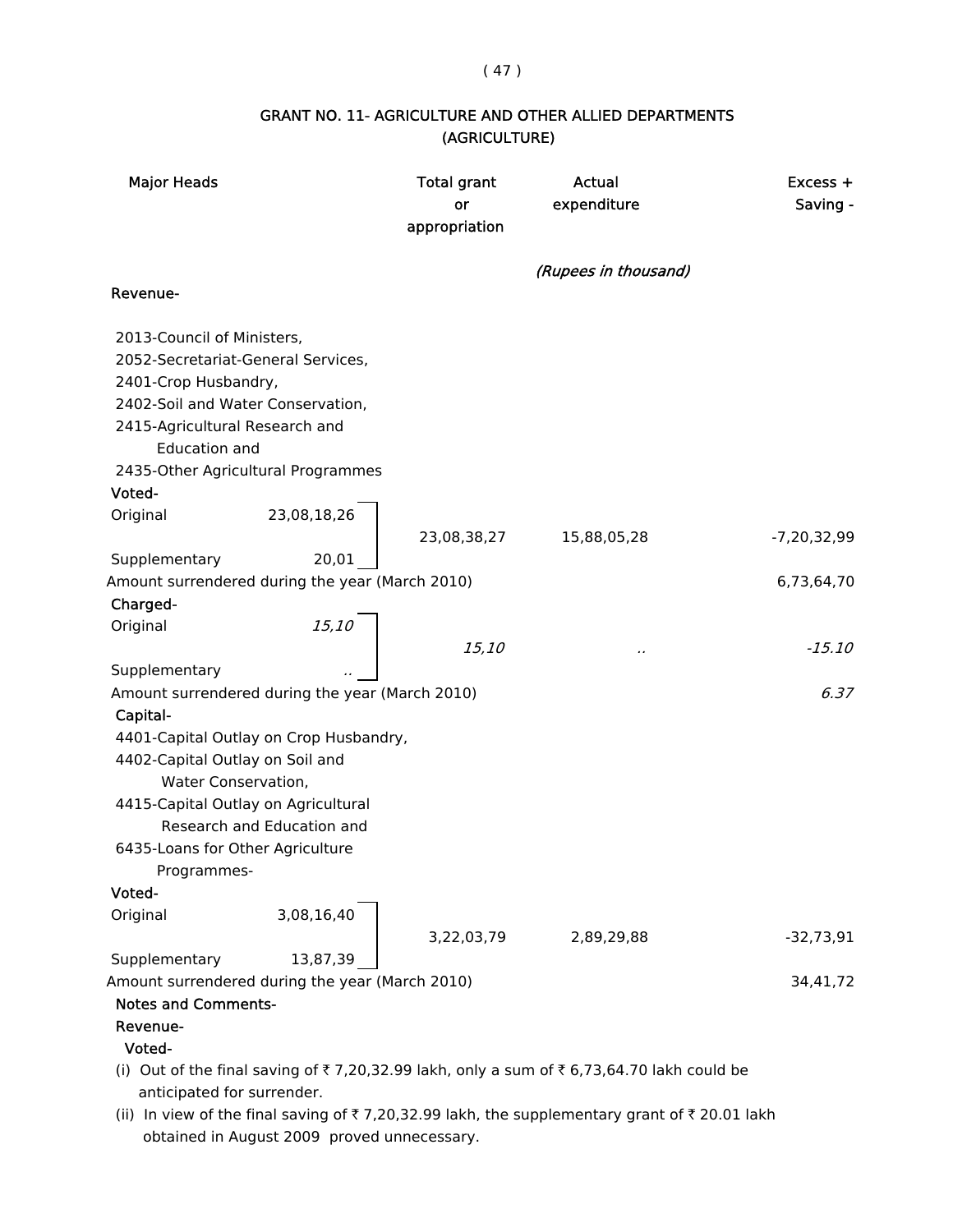( 48 )

(iii) Saving (partly counterbalanced by excess under other heads) occurred mainly under :-

| Head                                |             | <b>Total grant</b>                                              | <b>Actual</b><br>expenditure                                                              | $Excess +$<br>Saving - |
|-------------------------------------|-------------|-----------------------------------------------------------------|-------------------------------------------------------------------------------------------|------------------------|
|                                     |             |                                                                 | (Rupees in lakh)                                                                          |                        |
| 2401-Crop Husbandry-                |             |                                                                 |                                                                                           |                        |
| 102- Food grain crops-              |             |                                                                 |                                                                                           |                        |
| 01-Central Plan / Centrally         |             |                                                                 |                                                                                           |                        |
| Sponsored Schemes-                  |             |                                                                 |                                                                                           |                        |
| Ο.                                  | 1,50,17.92  |                                                                 |                                                                                           |                        |
|                                     |             | 1,14,65.35                                                      | 1,14,41.54                                                                                | $-23.81$               |
| R.                                  | $-35,52.57$ |                                                                 |                                                                                           |                        |
|                                     |             |                                                                 | ₹35,52.57 lakh was surrendered mainly due to posts remaining vacant, economy measures     |                        |
|                                     |             |                                                                 | and provision being more than the administrative sanction from Government of India.       |                        |
|                                     |             |                                                                 | During 2006-07, 2007-08 and 2008-09 also, there was a saving of ₹14,23.06 lakh            |                        |
|                                     |             |                                                                 | (16 percent of the provision), ₹48,59.93 lakh (39 percent of the provision) and           |                        |
|                                     |             |                                                                 | ₹ 38,57.94 lakh (25 percent of the provision) respectively under this head.               |                        |
| 103-Seeds-                          |             |                                                                 |                                                                                           |                        |
| 01-Central Plan/Centrally Sponsored |             |                                                                 |                                                                                           |                        |
| Schemes-                            |             |                                                                 |                                                                                           |                        |
| O.                                  | 5,34.57     |                                                                 |                                                                                           |                        |
|                                     |             |                                                                 | 2.10                                                                                      | $+2.10$                |
| R.                                  | $-5,34.57$  |                                                                 |                                                                                           |                        |
|                                     |             |                                                                 | ₹5,34.57 lakh was surrendered due to receipt from Government of India through bank draft. |                        |
| 04-Grant for Certified Seeds-       |             |                                                                 |                                                                                           |                        |
| Ο.                                  | 70,00.00    |                                                                 |                                                                                           |                        |
|                                     |             | 48,48.90                                                        | 48,08.04                                                                                  | $-40.86$               |
| R.                                  | $-21,51.10$ |                                                                 |                                                                                           |                        |
|                                     |             | ₹ 21,51.10 lakh was surrendered due to non-receipt of sanction. |                                                                                           |                        |
| 105-Manures and Fertilisers-        |             |                                                                 |                                                                                           |                        |
| 05-Distribution of Zinc Sulphate on |             |                                                                 |                                                                                           |                        |
| Subsidised rate to the Farmers-     |             |                                                                 |                                                                                           |                        |
| Ο.                                  | 12,00.00    |                                                                 |                                                                                           |                        |
|                                     |             | 10,75.23                                                        | 10,32.54                                                                                  | $-42.69$               |
| R.                                  | $-1,24.77$  |                                                                 |                                                                                           |                        |
|                                     |             |                                                                 | ₹1,24.77 lakh was surrendered due to non-availablity of Zink sulphat.                     |                        |
| 107-Plant Protection-               |             |                                                                 |                                                                                           |                        |
| 03-Plant Protection Services        |             |                                                                 |                                                                                           |                        |
| and Agriculture Protection          |             |                                                                 |                                                                                           |                        |
| Services-                           |             |                                                                 |                                                                                           |                        |
| Ο.                                  | 55,29.24    | 47,17.01                                                        | 46,31.52                                                                                  | $-85.49$               |
| R.                                  | $-8,12.23$  |                                                                 |                                                                                           |                        |
|                                     |             |                                                                 |                                                                                           |                        |

 $\bar{\tau}$  8,12.23 lakh was surrendered on the basis of actual demand.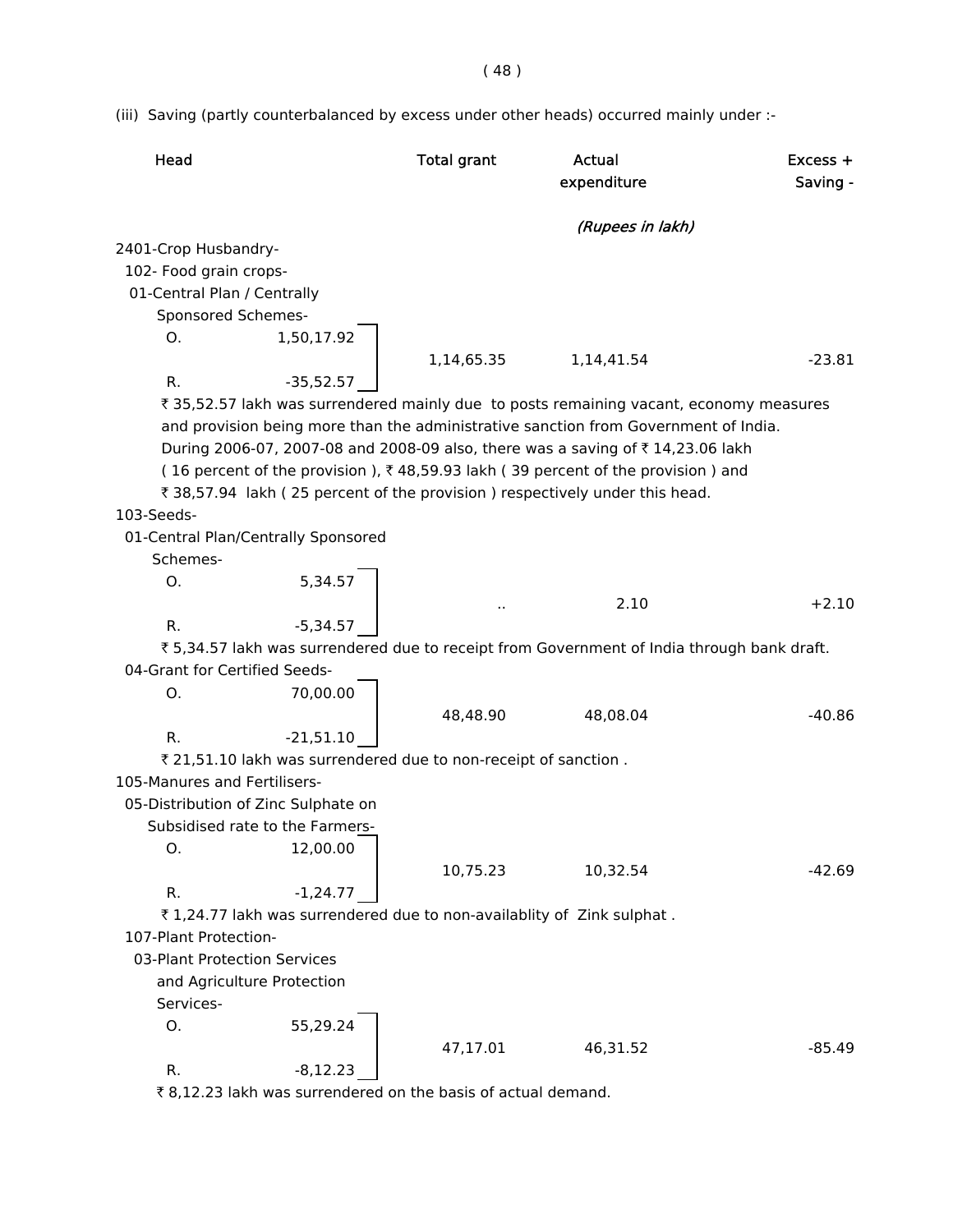| Head                             |                                                                  | <b>Total grant</b> | Actual<br>expenditure                                                                          | $Excess +$<br>Saving - |
|----------------------------------|------------------------------------------------------------------|--------------------|------------------------------------------------------------------------------------------------|------------------------|
|                                  |                                                                  |                    | (Rupees in lakh)                                                                               |                        |
| 108-Commercial Crops-            |                                                                  |                    |                                                                                                |                        |
|                                  | 01-Central Plan/Centrally Sponsored                              |                    |                                                                                                |                        |
| Schemes-                         |                                                                  |                    |                                                                                                |                        |
| Ο.                               | 1,13.77                                                          |                    |                                                                                                |                        |
|                                  |                                                                  | 87.23              | 94.67                                                                                          | $+7.44$                |
| R.                               | $-26.54$                                                         |                    |                                                                                                |                        |
|                                  |                                                                  |                    | ₹ 26.54 lakh was surrendered mainly due to posts remaining vacant, no transfer of officials    |                        |
|                                  | and non-release of amount from Government of India timely.       |                    |                                                                                                |                        |
|                                  | 109-Extension and Farmers' Training-                             |                    |                                                                                                |                        |
|                                  | 01-Central Plan/Centrally Sponsored                              |                    |                                                                                                |                        |
| Schemes-                         |                                                                  |                    |                                                                                                |                        |
| O.                               | 8,20.00                                                          |                    |                                                                                                |                        |
|                                  |                                                                  | 3,73.79            | 3,74.39                                                                                        | $+0.60$                |
| R.                               | $-4,46.21$                                                       |                    |                                                                                                |                        |
|                                  |                                                                  |                    | Surrender of ₹4,46.21 lakh was due to late receipt of sanction from Government of India.       |                        |
|                                  | 03-Agricultural Extension Programmes                             |                    |                                                                                                |                        |
| and Exhibitions-                 |                                                                  |                    |                                                                                                |                        |
| O.                               | 1,41,73.55                                                       |                    |                                                                                                |                        |
|                                  |                                                                  | 1,22,58.14         | 1,22,73.09                                                                                     | $+14.95$               |
| R.                               | $-19,15.41$                                                      |                    |                                                                                                |                        |
|                                  |                                                                  |                    | Out of total anticipated saving of ₹19,15.41 lakh, ₹13,74.59 lakh was surrendered due to       |                        |
|                                  |                                                                  |                    | less demand while reasons for reduction in provision by ₹5,40.82 lakh have not been intimated. |                        |
|                                  | 04-Rahman Khera State Agricultural                               |                    |                                                                                                |                        |
| Management Institute-            |                                                                  |                    |                                                                                                |                        |
| Ο.                               | 3,57.35                                                          |                    |                                                                                                |                        |
|                                  |                                                                  | 2,64.00            | 2,64.00                                                                                        |                        |
| R.                               | -93.35                                                           |                    |                                                                                                |                        |
|                                  | ₹ 93.35 lakh was surrendered due to less actual demand.          |                    |                                                                                                |                        |
| 05-Kisan-Mitra Yojana-           |                                                                  |                    |                                                                                                |                        |
| Ο.                               | 58,35.76                                                         |                    |                                                                                                |                        |
|                                  |                                                                  | 3,73.45            | 3,33.19                                                                                        | $-40.26$               |
| R.                               | $-54,62.31$                                                      |                    |                                                                                                |                        |
|                                  | Surrender of ₹ 54,62.31 lakh was due to non-sanction of schemes. |                    |                                                                                                |                        |
| 97-U.P. Diversified Agricultural |                                                                  |                    |                                                                                                |                        |
| Support Project Phase-II         |                                                                  |                    |                                                                                                |                        |
|                                  | (Financed by World Bank)-                                        |                    |                                                                                                |                        |
| O.                               | 18,00.00                                                         |                    |                                                                                                |                        |
|                                  |                                                                  | 9,00.00            | 9,00.00                                                                                        |                        |
| R.                               | $-9,00.00$                                                       |                    |                                                                                                |                        |
|                                  | Reasons for surrender ₹ 9,00.00 lakh have not been intimated.    |                    |                                                                                                |                        |
|                                  |                                                                  |                    | 07, 2007.00 and 2000.00 also there wes a soving of entire                                      |                        |

 During 2006-07, 2007-08 and 2008-09 also, there was a saving of entire provision of ₹ 17,31.65 lakh, ₹ 8,65.83 lakh (50 percent of the provision) and entire provision of  $\bar{\tau}$  17,32.00 lakh respectively under this head.

( 49)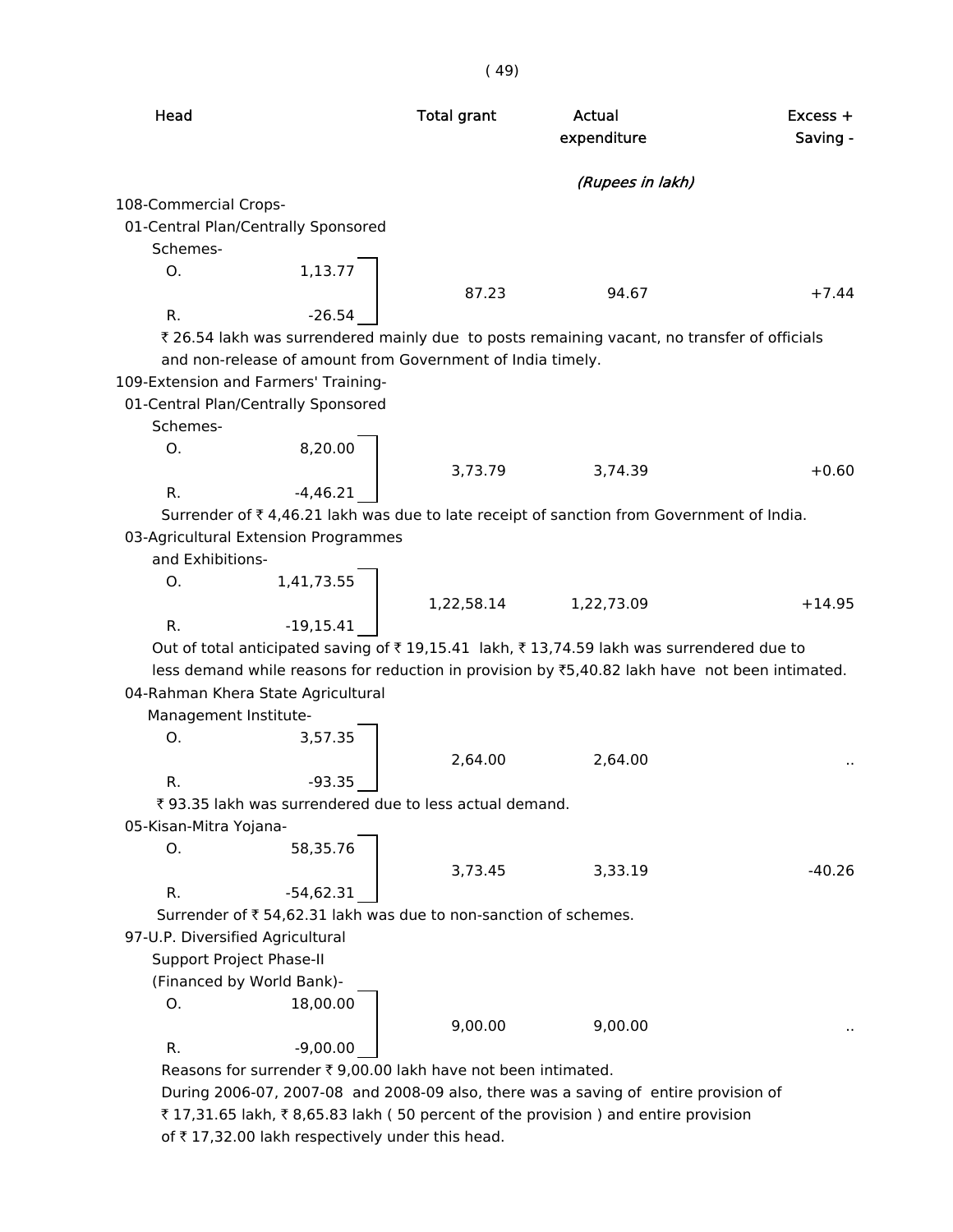|                                   |                                                          | ( JU )             |                                                                                                |                        |
|-----------------------------------|----------------------------------------------------------|--------------------|------------------------------------------------------------------------------------------------|------------------------|
| Head                              |                                                          | <b>Total grant</b> | <b>Actual</b><br>expenditure                                                                   | $Excess +$<br>Saving - |
|                                   |                                                          |                    | (Rupees in lakh)                                                                               |                        |
| 110-Crop Insurance-               |                                                          |                    |                                                                                                |                        |
| 04-Payment of premium to          |                                                          |                    |                                                                                                |                        |
| Indian Agricultural Insurance     |                                                          |                    |                                                                                                |                        |
| Company Ltd. for Crop             |                                                          |                    |                                                                                                |                        |
| Insurance -                       |                                                          |                    |                                                                                                |                        |
| Ο.                                | 50,00.00                                                 |                    |                                                                                                |                        |
|                                   |                                                          | 12,50.00           | 12,50.10                                                                                       | $+0.10$                |
| R.                                | $-37,50.00$                                              |                    |                                                                                                |                        |
|                                   |                                                          |                    | Surrender of ₹37,50.00 lakh was due to non-release of financial sanction.                      |                        |
|                                   | 111-Agricultural Economics and Statistics-               |                    |                                                                                                |                        |
|                                   | 01-Central Plan/Centrally Sponsored                      |                    |                                                                                                |                        |
| Schemes-                          |                                                          |                    |                                                                                                |                        |
| O.                                | 4,85.92                                                  |                    |                                                                                                |                        |
|                                   |                                                          | 3,74.46            | 3,56.87                                                                                        | $-17.59$               |
| R.                                | $-1, 11.46$                                              |                    | ₹1,11.46 lakh was surrendered mainly due to economy measures and non-release of amount         |                        |
|                                   | from Government of India.                                |                    |                                                                                                |                        |
| 03-Programmes for improvement in  |                                                          |                    |                                                                                                |                        |
| Agricultural statistics-          |                                                          |                    |                                                                                                |                        |
| Ο.                                | 6,03.78                                                  |                    |                                                                                                |                        |
|                                   |                                                          | 5,53.41            | 5,17.15                                                                                        | $-36.26$               |
| R.                                | $-50.37$                                                 |                    |                                                                                                |                        |
|                                   | ₹50.37 lakh was surrendered due to less actual demand.   |                    |                                                                                                |                        |
| 05-Crops Production and Data Bank |                                                          |                    |                                                                                                |                        |
| of production of Statistics -     |                                                          |                    |                                                                                                |                        |
| Ο.                                | 4,56.80                                                  |                    |                                                                                                |                        |
|                                   |                                                          | 2,22.17            | 2,04.46                                                                                        | $-17.71$               |
| R.                                | $-2,34.63$                                               |                    |                                                                                                |                        |
|                                   |                                                          |                    | ₹ 2,34.63 lakh was surrendered on the basis of actual requirement, non-receipt of sanction for |                        |
|                                   | posting of staff on contract basis and economy measures. |                    |                                                                                                |                        |
| 112-Development of Pulses-        |                                                          |                    |                                                                                                |                        |
| 03-Rabi Pulse Production          |                                                          |                    |                                                                                                |                        |
| programmes-                       |                                                          |                    |                                                                                                |                        |
| О.                                | 31,40.90                                                 |                    |                                                                                                |                        |

R.  $-31,40.90$ Out of total anticipated saving of  $\bar{\tau}$  31,40.90 lakh,  $\bar{\tau}$  28,86.90 lakh was surrendered mainly due to non-receipt of administrative sanction of the scheme while reasons for reduction in provision by  $\bar{\tau}$  2,54.00 lakh have not been intimated.

.. .. ..

 $(50)$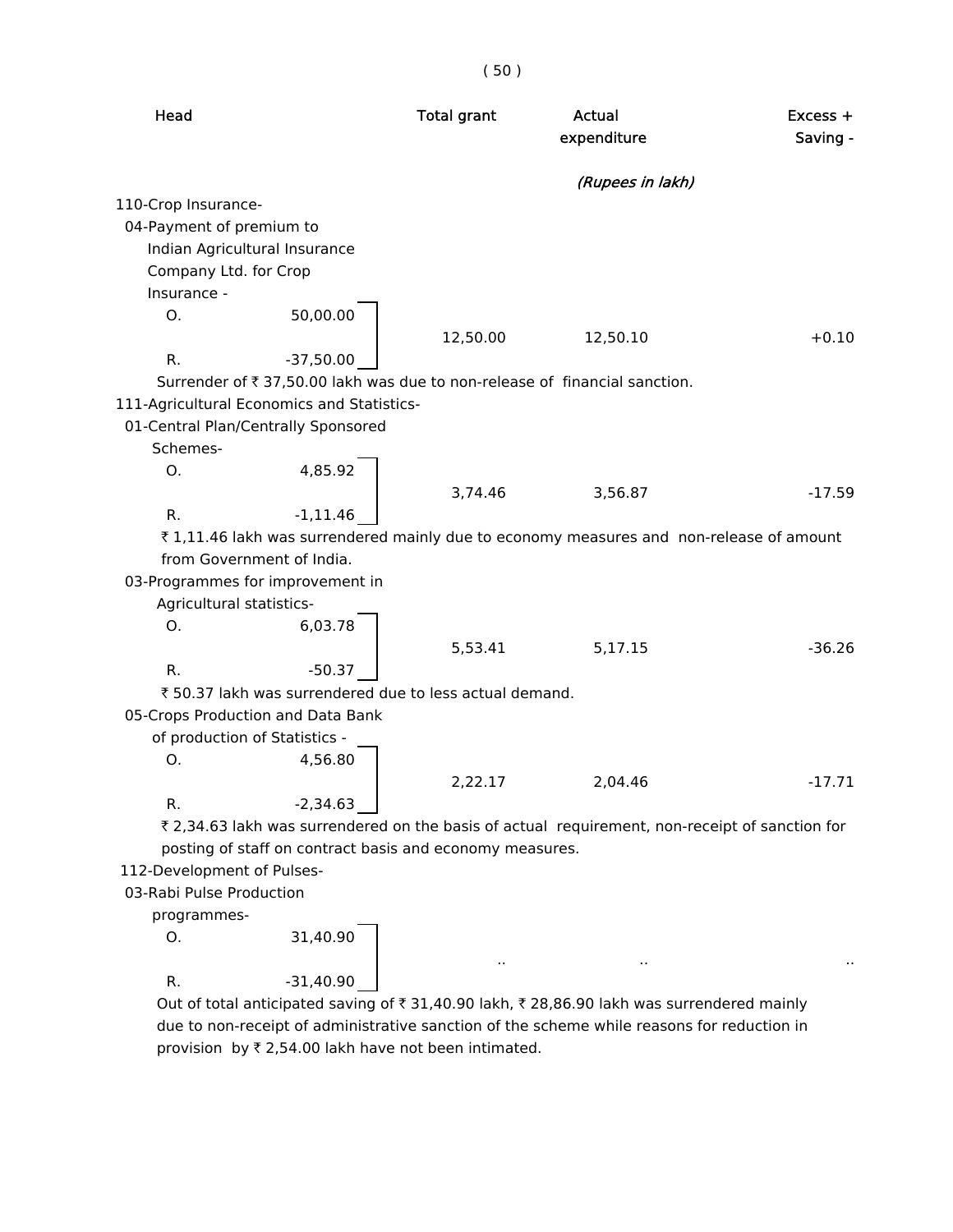|                              |                                     | (51)               |                                                                                              |                        |
|------------------------------|-------------------------------------|--------------------|----------------------------------------------------------------------------------------------|------------------------|
| Head                         |                                     | <b>Total grant</b> | Actual<br>expenditure                                                                        | $Excess +$<br>Saving - |
|                              |                                     |                    | (Rupees in lakh)                                                                             |                        |
| 113-Agricultral Engineering- |                                     |                    |                                                                                              |                        |
| 01-Central Plan/Centrally    |                                     |                    |                                                                                              |                        |
| Sponsored Schemes-           |                                     |                    |                                                                                              |                        |
| O <sub>1</sub>               | 54.07                               |                    |                                                                                              |                        |
|                              |                                     | 42.20              | 42.19                                                                                        | $-0.01$                |
| $R_{\cdot}$                  | $-11.87$                            |                    |                                                                                              |                        |
|                              |                                     |                    | ₹11.87 lakh was surrendered due to non-receipt of administrative sanction from Government    |                        |
|                              |                                     |                    | of India and provision being more than the administrative sanction from Government of India. |                        |
| 800-Other expenditure-       |                                     |                    |                                                                                              |                        |
| 01-Central Plan/Centrally    |                                     |                    |                                                                                              |                        |
| Sponsored Schemes-           |                                     |                    |                                                                                              |                        |
| Ο.                           | 3,44.00                             |                    |                                                                                              |                        |
|                              |                                     | 6.34               | 15.38                                                                                        | $+9.04$                |
| R.                           | $-3,37.66$                          |                    |                                                                                              |                        |
|                              |                                     |                    | Surrender of ₹ 3,37.66 lakh was due to non-release of amount from Government of India.       |                        |
|                              | 03-National Agriculture Development |                    |                                                                                              |                        |
| Scheme-                      |                                     |                    |                                                                                              |                        |
| O <sub>1</sub>               | 5, 17, 31. 47                       |                    |                                                                                              |                        |
|                              |                                     | 1,72,28.37         | 1,70,03.69                                                                                   | $-2,24.68$             |
| R.                           | $-3,45,03.10$                       |                    |                                                                                              |                        |
|                              |                                     |                    | Surrender of ₹3,45,03.10 lakh was due to non-sanction and late sanction of schemes,          |                        |
|                              |                                     |                    | provision being more than the sanctioned schemes, economy measures and on the basis          |                        |
|                              | of actual requirement.              |                    |                                                                                              |                        |
|                              | 2402-Soil and Water Conservation-   |                    |                                                                                              |                        |
| 101-Soil Survey and Testing- |                                     |                    |                                                                                              |                        |
|                              | OF Ctronathoning of Dio fortilizar  |                    |                                                                                              |                        |

05-Strengthening of Bio-fertilizer

production labs/scheme for

encouragement of use of

Bio-fertilizers-

O. 3,23.40 R.  $-2,33.40$ 

90.00 89.43 -0.57

Surrender of  $\bar{\tau}$  2,33.40 lakh was due to non-approval of the conditions of tender.

102-Soil Conservation-

03-Scheme for Irrigation and

Storage of Rain water in

Bundelkhand Area -

O. 1,02,07.00

R.  $-25,52.05$ 

76,54.95 76,41.88 -13.07

Surrender of  $\bar{\tau}$  25,52.05 lakh was due to non-receipt of financial sanction and economy measures.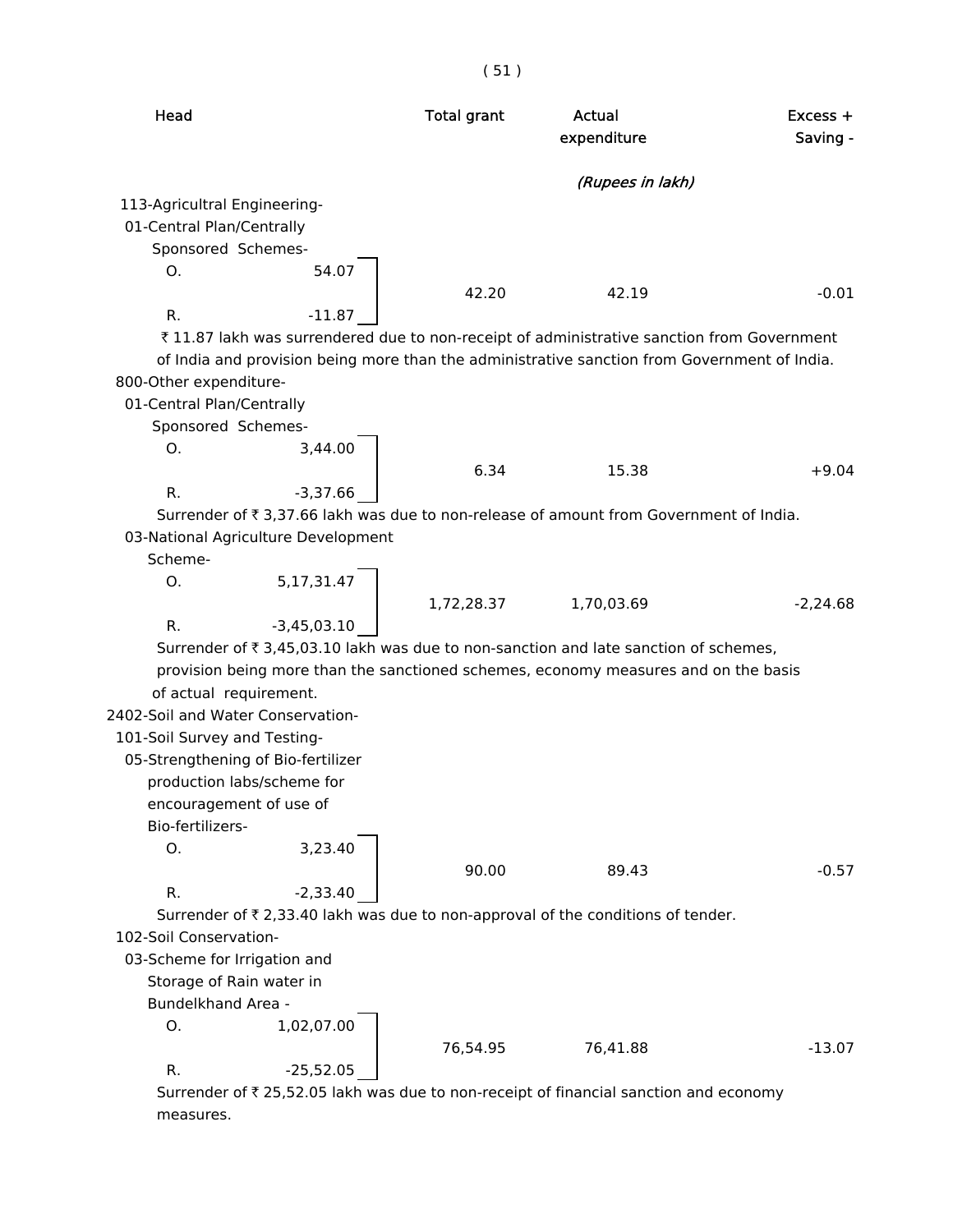| Head                           |                                                        | <b>Total grant</b> | Actual<br>expenditure                                                                                    | $Excess +$<br>Saving - |
|--------------------------------|--------------------------------------------------------|--------------------|----------------------------------------------------------------------------------------------------------|------------------------|
|                                |                                                        |                    | (Rupees in lakh)                                                                                         |                        |
| 04-Skilled Water Management    |                                                        |                    |                                                                                                          |                        |
| for Agriculture Area-          |                                                        |                    |                                                                                                          |                        |
| Ο.                             | 16,78.70                                               |                    |                                                                                                          |                        |
|                                |                                                        | 11,60.89           | 11,53.42                                                                                                 | $-7.47$                |
| R.                             | $-5,17.81$                                             |                    |                                                                                                          |                        |
|                                |                                                        |                    | Surrender of ₹ 5,17.81 lakh was due to non-receipt of financial sanction and economy                     |                        |
| measures.                      |                                                        |                    |                                                                                                          |                        |
| 05-Strengthening of Soil       |                                                        |                    |                                                                                                          |                        |
| Health-                        |                                                        |                    |                                                                                                          |                        |
| Ο.                             | 10,78.59                                               |                    |                                                                                                          |                        |
|                                |                                                        | $\sim$             |                                                                                                          |                        |
| R.                             | $-10,78.59$                                            |                    |                                                                                                          |                        |
|                                |                                                        |                    | Out of total anticipated saving of ₹10,78.59 lakh, ₹5,21.67 lakh was surrendered due to                  |                        |
|                                |                                                        |                    | non-receipt of financial sanction while reasons for reduction in provision by ₹5,56.92 lakh              |                        |
|                                | have not been intimated.                               |                    |                                                                                                          |                        |
|                                | 11-National Agriculture Development                    |                    |                                                                                                          |                        |
| Scheme-                        |                                                        |                    |                                                                                                          |                        |
| 0.                             | 92,18.22                                               |                    |                                                                                                          |                        |
|                                |                                                        | 48,26.92           | 48,02.00                                                                                                 | $-24.92$               |
| R.                             | $-43,91.30$                                            |                    |                                                                                                          |                        |
|                                |                                                        |                    | Surrender of $\bar{\tau}$ 43,91.30 lakh was due to provision being more than the administrative sanction |                        |
|                                | from Government of India and economy measures.         |                    |                                                                                                          |                        |
| 103-Land Reclamation and       |                                                        |                    |                                                                                                          |                        |
| Development-                   |                                                        |                    |                                                                                                          |                        |
| 97-Externally Aided Schemes    |                                                        | 50,00.00           | 7,60.00                                                                                                  | $-42,40.00$            |
| 2415-Agricultural Research and |                                                        |                    |                                                                                                          |                        |
| Education-                     |                                                        |                    |                                                                                                          |                        |
| 01-Crop Husbandry-             |                                                        |                    |                                                                                                          |                        |
| 277-Education-                 |                                                        |                    |                                                                                                          |                        |
|                                | 03-Government Agriculture School-                      |                    |                                                                                                          |                        |
| Ο.                             | 3,36.03                                                |                    |                                                                                                          |                        |
|                                |                                                        | 2,43.32            | 2,40.26                                                                                                  | $-3.06$                |
| R.                             | $-92.71$                                               |                    |                                                                                                          |                        |
|                                | ₹92.71 lakh was surrendered due to less actual demand. |                    |                                                                                                          |                        |
| 80-General-                    |                                                        |                    |                                                                                                          |                        |
|                                | 120-Assistance to other Institutions-                  |                    |                                                                                                          |                        |
| 20-Provision for audit-fee of  |                                                        |                    |                                                                                                          |                        |
| Government Agriculture         |                                                        |                    |                                                                                                          |                        |
| Universities-                  |                                                        |                    |                                                                                                          |                        |
| O.                             | 3,00.00                                                |                    |                                                                                                          |                        |
|                                |                                                        | 2,25.00            | 1,87.50                                                                                                  | $-37.50$               |
| R.                             | $-75.00$                                               |                    |                                                                                                          |                        |

Reasons for surrender of  $\bar{\tau}$  75.00 lakh have not been intimated.

( 52 )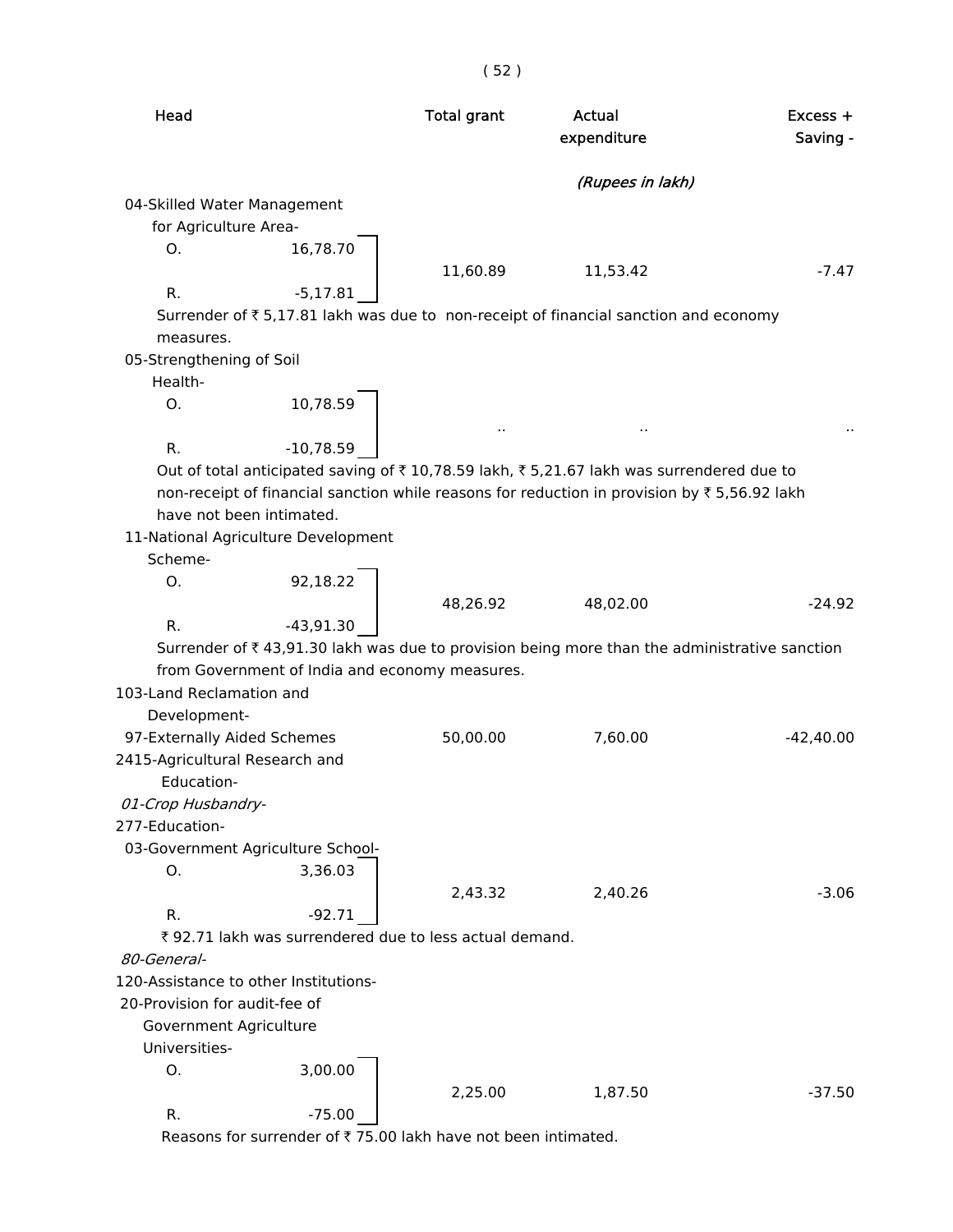| Head                                                                                     | <b>Total grant</b>   | Actual<br>expenditure | $Excess +$<br>Saving - |
|------------------------------------------------------------------------------------------|----------------------|-----------------------|------------------------|
|                                                                                          |                      | (Rupees in lakh)      |                        |
| 24-Agricultural extension Scheme in Agriculture                                          |                      |                       |                        |
| and Technological Universities-                                                          |                      |                       |                        |
| O.<br>2,00.00                                                                            |                      |                       |                        |
|                                                                                          | 1,71.72              | 1,71.72               |                        |
| $R_{\cdot}$<br>$-28.28$                                                                  |                      |                       |                        |
| Reasons for surrender of ₹ 28.28 lakh have not been intimated.                           |                      |                       |                        |
| 26-Strengthening of Agricultural                                                         |                      |                       |                        |
| Research facilities in U.P.                                                              |                      |                       |                        |
| Agricultural Research Council-                                                           |                      |                       |                        |
| Ο.<br>2,00.00                                                                            |                      |                       |                        |
|                                                                                          | $\ddot{\phantom{0}}$ |                       |                        |
| $R_{\cdot}$<br>$-2,00.00$                                                                |                      |                       |                        |
| Reasons for surrender of entire provision of ₹ 2,00.00 lakh have not been intimated.     |                      |                       |                        |
| 27-Establishment of Agricultural                                                         |                      |                       |                        |
| University, Banda-                                                                       |                      |                       |                        |
| S.<br>20.00                                                                              |                      |                       |                        |
|                                                                                          | 9.80                 | 9.81                  | $+0.01$                |
| R.<br>$-10.20$                                                                           |                      |                       |                        |
| Reasons for surrender of $\bar{\tau}$ 10.20 lakh have not been intimated.                |                      |                       |                        |
| 2435-Other Agricultural Programmes-                                                      |                      |                       |                        |
| 01-Marketing and quality control-                                                        |                      |                       |                        |
| 101-Marketing facilities-                                                                |                      |                       |                        |
| 03-Business Oraganisation of                                                             |                      |                       |                        |
| Agricultural Products-                                                                   |                      |                       |                        |
| О.<br>8,30.33                                                                            |                      |                       |                        |
|                                                                                          | 5,82.66              | 5,86.27               | $+3.61$                |
| R.<br>$-2.47.67$                                                                         |                      |                       |                        |
| Out of total anticipated saving of ₹ 2,47.67 lakh, ₹ 2,46.86 lakh was surrendered on the |                      |                       |                        |
| basis of actual expenditure, posts remaining vacant and economy measures while reasons   |                      |                       |                        |
| for reduction in provision by ₹0.81 lakh have not been intimated.                        |                      |                       |                        |
|                                                                                          |                      |                       |                        |

( 53 )

04-Market Control and Training

Centre-

O. 1,95.44

1,10.87 1,05.96 -4.91 R.  $-84.57$ 

₹84.57 lakh was surrendered on the basis of actual expenditure , posts remaining vacant and economy measures.

 Reasons for the final saving/excess under the above heads have not been intimated (June 2010).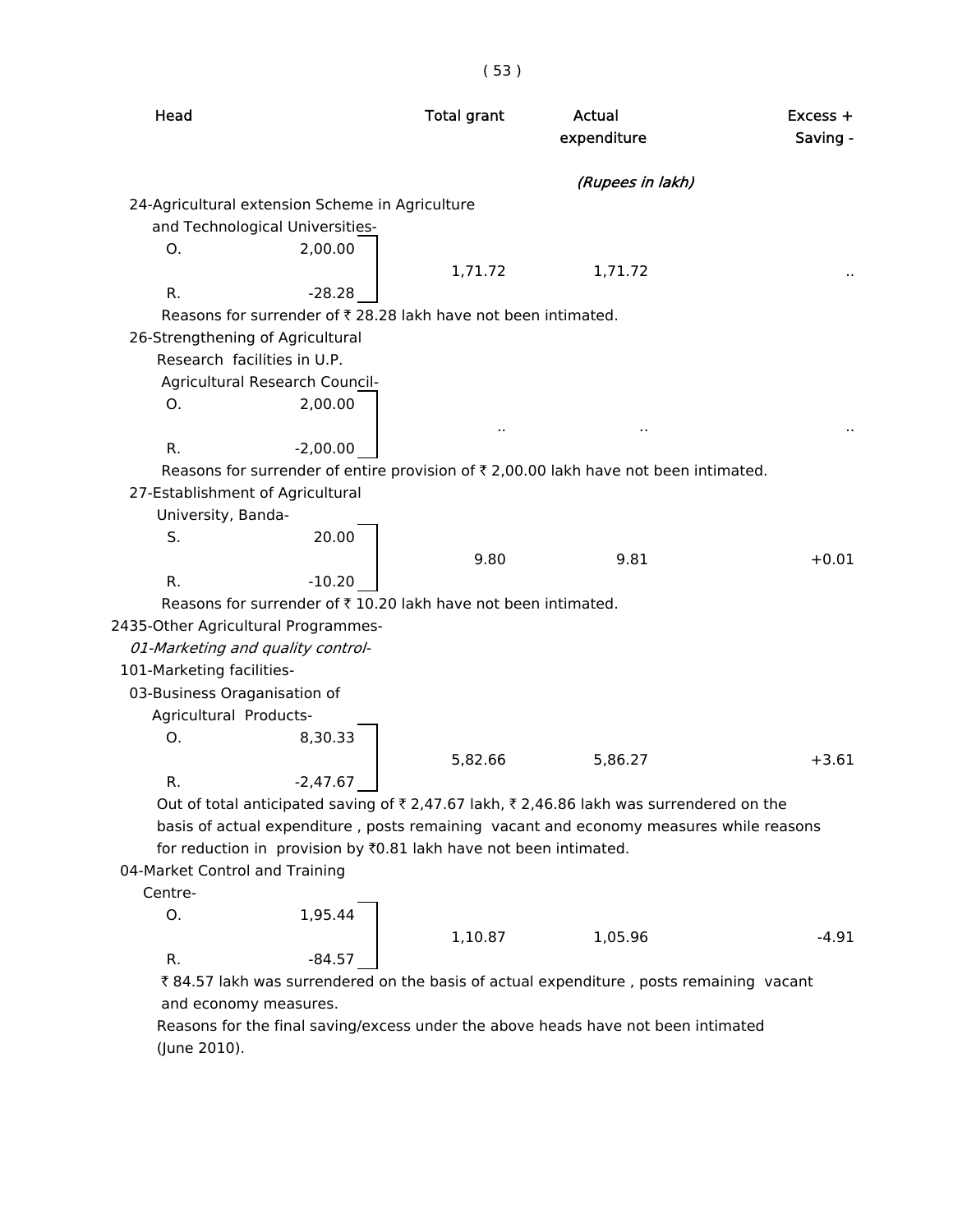(iv) Excess occurred under :-

| Head                                                                                                                 | <b>Total grant</b> | <b>Actual</b><br>expenditure | $Excess +$<br>Saving - |
|----------------------------------------------------------------------------------------------------------------------|--------------------|------------------------------|------------------------|
|                                                                                                                      |                    | (Rupees in lakh)             |                        |
| 2052-Secretariat-General Services-                                                                                   |                    |                              |                        |
| 800-Other Expenditure-                                                                                               |                    |                              |                        |
| 03-Payment of Arrears-                                                                                               |                    |                              |                        |
| 89,08.06<br>Ο.                                                                                                       |                    |                              |                        |
|                                                                                                                      | 88,31.51           | 89,11.21                     | $+79.70$               |
| R.<br>$-76.55$                                                                                                       |                    |                              |                        |
| Out of net anticipated saving of ₹ 76.55 lakh, ₹ 2,01.55 lakh was surrendered due to less                            |                    |                              |                        |
| actual demand while reasons for augmentation of provision by $\overline{\tau}$ 1,25.00 lakh have not been            |                    |                              |                        |
| intimated.                                                                                                           |                    |                              |                        |
| 2401-Crop Husbandry-                                                                                                 |                    |                              |                        |
| 001-Direction and Administration-                                                                                    |                    |                              |                        |
| 05-District Organisation-                                                                                            |                    |                              |                        |
| Ο.<br>35,49.68                                                                                                       |                    |                              |                        |
|                                                                                                                      | 37,99.61           | 38,25.33                     | $+25.72$               |
| R.<br>2,49.93                                                                                                        |                    |                              |                        |
| Out of net augmentation of provision by $\bar{\tau}$ 2,49.93 lakh, reasons for augmentation of provision             |                    |                              |                        |
|                                                                                                                      |                    |                              |                        |
| by ₹ 2,65.00 lakh have not been intimated. ₹ 15.07 lakh was surrendered due to less actual                           |                    |                              |                        |
| demand.                                                                                                              |                    |                              |                        |
| 105-Manures and Fertilisers-                                                                                         |                    |                              |                        |
| 03-Quality Control Laboratories for                                                                                  |                    |                              |                        |
| Fertilizers and Insecticides-                                                                                        |                    |                              |                        |
| 1,08.11<br>O.                                                                                                        |                    |                              |                        |
|                                                                                                                      | 94.00              | 1,16.66                      | $+22.66$               |
| R.<br>$-14.11$                                                                                                       |                    |                              |                        |
| Surrender of ₹14.11 lakh was due to less actual demand.                                                              |                    |                              |                        |
| 04-Compensation of Vat on supplied                                                                                   |                    |                              |                        |
| N.P.K. Complex Fertilizers-                                                                                          |                    |                              |                        |
| Ο.<br>3,58.15                                                                                                        |                    |                              |                        |
|                                                                                                                      | 3,58.14            | 3,77.75                      | $+19.61$               |
| R.<br>$-0.01$                                                                                                        |                    |                              |                        |
| Surrender of ₹0.01 lakh was due to less actual demand.                                                               |                    |                              |                        |
| 109-Extension and Farmers' Training-                                                                                 |                    |                              |                        |
| 07-Agricultural Extension/ Agricultural                                                                              |                    |                              |                        |
| Investment and Technical Management                                                                                  |                    |                              |                        |
| for increase in Agriculture production-                                                                              |                    |                              |                        |
| О.<br>15,86.19                                                                                                       |                    |                              |                        |
|                                                                                                                      |                    |                              | $-8.39$                |
| R.                                                                                                                   | 21,31.13           | 21,22.74                     |                        |
| 5,44.94<br>Out of net augmentation of provision by $\overline{z}$ 5 44 94 lakh reasons for augmentation of provision |                    |                              |                        |

Out of net augmentation of provision by  $\bar{\tau}$  5,44.94 lakh, reasons for augmentation of provision by ₹5,56.92 lakh have not been intimated. ₹11.98 lakh was surrendered due to less actual demand.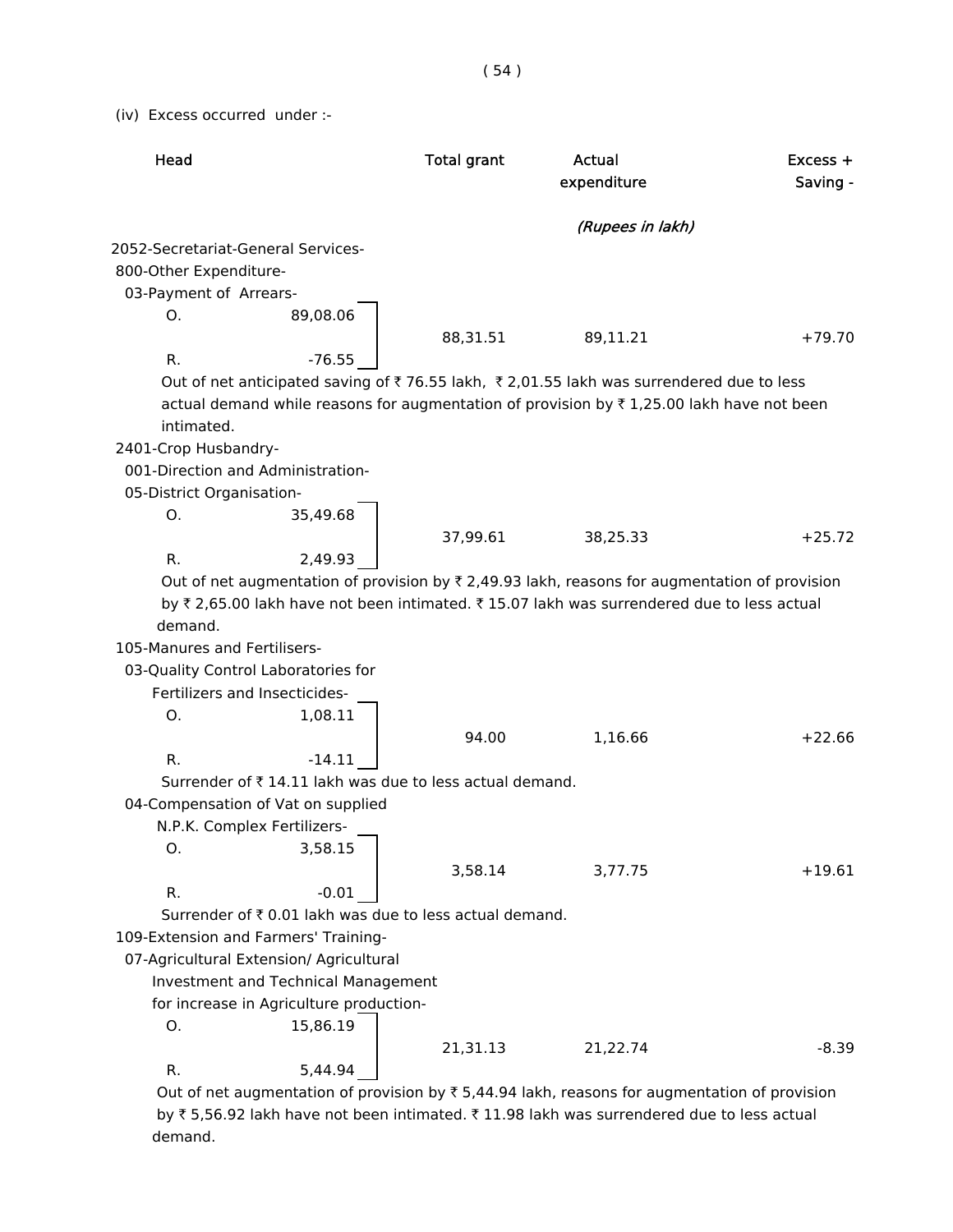|                                                                                                     |          | (55)               |                       |                        |
|-----------------------------------------------------------------------------------------------------|----------|--------------------|-----------------------|------------------------|
| Head                                                                                                |          | <b>Total grant</b> | Actual<br>expenditure | $Excess +$<br>Saving - |
|                                                                                                     |          |                    | (Rupees in lakh)      |                        |
| 111-Agricultural Economics                                                                          |          |                    |                       |                        |
| and Statistics-                                                                                     |          |                    |                       |                        |
| 04-Research and Designing of                                                                        |          |                    |                       |                        |
| Computerisation in Agriculture                                                                      |          |                    |                       |                        |
| Department for Agricultural                                                                         |          |                    |                       |                        |
| <b>Statistics and Management-</b>                                                                   |          |                    |                       |                        |
| Ο.                                                                                                  | 3,00.54  |                    |                       |                        |
|                                                                                                     |          | 3,46.79            | 3,51.61               | $+4.82$                |
| R.                                                                                                  | 46.25    |                    |                       |                        |
| Out of net augmentation of provision by $\bar{x}$ 46.25 lakh, reasons for augmentation of provision |          |                    |                       |                        |
| by ₹ 54.00 lakh have not been intimated. ₹ 7.75 lakh was surrendered due to less actual             |          |                    |                       |                        |
| demand.                                                                                             |          |                    |                       |                        |
| 2402-Soil and Water Conservation-                                                                   |          |                    |                       |                        |
| 101-Soil Survey and Testing-                                                                        |          |                    |                       |                        |
| 04- Scheme for Strengthening                                                                        |          |                    |                       |                        |
| <b>Rhizobium Culture Production</b>                                                                 |          |                    |                       |                        |
| of Soil Testing Laboratories                                                                        |          |                    |                       |                        |
| of 9 Districts-                                                                                     |          |                    |                       |                        |
| O.                                                                                                  | 82.34    |                    |                       |                        |
|                                                                                                     |          | 81.88              | 88.13                 | $+6.25$                |
| R.                                                                                                  | $-0.46$  |                    |                       |                        |
| Surrender of ₹ 0.46 lakh was due to less actual demand.                                             |          |                    |                       |                        |
| 102-Soil Conservation-                                                                              |          |                    |                       |                        |
| 10-Integrated Rain Water Management                                                                 |          |                    |                       |                        |
| Project aided by NABARD                                                                             |          |                    |                       |                        |
| (Water Shed Development)                                                                            |          | 2,19,00.95         | 2,19,14.12            | $+13.17$               |
| 103-Land Reclamation and                                                                            |          |                    |                       |                        |
| Development-                                                                                        |          |                    |                       |                        |
| 04-Kisan Hit Yojana -                                                                               |          |                    |                       |                        |
| Ο.                                                                                                  | 11,48.00 |                    |                       |                        |
|                                                                                                     |          | 13,46.97           | 13,19.72              | $-27.25$               |
| R.                                                                                                  | 1,98.97  |                    |                       |                        |

Out of net augmentation of provision by  $\bar{\tau}$  1,98.97 lakh, reasons for augmentation of provision by ₹ 2,00.00 lakh have not been intimated while ₹ 1.03 lakh was surrendered due to less actual demand.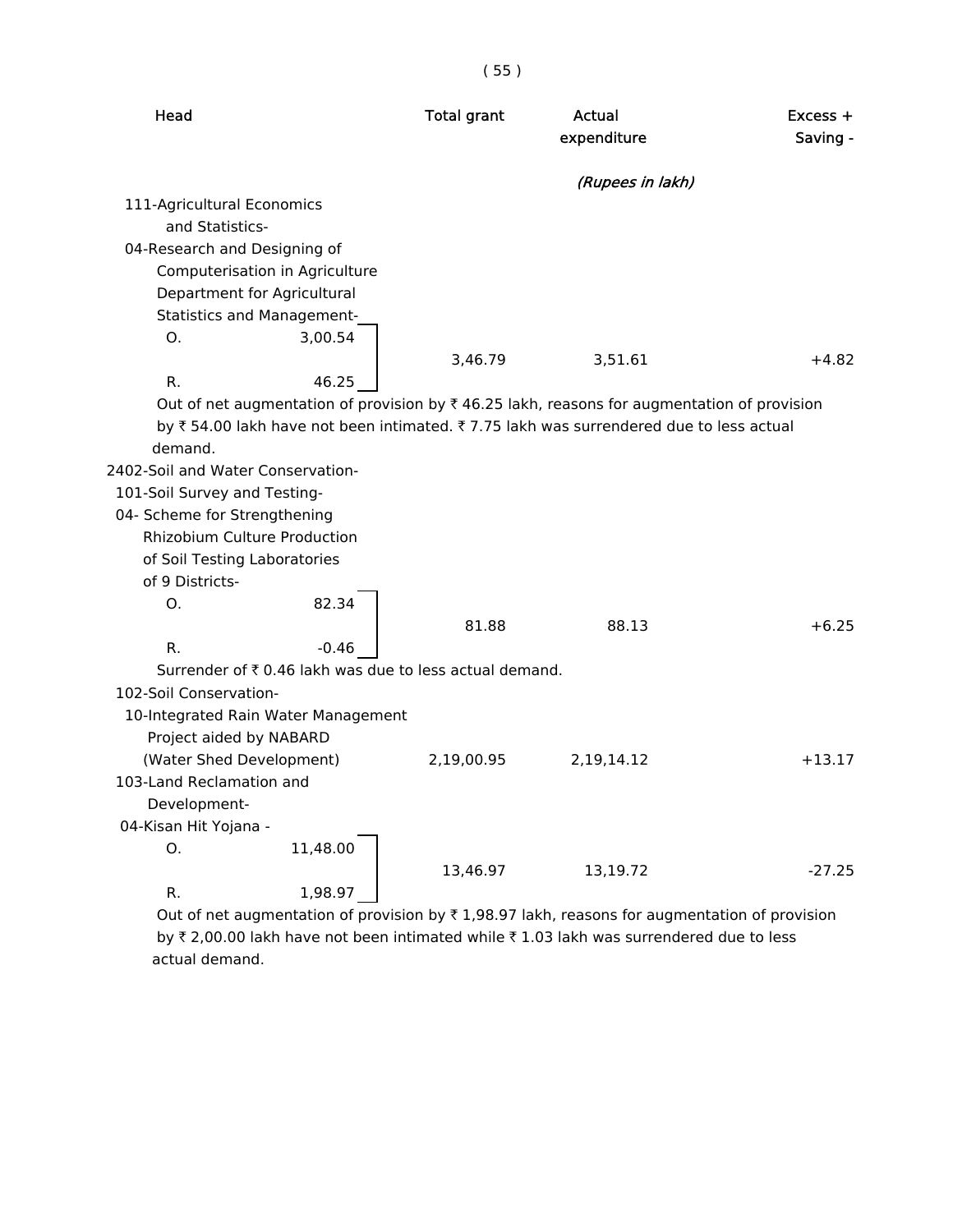| Head                                  |         | <b>Total grant</b> | Actual<br>expenditure                                                                       | $Excess +$<br>Saving - |
|---------------------------------------|---------|--------------------|---------------------------------------------------------------------------------------------|------------------------|
|                                       |         |                    | (Rupees in lakh)                                                                            |                        |
| 2415-Agricultural Research and        |         |                    |                                                                                             |                        |
| Education-                            |         |                    |                                                                                             |                        |
| 80-General-                           |         |                    |                                                                                             |                        |
| 120-Assistance to other Institutions- |         |                    |                                                                                             |                        |
| 04-Grant to U.P. Agricultural         |         |                    |                                                                                             |                        |
| University, Kanpur                    |         | 19,65.63           | 20,03.18                                                                                    | $+37.55$               |
| 09-Grant to Agricultural Institute,   |         |                    |                                                                                             |                        |
| Allahabad-                            |         |                    |                                                                                             |                        |
| O.                                    | 4,82.05 |                    |                                                                                             |                        |
|                                       |         | 6,47.87            | 5,84.23                                                                                     | $-63.64$               |
| R.                                    | 1,65.82 |                    |                                                                                             |                        |
|                                       |         |                    | Reasons for augmentation of provision by $\bar{\tau}$ 1,65.82 lakh have not been intimated. |                        |
|                                       |         |                    | Reasons for the final excess/saving under the above heads have not been intimated           |                        |

(June 2010).

#### Charged-

(v) Out of the final saving of  $\bar{\tau}$  15.10 lakh, only a sum of  $\bar{\tau}$  6.37 lakh could be anticipated for surrender.

(vi) Saving occurred mainly under :-

| Head                                    |         | <b>Total</b><br>appropriation | Actual<br>expenditure | $Excess +$<br>Saving - |
|-----------------------------------------|---------|-------------------------------|-----------------------|------------------------|
|                                         |         |                               | (Rupees in lakh)      |                        |
| 2401-Crop Husbandry-                    |         |                               |                       |                        |
| 001-Direction and Administration-       |         |                               |                       |                        |
| 03-General Establishment of Agriculture |         |                               |                       |                        |
| Directorate-                            |         |                               |                       |                        |
| O                                       | 15.00   |                               |                       |                        |
|                                         |         | 8.67                          | $\sim$                | $-8.67$                |
| R                                       | $-6.33$ |                               |                       |                        |

₹ 6.33 lakh was surrendered due to less actual demand.

Reasons for the final saving under the above head have not been intimated (June 2010).

# Capital-

#### Voted-

- (vii) Actual expenditure of  $\bar{\tau}$  2,89,29.88 lakh includes recoupment of Contingency Fund amounting to  $\bar{z}$  4,03.13 lakh for the year 1991-92 and 2000-01.
- (viii) Out of the final saving of ₹ 36,77.04 lakh ( ₹ 32,73.91 lakh + ₹ 4,03.13 lakh ), only a sum of  $\bar{\tau}$  34,41.72 lakh could be anticipated for surrender.
- (ix) In view of the final saving of  $\bar{z}$  36,77.04 lakh, the supplementary grant of  $\bar{z}$  13,87.39 lakh obtained in August 2009 and February 2010 proved unnecessary and could have been limited to token amounts wherever necessary.

( 56 )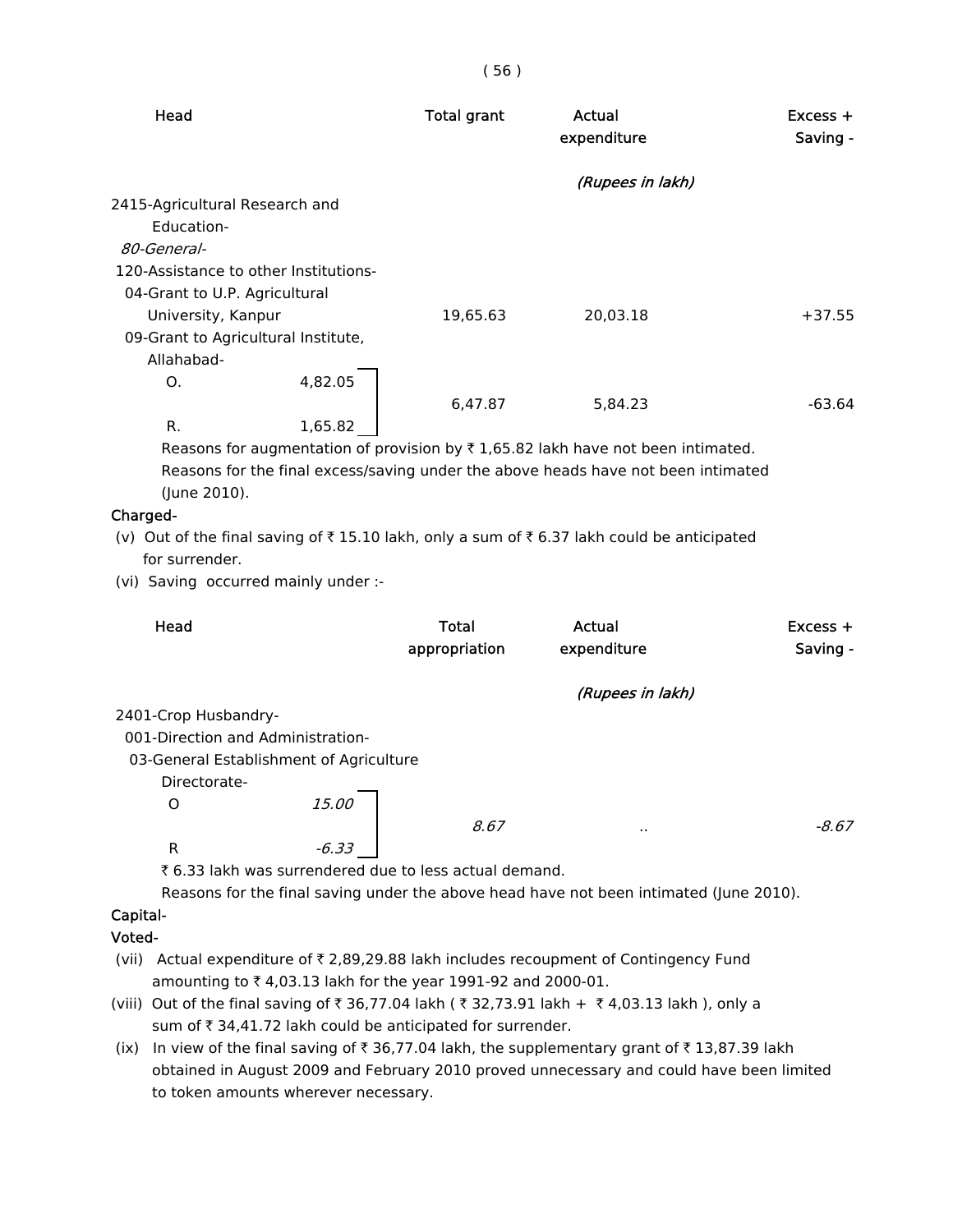( 57 )

(x) Saving (partly counterbalanced by excess under other heads) occurred mainly under :-

| Head                                   |                                                                     | <b>Total grant</b> | Actual<br>expenditure<br>(Rupees in lakh)                                                | $Excess +$<br>Saving - |
|----------------------------------------|---------------------------------------------------------------------|--------------------|------------------------------------------------------------------------------------------|------------------------|
| 4401-Capital Outlay on Crop Husbandry- |                                                                     |                    |                                                                                          |                        |
| 105-Manures and Fertilisers-           |                                                                     |                    |                                                                                          |                        |
| 04-National Project on Management of   |                                                                     |                    |                                                                                          |                        |
| Soil health and Fertility-             |                                                                     |                    |                                                                                          |                        |
| S.                                     | 2,45.85                                                             |                    |                                                                                          |                        |
|                                        |                                                                     |                    |                                                                                          |                        |
| R.                                     | $-2,45.85$                                                          |                    |                                                                                          |                        |
|                                        |                                                                     |                    | ₹ 2,45.85 lakh was surrendered due to non-receipt of financial sanction.                 |                        |
| 107-Plant Protection-                  |                                                                     |                    |                                                                                          |                        |
|                                        |                                                                     |                    |                                                                                          |                        |
| 04-Control of Insect/disease           |                                                                     |                    |                                                                                          |                        |
| through different Environmental        |                                                                     |                    |                                                                                          |                        |
| Resources-                             |                                                                     |                    |                                                                                          |                        |
| O.                                     | 4,00.60                                                             |                    |                                                                                          |                        |
|                                        |                                                                     | 5.00               | 5.10                                                                                     | $+0.10$                |
| R.                                     | $-3,95.60$                                                          |                    |                                                                                          |                        |
|                                        | ₹ 3,95.60 lakh was surrendered on the basis of sanctioned workplan. |                    |                                                                                          |                        |
| 190-Investments in Public Sector       |                                                                     |                    |                                                                                          |                        |
| and Other Undertakings-                |                                                                     |                    |                                                                                          |                        |
| 03-National Agriculture Development    |                                                                     |                    |                                                                                          |                        |
| Scheme-                                |                                                                     |                    |                                                                                          |                        |
| Ο.                                     | 39,87.60                                                            |                    |                                                                                          |                        |
|                                        |                                                                     | 10,76.97           | 10,77.39                                                                                 | $+0.42$                |
| R.                                     | $-29,10.63$                                                         |                    |                                                                                          |                        |
|                                        |                                                                     |                    | Out of total anticipated saving of ₹29,10.63 lakh, reasons for reduction in provision by |                        |
|                                        |                                                                     |                    | ₹8,74.29 lakh have not been intimated while ₹20,36.34 lakh was surrendered due to        |                        |
| late receipt of sanction.              |                                                                     |                    |                                                                                          |                        |
| 800-Other expenditure-                 |                                                                     |                    |                                                                                          |                        |
| 03-National Agriculture Development    |                                                                     |                    |                                                                                          |                        |
| Scheme-                                |                                                                     |                    |                                                                                          |                        |
| O.                                     | 42,74.66                                                            |                    |                                                                                          |                        |
|                                        |                                                                     | 11,09.76           | 11,09.76                                                                                 |                        |
| R.                                     | $-31,64.90$                                                         |                    |                                                                                          |                        |
|                                        |                                                                     |                    | Out of total anticipated saving of ₹31,64.90 lakh, reasons for reduction in provision by |                        |
|                                        |                                                                     |                    | ₹ 24,03.38 lakh have not been intimated while ₹ 7,61.52 lakh was surrendered due to      |                        |
| late receipt of sanction.              |                                                                     |                    |                                                                                          |                        |
| 4415-Capital Outlay on Agricultural    |                                                                     |                    |                                                                                          |                        |
| Research and Education-                |                                                                     |                    |                                                                                          |                        |
|                                        |                                                                     |                    |                                                                                          |                        |
| 80-General-                            |                                                                     |                    |                                                                                          |                        |
| 277-Education-                         |                                                                     |                    |                                                                                          |                        |
| 16-Construction of VIP Guest House     |                                                                     |                    |                                                                                          |                        |
| in Agriculture University,             |                                                                     |                    |                                                                                          |                        |
| Faizabad                               |                                                                     | 4,72.70            | 3,77.21                                                                                  | $-95.49$               |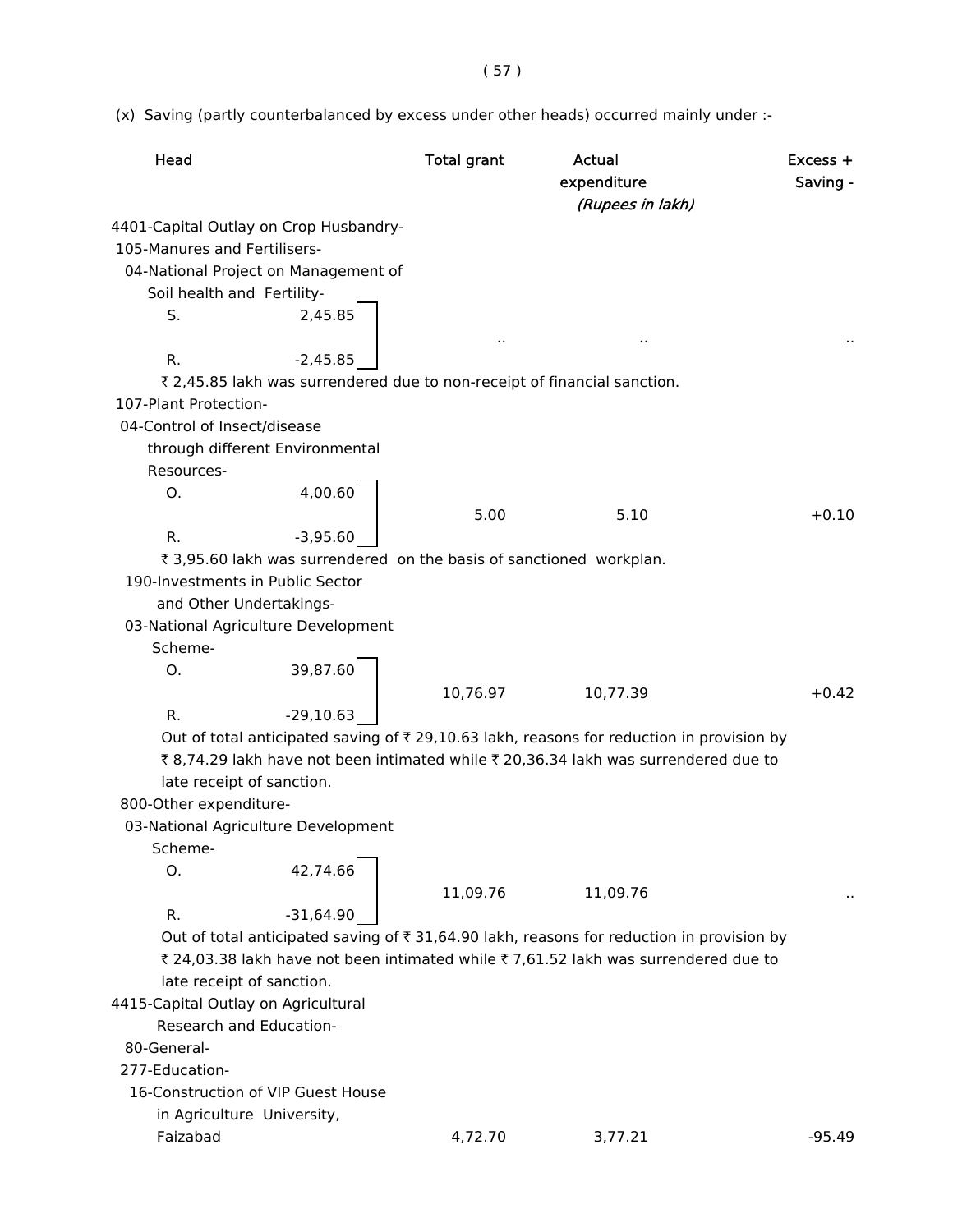| Head                                                                                           | <b>Total grant</b> | <b>Actual</b><br>expenditure<br>(Rupees in lakh)                                                | Excess +<br>Saving - |
|------------------------------------------------------------------------------------------------|--------------------|-------------------------------------------------------------------------------------------------|----------------------|
| 18-Construction of Administrative                                                              |                    |                                                                                                 |                      |
| <b>Building in Agriculture</b>                                                                 |                    |                                                                                                 |                      |
| University, Meerut                                                                             | 10,00.00           | 8,50.00                                                                                         | $-1,50.00$           |
| 19-Construction of Sports Stadium                                                              |                    |                                                                                                 |                      |
| in Agriculture University,                                                                     |                    |                                                                                                 |                      |
| Faizabad                                                                                       | 5,43.00            | 4,52.11                                                                                         | $-90.89$             |
| Reasons for the final saving/excess under the above heads have not been intimated (June 2010). |                    |                                                                                                 |                      |
| (xi) Excess occurred under :-                                                                  |                    |                                                                                                 |                      |
| 4401-Capital Outlay on Crop Husbandry-                                                         |                    |                                                                                                 |                      |
| 102-Food Grain Crops-                                                                          |                    |                                                                                                 |                      |
| 01-Central Plan/Centrally Sponsored                                                            |                    |                                                                                                 |                      |
| Schemes-                                                                                       |                    |                                                                                                 |                      |
| $R_{\cdot}$<br>2,89.35                                                                         | 2,89.35            | 2.89.76                                                                                         | $+0.41$              |
| Out of net augmentation of $\bar{\tau}$ 2,89.35 lakh, reasons for augmentation of provision by |                    |                                                                                                 |                      |
| ₹ 2,89.74 lakh have not been intimated while ₹ 0.39 lakh was surrendered on the                |                    |                                                                                                 |                      |
| basis of actual requirement.                                                                   |                    |                                                                                                 |                      |
| $103-Seeds-$                                                                                   |                    |                                                                                                 |                      |
| 04-Adharic Seeds store-                                                                        |                    |                                                                                                 |                      |
| 51,01.20<br>O.                                                                                 |                    |                                                                                                 |                      |
|                                                                                                | 80,88.13           | 83,94.26                                                                                        | $+3,06.13$           |
| R.<br>29,86.93                                                                                 |                    |                                                                                                 |                      |
|                                                                                                |                    | Actual expenditure includes recoupment of Contingency Fund amounting $\bar{\tau}$ 3,61.13 lakh  |                      |
| for the year 2000-01.                                                                          |                    |                                                                                                 |                      |
|                                                                                                |                    | Out of net augmentation of $\bar{\tau}$ 29,86.93 lakh, reasons for augmentation of provision by |                      |
|                                                                                                |                    | ₹ 29,87.93 lakh have not been intimated while ₹ 1.00 lakh was surrendered due to                |                      |
| less actual demand.                                                                            |                    |                                                                                                 |                      |
| 107-Plant Protection-                                                                          |                    |                                                                                                 |                      |
| 03-Purchase Cost of Insecticides                                                               |                    |                                                                                                 |                      |
| including Incidental Charges                                                                   | 13,00.00           | 13,05.37                                                                                        | $+5.37$              |
| 4415-Capital Outlay on Agricultural                                                            |                    |                                                                                                 |                      |
| Research and Education-                                                                        |                    |                                                                                                 |                      |
| 80-General-                                                                                    |                    |                                                                                                 |                      |
| 277-Education-                                                                                 |                    |                                                                                                 |                      |
| 12-Construction of College of Basic                                                            |                    |                                                                                                 |                      |
| Science under Agriculture                                                                      |                    |                                                                                                 |                      |
| University, Meerut                                                                             | 8,00.63            | 9,75.63                                                                                         | $+1,75.00$           |
| Reasons for the final excess under the above heads have not been intimated (June 2010).        |                    |                                                                                                 |                      |
| 6435-Loans for Other                                                                           |                    |                                                                                                 |                      |
| Agriculture Programmes-                                                                        |                    |                                                                                                 |                      |
| 60-Others-                                                                                     |                    |                                                                                                 |                      |
| 101-Marketing facilities-                                                                      |                    |                                                                                                 |                      |
| 04-Loans under the Scheme                                                                      |                    |                                                                                                 |                      |
| for Regulation of Market-                                                                      |                    | 42.00                                                                                           | $+42.00$             |
| Actual expenditure pertains to the recoupment of Contingency Fund for the year 1991-92.        |                    |                                                                                                 |                      |
|                                                                                                |                    |                                                                                                 |                      |

# ( 58 )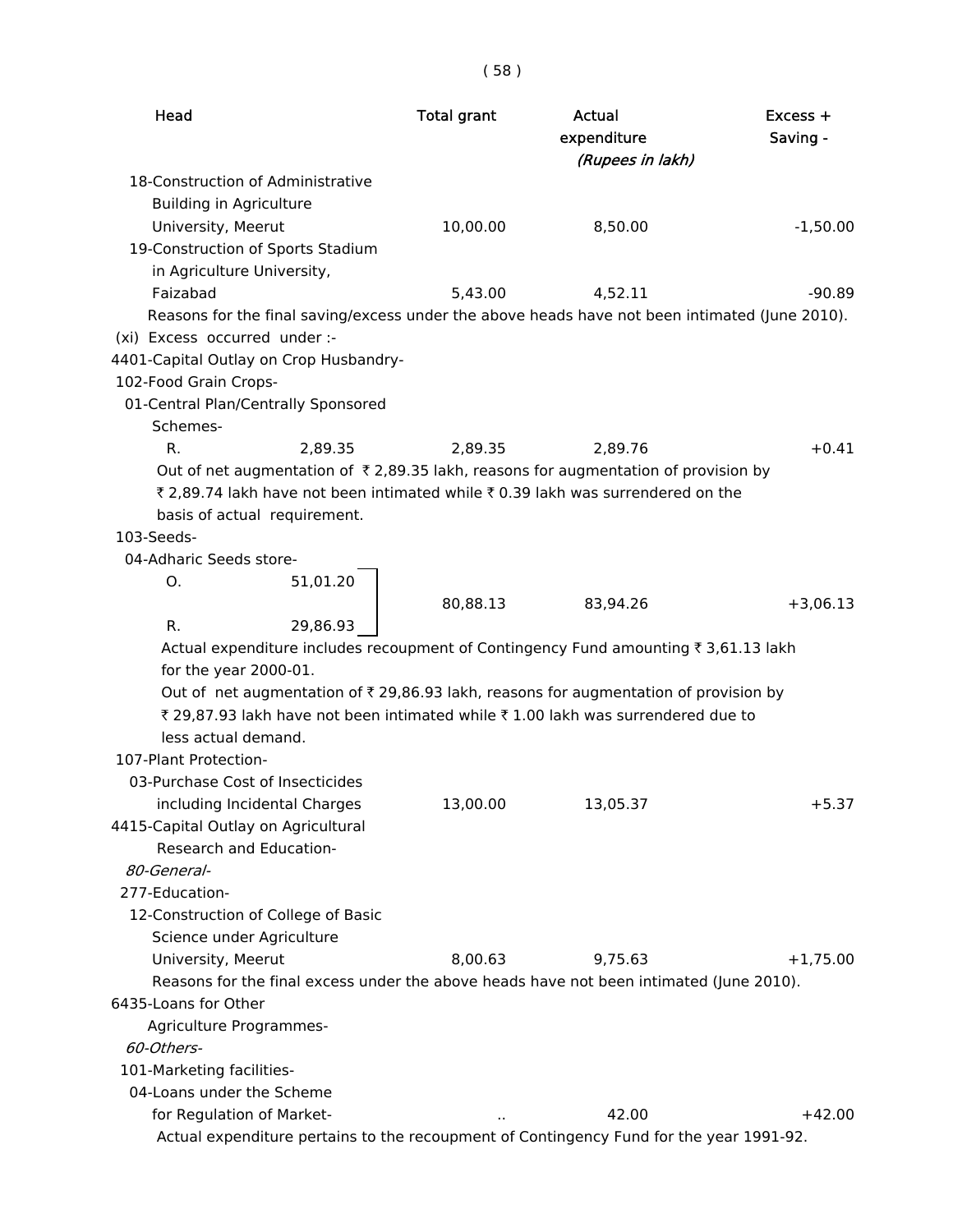#### ( 59 )

#### GRANT NO. 12-AGRICULTURE AND OTHER ALLIED DEPARTMENTS (LAND DEVELOPMENT AND WATER RESOURCES)

| <b>Major Heads</b>                                |                                     | <b>Total grant</b> | <b>Actual</b><br>expenditure                                                                                                   | Excess +<br>Saving - |
|---------------------------------------------------|-------------------------------------|--------------------|--------------------------------------------------------------------------------------------------------------------------------|----------------------|
|                                                   |                                     |                    | (Rupees in thousand)                                                                                                           |                      |
| Revenue-                                          |                                     |                    |                                                                                                                                |                      |
| 2052-Secretariat-General Services,                |                                     |                    |                                                                                                                                |                      |
| 2501-Special Programmes for Rural<br>Development, |                                     |                    |                                                                                                                                |                      |
| 2515-Other Rural Development<br>Programmes and    |                                     |                    |                                                                                                                                |                      |
| 2705-Command Area Development                     |                                     |                    |                                                                                                                                |                      |
| Voted-                                            |                                     |                    |                                                                                                                                |                      |
| Original                                          | 1,88,09,84                          | 1,93,27,54         | 1,69,35,31                                                                                                                     | $-23,92,23$          |
| Supplementary                                     | 5,17,70                             |                    |                                                                                                                                |                      |
| Amount surrendered during the year (March 2010)   |                                     |                    |                                                                                                                                | 23,99,91             |
| <b>Notes and Comments-</b>                        |                                     |                    |                                                                                                                                |                      |
| Revenue-                                          |                                     |                    |                                                                                                                                |                      |
| Voted-                                            |                                     |                    |                                                                                                                                |                      |
|                                                   |                                     |                    | (i) Against the final saving of ₹23,92.23 lakh, a sum of ₹23,99.91 lakh was surrendered.                                       |                      |
|                                                   |                                     |                    | (ii) In view of the final saving of $\overline{\tau}$ 23,92.23 lakh, the supplementary grant of $\overline{\tau}$ 5,17.70 lakh |                      |
|                                                   |                                     |                    | obtained in August 2009 could have been limited to token amounts wherever necessary.                                           |                      |
|                                                   |                                     |                    | (iii) Saving (partly counterbalanced by excess under another head) occurred mainly under :-                                    |                      |
| Head                                              |                                     | <b>Total grant</b> | Actual                                                                                                                         | $Excess +$           |
|                                                   |                                     |                    | expenditure                                                                                                                    | Saving -             |
|                                                   |                                     |                    | (Rupees in lakh)                                                                                                               |                      |
| 2501-Special Programmes for                       |                                     |                    |                                                                                                                                |                      |
| <b>Rural Development-</b>                         |                                     |                    |                                                                                                                                |                      |
| 02-Draught Prone Areas                            |                                     |                    |                                                                                                                                |                      |
|                                                   | Development Programme-              |                    |                                                                                                                                |                      |
| 800-Other expenditure-                            |                                     |                    |                                                                                                                                |                      |
| Schemes-                                          | 01-Central Plan/Centrally Sponsored |                    |                                                                                                                                |                      |
| 0.                                                | 12,28.83                            |                    |                                                                                                                                |                      |
|                                                   |                                     | 6,52.08            | 6,58.08                                                                                                                        | $+6.00$              |
| R.                                                | $-5,76.75$                          |                    |                                                                                                                                |                      |

Out of total anticipated saving of  $\bar{z}$  5,76.75 lakh, surrender of  $\bar{z}$  4,09.92 lakh was due to non-receipt of required central share and reasons for reduction of provision by ₹ 1,66.83 lakh have not been intimated.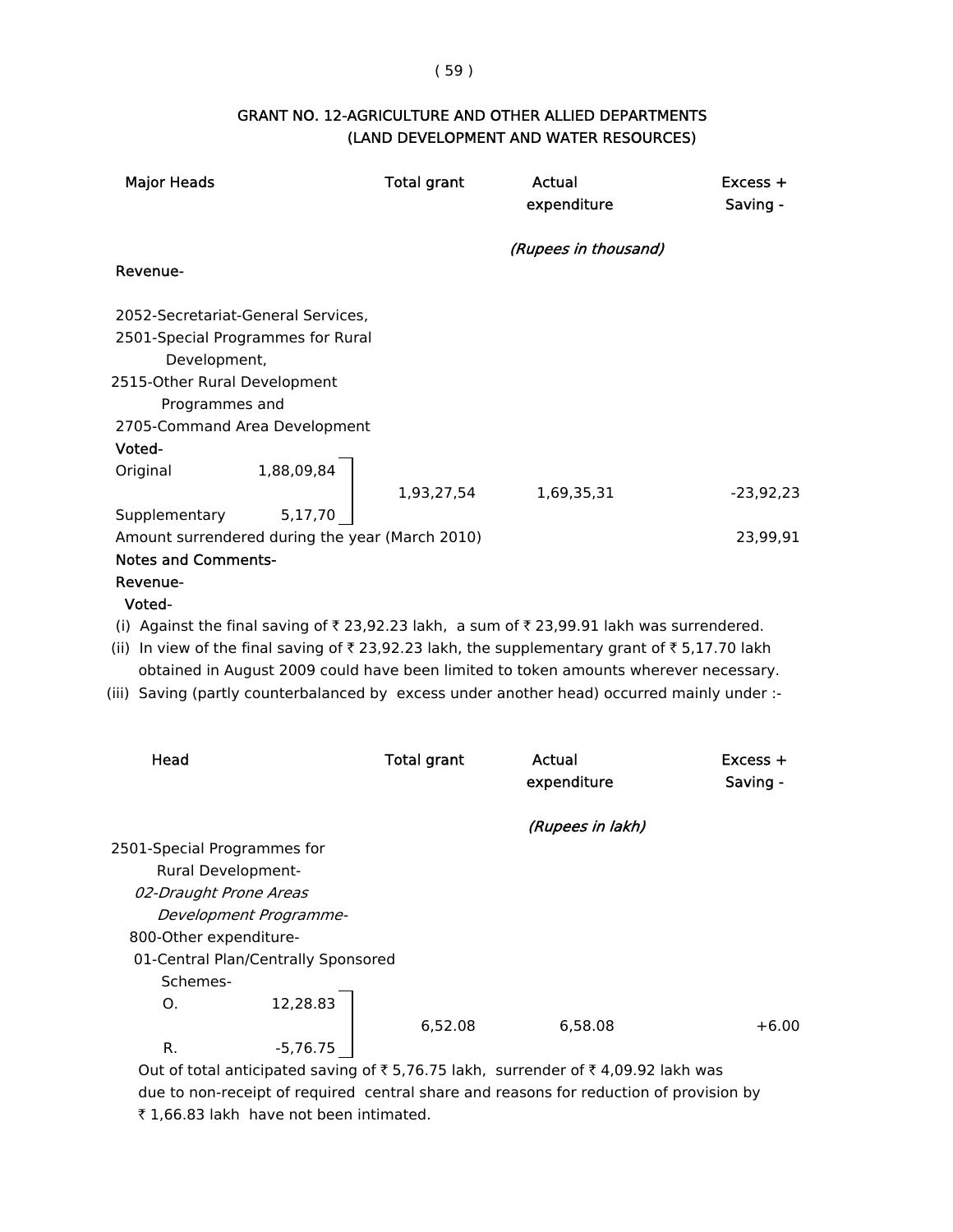Head **Total grant** Actual **Actual** Excess + expenditure Saving - (Rupees in lakh) 05-Waste Land Development- 101-National Waste Land Development Programme- 01-Central Plan/Centrally Sponsored Schemes-O. 10,48.00 3,52.17 3,46.32 -5.85 R. -6,95.83 Surrender of  $\bar{\tau}$  6,95.83 lakh was due to non-receipt of required amount of Central share. 2705-Command Area Development- 800-Other expenditure-

01-Central Plan/Centrally Sponsored

Schemes-

O. 1,53,20.10 S. 5,17.70 1,47,11.05 1,47,09.95 -1.10 R. -11,26.75

Out of net saving of  $\bar{\tau}$  11,26.75 lakh, reasons for surrender of  $\bar{\tau}$  12,93.58 lakh and augmentation of provision by  $\bar{\tau}$  1,66.83 lakh have not been intimated.

 Reasons for the final saving/excess under the above heads have not been intimated (June 2010).

(iv) Excess occurred under :-

2052-Secretariat-General Services-

R.  $-0.58$ 

800-Other expenditure-

03-Payment of Arrears-

O. 12,12.90

12,12.32 12,20.97 +8.65

Reasons for surrender of  $\bar{\tau}$  0.58 lakh have not been intimated.

Reasons for the final excess under the above head have not been intimated (June 2010).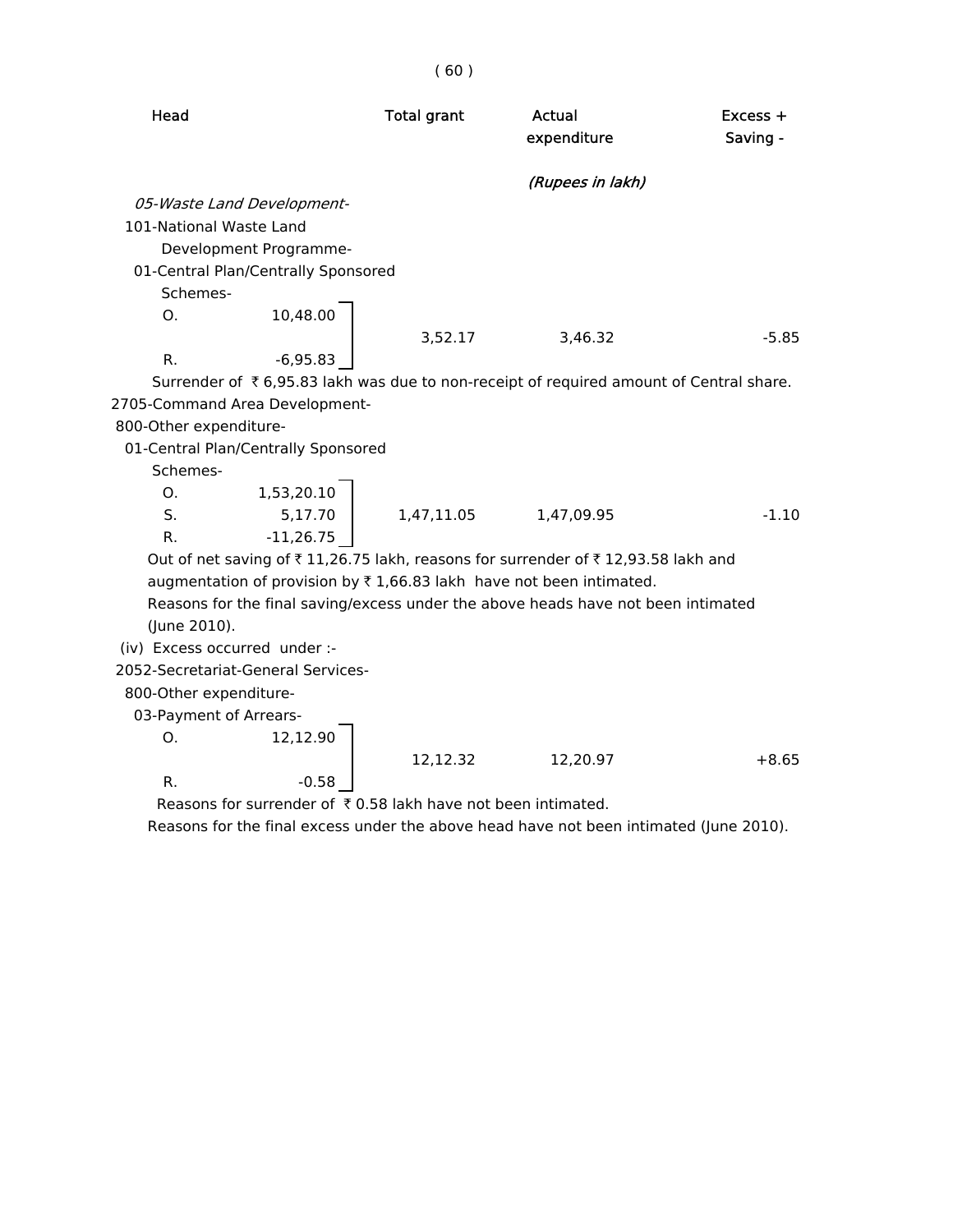#### ( 61 )

# GRANT NO. 13-AGRICULTURE AND OTHER ALLIED DEPARTMENTS ( RURAL DEVELOPMENT )

| <b>Major Heads</b>                 |                                                 | <b>Total grant</b><br>or<br>appropriation | Actual<br>expenditure<br>(Rupees in thousand) | Excess +<br>Saving - |
|------------------------------------|-------------------------------------------------|-------------------------------------------|-----------------------------------------------|----------------------|
| Revenue-                           |                                                 |                                           |                                               |                      |
| 2013-Council of Ministers,         |                                                 |                                           |                                               |                      |
| 2052-Secretariat-General Services, |                                                 |                                           |                                               |                      |
| 2215- Water Supply and Sanitation, |                                                 |                                           |                                               |                      |
| 2230-Labour and Employment,        |                                                 |                                           |                                               |                      |
| 2501-Special Programmes for        |                                                 |                                           |                                               |                      |
| Rural Development,                 |                                                 |                                           |                                               |                      |
| 2505-Rural Employment,             |                                                 |                                           |                                               |                      |
| 2515-Other Rural Development       |                                                 |                                           |                                               |                      |
| Programmes,                        |                                                 |                                           |                                               |                      |
| 2702-Minor Irrigation and          |                                                 |                                           |                                               |                      |
| 3054-Roads and Bridges             |                                                 |                                           |                                               |                      |
| Voted-                             |                                                 |                                           |                                               |                      |
| Original                           | 18, 13, 59, 31                                  |                                           |                                               |                      |
|                                    |                                                 | 20,80,95,67                               | 20,47,87,86                                   | $-33,07,81$          |
| Supplementary                      | 2,67,36,36                                      |                                           |                                               |                      |
|                                    | Amount surrendered during the year (March 2010) |                                           |                                               | 39,87,36             |
| Charged-                           |                                                 |                                           |                                               |                      |
| Original                           | 10,00                                           |                                           |                                               |                      |
|                                    |                                                 | 10,00                                     | 2,29                                          | $-7, 71$             |
| Supplementary                      |                                                 |                                           |                                               |                      |
|                                    | Amount surrendered during the year (March 2010) |                                           |                                               | 5,00                 |
| Capital-                           |                                                 |                                           |                                               |                      |
| 4515-Capital Outlay on other Rural |                                                 |                                           |                                               |                      |
|                                    | Development Programmes,                         |                                           |                                               |                      |
|                                    | 4702-Capital Outlay on Minor Irrigation and     |                                           |                                               |                      |
|                                    | 5054-Capital Outlay on Roads and Bridges        |                                           |                                               |                      |
| Voted-                             |                                                 |                                           |                                               |                      |
| Original                           | 7,38,32,84                                      |                                           |                                               |                      |
|                                    |                                                 | 10,51,32,84                               | 10,31,64,81                                   | $-19,68,03$          |
| Supplementary                      | 3,13,00,00                                      |                                           |                                               |                      |
|                                    | Amount surrendered during the year (March 2010) |                                           |                                               | 43,62,61             |
| <b>Notes and Comments -</b>        |                                                 |                                           |                                               |                      |
| Revenue-<br>Voted-                 |                                                 |                                           |                                               |                      |
|                                    |                                                 |                                           |                                               |                      |

(i) Against the final saving of  $\bar{\tau}$  33,07.81 lakh, a sum of  $\bar{\tau}$  39,87.36 lakh was surrendered.

(ii) In view of the final saving of  $\bar{\tau}$  33,07.81 lakh, the 2nd supplementary grant of

₹ 1,64,63.95 lakh obtained in February 2010 proved excessive.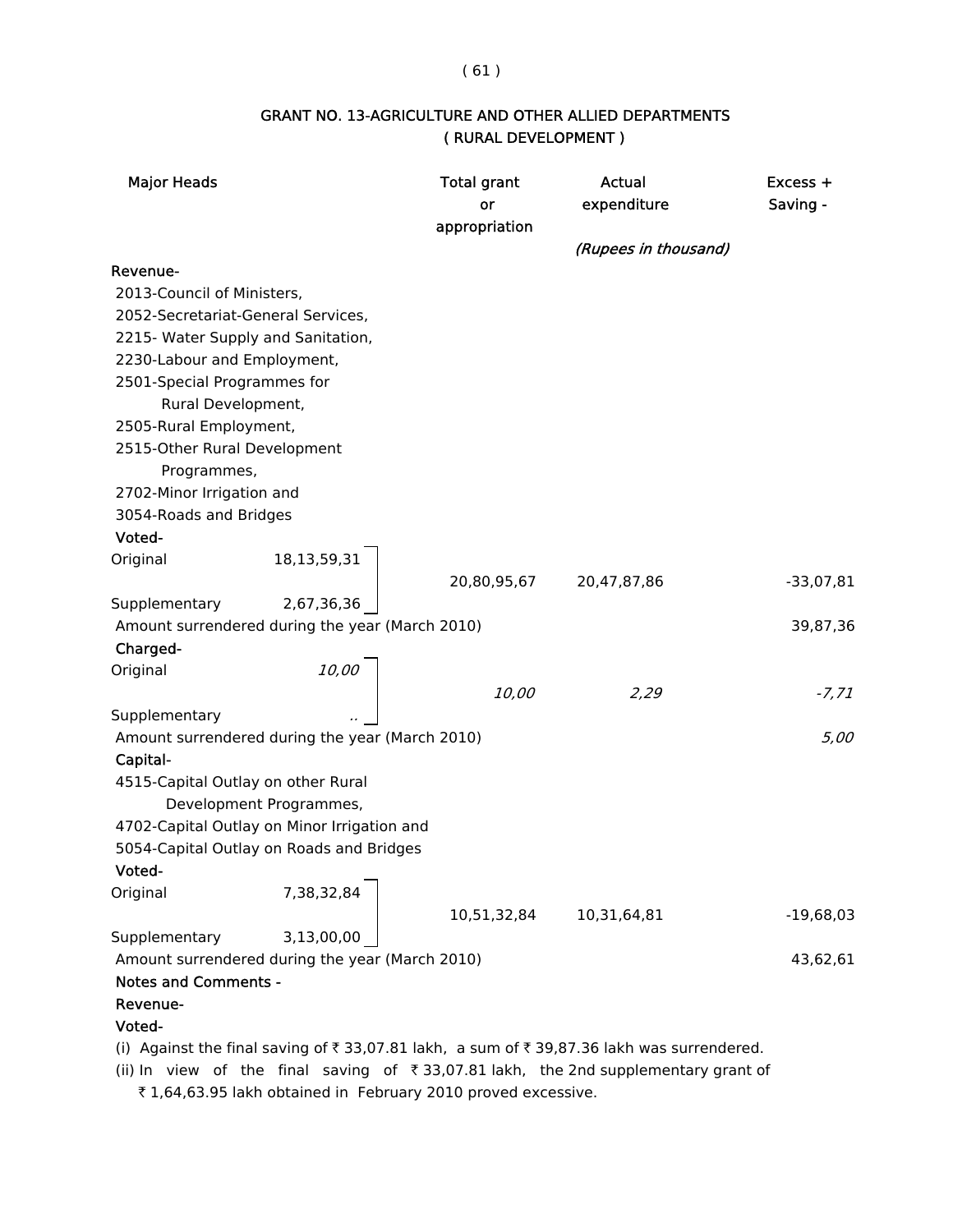( 62 )

(iii) Saving (partly counterbalanced by excess under other heads) occurred mainly under :-

| Head                          |                                                                                                | <b>Total grant</b> | Actual<br>expenditure<br>(Rupees in lakh) | Excess +<br>Saving - |
|-------------------------------|------------------------------------------------------------------------------------------------|--------------------|-------------------------------------------|----------------------|
| 2230-Labour and Employment-   |                                                                                                |                    |                                           |                      |
| 01-Labour-                    |                                                                                                |                    |                                           |                      |
| 103-General Labour Welfare-   |                                                                                                |                    |                                           |                      |
|                               | 01-Central Plan/Centrally Sponsored                                                            |                    |                                           |                      |
| Schemes-                      |                                                                                                |                    |                                           |                      |
| O.                            | 1,31,00.00                                                                                     |                    |                                           |                      |
| S.                            | 33,88.00                                                                                       | 32,75.00           | 32,75.00                                  |                      |
| R.                            | $-1,32,13.00$                                                                                  |                    |                                           |                      |
|                               | Out of total anticipated saving of $\overline{\tau}$ 1,32,13.00 lakh, reasons for surrender of |                    |                                           |                      |
|                               | ₹ 21,40.74 lakh and reduction in provision by ₹ 1,10,72.26 lakh have not been intimated.       |                    |                                           |                      |
| 2515- Other Rural Development |                                                                                                |                    |                                           |                      |
| Programmes-                   |                                                                                                |                    |                                           |                      |
| 003-Training-                 |                                                                                                |                    |                                           |                      |
|                               | 03-Training of Staff (Regional/District                                                        |                    |                                           |                      |
|                               | Village Development Institute)-                                                                |                    |                                           |                      |
| O.                            | 20,68.05                                                                                       |                    |                                           |                      |
|                               |                                                                                                | 17,62.62           | 17,66.41                                  | $+3.79$              |
| R.                            | $-3,05.43$                                                                                     |                    |                                           |                      |
|                               | Reasons for surrender of ₹ 3,05.43 lakh have not been intimated.                               |                    |                                           |                      |
| 102-Community Development-    |                                                                                                |                    |                                           |                      |
|                               | 01-Central Plan/Centrally Sponsored                                                            |                    |                                           |                      |
| Schemes-                      |                                                                                                |                    |                                           |                      |
| O.                            | 1,98.00                                                                                        |                    |                                           |                      |
|                               |                                                                                                | 80.48              | 99.70                                     | $+19.22$             |
| R.                            | $-1, 17.52$                                                                                    |                    |                                           |                      |
|                               | Reasons for surrender of ₹1,17.52 lakh have not been intimated.                                |                    |                                           |                      |
|                               | 08-Ambedkar Employment Scheme-                                                                 |                    |                                           |                      |
| S.                            | 16,20.00                                                                                       |                    |                                           |                      |
|                               |                                                                                                | 15,01.17           | 14,03.87                                  | $-97.30$             |
| R.                            | $-1,18.83$                                                                                     |                    |                                           |                      |
|                               | Reasons for surrender of ₹1,18.83 lakh have not been intimated.                                |                    |                                           |                      |
| 2702-Minor Irrigation-        |                                                                                                |                    |                                           |                      |
| 02-Ground Water-              |                                                                                                |                    |                                           |                      |
| 005-Investigation-            |                                                                                                |                    |                                           |                      |
|                               | 04-Sketch of Ground water resources                                                            |                    |                                           |                      |
|                               | and Parameter test of deep Ground                                                              |                    |                                           |                      |
| water resources-              |                                                                                                |                    |                                           |                      |
| O.                            | 88.00                                                                                          |                    |                                           |                      |
|                               |                                                                                                | 78.24              | 67.76                                     | $-10.48$             |
| R.                            | $-9.76$                                                                                        |                    |                                           |                      |

Reasons for surrender of  $\bar{\tau}$  9.76 lakh have not been intimated.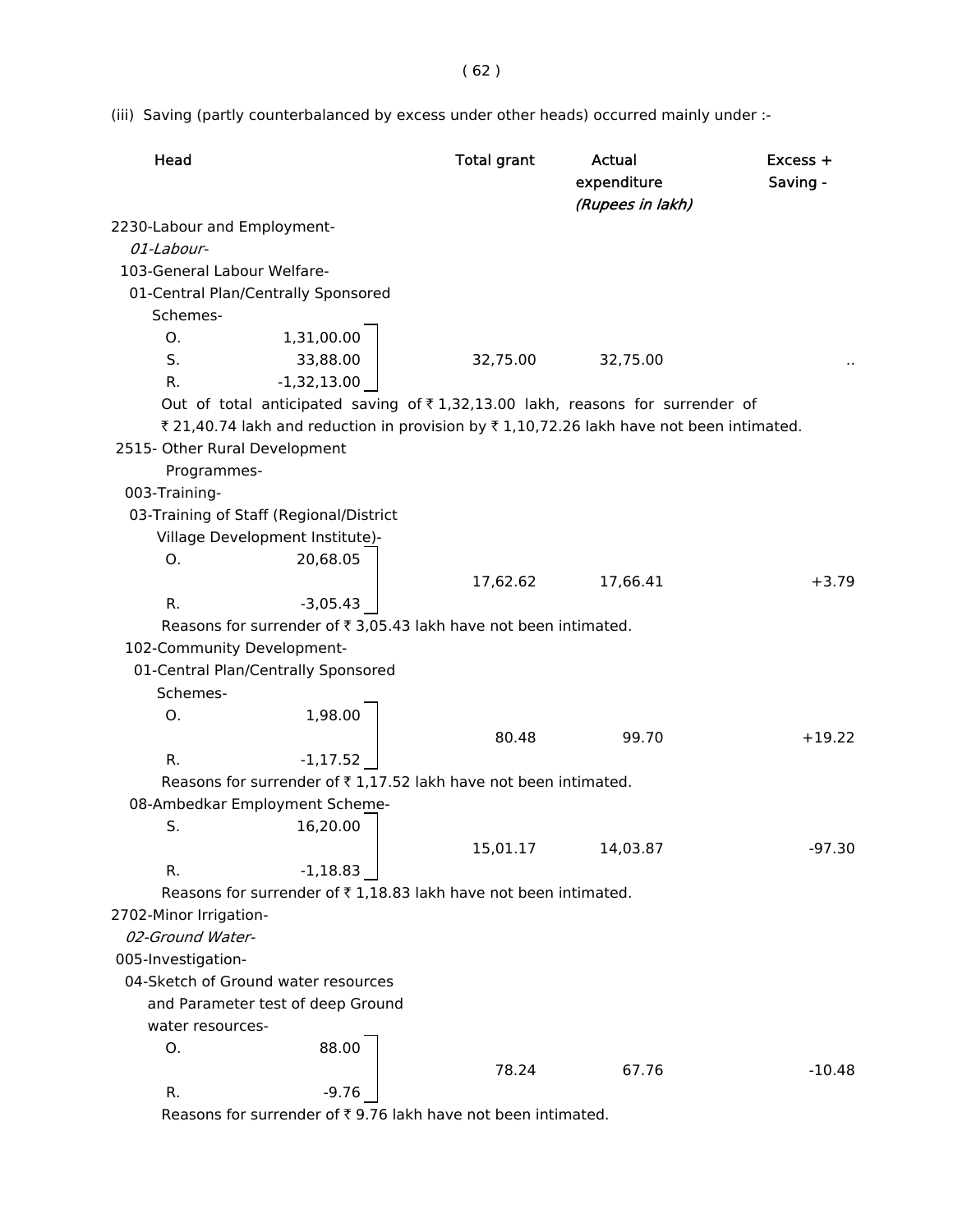| Head                              |                                                                                     | <b>Total grant</b> | Actual<br>expenditure | Excess +<br>Saving - |
|-----------------------------------|-------------------------------------------------------------------------------------|--------------------|-----------------------|----------------------|
|                                   |                                                                                     |                    | (Rupees in lakh)      |                      |
| 800-Other expenditure-            |                                                                                     |                    |                       |                      |
|                                   | 03-Scheme for Deepening of Wells of                                                 |                    |                       |                      |
|                                   | Blasting Units (District plan)-                                                     |                    |                       |                      |
| O <sub>1</sub>                    | 11.16                                                                               |                    |                       |                      |
|                                   |                                                                                     | 4.84               | 3.59                  | $-1.25$              |
| R.                                | $-6.32$                                                                             |                    |                       |                      |
|                                   | Reasons for surrender of ₹6.32 lakh have not been intimated.                        |                    |                       |                      |
| 80-General-                       |                                                                                     |                    |                       |                      |
| 800-Other expenditure-            |                                                                                     |                    |                       |                      |
|                                   | 01-Central Plan/Centrally Sponsored                                                 |                    |                       |                      |
| Schemes-                          |                                                                                     |                    |                       |                      |
| O.                                | 4,99.09                                                                             |                    |                       |                      |
|                                   |                                                                                     | 3,01.03            | 2,85.76               | $-15.27$             |
| R.                                | $-1,98.06$                                                                          |                    |                       |                      |
|                                   | Reasons for surrender of ₹1,98.06 lakh have not been intimated.                     |                    |                       |                      |
|                                   | Reasons for the final saving/excess under the above heads have not been intimated   |                    |                       |                      |
| (June 2010).                      |                                                                                     |                    |                       |                      |
|                                   | (iv) Excess occurred mainly under :-                                                |                    |                       |                      |
| 2215-Water Supply and Sanitation- |                                                                                     |                    |                       |                      |
| 01-Water Supply-                  |                                                                                     |                    |                       |                      |
|                                   | 102-Rural Water Supply Programmes-                                                  |                    |                       |                      |
|                                   | 01-Central Plan/Centrally Sponsored                                                 |                    |                       |                      |
| Schemes-                          |                                                                                     |                    |                       |                      |
| O.                                | 3,12,25.00                                                                          |                    |                       |                      |
| S.                                | 1,64,63.85                                                                          | 5,35,18.31         | 5,35,91.85            | $+73.54$             |
| R.                                | 58,29.46                                                                            |                    |                       |                      |
|                                   | Reasons for augmentation of provision by ₹ 58,29.46 lakh have not been intimated.   |                    |                       |                      |
| 2505-Rural Employment-            |                                                                                     |                    |                       |                      |
| 01-National Programmes-           |                                                                                     |                    |                       |                      |
|                                   | 702-Jawahar Gram Samriddhi Yojana-                                                  |                    |                       |                      |
|                                   | 01-Central Plan/Centrally Sponsored                                                 |                    |                       |                      |
| Schemes-                          |                                                                                     |                    |                       |                      |
| О.                                | 88,26.00                                                                            |                    |                       |                      |
| S.                                | 40,93.61                                                                            | 1,86,16.33         | 1,90,49.69            | $+4,33.36$           |
| R.                                | 56,96.72                                                                            |                    |                       |                      |
|                                   | Out of net augmentation of ₹56,96.72 lakh, reasons for surrender of ₹31.90 lakh and |                    |                       |                      |
|                                   | augmentation of provision by ₹ 57,28.62 lakh have not been intimated.               |                    |                       |                      |
| 800-Other expenditure-            |                                                                                     |                    |                       |                      |
|                                   | 01-Central Plan/Centrally Sponsored                                                 |                    |                       |                      |
| Schemes                           |                                                                                     | 2,37,00.00         | 2,38,87.95            | $+1,87.95$           |

( 63 )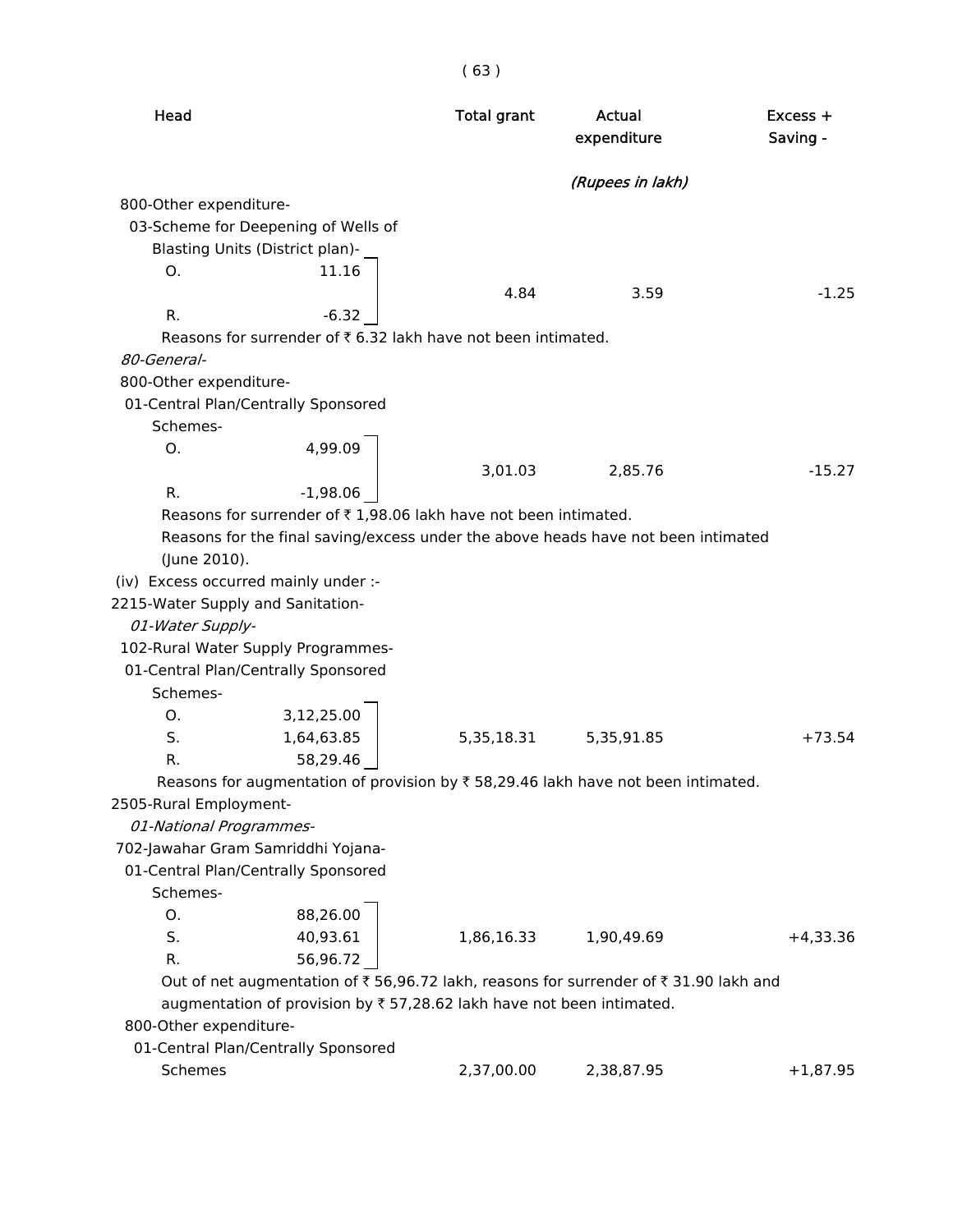| Head                              |                                                                                                         | <b>Total grant</b> | Actual<br>expenditure | Excess +<br>Saving - |
|-----------------------------------|---------------------------------------------------------------------------------------------------------|--------------------|-----------------------|----------------------|
|                                   |                                                                                                         |                    | (Rupees in lakh)      |                      |
| 2515- Other Rural Development     |                                                                                                         |                    |                       |                      |
| Programmes-                       |                                                                                                         |                    |                       |                      |
| 001-Direction and Administration- |                                                                                                         |                    |                       |                      |
| 03-Development Commissioner       |                                                                                                         |                    |                       |                      |
| (Headquarter)-                    |                                                                                                         |                    |                       |                      |
| 0.                                | 5,38.66                                                                                                 |                    |                       |                      |
|                                   |                                                                                                         | 5,68.51            | 5,77.15               | $+8.64$              |
| R.                                | 29.85                                                                                                   |                    |                       |                      |
|                                   | Out of net augmentation of $\bar{\tau}$ 29.85 lakh, reasons for surrender of $\bar{\tau}$ 0.64 lakh and |                    |                       |                      |
|                                   | augmentation of provision by ₹ 30.49 lakh have not been intimated.                                      |                    |                       |                      |
| 102-Community Development-        |                                                                                                         |                    |                       |                      |
| 06-Collective District Offices    |                                                                                                         |                    |                       |                      |
| O.                                | 52,90.04                                                                                                |                    |                       |                      |
| S.                                | 5,44.00                                                                                                 | 64,04.10           | 62,90.51              | $-1,13.59$           |
| R.                                | 5,70.06                                                                                                 |                    |                       |                      |
|                                   | Out of net augmentation of provision by ₹ 5,70.06 lakh, reasons for augmentation of                     |                    |                       |                      |
|                                   | provision by ₹5,71.68 lakh and surrender of ₹1.62 lakh have not been intimated.                         |                    |                       |                      |
| 800-Other expenditure-            |                                                                                                         |                    |                       |                      |
| 04-Prime Minister Gramodaya       |                                                                                                         |                    |                       |                      |
| Scheme-                           |                                                                                                         |                    |                       |                      |
| O.                                | 1,57.48                                                                                                 |                    |                       |                      |
|                                   |                                                                                                         | 2,63.68            | 2,63.70               | $+0.02$              |
| R.                                | 1,06.20                                                                                                 |                    |                       |                      |
|                                   | Reasons for augmentation of provision by $\overline{x}$ 1,06.20 lakh have not been intimated.           |                    |                       |                      |
| 2702-Minor Irrigation-            |                                                                                                         |                    |                       |                      |
| 80-General-                       |                                                                                                         |                    |                       |                      |
| 799-Suspense-                     |                                                                                                         |                    |                       |                      |
| 03-Stock                          |                                                                                                         |                    | 2,00.47               | $+2,00.47$           |
|                                   | During 2006-07,2007-08 and 2008-09 also, the expenditure of ₹68.11 lakh, ₹3,91.05 lakh                  |                    |                       |                      |
|                                   | and ₹4,85.76 lakh incurred respectively under this head was without provision.                          |                    |                       |                      |
| 04-Miscellaneous Works Advances   |                                                                                                         |                    | 1,98.40               | $+1,98.40$           |
|                                   | During 2008-09 also, the expenditure of ₹19.60 lakh under this head was without provision.              |                    |                       |                      |
| 800-Other expenditure-            |                                                                                                         |                    |                       |                      |
| 04-Scheme of Minor Irrigation     |                                                                                                         |                    |                       |                      |
| Works for plateau areas           |                                                                                                         |                    |                       |                      |
| (District Plan)-                  |                                                                                                         |                    |                       |                      |
| 0.                                | 6,00.00                                                                                                 |                    |                       |                      |
|                                   |                                                                                                         | 5,99.84            | 6,21.76               | $+21.92$             |
| R.                                | $-0.16$<br>Beacons for surrender of $\overline{z}$ , 0, 16, lakh have not hean intimated                |                    |                       |                      |
|                                   |                                                                                                         |                    |                       |                      |

Reasons for surrender of  $\bar{\tau}$  0.16 lakh have not been intimated.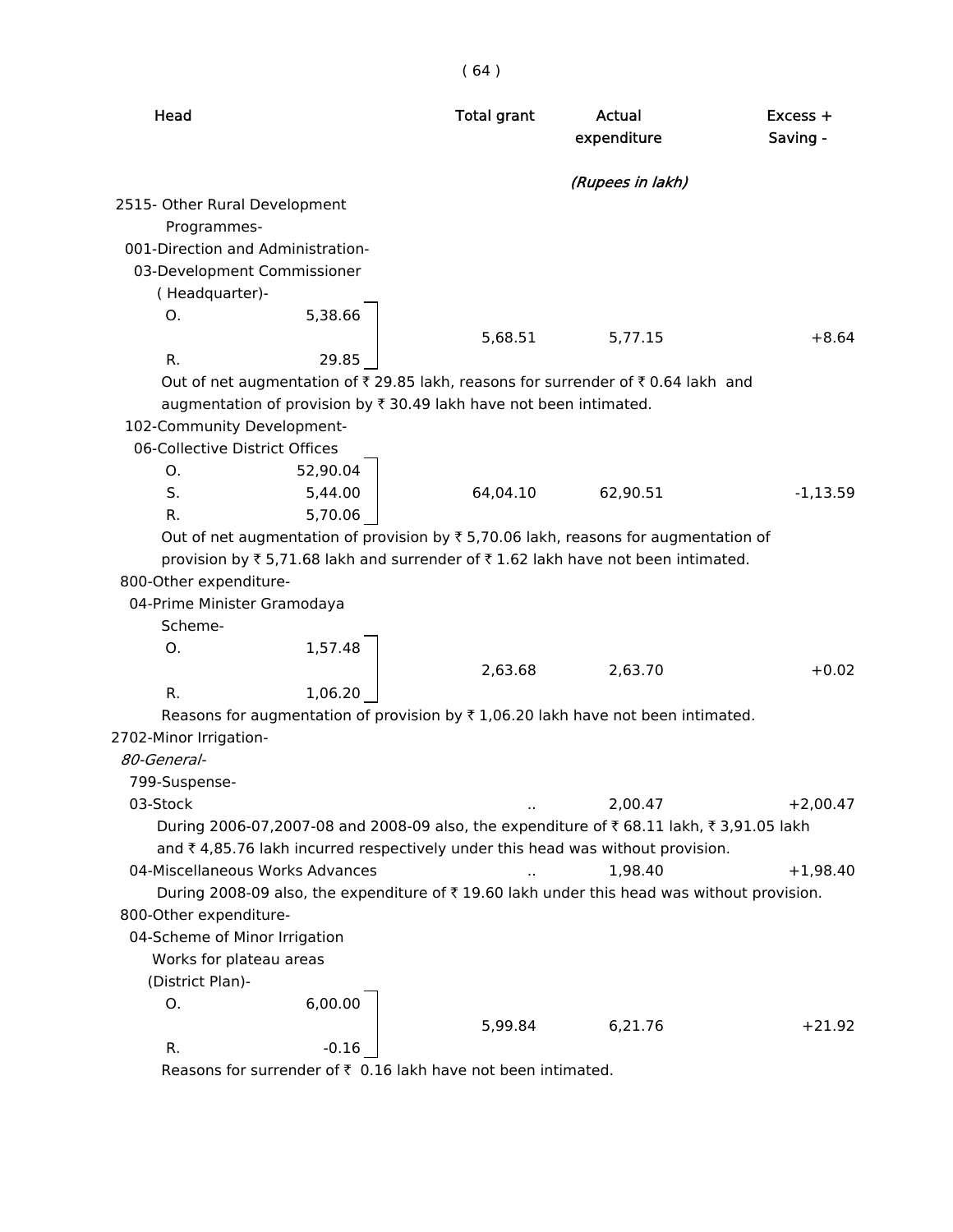| Head                                                                                                       | <b>Total grant</b> | Actual<br>expenditure | $Excess +$<br>Saving - |
|------------------------------------------------------------------------------------------------------------|--------------------|-----------------------|------------------------|
|                                                                                                            |                    | (Rupees in lakh)      |                        |
| 07-Assistance to Small and Marginal                                                                        |                    |                       |                        |
| Farmers for Agricultural Production                                                                        |                    |                       |                        |
| (50% Grant for Construction of Boring                                                                      |                    |                       |                        |
| and Pump-set (District Plan)                                                                               | 27,74.00           | 27.85.92              | $+11.92$               |
| 08-Dr. Ambedkar Group Tubewell                                                                             |                    |                       |                        |
| Scheme-                                                                                                    |                    |                       |                        |
| 4,30.00<br>O.                                                                                              |                    |                       |                        |
|                                                                                                            | 4,29.35            | 4,61.60               | $+32.25$               |
| $-0.65$<br>R.                                                                                              |                    |                       |                        |
| Reasons for surrender of $\bar{\tau}$ 0.65 lakh have not been intimated.                                   |                    |                       |                        |
| Reasons for the final excess/saving under the above heads have not been intimated                          |                    |                       |                        |
| (June 2010).                                                                                               |                    |                       |                        |
| Charged-                                                                                                   |                    |                       |                        |
| (v) Out of the final saving of ₹7.71 lakh, only a sum of ₹5.00 lakh could be anticipated for<br>surrender. |                    |                       |                        |
| Capital-                                                                                                   |                    |                       |                        |
| Voted-                                                                                                     |                    |                       |                        |
| (vi) In view of the final saving of ₹19,68.03 lakh, surrender of ₹43,62.61 lakh was injudicious            |                    |                       |                        |
| and indicative of incorrect estimation of expenditure under the grant.                                     |                    |                       |                        |
| (vii) In view of the final saving of ₹19,68.03 lakh, the 2nd supplementary grant of                        |                    |                       |                        |
|                                                                                                            |                    |                       |                        |

( 65 )

₹ 2,50,00.00 lakh obtained in February 2010 proved excessive.

(viii) Saving (partly counterbalanced by excess under other heads) occurred mainly under :-

5054-Capital Outlay on Roads and Bridges-

04-District and Other Roads-

337-Roads Works-

03-Construction of Roads under

Prime Minister Gramodaya

Scheme-

O. 35,02.00

R.  $-27,23.59$ 

7,78.41 .. -7,78.41

Reasons for surrender of  $\bar{\tau}$  27,23.59 lakh have not been intimated.

Reasons for the final saving under the above head have not been intimated (June 2010).

 04-Centage Charges under the Prime Minister Gram Sadak Yojr

|        | viinister Gram Sadak Yojna- |       |       |           |
|--------|-----------------------------|-------|-------|-----------|
| O.     | 17,19.00                    |       |       |           |
|        |                             | 80.00 | 80.00 | $\cdot$ . |
| R<br>. | $-16,39.00$                 |       |       |           |
|        |                             |       |       |           |

Reasons for surrender of  $\bar{\tau}$  16,39.00 lakh have not been intimated.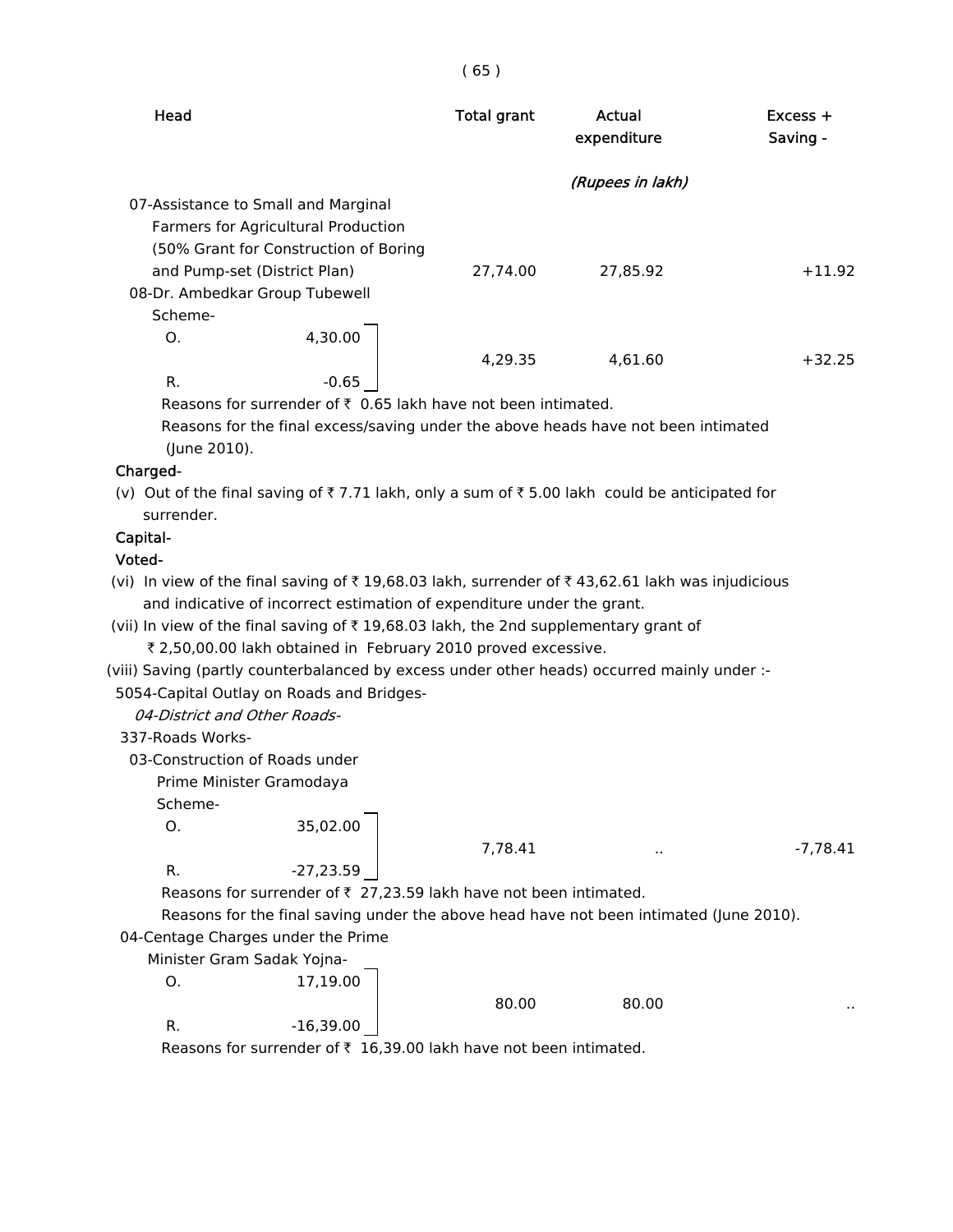( 66 )

(ix) Excess occurred under :-

| Head                                                                                           | <b>Total grant</b> | Actual<br>expenditure | $Excess +$<br>Saving - |
|------------------------------------------------------------------------------------------------|--------------------|-----------------------|------------------------|
|                                                                                                |                    | (Rupees in lakh)      |                        |
| 4515-Capital Outlay on Other Rural                                                             |                    |                       |                        |
| Development Programmes-                                                                        |                    |                       |                        |
| 102-Community Development-                                                                     |                    |                       |                        |
| 03-Construction of District Development                                                        |                    |                       |                        |
| Office Buildings and Buildings of                                                              |                    |                       |                        |
| Community development Block                                                                    |                    |                       |                        |
| Offices / Centers, etc.                                                                        | 0.01               | 7,03.81               | $+7,03.80$             |
| 800-Other Expenditure-                                                                         |                    |                       |                        |
| 03-Vidhayak Nidhi                                                                              | 6,30,00.00         | 6,42,37.50            | $+12,37.50$            |
| 4702-Capital Outlay on Minor Irrigation -                                                      |                    |                       |                        |
| 799-Suspense-                                                                                  |                    |                       |                        |
| 03-Stock Suspense                                                                              |                    | 8,12.96               | $+8,12.96$             |
| Reasons for incurring expenditure without provision have not been intimated.                   |                    |                       |                        |
| During 2006-07, 2007-08 and 2008-09 also, the expenditure of ₹9,61.72 lakh,                    |                    |                       |                        |
| ₹ 25,62.64 lakh, and ₹ 20,52.93 lakh respectively under this head was without provision.       |                    |                       |                        |
| 04-Miscellaneous Works Advances                                                                |                    | 4,26.46               | $+4,26.46$             |
| Expenditure was incurred without provision. During 2006-07, 2007-08 and 2008-09 also, the      |                    |                       |                        |
| expenditure of ₹4,12.60 lakh, ₹9,22.08 lakh, and ₹6,80.71 lakh respectively under              |                    |                       |                        |
| this head was without provision.                                                               |                    |                       |                        |
| 800-Other expenditure-                                                                         |                    |                       |                        |
| 04-Construction of Boring-Godowns                                                              |                    |                       |                        |
| <b>Under Minor Irrigation Scheme</b>                                                           |                    |                       |                        |
| (District Plan)                                                                                | 48.00              | 66.43                 | $+18.43$               |
| Reasons for the final saving/excess under the above heads have not been intimated (June 2010). |                    |                       |                        |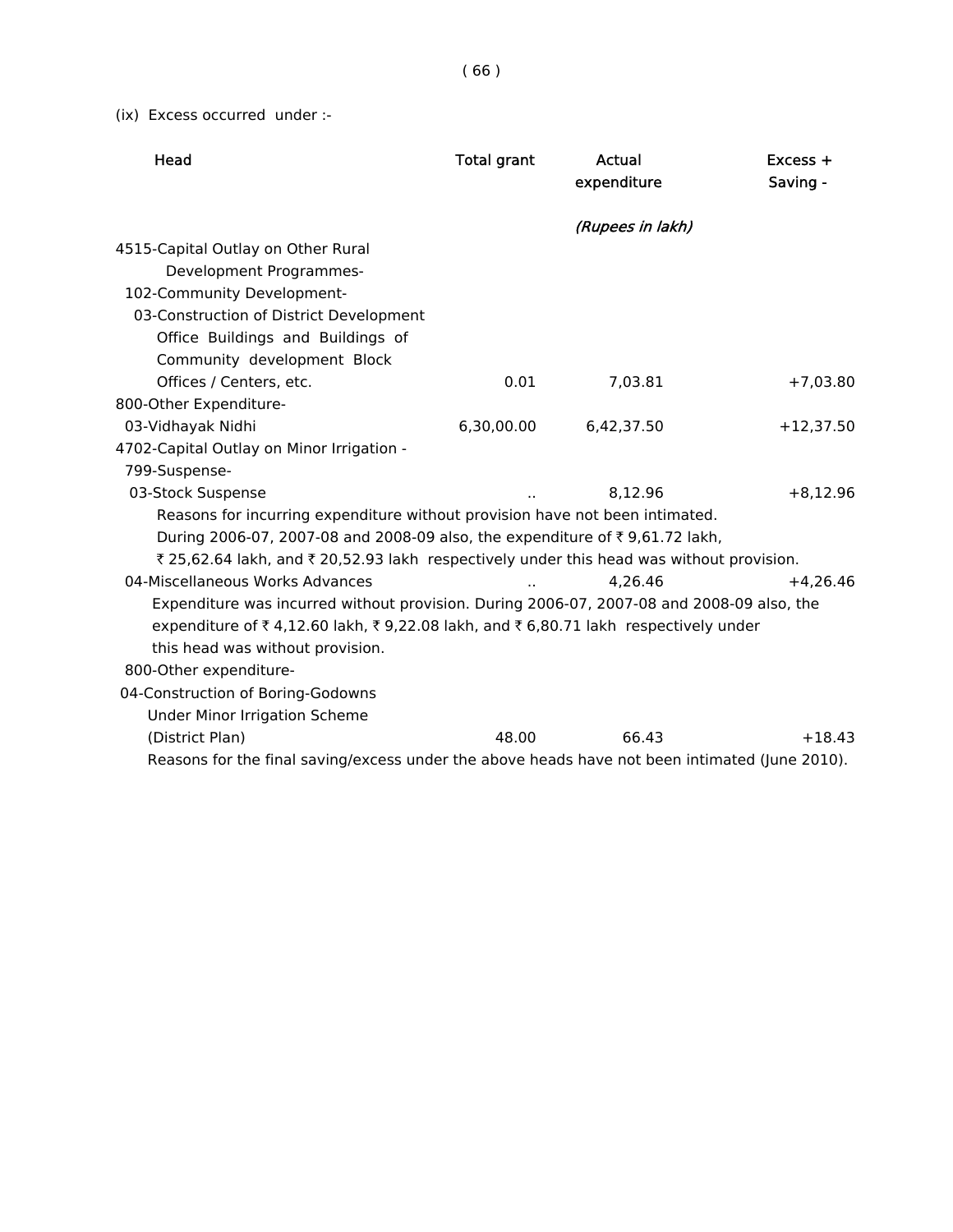#### ( 67 )

### GRANT NO. 14- AGRICULTURE AND OTHER ALLIED DEPARTMENTS (PANCHAYATI RAJ)

| <b>Major Heads</b>                                                                                                                                                                                                                                                                         | <b>Total grant</b>        | Actual<br>expenditure | $Excess +$<br>Saving - |
|--------------------------------------------------------------------------------------------------------------------------------------------------------------------------------------------------------------------------------------------------------------------------------------------|---------------------------|-----------------------|------------------------|
|                                                                                                                                                                                                                                                                                            |                           | (Rupees in thousand)  |                        |
| Revenue-                                                                                                                                                                                                                                                                                   |                           |                       |                        |
| 2052-Secretariat-General Services,<br>2070-Other Administrative Services,<br>2204-Sports and Youth Services,<br>2515-Other Rural Development<br>Programmes and<br>2575-Other Special Areas                                                                                                 |                           |                       |                        |
| Programmes                                                                                                                                                                                                                                                                                 |                           |                       |                        |
| Voted-                                                                                                                                                                                                                                                                                     |                           |                       |                        |
| 17,66,79,38<br>Original                                                                                                                                                                                                                                                                    | 17,66,86,94   14,32,52,27 |                       | $-3,34,34,67$          |
| 7,56<br>Supplementary<br>Amount surrendered during the year (March 2010)<br>Capital-<br>4070-Capital Outlay on Other<br>Administrative Services,<br>4515-Capital Outlay on Other Rural<br>Development Programmes and<br>4575-Capital Outlay on Other Special<br>Areas Programmes<br>Voted- |                           |                       | 2,95,41,84             |
| 6,30,00,04<br>Original                                                                                                                                                                                                                                                                     | 6,30,00,04                | 6,12,42,84            | $-17,57,20$            |
| Supplementary                                                                                                                                                                                                                                                                              |                           |                       |                        |
| Amount surrendered during the year (March 2010)                                                                                                                                                                                                                                            |                           |                       | 17,89,03               |
| <b>Notes and Comments -</b><br>Revenue-                                                                                                                                                                                                                                                    |                           |                       |                        |

Voted-

- (i) Out of final saving of  $\overline{\tau}$  3,34,34.67 lakh, only a sum of  $\overline{\tau}$  2,95,41.84 lakh could be anticipated for surrender.
- (ii) In view of the final saving of  $\bar{\tau}$  3,34,34.67 lakh, the supplementary grant of ₹ 7.56 lakh obtained in August 2009 proved unnecessary and could have been limited to token amounts wherever necessary.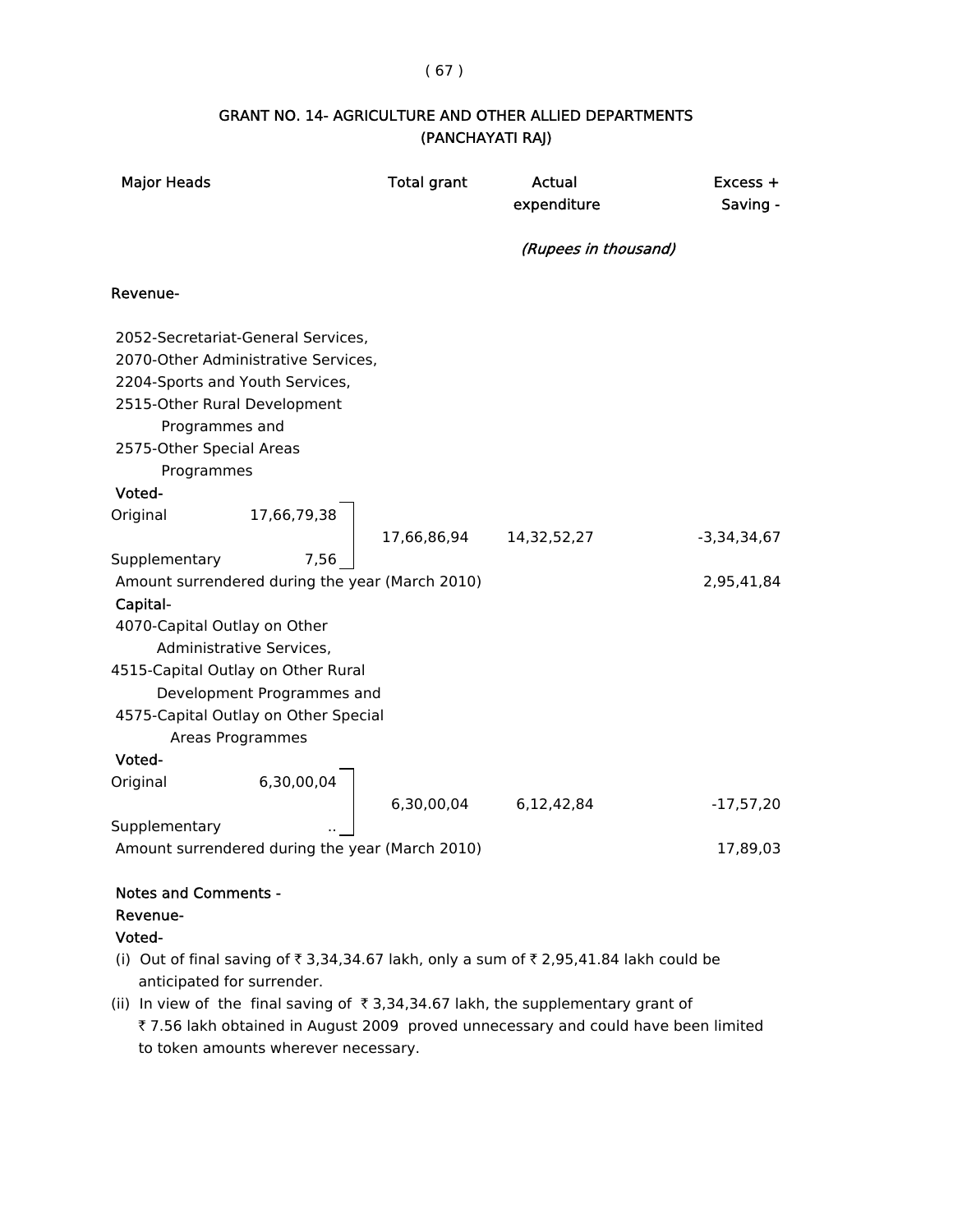( 68 )

(iii) Saving (partly counterbalanced by excess under other heads) occurred mainly under :-

| (Rupees in lakh)<br>2070-Other Administrative Services-<br>800-Other expenditure-<br>01-Central Plan/Centrally Sponsored<br>Schemes-<br>56,13.00<br>Ο.<br>47,64.04<br>10,88.72<br>$-36,75.32$<br>R.<br>$-8,48.96$<br>Reasons for reduction in provision by $\overline{\tau}$ 8,48.96 lakh have not been intimated.<br>2515-Other Rural Development<br>Programmes-<br>001-Direction and Administration-<br>03-Directorate of Panchayati Raj-<br>2,86.16<br>О.<br>2,56.78<br>2,54.90<br>$-1.88$<br>R.<br>$-29.38$<br>Reasons for surrender of ₹ 29.38 lakh have not been intimated.<br>101-Panchayati Raj-<br>01-Central Plan/Centrally Sponsored<br>Schemes-<br>1,00,00.00<br>O.<br>77,32.35<br>78,05.62<br>$+73.27$<br>R.<br>$-22,67.65$<br>Reasons for surrender of ₹ 22,67.65 lakh have not been intimated.<br>03-Zila Panchayat Administration-<br>16,28.58<br>O.<br>13,69.23<br>14,74.95<br>$+1,05.72$<br>R.<br>$-2,59.35$<br>Reasons for surrender of ₹ 2,59.35 lakh have not been intimated.<br>08-Construction of clean Toilets<br>under Rural Cleanliness Drive-<br>O.<br>1,04,55.00<br>34,70.26<br>33,76.59<br>$-93.67$<br>$-69,84.74$<br>R.<br>Reasons for surrender of ₹ 69,84.74 lakh have not been intimated.<br>800-Other expenditure-<br>08-State Election Commission<br>(District Level)-<br>1,19.93<br>O.<br>95.01<br>1,07.22<br>$+12.21$<br>R.<br>$-24.92$<br>Reasons for surrender of ₹ 24.92 lakh have not been intimated. | Head | <b>Total grant</b> | Actual<br>expenditure | Excess +<br>Saving - |
|------------------------------------------------------------------------------------------------------------------------------------------------------------------------------------------------------------------------------------------------------------------------------------------------------------------------------------------------------------------------------------------------------------------------------------------------------------------------------------------------------------------------------------------------------------------------------------------------------------------------------------------------------------------------------------------------------------------------------------------------------------------------------------------------------------------------------------------------------------------------------------------------------------------------------------------------------------------------------------------------------------------------------------------------------------------------------------------------------------------------------------------------------------------------------------------------------------------------------------------------------------------------------------------------------------------------------------------------------------------------------------------------------------------------------------------------|------|--------------------|-----------------------|----------------------|
|                                                                                                                                                                                                                                                                                                                                                                                                                                                                                                                                                                                                                                                                                                                                                                                                                                                                                                                                                                                                                                                                                                                                                                                                                                                                                                                                                                                                                                                |      |                    |                       |                      |
|                                                                                                                                                                                                                                                                                                                                                                                                                                                                                                                                                                                                                                                                                                                                                                                                                                                                                                                                                                                                                                                                                                                                                                                                                                                                                                                                                                                                                                                |      |                    |                       |                      |
|                                                                                                                                                                                                                                                                                                                                                                                                                                                                                                                                                                                                                                                                                                                                                                                                                                                                                                                                                                                                                                                                                                                                                                                                                                                                                                                                                                                                                                                |      |                    |                       |                      |
|                                                                                                                                                                                                                                                                                                                                                                                                                                                                                                                                                                                                                                                                                                                                                                                                                                                                                                                                                                                                                                                                                                                                                                                                                                                                                                                                                                                                                                                |      |                    |                       |                      |
|                                                                                                                                                                                                                                                                                                                                                                                                                                                                                                                                                                                                                                                                                                                                                                                                                                                                                                                                                                                                                                                                                                                                                                                                                                                                                                                                                                                                                                                |      |                    |                       |                      |
|                                                                                                                                                                                                                                                                                                                                                                                                                                                                                                                                                                                                                                                                                                                                                                                                                                                                                                                                                                                                                                                                                                                                                                                                                                                                                                                                                                                                                                                |      |                    |                       |                      |
|                                                                                                                                                                                                                                                                                                                                                                                                                                                                                                                                                                                                                                                                                                                                                                                                                                                                                                                                                                                                                                                                                                                                                                                                                                                                                                                                                                                                                                                |      |                    |                       |                      |
|                                                                                                                                                                                                                                                                                                                                                                                                                                                                                                                                                                                                                                                                                                                                                                                                                                                                                                                                                                                                                                                                                                                                                                                                                                                                                                                                                                                                                                                |      |                    |                       |                      |
|                                                                                                                                                                                                                                                                                                                                                                                                                                                                                                                                                                                                                                                                                                                                                                                                                                                                                                                                                                                                                                                                                                                                                                                                                                                                                                                                                                                                                                                |      |                    |                       |                      |
|                                                                                                                                                                                                                                                                                                                                                                                                                                                                                                                                                                                                                                                                                                                                                                                                                                                                                                                                                                                                                                                                                                                                                                                                                                                                                                                                                                                                                                                |      |                    |                       |                      |
|                                                                                                                                                                                                                                                                                                                                                                                                                                                                                                                                                                                                                                                                                                                                                                                                                                                                                                                                                                                                                                                                                                                                                                                                                                                                                                                                                                                                                                                |      |                    |                       |                      |
|                                                                                                                                                                                                                                                                                                                                                                                                                                                                                                                                                                                                                                                                                                                                                                                                                                                                                                                                                                                                                                                                                                                                                                                                                                                                                                                                                                                                                                                |      |                    |                       |                      |
|                                                                                                                                                                                                                                                                                                                                                                                                                                                                                                                                                                                                                                                                                                                                                                                                                                                                                                                                                                                                                                                                                                                                                                                                                                                                                                                                                                                                                                                |      |                    |                       |                      |
|                                                                                                                                                                                                                                                                                                                                                                                                                                                                                                                                                                                                                                                                                                                                                                                                                                                                                                                                                                                                                                                                                                                                                                                                                                                                                                                                                                                                                                                |      |                    |                       |                      |
|                                                                                                                                                                                                                                                                                                                                                                                                                                                                                                                                                                                                                                                                                                                                                                                                                                                                                                                                                                                                                                                                                                                                                                                                                                                                                                                                                                                                                                                |      |                    |                       |                      |
|                                                                                                                                                                                                                                                                                                                                                                                                                                                                                                                                                                                                                                                                                                                                                                                                                                                                                                                                                                                                                                                                                                                                                                                                                                                                                                                                                                                                                                                |      |                    |                       |                      |
|                                                                                                                                                                                                                                                                                                                                                                                                                                                                                                                                                                                                                                                                                                                                                                                                                                                                                                                                                                                                                                                                                                                                                                                                                                                                                                                                                                                                                                                |      |                    |                       |                      |
|                                                                                                                                                                                                                                                                                                                                                                                                                                                                                                                                                                                                                                                                                                                                                                                                                                                                                                                                                                                                                                                                                                                                                                                                                                                                                                                                                                                                                                                |      |                    |                       |                      |
|                                                                                                                                                                                                                                                                                                                                                                                                                                                                                                                                                                                                                                                                                                                                                                                                                                                                                                                                                                                                                                                                                                                                                                                                                                                                                                                                                                                                                                                |      |                    |                       |                      |
|                                                                                                                                                                                                                                                                                                                                                                                                                                                                                                                                                                                                                                                                                                                                                                                                                                                                                                                                                                                                                                                                                                                                                                                                                                                                                                                                                                                                                                                |      |                    |                       |                      |
|                                                                                                                                                                                                                                                                                                                                                                                                                                                                                                                                                                                                                                                                                                                                                                                                                                                                                                                                                                                                                                                                                                                                                                                                                                                                                                                                                                                                                                                |      |                    |                       |                      |
|                                                                                                                                                                                                                                                                                                                                                                                                                                                                                                                                                                                                                                                                                                                                                                                                                                                                                                                                                                                                                                                                                                                                                                                                                                                                                                                                                                                                                                                |      |                    |                       |                      |
|                                                                                                                                                                                                                                                                                                                                                                                                                                                                                                                                                                                                                                                                                                                                                                                                                                                                                                                                                                                                                                                                                                                                                                                                                                                                                                                                                                                                                                                |      |                    |                       |                      |
|                                                                                                                                                                                                                                                                                                                                                                                                                                                                                                                                                                                                                                                                                                                                                                                                                                                                                                                                                                                                                                                                                                                                                                                                                                                                                                                                                                                                                                                |      |                    |                       |                      |
|                                                                                                                                                                                                                                                                                                                                                                                                                                                                                                                                                                                                                                                                                                                                                                                                                                                                                                                                                                                                                                                                                                                                                                                                                                                                                                                                                                                                                                                |      |                    |                       |                      |
|                                                                                                                                                                                                                                                                                                                                                                                                                                                                                                                                                                                                                                                                                                                                                                                                                                                                                                                                                                                                                                                                                                                                                                                                                                                                                                                                                                                                                                                |      |                    |                       |                      |
|                                                                                                                                                                                                                                                                                                                                                                                                                                                                                                                                                                                                                                                                                                                                                                                                                                                                                                                                                                                                                                                                                                                                                                                                                                                                                                                                                                                                                                                |      |                    |                       |                      |
|                                                                                                                                                                                                                                                                                                                                                                                                                                                                                                                                                                                                                                                                                                                                                                                                                                                                                                                                                                                                                                                                                                                                                                                                                                                                                                                                                                                                                                                |      |                    |                       |                      |
|                                                                                                                                                                                                                                                                                                                                                                                                                                                                                                                                                                                                                                                                                                                                                                                                                                                                                                                                                                                                                                                                                                                                                                                                                                                                                                                                                                                                                                                |      |                    |                       |                      |
|                                                                                                                                                                                                                                                                                                                                                                                                                                                                                                                                                                                                                                                                                                                                                                                                                                                                                                                                                                                                                                                                                                                                                                                                                                                                                                                                                                                                                                                |      |                    |                       |                      |
|                                                                                                                                                                                                                                                                                                                                                                                                                                                                                                                                                                                                                                                                                                                                                                                                                                                                                                                                                                                                                                                                                                                                                                                                                                                                                                                                                                                                                                                |      |                    |                       |                      |
|                                                                                                                                                                                                                                                                                                                                                                                                                                                                                                                                                                                                                                                                                                                                                                                                                                                                                                                                                                                                                                                                                                                                                                                                                                                                                                                                                                                                                                                |      |                    |                       |                      |
|                                                                                                                                                                                                                                                                                                                                                                                                                                                                                                                                                                                                                                                                                                                                                                                                                                                                                                                                                                                                                                                                                                                                                                                                                                                                                                                                                                                                                                                |      |                    |                       |                      |
|                                                                                                                                                                                                                                                                                                                                                                                                                                                                                                                                                                                                                                                                                                                                                                                                                                                                                                                                                                                                                                                                                                                                                                                                                                                                                                                                                                                                                                                |      |                    |                       |                      |
|                                                                                                                                                                                                                                                                                                                                                                                                                                                                                                                                                                                                                                                                                                                                                                                                                                                                                                                                                                                                                                                                                                                                                                                                                                                                                                                                                                                                                                                |      |                    |                       |                      |
|                                                                                                                                                                                                                                                                                                                                                                                                                                                                                                                                                                                                                                                                                                                                                                                                                                                                                                                                                                                                                                                                                                                                                                                                                                                                                                                                                                                                                                                |      |                    |                       |                      |
|                                                                                                                                                                                                                                                                                                                                                                                                                                                                                                                                                                                                                                                                                                                                                                                                                                                                                                                                                                                                                                                                                                                                                                                                                                                                                                                                                                                                                                                |      |                    |                       |                      |
|                                                                                                                                                                                                                                                                                                                                                                                                                                                                                                                                                                                                                                                                                                                                                                                                                                                                                                                                                                                                                                                                                                                                                                                                                                                                                                                                                                                                                                                |      |                    |                       |                      |
|                                                                                                                                                                                                                                                                                                                                                                                                                                                                                                                                                                                                                                                                                                                                                                                                                                                                                                                                                                                                                                                                                                                                                                                                                                                                                                                                                                                                                                                |      |                    |                       |                      |
|                                                                                                                                                                                                                                                                                                                                                                                                                                                                                                                                                                                                                                                                                                                                                                                                                                                                                                                                                                                                                                                                                                                                                                                                                                                                                                                                                                                                                                                |      |                    |                       |                      |
|                                                                                                                                                                                                                                                                                                                                                                                                                                                                                                                                                                                                                                                                                                                                                                                                                                                                                                                                                                                                                                                                                                                                                                                                                                                                                                                                                                                                                                                |      |                    |                       |                      |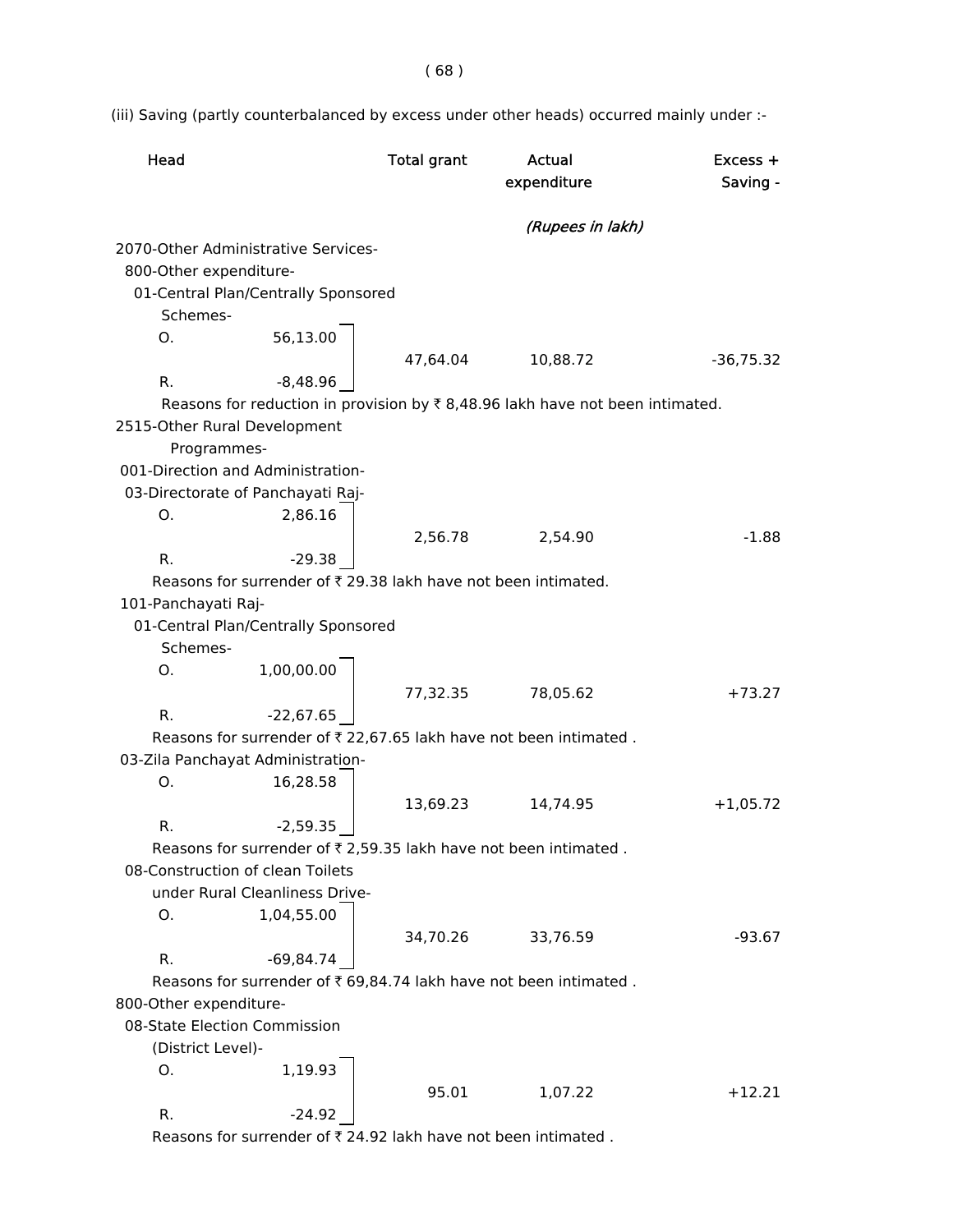|                                        |             | (69)               |                                                                                         |            |
|----------------------------------------|-------------|--------------------|-----------------------------------------------------------------------------------------|------------|
| Head                                   |             | <b>Total grant</b> | Actual                                                                                  | $Excess +$ |
|                                        |             |                    | expenditure                                                                             | Saving -   |
|                                        |             |                    | (Rupees in lakh)                                                                        |            |
| 11-Arrangement for Election of         |             |                    |                                                                                         |            |
| Panchayti Raj-                         |             |                    |                                                                                         |            |
| O.                                     | 1,30,00.00  |                    |                                                                                         |            |
|                                        |             | 34,52.26           | 34,44.17                                                                                | $-8.09$    |
| R.                                     | $-95,47.74$ |                    |                                                                                         |            |
|                                        |             |                    | Out of total anticipated saving of $\bar{\tau}$ 95,47.74 lakh, reasons for surrender of |            |
|                                        |             |                    | ₹95,07.74 lakh and reduction in provision by ₹40.00 lakh have not been intimated.       |            |
|                                        |             |                    | Reasons for the final saving / excess under the above heads have not been intimated     |            |
| (June 2010).                           |             |                    |                                                                                         |            |
| 2575-Other Special Areas               |             |                    |                                                                                         |            |
| Programmes-                            |             |                    |                                                                                         |            |
| 02-Backward Areas-                     |             |                    |                                                                                         |            |
| 800-Other expenditure-                 |             |                    |                                                                                         |            |
| 03-Programmes Financed by Backward     |             |                    |                                                                                         |            |
| areas Grant Fund-                      |             |                    |                                                                                         |            |
| O.                                     | 70,00.00    |                    |                                                                                         |            |
|                                        |             | 20,26.00           | 20,26.00                                                                                |            |
| R.                                     | $-49,74.00$ |                    |                                                                                         |            |
|                                        |             |                    | Reasons for surrender of ₹49,74.00 lakh have not been intimated.                        |            |
|                                        |             |                    | During 2007-08 and 2008-09 also, there was a saving of ₹21,29.50 (43 percent of         |            |
|                                        |             |                    | the provision) and ₹69,50.50 lakh (99 percent of the provision) respectively under      |            |
| this head.                             |             |                    |                                                                                         |            |
| (iv) Excess occurred under :-          |             |                    |                                                                                         |            |
| 2070-Other Administrative Services-    |             |                    |                                                                                         |            |
| 800-Other expenditure-                 |             |                    |                                                                                         |            |
| 03-Pradeshik Vikas Dal-                |             |                    |                                                                                         |            |
| О.                                     | 8,85.87     |                    |                                                                                         |            |
| S.                                     | 3.61        | 13,28.85           | 13,21.74                                                                                | $-7.11$    |
| R.                                     | 4,39.37     |                    |                                                                                         |            |
|                                        |             |                    | Out of net augmentation of ₹4,39.37 lakh, reasons for surrender of ₹4,09.59 lakh        |            |
|                                        |             |                    | and augmentation of provision by $\bar{\tau}$ 8,48.96 lakh have not been intimated      |            |
| 2515-Other Rural Development           |             |                    |                                                                                         |            |
| Programmes-                            |             |                    |                                                                                         |            |
| 101-Panchayati Raj-                    |             |                    |                                                                                         |            |
| 04-Mandal Panchayat<br>Administration- |             |                    |                                                                                         |            |
| O.                                     | 1,74.76     |                    |                                                                                         |            |
|                                        |             | 1,42.88            | 2,44.93                                                                                 | $+1,02.05$ |
| R.                                     | $-31.88$    |                    |                                                                                         |            |
|                                        |             |                    |                                                                                         |            |

Reasons for surrender of  $\bar{\tau}$  31.88 lakh have not been intimated .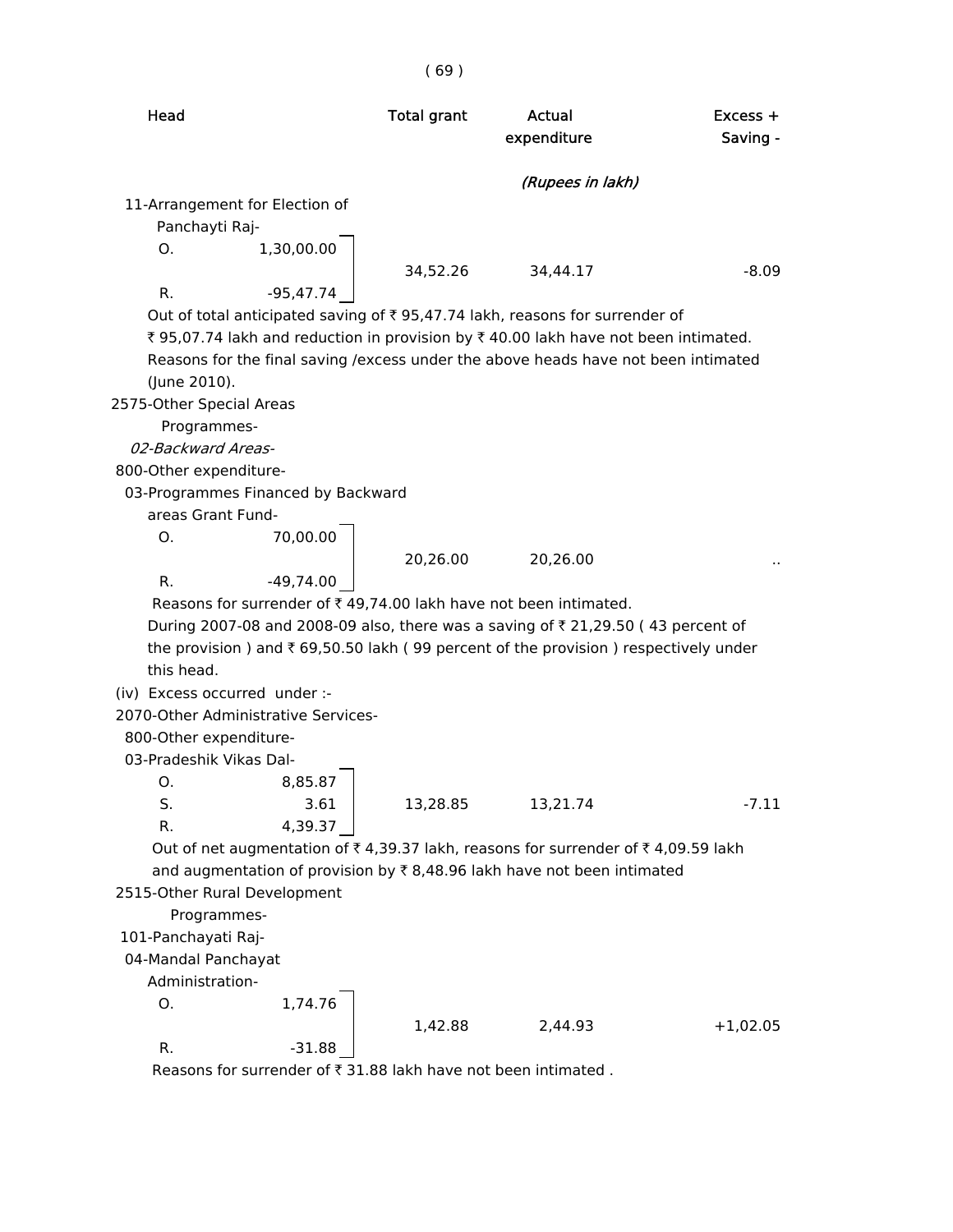| Head                                                          |         | <b>Total grant</b> | Actual<br>expenditure                                                                                                                                                                                                                                                           | $Excess +$<br>Saving - |
|---------------------------------------------------------------|---------|--------------------|---------------------------------------------------------------------------------------------------------------------------------------------------------------------------------------------------------------------------------------------------------------------------------|------------------------|
|                                                               |         |                    | (Rupees in lakh)                                                                                                                                                                                                                                                                |                        |
| 800-Other expenditure-<br>07-State Election Commission-<br>O. | 2,42.25 |                    |                                                                                                                                                                                                                                                                                 |                        |
| R.                                                            | 32.29   | 2.74.54            | 2.85.10                                                                                                                                                                                                                                                                         | $+10.56$               |
|                                                               |         |                    | Out of net augmentation of $\bar{\tau}$ 32.29 lakh, reasons for surrender of $\bar{\tau}$ 7.71 lakh<br>and augmentation of provision by $\bar{\tau}$ 40.00 lakh have not been intimated.<br>Reasons for the final saving / excess under the above heads have not been intimated |                        |

(June 2010).

# Capital-

# Voted-

(v) Out of final saving of  $\bar{\tau}$  17,57.20 lakh, a sum of  $\bar{\tau}$  17,89.03 lakh was surrendered.

## ( 70 )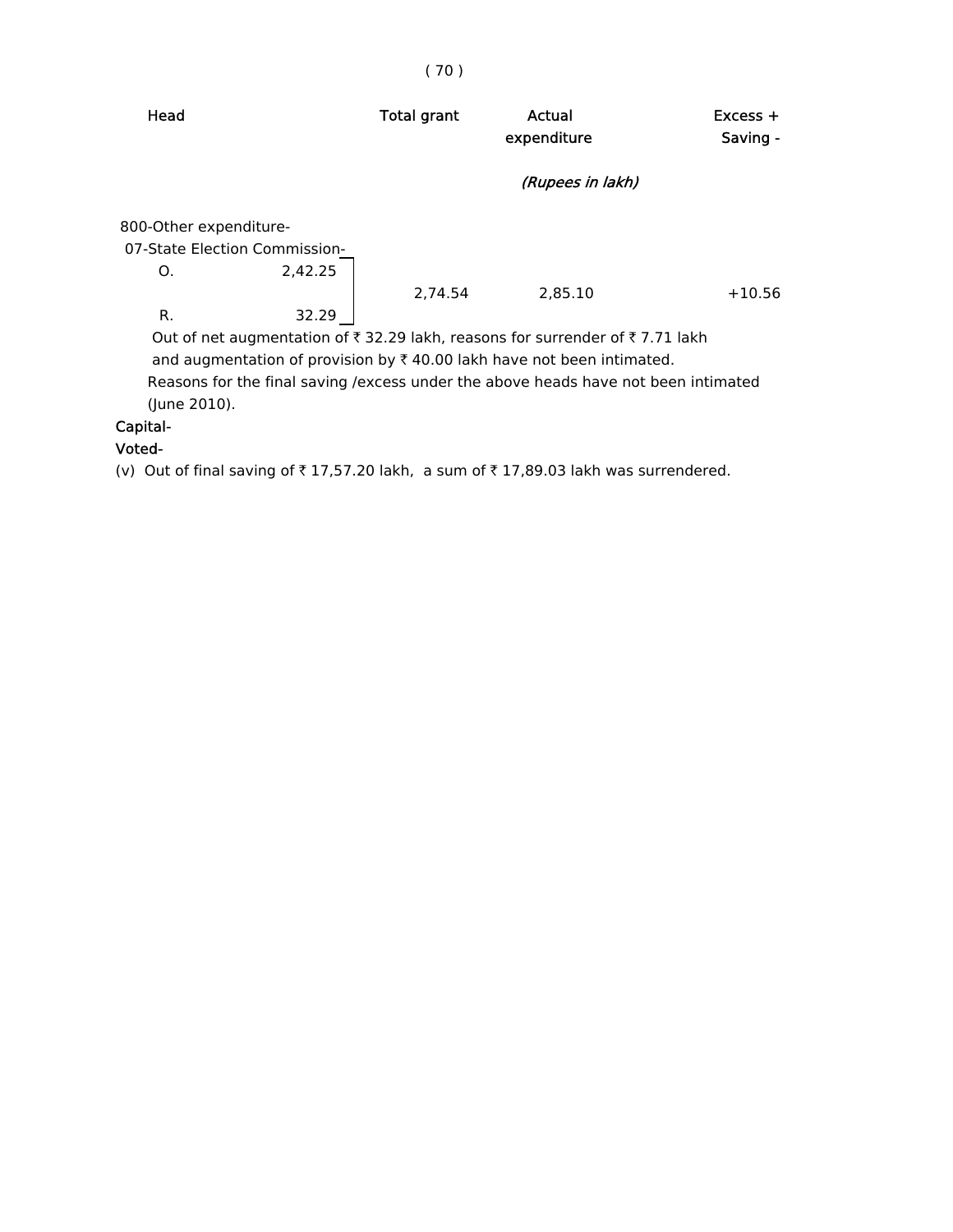## ( 71 )

| <b>GRANT NO. 15- AGRICULTURE AND OTHER ALLIED DEPARTMENTS</b> |
|---------------------------------------------------------------|
| (ANIMAL HUSBANDRY)                                            |

| <b>Major Heads</b>                                                                               | <b>Total grant</b><br>or<br>appropriation | Actual<br>expenditure<br>(Rupees in thousand) | Excess +<br>Saving - |
|--------------------------------------------------------------------------------------------------|-------------------------------------------|-----------------------------------------------|----------------------|
| Revenue-                                                                                         |                                           |                                               |                      |
| 2013-Council of Ministers,<br>2052-Secretariat-General Services and<br>2403-Animal Husbandry     |                                           |                                               |                      |
| Voted-                                                                                           |                                           |                                               |                      |
| $\begin{array}{c ccc}\n3,90,93,24 & & & \\ & 3,90,93,24 & & 3,71,47,57\n\end{array}$<br>Original |                                           |                                               | $-19,45,67$          |
| Supplementary<br>Amount surrendered during the year (March 2010)                                 |                                           |                                               | 22,12,82             |
| Charged-                                                                                         |                                           |                                               |                      |
| $\begin{array}{c} 13.79 \end{array}$<br>Original                                                 | 13,79                                     |                                               | $-13,79$             |
| Supplementary                                                                                    |                                           |                                               |                      |
| Amount surrendered during the year (March 2010)                                                  |                                           |                                               | 13,79                |
| Capital-                                                                                         |                                           |                                               |                      |
| 4403-Capital Outlay on Animal Husbandry                                                          |                                           |                                               |                      |
| Voted-                                                                                           |                                           |                                               |                      |
| 19,70,01<br>Original                                                                             |                                           | 11,16,14                                      | $-8,53,88$           |
| Supplementary                                                                                    | 19,70,02                                  |                                               |                      |
| Amount surrendered during the year (March 2010)                                                  |                                           |                                               | 9,03,55              |
| <b>Notes and Comments-</b><br>Revenue-<br>Voted-                                                 |                                           |                                               |                      |

(i) In view of the final saving of  $\bar{\tau}$  19,45.67 lakh; surrender of  $\bar{\tau}$  22,12.82 lakh was injudicious and indicative of incorrect estimation of expenditure.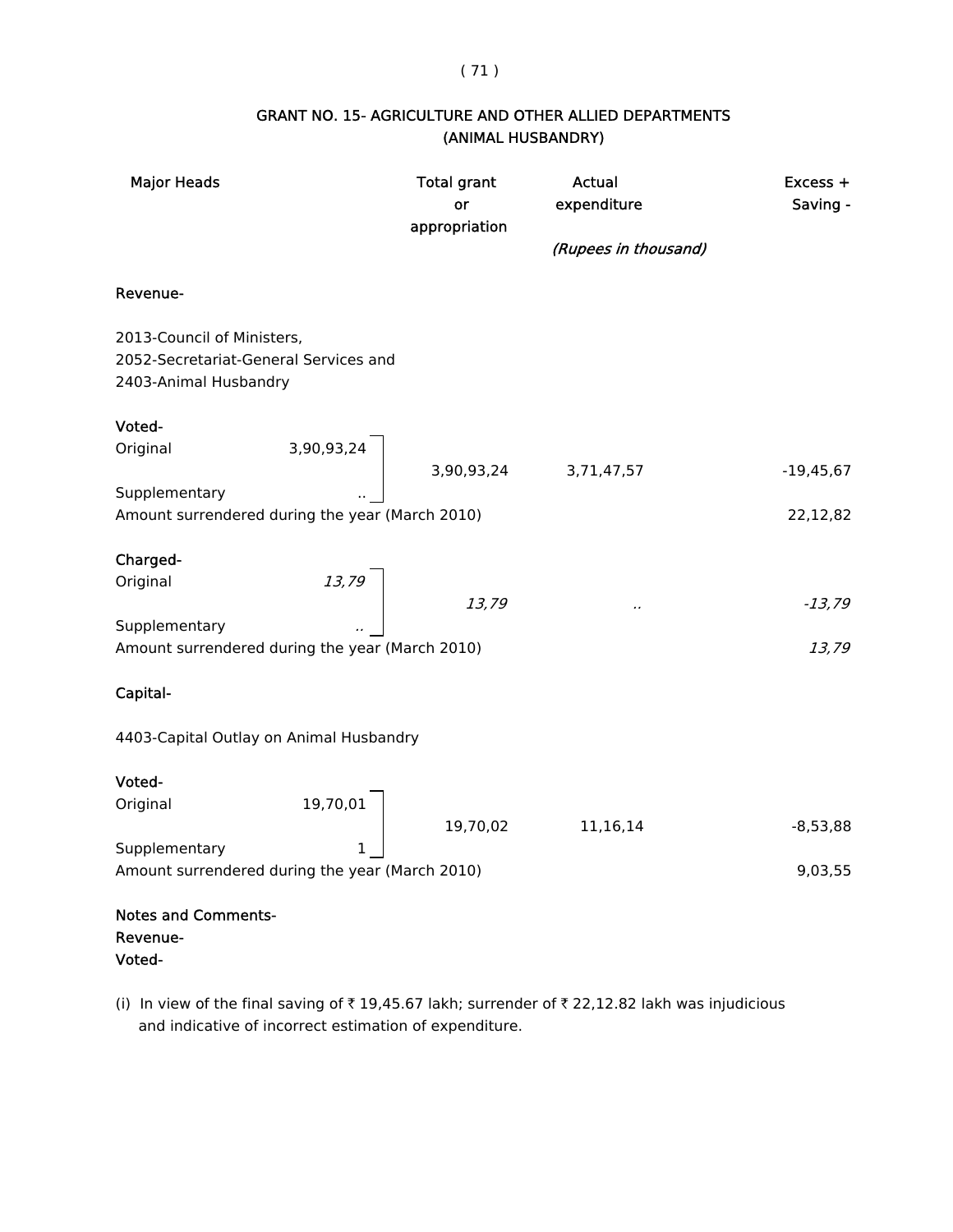(ii) Saving (partly counterbalanced by excess under other heads) occurred mainly under :-

| Head                                       |                                                             | <b>Total grant</b> | <b>Actual</b><br>expenditure<br>(Rupees in lakh)                                                | $Excess +$<br>Saving - |
|--------------------------------------------|-------------------------------------------------------------|--------------------|-------------------------------------------------------------------------------------------------|------------------------|
| 2403-Animal Husbandry-                     |                                                             |                    |                                                                                                 |                        |
| 101-Veterinary Services and Animal Health- |                                                             |                    |                                                                                                 |                        |
| 01-Central Plan/Centrally Sponsored        |                                                             |                    |                                                                                                 |                        |
| Schemes                                    |                                                             |                    |                                                                                                 |                        |
| 0.                                         |                                                             |                    |                                                                                                 |                        |
|                                            |                                                             | 11,37.91           | 11,37.64                                                                                        | $-0.26$                |
| R.                                         | $23,08.90$<br>-11,70.99                                     |                    |                                                                                                 |                        |
|                                            |                                                             |                    | Surrender of ₹11,70.99 lakh was due to posts remaining vacant, less receipt of central          |                        |
|                                            |                                                             |                    | share, non-receipt of bills, achievement of minimum saving in the Districts and no requirement. |                        |
|                                            |                                                             |                    | During 2006-07, 2007-08 and 2008-09 also, there was a saving of ₹7,66.91 lakh                   |                        |
|                                            |                                                             |                    | (33 percent of the provision), ₹ 2,82.53 lakh (18 percent of the provision) and                 |                        |
|                                            |                                                             |                    | ₹11,92.84 lakh (49 percent of the provision) respectively under this head.                      |                        |
| 102-Cattle and Buffalo Development-        |                                                             |                    |                                                                                                 |                        |
| 04-Scheme of Pairawet                      |                                                             |                    |                                                                                                 |                        |
| 0.                                         | $7,01.68$<br>$-1,66.85$                                     |                    |                                                                                                 |                        |
|                                            |                                                             | 5,34.83            | 5,30.90                                                                                         | $-3.93$                |
| R.                                         |                                                             |                    |                                                                                                 |                        |
|                                            |                                                             |                    | Surrender of ₹1,66.85 lakh was due to purches of goods on the lower rates under the             |                        |
|                                            |                                                             |                    | scheme and non-availablity of adequate amount for machinery and equipment.                      |                        |
|                                            |                                                             |                    | During 2006-07, 2007-08 and 2008-09 also, there was a saving of ₹1,36.54 lakh                   |                        |
|                                            |                                                             |                    | (99.66 percent of the provision), entire provision of ₹10,68.00 lakh and ₹2,17.77 lakh          |                        |
|                                            | (20 percent of the provision) respectively under this head. |                    |                                                                                                 |                        |
| 107-Fodder and Feed Development-           |                                                             |                    |                                                                                                 |                        |
| 04-Fodder and Feed                         |                                                             |                    |                                                                                                 |                        |
| Development Scheme                         |                                                             |                    |                                                                                                 |                        |
| (District Plan)-                           |                                                             |                    |                                                                                                 |                        |
| O.                                         | 20.00                                                       |                    |                                                                                                 |                        |
|                                            |                                                             | 10.00              | 10.30                                                                                           | $+0.30$                |
| R.                                         | $-10.00$                                                    |                    |                                                                                                 |                        |
|                                            |                                                             |                    | Surrender of ₹10.00 lakh was due to less receipt of sanction and non-availabity of land in      |                        |
| the districts.                             |                                                             |                    |                                                                                                 |                        |
|                                            |                                                             |                    | Reasons for the final saving/excess under the above heads have not been intimated               |                        |
| (June 2010).                               |                                                             |                    |                                                                                                 |                        |
| (iii) Excess occurred mainly under :-      |                                                             |                    |                                                                                                 |                        |
| 2403-Animal Husbandry-                     |                                                             |                    |                                                                                                 |                        |
| 101-Veterinary Services and Animal Health- |                                                             |                    |                                                                                                 |                        |
| 04-Strengthening of Veterinary Animal      |                                                             |                    |                                                                                                 |                        |
| Service Centers                            |                                                             | 1,00.00            | 1,19.09                                                                                         | $+19.09$               |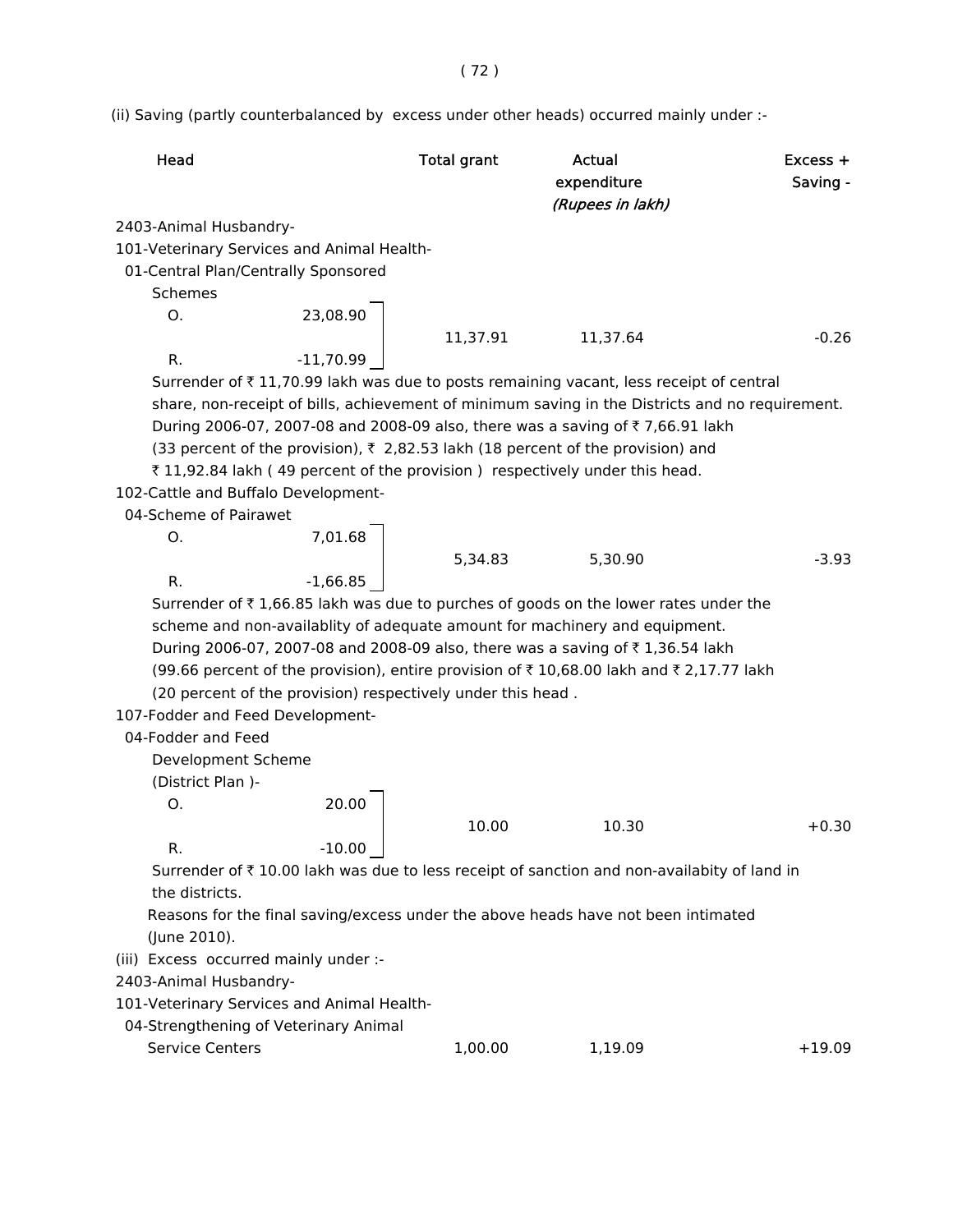| Head                                                                                          | <b>Total grant</b> | <b>Actual</b><br>expenditure | Excess +<br>Saving - |
|-----------------------------------------------------------------------------------------------|--------------------|------------------------------|----------------------|
|                                                                                               |                    | (Rupees in lakh)             |                      |
| 102-Cattle and Buffalo Development-                                                           |                    |                              |                      |
| 09-Natural reproduction                                                                       |                    |                              |                      |
| (Cow / Buffaloes)-                                                                            |                    |                              |                      |
| 0.08<br>O.                                                                                    |                    |                              |                      |
|                                                                                               |                    | 2.41                         | $+2.41$              |
| R.                                                                                            |                    |                              |                      |
| Surrender of ₹0.08 lakh was the token provision of budget.                                    |                    |                              |                      |
| 106-Other Live Stock Development-                                                             |                    |                              |                      |
| 03-State Animal Husbandry and                                                                 |                    |                              |                      |
| Agricultural Farms-                                                                           |                    |                              |                      |
| Ο.                                                                                            |                    |                              |                      |
| 13,15.94                                                                                      | 12,88.87 13,91.48  |                              | $+1,02.61$           |
| $-27.07$<br>R.                                                                                |                    |                              |                      |
| Out of net anticipated saving of ₹ 27.07 lakh, reasons for augmentation of provision          |                    |                              |                      |
| through reappropration of ₹52.61 lakh have not been intimated. ₹79.68 lakh was                |                    |                              |                      |
| surrendered mainly due to posts remaining vacant after the retirement of staff/officers, non- |                    |                              |                      |
| enhancement in the electric rates, economy measures and no reqirement.                        |                    |                              |                      |
| 800-Other expenditure-                                                                        |                    |                              |                      |
| 06-Pt. Deen Dayal Veterinary Science                                                          |                    |                              |                      |
| University and Cow Research                                                                   |                    |                              |                      |
| Institute Mathura-                                                                            |                    |                              |                      |
| 7,43.12<br>O.                                                                                 |                    |                              |                      |
|                                                                                               | 10,82.81           | 10,84.14                     | $+1.33$              |
| 3,39.69<br>R.                                                                                 |                    |                              |                      |
| Out of net augmentation of provision of ₹ 3,39.69 lakh, reasons for surrender of              |                    |                              |                      |
| ₹10.31 lakh and augmentation of provision by ₹3,50.00 lakh have not been intimated.           |                    |                              |                      |
| Reasons for the final excess under the above heads have not been intimated (June 2010).       |                    |                              |                      |
| Charged-                                                                                      |                    |                              |                      |
| (iv) Saving occurred under :-                                                                 |                    |                              |                      |
| Head                                                                                          | <b>Total</b>       | Actual                       | $Excess +$           |
|                                                                                               | appropriation      | expenditure                  | Saving -             |
|                                                                                               |                    |                              |                      |
|                                                                                               |                    | (Rupees in lakh)             |                      |
| 2403-Animal Husbandry-                                                                        |                    |                              |                      |
| 001-Direction and Administration-                                                             |                    |                              |                      |
| 03-Directorate-                                                                               |                    |                              |                      |
| 13.79<br>O.                                                                                   |                    |                              |                      |
|                                                                                               |                    |                              |                      |
| R.                                                                                            |                    |                              |                      |
| The entire appropriation of $\bar{\tau}$ 13.79 lakh was surrendered due to non-requirement.   |                    |                              |                      |

During 2008-09 also, there was a saving of  $\bar{\tau}$  12.75 lakh (92 percent of the appropriation) under this head .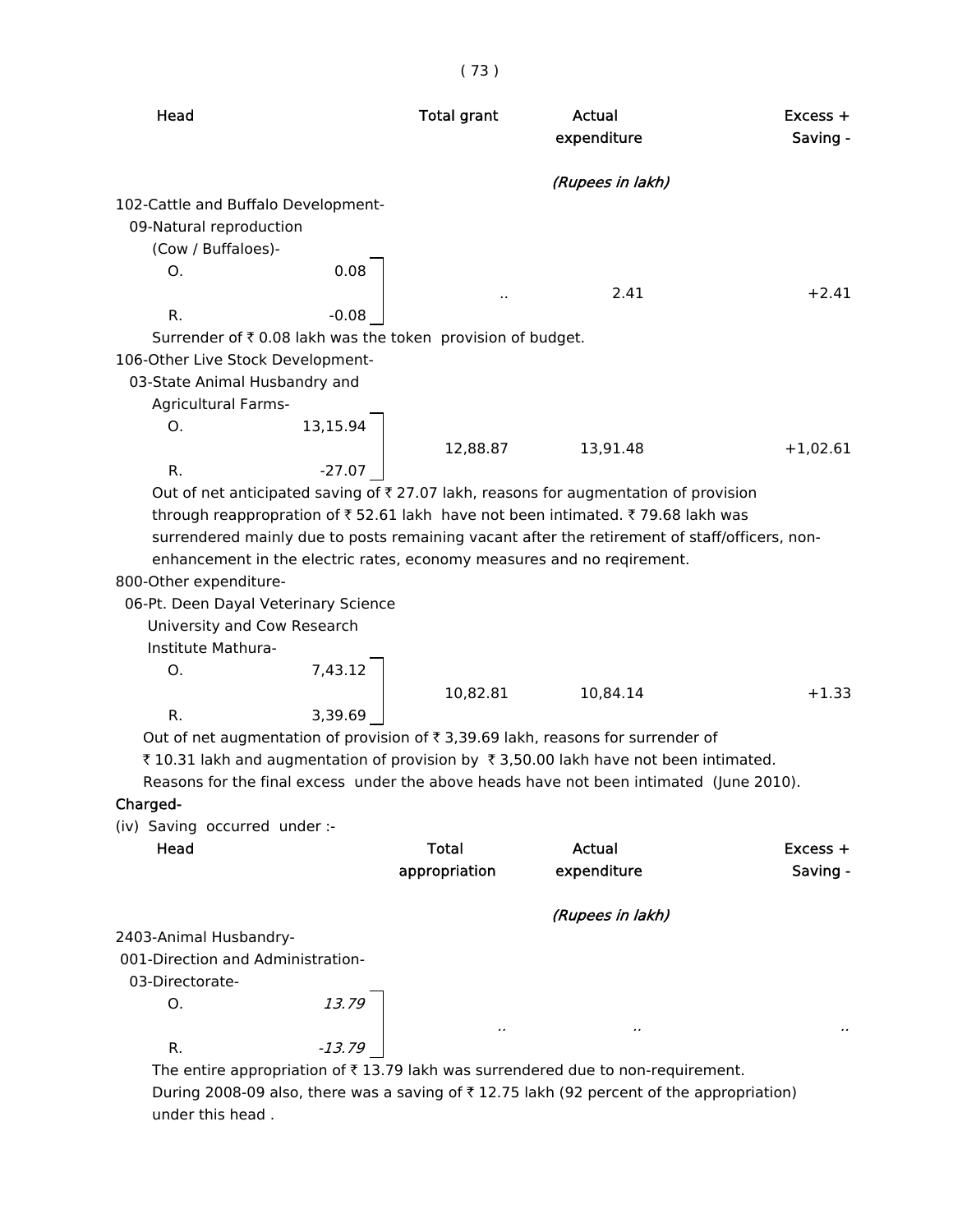## Capital-

Voted-

- (v) In view of the final saving of  $\bar{\tau}$  8,53.88 lakh; surrender of  $\bar{\tau}$  9,03.55 lakh was injudicious and indicative of incorrect estimation of expenditure.
- (vi) Saving (partly counterbalanced by excess under another head) occurred mainly under :-

| Head                                     |                                                      | <b>Total grant</b> | Actual<br>expenditure                                                                        | Excess +<br>Saving - |
|------------------------------------------|------------------------------------------------------|--------------------|----------------------------------------------------------------------------------------------|----------------------|
|                                          |                                                      |                    | (Rupees in lakh)                                                                             |                      |
| 4403-Capital Outlay on Animal Husbandry- |                                                      |                    |                                                                                              |                      |
|                                          | 101-Veterinary Services and Animal Health-           |                    |                                                                                              |                      |
| 03-Construction of Veterinary            |                                                      |                    |                                                                                              |                      |
| Hospitals (District Plan)-               |                                                      |                    |                                                                                              |                      |
| 0.                                       | $\begin{bmatrix} 10,00.00 \\ -8,53.03 \end{bmatrix}$ |                    |                                                                                              |                      |
|                                          |                                                      |                    | 1,46.97 1,96.64                                                                              | $+49.67$             |
| R.                                       |                                                      |                    |                                                                                              |                      |
|                                          |                                                      |                    | Out of total anticipated saving of ₹8,53.03 lakh, reasons for reduction in provision through |                      |
|                                          |                                                      |                    | reappropration of ₹27.31 lakh have not been intimated. ₹8,25.72 lakh was surrendered         |                      |
| due to non-receipt of sanction.          |                                                      |                    |                                                                                              |                      |
|                                          |                                                      |                    | Reasons for the final excess under the above head have not been intimated (June 2010).       |                      |
| 07-Veterinary Services Centers/          |                                                      |                    |                                                                                              |                      |
| Hospitals of ₹D' Category                |                                                      |                    |                                                                                              |                      |
| (District Plan)-                         |                                                      |                    |                                                                                              |                      |
| O.                                       |                                                      |                    |                                                                                              |                      |
|                                          | 2,00.00                                              |                    | 1,43.82 1,43.82                                                                              |                      |
| R.                                       |                                                      |                    |                                                                                              |                      |
|                                          |                                                      |                    | Out of total anticipated saving of ₹ 56.18 lakh, reasons for reduction in provision through  |                      |
|                                          |                                                      |                    | reappropration of ₹11.81 lakh have not been intimated. ₹44.37 lakh was surrendered           |                      |
| due to non-receipt of sanction.          |                                                      |                    |                                                                                              |                      |
| 103-Poultry Development-                 |                                                      |                    |                                                                                              |                      |
|                                          | 01-Central Plan/Centrally Sponsored                  |                    |                                                                                              |                      |
| Schemes-                                 |                                                      |                    |                                                                                              |                      |
| O.                                       | $\begin{array}{c} 40.00 \\ \end{array}$              |                    |                                                                                              |                      |
|                                          |                                                      | 23.64              | 23.64                                                                                        |                      |
| R.                                       | $-16.36$                                             |                    |                                                                                              |                      |
|                                          |                                                      |                    | Surrender of ₹16.36 lakh was due to less receipt of central share from the Govt. of India.   |                      |
| 107-Fodder and Feed Development-         |                                                      |                    |                                                                                              |                      |
| 01-Central Plan/Centrally Sponsored      |                                                      |                    |                                                                                              |                      |
| Schemes-                                 |                                                      |                    |                                                                                              |                      |
| O.                                       | 14.00                                                |                    |                                                                                              |                      |
|                                          |                                                      | 7.00               | 7.00                                                                                         |                      |
| R.                                       | $-7.00$                                              |                    |                                                                                              |                      |

Surrender of ₹7.00 lakh was due to less receipt of central share from the Govt. of India.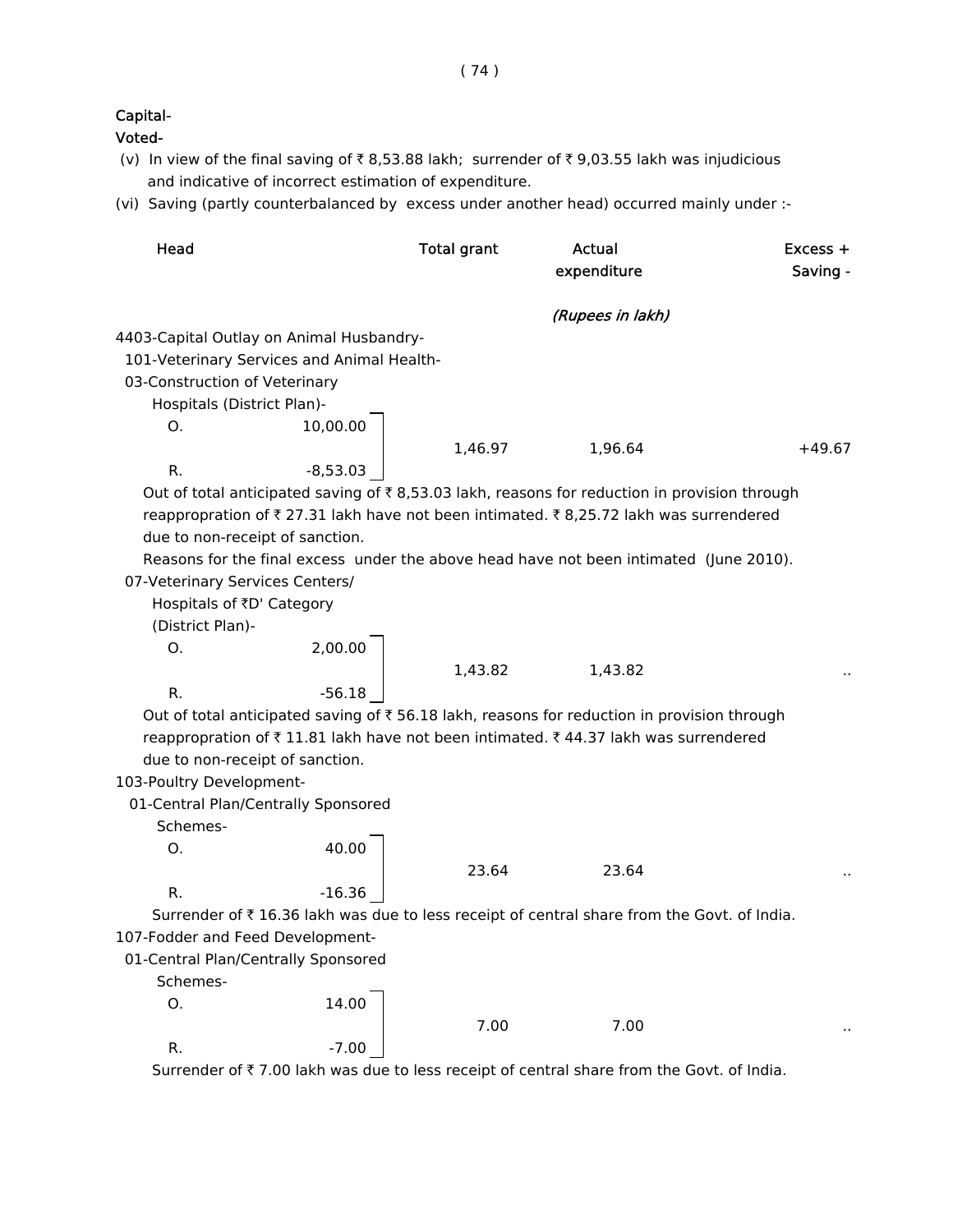(vii) Excess occurred under :-

| Head                                       | Total grant | Actual<br>expenditure | $Excess +$<br>Saving - |
|--------------------------------------------|-------------|-----------------------|------------------------|
|                                            |             | (Rupees in lakh)      |                        |
| 4403-Capital Outlay on Animal Husbandry-   |             |                       |                        |
| 101-Veterinary Services and Animal Health- |             |                       |                        |
| 04-Establishment of Veterinary Polyclinic  |             |                       |                        |
| Barot District Baghpat -                   |             |                       |                        |
| S.                                         | 0.01        |                       |                        |
|                                            | 39.13       | 39.13                 | $\sim$                 |
| R.                                         | 39.12       |                       |                        |

Reasons for augmentation of provision by  $\bar{\tau}$  39.12 lakh have not been intimated.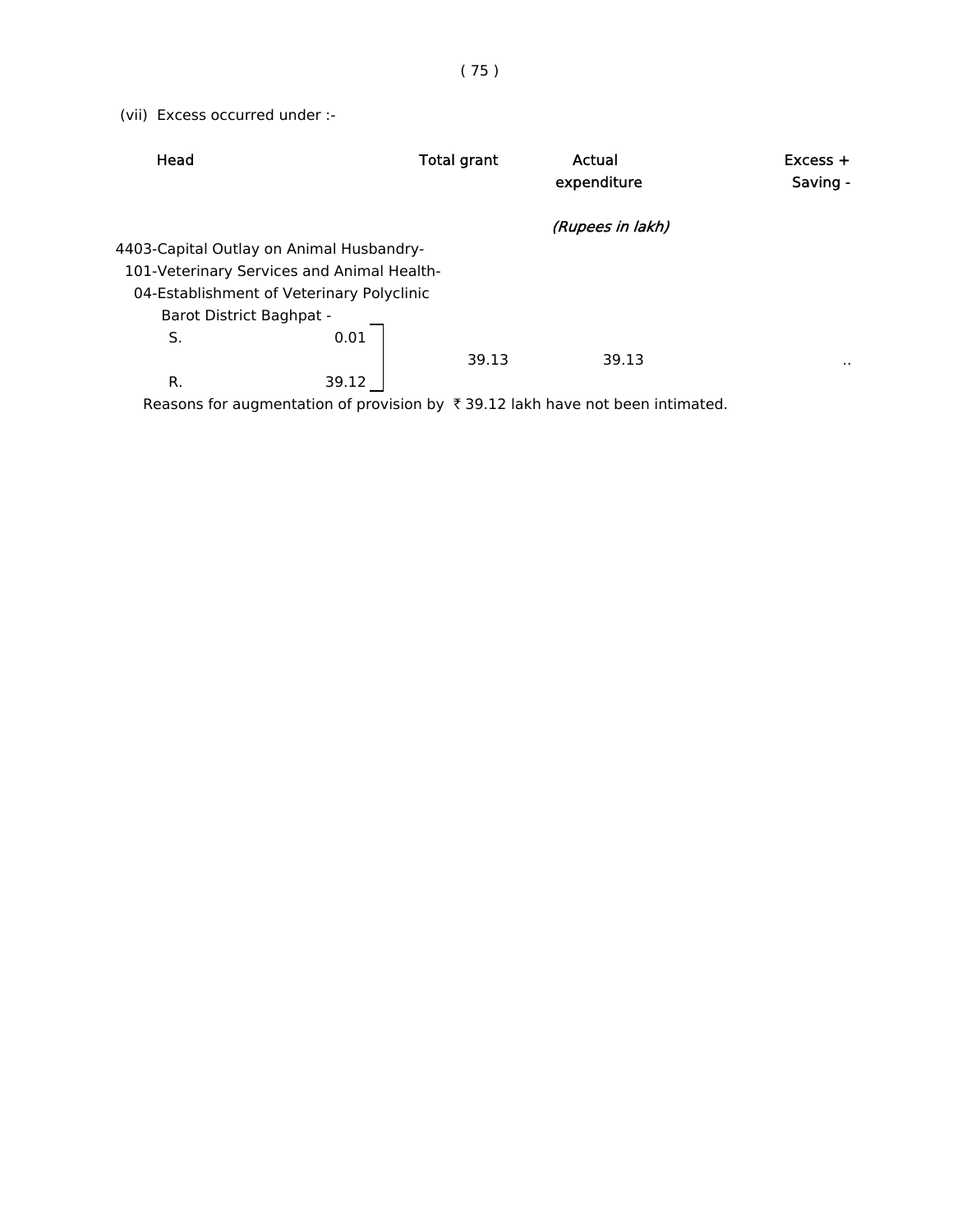#### ( 76 )

| <b>Major Heads</b>                                                                                                                   | <b>Total grant</b><br>or<br>appropriation | Actual<br>expenditure | Excess +<br>Saving - |
|--------------------------------------------------------------------------------------------------------------------------------------|-------------------------------------------|-----------------------|----------------------|
|                                                                                                                                      |                                           | (Rupees in thousand)  |                      |
| Revenue-                                                                                                                             |                                           |                       |                      |
| 2052-Secretariat-General Services and<br>2404-Dairy Development                                                                      |                                           |                       |                      |
| Voted-                                                                                                                               |                                           |                       |                      |
| 25,71,05<br>Original                                                                                                                 | 25,71,05                                  | 23,61,52              | $-2,09,53$           |
| Supplementary<br>Amount surrendered during the year (March 2010)                                                                     |                                           |                       | 3,07,23              |
| Charged-                                                                                                                             |                                           |                       |                      |
| Original                                                                                                                             | $\mathcal{I}$                             | 2,60                  | $+2,59$              |
| Supplementary<br>Amount surrendered during the year (March 2010)                                                                     |                                           |                       | $\mathcal{I}$        |
| Capital-<br>4059-Capital Outlay on Public Works,<br>4404-Capital Outlay on Dairy Development and<br>6404-Loans for Dairy Development |                                           |                       |                      |
| Voted-                                                                                                                               |                                           |                       |                      |
| Original<br>1                                                                                                                        | $\mathbf 1$                               | 1,07,32               | $+1,07,31$           |
| Supplementary                                                                                                                        |                                           |                       |                      |
| Amount surrendered during the year (March 2010)                                                                                      |                                           |                       | 1                    |
| <b>Notes and Comments-</b><br>Revenue-<br>Voted-                                                                                     |                                           |                       |                      |

### GRANT NO. 16-AGRICULTURE AND OTHER ALLIED DEPARTMENTS (DAIRY DEVELOPMENT)

(i) Actual expenditure of  $\bar{\tau}$  23,61.52 lakh includes recoupment of Contingency Fund amounting to  $\bar{\tau}$  48.53 lakh for the year 2000-01. In view of the final saving of  $\bar{\tau}$  2,58.06 lakh ( $\bar{\tau}$  2,09.53 lakh +  $\bar{\tau}$  48.53 lakh ), surrender of  $\bar{\tau}$  3,07.23 lakh was injudicious and indicative of incorrect estimation of expenditure.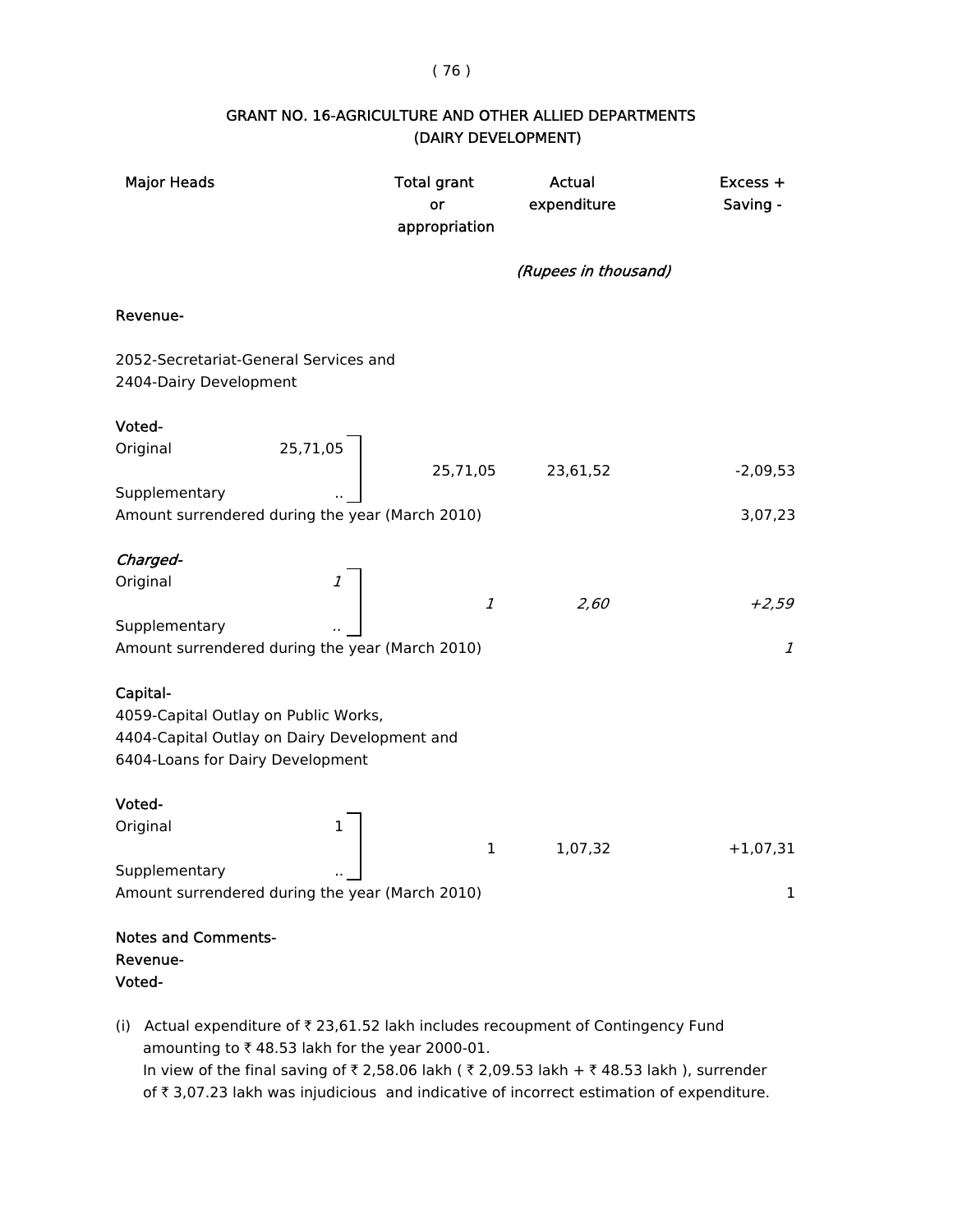( 77 )

(ii) Saving (partly counterbalanced by excess under other heads) occurred mainly under :-

| Head                                |                                                                  | <b>Total grant</b> | Actual<br>expenditure                                                              | Excess +<br>Saving - |
|-------------------------------------|------------------------------------------------------------------|--------------------|------------------------------------------------------------------------------------|----------------------|
|                                     |                                                                  |                    | (Rupees in lakh)                                                                   |                      |
| 2404-Dairy Development-             |                                                                  |                    |                                                                                    |                      |
|                                     | 102-Dairy Development Projects-                                  |                    |                                                                                    |                      |
| 01-Central Plan / Centrally         |                                                                  |                    |                                                                                    |                      |
| Sponsored Schemes-                  |                                                                  |                    |                                                                                    |                      |
| Ο.                                  | 1,55.25                                                          |                    |                                                                                    |                      |
|                                     |                                                                  | 31.62              | 31.62                                                                              |                      |
| R.                                  | $-1,23.63$                                                       |                    |                                                                                    |                      |
|                                     | Surrender of ₹1,23.63 lakh was due to non-sanction.              |                    |                                                                                    |                      |
| 03-Milk Development                 |                                                                  |                    |                                                                                    |                      |
| Programme-                          |                                                                  |                    |                                                                                    |                      |
| Ο.                                  | 1,50.03                                                          |                    |                                                                                    |                      |
|                                     |                                                                  | 1,25.00            | 1,25.76                                                                            | $+0.76$              |
| R.                                  | $-25.03$                                                         |                    |                                                                                    |                      |
|                                     |                                                                  |                    | Surrender of ₹ 25.03 lakh was due to non-sanction and token provision.             |                      |
|                                     |                                                                  |                    | Reasons for the final excess under the above heads have not intimated (June 2010). |                      |
|                                     | 191-Assistance to Co-operatives                                  |                    |                                                                                    |                      |
| and Other Bodies-                   |                                                                  |                    |                                                                                    |                      |
|                                     | 01-Central Plan/Centrally Sponsored                              |                    |                                                                                    |                      |
| Schemes-                            |                                                                  |                    |                                                                                    |                      |
| O.                                  | 2,00.00                                                          |                    |                                                                                    |                      |
|                                     |                                                                  | 89.09              | 1,37.62                                                                            | $+48.53$             |
| R.                                  | $-1,10.91$                                                       |                    |                                                                                    |                      |
|                                     |                                                                  |                    | Actual expenditure of ₹1,37.62 lakh includes ₹48.53 lakh pertaining to recoupment  |                      |
|                                     | of Contingency Fund for the year 2000-01.                        |                    |                                                                                    |                      |
|                                     | Surrender of ₹1,10.91 lakh was due to non-sanction.              |                    |                                                                                    |                      |
| (iii) Excess occurred under :-      |                                                                  |                    |                                                                                    |                      |
| 2052-Secretariat-General Services-  |                                                                  |                    |                                                                                    |                      |
| 800-Other Expenditure-              |                                                                  |                    |                                                                                    |                      |
| 03-Payment of Arrears-              |                                                                  |                    |                                                                                    |                      |
| Ο.                                  | 2,36.58                                                          |                    |                                                                                    |                      |
|                                     |                                                                  | 2,36.28            | 2,49.54                                                                            | $+13.26$             |
| R.                                  | $-0.30$                                                          |                    |                                                                                    |                      |
|                                     | Surrender of ₹ 0.30 lakh was on the basis of actual requirement. |                    |                                                                                    |                      |
| 2404-Dairy Development-             |                                                                  |                    |                                                                                    |                      |
| 102-Dairy Development Projects-     |                                                                  |                    |                                                                                    |                      |
| 02-Special Component plan for       |                                                                  |                    |                                                                                    |                      |
| <b>SC</b>                           |                                                                  |                    | 2.01                                                                               | $+2.01$              |
| and Other Bodies-                   | 191-Assistance to Co-operatives                                  |                    |                                                                                    |                      |
|                                     |                                                                  |                    |                                                                                    |                      |
| 02-Special Component plan<br>for SC |                                                                  |                    |                                                                                    |                      |
|                                     |                                                                  | ٠.                 | 32.04                                                                              | $+32.04$             |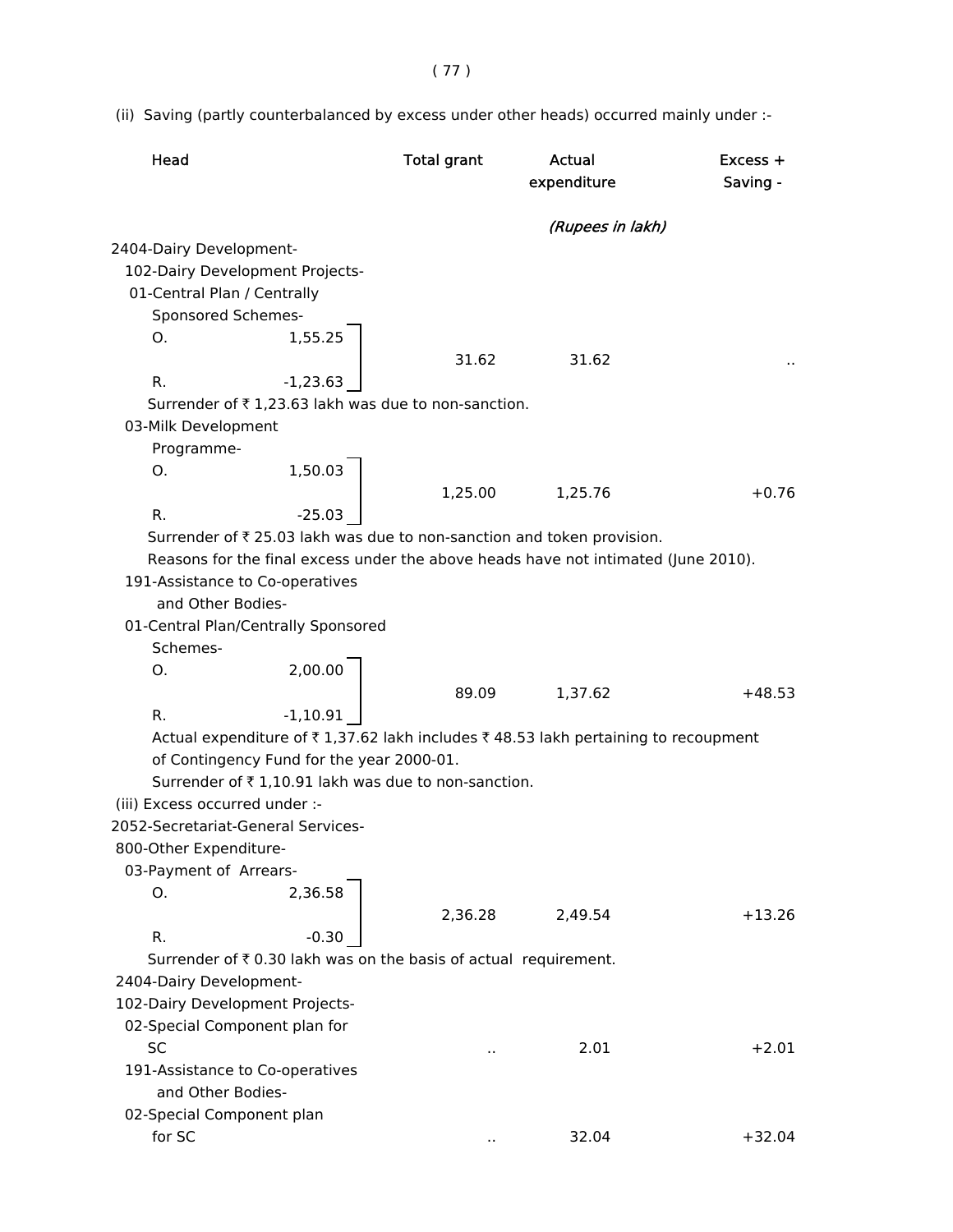| ۰.<br>-<br>×<br>×. |  |  |  |
|--------------------|--|--|--|
|--------------------|--|--|--|

| Head                                                                                                                                              | <b>Total grant</b>     | Actual<br>expenditure | Excess +<br>Saving - |
|---------------------------------------------------------------------------------------------------------------------------------------------------|------------------------|-----------------------|----------------------|
|                                                                                                                                                   |                        | (Rupees in lakh)      |                      |
| 796-Tribal area sub-plan-<br>03-Assistance for dugdha shala<br>vikas in non operation flood                                                       |                        |                       |                      |
| area                                                                                                                                              |                        | 1.63                  | $+1.63$              |
| Reasons for the final excess/expenditure without provision under the above heads have<br>not intimated (June 2010).<br>Charged-                   |                        |                       |                      |
| (iv) The expenditure exceeded the charged appropriation by $\bar{\tau}$ 2,58,964; the excess<br>requires regularisation.                          |                        |                       |                      |
| (v) Excess occurred under :-                                                                                                                      |                        |                       |                      |
| Head                                                                                                                                              | Total<br>appropriation | Actual<br>expenditure | Excess +<br>Saving - |
|                                                                                                                                                   |                        | (Rupees in lakh)      |                      |
| 2404-Dairy Development-                                                                                                                           |                        |                       |                      |
| 001-Direction and Administration-                                                                                                                 |                        |                       |                      |
| 03-Co-operative Milk Supply                                                                                                                       |                        |                       |                      |
| Scheme-                                                                                                                                           |                        |                       |                      |
| 0.01<br>0.                                                                                                                                        |                        |                       |                      |
|                                                                                                                                                   |                        | 2.60                  | $+2.60$              |
| -0.01<br>R.                                                                                                                                       |                        |                       |                      |
| Reasons for surrender of ₹0.01 lakh have not been intimated.<br>Reasons for the final excess under the above head have not intimated (June 2010). |                        |                       |                      |
| Capital-                                                                                                                                          |                        |                       |                      |
| Voted-                                                                                                                                            |                        |                       |                      |
| (vi) Actual expenditure of ₹1,07.32 lakh includes recoupment of Contingency Fund                                                                  |                        |                       |                      |
| amounting to ₹76.32 lakh for the year 1991-92.<br>(vii) The expenditure exceeded the voted provision by ₹ 30,99,000 (₹ 1,07,31,000                |                        |                       |                      |
| - ₹76,32,000); the excess requires regularisation.                                                                                                |                        |                       |                      |
| (viii) Excess occurred under :-                                                                                                                   |                        |                       |                      |
| Head                                                                                                                                              | <b>Total grant</b>     | Actual                | Excess +             |
|                                                                                                                                                   |                        | expenditure           | Saving -             |
|                                                                                                                                                   |                        | (Rupees in lakh)      |                      |
| 4404-Capital Outlay on Dairy Development-                                                                                                         |                        |                       |                      |
| 190-Investments in Public Sector                                                                                                                  |                        |                       |                      |
| and Other Undertakings-                                                                                                                           |                        |                       |                      |
| 04-Share Capital Investment                                                                                                                       |                        |                       |                      |
| in Milk Federations under                                                                                                                         |                        |                       |                      |
| Strengthening and revival                                                                                                                         |                        |                       |                      |
| of current Milk Centres                                                                                                                           |                        |                       |                      |
| Scheme                                                                                                                                            |                        | 31.00                 | $+31.00$             |
| Reasons for expenditure without provision under the above heads have not intimated<br>(June 2010).                                                |                        |                       |                      |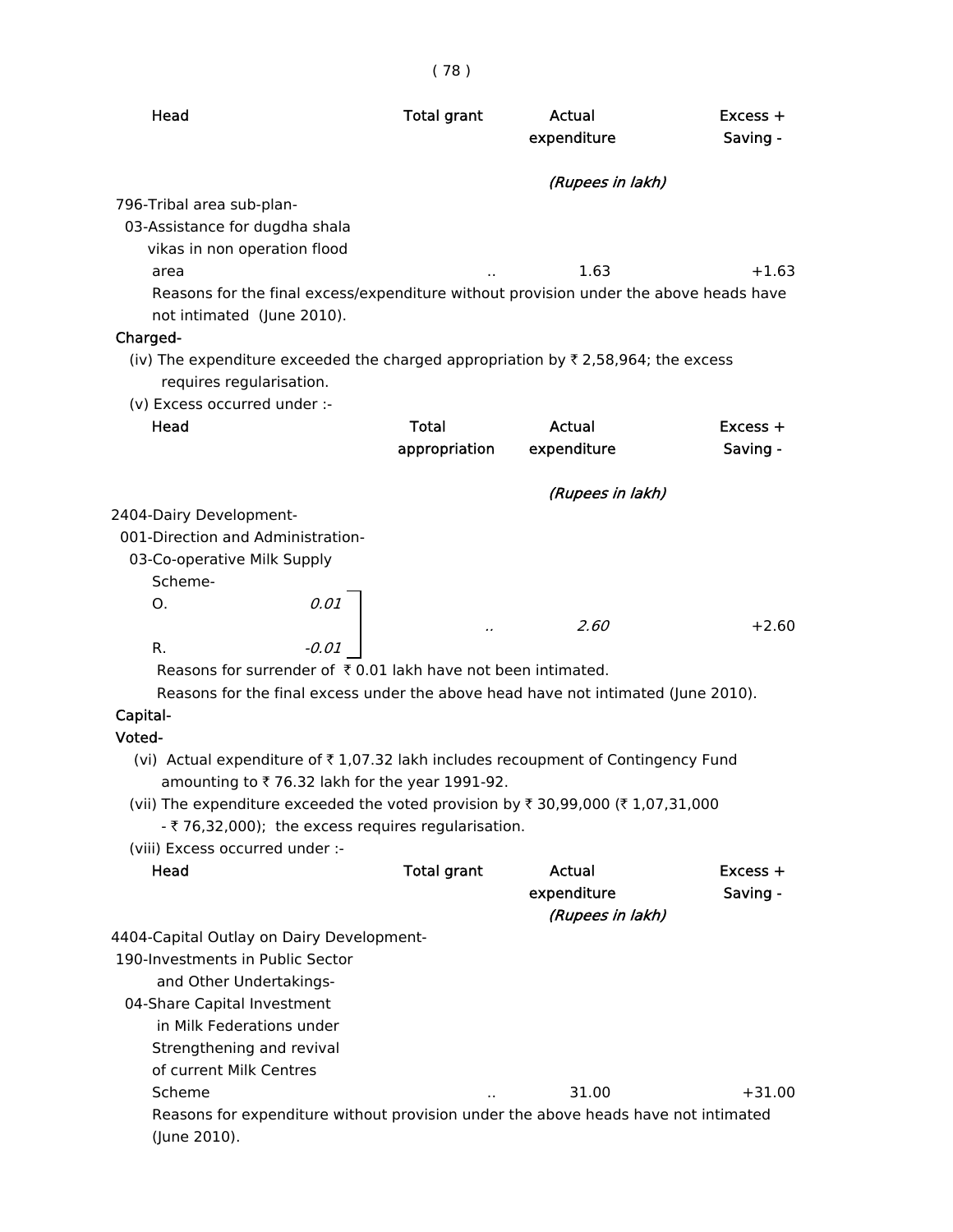| Head                                                                                                                             | <b>Total grant</b> | Actual<br>expenditure | $Excess +$<br>Saving - |
|----------------------------------------------------------------------------------------------------------------------------------|--------------------|-----------------------|------------------------|
|                                                                                                                                  |                    | (Rupees in lakh)      |                        |
| 6404-Loans for Dairy Development-<br>190-Loans for Public Sector<br>and Other Undertakings-<br>24-Loans for Intensive Mini Dairy |                    |                       |                        |
| Project exceuted under Deen<br>Dayal Development Scheme                                                                          | . .                | 76.32                 | $+76.32$               |

Actual expenditure pertains to the recoupment of Contingency Fund for the year 1991-92.

# ( 79 )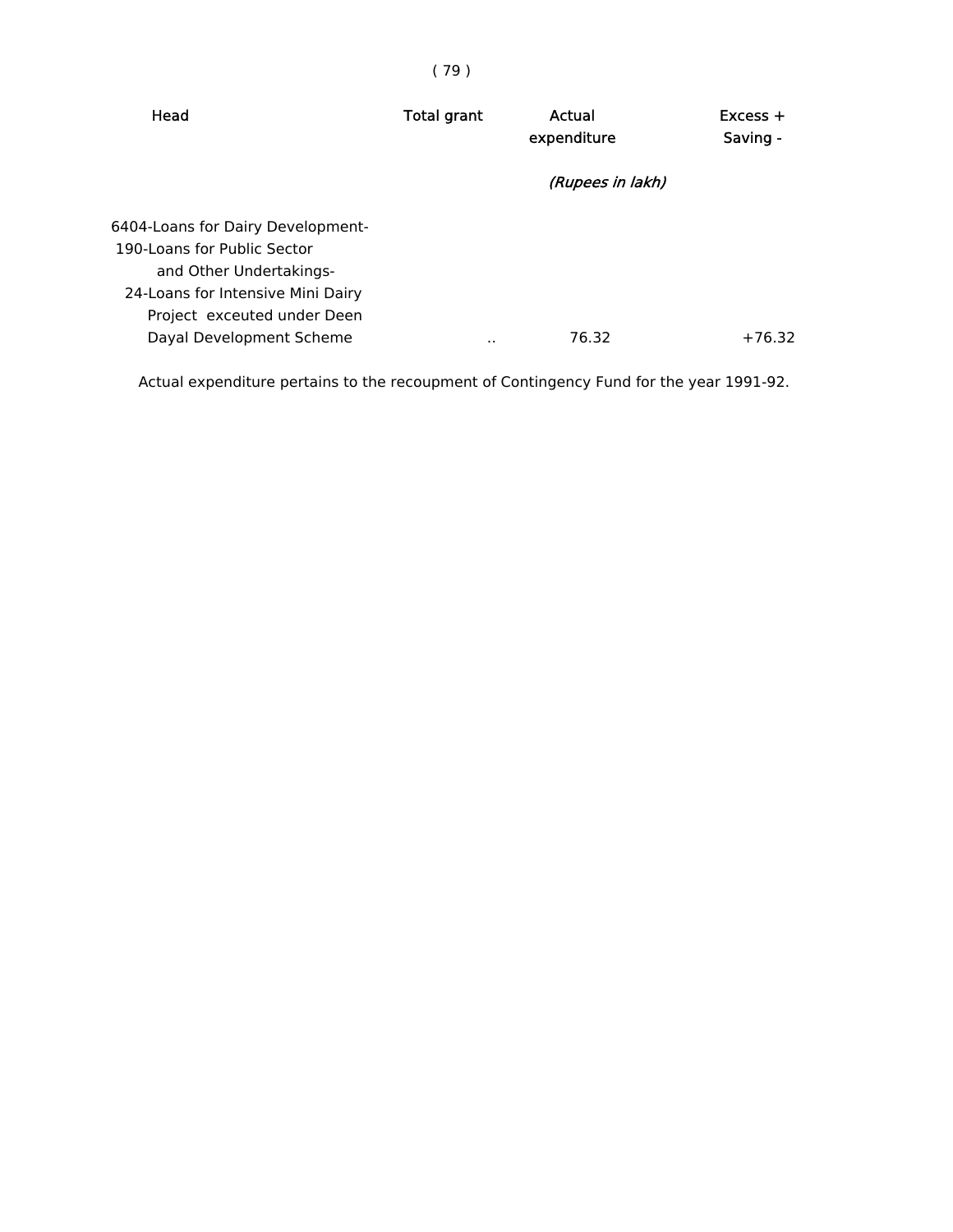### GRANT NO. 17- AGRICULTURE AND OTHER ALLIED DEPARTMENTS (FISHERIES)

| <b>Major Heads</b>                                                                                                                                                                       |                                                                                         | <b>Total grant</b> | Actual<br>expenditure                                                                                                                                                                   | $Excess +$<br>Saving - |
|------------------------------------------------------------------------------------------------------------------------------------------------------------------------------------------|-----------------------------------------------------------------------------------------|--------------------|-----------------------------------------------------------------------------------------------------------------------------------------------------------------------------------------|------------------------|
|                                                                                                                                                                                          |                                                                                         |                    | (Rupees in thousand)                                                                                                                                                                    |                        |
| Revenue-                                                                                                                                                                                 |                                                                                         |                    |                                                                                                                                                                                         |                        |
| 2052-Secretariat-General<br>Services and<br>2405-Fisheries<br>Voted-<br>Original<br>Supplementary                                                                                        | 57,92,66                                                                                | 57,92,66           | 39,94,92                                                                                                                                                                                | $-17,97,74$            |
|                                                                                                                                                                                          | Amount surrendered during the year (March 2010)                                         |                    |                                                                                                                                                                                         | 19,61,37               |
| <b>Notes and Comments-</b><br>Revenue-<br>Voted-                                                                                                                                         | and indicative of incorrect estimation of expenditure under the grant.                  |                    | (i) Out of the final saving of ₹17,97.74 lakh, surrender of ₹19,61.37 lakh was injudicious<br>(ii) Saving (partly counterbalanced by excess under another head) occurred mainly under:- |                        |
| Head                                                                                                                                                                                     |                                                                                         | <b>Total grant</b> | <b>Actual</b>                                                                                                                                                                           | Excess +               |
|                                                                                                                                                                                          |                                                                                         |                    | expenditure                                                                                                                                                                             | Saving -               |
|                                                                                                                                                                                          |                                                                                         |                    | (Rupees in lakh)                                                                                                                                                                        |                        |
| 2052-Secretariat-General Services-<br>800-Other Expenditure-<br>03-Payment of Arrears-<br>О.<br>R.<br>2405-Fisheries-<br>101-Inland Fisheries-<br>04-Fisheries Development<br>Programme- | 5,63.75<br>$-70.75$<br>Surrender of ₹70.75 lakh was on the basis of actual expenditure. | 4,93.00            | 4,91.99                                                                                                                                                                                 | $-1.01$                |
| 0.<br>R.                                                                                                                                                                                 | 1,04.03<br>$-54.03$                                                                     | 50.00              | 46.88                                                                                                                                                                                   | $-3.12$                |

Surrender of ₹ 54.03 lakh was due to non-availability of cat-fish seeds and non-marking of flood affected areas owing to drought in the state.

During 2007-08 and 2008-09 also, there was a saving of  $\bar{\tau}$  6,85.40 lakh (99 percent of the provision) and  $\bar{\tau}$  22,64.07 lakh (97 percent of the provision) respectively under this head.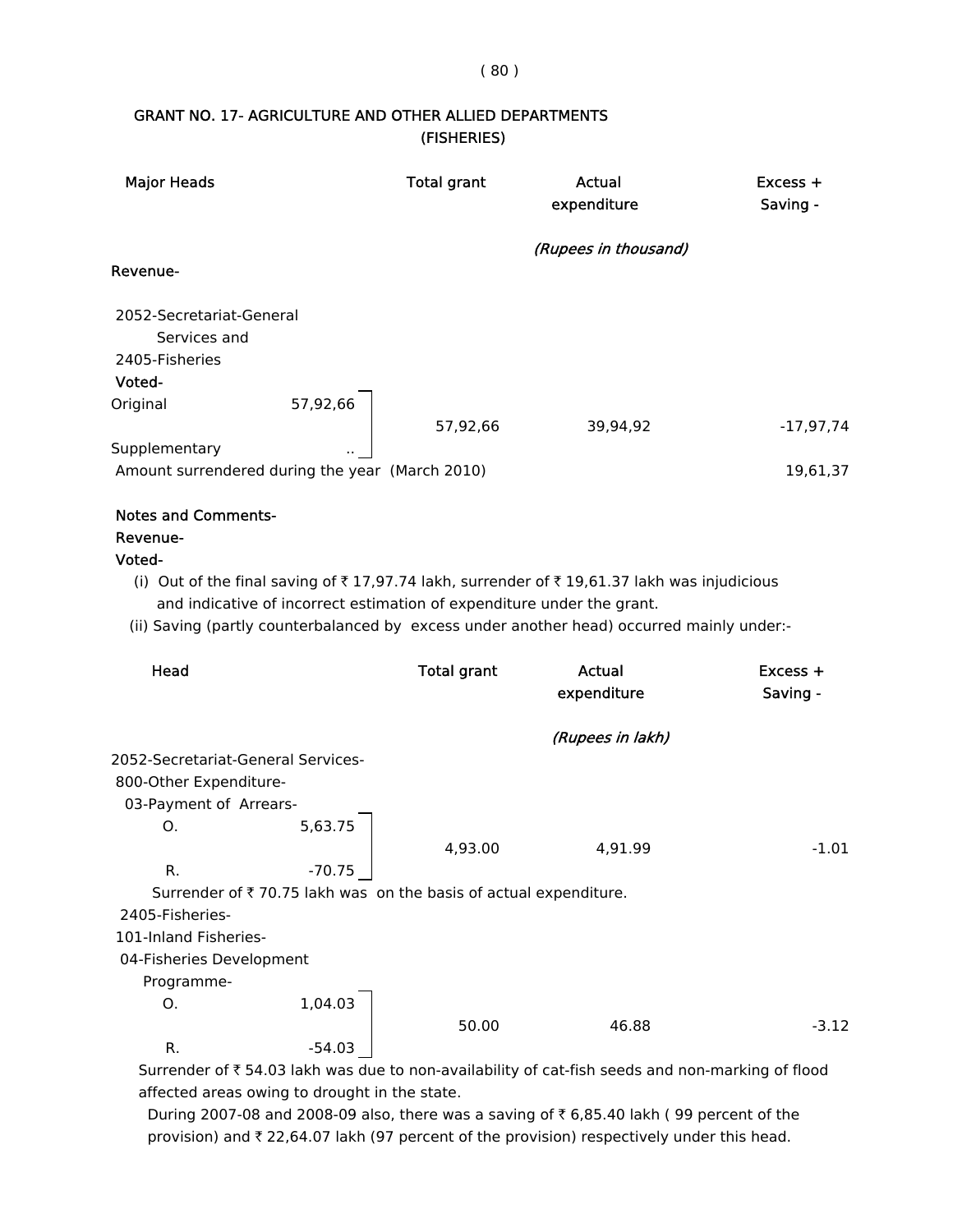|                                     |                                          | (81)               |                                                                                                 |                        |
|-------------------------------------|------------------------------------------|--------------------|-------------------------------------------------------------------------------------------------|------------------------|
| Head                                |                                          | <b>Total grant</b> | Actual<br>expenditure                                                                           | $Excess +$<br>Saving - |
|                                     |                                          |                    | (Rupees in lakh)                                                                                |                        |
| 109-Extension and Training-         |                                          |                    |                                                                                                 |                        |
| 01-Central Plan/Centrally Sponsored |                                          |                    |                                                                                                 |                        |
| Schemes-                            |                                          |                    |                                                                                                 |                        |
| Ο.                                  | 60.00                                    |                    |                                                                                                 |                        |
| R.                                  | $-60.00$                                 |                    | 0.25                                                                                            | $+0.25$                |
|                                     |                                          |                    | Surrender of ₹60.00 lakh was due to non-receipt of sanction from the Govt of India.             |                        |
|                                     |                                          |                    | During 2006-07 and 2007-08 and 2008-09 also, there was a saving of ₹22.12 lakh (55 percent      |                        |
|                                     |                                          |                    | of the provision), ₹67.00 lakh (entire provision) and ₹60.00 lakh respectively under this head. |                        |
| 120-Fisheries Co-operatives-        |                                          |                    |                                                                                                 |                        |
|                                     | 03-Development of Fish Marketing-        |                    |                                                                                                 |                        |
| 0.                                  | 10.00                                    |                    |                                                                                                 |                        |
|                                     |                                          |                    |                                                                                                 |                        |
| R.                                  | $-10.00$                                 |                    |                                                                                                 |                        |
|                                     |                                          |                    | Surrender of ₹10.00 lakh was due to non release of fund as the working institution arranged     |                        |
|                                     | the expenditures from their own sources. |                    |                                                                                                 |                        |
| 04-Scheme of Fisheries              |                                          |                    |                                                                                                 |                        |
| Development-                        |                                          |                    |                                                                                                 |                        |
| Ο.                                  | 80.00                                    |                    |                                                                                                 |                        |
|                                     |                                          | 40.00              | 41.88                                                                                           | $+1.88$                |
| R.                                  | $-40.00$                                 |                    |                                                                                                 |                        |
|                                     |                                          |                    | Surrender of ₹40.00 lakh was due to non-utlization of the provisions owing to problems for      |                        |
|                                     | sanction of the loans from the Banks.    |                    |                                                                                                 |                        |
|                                     |                                          |                    | During 2007-08 and 2008-09 also, entire provision of ₹78.00 lakh and an amount of               |                        |
|                                     |                                          |                    | ₹ 1,63.20 (82 percent of the provision) respectively under this head remained unutilised.       |                        |
| 190-Assistance to Public Sector and |                                          |                    |                                                                                                 |                        |
| Other Undertakings-                 |                                          |                    |                                                                                                 |                        |
| 01-Central Plan/Centrally Sponsored |                                          |                    |                                                                                                 |                        |
| Schemes-                            |                                          |                    |                                                                                                 |                        |
| О.                                  | 7,43.30                                  |                    |                                                                                                 |                        |
|                                     |                                          | 3,74.86            | 4,90.27                                                                                         | $+1,15.41$             |
| R.                                  | $-3,68.44$                               |                    |                                                                                                 |                        |
|                                     |                                          |                    | Surrender of ₹ 3,68.44 lakh was due to receipt of less sanctions from Govt of India and on the  |                        |
|                                     | basis of actual expenditure.             |                    |                                                                                                 |                        |
| 800-Other expenditure-              |                                          |                    |                                                                                                 |                        |
| 01-Central Plan/Centrally Sponsored |                                          |                    |                                                                                                 |                        |
| Schemes-                            |                                          |                    |                                                                                                 |                        |
| О.                                  | 13,48.66                                 |                    |                                                                                                 |                        |
|                                     |                                          | 3,17.77            | 3,27.58                                                                                         | $+9.81$                |
| R.                                  | $-10,30.89$                              |                    |                                                                                                 |                        |

Surrender of  $\bar{\tau}$  10,30.89 lakh was due to less sanction from the Govt of india. During 2007-08 and 2008-09 also, there was a saving of  $\bar{\tau}$  9,89.95 lakh (74 percent of the provision ) and  $\bar{\tau}$  9,28.72 lakh (70 percent of the provision) respectively under this head.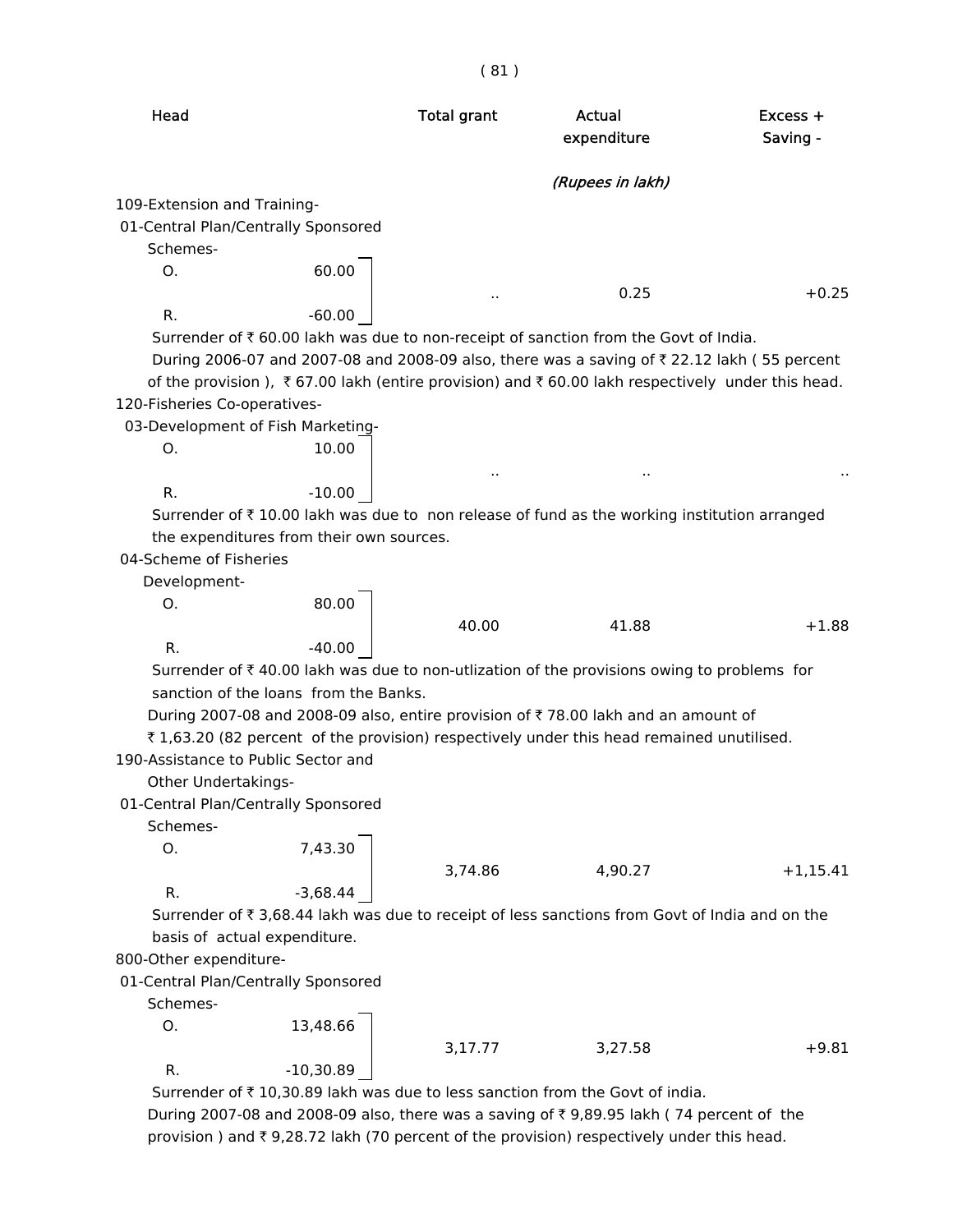| Head                                |            | <b>Total grant</b>   | Actual<br>expenditure                                                                    | $Excess +$<br>Saving - |
|-------------------------------------|------------|----------------------|------------------------------------------------------------------------------------------|------------------------|
|                                     |            |                      | (Rupees in lakh)                                                                         |                        |
| 03-Research-General-                |            |                      |                                                                                          |                        |
| O.                                  | 23,44.97   | 20,60.45             | 20,63.85                                                                                 | $+3.40$                |
| R.                                  | $-2,84.52$ |                      |                                                                                          |                        |
| expenditure.                        |            |                      | Surrender of ₹2,84.52 lakh was mainly due to economy measures and on the basis of actual |                        |
| 04-Establishment of Pradeshik       |            |                      |                                                                                          |                        |
| <b>Fisheries Development</b>        |            |                      |                                                                                          |                        |
| Authority-                          |            |                      |                                                                                          |                        |
| O.                                  | 70.43      |                      |                                                                                          |                        |
|                                     |            | 57.98                | 56.99                                                                                    | $-0.99$                |
| R.                                  | $-12.45$   |                      |                                                                                          |                        |
|                                     |            |                      | Surrender of ₹12.45 lakh was mainly on the basis of actual expenditure.                  |                        |
| (June 2010).                        |            |                      | Reasons for the final saving/excess under the above heads have not been intimated        |                        |
| (iii) Excess occurred under:-       |            |                      |                                                                                          |                        |
| 2405-Fisheries-                     |            |                      |                                                                                          |                        |
| 101-Inland Fisheries-               |            |                      |                                                                                          |                        |
| 01-Central Plan/Centrally Sponsored |            |                      |                                                                                          |                        |
| Schemes-                            |            |                      |                                                                                          |                        |
| O.                                  | 0.50       | $\ddot{\phantom{a}}$ | 39.04                                                                                    | $+39.04$               |
| R.                                  | $-0.50$    |                      |                                                                                          |                        |

Surrender of  $\bar{\tau}$  0.50 lakh was due to less receipt of sanction from the Govt of India. Reasons for the final excess under the above head have not been intimated (June 2010).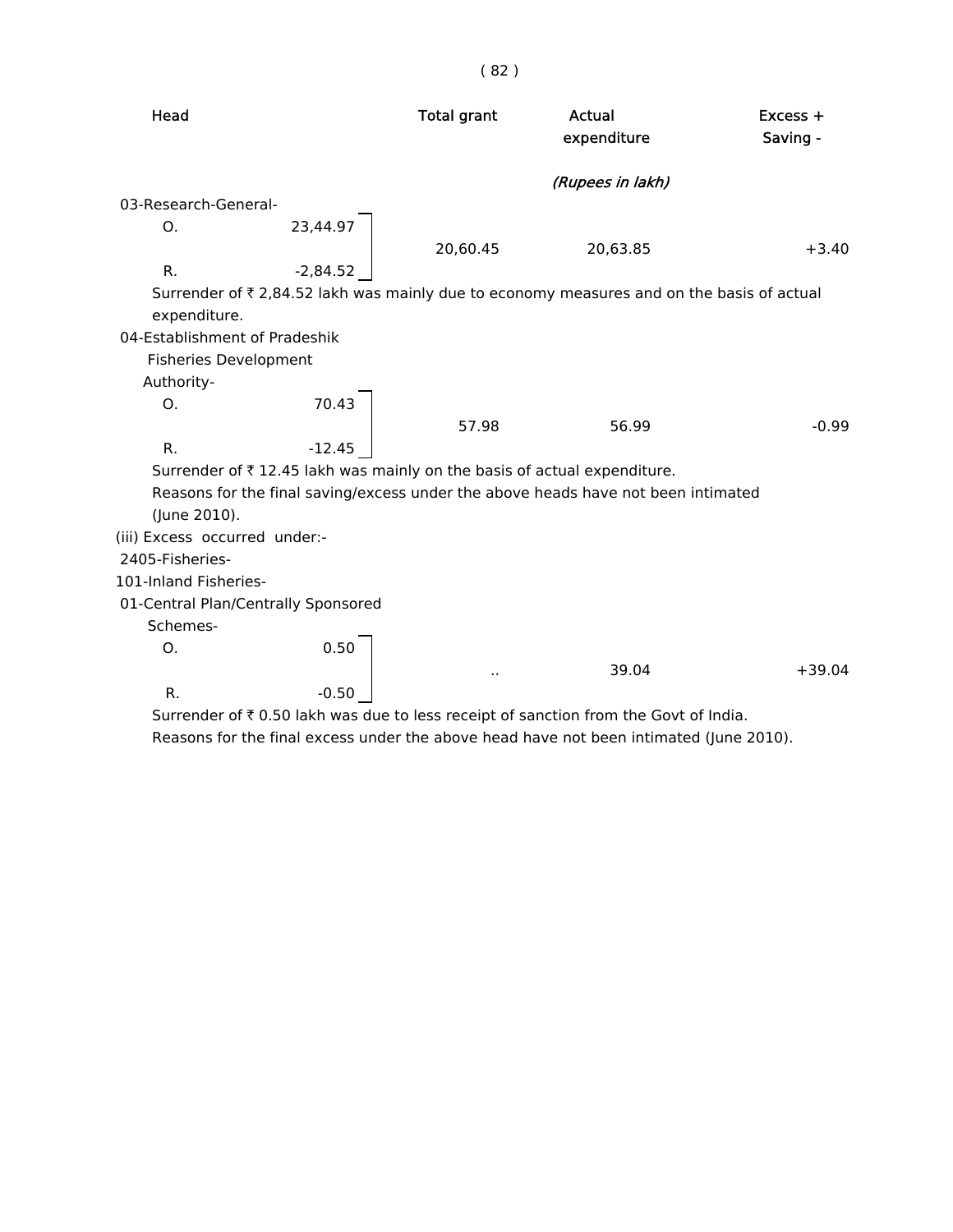( 83 )

## GRANT NO. 18-AGRICULTURE AND OTHER ALLIED DEPARTMENTS (CO-OPERATIVE)

| <b>Major Heads</b>                                          | <b>Total grant</b><br>or<br>appropriation | Actual<br>expenditure | $Excess +$<br>Saving - |
|-------------------------------------------------------------|-------------------------------------------|-----------------------|------------------------|
|                                                             |                                           | (Rupees in thousand)  |                        |
| Revenue-                                                    |                                           |                       |                        |
| 2013-Council of Ministers,                                  |                                           |                       |                        |
| 2049-Interest Payments,                                     |                                           |                       |                        |
| 2052-Secretariat-General Services and<br>2425-Co-operation  |                                           |                       |                        |
| Voted-                                                      |                                           |                       |                        |
| Original<br>1,45,75,89                                      |                                           |                       |                        |
|                                                             | 1,57,46,86                                | 1,56,81,49            | $-65,37$               |
| Supplementary<br>11,70,97                                   |                                           |                       | 88,73                  |
| Amount surrendered during the year (March 2010)<br>Charged- |                                           |                       |                        |
| Original<br>5,82,95                                         |                                           |                       |                        |
|                                                             | 5,82,95                                   | 7,93,09               | $+2,10,14$             |
| Supplementary                                               |                                           |                       |                        |
| Amount surrendered during the year (March 2010)             |                                           |                       | 91,96                  |
| Capital-                                                    |                                           |                       |                        |
| 4425-Capital Outlay on Co-operation,                        |                                           |                       |                        |
| 6003-Internal Debt of the State Government and              |                                           |                       |                        |
| 6425-Loans for Co-operation                                 |                                           |                       |                        |
| Voted-                                                      |                                           |                       |                        |
| Original<br>16,38,00                                        |                                           |                       |                        |
| Supplementary<br>16,54,00                                   | 32,92,00                                  | 22,74,11              | $-10, 17, 89$          |
| Amount surrendered during the year (March 2010)             |                                           |                       | 10,39,50               |
| Charged-                                                    |                                           |                       |                        |
| Original<br>11,73,70                                        |                                           |                       |                        |
|                                                             | 11,73,70                                  | 11,39,00              | $-34,70$               |
| Supplementary                                               |                                           |                       |                        |
| Amount surrendered during the year (March 2010)             |                                           |                       | 34,71                  |

#### Notes and Comments-

#### Revenue-

## Voted-

- (i) In view of the final saving of  $\bar{\tau}$  65.37 lakh, surrender of  $\bar{\tau}$  88.73 lakh was injudicious and indicative of incorrect estimation of expenditure.
- (ii) In view of the final saving of  $\bar{\tau}$  65.37 lakh, the supplementary grant of  $\bar{\tau}$  11,70.97 lakh obtained in August 2009 proved excessive.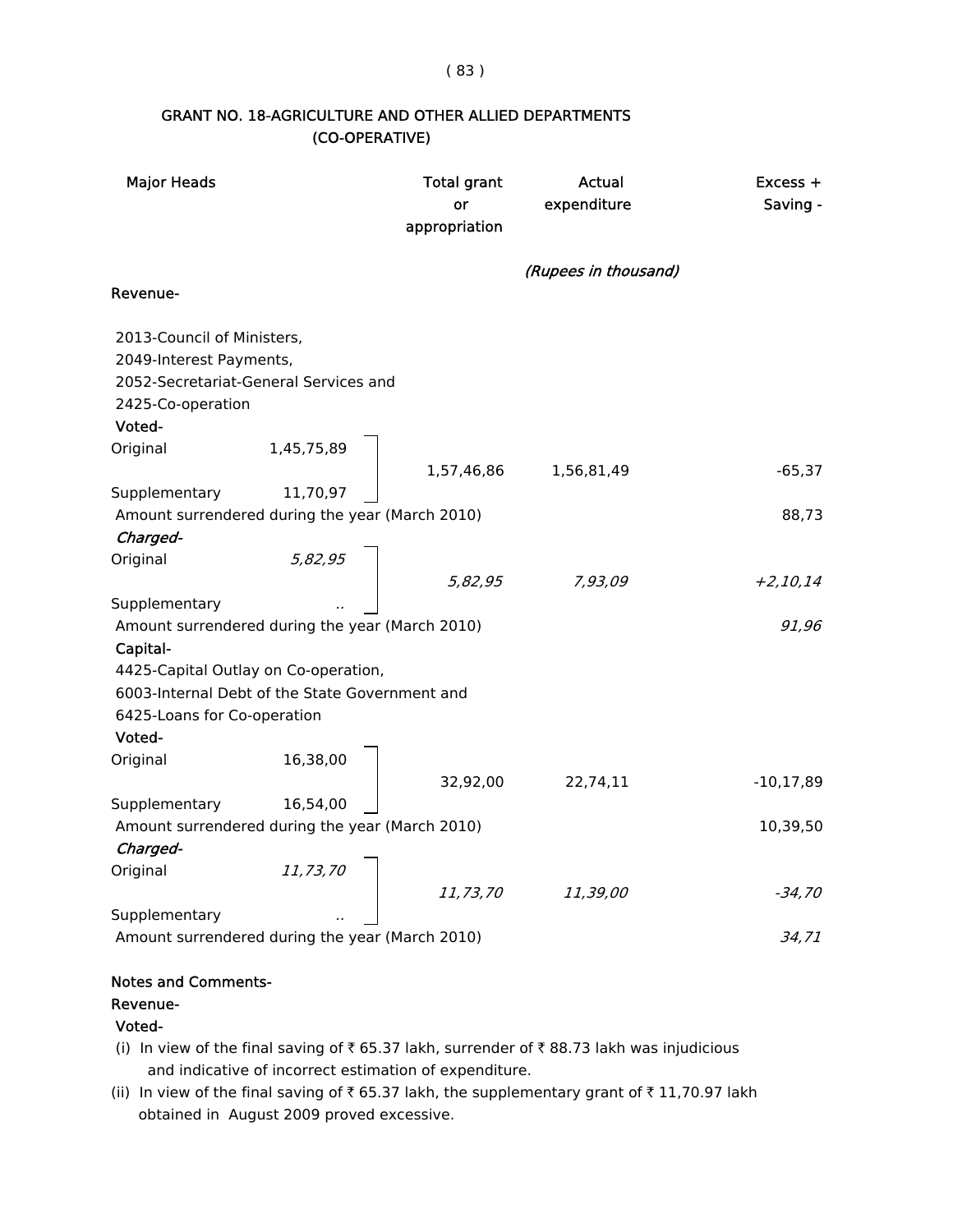( 84 )

(iii) Saving (partly counterbalanced by excess under other heads) occurred mainly under :-

| Head                                 |          | <b>Total grant</b> | Actual<br>expenditure<br>(Rupees in lakh)                                                                               | $Excess +$<br>Saving - |
|--------------------------------------|----------|--------------------|-------------------------------------------------------------------------------------------------------------------------|------------------------|
| 2425-Co-operation-                   |          |                    |                                                                                                                         |                        |
| 800-Other expenditure-               |          |                    |                                                                                                                         |                        |
| 04-Integrated Development Projects   |          |                    |                                                                                                                         |                        |
| (Financed from N.C.D.C.)-            |          |                    |                                                                                                                         |                        |
| O <sub>1</sub>                       | 2,73.00  |                    |                                                                                                                         |                        |
|                                      |          | 2,17.00            | 2,17.00                                                                                                                 |                        |
| R.                                   | $-56.00$ |                    |                                                                                                                         |                        |
|                                      |          |                    | Out of total saving of $\overline{\xi}$ 56.00 lakh, surrender of $\overline{\xi}$ 0.68 lakh was due to nil requirement. |                        |
|                                      |          |                    | Reasons for further reduction in provision by $\overline{\tau}$ 55.32 lakh have not been intimated.                     |                        |
| (iv) Excess occurred mainly under :- |          |                    |                                                                                                                         |                        |
| 2425-Co-operation-                   |          |                    |                                                                                                                         |                        |
| 001-Direction and Administration-    |          |                    |                                                                                                                         |                        |
| 03-General Establishment and         |          |                    |                                                                                                                         |                        |
| Supervision-                         |          |                    |                                                                                                                         |                        |
| O.                                   | 53,17.57 |                    |                                                                                                                         |                        |
|                                      |          | 52,88.87           | 53,34.12                                                                                                                | $+45.25$               |
| R.                                   | $-28.70$ |                    |                                                                                                                         |                        |

Out of net saving of  $\bar{\tau}$  28.70 lakh, surrender of  $\bar{\tau}$  51.74 lakh was mainly due to nil requirement, delay in appointment etc. Reasons for augmentation of provision by  $\bar{\tau}$  23.04 lakh have not been intimated.

| 06-U.P. Co-operative Institutional |
|------------------------------------|
|------------------------------------|

| Service Division- |       |       |       |         |
|-------------------|-------|-------|-------|---------|
| Ő.                | 34.29 |       |       |         |
|                   |       | 59.44 | 57.87 | $-1.57$ |
| R.                | 25.15 |       |       |         |

Out of net augmentation of  $\bar{\tau}$  25.15 lakh, reasons for augmentation of provision by ₹ 32.28 lakh have not been intimated while surrender of ₹7.13 lakh was due to nil requirement.

 Reasons for the final excess/saving under the above heads have not been intimated (June 2010).

#### Charged-

(v) Actual expenditure of  $\bar{\tau}$  7,93.09 lakh includes the clearance of O.B.Suspense amounting to  $\bar{\tau}$  3,02.10 lakh for the years 2001-02 and 2002-03. The final saving of  $\bar{\tau}$  91.96 lakh (₹ 3,02.10 lakh - ₹ 2,10.14 lakh) was surrendered.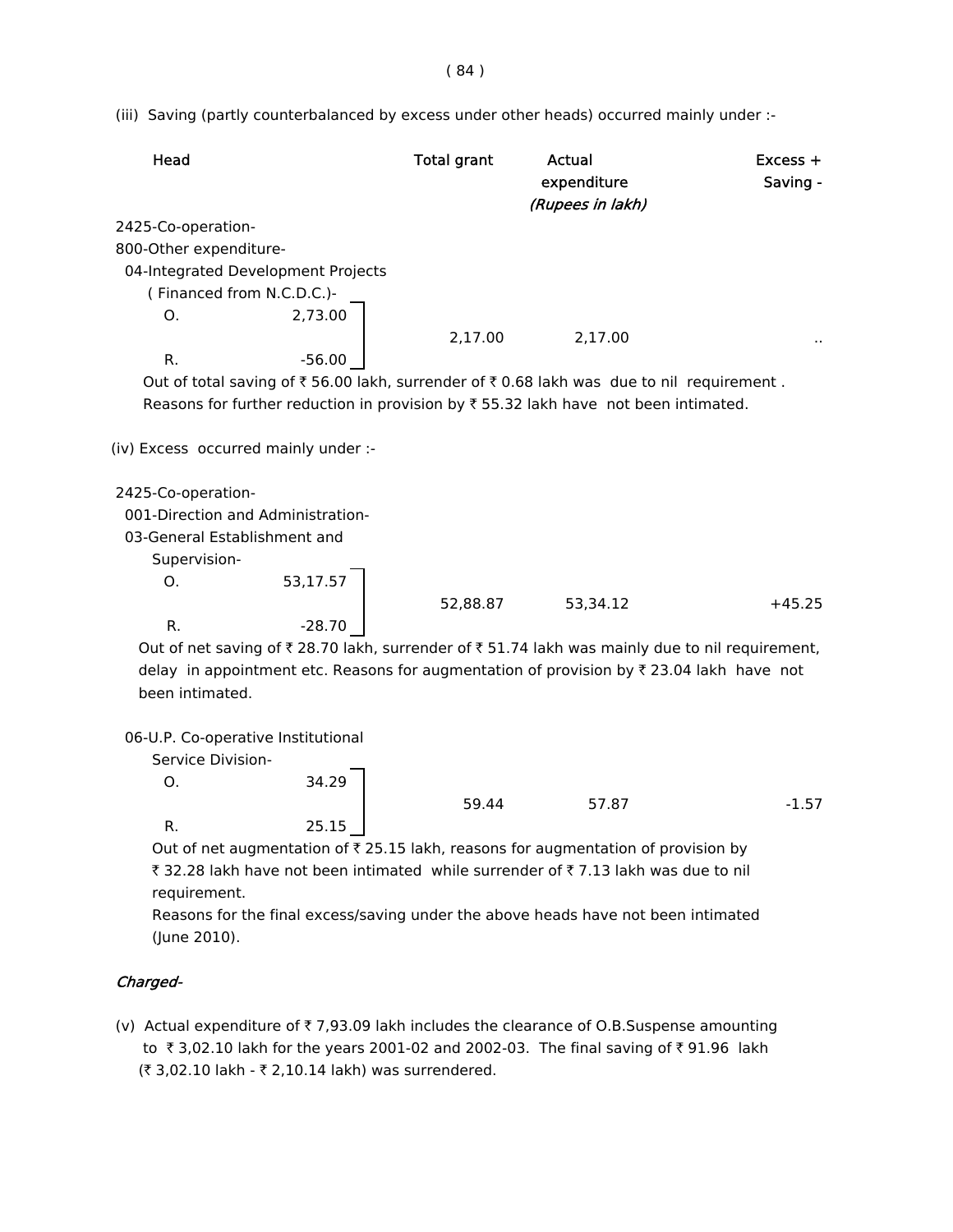(vi) Saving occurred under :-

| Head                                                                                                | <b>Total</b><br>appropriation | Actual<br>expenditure | $Excess +$<br>Saving - |
|-----------------------------------------------------------------------------------------------------|-------------------------------|-----------------------|------------------------|
|                                                                                                     |                               | (Rupees in lakh)      |                        |
| 2049-Interest Payments-                                                                             |                               |                       |                        |
| 01-Interest on Internal Debt-                                                                       |                               |                       |                        |
| 200-Interest on other Internal Debts-                                                               |                               |                       |                        |
| 03-Interest on Loans received from the                                                              |                               |                       |                        |
| National Co-operative Development                                                                   |                               |                       |                        |
| Corporation-                                                                                        |                               |                       |                        |
| $4,56.95$<br>$-83.42$<br>O <sub>1</sub>                                                             |                               |                       |                        |
|                                                                                                     | 3,73.53                       | 3,73.53               |                        |
| R.                                                                                                  |                               |                       |                        |
| Surrender of ₹83.42 lakh was due to less receipt of loan than anticipated.                          |                               |                       |                        |
| (vii) Excess occurred under :-                                                                      |                               |                       |                        |
| 2049-Interest Payments-                                                                             |                               |                       |                        |
| 01-Interest on Internal Debt-                                                                       |                               |                       |                        |
| 200-Interest on other Internal Debts-                                                               |                               |                       |                        |
| 04-Interest on Loans received from the                                                              |                               |                       |                        |
| National Agricultural Debt Fund                                                                     |                               |                       |                        |
| of R.B.I.-                                                                                          |                               |                       |                        |
| O <sub>1</sub>                                                                                      |                               |                       |                        |
| $1,25.00$<br>$-7.54$                                                                                | 1,17.46                       | 4,19.56               | $+3,02.10$             |
| R.                                                                                                  |                               |                       |                        |
| Actual expenditure of $\bar{\tau}$ 4,19.56 lakh includes the clearance of O.B.Suspense amounting to |                               |                       |                        |

₹ 3,02.10 lakhs for the year 2001-02 and 2002-03.

Surrender of  $\bar{\tau}$  7.54 lakh was due to less loan receipt of loan than anticipated.

#### Capital- Voted-

- (viii) Actual expenditure of  $\bar{\tau}$  22,74.11 lakh includes recoupment of Contingency Fund amounting to  $\bar{\tau}$  21.46 lakh for the year 1994-95. Against the final saving of ₹ 10,39.35 lakh ( ₹ 10,17.89 lakh + ₹ 21.46 lakh), a sum of ₹ 10,39.50 lakh was
	- surrendered. (ix) In view of the final saving of  $\bar{\tau}$  10,39.35 lakh, the supplementary grant of  $\bar{\tau}$  16,54.00 lakh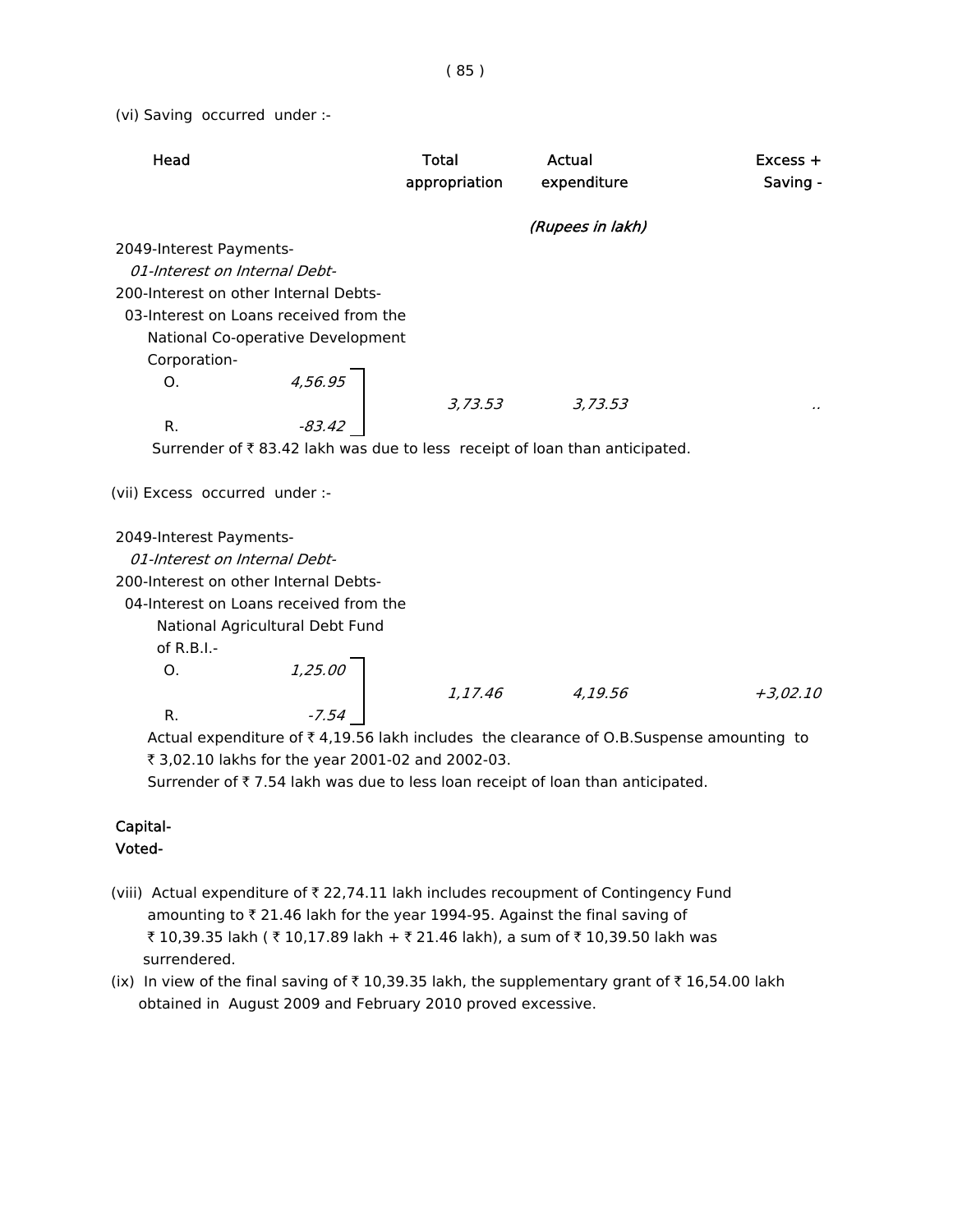( 86 )

(x) Saving (partly counterbalanced by excess under other heads) occurred mainly under :-

| Head                               |                                       | <b>Total grant</b> | Actual<br>expenditure                                                                      | $Excess +$<br>Saving - |
|------------------------------------|---------------------------------------|--------------------|--------------------------------------------------------------------------------------------|------------------------|
|                                    |                                       |                    | (Rupees in lakh)                                                                           |                        |
| 6425-Loans for Co-operation-       |                                       |                    |                                                                                            |                        |
| 108-Loans to other Co-operatives-  |                                       |                    |                                                                                            |                        |
|                                    | 04-Investment in Debentures issued    |                    |                                                                                            |                        |
|                                    | by U.P.State Co-operative and         |                    |                                                                                            |                        |
|                                    | Rural Development Bank Ltd.-          |                    |                                                                                            |                        |
| O <sub>1</sub>                     | 10,50.00                              |                    |                                                                                            |                        |
| R.                                 | $-10,50.00$                           |                    |                                                                                            |                        |
|                                    |                                       |                    |                                                                                            |                        |
|                                    |                                       |                    | Out of total anticipated saving of ₹10,50.00 lakh, Reasons for surrender of ₹10,39.50 lakh |                        |
|                                    |                                       |                    | and reduction in provision by re-appropration of ₹ 10.50 lakh have not been intimated.     |                        |
| (xi) Excess occurred under :-      |                                       |                    |                                                                                            |                        |
| 6425-Loans for Co-operation-       |                                       |                    |                                                                                            |                        |
| 107-Loans to Credit Co-operatives- |                                       |                    |                                                                                            |                        |
|                                    | 01-Central Plan/Centrally Sponsored   |                    |                                                                                            |                        |
| Schemes                            |                                       |                    | 21.46                                                                                      | $+21.46$               |
|                                    |                                       |                    | Actual expenditure pertains to the recoupment of Contingency Fund for the year 1994-95.    |                        |
|                                    |                                       |                    |                                                                                            |                        |
| 800-Other Loans-                   |                                       |                    |                                                                                            |                        |
|                                    | 04-Loans Under Integrated Cooperative |                    |                                                                                            |                        |
|                                    | Development Scheme (Financed by       |                    |                                                                                            |                        |
| $N.C.D.C.$ )-                      |                                       |                    |                                                                                            |                        |
| Ο.                                 | 1,88.00                               |                    |                                                                                            |                        |
|                                    |                                       | 1,98.50            | 1,98.50                                                                                    |                        |
| R.                                 | 10.50                                 |                    |                                                                                            |                        |
|                                    |                                       |                    |                                                                                            |                        |

Reasons for augmentation of provision by  $\bar{\tau}$  10.50 lakh have not been intimated.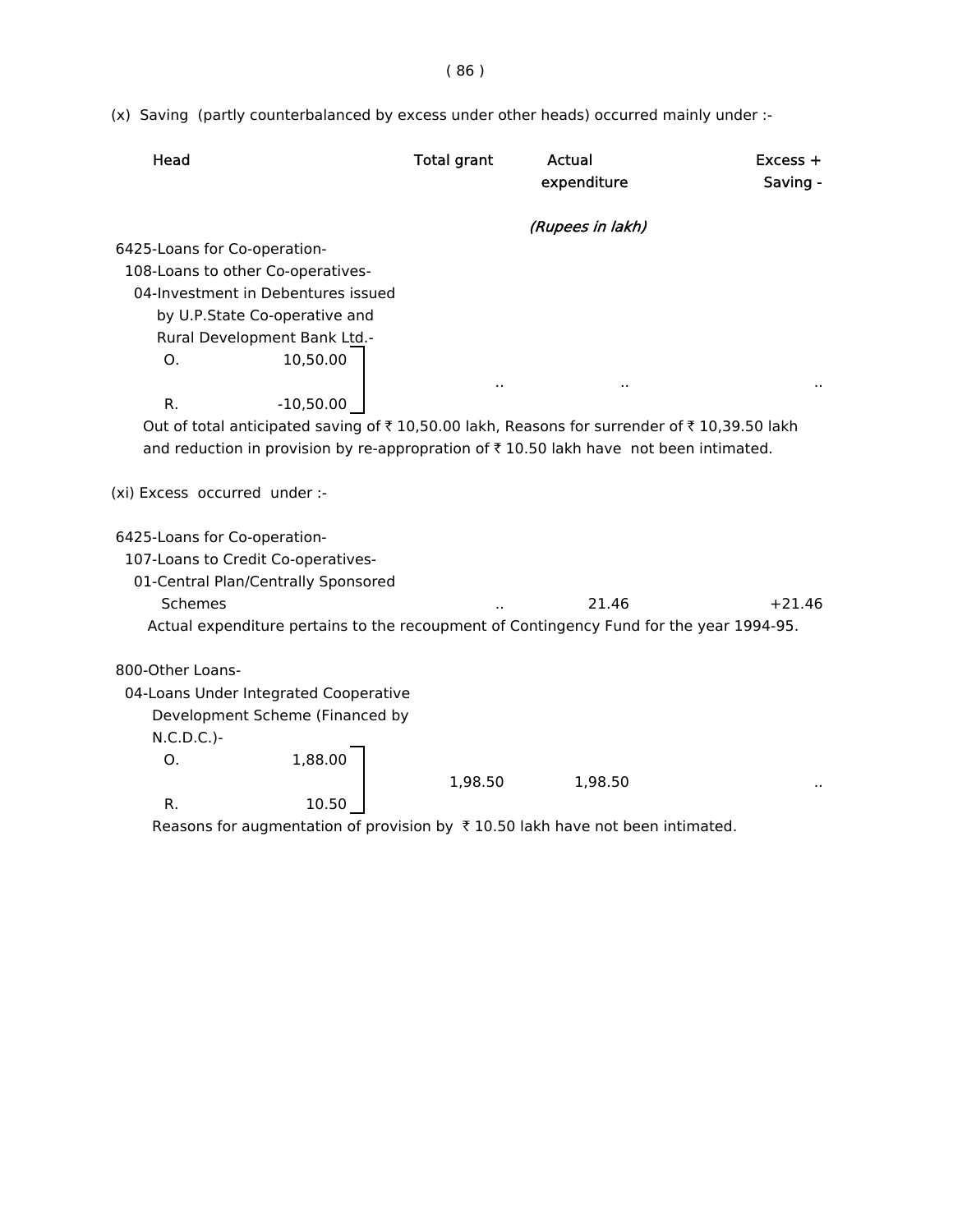## ( 87 )

## GRANT NO. 19-PERSONNEL DEPARTMENT (TRAINING AND OTHER EXPENDITURE)

| <b>Major Heads</b>                                                                            |          | <b>Total grant</b> | Actual<br>expenditure | Excess +<br>Saving - |
|-----------------------------------------------------------------------------------------------|----------|--------------------|-----------------------|----------------------|
|                                                                                               |          |                    | (Rupees in thousand)  |                      |
| Revenue-                                                                                      |          |                    |                       |                      |
| 2052-Secretariat-General Services and                                                         |          |                    |                       |                      |
| 2070-Other Administrative Services                                                            |          |                    |                       |                      |
| Voted-                                                                                        |          |                    |                       |                      |
| Original                                                                                      | 6,94,90  |                    |                       |                      |
| Supplementary                                                                                 |          | 6,94,90            | 3,88,44               | $-3,06,46$           |
|                                                                                               |          |                    |                       |                      |
| Amount surrendered during the year (March 2010)                                               |          |                    |                       | 3,11,97              |
| <b>Notes and Comments-</b><br>Revenue-                                                        |          |                    |                       |                      |
| Voted-                                                                                        |          |                    |                       |                      |
| (i) Against the final saving of ₹3,06.46 lakh, surrender of ₹3,11.97 lakh was injudicious and |          |                    |                       |                      |
| indicative of incorrect estimation of expenditure under the grant.                            |          |                    |                       |                      |
| (ii) Saving occurred mainly under:-                                                           |          |                    |                       |                      |
|                                                                                               |          |                    |                       |                      |
| Head                                                                                          |          | <b>Total grant</b> | Actual                | $Excess +$           |
|                                                                                               |          |                    | expenditure           | Saving -             |
|                                                                                               |          |                    | (Rupees in lakh)      |                      |
| 2052-Secretariat-General Services-                                                            |          |                    |                       |                      |
| 800-Other expenditure-                                                                        |          |                    |                       |                      |
| 03-Payment of Arrears-                                                                        |          |                    |                       |                      |
| Ο.                                                                                            | 42.43    |                    |                       |                      |
|                                                                                               |          | 14.95              | 11.04                 | $-3.91$              |
| R.                                                                                            | $-27.48$ |                    |                       |                      |
| ₹27.48 lakh was surrendered due to non-implementation of report of U.P. Pay commission 2008   |          |                    |                       |                      |
| and posts remaining vacant in Centre for good governance, U.P.                                |          |                    |                       |                      |
| 2070-Other Administrative Services-                                                           |          |                    |                       |                      |
| 003-Training-                                                                                 |          |                    |                       |                      |
| 07-Organisation of Training                                                                   |          |                    |                       |                      |
| Co-ordination cell-                                                                           |          |                    |                       |                      |
| 0.                                                                                            | 31.35    | 24.70              | 24.70                 |                      |

Surrender of ₹6.65 lakh was mainly due to posts remaining vacant and economy measures.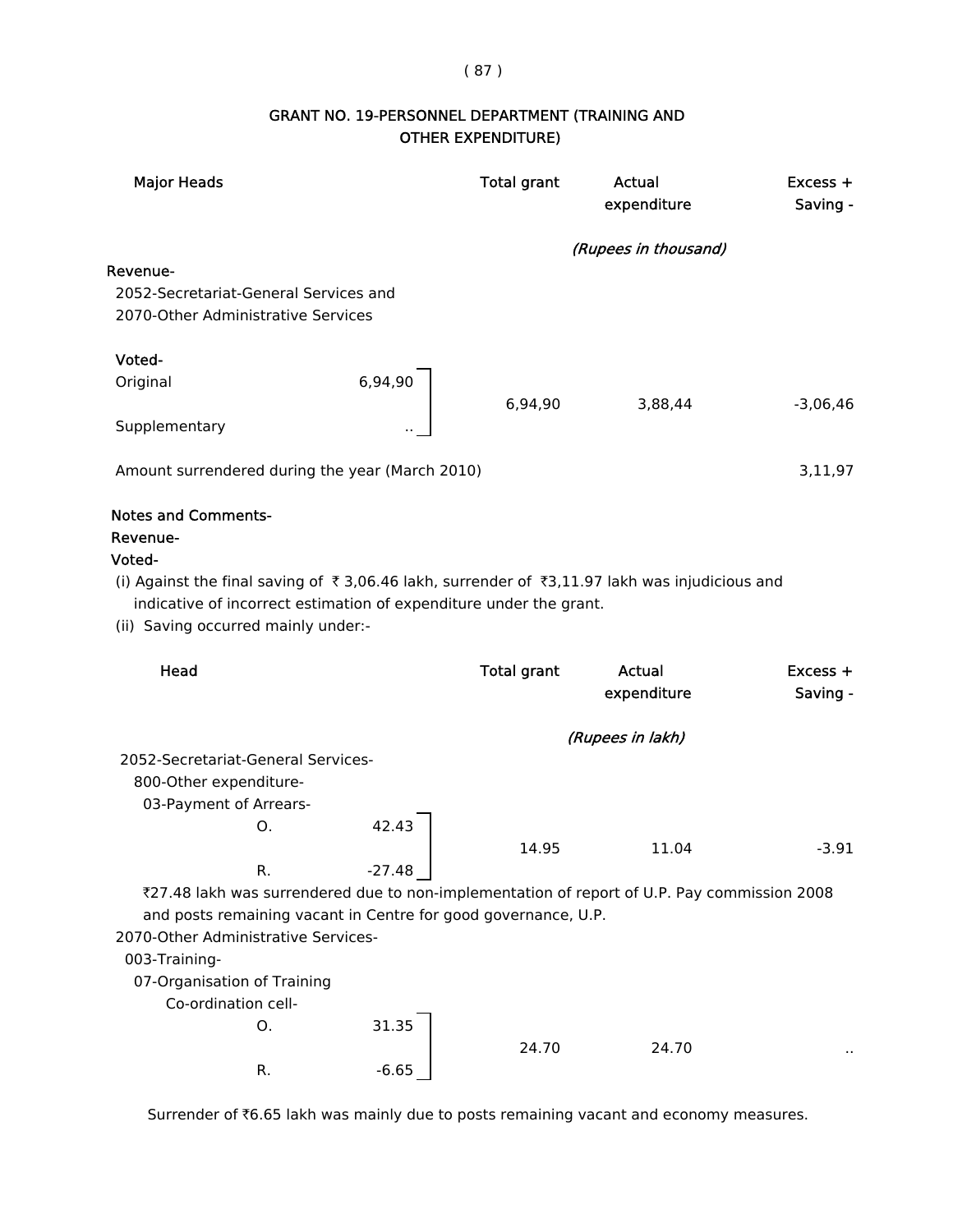| Head                                 |            | <b>Total grant</b> | Actual<br>expenditure | Excess +<br>Saving - |
|--------------------------------------|------------|--------------------|-----------------------|----------------------|
|                                      |            |                    | (Rupees in lakh)      |                      |
| 11-U.P.Administrative and Management |            |                    |                       |                      |
| Academy, Lucknow-                    |            |                    |                       |                      |
| O.                                   | 5,41.67    |                    |                       |                      |
|                                      |            | 3,19.55            | 3,28.96               | $+9.41$              |
| R.                                   | $-2,22.12$ |                    |                       |                      |

₹2.22.12 lakh was surrendered mainly due to less number of trainees and non receipt of nomination for 2nd training programme and posts remaining vacant.

Reasons for the final saving/excess under the above heads have not been intimated (June 2010).

800-Other expenditure-

|    | 55.72    |                                |     |     |
|----|----------|--------------------------------|-----|-----|
|    |          | . .                            | . . | . . |
| R. | $-55.72$ |                                |     |     |
|    |          | 04-Centre for good Governance- |     |     |

 `55.72 lakh was surrendered due to non-operation of Centre for Good Governance and non-appointment of officials.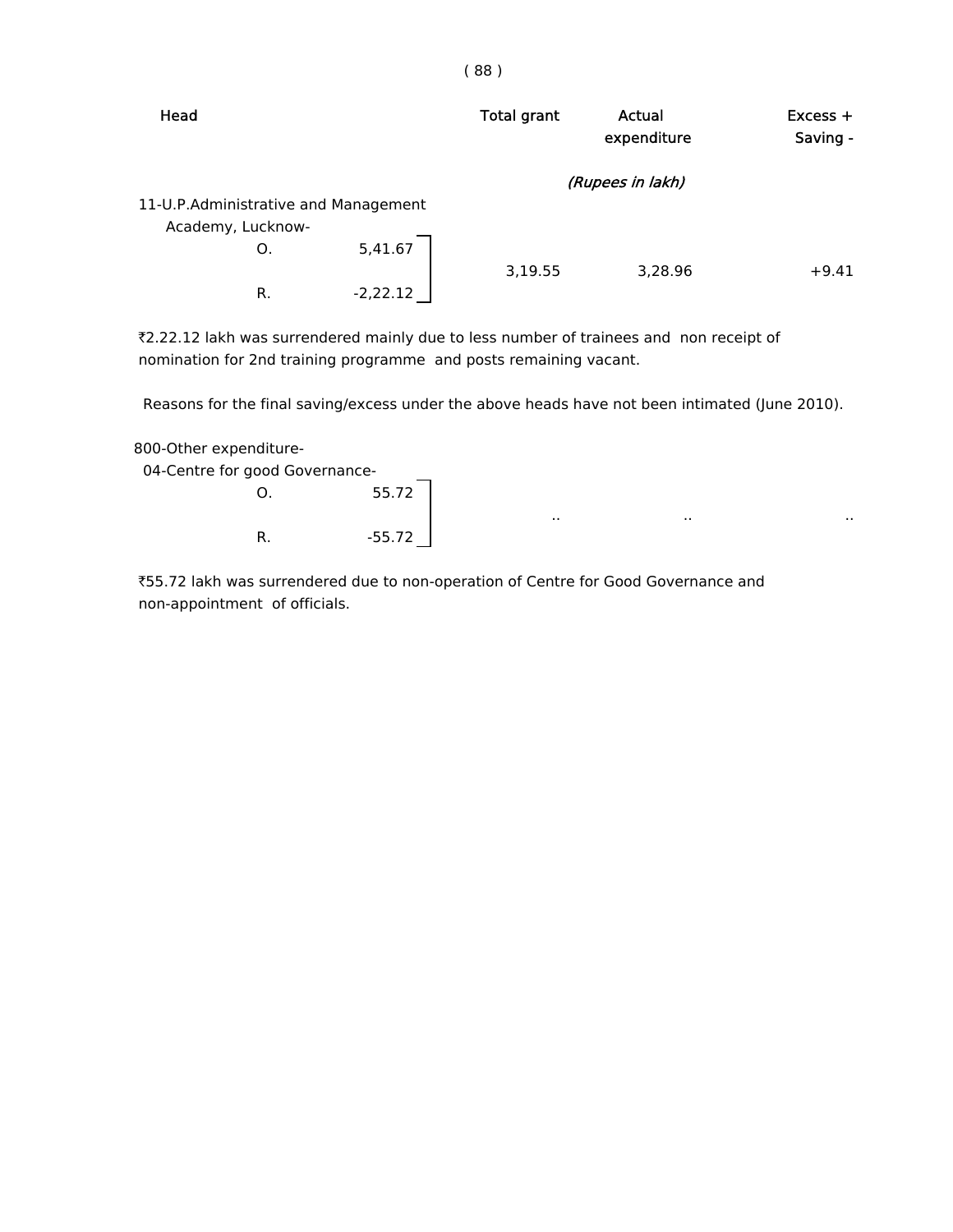# (PUBLIC SERVICE COMMISSION) GRANT NO. 20- PERSONNEL DEPARTMENT

| <b>Major Heads</b>                                                                            |                     | <b>Total grant</b><br>or<br>appropriation | Actual<br>expenditure | Excess +<br>Saving - |
|-----------------------------------------------------------------------------------------------|---------------------|-------------------------------------------|-----------------------|----------------------|
| Revenue-<br>2051-Public Service Commission and<br>2052-Secretariat-General Services<br>Voted- |                     |                                           | (Rupees in thousand)  |                      |
| Original                                                                                      | 1,64,86             | 2,24,28                                   | 2,22,16               | $-2,12$              |
| Supplementary<br>Amount surrendered during the year (March 2010)                              | 59,42               |                                           |                       | 2,13                 |
| Charged-<br>Original<br>Supplementary<br>Amount surrendered during the year                   | 21,58,59<br>5,22,89 | 26,81,48                                  | 26,25,19              | $-56,29$             |
| Capital-<br>4059-Capital Outlay on Public Works                                               |                     |                                           |                       |                      |
| Charged-<br>Original<br>Supplementary<br>Amount surrendered during the year                   | 5,00                | 5,00                                      | 5,00                  |                      |

### Notes and comments-

#### Revenue-

Charged-

(i) Out of the final saving of  $\text{\texttt{56.29}}$  lakh, no amount could be anticipated for surrender.

 (ii) In view of the final saving of `56.29 lakh; the supplementary appropriation of `5,22.89 lakh obtained in February 2010 proved excessive.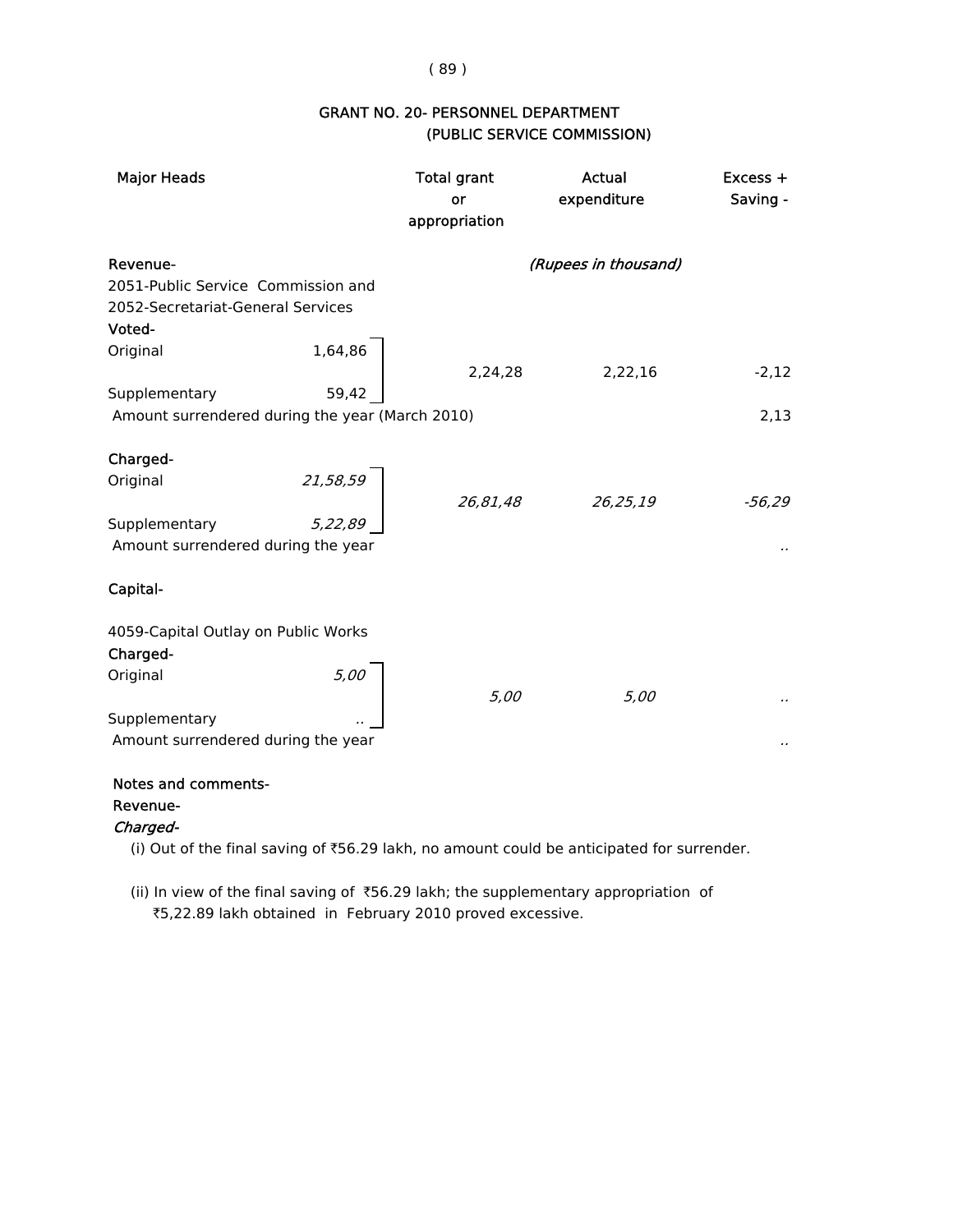### GRANT NO. 21- FOOD AND CIVIL SUPPLIES DEPARTMENT

| <b>Major Heads</b>                                               |             | <b>Total grant</b><br>or<br>appropriation | <b>Actual</b><br>expenditure | Excess +<br>Saving - |
|------------------------------------------------------------------|-------------|-------------------------------------------|------------------------------|----------------------|
|                                                                  |             |                                           | (Rupees in thousand)         |                      |
| Revenue-                                                         |             |                                           |                              |                      |
| 2052-Secretariat-General Services,                               |             |                                           |                              |                      |
| 2075- Miscellaneous General Services,                            |             |                                           |                              |                      |
| 2408-Food Storage and Warehousing,                               |             |                                           |                              |                      |
| 3456-Civil Supplies and                                          |             |                                           |                              |                      |
| 3475-Other General Economic Services                             |             |                                           |                              |                      |
| Voted-                                                           |             |                                           |                              |                      |
| Original                                                         | 38,30,89    |                                           |                              |                      |
|                                                                  |             | 38,35,89                                  | 38,29,60                     | $-6,29$              |
| Supplementary                                                    | 5,00        |                                           |                              |                      |
| Amount surrendered during the year (March 2010)                  |             |                                           |                              | 3,74,67              |
| Charged-<br>Original                                             |             |                                           |                              |                      |
|                                                                  |             | 1.44                                      | 1.44                         |                      |
| Supplementary                                                    | 1.44        |                                           |                              |                      |
| Amount surrendered during the year                               |             |                                           |                              |                      |
| Capital-                                                         |             |                                           |                              |                      |
| 4059-Capital Outlay on Public Works,                             |             |                                           |                              |                      |
| 4408-Capital Outlay on Food Storage and<br>Warehousing and       |             |                                           |                              |                      |
| 6003-Internal Debt of the State Government                       |             |                                           |                              |                      |
| Voted-                                                           |             |                                           |                              |                      |
| Original                                                         | 69,12,38,76 |                                           |                              |                      |
|                                                                  |             | 1, 17, 27, 12, 75                         | 1,10,99,62,37                | $-6,27,50,38$        |
| Supplementary                                                    | 48,14,73,99 |                                           |                              |                      |
| Amount surrendered during the year (March 2010)                  |             |                                           |                              | 6,65,13,24           |
|                                                                  |             |                                           |                              |                      |
| Charged-                                                         |             |                                           |                              |                      |
| Original                                                         | 24,00,01,50 |                                           |                              |                      |
|                                                                  |             | 24,00,01,50                               | <i>14,00,00,00</i>           | -10,00,01,50         |
| Supplementary<br>Amount surrendered during the year (March 2010) |             |                                           |                              |                      |
|                                                                  |             |                                           |                              | 10,00,01,39          |
|                                                                  |             |                                           |                              |                      |

#### Notes and Comments-

#### Revenue-

#### Voted-

- (i) In view of the final saving of  $\bar{\tau}$  6.29 lakh, surrender of  $\bar{\tau}$ 3,74.67 lakh was injudicious and indicative of incorrect estimation of expenditure under the grant.
- in August 2009 proved unnecessary. (ii) In veiw of the final saving of  $\bar{t}6.29$  lakh; the supplementary grant of  $\bar{t}5.00$  lakh obtained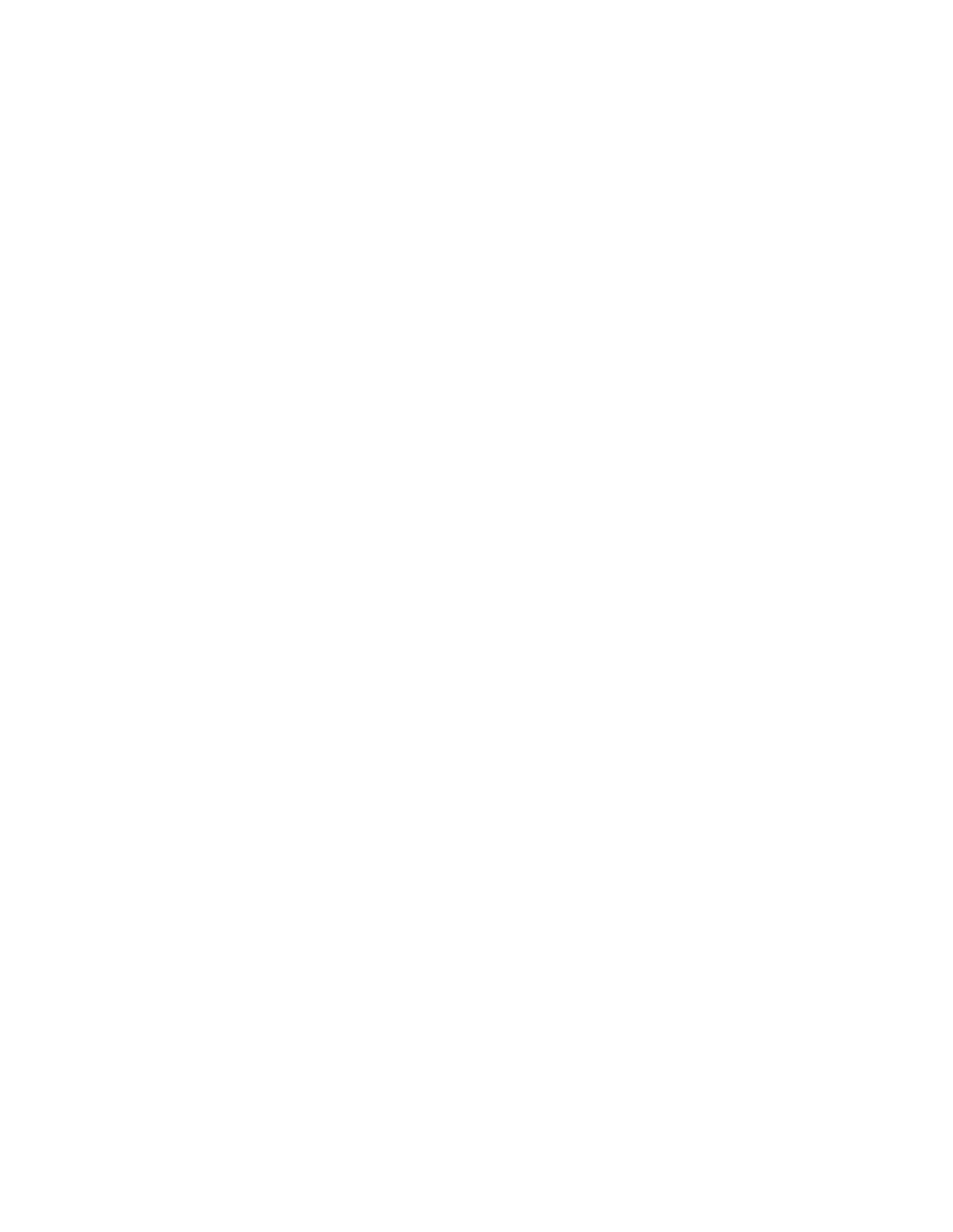(iii) Saving (partly counterbalanced by excess under other heads) occurred mainly under :-

| Head                                                                                                                                                                                                                                                                                         |            | <b>Total grant</b> | Actual<br>expenditure | $Excess +$<br>Saving - |
|----------------------------------------------------------------------------------------------------------------------------------------------------------------------------------------------------------------------------------------------------------------------------------------------|------------|--------------------|-----------------------|------------------------|
|                                                                                                                                                                                                                                                                                              |            |                    | (Rupees in lakh)      |                        |
| 3475-Other General Economic Services-<br>106-Regulation of Weights and Measures-<br>03-Establishment expenditure-<br>0.                                                                                                                                                                      |            |                    |                       |                        |
|                                                                                                                                                                                                                                                                                              | 18,05.17   | 15,82.62           | 16,42.11              | $+59.49$               |
| R.<br>Out of total saving of ₹2,22.55 lakh, ₹1,72.55 lakh was surrendered mainly due to posts<br>remaining vacant and reasons for reduction of provision by ₹50.00 lakh have not been<br>intimated.<br>Reasons for the final excess under the above head have not been intimated(June 2010). | $-2,22.55$ |                    |                       |                        |
| (iv) Excess occurred mainly under:-                                                                                                                                                                                                                                                          |            |                    |                       |                        |
| 2052-Secretariat-General Services-<br>800-Other expenditure-<br>03-Payment of Arrears-                                                                                                                                                                                                       |            |                    |                       |                        |
| O.                                                                                                                                                                                                                                                                                           | 5,64.34    |                    |                       |                        |
|                                                                                                                                                                                                                                                                                              |            | 3,97.38            | 6,57.51               | $+2,60.13$             |
| R.                                                                                                                                                                                                                                                                                           | $-1,66.96$ |                    |                       |                        |
| Out of total anticipated saving of ₹1,66.96 lakh; surrender of ₹9.82 lakh was on the basis<br>of actual expenditure and reasons for reduction in provision by ₹1,57.14 lakh have not been<br>intimated.                                                                                      |            |                    |                       |                        |
| 2075-Miscellaneous General Services-                                                                                                                                                                                                                                                         |            |                    |                       |                        |
| 800-Other expenditure-                                                                                                                                                                                                                                                                       |            |                    |                       |                        |
| 04-Uttar Pradesh Secretariat Catering Corporation-                                                                                                                                                                                                                                           |            |                    |                       |                        |
| O.                                                                                                                                                                                                                                                                                           | 3,07.35    |                    |                       |                        |
|                                                                                                                                                                                                                                                                                              |            | 3,67.27            | 3,67.27               |                        |
| R.                                                                                                                                                                                                                                                                                           | 59.92      |                    |                       |                        |
| Out of net excess of ₹59.92 lakh, reasons for augmentation of provision by ₹60.00 lakh and                                                                                                                                                                                                   |            |                    |                       |                        |
| surrender of ₹0.08 lakh have not been intimated.                                                                                                                                                                                                                                             |            |                    |                       |                        |
| 2408-Food, Storage and Warehousing-                                                                                                                                                                                                                                                          |            |                    |                       |                        |
| 01-Food-<br>001-Direction and Administration-                                                                                                                                                                                                                                                |            |                    |                       |                        |
| 03-Establishment Expenditure                                                                                                                                                                                                                                                                 |            |                    |                       |                        |
| (Food and Supply)                                                                                                                                                                                                                                                                            |            |                    | 46.76                 | $+46.76$               |
| Reasons for the final excess under the above heads have not been intimated (June 2010).                                                                                                                                                                                                      |            |                    |                       |                        |
| Capital-                                                                                                                                                                                                                                                                                     |            |                    |                       |                        |
| Voted-                                                                                                                                                                                                                                                                                       |            |                    |                       |                        |
| (v) In view of the final saving of ₹6,27,50.38 lakh, surrender of ₹6,65,13.24 lakh was                                                                                                                                                                                                       |            |                    |                       |                        |

injudicious and indicative of incorrect esttimation of expenditure under the grant.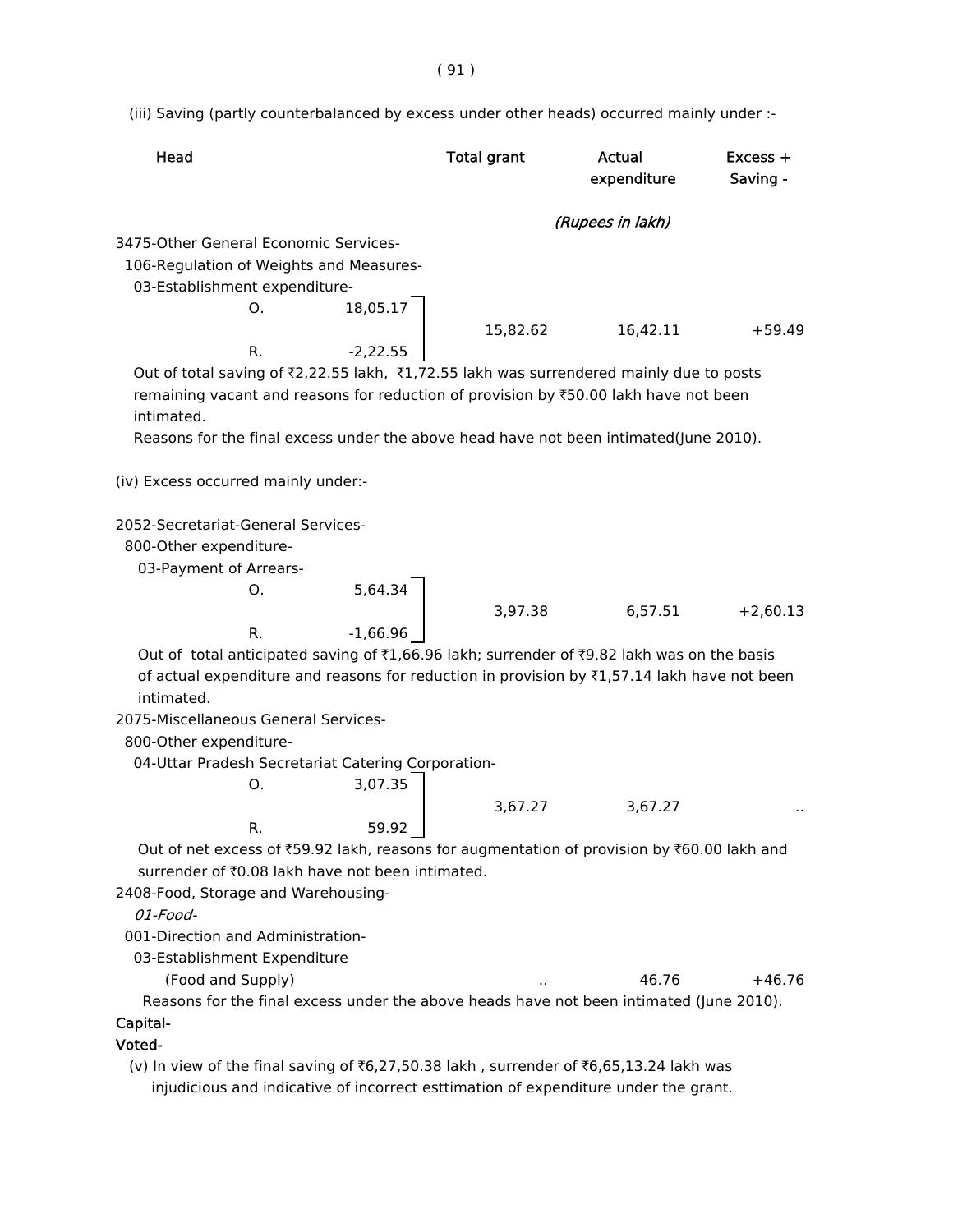(vii) Saving (partly counterbalanced by excess under another head) occurred mainly under:-

| Head                                                                                        |                                     | <b>Total grant</b> | Actual<br>expenditure | Excess +<br>Saving - |
|---------------------------------------------------------------------------------------------|-------------------------------------|--------------------|-----------------------|----------------------|
|                                                                                             |                                     |                    | (Rupees in lakh)      |                      |
| 4408-Capital Outlay on Food Storage                                                         |                                     |                    |                       |                      |
| and Warehousing-                                                                            |                                     |                    |                       |                      |
| $01$ -Food-                                                                                 |                                     |                    |                       |                      |
| 001-Direction and Administration-                                                           |                                     |                    |                       |                      |
| 04-Payment of arrears-                                                                      |                                     |                    |                       |                      |
|                                                                                             |                                     | 26,36.84           |                       |                      |
|                                                                                             | 0. $26,37.36$<br>R. $-0.52$         |                    | 20,61.78              | $-5,75.06$           |
|                                                                                             |                                     |                    |                       |                      |
| Reasons for surrender of ₹0.52 lakh have not been intimated.                                |                                     |                    |                       |                      |
| 800-Other expenditure-                                                                      |                                     |                    |                       |                      |
| 04-Other expenditure-                                                                       |                                     |                    |                       |                      |
|                                                                                             |                                     |                    |                       |                      |
|                                                                                             |                                     |                    |                       |                      |
|                                                                                             | 0. $4,41,74.00$<br>R. $-1,22,60.67$ | 3,19,13.33         |                       | $\ldots$ -3,19,13.33 |
|                                                                                             |                                     |                    |                       |                      |
| ₹1,22,60.67 lakh was surrendered due to stay order on buy on sugar by some sugar factories. |                                     |                    |                       |                      |
| Reasons for the final saving/non-utilisation of entire provision under the above heads have |                                     |                    |                       |                      |
| not been intimated (June 2010).                                                             |                                     |                    |                       |                      |
| (viii) Excess occurred under:-                                                              |                                     |                    |                       |                      |
| 4059-Capital Outlay on Public Works-                                                        |                                     |                    |                       |                      |
| 60-Other Buildings-                                                                         |                                     |                    |                       |                      |
| 051-Construction-                                                                           |                                     |                    |                       |                      |
| 03-Construction of building of                                                              |                                     |                    |                       |                      |
| District commesion-                                                                         |                                     |                    |                       |                      |
| R.                                                                                          | 1,75.25                             |                    | 1,75.25<br>1,75.25    |                      |
| Reasons for augmentation of provision by ₹1,75.25 lakh have not been intimated.             |                                     |                    |                       |                      |
| Charged-                                                                                    |                                     |                    |                       |                      |
| (ix) Saving occurred mainly under:-                                                         |                                     |                    |                       |                      |
| Head                                                                                        |                                     | Total              | Actual                | Excess +             |
|                                                                                             |                                     | appropriation      | expenditure           | Saving -             |
|                                                                                             |                                     |                    | (Rupees in lakh)      |                      |
| 6003-Internal Debt of the State Government-                                                 |                                     |                    |                       |                      |
| 107-Loans from the State Bank of India                                                      |                                     |                    |                       |                      |
| and other Banks-                                                                            |                                     |                    |                       |                      |
| 03-Repayment of Loans received for purchase                                                 |                                     |                    |                       |                      |
| of Food grains-                                                                             |                                     |                    |                       |                      |
| Ο.                                                                                          |                                     |                    |                       |                      |
|                                                                                             | 20,00,00.00<br>-10,00,00.00         | 10,00,00.00        | 10,00,00.00           |                      |
| R.                                                                                          |                                     |                    |                       |                      |
| ₹10,00,00.00 lakh was surrendered due to non-receipt of sanction.                           |                                     |                    |                       |                      |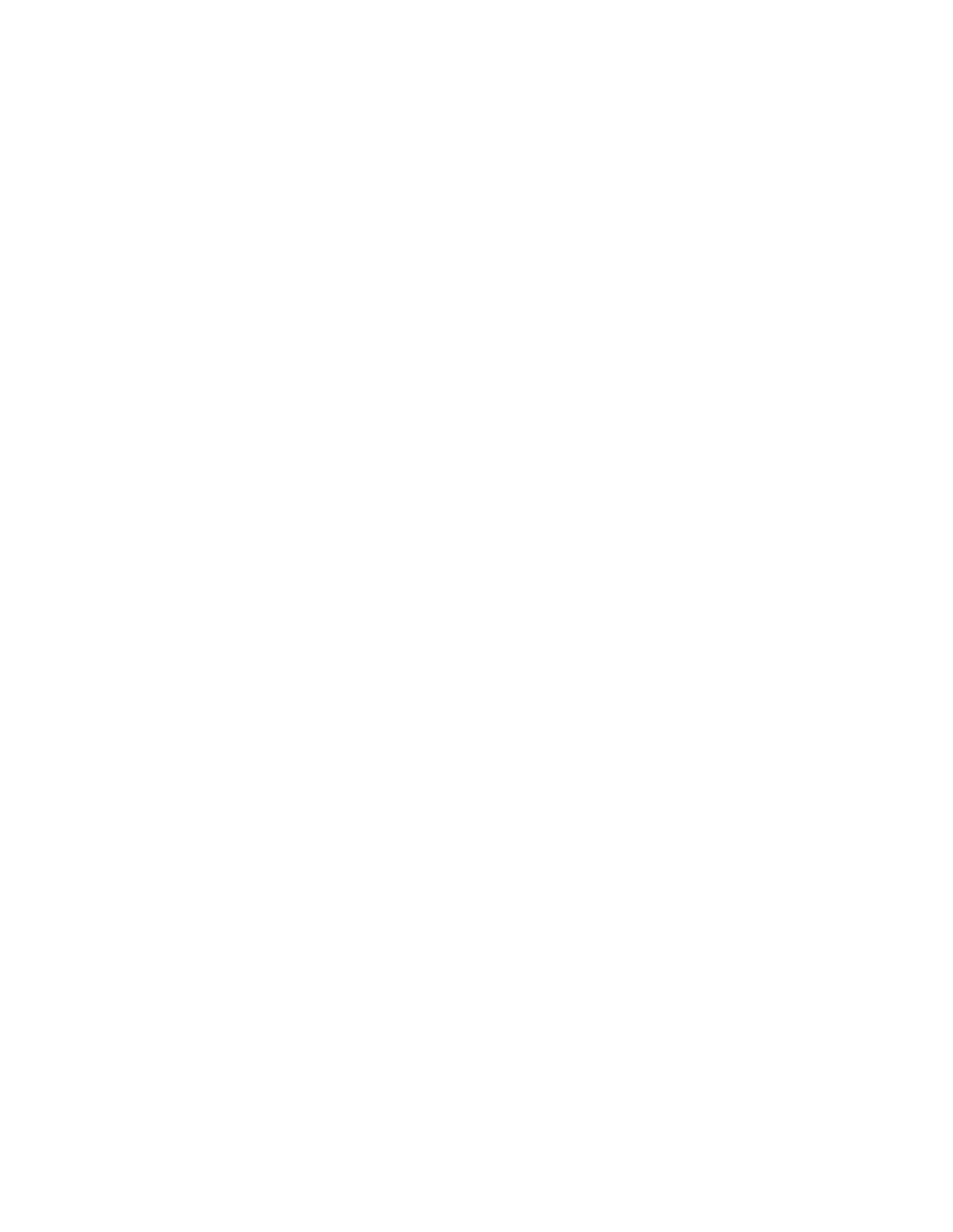#### ( 93 )

### GRANT NO. 22- SPORTS DEPARTMENT

| Major Heads                                                                                                                                                                                                                               | <b>Total grant</b><br>or<br>appropriation | <b>Actual</b><br>expenditure | Excess +<br>Saving - |
|-------------------------------------------------------------------------------------------------------------------------------------------------------------------------------------------------------------------------------------------|-------------------------------------------|------------------------------|----------------------|
|                                                                                                                                                                                                                                           |                                           | (Rupees in thousand)         |                      |
| Revenue-<br>2013-Council of Ministers,<br>2052-Secretariat-General Services,<br>2059-Public Works and<br>2204-Sports and Youth Services                                                                                                   |                                           |                              |                      |
| Voted-                                                                                                                                                                                                                                    |                                           |                              |                      |
| 31,75,07<br>Original                                                                                                                                                                                                                      | 31,95,07                                  | 29,87,56                     | $-2,07,51$           |
| Supplementary<br>20,00                                                                                                                                                                                                                    |                                           |                              |                      |
| Amount surrendered during the year (March 2010)                                                                                                                                                                                           |                                           |                              | 3,08,38              |
| Charged-                                                                                                                                                                                                                                  |                                           |                              |                      |
| 1,00<br>Original                                                                                                                                                                                                                          |                                           |                              |                      |
|                                                                                                                                                                                                                                           | 1,00                                      | 59                           | -41                  |
| Supplementary<br>Amount surrendered during the year (March 2010)                                                                                                                                                                          |                                           |                              | 1,00                 |
| Capital-                                                                                                                                                                                                                                  |                                           |                              |                      |
| 4059-Capital Outlay on Public Works and<br>4202-Capital Outlay on Education, Sports,<br>Art and Culture                                                                                                                                   |                                           |                              |                      |
| Voted-                                                                                                                                                                                                                                    |                                           |                              |                      |
| Original<br>31,90,64                                                                                                                                                                                                                      | 32,60,87                                  | 26,87,07                     | $-5,73,80$           |
| Supplementary<br>70,23<br>Amount surrendered during the year (March 2010)                                                                                                                                                                 |                                           |                              | 5,73,79              |
| <b>Notes and Comments-</b><br>Revenue-<br>Voted-                                                                                                                                                                                          |                                           |                              |                      |
| (i) The Actual expenditure of ₹29,87.56 lakh includes ₹1,44.31 lakh pertaining to clearance of<br>D.A.A. Suspense for the year 2002-03.<br>(ii) Against the final saving of ₹3.51.82 lakh(₹2.07.51 lakh+₹1.44.31 lakh) only ₹3.08.38 lakh |                                           |                              |                      |

- (ii) Against the final saving of ₹3,51.82 lakh(₹2,07.51 lakh+₹1,44.31 lakh),only ₹3,08.38 lakh was anticipated for surrender.
- (iii) In view of the final saving  $\overline{3}$ ,51.82 lakh, the supplementary grant of  $\overline{2}$ 0.00 lakh obtained in August 2009 and February 2010 proved unnecessary.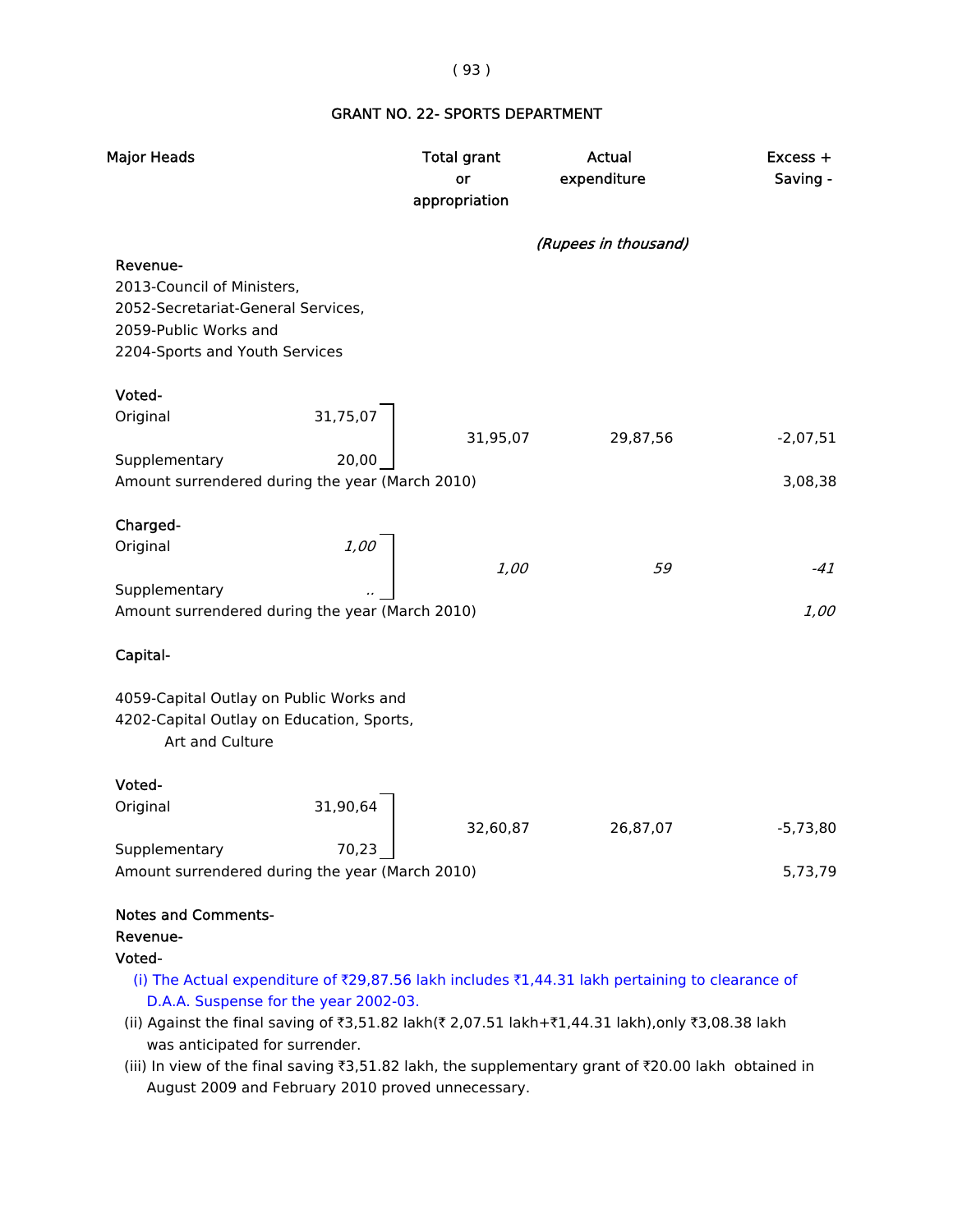( 94 )

(iv) Saving (partly counterbalanced by excess under other heads) occurred mainly under:-

| Head                                                                                                      | <b>Total grant</b> | Actual<br>expenditure | $Excess +$<br>Saving - |
|-----------------------------------------------------------------------------------------------------------|--------------------|-----------------------|------------------------|
|                                                                                                           |                    | (Rupees in lakh)      |                        |
| 2204-Sports and Youth Services-                                                                           |                    |                       |                        |
| 104-Sports and Games-                                                                                     |                    |                       |                        |
| 04-Expenditure on Residential Sportsmen                                                                   |                    |                       |                        |
| of Sports Hostel (For girls)-                                                                             |                    |                       |                        |
| О.<br>28.24                                                                                               |                    |                       |                        |
|                                                                                                           | 22.65              | 22.69                 | $+0.04$                |
| R.<br>$-5.59$                                                                                             |                    |                       |                        |
| ₹5.59 lakh was surrendered on the basis of actual requirement.                                            |                    |                       |                        |
| 08-Play ground established in Mayo Hall,                                                                  |                    |                       |                        |
| Allahabad-                                                                                                |                    |                       |                        |
| 49.55<br>O.                                                                                               |                    |                       |                        |
|                                                                                                           | 41.00              | 39.59                 | $-1.41$                |
| R.<br>$-8.55$                                                                                             |                    |                       |                        |
| ₹8.55 lakh was surrendered on the basis of actual requirement.                                            |                    |                       |                        |
| 09-Maintenance of Sports complex/                                                                         |                    |                       |                        |
| Sports-Stadia/Multipurpose-hall/Swimming                                                                  |                    |                       |                        |
| Pools/Sports-Hostels and Buildings-                                                                       |                    |                       |                        |
| 2,00.00<br>O.                                                                                             |                    |                       |                        |
|                                                                                                           | 1,26.00            | 1,17.63               | $-8.37$                |
| $-74.00$<br>R.                                                                                            |                    |                       |                        |
| ₹74.00 lakh was surrendered on the basis of actual requirement.                                           |                    |                       |                        |
| 11-Organisation of Games and Sports                                                                       |                    |                       |                        |
| Competitions (State Sector)-                                                                              |                    |                       |                        |
| 1,35.00<br>O.                                                                                             |                    |                       |                        |
|                                                                                                           | 1,08.00            | 1,07.39               | $-0.61$                |
| R.<br>$-27.00$                                                                                            |                    |                       |                        |
| ₹27.00 lakh was surrendered on the basis of actual requirement.<br>13-Awards to Sports person, winners of |                    |                       |                        |
| National/International Competitions-                                                                      |                    |                       |                        |
| 2,00.00<br>О.                                                                                             |                    |                       |                        |
|                                                                                                           | 1,24.55            | 1,23.28               | $-1.27$                |
| R.<br>$-75.45$                                                                                            |                    |                       |                        |
| Out of total anticipated saving of ₹75.45 lakh, reasons for reduction in provision by ₹43.55 lakh         |                    |                       |                        |
| have not been intimated and surrender of ₹31.90 lakh was on the basis of actual requirement.              |                    |                       |                        |
| 18-Training(State Sector)-                                                                                |                    |                       |                        |
| 1,45.00<br>О.                                                                                             |                    |                       |                        |
|                                                                                                           | 1,11.00            | 1,04.87               | $-6.13$                |
| R.<br>$-34.00$                                                                                            |                    |                       |                        |
| ₹34.00 lakh was surrendered on the basis of actual requirement.                                           |                    |                       |                        |

 Reasons for the final saving/excess under the above heads have not been intimated (June 2010).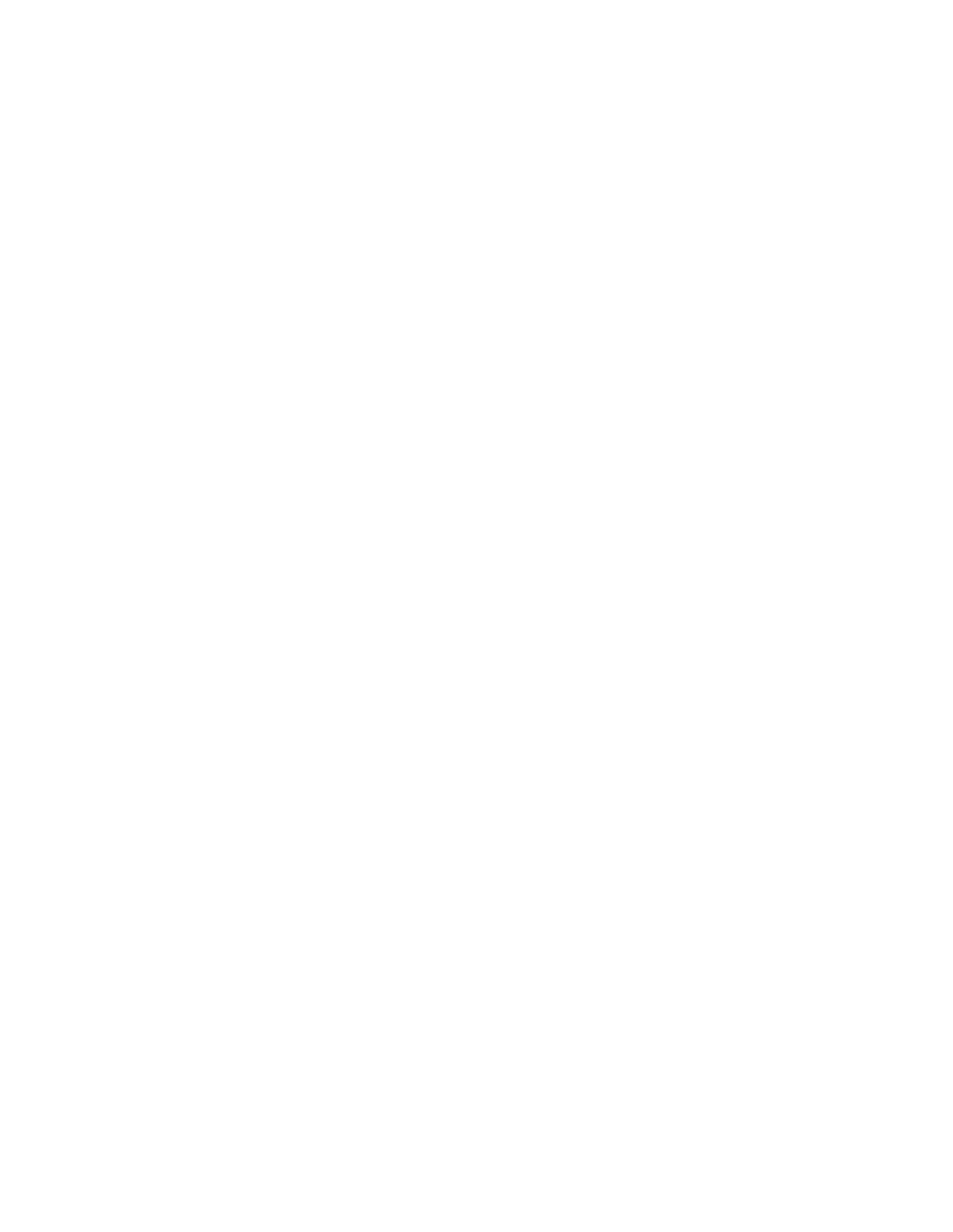| Head                                                           |          | <b>Total grant</b> | Actual<br>expenditure                                                                              | $Excess +$<br>Saving - |
|----------------------------------------------------------------|----------|--------------------|----------------------------------------------------------------------------------------------------|------------------------|
|                                                                |          |                    | (Rupees in lakh)                                                                                   |                        |
| 29-Organisation of National and                                |          |                    |                                                                                                    |                        |
| International level Sport                                      |          |                    |                                                                                                    |                        |
| competitions-                                                  |          |                    |                                                                                                    |                        |
| Ο.                                                             | 5.00     |                    |                                                                                                    |                        |
|                                                                |          |                    |                                                                                                    |                        |
| R.                                                             | $-5.00$  |                    |                                                                                                    |                        |
| ₹5.00 lakh was surrendered on the basis of actual requirement. |          |                    |                                                                                                    |                        |
| (v) Excess occurred mainly under :-                            |          |                    |                                                                                                    |                        |
| 2052-Secretariat-General Services-                             |          |                    |                                                                                                    |                        |
| 800-Other Expenditure-                                         |          |                    |                                                                                                    |                        |
| 03-Payment of Arrears-                                         |          |                    |                                                                                                    |                        |
|                                                                |          |                    |                                                                                                    |                        |
| O.                                                             | 2,53.22  |                    |                                                                                                    |                        |
|                                                                |          | 2,48.84            | 2,61.80                                                                                            | $+12.96$               |
| R.                                                             | $-4.38$  |                    |                                                                                                    |                        |
| ₹4.38 lakh was surrendered on the basis of actual requirement. |          |                    |                                                                                                    |                        |
| 2204-Sports and Youth Services-                                |          |                    |                                                                                                    |                        |
| 001-Direction and Administration-                              |          |                    |                                                                                                    |                        |
| 03-Sports and Games Directorate-                               |          |                    |                                                                                                    |                        |
| О.                                                             | 13,06.59 |                    |                                                                                                    |                        |
|                                                                |          | 12,86.17           | 13,85.40                                                                                           | $+99.23$               |
| R.                                                             | $-20.42$ |                    |                                                                                                    |                        |
|                                                                |          |                    | Out of net saving of ₹20.42 lakh, surrender of ₹60.42 lakh was on the basis of actual              |                        |
|                                                                |          |                    | requirement and reasons for augmentation of provision by ₹40.00 lakh have not been                 |                        |
| intimated.                                                     |          |                    |                                                                                                    |                        |
|                                                                |          |                    | Reasons for the final excess under the above heads have not been intimated (June 2010).            |                        |
| Capital-                                                       |          |                    |                                                                                                    |                        |
| Voted-                                                         |          |                    |                                                                                                    |                        |
|                                                                |          |                    | (vi) In view of the final saving ₹5,73.80 lakh, the supplementary grant of ₹70.23 lakh obtained in |                        |
| August 2009 proved unnecessary.                                |          |                    | (vii) Saving (partly counterbalanced by excess under other heads) occurred mainly under :-         |                        |
| 4202-Capital Outlay on Education, Sports, Art                  |          |                    |                                                                                                    |                        |
| and Culture-                                                   |          |                    |                                                                                                    |                        |
| 03-Sports and Youth Services-                                  |          |                    |                                                                                                    |                        |
| 800-Other Expenditure-                                         |          |                    |                                                                                                    |                        |
| 06-Construction of Sports Stadium and                          |          |                    |                                                                                                    |                        |
| multipurpose sports hall in Kanshiram                          |          |                    |                                                                                                    |                        |
|                                                                |          |                    |                                                                                                    |                        |

Nagar district

O. 1,80.00

# 1,35.63 1,35.63 ..

R.  $-44.37$ 

 $\overline{44.37}$  lakh was surrendered due to non-availability of land.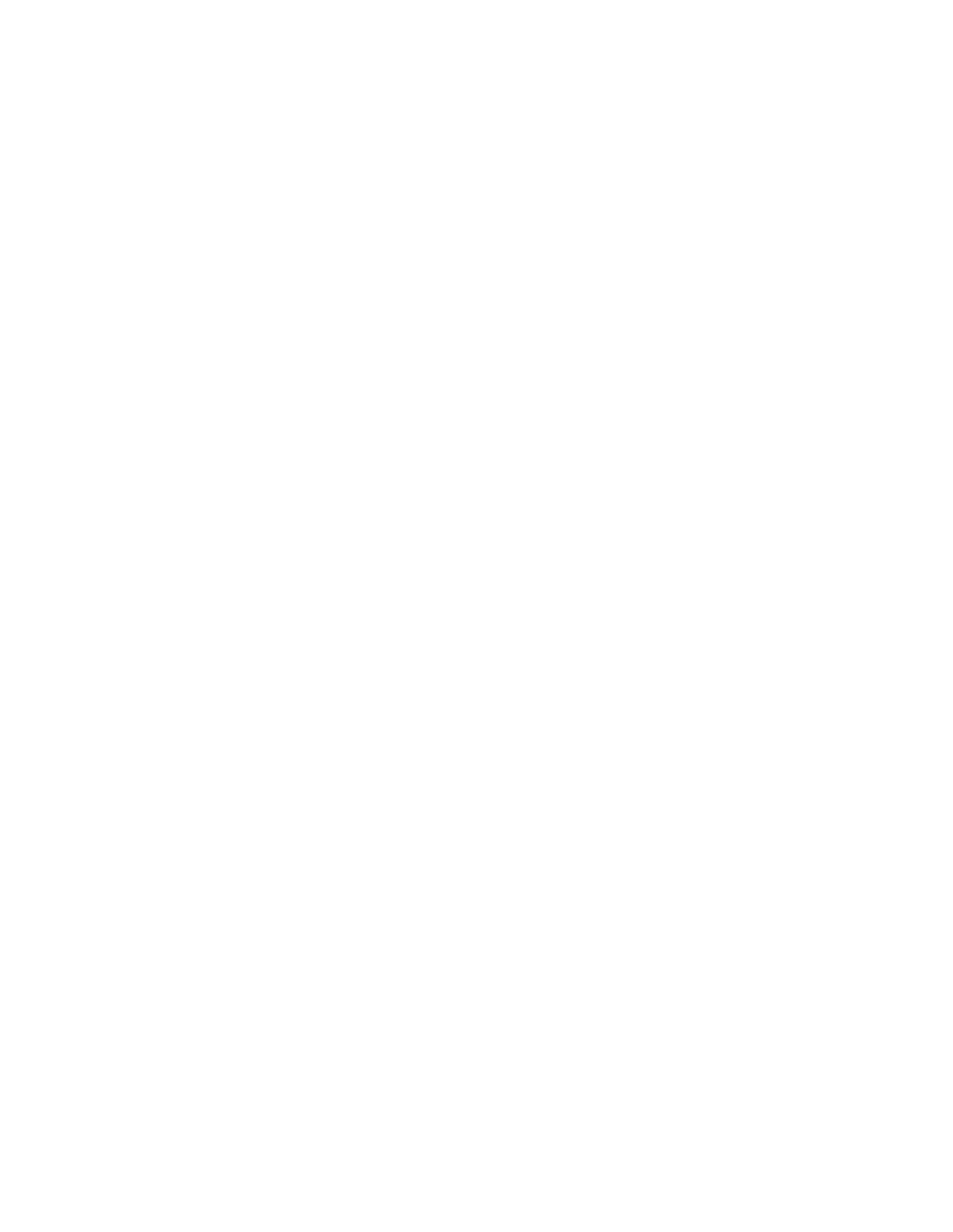Head **Total grant** Actual Actual Excess + expenditure Saving -(Rupees in lakh) 08-Construction of Mini swimming pool in Baghpat-O. 60.00 40.00 40.00 R.  $-20.00$ ₹ 20.00 lakh was surrendered the basis of actual requirement. 09-Reconstruction of tubewell, Pavillion shade and Basketball court and construction of flood light of Volleyball court and Basketball court in Saharanpur-O. 25.00 .. .. .. R.  $-25.00$ ₹ 25.00 lakh was surrendered due to non receipt of sanction. 11-Construction of Sports Stadium in Mirzapur-O. 1,00.00 40.00 40.00 ... R.  $-60.00$ Out of total saving of  $\text{\texttt{00.00}}$  lakh, surrender of  $\text{\texttt{0.00}}$  lakh was on the basis of actual requirement and reasons for reduction in provision by ₹50.00 lakh have not been intimated. 14-Construction of Mini tubewell and underground pipe in Kaushambi-O. 20.00 .. .. .. R.  $-20.00$ ₹ 20.00 lakh was surrendered due to non-receipt of sanction. 16-Construction of gymnasium hall in Mahoba-O. 60.00 25.00 25.00 R.  $-35.00$ Surrender of  $\bar{\tau}$  35.00 lakh was on the basis of actual requirement. 17-Construction of departmental pavellian (including lift) in Kanpur-O. 5,00.00 1,60.00 1,60.00 R.  $-3,40.00$ Surrender of  $\bar{\tau}$  3,40.00 lakh was on the basis of actual requirement.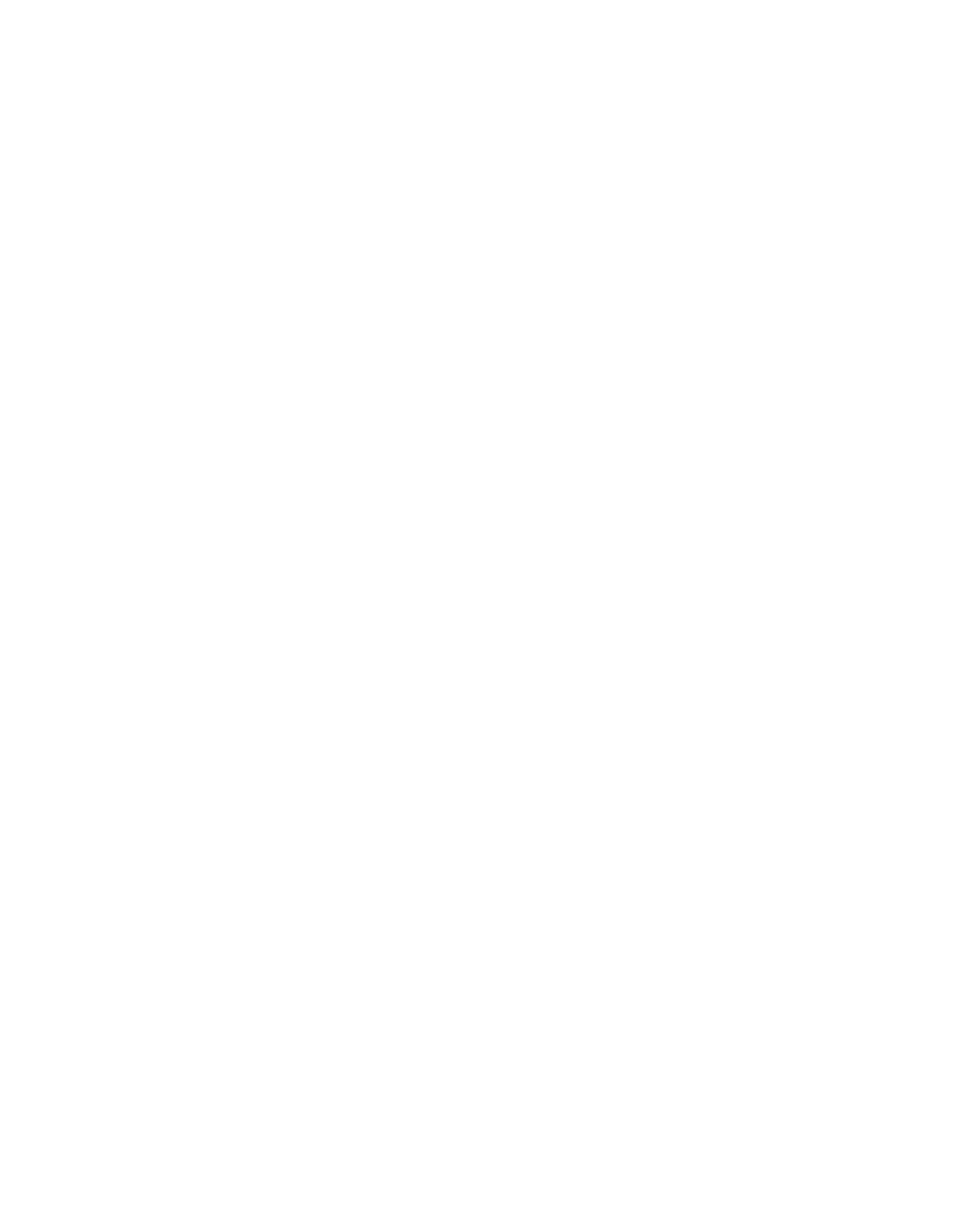| Head                          |                                                                                 | <b>Total grant</b> | <b>Actual</b><br>expenditure | $Excess +$<br>Saving - |
|-------------------------------|---------------------------------------------------------------------------------|--------------------|------------------------------|------------------------|
|                               |                                                                                 |                    | (Rupees in lakh)             |                        |
|                               | 43-Lump sum provision for works of                                              |                    |                              |                        |
|                               | current Schemes of state sector-                                                |                    |                              |                        |
| О.                            | 3,00.00                                                                         |                    |                              |                        |
|                               |                                                                                 | 1,34.49            | 1,34.49                      |                        |
| R.                            | $-1,65.51$                                                                      |                    |                              |                        |
|                               | Reasons for reduction in provision by ₹1,65.51 lakh have not been intimated.    |                    |                              |                        |
| (vii) Excess occurred under:- |                                                                                 |                    |                              |                        |
|                               | 4202-Capital Outlay on Education, Sports, Art                                   |                    |                              |                        |
| and Culture-                  |                                                                                 |                    |                              |                        |
| 03-Sports and Youth Services- |                                                                                 |                    |                              |                        |
| 800-Other expenditure-        |                                                                                 |                    |                              |                        |
|                               | 26-Construction of International Sports                                         |                    |                              |                        |
| Stadia in Faizabad district-  |                                                                                 |                    |                              |                        |
| O.                            | 5,00.00                                                                         |                    |                              |                        |
|                               |                                                                                 | 6,65.51            | 6,65.51                      |                        |
| R.                            | 1,65.51                                                                         |                    |                              |                        |
|                               | Reasons for augmentation of provision by ₹1,65.51 lakh have not been intimated. |                    |                              |                        |
|                               |                                                                                 |                    |                              |                        |
|                               | 71-New Construction works/creation of                                           |                    |                              |                        |
| infrastructure of Sports      |                                                                                 |                    |                              |                        |
| (Distt. Plan)-                |                                                                                 |                    |                              |                        |
| R.                            | 50.00                                                                           | 50.00              | 50.00                        |                        |
|                               | Reasons for augmentation of provision by ₹50.00 lakh have not been intimated.   |                    |                              |                        |

( 97 )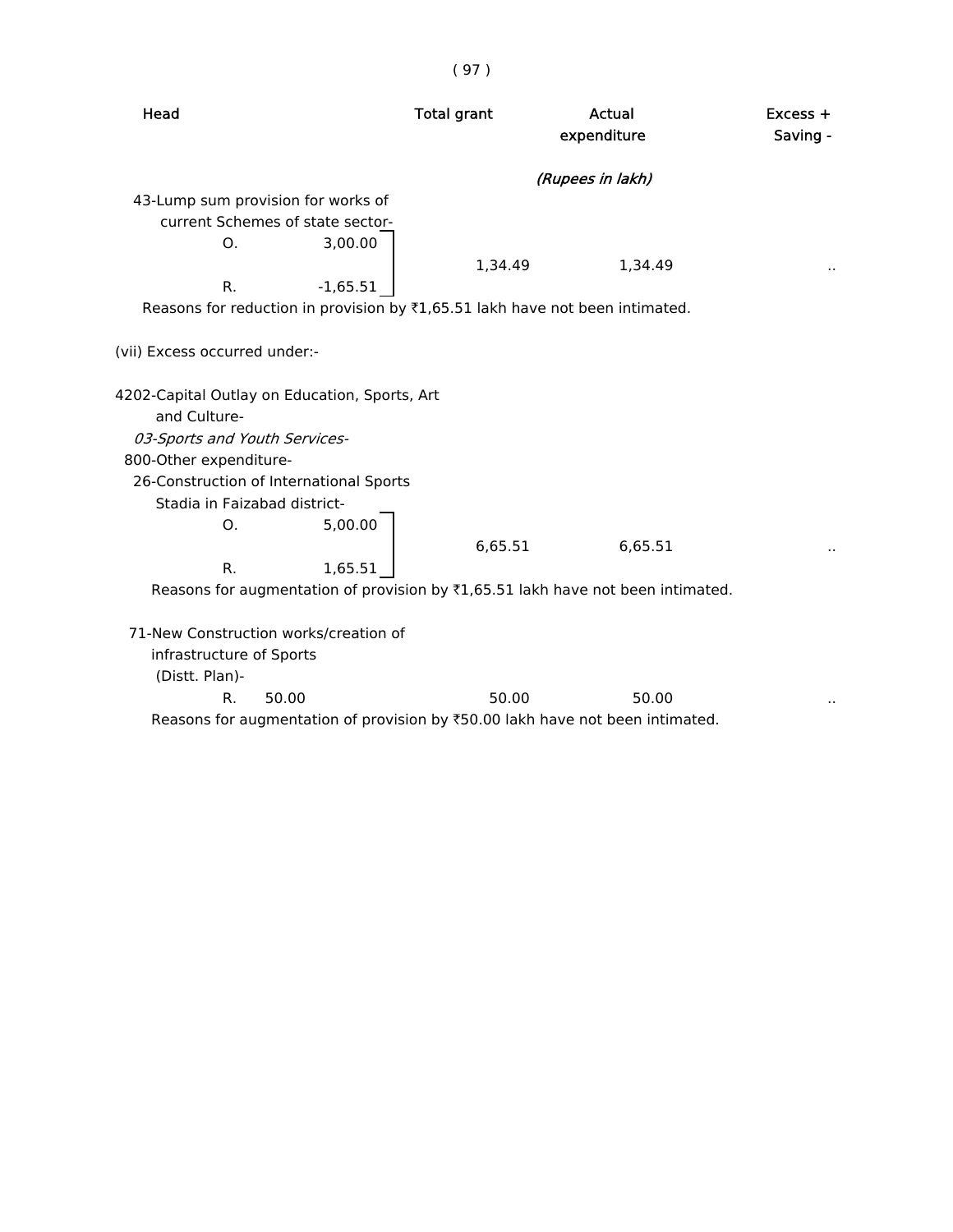#### ( 98 )

# Major Heads **National Excess + Total grant** Actual Actual Excess + or expenditure Saving appropriation (Rupees in thousand) Revenue- 2052-Secretariat-General Services and 2401-Crop Husbandry Voted- Original 1,31,86,56 1,35,68,56 1,15,98,87 -19,69,69 Supplementary 3,82,00 Amount surrendered during the year ... The state of the state of the state of the state of the state of the state of the state of the state of the state of the state of the state of the state of the state of the state of t Charged- Original 2,50 1,50 1,00 -50 **Supplementary** Amount surrendered during the year ... The state of the state of the state of the state of the state of the state of the state of the state of the state of the state of the state of the state of the state of the state of t Capital- 5054-Capital Outlay on Roads and Bridges Voted- Original 16,50,00 16,50,00 15,64,00 -86,00 **Supplementary** Amount surrendered during the year ... **Amount surrendered during the year** ... **Amount surrendered** during the year

#### GRANT NO. 23- CANE DEVELOPMENT DEPARTMENT (CANE)

#### Notes and Comments-

#### Revenue-

#### Voted-

- (i) Out of the final saving of  $\bar{x}$ 19,69.69 lakh; no amount could be anticipated for surrender.
- (ii) In view of the final saving of ₹19,69.69 lakh; the supplementary grant of ₹3,82.00 lakh obtained in August 2009 proved unnecessary and could have been limited to token amounts wherever necessary.
- (iii) Saving occurred mainly under:-

| Head                              | Total grant | Actual           | $Excess +$ |
|-----------------------------------|-------------|------------------|------------|
|                                   |             | expenditure      | Saving -   |
|                                   |             | (Rupees in lakh) |            |
| 2401-Crop Husbandry-              |             |                  |            |
| 001-Direction and Administration- |             |                  |            |
| 04-Regional offices               | 26.09       | 18.59            | $-7.50$    |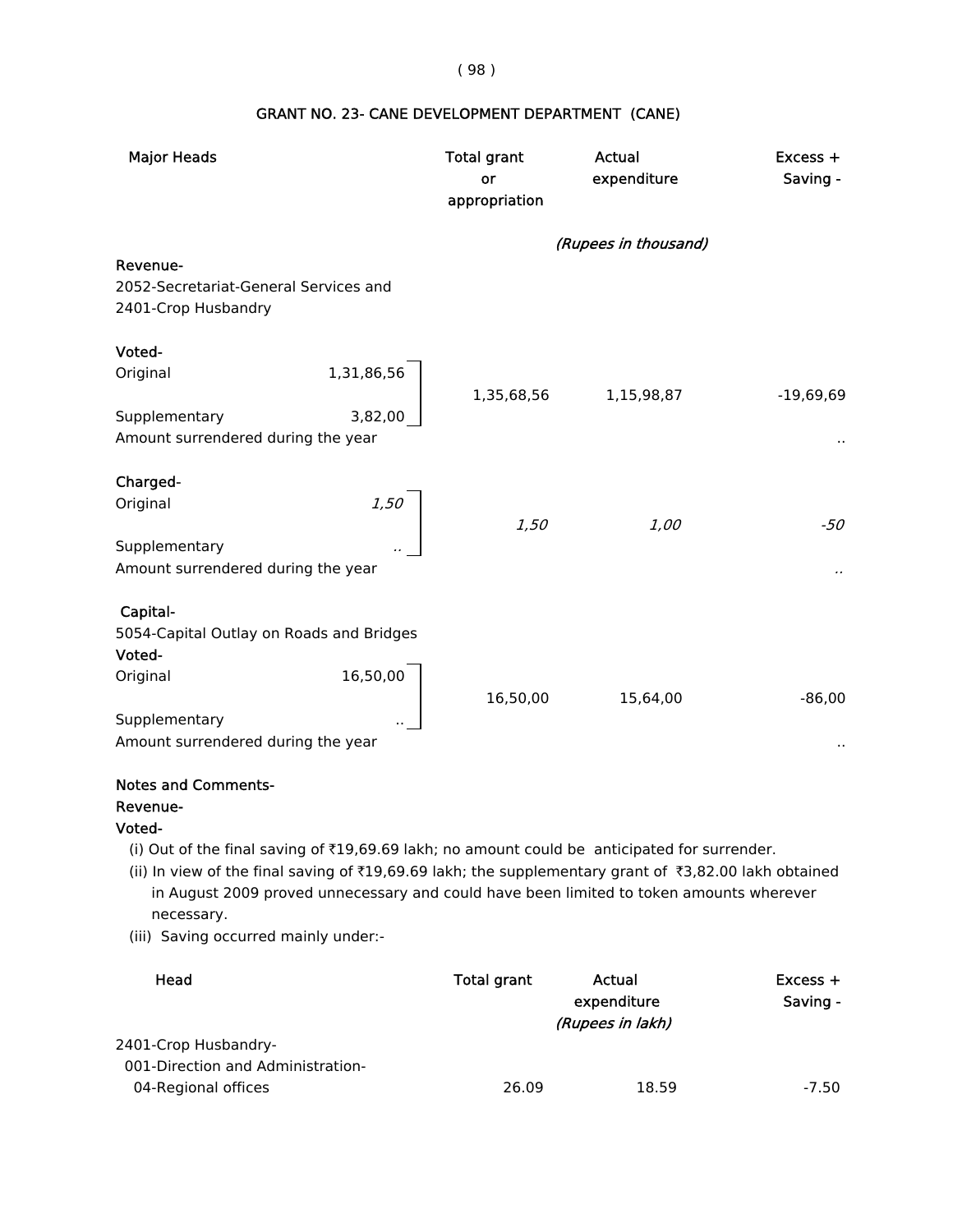| Head                                            | <b>Total grant</b> | Actual<br>expenditure | $Excess +$<br>Saving - |
|-------------------------------------------------|--------------------|-----------------------|------------------------|
| 108-Commercial Crops-                           |                    | (Rupees in lakh)      |                        |
| 03-Cane Commissioner (Supervisory               |                    |                       |                        |
| staff group)<br>04-Development of Cane crop and | 50.10.93           | 42.05.44              | $-8.05.49$             |
| its intensification                             | 50,91.35           | 39.99.92              | $-10.91.43$            |

Reasons for the final saving under the above heads have not been intimated (June 2010).

# Capital-

Voted-

(iv) Out of the final saving of  $\bar{e}86.00$  lakh; no amount could be anticipated for surrender.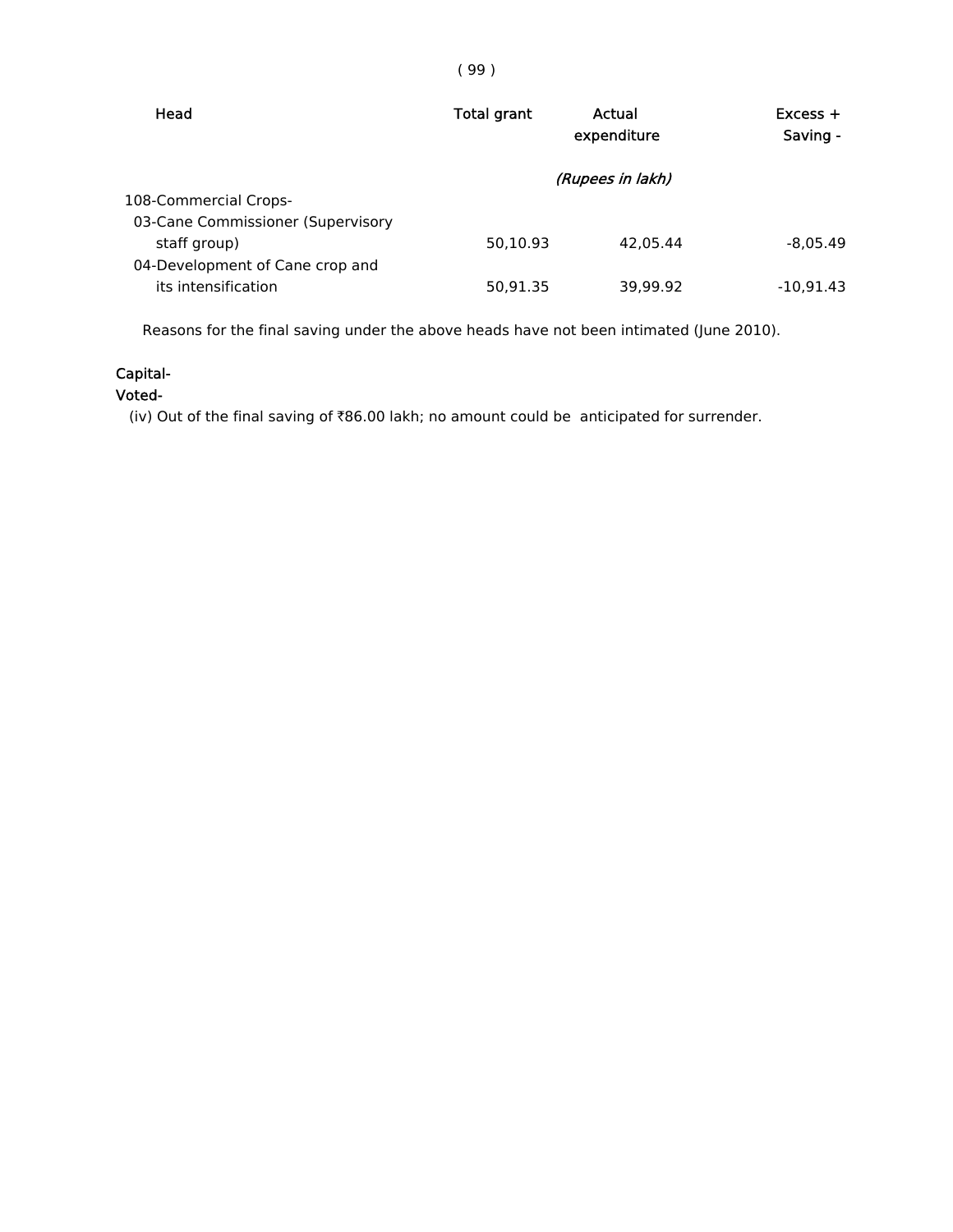### ( 100 )

| <b>Major Heads</b>                             |            | <b>Total grant</b> | Actual<br>expenditure | Excess +<br>Saving - |
|------------------------------------------------|------------|--------------------|-----------------------|----------------------|
|                                                |            |                    | (Rupees in thousand)  |                      |
| Revenue-                                       |            |                    |                       |                      |
| 2052-Secretariat-General Services,             |            |                    |                       |                      |
| 2401-Crop Husbandry and                        |            |                    |                       |                      |
| 2852-Industries                                |            |                    |                       |                      |
| Voted-                                         |            |                    |                       |                      |
| Original                                       | 41,92,70   |                    |                       |                      |
|                                                |            | 41,92,70           | 36,17,89              | $-5,74,81$           |
| Supplementary                                  |            |                    |                       |                      |
| Amount surrendered during the year             |            |                    |                       | $\cdot$ .            |
|                                                |            |                    |                       |                      |
| Capital-                                       |            |                    |                       |                      |
| 4860-Capital outlay on Consumer Industries and |            |                    |                       |                      |
| 6860-Loans for Consumer Industries             |            |                    |                       |                      |
|                                                |            |                    |                       |                      |
| Voted-                                         |            |                    |                       |                      |
| Original                                       | 3,09,00,00 |                    |                       |                      |
|                                                |            | 5,09,00,00         | 5,45,28,50            | $+36.28.50$          |
| Supplementary                                  | 2,00,00,00 |                    |                       |                      |
| Amount surrendered during the year             |            |                    |                       | $\ddot{\phantom{1}}$ |
|                                                |            |                    |                       |                      |

### GRANT NO. 24-CANE DEVELOPMENT DEPARTMENT (SUGAR INDUSTRY)

# Notes and Comments- Revenue-

### Voted-

- (i) Out of the final saving of  $\text{\texttt{35,74.81}}$  lakh;no amount could be anticipated for surrender.
- (ii) Saving (partly counterbalanced by excess under another head) occurred mainly under:-

| Head                                       | <b>Total grant</b> | Actual<br>expenditure | $Excess +$<br>Saving - |
|--------------------------------------------|--------------------|-----------------------|------------------------|
|                                            |                    | (Rupees in lakh)      |                        |
| 2852-Industries-                           |                    |                       |                        |
| <i>08-Consumer Industries-</i>             |                    |                       |                        |
| 001-Direction and Administration-          |                    |                       |                        |
| 03-Establishment of Sugar                  |                    |                       |                        |
| Commissioner                               | 10,15.03           | 8,13.07               | -2.01.96               |
| 201-Sugar-                                 |                    |                       |                        |
| 04-Payment to U.P. Sugar Special Committee |                    |                       |                        |
| for maintenance and enforcement of Debt    |                    |                       |                        |
| Relief Fund for payment of cane prices to  |                    |                       |                        |
| Sick Sugar Factories of U.P.               | 9.00.00            | 7.90.65               | -1.09.35               |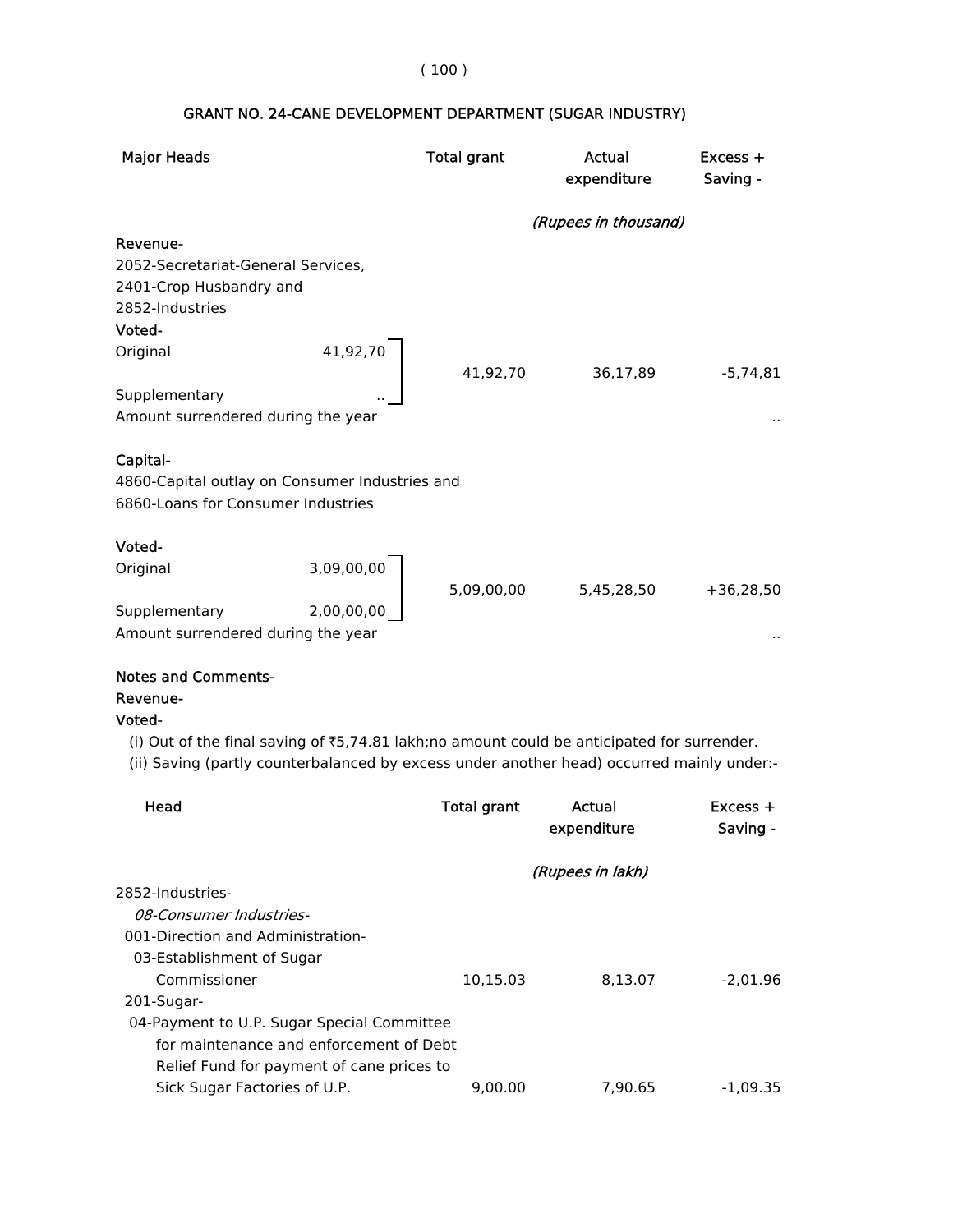| ٠ | ×<br>۰, | × |
|---|---------|---|
|   |         |   |

| Head                                                                                                                                                                                                                                                      | <b>Total grant</b> | Actual<br>expenditure | Excess +<br>Saving - |
|-----------------------------------------------------------------------------------------------------------------------------------------------------------------------------------------------------------------------------------------------------------|--------------------|-----------------------|----------------------|
|                                                                                                                                                                                                                                                           |                    | (Rupees in lakh)      |                      |
| 05-Payment to U.P. Sugar special fund<br>Committee for maintenance and<br>enforcement of U.P. Welfare Fund<br>Reasons for the final saving under the above heads have not been intimated (June 2010).<br>(iii) Excess occurred under:-                    | 3,00.00            | 30.17                 | $-2,69.83$           |
| 2052-Secretariat-General Services-                                                                                                                                                                                                                        |                    |                       |                      |
| 800-Other Expenditure-                                                                                                                                                                                                                                    |                    |                       |                      |
| 03-Payment of Arrears                                                                                                                                                                                                                                     | 1,77.67            | 1,89.38               | $+11.71$             |
| Reasons for the final excess under the above head have not been intimated (June 2010).                                                                                                                                                                    |                    |                       |                      |
| Capital -                                                                                                                                                                                                                                                 |                    |                       |                      |
| Voted-                                                                                                                                                                                                                                                    |                    |                       |                      |
| (iv) Actual expenditure of ₹5,45,28.50 lakh includes clearance of D.A.A. Suspense and O.B.<br>suspense amounting to ₹1,65,28.50 lakh( for the year 2008-09) and ₹90,00.00 lakh<br>(for the year 1999-2000) respectively.                                  |                    |                       |                      |
| (v) Out of the final saving of ₹2,19,00.00 lakh(₹2,55,28.50 lakh-₹36,28.50 lakh); no<br>amount could be anticipated for surrender.                                                                                                                        |                    |                       |                      |
| (vi) In view of the final saving of ₹2,19,00.00 lakh; the supplementary grant of                                                                                                                                                                          |                    |                       |                      |
| ₹2,00,00.00 lakh obtained in August 2009 proved unnecessary.                                                                                                                                                                                              |                    |                       |                      |
| (vii) Saving (partly counterbalanced by excess under other heads) occurred mainly under:-                                                                                                                                                                 |                    |                       |                      |
| 6860-Loans for Consumer Industries-                                                                                                                                                                                                                       |                    |                       |                      |
| 04-Sugar-                                                                                                                                                                                                                                                 |                    |                       |                      |
| 101-Loans for Sugar corporation limited-                                                                                                                                                                                                                  |                    |                       |                      |
| 04-Bridge loan for recovery of debt                                                                                                                                                                                                                       |                    |                       |                      |
| taken by Uttar Pradesh Sugar Mills                                                                                                                                                                                                                        |                    |                       |                      |
| <b>Association from Cooperative</b>                                                                                                                                                                                                                       |                    |                       |                      |
| banks/N.C.D.C.-<br>S.                                                                                                                                                                                                                                     |                    |                       |                      |
| 1,50,00.00<br>Reasons for non-utlisation of entire supplementary provision under the above head have<br>not been intimated (June 2010).                                                                                                                   | 1,50,00.00         |                       | $-1,50,00.00$        |
| 190-Investments in Public sector and                                                                                                                                                                                                                      |                    |                       |                      |
| other Undertakings-                                                                                                                                                                                                                                       |                    |                       |                      |
| 07-Loan for payment of due rates of<br>sugarcane by sugarfactories of U.P.<br><b>State Sugar Factories Cooporation</b><br>Reasons for the final saving under the above head have not been intimated (June 2010).<br>(viii) Excess occurred mainly under:- | 1,29,00.00         | 1,10,00.00            | $-19,00.00$          |
| 4860- Capital outlay on Consumer Industries-                                                                                                                                                                                                              |                    |                       |                      |
| 04-Sugar-                                                                                                                                                                                                                                                 |                    |                       |                      |
| 190-Investment in Public Sector and other<br>Undertakings-                                                                                                                                                                                                |                    |                       |                      |
| 03-Purchase of shares of U.P. state sugar                                                                                                                                                                                                                 |                    |                       |                      |
| Corporation                                                                                                                                                                                                                                               |                    | 1,65,28.50            | $+1,65,28.50$        |
| Actual expenditure represents the clearence of D.A.A. Suspense for the year 2008-09.                                                                                                                                                                      |                    |                       |                      |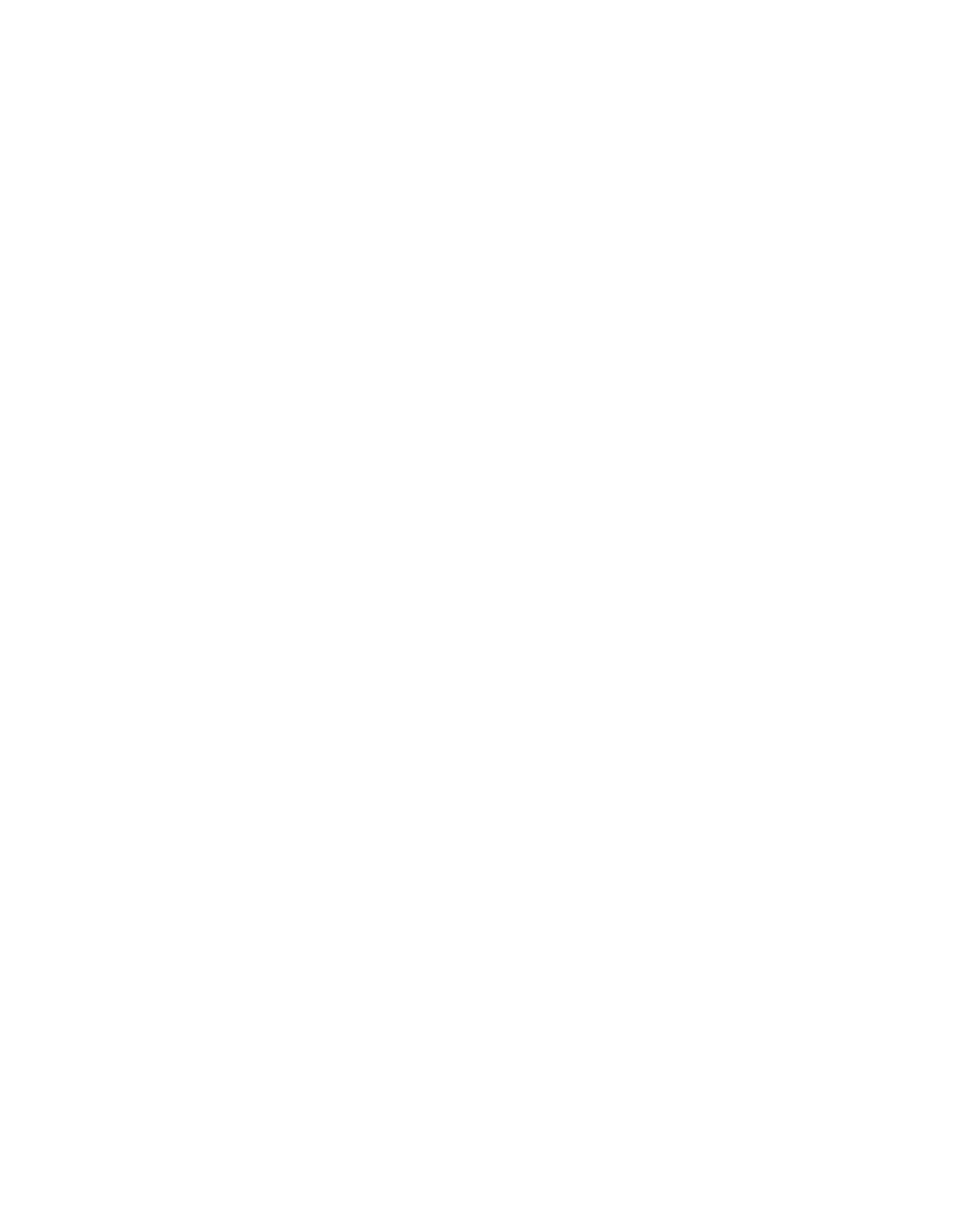| Head                                                                                    | <b>Total grant</b> | Actual<br>expenditure | $Excess +$<br>Saving - |
|-----------------------------------------------------------------------------------------|--------------------|-----------------------|------------------------|
|                                                                                         |                    | (Rupees in lakh)      |                        |
| 6860-Loans for Consumer Industries-                                                     |                    |                       |                        |
| 04-Sugar-                                                                               |                    |                       |                        |
| 101-Loans for Sugar corporation limited-                                                |                    |                       |                        |
| 03-Loans to Sugar Mills of U.P.                                                         |                    |                       |                        |
| Cooperative Sugar Mill Federation                                                       |                    |                       |                        |
| for payment of arrear of Care                                                           |                    |                       |                        |
| price and other purposes                                                                | 1,50,00.00         | 1,84,00.00            | $+34.00.00$            |
| Actual expenditure includes ₹34,00.00 lakh pertaining to clearence of O.B. Suspense for |                    |                       |                        |
| the year 1999-2000.                                                                     |                    |                       |                        |
| 190-Investments in Public sector and                                                    |                    |                       |                        |
| other Undertaking-                                                                      |                    |                       |                        |
| 04-Bridge loan for recovery of debt                                                     |                    |                       |                        |
| taken by Uttar Pradesh State                                                            |                    |                       |                        |
| Sugar Nigam Ltd. from Uttar                                                             |                    |                       |                        |
| Pradesh Cooperative Banks-                                                              |                    |                       |                        |
| S.<br>50.00.00                                                                          | 50.00.00           | 56.00.00              | $+6.00.00$             |
| Actual expenditure of ₹56,00.00 lakh represent the clearence of O.B. Suspense for       |                    |                       |                        |
| the year 1999-2000.                                                                     |                    |                       |                        |
| Reasons for the final excess under the above head have not been intimated (June 2010).  |                    |                       |                        |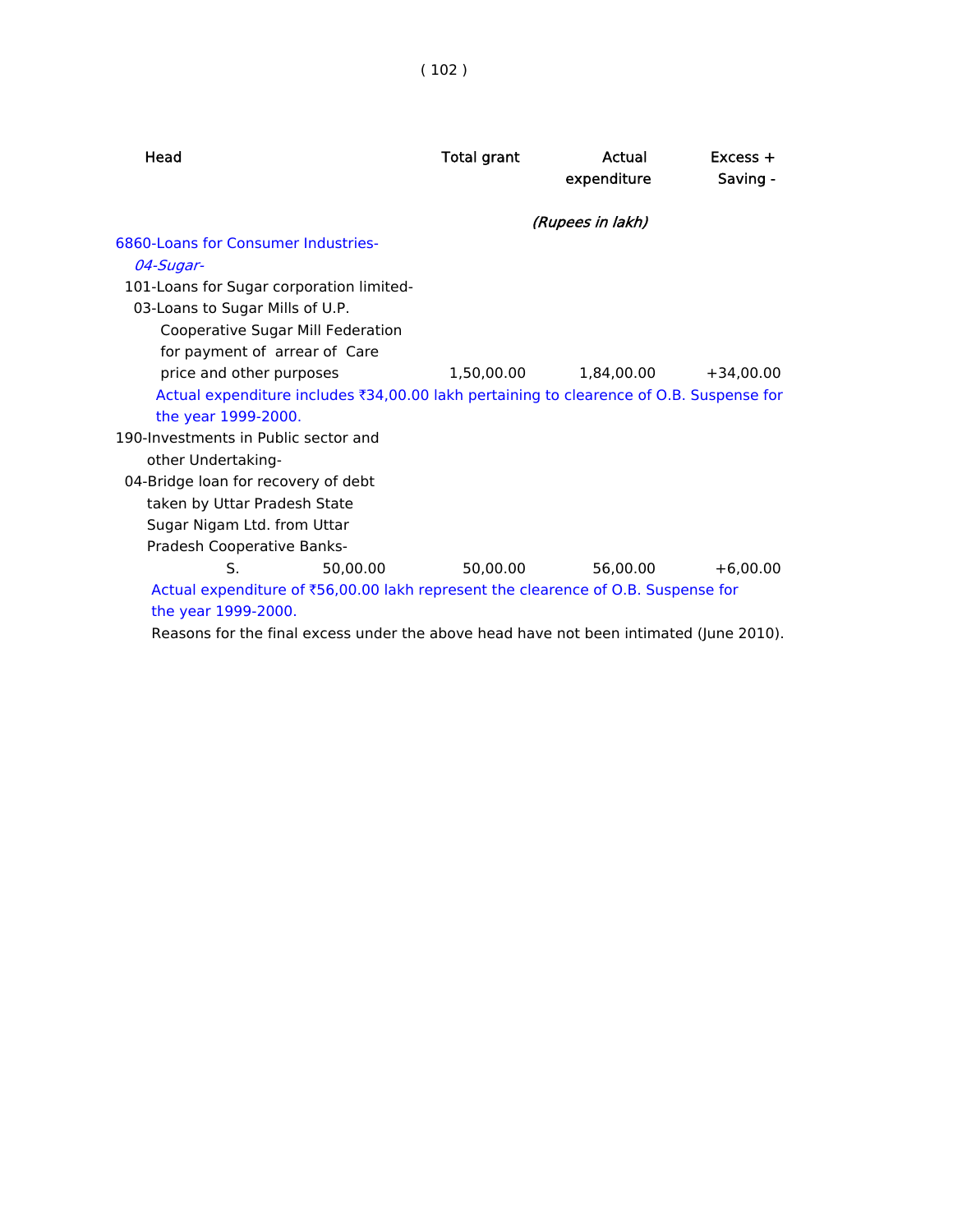( 103 )

## GRANT NO. 25- HOME DEPARTMENT (JAILS)

| <b>Major Heads</b>                                            | <b>Total grant</b><br>or<br>appropriation | Actual<br>expenditure | Excess +<br>Saving - |
|---------------------------------------------------------------|-------------------------------------------|-----------------------|----------------------|
|                                                               |                                           | (Rupees in thousand)  |                      |
| Revenue-                                                      |                                           |                       |                      |
| 2052-Secretariat-General Services and<br>2056-Jails<br>Voted- |                                           |                       |                      |
| 2,45,64,99<br>Original                                        | 3,06,85,79                                | 3,06,07,72            | $-78,07$             |
| Supplementary<br>61,20,80                                     |                                           |                       |                      |
| Amount surrendered during the year (March 2010)               |                                           |                       | 69,08                |
| Charged-                                                      |                                           |                       |                      |
| 8,00<br>Original                                              |                                           |                       |                      |
| Supplementary                                                 | 8,00                                      | 2,55                  | $-5,45$              |
| Amount surrendered during the year (March 2010)               |                                           |                       | 2,14                 |
| Capital-                                                      |                                           |                       |                      |
| 4070-Capital Outlay on Other Administrative<br>Services       |                                           |                       |                      |
| Voted-                                                        |                                           |                       |                      |
| 2,52,57,30<br>Original                                        | 2,52,57,30                                | 1,70,03,93            | $-82,53,37$          |
| Supplementary                                                 |                                           |                       |                      |
| Amount surrendered during the year (March 2010)               |                                           |                       | 82,53,37             |
| <b>Notes and Comments-</b><br>Revenue-<br>Voted-              |                                           |                       |                      |

- (i) Out of the final saving of  $\overline{78.07}$  lakh; only a sum of  $\overline{569.08}$  lakh could be anticipated for surrender.
- (ii) In view of the final saving of  $\overline{78.07}$  lakh; the supplementary grant of  $\overline{61,20.80}$  lakh obtained in February 2010 proved excessive.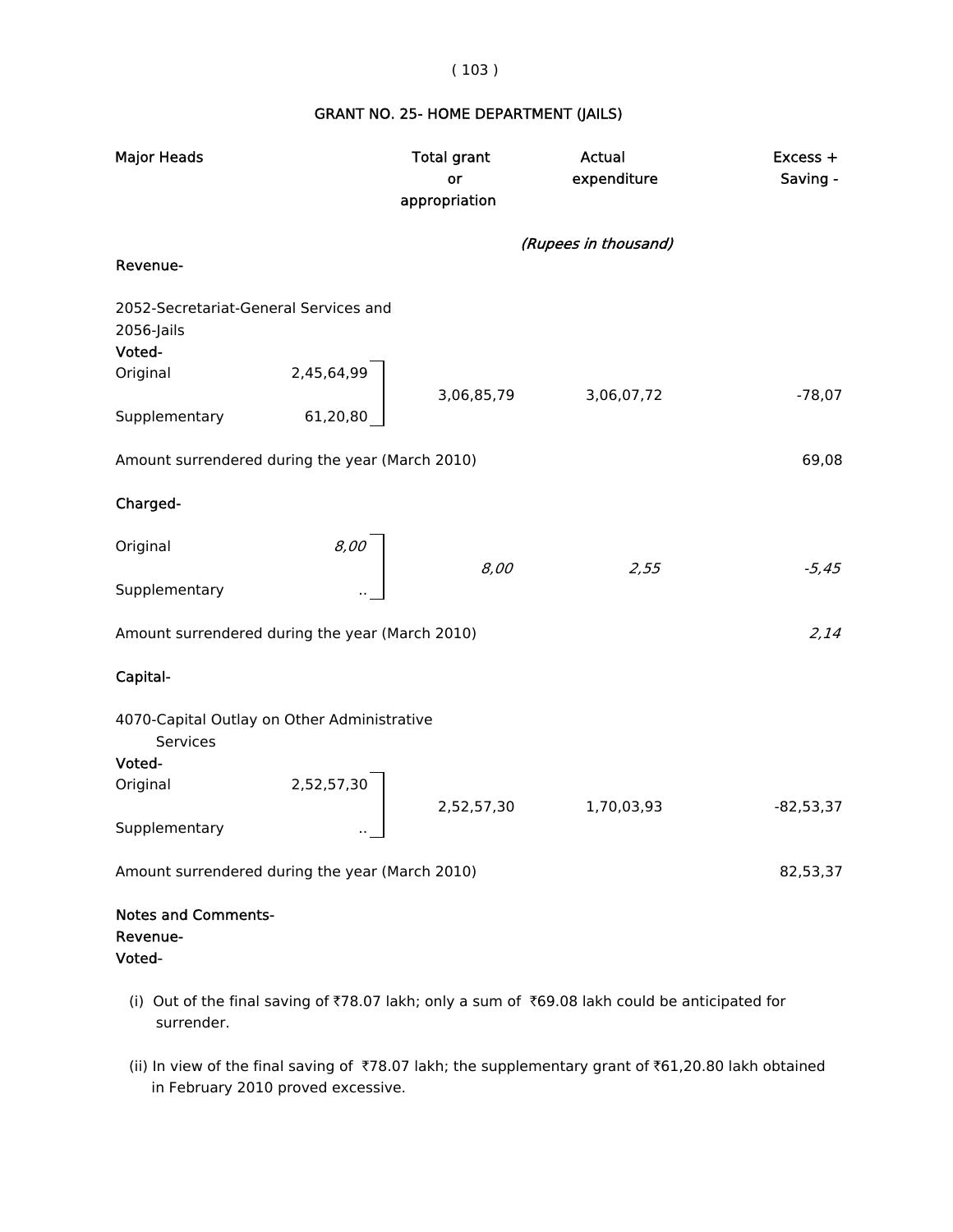( 104 )

(iii) Saving (partly counterbalanced by excess under other heads) occurred mainly under:-

| Head                                             | <b>Total grant</b>     |                  | Actual<br>expenditure                                                                                     | $Excess +$<br>Saving - |
|--------------------------------------------------|------------------------|------------------|-----------------------------------------------------------------------------------------------------------|------------------------|
|                                                  |                        | (Rupees in lakh) |                                                                                                           |                        |
| 2056-Jails-                                      |                        |                  |                                                                                                           |                        |
| 800-Other expenditure-                           |                        |                  |                                                                                                           |                        |
| 04-Rehabilitation of prisoners by Public         |                        |                  |                                                                                                           |                        |
| <b>Utility Schemes-</b>                          |                        |                  |                                                                                                           |                        |
| O.                                               | 89.26                  |                  |                                                                                                           |                        |
| R.                                               | $-26.94$               | 62.32            | 62.49                                                                                                     | $+0.17$                |
|                                                  |                        |                  | Out of total anticipated saving of ₹26.94 lakh, reasons for reduction in provision by ₹3.63 lakh          |                        |
|                                                  |                        |                  | have not been intimated and surrender of ₹23.31 lakh was due to expenditure being nil.                    |                        |
|                                                  |                        |                  | Reasons for the final excess under the above head have not been intimated (June 2010).                    |                        |
|                                                  |                        |                  |                                                                                                           |                        |
| (iv) Excess occurred under:-                     |                        |                  |                                                                                                           |                        |
|                                                  |                        |                  |                                                                                                           |                        |
| 2056-Jails-<br>001-Direction and Administration- |                        |                  |                                                                                                           |                        |
| 03-Main-                                         |                        |                  |                                                                                                           |                        |
| O.                                               | 5,64.86                |                  |                                                                                                           |                        |
| S.                                               | 34.00                  | 6,02.00          | 6,03.14                                                                                                   | $+1.14$                |
| R.                                               | 3.14                   |                  |                                                                                                           |                        |
|                                                  |                        |                  |                                                                                                           |                        |
|                                                  |                        |                  | Out of net augmentation of provision by $\overline{3}3.14$ lakh, reasons for augmentation of provision by |                        |
| being nil.                                       |                        |                  | ₹17.67 lakh have not been intimated and surrender of ₹14.53 lakh was due to expenditure                   |                        |
| 101-Jails-                                       |                        |                  |                                                                                                           |                        |
| 03-All Jails-                                    |                        |                  |                                                                                                           |                        |
| 0.                                               | 2,08,56.56             |                  |                                                                                                           |                        |
| S.                                               | 42,45.17<br>2,53,33.88 |                  | 2,53,07.46                                                                                                | $-26.42$               |
| R.                                               | 2,32.15                |                  |                                                                                                           |                        |
|                                                  |                        |                  |                                                                                                           |                        |
|                                                  |                        |                  | Out of net augmentation of provision by ₹2,32.15 lakh, reasons for augmentation of provision              |                        |
|                                                  |                        |                  | by ₹2,50.14 lakh have not been intimated. Reasons for surrender of ₹11.61 lakh was due to                 |                        |
| intimated.                                       |                        |                  | expenditure being nil and reasons for reduction in provision by ₹6.38 lakh have not been                  |                        |
| 800-Other expenditure-                           |                        |                  |                                                                                                           |                        |
| 03-Jail Training Schools-                        |                        |                  |                                                                                                           |                        |
| 0.                                               | 1,16.56                |                  |                                                                                                           |                        |
|                                                  |                        | 1,14.51          | 1,33.65                                                                                                   | $+19.14$               |
| R.                                               | $-2.05$                |                  |                                                                                                           |                        |
|                                                  |                        |                  | Out of net saving of ₹2.05 lakh, surrender of ₹8.43 lakh was due to expenditure being nil and             |                        |

reasons for augmentation of provision by  $\bar{\tau}$ 6.38 lakh have not been intimated.

Reasons for the final excess/saving under the above heads have not been intimated (June 2010).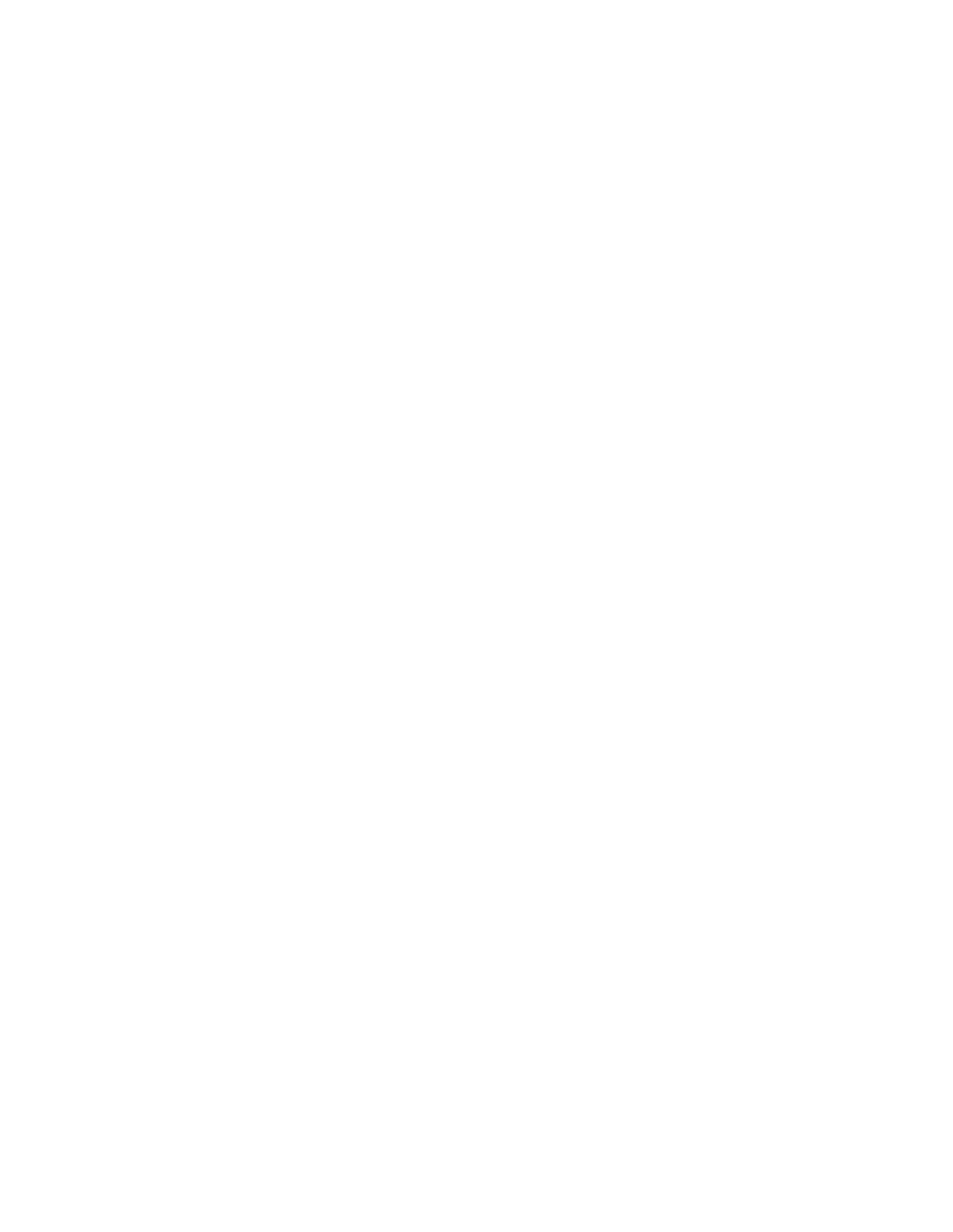( 105 )

#### Charged-

- (v) Out of the final saving of  $\overline{5.45}$  lakh; only a sum of  $\overline{52.14}$  lakh could be anticipated for surrender.
- (vi) Saving occurred under:-

| Head        |    |                                   | <b>Total</b><br>appropriation | Actual<br>expenditure | Excess +<br>Saving - |
|-------------|----|-----------------------------------|-------------------------------|-----------------------|----------------------|
|             |    |                                   |                               | (Rupees in lakh)      |                      |
| 2056-Jails- |    |                                   |                               |                       |                      |
|             |    | 001-Direction and Administration- |                               |                       |                      |
| 03-Main-    |    |                                   |                               |                       |                      |
|             | 0. | 8.00                              |                               |                       |                      |
|             |    |                                   | 5.86                          | 2.55                  | $-3.31$              |
|             | R. | $-2.14$                           |                               |                       |                      |

Surrender of  $\bar{\tau}$  2.14 lakh was due to expenditure being nil.

Reasons for the final saving under the above head have not been intimated (June 2010).

### Capital-

## Voted-

(vii) Saving (partly counterbalanced by excess under another head) occurred mainly under:-

| Head                                                                                                        |             | <b>Total grant</b> |                  | Actual<br>expenditure | $Excess +$<br>Saving - |
|-------------------------------------------------------------------------------------------------------------|-------------|--------------------|------------------|-----------------------|------------------------|
|                                                                                                             |             |                    | (Rupees in lakh) |                       |                        |
| 4070-Capital Outlay on Other Administrative                                                                 |             |                    |                  |                       |                        |
| Services-                                                                                                   |             |                    |                  |                       |                        |
| 800-Other expenditure-                                                                                      |             |                    |                  |                       |                        |
| 04-Construction of residence for jail                                                                       |             |                    |                  |                       |                        |
| staff (75% share of Central and                                                                             |             |                    |                  |                       |                        |
| 25% State share, based on five                                                                              |             |                    |                  |                       |                        |
| year Jail improvement)-                                                                                     |             |                    |                  |                       |                        |
| O.                                                                                                          | 10,00.00    |                    | $\sim$           |                       | $\sim$                 |
| R.                                                                                                          | $-10,00.00$ |                    |                  |                       |                        |
| Surrender of ₹10,00.00 lakh was due to expenditure being nil.                                               |             |                    |                  |                       |                        |
| 05-Extention and renovation of present                                                                      |             |                    |                  |                       |                        |
| Jails (75% share of Central and 25%                                                                         |             |                    |                  |                       |                        |
| State share, based on five year Jail                                                                        |             |                    |                  |                       |                        |
| improvement)-                                                                                               |             |                    |                  |                       |                        |
| O.                                                                                                          | 15,00.00    |                    |                  |                       |                        |
| R.                                                                                                          | $-15,00.00$ |                    |                  |                       |                        |
| Out of total anticipated saving of $\bar{x}$ 15,00.00 lakh, surrender of $\bar{x}$ 14,92.89 lakh was due to |             |                    |                  |                       |                        |

expenditure being nil and reasons for reduction in provision by  $\overline{z}7.11$  lakh have not been intimated.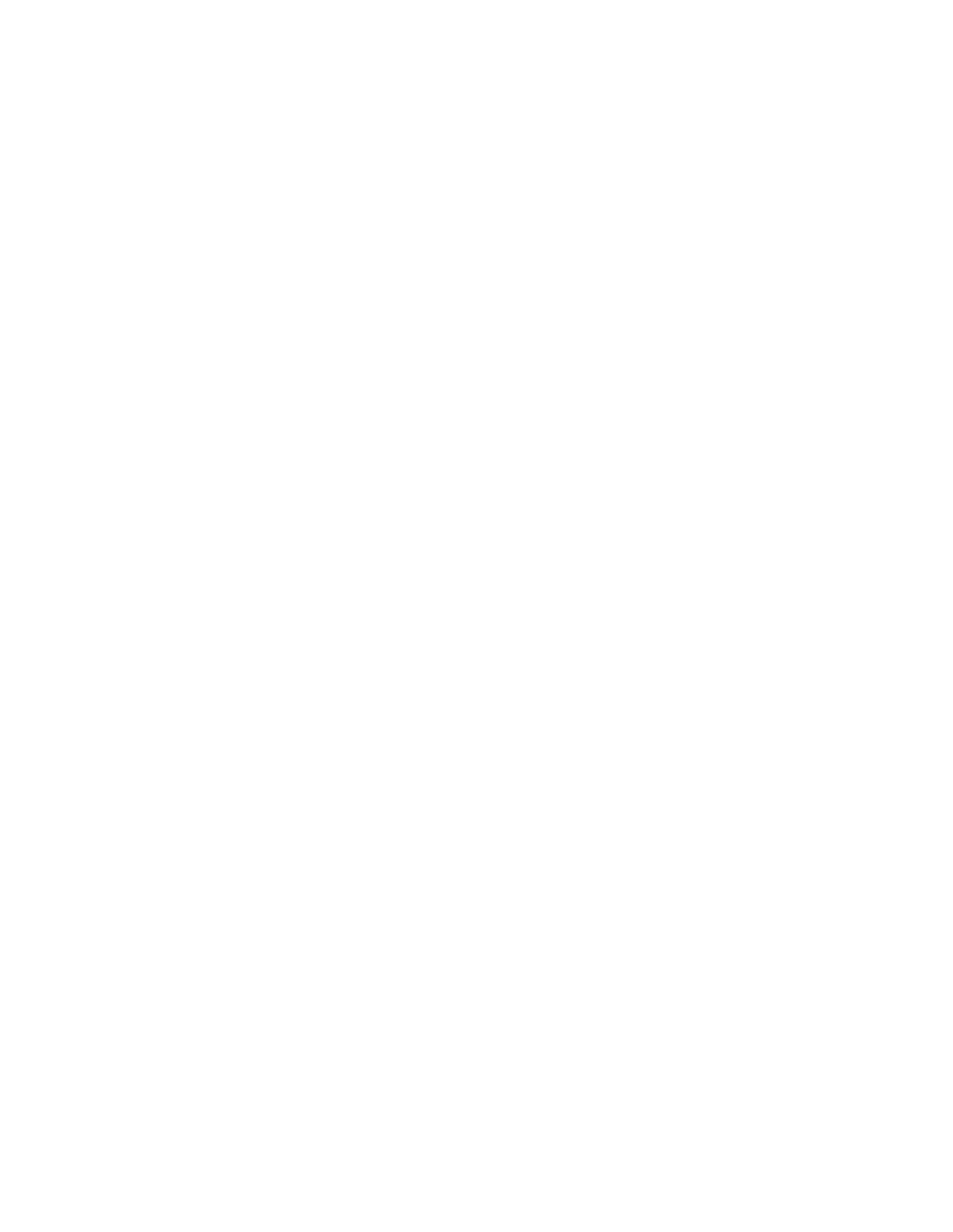( 106 )

| Head                                                                                                                                                                                                                            | <b>Total grant</b>   | Actual<br>expenditure | $Excess +$<br>Saving - |
|---------------------------------------------------------------------------------------------------------------------------------------------------------------------------------------------------------------------------------|----------------------|-----------------------|------------------------|
|                                                                                                                                                                                                                                 |                      | (Rupees in lakh)      |                        |
| 06-Improvement in Water Supply and<br>Sanitation (75% share of Central<br>and 25% State share, based on five<br>year Jail improvement plan)-<br>10,00.00<br>O.                                                                  |                      |                       |                        |
| $-10,00.00$<br>R.                                                                                                                                                                                                               | $\ddot{\phantom{0}}$ |                       |                        |
| Out of total anticipated saving of ₹10,00.00 lakh, surrender of ₹9,91.11 lakh was due to<br>expenditure being nil and reasons for reduction in provision by ₹8.89 lakh have not been<br>intimated.<br>08-Construction of Jails- |                      |                       |                        |
| Ο.<br>1,87,77.58                                                                                                                                                                                                                | 1,61,59.76           | 1,61,59.76            |                        |
| $-26, 17.82$<br>R.                                                                                                                                                                                                              |                      |                       |                        |
| Surrender of ₹26,17.82 lakh was due to expenditure being nil.<br>09-Lump sum arrangement for purchasing                                                                                                                         |                      |                       |                        |
| of land and construction of Jails in                                                                                                                                                                                            |                      |                       |                        |
| newly created districts-                                                                                                                                                                                                        |                      |                       |                        |
| 10,00.00<br>O.                                                                                                                                                                                                                  |                      |                       |                        |
| R.<br>$-1,71.85$                                                                                                                                                                                                                | 8,28.15              | 8,28.15               |                        |
| Surrender of ₹1,71.85 lakh was due to expenditure being nil.                                                                                                                                                                    |                      |                       |                        |
| 11-Minor construction works in the buildings/                                                                                                                                                                                   |                      |                       |                        |
| campus of Jail Department-                                                                                                                                                                                                      |                      |                       |                        |
| 10.20<br>0.                                                                                                                                                                                                                     |                      |                       |                        |
|                                                                                                                                                                                                                                 |                      |                       |                        |
| $-10.20$                                                                                                                                                                                                                        |                      |                       |                        |
| Surrender of ₹10.20 lakh was due to expenditure being nil.                                                                                                                                                                      |                      |                       |                        |
|                                                                                                                                                                                                                                 |                      |                       |                        |
| 13-Provision for equipments machinery                                                                                                                                                                                           |                      |                       |                        |
| and vehicles, etc for Jails-<br>O.<br>18,69.46                                                                                                                                                                                  |                      |                       |                        |
|                                                                                                                                                                                                                                 |                      |                       |                        |
| $-18,69.46$<br>R.                                                                                                                                                                                                               |                      |                       |                        |
| Surrender of ₹18,69.46 lakh was due to expenditure being nil.                                                                                                                                                                   |                      |                       |                        |
| 15-Rain water harvesting through                                                                                                                                                                                                |                      |                       |                        |
| ponds in Jails-                                                                                                                                                                                                                 |                      |                       |                        |
| 1,00.00<br>0.                                                                                                                                                                                                                   |                      |                       |                        |
|                                                                                                                                                                                                                                 |                      |                       |                        |
| $-1,00.00$<br>R.                                                                                                                                                                                                                |                      |                       |                        |
| Surrender of ₹1,00.00 lakh was due to expenditure being nil.                                                                                                                                                                    |                      |                       |                        |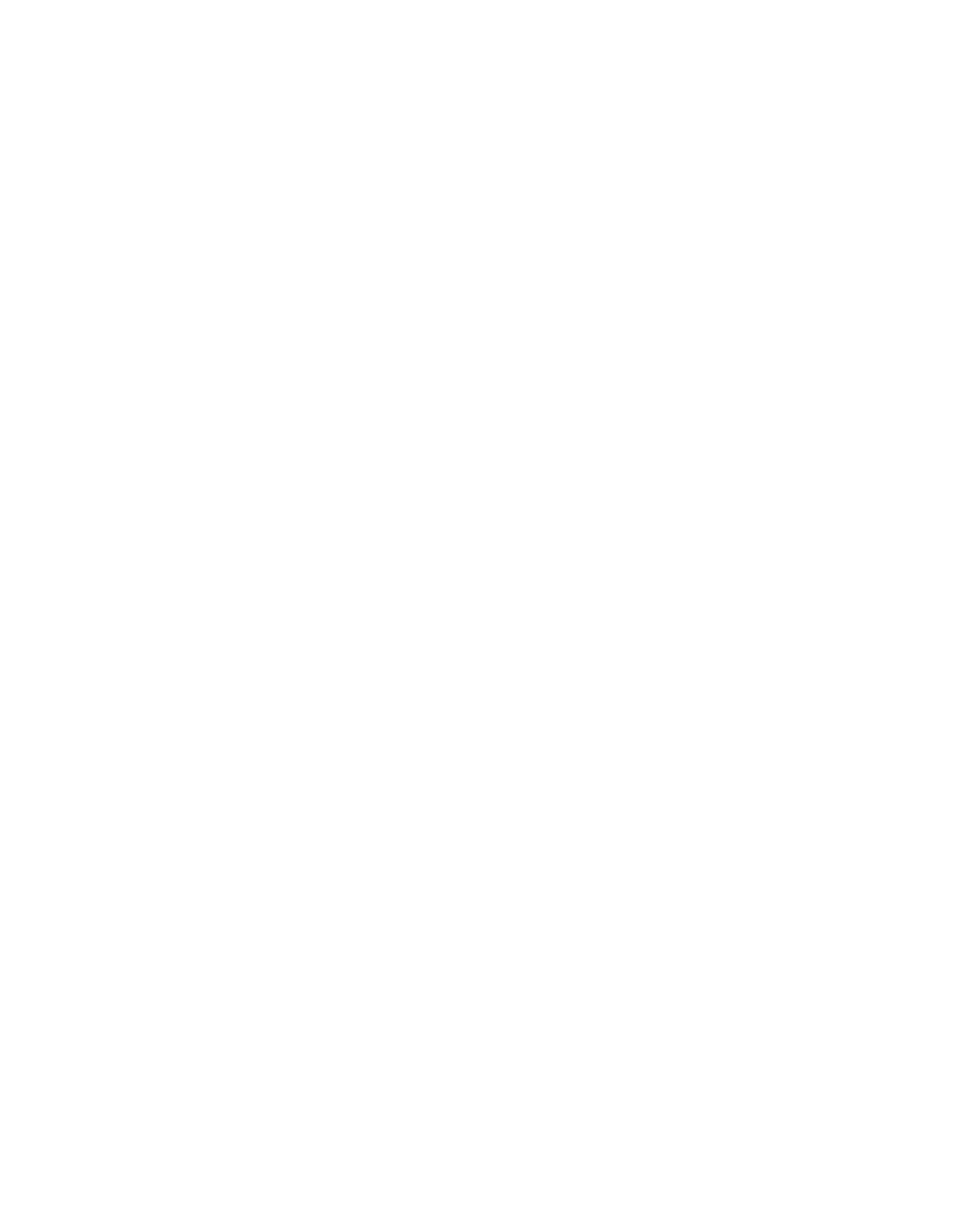(viii) Excess occurred under:-

|                                             |       | Actual<br>expenditure | $Excess +$<br>Saving - |
|---------------------------------------------|-------|-----------------------|------------------------|
|                                             |       |                       |                        |
| 4070-Capital Outlay on Other Administrative |       |                       |                        |
|                                             |       |                       |                        |
|                                             |       |                       |                        |
| 12-Provision for miscellaneous              |       |                       |                        |
| construction works of Jail Department-      |       |                       |                        |
| 0.02                                        |       |                       |                        |
|                                             | 16.02 | 16.02                 | $\cdot$ .              |
| 16.00                                       |       |                       |                        |
|                                             |       | <b>Total grant</b>    | (Rupees in lakh)       |

Reasons for augmentation of provision by  $\bar{\tau}16.00$  lakh have not been intimated.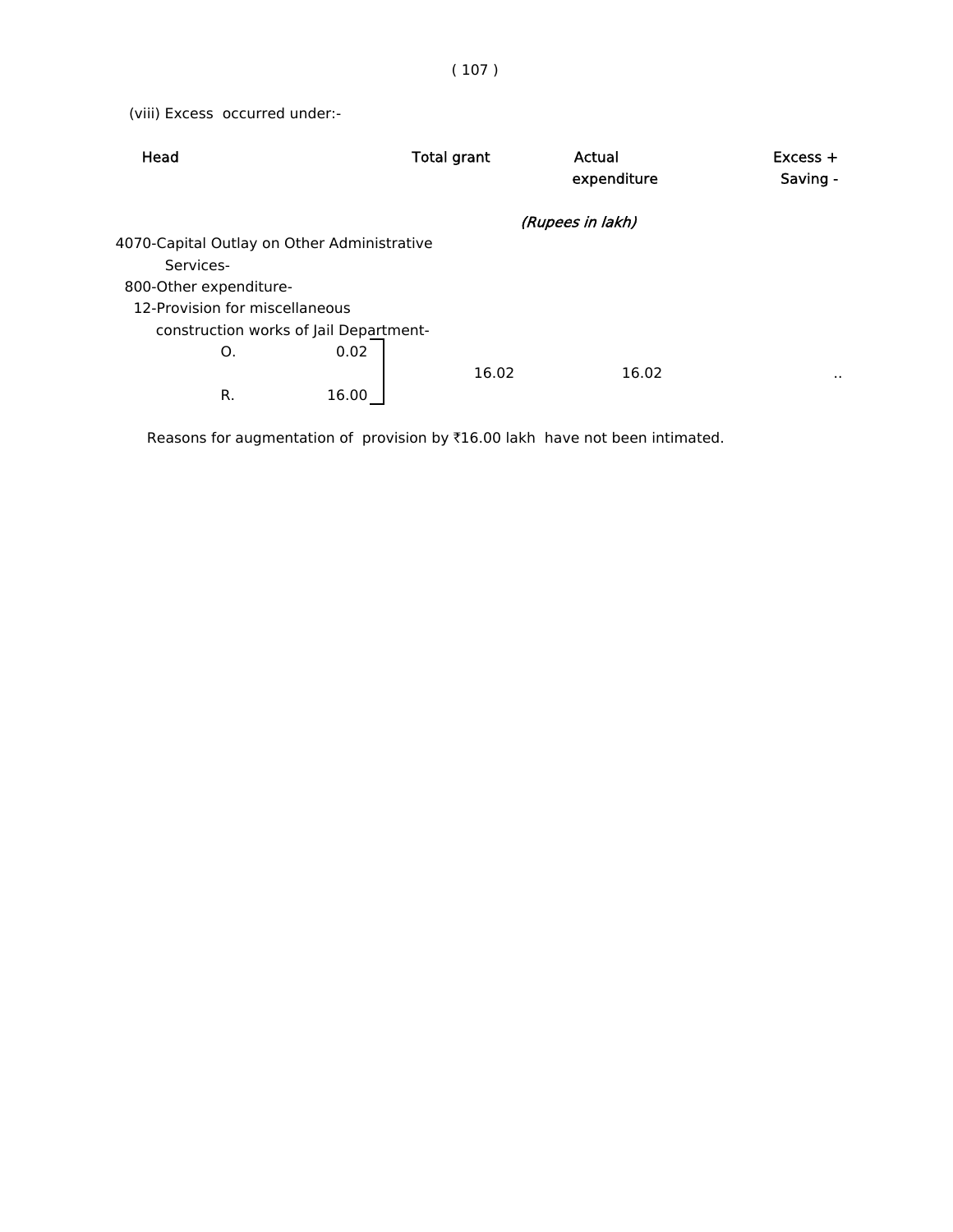#### ( 108 )

## GRANT NO. 26-HOME DEPARTMENT (POLICE)

| <b>Major Heads</b>                                                                                                                                                                                               | <b>Total grant</b><br>or<br>appropriation | Actual<br>expenditure | $Excess +$<br>Saving - |
|------------------------------------------------------------------------------------------------------------------------------------------------------------------------------------------------------------------|-------------------------------------------|-----------------------|------------------------|
|                                                                                                                                                                                                                  |                                           | (Rupees in thousand)  |                        |
| Revenue-<br>2013-Council of Ministers,<br>2052-Secretariat-General Services,<br>2055-Police,<br>2070-Other Administrative Services,<br>2235-Social Security and Welfare and<br>2251-Secretariat- Social Services |                                           |                       |                        |
| Voted-                                                                                                                                                                                                           |                                           |                       |                        |
| 57,01,74,64<br>Original                                                                                                                                                                                          |                                           |                       |                        |
| Supplementary<br>2,07,43,37                                                                                                                                                                                      | 59,09,18,01                               | 58,08,09,28           | $-1,01,08,73$          |
| Amount surrendered during the year                                                                                                                                                                               |                                           |                       |                        |
| Charged-                                                                                                                                                                                                         |                                           |                       |                        |
| 65,27<br>Original                                                                                                                                                                                                |                                           |                       |                        |
|                                                                                                                                                                                                                  | 65,27                                     | 2,71                  | $-62,56$               |
| Supplementary<br>Amount surrendered during the year                                                                                                                                                              |                                           |                       |                        |
| Capital-                                                                                                                                                                                                         |                                           |                       |                        |
| 4055-Capital Outlay on Police,                                                                                                                                                                                   |                                           |                       |                        |
| 4070-Capital Outlay on other Administrative                                                                                                                                                                      |                                           |                       |                        |
| Services and<br>5053-Capital Outlay on Civil Aviation                                                                                                                                                            |                                           |                       |                        |
|                                                                                                                                                                                                                  |                                           |                       |                        |
| Voted-                                                                                                                                                                                                           |                                           |                       |                        |
| Original<br>3,35,90,44                                                                                                                                                                                           | 3,48,52,04                                | 2,03,17,58            | $-1,45,34,46$          |
| Supplementary<br>12,61,60                                                                                                                                                                                        |                                           |                       |                        |
| Amount surrendered during the year                                                                                                                                                                               |                                           |                       |                        |
| <b>Notes and Comments -</b><br>Revenue-<br>Voted-                                                                                                                                                                |                                           |                       |                        |
| (i) Out of the final saving of ₹1,01,08.73 lakh; no amount could be anticipated for surrender.                                                                                                                   |                                           |                       |                        |

(ii) In view of the final saving of  $\bar{\tau}$  1,01,08.73 lakh, the supplementary grant of  $\bar{\tau}$  1,63,61.96 lakh obtained in February 2010 proved excessive.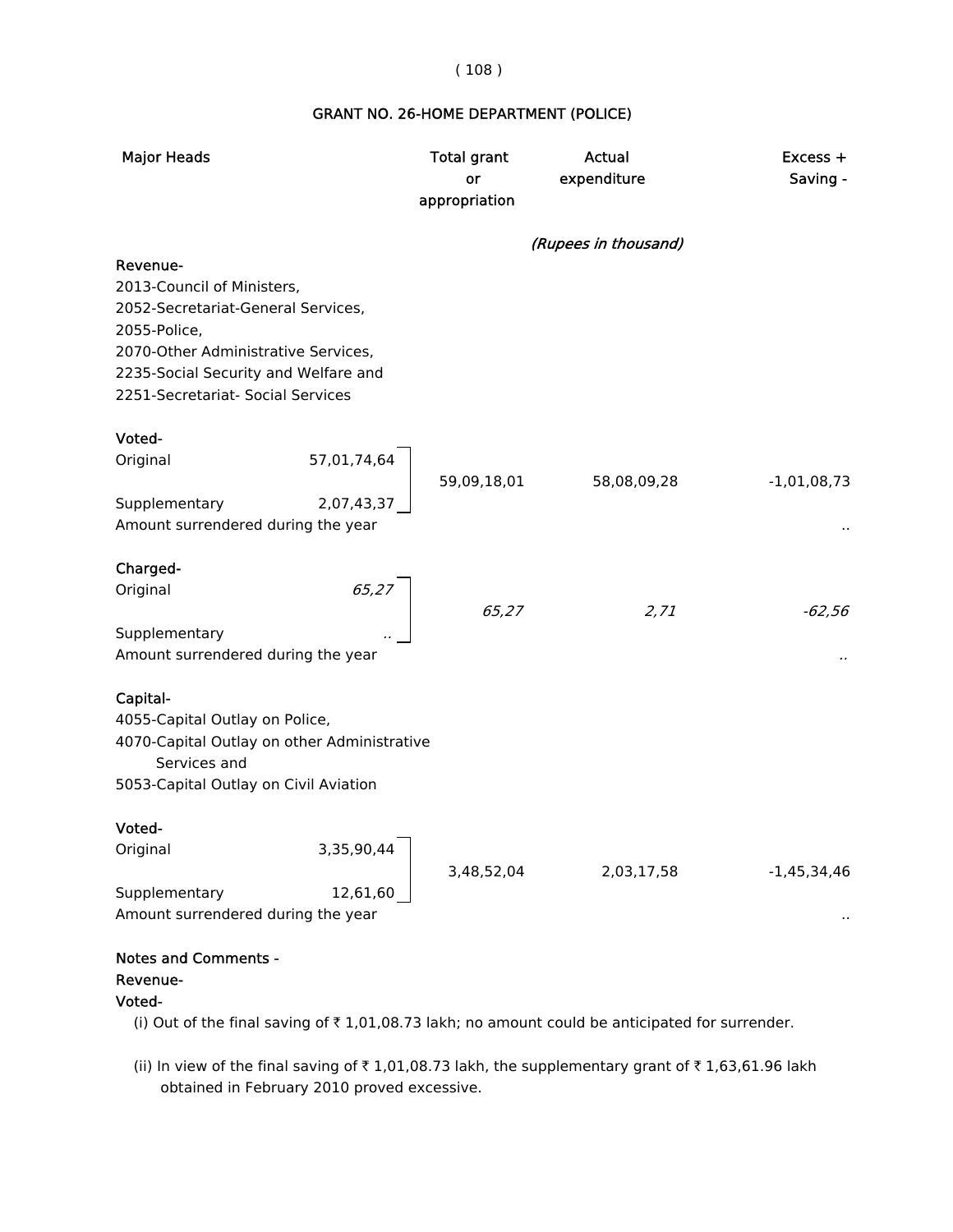$(109)$ 

(iii) Saving (partly counterbalanced by excess under other heads) occurred mainly under:-

| Head                                                                       |             | <b>Total grant</b> | Actual<br>expenditure                                                                                 | $Excess +$<br>Saving - |
|----------------------------------------------------------------------------|-------------|--------------------|-------------------------------------------------------------------------------------------------------|------------------------|
|                                                                            |             |                    | (Rupees in lakh)                                                                                      |                        |
| 2055-Police-                                                               |             |                    |                                                                                                       |                        |
| 101-Criminal Investigation and Vigilance-                                  |             |                    |                                                                                                       |                        |
| 04-Research Section-                                                       |             |                    |                                                                                                       |                        |
| 0.                                                                         | 59,13.90    |                    |                                                                                                       |                        |
| S.                                                                         | 30.00       | 53,18.86           | 50,80.03                                                                                              | $-2,38.83$             |
| R.                                                                         | $-6,25.04$  |                    |                                                                                                       |                        |
|                                                                            |             |                    | Out of net anticipated saving of ₹6,25.04 lakh, reasons for reduction of provision by ₹6,90.94 lakh   |                        |
| and augmentation of provision by ₹ 65.90 lakh have not been intimated.     |             |                    |                                                                                                       |                        |
| 103-Assam Rifles-                                                          |             |                    |                                                                                                       |                        |
| 04-Description not Available-                                              |             |                    |                                                                                                       |                        |
| R.                                                                         | 17.00       | 17.00              |                                                                                                       | $-17.00$               |
|                                                                            |             |                    | Reasons for augmentation of provision by ₹17.00 lakh have not been intimated.                         |                        |
|                                                                            |             |                    |                                                                                                       |                        |
| 104-Special Police-                                                        |             |                    |                                                                                                       |                        |
| 06-Organisation of India Reserve Battalion-                                |             |                    |                                                                                                       |                        |
| 0.                                                                         | 21,98.29    |                    |                                                                                                       |                        |
|                                                                            |             | 19,98.63           | 19,52.23                                                                                              | $-46.40$               |
| R.                                                                         | $-1,99.66$  |                    | Out of net anticipated saving of Rs,1,99.66 lakh, reasons for reduction of provision by ₹2,99.66 lakh |                        |
| and augmentation of provision by ₹1,00.00 lakh have not been intimated.    |             |                    |                                                                                                       |                        |
| 109-District Police-                                                       |             |                    |                                                                                                       |                        |
| 06-Expenditure regarding River Police in                                   |             |                    |                                                                                                       |                        |
| Varanasi, to be borne by Government                                        |             |                    |                                                                                                       |                        |
| of India-                                                                  |             |                    |                                                                                                       |                        |
| O.                                                                         | 80.19       |                    |                                                                                                       |                        |
|                                                                            |             | 63.59              | 65.79                                                                                                 | $+2.20$                |
| R.                                                                         | $-16.60$    |                    |                                                                                                       |                        |
| Reasons for reduction in provision by ₹16.60 lakh have not been intimated. |             |                    |                                                                                                       |                        |
| 110-Village Police-                                                        |             |                    |                                                                                                       |                        |
| 03-Village Police Establishment-                                           |             |                    |                                                                                                       |                        |
| О.                                                                         | 1,59,55.08  |                    |                                                                                                       |                        |
|                                                                            |             | 66,90.59           | 63,61.27                                                                                              | $-3,29.32$             |
| R.                                                                         | $-92,64.49$ |                    |                                                                                                       |                        |
|                                                                            |             |                    | Reasons for reduction in provision by ₹92,64.49 lakh have not been intimated.                         |                        |
| 114-Wireless and Computers-                                                |             |                    |                                                                                                       |                        |
| 03-Police Computer Centre-                                                 |             |                    |                                                                                                       |                        |
| 0.                                                                         | 5,29.67     |                    |                                                                                                       |                        |
|                                                                            |             | 4,92.84            | 4,46.16                                                                                               | $-46.68$               |
| R.                                                                         | $-36.83$    |                    |                                                                                                       |                        |

Out of net anticipated saving of Rs,36.83 lakh, reasons for reduction of provision by ₹38.83 lakh and augmentation of provision by  $\bar{\tau}$  2.00 lakh have not been intimated.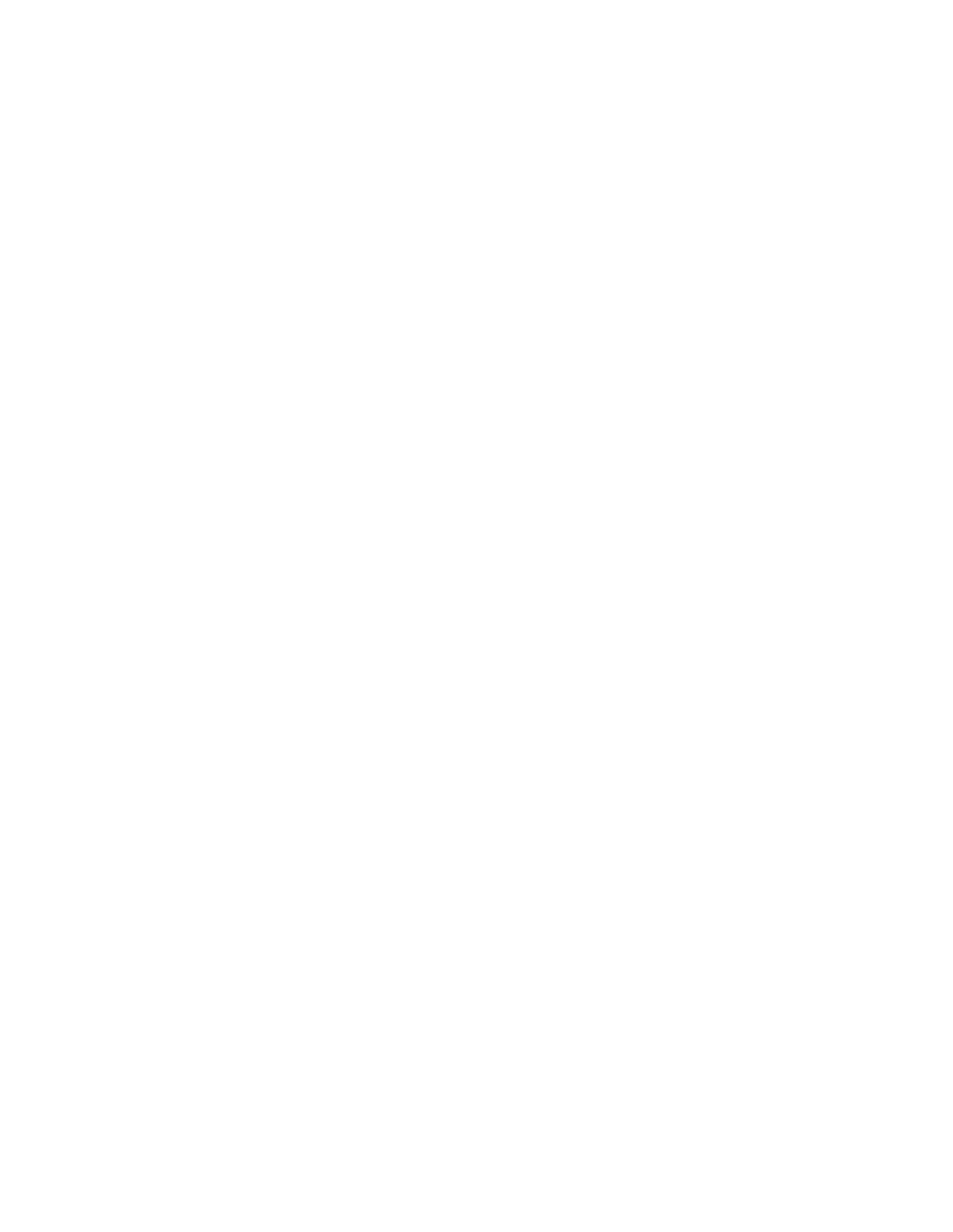| × |  | ×. |
|---|--|----|

| Head                                                                          | <b>Total grant</b> | Actual<br>expenditure | Excess +<br>Saving - |
|-------------------------------------------------------------------------------|--------------------|-----------------------|----------------------|
|                                                                               |                    | (Rupees in lakh)      |                      |
| 800-Other expenditure-                                                        |                    |                       |                      |
| 04-Police Force appointed by Government                                       |                    |                       |                      |
| of India District Police-                                                     |                    |                       |                      |
| Ο.<br>59.28                                                                   |                    |                       |                      |
| R.<br>$-18.25$                                                                | 41.03              | 41.33                 | $+0.30$              |
| Reasons for reduction in provision by ₹18.25 lakh have not been intimated.    |                    |                       |                      |
| 10-Expenditure on Security works in                                           |                    |                       |                      |
| Naxal affected Districts                                                      | 6,61.39            | 4,87.67               | $-1,73.72$           |
| 12-Lump-sum budget provision for payment of                                   |                    |                       |                      |
| pending liabilities of Home Department-                                       |                    |                       |                      |
| 50,00.00<br>O.                                                                |                    |                       |                      |
| S.<br>30,00.00                                                                | 14,62.06           |                       | $-14,62.06$          |
| R.<br>-65,37.94                                                               |                    |                       |                      |
| Reasons for reduction in provision by ₹65,37.94 lakh have not been intimated. |                    |                       |                      |
| 2070-Other Administrative Services-                                           |                    |                       |                      |
| 105-Special Commission of Enquiry-                                            |                    |                       |                      |
| 03-State Commission and Committees-                                           |                    |                       |                      |
| 1,43.62<br>O.                                                                 |                    |                       |                      |
|                                                                               | 1,34.25            | 65.94                 | $-68.31$             |
| R.<br>$-9.37$                                                                 |                    |                       |                      |
| Reasons for reduction in provision by ₹9.37 lakh have not been intimated.     |                    |                       |                      |
| 108-Fire Protection and Control-                                              |                    |                       |                      |
| 01-Central Plan/Centrally Sponsored                                           |                    |                       |                      |
| Schemes                                                                       | 2,50.00            | 41.22                 | $-2,08.78$           |
| 800-Other expenditure-                                                        |                    |                       |                      |
| 04-Organisation of State Human                                                |                    |                       |                      |
| <b>Rights Commission-</b>                                                     |                    |                       |                      |
| 2,28.66<br>0.                                                                 |                    |                       |                      |
|                                                                               | 2,67.83            | 2,27.46               | $-40.37$             |
| S.<br>39.17                                                                   |                    |                       |                      |
| 05-U.P. State Advisory Council                                                |                    | 3.21                  | $-72.60$             |
| (U.P.S.A.C.)                                                                  | 75.81              |                       |                      |
| 2235-Social Security and Welfare-                                             |                    |                       |                      |
| 60-Other Social Security and Welfare Programmes-                              |                    |                       |                      |
| 200-Other Programmes-                                                         |                    |                       |                      |
| 03-Ex-gratia payment to the families of Policemen/                            |                    |                       |                      |
| staff of Fire Services deceased/injured during                                |                    |                       |                      |
| execution of duties                                                           | 1,80.00            | 1,07.09               | $-72.91$             |
|                                                                               |                    |                       |                      |
| 04-Ex-gratia payment to the dependents of                                     |                    |                       |                      |
| persons deceased/injured by anti-social                                       |                    |                       |                      |
| elements                                                                      | 10.00              | 0.31                  | $-9.69$              |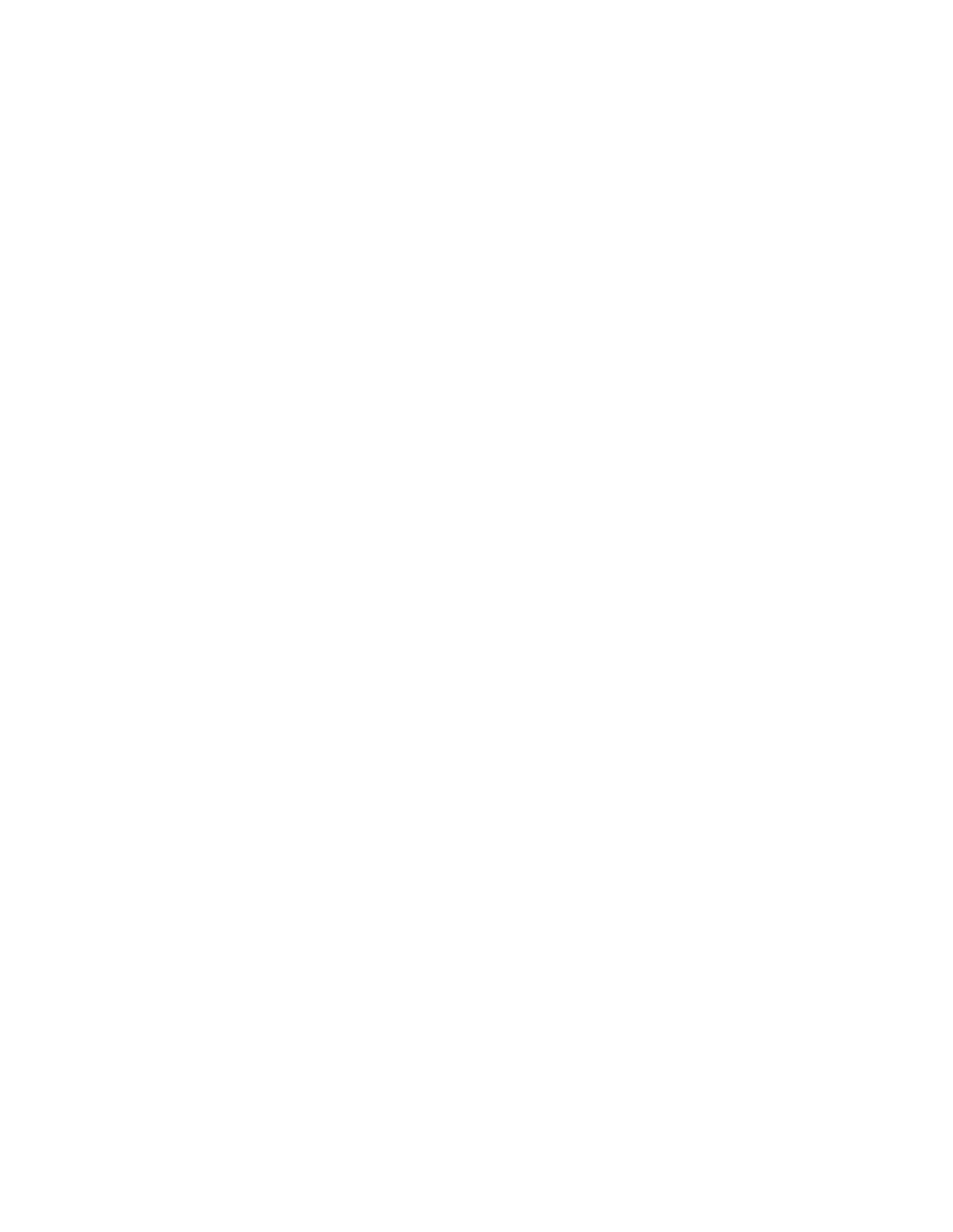| × | × |
|---|---|

Head **Total grant** Actual Actual Excess +

|                                                                                                                    |             | expenditure      | Saving      |
|--------------------------------------------------------------------------------------------------------------------|-------------|------------------|-------------|
|                                                                                                                    |             | (Rupees in lakh) |             |
| 05-Financial assistance to non-Government                                                                          |             |                  |             |
| persons dependents, deceased/injured<br>during anti-violence activities of Poli                                    | 10.00       |                  | $-10.00$    |
| 11-Financial assistance to victime of                                                                              |             |                  |             |
| affright                                                                                                           | 12,00.00    | 3,94.25          | $-8,05.75$  |
|                                                                                                                    |             |                  |             |
| 800-Other Expenditure-                                                                                             |             |                  |             |
| 03-Terrorism, fire-accidents, etc affecting<br>public arrangement                                                  | 10,00.00    | 7.78             | $-9,92.22$  |
|                                                                                                                    |             |                  |             |
| Reasons for the final saving/excess/non-utilisation of entire provision under the above heads have                 |             |                  |             |
| not been intimated( June 2010).                                                                                    |             |                  |             |
|                                                                                                                    |             |                  |             |
| (iv) Excess occurred mainly under:-                                                                                |             |                  |             |
| 2055-Police-                                                                                                       |             |                  |             |
| 101-Criminal Investigation and Vigilance-                                                                          |             |                  |             |
| 03-Intelligence Section (Main)-                                                                                    |             |                  |             |
| 1,17,70.58<br>0.                                                                                                   |             |                  |             |
| 6,67.27<br>S.                                                                                                      | 1,33,28.82  | 1,33,87.11       | $+58.29$    |
| 8,90.97<br>R.<br>Reasons for augmentation of provision by ₹8,90.97 lakh have not been intimated.                   |             |                  |             |
|                                                                                                                    |             |                  |             |
| 108-State Headquarters Police-                                                                                     |             |                  |             |
| 03-State Police Headquarter-                                                                                       |             |                  |             |
| 16,88.18<br>O.                                                                                                     |             |                  |             |
|                                                                                                                    | 17,12.30    | 17,58.21         | $+45.91$    |
| R.<br>24.12<br>Out of net augmentation of provision by ₹24.12 lakh, reasons for augmentation of provision by       |             |                  |             |
| ₹68.12 lakh and reduction in provision by ₹44.00 lakh have not been intimated.                                     |             |                  |             |
| 109-District Police-                                                                                               |             |                  |             |
| 03-District Police-Main-                                                                                           |             |                  |             |
|                                                                                                                    |             |                  |             |
| O.<br>28,30,73.77                                                                                                  |             |                  |             |
| S.<br>66,75.06                                                                                                     | 29,81,30.62 | 29,97,49.41      | $+16,18.79$ |
| R.<br>83,81.79<br>Out of net augmentation of provision by ₹83,81.79 lakh, reasons for augmentation of provision by |             |                  |             |
| ₹1,62,98.38 lakh and reduction in provision by ₹79,16.59 lakh have not been intimated.                             |             |                  |             |
|                                                                                                                    |             |                  |             |
| 113-Welfare of Police personnel-                                                                                   |             |                  |             |
| 05-Expenditure relating to Sports                                                                                  |             |                  |             |
| Fund, Sports functions and                                                                                         |             |                  |             |
| tournaments, etc.                                                                                                  | 50.00       | 56.22            | $+6.22$     |
|                                                                                                                    |             |                  |             |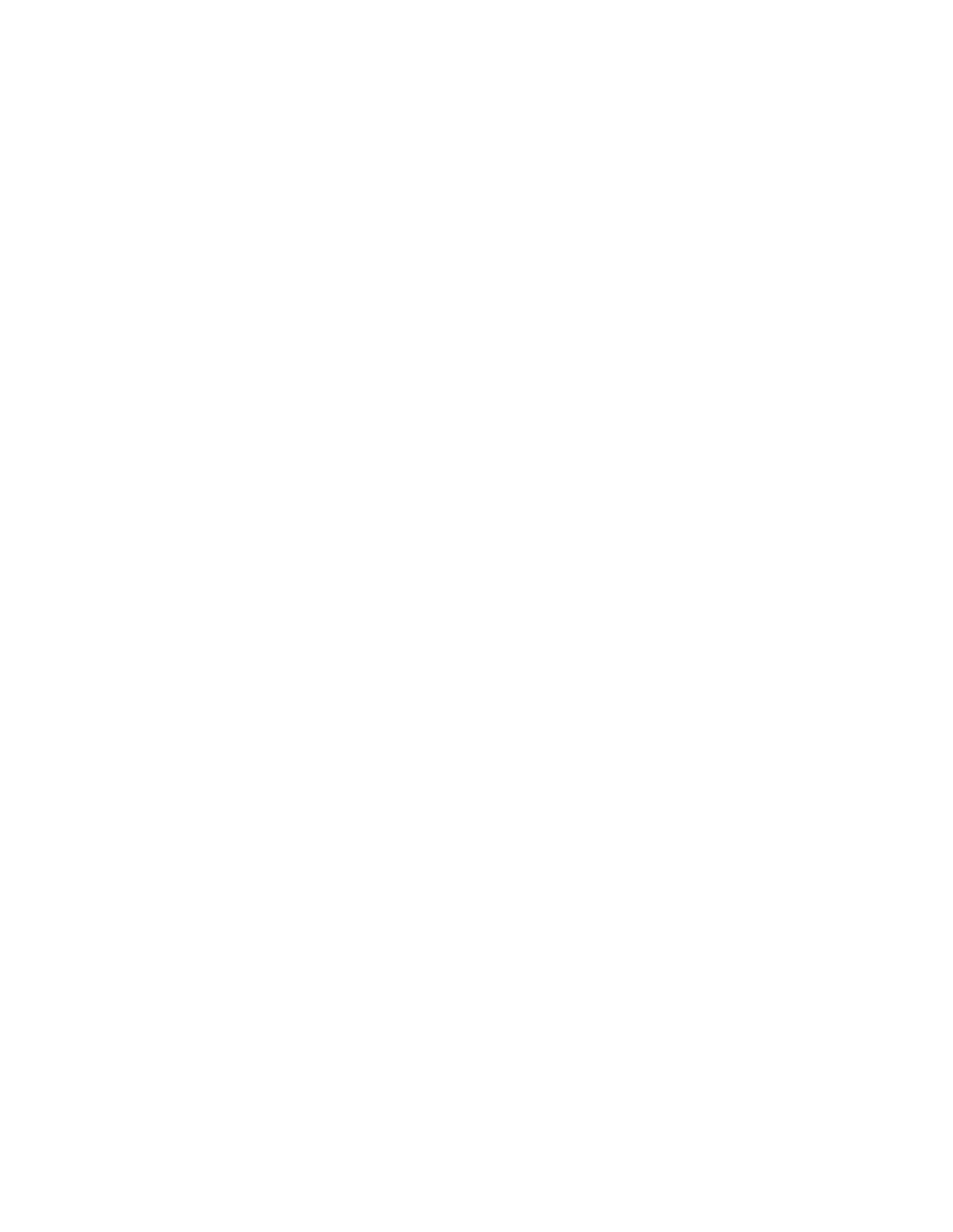|                                                                                                 | \ ++4 /            |                       |                      |
|-------------------------------------------------------------------------------------------------|--------------------|-----------------------|----------------------|
| Head                                                                                            | <b>Total grant</b> | Actual<br>expenditure | $Excess +$<br>Saving |
|                                                                                                 |                    | (Rupees in lakh)      |                      |
| 800-Other Expenditure-                                                                          |                    |                       |                      |
| 03-Police Force appointed by the                                                                |                    |                       |                      |
| Government of India (Criminal                                                                   |                    |                       |                      |
| Investigation and Vigilance)-                                                                   |                    |                       |                      |
| 11,48.86<br>O.                                                                                  |                    |                       |                      |
| R.<br>2,15.06                                                                                   | 13,63.92           | 22,56.60              | $+8,92.68$           |
| Out of net augmentation of provision by ₹2,15.06 lakh, reasons for augmentation of provision by |                    |                       |                      |
| ₹2,15.56 lakh and reduction in provision by ₹0.50 lakh have not been intimated.                 |                    |                       |                      |
| 05-Lok Sabha Election-                                                                          |                    |                       |                      |
| 79,28.50<br>O.                                                                                  |                    |                       |                      |
|                                                                                                 | 1,51,28.50         | 1,44,57.77            | $-6,70.73$           |
| R.<br>72,00.00                                                                                  |                    |                       |                      |
| Reasons for augmentation of provision by ₹72,00.00 lakh have not been intimated.                |                    |                       |                      |
| 07- Police Reform Commission-                                                                   |                    |                       |                      |
| 0.13<br>Ο.                                                                                      |                    |                       | $-6.96$              |
| 9.37<br>R.                                                                                      | 9.50               | 2.54                  |                      |
| Reasons for augmentation of provision by ₹9.37 lakh have not been intimated.                    |                    |                       |                      |
|                                                                                                 |                    |                       |                      |
| 2070-Other Administrative Services-                                                             |                    |                       |                      |
| 800-Other expenditure-                                                                          |                    |                       |                      |
| 03-Police Service Recruitment and                                                               |                    |                       |                      |
| <b>Promotion Board-</b>                                                                         |                    |                       |                      |
| 10,22.28<br>Ο.                                                                                  |                    |                       |                      |
|                                                                                                 | 24,95.02           | 16,83.99              | $-8,11.03$           |
| 14,72.74<br>R.                                                                                  |                    |                       |                      |
| Reasons for augmentation of provision by ₹14,72.74 lakh have not been intimated.                |                    |                       |                      |
|                                                                                                 |                    |                       |                      |
| 2235-Social Security and Welfare-<br>60-Other Social Security and Welfare                       |                    |                       |                      |
| Programmes-                                                                                     |                    |                       |                      |
| 200-Other Programmes-                                                                           |                    |                       |                      |
| 10-Financial assistance to victims/dependants                                                   |                    |                       |                      |
| of injured/deceased in the cases of breach                                                      |                    |                       |                      |
| of human rights by Police                                                                       | 50.00              | 94.57                 | $+44.57$             |
|                                                                                                 |                    |                       |                      |
| 800-Other expenditure-<br>04-Provision for funeral of unclaimed                                 |                    |                       |                      |
| bodies                                                                                          | 10.00              | 13.81                 | $+3.81$              |
|                                                                                                 |                    |                       |                      |
|                                                                                                 |                    |                       |                      |

Reasons for the final saving/excess under the above heads have not been intimated (June 2010).

( 112 )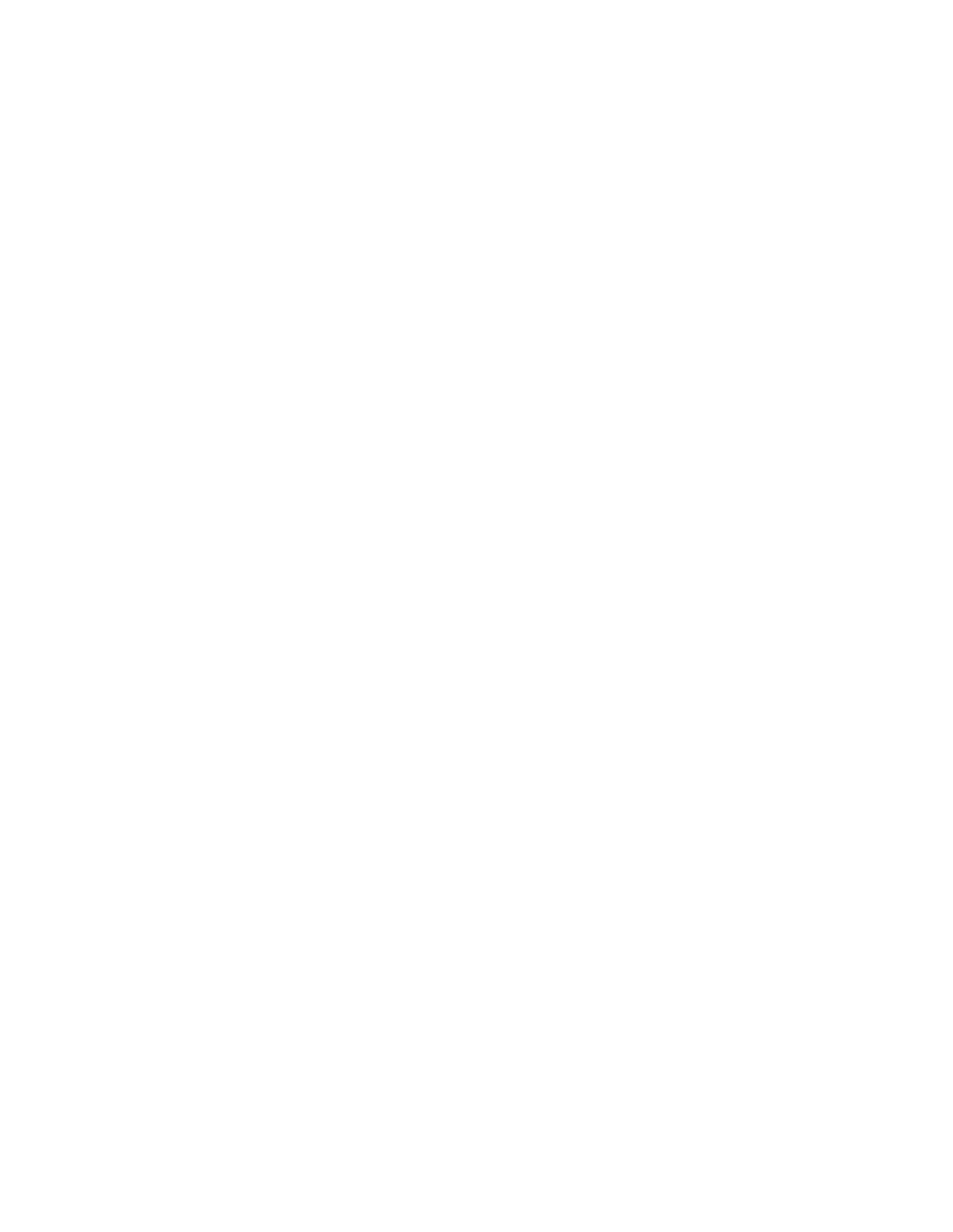## Charged-

(v) Out of the final saving of  $\bar{\tau}$  62.56 lakh; no amount could be anticipated for surrender.

(vi) Saving (partly counterbalanced by small excess under another head) occurred under:-

| Head                                                                                                | Total<br>appropriation | Actual<br>expenditure | $Excess +$<br>Saving - |
|-----------------------------------------------------------------------------------------------------|------------------------|-----------------------|------------------------|
|                                                                                                     |                        | (Rupees in lakh)      |                        |
| 2055-Police-                                                                                        |                        |                       |                        |
| 109-District Police-                                                                                |                        |                       |                        |
| 03-District Police(Main)                                                                            | 60.27                  | 2.53                  | $-57.74$               |
| 2070-Other Administrative Services-                                                                 |                        |                       |                        |
| 108-Fire Protection and Control-                                                                    |                        |                       |                        |
| 03-Administration                                                                                   | 5.00                   |                       | -5.00                  |
| Reasons for the final saving/non-utilisation of entire appropriation under the above heads have not |                        |                       |                        |
| been not intimated (June 2010).                                                                     |                        |                       |                        |

### Capital-

### Voted-

(vii) Out of the final saving of ₹1,45,34.46 lakh; no amount could be anticipated for surrender.

(viii) In view of the final saving of  $\bar{\tau}$  1,45,34.46 lakh, the supplementary grant of  $\bar{\tau}$  12,61.60 lakh obtained in August 2009 proved unnecessary and could have been limited to token amounts wherever necessary.

(ix) Saving (partly counterbalanced by excess under another head) occurred mainly under:-

| Head                                                                   |         | <b>Total grant</b> | Actual<br>expenditure<br>(Rupees in lakh) | Excess +<br>Saving - |
|------------------------------------------------------------------------|---------|--------------------|-------------------------------------------|----------------------|
| 4055-Capital Outlay on Police-                                         |         |                    |                                           |                      |
| 207-State Police-                                                      |         |                    |                                           |                      |
| 01-Central Plan/Centrally Sponsored                                    |         |                    |                                           |                      |
| Schemes-                                                               |         |                    |                                           |                      |
| S.                                                                     | 1,97.40 | 1,97.40            | $\ddot{\phantom{a}}$                      | $-1,97.40$           |
| 04-Modernisation scheme of Police                                      |         |                    |                                           |                      |
| Force                                                                  |         | 91,55.00           | 31,09.61                                  | $-60,45.39$          |
| 05-Construction of non-residential<br>buildings under modernisation of |         |                    |                                           |                      |
| Police Force                                                           |         | 60,00.00           | 38,76.64                                  | $-21,23.36$          |
| 06-Construction of non-residential buildings<br>of Police Department-  |         |                    |                                           |                      |
| O.                                                                     | 5,00.00 |                    |                                           |                      |
|                                                                        |         | 4,21.11            | 2,33.13                                   | $-1,87.98$           |
| R.                                                                     | -78.89  |                    |                                           |                      |

Reasons for reduction in provision by  $\overline{7}78.89$  lakh have not been intimated.

211-Police Housing-

05-Construction of residential buildings

under modernisation of Police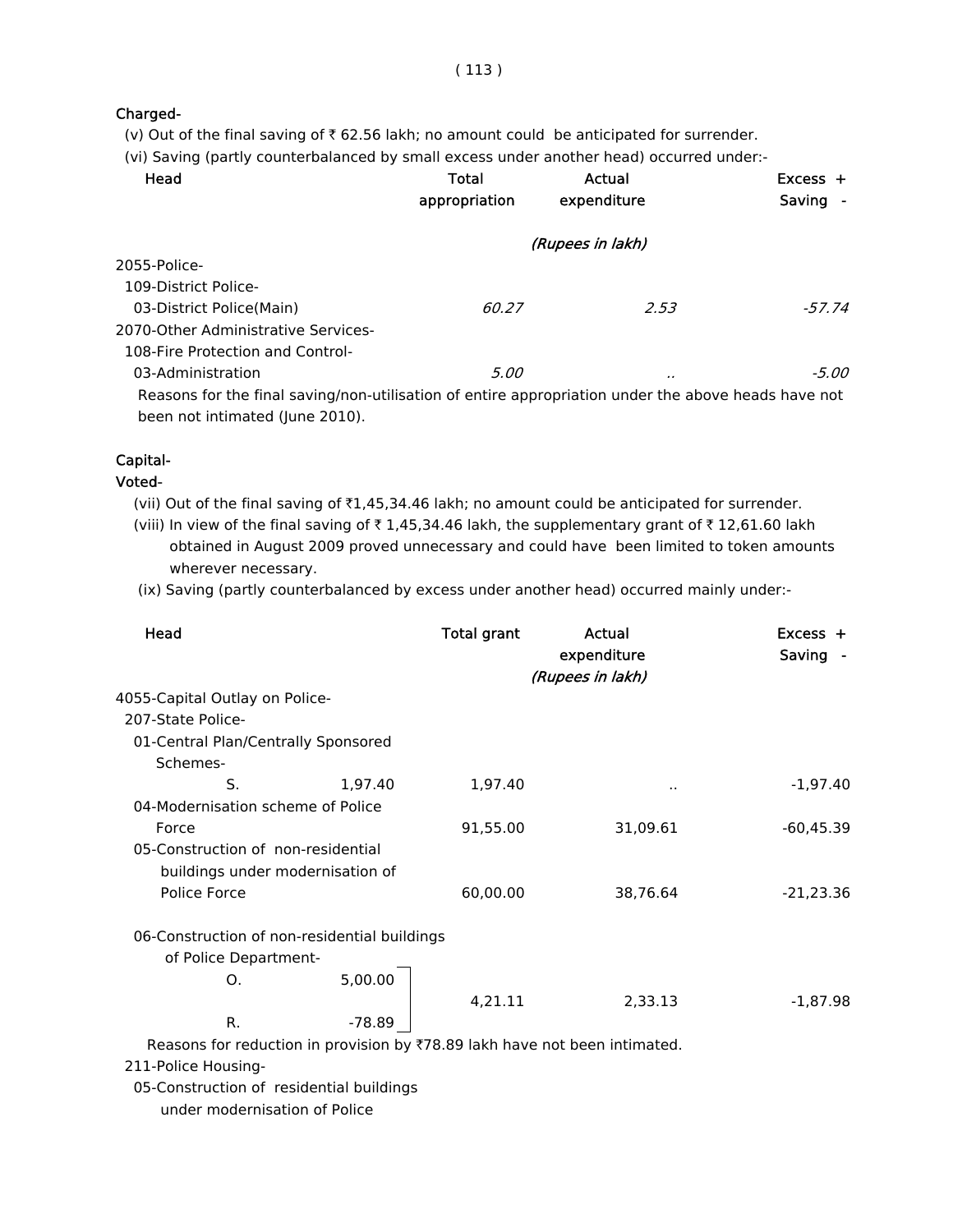Department 64,00.00 47,07.24 -16,92.76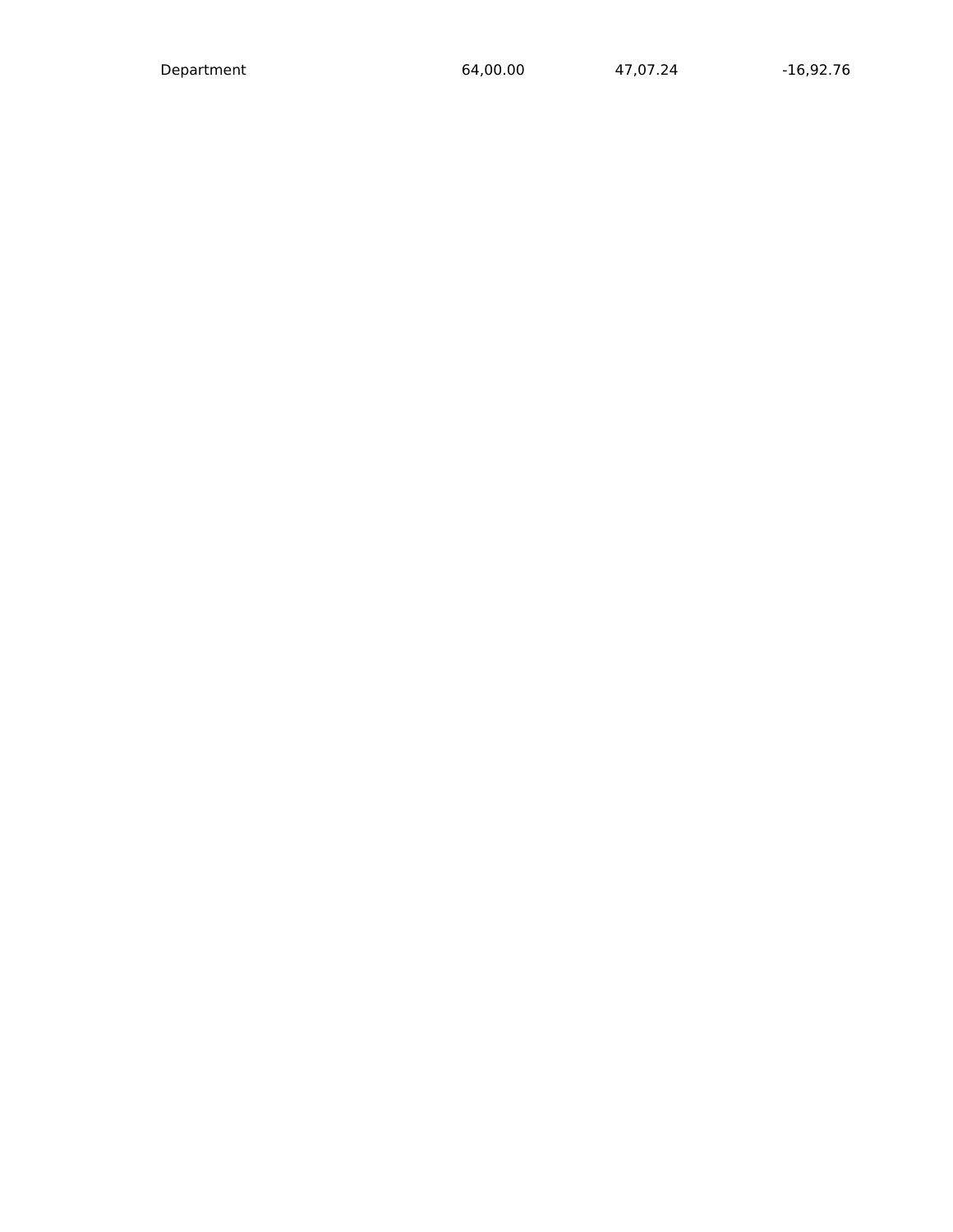( 114 )

| Head                                                                                                                                                                | <b>Total grant</b> | Actual<br>expenditure | Excess +<br>Saving - |
|---------------------------------------------------------------------------------------------------------------------------------------------------------------------|--------------------|-----------------------|----------------------|
|                                                                                                                                                                     |                    | (Rupees in lakh)      |                      |
| 06-Construction of residential buildings<br>of Police Department                                                                                                    | 20,00.00           | 4,36.98               | $-15,63.02$          |
| 07-Purchase of land for buildinds of<br>Central Police Force(R.A.F./                                                                                                |                    |                       |                      |
| C.R.P.F.)/ Police Force)                                                                                                                                            | 40,00.00           | 30,10.54              | $-9,89.46$           |
| 08-Construction of residential/non-                                                                                                                                 |                    |                       |                      |
| residential buildings of Police in                                                                                                                                  |                    |                       |                      |
| newly created Districts                                                                                                                                             | 25,00.00           | 19,51.37              | $-5,48.63$           |
| 09-Construction of residential/non-                                                                                                                                 |                    |                       |                      |
| residential buildings of Fire-                                                                                                                                      |                    |                       |                      |
| control stations                                                                                                                                                    | 25,00.00           | 20,65.89              | $-4,34.11$           |
| 800-Other expenditure-                                                                                                                                              |                    |                       |                      |
| 01-Central Plan/Centrally Sponsored                                                                                                                                 |                    |                       |                      |
| Schemes-                                                                                                                                                            |                    |                       |                      |
| S.<br>5,52.20                                                                                                                                                       | 5,52.20            | $\ddot{\phantom{1}}$  | $-5,52.20$           |
| 08-Description not Available-                                                                                                                                       |                    |                       |                      |
| 78.89<br>R.                                                                                                                                                         | 78.89              |                       | $-78.89$             |
| Reasons for augmentation of provision by ₹78.89 lakh have not been intimated.<br>4070-Capital Outlay on other Administrative<br>Services-<br>800-Other expenditure- |                    |                       |                      |
| 05-Strengthening of fire brigade services-                                                                                                                          |                    |                       |                      |
| S.<br>5,00.00                                                                                                                                                       | 5,00.00            | 3,08.62               | $-1,91.38$           |
| 5053-Capital Outlay on Civil Aviation-                                                                                                                              |                    |                       |                      |
| 02-Air Ports-                                                                                                                                                       |                    |                       |                      |
| 800-Other expenditure-                                                                                                                                              |                    |                       |                      |
| 01-Central Plan/Centrally Sponsored                                                                                                                                 |                    |                       |                      |
| Schemes-                                                                                                                                                            |                    |                       |                      |
| S.                                                                                                                                                                  | 12.00<br>12.00     | $\ddot{\phantom{1}}$  | $-12.00$             |
| Reasons for the final saving/non-utilisation of entire provision under the above heads have not<br>been intimated (June 2010).                                      |                    |                       |                      |
| (x) Excess occurred under:-                                                                                                                                         |                    |                       |                      |
| 4055-Capital Outlay on Police-<br>207-State Police-                                                                                                                 |                    |                       |                      |
| 03-Construction of residential buildings<br>of Police Department                                                                                                    | 3,00.00            | 3,82.12               | $+82.12$             |

Reasons for the final excess under the above head have not been intimated (June 2010).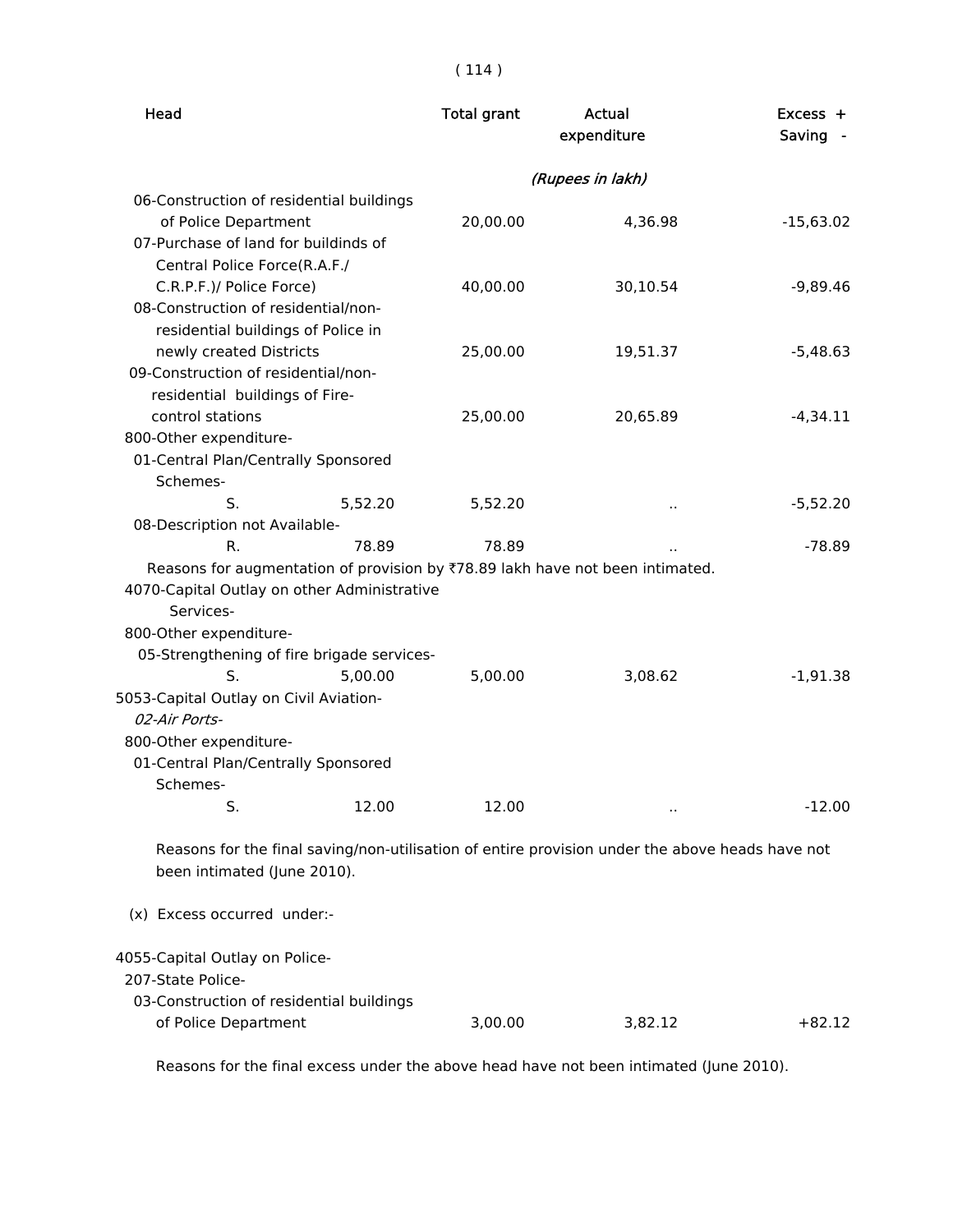# ( 115 )

# GRANT NO. 27-HOME DEPARTMENT (CIVIL DEFENCE)

| <b>Major Heads</b>                                                                                                                                                                                                                                                                                                                                                                                                                                                                                                                                                        | <b>Total grant</b>       | Actual<br>expenditure                     | Excess +<br>Saving -   |
|---------------------------------------------------------------------------------------------------------------------------------------------------------------------------------------------------------------------------------------------------------------------------------------------------------------------------------------------------------------------------------------------------------------------------------------------------------------------------------------------------------------------------------------------------------------------------|--------------------------|-------------------------------------------|------------------------|
|                                                                                                                                                                                                                                                                                                                                                                                                                                                                                                                                                                           |                          | (Rupees in thousand)                      |                        |
| Revenue-<br>2052-Secretariat-General Services,<br>2070-Other Administrative Services and<br>2235-Social Security and Welfare                                                                                                                                                                                                                                                                                                                                                                                                                                              |                          |                                           |                        |
| Voted-                                                                                                                                                                                                                                                                                                                                                                                                                                                                                                                                                                    |                          |                                           |                        |
| Original                                                                                                                                                                                                                                                                                                                                                                                                                                                                                                                                                                  | 3,12,31,68<br>3,46,95,30 | 3,41,71,34                                | $-5,23,96$             |
| Supplementary<br>Amount surrendered during the year(March 2010)<br>Capital-<br>4059-Capital Outlay on Public Works and                                                                                                                                                                                                                                                                                                                                                                                                                                                    | 34,63,62                 |                                           | 5,73,82                |
| 4070-Capital Outlay on Other Administrative<br><b>Services</b><br>Voted-                                                                                                                                                                                                                                                                                                                                                                                                                                                                                                  |                          |                                           |                        |
| Original                                                                                                                                                                                                                                                                                                                                                                                                                                                                                                                                                                  | 9,61,81<br>9,91,81       | 9,21,21                                   | $-70,60$               |
| Supplementary                                                                                                                                                                                                                                                                                                                                                                                                                                                                                                                                                             | 30,00                    |                                           |                        |
| Amount surrendered during the year(March 2010)                                                                                                                                                                                                                                                                                                                                                                                                                                                                                                                            |                          |                                           | 70,61                  |
| <b>Notes and Comments-</b>                                                                                                                                                                                                                                                                                                                                                                                                                                                                                                                                                |                          |                                           |                        |
| Revenue-                                                                                                                                                                                                                                                                                                                                                                                                                                                                                                                                                                  |                          |                                           |                        |
| Voted-                                                                                                                                                                                                                                                                                                                                                                                                                                                                                                                                                                    |                          |                                           |                        |
| (i) Actual expenditure of ₹3,41,71.34 lakh includes ₹77.52 lakh pertaining to clearance of<br>O.B. Suspense for the year 2001-02, 2002-03, 2003-04, 2004-05, 2005-06, 2006-07, 2007-08<br>and 2008-09. Out of the final saving of ₹6,01.48 lakh(₹5,23.96 lakh+₹77.52 lakh); only<br>a sum of ₹5,73.82 lakh was surrendered.<br>(ii) In view of the final saving of ₹ 6,01.48 lakh, the supplementary grant of ₹34,63.62 lakh<br>obtained in February 2010 proved excessive.<br>(iii) Saving (partly counterbalanced by excess under other heads) occurred mainly under :- |                          |                                           |                        |
|                                                                                                                                                                                                                                                                                                                                                                                                                                                                                                                                                                           |                          |                                           |                        |
| Head                                                                                                                                                                                                                                                                                                                                                                                                                                                                                                                                                                      | <b>Total grant</b>       | Actual<br>expenditure<br>(Rupees in lakh) | $Excess +$<br>Saving - |
| 2070-Other Administrative Services-                                                                                                                                                                                                                                                                                                                                                                                                                                                                                                                                       |                          |                                           |                        |
| 106-Civil Defence-                                                                                                                                                                                                                                                                                                                                                                                                                                                                                                                                                        |                          |                                           |                        |
| 01-Central Plan/Centrally Sponsored Scheme-                                                                                                                                                                                                                                                                                                                                                                                                                                                                                                                               |                          |                                           |                        |
| S.                                                                                                                                                                                                                                                                                                                                                                                                                                                                                                                                                                        | 1,30.37                  |                                           |                        |
|                                                                                                                                                                                                                                                                                                                                                                                                                                                                                                                                                                           | 1.19                     | 1.19                                      |                        |
| R.                                                                                                                                                                                                                                                                                                                                                                                                                                                                                                                                                                        | $-1,29.18$               |                                           |                        |
| Surrender of ₹1,29.18 lakh was mainly due to posts remaining vacant, non-availment of LTC                                                                                                                                                                                                                                                                                                                                                                                                                                                                                 |                          |                                           |                        |

facility by the officers/staff and economy measures.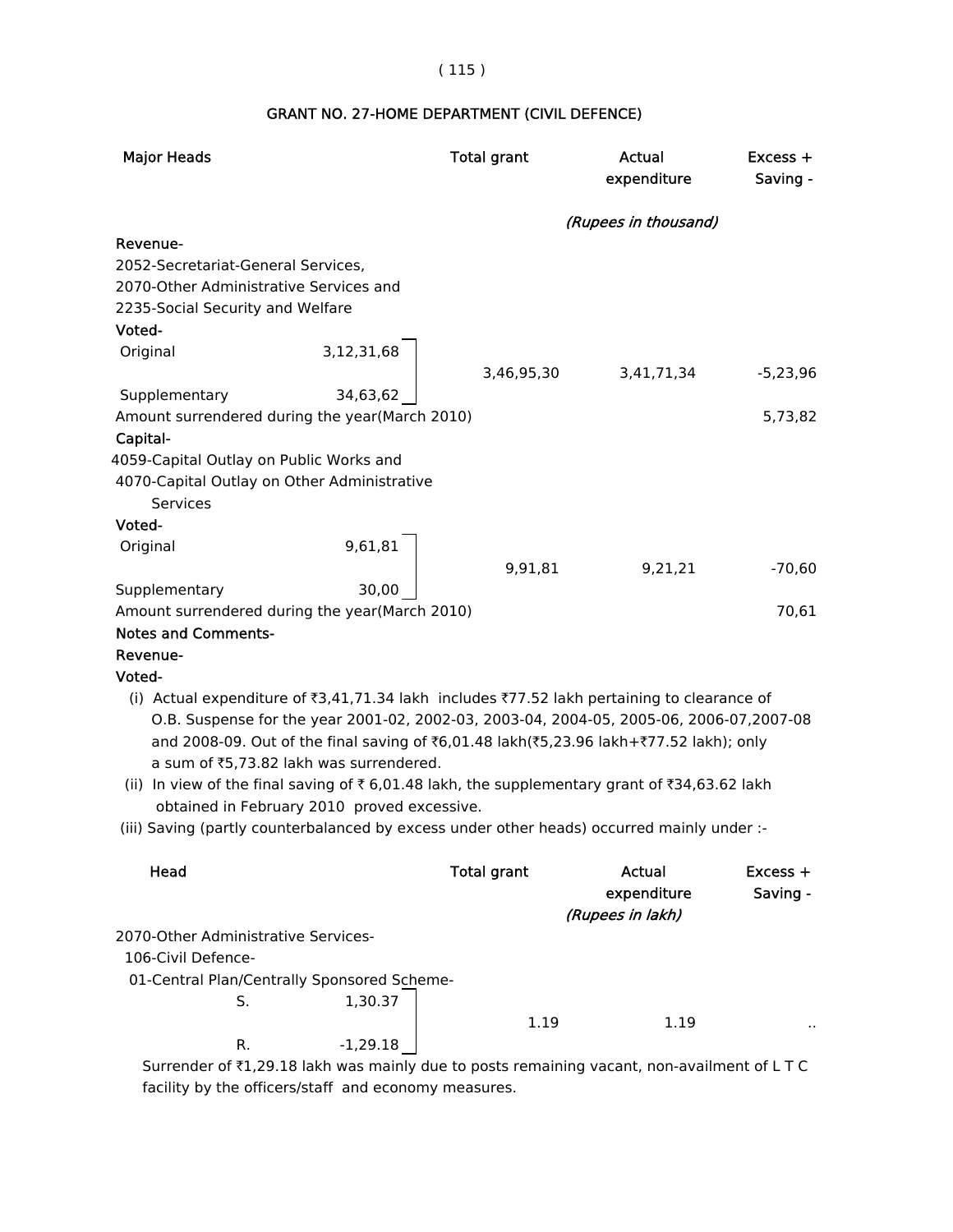| Head                                                                                                                                                                                                                                                                                                                                                     | <b>Total grant</b> | Actual<br>expenditure | Excess +<br>Saving - |
|----------------------------------------------------------------------------------------------------------------------------------------------------------------------------------------------------------------------------------------------------------------------------------------------------------------------------------------------------------|--------------------|-----------------------|----------------------|
|                                                                                                                                                                                                                                                                                                                                                          |                    | (Rupees in lakh)      |                      |
| 05-Divisional and District Headquarter (25%<br>recoupment by Government of India)-                                                                                                                                                                                                                                                                       |                    |                       |                      |
| 8,02.77<br>0.<br>$-1,58.47$<br>R.<br>Out of total saving of ₹1,58.47 lakh, surrender of ₹1,55.27 lakh was mainly due to posts<br>remaining vacant, less number of trainees nominated for training, non-availment of LTC<br>facility by the officers/ staff and economy measures and reasons for reduction in provision by                                | 6,44.30            | 6,46.06               | $+1.76$              |
| ₹3.20 lakh have not been intimated.                                                                                                                                                                                                                                                                                                                      |                    |                       |                      |
| 107-Home Guards-<br>03-General Establishment-<br>2,33,75.23<br>0.                                                                                                                                                                                                                                                                                        |                    |                       |                      |
| S.<br>31,80.17<br>$-37,97.19$<br>R.                                                                                                                                                                                                                                                                                                                      | 2,27,58.21         | 2,27,33.93            | $-24.28$             |
| Out of total saving of ₹37,97.19 lakh, surrender of ₹10.79 lakh was on the basis of actual<br>expenditure and economy measures and reasons for reduction in provision by ₹37,86.40 lakh<br>have not been intimated.<br>Reasons for the final saving/excess under the above heads have not been intimated<br>(June 2010).<br>(iv) Excess occurred under:- |                    |                       |                      |
| 2070-Other Administrative Services-<br>106-Civil Defence-<br>03-Establishment of State Headquarter-                                                                                                                                                                                                                                                      |                    |                       |                      |
| Ο.<br>1,01.23                                                                                                                                                                                                                                                                                                                                            | 97.73              | 1,10.70               | $+12.97$             |
| $-3.50$<br>R.<br>Out of net saving of ₹3.50 lakh, surrender of ₹6.70 lakh was mainly on the basis of actual<br>expenditure and economy measures and reasons for augmentation of provision by ₹3.20 lakh<br>have not been intimated.                                                                                                                      |                    |                       |                      |
| 107-Home Guards-<br>04-Expenditure to be partly recouped by                                                                                                                                                                                                                                                                                              |                    |                       |                      |
| Government of India (25%)-                                                                                                                                                                                                                                                                                                                               |                    |                       |                      |
| 49,72.81<br>0.                                                                                                                                                                                                                                                                                                                                           |                    |                       |                      |
|                                                                                                                                                                                                                                                                                                                                                          | 50,39.98           | 51,60.25              | $+1,20.27$           |
| R.<br>67.17<br>Out of net augmentation of ₹67.17 lakh, reasons for augmentation of provision by                                                                                                                                                                                                                                                          |                    |                       |                      |

₹1,84.03 lakh have not been intimated and surrender of ₹1,16.86 lakh was on the basis of actual expenditure, economy measures and non-operation of training programmes due to excessive dearness.

# ( 116 )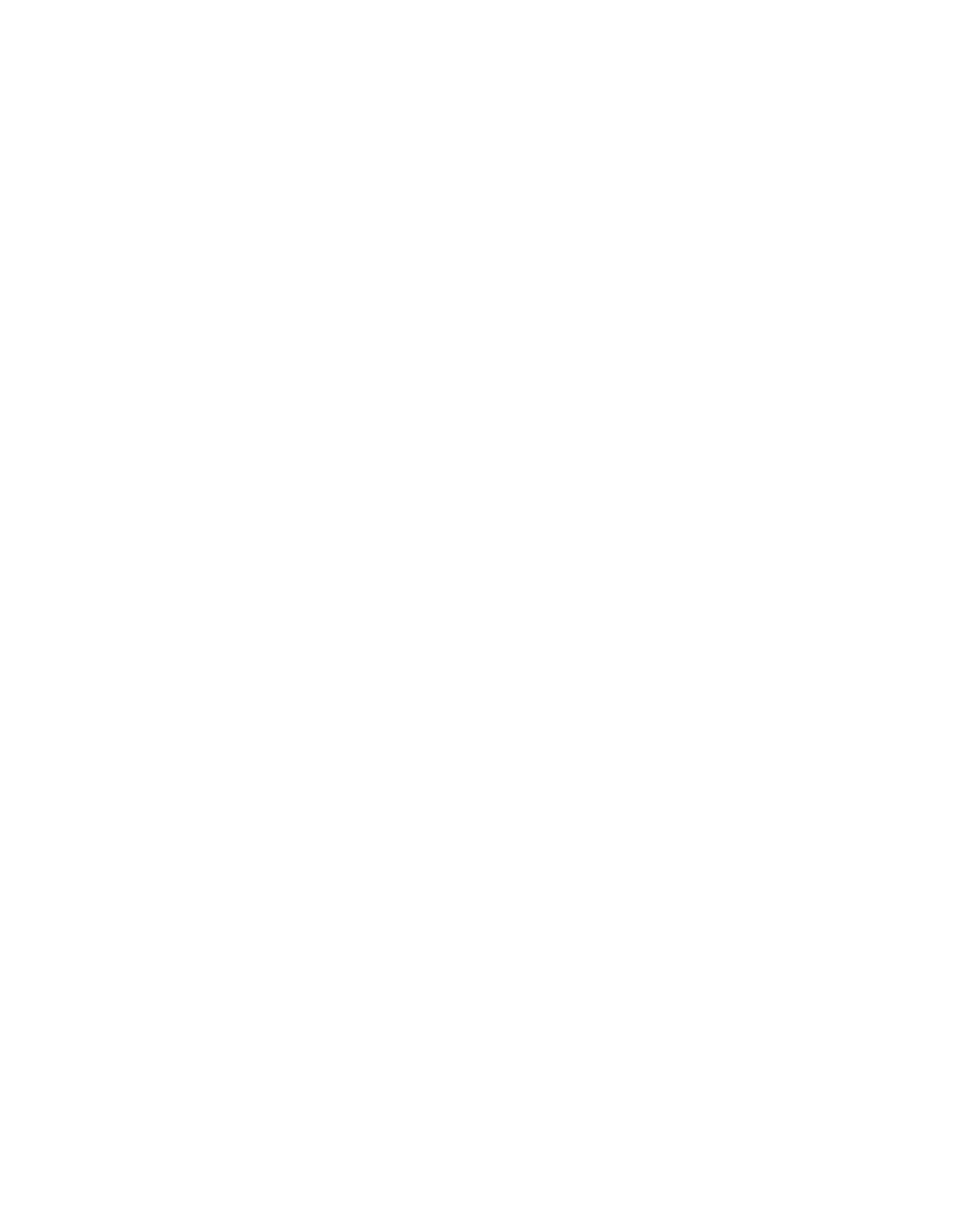|         | <b>Total grant</b>     | Actual<br>expenditure | $Excess +$<br>Saving - |
|---------|------------------------|-----------------------|------------------------|
|         |                        |                       |                        |
|         |                        |                       |                        |
| 9,83.06 |                        |                       |                        |
|         |                        |                       |                        |
|         | 44,08.47               | 43,71.22              | $-37.25$               |
|         | 05-Lok Sabha Election- |                       | (Rupees in lakh)       |

Out of net augmentation of provision by  $\bar{\tau}$ 34,25.41 lakh, reasons for augmentation of provision by ₹37,86.40 lakh have not been intimated. Reasons for reduction in provision by ₹2,77.08 lakh have not been intimated and surrender of  $\bar{8}3.91$  lakh was mainly posting of less no. of guards and payment made by Home Department.

06-Vidhan Sabha Election-

| Ο. | 0.05  |       |       |         |
|----|-------|-------|-------|---------|
|    |       | 29.79 | 25.93 | $-3.86$ |
| R. | 29.74 |       |       |         |

Out of net augmentation of provision by  $\overline{29.74}$  lakh, reasons for augmentation of provision by  $\overline{3}93.05$  lakh have not been intimated and surrender of  $\overline{3}63.31$  lakh was on the basis of actual expenditure.

 Reasons for the final excess/saving under the above heads have not been intimated (June 2010).

#### Capital-

#### Voted-

(v) In view of the final saving of  $\bar{\tau}$  70.60 lakh, the supplementary grant of  $\bar{\tau}$ 30.00 lakh obtained in February 2010 proved unnecessary and could have been limited to token amounts wherever necessary.

(vi) Saving (partly counterbalanced by excess under another head) occurred under :-

4059-Capital Outlay on Public Works-

01-Office Buildings-

051-Construction-

01-Central Plan/ Centrally Sponsored

Schemes-

S. 30.00

R.  $-30.00$ 

`30.00 lakh was surrendered due to non completion of purchase procedure timely.

4070-Capital Outlay on other Administrative

Services-

800-Other expenditure-

05-Construction of residential buildings

under Homeguards Department

Modernisation scheme-

O. 8,85.00  $R.$   $-2,42.46$ 

6,42.54 6,42.54 ..

.. .. ..

Out of total saving of  $Z$ ,42.46 lakh, surrender of  $Z$ 36.55 lakh was on the basis of actual expenditure and reasons for reduction in provision by  $\bar{\tau}$ 2,05.91 lakh have not been intimated.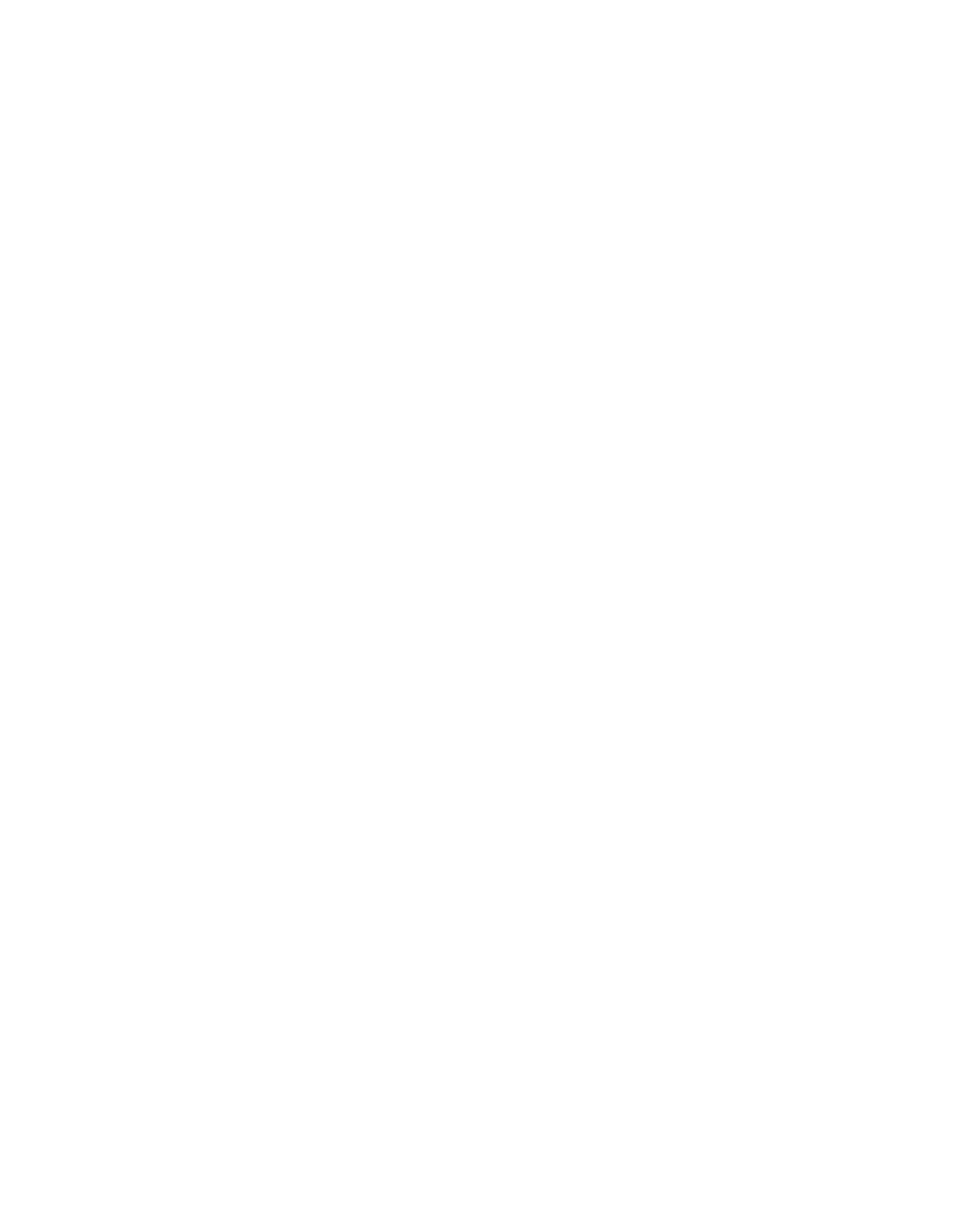(vii) Excess occurred under:-

| Head                                        | <b>Total grant</b> | Actual<br>expenditure | $Excess +$<br>Saving - |
|---------------------------------------------|--------------------|-----------------------|------------------------|
|                                             |                    | (Rupees in lakh)      |                        |
| 4070-Capital Outlay on other Administrative |                    |                       |                        |
| Services-                                   |                    |                       |                        |
| 800-Other expenditure-                      |                    |                       |                        |
| 06-Modernisation scheme of Homeguards       |                    |                       |                        |
| Department(Central 60/ State 40, C.T.S.)-   |                    |                       |                        |
| 76.81<br>O.                                 |                    |                       |                        |
|                                             | 2.78.66            | 2.78.67               | $+0.01$                |
| 2,01.85<br>R.                               |                    |                       |                        |

Out of net augmention of provision by  $Z,01.85$  lakh, reasons for augmention of provision by ₹2,05.91 lakh have not been intimated and surrender of ₹4.06 lakh was on the basis of actual expenditure.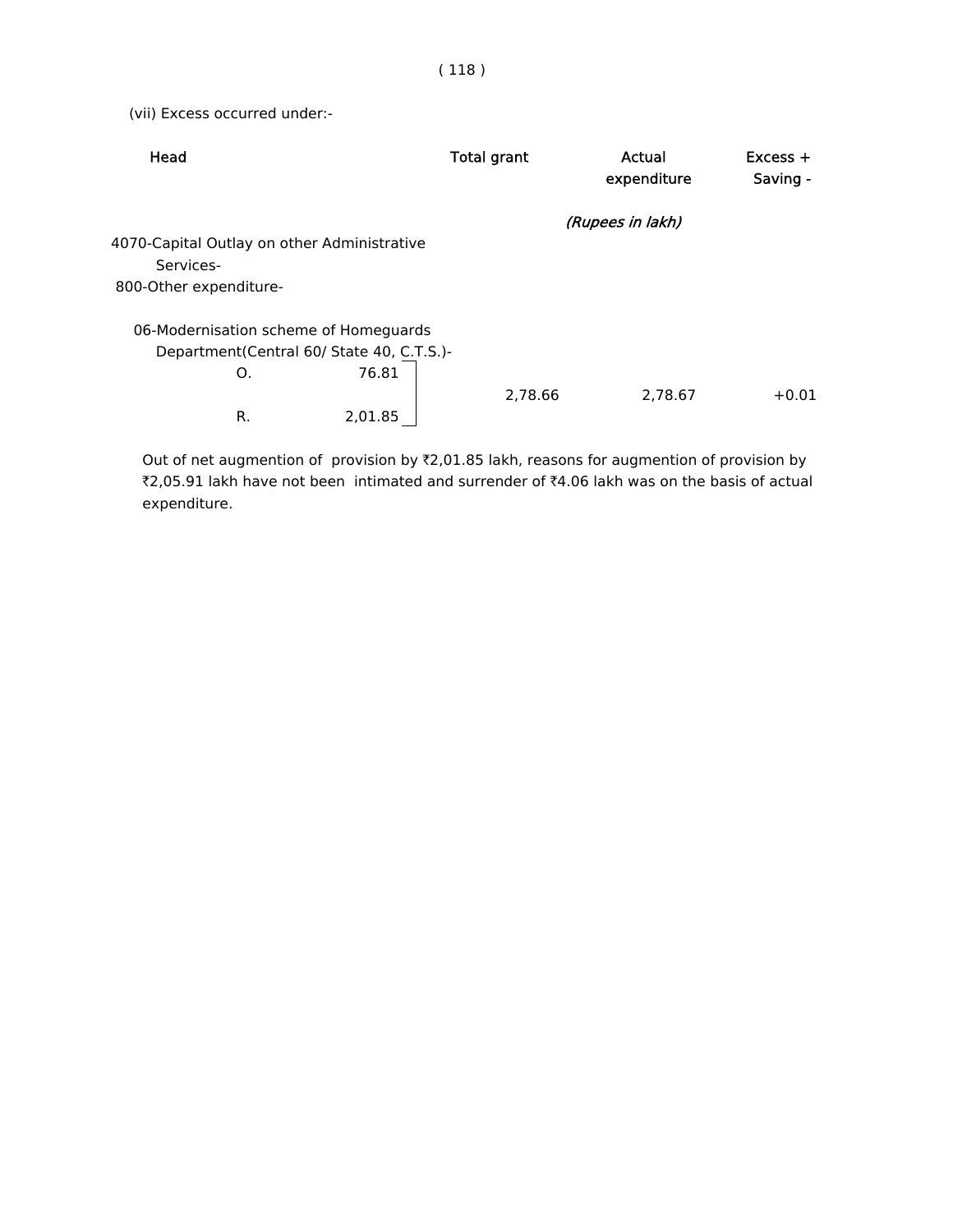### ( 119 )

# AND OTHER EXPENDITURE) GRANT NO. 28- HOME DEPARTMENT (POLITICAL PENSION

| <b>Major Heads</b>                                                                           | <b>Total grant</b> | Actual<br>expenditure | Excess +<br>Saving - |
|----------------------------------------------------------------------------------------------|--------------------|-----------------------|----------------------|
| Revenue-                                                                                     |                    | (Rupees in thousand)  |                      |
| 2014-Administration of Justice,                                                              |                    |                       |                      |
| 2052-Secretariat-General Services,                                                           |                    |                       |                      |
| 2053-District Administration,                                                                |                    |                       |                      |
| 2235-Social Security and Welfare,                                                            |                    |                       |                      |
| 2251-Secretariat-Social Services and                                                         |                    |                       |                      |
| 3055-Road Transport                                                                          |                    |                       |                      |
| Voted-                                                                                       |                    |                       |                      |
| 97,69,25<br>Original                                                                         |                    |                       |                      |
|                                                                                              | 97,69,25           | 91,83,84              | $-5,85,41$           |
| Supplementary                                                                                |                    |                       |                      |
| Amount surrendered during the year (March 2010)                                              |                    |                       | 12,19,28             |
| Capital-                                                                                     |                    |                       |                      |
| 4250-Capital Outlay on Other Social Service                                                  |                    |                       |                      |
| Voted-                                                                                       |                    |                       |                      |
| Original                                                                                     | 30,00              |                       |                      |
|                                                                                              | 30,00              |                       | $-30,00$             |
| Supplementary                                                                                |                    | $\ddot{\phantom{0}}$  |                      |
| Amount surrendered during the year (March 2010)                                              |                    |                       | 30,00                |
| <b>Notes and Comments-</b>                                                                   |                    |                       |                      |
| Revenue-                                                                                     |                    |                       |                      |
| Voted-                                                                                       |                    |                       |                      |
| (i) The actual expenditure of ₹91,83.84 lakh includes clearance of D.A.A. Suspense amounting |                    |                       |                      |
| to ₹9,11.37 lakh for the year 2001-02, 2002-03 and 2003-04 clearance of O.B. suspense        |                    |                       |                      |

amounting to `5.39 lakh for the year 2001-02, 2003-04, 2004-05, 2005-06, and 2008-09.

- (ii) Against the final saving of ₹15,02.17 lakh(₹5,85.41 lakh+₹9,11.37 lakh+₹5.39 lakh); only a sum of ₹12,19.28 lakh was surrendered.
- (iii) Saving (partly counterbalanced by excess under other heads) occurred mainly under :-

| Head                             |            | <b>Total grant</b> | Actual<br>expenditure<br>(Rupees in lakh) | $Excess +$<br>Saving - |
|----------------------------------|------------|--------------------|-------------------------------------------|------------------------|
| 2014-Administration of Justice-  |            |                    |                                           |                        |
| 114-Legal Advisers and Counsels- |            |                    |                                           |                        |
| 03-U.P. Prosecution Directorate- |            |                    |                                           |                        |
| O.                               | 46.35.43   |                    |                                           |                        |
|                                  |            | 40.32.43           | 38,98.51                                  | $-1,33.92$             |
| R.                               | $-6,03.00$ |                    |                                           |                        |

₹6,03.00 lakh was surrendered due to economy measures.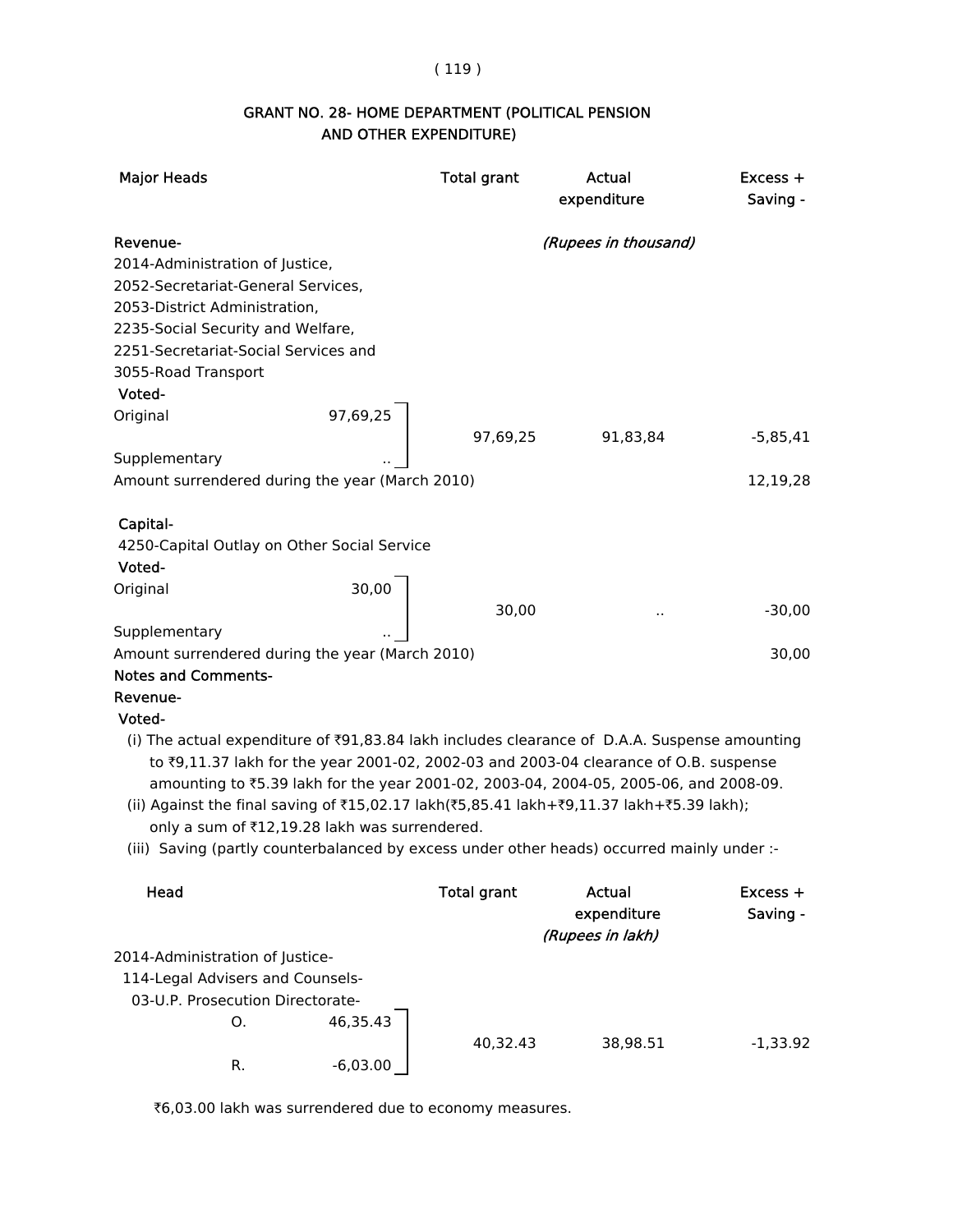| Head                                                                                                                                                                                                                                                                                                                                          |          | <b>Total grant</b> | Actual<br>expenditure | $Excess +$<br>Saving - |
|-----------------------------------------------------------------------------------------------------------------------------------------------------------------------------------------------------------------------------------------------------------------------------------------------------------------------------------------------|----------|--------------------|-----------------------|------------------------|
|                                                                                                                                                                                                                                                                                                                                               |          |                    | (Rupees in lakh)      |                        |
| 2052-Secretariat-General Services-                                                                                                                                                                                                                                                                                                            |          |                    |                       |                        |
| 091-Attached Offices-                                                                                                                                                                                                                                                                                                                         |          |                    |                       |                        |
| 03-Expenditure on Visa and passport-                                                                                                                                                                                                                                                                                                          |          |                    |                       |                        |
| O.                                                                                                                                                                                                                                                                                                                                            | 1,00.81  |                    |                       |                        |
|                                                                                                                                                                                                                                                                                                                                               |          | 86.69              | 91.73                 | $+5.03$                |
| R.                                                                                                                                                                                                                                                                                                                                            | $-14.12$ |                    |                       |                        |
| Actual expenditure of ₹91.73 lakh includes clearance of O.B. Suspense amounting to<br>₹4.23 lakh for the years 2001-02, 2005-06 and 2008-09.<br>₹14.12 lakh was surrendered due to expenditure being nil.                                                                                                                                     |          |                    |                       |                        |
| 04-Incidental expenditure for district                                                                                                                                                                                                                                                                                                        |          |                    |                       |                        |
| Passport cell-                                                                                                                                                                                                                                                                                                                                |          |                    |                       |                        |
| O.                                                                                                                                                                                                                                                                                                                                            | 24.54    |                    |                       |                        |
| R.                                                                                                                                                                                                                                                                                                                                            | $-4.72$  | 19.82              | 17.67                 | $-2.15$                |
| ₹4.72 lakh was surrendered due to expenditure being nil.                                                                                                                                                                                                                                                                                      |          |                    |                       |                        |
|                                                                                                                                                                                                                                                                                                                                               |          |                    |                       |                        |
| 2235-Social Security and Welfare-<br>60-Other Social Security and Welfare<br>Programmes-                                                                                                                                                                                                                                                      |          |                    |                       |                        |
| 800-Other Expenditure-<br>03-Payment of honorarium to political                                                                                                                                                                                                                                                                               |          |                    |                       |                        |
| prisoners of MISSA and DIR                                                                                                                                                                                                                                                                                                                    |          |                    |                       |                        |
| during emergency period-                                                                                                                                                                                                                                                                                                                      |          |                    |                       |                        |
| R.                                                                                                                                                                                                                                                                                                                                            | 1,90.68  | 1,90.68            |                       | $-1,90.68$             |
| Out of net anticipated excess of ₹1,90.68 lakh, surrender of ₹6.10 lakh was due to economy<br>measures and reasons for augmentation of provision by ₹1,96.78 lakh have not been<br>intimated.<br>2251-Secretariat-Social Services-<br>092-Other Offices-<br>03-Establishment Headquarter related to<br>U.P. Freedom Fighters Welfare Council- |          |                    |                       |                        |
| 0.                                                                                                                                                                                                                                                                                                                                            | 59.63    | 40.67              | 40.65                 | $-0.02$                |
| R.                                                                                                                                                                                                                                                                                                                                            | $-18.96$ |                    |                       |                        |

₹ 18.96 lakh was surrendered due to economy measures and less number of freedom fighters.

 Reasons for the final saving/excess/non-utilisation entire provision under the above heads have not been intimated (June 2010).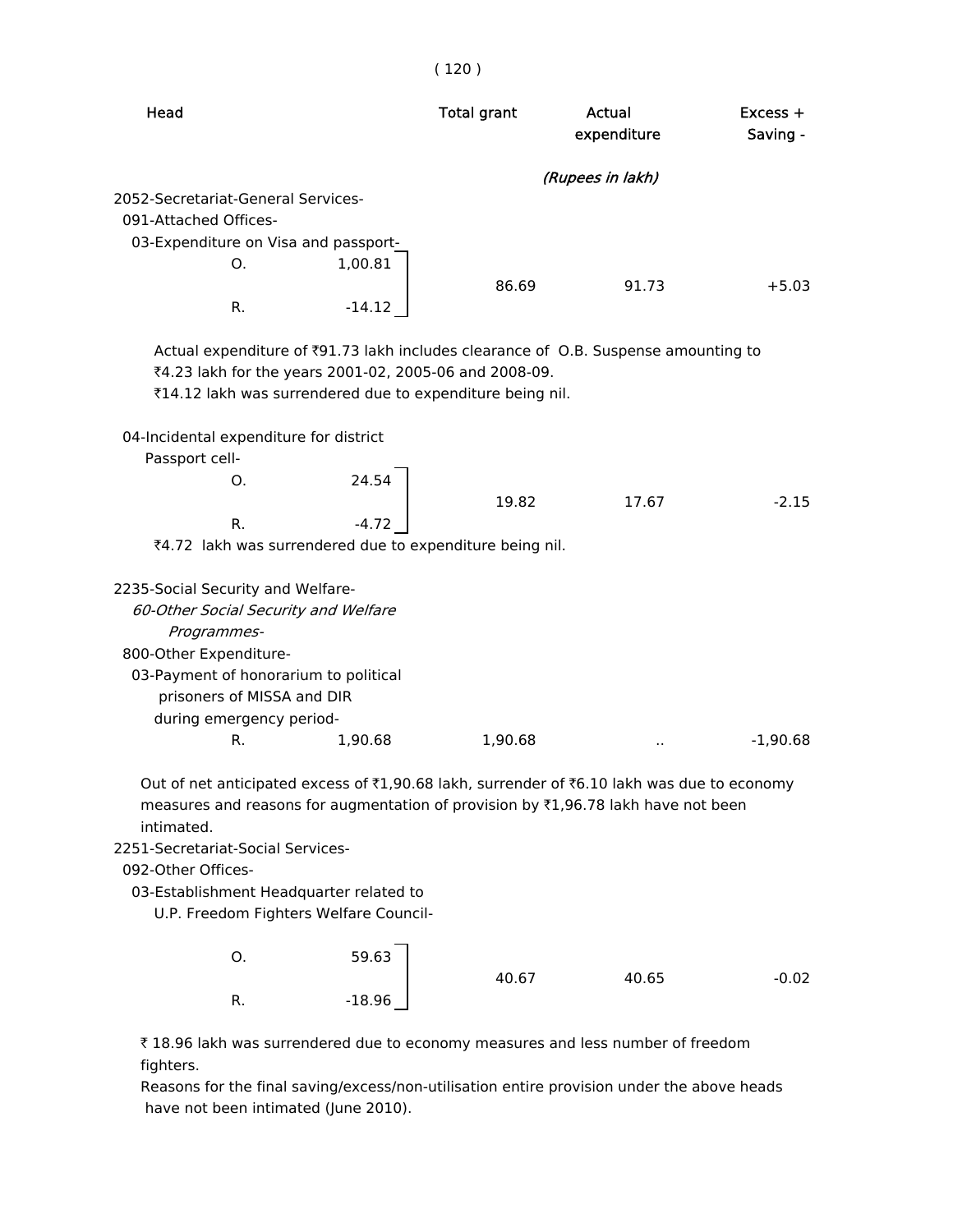(iv) Excess occurred under:-

| Head                                                                                          |            | <b>Total grant</b> | Actual<br>expenditure | Excess +<br>Saving - |
|-----------------------------------------------------------------------------------------------|------------|--------------------|-----------------------|----------------------|
|                                                                                               |            |                    | (Rupees in lakh)      |                      |
| 2235-Social Security and Welfare-                                                             |            |                    |                       |                      |
| 60-Other Social Security and Welfare                                                          |            |                    |                       |                      |
| Programmes-                                                                                   |            |                    |                       |                      |
| 107-Swatantrata Sainik Samman                                                                 |            |                    |                       |                      |
| Pension Scheme-                                                                               |            |                    |                       |                      |
| 03-Pension to Freedom Fighters and                                                            |            |                    |                       |                      |
| their dependents-                                                                             |            |                    |                       |                      |
| О.                                                                                            | 40,00.00   |                    |                       |                      |
|                                                                                               |            | 32,13.62           | 42,47.64              | $+10,34.02$          |
| R.                                                                                            | $-7,86.38$ |                    |                       |                      |
| Actual expenditure of ₹42,47.64 lakh includes clearance of D.A.A. Suspense amounting to       |            |                    |                       |                      |
| ₹9,11.37 lakh for the year 2001-02, 2002-03 and 2003-04 and clearance of O.B. suspense        |            |                    |                       |                      |
| amounting to ₹1.16 lakh for the year 2001-02,2003-04 and 2004-05.                             |            |                    |                       |                      |
| Out of total anticipated saving of ₹7,86.38 lakh, surrender of ₹5,64.90 lakh was due to       |            |                    |                       |                      |
| economy measures and reasons for reduction of provision by ₹2,21.48 lakh have not been        |            |                    |                       |                      |
| intimated.                                                                                    |            |                    |                       |                      |
| 3055-Road Transport-                                                                          |            |                    |                       |                      |
| 190-Assistance to Public Sector and                                                           |            |                    |                       |                      |
| other Undertakings-                                                                           |            |                    |                       |                      |
| 03-Payment to U.P.S.R.T.C. for free                                                           |            |                    |                       |                      |
| Journey Facility to Freedom Fighters-                                                         |            |                    |                       |                      |
| O.                                                                                            | 5.00       |                    |                       |                      |
|                                                                                               |            | 29.58              | 29.96                 | $+0.38$              |
| R.                                                                                            | 24.58      |                    |                       |                      |
| Out of net augmentation of provision by ₹24.58 lakh, reasons for augmentation of provision by |            |                    |                       |                      |
| ₹24.70 lakh have not been intimated. Surrender of ₹0.12 lakh was due to economy measures.     |            |                    |                       |                      |
| Reasons for the final excess under the above heads have not been intimated (June 2010).       |            |                    |                       |                      |
|                                                                                               |            |                    |                       |                      |
| Capital-<br>りんトヘー                                                                             |            |                    |                       |                      |

.. .. ..

# Voted-

(v) Saving occurred under:-

4250-Capital Outlay on Other Social Service-

800-Other Expenditure-

 03-Subsidiary Grant to Swantrata Sangram Senani Sansthan for birth centenary and construction of momments/relics of freedom fighters-

```
O. 30.00
R. -30.00
```
`30.00 lakhs was surrendered due to economy measures.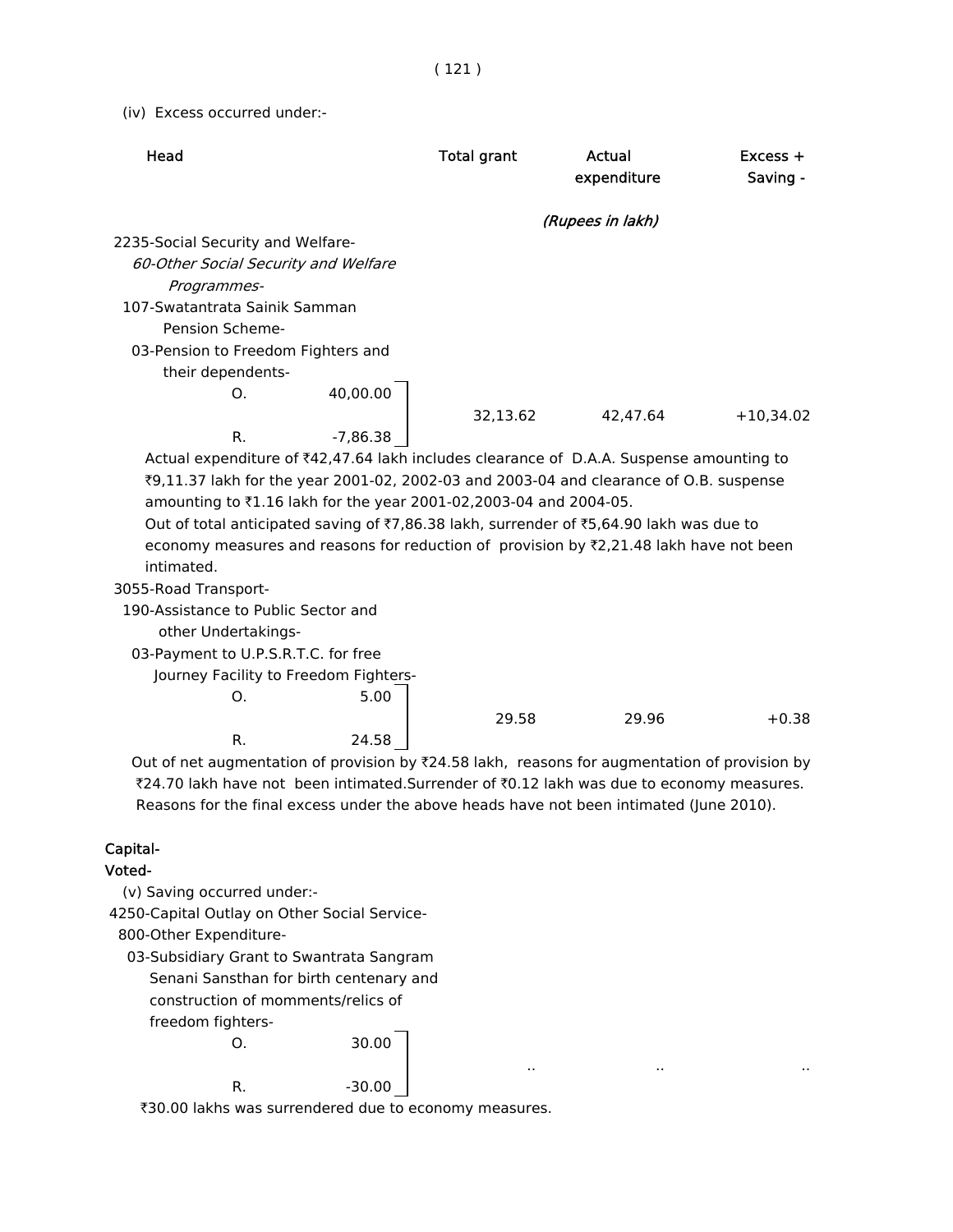### ( 122 )

# (GOVERNOR'S SECRETARIAT) GRANT NO. 29 - CONFIDENTIAL DEPARTMENT

| <b>Major Heads</b>                                                                                          |                                            | <b>Total</b><br>appropriation | Actual<br>expenditure        | $Excess +$<br>Saving - |
|-------------------------------------------------------------------------------------------------------------|--------------------------------------------|-------------------------------|------------------------------|------------------------|
|                                                                                                             |                                            |                               |                              |                        |
| Revenue-                                                                                                    |                                            |                               | (Rupees in thousand)         |                        |
| 2012-President, Vice President/Governor,                                                                    | Administrator of Union Territories and     |                               |                              |                        |
| 2052-Secretariat-General Services                                                                           |                                            |                               |                              |                        |
| Charged-                                                                                                    |                                            |                               |                              |                        |
| Original                                                                                                    | 6, 77, 51                                  |                               |                              |                        |
|                                                                                                             |                                            | 6,77,51                       | 6,09,50                      | $-68,01$               |
| Supplementary                                                                                               |                                            |                               |                              |                        |
| Amount surrendered during the year(March 2010)                                                              |                                            |                               |                              | 67,97                  |
| Charged-<br>(i) Saving (partly counterbalanced by excess under other heads) occurred mainly under:-<br>Head |                                            | <b>Total</b><br>appropriation | <b>Actual</b><br>expenditure | Excess +<br>Saving -   |
|                                                                                                             |                                            |                               | (Rupees in lakh)             |                        |
| 2012-President, Vice President/Governor,                                                                    |                                            |                               |                              |                        |
|                                                                                                             | <b>Administrator of Union Territories-</b> |                               |                              |                        |
| 03-Governor/Administrator of Union Territories-                                                             |                                            |                               |                              |                        |
| 090-Secretariat-                                                                                            |                                            |                               |                              |                        |
| 03-Establishment Expenditure-                                                                               |                                            |                               |                              |                        |
| О.                                                                                                          | 4,04.31                                    |                               |                              |                        |
|                                                                                                             |                                            | 3,63.77                       | 3,63.77                      |                        |
| R.                                                                                                          | $-40.54$                                   |                               |                              |                        |

Out of net saving of  $*40.54$  lakh; surrender of  $*36.28$  lakh was mainly due to posts remaining vacant and economy measures. Reasons for reduction in appropriation by  $*4.76$  lakh and augmentation of appropriation by  $\bar{x}$ 0.50 lakh have not been intimated.

105-Medical Facilities-

| 03-Expenditure relating to medical- |       |       |       |         |
|-------------------------------------|-------|-------|-------|---------|
|                                     | 37.26 |       |       |         |
|                                     |       | 30.68 | 30.66 | $-0.02$ |
|                                     | -6.58 |       |       |         |

Out of net anticipated saving of  $\text{\texttt{R6.58}}$  lakh; surrender of  $\text{\texttt{R6.68}}$  lakh was mainly due to posting of lower pay scale-officers and economy measures. Reasons for augmentation of appropriation by  $\bar{z}0.10$  lakh have not been intimated.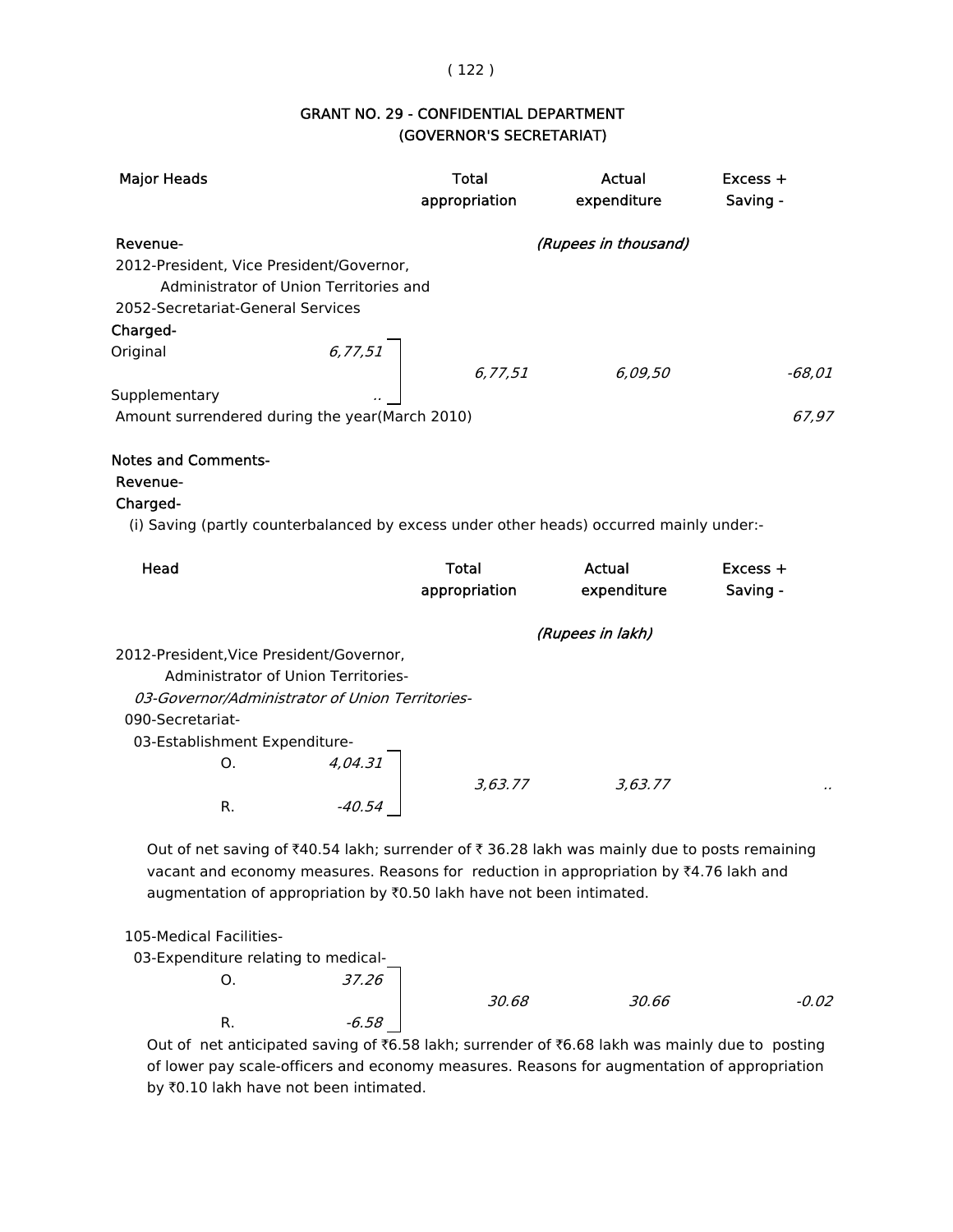### ( 123 )

| Head                                                                                                                                                                                                        | <b>Total</b><br>appropriation | Actual<br>expenditure | $Excess +$<br>Saving - |
|-------------------------------------------------------------------------------------------------------------------------------------------------------------------------------------------------------------|-------------------------------|-----------------------|------------------------|
|                                                                                                                                                                                                             |                               | (Rupees in lakh)      |                        |
| 800-Other expenditure-                                                                                                                                                                                      |                               |                       |                        |
| 04-Sanitation of Raj Bhawan-                                                                                                                                                                                |                               |                       |                        |
| Ο.                                                                                                                                                                                                          | 32.58                         |                       |                        |
|                                                                                                                                                                                                             | 24.54                         | 24.56                 | $+0.02$                |
| R.                                                                                                                                                                                                          | -8.04                         |                       |                        |
| Surrender of ₹8.04 lakh was mainly due to posts reaiming vacant and economy measures.<br>2052-Secretariat-General Services-<br>800-Other expendirure-<br>03-Payment of Arrears-                             |                               |                       |                        |
| Ο.                                                                                                                                                                                                          | 85.97                         |                       |                        |
|                                                                                                                                                                                                             | 74.83                         | 74.83                 |                        |
| R.                                                                                                                                                                                                          | $-11.14$                      |                       |                        |
| Out of total anticipated saving of ₹11.14 lakh; surrender of ₹2.97 lakh was mainly due to posts<br>remaining vacant and reasons for reduction in appropriation by $E$ 8.17 lakh have not been<br>intimated. |                               |                       |                        |
| Reasons for the final excess/saving under the above heads have not been intimated (June 2010).                                                                                                              |                               |                       |                        |
| (ii) Excess occurred mainly under:-                                                                                                                                                                         |                               |                       |                        |
| 2012-President, Vice President/Governor,<br>Administrator of Union Territories-<br>03-Governor/Administrator of Union Territories-<br>106-Entertainment Expenses-                                           |                               |                       |                        |

03-Entertainment/Hospitalilty Expense 2.60 4.98 +2.38 800-Other expendirure- 03-Purchase of car for Governor-O. 0.01 6.79 6.80 +0.01 R. 6.78

Reasons for augmentation of appropriation by  $\bar{\tau}$ 6.78 lakh have not been intimated. Reasons for the final excess under the above heads have not been intimated (June 2010).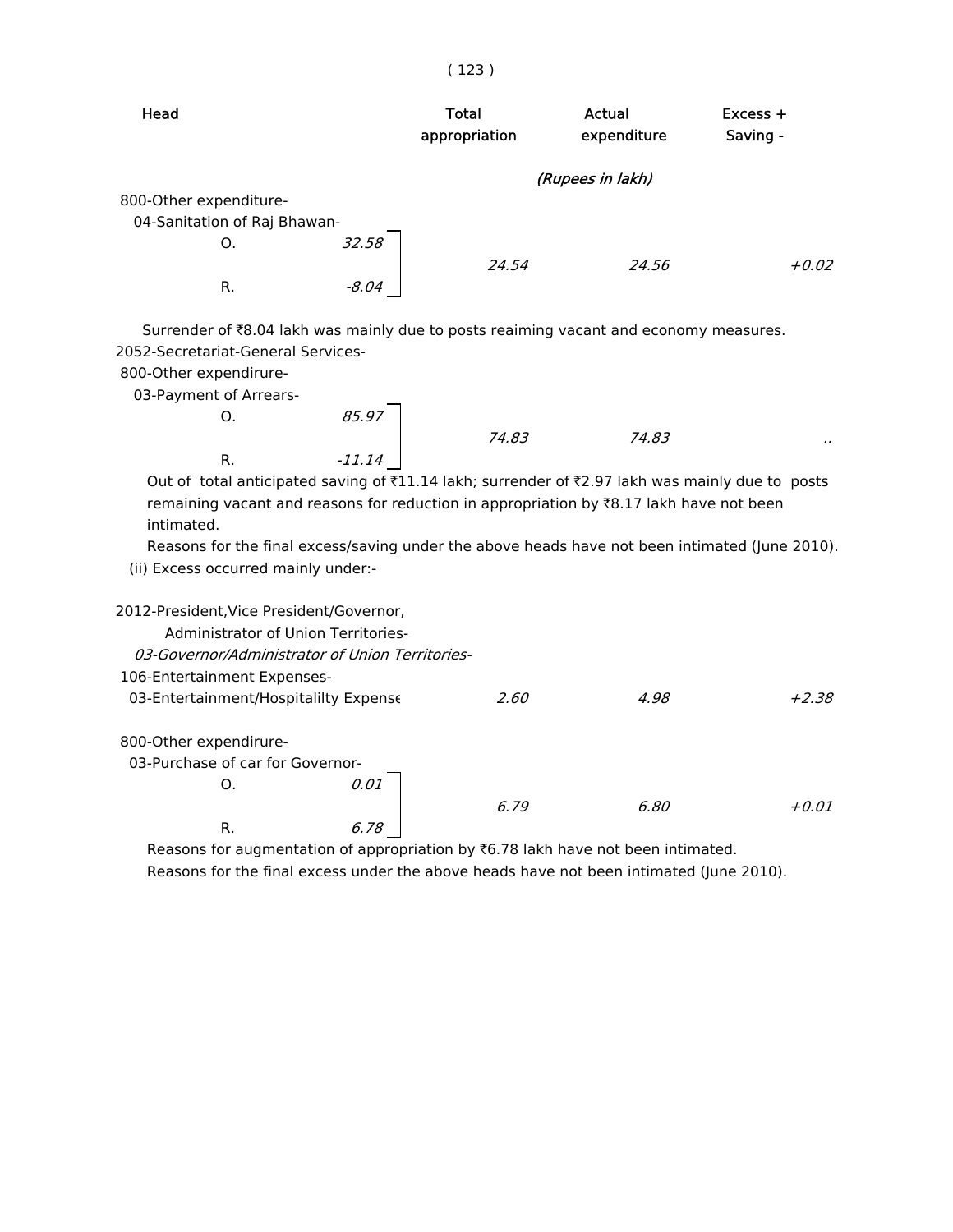### ( 124 )

# INTELLIGENCE DIRECTORATE AND OTHER EXPENDITURE) GRANT NO. 30- CONFIDENTIAL DEPARTMENT (REVENUE SPECIAL

| <b>Major Heads</b>                                                                                        |         | <b>Total grant</b> | Actual<br>expenditure | Excess +<br>Saving - |
|-----------------------------------------------------------------------------------------------------------|---------|--------------------|-----------------------|----------------------|
|                                                                                                           |         |                    | (Rupees in thousand)  |                      |
| Revenue-                                                                                                  |         |                    |                       |                      |
| 2052-Secretariat-General Services,                                                                        |         |                    |                       |                      |
| 2053-District Administration and                                                                          |         |                    |                       |                      |
| 2070-Other Administrative Services                                                                        |         |                    |                       |                      |
| Voted-                                                                                                    |         |                    |                       |                      |
| 2,57,15<br>Original                                                                                       |         |                    |                       |                      |
|                                                                                                           |         | 3,07,15            | 2,86,74               | $-20,41$             |
| Supplementary                                                                                             | 50,00   |                    |                       |                      |
| Amount surrendered during the year (March 2010)                                                           |         |                    |                       | 2                    |
|                                                                                                           |         |                    |                       |                      |
| <b>Notes and Comments-</b>                                                                                |         |                    |                       |                      |
| Revenue-                                                                                                  |         |                    |                       |                      |
| Voted-                                                                                                    |         |                    |                       |                      |
| (i) Out of the final saving of ₹ 20.41 lakh, only a sum of ₹0.02 lakh could be anticipated for surrender. |         |                    |                       |                      |
| (ii) In view of the final saving of ₹20.41 lakh; the supplementry grant of ₹50.00 lakh obtained in        |         |                    |                       |                      |
| February 2010 proved excessive.                                                                           |         |                    |                       |                      |
| (iii) Saving(partly counterbalanced by excess under another head) occurred mainly under:-                 |         |                    |                       |                      |
|                                                                                                           |         |                    |                       |                      |
| Head                                                                                                      |         | <b>Total grant</b> | Actual                | Excess +             |
|                                                                                                           |         |                    | expenditure           | Saving -             |
|                                                                                                           |         |                    | (Rupees in lakh)      |                      |
| 2052-Secretariat-General Services-                                                                        |         |                    |                       |                      |
| 800-Other Expenditure-                                                                                    |         |                    |                       |                      |
| 03-Payment of Arrears                                                                                     |         | 23.35              |                       | $-23.35$             |
| Reasons for non-utilisation of entire provision under the above head have not been intimated              |         |                    |                       |                      |
| (June 2010).                                                                                              |         |                    |                       |                      |
|                                                                                                           |         |                    |                       |                      |
| (iv) Excess occurred under:-                                                                              |         |                    |                       |                      |
| 2070-Other Administrative Services-                                                                       |         |                    |                       |                      |
| 800-Other expenditure-                                                                                    |         |                    |                       |                      |
| 03-Revenue Special Intelligence Directorate-                                                              |         |                    |                       |                      |
| О.<br>1,33.80                                                                                             |         |                    |                       |                      |
|                                                                                                           |         | 1,33.78            | 1,37.80               | $+4.02$              |
| R.                                                                                                        | $-0.02$ |                    |                       |                      |

Reasons for the final excess under the above head have not been intimated(June 2010).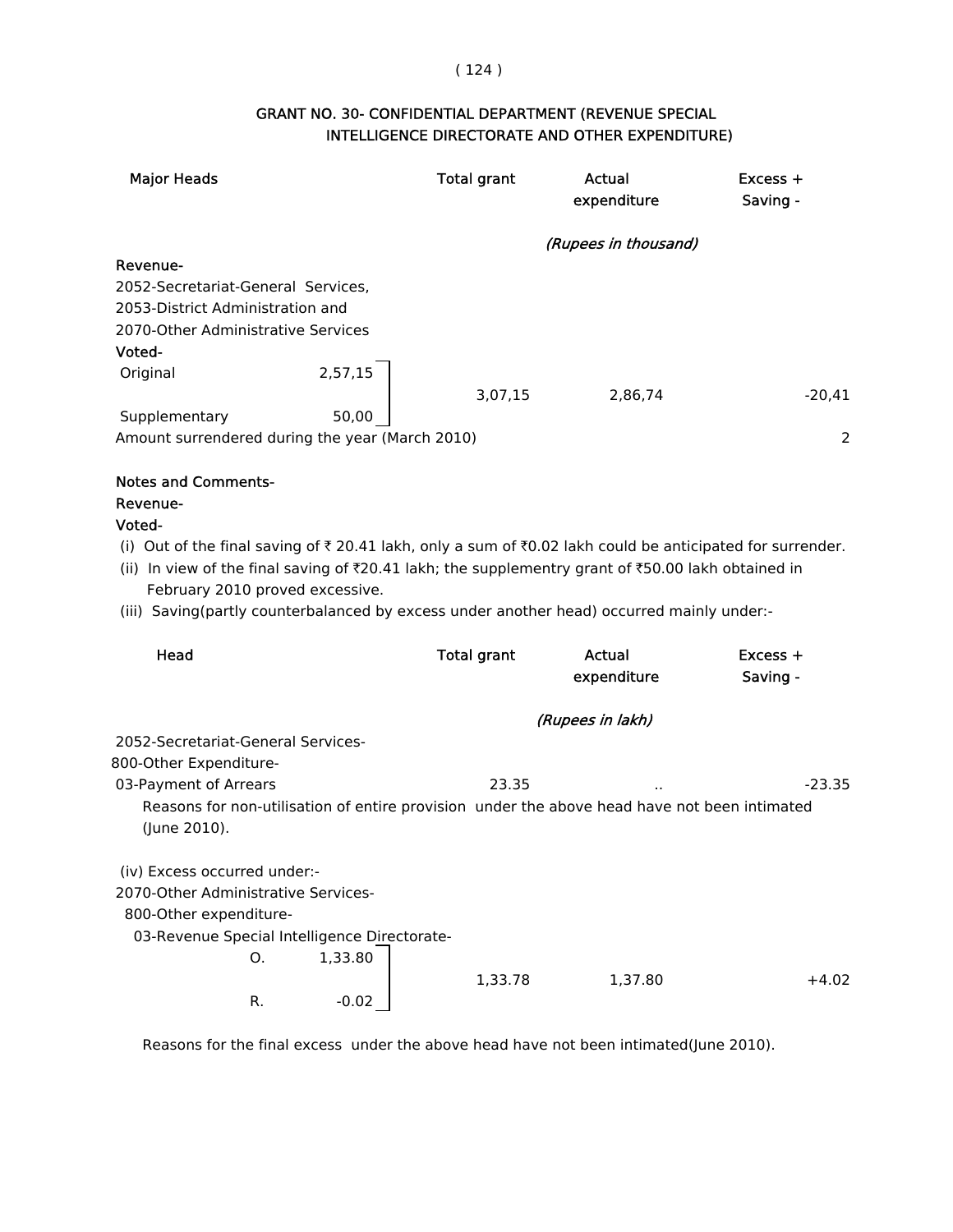#### ( 125 )

# GRANT NO. 31 - MEDICAL DEPARTMENT ( MEDICAL EDUCATION AND TRAINING )

| <b>Major Heads</b>                                                                                                                                       |                                   | <b>Total grant</b> | Actual<br>expenditure                                                                                                                                                                                                                                                                           | Excess +<br>Saving -   |
|----------------------------------------------------------------------------------------------------------------------------------------------------------|-----------------------------------|--------------------|-------------------------------------------------------------------------------------------------------------------------------------------------------------------------------------------------------------------------------------------------------------------------------------------------|------------------------|
|                                                                                                                                                          |                                   |                    | (Rupees in thousand)                                                                                                                                                                                                                                                                            |                        |
| Revenue-<br>2013-Council of Ministers and<br>2210-Medical and Public Health<br>Voted-<br>Original<br>Supplementary<br>Amount surrendered during the year | 7, 11, 14, 42<br>11,54,00         | 7,22,68,42         | 6,95,31,45                                                                                                                                                                                                                                                                                      | $-27,36,97$            |
| Capital-<br>4210-Capital Outlay on Medical<br>and Public Health<br>Voted-                                                                                |                                   |                    |                                                                                                                                                                                                                                                                                                 |                        |
| Original<br>Supplementary<br>Amount surrendered during the year                                                                                          | 2,25,01,34<br>1,68,40,65          | 3,93,41,99         | 3,85,84,19                                                                                                                                                                                                                                                                                      | $-7,57,80$             |
| <b>Notes and Comments-</b><br>Revenue-<br>Voted-<br>(iii) Saving occurred mainly under:-<br>Head                                                         | token amounts wherever necessary. | <b>Total grant</b> | (i) Out of the final saving of $\overline{27,36.97}$ lakh no amount could be anticipated for surrender.<br>(ii) In view of the final saving of ₹27,36.97 lakh, the supplementary grant of ₹11,54.00<br>lakh obtained in August 2009 proved unnecessary and could have been limited to<br>Actual | $Excess +$             |
|                                                                                                                                                          |                                   |                    | expenditure<br>(Rupees in lakh)                                                                                                                                                                                                                                                                 | Saving -               |
| 2210-Medical and Public Health-<br>05-Medical Education, Training<br>and Research-                                                                       |                                   |                    |                                                                                                                                                                                                                                                                                                 |                        |
| 105-Allopathy-<br>04-Training<br>05-Research                                                                                                             |                                   | 2,59.88<br>2,80.09 | 2,26.52<br>1,61.71                                                                                                                                                                                                                                                                              | $-33.36$<br>$-1,18.38$ |

Colleges 50.00 24.00 -26.00

 14-Arrangement of books and jorurnals in Govt.Medical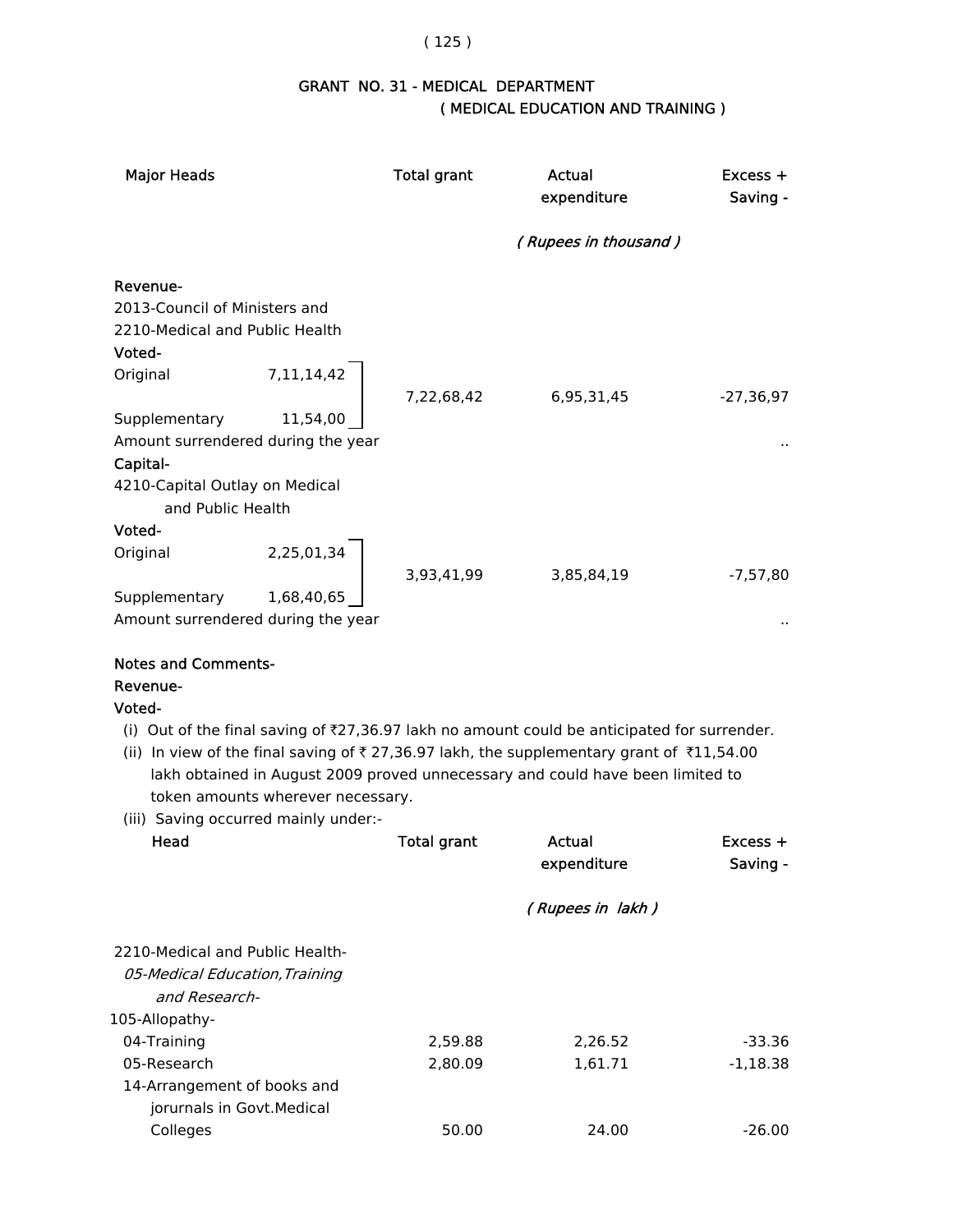| <b>Total grant</b> | Actual<br>expenditure | Excess +<br>Saving - |
|--------------------|-----------------------|----------------------|
|                    | (Rupees in lakh)      |                      |
|                    |                       |                      |
|                    |                       |                      |
|                    |                       |                      |
|                    |                       |                      |
| 66,08.06           | 53,86.52              | $-12,21.54$          |
|                    |                       |                      |
|                    | 66,33.06<br>$-25.00$  |                      |

( 126 )

Reasons for reduction in provision by  $\bar{\tau}$  25.00 lakh have not been intimated. Reasons for the final saving under the above heads have not been intimated (June 2010).

# Capital-

#### Voted-

(iv)Out of the final saving of  $\bar{\tau}$  7,57.80 lakh, no amount could be anticipated for surrender.

- (v) In view of the final saving of  $\overline{77,57.80}$  lakh; the supplementary grant of  $\overline{788,03.65}$ lakh obtained in February 2010 proved excessive.
- (vi) Saving ( partly counterbalanced by excess under other heads) occurred mainly under:-

4210-Capital Outlay on Medical

and Public Health-

 03-Medical Education, Training and Research-

105-Allopathy-

04-Dr. Ram Manohar Lohia Institute of medical

Sciences, Gomti nagar,Lucknow-

| O.                                | 20,00.00                             | 55,00.00                                                                                  | 25,00.00  | $-30,00.00$ |
|-----------------------------------|--------------------------------------|-------------------------------------------------------------------------------------------|-----------|-------------|
| S.                                | 35,00.00                             |                                                                                           |           |             |
| 22-J.K.Institute of radiology and |                                      |                                                                                           |           |             |
| cancer research, Kanpur           |                                      | 3,00.00                                                                                   | 1,95.12   | $-1.04.88$  |
|                                   | 23-Establishment of trauma centre in |                                                                                           |           |             |
| Govt. Medical Colleges            |                                      | 50.00                                                                                     | $\cdot$ . | $-50.00$    |
| 38-Medical College Agra-          |                                      |                                                                                           |           |             |
| O.                                | 6,10.00                              |                                                                                           |           |             |
|                                   |                                      | 4.68.34                                                                                   | 4,24.77   | $-43.57$    |
| R.                                | $-1,41.66$                           |                                                                                           |           |             |
|                                   |                                      | Reasons for reduction in provision by $\overline{z}1,41.66$ lakh have not been intimated. |           |             |
|                                   | 39-Ganesh Shankar Vidyarthi Memorial |                                                                                           |           |             |
|                                   |                                      |                                                                                           |           |             |

| medical college Kanpur       | 8.60.00 | 7.61.54 | -98.46   |
|------------------------------|---------|---------|----------|
| 40-Medical College Allahabad | 7.60.00 | 5.75.85 | -1.84.15 |
| 41-Medical College Meerut    | 8.10.00 | 6.26.41 | -1.83.59 |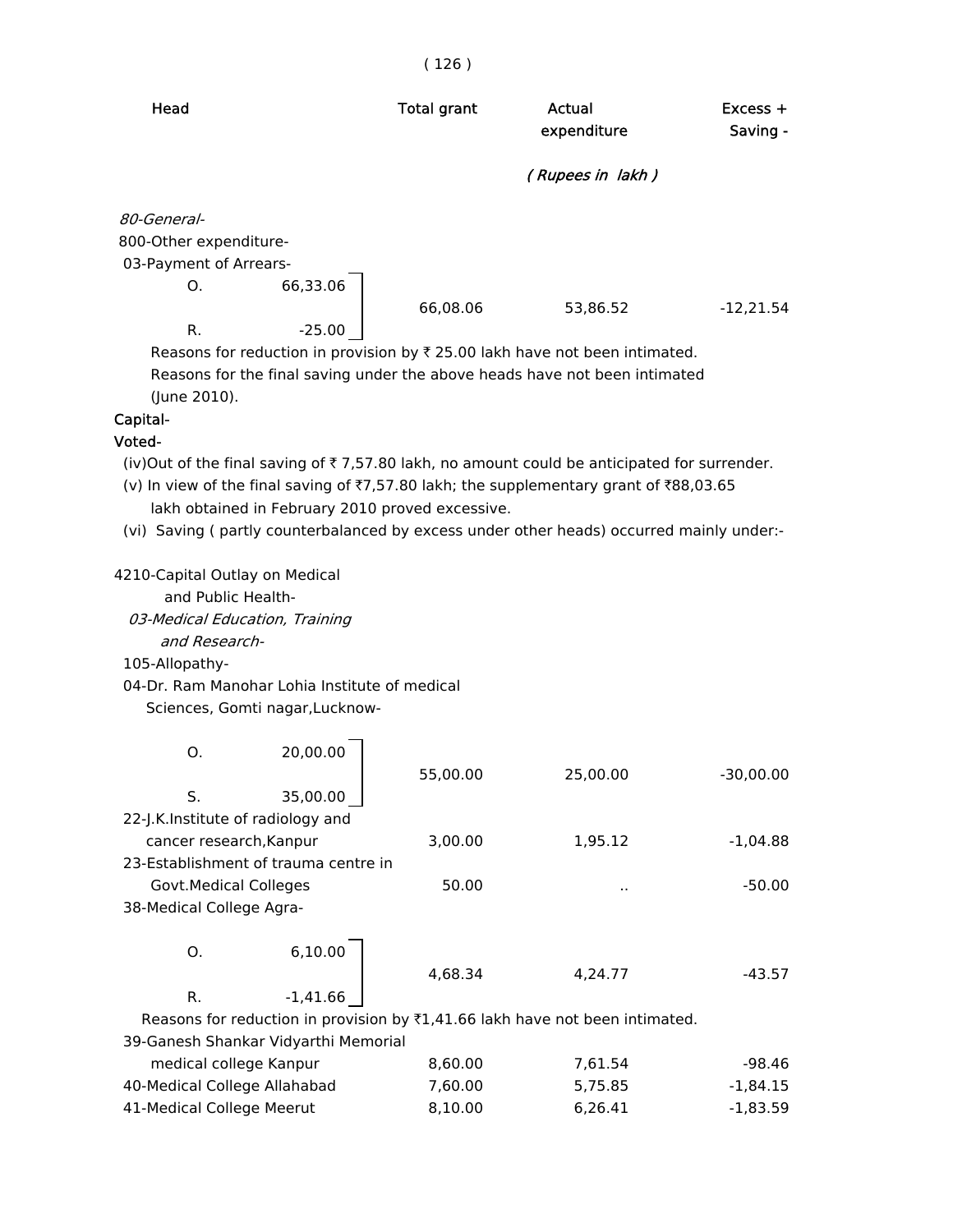| Head                                                                                                                                                                                                                                                                                                                                                                  | <b>Total grant</b> | Actual<br>expenditure | $Excess +$<br>Saving - |
|-----------------------------------------------------------------------------------------------------------------------------------------------------------------------------------------------------------------------------------------------------------------------------------------------------------------------------------------------------------------------|--------------------|-----------------------|------------------------|
|                                                                                                                                                                                                                                                                                                                                                                       |                    | (Rupees in lakh)      |                        |
| 52-Internet facility Meadlar system<br>in Libraries of Government Medical<br>Colleges<br>Reasons for the final saving/ non-utilisation of entire provision under the above heads<br>have not been intimated (June 2010).<br>(vii) Excess occurred under :-<br>4210-Capital Outlay on Medical<br>and Public Health-<br>03-Medical Education, Training<br>and Research- | 50.00              | 33.30                 | $-16.70$               |
| 105-Allopathy-<br>03-Grant to Sanjay Gandhi P.G.Ayurvedic                                                                                                                                                                                                                                                                                                             |                    |                       |                        |
| Institute, Lucknow<br>06-Ch. Shahuji maharaj Medical<br>University, U.P.<br>45,00.00<br>O.                                                                                                                                                                                                                                                                            | 65,00.00           | 85,42.93              | $+20,42.93$            |
| S.<br>5,00.00<br>42-Medical College Jhansi-<br>3,60.00<br>Ο.                                                                                                                                                                                                                                                                                                          | 50,00.00           | 58,10.00              | $+8,10.00$             |
| R.<br>1,41.66<br>Reasons for augmentation of provision by $\overline{x}1,41.66$ lakh have not been intimated.                                                                                                                                                                                                                                                         | 5,01.66            | 4,68.33               | $-33.33$               |

43-Medical College Gorakhpur 4,35.00 5,40.70 +1,05.70 Reasons for final saving/excess under the above heads have not been intimated (June 2010).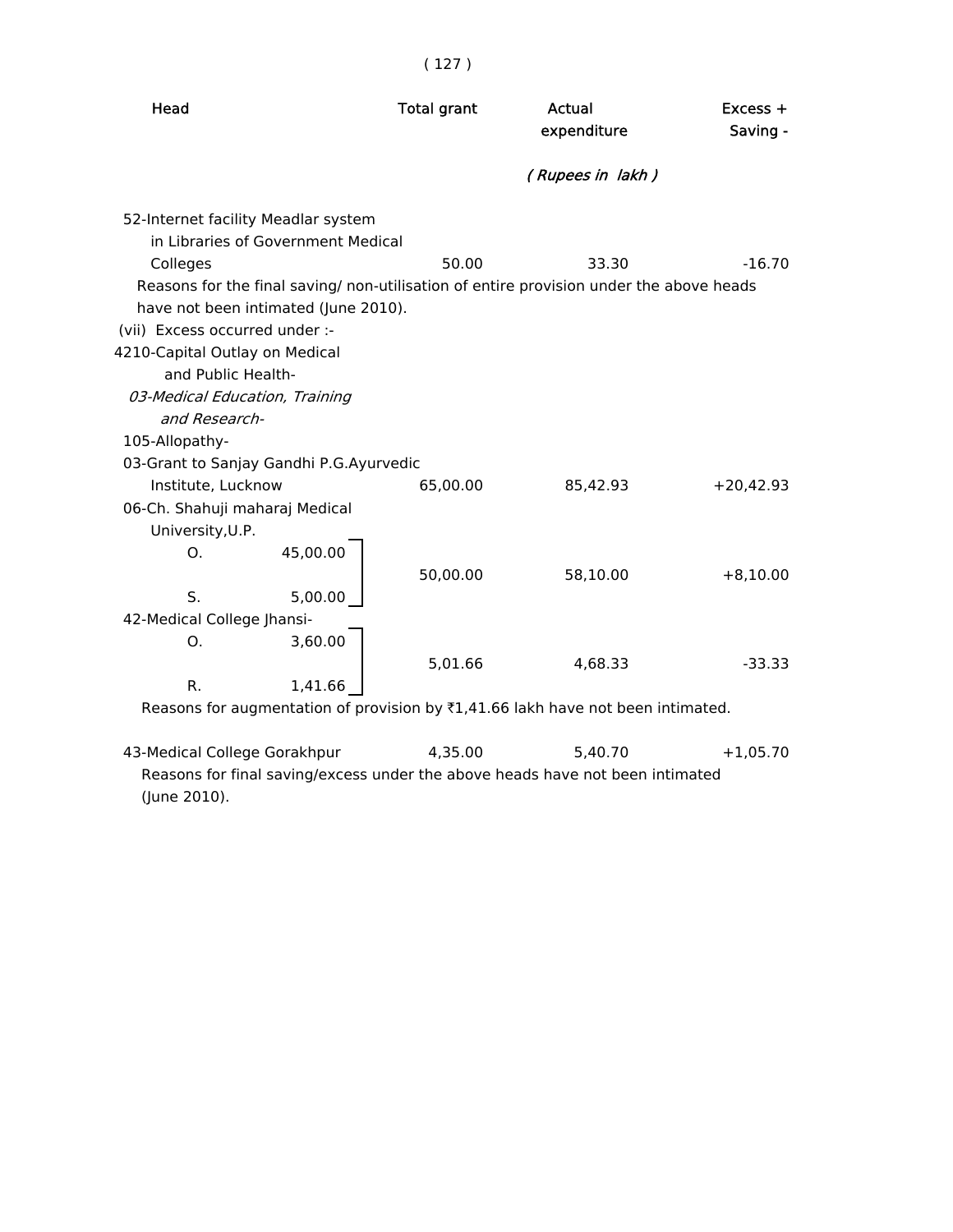#### ( 128 )

# GRANT NO. 32- MEDICAL DEPARTMENT (ALLOPATHY)

| <b>Major Heads</b>                             |                                       | <b>Total grant</b>       | <b>Actual</b>                                                                            | $Excess +$       |
|------------------------------------------------|---------------------------------------|--------------------------|------------------------------------------------------------------------------------------|------------------|
|                                                |                                       | or                       | expenditure                                                                              | Saving -         |
|                                                |                                       | appropriation            |                                                                                          |                  |
|                                                |                                       |                          | (Rupees in thousand)                                                                     |                  |
| Revenue-                                       |                                       |                          |                                                                                          |                  |
| 2013-Council of Ministers and                  |                                       |                          |                                                                                          |                  |
| 2210-Medical and Public Health                 |                                       |                          |                                                                                          |                  |
| Voted-                                         |                                       |                          |                                                                                          |                  |
| Original                                       | 23,74,78,57                           |                          |                                                                                          |                  |
|                                                |                                       | 23,74,78,57  19,60,11,00 |                                                                                          | $-4, 14, 67, 57$ |
| Supplementary                                  |                                       |                          |                                                                                          |                  |
| Amount surrendered during the year(March 2010) |                                       |                          |                                                                                          | 3,94,33,35       |
| Charged-                                       |                                       |                          |                                                                                          |                  |
| Original                                       | 20,00                                 |                          |                                                                                          |                  |
|                                                |                                       | 20,00                    |                                                                                          | $-20,00$         |
| Supplementary                                  |                                       |                          |                                                                                          |                  |
| Amount surrendered during the year(March 2010) |                                       |                          |                                                                                          | 15,39            |
| Capital-                                       |                                       |                          |                                                                                          |                  |
| 4210-Capital Outlay on Medical and             |                                       |                          |                                                                                          |                  |
| Public Health and                              |                                       |                          |                                                                                          |                  |
| 4216-Capital Outlay on Housing                 |                                       |                          |                                                                                          |                  |
| Voted-                                         |                                       |                          |                                                                                          |                  |
| Original                                       | 5,88,44,66                            |                          |                                                                                          |                  |
|                                                |                                       | 5,88,44,66               | 4,36,66,29                                                                               | $-1,51,78,37$    |
| Supplementary                                  |                                       |                          |                                                                                          |                  |
| Amount surrendered during the year(March 2010) |                                       |                          |                                                                                          | 1,43,87,19       |
| <b>Notes and Comments-</b>                     |                                       |                          |                                                                                          |                  |
| Revenue-                                       |                                       |                          |                                                                                          |                  |
| Voted-                                         |                                       |                          |                                                                                          |                  |
| (i)                                            |                                       |                          | Out of the final saving of ₹4,14,67.57 lakh; only a sum of ₹3,94,33.35 lakh could be     |                  |
| anticipated for surrender.                     |                                       |                          |                                                                                          |                  |
|                                                |                                       |                          | (ii) Saving (partly counterbalanced by excess under other heads) occurred mainly under:- |                  |
| Head                                           |                                       | <b>Total grant</b>       | Actual                                                                                   | $Excess +$       |
|                                                |                                       |                          | expenditure                                                                              | Saving -         |
|                                                |                                       |                          | (Rupees in lakh)                                                                         |                  |
| 2210-Medical and Public Health-                |                                       |                          |                                                                                          |                  |
|                                                | 01-Urban Health Services - Allopathy- |                          |                                                                                          |                  |
| 110-Hospitals and Dispensaries-                |                                       |                          |                                                                                          |                  |
|                                                | 04-Allopathy integrated Hospital      |                          |                                                                                          |                  |
| and Dispensaries-                              |                                       |                          |                                                                                          |                  |
| O.                                             | 10,22,92.48                           |                          |                                                                                          |                  |
|                                                |                                       | 6,92,64.12               | 6,99,80.50                                                                               | $+7,16.38$       |
| R.                                             | $-3,30,28.36$                         |                          |                                                                                          |                  |
|                                                |                                       |                          | Out of total saving of ₹ 3,30,28.36 lakh,₹ 3,29,07.36 lakh was surrendered mainly due to |                  |

 posts remaining vacant and economy measures. Reason for reductin in provision by ₹ 1,21.00 lakh have not been intimated.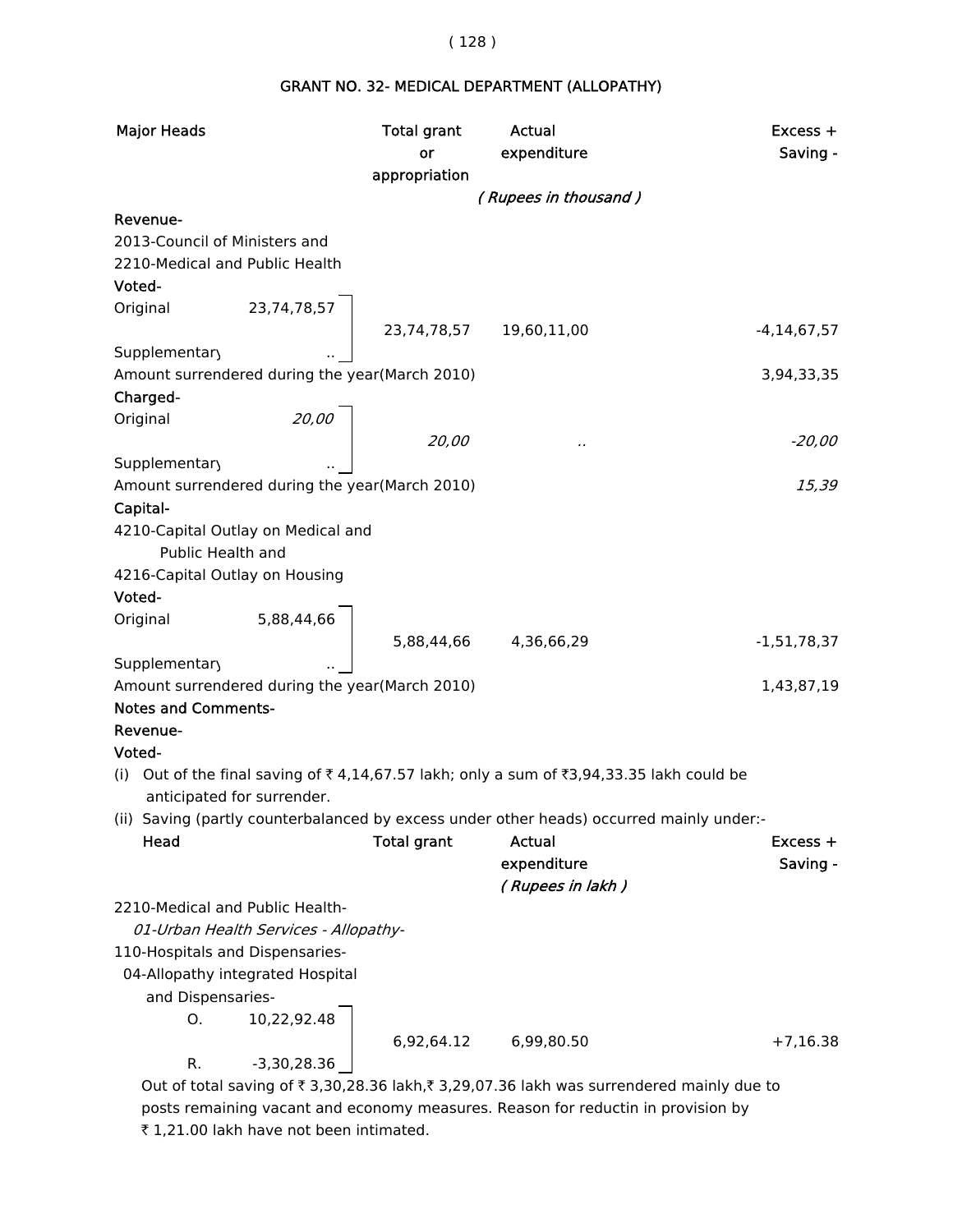Head **Total grant** Actual **Actual Excess +** expenditure Saving - ( Rupees in lakh ) 10-Special medical facilities in District/combined Hospitals- O. 6,58.79 4,20.01 4,85.79 +65.78 R.  $-2,38.78$ ₹2,38.78 lakh was surrendered on the basis of actural requirement. Reasons for the final excess under above heads have not been intimated (June 2010). 42-Expenditure on collection, medical treatment and transportation of bio-medical waste of Hospitals of the State 10,00.00 .. -10,00.00 97-Externally Aided Projects- Voted-  $0. 20,00.00$ 17,41.49 5,41.49 -12,00.00 R.  $-2,58.51$ Reasons for surrender of  $\bar{\tau}$  2,58.51 lakh have not been intimated. 80-General- 800-Other expenditure- 03-Payment of Arrears- Voted-  $O. 2,77,42.44$ 2,24,34.97 2,16,73.52 -7,61.45 R.  $-53,07.47$  | Out of the total saving of  $\bar{\tau}$  53,07.47 lakh,  $\bar{\tau}$  30,17.47 lakh was surrendered on the basis of actual requirement.Reasons for reduction in provision by  $\bar{\tau}$  22,90.00 lakh have not been intimated. Reasons for the final saving /non-utilisation of entire provision under the above heads have not been intimaed (June 2010). 06-Establishment of Health Fund-  $0.5,00.00$ .. .. ..

R.  $-5,00.00$ 

₹ 5,00.00 lakh was surrendered due to non-issue sanction.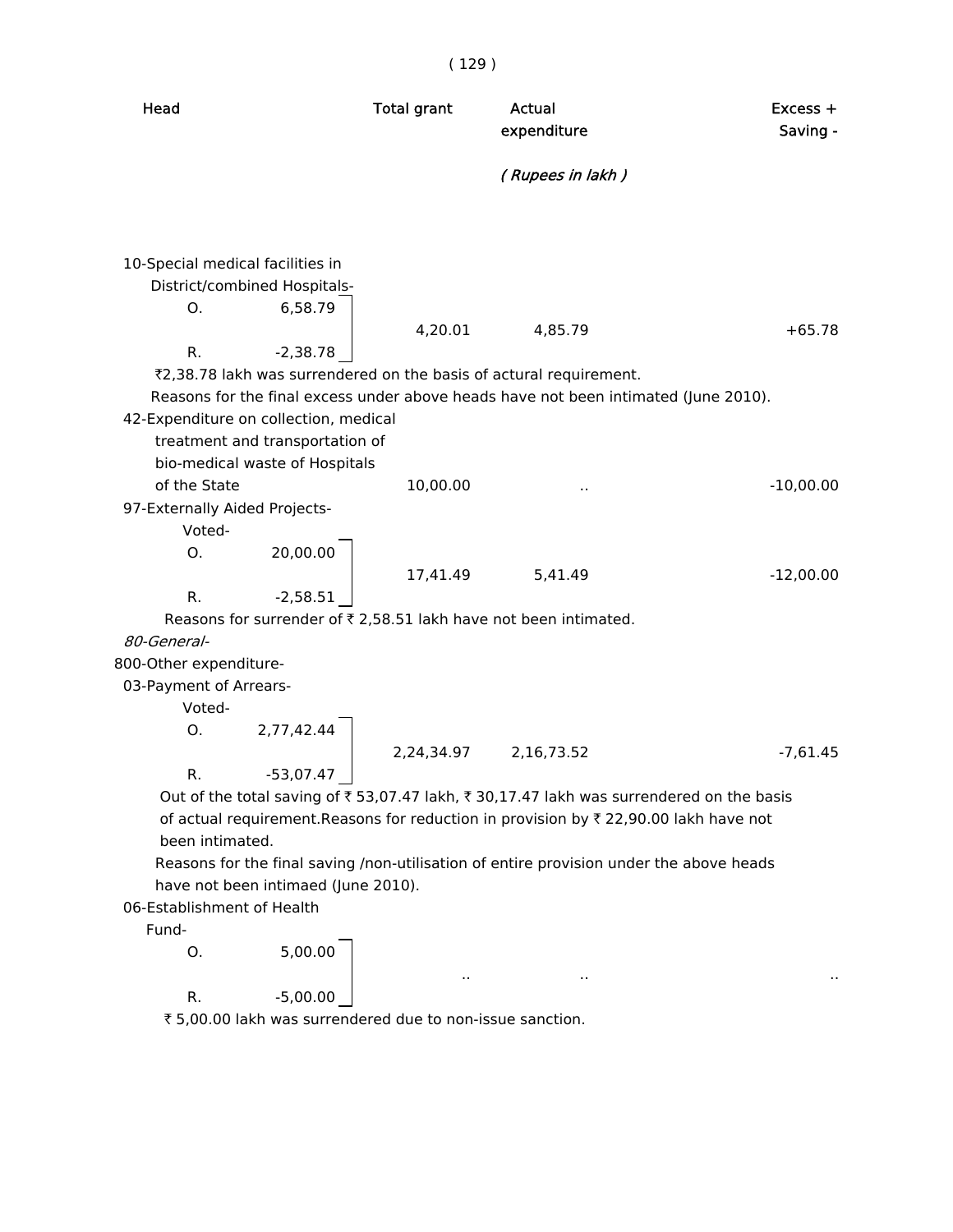(iii) Excess occurred mainly under:-

| Head                                                              |                                          | <b>Total grant</b> | Actual<br>expenditure                                                                                                                                                               | Excess +<br>Saving - |
|-------------------------------------------------------------------|------------------------------------------|--------------------|-------------------------------------------------------------------------------------------------------------------------------------------------------------------------------------|----------------------|
|                                                                   |                                          |                    | (Rupees in lakh)                                                                                                                                                                    |                      |
| 2210-Medical and Public Health-<br>110-Hospital and Dispensaries- | 03-Rural Health Services - Allopathy-    |                    |                                                                                                                                                                                     |                      |
| 10-Allopathy Hospitals and                                        |                                          |                    |                                                                                                                                                                                     |                      |
| Dispansaries-                                                     |                                          |                    |                                                                                                                                                                                     |                      |
| O <sub>1</sub>                                                    | 10,01,38.36                              | 10,00,73.01        | 10,02,43.21                                                                                                                                                                         | $+1,70.20$           |
| R.                                                                | $-65.35$                                 |                    |                                                                                                                                                                                     |                      |
|                                                                   |                                          |                    | Out of net saving of ₹ 65.35 lakh,₹ 21,65.35 lakh was surrendered mainly due to economy<br>measures and on the basis of actual requirement. Reason for augmentation of provision by |                      |
|                                                                   | ₹ 21,00.00 lakh have not been intimated. |                    |                                                                                                                                                                                     |                      |
|                                                                   |                                          |                    | Reasons for the final excess under the above heads have not been intimated (June 2010).                                                                                             |                      |
| Charged-                                                          |                                          |                    |                                                                                                                                                                                     |                      |
|                                                                   |                                          |                    | (iv) Out of the final saving of $\overline{x}$ 20.00 lakh, a sum of $\overline{x}$ 15.39 lakh could be anticipated                                                                  |                      |
| for surrender.                                                    |                                          |                    |                                                                                                                                                                                     |                      |
| (v) Saving occurred under:-                                       |                                          |                    |                                                                                                                                                                                     |                      |
| Head                                                              |                                          | <b>Total</b>       | <b>Actual</b>                                                                                                                                                                       | $Excess +$           |
|                                                                   |                                          | appropriation      | expenditure                                                                                                                                                                         | Saving -             |
|                                                                   |                                          |                    | (Rupees in lakh)                                                                                                                                                                    |                      |
| 2210-Medical and Public Health-                                   |                                          |                    |                                                                                                                                                                                     |                      |
|                                                                   | 01-Urban Health Services - Allopathy-    |                    |                                                                                                                                                                                     |                      |
|                                                                   | 001-Direction and Administration-        |                    |                                                                                                                                                                                     |                      |
| 03-Direction-                                                     |                                          |                    |                                                                                                                                                                                     |                      |
| O <sub>1</sub>                                                    | 20.00                                    |                    |                                                                                                                                                                                     |                      |
| R.                                                                | $-15.39$                                 | 4.61               |                                                                                                                                                                                     | -4.61                |

₹ 15.39 lakh was surrendered due to nil demands.

Reasons for the final saving under the above head have not been intimated ( June 2010 ).

#### Capital-

### Voted-

(vi) Out of the final saving of  $\bar{\tau}$  1,51,78.37 lakh; only a sum of  $\bar{\tau}$ 1,43,87.19 lakh could be surrendered.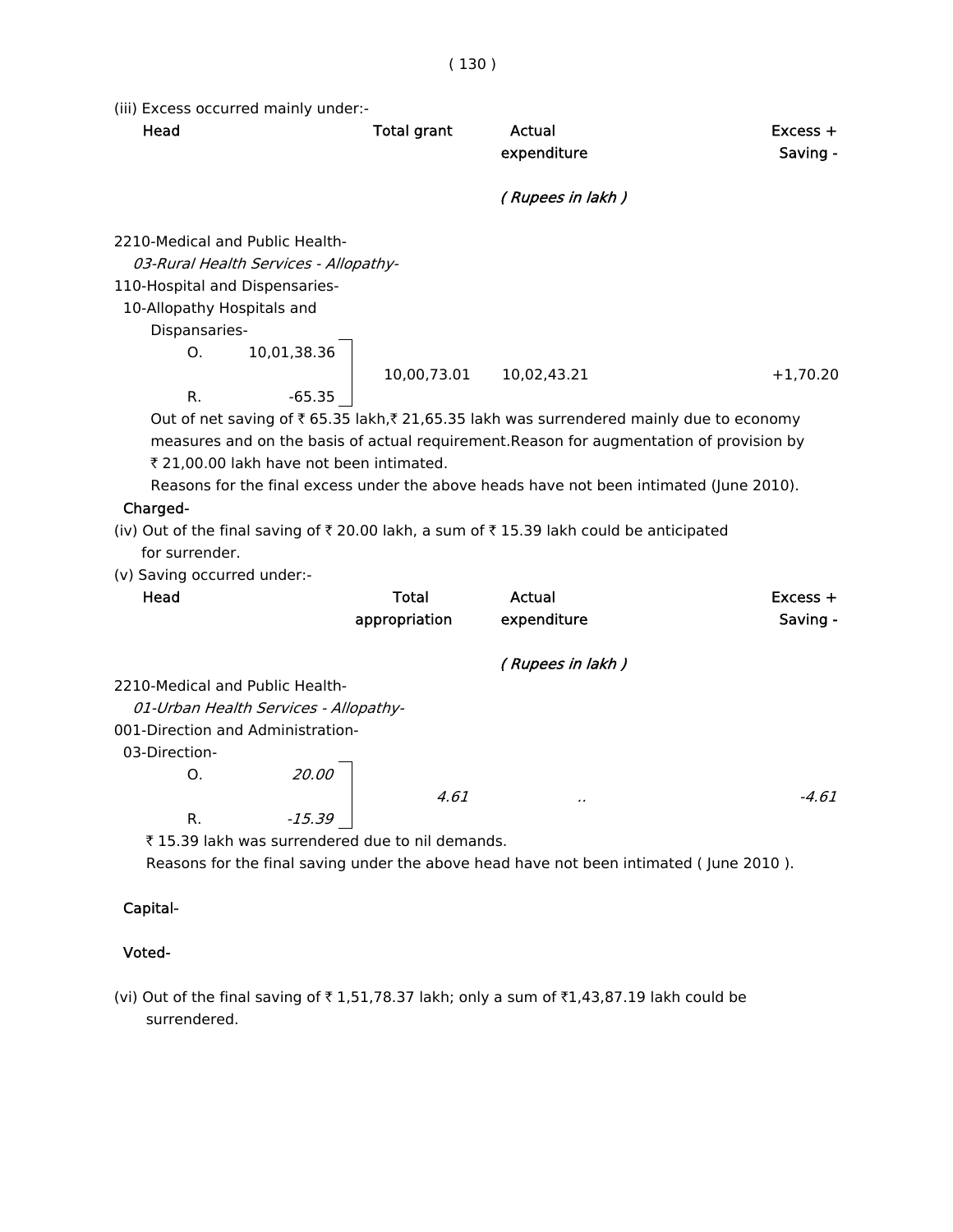# ( 131 )

(vii) Saving ( partly counterbalanced by excess under other heads ) occurred mainly under:-

| Head                            |                                                              | <b>Total grant</b> | Actual<br>expenditure                                                                     | $Excess +$<br>Saving - |
|---------------------------------|--------------------------------------------------------------|--------------------|-------------------------------------------------------------------------------------------|------------------------|
|                                 |                                                              |                    | (Rupees in lakh)                                                                          |                        |
| 4210-Capital Outlay on Medical  |                                                              |                    |                                                                                           |                        |
| and Public Health-              |                                                              |                    |                                                                                           |                        |
| 01-Urban Health Services -      |                                                              |                    |                                                                                           |                        |
| 110-Hospitals and Dispensaries- |                                                              |                    |                                                                                           |                        |
|                                 | 04-Construction of T.B.Clinic Building-                      |                    |                                                                                           |                        |
| O.                              | 3,50.00                                                      |                    |                                                                                           |                        |
|                                 |                                                              | 3.16               | 1,84.19                                                                                   | $+1,81.03$             |
| R.                              | $-3,46.84$                                                   |                    |                                                                                           |                        |
|                                 | ₹ 3,46.84 lakh was surrendered due to non-issue of sanction. |                    |                                                                                           |                        |
|                                 | 06-Establishment of 300 Bedded                               |                    |                                                                                           |                        |
|                                 | Joint Hospitals at Divisional                                |                    |                                                                                           |                        |
| Headquarters-                   |                                                              |                    |                                                                                           |                        |
| О.                              | 20,00.00                                                     |                    |                                                                                           |                        |
|                                 |                                                              |                    |                                                                                           |                        |
| R.                              |                                                              | 15,85.24           | 15,85.24                                                                                  |                        |
|                                 | $-4, 14.76$                                                  |                    |                                                                                           |                        |
|                                 |                                                              |                    | Out of total saving of ₹4,14.76 lakh, reason for surrender of ₹0.10 lakh and reduction of |                        |
| 08-Construction of 100 Bedded   | provision by ₹4,14.66 lakh have not been intimated.          |                    |                                                                                           |                        |
|                                 |                                                              |                    |                                                                                           |                        |
|                                 | Children Hospital Building-                                  |                    |                                                                                           |                        |
| O.                              | 7,05.47                                                      |                    |                                                                                           |                        |
|                                 |                                                              |                    |                                                                                           |                        |
| R.                              | $-7,05.47$                                                   |                    |                                                                                           |                        |
|                                 |                                                              |                    | Out of total saving or ₹7,05.47 lakh,₹2,78.04 lakh was surrendered due to non-issue of    |                        |
|                                 |                                                              |                    | sanction and reasons for reduction of provision by ₹4,27.43 lakh have not been intimated. |                        |
|                                 | 10-Construction of Postmartem House-                         |                    |                                                                                           |                        |
| О.                              | 1,53.00                                                      |                    |                                                                                           |                        |
|                                 |                                                              |                    |                                                                                           |                        |
| R.                              | $-1,53.00$                                                   |                    |                                                                                           |                        |
|                                 |                                                              |                    | Surrender of ₹1,53.00 lakh was due to non-issue of sanction.                              |                        |
|                                 | 13-Construction of Patients shelter                          |                    |                                                                                           |                        |
| in women Hospitals-             |                                                              |                    |                                                                                           |                        |
| О.                              | 2,00.00                                                      |                    |                                                                                           |                        |
|                                 |                                                              |                    |                                                                                           |                        |
| R.                              | $-2,00.00$                                                   |                    |                                                                                           |                        |
|                                 |                                                              |                    | Surrender of ₹2,00.00 lakh was due to non-issue of sanction.                              |                        |
|                                 | 19-Building construction for plastic                         |                    |                                                                                           |                        |
| Surgery and Burn Unit-          |                                                              |                    |                                                                                           |                        |
| O.                              | 1,04.00                                                      |                    |                                                                                           |                        |
|                                 |                                                              |                    |                                                                                           |                        |
| R.                              | $-1,04.00$                                                   |                    |                                                                                           |                        |
|                                 |                                                              |                    | Surrender of ₹1,04.00 lakh was due to non-issue of sanction.                              |                        |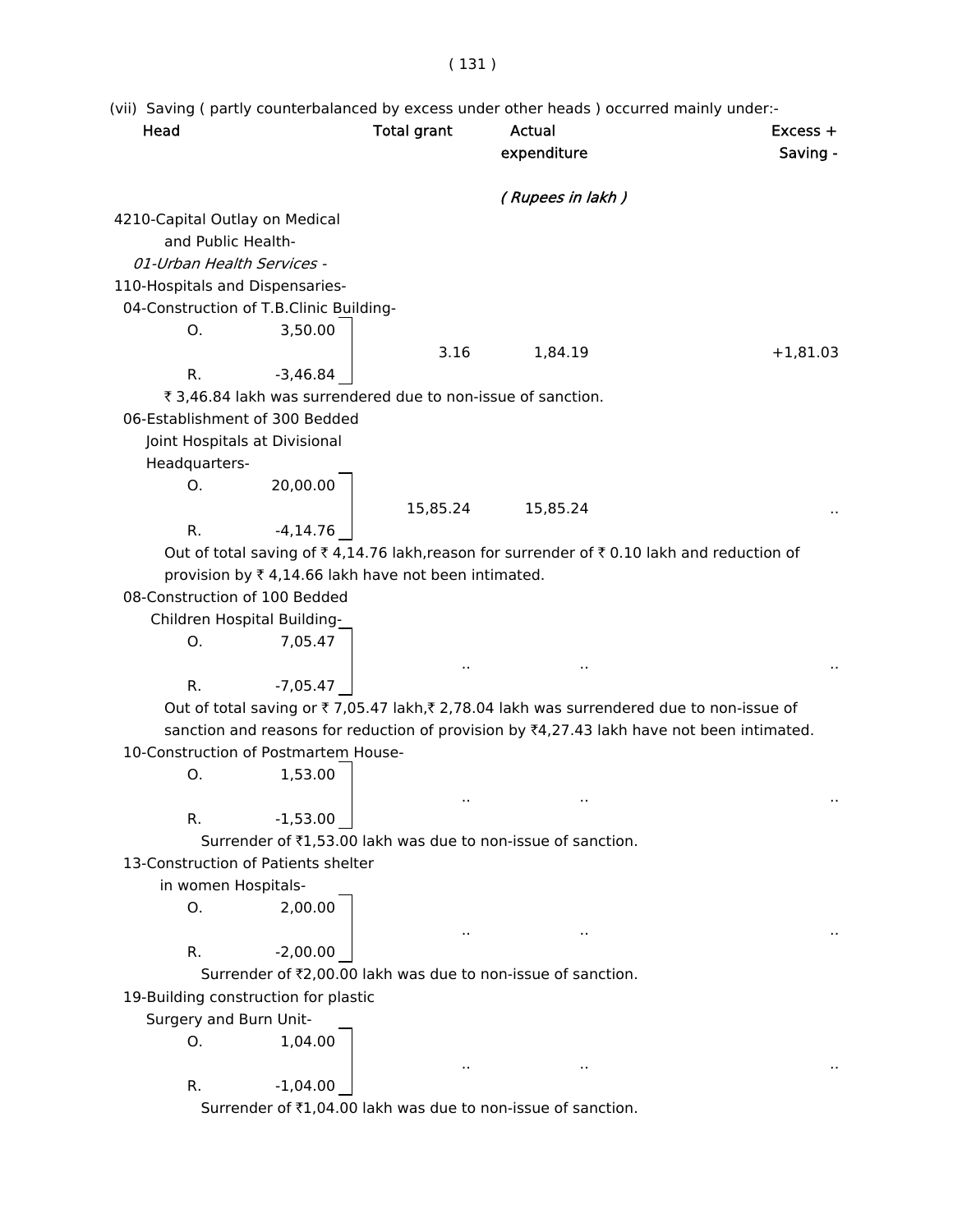| Head                        |                                           | <b>Total grant</b>                                            | Actual<br>expenditure<br>(Rupees in lakh)                                                | Excess +<br>Saving - |
|-----------------------------|-------------------------------------------|---------------------------------------------------------------|------------------------------------------------------------------------------------------|----------------------|
|                             | 42-Modification, renovation and extension |                                                               |                                                                                          |                      |
| of District Hospitals-      |                                           |                                                               |                                                                                          |                      |
| O.                          | 47,12.92                                  |                                                               |                                                                                          |                      |
|                             |                                           | 23,87.22                                                      | 27,30.99                                                                                 | $+3,43.77$           |
| R.                          | $-23,25.70$                               |                                                               |                                                                                          |                      |
|                             |                                           |                                                               | Out of total saving or ₹23,25.70 lakh, surrender of of Rs .13,42.73 lakh was due to non- |                      |
|                             |                                           |                                                               | issue of sanction and reasons for reduction of provision by ₹9,82.97 lakh have not been  |                      |
| intimated.                  |                                           |                                                               |                                                                                          |                      |
|                             | 64-Specific medical facilities in         |                                                               |                                                                                          |                      |
| District/Joint Hospitls-    |                                           |                                                               |                                                                                          |                      |
| O <sub>1</sub>              | 1,19,25.34                                |                                                               |                                                                                          |                      |
|                             |                                           | 57,42.07                                                      | 57,42.00                                                                                 | $-0.07$              |
| R.                          | $-61,83.27$                               |                                                               |                                                                                          |                      |
|                             |                                           |                                                               | ₹ 61,83.27 lakh was surrendered due to non-issue of sanction and surrender by field      |                      |
| officers.                   |                                           |                                                               |                                                                                          |                      |
|                             | 75-Construction of Dispensary Building at |                                                               |                                                                                          |                      |
|                             | Mohan road in Lucknow-                    |                                                               |                                                                                          |                      |
| O.                          | 10.01                                     |                                                               |                                                                                          |                      |
|                             |                                           |                                                               |                                                                                          |                      |
| R.                          | $-10.01$                                  |                                                               |                                                                                          |                      |
|                             |                                           | ₹10.01 lakh was surrendered due to non-issue of sanction.     |                                                                                          |                      |
| 02-Rural Health Services-   |                                           |                                                               |                                                                                          |                      |
| 103-Primary Health Centers- |                                           |                                                               |                                                                                          |                      |
|                             | 06-Construction of Buildings of           |                                                               |                                                                                          |                      |
| new PHC's-                  |                                           |                                                               |                                                                                          |                      |
| О.                          | 20,00.00                                  |                                                               |                                                                                          |                      |
|                             |                                           | 4,80.77                                                       | 4,61.54                                                                                  | $-19.23$             |
| R.                          | $-15, 19.23$                              |                                                               |                                                                                          |                      |
|                             |                                           | Surrender of ₹15,19.23 lakh was due to non-issue of sanction. |                                                                                          |                      |
|                             | 08-Strengthening of infra-structure       |                                                               |                                                                                          |                      |
|                             | facilities of Primary Health Centers-     |                                                               |                                                                                          |                      |
| О.                          | 6,50.00                                   |                                                               |                                                                                          |                      |
|                             |                                           | 1,38.91                                                       | 1,38.91                                                                                  |                      |
| R.                          | $-5,11.09$                                |                                                               |                                                                                          |                      |
|                             |                                           |                                                               | Surrender of ₹ 5,11.09 lakh was mainly due to non-issue of sanction.                     |                      |
|                             | 104-Community Health Centers-             |                                                               |                                                                                          |                      |
|                             | 03-Construction of Buildings of CHC's     |                                                               |                                                                                          |                      |
|                             | (Current Part)(District Plan)-            |                                                               |                                                                                          |                      |
| O.                          | 1,00,00.00                                |                                                               |                                                                                          |                      |
|                             |                                           | 61,75.83                                                      | 64,22.98                                                                                 | $+2,47.15$           |
| R.                          | $-38,24.17$                               |                                                               |                                                                                          |                      |
|                             |                                           |                                                               | Out of total saving of ₹38,24.17 lakh ,surrender of ₹20,52.74 lakh was due to non-issue  |                      |
|                             |                                           |                                                               | of sanction and reasons for reduction of provision by ₹17,71.43 lakh have not been       |                      |

intimated.

( 132 )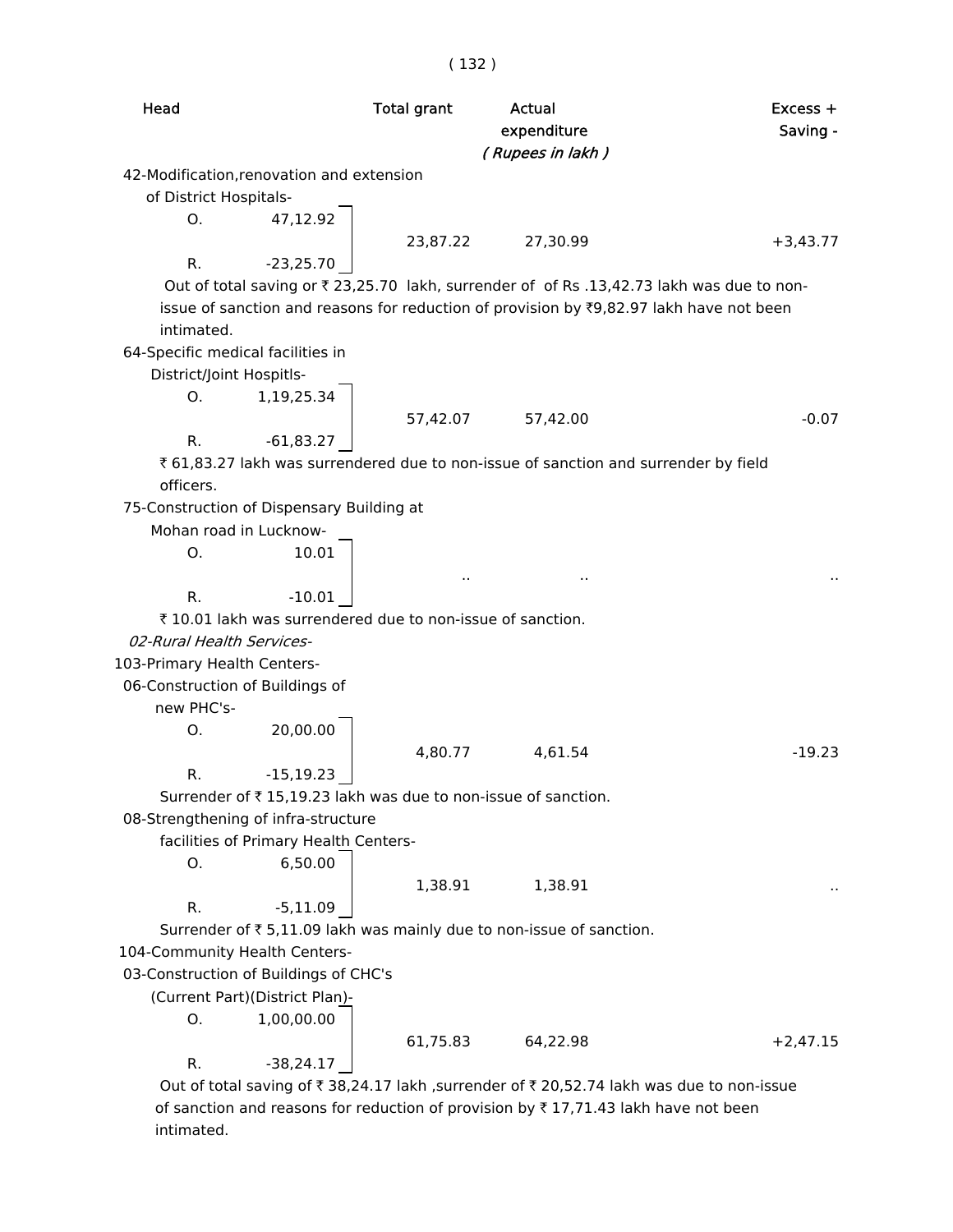| Head                                                                                                                                                                                    |                                                                 | <b>Total grant</b> | Actual<br>expenditure                                                                                       | $Excess +$<br>Saving - |
|-----------------------------------------------------------------------------------------------------------------------------------------------------------------------------------------|-----------------------------------------------------------------|--------------------|-------------------------------------------------------------------------------------------------------------|------------------------|
|                                                                                                                                                                                         |                                                                 |                    | ( Rupees in lakh )                                                                                          |                        |
| 110-Hospital and Dispensaries-<br>15-Establishment of 100 bedded Hospitals-<br>O.<br>R.<br>800-Other expenditure-                                                                       | 9,95.47<br>$-5,33.66$                                           | 4,61.81            | 4,61.81<br>Reasons for reduction of provision by $\overline{\tau}$ 5,33.66 lakh have not been intimated.    |                        |
| 97-Externally Aided Projects                                                                                                                                                            |                                                                 | 5,00.00            |                                                                                                             | $-5,00.00$             |
| (viii) Excess occurred under:-<br>4210-Capital Outlay on Medical and<br>Public Health-<br>01-Urban Health Services-<br>110-Hospitals and Dispensaries-<br>51-Construction of 300 bedded | have not been intimated (June 2010).                            |                    | Reasons for the final saving/excess/non-utilisation of entire provision under the above heads               |                        |
| hospital in Rampur-                                                                                                                                                                     |                                                                 |                    |                                                                                                             |                        |
| R.<br>54-Construction of 100 bedded joint                                                                                                                                               | 7,97.74<br>Hospital at Amroha, Jotibafule Nagar-                | 7,97.74            | 4,00.37<br>Reasons for augmentation of provision by $\overline{\tau}$ 7,97.74 lakh have not been intimated. | $-3,97.37$             |
| R.<br>67-Construction of 100 bedded joint<br>R.                                                                                                                                         | 2,30.32<br>Hospital building in Kaushambi districts-<br>1,30.65 | 2,30.32<br>1,30.65 | 2,30.32<br>Reasons for augmentation of provision by ₹ 2,30.32 lakh have not been intimated.<br>1,30.65      |                        |
| 72-Establishment of 100 Bedded Hospitals-<br>О.                                                                                                                                         | 5,00.00                                                         |                    | Reasons for augmentation of provision by $\overline{\tau}$ 1,30.65 lakh have not been intimated.            |                        |
| R.                                                                                                                                                                                      | 20,30.44                                                        | 25,30.44           | 21,89.09<br>Reasons for augmentation of provision by ₹ 20,30.44 lakh have not been intimated.               | $-3,41.35$             |
| 02-Rural Health Services-                                                                                                                                                               |                                                                 |                    |                                                                                                             |                        |
| 103-Primary Health Centers-                                                                                                                                                             |                                                                 |                    |                                                                                                             |                        |
| 04-Construction of Buildings of new PHC₹s                                                                                                                                               |                                                                 |                    |                                                                                                             |                        |
|                                                                                                                                                                                         | (Current Part) (District Plan)-                                 |                    |                                                                                                             |                        |
| O.                                                                                                                                                                                      | 50,00.00                                                        | 53,65.26           | 53,26.14                                                                                                    | $-39.12$               |
| R.                                                                                                                                                                                      | 3,65.26                                                         |                    |                                                                                                             |                        |
|                                                                                                                                                                                         |                                                                 |                    | Out of net augmentation of ₹ 3,65.26 lakh, surrender of ₹4,06.17 lakh was due to non-issue                  |                        |

Out of net augmentation of  $\bar{\tau}$  3,65.26 lakh,surrender of  $\bar{\tau}$ 4,06.17 lakh was due to non-issue of sanction and augmentation of provision by  $\bar{\tau}$  7,71.43 lakh have not been intimated. Reasons for the final saving under the above heads have not been intimated (June 2010).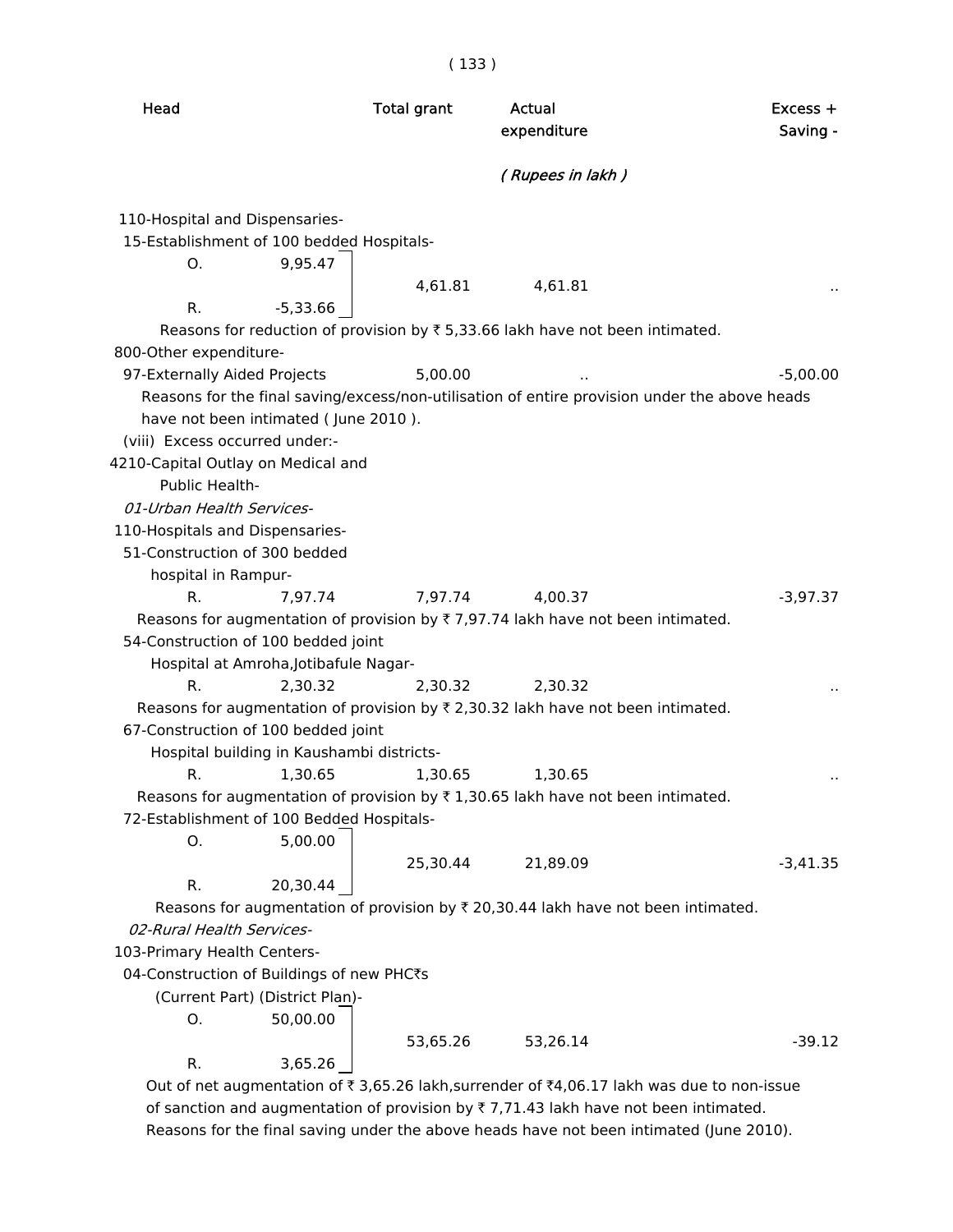Head **Total grant** Actual **Actual** Excess + expenditure Saving - ( Rupees in lakh ) 4216-Capital Outlay on Housing- 01-Government Residential Buildings- 700-Other Housing- 03-Residential Building for 100 bedded Joing Hospital in Kushinagar District- R. 45.08 45.08 45.08 ... Reasons for augmentation of provision by  $\bar{\tau}$  45.08 lakh have not been intimated. 06-Residential Building for 100 bedded Joing Hospital, Mahoba- R. 4.49 4.49 4.49 ... Reasons for augmentation of provision by  $\bar{\tau}$  4.49 lakh have not been intimated.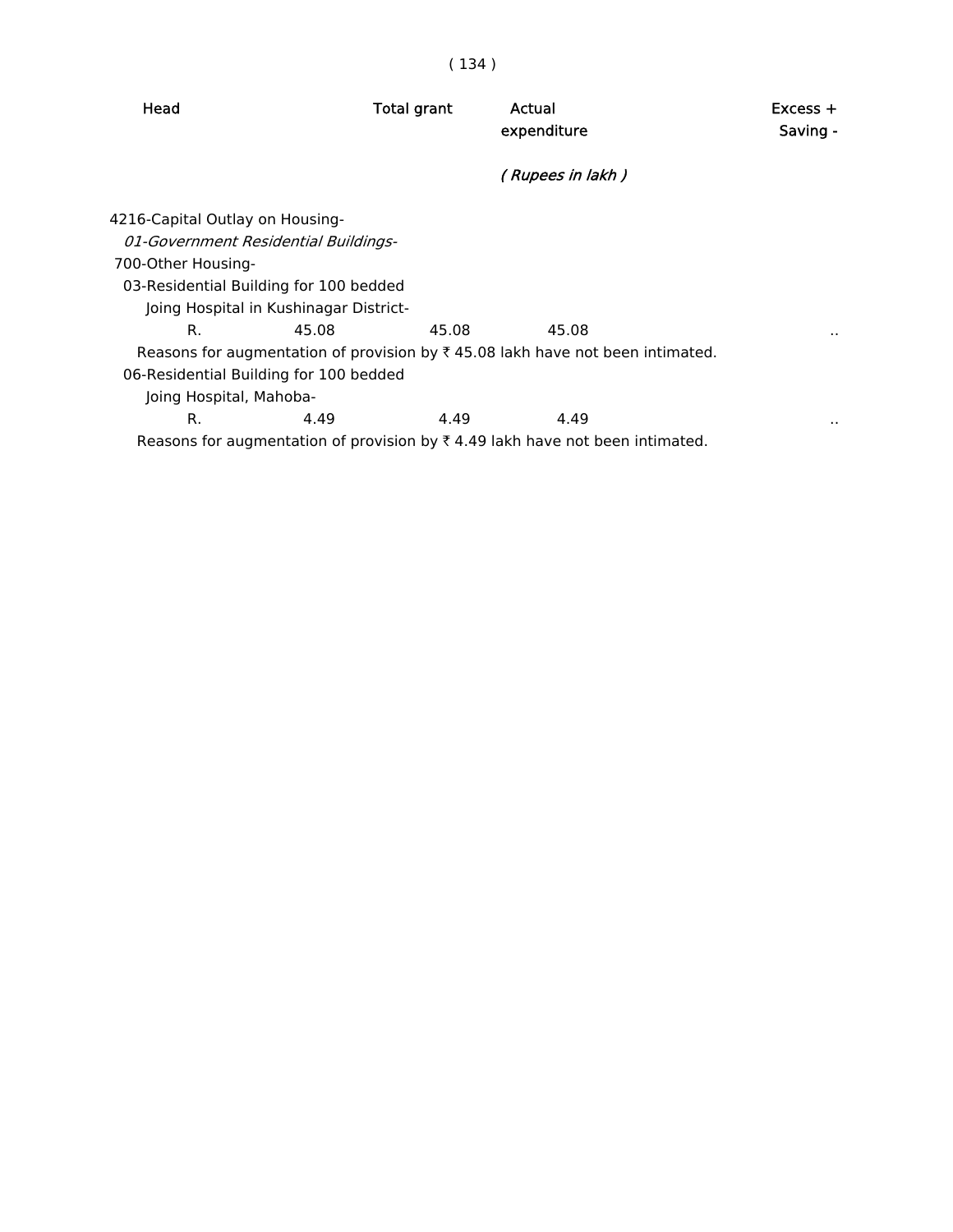| <b>Major Heads</b>             |                                                | <b>Total grant</b> | Actual<br>expenditure                                                                     | Excess +<br>Saving - |
|--------------------------------|------------------------------------------------|--------------------|-------------------------------------------------------------------------------------------|----------------------|
|                                |                                                |                    | (Rupees in thousand)                                                                      |                      |
| Revenue-                       |                                                |                    |                                                                                           |                      |
|                                | 2210-Medical and Public Health                 |                    |                                                                                           |                      |
| Voted-                         |                                                |                    |                                                                                           |                      |
| Original                       | 3,53,36,06                                     |                    |                                                                                           |                      |
|                                |                                                | 3,53,36,06         | 3,10,59,29                                                                                | $-42,76,77$          |
| Supplementary                  |                                                |                    |                                                                                           |                      |
|                                | Amount surrendered during the year(March 2010) |                    |                                                                                           | 42,09,10             |
| Capital-                       |                                                |                    |                                                                                           |                      |
| 4210-Capital Outlay on Medical | and Public Health                              |                    |                                                                                           |                      |
| Voted-                         |                                                |                    |                                                                                           |                      |
| Original                       | 6,00,00                                        |                    |                                                                                           |                      |
|                                |                                                | 15,43,02           | 15,40,01                                                                                  | $-3,01$              |
| Supplementary                  | 9,43,02                                        |                    |                                                                                           |                      |
|                                | Amount surrendered during the year(March 2010) |                    |                                                                                           | 3,01                 |
| <b>Notes and Comments-</b>     |                                                |                    |                                                                                           |                      |
| Revenue-                       |                                                |                    |                                                                                           |                      |
| Voted-                         |                                                |                    |                                                                                           |                      |
|                                |                                                |                    | (i) Out of the final saving of ₹42,76.77 lakh; only ₹42,09.10 lakh could be anticipated   |                      |
| for surrender.                 |                                                |                    |                                                                                           |                      |
|                                |                                                |                    | (ii) Saving (partly counterbalanced by excess under other heads) occurred mainly under :- |                      |
| Head                           |                                                | <b>Total grant</b> | Actual                                                                                    | Excess +             |
|                                |                                                |                    | expenditure                                                                               | Saving -             |
|                                |                                                |                    |                                                                                           |                      |
|                                |                                                |                    | (Rupees in lakh)                                                                          |                      |
|                                | 2210-Medical and Public Health-                |                    |                                                                                           |                      |
|                                | 02-Urban Health Services-Other                 |                    |                                                                                           |                      |
|                                | Systems of medicine-                           |                    |                                                                                           |                      |
| 101-Ayurveda-                  | 03-Direction and Administration-               |                    |                                                                                           |                      |
| Ο.                             | 13,56.12                                       |                    |                                                                                           |                      |
|                                |                                                | 9,80.05            | 9,91.61                                                                                   |                      |
|                                |                                                |                    |                                                                                           | $+11.56$             |
| R.                             | $-3,76.07$                                     |                    |                                                                                           |                      |

# GRANT NO. 33- MEDICAL DEPARTMENT (AYURVEDIC AND UNANI)

Out of net reduction of  $\bar{\tau}$  3,76.07 lakh, $\bar{\tau}$ 64.88 lakh was surrendered due to posts remaining vacant,  $\bar{\tau}$  3,46.54 lakh was surrendered on the basis of actual expenditure and surrender as informed by field offices.Reasons for augmentation of provision by ₹ 35.35 lakh have not been intimated.

#### ( 135 )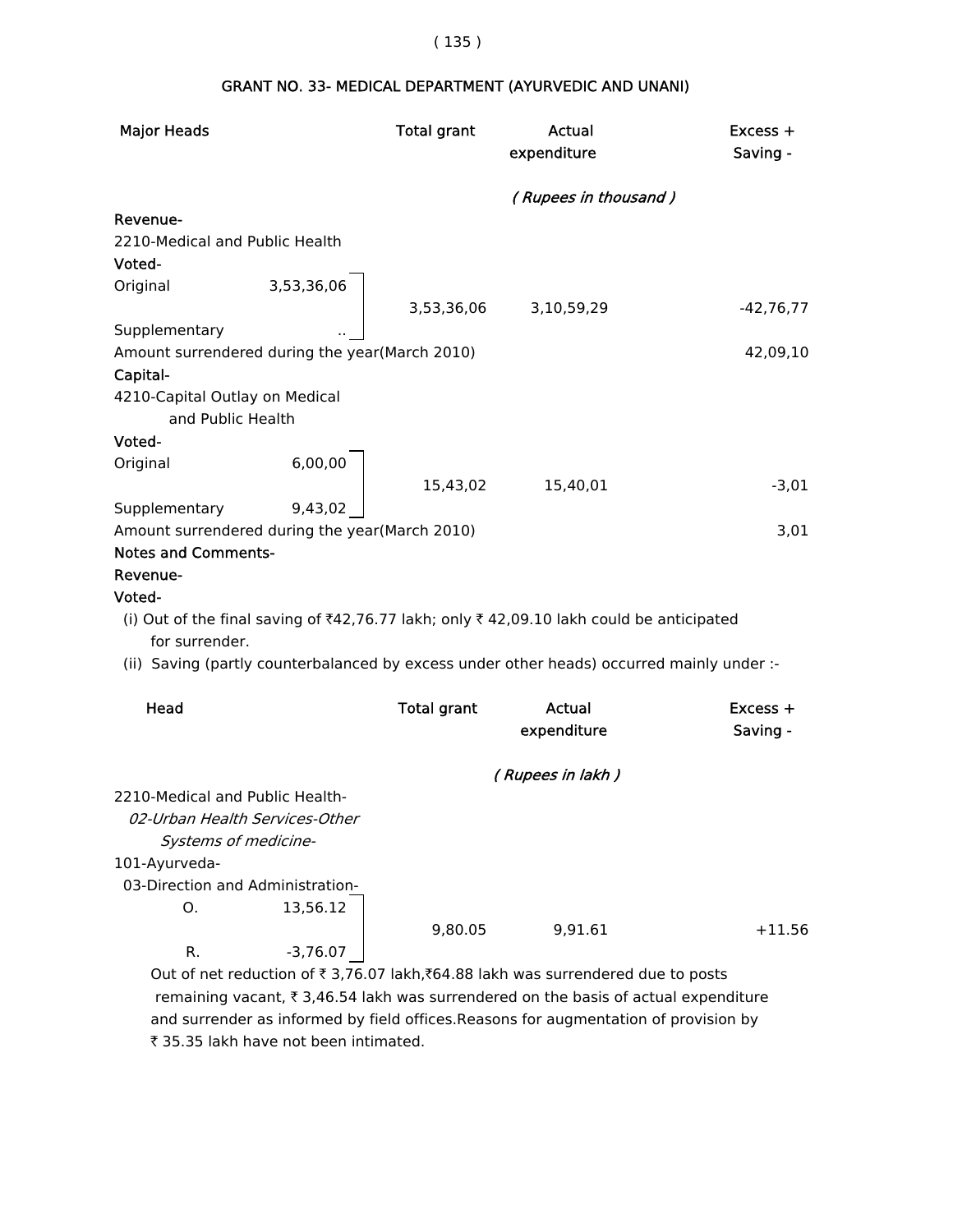| Head                              |            | <b>Total grant</b>                                               | Actual<br>expenditure                                                                    | Excess +<br>Saving - |
|-----------------------------------|------------|------------------------------------------------------------------|------------------------------------------------------------------------------------------|----------------------|
|                                   |            |                                                                  | (Rupees in lakh )                                                                        |                      |
| 04-Departmental Drug Manufacture- |            |                                                                  |                                                                                          |                      |
| Ο.                                | 4,64.81    |                                                                  |                                                                                          |                      |
|                                   |            | 3,87.24                                                          | 3,59.71                                                                                  | $-27.53$             |
| R.                                | $-77.57$   |                                                                  |                                                                                          |                      |
|                                   |            |                                                                  | ₹77.57 lakh was surrendered on the basis of actual expenditure and surrender as          |                      |
| informed by field offices.        |            |                                                                  |                                                                                          |                      |
| 05-Hospitals and Clinics-         |            |                                                                  |                                                                                          |                      |
| Ο.                                | 49,64.48   |                                                                  |                                                                                          |                      |
|                                   |            | 43,93.44                                                         | 43,69.89                                                                                 | $-23.55$             |
| R.                                | $-5,71.04$ |                                                                  |                                                                                          |                      |
|                                   |            |                                                                  | Out of total reduction of provisison by ₹5,71.04 lakh,₹4,78.23 lakh was surrendered      |                      |
|                                   |            |                                                                  | on the basis of actual expenditure and surrender as informed by field offices and ₹92.81 |                      |
|                                   |            | lakh was surrendered due to non-issue of sanction by Government. |                                                                                          |                      |
| 103-Unani-                        |            |                                                                  |                                                                                          |                      |
| 03-Direction and Administration-  |            |                                                                  |                                                                                          |                      |
| О.                                | 73.53      |                                                                  |                                                                                          |                      |
|                                   |            | 50.28                                                            | 56.68                                                                                    | $+6.40$              |
| R.                                | $-23.25$   |                                                                  |                                                                                          |                      |
|                                   |            |                                                                  | ₹ 23.25 lakh was surrendered mainly on the basis of actual expenditure and surrender     |                      |
| as informed by field offices.     |            |                                                                  |                                                                                          |                      |
| 05-Hospitals and Clinics-         |            |                                                                  |                                                                                          |                      |
| O.                                | 3,01.59    |                                                                  |                                                                                          |                      |
|                                   |            | 2,16.19                                                          | 2,54.57                                                                                  | $+38.38$             |
| R.                                | $-85.40$   |                                                                  |                                                                                          |                      |
|                                   |            |                                                                  | ₹85.40 lakh was surrendered on the basis of actual expenditure and surrender as          |                      |
| informed by field offices.        |            |                                                                  |                                                                                          |                      |
| 05-Medical Education, Training    |            |                                                                  |                                                                                          |                      |
| and Research-                     |            |                                                                  |                                                                                          |                      |
| 101-Ayurveda-                     |            |                                                                  |                                                                                          |                      |
| 03-Education-                     |            |                                                                  |                                                                                          |                      |
| Ο.                                | 11,93.86   |                                                                  |                                                                                          |                      |
|                                   |            | 10,17.49                                                         | 10,27.77                                                                                 | $+10.28$             |
| R.                                | $-1,76.37$ |                                                                  |                                                                                          |                      |
|                                   |            |                                                                  | Out of net saving of ₹1,76.37 lakh,₹180.37 lakh was surrendered due to posts             |                      |
|                                   |            |                                                                  | remaining vacant and on the basis of actual expenditure and surrender as informed by     |                      |
|                                   |            |                                                                  | field offices. Reasons for augmentation of provision by ₹4.00 lakh have not been         |                      |
| intimated.                        |            |                                                                  |                                                                                          |                      |
| 06-Other expenditure-             |            |                                                                  |                                                                                          |                      |
| 0.                                | 27,04.24   |                                                                  |                                                                                          |                      |
|                                   |            | 20,40.28                                                         | 20,34.01                                                                                 | $-6.27$              |
| R.                                | $-6,63.96$ |                                                                  |                                                                                          |                      |

Total surrender of  $\bar{\tau}$  6,63.96 lakh was due to posts remaining vacant and on the basis of actual expenditure and surrender as informed by field offices.

### ( 136 )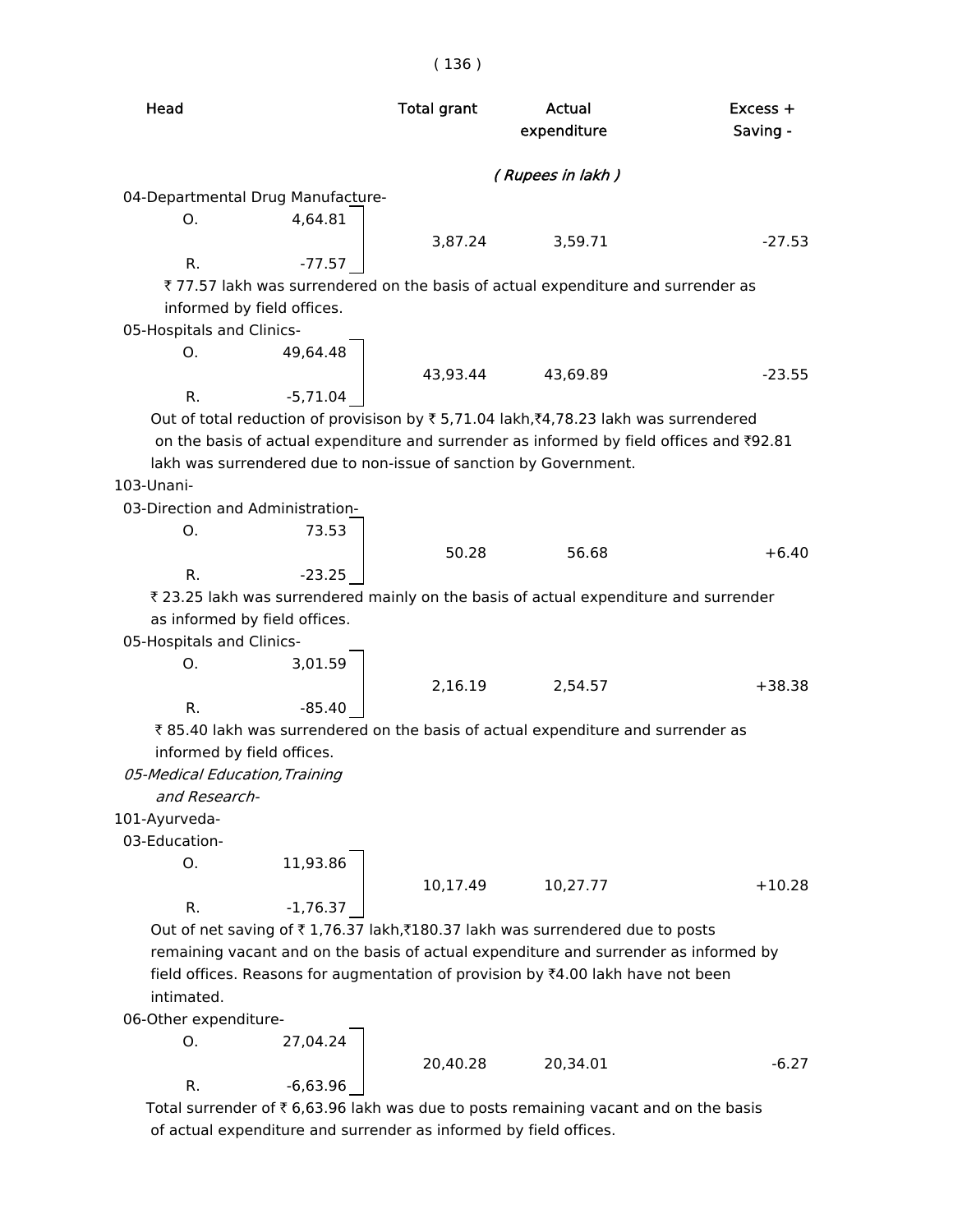| Head                                   |            | <b>Total grant</b> | Actual<br>expenditure                                                           | Excess +<br>Saving - |
|----------------------------------------|------------|--------------------|---------------------------------------------------------------------------------|----------------------|
|                                        |            |                    | (Rupees in lakh)                                                                |                      |
| 103-Unani-                             |            |                    |                                                                                 |                      |
| 03-Provincialisation of Unani Colleges |            |                    |                                                                                 |                      |
| and attached Hospitals-                |            |                    |                                                                                 |                      |
| O.                                     | 7,75.50    |                    |                                                                                 |                      |
|                                        |            | 6,14.18            | 6.45.99                                                                         | $+31.81$             |
| R.                                     | $-1,61.32$ |                    |                                                                                 |                      |
|                                        |            |                    | Out of net reduction of provision by ₹1,61.32 lakh ,₹58.81 lakh was surrendered |                      |

Out of net reduction of provision by ₹1,61.32 lakh ,₹58.81 lakh was surrendered due to posts remaining vacant,  $\bar{\tau}$  1,34.79 lakh was surrendered on the basis of actual expenditure and surrender as informed by field offices. Reason for augmentation of provision by  $\bar{\tau}$  32.28 lakh have not been intimated.

80-General-

800-Other expenditure-

03-Payment of Arrears-

 O. 52,16.11 46,36.76 42,99.21 -3,37.55 R. -5,79.35

Out of total reduction of provision by  $\bar{\tau}$  5,79.35 lakh, $\bar{\tau}$  5,01.32 lakh was surrendered due to posts remaining vacant and on the basis of actual expenditure and surrender as informed by field offices. Reason for reduction of provision by  $\bar{\tau}$  78.03 lakh have not been intimated.

 Reasons for final saving/ excess under the above head have not been intimated(June2010). (iii) Excess occurred under :-

2210-Medical and Public Health-

02-Urban Health Services-Other Systems

of medicine-

103-Unani-

04-Departmental Drug

Manufacture-

O. 77.99

70.59 98.82 +28.23

 ` 7.40 lakh was surrendered on the basis of actual expenditure and surrender as informed by field offices.

04-Rural Health Services-Other

R. 37.40

Systems of medicine-

103-Unani-

03-Hospitals and Clinics-

 O. 1,59.96 R.  $-56.86$ 

1,03.10 2,95.42 +1,92.32

Out of net saving of  $\bar{z}$  56.86 lakh, $\bar{z}$  58.26 lakh was surrendered on the basis of actual expenditure and surrender as informed by field offices.Reason for augmentation of provision by  $\bar{\tau}$  1.40 lakh have not been intimated.

Reasons for the final excess under the above heads have not been intimated (June 2010).

#### ( 137 )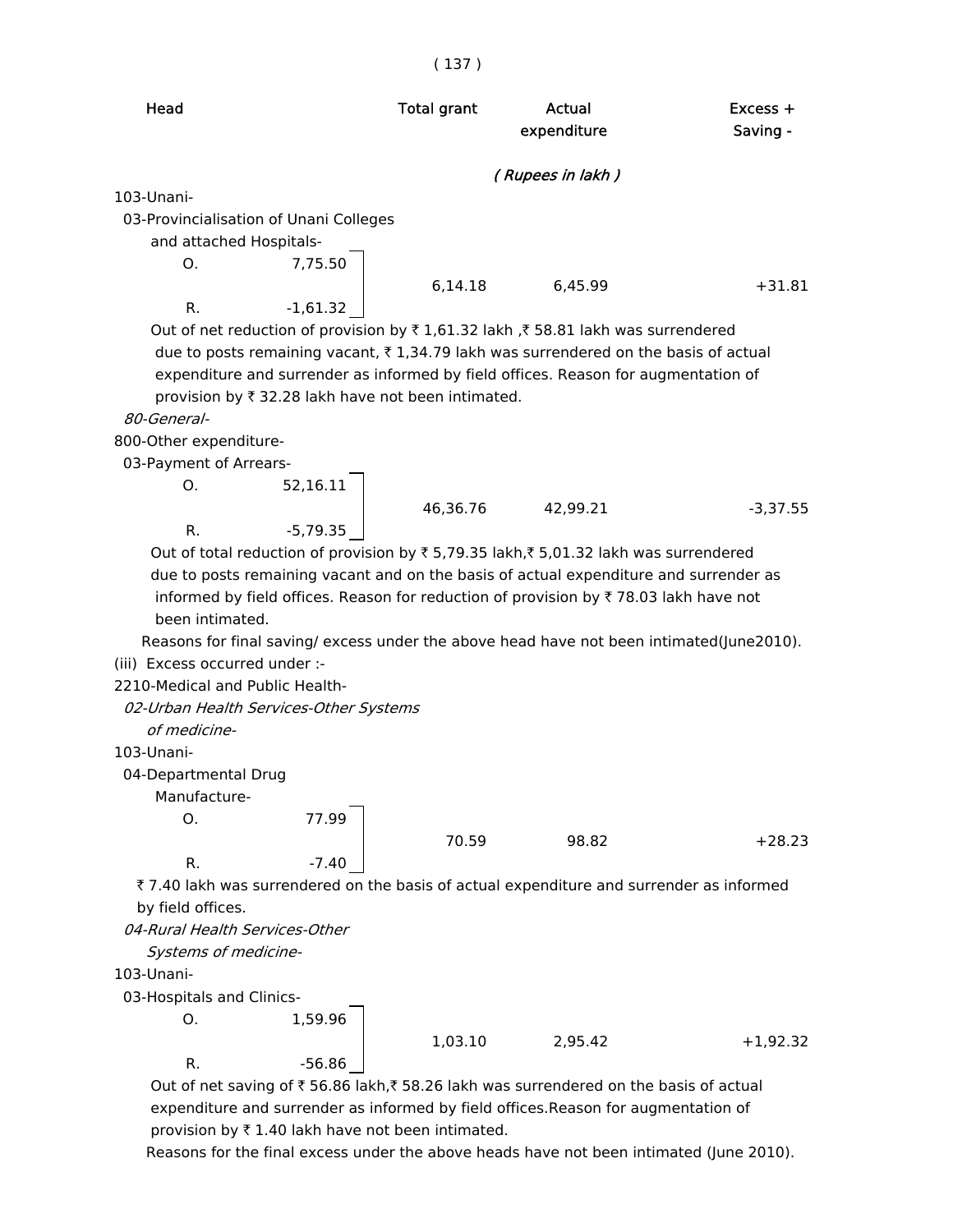# Capital-

### Voted-

(iv) Saving (partly counterbalanced by excess under another head) occurred mainly under :-

| Head                                                                                                                                                                                      |         | <b>Total grant</b> | Actual<br>expenditure                                                                   | $Excess +$<br>Saving - |
|-------------------------------------------------------------------------------------------------------------------------------------------------------------------------------------------|---------|--------------------|-----------------------------------------------------------------------------------------|------------------------|
|                                                                                                                                                                                           |         |                    | (Rupees in lakh)                                                                        |                        |
| 4210-Capital Outlay on Medical and<br>Public Health-<br>01-Urban Health Services-<br>800-Other expenditure-<br>05-Provincialisation of Ayurvedic<br>Colleges and affiliated<br>Hospitals- |         |                    |                                                                                         |                        |
| S.                                                                                                                                                                                        | 3.50.00 | 3.50.00            | 3.02.48                                                                                 | $-47.52$               |
|                                                                                                                                                                                           |         |                    | Reasons for the final saving under the above heads have not been intimated (June 2010). |                        |
| (v) Excess occurred under :-                                                                                                                                                              |         |                    |                                                                                         |                        |
| 4210-Capital Outlay on Medical and                                                                                                                                                        |         |                    |                                                                                         |                        |
| Public Health-                                                                                                                                                                            |         |                    |                                                                                         |                        |
| 01-Urban Health Services-                                                                                                                                                                 |         |                    |                                                                                         |                        |
| 800-Other expenditure-                                                                                                                                                                    |         |                    |                                                                                         |                        |
| 07-Construction of Boundrywall of Rajkiya Aryudic                                                                                                                                         |         |                    |                                                                                         |                        |
| College Handia, Allahabad-                                                                                                                                                                |         |                    |                                                                                         |                        |
| S.                                                                                                                                                                                        | 0.01    | 0.01               | 47.53                                                                                   | $+47.52$               |
|                                                                                                                                                                                           |         |                    | Reasons for the final excess under the above head have not been intimated (June 2010).  |                        |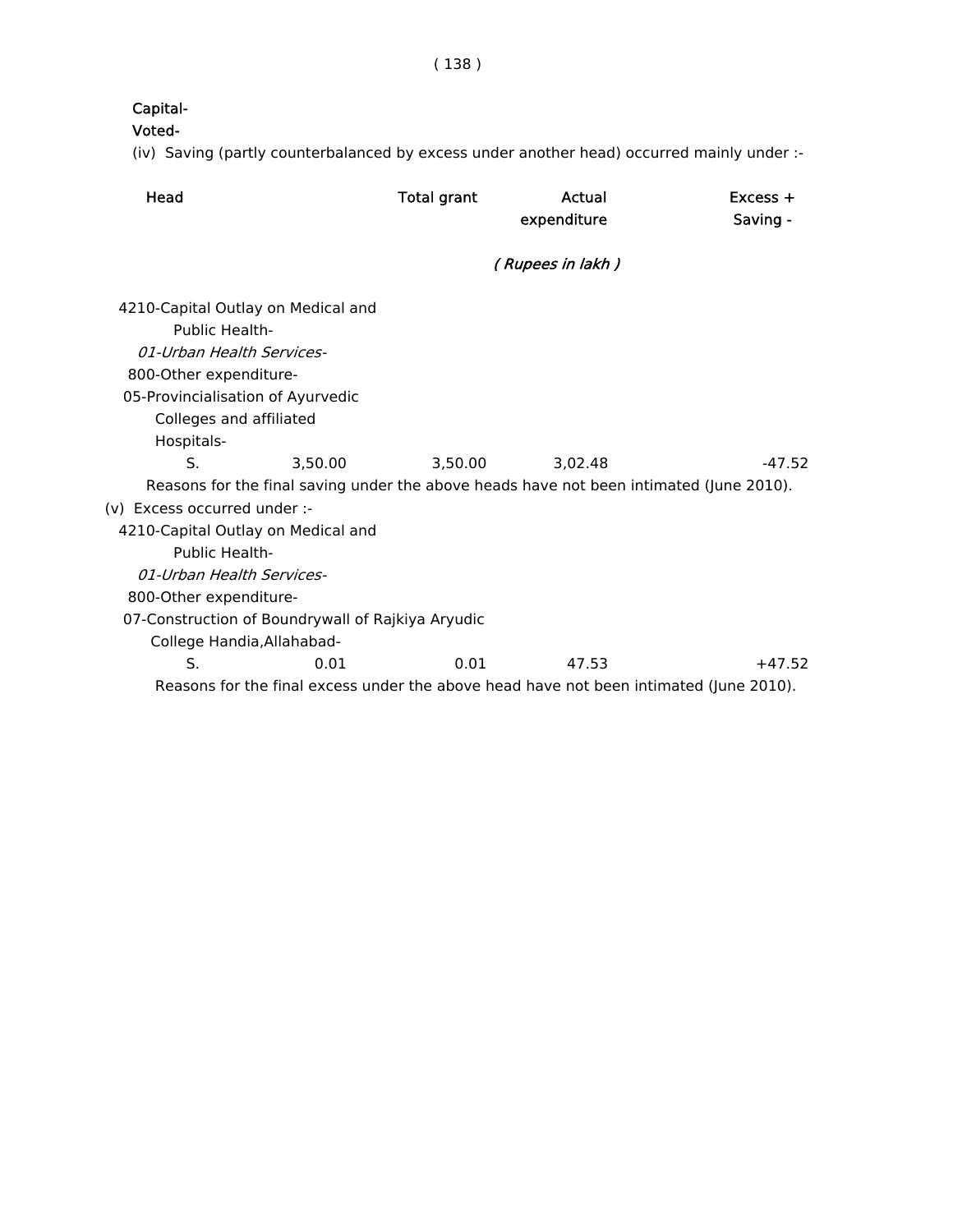# ( 139 )

# GRANT NO. 34- MEDICAL DEPARTMENT (HOMOEOPATHY)

|                                                  |                                  | <b>Total grant</b> | <b>Actual</b>                                                                         | Excess +    |
|--------------------------------------------------|----------------------------------|--------------------|---------------------------------------------------------------------------------------|-------------|
|                                                  |                                  |                    | expenditure                                                                           | Saving -    |
|                                                  |                                  |                    | (Rupees in thousand)                                                                  |             |
| Revenue-                                         |                                  |                    |                                                                                       |             |
| 2210-Medical and Public Health                   |                                  |                    |                                                                                       |             |
| Voted-                                           |                                  |                    |                                                                                       |             |
| Original                                         | 1,71,02,19                       |                    |                                                                                       |             |
|                                                  |                                  | 1,71,02,19         | 1,46,02,42                                                                            | $-24,99,77$ |
| Supplementary                                    |                                  |                    |                                                                                       |             |
| Amount surrendered during the year (March 2010)  |                                  |                    |                                                                                       | 20,78,99    |
| Capital-                                         |                                  |                    |                                                                                       |             |
| 4210-Capital Outlay on Medical and Public Health |                                  |                    |                                                                                       |             |
| Voted-                                           |                                  |                    |                                                                                       |             |
| Original                                         | 9,67,80                          |                    |                                                                                       |             |
|                                                  |                                  | 11,62,80           | 10,22,38                                                                              | $-1,40,42$  |
| Supplementary                                    | 1,95,00                          |                    |                                                                                       |             |
| Amount surrendered during the year (March 2010)  |                                  |                    |                                                                                       | 1,40,42     |
| <b>Notes and Comments -</b>                      |                                  |                    |                                                                                       |             |
| Revenue-                                         |                                  |                    |                                                                                       |             |
| Voted-                                           |                                  |                    |                                                                                       |             |
|                                                  |                                  |                    | (i) Out of the final saving of ₹24,99.77 lakh; only a sum of ₹ 20,78.99 lakh could be |             |
| anticipated for surrender.                       |                                  |                    |                                                                                       |             |
|                                                  |                                  |                    |                                                                                       |             |
|                                                  |                                  |                    | (ii) Saving occurred( partly counter balanced by small excess under another head)     |             |
| mainly under :-                                  |                                  |                    |                                                                                       |             |
| Head                                             |                                  | <b>Total grant</b> | Actual                                                                                | Excess +    |
|                                                  |                                  |                    | expenditure                                                                           | Saving -    |
|                                                  |                                  |                    | (Rupees in lakh)                                                                      |             |
| 2210-Medical and Public Health -                 |                                  |                    |                                                                                       |             |
| 02-Urban Health Services-                        |                                  |                    |                                                                                       |             |
|                                                  | Other Systems of medicine-       |                    |                                                                                       |             |
| 102-Homoeopathy-                                 |                                  |                    |                                                                                       |             |
|                                                  | 03-Direction and Administration- |                    |                                                                                       |             |
| 0.                                               | 1,26.63                          |                    |                                                                                       |             |
|                                                  |                                  | 1,09.14            | 1,08.79                                                                               | $-0.35$     |
| R.                                               | $-17.49$                         |                    |                                                                                       |             |
|                                                  |                                  |                    | Reasons for surrender of ₹17.49 lakh was surrendered mainly due to posts              |             |
| remaining vacant.                                |                                  |                    |                                                                                       |             |
| 04-Hospitals and Dispensaries-                   |                                  |                    |                                                                                       |             |
| O.                                               | 16,69.64                         |                    |                                                                                       |             |
|                                                  |                                  | 13,29.71           | 14,17.62                                                                              | $+87.91$    |

₹ 3,39.33 lakh was surrendered mainly due to posts remaining vacant and on the basis of actual expenditure.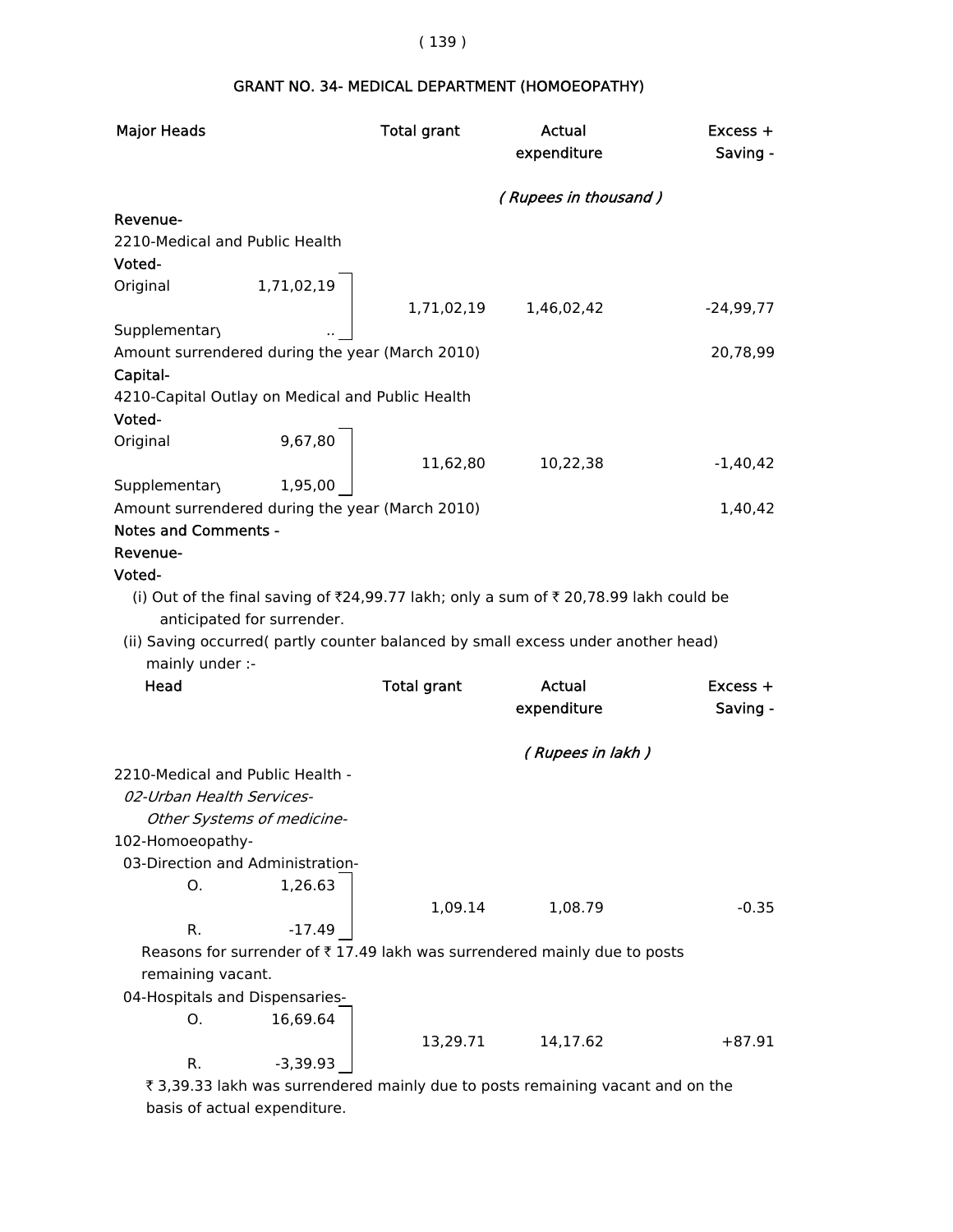|                                                                                                                                                                                                                                                           | (140)              |                                                                |                        |
|-----------------------------------------------------------------------------------------------------------------------------------------------------------------------------------------------------------------------------------------------------------|--------------------|----------------------------------------------------------------|------------------------|
| Head                                                                                                                                                                                                                                                      | <b>Total grant</b> | Actual<br>expenditure<br>(Rupees in lakh)                      | $Excess +$<br>Saving - |
| 04-Rural Health Services-Other<br>Systems of medicine-<br>102-Homoeopathy-<br>03-Hospitals and Dispensaries-                                                                                                                                              |                    |                                                                |                        |
| 1,14,58.09<br>O.<br>R.<br>$-15,91.20$                                                                                                                                                                                                                     | 98,66.89           | 99,73.01                                                       | $+1,06.12$             |
| ₹15,91.20 lakh was surrendered due to posts remaining vacant and on the basis of<br>actual expenditure.<br>05-Medical Education, Training and Research-                                                                                                   |                    |                                                                |                        |
| 102-Homoeopathy-<br>03-Education-                                                                                                                                                                                                                         |                    |                                                                |                        |
| 12,47.39<br>O.<br>$-1,23.13$<br>R.                                                                                                                                                                                                                        | 11,24.26           | 10,49.73                                                       | $-74.53$               |
| ₹1,23.13 lakh was surrendered due to posts remaining vacant and on the basis of<br>actual expenditure.<br>80-General-                                                                                                                                     |                    |                                                                |                        |
| 800-Other expenditure-<br>03-Payment of Arrears-                                                                                                                                                                                                          |                    |                                                                |                        |
| 26,00.35<br>0.<br>R.<br>$-7.15$                                                                                                                                                                                                                           | 25,93.20           | 20,52.76                                                       | $-5,40.44$             |
| ₹7.15 lakh was surrendered on the basis of actual expenditure.<br>Reasons for final saving/excess under the above heads have not been intimated<br>(June 2010).                                                                                           |                    |                                                                |                        |
| Capital-<br>Voted-                                                                                                                                                                                                                                        |                    |                                                                |                        |
| (iii) In view of the final saving of $\overline{\tau}1,40.42$ lakh; the supplementary grant of<br>₹1,95.00 lakh obtained in August 2009 proved excessive.<br>(iv) Saving (partly counterbalanced by excess under another head) occurred mainly<br>under:- |                    |                                                                |                        |
| 4210-Capital Outlay on Medical<br>and Public Health-<br>01-Urban Health Services-                                                                                                                                                                         |                    |                                                                |                        |
| 800-Other expenditure-                                                                                                                                                                                                                                    |                    |                                                                |                        |
| 04-Construction of Homoeopathic Building<br>(District Plan)<br>09-Government Homoeopathic Medical<br>College and Hospitals-                                                                                                                               | 2,27.43            | $\cdot$ .                                                      | $-2,27.43$             |
| 1,14.00<br>O.<br>S.<br>1,95.00<br>$-1,00.42$<br>R.                                                                                                                                                                                                        | 2,08.58            | 2,78.58<br>dered due to non iccuonce of Administrative consti- | $+70.00$               |

₹ 1,00.42 lakh was surrendered due to non-issuance of Administrative sanction. Reasons for non-utilisation of entire provision/excess under the above heads have not been intimated (June 2010).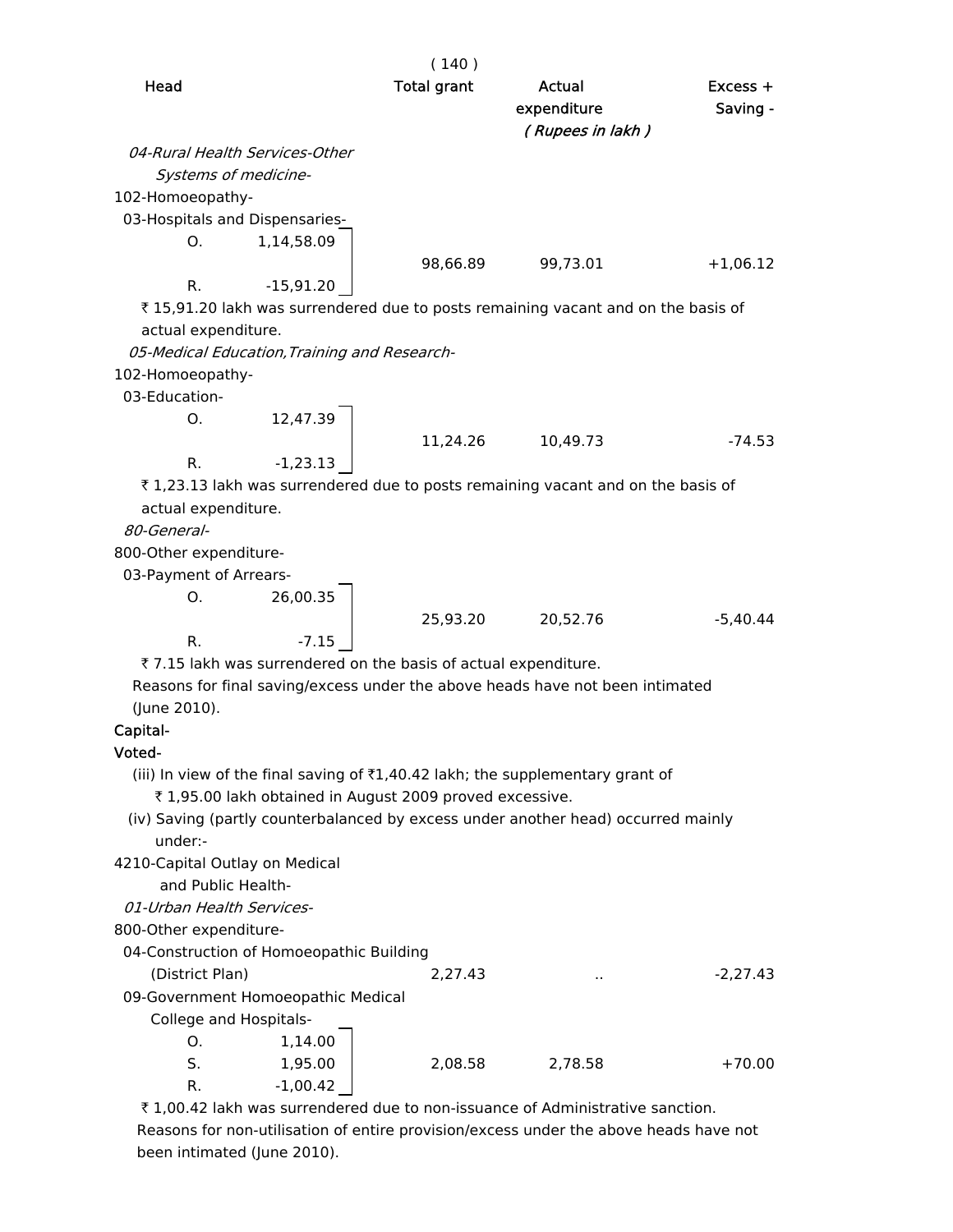| (v) Excess occurred under :-<br>Head | <b>Total grant</b> | Actual<br>expenditure<br>(Rupees in lakh) | $Excess +$<br>Saving - |
|--------------------------------------|--------------------|-------------------------------------------|------------------------|
| 4210-Capital Outlay on Medical       |                    |                                           |                        |
| and Public Health-                   |                    |                                           |                        |
| 02-Rural Health Services-            |                    |                                           |                        |
| 102-Subsidiary Health Centers-       |                    |                                           |                        |
| 03-Homoeopathic Pharmaceuticals/     |                    |                                           |                        |
| Testing Labs-                        |                    |                                           |                        |
| 2,00.00<br>O.                        |                    |                                           |                        |
| R.<br>$-40.00$                       | 1,60.00            | 3,17.43                                   | $+1,57.43$             |

₹ 40.00 lakh was surrendered due to postponment of scheme of drug-manufacture factory.

 Reasons for the final excess under the above head have not been intimated (June 2010).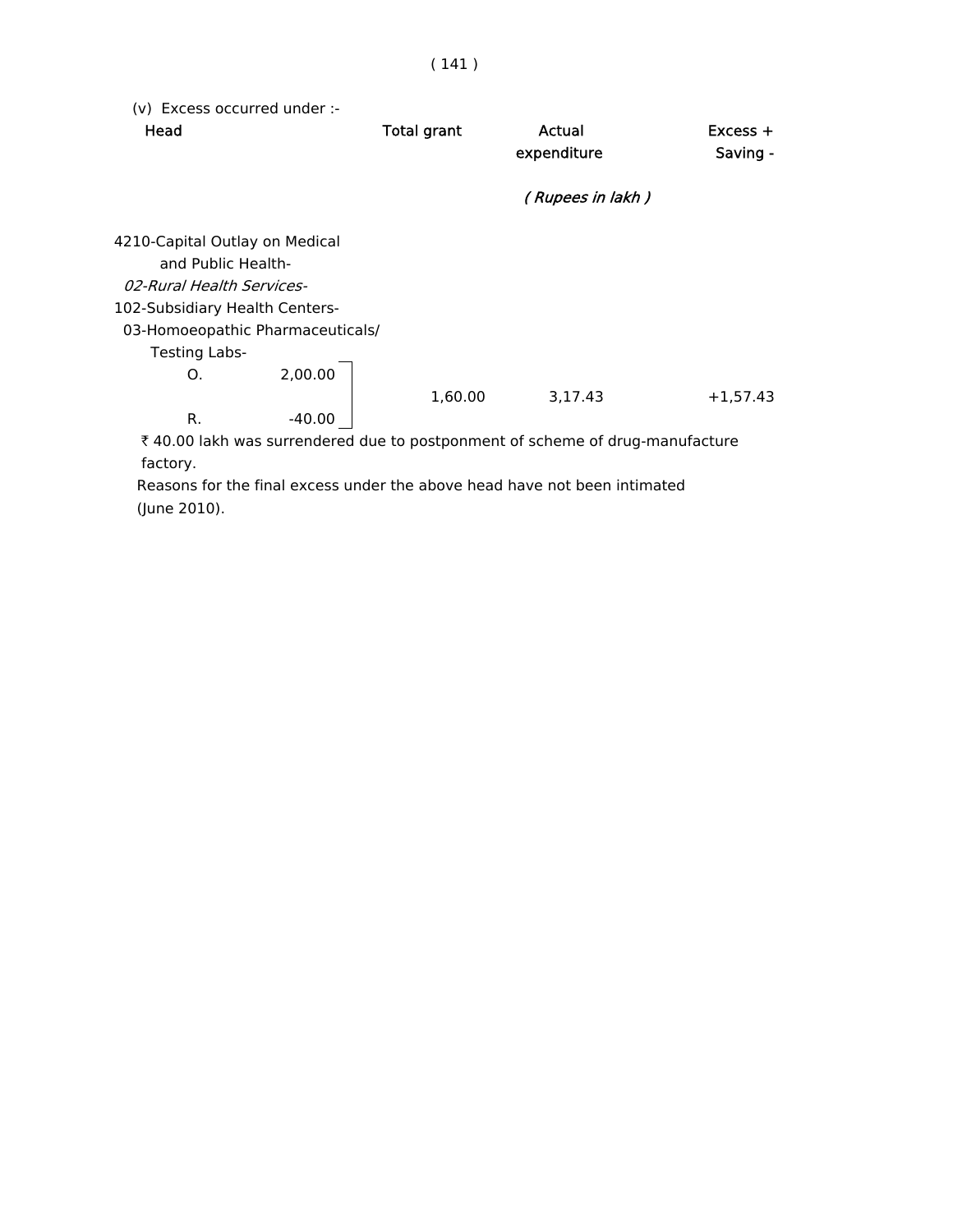### GRANT NO. 35- MEDICAL DEPARTMENT (FAMILY WELFARE)

| <b>Major Heads</b>                                                                                                   | <b>Total grant</b> | <b>Actual</b>        | Excess +    |
|----------------------------------------------------------------------------------------------------------------------|--------------------|----------------------|-------------|
|                                                                                                                      | or                 | expenditure          | Saving -    |
|                                                                                                                      | appropriation      |                      |             |
|                                                                                                                      |                    |                      |             |
|                                                                                                                      |                    | (Rupees in thousand) |             |
| Revenue-                                                                                                             |                    |                      |             |
| 2211-Family Welfare                                                                                                  |                    |                      |             |
| Voted-                                                                                                               |                    |                      |             |
| Original<br>11,70,08,93                                                                                              | 13,30,91,63        | 12,46,69,01          | $-84,22,62$ |
| Supplementary<br>1,60,82,70                                                                                          |                    |                      |             |
| Amount surrendered during the year<br>Charged-                                                                       |                    |                      |             |
| 15,00<br>Original                                                                                                    | 15,00              |                      | $-15,00$    |
| Supplementary                                                                                                        |                    |                      |             |
| Amount surrendered during the year                                                                                   |                    |                      |             |
|                                                                                                                      |                    |                      |             |
| Capital-                                                                                                             |                    |                      |             |
| 4210-Capital Outlay on Medical and<br>Public Health                                                                  |                    |                      |             |
| Voted-                                                                                                               |                    |                      |             |
| 70,00,00<br>Original                                                                                                 | 70,00,00           | 29,46,10             | $-40,53,90$ |
| Supplementary                                                                                                        |                    |                      |             |
| Amount surrendered during the year                                                                                   |                    |                      |             |
| <b>Notes and Comments-</b>                                                                                           |                    |                      |             |
| Revenue-                                                                                                             |                    |                      |             |
| Voted-                                                                                                               |                    |                      |             |
| (i) Out of the final saving of $\bar{\tau}$ 84,22.62 lakh, no amount could be anticipated for surrender.             |                    |                      |             |
| (ii) In view of the final saving of $\overline{884,22.62}$ lakh; the supplementary grant of $\overline{81,60,82.70}$ |                    |                      |             |
| lakh obtained in February 2010 proved excessive.                                                                     |                    |                      |             |
| (iii) Saving occurred mainly under:-                                                                                 |                    |                      |             |
| Head                                                                                                                 | <b>Total grant</b> | <b>Actual</b>        | Excess +    |
|                                                                                                                      |                    | expenditure          | Saving -    |
|                                                                                                                      |                    |                      |             |
|                                                                                                                      |                    | (Rupees in lakh)     |             |
| 2211-Family Welfare-<br>003-Training-                                                                                |                    |                      |             |
| 01-Central plan/Centrally                                                                                            |                    |                      |             |
| Sponsored Schemes                                                                                                    | 18,54.48           | 10,61.04             | $-7,93.44$  |
|                                                                                                                      |                    |                      |             |

# ( 142 )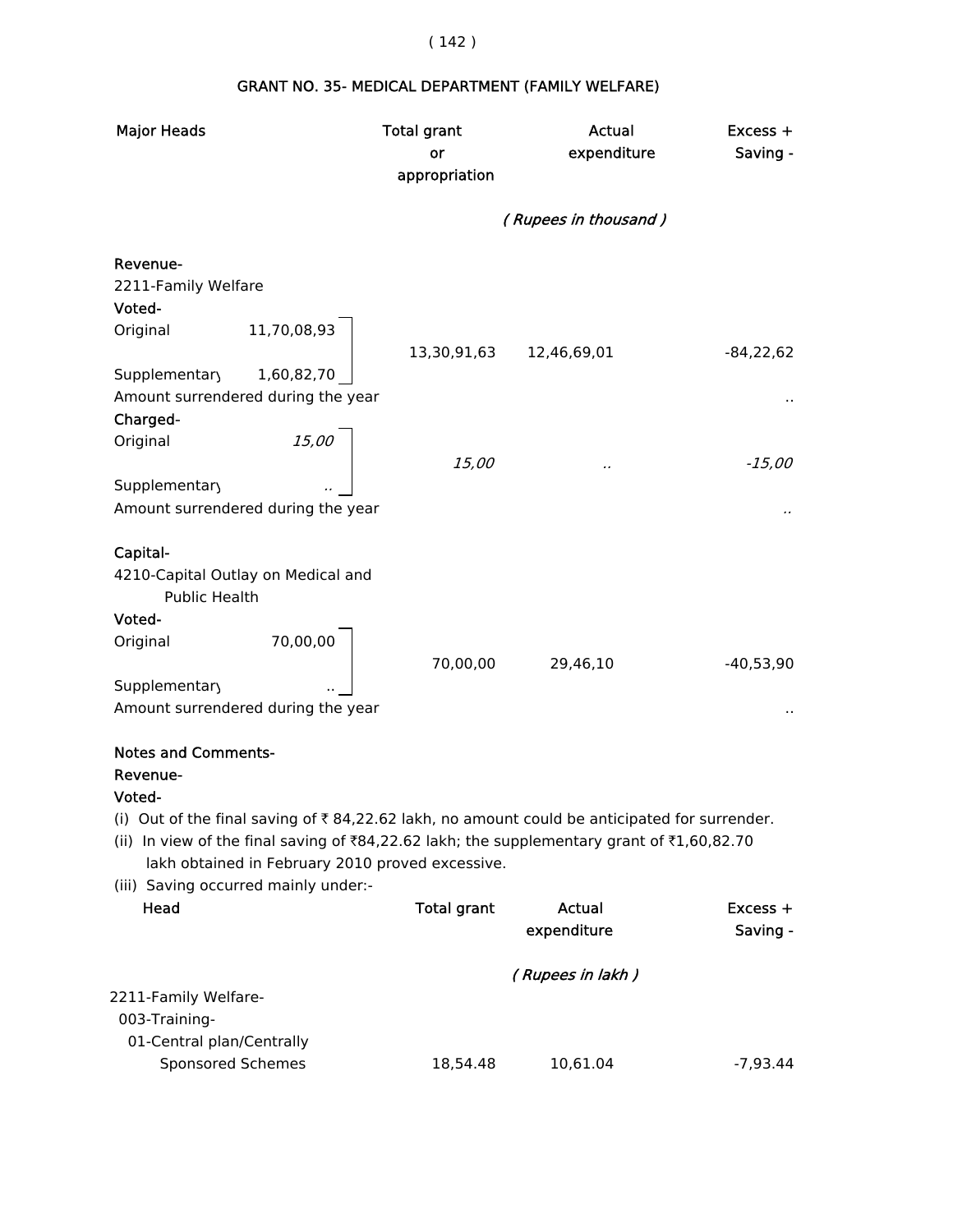| Head                                                                                                                                                                                                                                                      | <b>Total grant</b> | Actual<br>expenditure | Excess +<br>Saving - |
|-----------------------------------------------------------------------------------------------------------------------------------------------------------------------------------------------------------------------------------------------------------|--------------------|-----------------------|----------------------|
|                                                                                                                                                                                                                                                           |                    | (Rupees in lakh)      |                      |
| 103-Maternity and Child Helath-<br>01-Central plan/Centrally<br>Sponsored Schemes-<br>1,51,10.91<br>O.<br>S.<br>38,79.82<br>200-Other Services and Supplies-<br>03-Post Natal Programmes-<br>42,43.24<br>O.                                               | 1,89,90.73         | 1,83,48.75            | $-6,41.98$           |
|                                                                                                                                                                                                                                                           | 44,46.63           | 37,44.50              | $-7,02.13$           |
| S.<br>2,03.39<br>800-Other expenditure-<br>01-Central plan/Centrally Sponsored                                                                                                                                                                            |                    |                       |                      |
| <b>Schemes</b>                                                                                                                                                                                                                                            | 3,99,94.09         | 3,52,63.71            | $-47,30.38$          |
| 03-Payment of Arrears<br>Reasons for the final saving under the above heads have not been intimated<br>(June 2010).<br>Charged-<br>(iv) Out of final saving of Rs 15.00 lakh; no amount could be anticipated for surrender.<br>(v) Saving occurred under- | 35,27.83           | 31,46.84              | $-3,80.99$           |
| Head                                                                                                                                                                                                                                                      | <b>Total</b>       | Actual                | $Excess +$           |
|                                                                                                                                                                                                                                                           | appropriation      | expenditure           | Saving -             |
| 2211-Family welfare-<br>001-Direction and Administration-<br>01-Central Plan/centrally sponsored                                                                                                                                                          |                    | (Rupees in lakh)      |                      |
| schemes                                                                                                                                                                                                                                                   | <i>10.00</i>       |                       | -10.00               |
| 200-Other Services and Supplies-<br>04-Rural Primary Health Centers/ Primary                                                                                                                                                                              |                    |                       |                      |
| <b>Health Centers</b>                                                                                                                                                                                                                                     | 5.00               |                       | -5.00                |
| During 2007-08 and 2008-09 also, entire appropriation of ₹5.00 lakh in each year<br>under this head remained unutilised.<br>Reasons for non-utilisation of entire appropration under the above heads have not been<br>intimated (June 2010).              |                    |                       |                      |

### ( 143 )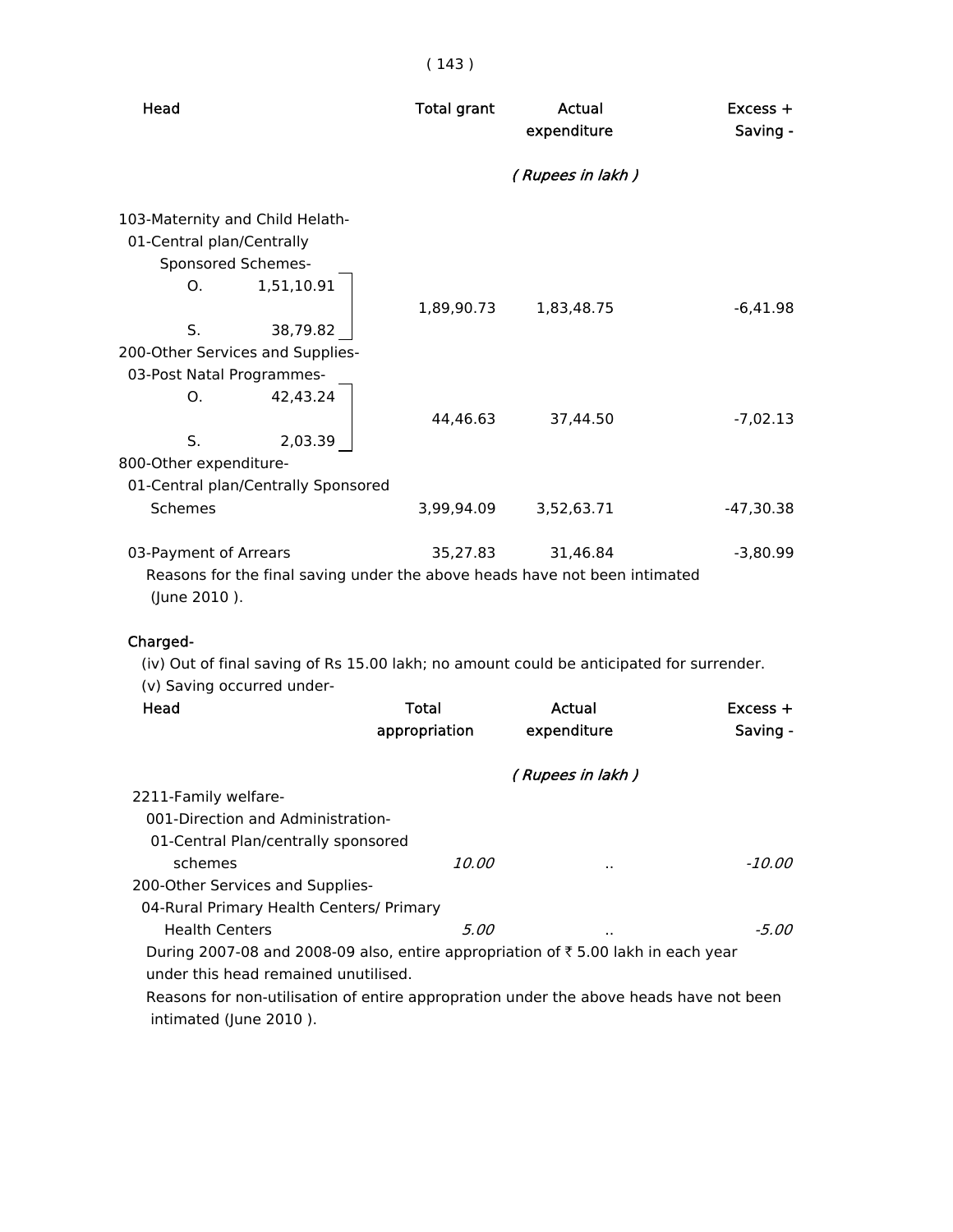Voted- (vi) Out of the final saving of  $\bar{\tau}$  40,53.90 lakh, no amount could be anticipated for surrender. (vii) Saving occurred under :- Head **Total grant** Actual **Excess +** expenditure Saving - ( Rupees in lakh ) 4210-Capital Outlay on Medical

 and Public Health- 02-Rural Health Services- 101-Health Sub-centers- 03-Construction of Sub-Centre Buildings 70,00.00 29,46.10 -40,53.90 Reasons for the final saving under the above head have not been intimated (June 2010).

Capital-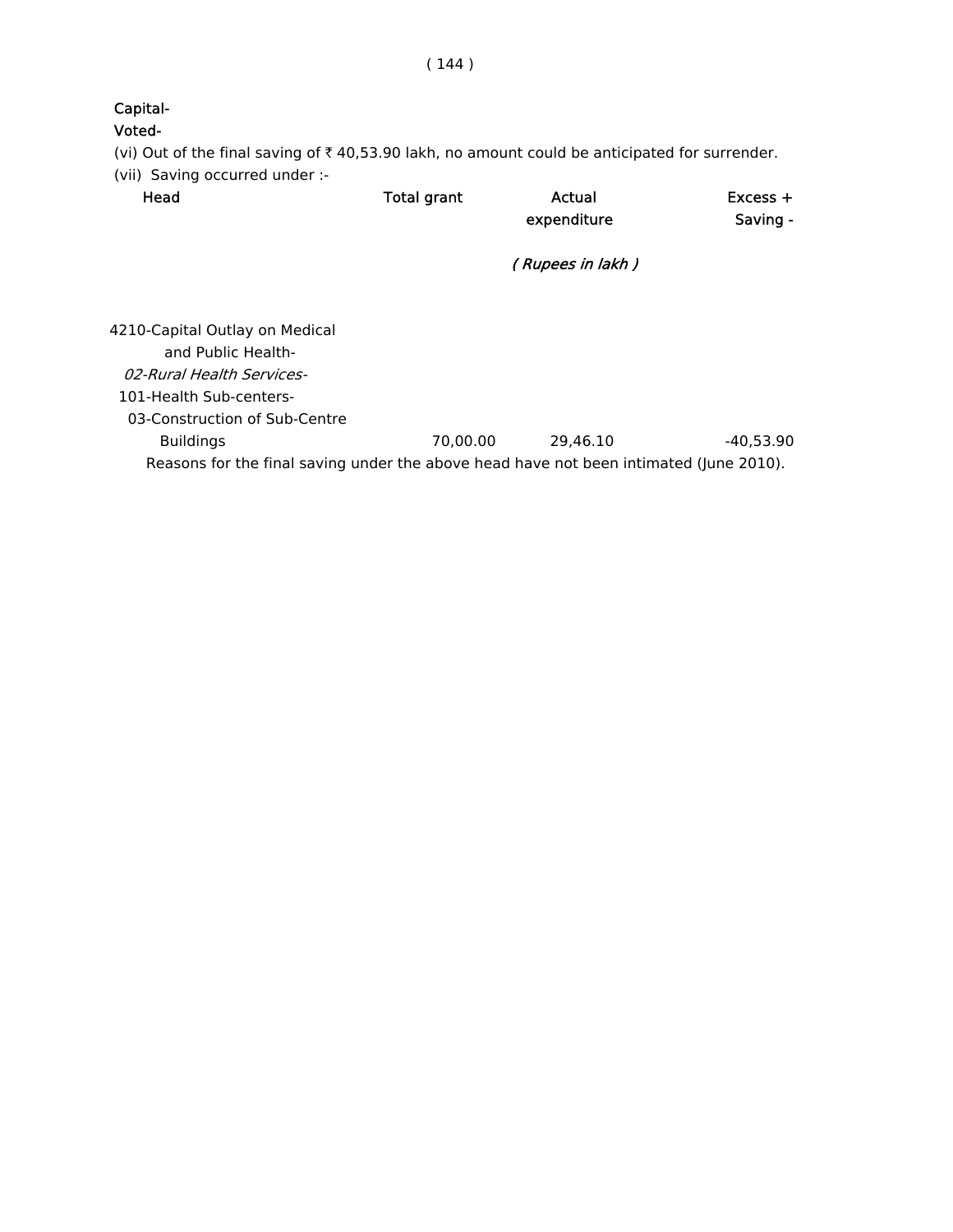## ( 145 )

# Major Heads **National Excess + Total grant** Actual Actual Excess +

# GRANT NO. 36- MEDICAL DEPARTMENT (PUBLIC HEALTH)

|                                                                                                     | or<br>appropriation | expenditure          | Saving -    |
|-----------------------------------------------------------------------------------------------------|---------------------|----------------------|-------------|
|                                                                                                     |                     | (Rupees in thousand) |             |
| Revenue-                                                                                            |                     |                      |             |
| 2210-Medical and Public Health                                                                      |                     |                      |             |
| Voted-                                                                                              |                     |                      |             |
| 3,79,38,02<br>Original                                                                              | 3,79,38,03          | 3,29,45,60           | $-49,92,43$ |
| 1<br>Supplementary                                                                                  |                     |                      |             |
| Amount surrendered during the year (March 2010)                                                     |                     |                      | 50,03,18    |
| Charged-                                                                                            |                     |                      |             |
| Original<br>1,00                                                                                    |                     |                      |             |
|                                                                                                     | <i>1,00</i>         |                      | $-1,00$     |
| Supplementary                                                                                       |                     |                      |             |
| Amount surrendered during the year (March 2010)                                                     |                     |                      | 1,00        |
| <b>Notes and Comments-</b><br>Revenue-                                                              |                     |                      |             |
| Voted-                                                                                              |                     |                      |             |
| (i) Against the final saving of ₹49,92.43 lakh,a sum of ₹50,03.18 lakh was surrendered.             |                     |                      |             |
| (ii) Saving occurred mainly under :-                                                                |                     |                      |             |
| Head                                                                                                | <b>Total grant</b>  | Actual               | $Excess +$  |
|                                                                                                     |                     | expenditure          | Saving -    |
|                                                                                                     |                     |                      |             |
|                                                                                                     |                     | (Rupees in lakh)     |             |
| 2210-Medical and Public Health-                                                                     |                     |                      |             |
| 06-Public Health-                                                                                   |                     |                      |             |
| 001-Direction and Administration-                                                                   |                     |                      |             |
| 03-Establishment expenditure-                                                                       |                     |                      |             |
| Ο.<br>6,06.79                                                                                       |                     |                      |             |
|                                                                                                     | 4,06.35             | 4,11.86              | $+5.51$     |
| $-2,00.44$<br>R.<br>₹ 2,00.44 lakh was surrendered mainly due to posts remaining vacant and economy |                     |                      |             |
| measures.                                                                                           |                     |                      |             |
| 003-Training-                                                                                       |                     |                      |             |
| 04-Divisional Health and Family                                                                     |                     |                      |             |
| <b>Planning Training Centers-</b>                                                                   |                     |                      |             |
| 7,37.31<br>O.                                                                                       |                     |                      |             |
|                                                                                                     | 3,86.14             | 3,80.26              | $-5.88$     |
| R.<br>$-3,51.17$                                                                                    |                     |                      |             |
|                                                                                                     |                     |                      |             |

₹ 3,51.17 lakh was surrendered mainly due to posts remaining vacant and economy measures.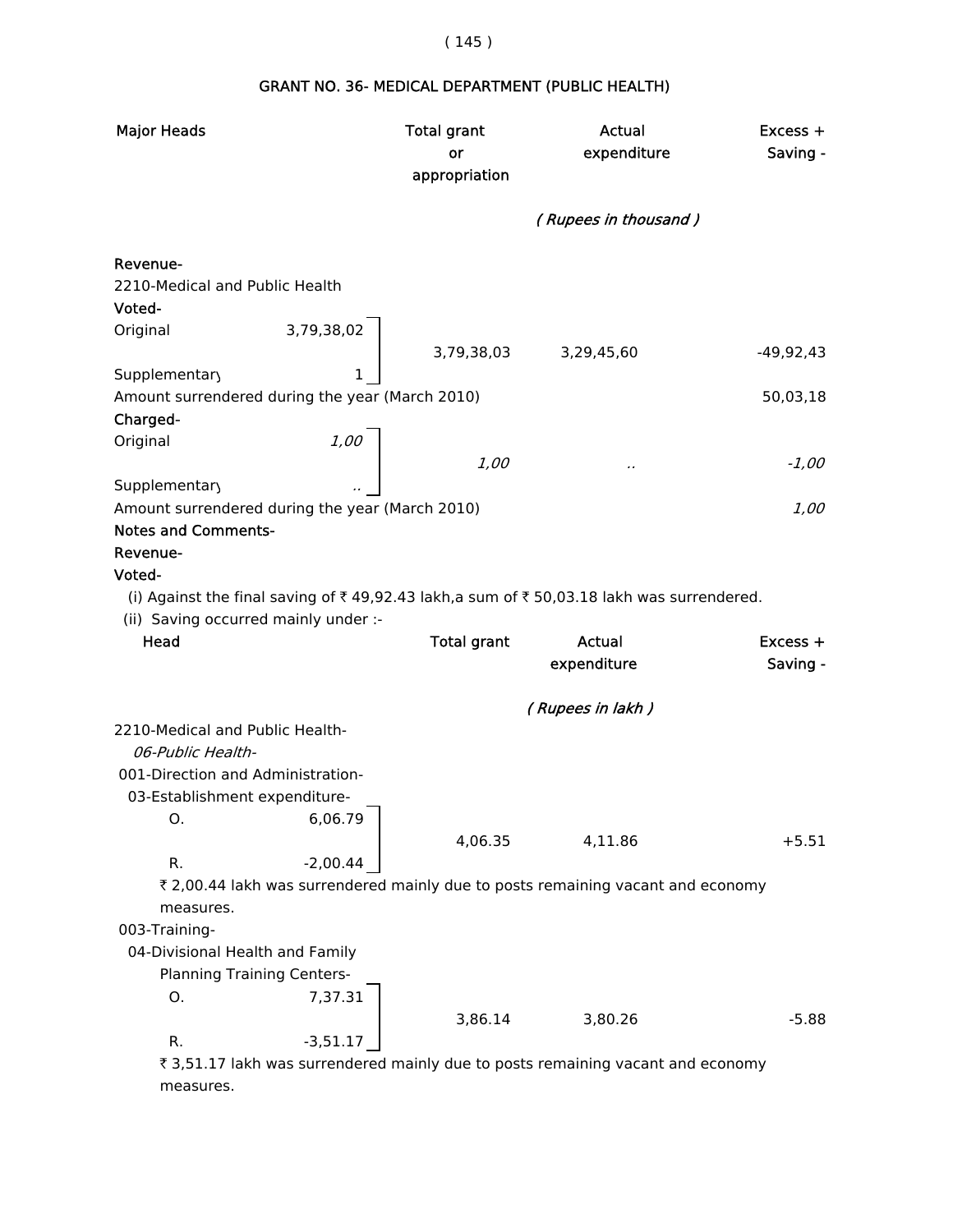|                                                                                | (146)                |                  |            |
|--------------------------------------------------------------------------------|----------------------|------------------|------------|
| Head                                                                           | <b>Total grant</b>   | Actual           | $Excess +$ |
|                                                                                |                      | expenditure      | Saving -   |
|                                                                                |                      | (Rupees in lakh) |            |
| 101-Prevention and Control                                                     |                      |                  |            |
| of diseases-                                                                   |                      |                  |            |
| 03-Health Officers-                                                            |                      |                  |            |
| 2,99,46.43<br>О.                                                               |                      |                  |            |
|                                                                                | 2,69,33.72           | 2,68,08.63       | $-1,25.09$ |
| R.<br>$-30,12.71$                                                              |                      |                  |            |
| ₹ 30,12.71 lakh was surrendered mainly due to posts remaining vacant           |                      |                  |            |
| and economy measures.                                                          |                      |                  |            |
| 102-Prevention of Food Adulteration-                                           |                      |                  |            |
| 03-Laboratory of Government Public                                             |                      |                  |            |
| Analyst, U.P.-                                                                 |                      |                  |            |
| 6,55.30<br>О.                                                                  |                      |                  |            |
|                                                                                | 4,13.08              | 5,22.87          | $+1,09.79$ |
| R.<br>$-2,42.22$                                                               |                      |                  |            |
| ₹ 2,42.22 lakh was surrendered mainly due to posts remaing vacant and economy  |                      |                  |            |
| measures.                                                                      |                      |                  |            |
| 107-Public Health Laboratories-                                                |                      |                  |            |
| 03-Loboratories at specific                                                    |                      |                  |            |
| points of Division-                                                            |                      |                  |            |
| 30.38<br>Ο.                                                                    |                      |                  |            |
|                                                                                | $\ddot{\phantom{1}}$ | 15.02            | $+15.02$   |
| R.<br>$-30.38$                                                                 |                      |                  |            |
| ₹ 30.38 lakh was surrendered due to non-requirement of budget allotment under  |                      |                  |            |
| this head.<br>80-General-                                                      |                      |                  |            |
|                                                                                |                      |                  |            |
| 800-Other expenditure-                                                         |                      |                  |            |
| 03-Minimum Need Programme-<br>2,83.36                                          |                      |                  |            |
| O.                                                                             | 2,11.44              |                  | $+34.46$   |
| R.                                                                             |                      | 2,45.90          |            |
| $-71.92$<br>₹ 71.92 lakh was surrendered mainly due to posts remaining vacant. |                      |                  |            |
| 05-Payment of Arrears-                                                         |                      |                  |            |
| 56,78.44<br>О.                                                                 |                      |                  |            |
|                                                                                | 45,84.12             | 45,61.07         | $-23.05$   |
| R.<br>$-10,94.32$                                                              |                      |                  |            |
| ₹ 10,94.32 lakh was surrendered on the basis of actual requirement.            |                      |                  |            |

 Reasons for the final excess/saving under the above heads have not been intimated (June 2010).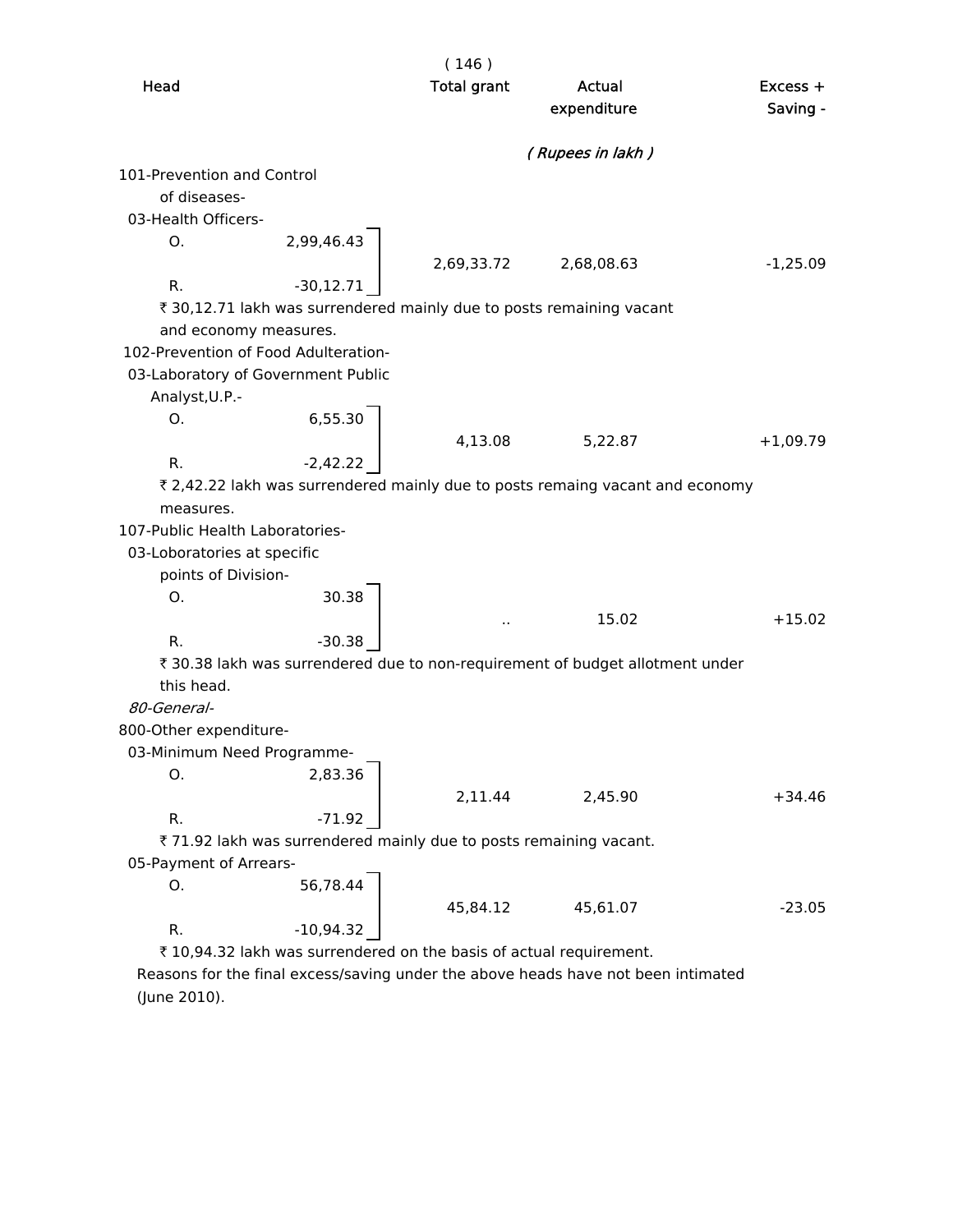#### ( 147 )

#### GRANT NO.37- URBAN DEVELOPMENT DEPARTMENT

| <b>Major Heads</b>                  |                                                 | <b>Total grant</b> | Actual<br>expenditure | Excess +<br>Saving - |
|-------------------------------------|-------------------------------------------------|--------------------|-----------------------|----------------------|
|                                     |                                                 |                    | (Rupees in thousand)  |                      |
| Revenue-                            |                                                 |                    |                       |                      |
| 2015-Elections,                     |                                                 |                    |                       |                      |
| 2052-Secretariat-General Services,  |                                                 |                    |                       |                      |
| 2053-District Administration,       |                                                 |                    |                       |                      |
| 2070-Other Administrative Services, |                                                 |                    |                       |                      |
| 2215-Water Supply and Sanitation,   |                                                 |                    |                       |                      |
| 2217-Urban Development,             |                                                 |                    |                       |                      |
| 2230-Labour and Employment and      |                                                 |                    |                       |                      |
|                                     | 3604-Compensation and Assignments to Local      |                    |                       |                      |
|                                     | Bodies and Panchayati Raj Institutions          |                    |                       |                      |
| Voted-                              |                                                 |                    |                       |                      |
| Original                            | 5,38,75,49                                      |                    |                       |                      |
|                                     |                                                 | 5,43,75,49         | 4,89,28,03            | $-54, 47, 46$        |
| Supplementary                       | 5,00,00                                         |                    |                       |                      |
|                                     | Amount surrendered during the year (March 2010) |                    |                       | 50,16,92             |
| Capital-                            |                                                 |                    |                       |                      |
| 4070-Capital Outlay on Other        |                                                 |                    |                       |                      |
| Administrative Services,            |                                                 |                    |                       |                      |
| 4215-Capital Outlay on Water        |                                                 |                    |                       |                      |
| Supply and Sanitation,              |                                                 |                    |                       |                      |
| 4217-Capital Outlay on Urban        |                                                 |                    |                       |                      |
| Development and                     |                                                 |                    |                       |                      |
|                                     | 6215-Loans for Water Supply and Sanitation      |                    |                       |                      |
| Voted-                              |                                                 |                    |                       |                      |
| Original                            | 12,65,45,06                                     |                    |                       |                      |
|                                     |                                                 | 12,65,45,06        | 8,91,28,65            | $-3,74,16,41$        |
| Supplementary                       |                                                 |                    |                       |                      |
|                                     | Amount surrendered during the year (March 2010) |                    |                       | 3,70,71,07           |
|                                     |                                                 |                    |                       |                      |

#### Notes and Comments -

#### Revenue-

Voted-

- (i) Out of the final saving of  $\bar{\tau}$  54,47.46 lakh; only a sum of  $\bar{\tau}$  50,16.92 lakh could be anticipated for surrender.
- (ii) In view of the final saving of  $\bar{\tau}$  54,47.46 lakh, the supplementary grant of  $\bar{\tau}$  5,00.00 lakh obtained in February 2010 proved unnecessary.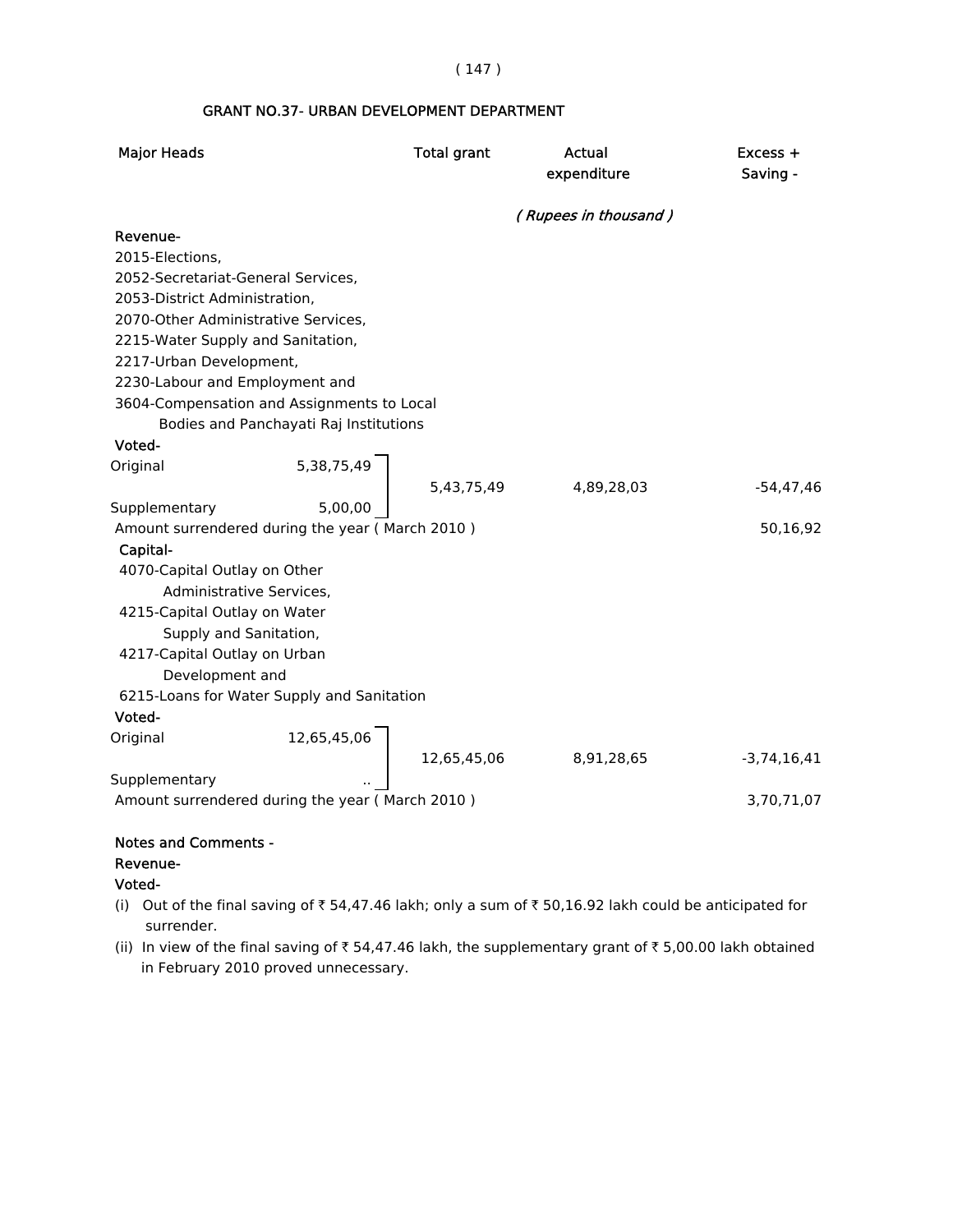( 148 )

(iii) Saving ( partly counterbalanced by excess under other heads ) occurred mainly under :-

| Head                                                                      |            | <b>Total grant</b> | Actual<br>expenditure                                                                     | Excess +<br>Saving - |
|---------------------------------------------------------------------------|------------|--------------------|-------------------------------------------------------------------------------------------|----------------------|
|                                                                           |            |                    | (Rupees in lakh)                                                                          |                      |
| 2015-Elections-                                                           |            |                    |                                                                                           |                      |
| 800-Other expenditure-                                                    |            |                    |                                                                                           |                      |
| 04-For Election of                                                        |            |                    |                                                                                           |                      |
| Local Bodies-                                                             |            |                    |                                                                                           |                      |
| O.                                                                        | 2,00.00    |                    |                                                                                           |                      |
|                                                                           |            | 90.74              | 89.36                                                                                     | $-1.38$              |
| R.                                                                        | $-1,09.26$ |                    |                                                                                           |                      |
|                                                                           |            |                    | Out of total anticipated saving of ₹1,09.26 lakh, reasons for reduction in provision by   |                      |
|                                                                           |            |                    | ₹1,00.00 lakh have not been intimated. Surrender of ₹9.26 lakh was due to non-payment to  |                      |
| staff.                                                                    |            |                    |                                                                                           |                      |
| 2052-Secretariat-General Services-                                        |            |                    |                                                                                           |                      |
| 092-Other Offices-                                                        |            |                    |                                                                                           |                      |
| 03-Local Bodies Directorate-                                              |            |                    |                                                                                           |                      |
| Ο.                                                                        | 2,48.22    |                    |                                                                                           |                      |
|                                                                           |            | 2,05.93            | 2,09.82                                                                                   | $+3.89$              |
| R.                                                                        | $-42.29$   |                    |                                                                                           |                      |
| ₹42.29 lakh was surrendered mainly due to economy measures.               |            |                    |                                                                                           |                      |
| 800-Other expenditure-                                                    |            |                    |                                                                                           |                      |
| 03-Payment of Arrears-                                                    |            |                    |                                                                                           |                      |
| О.                                                                        | 3,80.70    |                    |                                                                                           |                      |
|                                                                           |            | 3,78.81            | 1,48.34                                                                                   | $-2,30.47$           |
| R.                                                                        | $-1.89$    |                    |                                                                                           |                      |
| Reasons for surrender of ₹1.89 lakh have not been intimated.              |            |                    |                                                                                           |                      |
| 2053-District Administration-                                             |            |                    |                                                                                           |                      |
| 094-Other establishments-                                                 |            |                    |                                                                                           |                      |
| 05-Arrangement for holding                                                |            |                    |                                                                                           |                      |
| Provincialised Fairs and Exhibitions                                      |            |                    |                                                                                           |                      |
| held in the area of Local Bodies-                                         |            |                    |                                                                                           |                      |
| R.                                                                        | 87.95      | 87.95              |                                                                                           | $-87.95$             |
|                                                                           |            |                    | Reasons for augmentation of provision by $\bar{\tau}$ 87.95 lakh have not been intimated. |                      |
| 2070-Other Administrative Services-                                       |            |                    |                                                                                           |                      |
| 800-Other expenditure-                                                    |            |                    |                                                                                           |                      |
| 03-State Sanitary Employee                                                |            |                    |                                                                                           |                      |
| Commission-                                                               |            |                    |                                                                                           |                      |
| О.                                                                        | 51.71      |                    |                                                                                           |                      |
| R.                                                                        | $-41.77$   | 9.94               | 9.98                                                                                      | $+0.04$              |
| Reasons for surrender of $\overline{z}41$ 77 lakh have not been intimated |            |                    |                                                                                           |                      |

Reasons for surrender of  $\overline{4}41.77$  lakh have not been intimated.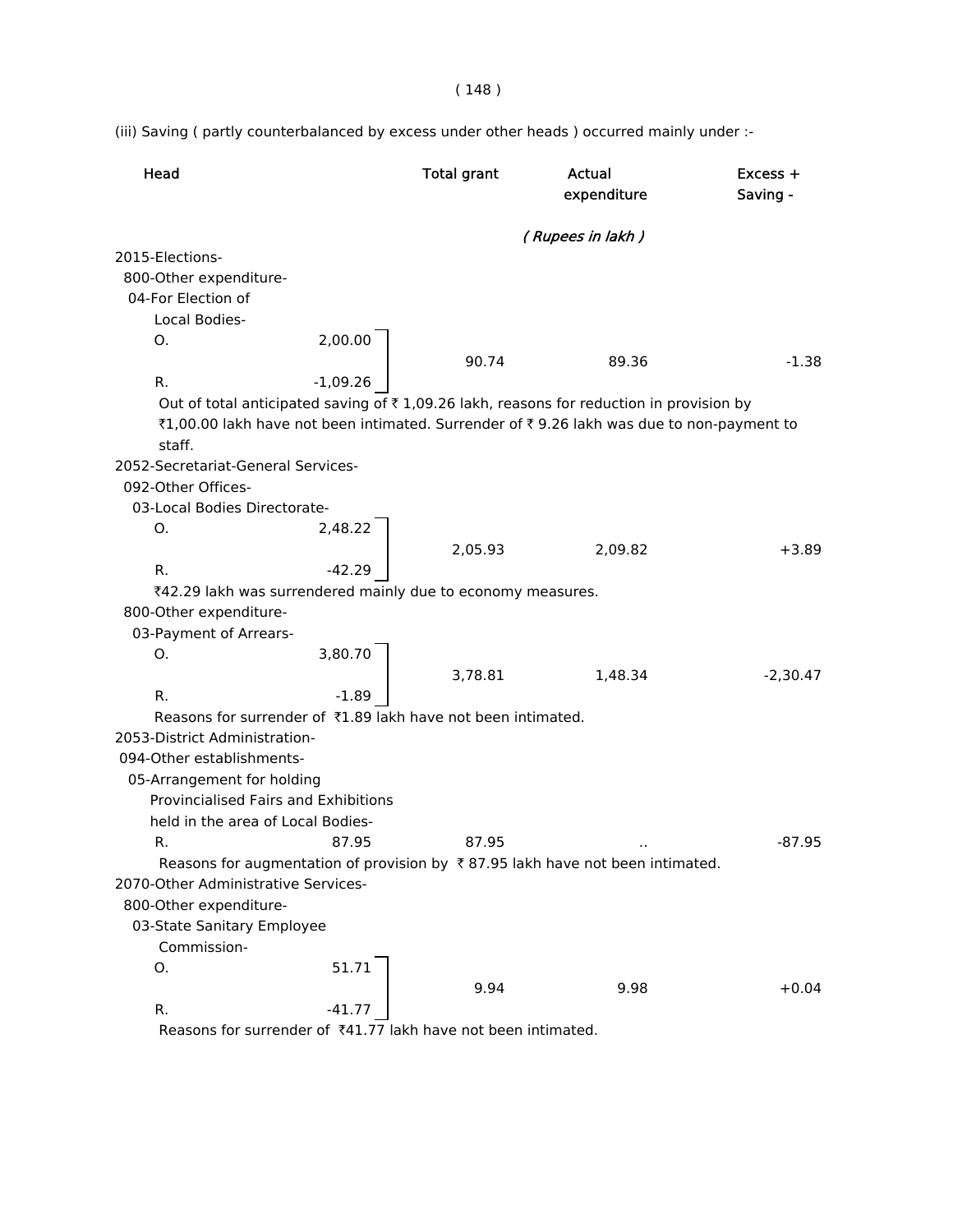| Head                                                                                                                                                                                                                                                                                                                                  |                                 | <b>Total grant</b> | Actual<br>expenditure                                                                                       | Excess +<br>Saving - |
|---------------------------------------------------------------------------------------------------------------------------------------------------------------------------------------------------------------------------------------------------------------------------------------------------------------------------------------|---------------------------------|--------------------|-------------------------------------------------------------------------------------------------------------|----------------------|
|                                                                                                                                                                                                                                                                                                                                       |                                 |                    | (Rupees in lakh)                                                                                            |                      |
| 2215-Water Supply and Sanitation-<br>01-Water Supply-<br>101-Urban Water Supply Programmes-<br>97-Externally Aided Projects-<br>О.<br>R.<br>₹ 10,00.00 lakh was surrendered due to late start of formalities by P.M.C.<br>2217-Urban Development-<br>04-Slum Area Improvement-<br>800-Other expenditure-<br>01-Central Plan/Centrally | 10,00.00<br>$-10,00.00$         |                    | 0.05                                                                                                        | $+0.05$              |
| Sponsored Schemes-<br>Ο.<br>R.<br>and non-acceptance by Finance Department.<br>80-General-<br>800-Other expenditure-<br>01-Central Plan/Centrally<br>Sponsored Schemes-                                                                                                                                                               | 1,54,50.00<br>$-29,08.27$       | 1,25,41.73         | 1,25,41.73<br>₹ 29,08.27 lakh was surrendered mainly due to receipt of proposal after prescribed time limit |                      |
| O.<br>R.<br>₹50.00 lakh was surrendered due to non-appointment of staff.<br>2230-Labour and Employment-<br>02-Employment Services-<br>101-Employment Services-<br>01-Central Plan/Centrally<br>Sponsored Schemes-<br>О.                                                                                                               | 1,00.00<br>$-50.00$<br>12,54.04 | 50.00              | 45.09                                                                                                       | $-4.91$              |
| R.                                                                                                                                                                                                                                                                                                                                    | $-6,26.74$                      | 6,27.30            | 6,27.30                                                                                                     |                      |

 $(149)$ 

₹ 6,26.74 lakh was surrendered mainly due to receipt of proposal for second instalment after prescribed time limit and non-acceptance by Finance Department.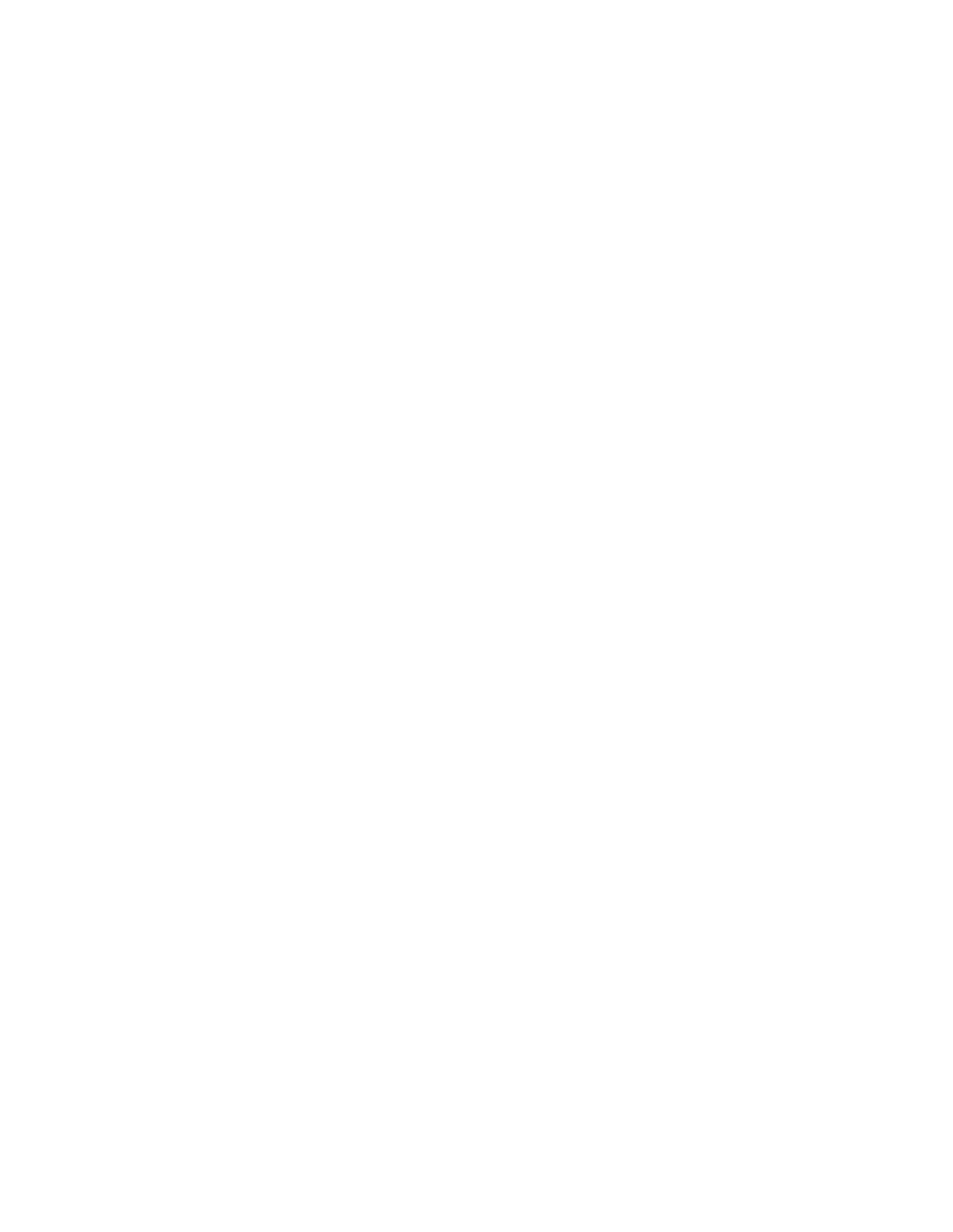| Head                                                                                          | <b>Total grant</b> | Actual<br>expenditure                                                                                                                  | Excess +<br>Saving - |
|-----------------------------------------------------------------------------------------------|--------------------|----------------------------------------------------------------------------------------------------------------------------------------|----------------------|
|                                                                                               |                    | (Rupees in lakh)                                                                                                                       |                      |
| 3604-Compensation and Assignments to Local                                                    |                    |                                                                                                                                        |                      |
| Bodies and Panchayati Raj Institutions-                                                       |                    |                                                                                                                                        |                      |
| 200-Other Miscellaneous Compensations                                                         |                    |                                                                                                                                        |                      |
| and Assignments-                                                                              |                    |                                                                                                                                        |                      |
| 04-Grants for the fair and exhibitions                                                        |                    |                                                                                                                                        |                      |
| held in the area of Local Bodies-                                                             |                    |                                                                                                                                        |                      |
| 5.50<br>O.                                                                                    |                    |                                                                                                                                        |                      |
| S.<br>5,00.00                                                                                 | 5,00.00            | 3,25.78                                                                                                                                | $-1,74.22$           |
| R.<br>$-5.50$                                                                                 |                    |                                                                                                                                        |                      |
| ₹5.50 lakh was surrendered due to non-receipt of justified proposal.                          |                    |                                                                                                                                        |                      |
| Reasons for the final saving/excess/non-utilisation of entire provision under the above heads |                    |                                                                                                                                        |                      |
| have not been intimated (June 2010).                                                          |                    |                                                                                                                                        |                      |
| (iv) Excess occurred mainly under :-                                                          |                    |                                                                                                                                        |                      |
| 2053-District Administration-                                                                 |                    |                                                                                                                                        |                      |
| 094-Other establishments-                                                                     |                    |                                                                                                                                        |                      |
| 03-Magh-Mela Establishment-                                                                   |                    |                                                                                                                                        |                      |
| О.<br>9,82.78                                                                                 |                    |                                                                                                                                        |                      |
|                                                                                               | 9,82.65            | 10,40.16                                                                                                                               | $+57.51$             |
| R.<br>$-0.13$                                                                                 |                    |                                                                                                                                        |                      |
| Out of net anticipated saving of ₹0.13 lakh, reasons for augmentation of provision by         |                    |                                                                                                                                        |                      |
| ₹1,00.00 lakh, reduction in provision by ₹92.20 lakh and surrender of ₹7.93 lakh              |                    |                                                                                                                                        |                      |
| have not been intimated.                                                                      |                    |                                                                                                                                        |                      |
| 2217-Urban Development-                                                                       |                    |                                                                                                                                        |                      |
| 80-General-                                                                                   |                    |                                                                                                                                        |                      |
| 191-Assistance to Local Bodies,                                                               |                    |                                                                                                                                        |                      |
| Corporations, Urban Development                                                               |                    |                                                                                                                                        |                      |
| Authorities, Town Improvement                                                                 |                    |                                                                                                                                        |                      |
| Boards etc.-                                                                                  |                    |                                                                                                                                        |                      |
| 12-Implementation of recommendations                                                          |                    |                                                                                                                                        |                      |
| of12th Finance Commission-                                                                    |                    |                                                                                                                                        |                      |
| 1,03,40.00<br>O.                                                                              |                    |                                                                                                                                        |                      |
|                                                                                               | 1,03,44.25         | 1,03,45.54                                                                                                                             | $+1.29$              |
| R.<br>4.25                                                                                    |                    | $\mathcal{F} \cup \mathcal{F} \cup \mathcal{F}$ . The set of the set of the set of the set of the set of the set of the set of the set |                      |

( 150 )

Reasons for augmentation of provision through reappropriation by  $\bar{\tau}$  4.25 lakh have not been intimated.

Reasons for the final excess under the above heads have not been intimated (June 2010).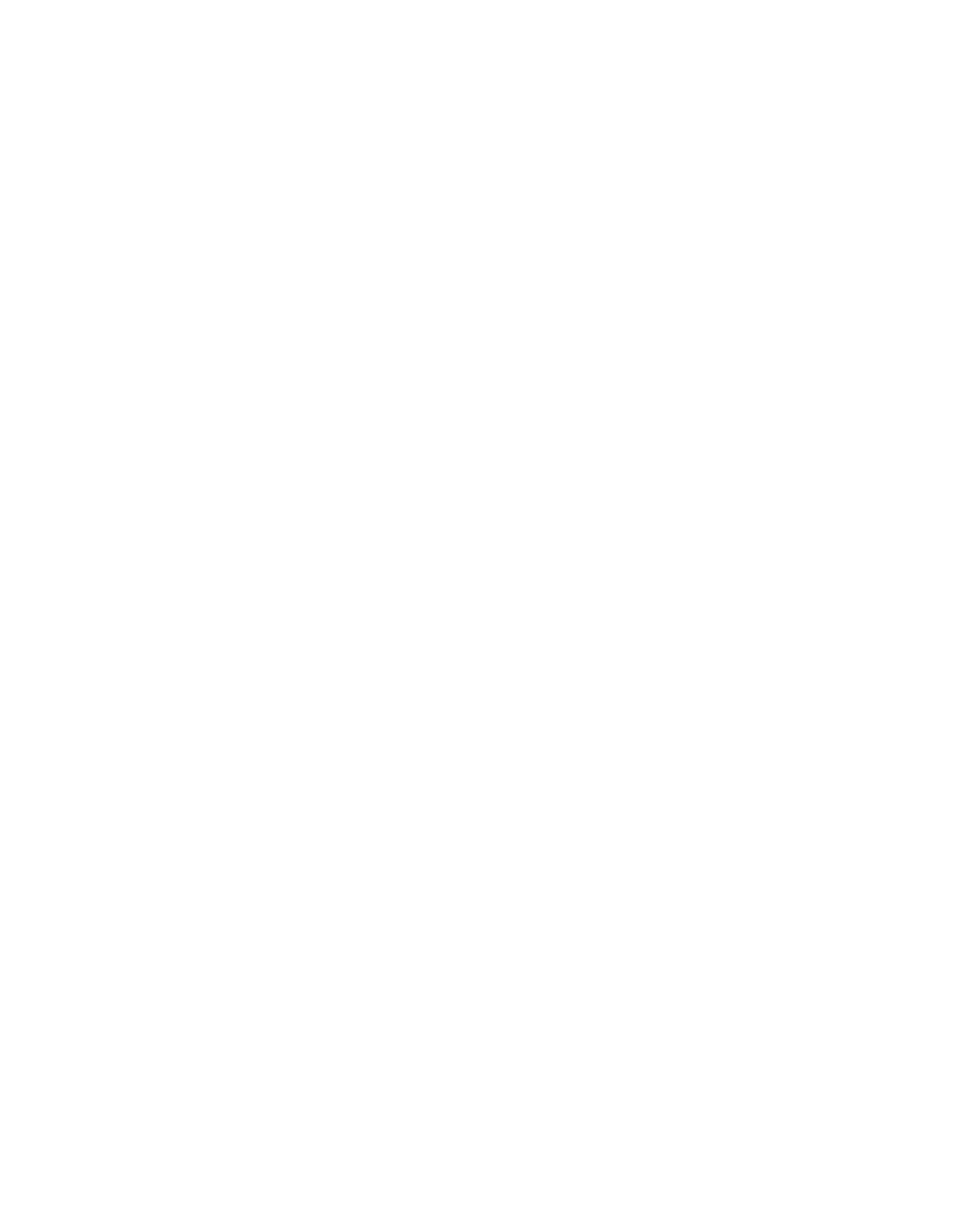| apital- |
|---------|
|         |

- (v) Out of the final saving of  $\bar{\tau}$  3,74,16.41 lakh, only a sum of  $\bar{\tau}$  3,70,71.07 lakh could be anticipated for surrender.
- (vi) Saving ( partly counterbalanced by excess under another head ) occurred mainly under:-

| Head                         |                                                                                            | <b>Total grant</b> | Actual<br>expenditure | Excess +<br>Saving - |
|------------------------------|--------------------------------------------------------------------------------------------|--------------------|-----------------------|----------------------|
|                              |                                                                                            |                    | (Rupees in lakh)      |                      |
| 4215-Capital Outlay on Water |                                                                                            |                    |                       |                      |
| Supply and Sanitation-       |                                                                                            |                    |                       |                      |
| 02-Sewerage and Sanitation-  |                                                                                            |                    |                       |                      |
| 106-Sewerage Services-       |                                                                                            |                    |                       |                      |
|                              | 03-Expenditure from Uttar Pradesh                                                          |                    |                       |                      |
|                              | Trade Development Fund-                                                                    |                    |                       |                      |
| O.                           | 1,20,00.00                                                                                 | 1,03,79.57         | 1,03,79.57            |                      |
| R.                           | $-16,20.43$                                                                                |                    |                       |                      |
|                              | ₹ 16,20.43 lakh was surrendered due to non-receipt of approval from Finance Department.    |                    |                       |                      |
| 800-Other expenditure-       |                                                                                            |                    |                       |                      |
|                              | 01-Central Plan/Centrally Sponsored/                                                       |                    |                       |                      |
| Schemes-                     |                                                                                            |                    |                       |                      |
| Ο.                           | 6,00.02                                                                                    |                    |                       |                      |
|                              |                                                                                            | 1,17.00            | 1,17.00               |                      |
| R.                           | $-4,83.02$                                                                                 |                    |                       |                      |
|                              | ₹4,83.02 lakh was surrendered due to non-receipt of funds from Government of India.        |                    |                       |                      |
| 4217-Capital Outlay on Urban |                                                                                            |                    |                       |                      |
| Development-                 |                                                                                            |                    |                       |                      |
| 03-Integrated Development of |                                                                                            |                    |                       |                      |
|                              | <b>Small and Medium Towns-</b>                                                             |                    |                       |                      |
| 800-Other expenditure-       |                                                                                            |                    |                       |                      |
|                              | 01-Central Plan/Centrally Sponsored/                                                       |                    |                       |                      |
| Schemes-                     |                                                                                            |                    |                       |                      |
| О.                           | 3,02,00.00                                                                                 |                    |                       |                      |
|                              |                                                                                            | 27,69.62           | 27,69.62              |                      |
| R.                           | $-2,74,30.38$                                                                              |                    |                       |                      |
|                              | ₹ 2,74,30.38 lakh was surrendered due to non-receipt of funds from Government of India and |                    |                       |                      |
|                              | non-receipt of approval from Finance Department in cases of receipt of Central Share.      |                    |                       |                      |
| 04-Slum Area Improvement-    |                                                                                            |                    |                       |                      |
| 800-Other expenditure-       |                                                                                            |                    |                       |                      |
|                              | 03-Slum Survey/Livelihood Cell-                                                            |                    |                       |                      |
| О.                           | 45.00                                                                                      |                    |                       |                      |
|                              |                                                                                            | $\cdot$ .          | $\cdot$ .             |                      |
| R.                           | $-45.00$                                                                                   |                    |                       |                      |
|                              | ₹ 45.00 lakh was surrendered due to no demand.                                             |                    |                       |                      |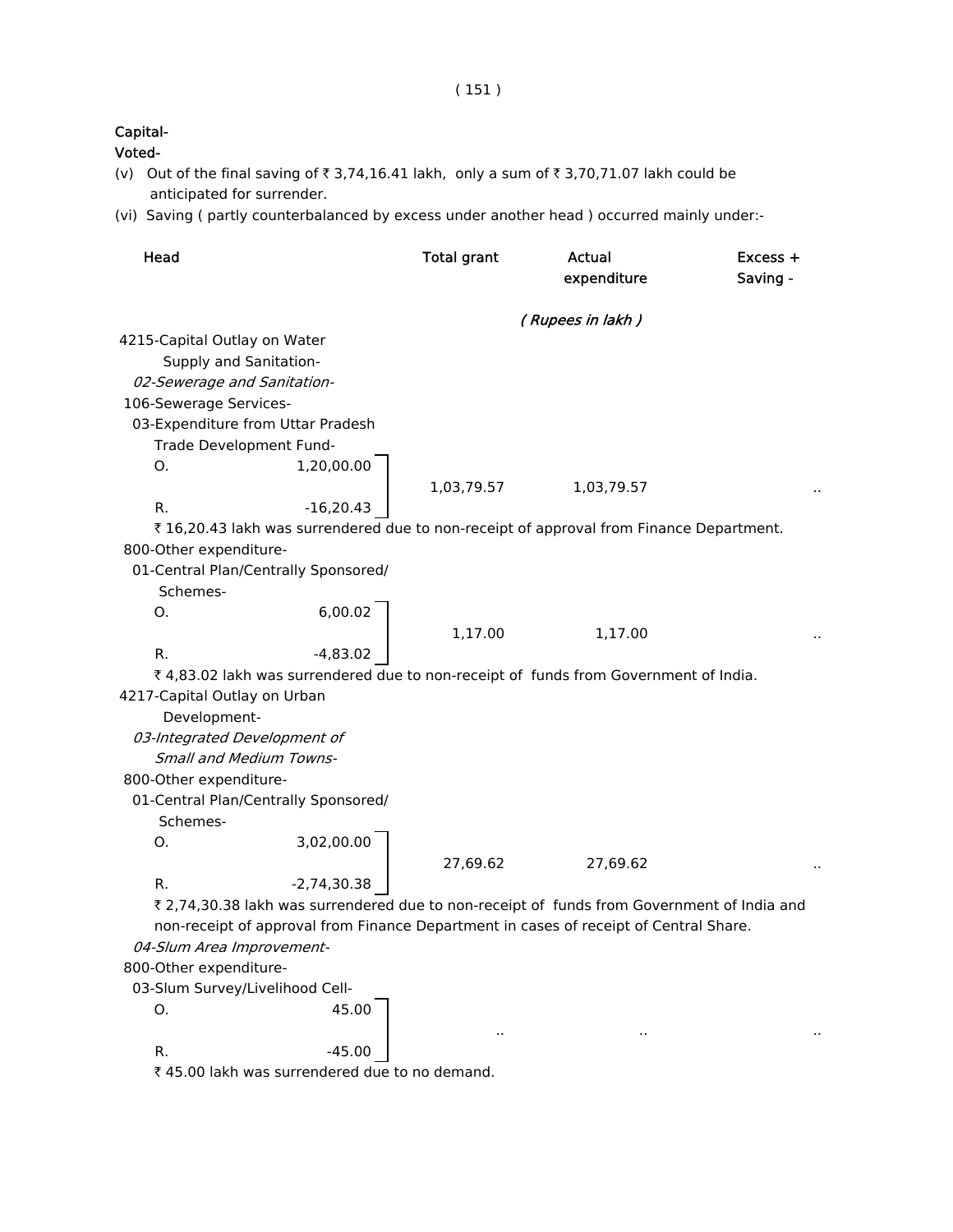| Head                                                                                  | <b>Total grant</b> | Actual<br>expenditure | $Excess +$<br>Saving - |
|---------------------------------------------------------------------------------------|--------------------|-----------------------|------------------------|
|                                                                                       |                    | (Rupees in lakh)      |                        |
| 60-Other Urban Development Schemes-                                                   |                    |                       |                        |
| 800-Other expenditure-                                                                |                    |                       |                        |
| 01-Central Plan/Centrally Sponsored/                                                  |                    |                       |                        |
| Schemes-                                                                              |                    |                       |                        |
| 5,00,00.00<br>O <sub>1</sub>                                                          |                    |                       |                        |
|                                                                                       | 4,33,03.20         | 4,33,03.20            |                        |
| R.<br>$-66,96.80$                                                                     |                    |                       |                        |
| ₹66,96.80 lakh was surrendered due to non-receipt of approval from Finance Department |                    |                       |                        |
| on release of Central share and State Share.                                          |                    |                       |                        |
| (vii) Excess occurred under:-                                                         |                    |                       |                        |
| 4217-Capital Outlay on Urban                                                          |                    |                       |                        |
| Development-                                                                          |                    |                       |                        |
| 03-Integrated Development of                                                          |                    |                       |                        |
| <b>Small and Medium Towns-</b>                                                        |                    |                       |                        |
| 800-Other expenditure-                                                                |                    |                       |                        |
| 03-Expenditure from Uttar Pradesh                                                     |                    |                       |                        |
| Trade Development Fund                                                                | 1,00,00.00         | 1,00,50.00            | $+50.00$               |
|                                                                                       |                    |                       |                        |

Reasons for the final excess under the above head have not been intimated ( June 2010).

# ( 152 )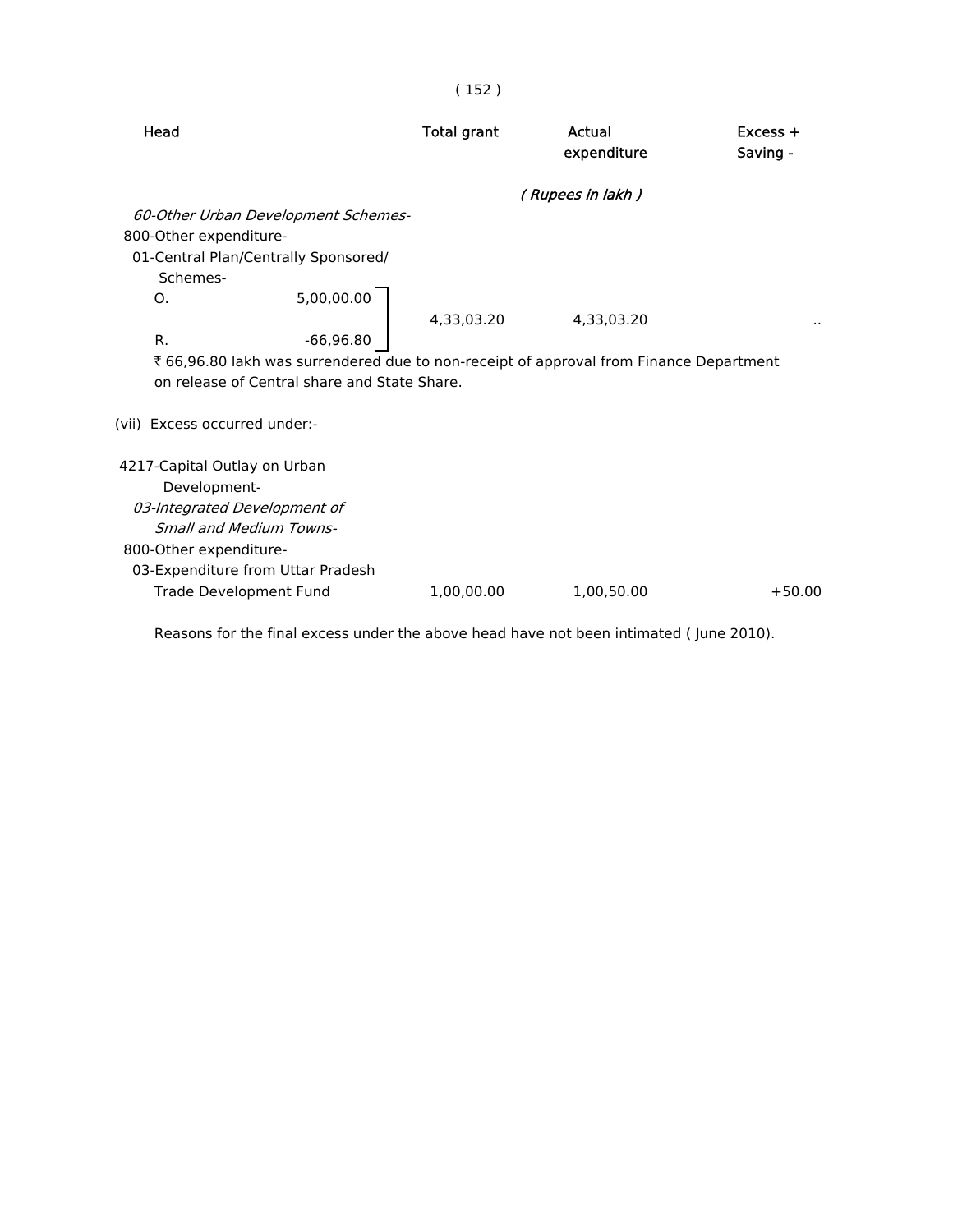( 153 )

#### GRANT NO. 38- CIVIL AVIATION DEPARTMENT

| <b>Major Heads</b>                                                                                                                                     |          | <b>Total grant</b> | Actual<br>expenditure                                                                                                                                                                      | $Excess +$<br>Saving - |
|--------------------------------------------------------------------------------------------------------------------------------------------------------|----------|--------------------|--------------------------------------------------------------------------------------------------------------------------------------------------------------------------------------------|------------------------|
|                                                                                                                                                        |          |                    | (Rupees in thousand)                                                                                                                                                                       |                        |
| Revenue-<br>2052-Secretariat-General Services,<br>2070-Other Administrative Services,<br>2203-Technical Education and<br>3053-Civil Aviation<br>Voted- |          |                    |                                                                                                                                                                                            |                        |
| Original                                                                                                                                               | 20,20,12 |                    |                                                                                                                                                                                            |                        |
| Supplementary                                                                                                                                          | 11,02,06 | 31,22,18           | 31,26,14                                                                                                                                                                                   | $+3,96$                |
| Amount surrendered during the year (March 2010)                                                                                                        |          |                    |                                                                                                                                                                                            | 6,92                   |
| Capital-<br>5053-Capital Outlay on Civil Aviation                                                                                                      |          |                    |                                                                                                                                                                                            |                        |
| Voted-                                                                                                                                                 |          |                    |                                                                                                                                                                                            |                        |
| Original                                                                                                                                               | 53,10,02 |                    |                                                                                                                                                                                            |                        |
| Supplementary                                                                                                                                          | 71,68,13 | 1,24,78,15         | 1,13,00,72                                                                                                                                                                                 | $-11,77,43$            |
| Amount surrendered during the year (March 2010)                                                                                                        |          |                    |                                                                                                                                                                                            | 11,77,42               |
| <b>Notes and Comments-</b>                                                                                                                             |          |                    |                                                                                                                                                                                            |                        |
| Revenue-                                                                                                                                               |          |                    |                                                                                                                                                                                            |                        |
| Voted-<br>and 2002-03.                                                                                                                                 |          |                    | (i) Actual expenditure includes ₹11,09,176 of O.B. Suspense clearance for the years 2001-02                                                                                                |                        |
|                                                                                                                                                        |          |                    | (ii) Out of the final saving of ₹7.13 lakh (₹11,09,176-3,96,236); ₹6.92 lakh was surrendered.<br>(iii) Saving (partly counterbalanced by excess under other heads) occurred mainly under:- |                        |
| Head                                                                                                                                                   |          | <b>Total grant</b> | Actual<br>expenditure                                                                                                                                                                      | $Excess +$<br>Saving - |
|                                                                                                                                                        |          |                    | (Rupees in lakh)                                                                                                                                                                           |                        |
| 3053-Civil Aviation-                                                                                                                                   |          |                    |                                                                                                                                                                                            |                        |
| 02-Air Ports-                                                                                                                                          |          |                    |                                                                                                                                                                                            |                        |
| 102-Aerodromes-                                                                                                                                        |          |                    |                                                                                                                                                                                            |                        |
| 03-Maintenance of Air-strips-<br>О.                                                                                                                    | 10.00    |                    |                                                                                                                                                                                            |                        |
|                                                                                                                                                        |          | 4.78               | 4.78                                                                                                                                                                                       |                        |
| R.                                                                                                                                                     | $-5.22$  |                    |                                                                                                                                                                                            |                        |
| intimated.                                                                                                                                             |          |                    | Reasons for reduction of provision by $\overline{\tau}$ 5.22 lakh through re-appropriation have not been                                                                                   |                        |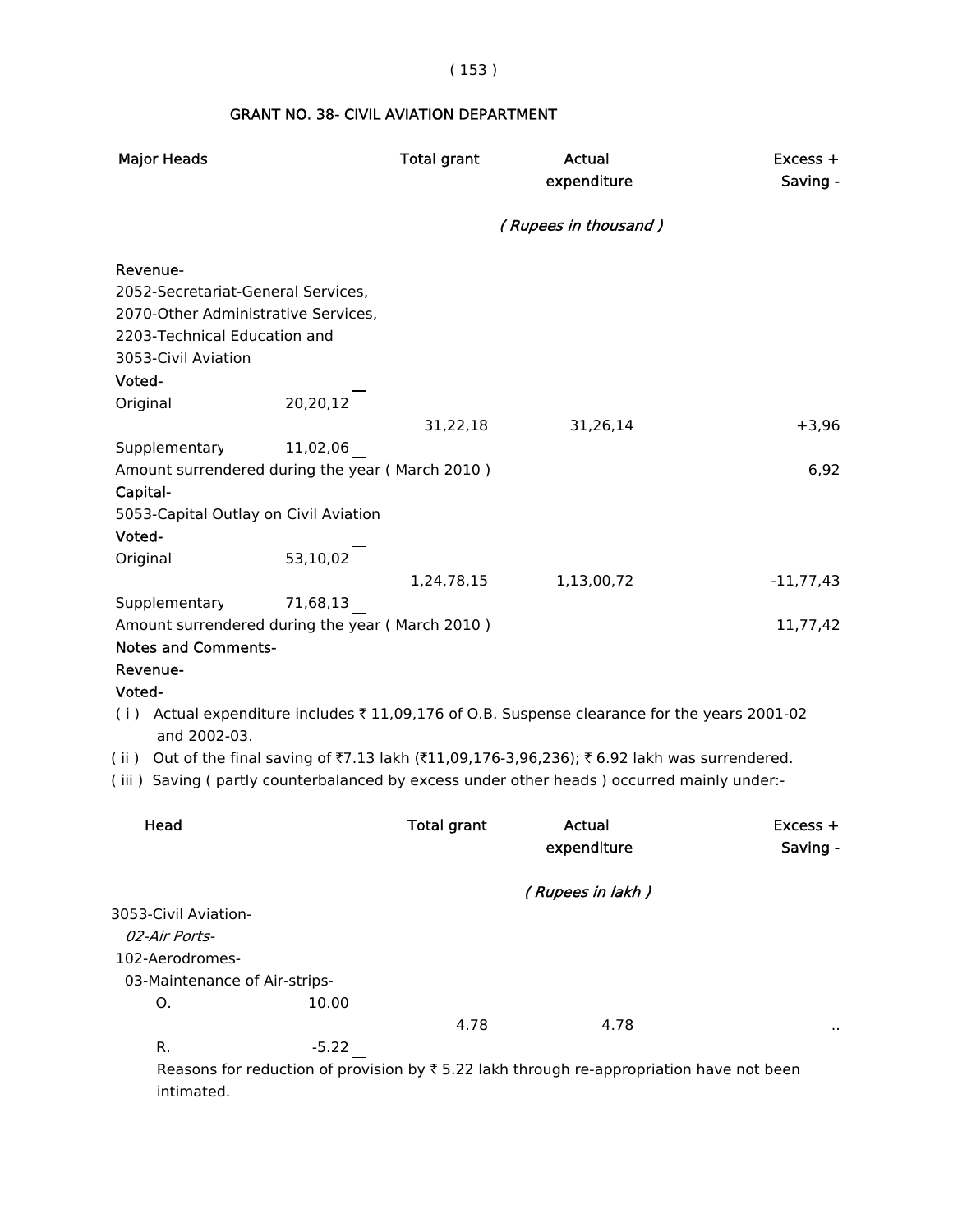( iv) Excess occurred mainly under:-

| Head                                |          | <b>Total grant</b> | Actual<br>expenditure                                                                                            | $Excess +$<br>Saving - |
|-------------------------------------|----------|--------------------|------------------------------------------------------------------------------------------------------------------|------------------------|
|                                     |          |                    | (Rupees in lakh)                                                                                                 |                        |
| 2070-Other Administrative Services- |          |                    |                                                                                                                  |                        |
| 114-Purchase and Maintenance of     |          |                    |                                                                                                                  |                        |
| Transport-                          |          |                    |                                                                                                                  |                        |
| 03-Civil Aviation Directorate-      |          |                    |                                                                                                                  |                        |
| O.                                  | 18,98.26 |                    |                                                                                                                  |                        |
| S.                                  | 9,98.65  | 28,98.49           | 29,09.19                                                                                                         | $+10.70$               |
| R.                                  | 1.58     |                    |                                                                                                                  |                        |
|                                     |          |                    | $\lambda$ ctual expenditure includes $\cap$ P. Cuspanse slearance amounting to $\overline{z}$ 10.01 lakb for the |                        |

Actual expenditure includes O.B. Suspense clearance amounting to  $\bar{\tau}$  10.91 lakh for the year 2002-03.

Out of net augmentation of  $\bar{\tau}1.58$  lakh, reasons for augmentation of provision through re-appropriation by  $\bar{\tau}$  10.05 lakh and reduction of provision by  $\bar{\tau}$ 4.00 lakh have not been intimated. Surrender of  $\bar{\tau}$  4.47 lakh was mainly due to token provision, economy measures, expenditure as per requirement and non-organisation of training etc.

### Capital-

#### Voted-

- ( $v$ ) In view of the final saving of  $\overline{x}$  11,77.43 lakh, the supplementary grant of  $\overline{x}$ 71,68.13 lakh obtained in August 2009 proved excessive.
- ( vi ) Saving occurred mainly under:-

5053-Capital Outlay on Civil Aviation-

80-General-

800-Other expenditure-

03-Purchase of Helicopter/

Aeroplane-

| O.                             | 12,60.00 |          |          |     |
|--------------------------------|----------|----------|----------|-----|
| $\overline{\phantom{0}}$<br>5. | 10,90.00 | 11,72.60 | 11,72.60 | . . |

R.  $-11,77.40$ 

Surrender of  $\bar{\tau}$  11,77.40 lakh was due to reduction in exchange rate at the time of purchase of Augusta Helicopter.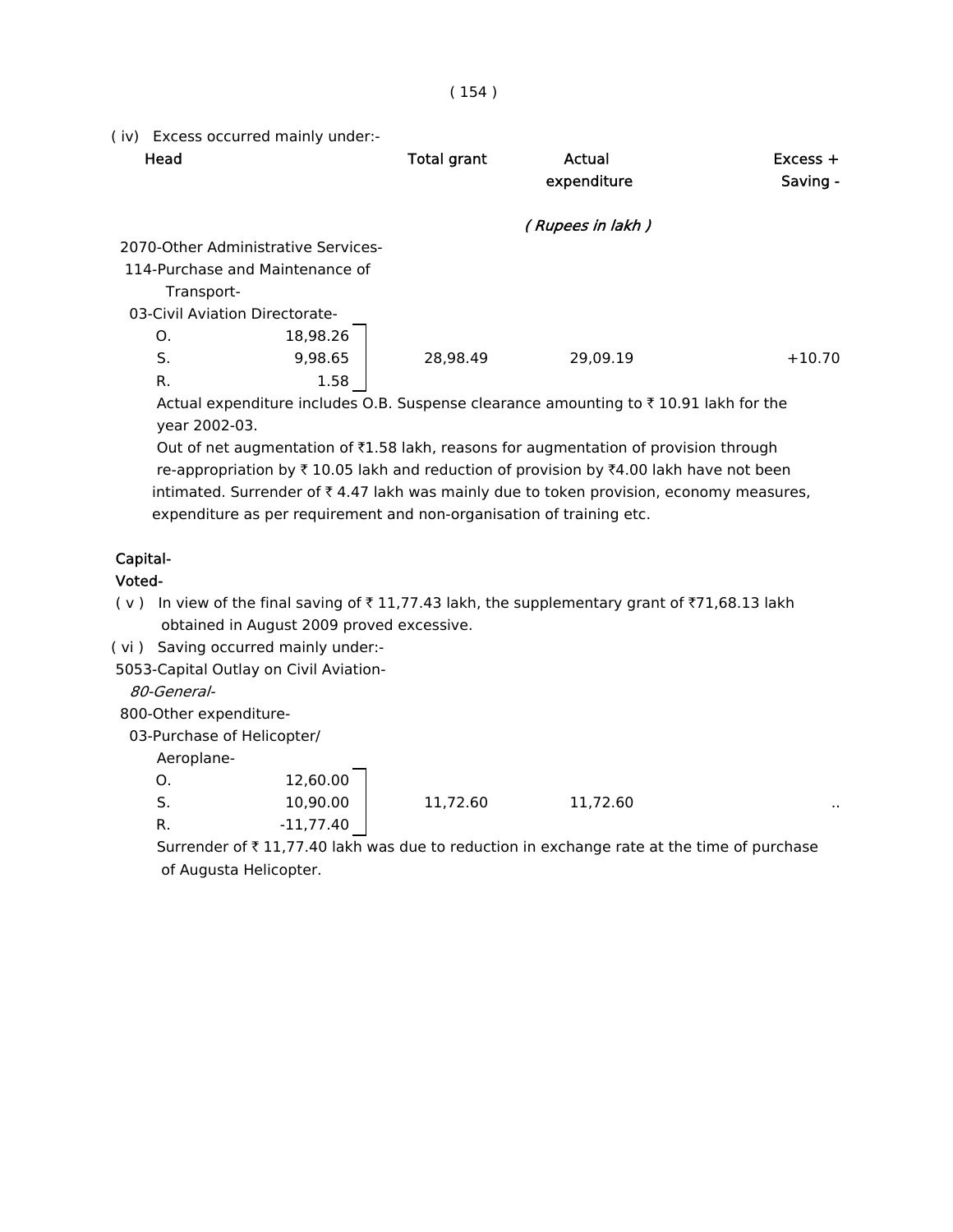GRANT NO. 39- LANGUAGE DEPARTMENT

| <b>Major Heads</b>                                      |          | <b>Total grant</b>                                        | Actual<br>expenditure                                                                                                                                                                    | $Excess +$<br>Saving - |
|---------------------------------------------------------|----------|-----------------------------------------------------------|------------------------------------------------------------------------------------------------------------------------------------------------------------------------------------------|------------------------|
|                                                         |          |                                                           | (Rupees in thousand)                                                                                                                                                                     |                        |
| Revenue-                                                |          |                                                           |                                                                                                                                                                                          |                        |
| 2052-Secretariat-General Services,                      |          |                                                           |                                                                                                                                                                                          |                        |
| 2058-Stationery and Printing,                           |          |                                                           |                                                                                                                                                                                          |                        |
| 2070-Other Administrative Services and                  |          |                                                           |                                                                                                                                                                                          |                        |
| 2202-General Education                                  |          |                                                           |                                                                                                                                                                                          |                        |
| Voted-                                                  |          |                                                           |                                                                                                                                                                                          |                        |
| Original                                                | 9,75,86  |                                                           |                                                                                                                                                                                          |                        |
|                                                         |          | 9,75,86                                                   | 8,61,87                                                                                                                                                                                  | $-1,13,99$             |
| Supplementary                                           |          |                                                           |                                                                                                                                                                                          |                        |
| Amount surrendered during the year (March 2010)         |          |                                                           |                                                                                                                                                                                          | 1,17,16                |
| <b>Notes and Commments-</b>                             |          |                                                           |                                                                                                                                                                                          |                        |
| Revenue-                                                |          |                                                           |                                                                                                                                                                                          |                        |
| Voted-                                                  |          |                                                           |                                                                                                                                                                                          |                        |
|                                                         |          | and indicative of incorrect estimation of expenditure.    | (i) In view of the final saving of ₹1,13.99 lakh, surrender of ₹1,17.16 lakh was injudicious<br>(ii) Saving (partly counterbalanced by excess under other heads) occurred mainly under:- |                        |
| Head                                                    |          | <b>Total grant</b>                                        | Actual                                                                                                                                                                                   | $Excess +$             |
|                                                         |          |                                                           | expenditure                                                                                                                                                                              | Saving -               |
|                                                         |          |                                                           | (Rupees in lakh)                                                                                                                                                                         |                        |
| 2052-Secretariat-General Services-                      |          |                                                           |                                                                                                                                                                                          |                        |
| 800-Other expenditure-                                  |          |                                                           |                                                                                                                                                                                          |                        |
| 03-Payment of Arrears-                                  |          |                                                           |                                                                                                                                                                                          |                        |
| 0.                                                      | 79.59    |                                                           |                                                                                                                                                                                          |                        |
|                                                         |          | $\cdot$                                                   | $\ddot{\phantom{1}}$                                                                                                                                                                     |                        |
| $R_{\cdot}$                                             | $-79.59$ |                                                           |                                                                                                                                                                                          |                        |
|                                                         |          | Surrender of ₹79.59 lakh was due to non-release of funds. |                                                                                                                                                                                          |                        |
| 2202-General Education-                                 |          |                                                           |                                                                                                                                                                                          |                        |
| 03-University and Higher Education-                     |          |                                                           |                                                                                                                                                                                          |                        |
| 104-Assistance to Non-Govt. Colleges<br>and Institutes- |          |                                                           |                                                                                                                                                                                          |                        |
| 06-Grant to Sanskrit Institute,                         |          |                                                           |                                                                                                                                                                                          |                        |
| $U. P. -$                                               |          |                                                           |                                                                                                                                                                                          |                        |
| Ο.                                                      | 98.72    |                                                           |                                                                                                                                                                                          |                        |
|                                                         |          | 76.00                                                     | 76.00                                                                                                                                                                                    |                        |
| R.                                                      |          |                                                           |                                                                                                                                                                                          |                        |
|                                                         | $-22.72$ |                                                           |                                                                                                                                                                                          |                        |

 Surrender of `22.72 lakh was due to non-admissibility of benefit of sixth pay commission to the staff of U.P. Sanskrit Institute and post of Director of U.P. Sanskrit Institute remaining vacant.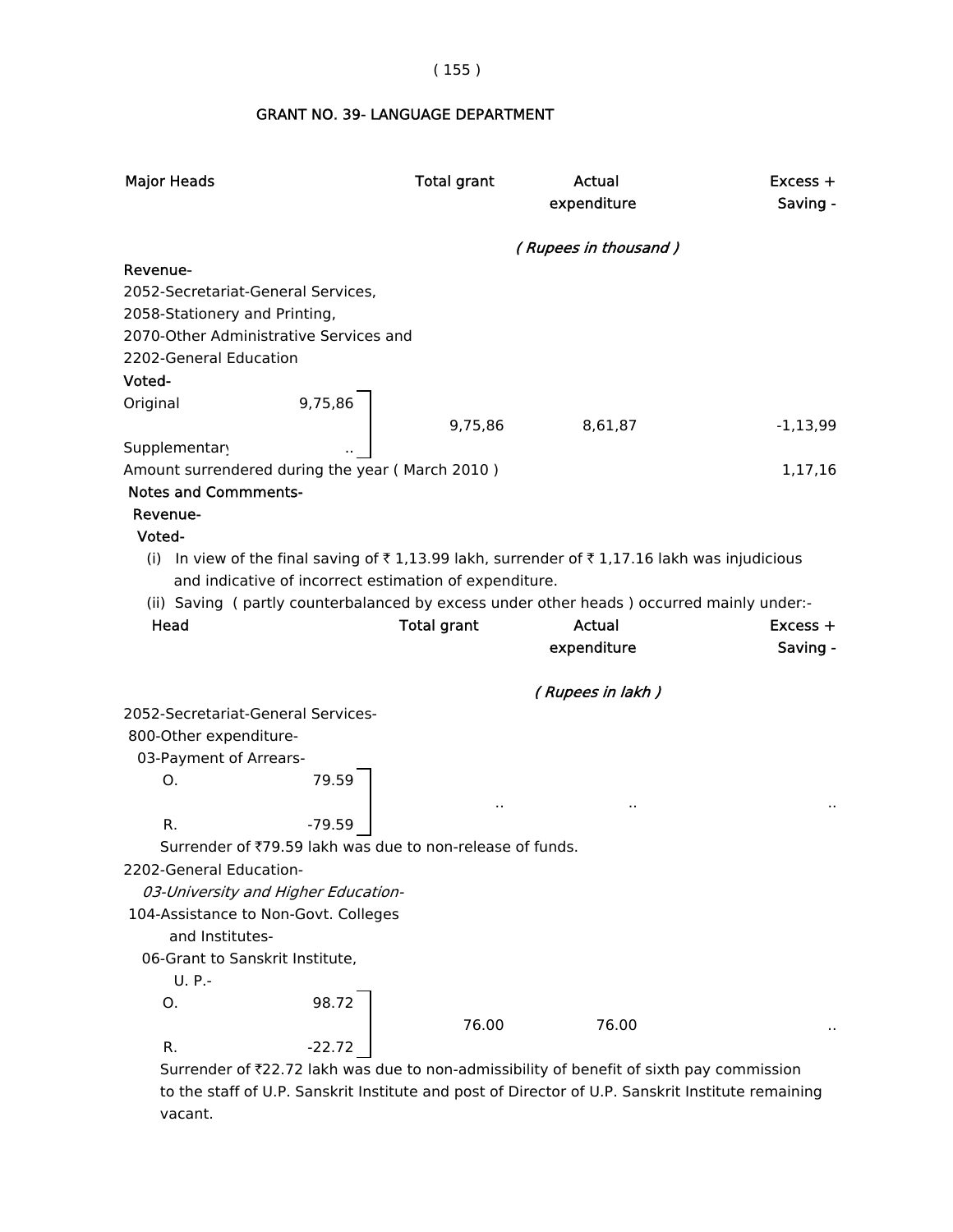|                                                                                              |                                                                                                                                        | (156)                                                                    |                                                                                                                                                                                      |                        |
|----------------------------------------------------------------------------------------------|----------------------------------------------------------------------------------------------------------------------------------------|--------------------------------------------------------------------------|--------------------------------------------------------------------------------------------------------------------------------------------------------------------------------------|------------------------|
| Head                                                                                         |                                                                                                                                        | <b>Total grant</b>                                                       | <b>Actual</b><br>expenditure                                                                                                                                                         | $Excess +$<br>Saving - |
|                                                                                              |                                                                                                                                        |                                                                          | (Rupees in lakh)                                                                                                                                                                     |                        |
| 05-Language Development-<br>102-Promotion of Modern Indian<br>O.                             | Languages and Literature-<br>05-Grant to Sindhi Academy, U.P.-<br>33.40                                                                |                                                                          |                                                                                                                                                                                      |                        |
|                                                                                              |                                                                                                                                        | 27.97                                                                    | 28.00                                                                                                                                                                                | $+0.03$                |
| R.<br>800-Other expenditure-<br>01-Central Plan/Centrally<br>Sponsored Schemes-<br>Ο.        | $-5.43$<br>5.00                                                                                                                        | provision by ₹0.90 lakh have not been intimated.<br>$\ddot{\phantom{1}}$ | Out of total saving of ₹ 5.43 lakhs, reasons for surrender of ₹ 4.53 lakh and reduction in<br>Reasons for the final excess under the above head have not been intimated (June 2010). |                        |
| R.                                                                                           | $-5.00$                                                                                                                                |                                                                          |                                                                                                                                                                                      |                        |
|                                                                                              |                                                                                                                                        |                                                                          | Surrender of ₹5.00 lakh was due to non-receipt of funds from Government of India.                                                                                                    |                        |
|                                                                                              | (iii) Excess occurred mainly under:-                                                                                                   |                                                                          |                                                                                                                                                                                      |                        |
| 2202-General Education-<br>05-Language Department-<br>800-Other expenditure-<br>and Seminar- | 03-Recurring grant to Hindi Urdu<br>Literature-Award Committee,<br>U.P. Lucknow for organisation<br>of International Literacy Festival |                                                                          |                                                                                                                                                                                      |                        |
| 0.                                                                                           | 10.00                                                                                                                                  | 13.00                                                                    | 13.00                                                                                                                                                                                |                        |
| R.                                                                                           | 3.00                                                                                                                                   |                                                                          |                                                                                                                                                                                      |                        |

Reasons for augmentation of provision by  $\bar{\tau}$  3.00 lakh have not been intimated.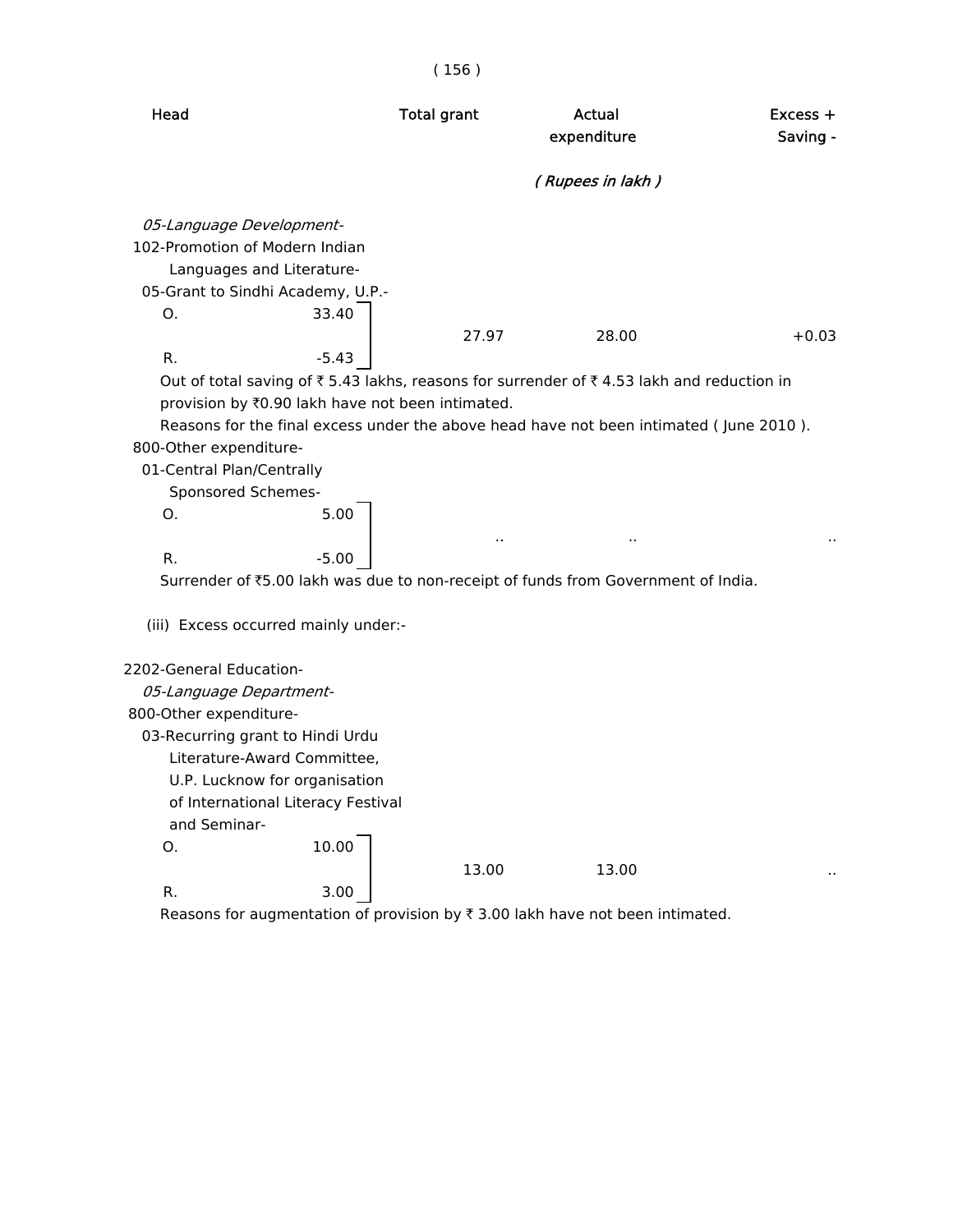( 157 )

#### GRANT NO. 40-PLANNING DEPARTMENT

| <b>Major Heads</b>                                        |            | <b>Total grant</b> | Actual               | $Excess +$  |
|-----------------------------------------------------------|------------|--------------------|----------------------|-------------|
|                                                           |            |                    | expenditure          | Saving -    |
|                                                           |            |                    | (Rupees in thousand) |             |
| Revenue-<br>2052-Secretariat-General Services,            |            |                    |                      |             |
|                                                           |            |                    |                      |             |
| 2401-Crop Husbandry,<br>2402-Soil and Water Conservation, |            |                    |                      |             |
| 2403-Animal Husbandry,                                    |            |                    |                      |             |
| 2404-Dairy Development,                                   |            |                    |                      |             |
| 2515-Other Rural Development Programmes,                  |            |                    |                      |             |
| 2575-Other Special Area Programmes,                       |            |                    |                      |             |
| 2810-Non-Conventional Sources of Energy,                  |            |                    |                      |             |
| 3451-Secretariat- Economic Services and                   |            |                    |                      |             |
| 3454-Census Surveys and Statistics                        |            |                    |                      |             |
| Voted-                                                    |            |                    |                      |             |
| Original                                                  | 1,01,71,22 |                    |                      |             |
|                                                           |            | 1,32,04,22         | 87,38,48             | $-44,65,74$ |
| Supplementary                                             | 30,33,00   |                    |                      |             |
| Amount surrendered during the year (March 2010)           |            |                    |                      | 44,44,62    |
| Capital-                                                  |            |                    |                      |             |
| 4055-Capital Outlay on Police,                            |            |                    |                      |             |
| 4059-Capital Outlay on Public Works,                      |            |                    |                      |             |
| 4202-Capital Outlay on Education,                         |            |                    |                      |             |
| Sports, Art and Culture,                                  |            |                    |                      |             |
| 4210-Capital Outlay on Medical                            |            |                    |                      |             |
| and Public Health,                                        |            |                    |                      |             |
| 4215-Capital Outlay on Water Supply                       |            |                    |                      |             |
| and Sanitation,                                           |            |                    |                      |             |
| 4217-Capital Outlay on Urban Development,                 |            |                    |                      |             |
| 4403-Capital Outlay on Animal                             |            |                    |                      |             |
| Husbandry,<br>4406-Capital Outlay on Forestry             |            |                    |                      |             |
| and Wild Life,                                            |            |                    |                      |             |
| 4515-Capital Outlay on Other Rural                        |            |                    |                      |             |
| Development Programmes,                                   |            |                    |                      |             |
| 4575-Capital Outlay on Other                              |            |                    |                      |             |
| Special Areas Programmes,                                 |            |                    |                      |             |
|                                                           |            |                    |                      |             |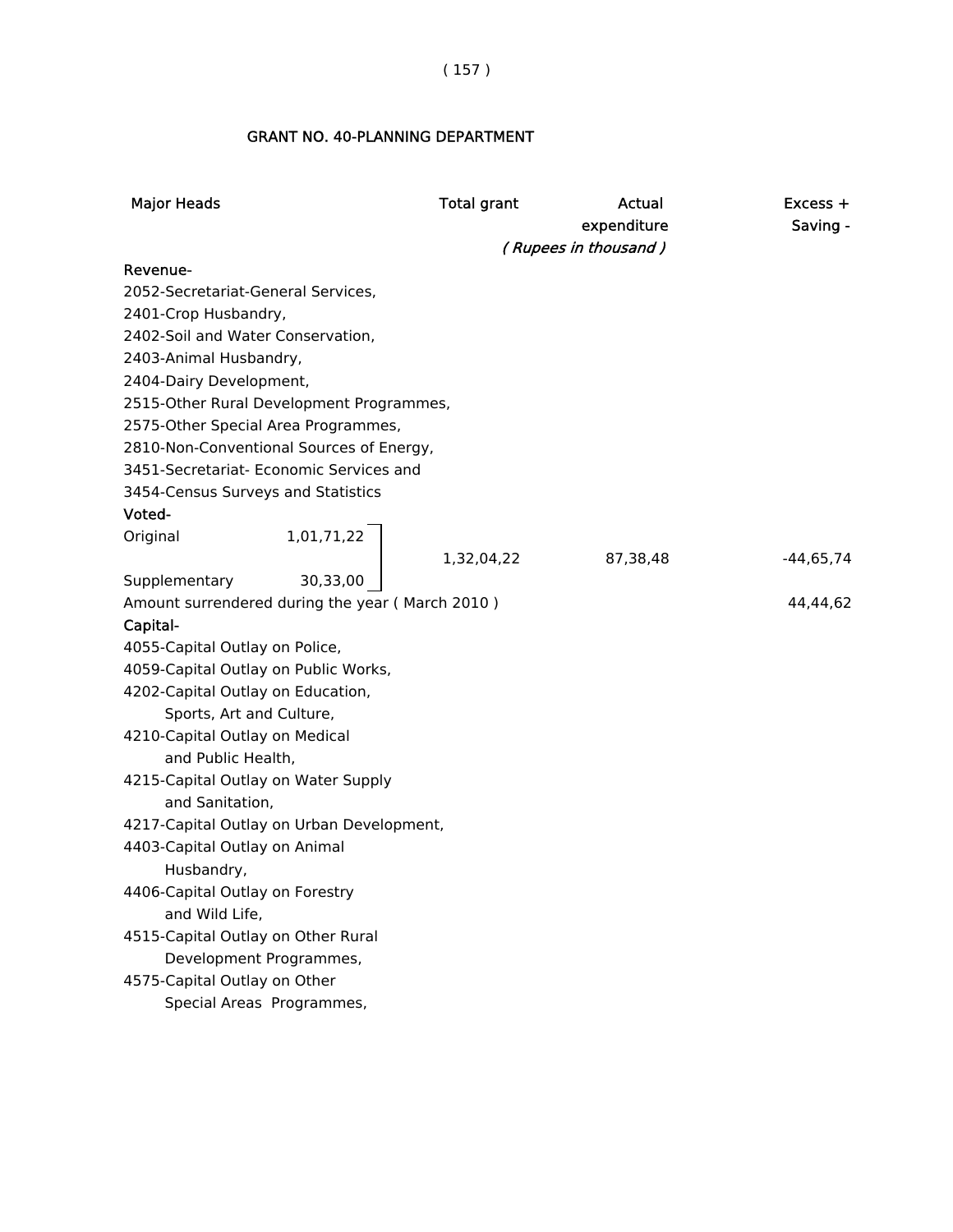| <b>Major Heads</b>               |                                                   | <b>Total grant</b> | Actual<br>expenditure                                                                              | Excess +<br>Saving - |
|----------------------------------|---------------------------------------------------|--------------------|----------------------------------------------------------------------------------------------------|----------------------|
|                                  |                                                   |                    | (Rupees in thousand)                                                                               |                      |
|                                  | 4711-Capital Outlay on Flood Control Projects and |                    |                                                                                                    |                      |
|                                  | 5054-Capital Outlay on Roads and Bridges          |                    |                                                                                                    |                      |
| Voted-                           |                                                   |                    |                                                                                                    |                      |
| Original                         | 81,14,33                                          |                    |                                                                                                    |                      |
|                                  |                                                   | 3,51,14,33         | 56,95,51                                                                                           | $-2,94,18,82$        |
| Supplementary                    | 2,70,00,00                                        |                    |                                                                                                    |                      |
|                                  | Amount surrendered during the year (March 2010)   |                    |                                                                                                    | 2,83,24,83           |
| <b>Notes and Comments:-</b>      |                                                   |                    |                                                                                                    |                      |
| Revenue-                         |                                                   |                    |                                                                                                    |                      |
| Voted-                           |                                                   |                    |                                                                                                    |                      |
| (i)                              |                                                   |                    | Out of the final saving of ₹44,65.74 lakh, a sum of ₹44,44.62 lakh could be anticipated            |                      |
| for surrender.                   |                                                   |                    |                                                                                                    |                      |
| (ii)                             |                                                   |                    | In view of the final saving of ₹44,65.74 lakh, the supplementary grant of ₹30,33.00 lakh           |                      |
|                                  |                                                   |                    | obtained in August 2009 and February 2010 proved unnecessary. It could have been limited to        |                      |
|                                  | token amounts wherever necessary.                 |                    |                                                                                                    |                      |
|                                  |                                                   |                    | (iii) Saving (partly counterbalanced by excess under another head) occurred mainly under :-        |                      |
| Head                             |                                                   | <b>Total grant</b> | <b>Actual</b>                                                                                      | $Excess +$           |
|                                  |                                                   |                    | expenditure                                                                                        | Saving -             |
|                                  |                                                   |                    | (Rupees in lakh)                                                                                   |                      |
| 2402-Soil an Water Conservation- |                                                   |                    |                                                                                                    |                      |
| 103-Land Reclamation and         |                                                   |                    |                                                                                                    |                      |
| Development-                     |                                                   |                    |                                                                                                    |                      |
| 01-Central Plan/Centrally        |                                                   |                    |                                                                                                    |                      |
| Sponsored Schemes-               |                                                   |                    |                                                                                                    |                      |
| 0.                               | 10.00                                             |                    |                                                                                                    |                      |
| S.                               | 33.00                                             | 3.00               | 3.00                                                                                               |                      |
| R.                               | $-40.00$                                          |                    |                                                                                                    |                      |
|                                  |                                                   |                    | ₹40.00 lakh was surrendered due to non-receipt of Central-Share from Govt. of India.               |                      |
| 04-State Land Utilization Board- |                                                   |                    |                                                                                                    |                      |
| Ο.                               | 1,05.42                                           |                    |                                                                                                    |                      |
|                                  |                                                   | 93.83              | 93.82                                                                                              | $-0.01$              |
| R.                               | $-11.59$                                          |                    |                                                                                                    |                      |
|                                  |                                                   |                    | ₹11.59 lakh was surrendered mainly due to posts remaining vacant and economy measures.             |                      |
|                                  | 2515-Other Rural Development Programmes-          |                    |                                                                                                    |                      |
| 004-Research-                    |                                                   |                    |                                                                                                    |                      |
| 03-Development Bureau-           |                                                   |                    |                                                                                                    |                      |
| 0.                               | 3,02.62                                           |                    |                                                                                                    |                      |
|                                  |                                                   | 2,58.78            | 2,58.77                                                                                            | $-0.01$              |
| R.                               | $-43.84$                                          |                    |                                                                                                    |                      |
|                                  |                                                   |                    | $\overline{\xi}$ 43.84 lakh was surrendered due to posts remaining vacant, economy measures and no |                      |

as surrendered due to posts remaining vacant, economy measures and no requirement.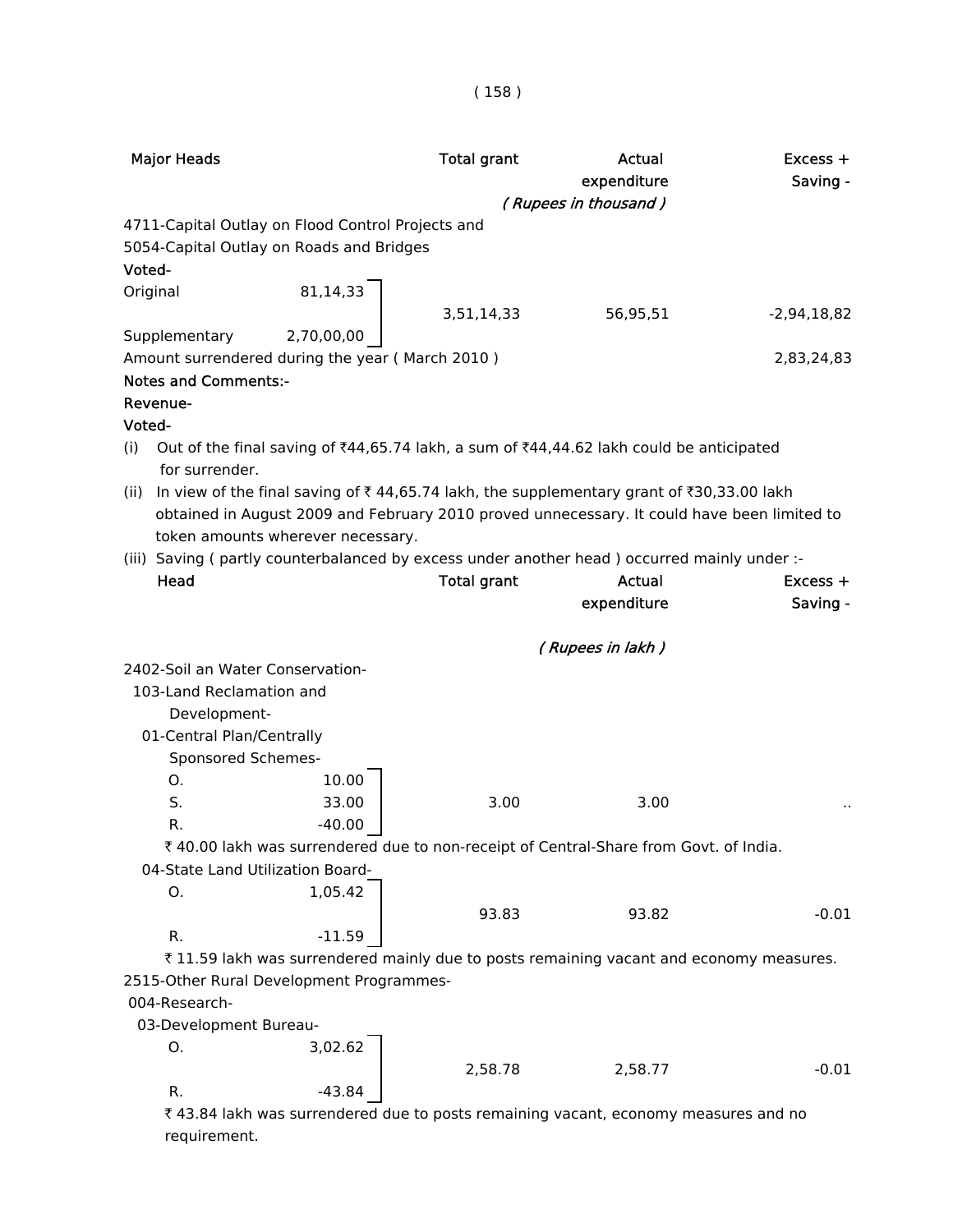| Head                                                                                                                                                                                                                                   | <b>Total grant</b>                                                                                                  | <b>Actual</b><br>expenditure | $Excess +$<br>Saving - |
|----------------------------------------------------------------------------------------------------------------------------------------------------------------------------------------------------------------------------------------|---------------------------------------------------------------------------------------------------------------------|------------------------------|------------------------|
|                                                                                                                                                                                                                                        |                                                                                                                     | (Rupees in lakh)             |                        |
| 102-Community Development-<br>05-Progressive Development<br>Project, Etawah-<br>0.<br>R.<br>requirement.<br>2575-Other Special Area Programmes-                                                                                        | 1,25.46<br>94.99<br>$-30.47$<br>₹ 30.47 lakh was surrendered due to posts remaining vacant, economy measures and no | 94.95                        | $-0.04$                |
| 02-Backward Areas-<br>800-Other expenditure-<br>03-Special Schemes of Bundelkhand-<br>30,00.00<br>S.<br>$-30,00.00$<br>R.<br>circumstances.<br>2810-Non-Conventional Sources<br>of Energy-<br>01-Bio-Energy-<br>800-Other expenditure- | ₹30,00.00 lakh was surrendered due to non-issuance of sanction owing to unavoidable                                 | ٠.                           |                        |
| 03-Bio-Energy Mission Cell-<br>Ο.<br>R.<br>02-Solar-                                                                                                                                                                                   | 7.20<br>0.23<br>$-6.97$<br>₹ 6.97 lakh was surrendered due to economy measures and no requirement.                  | 0.22                         | $+0.01$                |
| 101-Solar Thermal Energy<br>Programme-<br>03-Border Area Development<br>Programme<br>3451-Secretariat- Economic Services-<br>092- Other Offices-<br>03-State Planning Institute<br>(New Section)-                                      | 30.00                                                                                                               | ٠.                           | $-30.00$               |
| Ο.<br>$-1,43.93$<br>R.                                                                                                                                                                                                                 | 8,59.19<br>7,15.26                                                                                                  | 7,15.26                      |                        |

 $\bar{\tau}$  1,43.93 lakh was surrendered due to posts remaining vacant, no transfer, economy measures and expenditure as per requirement.

( 159 )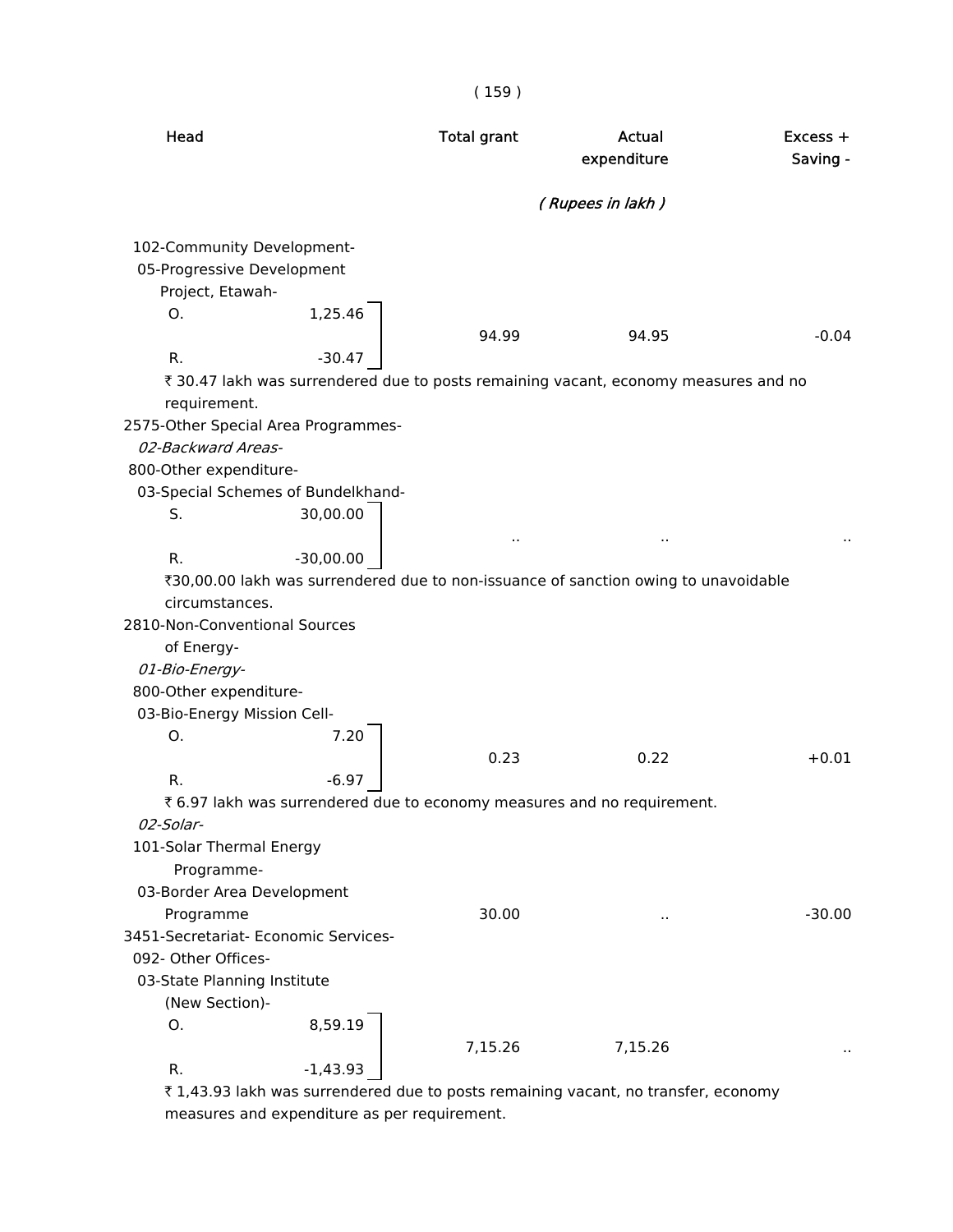| Head                        |                                                                     | <b>Total grant</b> | Actual<br>expenditure                                                                      | $Excess +$<br>Saving - |
|-----------------------------|---------------------------------------------------------------------|--------------------|--------------------------------------------------------------------------------------------|------------------------|
|                             |                                                                     |                    | (Rupees in lakh)                                                                           |                        |
| 06-State Planning Institute |                                                                     |                    |                                                                                            |                        |
| (Training Section)-         |                                                                     |                    |                                                                                            |                        |
| Ο.                          | 1,54.60                                                             |                    |                                                                                            |                        |
|                             |                                                                     | 1,36.54            | 1,36.52                                                                                    | $-0.02$                |
| R.                          | $-18.06$                                                            |                    |                                                                                            |                        |
|                             |                                                                     |                    | ₹18.06 lakh was surrendered due to post of Director remaining vacant, economy measures,    |                        |
|                             |                                                                     |                    | non-utilization of L.T.C.facility by the staff and expenditure as per requirement.         |                        |
|                             | 07-Arrangement for use of services                                  |                    |                                                                                            |                        |
|                             | of experts in process of evaluation                                 |                    |                                                                                            |                        |
|                             | of different schemes/programmes<br>by State Planning Institute      |                    |                                                                                            |                        |
| (Estimation Section)-       |                                                                     |                    |                                                                                            |                        |
| Ο.                          | 50.00                                                               |                    |                                                                                            |                        |
|                             |                                                                     |                    |                                                                                            |                        |
| R.                          | $-50.00$                                                            | ٠.                 |                                                                                            |                        |
|                             | ₹ 50.00 lakh was surrendered due to guidelines being under process. |                    |                                                                                            |                        |
|                             | 101-Planning Commission/Planning                                    |                    |                                                                                            |                        |
| Board-                      |                                                                     |                    |                                                                                            |                        |
|                             | 03-State Planning Commission-                                       |                    |                                                                                            |                        |
| Ο.                          | 5,88.13                                                             |                    |                                                                                            |                        |
|                             |                                                                     | 3,76.34            | 3,77.09                                                                                    | $+0.75$                |
| R.                          | $-2, 11.79$                                                         |                    |                                                                                            |                        |
|                             |                                                                     |                    | ₹2,11.79 lakh was surrendered due to posts remaining vacant, non-receipt of bills, economy |                        |
|                             | measures and non-purchase of vehicles.                              |                    |                                                                                            |                        |
|                             | 04-Decentralization of Planning process                             |                    |                                                                                            |                        |
|                             | at Division/District level-                                         |                    |                                                                                            |                        |
| О.                          | 9,24.58                                                             |                    |                                                                                            |                        |
|                             |                                                                     | 7,37.16            | 7,41.92                                                                                    | $+4.76$                |
| R.                          | $-1,87.42$                                                          |                    |                                                                                            |                        |
|                             |                                                                     |                    | Actual expenditure includes O.B. Suspense clearance for the years 2001-02, 2002-03,        |                        |
|                             |                                                                     |                    | 2004-05, 2005-06 and 2007-08 amounting to ₹4.31 lakh and clearance of Departmental         |                        |
|                             |                                                                     |                    | Adjusting Accounts suspense for the year 2002-03 amounting to ₹1.19 lakh.                  |                        |
|                             |                                                                     |                    | ₹1,87.42 lakh was surrendered mainly due to posts remaining vacant, non-receipt of bills,  |                        |

economy measures and non-purchase of vehicles.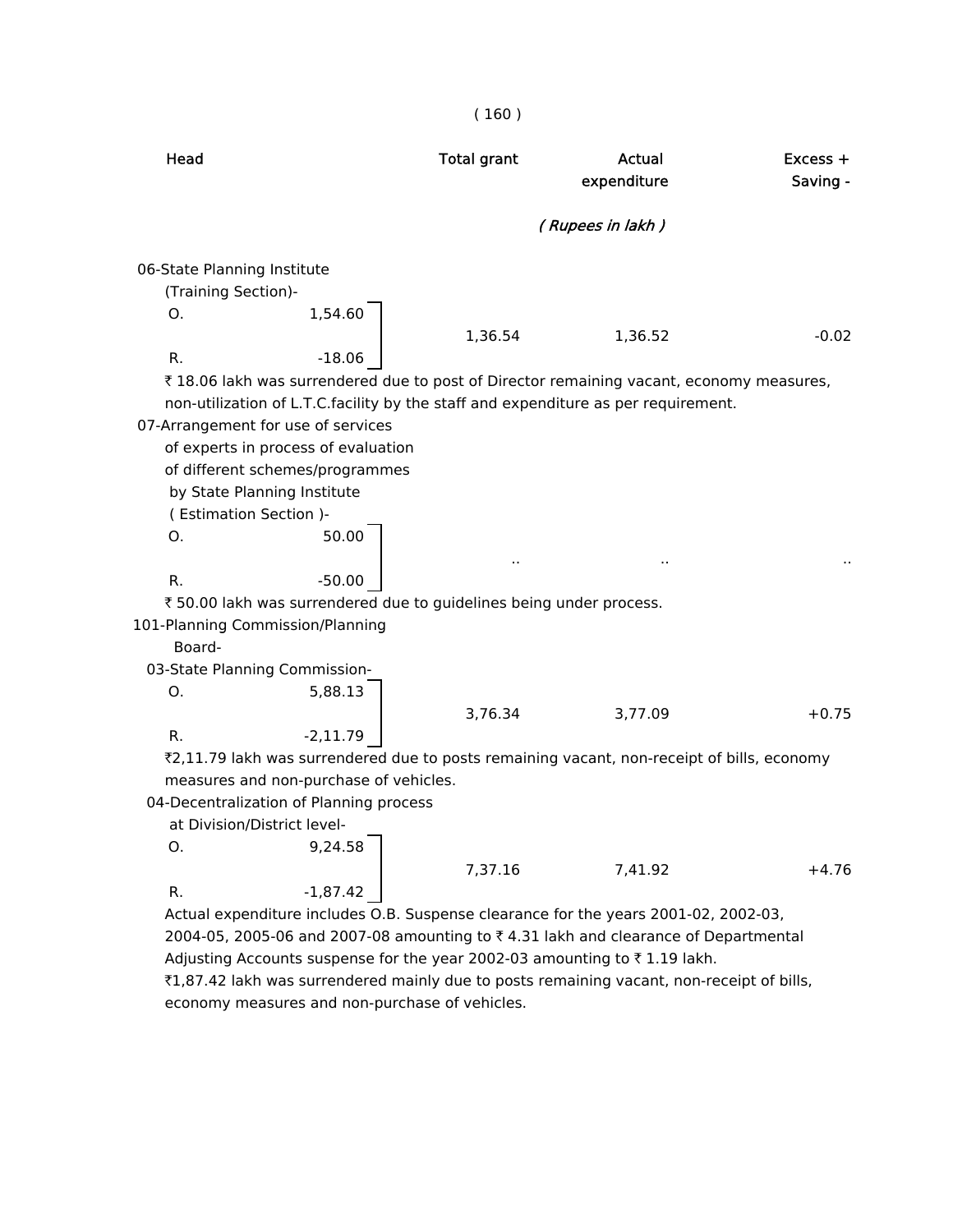| Head                                |                                          | <b>Total grant</b> | Actual<br>expenditure                                                                         | $Excess +$<br>Saving - |
|-------------------------------------|------------------------------------------|--------------------|-----------------------------------------------------------------------------------------------|------------------------|
|                                     |                                          |                    | (Rupees in lakh)                                                                              |                        |
| 800-Other expenditure-              |                                          |                    |                                                                                               |                        |
| 05-Grant to Giri Development        |                                          |                    |                                                                                               |                        |
| Study Institute, Lucknow-           |                                          |                    |                                                                                               |                        |
| Ο.                                  | 63.00                                    |                    |                                                                                               |                        |
|                                     |                                          | 52.00              | 52.00                                                                                         |                        |
| R.                                  | $-11.00$                                 |                    |                                                                                               |                        |
|                                     |                                          |                    | ₹11.00 lakh was surrendered due to non-release of fourth/last instalment by Indian Social     |                        |
|                                     |                                          |                    | Science Research Council and consequently non-release of equal amount.                        |                        |
| 3454-Census Surveys and Statistics- |                                          |                    |                                                                                               |                        |
| 02-Surveys and Statistics-          |                                          |                    |                                                                                               |                        |
| 001-Direction and Administration-   |                                          |                    |                                                                                               |                        |
|                                     | 03-Economics and Statistics Directorate- |                    |                                                                                               |                        |
| Ο.                                  | 43,96.65                                 |                    |                                                                                               |                        |
|                                     |                                          | 39,48.17           | 39,62.64                                                                                      | $+14.47$               |
| R.                                  | $-4,48.48$                               |                    |                                                                                               |                        |
|                                     |                                          |                    | Actual expenditure includes O.B. Suspense clearance for the years 2001-02, 2002-03,           |                        |
|                                     |                                          |                    | 2003-04, 2004-05, 2005-06, 2006-07 and 2007-08 amounting to ₹15.47 lakh.                      |                        |
|                                     |                                          |                    | ₹4,48.48 lakh was surrendered mainly due to posts remaining vacant, economy measures          |                        |
|                                     | and non-purchase of vehicles etc.        |                    |                                                                                               |                        |
| 06-Structure of District Scheme     |                                          |                    |                                                                                               |                        |
|                                     | (District Planning Committee)-           |                    |                                                                                               |                        |
| Ο.                                  | 18.00                                    |                    |                                                                                               |                        |
|                                     |                                          | 9.59               | 9.49                                                                                          | $-0.10$                |
| R.                                  | $-8.41$                                  |                    |                                                                                               |                        |
|                                     |                                          |                    | ₹8.41 lakh was surrendered due to economy measures and non-inclusion of qualified advisors.   |                        |
|                                     |                                          |                    | Reasons for the final saving/excess/non-utilisation of entire provision under the above heads |                        |
|                                     | have not been intimated (June 2010).     |                    |                                                                                               |                        |
|                                     | 08-Renewal, Extension, Strengthening     |                    |                                                                                               |                        |
|                                     | and Remodeling of Economic and           |                    |                                                                                               |                        |
| <b>Statistics Building-</b>         |                                          |                    |                                                                                               |                        |
| О.                                  | 3,91.21                                  |                    |                                                                                               |                        |
| R.                                  | $-1,21.71$                               | 2,69.50            | 2,69.50                                                                                       |                        |

₹1,21.71 lakh was surrendered due to non-release of fund.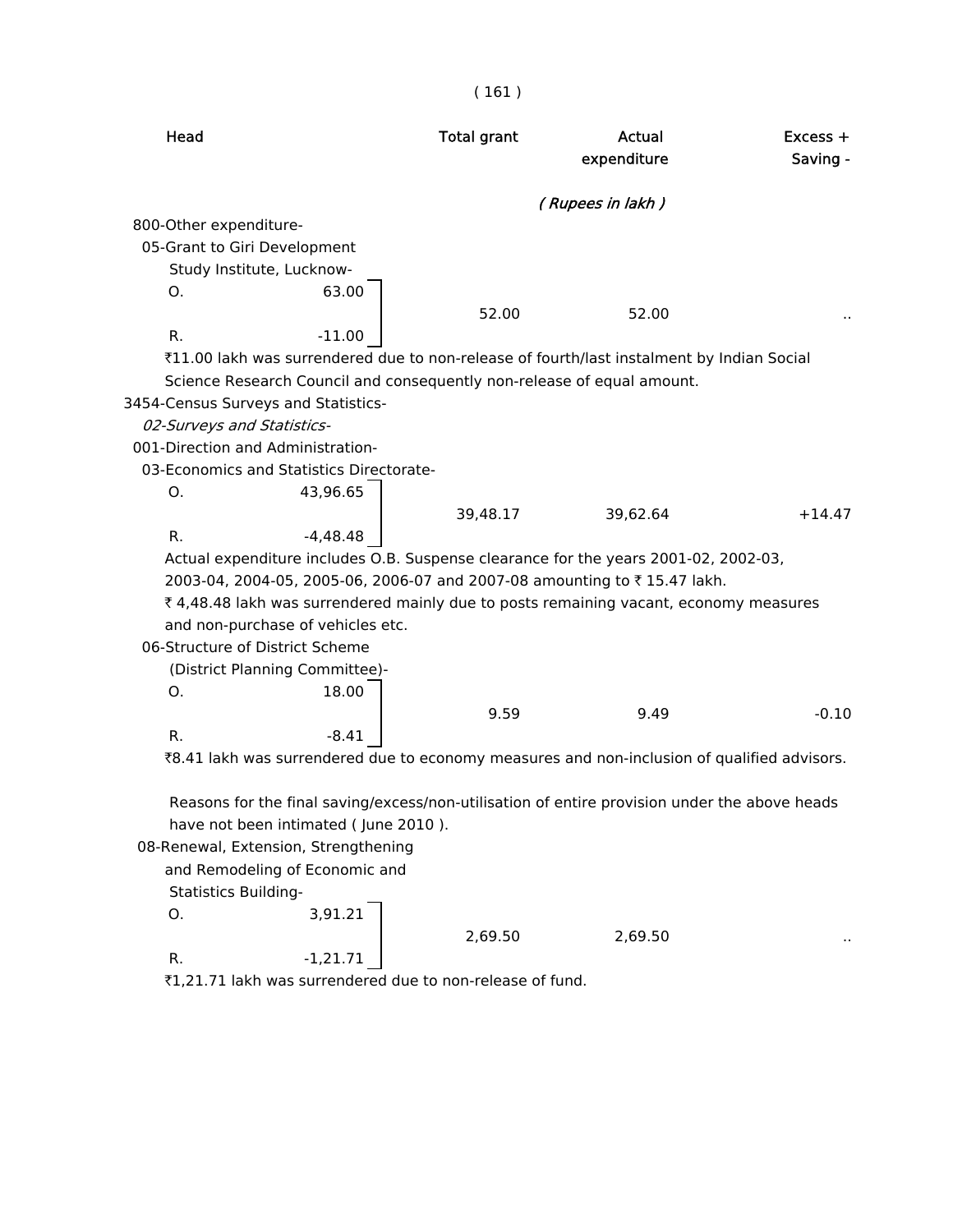(iv) Excess occurred under:- Head **Total grant** Actual **Excess +** expenditure Saving - ( Rupees in lakh ) 3454-Census Surveys and Statistics- 02-Surveys and Statistics- 800-Other expenditure- 03-Maintenance of N.I.C. Established at District Level-O. 60.04 58.48 63.68 +5.20 R.  $-1.56$  Actual expenditure includes O.B. Suspense clearance for the years 2001-02, 2004-05 and 2005-06 amounting to  $\overline{55.65}$  lakh ₹1.56 lakh was surrendered due to economy measures and non-receipt of bills. Capital- Voted- (v) Out of the final saving of  $\bar{\ell}$ ,94,18.82 lakh, only a sum of  $\bar{\ell}$ ,83,24.83 lakh could be anticipated for surrender. (vi ) In view of the final savings of  $\bar{\tau}$  2,94,18.82 lakh; the supplementary grant of  $\bar{\tau}$  2,70,00.00 lakh obtained in February 2010 proved unnecessary. It could have been limited to token amounts wherever necessary. (vii) Saving ( partly counterbalanced by excess under other heads ) occurred under:- 4055-Capital Outlay on Police- 207-State Police- 03-Border Area Development Programme 3,00.00 48.39 -2,51.61 Actual expenditure includes O.B. Suspense clearance for the year 2007-08 amounting to ₹ 9.16 lakh.

During 2007-08 and 2008-09 also, there was a saving of  $\bar{\tau}$  4,34.70 lakh (84 percent of the provision ) and  $\bar{\tau}$  2,47.41 lakh (72 percent of the provision ) respectively under this head.

### 4059-Capital Outlay on Public Works-

### 01-Office Buildings-

### 051-Construction-

- 05-Construction of office buildings near
	- Kalakankar House in Old Hyderabad,

Lucknow-

O. 10,00.00

4,00.00 .. -4,00.00

R.  $-6,00.00$ 

₹6,00.00 lakh was surrendered as expenditure could not be incurred due to shortage of time.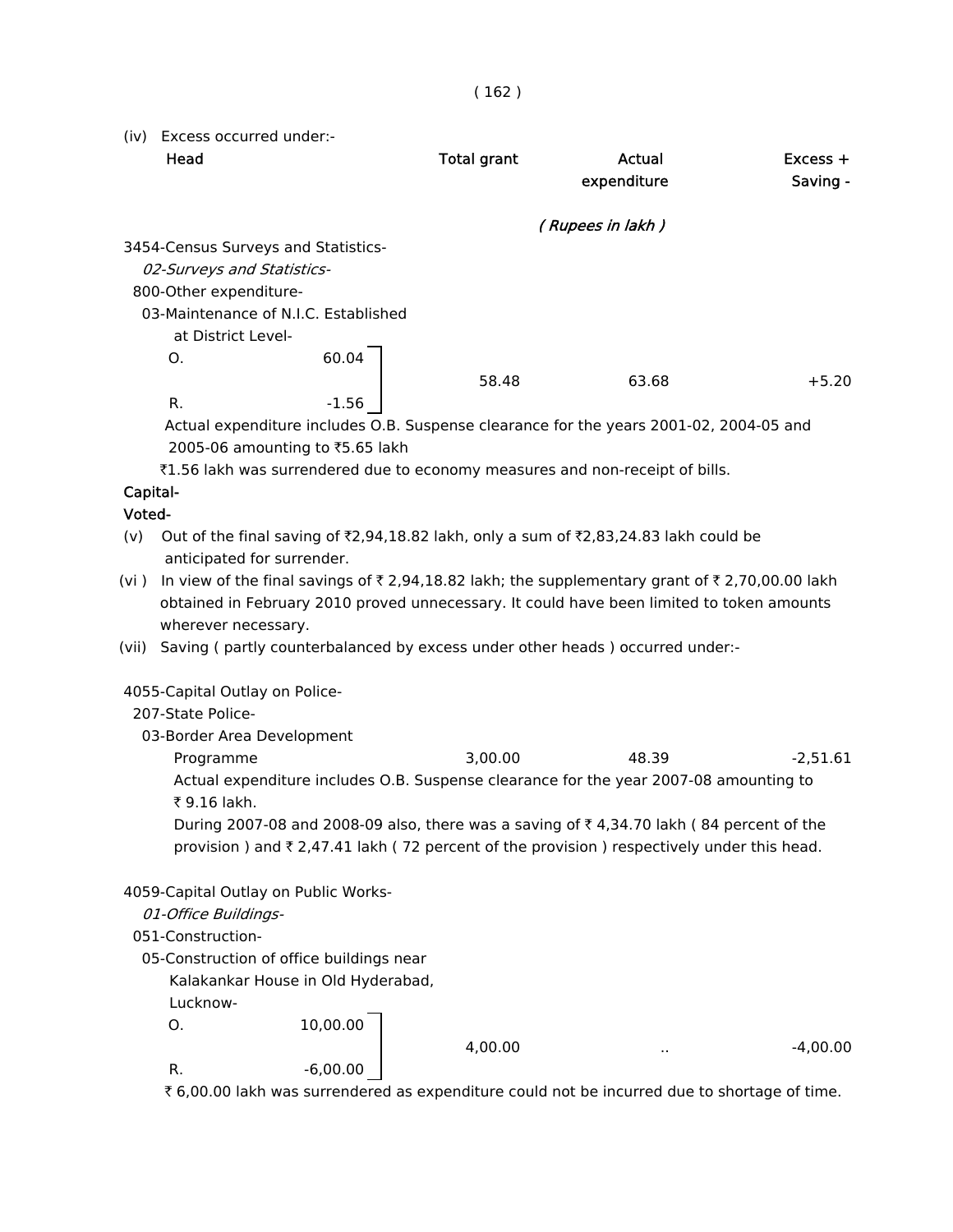( 163 )

| Head                                                                                        | <b>Total grant</b> | Actual<br>expenditure | Excess +<br>Saving - |
|---------------------------------------------------------------------------------------------|--------------------|-----------------------|----------------------|
|                                                                                             |                    | (Rupees in lakh)      |                      |
| 60-Other Buildings-                                                                         |                    |                       |                      |
| 800-Other expenditure-                                                                      |                    |                       |                      |
| 07-Renewal, Extension, Strengthening                                                        |                    |                       |                      |
| and remodeling of economic and                                                              |                    |                       |                      |
| statistics building-                                                                        |                    |                       |                      |
| 2,00.00<br>Ο.                                                                               |                    |                       |                      |
| R.<br>$-2,00.00$                                                                            |                    |                       |                      |
| ₹2,00.00 lakh was surrendered due to non-release of funds by the Finance Department.        |                    |                       |                      |
| 08-Arrangement for strengthening,                                                           |                    |                       |                      |
| modernisation and furnishing of                                                             |                    |                       |                      |
| Office buildings and Hostel building                                                        |                    |                       |                      |
| of Training department, State Planning                                                      |                    |                       |                      |
| Institute situated in New Hyderabad,                                                        |                    |                       |                      |
| Lucknow and beautification of premises-                                                     |                    |                       |                      |
| 5,17.33<br>Ο.                                                                               |                    |                       |                      |
|                                                                                             | 3,68.26            | 3,68.26               |                      |
| R.<br>$-1,49.07$                                                                            |                    |                       |                      |
| ₹1,49.07 lakh was surrendered on the basis of project estimates.                            |                    |                       |                      |
| 4202-Capital Outlaly on Education,                                                          |                    |                       |                      |
| Sports, Art and Culture-                                                                    |                    |                       |                      |
| 01-General Education-                                                                       |                    |                       |                      |
| 201-Elementary Education-                                                                   |                    |                       |                      |
| 03-Border Area Development                                                                  |                    |                       |                      |
| Programme                                                                                   | 50.00              |                       | $-50.00$             |
| During 2008-09 also, entire provision of ₹43.07 lakh under this head remained unutilised.   |                    |                       |                      |
| 4217-Capital Outlay on Urban Development-                                                   |                    |                       |                      |
| 60-Other Rural Development Schemes-                                                         |                    |                       |                      |
| 800-Other expenditure-                                                                      |                    |                       |                      |
| 03-Arrangement for Development                                                              |                    |                       |                      |
| Works of Capital nature-<br>7,10.00<br>0.                                                   |                    |                       |                      |
|                                                                                             | 6,54.73            | 6,39.01               | $-15.72$             |
| R.<br>$-55.27$                                                                              |                    |                       |                      |
| ₹55.27 lakh was surrendered due to non-availability of proposal for new works in districts. |                    |                       |                      |
| 4406-Capital Outlay on Forestry                                                             |                    |                       |                      |
| and Wild Life-                                                                              |                    |                       |                      |
| 01-Forestry-                                                                                |                    |                       |                      |
| 800-Other expenditure-                                                                      |                    |                       |                      |
| 03-Border Area Development                                                                  |                    |                       |                      |
| Programme                                                                                   | 50.00              |                       | $-50.00$             |
| During 2006-07, 2007-08 and 2008-09 also, there was a saving of ₹7.39 lakh (26 percent      |                    |                       |                      |
| of the provision ), entire provision of ₹ 30.05 lakh and ₹ 25.00 lakh (33 percent of the    |                    |                       |                      |
| provision) respectively under this head.                                                    |                    |                       |                      |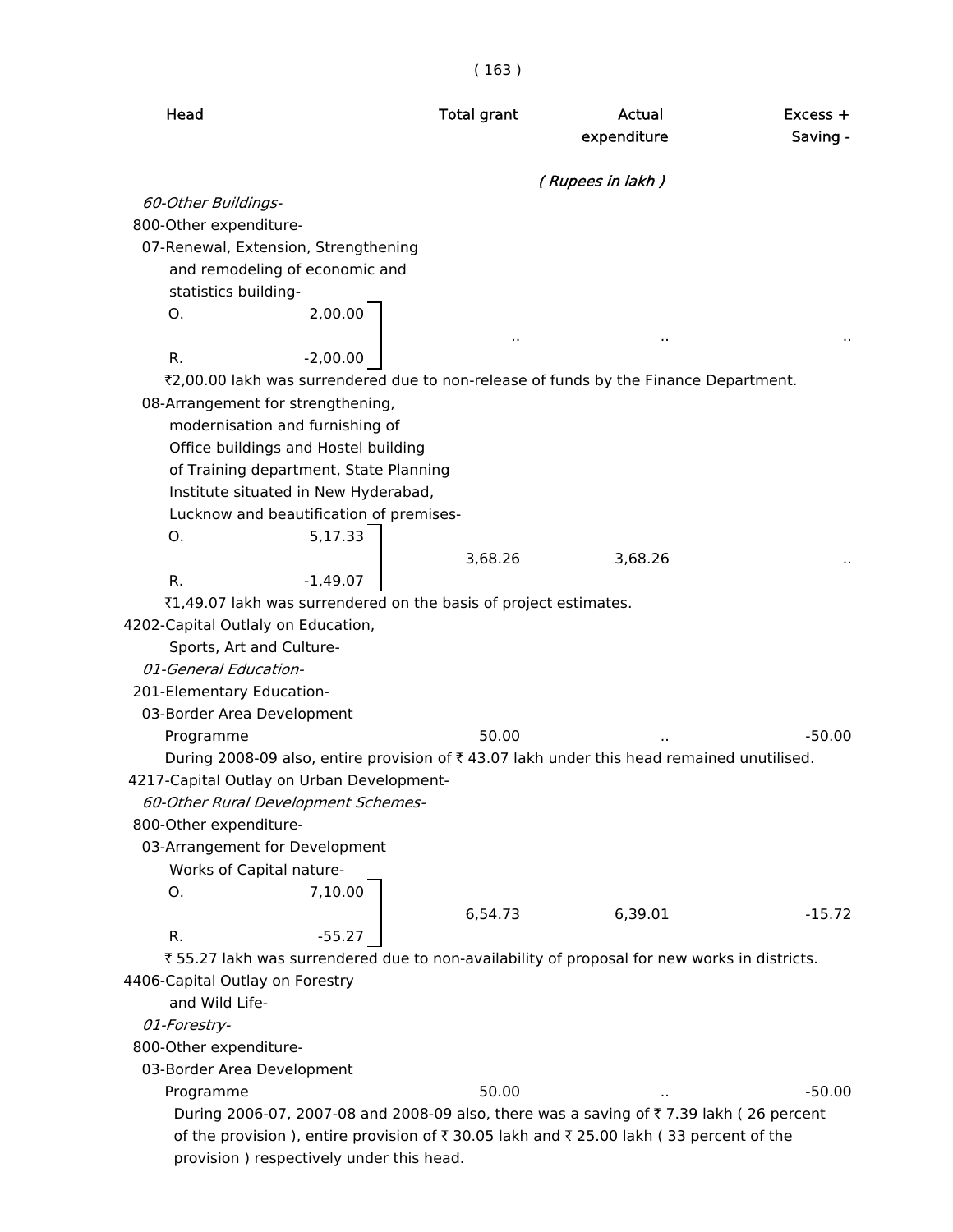| Head                                                                                           | <b>Total grant</b> | Actual<br>expenditure | $Excess +$<br>Saving - |
|------------------------------------------------------------------------------------------------|--------------------|-----------------------|------------------------|
|                                                                                                |                    | (Rupees in lakh)      |                        |
| 4515-Capital Outlay on Other Rural                                                             |                    |                       |                        |
| Development Programmes-                                                                        |                    |                       |                        |
| 800-Other expenditure-                                                                         |                    |                       |                        |
| 03-Border Area Development                                                                     |                    |                       |                        |
| Programme                                                                                      | 1,50.00            | 40.59                 | $-1,09.41$             |
| 05-Arrangement for Development                                                                 |                    |                       |                        |
| Works of capital nature-                                                                       |                    |                       |                        |
| 28,40.00<br>О.                                                                                 |                    |                       |                        |
|                                                                                                | 25,19.51           | 24,51.09              | $-68.41$               |
| $-3,20.49$<br>R.                                                                               |                    |                       |                        |
| ₹ 3,20.49 lakh was surrendered due to non-availability of proposal for new works in districts. |                    |                       |                        |
| 4575-Capital Outlay on Other                                                                   |                    |                       |                        |
| Special Areas Programmes-                                                                      |                    |                       |                        |
| 02-Backward Areas-                                                                             |                    |                       |                        |
| 800-Other expenditure-                                                                         |                    |                       |                        |
| 03-Special Schemes of Bundelkhand-                                                             |                    |                       |                        |
| S.<br>2,70,00.00                                                                               |                    |                       |                        |
|                                                                                                | $\cdot$ .          | 2,95.56               | $+2,95.56$             |
| R.<br>$-2,70,00.00$                                                                            |                    |                       |                        |
| Actual expenditure of 2,95.56 lakh pertains to O.B. Suspense clearance for the year 2002-03.   |                    |                       |                        |
|                                                                                                |                    |                       |                        |
| ₹ 2,70,00.00 lakh was surrendered due to non-issuance of sanction in unavoidable               |                    |                       |                        |
| circumstances.                                                                                 |                    |                       |                        |
| 4711-Capital Outlay on Flood Control Projects-<br>01-Flood Control-                            |                    |                       |                        |
| 103-Civil Works-                                                                               |                    |                       |                        |
| 04-Border Area Development                                                                     |                    |                       |                        |
| Programme                                                                                      | 50.00              |                       | $-50.00$               |
| 5054-Capital Outlay on Roads                                                                   |                    |                       |                        |
| and Bridges-                                                                                   |                    |                       |                        |
| 04-District and Other Roads-                                                                   |                    |                       |                        |
| 337-Road Works-                                                                                |                    |                       |                        |
| 06-Border Area Development                                                                     |                    |                       |                        |
| Programme                                                                                      | 20,87.00           | 14,27.55              | $-6,59.45$             |
|                                                                                                |                    |                       |                        |

 Reasons for the final saving/non-utilisation of entire provision under the above heads have not been intimated ( June 2010 ).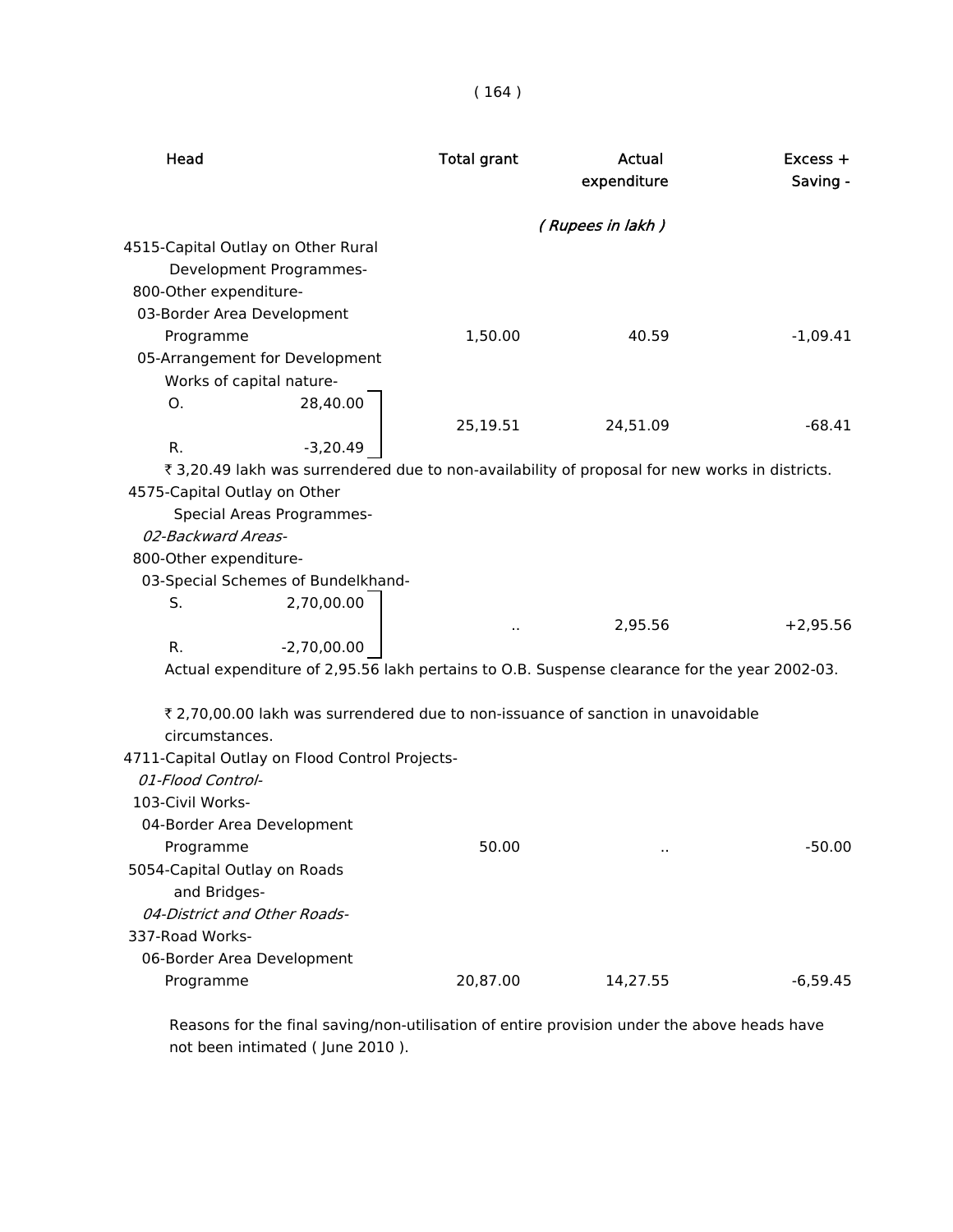| × | I<br>× | ×. |
|---|--------|----|

(viii) Excess occurred under:-

| Head                                | <b>Total grant</b> | Actual<br>expenditure | $Excess +$<br>Saving - |
|-------------------------------------|--------------------|-----------------------|------------------------|
|                                     |                    | (Rupees in lakh)      |                        |
| 4210-Capital Outlay on Medical      |                    |                       |                        |
| and Public Health-                  |                    |                       |                        |
| 02-Rural Health Services-           |                    |                       |                        |
| 800-Other expenditure-              |                    |                       |                        |
| 05-Border Area Development          |                    |                       |                        |
| Programme                           | 75.00              | 1.30.04               | $+55.04$               |
| 4215-Capital Outlay on Water Supply |                    |                       |                        |
| and Sanitation-                     |                    |                       |                        |
| 01-Water Supply-                    |                    |                       |                        |
| 102-Rural Water Supply-             |                    |                       |                        |
| 05-Border Area Development          |                    |                       |                        |
| Programme                           | 80.00              | 1,88.41               | $+1,08.41$             |
| 4403-Capital Outlay on Animal       |                    |                       |                        |
| Husbandry-                          |                    |                       |                        |
| 101-Veterinary Services and         |                    |                       |                        |
| Animal Health-                      |                    |                       |                        |
| 03-Border Area Development          |                    |                       |                        |
| Programme                           | 5.00               | 1,06.60               | $+1,01.60$             |
|                                     |                    |                       |                        |

Reasons for the final excess under the above heads have not been intimated ( June 2010 ).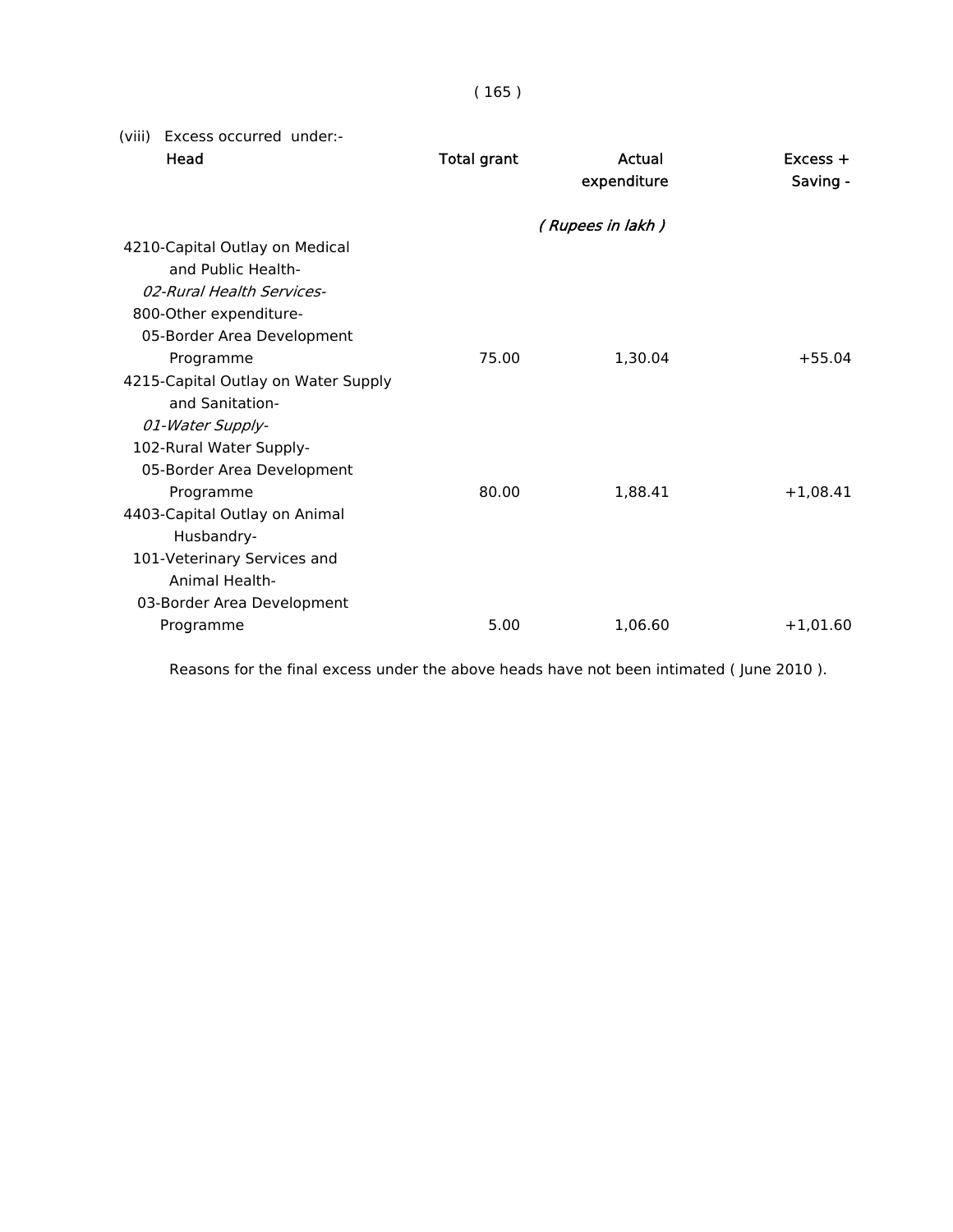# GRANT NO. 41-ELECTION DEPARTMENT

| <b>Major Heads</b>                                                                                |                                           | <b>Total grant</b>                                     | Actual<br>expenditure                                                                                                                                                                                                                                                                                                                                        | Excess +<br>Saving -   |
|---------------------------------------------------------------------------------------------------|-------------------------------------------|--------------------------------------------------------|--------------------------------------------------------------------------------------------------------------------------------------------------------------------------------------------------------------------------------------------------------------------------------------------------------------------------------------------------------------|------------------------|
|                                                                                                   |                                           |                                                        | (Rupees in thousand)                                                                                                                                                                                                                                                                                                                                         |                        |
| Revenue-<br>2015-Elections and<br>2052-Secretariat-General Services<br>Voted-                     |                                           |                                                        |                                                                                                                                                                                                                                                                                                                                                              |                        |
| Original                                                                                          | 1,01,40,03                                | 1,03,83,03                                             | 1,01,95,80                                                                                                                                                                                                                                                                                                                                                   | $-1,87,23$             |
| Supplementary<br>Amount surrendered during the year (March 2010)                                  | 2,43,00                                   |                                                        |                                                                                                                                                                                                                                                                                                                                                              | 3,90,68                |
| <b>Notes and Comments-</b><br>Revenue-<br>Voted-                                                  | obtained in August 2009 proved excessive. | and indicative of incorrect estimation of expenditure. | (i) In view of the final saving of $\overline{\tau}$ 1,87.23 lakh; surrender of $\overline{\tau}$ 3,90.68 lakh was injudicious<br>(ii) In view of the final saving of $\overline{\tau}$ 1,87.23 lakh, the supplementary grant of $\overline{\tau}$ 2,43.00 lakh<br>(iii) Saving (partly counterbalanced by excess under other heads) occurred mainly under:- |                        |
| Head                                                                                              |                                           | <b>Total grant</b>                                     | <b>Actual</b><br>expenditure                                                                                                                                                                                                                                                                                                                                 | $Excess +$<br>Saving - |
|                                                                                                   |                                           |                                                        | (Rupees in lakh)                                                                                                                                                                                                                                                                                                                                             |                        |
| 2015-Elections-<br>103-Preparation and Printing<br>of Electoral Rolls-<br>06-Photo Identity Card- |                                           |                                                        |                                                                                                                                                                                                                                                                                                                                                              |                        |
| O <sub>1</sub><br>R.                                                                              | 7,20.00<br>$-1,71.01$                     | 5,48.99                                                | 5,66.75                                                                                                                                                                                                                                                                                                                                                      | $+17.76$               |

Out of total saving of  $\bar{\tau}$  1,71.01 lakh, reasons for reduction in provision through reappropriation by  $\bar{\tau}$  1,23.97 lakh have not been intimated. Surrender of  $\bar{\tau}$  47.04 lakh was due to non availability of miniature records alongwith bills at district level by some contractors and non finalisation of bills by some districts.

Reasons for the final excess under the above head have not been intimated ( June 2010 ).

#### ( 166 )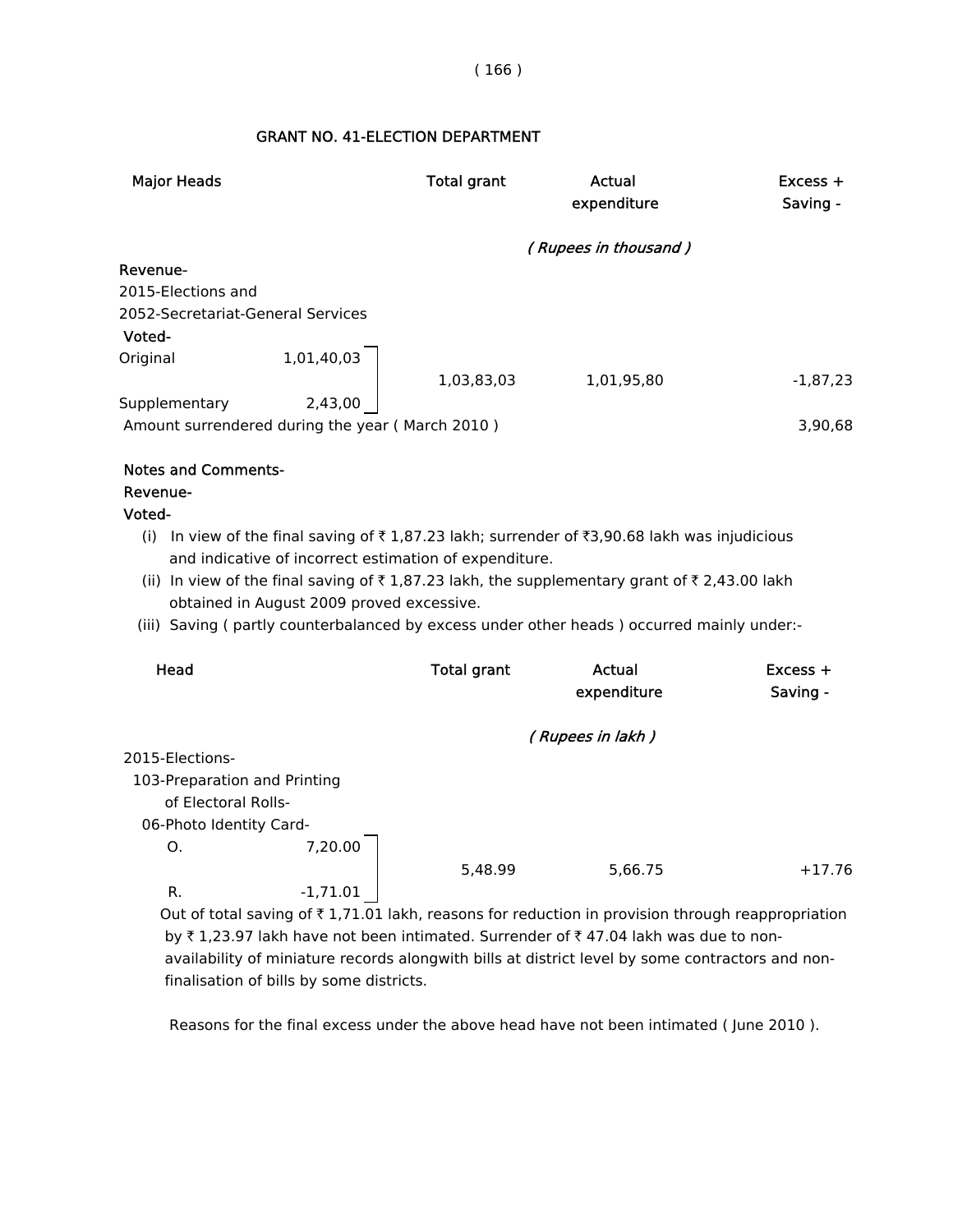( 167 )

| Head                                                                             | <b>Total grant</b> | Actual<br>expenditure                                                                                                                                                              | $Excess +$<br>Saving - |
|----------------------------------------------------------------------------------|--------------------|------------------------------------------------------------------------------------------------------------------------------------------------------------------------------------|------------------------|
|                                                                                  |                    | (Rupees in lakh)                                                                                                                                                                   |                        |
| 106-Charges for conduct of                                                       |                    |                                                                                                                                                                                    |                        |
| elections to State/Union                                                         |                    |                                                                                                                                                                                    |                        |
| Territory Legislature-                                                           |                    |                                                                                                                                                                                    |                        |
| 07-Accidental Insurance of the persons                                           |                    |                                                                                                                                                                                    |                        |
| deputed for the work of Legislative                                              |                    |                                                                                                                                                                                    |                        |
| Assembly Election-                                                               |                    |                                                                                                                                                                                    |                        |
| О.                                                                               | 10.00              |                                                                                                                                                                                    |                        |
|                                                                                  |                    |                                                                                                                                                                                    |                        |
| R.<br>$-10.00$                                                                   |                    |                                                                                                                                                                                    |                        |
| ₹ 10.00 lakh was surrendered due to non-receipt of any case of ex-gratia amount. |                    |                                                                                                                                                                                    |                        |
| 09-Accidental Insurance of the persons                                           |                    |                                                                                                                                                                                    |                        |
| deputed for the work of By-Election                                              |                    |                                                                                                                                                                                    |                        |
| of Lok Sabha/Legislative Assembly-                                               |                    |                                                                                                                                                                                    |                        |
| Ο.                                                                               | 10.00              |                                                                                                                                                                                    |                        |
|                                                                                  |                    |                                                                                                                                                                                    |                        |
| R.<br>$-10.00$                                                                   |                    |                                                                                                                                                                                    |                        |
| ₹ 10.00 lakh was surrendered due to non-receipt of any case of ex-gratia amount. |                    |                                                                                                                                                                                    |                        |
|                                                                                  |                    |                                                                                                                                                                                    |                        |
| (iv) Excess occurred mainly under:-                                              |                    |                                                                                                                                                                                    |                        |
| 2015-Elections-                                                                  |                    |                                                                                                                                                                                    |                        |
| 103-Preparation and Printing                                                     |                    |                                                                                                                                                                                    |                        |
| of Electoral Rolls-                                                              |                    |                                                                                                                                                                                    |                        |
| 04-Legislative Council-                                                          |                    |                                                                                                                                                                                    |                        |
| Ο.                                                                               | 0.80               |                                                                                                                                                                                    |                        |
|                                                                                  | 9.77<br>8.97       | 9.88                                                                                                                                                                               | $+0.11$                |
| R.                                                                               |                    |                                                                                                                                                                                    |                        |
|                                                                                  |                    | Out of net augmentation of provision by ₹8.97 lakh, reasons for augmentation of provision<br>by ₹9.47 lakh have not been intimated. Surrender of ₹0.50 lakh was due to non-receipt |                        |
| of matured bills and token amounts.                                              |                    |                                                                                                                                                                                    |                        |
| 106-Charges for conduct of                                                       |                    |                                                                                                                                                                                    |                        |
| elections to State/Union                                                         |                    |                                                                                                                                                                                    |                        |
| Territory Legislature-                                                           |                    |                                                                                                                                                                                    |                        |
| 03-General Election-State                                                        |                    |                                                                                                                                                                                    |                        |
| Legislative Assembly-                                                            |                    |                                                                                                                                                                                    |                        |
| О.                                                                               | 26.54              |                                                                                                                                                                                    |                        |
|                                                                                  | 27.16              | 1,55.04                                                                                                                                                                            | $+1,27.88$             |
| R.                                                                               | 0.62               |                                                                                                                                                                                    |                        |
|                                                                                  |                    | Actual expenditure includes D.A.A. Suspense clearance for the year 2001-02 amounting                                                                                               |                        |
|                                                                                  |                    |                                                                                                                                                                                    |                        |

to  $\bar{\tau}$  1,07.63 lakh and O.B. Suspense clearance for the years 2001-02 and 2002-03 amounting to  $\bar{\tau}$  9.54 lakh.

Out of net augmentation of provision by  $\bar{\tau}$  0.62 lakh, reasons for augmentation of provision by ₹ 2.09 lakh have not been intimated. Surrender of ₹ 1.47 lakh was due to non-receipt of matured bills and token amounts.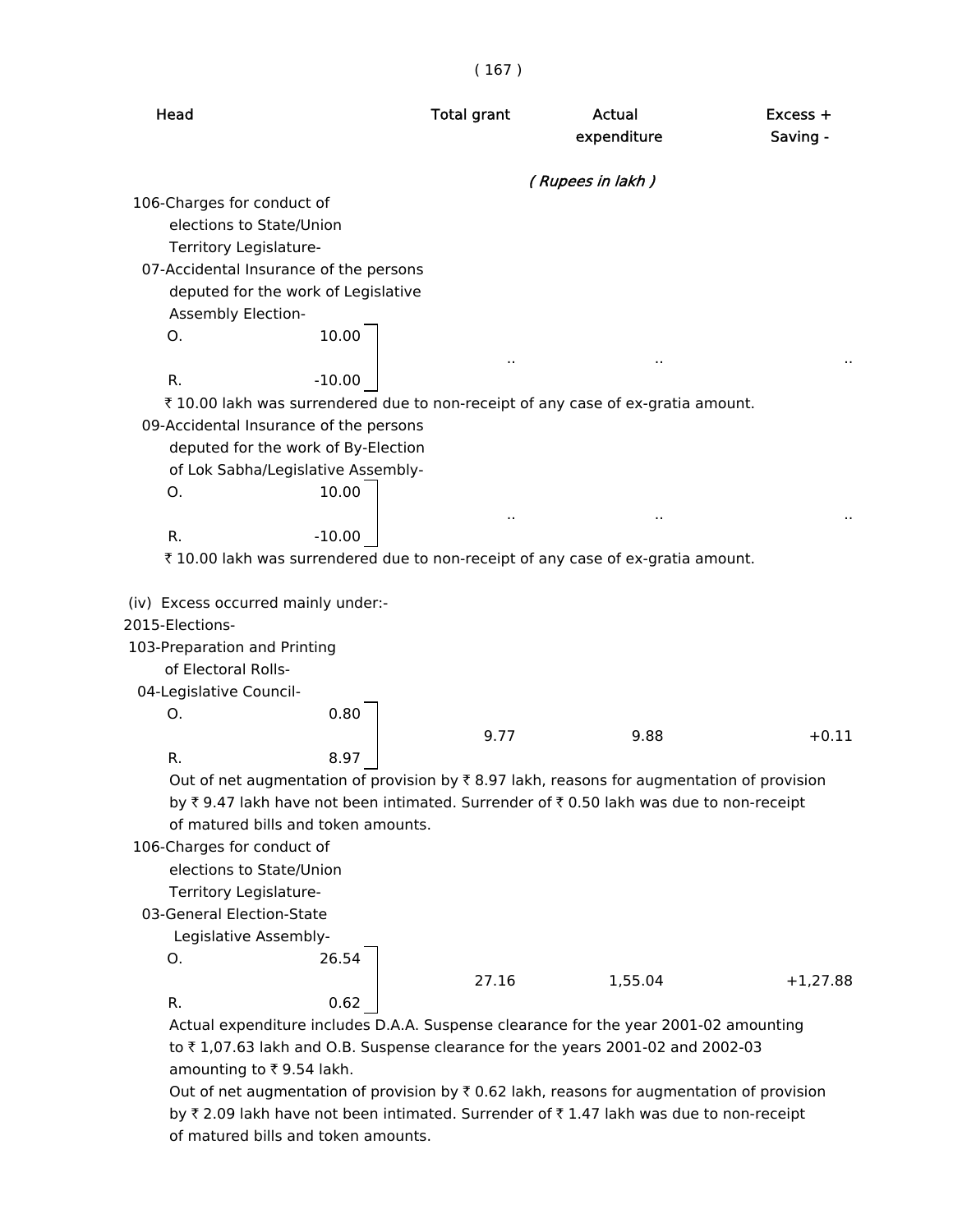| <b>Total grant</b>                    | Actual<br>expenditure               | $Excess +$<br>Saving -                                                                                                                                                                                                                                                                                                                                                     |
|---------------------------------------|-------------------------------------|----------------------------------------------------------------------------------------------------------------------------------------------------------------------------------------------------------------------------------------------------------------------------------------------------------------------------------------------------------------------------|
|                                       |                                     |                                                                                                                                                                                                                                                                                                                                                                            |
|                                       |                                     |                                                                                                                                                                                                                                                                                                                                                                            |
|                                       |                                     |                                                                                                                                                                                                                                                                                                                                                                            |
|                                       |                                     |                                                                                                                                                                                                                                                                                                                                                                            |
| 82.99                                 | 83.52                               | $+0.53$                                                                                                                                                                                                                                                                                                                                                                    |
|                                       |                                     |                                                                                                                                                                                                                                                                                                                                                                            |
|                                       |                                     |                                                                                                                                                                                                                                                                                                                                                                            |
|                                       |                                     |                                                                                                                                                                                                                                                                                                                                                                            |
| of matured bills and token provision. |                                     |                                                                                                                                                                                                                                                                                                                                                                            |
|                                       |                                     |                                                                                                                                                                                                                                                                                                                                                                            |
|                                       |                                     |                                                                                                                                                                                                                                                                                                                                                                            |
|                                       |                                     |                                                                                                                                                                                                                                                                                                                                                                            |
| 2.97.63                               | 3.17.42                             | $+19.79$                                                                                                                                                                                                                                                                                                                                                                   |
|                                       |                                     |                                                                                                                                                                                                                                                                                                                                                                            |
|                                       |                                     |                                                                                                                                                                                                                                                                                                                                                                            |
|                                       |                                     |                                                                                                                                                                                                                                                                                                                                                                            |
|                                       |                                     |                                                                                                                                                                                                                                                                                                                                                                            |
|                                       |                                     |                                                                                                                                                                                                                                                                                                                                                                            |
|                                       |                                     |                                                                                                                                                                                                                                                                                                                                                                            |
|                                       | matured bills and economy measures. | (Rupees in lakh)<br>Out of net augmentation of ₹76.65 lakh, reasons for augmentation of provision by<br>₹79.42 lakh have not been intimated. Surrender of ₹2.77 lakh was due to non-receipt<br>Out of net augmentation of ₹19.12 lakh, reasons for augmentation of provision by<br>₹44.62 lakh have not been intimated. Surrender of ₹25.50 lakh was due to non-receipt of |

03-Payment of Arrears-

| Ο. | 2,59.64 |         |         |          |
|----|---------|---------|---------|----------|
|    |         | 2,56.65 | 2,68.78 | $+12.13$ |
| R. | $-2.99$ |         |         |          |

Out of net saving of  $\bar{\tau}$  2.99 lakh, surrender of  $\bar{\tau}$  4.51 lakh was due to return of balance amount by district election office Reasons for augmentation of provision by  $\bar{\tau}$  1.52 lakh have not been intimated.

Reasons for the final excess under the above heads have not been intimated ( June 2010 ).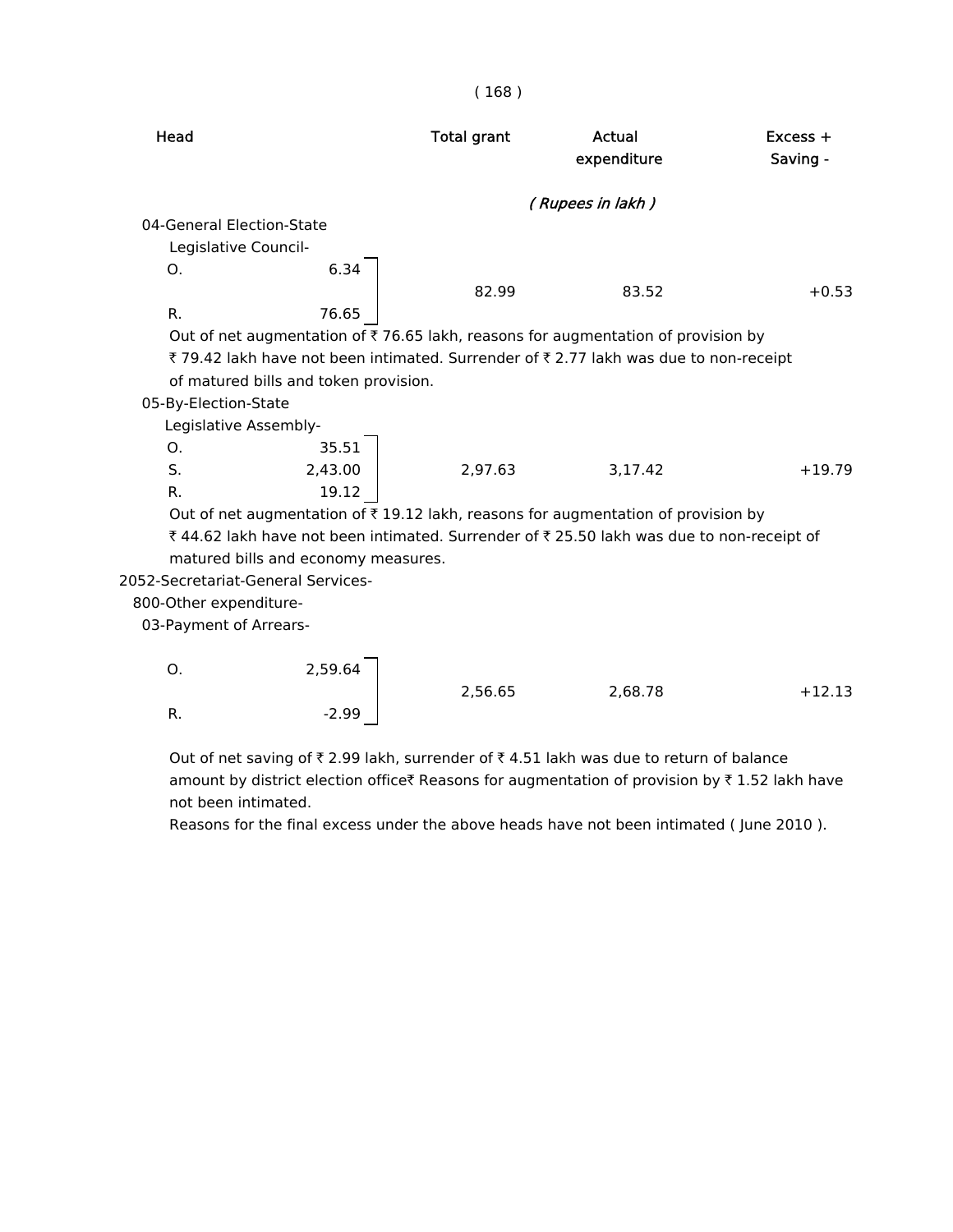| <b>Major Heads</b>                                 | <b>Total grant</b><br>or<br>appropriation | <b>Actual</b><br>expenditure | Excess+<br>Saving- |
|----------------------------------------------------|-------------------------------------------|------------------------------|--------------------|
|                                                    |                                           | (Rupees in thousand)         |                    |
| Revenue-                                           |                                           |                              |                    |
| 2014-Administration of Justice,                    |                                           |                              |                    |
| 2052-Secretariat-General Services,                 |                                           |                              |                    |
| 2071-Pension and Other Retirement<br>Benefits and  |                                           |                              |                    |
| 2235-Social Security and Welfare                   |                                           |                              |                    |
| Voted-                                             |                                           |                              |                    |
| 7,97,24,78<br>Original                             | 7,98,46,16                                | 6,06,58,36                   | $-1,91,87,80$      |
| Supplementary<br>1,21,38                           |                                           |                              |                    |
| Amount surrendered during the year                 |                                           |                              |                    |
| Charged-                                           |                                           |                              |                    |
| 1,35,76,48<br>Original                             |                                           |                              |                    |
|                                                    | 1,39,81,03                                | 1,32,39,16                   | $-7,41,87$         |
| Supplementary<br>4,04,55                           |                                           |                              |                    |
| Amount surrendered during the year                 |                                           |                              |                    |
| Capital-                                           |                                           |                              |                    |
| 4059-Capital Outlay on Public Works,               |                                           |                              |                    |
| 4216-Capital Outlay on Housing and                 |                                           |                              |                    |
| 4235-Capital Outlay Social Security<br>and Welfare |                                           |                              |                    |
| Voted-                                             |                                           |                              |                    |
| 1,31,25,05<br>Original                             | 1,39,75,05                                | 32,53,00                     | $-1,07,22,05$      |
| Supplementary<br>8,50,00                           |                                           |                              |                    |
| Amount surrendered during the year                 |                                           |                              |                    |

#### GRANT NO. 42-JUDICIAL DEPARTMENT

#### Notes and Comments- Revenue-

#### Voted-

(i) Out of the final saving of  $\bar{\tau}$  1,91,87.80 lakh, no amount could be anticipated for surrender.

(ii) In view of the final saving of  $\bar{\tau}$  1,91,87.80 lakh, the supplementary grant of  $\bar{\tau}$  1,21.38 lakh obtained in August 2009 proved unnecessary. It could have been limited to token amounts wherever necessary.

#### ( 169 )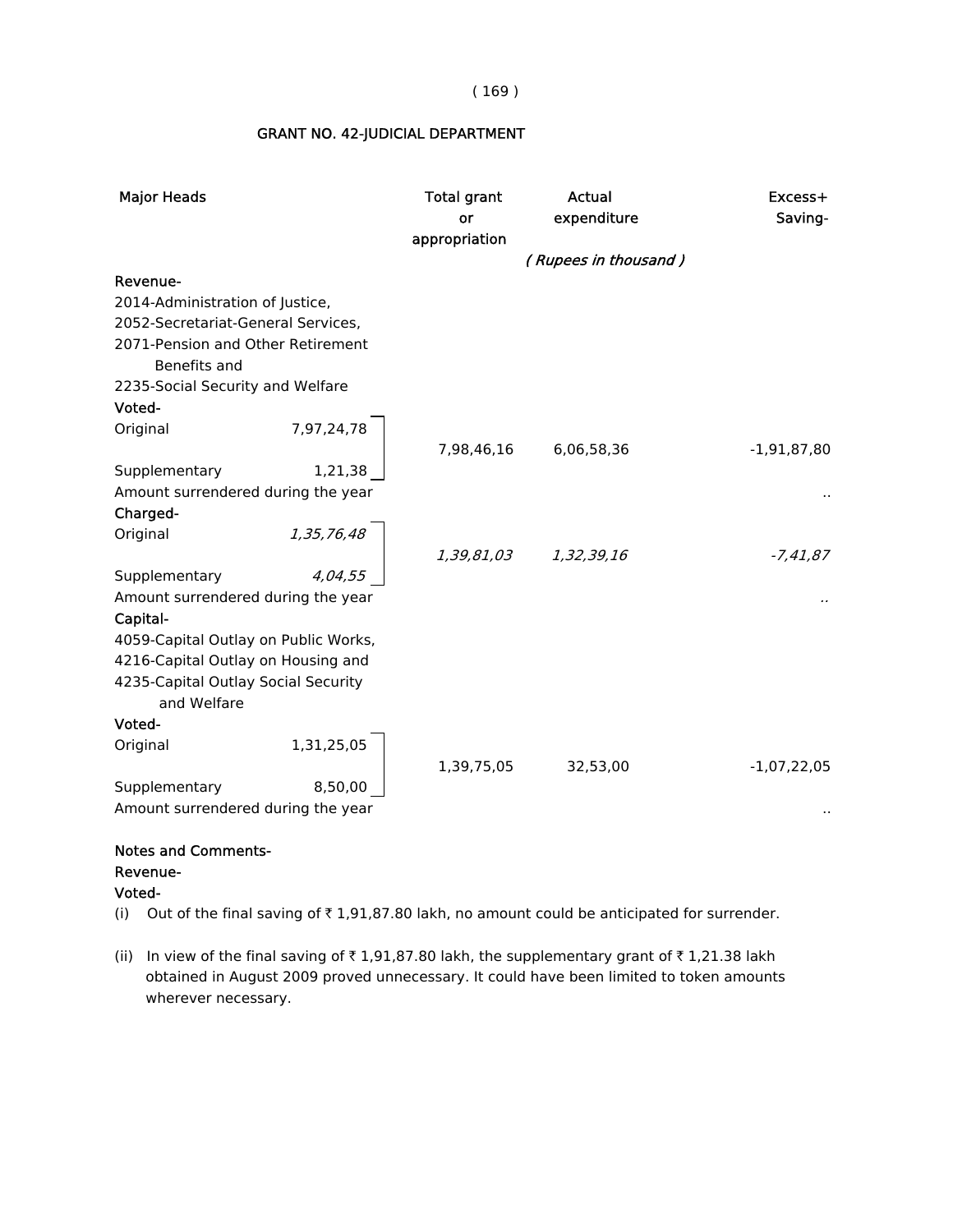(iii) Saving (partly counterbalanced by excess under other heads ) occurred mainly under :-

| Head                            |                                      | <b>Total grant</b> | Actual<br>expenditure | Excess +<br>Saving - |
|---------------------------------|--------------------------------------|--------------------|-----------------------|----------------------|
|                                 |                                      |                    | (Rupees in lakh)      |                      |
| 2014-Administration of Justice- |                                      |                    |                       |                      |
| 105-Civil and Session Courts-   |                                      |                    |                       |                      |
| 03-District and Session Judge   |                                      | 4,55,12.26         | 3,95,26.86            | $-59,85.40$          |
| 09-Family Courts                |                                      | 6,58.20            | 4,56.21               | $-2,01.99$           |
|                                 | 95-Implementation of Recommendations |                    |                       |                      |
|                                 | of the 11th Finance Commission       | 37,98.49           | 25,82.50              | $-12,15.99$          |
| 106-Small causes Courts-        |                                      |                    |                       |                      |
| 03-Establishment                |                                      | 11,28.99           | 7,98.85               | $-3,30.14$           |
| 108- Criminal Courts-           |                                      |                    |                       |                      |
| 03-Regular Establishment-       |                                      |                    |                       |                      |
| O.                              | 84,22.61                             |                    |                       |                      |
|                                 |                                      | 84,26.44           | 69,69.29              | $-14, 57.15$         |
| S.                              | 3.83                                 |                    |                       |                      |
| 04-Establishment of Railway     |                                      |                    |                       |                      |
| Magistrates                     |                                      | 4,21.56            | 2,74.37               | $-1,47.19$           |
| 800- Other expenditure-         |                                      |                    |                       |                      |
|                                 | 06-Provision for maintenance of      |                    |                       |                      |
|                                 | Departmental Residential             |                    |                       |                      |
| <b>Buildings</b>                |                                      | 50.00              |                       | $-50.00$             |
| 07-State Legal Commission-      |                                      |                    |                       |                      |
| O.                              | 64.15                                |                    |                       |                      |
|                                 |                                      | 1,81.70            | 1,57.07               | $-24.63$             |
| S.                              | 1,17.55                              |                    |                       |                      |
| 09-Public Service Tribunal      |                                      | 6,56.17            | 5,55.74               | $-1,00.43$           |
|                                 | 2052-Secretariat-General Services-   |                    |                       |                      |
| 091-Attached Offices-           |                                      |                    |                       |                      |
| 03-Legal Cell-Uttar Pradesh     |                                      |                    |                       |                      |
| Bhavan, New Delhi               |                                      | 87.58              | 75.38                 | $-12.20$             |
| 800-Other expenditure-          |                                      |                    |                       |                      |
| 03-Payment of Arrears-          |                                      |                    |                       |                      |
| O.                              | 1,05,74.48                           |                    |                       |                      |
|                                 |                                      | 91,74.09           | 3,30.40               | $-88,43.69$          |
| R.                              | $-14,00.39$                          |                    |                       |                      |

Reasons for reduction in provision by  $\bar{\tau}14,00.39$  lakh have not been intimated.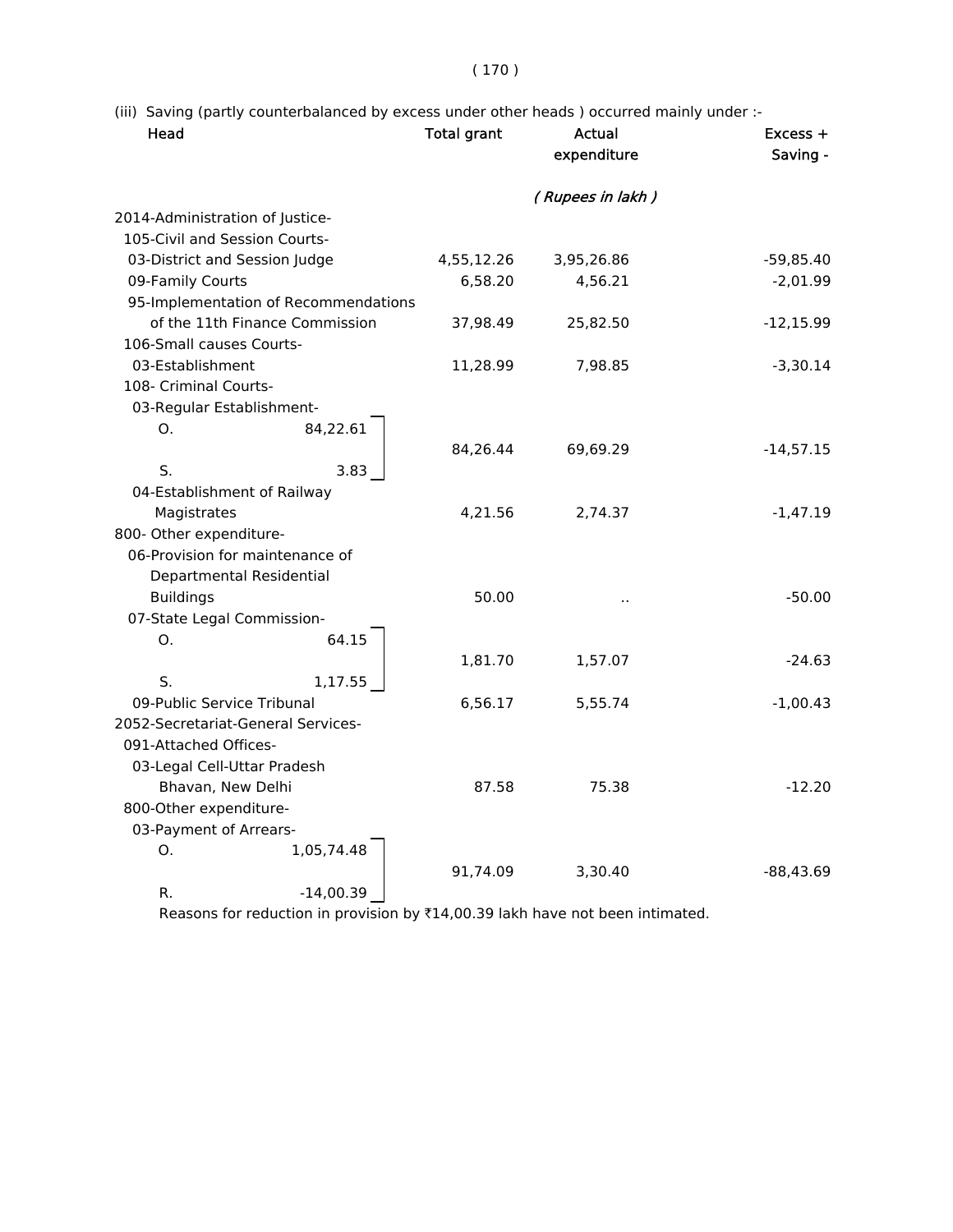| (Rupees in lakh)<br>2235-Social Security and Welfare-<br>60-Other Social Security and Welfare<br>Programmes-<br>200-Other Programmes-<br>05-Public Court<br>3,62.40<br>25.83<br>$-3,36.57$<br>06-Transfer of net sale proceed of Welfare<br>Stamps relating to Advocate Welfare<br>Fund to Trustee Committee for<br>Advocate Welfare Fund<br>4,80.00<br>4,08.71<br>-71.29<br>Reasons for the final saving/non-utilisation of entire provision under the above heads have not<br>been intimated (June 2010).<br>Excess occurred mainly under :-<br>(iv)<br>2014-Administration of Justice-<br>114- Legal Advisers and Counsels-<br>03-Advocate General-<br>1,47.70<br>O.<br>1,93.64<br>2,07.63<br>$+13.99$<br>R.<br>45.94<br>Out of net augmentation of $\bar{\tau}$ 45.94 lakh, reasons for augmentation of provision by<br>₹59.66 lakh and reduction in provision by ₹13.72 lakh have not been intimated.<br>During 2006-07, 2007-08 and 2008-09 also, the expenditure under this head exceeded the<br>provision (₹1,09.76 lakh) by ₹ 68.54 lakh, the provision (₹1,77.61 lakh) by ₹69.34 lakh<br>and the provision (₹1,22.46 lakh) by ₹30.35 lakh respectively.<br>04-Legal Advisor and Government<br>Counsels-<br>58,24.76<br>Ο.<br>71,59.11<br>68,13.86<br>$-3,45.25$<br>13,34.35<br>R<br>Out of net augmentation of $\bar{\tau}$ 13,34.35 lakh, reasons for augmentation of provision by<br>₹13,39.98 lakh and reduction in provision by ₹5.63 lakh have not been intimated.<br>06-Arrangement for strengthening of<br>library of Advocate General Uttar<br>Pradesh at Allahabad and Lucknow<br>and purchase of Law books, Magazines/<br>Journals and Annual donations and<br>binding of books-<br>0.01<br>О.<br>3.51<br>$-0.05$<br>3.46<br>R.<br>3.50<br>Because for augmentation of provision by $\overline{z}$ 2.50 lakh have not been intimated | Head | <b>Total grant</b> | Actual<br>expenditure | $Excess +$<br>Saving - |
|----------------------------------------------------------------------------------------------------------------------------------------------------------------------------------------------------------------------------------------------------------------------------------------------------------------------------------------------------------------------------------------------------------------------------------------------------------------------------------------------------------------------------------------------------------------------------------------------------------------------------------------------------------------------------------------------------------------------------------------------------------------------------------------------------------------------------------------------------------------------------------------------------------------------------------------------------------------------------------------------------------------------------------------------------------------------------------------------------------------------------------------------------------------------------------------------------------------------------------------------------------------------------------------------------------------------------------------------------------------------------------------------------------------------------------------------------------------------------------------------------------------------------------------------------------------------------------------------------------------------------------------------------------------------------------------------------------------------------------------------------------------------------------------------------------------------------------------------------------|------|--------------------|-----------------------|------------------------|
|                                                                                                                                                                                                                                                                                                                                                                                                                                                                                                                                                                                                                                                                                                                                                                                                                                                                                                                                                                                                                                                                                                                                                                                                                                                                                                                                                                                                                                                                                                                                                                                                                                                                                                                                                                                                                                                          |      |                    |                       |                        |
|                                                                                                                                                                                                                                                                                                                                                                                                                                                                                                                                                                                                                                                                                                                                                                                                                                                                                                                                                                                                                                                                                                                                                                                                                                                                                                                                                                                                                                                                                                                                                                                                                                                                                                                                                                                                                                                          |      |                    |                       |                        |
|                                                                                                                                                                                                                                                                                                                                                                                                                                                                                                                                                                                                                                                                                                                                                                                                                                                                                                                                                                                                                                                                                                                                                                                                                                                                                                                                                                                                                                                                                                                                                                                                                                                                                                                                                                                                                                                          |      |                    |                       |                        |
|                                                                                                                                                                                                                                                                                                                                                                                                                                                                                                                                                                                                                                                                                                                                                                                                                                                                                                                                                                                                                                                                                                                                                                                                                                                                                                                                                                                                                                                                                                                                                                                                                                                                                                                                                                                                                                                          |      |                    |                       |                        |
|                                                                                                                                                                                                                                                                                                                                                                                                                                                                                                                                                                                                                                                                                                                                                                                                                                                                                                                                                                                                                                                                                                                                                                                                                                                                                                                                                                                                                                                                                                                                                                                                                                                                                                                                                                                                                                                          |      |                    |                       |                        |
|                                                                                                                                                                                                                                                                                                                                                                                                                                                                                                                                                                                                                                                                                                                                                                                                                                                                                                                                                                                                                                                                                                                                                                                                                                                                                                                                                                                                                                                                                                                                                                                                                                                                                                                                                                                                                                                          |      |                    |                       |                        |
|                                                                                                                                                                                                                                                                                                                                                                                                                                                                                                                                                                                                                                                                                                                                                                                                                                                                                                                                                                                                                                                                                                                                                                                                                                                                                                                                                                                                                                                                                                                                                                                                                                                                                                                                                                                                                                                          |      |                    |                       |                        |
|                                                                                                                                                                                                                                                                                                                                                                                                                                                                                                                                                                                                                                                                                                                                                                                                                                                                                                                                                                                                                                                                                                                                                                                                                                                                                                                                                                                                                                                                                                                                                                                                                                                                                                                                                                                                                                                          |      |                    |                       |                        |
|                                                                                                                                                                                                                                                                                                                                                                                                                                                                                                                                                                                                                                                                                                                                                                                                                                                                                                                                                                                                                                                                                                                                                                                                                                                                                                                                                                                                                                                                                                                                                                                                                                                                                                                                                                                                                                                          |      |                    |                       |                        |
|                                                                                                                                                                                                                                                                                                                                                                                                                                                                                                                                                                                                                                                                                                                                                                                                                                                                                                                                                                                                                                                                                                                                                                                                                                                                                                                                                                                                                                                                                                                                                                                                                                                                                                                                                                                                                                                          |      |                    |                       |                        |
|                                                                                                                                                                                                                                                                                                                                                                                                                                                                                                                                                                                                                                                                                                                                                                                                                                                                                                                                                                                                                                                                                                                                                                                                                                                                                                                                                                                                                                                                                                                                                                                                                                                                                                                                                                                                                                                          |      |                    |                       |                        |
|                                                                                                                                                                                                                                                                                                                                                                                                                                                                                                                                                                                                                                                                                                                                                                                                                                                                                                                                                                                                                                                                                                                                                                                                                                                                                                                                                                                                                                                                                                                                                                                                                                                                                                                                                                                                                                                          |      |                    |                       |                        |
|                                                                                                                                                                                                                                                                                                                                                                                                                                                                                                                                                                                                                                                                                                                                                                                                                                                                                                                                                                                                                                                                                                                                                                                                                                                                                                                                                                                                                                                                                                                                                                                                                                                                                                                                                                                                                                                          |      |                    |                       |                        |
|                                                                                                                                                                                                                                                                                                                                                                                                                                                                                                                                                                                                                                                                                                                                                                                                                                                                                                                                                                                                                                                                                                                                                                                                                                                                                                                                                                                                                                                                                                                                                                                                                                                                                                                                                                                                                                                          |      |                    |                       |                        |
|                                                                                                                                                                                                                                                                                                                                                                                                                                                                                                                                                                                                                                                                                                                                                                                                                                                                                                                                                                                                                                                                                                                                                                                                                                                                                                                                                                                                                                                                                                                                                                                                                                                                                                                                                                                                                                                          |      |                    |                       |                        |
|                                                                                                                                                                                                                                                                                                                                                                                                                                                                                                                                                                                                                                                                                                                                                                                                                                                                                                                                                                                                                                                                                                                                                                                                                                                                                                                                                                                                                                                                                                                                                                                                                                                                                                                                                                                                                                                          |      |                    |                       |                        |
|                                                                                                                                                                                                                                                                                                                                                                                                                                                                                                                                                                                                                                                                                                                                                                                                                                                                                                                                                                                                                                                                                                                                                                                                                                                                                                                                                                                                                                                                                                                                                                                                                                                                                                                                                                                                                                                          |      |                    |                       |                        |
|                                                                                                                                                                                                                                                                                                                                                                                                                                                                                                                                                                                                                                                                                                                                                                                                                                                                                                                                                                                                                                                                                                                                                                                                                                                                                                                                                                                                                                                                                                                                                                                                                                                                                                                                                                                                                                                          |      |                    |                       |                        |
|                                                                                                                                                                                                                                                                                                                                                                                                                                                                                                                                                                                                                                                                                                                                                                                                                                                                                                                                                                                                                                                                                                                                                                                                                                                                                                                                                                                                                                                                                                                                                                                                                                                                                                                                                                                                                                                          |      |                    |                       |                        |
|                                                                                                                                                                                                                                                                                                                                                                                                                                                                                                                                                                                                                                                                                                                                                                                                                                                                                                                                                                                                                                                                                                                                                                                                                                                                                                                                                                                                                                                                                                                                                                                                                                                                                                                                                                                                                                                          |      |                    |                       |                        |
|                                                                                                                                                                                                                                                                                                                                                                                                                                                                                                                                                                                                                                                                                                                                                                                                                                                                                                                                                                                                                                                                                                                                                                                                                                                                                                                                                                                                                                                                                                                                                                                                                                                                                                                                                                                                                                                          |      |                    |                       |                        |
|                                                                                                                                                                                                                                                                                                                                                                                                                                                                                                                                                                                                                                                                                                                                                                                                                                                                                                                                                                                                                                                                                                                                                                                                                                                                                                                                                                                                                                                                                                                                                                                                                                                                                                                                                                                                                                                          |      |                    |                       |                        |
|                                                                                                                                                                                                                                                                                                                                                                                                                                                                                                                                                                                                                                                                                                                                                                                                                                                                                                                                                                                                                                                                                                                                                                                                                                                                                                                                                                                                                                                                                                                                                                                                                                                                                                                                                                                                                                                          |      |                    |                       |                        |
|                                                                                                                                                                                                                                                                                                                                                                                                                                                                                                                                                                                                                                                                                                                                                                                                                                                                                                                                                                                                                                                                                                                                                                                                                                                                                                                                                                                                                                                                                                                                                                                                                                                                                                                                                                                                                                                          |      |                    |                       |                        |
|                                                                                                                                                                                                                                                                                                                                                                                                                                                                                                                                                                                                                                                                                                                                                                                                                                                                                                                                                                                                                                                                                                                                                                                                                                                                                                                                                                                                                                                                                                                                                                                                                                                                                                                                                                                                                                                          |      |                    |                       |                        |
|                                                                                                                                                                                                                                                                                                                                                                                                                                                                                                                                                                                                                                                                                                                                                                                                                                                                                                                                                                                                                                                                                                                                                                                                                                                                                                                                                                                                                                                                                                                                                                                                                                                                                                                                                                                                                                                          |      |                    |                       |                        |
|                                                                                                                                                                                                                                                                                                                                                                                                                                                                                                                                                                                                                                                                                                                                                                                                                                                                                                                                                                                                                                                                                                                                                                                                                                                                                                                                                                                                                                                                                                                                                                                                                                                                                                                                                                                                                                                          |      |                    |                       |                        |
|                                                                                                                                                                                                                                                                                                                                                                                                                                                                                                                                                                                                                                                                                                                                                                                                                                                                                                                                                                                                                                                                                                                                                                                                                                                                                                                                                                                                                                                                                                                                                                                                                                                                                                                                                                                                                                                          |      |                    |                       |                        |
|                                                                                                                                                                                                                                                                                                                                                                                                                                                                                                                                                                                                                                                                                                                                                                                                                                                                                                                                                                                                                                                                                                                                                                                                                                                                                                                                                                                                                                                                                                                                                                                                                                                                                                                                                                                                                                                          |      |                    |                       |                        |
|                                                                                                                                                                                                                                                                                                                                                                                                                                                                                                                                                                                                                                                                                                                                                                                                                                                                                                                                                                                                                                                                                                                                                                                                                                                                                                                                                                                                                                                                                                                                                                                                                                                                                                                                                                                                                                                          |      |                    |                       |                        |
|                                                                                                                                                                                                                                                                                                                                                                                                                                                                                                                                                                                                                                                                                                                                                                                                                                                                                                                                                                                                                                                                                                                                                                                                                                                                                                                                                                                                                                                                                                                                                                                                                                                                                                                                                                                                                                                          |      |                    |                       |                        |
|                                                                                                                                                                                                                                                                                                                                                                                                                                                                                                                                                                                                                                                                                                                                                                                                                                                                                                                                                                                                                                                                                                                                                                                                                                                                                                                                                                                                                                                                                                                                                                                                                                                                                                                                                                                                                                                          |      |                    |                       |                        |
|                                                                                                                                                                                                                                                                                                                                                                                                                                                                                                                                                                                                                                                                                                                                                                                                                                                                                                                                                                                                                                                                                                                                                                                                                                                                                                                                                                                                                                                                                                                                                                                                                                                                                                                                                                                                                                                          |      |                    |                       |                        |
|                                                                                                                                                                                                                                                                                                                                                                                                                                                                                                                                                                                                                                                                                                                                                                                                                                                                                                                                                                                                                                                                                                                                                                                                                                                                                                                                                                                                                                                                                                                                                                                                                                                                                                                                                                                                                                                          |      |                    |                       |                        |
|                                                                                                                                                                                                                                                                                                                                                                                                                                                                                                                                                                                                                                                                                                                                                                                                                                                                                                                                                                                                                                                                                                                                                                                                                                                                                                                                                                                                                                                                                                                                                                                                                                                                                                                                                                                                                                                          |      |                    |                       |                        |
|                                                                                                                                                                                                                                                                                                                                                                                                                                                                                                                                                                                                                                                                                                                                                                                                                                                                                                                                                                                                                                                                                                                                                                                                                                                                                                                                                                                                                                                                                                                                                                                                                                                                                                                                                                                                                                                          |      |                    |                       |                        |
|                                                                                                                                                                                                                                                                                                                                                                                                                                                                                                                                                                                                                                                                                                                                                                                                                                                                                                                                                                                                                                                                                                                                                                                                                                                                                                                                                                                                                                                                                                                                                                                                                                                                                                                                                                                                                                                          |      |                    |                       |                        |
|                                                                                                                                                                                                                                                                                                                                                                                                                                                                                                                                                                                                                                                                                                                                                                                                                                                                                                                                                                                                                                                                                                                                                                                                                                                                                                                                                                                                                                                                                                                                                                                                                                                                                                                                                                                                                                                          |      |                    |                       |                        |
|                                                                                                                                                                                                                                                                                                                                                                                                                                                                                                                                                                                                                                                                                                                                                                                                                                                                                                                                                                                                                                                                                                                                                                                                                                                                                                                                                                                                                                                                                                                                                                                                                                                                                                                                                                                                                                                          |      |                    |                       |                        |
|                                                                                                                                                                                                                                                                                                                                                                                                                                                                                                                                                                                                                                                                                                                                                                                                                                                                                                                                                                                                                                                                                                                                                                                                                                                                                                                                                                                                                                                                                                                                                                                                                                                                                                                                                                                                                                                          |      |                    |                       |                        |
|                                                                                                                                                                                                                                                                                                                                                                                                                                                                                                                                                                                                                                                                                                                                                                                                                                                                                                                                                                                                                                                                                                                                                                                                                                                                                                                                                                                                                                                                                                                                                                                                                                                                                                                                                                                                                                                          |      |                    |                       |                        |

Reasons for augmentation of provision by  $\bar{\tau}$  3.50 lakh have not been intimated.

Reasons for the final saving/excess under the above heads have not been intimated

### ( 171 )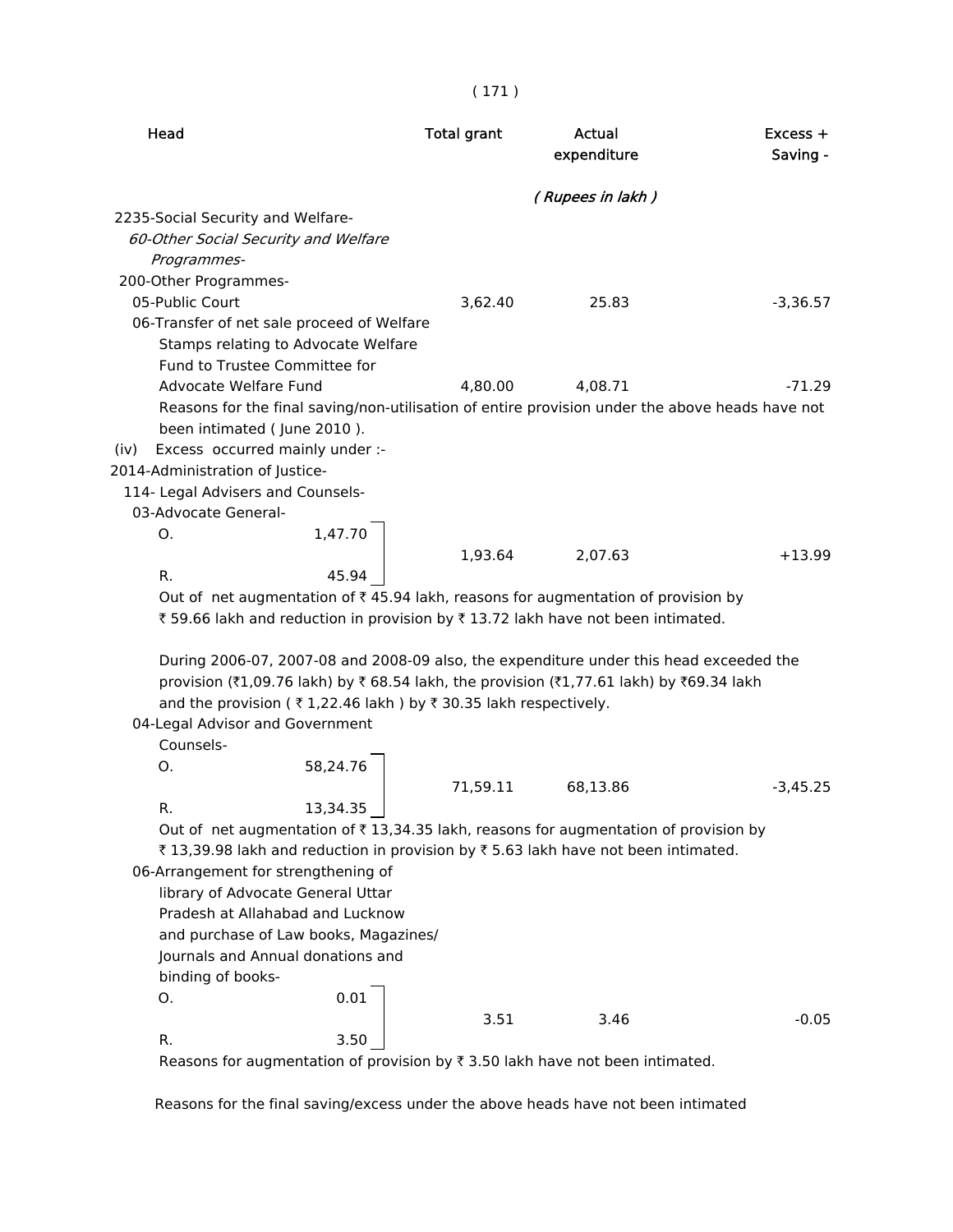( June 2010 ).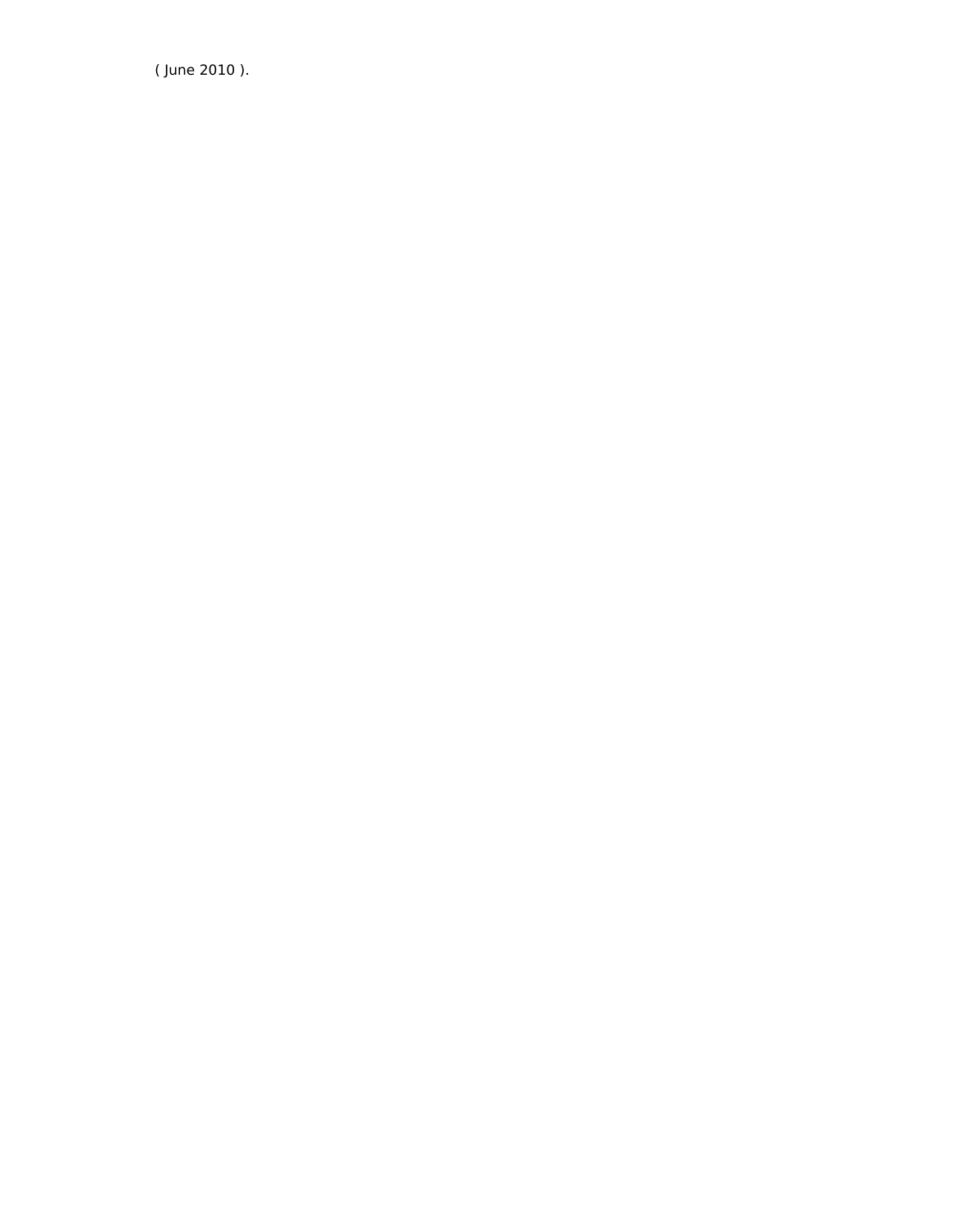#### Charged-

- (v) Out of the final saving of  $\bar{\tau}$  7,41.87 lakh, no amount could be anticipated for surrender.
- (vi) In view of the final saving of  $\bar{\tau}$  7,41.87 lakh, the supplementary appropriation of  $\bar{\tau}$  4,04.55 lakh obtained in August 2009 proved unnecessary. It could have been limited to token amounts wherever necessary.
- (vii) Saving ( partly counterbalanced by excess under other heads ) occurred mainly under :-

| Head                                                                                   | Total<br>appropriation | Actual<br>expenditure | $Excess +$<br>Saving - |
|----------------------------------------------------------------------------------------|------------------------|-----------------------|------------------------|
|                                                                                        |                        |                       |                        |
| 2052-Secretariat-General Services-<br>800-Other expenditure-                           |                        | (Rupees in lakh)      |                        |
| 03-Payment of Arrears                                                                  | 16.36.91               | <i>11.00.86</i>       | -5,36,05               |
| Reasons for the final saving under the above head have not been intimated (June 2010). |                        |                       |                        |
| (viii) Excess occurred mainly under :-                                                 |                        |                       |                        |
| 2014-Administration of Justice-                                                        |                        |                       |                        |
| 800-Other expenditure-                                                                 |                        |                       |                        |
| 05-Provision for maintenance                                                           |                        |                       |                        |
| of Departmental Buildings                                                              | <i>15.00</i>           | 56.11                 | $+41.11$               |
| Reasons for the final excess under the above head have not been intimated (June 2010). |                        |                       |                        |
| Canital-                                                                               |                        |                       |                        |

### Capital-

Voted-

(ix) Out of the final saving of  $\bar{\tau}$  1,07,22.05 lakh, no amount could be anticipated for surrender.

- (x) In view of the final saving of  $\bar{\tau}$  1,07,22.05 lakh, the supplementary grant of  $\bar{\tau}$  8,50.00 lakh obtained in August 2009 proved unnecessary. It could have been limited to token amounts wherever necessary.
- (xi) Saving occurred mainly under :-

| Head                                 | <b>Total grant</b> | Actual<br>expenditure | $Excess +$<br>Saving - |
|--------------------------------------|--------------------|-----------------------|------------------------|
|                                      |                    | (Rupees in lakh)      |                        |
| 4059-Capital Outlay on Public Works- |                    |                       |                        |
| 01-Office Buildings-                 |                    |                       |                        |
| 051-Construction-                    |                    |                       |                        |
| 01-Central Plan/Centrally            |                    |                       |                        |
| Sponsored Schemes-                   |                    |                       |                        |
| 1,15,00.00<br>O.                     |                    |                       |                        |
|                                      | 1,19,18.26         | 19.18.26              | $-1,00,00.00$          |
| R.<br>4,18.26                        |                    |                       |                        |

Reasons for augmentation of provision by Rs, 4,18.26 lakh have not been intimated.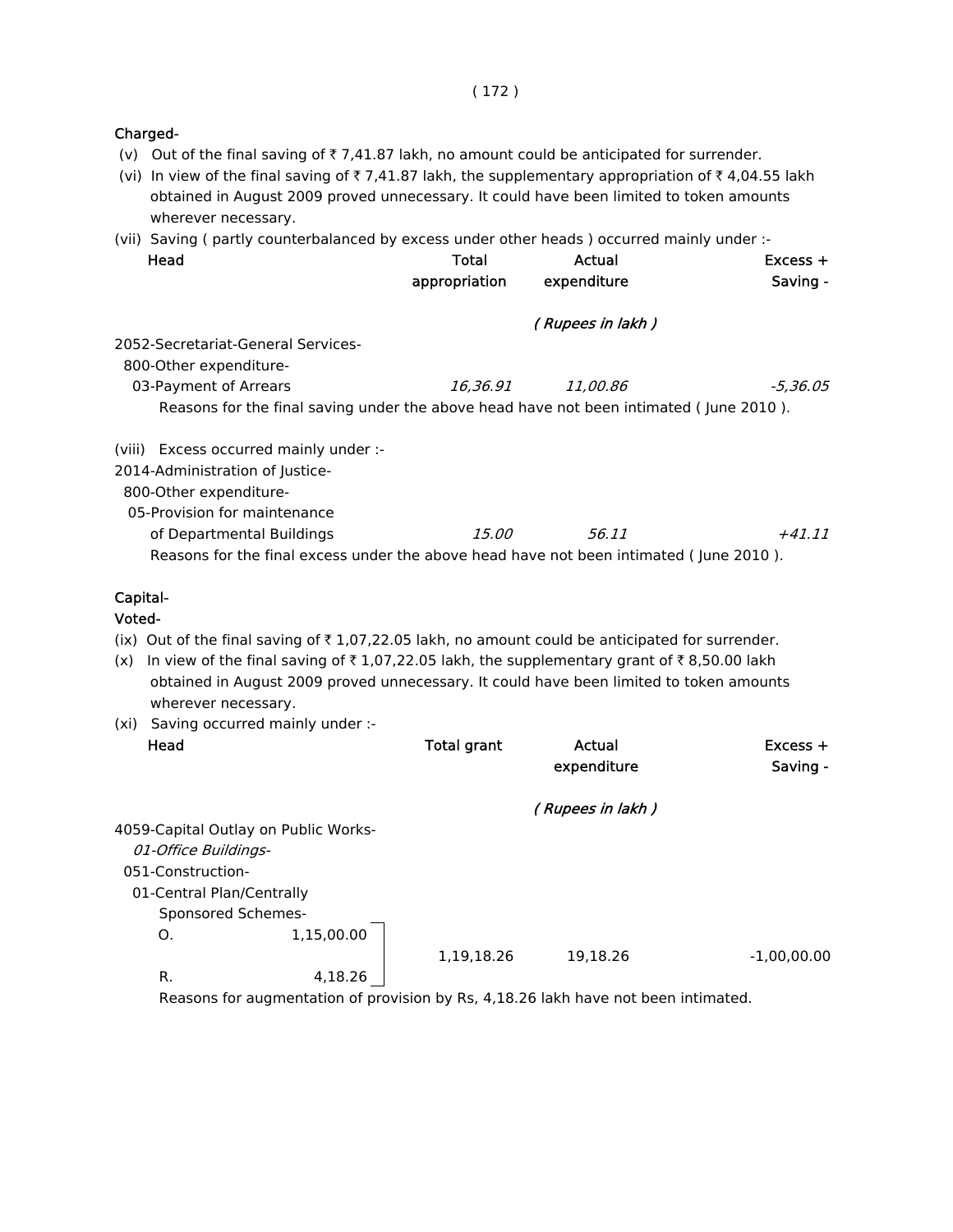| Head                                                                                     | <b>Total grant</b> | Actual<br>expenditure | $Excess +$<br>Saving - |
|------------------------------------------------------------------------------------------|--------------------|-----------------------|------------------------|
|                                                                                          |                    | (Rupees in lakh)      |                        |
| 4216-Capital Outlay on Housing-                                                          |                    |                       |                        |
| 01-Government Residential Buildings-                                                     |                    |                       |                        |
| 700-Other Housing-                                                                       |                    |                       |                        |
| 01-Central Plan/Centrally Sponsored                                                      |                    |                       |                        |
| Schemes-                                                                                 |                    |                       |                        |
| 15,00.00<br>O.                                                                           |                    |                       |                        |
|                                                                                          | 10,81.74           | 3,61.13               | $-7.20.61$             |
| R.<br>$-4,18.26$                                                                         |                    |                       |                        |
| Reasons for reduction in provision by $\bar{\tau}$ 4,18.26 lakh have not been intimated. |                    |                       |                        |

Reasons for the final saving under the above heads have not been intimated ( June 2010 ).

### ( 173 )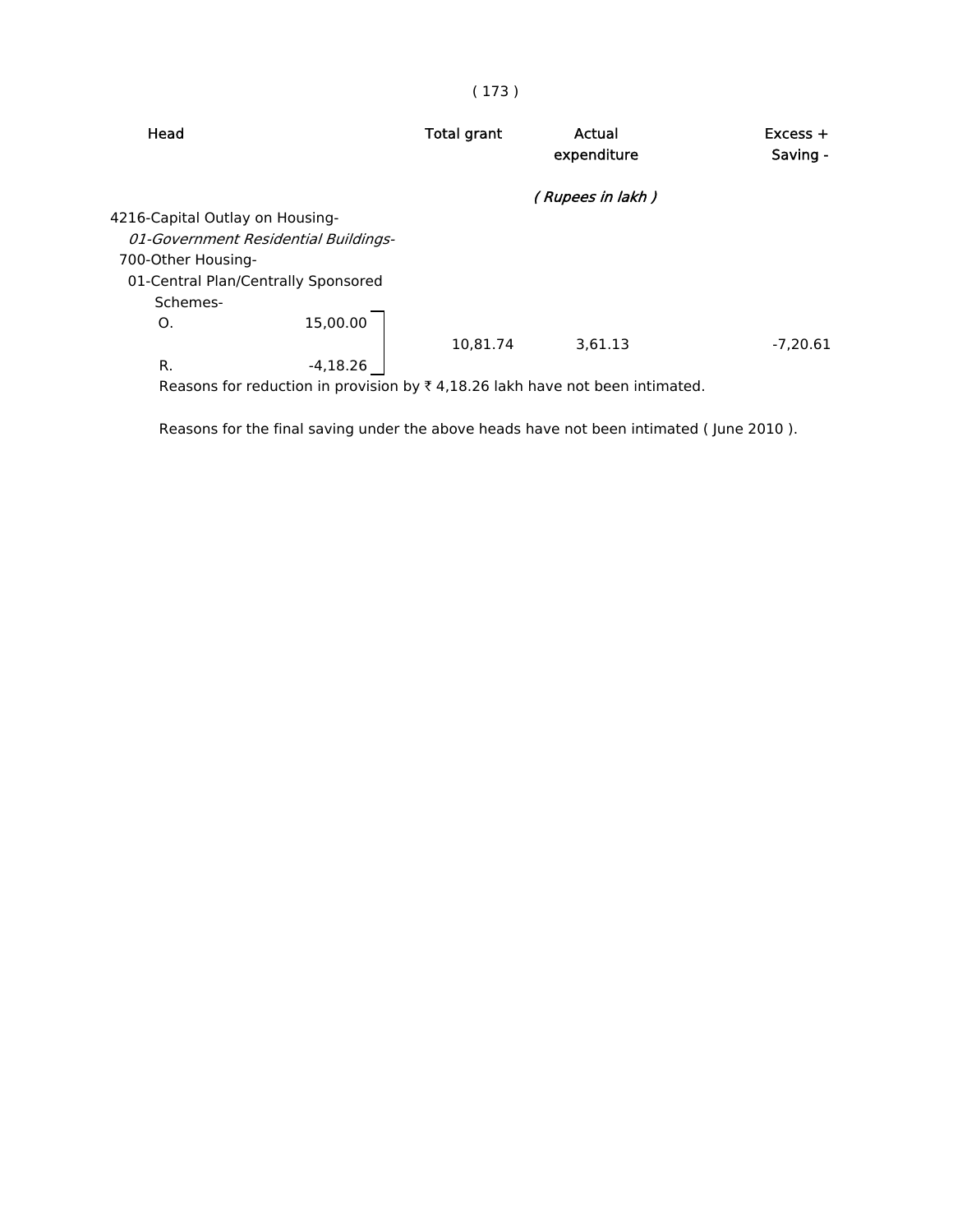### ( 174 )

### GRANT NO. 43-TRANSPORT DEPARTMENT

| <b>Major Heads</b>                                                                                 | <b>Total grant</b> | Actual<br>expenditure<br>(Rupees in thousand) | Excess +<br>Saving - |
|----------------------------------------------------------------------------------------------------|--------------------|-----------------------------------------------|----------------------|
| Revenue-                                                                                           |                    |                                               |                      |
| 2041-Taxes on Vehicles,                                                                            |                    |                                               |                      |
| 2052-Secretariat-General Services,                                                                 |                    |                                               |                      |
| 2059-Public Works,                                                                                 |                    |                                               |                      |
| 2235-Social Security and Welfare and                                                               |                    |                                               |                      |
| 3055-Road Transport                                                                                |                    |                                               |                      |
| Voted-                                                                                             |                    |                                               |                      |
| 74,80,45<br>Original                                                                               |                    |                                               |                      |
|                                                                                                    | 74,80,45           | 72,61,92                                      | $-2,18,53$           |
| Supplementary                                                                                      |                    |                                               |                      |
| Amount surrendered during the year (March 2010)                                                    |                    |                                               | 2,66,71              |
|                                                                                                    |                    |                                               |                      |
| Capital-<br>4047-Capital Outlay on Other Fiscal Services and                                       |                    |                                               |                      |
| 4059-Capital Outlay on Public Works                                                                |                    |                                               |                      |
| Voted-                                                                                             |                    |                                               |                      |
| Original                                                                                           |                    |                                               |                      |
| 2,73,43                                                                                            | 2,73,43            | 2,65,35                                       | $-8,08$              |
| Supplementary                                                                                      |                    |                                               |                      |
| Amount surrendered during the year (March 2010)                                                    |                    |                                               | $\overline{2}$       |
| <b>Notes and Comments-</b>                                                                         |                    |                                               |                      |
| Revenue-                                                                                           |                    |                                               |                      |
| Voted-                                                                                             |                    |                                               |                      |
| (i) In view of the final saving of ₹ 2,18.53 lakh, surrender of ₹ 2,66.71 lakh was injudicious and |                    |                                               |                      |
| indicative of incorrect estimation of expenditure.                                                 |                    |                                               |                      |
| (ii) Saving occurred mainly under:-                                                                |                    |                                               |                      |
| Head                                                                                               | <b>Total grant</b> | Actual                                        | Excess +             |
|                                                                                                    |                    | expenditure                                   | Saving -             |
|                                                                                                    |                    |                                               |                      |
| 2041-Taxes on Vehicles-                                                                            |                    | (Rupees in lakh)                              |                      |
| 800-Other expenditure-                                                                             |                    |                                               |                      |
| 03-Establishment of State                                                                          |                    |                                               |                      |
| Transport Appellate-                                                                               |                    |                                               |                      |
| 55.96<br>Ο.                                                                                        |                    |                                               |                      |
|                                                                                                    | 36.93              | 39.37                                         | $+2.44$              |
| R.<br>$-19.03$                                                                                     |                    |                                               |                      |
| Actual expenditure includes O.B. Suspense clearance for the year 2001-02 amounting to              |                    |                                               |                      |

₹ 2.48 lakh.

₹ 19.03 lakh was surrendered due to posts remaining vacant and economy measures.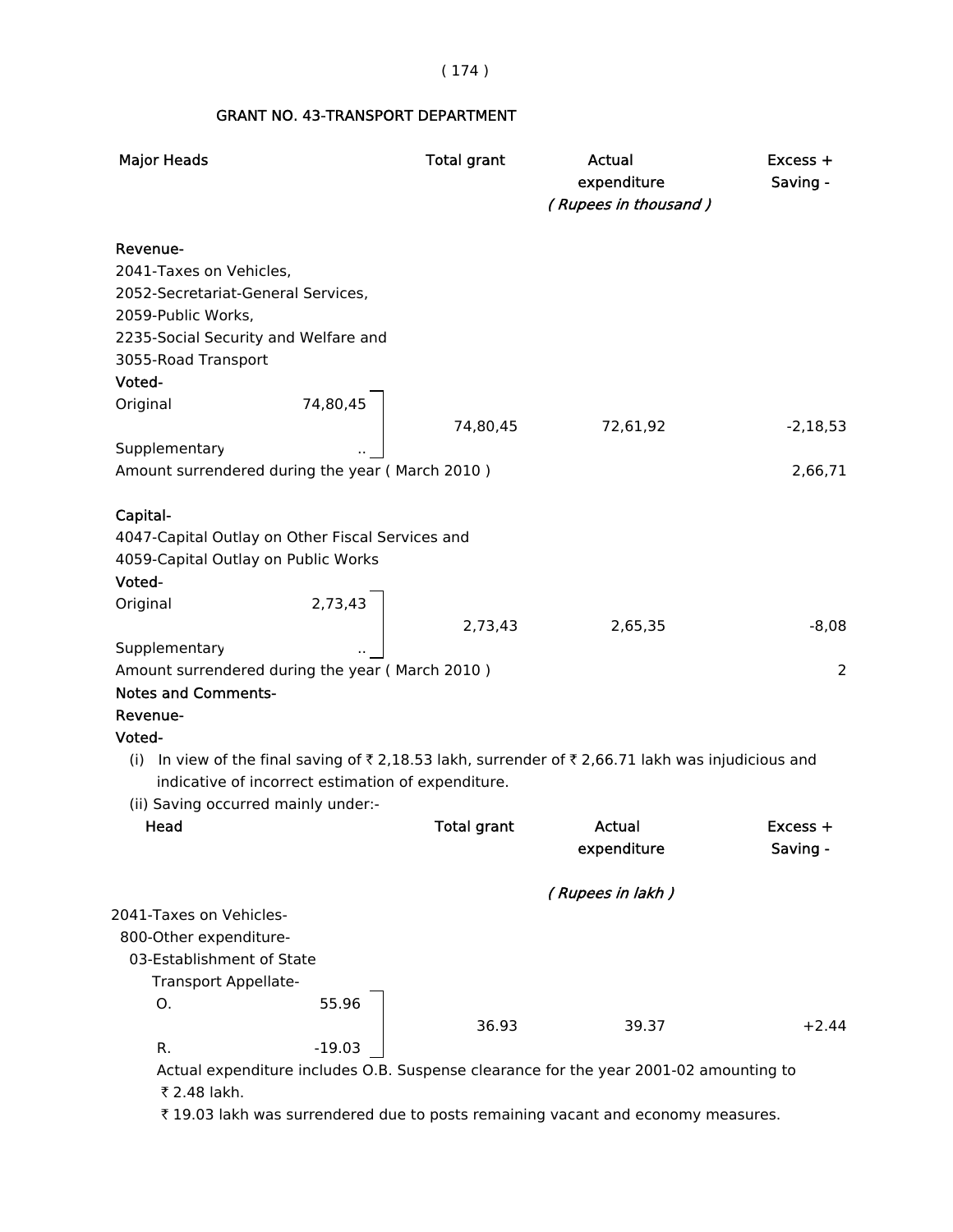| Head                                 | <b>Total grant</b> | Actual<br>expenditure | $Excess +$<br>Saving - |
|--------------------------------------|--------------------|-----------------------|------------------------|
|                                      |                    | (Rupees in lakh)      |                        |
| 2235-Social Security and Welfare-    |                    |                       |                        |
| 60-Other Social Security and Welfare |                    |                       |                        |
| Programmes-                          |                    |                       |                        |
| 200-Other Programmes-                |                    |                       |                        |
| 04-Monetary-relief to Bus-passengers |                    |                       |                        |
| in case of bus accident-             |                    |                       |                        |
| 30.00<br>O.                          |                    |                       |                        |
|                                      | 13.00              | 16.64                 | $+3.64$                |
| R.<br>$-17.00$                       |                    |                       |                        |

( 175 )

Reasons for surrender of  $\bar{\tau}$  17.00 lakh have not been intimated.

During 2006-07, 2007-08 and 2008-09 also, there was a saving of ₹ 24.00 lakh ( 80 percent of the provision ), `25.20 lakh ( 84 percent of the provision ) and ₹ 20.87 lakh (70 percent of the provision) respectively under this head.

 Reasons for the final saving/excess under the above heads have not been intimated ( June 2010 ).

### Capital-

### Voted-

- (iii) Out of the final saving of  $\overline{88.08}$  lakh, only a sum of  $\overline{80.02}$  lakh could be anticipated for surrender.
- (iv) Saving ( partly counterbalanced by excess under another head ) occurred mainly under:-

4059-Capital Outlay on Public Works-

| 4059-Capital Outlay on Public Works- |         |       |                                                                                                     |    |
|--------------------------------------|---------|-------|-----------------------------------------------------------------------------------------------------|----|
| 01-Office Building-                  |         |       |                                                                                                     |    |
| 051-Construction-                    |         |       |                                                                                                     |    |
| 04-Extension of Administrative       |         |       |                                                                                                     |    |
| <b>Building of Transport</b>         |         |       |                                                                                                     |    |
| Commissioner Office-                 |         |       |                                                                                                     |    |
| O.                                   | 1.00.00 |       |                                                                                                     |    |
|                                      |         | 54.15 | 54.15                                                                                               | ٠, |
| R.                                   | -45.85  |       |                                                                                                     |    |
|                                      |         |       | Reasons for reduction in provision through reappropriation by $\bar{\tau}$ 45.85 lakh have not been |    |

igh reappropriation by ₹ 45.85 lakh have not been intimated.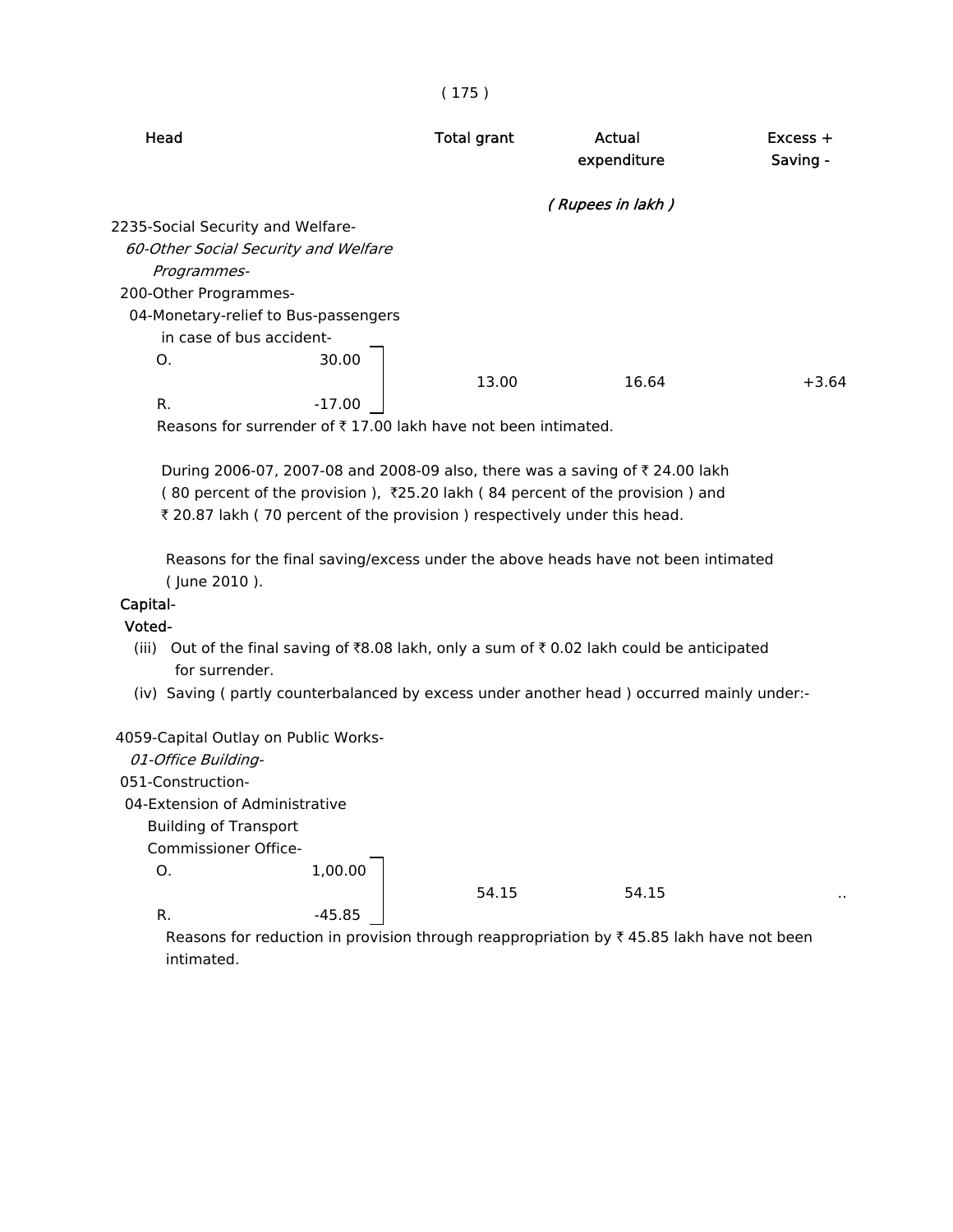| (v) Excess occurred under:-<br>Head  | <b>Total grant</b> | Actual<br>expenditure | $Excess +$<br>Saving - |
|--------------------------------------|--------------------|-----------------------|------------------------|
|                                      |                    | (Rupees in lakh)      |                        |
| 4059-Capital Outlay on Public Works- |                    |                       |                        |
| 01-Office Building-                  |                    |                       |                        |
| 051-Construction-                    |                    |                       |                        |
| 03-Construction of Regional/Sub      |                    |                       |                        |
| <b>Regional Transport Offices-</b>   |                    |                       |                        |
| 1,73.41<br>O.                        |                    |                       |                        |
|                                      | 2,19.26            | 2,11.20               | $-8.06$                |
| R.<br>45.85                          |                    |                       |                        |

Reasons for augmentation of provision through reappropriation by  $\bar{\tau}$  45.85 lakh have not been intimated.

Reasons for the final saving under the above head have not been intimated ( June 2010 ).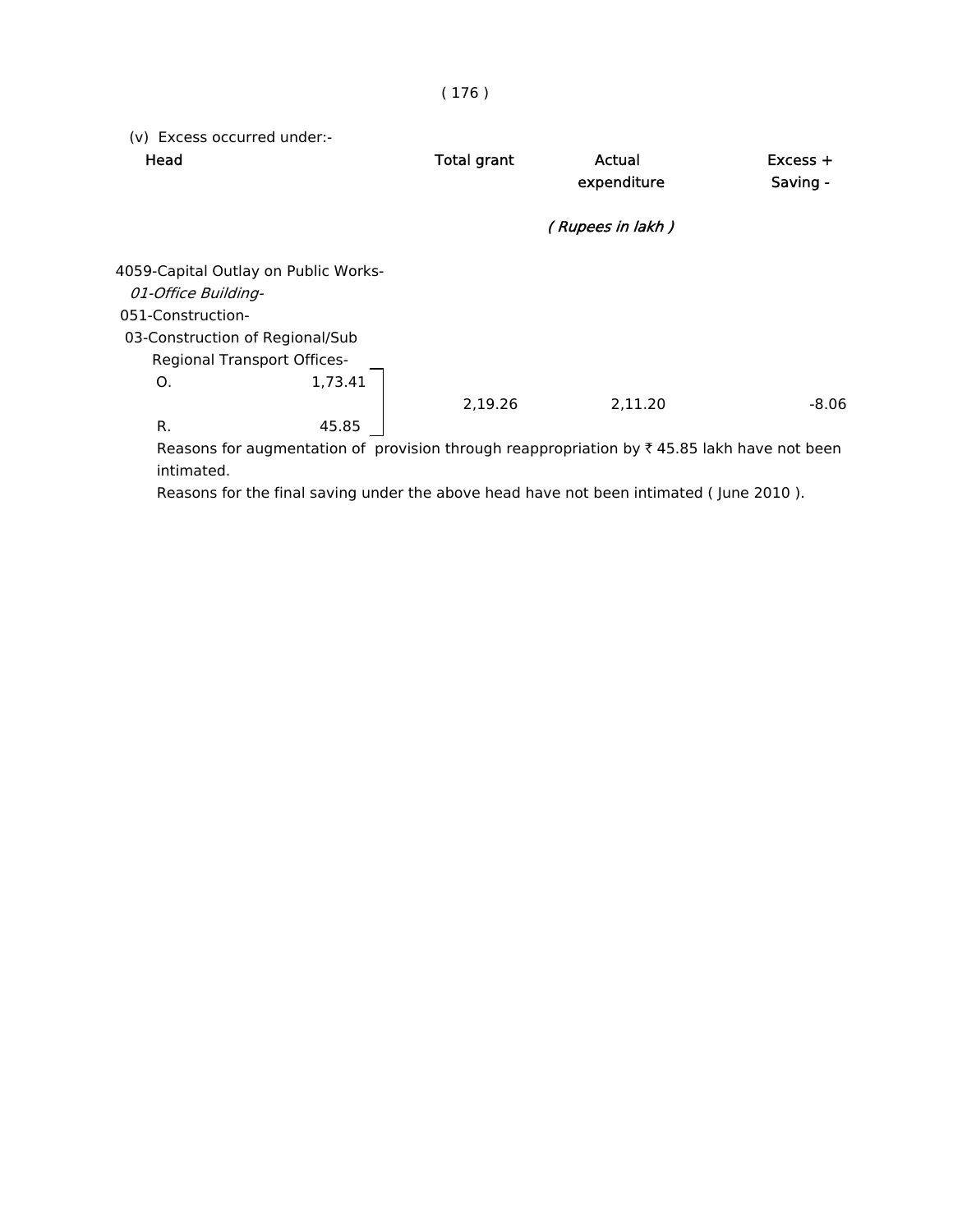( 177 )

# GRANT NO. 44-TOURISM DEPARTMENT

| <b>Major Heads</b>                                                |            | <b>Total grant</b> | Actual<br>expenditure                                                                              | Excess +<br>Saving - |
|-------------------------------------------------------------------|------------|--------------------|----------------------------------------------------------------------------------------------------|----------------------|
|                                                                   |            |                    | (Rupees in thousand)                                                                               |                      |
| Revenue-<br>2052-Secretariat-General Services and<br>3452-Tourism |            |                    |                                                                                                    |                      |
| Voted-                                                            |            |                    |                                                                                                    |                      |
| Original                                                          | 18,94,66   |                    |                                                                                                    |                      |
|                                                                   |            | 19,34,66           | 14,04,95                                                                                           | $-5,29,71$           |
| Supplementary                                                     | 40,00      |                    |                                                                                                    |                      |
| Amount surrendered during the year (March 2010)                   |            |                    |                                                                                                    | 5,22,03              |
| Capital-                                                          |            |                    |                                                                                                    |                      |
| 5452-Capital Outlay on Tourism                                    |            |                    |                                                                                                    |                      |
| Voted-                                                            |            |                    |                                                                                                    |                      |
| Original                                                          | 57,77,99   | 2,21,90,41         | 1,90,48,28                                                                                         | $-31,42,13$          |
| Supplementary                                                     | 1,64,12,42 |                    |                                                                                                    |                      |
| Amount surrendered during the year (March 2010)                   |            |                    |                                                                                                    | 34,41,31             |
| <b>Notes and Comments-</b>                                        |            |                    |                                                                                                    |                      |
| Revenue-                                                          |            |                    |                                                                                                    |                      |
| Voted-                                                            |            |                    |                                                                                                    |                      |
| for surrender.                                                    |            |                    | (i) Out of the final saving of ₹ 5,29.71 lakh, only a sum of ₹ 5,22.03 lakh could be anticipated   |                      |
|                                                                   |            |                    | (ii) In view of the final saving of ₹5,29.71 lakh, the supplementary grant of ₹40.00 lakh obtained |                      |
| necessary.                                                        |            |                    | in August 2009 proved unnecessary. It could have been limited to token amounts wherever            |                      |
|                                                                   |            |                    | (iii) Saving (partly counterbalanced by excess under another head) occurred mainly under :-        |                      |
| Head                                                              |            | <b>Total grant</b> | <b>Actual</b>                                                                                      | Excess +             |
|                                                                   |            |                    | expenditure                                                                                        | Saving -             |
|                                                                   |            |                    | (Rupees in lakh)                                                                                   |                      |
| 2052-Secretariat-General Services-                                |            |                    |                                                                                                    |                      |
| 800-Other expenditure-                                            |            |                    |                                                                                                    |                      |
| 03-Payment of Arrears-                                            |            |                    |                                                                                                    |                      |
| Ο.                                                                | 1,80.33    | 1,36.00            | 1,32.93                                                                                            | $-3.07$              |
| R.                                                                | $-44.33$   |                    |                                                                                                    |                      |

Reasons for surrender of  $\bar{\tau}$  44.33 lakh have not been intimated.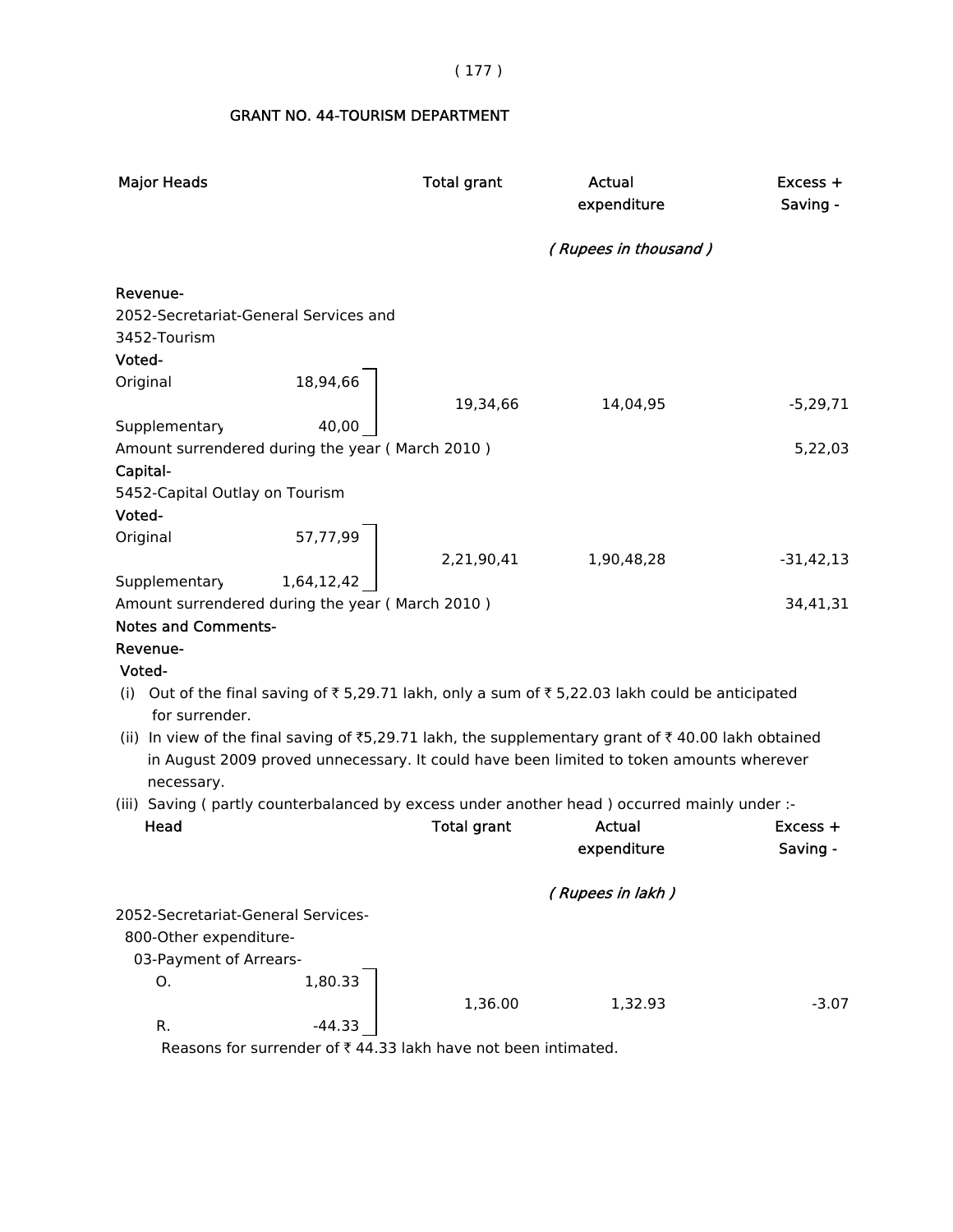| Head                                                                                                                | <b>Total grant</b> | Actual<br>expenditure | Excess +<br>Saving - |
|---------------------------------------------------------------------------------------------------------------------|--------------------|-----------------------|----------------------|
|                                                                                                                     |                    | (Rupees in lakh)      |                      |
| 3452-Tourism-                                                                                                       |                    |                       |                      |
| 80-General-                                                                                                         |                    |                       |                      |
| 104-Promotion and Publicity-                                                                                        |                    |                       |                      |
| 01-Central Plan/Centrally                                                                                           |                    |                       |                      |
| Sponsored Schemes-                                                                                                  |                    |                       |                      |
| 40.00<br>S.                                                                                                         |                    |                       |                      |
|                                                                                                                     | 15.00              | 15.00                 |                      |
| R.<br>$-25.00$                                                                                                      |                    |                       |                      |
| Reasons for surrender of ₹ 25.00 lakh have not been intimated.                                                      |                    |                       |                      |
| 08-Organisation of Tourist Police Force-                                                                            |                    |                       |                      |
| 1,77.34<br>O.                                                                                                       |                    |                       |                      |
|                                                                                                                     | 70.45              | 61.58                 | $-8.87$              |
| R.<br>$-1,06.89$                                                                                                    |                    |                       |                      |
| Out of total saving of $\bar{\tau}$ 1,06.89 lakh, reasons for surrender of $\bar{\tau}$ 74.73 lakh and reduction in |                    |                       |                      |
| provision by ₹ 32.16 lakh have not been intimated.                                                                  |                    |                       |                      |
| 09-Operation of Shilpgram Agra                                                                                      |                    |                       |                      |
| for whole year-                                                                                                     |                    |                       |                      |
| 2,46.00<br>O.                                                                                                       |                    |                       |                      |
|                                                                                                                     | 60.76              | 60.76                 |                      |
| R.<br>$-1,85.24$                                                                                                    |                    |                       |                      |
| Reasons for surrender of ₹1,85.24 lakh have not been intimated.                                                     |                    |                       |                      |
| 800-Other expenditure-                                                                                              |                    |                       |                      |
| 01-Central Plan/Centrally                                                                                           |                    |                       |                      |
| Sponsored Schemes                                                                                                   |                    |                       |                      |
| R.<br>10.57                                                                                                         | 10.57              |                       | $-10.57$             |
| Reasons for augmentation of provision by $\bar{\tau}$ 10.57 lakh have not been intimated.                           |                    |                       |                      |
|                                                                                                                     |                    |                       |                      |
| Reasons for the final saving/non-utilisation of entire provision under the above heads have not                     |                    |                       |                      |
| been intimated (June 2010).                                                                                         |                    |                       |                      |
| 07-"Discover Your Routs"                                                                                            |                    |                       |                      |
| Scheme-                                                                                                             |                    |                       |                      |
| 7.00<br>O.                                                                                                          |                    |                       |                      |
|                                                                                                                     | $\sim$             | $\cdot$ .             |                      |
| $-7.00$<br>R.                                                                                                       |                    |                       |                      |
| Reasons for surrender of ₹7.00 lakh have not been intimated.                                                        |                    |                       |                      |
| 97-Externally Aided Schemes-                                                                                        |                    |                       |                      |
| 1,00.00<br>О.                                                                                                       |                    |                       |                      |
|                                                                                                                     |                    | $\ddot{\phantom{a}}$  |                      |
| $-1,00.00$<br>R.                                                                                                    |                    |                       |                      |
| Out of total saving of ₹1,00.00 lakh, reasons for surrender of ₹89.43 lakh and reduction                            |                    |                       |                      |
| in provision by ₹ 10.57 lakh have not been intimated.                                                               |                    |                       |                      |
| During 2006-07, 2007-08 and 2008-09 also, entire provision of ₹1,10.00 lakh,                                        |                    |                       |                      |
| ₹1,00.00 lakh and ₹1,00.00 lakh respectively under this head remained unutilised.                                   |                    |                       |                      |

( 178 )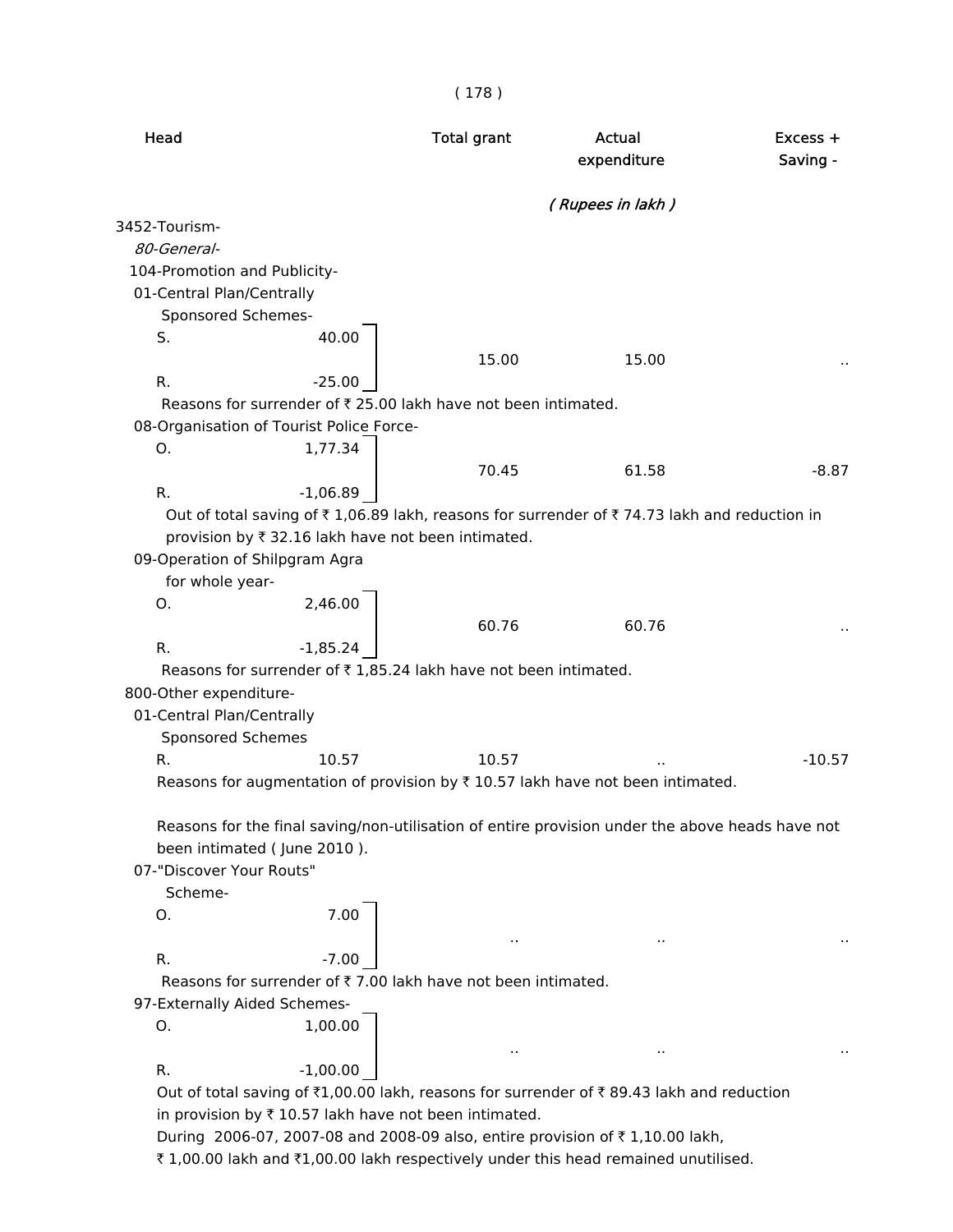| (iv) Excess occurred under :-   |         |                    |                  |            |
|---------------------------------|---------|--------------------|------------------|------------|
| Head                            |         | <b>Total grant</b> | Actual           | $Excess +$ |
|                                 |         |                    | expenditure      | Saving -   |
|                                 |         |                    | (Rupees in lakh) |            |
| 3452-Tourism-                   |         |                    |                  |            |
| 80-General-                     |         |                    |                  |            |
| 800-Other expenditure-          |         |                    |                  |            |
| 04-Expenditure on Participation |         |                    |                  |            |
| in Exhibitions-                 |         |                    |                  |            |
| O.                              | 10.00   |                    |                  |            |
|                                 |         | 9.93               | 13.19            | $+3.26$    |
| R.                              | $-0.07$ |                    |                  |            |

 Actual expenditure includes clearance of D.A.A. Suspense for the year 2008-09 amounting to  $\overline{3}$  3.26 lakh.

Reasons for surrender of  $\bar{\tau}$  0.07 lakh have not been intimated.

# Capital-

# Voted-

- (v) Actual expenditure of  $\bar{\tau}$  1,90,48.28 lakh includes recoupment of Contingency Fund amounting to ₹ 2,99.18 lakh for the year 1994-95. The final saving of ₹ 34,41.31 lakh ( ₹ 31,42.13 lakh+ ₹ 2,99.18 lakh ) was surrendered.
- (vi) In view of the final saving of ₹ 34,41.31 lakh ( ₹ 31,42.13 lakh+₹2,99.18 lakh ), the supplementary grant of  $\bar{\tau}$  1,56,00.00 lakh obtained in February 2010 proved excessive.
- (vii) Saving ( partly counterbalanced by excess under other heads ) occurred mainly under :-

5452-Capital Outlay on Tourism-

80-General-

104-Promotion and Publicity-

01-Central Plan/Centrally

Sponsored Schemes-

|    | 40,67.98  |          |          |            |
|----|-----------|----------|----------|------------|
| C. | 3,12.42   | 11,40.01 | 13,76.05 | $+2,36.04$ |
|    | -32,40.39 |          |          |            |

 Actual expenditure includes recoupment of Contingency Fund for the year 1994-95 amounting to ₹ 2,36.04 lakh.

Out of net saving of  $\bar{\tau}$  32,40.39 lakh, reasons for surrender of  $\bar{\tau}$  27,54.49 lakh, reduction in provision by  $\bar{\tau}$  5,00.00 lakh and augmentation of provision by  $\bar{\tau}$  14.10 lakh have not been intimated.

.. .. ..

04-Tourism development of Garhmau lake,

Dhakuwa dam, water fall and Baruwasagar

Fort/Lake under Bundelkhand Paripath-

O. 1,00.00

R.  $-1,00.00$ 

Reasons for reduction in provision by  $\bar{\tau}$  1,00.00 lakh have not been intimated.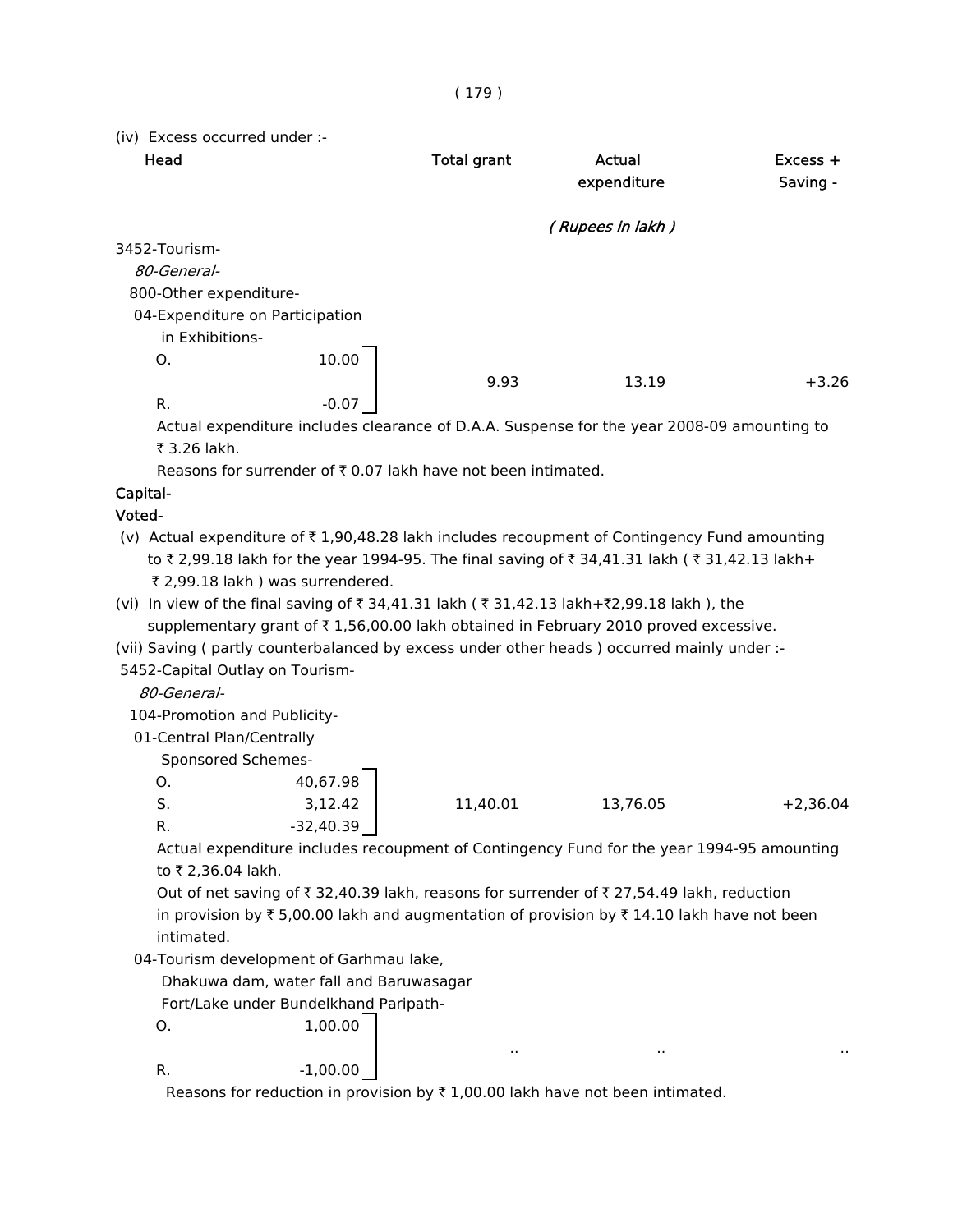( 180 )

| Head                            |                                                                      | <b>Total grant</b> | Actual<br>expenditure                                                                               | Excess +<br>Saving - |
|---------------------------------|----------------------------------------------------------------------|--------------------|-----------------------------------------------------------------------------------------------------|----------------------|
|                                 |                                                                      |                    | (Rupees in lakh)                                                                                    |                      |
| 05-Tourism Development of       |                                                                      |                    |                                                                                                     |                      |
| Brij Area-                      |                                                                      |                    |                                                                                                     |                      |
| O.                              | 10,00.00                                                             |                    |                                                                                                     |                      |
|                                 |                                                                      |                    |                                                                                                     |                      |
| R.                              | $-10,00.00$                                                          |                    |                                                                                                     |                      |
|                                 |                                                                      |                    | Out of total saving of ₹10,00.00 lakh, reasons for surrender of ₹6,71.80 lakh and reduction         |                      |
|                                 | in provision by ₹ 3,28.20 lakh have not been intimated.              |                    |                                                                                                     |                      |
|                                 |                                                                      |                    |                                                                                                     |                      |
| (viii) Excess occurred under :- |                                                                      |                    |                                                                                                     |                      |
| 5452-Capital Outlay on Tourism- |                                                                      |                    |                                                                                                     |                      |
| 80-General-                     |                                                                      |                    |                                                                                                     |                      |
| 104-Promotion and Publicity-    |                                                                      |                    |                                                                                                     |                      |
| 03-Acquisition of Land for      |                                                                      |                    |                                                                                                     |                      |
|                                 | <b>Tourist Residential Houses-</b>                                   |                    |                                                                                                     |                      |
| O.                              | 10.00                                                                |                    |                                                                                                     |                      |
|                                 |                                                                      | 9,19.85            | 9,19.85                                                                                             |                      |
| R.                              | 9,09.85                                                              |                    |                                                                                                     |                      |
|                                 |                                                                      |                    | Out of net augmentation of $\overline{\tau}$ 9,09.85 lakh, reasons for augmentation of provision by |                      |
|                                 | ₹ 9,14.10 lakh and surrender of ₹ 4.25 lakh have not been intimated. |                    |                                                                                                     |                      |
|                                 |                                                                      |                    |                                                                                                     |                      |
|                                 | 69-Construction and beautification                                   |                    |                                                                                                     |                      |
|                                 | in various Districts of historical                                   |                    |                                                                                                     |                      |
| importance                      |                                                                      |                    | 63.14                                                                                               | $+63.14$             |
|                                 |                                                                      |                    | Actual expenditure pertains to the recoupment of Contingency Fund for the year 1994-95.             |                      |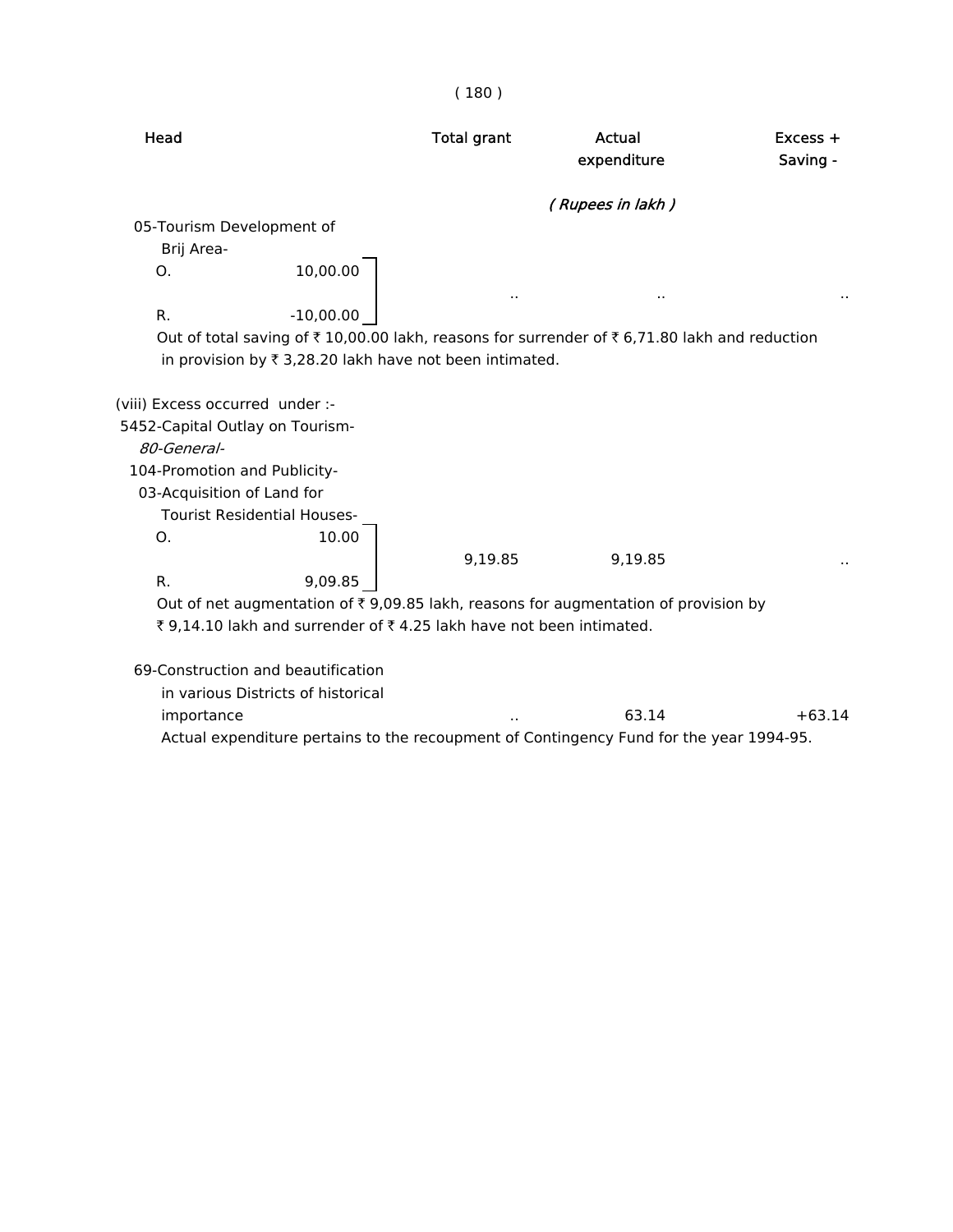# ( 181 )

# GRANT NO. 45 - ENVIRONMENT DEPARTMENT

| <b>Major Heads</b>                                                                                                                                                                              | <b>Total grant</b>                                                                                                                                                                                                                                                                               | <b>Actual</b><br>expenditure | $Excess +$<br>Saving - |
|-------------------------------------------------------------------------------------------------------------------------------------------------------------------------------------------------|--------------------------------------------------------------------------------------------------------------------------------------------------------------------------------------------------------------------------------------------------------------------------------------------------|------------------------------|------------------------|
|                                                                                                                                                                                                 |                                                                                                                                                                                                                                                                                                  | (Rupees in thousand)         |                        |
| Revenue-                                                                                                                                                                                        |                                                                                                                                                                                                                                                                                                  |                              |                        |
| 2052-Secretariat-General Services and                                                                                                                                                           |                                                                                                                                                                                                                                                                                                  |                              |                        |
| 3435-Ecology and Environment                                                                                                                                                                    |                                                                                                                                                                                                                                                                                                  |                              |                        |
| Voted-                                                                                                                                                                                          |                                                                                                                                                                                                                                                                                                  |                              |                        |
| 15,47,63<br>Original                                                                                                                                                                            | 15,55,33                                                                                                                                                                                                                                                                                         | 4,11,20                      | $-11,44,13$            |
| Supplementary                                                                                                                                                                                   | 7,70                                                                                                                                                                                                                                                                                             |                              |                        |
| Amount surrendered during the year                                                                                                                                                              |                                                                                                                                                                                                                                                                                                  |                              |                        |
| Capital-                                                                                                                                                                                        |                                                                                                                                                                                                                                                                                                  |                              |                        |
| 5425-Capital Outlay on Other Scientific<br>and Environmental Research                                                                                                                           |                                                                                                                                                                                                                                                                                                  |                              |                        |
| Voted-                                                                                                                                                                                          |                                                                                                                                                                                                                                                                                                  |                              |                        |
| Original                                                                                                                                                                                        | 5,01<br>5,01                                                                                                                                                                                                                                                                                     | 5,00                         | $-1$                   |
| Supplementary                                                                                                                                                                                   |                                                                                                                                                                                                                                                                                                  |                              |                        |
| Amount surrendered during the year                                                                                                                                                              |                                                                                                                                                                                                                                                                                                  |                              |                        |
| <b>Notes and Comments-</b><br>Revenue-<br>Voted-<br>wherever necessary.                                                                                                                         | (i) Out of the final saving of $\bar{\tau}$ 11,44.13 lakh, no amount could be anticipated for surrender.<br>(ii) In view of the final saving of ₹11,44.13 lakh, the supplementary grant of ₹7.70 lakh<br>obtained in August 2009 proved unnecessary. It could have been limited to token amounts |                              |                        |
| (iii) Saving (partly counterbalanced by excess under other heads) occurred mainly under:-                                                                                                       |                                                                                                                                                                                                                                                                                                  |                              |                        |
| Head                                                                                                                                                                                            | <b>Total grant</b>                                                                                                                                                                                                                                                                               | <b>Actual</b>                | Excess +               |
|                                                                                                                                                                                                 |                                                                                                                                                                                                                                                                                                  | expenditure                  | Saving -               |
|                                                                                                                                                                                                 |                                                                                                                                                                                                                                                                                                  | (Rupees in lakh)             |                        |
| 3435-Ecology and Environment<br>04-Prevention and Control<br>of Pollution-<br>001-Direction and Administration-<br>05-Establishment of Laboratory in<br><b>Environmental Directorate-</b><br>Ο. | 7.00                                                                                                                                                                                                                                                                                             |                              |                        |
| S.                                                                                                                                                                                              | 14.70<br>7.70                                                                                                                                                                                                                                                                                    | 1.10                         | $-13.60$               |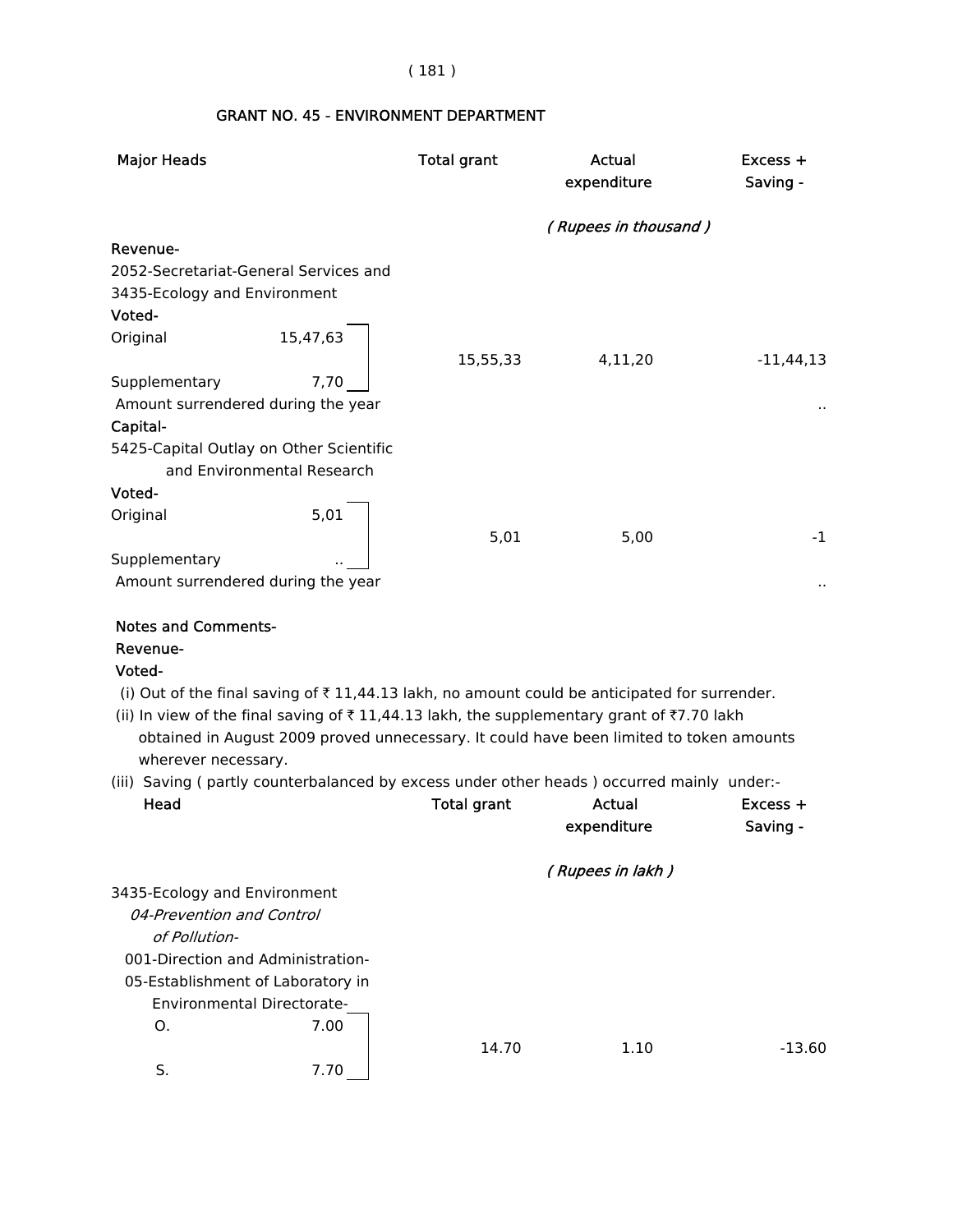| Head                                       |                                 | <b>Total grant</b>                                                                          | Actual<br>expenditure | $Excess +$<br>Saving - |
|--------------------------------------------|---------------------------------|---------------------------------------------------------------------------------------------|-----------------------|------------------------|
|                                            |                                 |                                                                                             | (Rupees in lakh)      |                        |
| 103-Prevention of Air and Water Pollution- |                                 |                                                                                             |                       |                        |
| 01-Central Plan/Centrally                  |                                 |                                                                                             |                       |                        |
| <b>Sponsored Schemes</b>                   |                                 | 12,00.00                                                                                    | 80.00                 | $-11,20.00$            |
| 800-Other expenditure-                     |                                 |                                                                                             |                       |                        |
| 03-Compilation of Off Sight Crisis         |                                 |                                                                                             |                       |                        |
|                                            | Management Scheme and its       |                                                                                             |                       |                        |
| annual updation                            |                                 | 5.00                                                                                        |                       | $-5.00$                |
|                                            |                                 | During 2007-08 and 2008-09 also, entire provision of ₹1,00.00 lakh and ₹50.00 lakh          |                       |                        |
|                                            |                                 | respectively under this head remained unutilised.                                           |                       |                        |
|                                            | not been intimated (June 2010). | Reasons for the final saving/non-utilisation of entire provision under the above heads have |                       |                        |
| (iv) Excess occurred mainly under:-        |                                 |                                                                                             |                       |                        |
| 2052-Secretariat-General Services-         |                                 |                                                                                             |                       |                        |
| 800-Other expenditure-                     |                                 |                                                                                             |                       |                        |
| 03-Payment of Arrears                      |                                 | 22.97                                                                                       | 30.29                 | $+7.32$                |
| 3435-Ecology and Environment               |                                 |                                                                                             |                       |                        |
| 04-Prevention and Control<br>of Pollution- |                                 |                                                                                             |                       |                        |
| 001-Direction and Administration-          |                                 |                                                                                             |                       |                        |
| 04-Regional Office-                        |                                 |                                                                                             |                       |                        |
| Ο.                                         | 48.38                           | 56.17                                                                                       | 51.87                 | $-4.30$                |
| R.                                         | 7.79                            |                                                                                             |                       |                        |
|                                            |                                 |                                                                                             |                       |                        |

Reasons for augmentation of provision by  $\bar{\tau}$  7.79 lakh have not been intimated.

 Reasons for the final excess/saving under the above heads have not been intimated ( June 2010 ).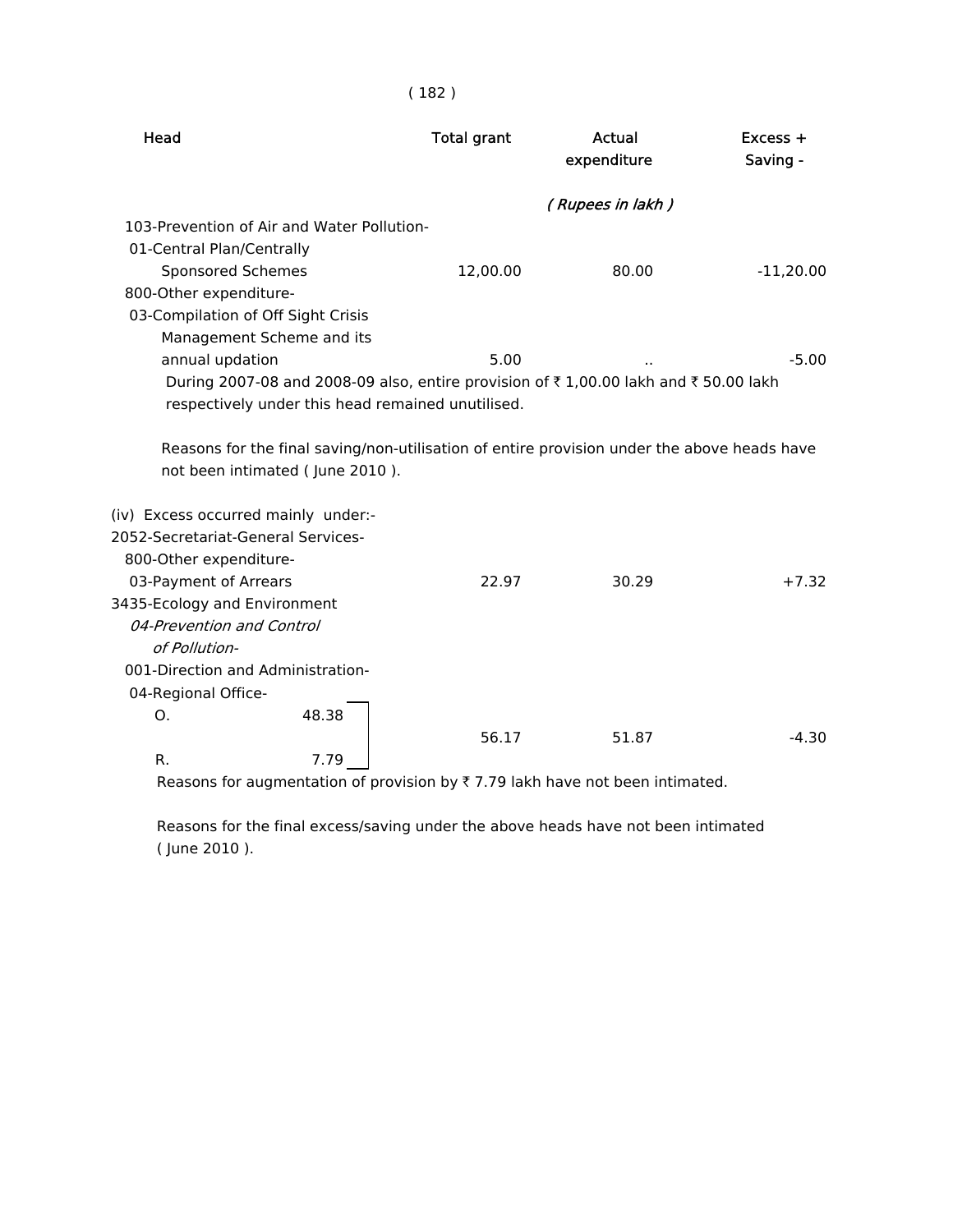( 183 )

# GRANT NO. 46-ADMINISTRATIVE REFORMS DEPARTMENT

| <b>Major Heads</b>                                                                                                            |          | <b>Total grant</b> | <b>Actual</b><br>expenditure                                                                                                                                                                 | $Excess +$<br>Saving - |
|-------------------------------------------------------------------------------------------------------------------------------|----------|--------------------|----------------------------------------------------------------------------------------------------------------------------------------------------------------------------------------------|------------------------|
|                                                                                                                               |          |                    | (Rupees in thousand)                                                                                                                                                                         |                        |
| Revenue-<br>2052-Secretariat- General Services,<br>2070-Other Administrative Services and<br>2202-General Education<br>Voted- |          |                    |                                                                                                                                                                                              |                        |
| Original                                                                                                                      | 7,70,91  | 7,79,73            | 5,73,64                                                                                                                                                                                      | $-2,06,09$             |
| Supplementary                                                                                                                 | 8,82     |                    |                                                                                                                                                                                              |                        |
| Amount surrendered during the year (March 2010)                                                                               |          |                    |                                                                                                                                                                                              | 2,43,86                |
| Capital-                                                                                                                      |          |                    |                                                                                                                                                                                              |                        |
| 4059-Capital Outlay on Public Works<br>Voted-                                                                                 |          |                    |                                                                                                                                                                                              |                        |
| Original                                                                                                                      |          |                    |                                                                                                                                                                                              |                        |
|                                                                                                                               |          | $\mathbf 1$        |                                                                                                                                                                                              | $-1$                   |
| Supplementary                                                                                                                 |          |                    |                                                                                                                                                                                              |                        |
| Amount surrendered during the year (March 2010)                                                                               |          |                    |                                                                                                                                                                                              | $\mathbf{1}$           |
| <b>Notes and Comments-</b>                                                                                                    |          |                    |                                                                                                                                                                                              |                        |
| Revenue-                                                                                                                      |          |                    |                                                                                                                                                                                              |                        |
| Voted-                                                                                                                        |          |                    |                                                                                                                                                                                              |                        |
| and indicative of incorrect estimation of expenditure under the grant.                                                        |          |                    | (i) In view of the final saving of ₹2,06.09 lakh, surrender of ₹2,43.86 lakh was injudicious                                                                                                 |                        |
| necessary.                                                                                                                    |          |                    | (ii) In view of the final saving of ₹2,06.09 lakh, the supplementary grant of ₹8.82 lakh obtained<br>in August 2009 proved unnecessary. It could have been limited to token amounts wherever |                        |
|                                                                                                                               |          |                    | (iii) Saving (partly counterbalanced by excess under another head) occurred mainly under:-                                                                                                   |                        |
| Head                                                                                                                          |          | <b>Total grant</b> | Actual<br>expenditure                                                                                                                                                                        | Excess +<br>Saving -   |
|                                                                                                                               |          |                    | (Rupees in lakh)                                                                                                                                                                             |                        |
| 2052-Secretariat-General Services-                                                                                            |          |                    |                                                                                                                                                                                              |                        |
| 800-Other expenditure-                                                                                                        |          |                    |                                                                                                                                                                                              |                        |
| 03-Payment of Arrears-                                                                                                        |          |                    |                                                                                                                                                                                              |                        |
| O.                                                                                                                            | 97.66    | 34.47              | 61.73                                                                                                                                                                                        | $+27.26$               |
| R.                                                                                                                            | $-63.19$ |                    |                                                                                                                                                                                              |                        |

₹ 63.19 lakh was surrendered on the basis of actual expenditure.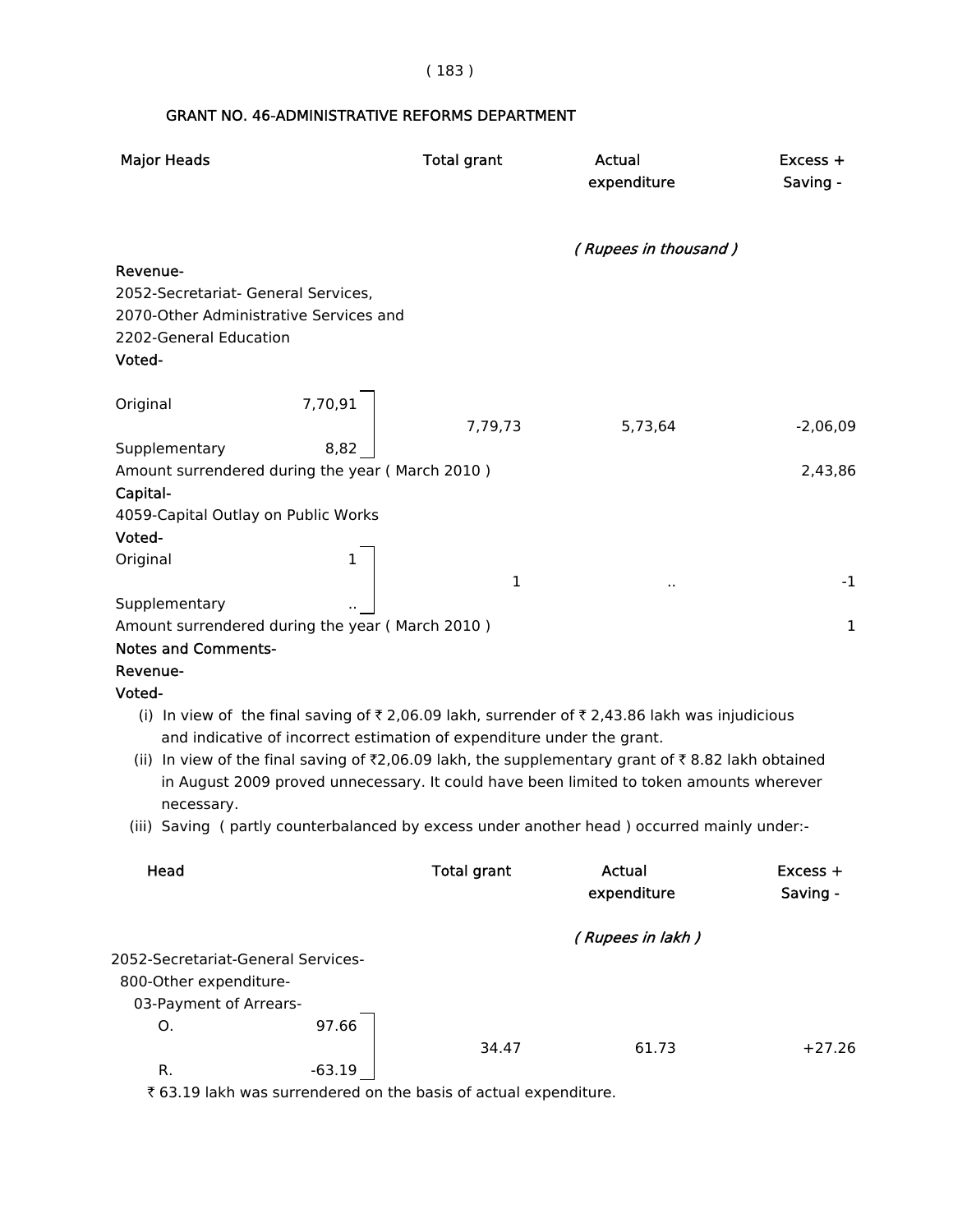#### ( 184 )

| Head                                |                                  | <b>Total grant</b>                                                    | Actual<br>expenditure                                                                      | $Excess +$<br>Saving - |
|-------------------------------------|----------------------------------|-----------------------------------------------------------------------|--------------------------------------------------------------------------------------------|------------------------|
|                                     |                                  |                                                                       | (Rupees in lakh)                                                                           |                        |
| 2070-Other Administrative Services- |                                  |                                                                       |                                                                                            |                        |
| 800-Other expenditure-              |                                  |                                                                       |                                                                                            |                        |
| 01-Central Plan/Centrally           |                                  |                                                                       |                                                                                            |                        |
| Sponsored Schemes-                  |                                  |                                                                       |                                                                                            |                        |
| S.                                  | 5.00                             |                                                                       |                                                                                            |                        |
| R.                                  | $-5.00$                          |                                                                       |                                                                                            |                        |
|                                     |                                  | ₹ 5.00 lakh was surrendered due to non-receipt of Central assistance. |                                                                                            |                        |
| 03-Constitution of Information      |                                  |                                                                       |                                                                                            |                        |
|                                     | <b>Commission Uttar Pradesh-</b> |                                                                       |                                                                                            |                        |
| O <sub>1</sub>                      | 4,54.96                          |                                                                       |                                                                                            |                        |
| S.                                  | 3.82                             | 3,01.90                                                               | 3,01.99                                                                                    | $+0.09$                |
| R.                                  | $-1,56.88$                       |                                                                       |                                                                                            |                        |
|                                     |                                  |                                                                       | Surrender of ₹1,56.88 lakh was mainly due to posts remaining vacant, non-implementation of |                        |
|                                     |                                  |                                                                       | recommendations of 6th pay commission, on the basis of actual expenditure and economy      |                        |
| measures.                           |                                  |                                                                       |                                                                                            |                        |
|                                     |                                  |                                                                       | Reasons for the final excess under the above heads have not been intimated (June 2010).    |                        |
|                                     |                                  |                                                                       |                                                                                            |                        |
| (iv) Excess occurred under:-        |                                  |                                                                       |                                                                                            |                        |
| 2052-Secretariat-General Services-  |                                  |                                                                       |                                                                                            |                        |
| 091-Attached Offices-               |                                  |                                                                       |                                                                                            |                        |
| 04-Directorate of Administrative    |                                  |                                                                       |                                                                                            |                        |
| Reforms-                            |                                  |                                                                       |                                                                                            |                        |
| O <sub>1</sub>                      | 51.46                            |                                                                       |                                                                                            |                        |
|                                     |                                  | 46.57                                                                 | 53.91                                                                                      | $+7.34$                |
| R.                                  | $-4.89$                          |                                                                       |                                                                                            |                        |
| F A O O L L                         | ndarad dua ta naat               |                                                                       |                                                                                            |                        |

₹4.89 lakh was surrendered due to posts remaining vacant, economy measures, nonavailment of L.T.C. by the staff and balance after payment of bills.

Reasons for the final excess under the above head have not been intimated ( June 2010 ).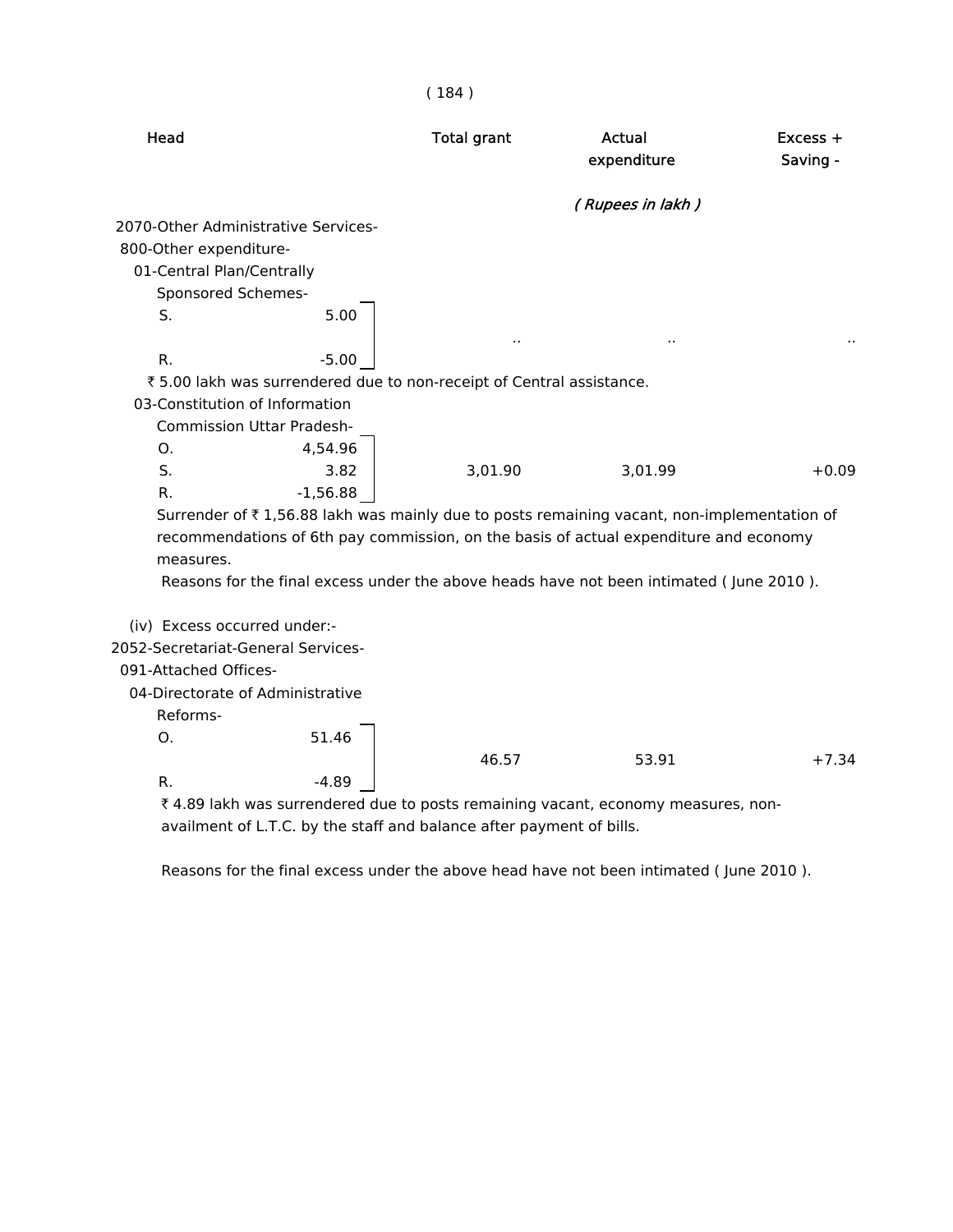( 185 )

# Major Heads **Total grant** Actual **Actual Excess +** or expenditure Saving appropriation ( Rupees in thousand ) Revenue- 2052-Secretariat-General Services, 2203-Technical Education and 2230-Labour and Employment Voted- Original 2,92,14,92 3,06,95,40 2,53,69,71 -53,25,69 Supplementary 14,80,48 Amount surrendered during the year (March 2010 ) 14,60,67 Charged- Original 2,02 1,02 .. -1,02 Supplementary Amount surrendered during the year (March 2010 ) 4.02 Capital- 4202-Capital Outlay on Education, Sports, Art and Culture, 4250-Capital Outlay on Other Social Services and 6202-Loans for Education, Sports, Art and Culture Voted- Original 2,26,22,16 2,41,91,16 1,66,54,95 -75,36,21 Supplementary 15,69,00 Amount surrendered during the year (March 2010 ) 39,74,77 Notes and Comments- Revenue- Voted- (i) Out of the final saving of  $\overline{5}$  53,25.69 lakh, only a sum of  $\overline{5}$  14,60.67 lakh could be anticipated for surrender.

#### GRANT NO. 47-TECHNICAL EDUCATION DEPARTMENT

(ii) In view of the final saving of  $\bar{\tau}$  53,25.69 lakh, the supplementary grant of  $\bar{\tau}$  14,80.48 lakh obtained in August 2009 and February 2010 proved unnecessary. It could have been limited to token amounts wherever necessary.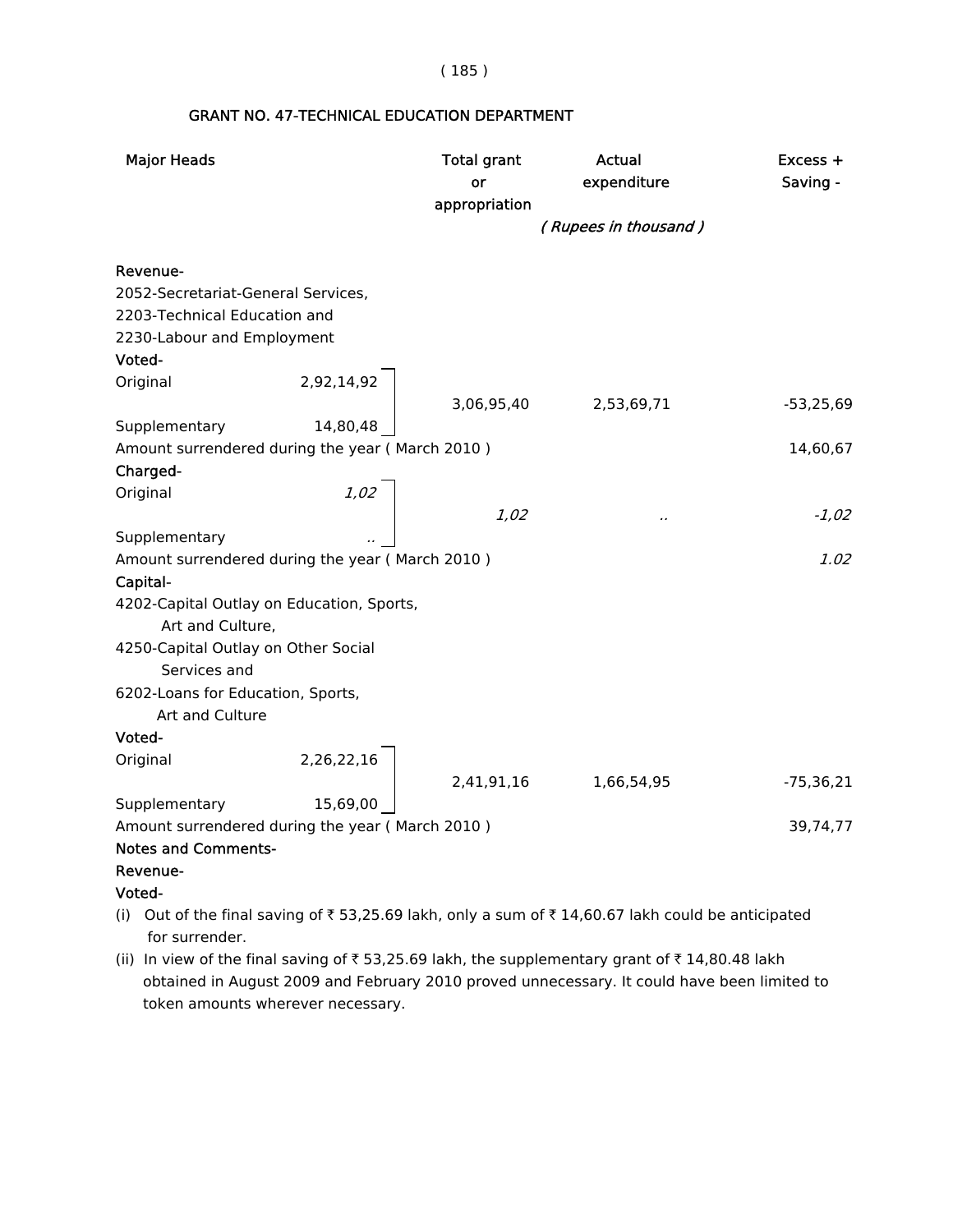(iii) Saving (partly counterbalanced by excess under other heads) occurred mainly under :-

| Head                                     |                                                        | <b>Total grant</b> | Actual<br>expenditure                                                                                             | Excess +<br>Saving - |
|------------------------------------------|--------------------------------------------------------|--------------------|-------------------------------------------------------------------------------------------------------------------|----------------------|
|                                          |                                                        |                    | (Rupees in lakh)                                                                                                  |                      |
| 2052-Secretariat-General Services-       |                                                        |                    |                                                                                                                   |                      |
| 800-Other expenditure-                   |                                                        |                    |                                                                                                                   |                      |
| 03-Payment of Arrears-                   |                                                        |                    |                                                                                                                   |                      |
| 0.                                       | 35,42.66                                               |                    |                                                                                                                   |                      |
|                                          |                                                        | 29,54.23           | 31,20.01                                                                                                          | $+1,65.78$           |
| R.                                       | $-5,88.43$                                             |                    |                                                                                                                   |                      |
|                                          |                                                        |                    | Out of total saving of $\overline{\tau}$ 5,88.43 lakh, reasons for reduction in provision through reappropriation |                      |
|                                          |                                                        |                    | by ₹5,04.66 lakh have not been intimated. Surrender of ₹83.77 lakh was due to sanction                            |                      |
|                                          | of less budget and on the basis of actual expenditure. |                    |                                                                                                                   |                      |
| 2203-Technical Education-                |                                                        |                    |                                                                                                                   |                      |
| 001-Direction and Administration-        |                                                        |                    |                                                                                                                   |                      |
| 04-Regional Offices-                     |                                                        |                    |                                                                                                                   |                      |
| О.                                       | 96.13                                                  |                    |                                                                                                                   |                      |
|                                          |                                                        | 84.10              | 84.15                                                                                                             | $+0.05$              |
| R.                                       | $-12.03$                                               |                    |                                                                                                                   |                      |
| of bills.                                |                                                        |                    | ₹12.03 lakh was surrendered due to posts remaining vacant, less budget and non-receipt                            |                      |
| 104- Assistance to Non-Govt.             |                                                        |                    |                                                                                                                   |                      |
|                                          | Technical Colleges and Institutes-                     |                    |                                                                                                                   |                      |
| 01-Central Plan/Centrally                |                                                        |                    |                                                                                                                   |                      |
| Sponsored Schemes                        |                                                        | 5,00.00            |                                                                                                                   | $-5,00.00$           |
| 04-Murlidhar Gajanand Multi-Professional |                                                        |                    |                                                                                                                   |                      |
| Institute, Hathras-                      |                                                        |                    |                                                                                                                   |                      |
| Ο.                                       | 1,10.76                                                |                    |                                                                                                                   |                      |
|                                          |                                                        | 61.67              | 61.67                                                                                                             |                      |
| R.                                       | $-49.09$                                               |                    |                                                                                                                   |                      |
|                                          |                                                        |                    | Out of total saving of ₹49.09 lakh, reasons for reduction in provision through reappropriation                    |                      |
|                                          |                                                        |                    | by ₹47.05 lakh have not been intimated. Surrender of ₹2.04 lakh was due to posts remaining                        |                      |
| vacant.                                  |                                                        |                    |                                                                                                                   |                      |
| 05-Handia Multi-Professional             |                                                        |                    |                                                                                                                   |                      |
| Institute, Handia-                       |                                                        |                    |                                                                                                                   |                      |
| Ο.                                       | 82.69                                                  |                    |                                                                                                                   |                      |
|                                          |                                                        | 36.46              | 36.46                                                                                                             |                      |
| R.                                       | -46.23                                                 |                    |                                                                                                                   |                      |
|                                          |                                                        |                    |                                                                                                                   |                      |

Out of total saving of  $\bar{\tau}$  46.23 lakh, reasons for reduction in provision through reappropriation by ₹ 27.08 lakh have not been intimated. Surrender of ₹ 19.15 lakh was due to posts remaining vacant.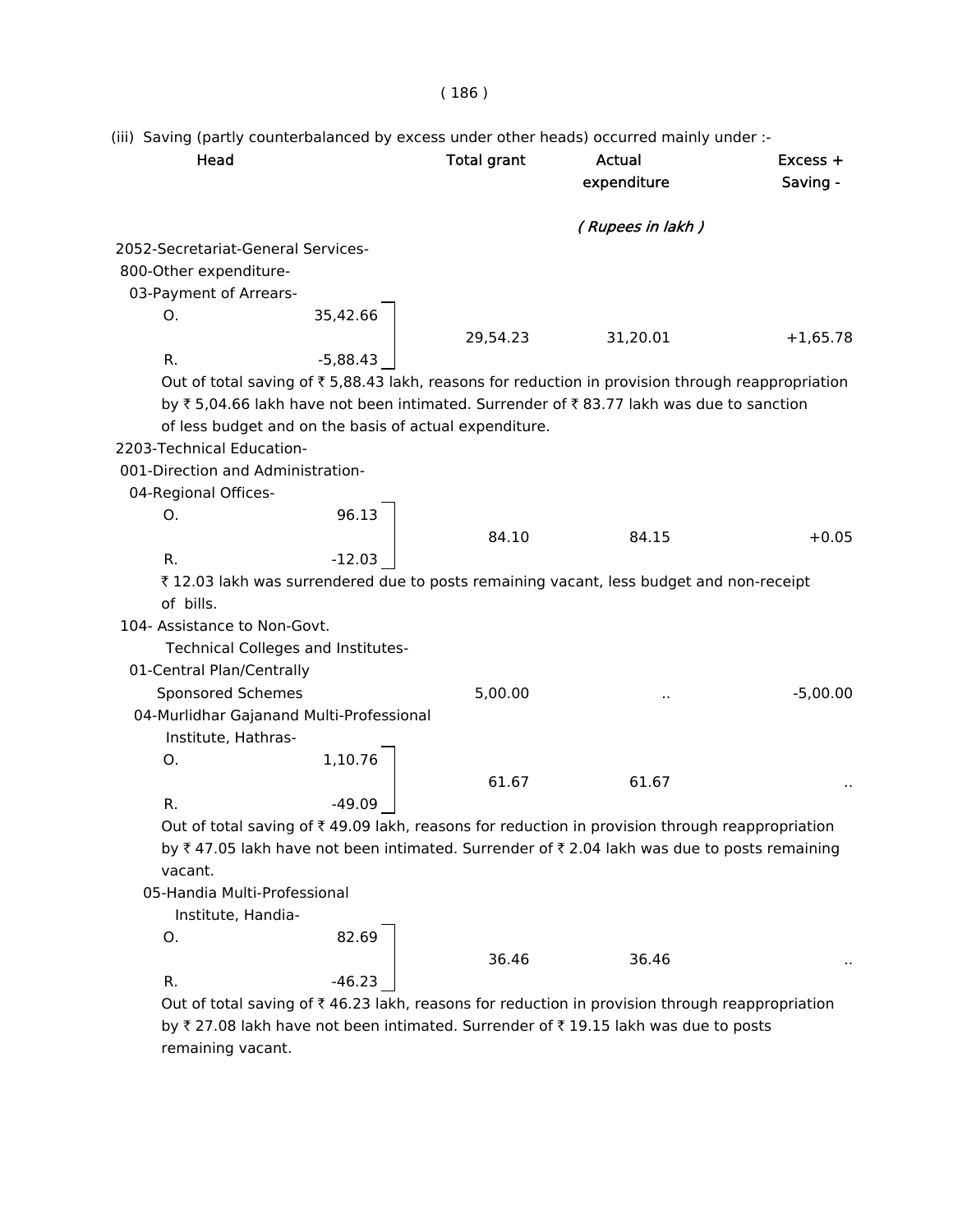| Head                                                                                            | <b>Total grant</b> | <b>Actual</b><br>expenditure | Excess +<br>Saving - |
|-------------------------------------------------------------------------------------------------|--------------------|------------------------------|----------------------|
|                                                                                                 |                    | (Rupees in lakh)             |                      |
| 06-Chandauli Multi-Professional                                                                 |                    |                              |                      |
| Institute, Chandauli-                                                                           |                    |                              |                      |
| 75.93<br>O.                                                                                     |                    |                              |                      |
|                                                                                                 | 46.24              | 46.24                        |                      |
| R.<br>$-29.69$                                                                                  |                    |                              |                      |
| Out of total saving of ₹ 29.69 lakh, reasons for reduction in provision through reappropriation |                    |                              |                      |
| by ₹19.47 lakh have not been intimated. Surrender of ₹10.22 lakh was due to posts               |                    |                              |                      |
| remaining vacant.                                                                               |                    |                              |                      |
| 105-Polytechnics-                                                                               |                    |                              |                      |
| 01-Central Plan/Centrally                                                                       |                    |                              |                      |
| Sponsored Schemes                                                                               | 15,00.00           |                              | $-15,00.00$          |
| 05-Computerisation of Technical                                                                 |                    |                              |                      |
| Education and Implementation                                                                    |                    |                              |                      |
| of Information Technology Policy-                                                               |                    |                              |                      |
| 0.<br>10.00                                                                                     |                    |                              |                      |
|                                                                                                 | 9.06               | 4.16                         | $-4.90$              |
| R.<br>$-0.94$                                                                                   |                    |                              |                      |
| ₹ 0.94 lakh was surrendered due to expenditure as per requirement.                              |                    |                              |                      |
| 11-Establishment of Govt. Women Polytechnic                                                     |                    |                              |                      |
| Kumhar Khera Saharanpur-                                                                        |                    |                              |                      |
| O.<br>9.08                                                                                      |                    |                              |                      |
|                                                                                                 |                    |                              |                      |
| R.<br>$-9.08$                                                                                   |                    |                              |                      |
| Reasons for reduction in provision through reappropriation by ₹ 9.08 lakh have not been         |                    |                              |                      |
| intimated.                                                                                      |                    |                              |                      |
| 18-Establishment of new Polytechnics                                                            |                    |                              |                      |
| (Men/Women) in Bundelkhand Region-                                                              |                    |                              |                      |
| 27.50<br>Ο.                                                                                     |                    |                              |                      |
|                                                                                                 | 10.27              | 10.07                        | $-0.20$              |
| R.<br>-17.23                                                                                    |                    |                              |                      |
| Out of total saving of ₹17.23 lakh, surrender of ₹12.43 lakh was on the basis of actual         |                    |                              |                      |

expenditu $\bar{\tau}$  Reasons for reduction in provision through reappropriation by  $\bar{\tau}$  4.80 lakh have not been intimated.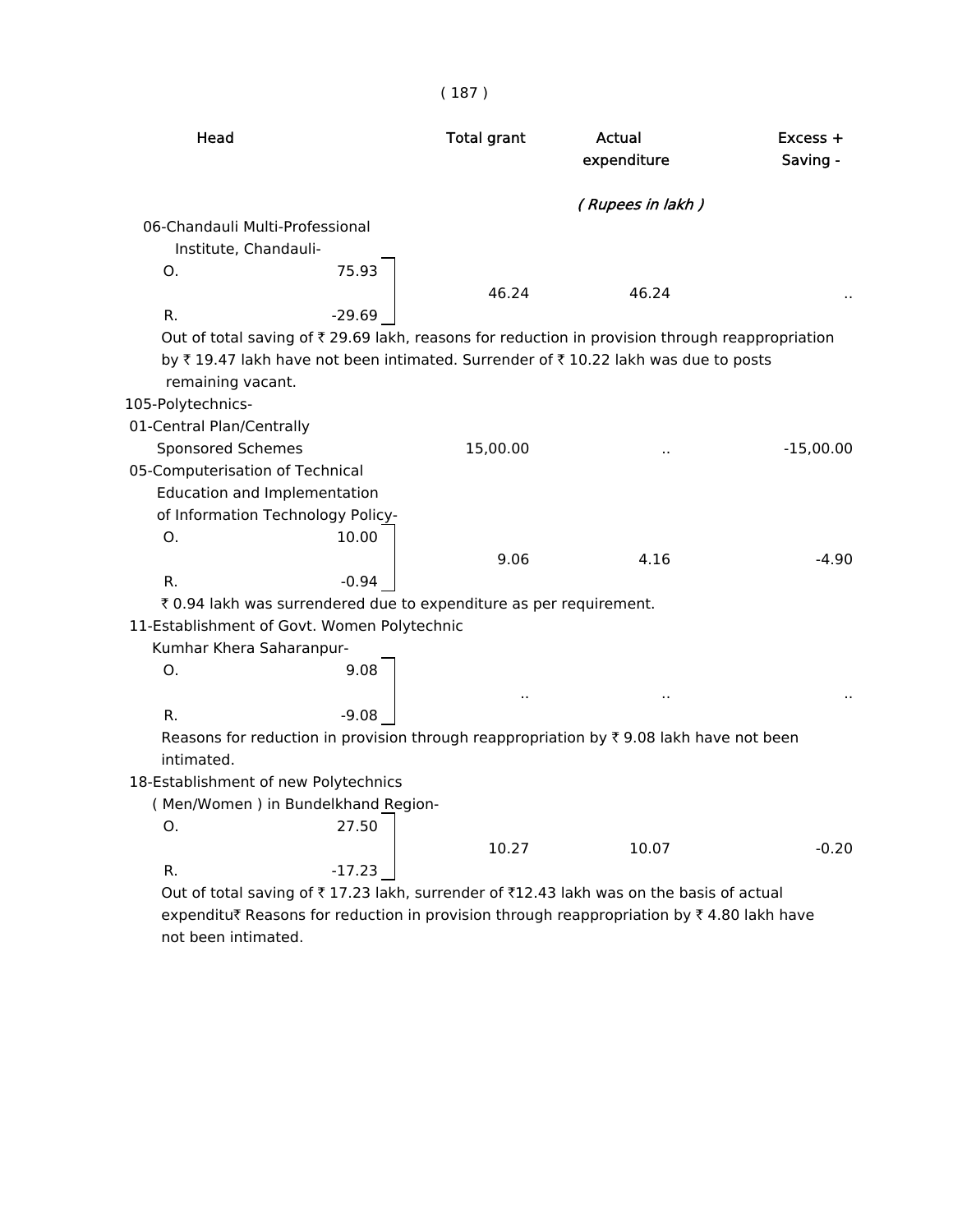|                                        |                                                 | (188)              |                                                                                                       |                        |
|----------------------------------------|-------------------------------------------------|--------------------|-------------------------------------------------------------------------------------------------------|------------------------|
| Head                                   |                                                 | <b>Total grant</b> | Actual<br>expenditure                                                                                 | $Excess +$<br>Saving - |
|                                        |                                                 |                    | (Rupees in lakh)                                                                                      |                        |
| 112-Engineering/Technical              |                                                 |                    |                                                                                                       |                        |
| Colleges and Institutes-               |                                                 |                    |                                                                                                       |                        |
| 11-Grant to Bundelkhand Engineering    |                                                 |                    |                                                                                                       |                        |
| College, Jhansi-                       |                                                 |                    |                                                                                                       |                        |
| O.                                     | 2,06.99                                         |                    |                                                                                                       |                        |
|                                        |                                                 | 1,16.99            | 1,16.99                                                                                               |                        |
| R.                                     | $-90.00$                                        |                    |                                                                                                       |                        |
|                                        |                                                 |                    | Surrender of ₹90.00 lakh was on the basis of actual expenditure and freezing of amount by             |                        |
| the Finance Department.                |                                                 |                    |                                                                                                       |                        |
|                                        | 16-Uttar Pradesh Textile Technological          |                    |                                                                                                       |                        |
| Institute, Kanpur-                     |                                                 |                    |                                                                                                       |                        |
| О.                                     | 1,57.21                                         |                    |                                                                                                       |                        |
|                                        |                                                 | 1,37.21            | 1,37.21                                                                                               |                        |
| R.                                     | $-20.00$                                        |                    |                                                                                                       |                        |
|                                        |                                                 |                    | Surrender of $\bar{\tau}$ 20.00 lakh was on the basis of actual expenditure and freezing of amount by |                        |
| the Finance Department.                |                                                 |                    |                                                                                                       |                        |
| 17-For fair and transport entrance and |                                                 |                    |                                                                                                       |                        |
|                                        | fees fixation in Post Graduate, Graduate        |                    |                                                                                                       |                        |
|                                        | and Diploma Courses in Medical,                 |                    |                                                                                                       |                        |
|                                        | Engineering Institutions of private             |                    |                                                                                                       |                        |
|                                        | sector operated in the State and in             |                    |                                                                                                       |                        |
| Vocational Courses runned by           |                                                 |                    |                                                                                                       |                        |
| <b>Education Department</b>            |                                                 | 30.29              | 6.18                                                                                                  | $-24.11$               |
|                                        |                                                 |                    | During 2006-07, 2007-08 and 2008-09 also, there was a saving of ₹31.29 lakh (64 percent               |                        |
|                                        |                                                 |                    | of the provision), ₹35.24 lakh (64 percent of the provision) and ₹33.58 lakh (82 percent              |                        |
|                                        | of the provision) respectively under this head. |                    |                                                                                                       |                        |
| 19-Construction of Virtual             |                                                 |                    |                                                                                                       |                        |
| Class rooms-                           |                                                 |                    |                                                                                                       |                        |
| Ο.                                     | 2,50.00                                         |                    |                                                                                                       |                        |
|                                        |                                                 |                    |                                                                                                       |                        |
| R.                                     | $-2,50.00$                                      |                    |                                                                                                       |                        |
|                                        |                                                 |                    | Surrender of ₹ 2,50.00 lakh was on the basis of actual expenditure and freezing of amount by          |                        |
| the Finance Department.                |                                                 |                    |                                                                                                       |                        |
| 97-World Bank Aided Technical          |                                                 |                    |                                                                                                       |                        |
| Education quality improvement          |                                                 |                    |                                                                                                       |                        |
| Programme                              |                                                 | 20,00.02           | 25.00                                                                                                 | $-19,75.02$            |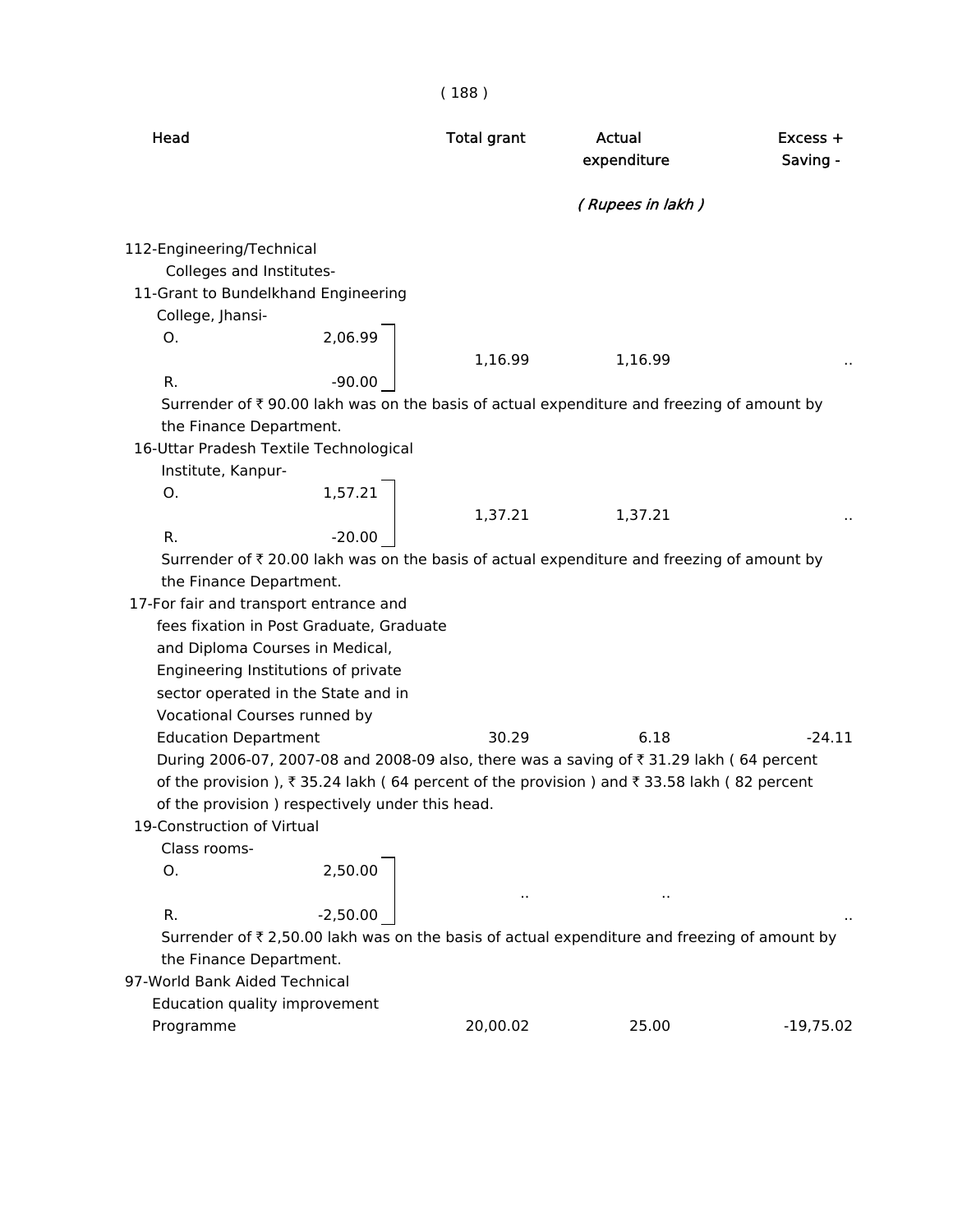| Head                                     |            | <b>Total grant</b>                                                | <b>Actual</b><br>expenditure                                                                                  | Excess +<br>Saving - |
|------------------------------------------|------------|-------------------------------------------------------------------|---------------------------------------------------------------------------------------------------------------|----------------------|
|                                          |            |                                                                   | (Rupees in lakh)                                                                                              |                      |
| 2230-Labour and Employment-              |            |                                                                   |                                                                                                               |                      |
| 03-Training-                             |            |                                                                   |                                                                                                               |                      |
| 003-Training of Craftsmen                |            |                                                                   |                                                                                                               |                      |
| and Supervisors-                         |            |                                                                   |                                                                                                               |                      |
| 01-Central Plan/Centrally                |            |                                                                   |                                                                                                               |                      |
| Sponsored Schemes-                       |            |                                                                   |                                                                                                               |                      |
| S.                                       | 1,07.80    |                                                                   |                                                                                                               |                      |
|                                          |            | 5.65                                                              | 5.87                                                                                                          | $+0.22$              |
| R.                                       | $-1,02.15$ |                                                                   |                                                                                                               |                      |
|                                          |            |                                                                   | Surrender of ₹1,02.15 lakh was due to non-receipt of Central Share from Government of India.                  |                      |
| 10-Modernisation and strengthening       |            |                                                                   |                                                                                                               |                      |
| of Industrial Training Institutions      |            |                                                                   |                                                                                                               |                      |
| and Apprentice Training Scheme-          |            |                                                                   |                                                                                                               |                      |
| O.                                       | 5,20.36    |                                                                   |                                                                                                               |                      |
|                                          |            | 3,98.71                                                           | 3,87.27                                                                                                       | $-11.44$             |
| R.                                       | $-1,21.65$ |                                                                   |                                                                                                               |                      |
|                                          |            |                                                                   | Out of net saving of ₹1,21.65 lakh, surrender of ₹1,23.65 lakh was due to no demand                           |                      |
|                                          |            |                                                                   | and on the basis of actual expenditure. Reasons for augmentation of provision by ₹ 2.00 lakh                  |                      |
| have not been intimated.                 |            |                                                                   |                                                                                                               |                      |
| 101-Industrial Training Institutes-      |            |                                                                   |                                                                                                               |                      |
| 01-Central Plan/Centrally                |            |                                                                   |                                                                                                               |                      |
| Sponsored Schemes-<br>S.                 | 1,39.50    |                                                                   |                                                                                                               |                      |
|                                          |            | 81.37                                                             | 71.94                                                                                                         | $-9.43$              |
| R.                                       | $-58.13$   |                                                                   |                                                                                                               |                      |
|                                          |            |                                                                   | Surrender of ₹58.13 lakh was due to non-receipt of Central Share from Government of India.                    |                      |
| 04-New Vocational training in Govt.      |            |                                                                   |                                                                                                               |                      |
| Industrial Training Institutes-          |            |                                                                   |                                                                                                               |                      |
| О.                                       | 36.97      |                                                                   |                                                                                                               |                      |
|                                          |            | 8.35                                                              | 7.02                                                                                                          | $-1.33$              |
| R.                                       | $-28.62$   |                                                                   |                                                                                                               |                      |
|                                          |            | Surrender of ₹ 28.62 lakh was on the basis of actual expenditure. |                                                                                                               |                      |
| 05-Establishment of Govt. Industrial     |            |                                                                   |                                                                                                               |                      |
| Training Institutes in Bundelkhand area- |            |                                                                   |                                                                                                               |                      |
| О.                                       | 2,83.39    |                                                                   |                                                                                                               |                      |
|                                          |            | 9.72                                                              | 9.45                                                                                                          | $-0.27$              |
| R.                                       | $-2,73.67$ |                                                                   |                                                                                                               |                      |
|                                          |            |                                                                   | Out of total saving of $\bar{z}$ 2.73.67 lakh, surrender of $\bar{z}$ 1.40.17 lakh was on the basis of actual |                      |

Out of total saving of  $\bar{\tau}$  2,73.67 lakh, surrender of  $\bar{\tau}$  1,40.17 lakh was on the basis of actual expenditure. Reasons for reduction in provision by  $\bar{\tau}$  1,33.50 lakh have not been intimated.

( 189 )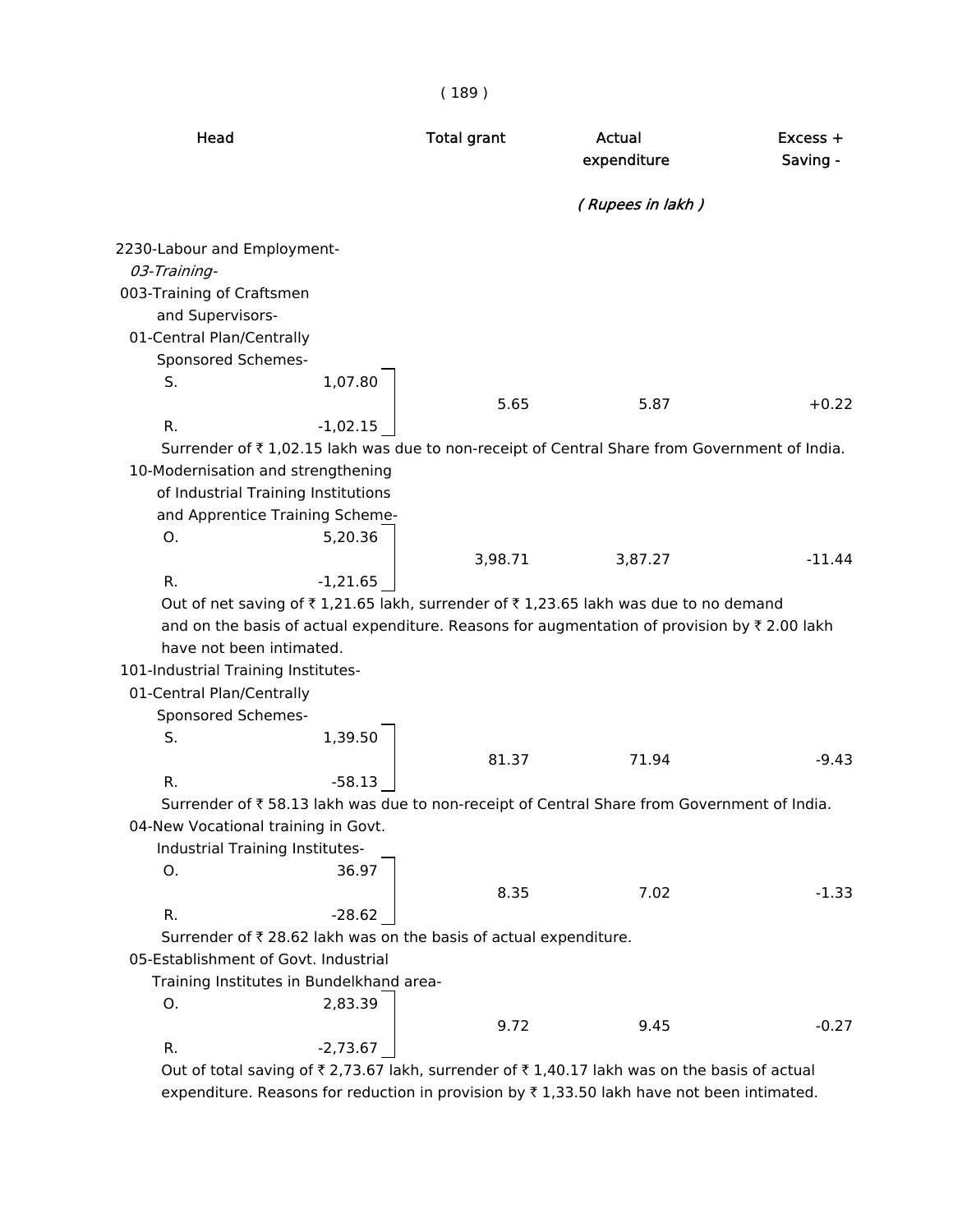|                                                                                                                                                                               |                                                                                          | (190)                                                                    |                                                                                                                                                                                       |                        |
|-------------------------------------------------------------------------------------------------------------------------------------------------------------------------------|------------------------------------------------------------------------------------------|--------------------------------------------------------------------------|---------------------------------------------------------------------------------------------------------------------------------------------------------------------------------------|------------------------|
| Head                                                                                                                                                                          |                                                                                          | <b>Total grant</b>                                                       | <b>Actual</b><br>expenditure                                                                                                                                                          | $Excess +$<br>Saving - |
|                                                                                                                                                                               |                                                                                          |                                                                          | (Rupees in lakh)                                                                                                                                                                      |                        |
| 97-Externally Aided Schemes-                                                                                                                                                  |                                                                                          |                                                                          |                                                                                                                                                                                       |                        |
| О.                                                                                                                                                                            | 2,31.89                                                                                  |                                                                          |                                                                                                                                                                                       |                        |
|                                                                                                                                                                               |                                                                                          | 1,38.12                                                                  | 1,29.58                                                                                                                                                                               | $-8.54$                |
| R.                                                                                                                                                                            | $-93.77$                                                                                 |                                                                          |                                                                                                                                                                                       |                        |
|                                                                                                                                                                               |                                                                                          |                                                                          | Surrender of ₹ 93.77 lakh was due to no demand and non-receipt of Central Share from                                                                                                  |                        |
| Government of India.                                                                                                                                                          |                                                                                          |                                                                          |                                                                                                                                                                                       |                        |
| 102-Apprenticeship Training-                                                                                                                                                  |                                                                                          |                                                                          |                                                                                                                                                                                       |                        |
| 03-Apprentice Training Scheme-<br>О.                                                                                                                                          | 78.94                                                                                    |                                                                          |                                                                                                                                                                                       |                        |
|                                                                                                                                                                               |                                                                                          | 75.42                                                                    | 64.83                                                                                                                                                                                 | $-10.59$               |
| R.                                                                                                                                                                            | $-3.52$                                                                                  |                                                                          |                                                                                                                                                                                       |                        |
|                                                                                                                                                                               |                                                                                          |                                                                          | Surrender of ₹3.52 lakh was due to no demand and on the basis of actual expenditure.                                                                                                  |                        |
| (iv) Excess occurred mainly under:-<br>2203-Technical Education-<br>001-Direction and Administration-<br>05-Technical Education Directorate-<br>and Training Institute-<br>О. | have not been intimated (June 2010).<br>Strengthening of Research Development<br>1,09.75 |                                                                          | Reasons for the final saving/excess/non-utilisation of entire provision under the above heads                                                                                         |                        |
|                                                                                                                                                                               |                                                                                          | 1,14.30                                                                  | 1,13.09                                                                                                                                                                               | $-1.21$                |
| R.                                                                                                                                                                            | 4.55                                                                                     |                                                                          |                                                                                                                                                                                       |                        |
| 104-Assistance to Non-Government<br>07-M.P. Polytechnic, Gorakhpur-                                                                                                           | Technical Colleges and Institutes-                                                       | receipt of bill, token provision and on the basis of actual expenditure. | Out of net augmentation of ₹4.55 lakh, reasons for augmentation of provision by ₹6.00 lakh<br>have not been intimated. Surrender of ₹1.45 lakh was due to less budget provision, non- |                        |
| О.                                                                                                                                                                            | 99.68                                                                                    |                                                                          |                                                                                                                                                                                       |                        |
|                                                                                                                                                                               |                                                                                          | 1,16.44                                                                  | 1,16.43                                                                                                                                                                               | $-0.01$                |
| R.                                                                                                                                                                            | 16.76                                                                                    |                                                                          |                                                                                                                                                                                       |                        |

Reasons for augmentation of provision by  $\bar{\tau}$  16.76 lakh have not been intimated.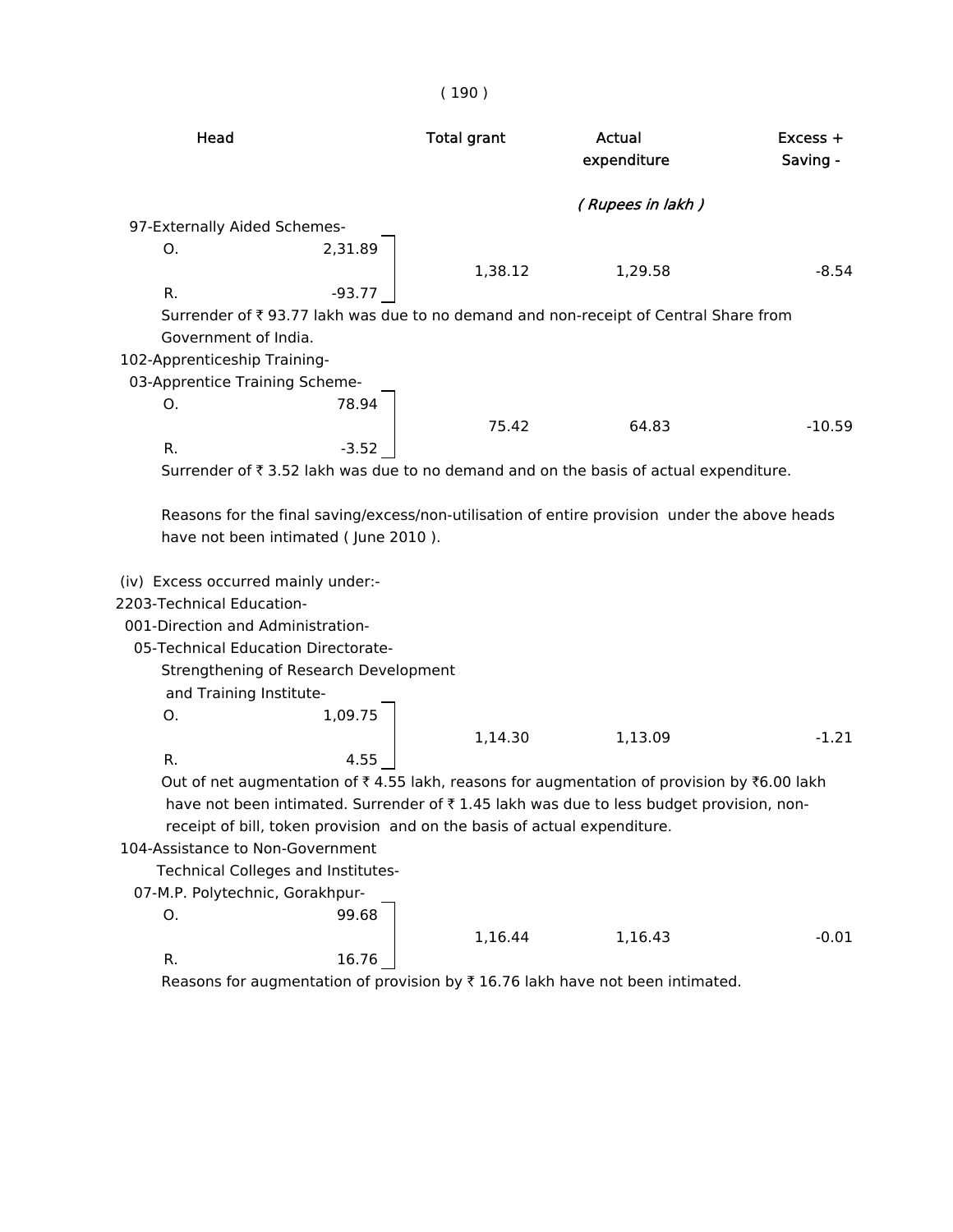| Head                                   |         | <b>Total grant</b> | Actual<br>expenditure                                                                               | Excess +<br>Saving - |
|----------------------------------------|---------|--------------------|-----------------------------------------------------------------------------------------------------|----------------------|
|                                        |         |                    | (Rupees in lakh)                                                                                    |                      |
| 08-Allahabad Polytechnic,              |         |                    |                                                                                                     |                      |
| Allahabad-                             |         |                    |                                                                                                     |                      |
| O.                                     | 2,90.30 | 4,36.49            | 4,36.49                                                                                             |                      |
| R.                                     | 1,46.19 |                    |                                                                                                     |                      |
|                                        |         |                    | Out of net augmentation of $\overline{\tau}$ 1,46.19 lakh, reasons for augmentation of provision by |                      |
|                                        |         |                    | ₹1,47.00 lakh have not been intimated. Surrender of ₹0.81 lakh was due to posts                     |                      |
| remaining vacant.                      |         |                    |                                                                                                     |                      |
| 09-D. G. Polytechnic, Baraut-          |         |                    |                                                                                                     |                      |
| O.                                     | 78.84   |                    |                                                                                                     |                      |
|                                        |         | 94.96              | 94.96                                                                                               |                      |
| R.                                     | 16.12   |                    |                                                                                                     |                      |
|                                        |         |                    | Reasons for augmentation of provision by $\bar{\tau}$ 16.12 lakh have not been intimated.           |                      |
| 10-Gandhi Polytechnic, Muzaffar Nagar- |         |                    |                                                                                                     |                      |
| О.                                     | 77.70   |                    |                                                                                                     |                      |
|                                        |         | 94.03              | 94.03                                                                                               |                      |
| R.                                     | 16.33   |                    |                                                                                                     |                      |
|                                        |         |                    | Reasons for augmentation of provision by ₹ 16.33 lakh have not been intimated.                      |                      |
| 12-Town Polytechnic, Ballia-           |         |                    |                                                                                                     |                      |
| O.                                     | 83.87   |                    |                                                                                                     |                      |
|                                        |         | 1,16.85            | 1,16.85                                                                                             |                      |
| R.                                     | 32.98   |                    |                                                                                                     |                      |
|                                        |         |                    | Reasons for augmentation of provision by ₹ 32.98 lakh have not been intimated.                      |                      |
| 13-D. N. Polytechnic, Meerut-          |         |                    |                                                                                                     |                      |
| 0.                                     | 1,10.97 |                    |                                                                                                     |                      |
|                                        |         | 1,53.49            | 1,75.89                                                                                             | $+22.40$             |
| R.                                     | 42.52   |                    |                                                                                                     |                      |
|                                        |         |                    | Actual expenditure includes clearance of O.B. Suspense for the year 2002-03 amountin                |                      |
| to ₹ 22.40 lakh.                       |         |                    |                                                                                                     |                      |
|                                        |         |                    | Reasons for augmentation of provision by $\bar{\tau}$ 42.52 lakh have not been intimated.           |                      |
| 15-Hewett Polytechnic, Lucknow-        |         |                    |                                                                                                     |                      |
| О.                                     | 1,12.58 |                    |                                                                                                     |                      |
|                                        |         | 1,48.58            | 1,48.58                                                                                             |                      |
| R.                                     | 36.00   |                    |                                                                                                     |                      |
|                                        |         |                    | Reasons for augmentation of provision by ₹ 36.00 lakh have not been intimated.                      |                      |

( 191 )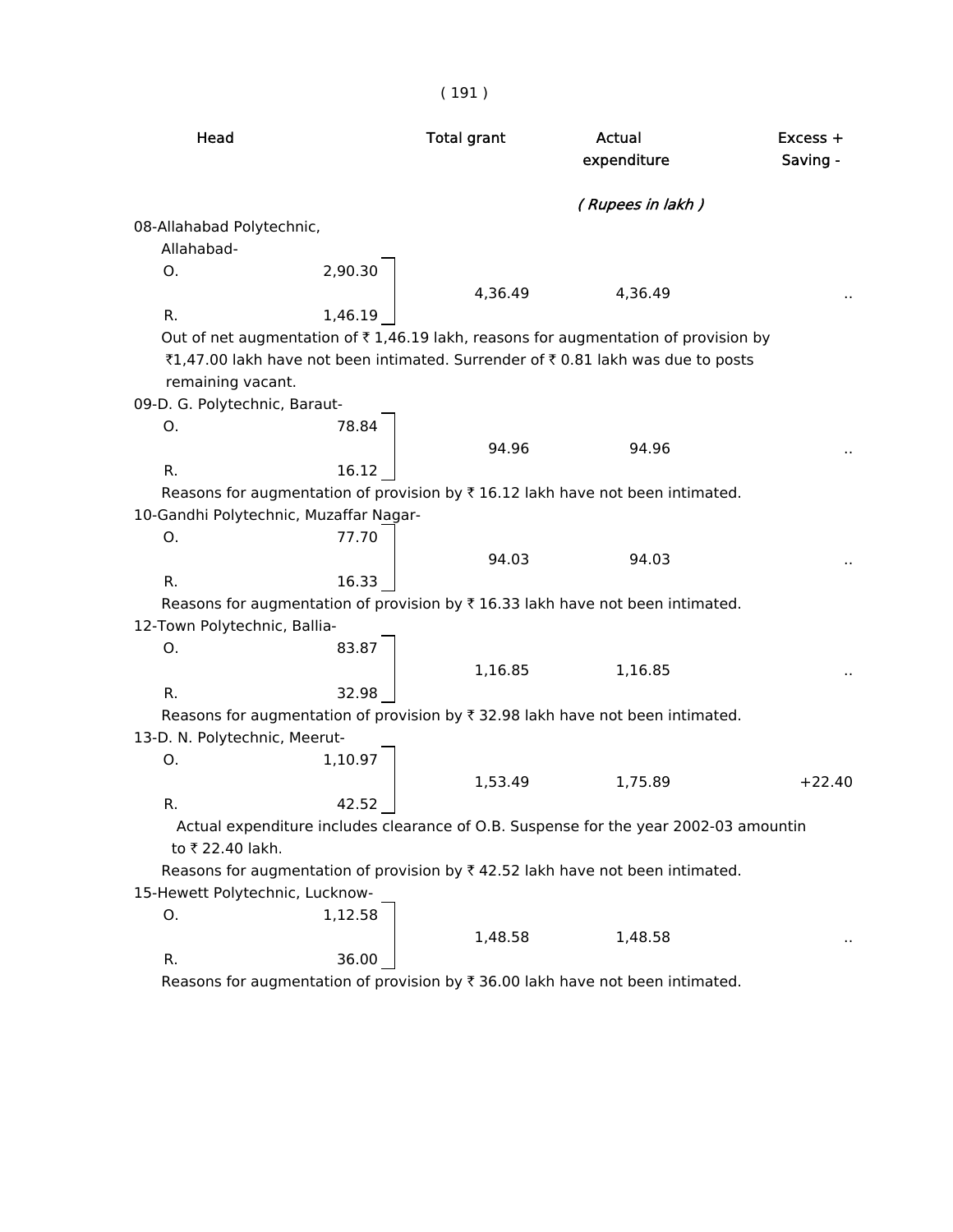|                                                | (192)                                                                                                                                                                                                 |                                                                                                                |                                                                                                                                                                                                                                                                                                                                                                                                                                                                                                                                                                                                                                                                                                                                                      |
|------------------------------------------------|-------------------------------------------------------------------------------------------------------------------------------------------------------------------------------------------------------|----------------------------------------------------------------------------------------------------------------|------------------------------------------------------------------------------------------------------------------------------------------------------------------------------------------------------------------------------------------------------------------------------------------------------------------------------------------------------------------------------------------------------------------------------------------------------------------------------------------------------------------------------------------------------------------------------------------------------------------------------------------------------------------------------------------------------------------------------------------------------|
|                                                | <b>Total grant</b>                                                                                                                                                                                    | <b>Actual</b><br>expenditure                                                                                   | Excess +<br>Saving -                                                                                                                                                                                                                                                                                                                                                                                                                                                                                                                                                                                                                                                                                                                                 |
|                                                |                                                                                                                                                                                                       | (Rupees in lakh)                                                                                               |                                                                                                                                                                                                                                                                                                                                                                                                                                                                                                                                                                                                                                                                                                                                                      |
|                                                |                                                                                                                                                                                                       |                                                                                                                |                                                                                                                                                                                                                                                                                                                                                                                                                                                                                                                                                                                                                                                                                                                                                      |
|                                                |                                                                                                                                                                                                       |                                                                                                                |                                                                                                                                                                                                                                                                                                                                                                                                                                                                                                                                                                                                                                                                                                                                                      |
|                                                |                                                                                                                                                                                                       |                                                                                                                |                                                                                                                                                                                                                                                                                                                                                                                                                                                                                                                                                                                                                                                                                                                                                      |
|                                                |                                                                                                                                                                                                       |                                                                                                                |                                                                                                                                                                                                                                                                                                                                                                                                                                                                                                                                                                                                                                                                                                                                                      |
|                                                |                                                                                                                                                                                                       |                                                                                                                |                                                                                                                                                                                                                                                                                                                                                                                                                                                                                                                                                                                                                                                                                                                                                      |
|                                                |                                                                                                                                                                                                       |                                                                                                                |                                                                                                                                                                                                                                                                                                                                                                                                                                                                                                                                                                                                                                                                                                                                                      |
|                                                |                                                                                                                                                                                                       |                                                                                                                |                                                                                                                                                                                                                                                                                                                                                                                                                                                                                                                                                                                                                                                                                                                                                      |
|                                                |                                                                                                                                                                                                       |                                                                                                                |                                                                                                                                                                                                                                                                                                                                                                                                                                                                                                                                                                                                                                                                                                                                                      |
|                                                |                                                                                                                                                                                                       |                                                                                                                |                                                                                                                                                                                                                                                                                                                                                                                                                                                                                                                                                                                                                                                                                                                                                      |
|                                                |                                                                                                                                                                                                       |                                                                                                                |                                                                                                                                                                                                                                                                                                                                                                                                                                                                                                                                                                                                                                                                                                                                                      |
|                                                |                                                                                                                                                                                                       |                                                                                                                |                                                                                                                                                                                                                                                                                                                                                                                                                                                                                                                                                                                                                                                                                                                                                      |
|                                                |                                                                                                                                                                                                       |                                                                                                                |                                                                                                                                                                                                                                                                                                                                                                                                                                                                                                                                                                                                                                                                                                                                                      |
|                                                |                                                                                                                                                                                                       |                                                                                                                |                                                                                                                                                                                                                                                                                                                                                                                                                                                                                                                                                                                                                                                                                                                                                      |
|                                                |                                                                                                                                                                                                       |                                                                                                                |                                                                                                                                                                                                                                                                                                                                                                                                                                                                                                                                                                                                                                                                                                                                                      |
|                                                |                                                                                                                                                                                                       |                                                                                                                |                                                                                                                                                                                                                                                                                                                                                                                                                                                                                                                                                                                                                                                                                                                                                      |
|                                                |                                                                                                                                                                                                       |                                                                                                                |                                                                                                                                                                                                                                                                                                                                                                                                                                                                                                                                                                                                                                                                                                                                                      |
|                                                |                                                                                                                                                                                                       |                                                                                                                |                                                                                                                                                                                                                                                                                                                                                                                                                                                                                                                                                                                                                                                                                                                                                      |
| 88.05                                          |                                                                                                                                                                                                       |                                                                                                                |                                                                                                                                                                                                                                                                                                                                                                                                                                                                                                                                                                                                                                                                                                                                                      |
|                                                | 1,46.41                                                                                                                                                                                               | 1,46.41                                                                                                        |                                                                                                                                                                                                                                                                                                                                                                                                                                                                                                                                                                                                                                                                                                                                                      |
| 58.36                                          |                                                                                                                                                                                                       |                                                                                                                |                                                                                                                                                                                                                                                                                                                                                                                                                                                                                                                                                                                                                                                                                                                                                      |
|                                                |                                                                                                                                                                                                       |                                                                                                                |                                                                                                                                                                                                                                                                                                                                                                                                                                                                                                                                                                                                                                                                                                                                                      |
|                                                |                                                                                                                                                                                                       |                                                                                                                |                                                                                                                                                                                                                                                                                                                                                                                                                                                                                                                                                                                                                                                                                                                                                      |
|                                                |                                                                                                                                                                                                       |                                                                                                                |                                                                                                                                                                                                                                                                                                                                                                                                                                                                                                                                                                                                                                                                                                                                                      |
|                                                |                                                                                                                                                                                                       |                                                                                                                |                                                                                                                                                                                                                                                                                                                                                                                                                                                                                                                                                                                                                                                                                                                                                      |
|                                                |                                                                                                                                                                                                       |                                                                                                                |                                                                                                                                                                                                                                                                                                                                                                                                                                                                                                                                                                                                                                                                                                                                                      |
|                                                |                                                                                                                                                                                                       |                                                                                                                |                                                                                                                                                                                                                                                                                                                                                                                                                                                                                                                                                                                                                                                                                                                                                      |
|                                                |                                                                                                                                                                                                       |                                                                                                                |                                                                                                                                                                                                                                                                                                                                                                                                                                                                                                                                                                                                                                                                                                                                                      |
|                                                |                                                                                                                                                                                                       |                                                                                                                |                                                                                                                                                                                                                                                                                                                                                                                                                                                                                                                                                                                                                                                                                                                                                      |
| 34.80                                          |                                                                                                                                                                                                       |                                                                                                                |                                                                                                                                                                                                                                                                                                                                                                                                                                                                                                                                                                                                                                                                                                                                                      |
|                                                |                                                                                                                                                                                                       | Reasons for augmentation of provision by $\overline{\xi}$ 34.80 lakh have not been intimated.                  |                                                                                                                                                                                                                                                                                                                                                                                                                                                                                                                                                                                                                                                                                                                                                      |
| 24-Kanpur Girls' Polytechnic, Kanpur-<br>29.50 |                                                                                                                                                                                                       |                                                                                                                |                                                                                                                                                                                                                                                                                                                                                                                                                                                                                                                                                                                                                                                                                                                                                      |
|                                                | 70.10                                                                                                                                                                                                 | 70.10                                                                                                          |                                                                                                                                                                                                                                                                                                                                                                                                                                                                                                                                                                                                                                                                                                                                                      |
|                                                | Institute in Jahangirabad<br>33.96<br>74.05<br>19-Feroz Gandhi Multi-Professional<br>Institute, Rai Bareilly-<br>72.90<br>69.96<br>20-Jawahar Lal Nehru Polytechnic<br>Mahmoodabad, Sitapur-<br>31.72 | 16-Establishment of Multi-Professional<br>1,08.01<br>1,42.86<br>22-Balwant Vidyapeeth Rural Institute<br>66.52 | 1,08.01<br>Reasons for augmentation of provision by $\overline{\tau}$ 74.05 lakh have not been intimated.<br>During 2006-07, 2007-08 and 2008-09 also, the expenditure under this head exceeded the<br>provision (Rs 27.16 lakh) by ₹13.23 lakh, the provision (₹28.16 lakh) by ₹23.99 lakh<br>and the provision (₹33.96 lakh) by ₹11.17 lakh respectively.<br>1,42.86<br>Out of net augmentation of $\bar{\tau}$ 69.96 lakh, reasons for augmentation of provision by<br>₹ 70.00 lakh have not been intimated. Surrender of ₹ 0.04 lakh was due to non-receipt<br>Out of net augmentation of ₹ 58.36 lakh, reasons for augmentation of provision by<br>₹58.37 lakh have not been intimated. Surrender of ₹0.01 lakh was due to non-receipt<br>66.52 |

Reasons for augmentation of provision by  $\bar{\tau}$  40.60 lakh have not been intimated.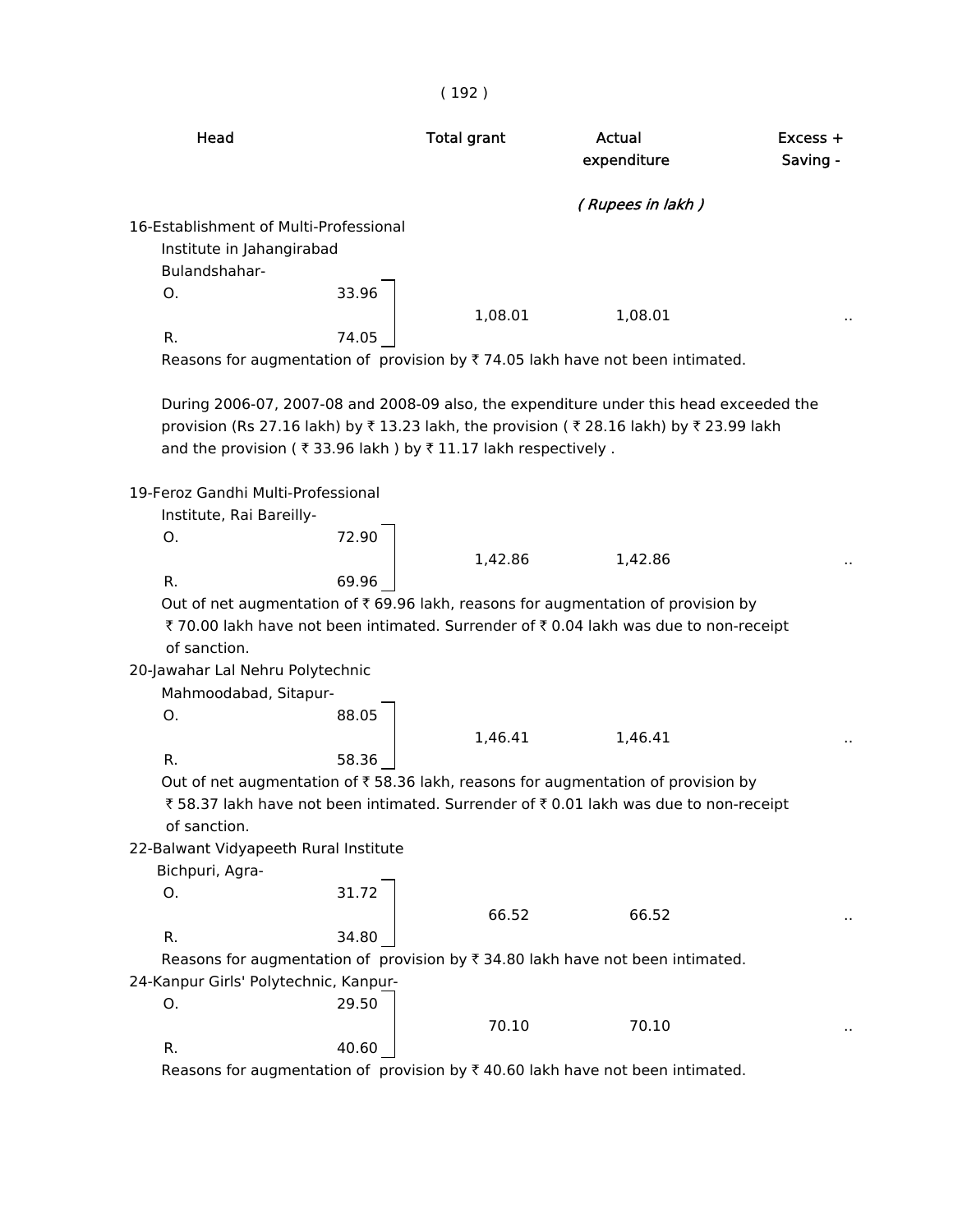| Head                                                                                                                                                                                                                                                                                                                                                                     | <b>Total grant</b> | Actual<br>expenditure | Excess +<br>Saving - |  |
|--------------------------------------------------------------------------------------------------------------------------------------------------------------------------------------------------------------------------------------------------------------------------------------------------------------------------------------------------------------------------|--------------------|-----------------------|----------------------|--|
|                                                                                                                                                                                                                                                                                                                                                                          |                    | (Rupees in lakh)      |                      |  |
| 25-Establishment of Women's                                                                                                                                                                                                                                                                                                                                              |                    |                       |                      |  |
| Polytechnic in Mathura-                                                                                                                                                                                                                                                                                                                                                  |                    |                       |                      |  |
| О.<br>43.02                                                                                                                                                                                                                                                                                                                                                              |                    |                       |                      |  |
|                                                                                                                                                                                                                                                                                                                                                                          | 55.75              | 54.42                 | $-1.33$              |  |
| R.<br>12.73                                                                                                                                                                                                                                                                                                                                                              |                    |                       |                      |  |
| Reasons for augmentation of provision by $\overline{\tau}$ 12.73 lakh have not been intimated.                                                                                                                                                                                                                                                                           |                    |                       |                      |  |
| 105-Polytechnics-                                                                                                                                                                                                                                                                                                                                                        |                    |                       |                      |  |
| 06-Government Polytechnic, Mau-                                                                                                                                                                                                                                                                                                                                          |                    |                       |                      |  |
| 33.19<br>О.                                                                                                                                                                                                                                                                                                                                                              |                    |                       |                      |  |
|                                                                                                                                                                                                                                                                                                                                                                          | 42.72              | 42.93                 | $+0.21$              |  |
| R.<br>9.53                                                                                                                                                                                                                                                                                                                                                               |                    |                       |                      |  |
| Out of net augmentation of $\bar{\tau}$ 9.53 lakh, reasons for augmentation of provision by<br>₹13.88 lakh have not been intimated. Surrender of ₹4.35 lakh was on the basis of<br>actual expenditure.<br>112-Engineering/Technical<br>Colleges and Institutes-<br>07-Grants-in-aid to Kamla Nehru<br>Institute of Science and Technology,<br>Sultanpur (District Plan)- |                    |                       |                      |  |
| O.<br>2,90.35                                                                                                                                                                                                                                                                                                                                                            |                    |                       |                      |  |
|                                                                                                                                                                                                                                                                                                                                                                          | 2,40.35            | 3,10.76               | $+70.41$             |  |
| R.<br>$-50.00$                                                                                                                                                                                                                                                                                                                                                           |                    |                       |                      |  |
| Actual expenditure includes clearance of O.B. Suspense for the years 2001-02 and 2002-0<br>amounting to ₹70.41 lakh                                                                                                                                                                                                                                                      |                    |                       |                      |  |
| Surrender of $\bar{\tau}$ 50.00 lakh was on the basis of actual expenditure and freezing of amount by                                                                                                                                                                                                                                                                    |                    |                       |                      |  |
| the Finance Department.                                                                                                                                                                                                                                                                                                                                                  |                    |                       |                      |  |
| 2230-Labour and Employment-                                                                                                                                                                                                                                                                                                                                              |                    |                       |                      |  |
| 03-Training-                                                                                                                                                                                                                                                                                                                                                             |                    |                       |                      |  |
| 101-Industrial Training Institutes-                                                                                                                                                                                                                                                                                                                                      |                    |                       |                      |  |
| 03-Establishment of Govt. Industrial                                                                                                                                                                                                                                                                                                                                     |                    |                       |                      |  |
| Training Institute in Minority Dominated                                                                                                                                                                                                                                                                                                                                 |                    |                       |                      |  |
| Development Blocks and Other areas-                                                                                                                                                                                                                                                                                                                                      |                    |                       |                      |  |
| 1,95.24<br>О.                                                                                                                                                                                                                                                                                                                                                            |                    |                       |                      |  |
| S.<br>1,85.19                                                                                                                                                                                                                                                                                                                                                            | 4,62.50            | 4,60.52               | $-1.98$              |  |
| R.<br>82.07                                                                                                                                                                                                                                                                                                                                                              |                    |                       |                      |  |
| Out of net augmentation of $\bar{\tau}$ 82.07 lakh, reasons for augmentation of provision by                                                                                                                                                                                                                                                                             |                    |                       |                      |  |
| ₹1,33.50 lakh have not been intimated. Surrender of ₹51.43 lakh was on the basis of<br>actual expenditure and no demand.                                                                                                                                                                                                                                                 |                    |                       |                      |  |
| Reasons for the final saving/excess under the above heads have not been intimated                                                                                                                                                                                                                                                                                        |                    |                       |                      |  |

( 193 )

 Reasons for the final saving/excess under the above heads have not been intimated ( June 2010 ).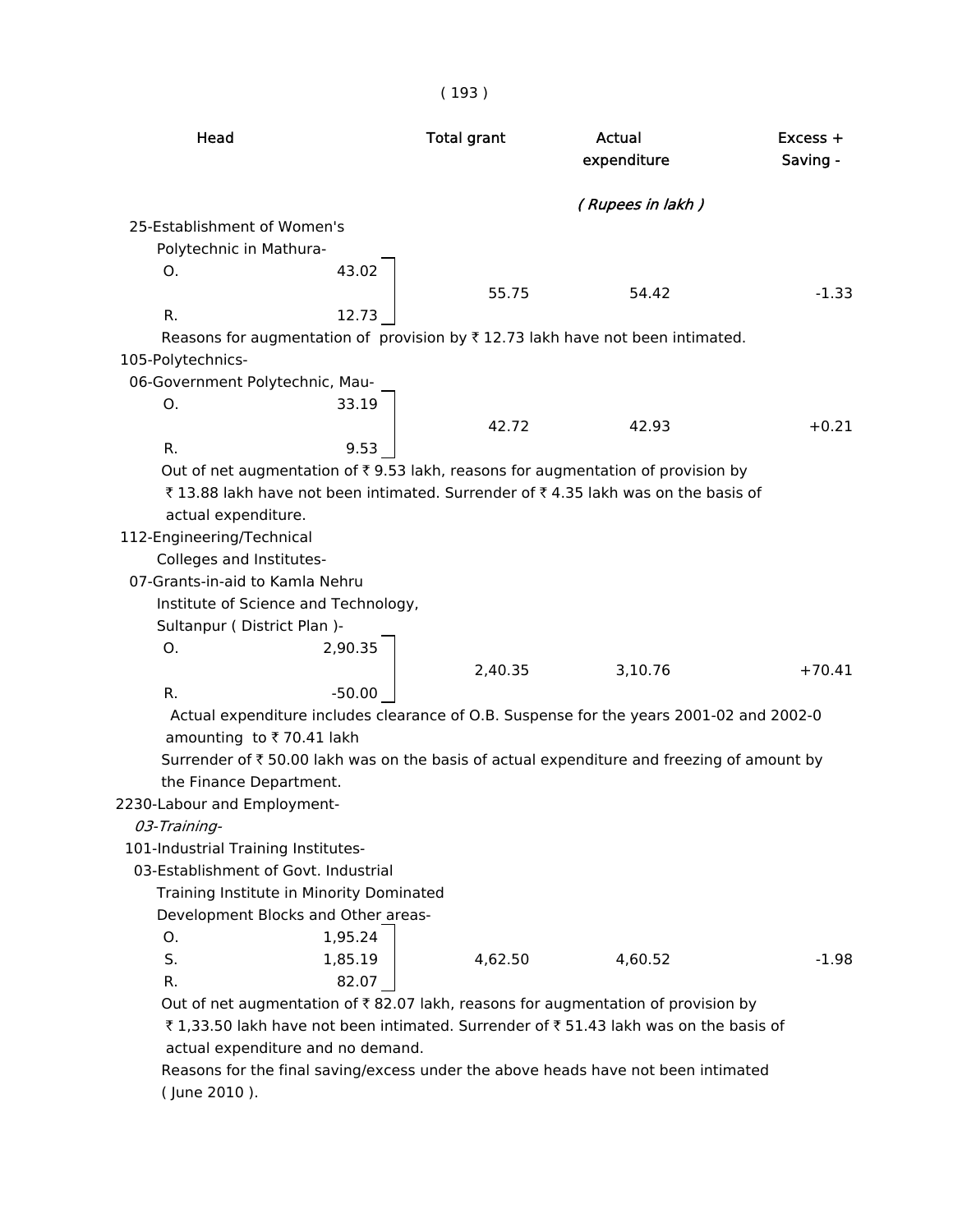# Capital- Voted- (v) Out of the final saving of  $\overline{\tau}$  75,36.21 lakh, only a sum of  $\overline{\tau}$  39,74.77 lakh could be anticipated for surrender. (vi) In view of the final saving of  $\bar{\tau}$  75,36.21 lakh, the supplementary grant of  $\bar{\tau}$  15,69.00 lakh obtained in August 2009 proved unnecessary. It could have been limited to token amounts wherever necessary. (vii) Saving (partly counterbalanced by excess under other heads ) occurred mainly under:- Head **Total grant** Actual Actual Excess + expenditure Saving - ( Rupees in lakh ) 4202-Capital Outlay on Education, Sports, Art and Culture- 02-Technical Education- 104-Polytechnics- 01-Central Plan/Centrally Sponsored Schemes-O. 1,35,00.00 1,20,71.00 85,71.00 -35,00.00 R.  $-14,29.00$ Surrender of  $\bar{z}$  14,29.00 lakh was due to non receipt of sanction owing to non-deposit of amount in Consolidated Fund of the State. 47-Upliftment and strengthening of Government Polytechnic and Development of other establishment facilities ( District Plan )-  $0.$  5,00.00  $\Bigg|$ 3,54.01 3,52.29 -1.72 R.  $-1,45.99$ Surrender of  $\bar{\tau}$  1,45.99 lakh was due to expenditure as per requirement and economy measures. 50-Different Construction works in Government Polytechnics ( District Plan )- O. 2,00.00 1,23.43 1,23.43 .. R.  $-76.57$

Surrender of  $\bar{\tau}$  76.57 lakh was due to expenditure upto limit of the funds sanctioned by the Government.

#### ( 194 )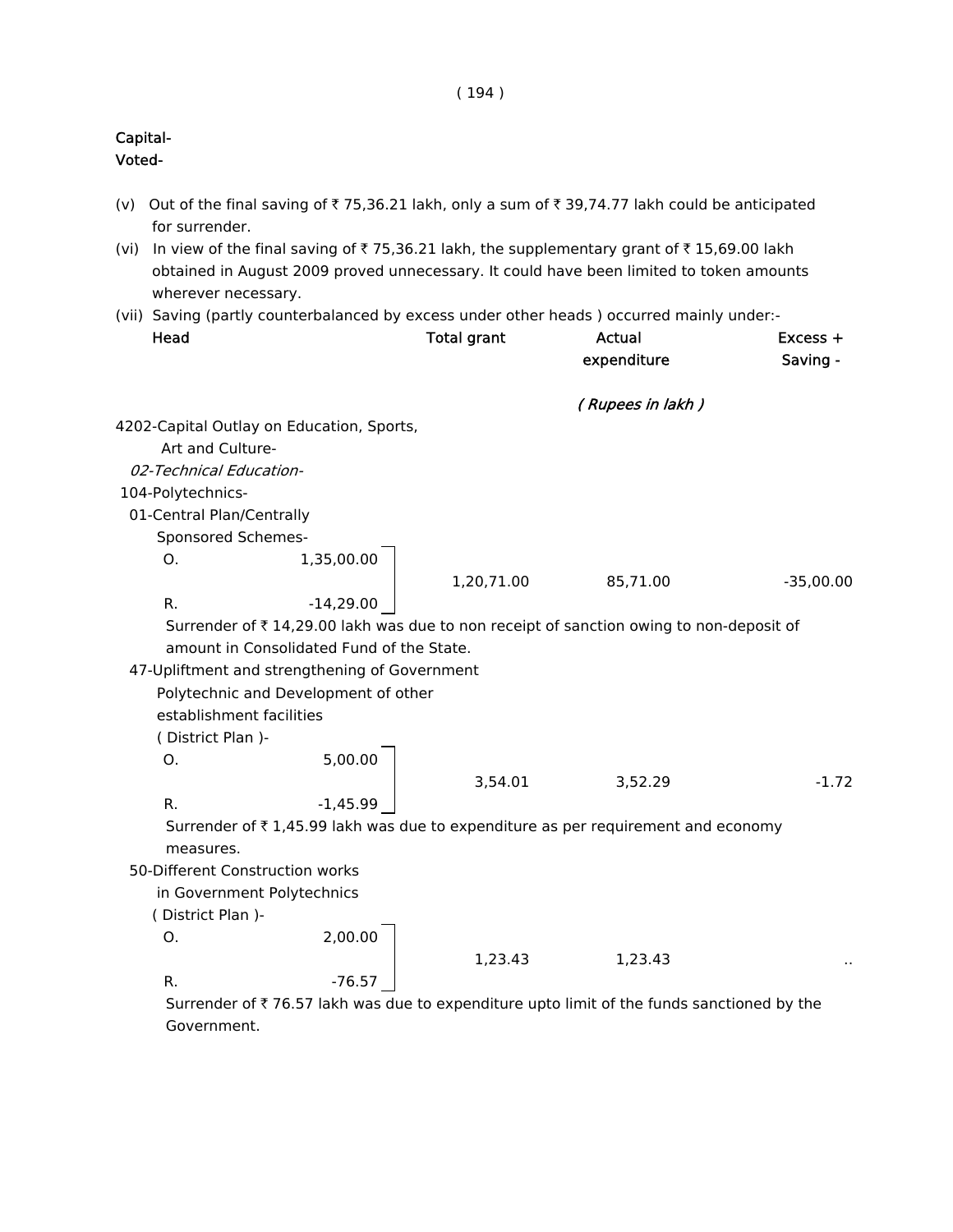| Head                                                                                        | <b>Total grant</b> | <b>Actual</b><br>expenditure | Excess +<br>Saving - |
|---------------------------------------------------------------------------------------------|--------------------|------------------------------|----------------------|
|                                                                                             |                    | (Rupees in lakh)             |                      |
| 59-Establishment of Virtual Class-Rooms-                                                    |                    |                              |                      |
| in Government Polytechnics-                                                                 |                    |                              |                      |
| 1,00.00<br>O.                                                                               |                    |                              |                      |
|                                                                                             | 7.45               | 7.45                         |                      |
| $-92.55$<br>R.                                                                              |                    |                              |                      |
| Surrender of ₹92.55 lakh was due to non-sanction of funds owing to non-receipt of consent   |                    |                              |                      |
| from the Finance Department.                                                                |                    |                              |                      |
| 105-Engineering/Technical Colleges                                                          |                    |                              |                      |
| and Institutes-                                                                             |                    |                              |                      |
| 01-Central Plan/Centrally                                                                   |                    |                              |                      |
| Sponsored Schemes-                                                                          |                    |                              |                      |
| 5,00.01<br>O.                                                                               |                    |                              |                      |
|                                                                                             | 1,20.00            |                              | $-1,20.00$           |
| $-3,80.01$<br>R.                                                                            |                    |                              |                      |
| Surrender of ₹ 3,80.01 lakh was due to non-receipt of consent from the Government of India. |                    |                              |                      |
| 10-Construction of hostel in                                                                |                    |                              |                      |
| Engineering Institutions-                                                                   |                    |                              |                      |
| 4,00.00<br>O.                                                                               |                    |                              |                      |
|                                                                                             | 3,47.66            | 3,47.66                      |                      |
| $-52.34$<br>R.                                                                              |                    |                              |                      |
| Surrender of ₹52.34 lakh was due to non-receipt of consent from the Government of India     |                    |                              |                      |
| and on the basis of actual expenditure.                                                     |                    |                              |                      |
| 800-Other expenditure-                                                                      |                    |                              |                      |
| 03-Technical University, Kanpur-                                                            |                    |                              |                      |
| 1,00.00<br>Ο.                                                                               |                    |                              |                      |
|                                                                                             |                    |                              |                      |
| $-1,00.00$<br>R.                                                                            |                    |                              |                      |
| Surrender of ₹1,00.00 lakh was due to non-establishment of Technical University in Kanpur.  |                    |                              |                      |
| 4250-Capital Outlay on Other                                                                |                    |                              |                      |
| Social Services-                                                                            |                    |                              |                      |
| 203-Employment-                                                                             |                    |                              |                      |
| 01-Central Plan/Centrally                                                                   |                    |                              |                      |
| Sponsored Schemes-                                                                          |                    |                              |                      |
| 1,54.00<br>0.                                                                               |                    |                              |                      |
| S.<br>15,69.00                                                                              | 10,44.02           | 9,93.58                      | $-50.44$             |
| $-6,78.98$<br>R.                                                                            |                    |                              |                      |
| Surrender of ₹ 6,78.98 lakh was due to non-receipt of Central Share from the Government of  |                    |                              |                      |

India.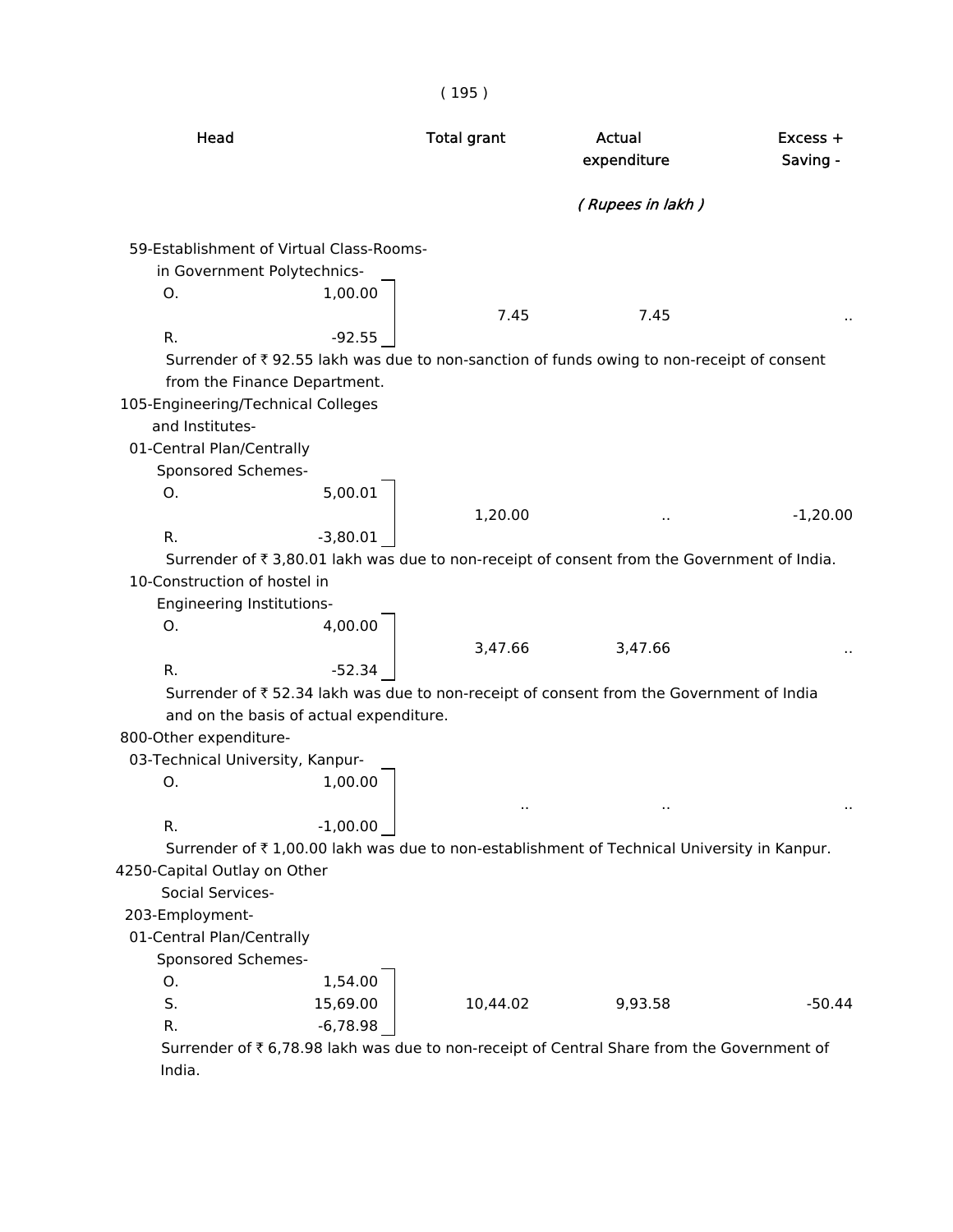| Head                                                                                                                | <b>Total grant</b> | Actual<br>expenditure | Excess +<br>Saving - |
|---------------------------------------------------------------------------------------------------------------------|--------------------|-----------------------|----------------------|
|                                                                                                                     |                    | (Rupees in lakh)      |                      |
| 03-Establishment of Govt, Industrial                                                                                |                    |                       |                      |
| Training Institute in Minority Dominated                                                                            |                    |                       |                      |
| Development Blocks and Other areas-                                                                                 |                    |                       |                      |
| 6,00.00<br>О.                                                                                                       |                    |                       |                      |
|                                                                                                                     | $\bar{a}$          | 3.52                  | $+3.52$              |
| R.<br>$-6,00.00$                                                                                                    |                    |                       |                      |
| Surrender of ₹6,00.00 lakh was due to no standardization.                                                           |                    |                       |                      |
| 12-Grant for establishment of Industrial                                                                            |                    |                       |                      |
| Training Centres in Asevit Development                                                                              |                    |                       |                      |
| Blocks-                                                                                                             |                    |                       |                      |
| 1,00.00<br>Ο.                                                                                                       |                    |                       |                      |
|                                                                                                                     | $\sim$             |                       |                      |
| R.<br>$-1,00.00$                                                                                                    |                    |                       |                      |
| Surrender of ₹1,00.00 lakh was due to non-preparation of rules according to directions of<br>the Finance Department |                    |                       |                      |
| 97-Externally Aided Schemes-                                                                                        |                    |                       |                      |
| 6,16.55<br>0.                                                                                                       |                    |                       |                      |
|                                                                                                                     | 3,12.36            | 3,62.12               | $+49.76$             |
| $-3,04.19$<br>R.                                                                                                    |                    |                       |                      |
| Surrender of ₹ 3,04.19 lakh was due to non-receipt of Central Share from the Government of                          |                    |                       |                      |
| India.                                                                                                              |                    |                       |                      |
| Reasons for the final saving/excess/non-utilisation of entire provision under the above heads                       |                    |                       |                      |
| have not been intimated (June 2010).                                                                                |                    |                       |                      |
| (viii) Excess occurred under :-                                                                                     |                    |                       |                      |
| 4202-Capital Outlay on Education, Sports,                                                                           |                    |                       |                      |
| Art and Culture-                                                                                                    |                    |                       |                      |
| <i>02-Technical Education-</i>                                                                                      |                    |                       |                      |
| 104-Polytechnics-                                                                                                   |                    |                       |                      |
| 42-Km. Mayawati Government                                                                                          |                    |                       |                      |
| Women Polytechnic, Badalpur,                                                                                        |                    |                       |                      |
| Gautam Buddha Nagar-                                                                                                |                    |                       |                      |
| 0.01<br>О.                                                                                                          |                    |                       |                      |
|                                                                                                                     | $\sim$             | 5.60                  | $+5.60$              |
| $-0.01$<br>R.                                                                                                       |                    |                       |                      |
| Actual expenditure of ₹5.60 lakh pertains to O.B. Suspense clearance for the year 2002-03.                          |                    |                       |                      |

( 196 )

₹ 0.01 lakh was surrendered due to token amount.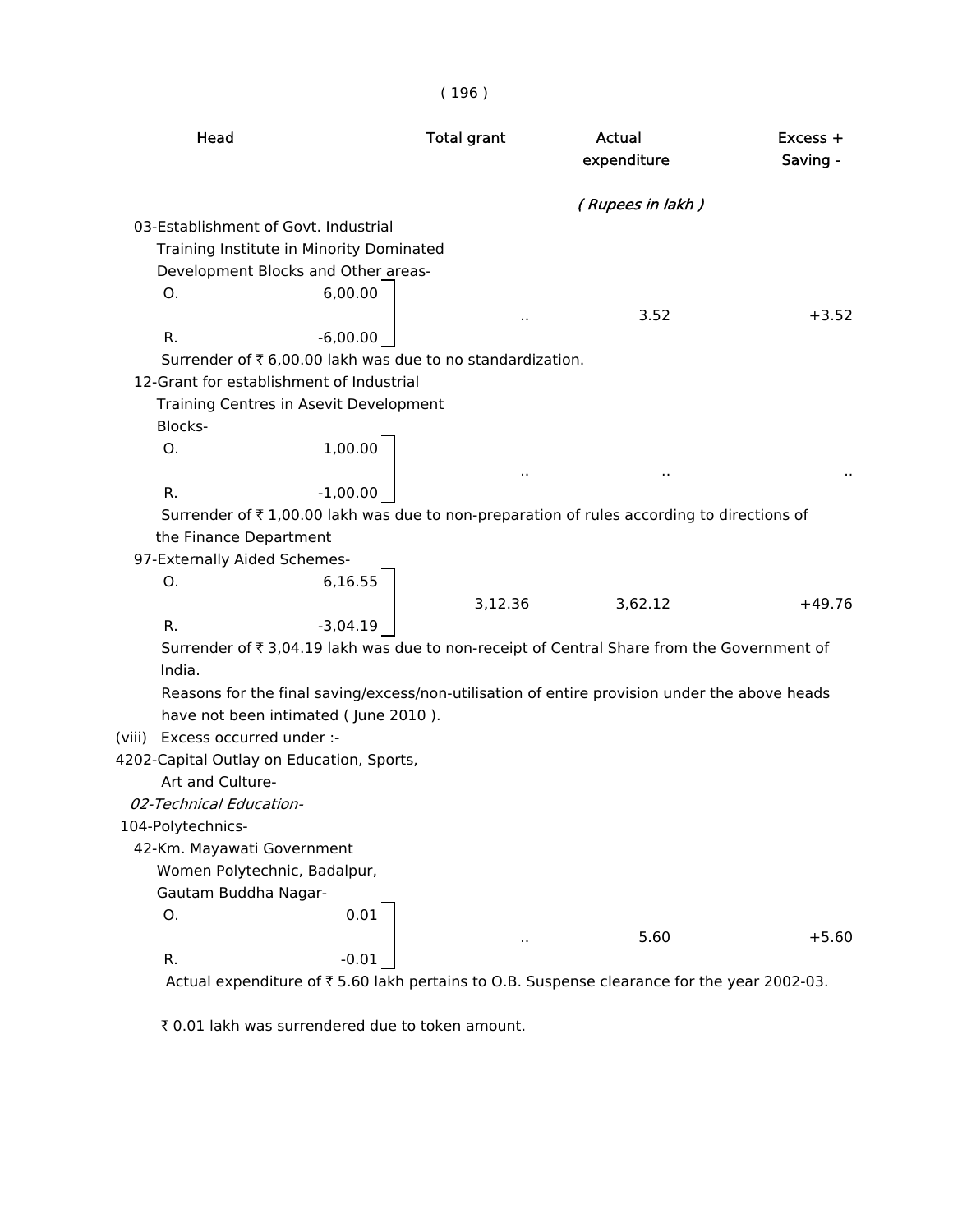| Head                                                  |         | <b>Total grant</b> | <b>Actual</b><br>expenditure | Excess +<br>Saving - |
|-------------------------------------------------------|---------|--------------------|------------------------------|----------------------|
|                                                       |         |                    | (Rupees in lakh)             |                      |
| 105-Engineering/Technical Colleges<br>and Institutes- |         |                    |                              |                      |
| 03-Grant in aid to Madan Mohan Malviya                |         |                    |                              |                      |
| Engineering College, Gorakhpur-                       |         |                    |                              |                      |
| O.                                                    | 0.01    |                    |                              |                      |
|                                                       |         |                    | 19.63                        | $+19.63$             |
| R.                                                    | $-0.01$ |                    |                              |                      |
| ₹ 0.01 lakh was surrendered due to token amount.      |         |                    |                              |                      |
| 05-Grant in aid to Harcourt Butlar                    |         |                    |                              |                      |
| Technological Institute, Kanpur-                      |         |                    |                              |                      |
| O.                                                    | 0.01    |                    |                              |                      |
|                                                       |         |                    | 30.00                        | $+30.00$             |
| R.                                                    | $-0.01$ |                    |                              |                      |
| ₹ 0.01 lakh was surrendered due to token amount.      |         |                    |                              |                      |
| 06-Grant in aid to Kamla Nehru                        |         |                    |                              |                      |
| Institute of Science and Technology                   |         |                    |                              |                      |
| Sultanpur (District Plan)-                            |         |                    |                              |                      |
| O.                                                    | 0.01    |                    |                              |                      |
|                                                       |         |                    | 50.00                        | $+50.00$             |
| R.                                                    | $-0.01$ |                    |                              |                      |
| ₹ 0.01 lakh was surrendered due to token amount.      |         |                    |                              |                      |
| 09-U.P. Textile Technical Institute,                  |         |                    |                              |                      |
| Kanpur-                                               |         |                    |                              |                      |
| Ο.                                                    | 0.01    |                    |                              |                      |
|                                                       |         |                    | 20.00                        | $+20.00$             |
| R.                                                    | $-0.01$ |                    |                              |                      |
| ₹ 0.01 lakh was surrendered due to token amount.      |         |                    |                              |                      |
| 4250-Capital Outlay on Other                          |         |                    |                              |                      |
| Social Services-                                      |         |                    |                              |                      |
| 203-Employment-                                       |         |                    |                              |                      |
| 10-Modernisation and strengthening                    |         |                    |                              |                      |
| of Industrial Training Institutes and                 |         |                    |                              |                      |
| <b>Apprentice Training Scheme</b>                     |         | 2.50               | 5.27                         | $+2.77$              |

Reasons for the final excess under the above heads have not been intimated ( June 2010 ).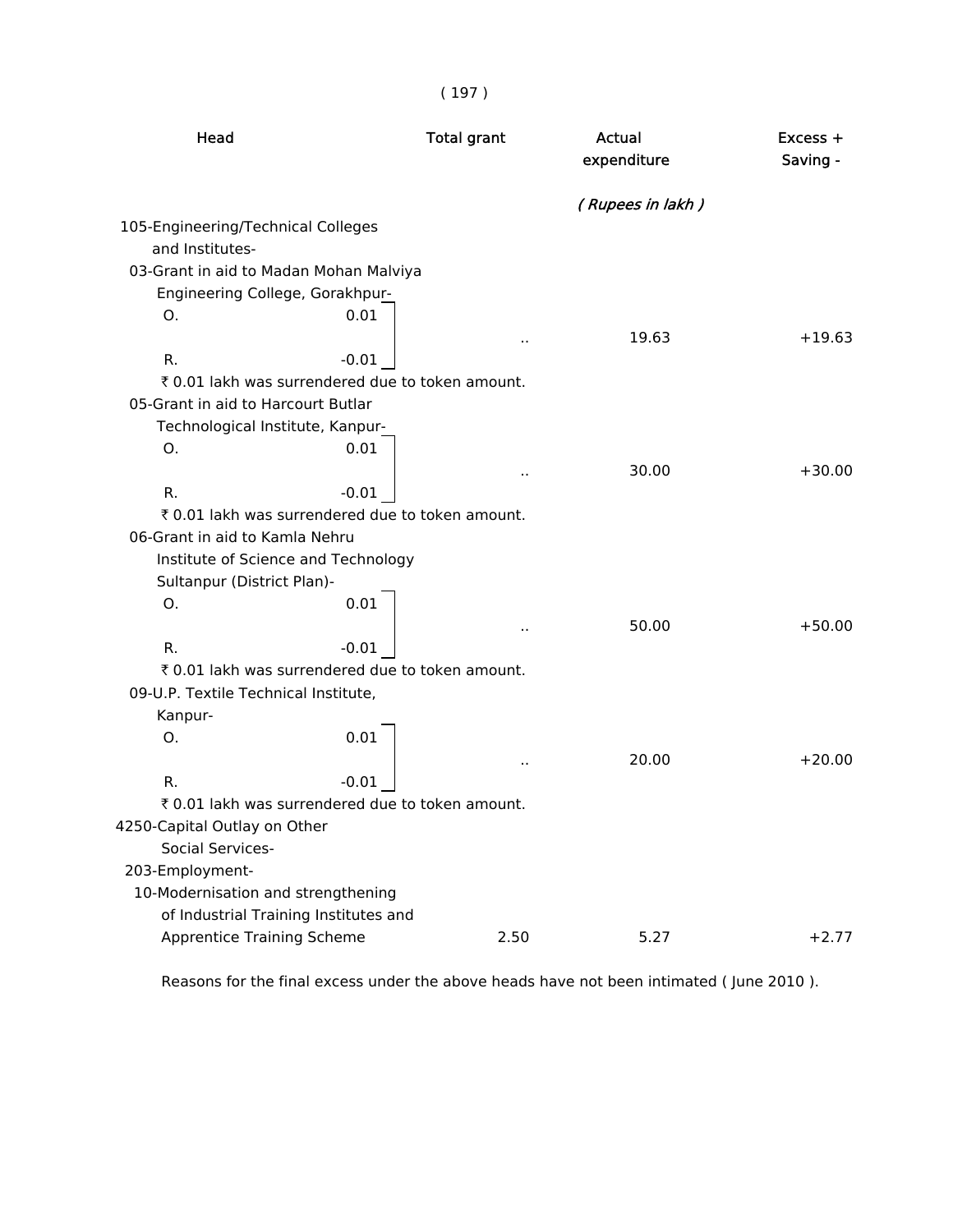( 198)

#### GRANT NO. 48-MUSLIM WAQF DEPARTMENT

| <b>Major Heads</b>                                               |                                    | <b>Total grant</b><br>or | Actual<br>expenditure | $Excess +$<br>Saving - |
|------------------------------------------------------------------|------------------------------------|--------------------------|-----------------------|------------------------|
|                                                                  |                                    | appropriation            | (Rupees in thousand)  |                        |
| Revenue-                                                         |                                    |                          |                       |                        |
| 2049-Interest Payments,                                          |                                    |                          |                       |                        |
| 2052-Secretariat-General Services,                               |                                    |                          |                       |                        |
| 2070-Other Administrative Services,                              |                                    |                          |                       |                        |
| 2071-Pension and Other Retirement Benefits,                      |                                    |                          |                       |                        |
| 2075-Miscellaneous General Services,                             |                                    |                          |                       |                        |
| 2202-General Education,                                          |                                    |                          |                       |                        |
| 2225-Welfare of Scheduled Castes,                                |                                    |                          |                       |                        |
| Scheduled Tribes and Other                                       |                                    |                          |                       |                        |
| Backward Classes,                                                |                                    |                          |                       |                        |
| 2235-Social Security and Welfare and                             |                                    |                          |                       |                        |
| 2250-Other Social Services                                       |                                    |                          |                       |                        |
| Voted-                                                           |                                    |                          |                       |                        |
| Original                                                         | 7,64,61,71                         |                          |                       |                        |
|                                                                  |                                    | 8,13,42,71               | 4,63,38,74            | $-3,50,03,97$          |
| Supplementary                                                    | 48,81,00                           |                          |                       |                        |
| Amount surrendered during the year (March 2010)                  |                                    |                          |                       | 3,49,41,37             |
| Charged-                                                         |                                    |                          |                       |                        |
| Original                                                         | 2,05                               |                          |                       |                        |
|                                                                  |                                    | 2,05                     | 4,05                  | +2,00                  |
| Supplementary                                                    |                                    |                          |                       |                        |
| Amount surrendered during the year (March 2010)                  |                                    |                          |                       | 60                     |
| Capital-                                                         |                                    |                          |                       |                        |
| 4202- Capital Outlay on Education,                               |                                    |                          |                       |                        |
| Sports, Art and Culture,                                         |                                    |                          |                       |                        |
| 4225- Capital Outlay on Welfare of                               |                                    |                          |                       |                        |
| Scheduled Castes, Scheduled                                      |                                    |                          |                       |                        |
|                                                                  | Tribes and Other Backward Classes, |                          |                       |                        |
| 4235- Capital Outlay on Social                                   |                                    |                          |                       |                        |
| Security and Welfare and                                         |                                    |                          |                       |                        |
| 4250- Capital Outlay on Other Social                             |                                    |                          |                       |                        |
| Services                                                         |                                    |                          |                       |                        |
| Voted-                                                           |                                    |                          |                       |                        |
| Original                                                         | 2,31,16,72                         |                          |                       |                        |
|                                                                  |                                    | 2,31,16,72               | 96,55,14              | $-1,34,61,58$          |
| Supplementary<br>Amount surrendered during the year (March 2010) |                                    |                          |                       | 1,34,61,58             |
|                                                                  |                                    |                          |                       |                        |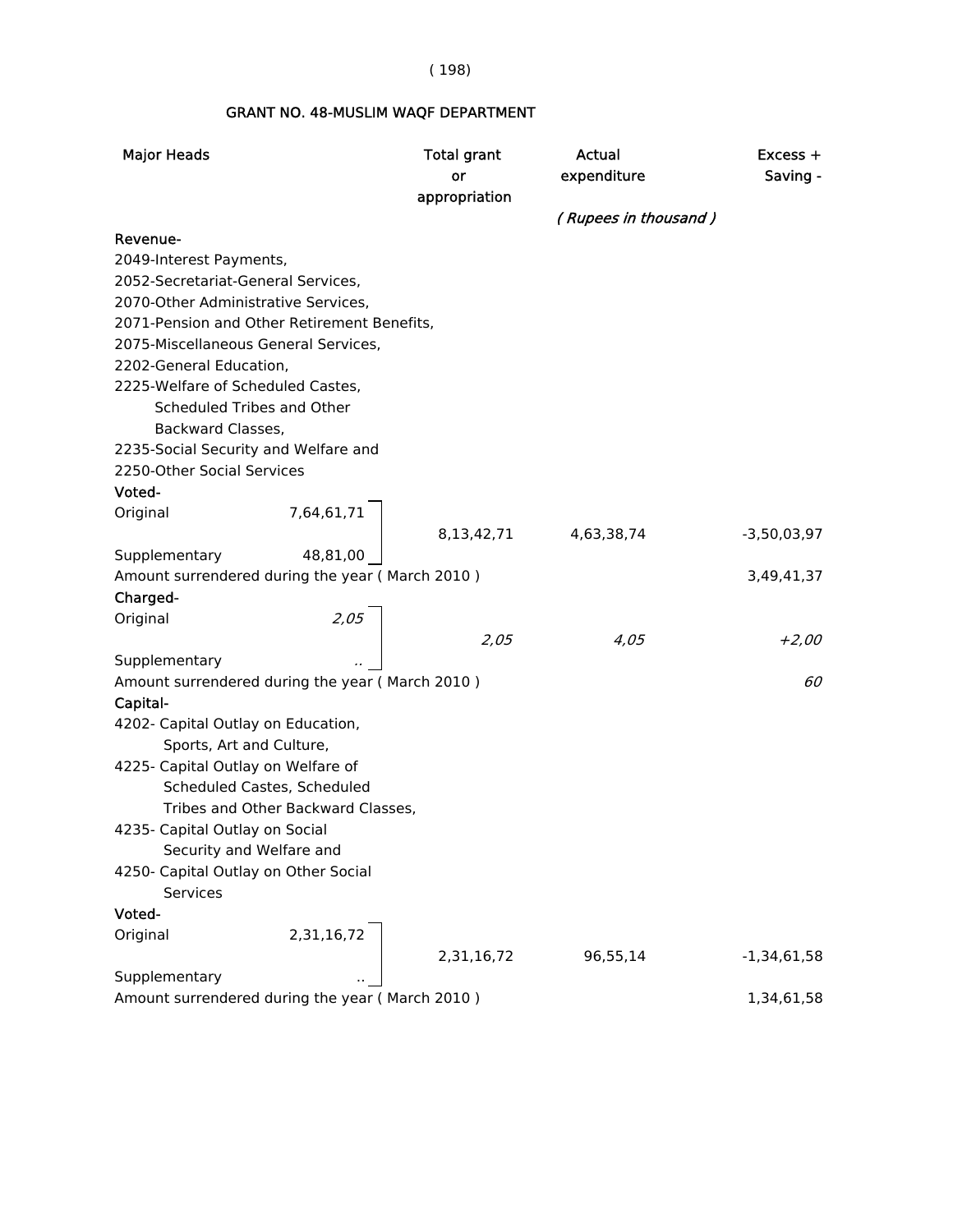| <b>Notes and Comments-</b><br>Revenue-<br>Voted- |                                                                 |                    |                                                                                                                                                                                                                                                                                      |                        |
|--------------------------------------------------|-----------------------------------------------------------------|--------------------|--------------------------------------------------------------------------------------------------------------------------------------------------------------------------------------------------------------------------------------------------------------------------------------|------------------------|
| (ii)<br>wherever necessary.                      |                                                                 |                    | (i) Out of the final saving of ₹3,50,03.97 lakh, a sum of ₹3,49,41.37 lakh was surrendered.<br>In view of the final saving of ₹3,50,03.97 lakh, the supplementary grant of ₹48,81.00 lakh<br>obtained in August 2009 proved unnecessary. It could have been limited to token amounts |                        |
| Head                                             |                                                                 | <b>Total grant</b> | (iii) Saving (partly counterbalanced by excess under other heads) occurred mainly under :-<br>Actual<br>expenditure                                                                                                                                                                  | $Excess +$<br>Saving - |
|                                                  |                                                                 |                    | (Rupees in lakh)                                                                                                                                                                                                                                                                     |                        |
|                                                  | 2052-Secretariat-General Services-                              |                    |                                                                                                                                                                                                                                                                                      |                        |
| 800-Other expenditure-                           |                                                                 |                    |                                                                                                                                                                                                                                                                                      |                        |
| 03-Payment of Arrears-                           |                                                                 |                    |                                                                                                                                                                                                                                                                                      |                        |
| Ο.                                               | 27,86.49                                                        |                    |                                                                                                                                                                                                                                                                                      |                        |
|                                                  |                                                                 | 26,07.65           | 23,58.05                                                                                                                                                                                                                                                                             | $-2,49.60$             |
| R.                                               | $-1,78.84$                                                      |                    |                                                                                                                                                                                                                                                                                      |                        |
|                                                  | Reasons for surrender of ₹1,78.84 lakh have not been intimated. |                    |                                                                                                                                                                                                                                                                                      |                        |
|                                                  |                                                                 |                    |                                                                                                                                                                                                                                                                                      |                        |
|                                                  | 2070-Other Administrative Services-                             |                    |                                                                                                                                                                                                                                                                                      |                        |
|                                                  | 001-Direction and Administration-                               |                    |                                                                                                                                                                                                                                                                                      |                        |
|                                                  | 04-Divisional and District Offices-                             |                    |                                                                                                                                                                                                                                                                                      |                        |
| О.                                               | 4,13.94                                                         |                    |                                                                                                                                                                                                                                                                                      |                        |
| S.                                               | 50.00                                                           | 3,79.06            | 3,82.56                                                                                                                                                                                                                                                                              | $+3.50$                |
| R.                                               | $-84.88$                                                        |                    |                                                                                                                                                                                                                                                                                      |                        |
|                                                  |                                                                 |                    | Out of total saving of ₹84.88 lakh, surrender of ₹84.13 lakh was mainly due to some posts                                                                                                                                                                                            |                        |
|                                                  |                                                                 |                    | remaining vacant, economy measures, no demand and actual expenditure under                                                                                                                                                                                                           |                        |
|                                                  |                                                                 |                    | Government policy etc. Reasons for reduction in provision by ₹0.75 lakh have not been                                                                                                                                                                                                |                        |
| intimated.                                       |                                                                 |                    |                                                                                                                                                                                                                                                                                      |                        |
|                                                  | 06-Registrar/Inspector Arbi Farsi                               |                    |                                                                                                                                                                                                                                                                                      |                        |
|                                                  | Madarsa, U.P., Allahabad-                                       |                    |                                                                                                                                                                                                                                                                                      |                        |
| Ο.                                               | 37.33                                                           |                    |                                                                                                                                                                                                                                                                                      |                        |
|                                                  |                                                                 | 12.52              | 13.17                                                                                                                                                                                                                                                                                | $+0.65$                |
| R.                                               | $-24.81$                                                        |                    |                                                                                                                                                                                                                                                                                      |                        |
|                                                  |                                                                 |                    | Out of total saving of ₹24.81 lakh, surrender of ₹15.31 lakh was due to some posts remaining<br>vacant, non receipt of cases and on the basis of actual expenditure. Reasons for reduction in                                                                                        |                        |
|                                                  | provision by ₹9.50 lakh have not been intimated.                |                    |                                                                                                                                                                                                                                                                                      |                        |
| 2202-General Education-                          |                                                                 |                    |                                                                                                                                                                                                                                                                                      |                        |
| 01-Elementary Education-                         |                                                                 |                    |                                                                                                                                                                                                                                                                                      |                        |
| 800-Other expenditure-                           |                                                                 |                    |                                                                                                                                                                                                                                                                                      |                        |
| 01-Central Plan/Centrally                        |                                                                 |                    |                                                                                                                                                                                                                                                                                      |                        |
| Sponsored Schemes-                               |                                                                 |                    |                                                                                                                                                                                                                                                                                      |                        |
| Ο.                                               | 45,42.00                                                        |                    |                                                                                                                                                                                                                                                                                      |                        |
|                                                  |                                                                 | 20,29.47           | 20,35.20                                                                                                                                                                                                                                                                             | $+5.73$                |
| R.                                               | $-25,12.53$                                                     |                    |                                                                                                                                                                                                                                                                                      |                        |

Surrender of ₹ 25,12.53 lakh was due to non-receipt of Central-share from Government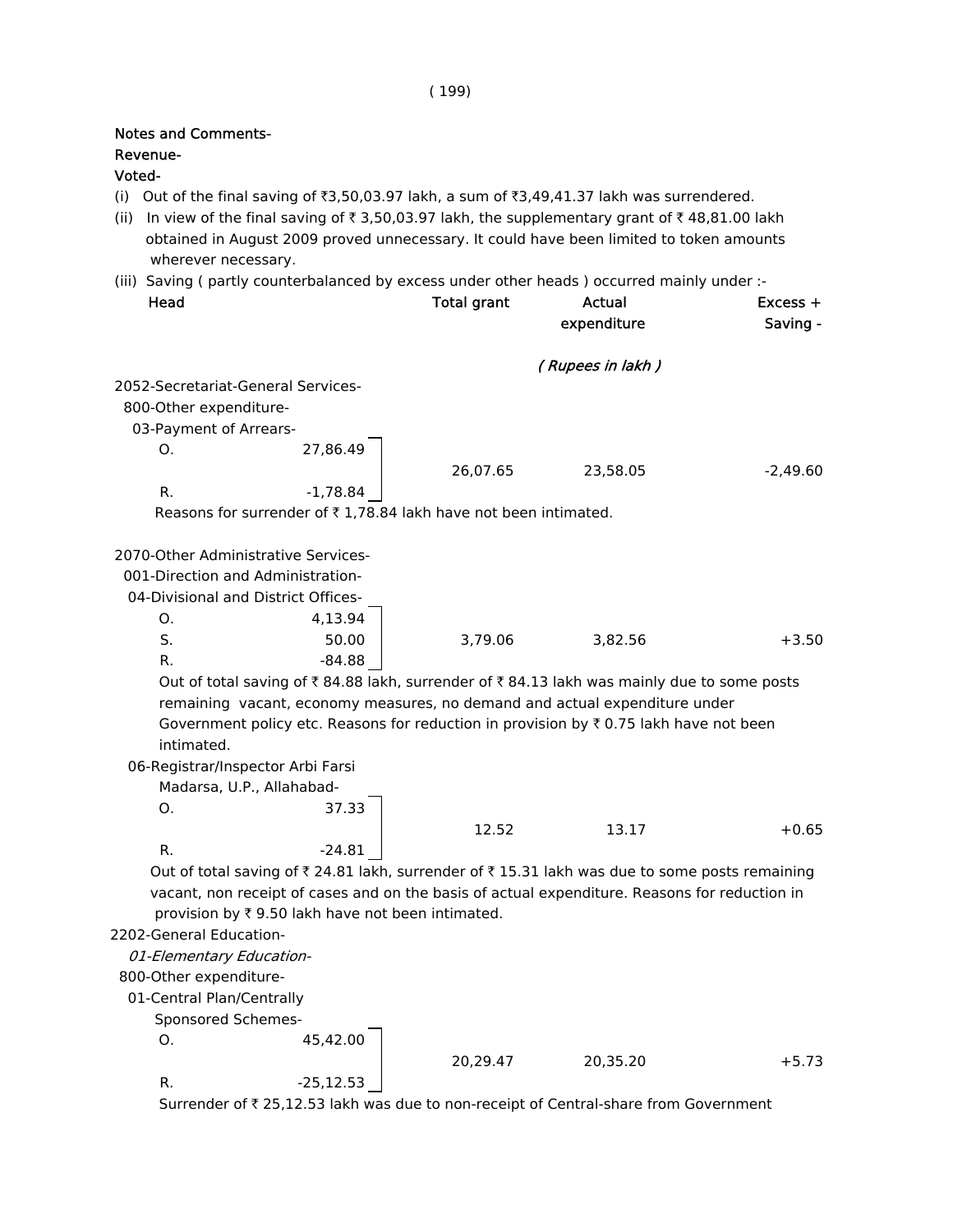of India.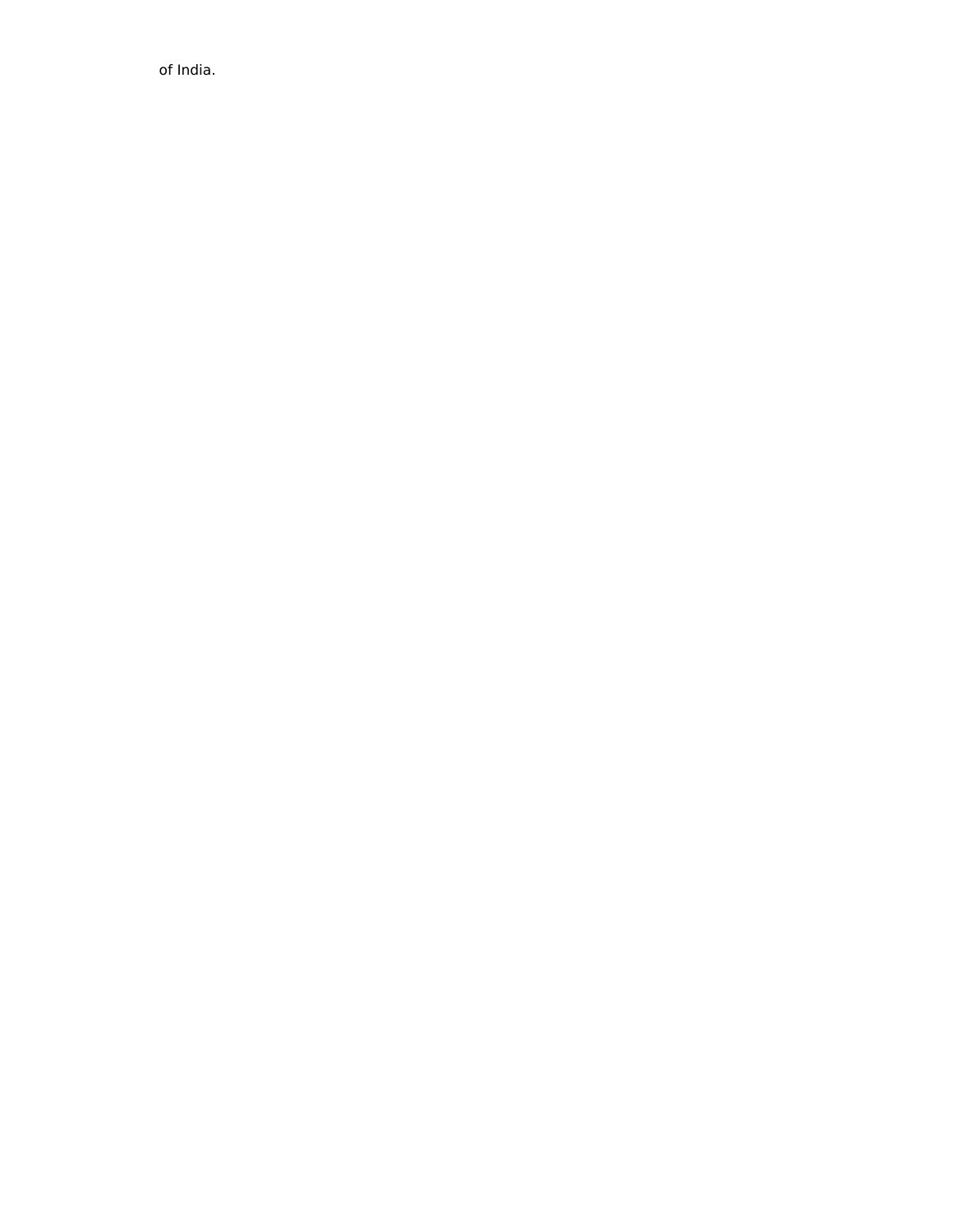| Head                                                                      |                                                                               | <b>Total grant</b> | Actual<br>expenditure | $Excess +$<br>Saving - |
|---------------------------------------------------------------------------|-------------------------------------------------------------------------------|--------------------|-----------------------|------------------------|
|                                                                           |                                                                               |                    | (Rupees in lakh)      |                        |
|                                                                           | 10-Grant to 100 new Aalia level permanentally                                 |                    |                       |                        |
|                                                                           | recognised Arabi Farsi Madarsa-                                               |                    |                       |                        |
| 0.                                                                        | 10,00.00                                                                      |                    |                       |                        |
|                                                                           |                                                                               | 12.57              | 3.75                  | $-8.82$                |
| R.                                                                        | $-9,87.43$<br>Reasons for surrender of ₹9,87.43 lakh have not been intimated. |                    |                       |                        |
|                                                                           |                                                                               |                    |                       |                        |
|                                                                           | 2225-Welfare of Scheduled Castes,<br>Scheduled Tribes and Other               |                    |                       |                        |
| <b>Backward Classes-</b><br>80-General-                                   |                                                                               |                    |                       |                        |
| 190-Assistance to Public Sector                                           |                                                                               |                    |                       |                        |
|                                                                           | and Other Undertakings-                                                       |                    |                       |                        |
| 03-Welfare of Minorities-                                                 |                                                                               |                    |                       |                        |
| Ο.                                                                        | 46.15                                                                         |                    |                       |                        |
|                                                                           |                                                                               | 18.69              | 15.12                 | $-3.57$                |
| R.                                                                        | $-27.46$                                                                      |                    |                       |                        |
|                                                                           | Reasons for surrender of ₹ 27.46 lakh have not been intimated.                |                    |                       |                        |
| 800-Other expenditure-<br>01-Central Plan/Centrally<br>Sponsored Schemes- |                                                                               |                    |                       |                        |
| Ο.                                                                        | 89,55.00                                                                      |                    |                       |                        |
| S.                                                                        | 48,31.00                                                                      | 94,38.07           | 94,46.01              | $+7.94$                |
| R.                                                                        | $-43,47.93$                                                                   |                    |                       |                        |
|                                                                           | Reasons for surrender of ₹43,47.93 lakh have not been intimated.              |                    |                       |                        |
| 05-Maulana Mohd. Ali Jauhar<br>Scholarship-                               |                                                                               |                    |                       |                        |
| 0.                                                                        | 36.00                                                                         |                    |                       |                        |
|                                                                           |                                                                               |                    | 1.80                  | $+1.80$                |
| R.                                                                        | $-36.00$                                                                      |                    |                       |                        |
|                                                                           | Reasons for surrender of ₹ 36.00 lakh have not been intimated.                |                    |                       |                        |
| 2235-Social Security and Welfare-                                         |                                                                               |                    |                       |                        |
| 02-Social Welfare-                                                        |                                                                               |                    |                       |                        |
| 800-Other expenditure-                                                    |                                                                               |                    |                       |                        |
|                                                                           | 01-Central Plan/Centrally Sponsored                                           |                    |                       |                        |
| Schemes-                                                                  |                                                                               |                    |                       |                        |
| О.                                                                        | 3,00,00.01                                                                    |                    |                       |                        |
|                                                                           |                                                                               | 36,97.98           | 37,00.80              | $+2.82$                |
| R.                                                                        | $-2,63,02.03$                                                                 |                    |                       |                        |

Reasons for surrender of  $\bar{\tau}$  2,63,02.03 lakh have not been intimated.

( 200 )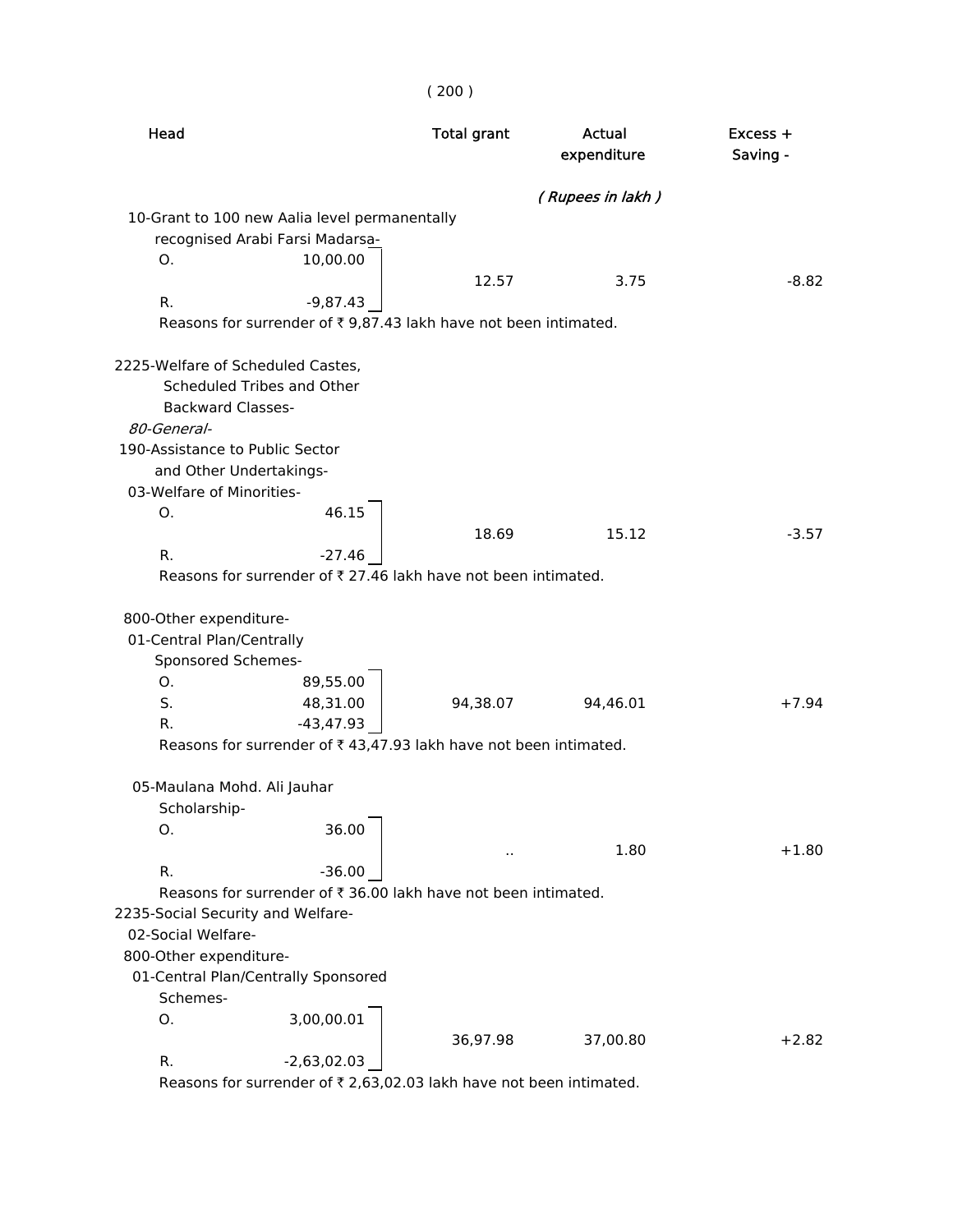| Head                                                             |            | <b>Total grant</b>                                            | Actual<br>expenditure                                                                        | Excess +<br>Saving - |
|------------------------------------------------------------------|------------|---------------------------------------------------------------|----------------------------------------------------------------------------------------------|----------------------|
|                                                                  |            |                                                               | (Rupees in lakh)                                                                             |                      |
| 2250-Other Social Services-                                      |            |                                                               |                                                                                              |                      |
| 800-Other expenditure-                                           |            |                                                               |                                                                                              |                      |
| 03-Grant to Provincial Haz                                       |            |                                                               |                                                                                              |                      |
| Committee                                                        |            | 1,19.27                                                       | 99.84                                                                                        | $-19.43$             |
|                                                                  |            |                                                               | Reasons for the final saving/excess under the above heads have not been intimated            |                      |
| (June 2010).                                                     |            |                                                               |                                                                                              |                      |
| (iv) Excess occurred mainly under :-                             |            |                                                               |                                                                                              |                      |
| 2070-Other Administrative Services-                              |            |                                                               |                                                                                              |                      |
| 105-Special Commission of Enquiry-                               |            |                                                               |                                                                                              |                      |
| 04-Grant to Minority Commission-                                 |            |                                                               |                                                                                              |                      |
| О.                                                               | 81.87      |                                                               |                                                                                              |                      |
|                                                                  |            | 93.63                                                         | 92.75                                                                                        | $-0.88$              |
| R.                                                               | 11.76      |                                                               |                                                                                              |                      |
|                                                                  |            |                                                               | Out of net augmentation of $\bar{\tau}$ 11.76 lakh, reasons for augmentation of provision by |                      |
| ₹11.81 lakh and surrender of ₹0.05 lakh have not been intimated. |            |                                                               |                                                                                              |                      |
| 2071-Pension and Other Retirement Benefits-                      |            |                                                               |                                                                                              |                      |
| $01$ -Civil-                                                     |            |                                                               |                                                                                              |                      |
| 109-Pension to employees of                                      |            |                                                               |                                                                                              |                      |
| state aided Educational                                          |            |                                                               |                                                                                              |                      |
| Institutions-                                                    |            |                                                               |                                                                                              |                      |
| 03-Payment of Pension etc.-                                      |            |                                                               |                                                                                              |                      |
| Ο.                                                               | 1,35.75    |                                                               |                                                                                              |                      |
|                                                                  |            | 1,23.53                                                       | 3,14.46                                                                                      | $+1,90.93$           |
| R.                                                               | $-12.22$   |                                                               |                                                                                              |                      |
|                                                                  |            | Reasons for surrender of ₹12.22 lakh have not been intimated. |                                                                                              |                      |
| 2202-General Education-                                          |            |                                                               |                                                                                              |                      |
| 01-Elementary Education-                                         |            |                                                               |                                                                                              |                      |
| 800-Other expenditure-                                           |            |                                                               |                                                                                              |                      |
| 03-Grant to Arabic Schools-                                      |            |                                                               |                                                                                              |                      |
| О.                                                               | 1,32,48.31 |                                                               |                                                                                              |                      |
|                                                                  |            | 1,32,32.47                                                    | 1,32,56.04                                                                                   | $+23.57$             |
| R.                                                               | $-15.84$   |                                                               |                                                                                              |                      |
|                                                                  |            |                                                               | Actual expenditure includes clearance of O.B. Suspense for the years 2001-02 and 2007-08     |                      |
| amounting to ₹61.28 lakh.                                        |            |                                                               |                                                                                              |                      |
|                                                                  |            |                                                               | Surrender of ₹15.84 lakh was due to surrender by districts during last days.                 |                      |

( 201 )

 Reasons for the final excess/saving under the above heads have not been intimated ( June 2010 ).

#### Charged-

- (v) The expenditure exceeded of the charged appropriation by  $\bar{\tau}$  2,00,132; the excess requires regularisation.
- (vi) In view of the final excess of  $\bar{\tau}$  2.00 lakh; surrender of  $\bar{\tau}$  0.60 lakh was injudicious and indicative of incorrect estimation of expenditure.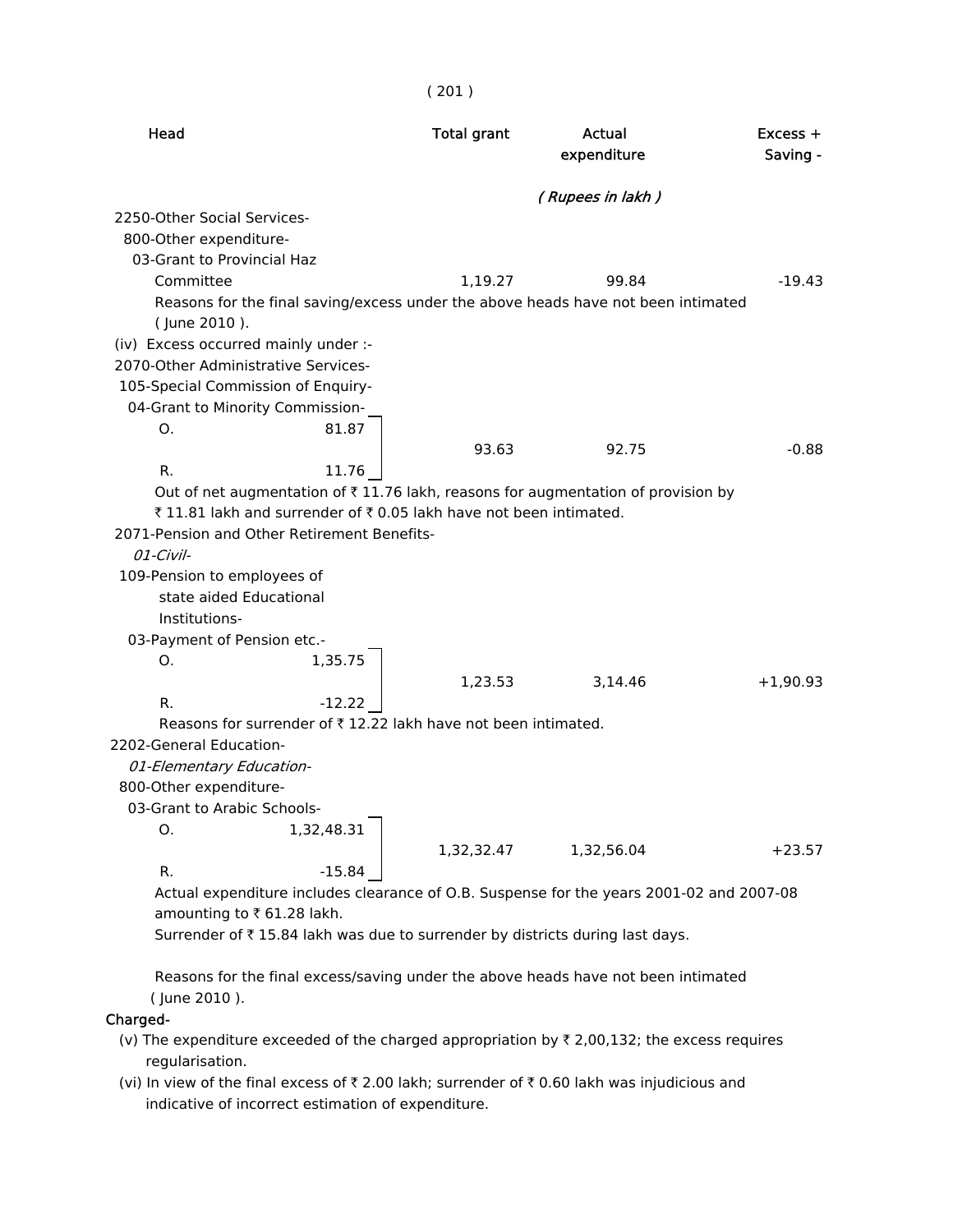( 202 )

(vii) Excess ( partly counterbalanced by small saving under another head ) occurred under:-

| Head                                            |                                                                   | <b>Total</b><br>appropriation | Actual<br>expenditure                                                                  | Excess +<br>Saving -   |
|-------------------------------------------------|-------------------------------------------------------------------|-------------------------------|----------------------------------------------------------------------------------------|------------------------|
| 2070-Other Administrative Services-             |                                                                   |                               | (Rupees in lakh)                                                                       |                        |
| 001-Direction and Administration-               |                                                                   |                               |                                                                                        |                        |
|                                                 | 04-Divisional and District Offices                                |                               | 2.60                                                                                   | $+2.60$                |
|                                                 |                                                                   |                               | Reasons for the final excess under the above head have not been intimated (June 2010). |                        |
|                                                 |                                                                   |                               |                                                                                        |                        |
| Capital-                                        |                                                                   |                               |                                                                                        |                        |
| Voted-                                          |                                                                   |                               |                                                                                        |                        |
|                                                 | (viii) Saving occurred mainly under:-                             |                               |                                                                                        |                        |
| Head                                            |                                                                   | <b>Total grant</b>            | Actual<br>expenditure                                                                  | $Excess +$<br>Saving - |
|                                                 |                                                                   |                               | (Rupees in lakh)                                                                       |                        |
| 4202- Capital Outlay on Education,              |                                                                   |                               |                                                                                        |                        |
|                                                 | Sports, Art and Culture-                                          |                               |                                                                                        |                        |
| 01-General Education-                           |                                                                   |                               |                                                                                        |                        |
| 800-Other expenditure-                          |                                                                   |                               |                                                                                        |                        |
| 01-Central Plan/Centrally<br>Sponsored Schemes- |                                                                   |                               |                                                                                        |                        |
| Ο.                                              | 26,76.68                                                          |                               |                                                                                        |                        |
|                                                 |                                                                   |                               |                                                                                        |                        |
| R.                                              | $-26,76.68$                                                       |                               |                                                                                        |                        |
|                                                 | Reasons for surrender of ₹ 26,76.68 lakh have not been intimated. |                               |                                                                                        |                        |
| 4235-Capital Outlay on Social                   |                                                                   |                               |                                                                                        |                        |
| Security and Welfare-                           |                                                                   |                               |                                                                                        |                        |
| 02-Social Welfare-                              |                                                                   |                               |                                                                                        |                        |
| 800-Other expenditure-                          |                                                                   |                               |                                                                                        |                        |
|                                                 | 01-Central Plan/Centrally Sponsored                               |                               |                                                                                        |                        |
| Schemes-                                        |                                                                   |                               |                                                                                        |                        |
| Ο.                                              | 2,00,00.01                                                        | 92,15.14                      | 92,15.14                                                                               |                        |
| R.                                              | $-1,07,84.87$                                                     |                               |                                                                                        |                        |

Reasons for surrender of  $\bar{\tau}$  1,07,84.87 lakh have not been intimated.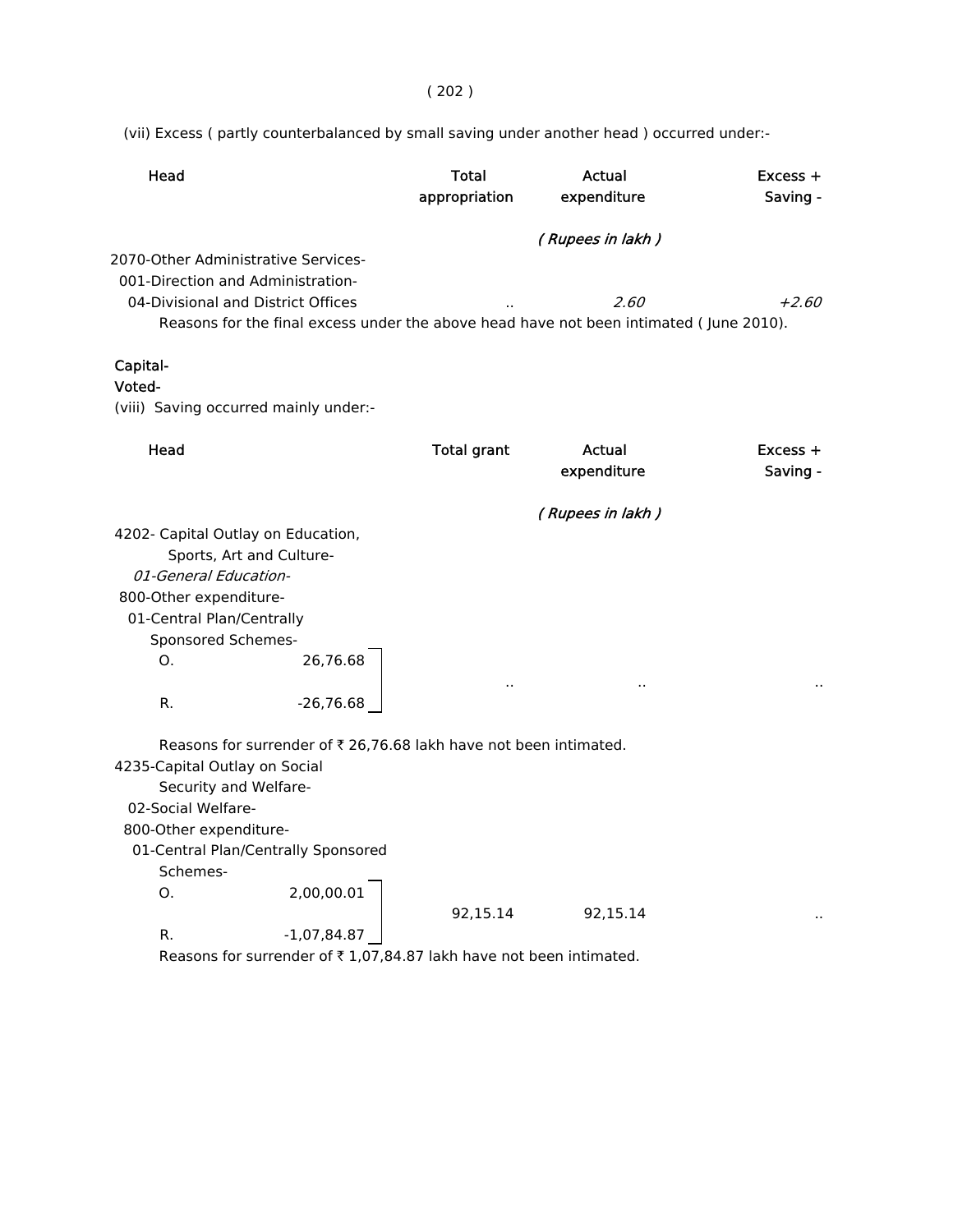( 203 )

# GRANT NO. 49- WOMEN AND CHILD WELFARE DEPARTMENT

| <b>Major Heads</b>                                                                                   | <b>Total grant</b><br>or | Actual<br>expenditure | $Excess +$<br>Saving - |
|------------------------------------------------------------------------------------------------------|--------------------------|-----------------------|------------------------|
|                                                                                                      | appropriation            | (Rupees in thousand)  |                        |
| Revenue-                                                                                             |                          |                       |                        |
| 2052-Secretariat-General Services and                                                                |                          |                       |                        |
| 2235-Social Security and Welfare                                                                     |                          |                       |                        |
| Voted-                                                                                               |                          |                       |                        |
| 29,35,80,82<br>Original                                                                              |                          |                       |                        |
|                                                                                                      | 31,91,14,98              | 29,72,86,72           | $-2,18,28,26$          |
| Supplementary<br>2,55,34,16                                                                          |                          |                       |                        |
| Amount surrendered during the year (March 2010)                                                      |                          |                       | 1,83,54,60             |
| Charged-                                                                                             |                          |                       |                        |
| 10,00<br>Original                                                                                    |                          |                       |                        |
|                                                                                                      | 10,00                    |                       | $-10,00$               |
| Supplementary                                                                                        |                          |                       |                        |
| Amount surrendered during the year                                                                   |                          |                       |                        |
| Capital-                                                                                             |                          |                       |                        |
| 4059-Capital Outlay on Public Works and                                                              |                          |                       |                        |
| 4235-Capital Outlay on Social Security                                                               |                          |                       |                        |
| and Welfare                                                                                          |                          |                       |                        |
| Voted-                                                                                               |                          |                       |                        |
| 1,29,06<br>Original                                                                                  |                          |                       |                        |
|                                                                                                      | 1,29,06                  | 32,68                 | $-96,38$               |
| Supplementary                                                                                        |                          |                       |                        |
| Amount surrendered during the year (March 2010)                                                      |                          |                       | 3                      |
| <b>Notes and Comments-</b>                                                                           |                          |                       |                        |
| Revenue-                                                                                             |                          |                       |                        |
| Voted-                                                                                               |                          |                       |                        |
| (i) Out of the final saving of ₹2,18,28.26 lakh, only a sum of ₹1,83,54.60 lakh could be anticipated |                          |                       |                        |
| for surrender.                                                                                       |                          |                       |                        |
| (ii) In view of the final saving of ₹2,18,28.26 lakh, the supplementary grant of ₹2,55,34.16 lakh    |                          |                       |                        |
| obtained in August 2009 and February 2010 proved excessive.                                          |                          |                       |                        |
| (iii) Saving (partly counterbalanced by excess under other heads) occurred mainly under :-           |                          |                       |                        |
| Head                                                                                                 | <b>Total grant</b>       | <b>Actual</b>         | Excess +               |
|                                                                                                      |                          | expenditure           | Saving -               |
| 2052-Secretariat-General Services-                                                                   |                          | (Rupees in lakh)      |                        |
|                                                                                                      |                          |                       |                        |
| 800-Other expenditure-                                                                               |                          |                       |                        |
| 03-Payment of Arrears-<br>36,12.76                                                                   |                          |                       |                        |
| О.                                                                                                   |                          |                       |                        |
| $-3,48.89$<br>R.                                                                                     | 32,63.87                 | 31,40.26              | $-1,23.61$             |

Surrender of  $\bar{\tau}$  3,48.89 lakh was on the basis of actual expenditure.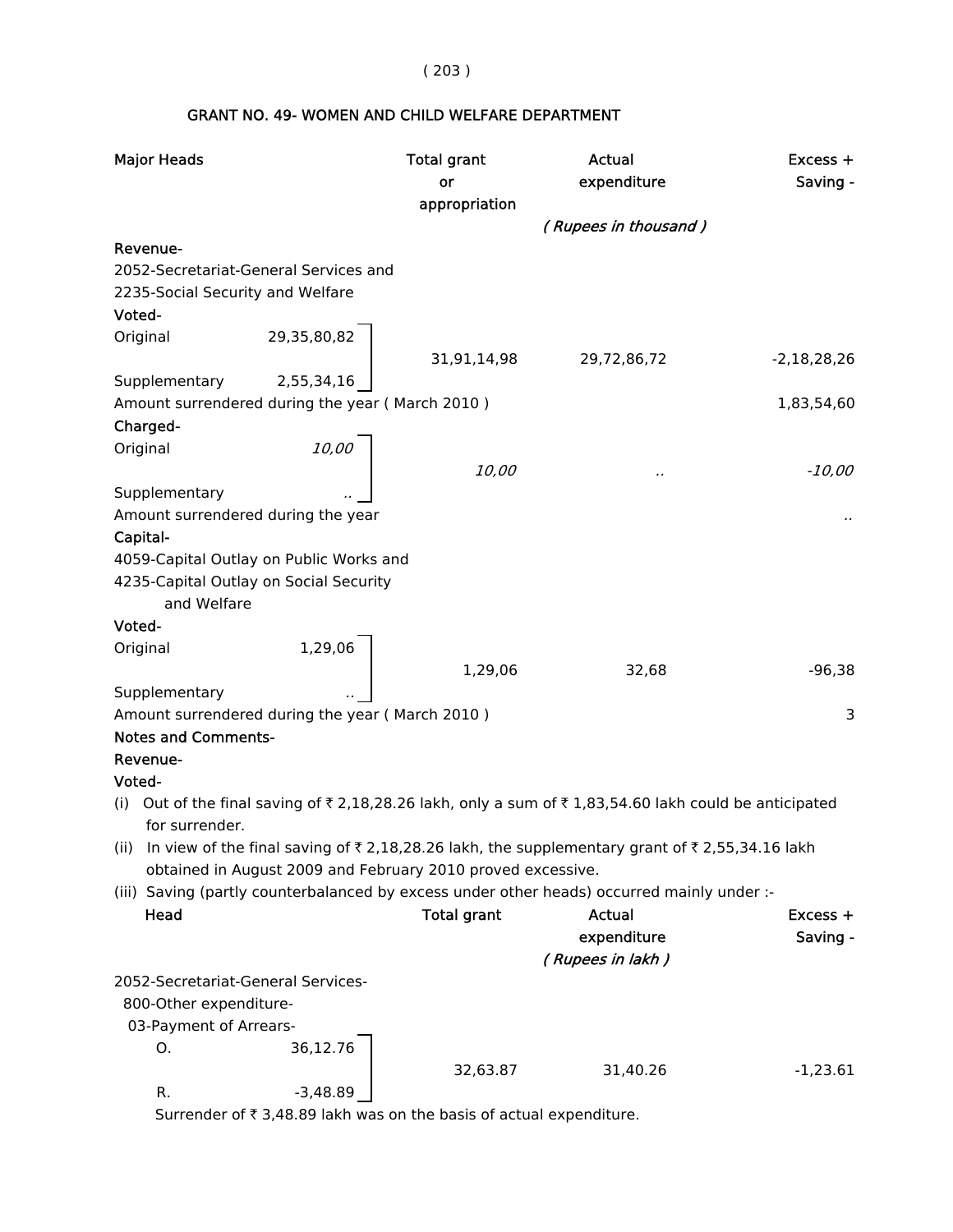|                            |                                                                                                                    | (204)              |                                                                                                |                      |
|----------------------------|--------------------------------------------------------------------------------------------------------------------|--------------------|------------------------------------------------------------------------------------------------|----------------------|
| Head                       |                                                                                                                    | <b>Total grant</b> | Actual<br>expenditure                                                                          | Excess +<br>Saving - |
|                            |                                                                                                                    |                    | (Rupees in lakh)                                                                               |                      |
| 02-Social Welfare-<br>O.   | 2235-Social Security and Welfare-<br>001-Direction and Administration-<br>03-Women-Welfare Directorate-<br>2,83.49 |                    |                                                                                                |                      |
| R.                         |                                                                                                                    | 2,84.99            | 2,49.59                                                                                        | $-35.40$             |
|                            | 1.50                                                                                                               |                    | Reasons for augmentation of provision by ₹1.50 lakh have not been intimated.                   |                      |
|                            |                                                                                                                    |                    |                                                                                                |                      |
| 102- Child Welfare-        |                                                                                                                    |                    |                                                                                                |                      |
| 01-Central Plan/Centrally  | Sponsored Schemes-                                                                                                 |                    |                                                                                                |                      |
| O.                         | 6,89,26.92                                                                                                         |                    |                                                                                                |                      |
| S.                         | 52,54.17                                                                                                           | 6,07,39.07         | 6,09,96.67                                                                                     | $+2,57.60$           |
| R.                         | $-1,34,42.02$                                                                                                      |                    |                                                                                                |                      |
|                            |                                                                                                                    |                    | Surrender of ₹1,34,42.02 lakh was due to some posts remaining vacant and on the basis of       |                      |
| actual expenditure.        |                                                                                                                    |                    |                                                                                                |                      |
| 06-Mahamaya Garib Balika   |                                                                                                                    |                    |                                                                                                |                      |
| Ashirvad Yojna-            |                                                                                                                    |                    |                                                                                                |                      |
| O.                         | 6,75,00.00                                                                                                         | 6,42,68.50         |                                                                                                | $-4,20,62.91$        |
| R.                         | $-32,31.50$                                                                                                        |                    | 2,22,05.59                                                                                     |                      |
|                            |                                                                                                                    |                    | Surrender of ₹32,31.50 lakh was due to non-availability of suitable beneficieries.             |                      |
|                            |                                                                                                                    |                    |                                                                                                |                      |
| 08-Probation Service Area- |                                                                                                                    |                    |                                                                                                |                      |
| O.                         | 11,94.05                                                                                                           |                    |                                                                                                |                      |
| S.                         | 0.01                                                                                                               | 12,65.87           | 10,74.13                                                                                       | $-1,91.74$           |
| R.                         | 71.81                                                                                                              |                    |                                                                                                |                      |
| 09-Establishment of Child  |                                                                                                                    |                    | Reasons for augmentation of provision by $\overline{\tau}$ 71.81 lakh have not been intimated. |                      |
|                            | <b>Welfare Court Board-</b>                                                                                        |                    |                                                                                                |                      |
| 0.                         | 9,15.59                                                                                                            |                    |                                                                                                |                      |
|                            |                                                                                                                    | 8,58.79            | 70.69                                                                                          | $-7,88.10$           |
| R.                         | $-56.80$                                                                                                           |                    |                                                                                                |                      |
|                            | Reasons for reduction in provision by ₹ 56.80 lakh have not been intimated.                                        |                    |                                                                                                |                      |
| 13-Operation of Institute/ |                                                                                                                    |                    |                                                                                                |                      |
| Houses-                    |                                                                                                                    |                    |                                                                                                |                      |
| О.                         | 29,43.04                                                                                                           |                    |                                                                                                |                      |
|                            |                                                                                                                    | 29,26.53           | 22,72.51                                                                                       | $-6,54.02$           |
| R.                         | $-16.51$                                                                                                           |                    |                                                                                                |                      |
|                            |                                                                                                                    |                    | Out of net saving of ₹16.51 lakh, reasons for reduction in provision by ₹21.51 lakh and        |                      |

augmentation of provision by  $\bar{\tau}$  5.00 lakh have not been intimated.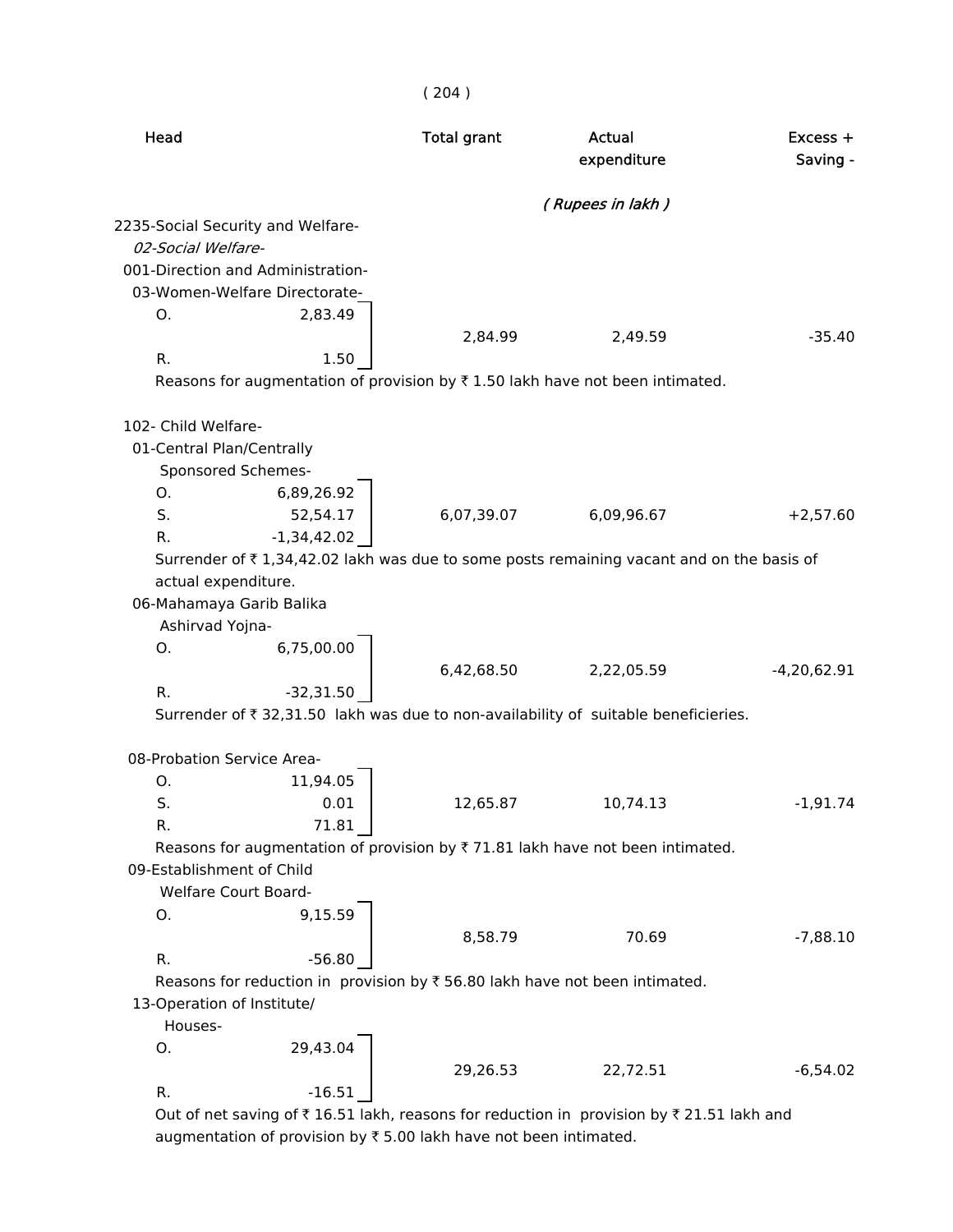# ( 205 )

| <b>Head</b>                                                                                                   | <b>Total grant</b>   | <b>Actual</b><br>expenditure | Excess +<br>Saving - |
|---------------------------------------------------------------------------------------------------------------|----------------------|------------------------------|----------------------|
|                                                                                                               |                      |                              |                      |
| 15-Uttar Pradesh Child Rights                                                                                 |                      | (Rupees in lakh)             |                      |
| <b>Protection Commission</b>                                                                                  | 2,27.10              | 12.75                        | $-2,14.35$           |
| 97-Externally Aided Schemes                                                                                   |                      |                              |                      |
| 25.00<br>O.                                                                                                   |                      |                              |                      |
|                                                                                                               | ٠.                   | 1.68                         | $+1.68$              |
| $-25.00$<br>R.                                                                                                |                      |                              |                      |
| Surrender of ₹ 25.00 lakh was due to non-beginning of scheme.                                                 |                      |                              |                      |
| 103-Women's Welfare-                                                                                          |                      |                              |                      |
| 11-Establishment of Additional                                                                                |                      |                              |                      |
| Rehabilitation Organisation                                                                                   |                      |                              |                      |
| under Prostitution Abolition                                                                                  |                      |                              |                      |
| Act 1956                                                                                                      | 88.63                | 66.51                        | $-22.12$             |
| 18-State Assistance for rehabilitation                                                                        |                      |                              |                      |
| to inhabitants and freed from different                                                                       |                      |                              |                      |
| departmentatl institutions                                                                                    | 10.00                | 2.24                         | $-7.76$              |
| 23-Nutrition Programme for adolescent                                                                         |                      |                              |                      |
| girls (Center 90/State 10)-                                                                                   |                      |                              |                      |
| 4,55.42<br>O.                                                                                                 |                      |                              |                      |
| $-4,55.42$<br>R.                                                                                              | $\ddot{\phantom{0}}$ |                              |                      |
| Surrender of ₹4,55.42 lakh was due to amount of last year remaining deposited in P.L.A.                       |                      |                              |                      |
|                                                                                                               |                      |                              |                      |
| During 2006-07, 2007-08 and 2008-09 also, there was a saving of $\overline{\tau}$ 2,06.12 lakh (94 percent of |                      |                              |                      |
| the provision), ₹5,18.00 lakh (52 percent of the provision) and entire provision of ₹3,80.98 lakh             |                      |                              |                      |
| respectively under this head.                                                                                 |                      |                              |                      |
|                                                                                                               |                      |                              |                      |
| 24-Establishment of Old Women Ashrams through                                                                 |                      |                              |                      |
| <b>Voluntary Organisations</b>                                                                                | 6,19.92              | 3,38.35                      | $-2,81.57$           |
|                                                                                                               |                      |                              |                      |
| 25-Employment Training Programme through                                                                      |                      |                              |                      |
| <b>Voluntary Organisations</b>                                                                                | 18,95.29             | 8,50.00                      | $-10,45.29$          |
| Reasons for the final saving/excess/non utilisation of entire provision under the above heads                 |                      |                              |                      |
| have not been intimated (June 2010).                                                                          |                      |                              |                      |
| (iv) Excess occurred mainly under :-                                                                          |                      |                              |                      |
| 2235-Social Security and Welfare-                                                                             |                      |                              |                      |
| 02-Social Welfare-                                                                                            |                      |                              |                      |
| 102- Child Welfare-                                                                                           |                      |                              |                      |
| 05-Adolescent Justice Fund                                                                                    | 0.01                 | 65.69                        | $+65.68$             |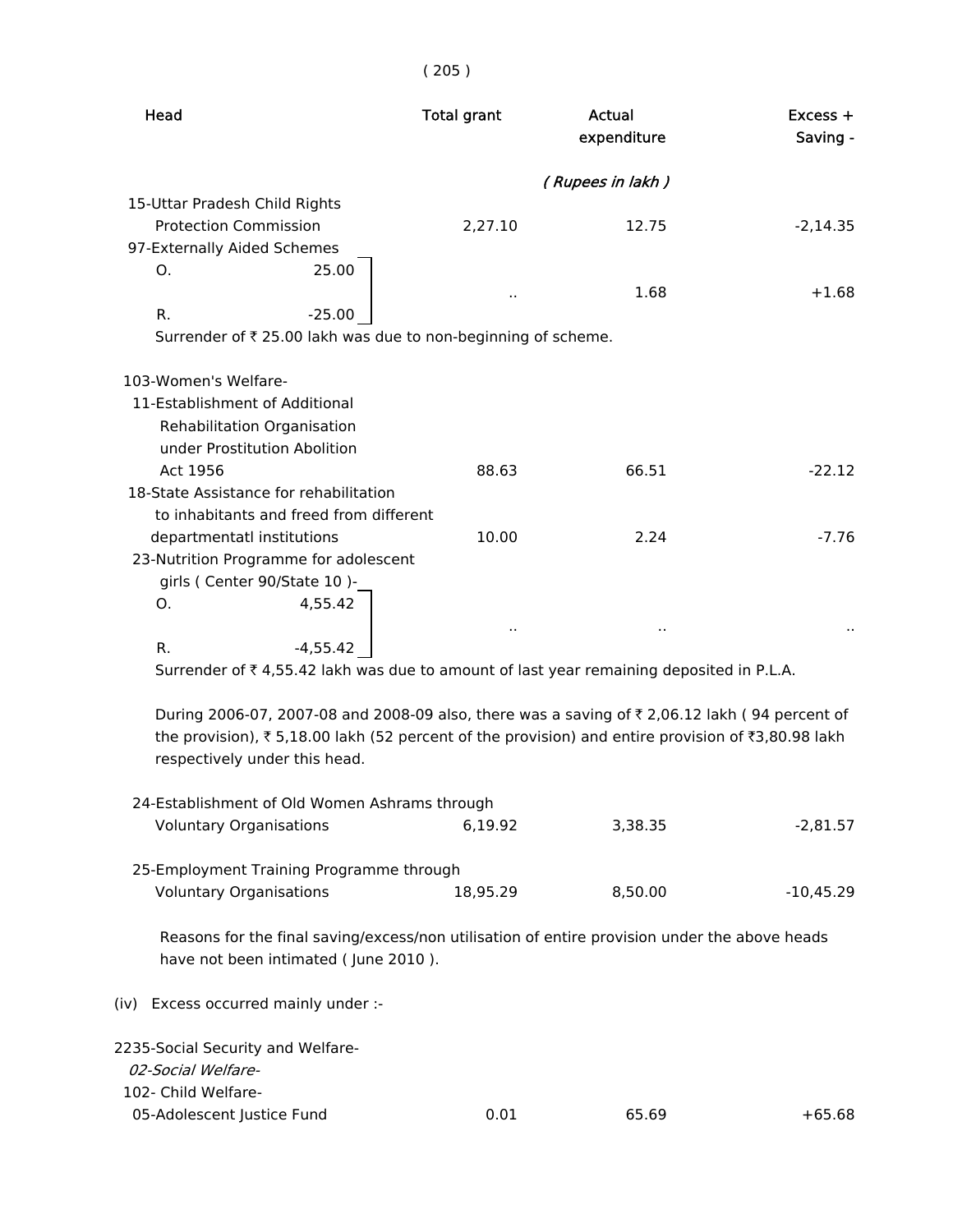| Head                                                                                                                   | <b>Total grant</b> | Actual<br>expenditure | $Excess +$<br>Saving - |
|------------------------------------------------------------------------------------------------------------------------|--------------------|-----------------------|------------------------|
|                                                                                                                        |                    | (Rupees in lakh)      |                        |
| 07-Nutrition provided by the State                                                                                     |                    |                       |                        |
| Government to Integrated Child                                                                                         |                    |                       |                        |
| Development Projects under the                                                                                         |                    |                       |                        |
| Nutrition Programmes(Centre 50/State 50)-                                                                              |                    |                       |                        |
| 9,01,49.00<br>O.                                                                                                       |                    |                       |                        |
| S.<br>2,00,00.00                                                                                                       | 10,99,32.88        | 15,16,99.69           | $+4,17,66.81$          |
| $-2,16.12$<br>R.                                                                                                       |                    |                       |                        |
| Surrender of ₹ 2,16.12 lakh was on the basis of actual expenditure.                                                    |                    |                       |                        |
| 103-Women's Welfare-                                                                                                   |                    |                       |                        |
| 01-Central Plan/Centrally                                                                                              |                    |                       |                        |
| <b>Sponsored Schemes</b>                                                                                               | 0.01               | 90.87                 | $+90.86$               |
| Actual expenditure includes clearance of O.B. Suspense for the years 2001-02 and 2005-06                               |                    |                       |                        |
| amounting to ₹76.13 lakh.                                                                                              |                    |                       |                        |
| 107-Assistance to Voluntary                                                                                            |                    |                       |                        |
| Organisations-                                                                                                         |                    |                       |                        |
| 03-Contribution of State Govt. in the                                                                                  |                    |                       |                        |
| Grant provided by Govt. of India to                                                                                    |                    |                       |                        |
| Voluntary Organisation/Institutions                                                                                    |                    |                       |                        |
| for construction of residences for                                                                                     |                    |                       |                        |
| working women                                                                                                          | 5.00               | 8.30                  | $+3.30$                |
| Reasons for the final excess under the above heads have not been intimated (June 2010).                                |                    |                       |                        |
|                                                                                                                        |                    |                       |                        |
| Charged-<br>(v) Out of the final saving of $\overline{\tau}$ 10.00 lakh, no amount could be anticipated for surrender. |                    |                       |                        |
| (vi) Saving occurred under:-                                                                                           |                    |                       |                        |
| Head                                                                                                                   | <b>Total</b>       | Actual                | $Excess +$             |
|                                                                                                                        | appropriation      | expenditure           | Saving -               |
|                                                                                                                        |                    |                       |                        |
|                                                                                                                        |                    | (Rupees in lakh)      |                        |
| 2235-Social Security and Welfare-                                                                                      |                    |                       |                        |
| 02-Social Welfare-                                                                                                     |                    |                       |                        |
| 102- Child Welfare-                                                                                                    |                    |                       |                        |
| 01-Central Plan/Centrally                                                                                              |                    |                       |                        |
| Sponsored Schemes                                                                                                      | 10.00              |                       | $-10.00$               |
| During 2006-07, 2007-08 and 2008-09 also, there was a saving of ₹9.69 lakh (97 percent of                              |                    |                       |                        |
| the appropriation ), $\overline{\xi}$ 9.99 lakh (99.9 percent of the appropriation ) and entire appropriation          |                    |                       |                        |
| of ₹10.00 lakh respectively under this head.                                                                           |                    |                       |                        |
| Reasons for non-utilisation of entire appropriation under the above head have not been                                 |                    |                       |                        |
| intimated (June 2010).                                                                                                 |                    |                       |                        |
| Capital-                                                                                                               |                    |                       |                        |
|                                                                                                                        |                    |                       |                        |

( 206 )

# Voted-

(vii) Out of the final saving of  $\bar{\tau}$  96.38 lakh, only a sum of  $\bar{\tau}$  0.03 lakh could be anticipated for surrender.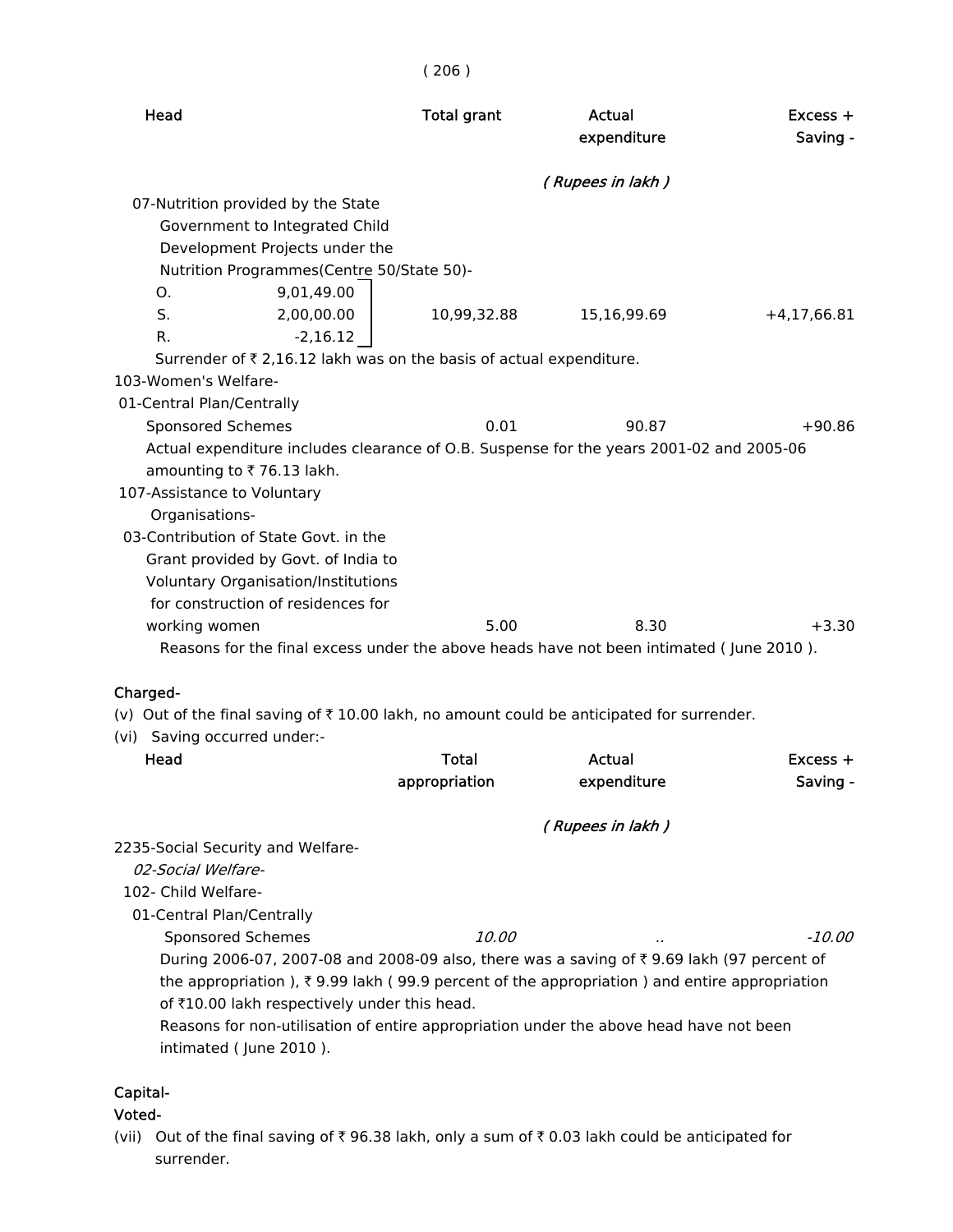## ( 207 )

(viii) Saving occurred mainly under:-

| Head                          | <b>Total grant</b> | Actual<br>expenditure | $Excess +$<br>Saving - |
|-------------------------------|--------------------|-----------------------|------------------------|
|                               |                    | (Rupees in lakh)      |                        |
| 4235-Capital Outlay on Social |                    |                       |                        |
| Security and Welfare-         |                    |                       |                        |
| 02-Social Welfare-            |                    |                       |                        |
| 103-Women's Welfare-          |                    |                       |                        |
| 01-Central Plan/Centrally     |                    |                       |                        |
| Sponsored Schemes             | 1.29.02            | 32.68                 | $-96.34$               |

Reasons for the final saving under the above head have not been intimated ( June 2010 ).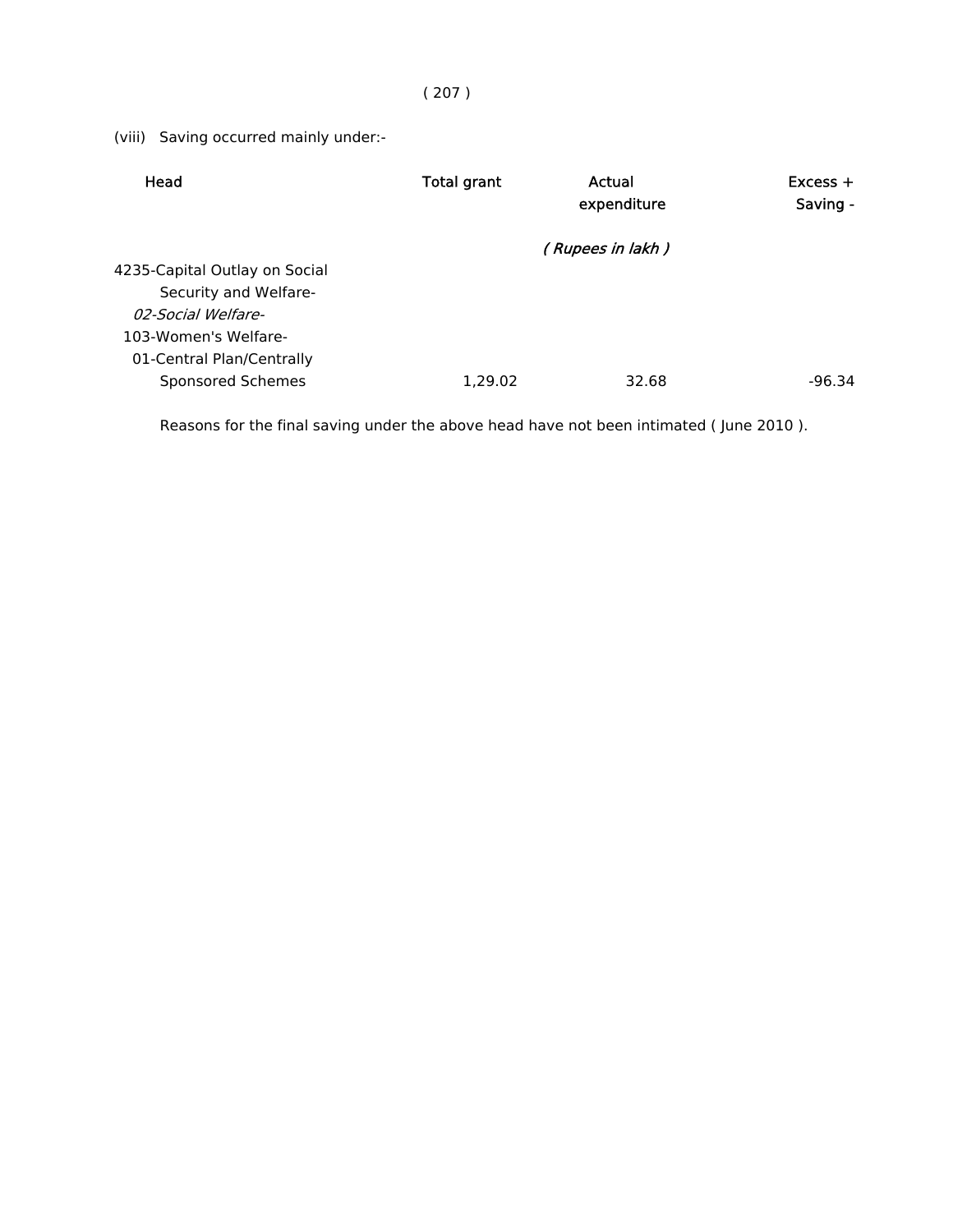( 208 )

## GRANT NO.50 - REVENUE DEPARTMENT ( DISTRICT ADMINISTRATION)

| <b>Major Heads</b>                                                                                           |                                          | <b>Total grant</b><br>or | Actual<br>expenditure                                                                  | $Excess +$<br>Saving - |
|--------------------------------------------------------------------------------------------------------------|------------------------------------------|--------------------------|----------------------------------------------------------------------------------------|------------------------|
|                                                                                                              |                                          | appropriation            |                                                                                        |                        |
|                                                                                                              |                                          |                          | (Rupees in thousand)                                                                   |                        |
| Revenue-                                                                                                     |                                          |                          |                                                                                        |                        |
| 2052-Secretariat- General Services,                                                                          |                                          |                          |                                                                                        |                        |
| 2053-District Administration,                                                                                |                                          |                          |                                                                                        |                        |
| 2059-Public Works,                                                                                           |                                          |                          |                                                                                        |                        |
| 2216-Housing and                                                                                             |                                          |                          |                                                                                        |                        |
| 3053-Civil Aviation                                                                                          |                                          |                          |                                                                                        |                        |
| Voted-                                                                                                       |                                          |                          |                                                                                        |                        |
| Original                                                                                                     | 4,11,23,10                               | 4,11,23,10               | 3,77,33,46                                                                             | $-33,89,64$            |
| Supplementary                                                                                                |                                          |                          |                                                                                        |                        |
| Amount surrendered during the year                                                                           |                                          |                          |                                                                                        |                        |
| Charged-                                                                                                     |                                          |                          |                                                                                        |                        |
| Original                                                                                                     |                                          |                          |                                                                                        |                        |
|                                                                                                              | $\begin{array}{c} 17.54 \\  \end{array}$ | 17,54                    |                                                                                        | $-17,54$               |
| Supplementary                                                                                                |                                          |                          |                                                                                        |                        |
| Amount surrendered during the year                                                                           |                                          |                          |                                                                                        |                        |
| Capital-                                                                                                     |                                          |                          |                                                                                        |                        |
| 4059-Capital Outlay on Public Works and                                                                      |                                          |                          |                                                                                        |                        |
| 4216-Capital Outlay on Housing                                                                               |                                          |                          |                                                                                        |                        |
| Voted-                                                                                                       |                                          |                          |                                                                                        |                        |
| Original                                                                                                     | 1,41,02,23                               |                          |                                                                                        |                        |
|                                                                                                              |                                          | 1,41,02,24               | 1,21,19,14                                                                             | $-19,83,10$            |
| Supplementary                                                                                                |                                          |                          |                                                                                        |                        |
| Amount surrendered during the year (March 2010)                                                              |                                          |                          |                                                                                        | 23,55,59               |
| <b>Notes and Comments-</b>                                                                                   |                                          |                          |                                                                                        |                        |
| Revenue-                                                                                                     |                                          |                          |                                                                                        |                        |
| Voted-                                                                                                       |                                          |                          |                                                                                        |                        |
| (i) Out of the final saving of $\overline{\xi}$ 33,89.64 lakh, no amount could be anticipated for surrender. |                                          |                          |                                                                                        |                        |
| (ii) Saving occurred mainly under :-<br>Head                                                                 |                                          | <b>Total grant</b>       | Actual                                                                                 |                        |
|                                                                                                              |                                          |                          | expenditure                                                                            | Excess +<br>Saving -   |
|                                                                                                              |                                          |                          |                                                                                        |                        |
|                                                                                                              |                                          |                          | (Rupees in lakh)                                                                       |                        |
| 2059-Public Works-                                                                                           |                                          |                          |                                                                                        |                        |
| 80-General-                                                                                                  |                                          |                          |                                                                                        |                        |
| 053-Maintenance and Repair-                                                                                  |                                          |                          |                                                                                        |                        |
| 03-Maintenance Work of non-                                                                                  |                                          |                          |                                                                                        |                        |
| residential buildings of                                                                                     |                                          |                          |                                                                                        |                        |
| Division/District/Tehsils                                                                                    |                                          | 1,25.00                  | 77.78                                                                                  | $-47.22$               |
|                                                                                                              |                                          |                          | Reasons for the final saving under the above head have not been intimated (June 2010). |                        |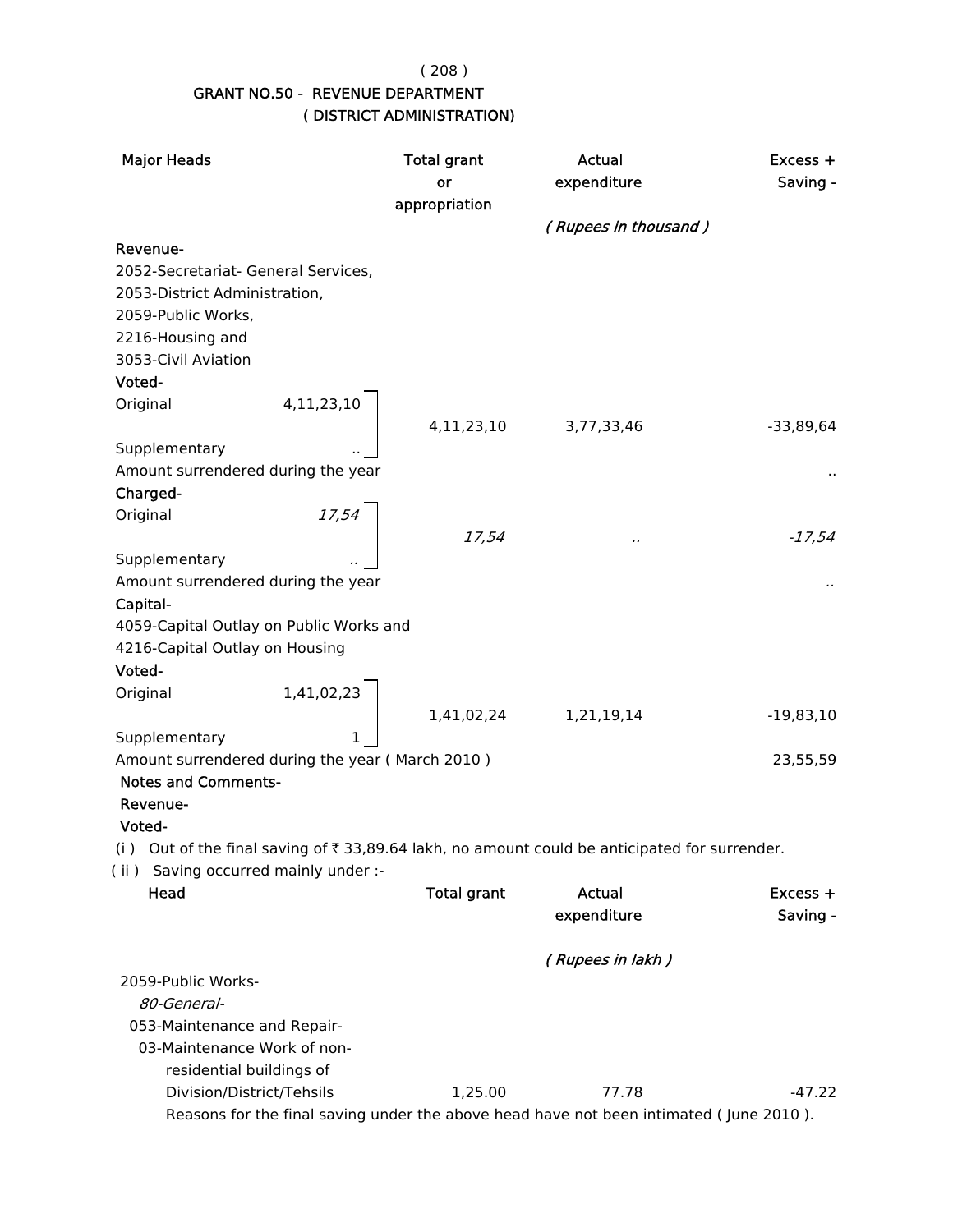## Charged-

- (iii) Out of the final saving of  $\bar{\tau}$  17.54 lakh, no amount could be anticipated for surrender.
- (iv) Saving occurred mainly under :-

| Head                                                          | Total<br>appropriation | Actual<br>expenditure | $Excess +$<br>Saving - |
|---------------------------------------------------------------|------------------------|-----------------------|------------------------|
| 2053-District Administration-<br>093-District Establishments- |                        | (Rupees in lakh)      |                        |
| 03-Collectorate Establishment                                 | 15.54                  |                       | $-15.54$               |

During 2006-07, 2007-08 and 2008-09 also, there was a saving of ₹15.00 lakh (97 percent of the appropriation), entire appropriation of  $\bar{\tau}$  15.54 lakh and  $\bar{\tau}$  15.54 lakh respectively under this head.

 Reasons for non-utilisation of entire appropriation under the above head have not been intimated ( June 2010 ).

## Capital-

#### Voted-

- (v) Actual expenditure of  $\bar{\tau}$  1,21,19.14 lakh includes recoupment of Contingency Fund amounting to ₹3,43.25 lakh for the year 1994-95.
- (vi) Against the final saving of ₹ 23,26.35 lakh ( ₹ 19,83.10 lakh + ₹ 3,43.25 lakh ), ₹ 23,55.59 lakh was surrendered.
- (vii) Saving ( partly counterbalanced by excess under other heads ) occurred mainly under:-

| Head                                 |                                                              | <b>Total grant</b> | Actual                                                                       | $Excess +$ |
|--------------------------------------|--------------------------------------------------------------|--------------------|------------------------------------------------------------------------------|------------|
|                                      |                                                              |                    | expenditure                                                                  | Saving -   |
|                                      |                                                              |                    | (Rupees in lakh)                                                             |            |
| 4059-Capital Outlay on Public Works- |                                                              |                    |                                                                              |            |
| 01-Office Buildings-                 |                                                              |                    |                                                                              |            |
| 051-Construction-                    |                                                              |                    |                                                                              |            |
| 05-Construction of non-residential   |                                                              |                    |                                                                              |            |
| buildings in Tehsils-                |                                                              |                    |                                                                              |            |
| O.                                   | 4,00.00                                                      |                    |                                                                              |            |
|                                      |                                                              | 90.00              | 90.00                                                                        | . .        |
| R.                                   | $-3,10.00$                                                   |                    |                                                                              |            |
|                                      |                                                              |                    | ₹ 3,10.00 lakh was surrendered due to non-availability of matured proposals. |            |
| 07-Construction of racks in          |                                                              |                    |                                                                              |            |
| collectorate archieves-              |                                                              |                    |                                                                              |            |
| O.                                   | 87.37                                                        |                    |                                                                              |            |
|                                      |                                                              | 31.72              | 31.72                                                                        | $\sim$     |
| R.                                   | -55.65                                                       |                    |                                                                              |            |
|                                      | ₹55.65 lakh was surrendered due to non-maturity of proposal. |                    |                                                                              |            |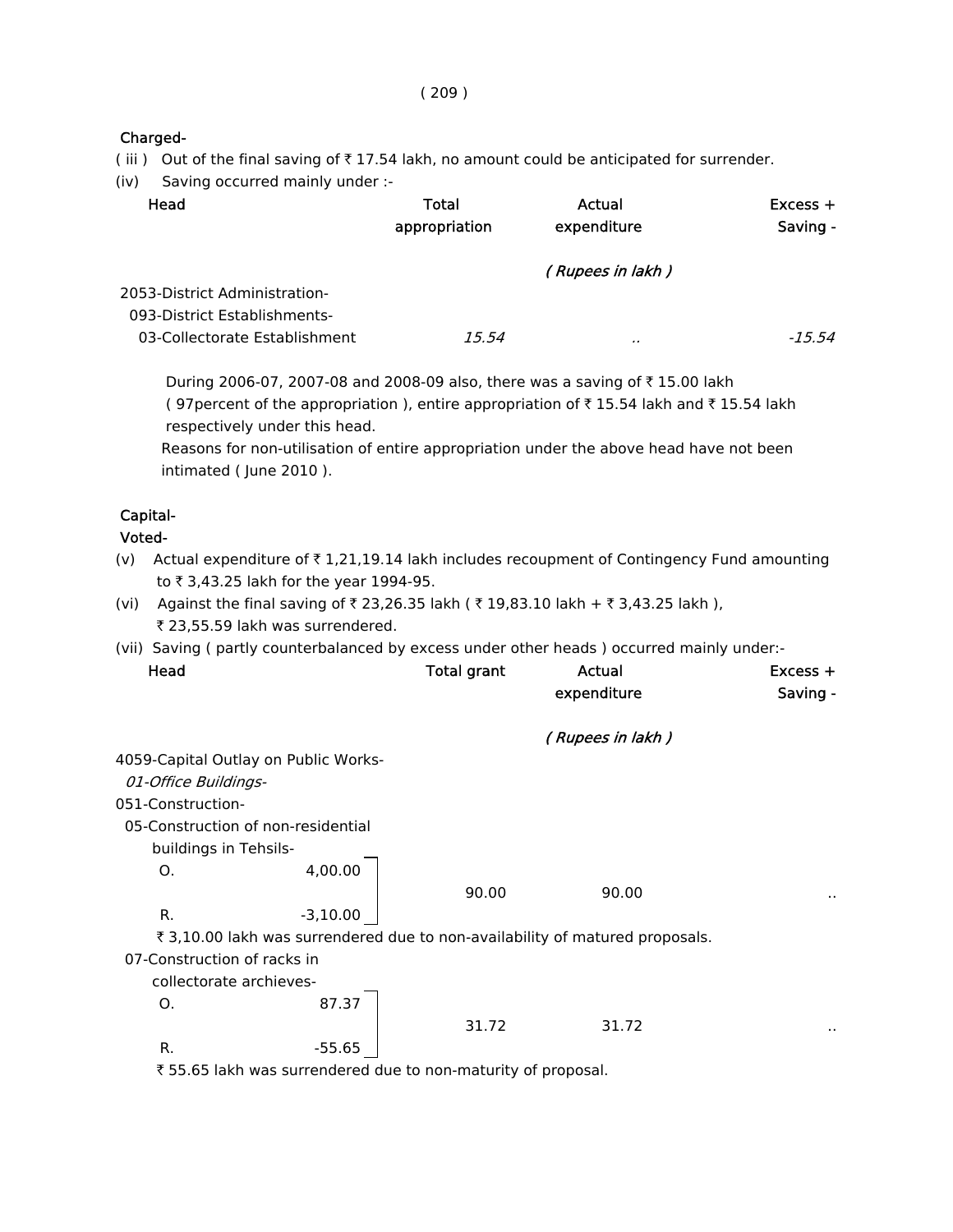| Head                                                                                                                                                                                                                                                                                                          | <b>Total grant</b> | Actual<br>expenditure | $Excess +$<br>Saving - |
|---------------------------------------------------------------------------------------------------------------------------------------------------------------------------------------------------------------------------------------------------------------------------------------------------------------|--------------------|-----------------------|------------------------|
|                                                                                                                                                                                                                                                                                                               |                    | (Rupees in lakh)      |                        |
| 800-Other expenditure-                                                                                                                                                                                                                                                                                        |                    |                       |                        |
| 21-For current work of non-residential                                                                                                                                                                                                                                                                        |                    |                       |                        |
| buildings of Division/District/Tehsils                                                                                                                                                                                                                                                                        |                    |                       |                        |
| of the state and purchase of land-                                                                                                                                                                                                                                                                            |                    |                       |                        |
| 90,00.00<br>Ο.                                                                                                                                                                                                                                                                                                |                    |                       |                        |
|                                                                                                                                                                                                                                                                                                               | 73,00.95           | 72,73.33              | $-27.62$               |
| R.<br>$-16,99.05$                                                                                                                                                                                                                                                                                             |                    |                       |                        |
| Out of total saving of ₹16,99.05 lakh, surrender of ₹15,71.35 lakh was due to no                                                                                                                                                                                                                              |                    |                       |                        |
| requirement. Reasons for reduction in provision by ₹1,27.70 lakh have not been intimated.                                                                                                                                                                                                                     |                    |                       |                        |
| 4216-Capital Outlay on Housing-                                                                                                                                                                                                                                                                               |                    |                       |                        |
| 01-Government Residential Buildings-                                                                                                                                                                                                                                                                          |                    |                       |                        |
| 106-General Pool Accommodation-                                                                                                                                                                                                                                                                               |                    |                       |                        |
| 09-Construction of Residential Buildings in Tehsils-                                                                                                                                                                                                                                                          |                    |                       |                        |
| 2,00.00<br>Ο.                                                                                                                                                                                                                                                                                                 |                    |                       |                        |
|                                                                                                                                                                                                                                                                                                               | 1,85.00            | 50.00                 | $-1,35.00$             |
| R.<br>$-15.00$                                                                                                                                                                                                                                                                                                |                    |                       |                        |
| ₹15.00 lakh was surrendered due to non-maturity of proposals.                                                                                                                                                                                                                                                 |                    |                       |                        |
| Reasons for the final saving under the above heads have not been intimated (June 2010).<br>(viii) Excess occurred under:-<br>4059-Capital Outlay on Public Works-<br>01-Office Buildings-<br>051-Construction-<br>08-Construction of Office Building of<br>District Magistrate Kanshiram Nagar-<br>0.01<br>S. |                    |                       |                        |
|                                                                                                                                                                                                                                                                                                               | 1,27.71            | 1,27.71               |                        |
| R.<br>1,27.70                                                                                                                                                                                                                                                                                                 |                    |                       |                        |
| Reasons for augmentation of provision by $\overline{x}1,27.70$ lakh have not been intimated.                                                                                                                                                                                                                  |                    |                       |                        |
| 800-Other expenditure-                                                                                                                                                                                                                                                                                        |                    |                       |                        |
| 05-Construction of Record Room                                                                                                                                                                                                                                                                                |                    | 3,15.00               | $+3,15.00$             |
| Actual expenditure pertains to recoupment of Contingency Fund for the year 1994-95.                                                                                                                                                                                                                           |                    |                       |                        |
| 60-Other Buildings-                                                                                                                                                                                                                                                                                           |                    |                       |                        |
| 051-Construction-                                                                                                                                                                                                                                                                                             |                    |                       |                        |
| 14-Construction of Power Sub-Station                                                                                                                                                                                                                                                                          |                    |                       |                        |
| at District Head-Quarter,                                                                                                                                                                                                                                                                                     |                    |                       |                        |
| Firozabad                                                                                                                                                                                                                                                                                                     |                    | 28.25                 | $+28.25$               |
| Actual expenditure pertains to recoupment of Contingency Fund for the year 1994-95.                                                                                                                                                                                                                           |                    |                       |                        |
| 31-Provision for repairing of India                                                                                                                                                                                                                                                                           |                    |                       |                        |
| Nepal border pillars( from Govt.                                                                                                                                                                                                                                                                              |                    |                       |                        |
| of India)                                                                                                                                                                                                                                                                                                     | 0.01               | 71.85                 | $+71.84$               |
| Reasons for the final excess under the above head have not been intimated (June 2010).                                                                                                                                                                                                                        |                    |                       |                        |

## $(210)$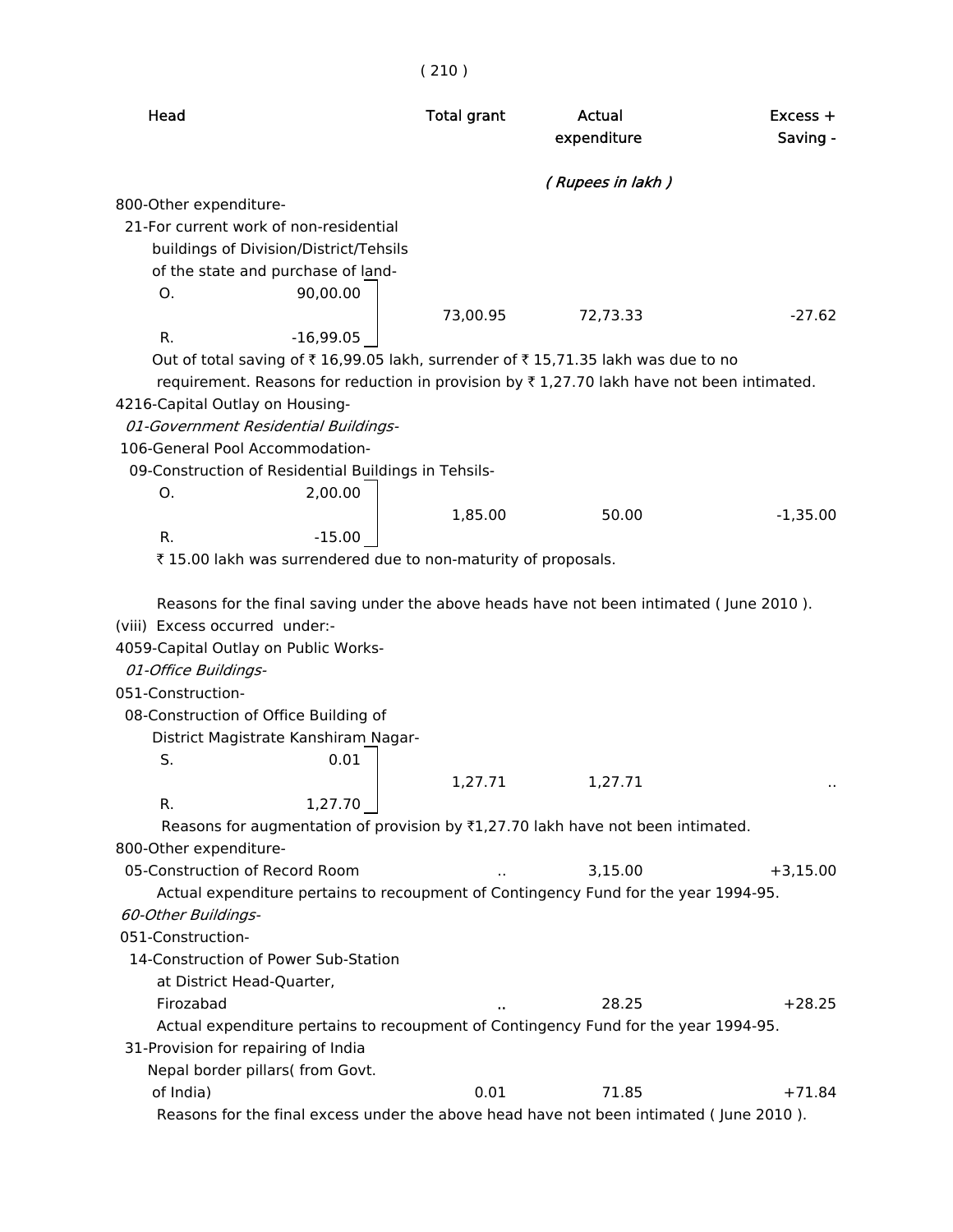## ( 211 )

## GRANT NO. 51-REVENUE DEPARTMENT ( RELIEF ON ACCOUNT OF NATURAL CALAMITIES )

| <b>Major Heads</b>                                  |            | <b>Total grant</b> | Actual<br>expenditure                                                                                               | Excess +<br>Saving - |
|-----------------------------------------------------|------------|--------------------|---------------------------------------------------------------------------------------------------------------------|----------------------|
|                                                     |            |                    | (Rupees in thousand)                                                                                                |                      |
| Revenue-                                            |            |                    |                                                                                                                     |                      |
| 2052-Secretariat- General Services,                 |            |                    |                                                                                                                     |                      |
| 2235-Social Security and Welfare and                |            |                    |                                                                                                                     |                      |
| 2245-Relief on account of Natural Calamities        |            |                    |                                                                                                                     |                      |
| Voted-<br>Original                                  | 6,87,65,58 |                    |                                                                                                                     |                      |
|                                                     |            | 9,37,65,59         | 3,36,35,19                                                                                                          | $-6,01,30,40$        |
| Supplementary                                       | 2,50,00,01 |                    |                                                                                                                     |                      |
| Amount surrendered during the year                  |            |                    |                                                                                                                     |                      |
| Capital-                                            |            |                    |                                                                                                                     |                      |
| 4250-Capital Outlay on Other                        |            |                    |                                                                                                                     |                      |
| <b>Social Services</b>                              |            |                    |                                                                                                                     |                      |
| Voted-                                              |            |                    |                                                                                                                     |                      |
| Original                                            | 1          |                    |                                                                                                                     |                      |
|                                                     |            | 1                  |                                                                                                                     | $-1$                 |
| Supplementary<br>Amount surrendered during the year |            |                    |                                                                                                                     |                      |
|                                                     |            |                    |                                                                                                                     |                      |
| <b>Notes and Comments-</b>                          |            |                    |                                                                                                                     |                      |
| Revenue-                                            |            |                    |                                                                                                                     |                      |
| Voted-                                              |            |                    |                                                                                                                     |                      |
|                                                     |            |                    | (i) Out of the final saving of $\overline{\epsilon}$ 6,01,30.40 lakh, no amount could be anticipated for surrender. |                      |
|                                                     |            |                    | (ii) In view of the final saving of ₹6,01,30.40 lakh, the supplementary grant of ₹2,50,00.00 lakh                   |                      |
|                                                     |            |                    | obtained in August 2009 proved unnecessary. It could have been limited to token amounts                             |                      |
| wherever necessary.                                 |            |                    |                                                                                                                     |                      |
|                                                     |            |                    | (iii) Saving (partly counterbalanced by excess under other heads) occurred mainly under :-                          |                      |
| Head                                                |            | Total grant        | Actual<br>expenditure                                                                                               | Excess +<br>Saving - |
|                                                     |            |                    |                                                                                                                     |                      |
|                                                     |            |                    | (Rupees in lakh)                                                                                                    |                      |
| 2052-Secretariat-General Services-                  |            |                    |                                                                                                                     |                      |
| 090-Secretariat-                                    |            |                    |                                                                                                                     |                      |
| 03-Establishment related to                         |            |                    |                                                                                                                     |                      |
| <b>Natural Calamities</b>                           |            | 32.99              | 15.14                                                                                                               | $-17.85$             |
| 800-Other expenditure-                              |            |                    |                                                                                                                     |                      |
| 03-Payment of Arrears                               |            | 26.88              |                                                                                                                     | $-26.88$             |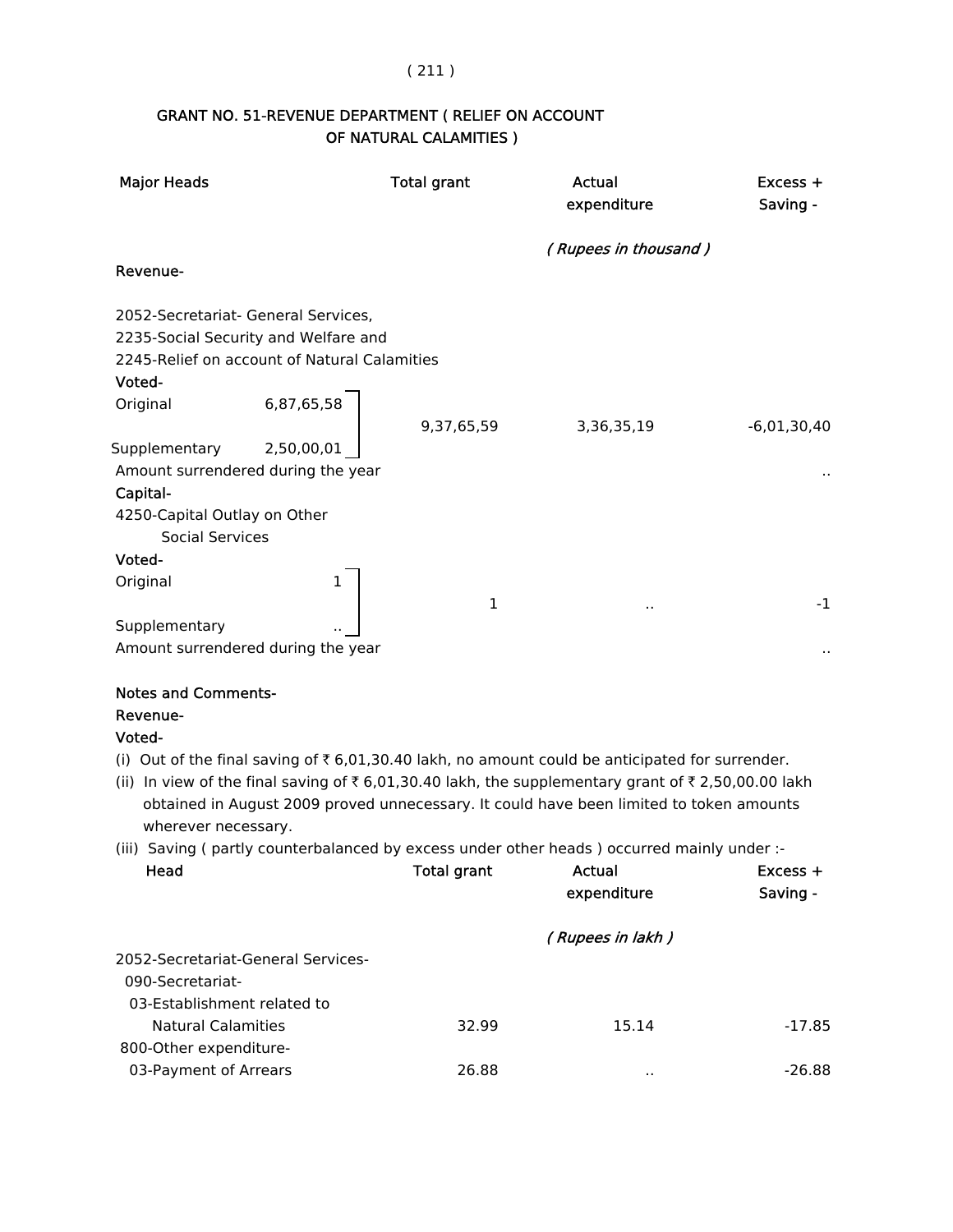( 212 )

| Head                   |                                                                                                                                                                                                                                                                               | <b>Total grant</b> | Actual<br>expenditure | Excess +<br>Saving - |
|------------------------|-------------------------------------------------------------------------------------------------------------------------------------------------------------------------------------------------------------------------------------------------------------------------------|--------------------|-----------------------|----------------------|
|                        |                                                                                                                                                                                                                                                                               |                    | (Rupees in lakh)      |                      |
|                        | 2245-Relief on account of Natural Calamities-                                                                                                                                                                                                                                 |                    |                       |                      |
|                        | 05-Calamity Relief Fund-                                                                                                                                                                                                                                                      |                    |                       |                      |
|                        | 800-Other expenditure-                                                                                                                                                                                                                                                        |                    |                       |                      |
|                        | 03-Expenditure from Calamities                                                                                                                                                                                                                                                |                    |                       |                      |
| Relief Fund-           |                                                                                                                                                                                                                                                                               |                    |                       |                      |
| $\Omega$ .             | 3,32,75.00                                                                                                                                                                                                                                                                    |                    |                       |                      |
|                        |                                                                                                                                                                                                                                                                               | 5,82,75.00         |                       | $-5,82,75.00$        |
| S.                     | 2,50,00.00                                                                                                                                                                                                                                                                    |                    |                       |                      |
| 80-General-            |                                                                                                                                                                                                                                                                               |                    |                       |                      |
|                        | 102-Management of Natural Disaster                                                                                                                                                                                                                                            |                    |                       |                      |
|                        | Contingency Plans in Disaster prone areas-                                                                                                                                                                                                                                    |                    |                       |                      |
|                        | 03-Transfer to State Disaster                                                                                                                                                                                                                                                 |                    |                       |                      |
|                        | Response Fund                                                                                                                                                                                                                                                                 | 2,50.00            | $\ddot{\phantom{a}}$  | $-2,50.00$           |
|                        | 04-Transfer to District Disaster                                                                                                                                                                                                                                              |                    |                       |                      |
|                        | Response Fund                                                                                                                                                                                                                                                                 | 2,50.00            |                       | $-2,50.00$           |
|                        | 05-Transfer to State Disaster                                                                                                                                                                                                                                                 |                    |                       |                      |
|                        | <b>Mitigation Fund</b>                                                                                                                                                                                                                                                        | 2,50.00            | $\ddot{\phantom{a}}$  | $-2,50.00$           |
|                        | 06-Transfer to District Disaster                                                                                                                                                                                                                                              |                    |                       |                      |
|                        | <b>Mitigation Fund</b>                                                                                                                                                                                                                                                        | 2,50.00            | $\ddot{\phantom{0}}$  | $-2,50.00$           |
| 800-Other expenditure- |                                                                                                                                                                                                                                                                               |                    |                       |                      |
|                        | 06-Uttar Pradesh Calamity                                                                                                                                                                                                                                                     |                    |                       |                      |
|                        | Management Authority-                                                                                                                                                                                                                                                         |                    |                       |                      |
| O.                     | 11,51.70                                                                                                                                                                                                                                                                      |                    |                       |                      |
|                        |                                                                                                                                                                                                                                                                               | 8,06.21            |                       | $-8,06.21$           |
| R.                     | $-3,45.49$                                                                                                                                                                                                                                                                    |                    |                       |                      |
|                        | Reasons for reduction in provision by ₹3,45.49 lakh have not been intimated.                                                                                                                                                                                                  |                    |                       |                      |
|                        | During 2007-08 and 2008-09 also, entire provision of ₹11,16.23 lakh and ₹11,24.97 lakh<br>respectively under this head remained unutilised.<br>Reasons for the final saving/non-utilisation of entire provision under the above heads have<br>not been intimated (June 2010). |                    |                       |                      |

(iv) Excess occurred mainly under :-

2245-Relief on account of Natural Calamities-

80-General-

800-Other expenditure-

04-Assistance for Disaster Risk

Management Project-

R. 3,45.49 3,45.49 3,45.49 ... Reasons for augmentation of provision by  $\bar{\tau}$  3,45.49 lakh have not been intimated.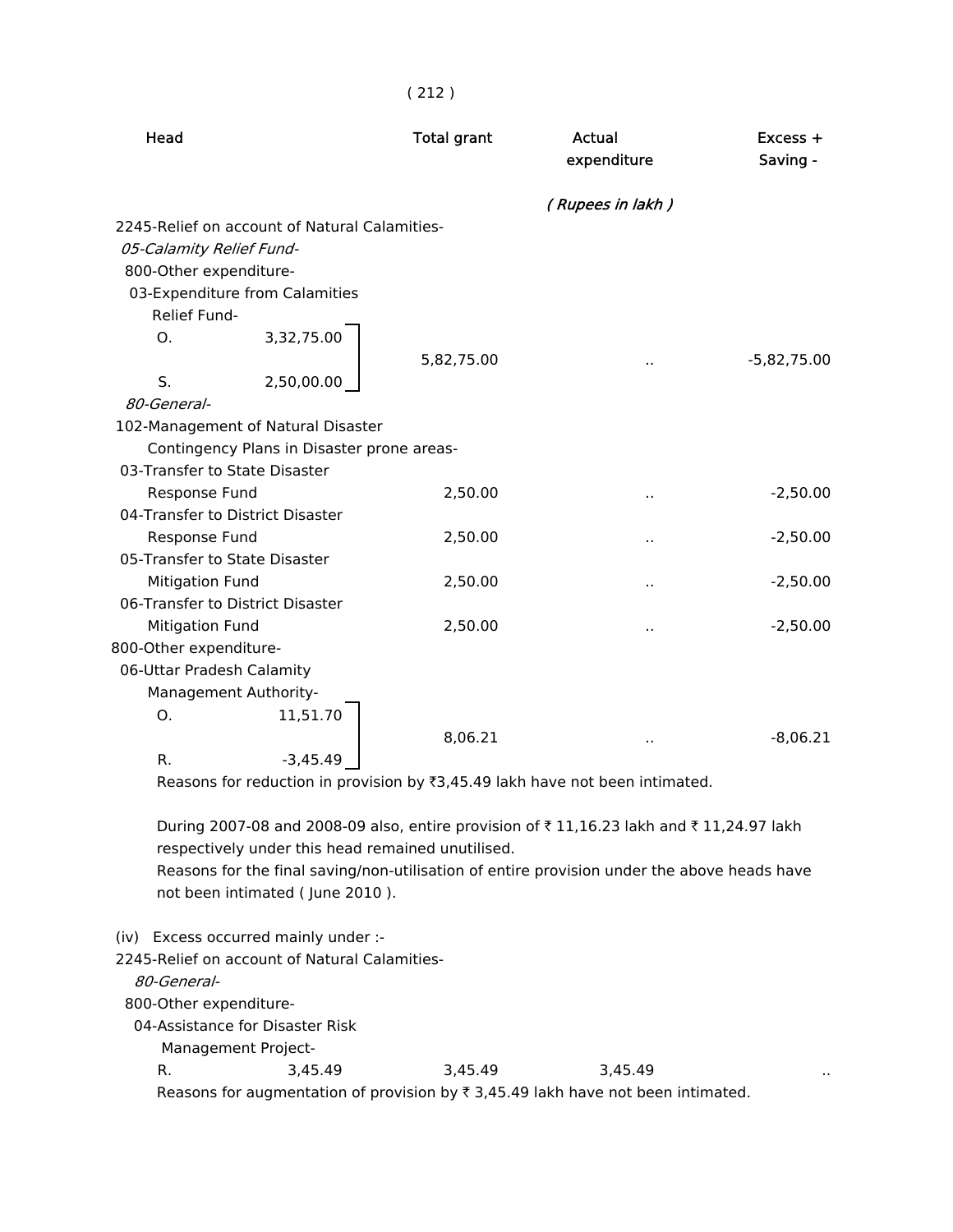#### ( 213 )

## GRANT NO.52- REVENUE DEPARTMENT (BOARD OF REVENUE AND OTHER EXPENDITURE)

| <b>Major Heads</b>                   |                                                 | <b>Total grant</b><br>or | Actual<br>expenditure | Excess +<br>Saving - |
|--------------------------------------|-------------------------------------------------|--------------------------|-----------------------|----------------------|
|                                      |                                                 | appropriation            |                       |                      |
|                                      |                                                 |                          | (Rupees in thousand)  |                      |
| Revenue-                             |                                                 |                          |                       |                      |
| 2029-Land Revenue,                   |                                                 |                          |                       |                      |
| 2049-Interest Payments,              |                                                 |                          |                       |                      |
| 2052-Secretariat- General Services,  |                                                 |                          |                       |                      |
| 2059-Public Works,                   |                                                 |                          |                       |                      |
|                                      | 2075-Miscellaneous General Services,            |                          |                       |                      |
|                                      | 2235-Social Security and Welfare and            |                          |                       |                      |
| 3454-Census Surveys and Statistics   |                                                 |                          |                       |                      |
| Voted-                               |                                                 |                          |                       |                      |
| Original                             | 14,05,26,76                                     |                          |                       |                      |
|                                      |                                                 | 14,29,48,37              | 13,64,83,45           | $-64,64,92$          |
| Supplementary                        | 24,21,61                                        |                          |                       |                      |
|                                      | Amount surrendered during the year (March 2010) |                          |                       | 48,03,12             |
| Charged-                             |                                                 |                          |                       |                      |
| Original                             | 69,77                                           |                          |                       |                      |
|                                      |                                                 | 69,77                    | 2,26,58               | $+1,56,81$           |
| Supplementary                        |                                                 |                          |                       |                      |
|                                      | Amount surrendered during the year (March 2010) |                          |                       | 28,84                |
| Capital-                             |                                                 |                          |                       |                      |
| 4059-Capital Outlay on Public Works, |                                                 |                          |                       |                      |
| 4216-Capital Outlay on Housing and   |                                                 |                          |                       |                      |
|                                      | 6003-Internal Debt of the State Government      |                          |                       |                      |
| Voted-                               |                                                 |                          |                       |                      |
| Original                             | 10,00                                           |                          |                       |                      |
|                                      |                                                 | 48,15                    | 98,80                 | $+50,65$             |
| Supplementary                        | 38,15                                           |                          |                       |                      |
| Amount surrendered during the year   |                                                 |                          |                       |                      |
| Charged-                             |                                                 |                          |                       |                      |
| Original                             | 10,51                                           |                          |                       |                      |
|                                      |                                                 | 10,51                    | 62                    | -9.89                |
| Supplementary                        |                                                 |                          |                       |                      |
| Amount surrendered during the year   |                                                 |                          |                       |                      |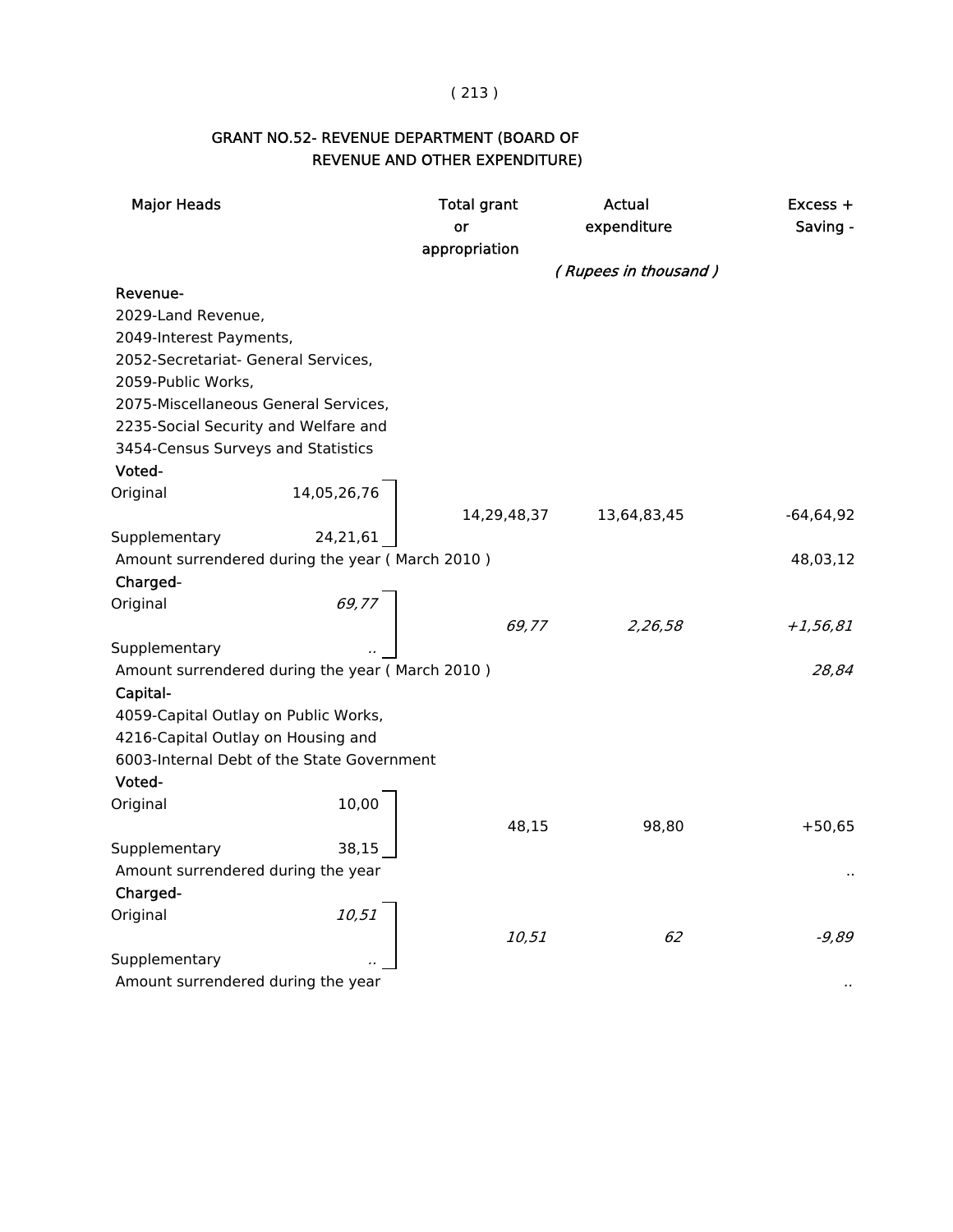| <b>Notes and Comments -</b>        |             |                                                                      |                                                                                                                                                                                            |                        |
|------------------------------------|-------------|----------------------------------------------------------------------|--------------------------------------------------------------------------------------------------------------------------------------------------------------------------------------------|------------------------|
| Revenue-                           |             |                                                                      |                                                                                                                                                                                            |                        |
| Voted-                             |             |                                                                      |                                                                                                                                                                                            |                        |
| for surrender.                     |             |                                                                      | (i) Out of the final saving of $\bar{\tau}$ 64,64.92 lakh; only a sum of $\bar{\tau}$ 48,03.12 lakh could be anticipated                                                                   |                        |
| wherever necessary.                |             |                                                                      | (ii) In view of the final saving of ₹ 64,64.92 lakh, the supplementary grant of ₹ 24,21.61 lakh<br>obtained in August 2009 proved unnecessary. It could have been limited to token amounts |                        |
|                                    |             |                                                                      | (iii) Saving (partly counterbalanced by excess under other heads) occurred mainly under :-                                                                                                 |                        |
| Head                               |             | <b>Total grant</b>                                                   | Actual<br>expenditure                                                                                                                                                                      | $Excess +$<br>Saving - |
|                                    |             |                                                                      | (Rupees in lakh)                                                                                                                                                                           |                        |
| 2029-Land Revenue-                 |             |                                                                      |                                                                                                                                                                                            |                        |
| 103-Land Records-                  |             |                                                                      |                                                                                                                                                                                            |                        |
| 01-Central Plan/Centrally          |             |                                                                      |                                                                                                                                                                                            |                        |
| Sponsored Schemes-                 |             |                                                                      |                                                                                                                                                                                            |                        |
| S.                                 | 24,21.61    |                                                                      |                                                                                                                                                                                            |                        |
|                                    |             | 85.86                                                                | 77.15                                                                                                                                                                                      | $-8.71$                |
| R.                                 | $-23,35.75$ |                                                                      |                                                                                                                                                                                            |                        |
|                                    |             | Surrender of ₹ 23,35.75 lakh was on the basis of actual expenditure. |                                                                                                                                                                                            |                        |
| 05-Agricultural Census-            |             |                                                                      |                                                                                                                                                                                            |                        |
| Ο.                                 | 54.02       |                                                                      |                                                                                                                                                                                            |                        |
|                                    |             | 47.65                                                                | 48.59                                                                                                                                                                                      | $+0.94$                |
| R.                                 | $-6.37$     |                                                                      |                                                                                                                                                                                            |                        |
|                                    |             | Reasons fo surrender of ₹6.37 lakh have not been intimated.          |                                                                                                                                                                                            |                        |
| 800-Other expenditure-             |             |                                                                      |                                                                                                                                                                                            |                        |
| 03-Consolidation of land-          |             |                                                                      |                                                                                                                                                                                            |                        |
| Ο.                                 | 1,65,11.35  |                                                                      |                                                                                                                                                                                            |                        |
|                                    |             | 1,51,84.99                                                           | 1,52,81.03                                                                                                                                                                                 | $+96.04$               |
| R.                                 | $-13,26.36$ |                                                                      |                                                                                                                                                                                            |                        |
|                                    |             | Reasons fo surrender of ₹13,26.36 lakh have not been intimated.      |                                                                                                                                                                                            |                        |
| 2052-Secretariat-General Services- |             |                                                                      |                                                                                                                                                                                            |                        |
| 099-Board of Revenue-              |             |                                                                      |                                                                                                                                                                                            |                        |
| 03-Board of Revenue-               |             |                                                                      |                                                                                                                                                                                            |                        |
| Ο.                                 | 13,55.49    |                                                                      |                                                                                                                                                                                            |                        |
|                                    |             | 11,53.14                                                             | 11,30.43                                                                                                                                                                                   | $-22.71$               |
| R.                                 | $-2,02.35$  |                                                                      |                                                                                                                                                                                            |                        |

Out of net saving of  $\bar{\tau}$  2,02.35 lakh, surrender of  $\bar{\tau}$  2,05.35 lakh was on the basis of actual expenditure. Reasons for augmentation of provision by  $\bar{\tau}$  3.00 lakh have not been intimated.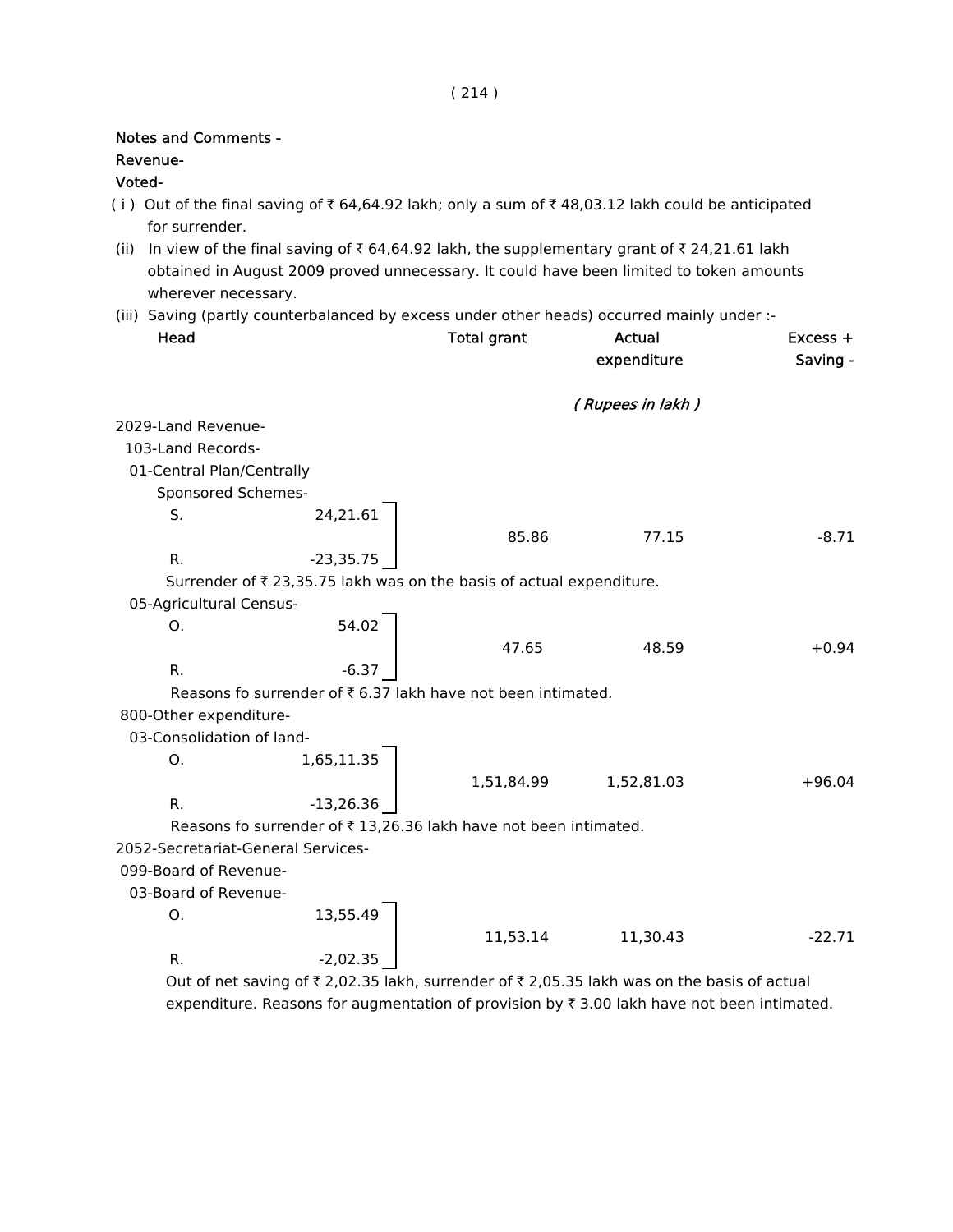| Head                                                                                     |            | <b>Total grant</b> | Actual<br>expenditure | $Excess +$<br>Saving - |
|------------------------------------------------------------------------------------------|------------|--------------------|-----------------------|------------------------|
|                                                                                          |            |                    | (Rupees in lakh )     |                        |
| 800-Other expenditure-                                                                   |            |                    |                       |                        |
| 03-Payment of Arrears-                                                                   |            |                    |                       |                        |
| Ο.                                                                                       | 2,12,44.59 |                    |                       |                        |
|                                                                                          |            | 2,10,85.50         | 1,98,07.73            | $-12,77.77$            |
| R.                                                                                       | $-1,59.09$ |                    |                       |                        |
| Surrender of ₹1,59.09 lakh was on the basis of actual expenditure.                       |            |                    |                       |                        |
| 2059-Public Works-                                                                       |            |                    |                       |                        |
| 80-General-                                                                              |            |                    |                       |                        |
| 053-Maintenance and Repairs-                                                             |            |                    |                       |                        |
| 05-Maintenance of Non-residential                                                        |            |                    |                       |                        |
| buildings of Land Record Training                                                        |            |                    |                       |                        |
| Institute, Hardoi                                                                        |            | 5.00               | $\cdot$ .             | $-5.00$                |
| 3454-Census Surveys and Statistics-                                                      |            |                    |                       |                        |
| 02- Surveys and Statistics-                                                              |            |                    |                       |                        |
| 110- Gazetter and Statistical Memoirs-                                                   |            |                    |                       |                        |
| 03- Revision of District Gazetters                                                       |            | 80.45              | 63.57                 | $-16.88$               |
| Reasons for the final saving/excess under the above heads have not been intimated        |            |                    |                       |                        |
| (June 2010).                                                                             |            |                    |                       |                        |
|                                                                                          |            |                    |                       |                        |
| (iv) Excess occurred mainly under :-                                                     |            |                    |                       |                        |
| 2029-Land Revenue-                                                                       |            |                    |                       |                        |
| 103-Land Records-                                                                        |            |                    |                       |                        |
| 03-Superintending-                                                                       |            |                    |                       |                        |
| О.                                                                                       | 1,46.84    |                    |                       |                        |
|                                                                                          |            | 1,38.13            | 2,84.87               | $+1,46.74$             |
| R.                                                                                       | $-8.71$    |                    |                       |                        |
| Reasons for surrender of ₹8.71 lakh have not been intimated.                             |            |                    |                       |                        |
| 2075-Miscellaneous General Services-                                                     |            |                    |                       |                        |
| 800-Other expenditure-                                                                   |            |                    |                       |                        |
| 06-Annuities Payble to Waqfs                                                             |            |                    |                       |                        |
| Trusts and Endownments-                                                                  |            |                    |                       |                        |
|                                                                                          | 12.00      |                    |                       |                        |
| О.                                                                                       |            |                    |                       |                        |
| R.                                                                                       | $-3.96$    | 8.04               | 16.99                 | $+8.95$                |
| Surrender of ₹3.96 lakh was on the basis of actual expenditure.                          |            |                    |                       |                        |
| 11-Payment of decretal amounts                                                           |            |                    |                       | $+14.97$               |
| Actual expenditure includes clearance of O.B. Suspense for the years 2002-03 and 2005-06 |            |                    | 14.97                 |                        |
| amounting to ₹14.24 lakh.                                                                |            |                    |                       |                        |
| Reasons for the final excess under the above heads have not been intimated (June 2010).  |            |                    |                       |                        |
|                                                                                          |            |                    |                       |                        |

( 215 )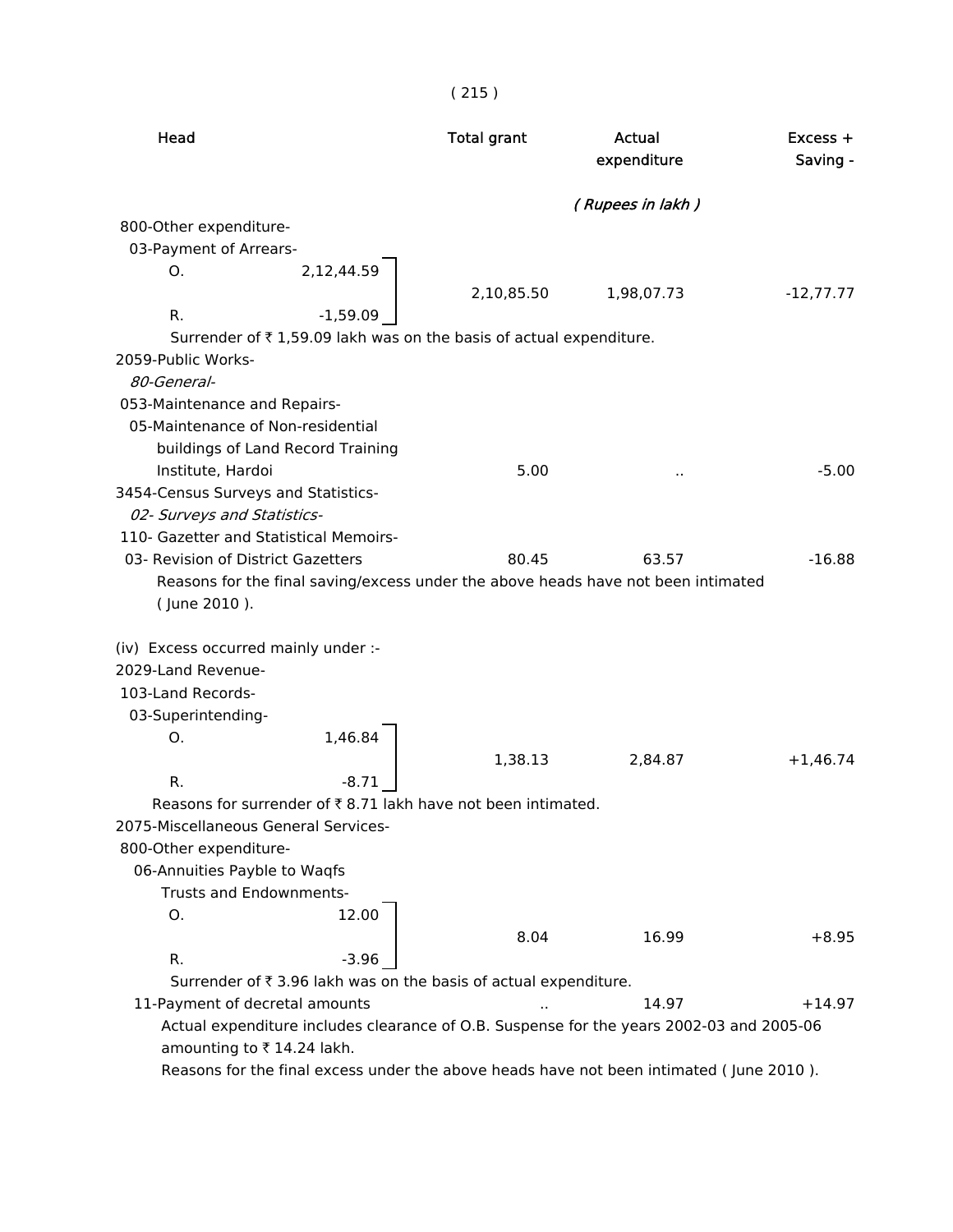#### Charged-

- (v) Actual expenditure of  $\bar{\tau}$  2,26.58 lakh includes clearance of O.B. Suspense for the years 2001-02 and 2004-05 amounting to  $\bar{\tau}$  1,45.45 lakh.
- (vi) The expenditure exceeded the charged appropriation by  $\bar{\tau}11,35,946$  ( $\bar{\tau}1,56,80,679$ - $\bar{\tau}$  1,45,44,733 ); the excess requires regularisation.
- (vii) In view of the final excess of  $\bar{\tau}$  11.36 lakh ( $\bar{\tau}$  1,56.81 lakh  $\bar{\tau}$ 1,45.45 lakh ), surrender of ₹ 28.84 lakh was injudicious and indicative of incorrect estimation of expenditure.
- (viii) Excess ( partly counterbalanced by saving under other heads ) occurred mainly under :-

| Head                                                                                   |        | Total         | Actual                                                                                    | Excess +   |
|----------------------------------------------------------------------------------------|--------|---------------|-------------------------------------------------------------------------------------------|------------|
|                                                                                        |        | appropriation | expenditure                                                                               | Saving -   |
|                                                                                        |        |               | (Rupees in lakh)                                                                          |            |
| 2049-Interest Payments-                                                                |        |               |                                                                                           |            |
| 01-Interest on Internal Debt-                                                          |        |               |                                                                                           |            |
| 101-Interest on Market Loans-                                                          |        |               |                                                                                           |            |
| 03-Interest on Compensation Bonds                                                      |        |               |                                                                                           |            |
| and Stock Certificates                                                                 |        | 0.10          | 1.76.62                                                                                   | $+1,76.52$ |
| Actual expenditure includes O.B. Suspense clearance for the years 2001-02 and 2004-05  |        |               |                                                                                           |            |
| amounting to ₹1,45.38 lakh.                                                            |        |               |                                                                                           |            |
| Reasons for the final excess under the above head have not been intimated (June 2010). |        |               |                                                                                           |            |
| 06-Interest on U.P. Mortgaged                                                          |        |               |                                                                                           |            |
| Property Act Bonds                                                                     |        | 0.01          | 0.07                                                                                      | $+0.06$    |
| Actual expenditure pertains to clearance of O.B. Suspense for the year 2001-02.        |        |               |                                                                                           |            |
| (ix) Saving occurred mainly under:-                                                    |        |               |                                                                                           |            |
| 2029-Land Revenue-                                                                     |        |               |                                                                                           |            |
| 001-Direction and Administration-                                                      |        |               |                                                                                           |            |
| 03-Land Acquisition-General                                                            |        |               |                                                                                           |            |
| Revenue Expenditure                                                                    |        | 5.00          |                                                                                           | $-5.00$    |
|                                                                                        |        |               | During 2006-07, 2007-08 and 2008-09 also, entire appropriation of ₹5.00 lakh in each year |            |
| under this head remained unutilised.                                                   |        |               |                                                                                           |            |
|                                                                                        |        |               | Reasons for non-utilisation of entire appropriation under the above head have not been    |            |
| intimated (June 2010).                                                                 |        |               |                                                                                           |            |
| 101-Collection Charges-                                                                |        |               |                                                                                           |            |
| 03-Collection charges of Land                                                          |        |               |                                                                                           |            |
| Revenue (Maal Gujari) Taquavi                                                          |        |               |                                                                                           |            |
| canal and other miscellaneous                                                          |        |               |                                                                                           |            |
| Govt. dues-                                                                            |        |               |                                                                                           |            |
| O <sub>r</sub>                                                                         | 10.50  |               |                                                                                           |            |
|                                                                                        |        |               |                                                                                           |            |
| R.                                                                                     | -10.50 |               |                                                                                           |            |

Surrender of  $\bar{\tau}$  10.50 lakh was due to no demand.

During 2006-07, 2007-08 and 2008-09 also, entire appropriation of ₹10.00 lakh, ₹ 10.50 lakh and ₹ 10.50 lakh under this head remained unutilised.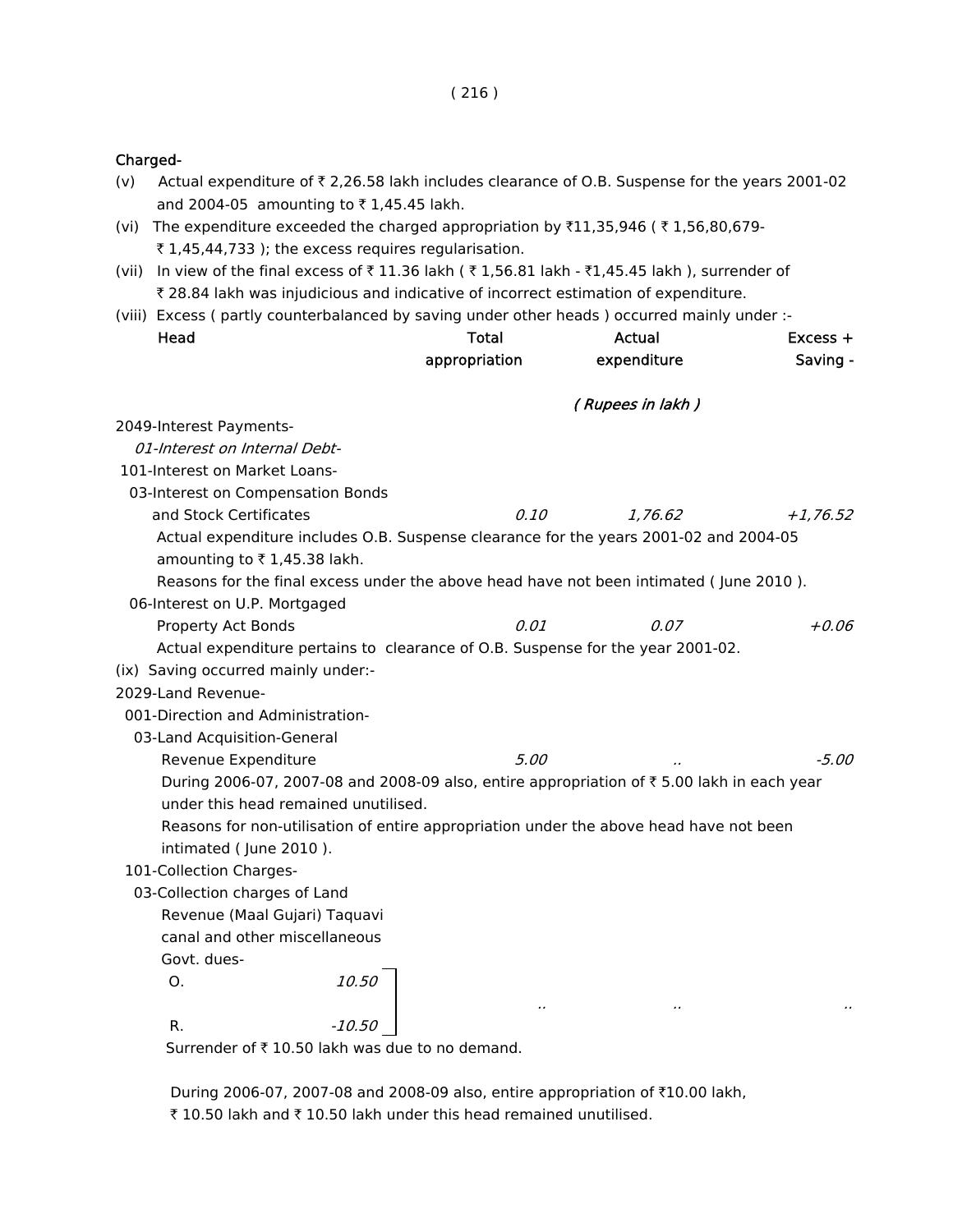| Capital-<br>Voted- |                                                                                                                                      |                    |                       |                        |
|--------------------|--------------------------------------------------------------------------------------------------------------------------------------|--------------------|-----------------------|------------------------|
| (x)                | Actual expenditure of ₹98.80 lakh includes clearance of O.B. Suspense for the years<br>2002-03 and 2003-04 amounting to ₹53.93 lakh. |                    |                       |                        |
| (xi)               | Out of the final saving of ₹3.28 lakh (₹53.93 - ₹50.65 lakh), no amount could be anticipated<br>for surrender.                       |                    |                       |                        |
| (xii)              | Saving (Partly counterbalanced by excess under another head) occurred mainly under:-                                                 |                    |                       |                        |
|                    | Head                                                                                                                                 | <b>Total grant</b> | Actual<br>expenditure | $Excess +$<br>Saving - |
|                    |                                                                                                                                      |                    | (Rupees in lakh)      |                        |
|                    | 4059-Capital Outlay on Public Works-                                                                                                 |                    |                       |                        |
|                    | 01-Office Buildings-                                                                                                                 |                    |                       |                        |
|                    | 800-Other expenditure-                                                                                                               |                    |                       |                        |
|                    | 05-Minor construction work of                                                                                                        |                    |                       |                        |
|                    | Record rooms of Land Records                                                                                                         | 10.00              | 6.72                  | $-3.28$                |
|                    | Reasons for the final saving under the above head have not been intimated (June 2010).                                               |                    |                       |                        |
|                    | (xiii) Excess occurred under:-                                                                                                       |                    |                       |                        |
|                    | 4216-Capital Outlay on Housing-                                                                                                      |                    |                       |                        |
|                    | 01-Government Residential Buildings-                                                                                                 |                    |                       |                        |
|                    | 700-Other Residence-                                                                                                                 |                    |                       |                        |
|                    | 04-Arrangement for construction of                                                                                                   |                    |                       |                        |
|                    | new building of Raja Todarmal                                                                                                        |                    |                       |                        |
|                    | LRTI, Hardoi                                                                                                                         |                    | 53.93                 | $+53.93$               |
|                    | Actual expenditure pertains to clearance of O.B. Suspense for the years 2002-03 and 2003-04.                                         |                    |                       |                        |
|                    | Charged-                                                                                                                             |                    |                       |                        |
|                    | (xiv) Out of the final saving of ₹9.89 lakh, no amount could be anticipated for surrender.                                           |                    |                       |                        |
|                    | (xv) Saving occurred mainly under:-                                                                                                  |                    |                       |                        |
|                    | Head                                                                                                                                 | <b>Total</b>       | Actual                | $Excess +$             |
|                    |                                                                                                                                      | appropriation      | expenditure           | Saving -               |
|                    |                                                                                                                                      |                    | (Rupees in lakh)      |                        |
|                    | 6003-Internal Debt of the State Government-                                                                                          |                    |                       |                        |
|                    | 106-Compensation and other Bonds-                                                                                                    |                    |                       |                        |
|                    | 04-Interest-free Bonds-                                                                                                              | 5.00               |                       | -5.00                  |
|                    | During 2007-08 and 2008-09 also, entire appropriation of ₹5.00 lakh in each year under this                                          |                    |                       |                        |
|                    | head remained unutilised.                                                                                                            |                    |                       |                        |
|                    | Reasons for non-utilisation of entire appropriation under the above head have not been                                               |                    |                       |                        |
|                    | intimated (June 2010).                                                                                                               |                    |                       |                        |
|                    |                                                                                                                                      |                    |                       |                        |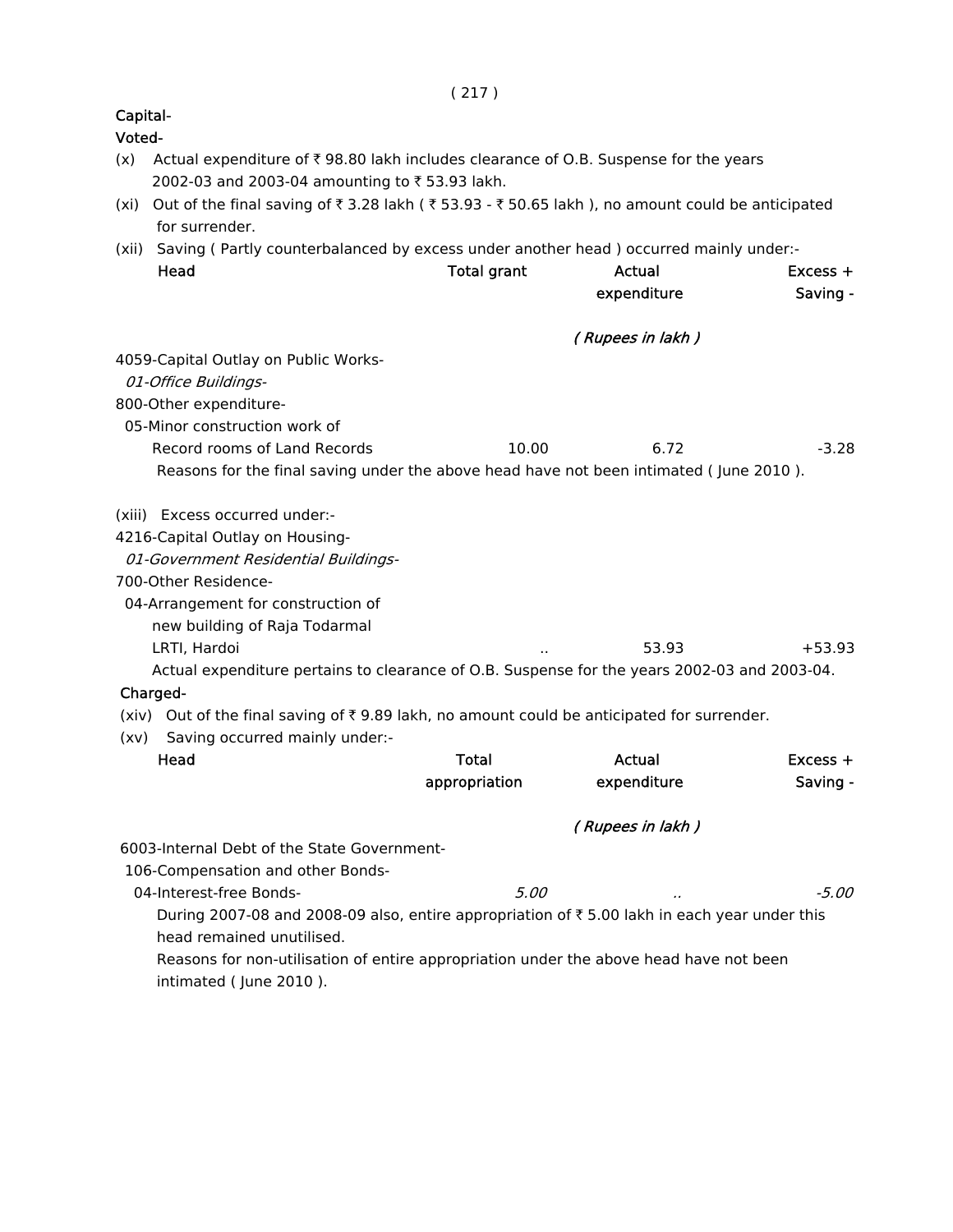( 218 )

# GRANT NO. 53- NATIONAL INTEGRATION DEPARTMENT

| <b>Major Heads</b>                              |          | <b>Total grant</b> | <b>Actual</b><br>expenditure                                                                 | Excess +<br>Saving - |
|-------------------------------------------------|----------|--------------------|----------------------------------------------------------------------------------------------|----------------------|
|                                                 |          |                    | (Rupees in thousand)                                                                         |                      |
| Revenue-                                        |          |                    |                                                                                              |                      |
| 2070-Other Administrative Services and          |          |                    |                                                                                              |                      |
| 2202-General Education                          |          |                    |                                                                                              |                      |
| Voted-                                          |          |                    |                                                                                              |                      |
| Original                                        | 1,31,32  |                    |                                                                                              |                      |
|                                                 |          | 1,31,32            | 69,84                                                                                        | $-61,48$             |
| Supplementary                                   |          |                    |                                                                                              |                      |
| Amount surrendered during the year (March 2010) |          |                    |                                                                                              | 54,82                |
| Capital-                                        |          |                    |                                                                                              |                      |
| 6851- Loans for Village and Small Industries    |          |                    |                                                                                              |                      |
| Voted-                                          |          |                    |                                                                                              |                      |
|                                                 |          |                    |                                                                                              |                      |
| Original                                        | 1,00     |                    |                                                                                              |                      |
|                                                 |          | 1,00               | 15                                                                                           | $-85$                |
| Supplementary                                   |          |                    |                                                                                              |                      |
| Amount surrendered during the year (March 2010) |          |                    |                                                                                              | 1,00                 |
| <b>Notes and Comments-</b>                      |          |                    |                                                                                              |                      |
| Revenue-                                        |          |                    |                                                                                              |                      |
| Voted-                                          |          |                    |                                                                                              |                      |
| for surrender.                                  |          |                    | (i) Out of the final saving of ₹ 61.48 lakh, only a sum of ₹ 54.82 lakh could be anticipated |                      |
| under:-                                         |          |                    | (ii) Saving (partly counterbalanced by small excess under another head) occurred mainly      |                      |
| <b>Head</b>                                     |          | <b>Total grant</b> | <b>Actual</b>                                                                                | Excess +             |
|                                                 |          |                    | expenditure                                                                                  | Saving -             |
|                                                 |          |                    |                                                                                              |                      |
|                                                 |          |                    | (Rupees in lakh)                                                                             |                      |
| 2070-Other Administrative Services-             |          |                    |                                                                                              |                      |
| 800- Other expenditure-                         |          |                    |                                                                                              |                      |
| 01-Central Plan/Centrally                       |          |                    |                                                                                              |                      |
| Sponsored Schemes-                              |          |                    |                                                                                              |                      |
| 0.                                              | 20.01    |                    |                                                                                              |                      |
|                                                 |          | 0.80               | 0.85                                                                                         | $+0.05$              |
| R.                                              | $-19.21$ |                    |                                                                                              |                      |
|                                                 |          |                    | Surrender of ₹19.21 lakh was due to non-receipt of any direction from Government of India    |                      |

 Surrender of ` 19.21 lakh was due to non-receipt of any direction from Government of India and pendency of proposed changes in related rules.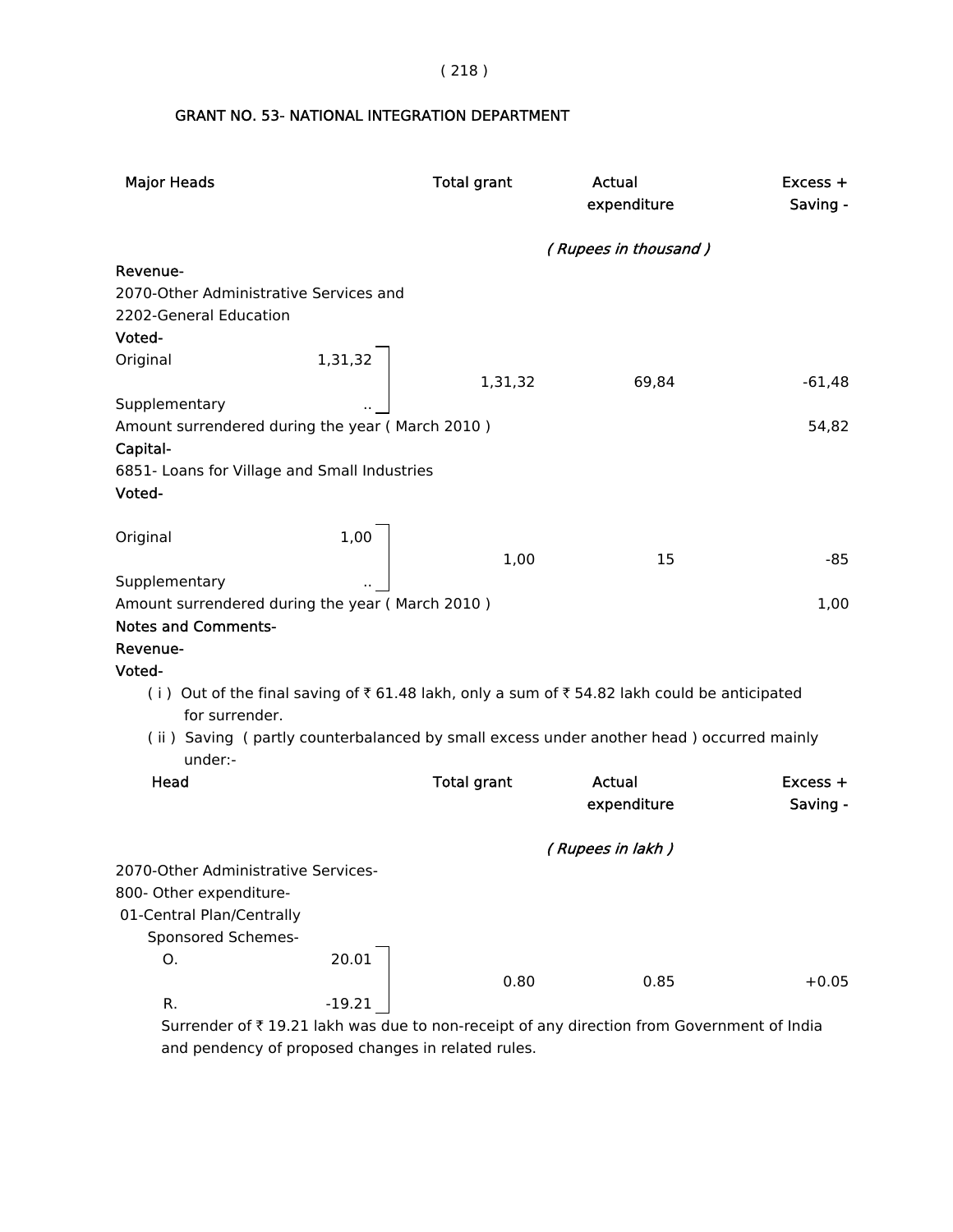| Head                                       |          | <b>Total grant</b>                                              | Actual<br>expenditure                                                                                                 | $Excess +$<br>Saving - |
|--------------------------------------------|----------|-----------------------------------------------------------------|-----------------------------------------------------------------------------------------------------------------------|------------------------|
|                                            |          |                                                                 | (Rupees in lakh)                                                                                                      |                        |
| 06-Facilities admissible to Vice-Chairman, |          |                                                                 |                                                                                                                       |                        |
| State Integration Council-                 |          |                                                                 |                                                                                                                       |                        |
| Ο.                                         | 9.50     |                                                                 |                                                                                                                       |                        |
|                                            |          | 3.85                                                            | 3.85                                                                                                                  |                        |
| R.                                         | $-5.65$  |                                                                 |                                                                                                                       |                        |
|                                            |          | Surrender of ₹ 5.65 lakh was due to no demand by Vice Chairman. |                                                                                                                       |                        |
| 08-Organisation of National Integration    |          |                                                                 |                                                                                                                       |                        |
| and Communal harmony Programmes            |          |                                                                 |                                                                                                                       |                        |
| on the birth days of great persons-        |          |                                                                 |                                                                                                                       |                        |
| О.                                         | 25.00    |                                                                 |                                                                                                                       |                        |
|                                            |          | 18.66                                                           | 15.80                                                                                                                 | $-2.86$                |
| R.                                         | $-6.34$  |                                                                 |                                                                                                                       |                        |
|                                            |          |                                                                 | Surrender of ₹6.34 lakh was due to non-utilisation of funds in the districts.                                         |                        |
| 09-Expenditure on District                 |          |                                                                 |                                                                                                                       |                        |
| Integration Committees-                    |          |                                                                 |                                                                                                                       |                        |
| О.                                         | 17.75    |                                                                 |                                                                                                                       |                        |
|                                            |          | 15.52                                                           | 12.68                                                                                                                 | $-2.84$                |
| R.                                         | $-2.23$  |                                                                 |                                                                                                                       |                        |
|                                            |          |                                                                 | Surrender of ₹2.23 lakh was due to non-utilisation of funds in the districts.                                         |                        |
|                                            |          |                                                                 | Reasons for the final excess/saving under the above heads have not been intimated                                     |                        |
| (June 2010).                               |          |                                                                 |                                                                                                                       |                        |
| 13-Incentive for Inter-religion marriage   |          |                                                                 |                                                                                                                       |                        |
| (Cash award) (State Share 100%)-           |          |                                                                 |                                                                                                                       |                        |
| O.                                         | 10.00    |                                                                 |                                                                                                                       |                        |
|                                            |          |                                                                 |                                                                                                                       |                        |
| R.                                         | $-10.00$ |                                                                 |                                                                                                                       |                        |
|                                            |          |                                                                 | Out of total saving of $\bar{\tau}$ 10.00 lakh, surrender of $\bar{\tau}$ 8.00 lakh was due to proposed rectification |                        |
|                                            |          |                                                                 | in rules. Reasons for reduction in provision by ₹ 2.00 lakh have not been intimated.                                  |                        |
| 14-Facilities to the President of          |          |                                                                 |                                                                                                                       |                        |
| State Integration Council-                 |          |                                                                 |                                                                                                                       |                        |
| О.                                         | 11.45    |                                                                 |                                                                                                                       |                        |
|                                            |          | 6.31                                                            | 6.31                                                                                                                  |                        |
| R.                                         | $-5.14$  |                                                                 |                                                                                                                       |                        |

( 219 )

Out of net saving of  $\bar{\tau}$  5.14 lakh, surrender of  $\bar{\tau}$  7.14 lakh was due to no demand by Chairman and on the basis of actual expenditure. Reasons for augmentation of provision by  $\bar{\tau}$  2.00 lakh have not been intimated.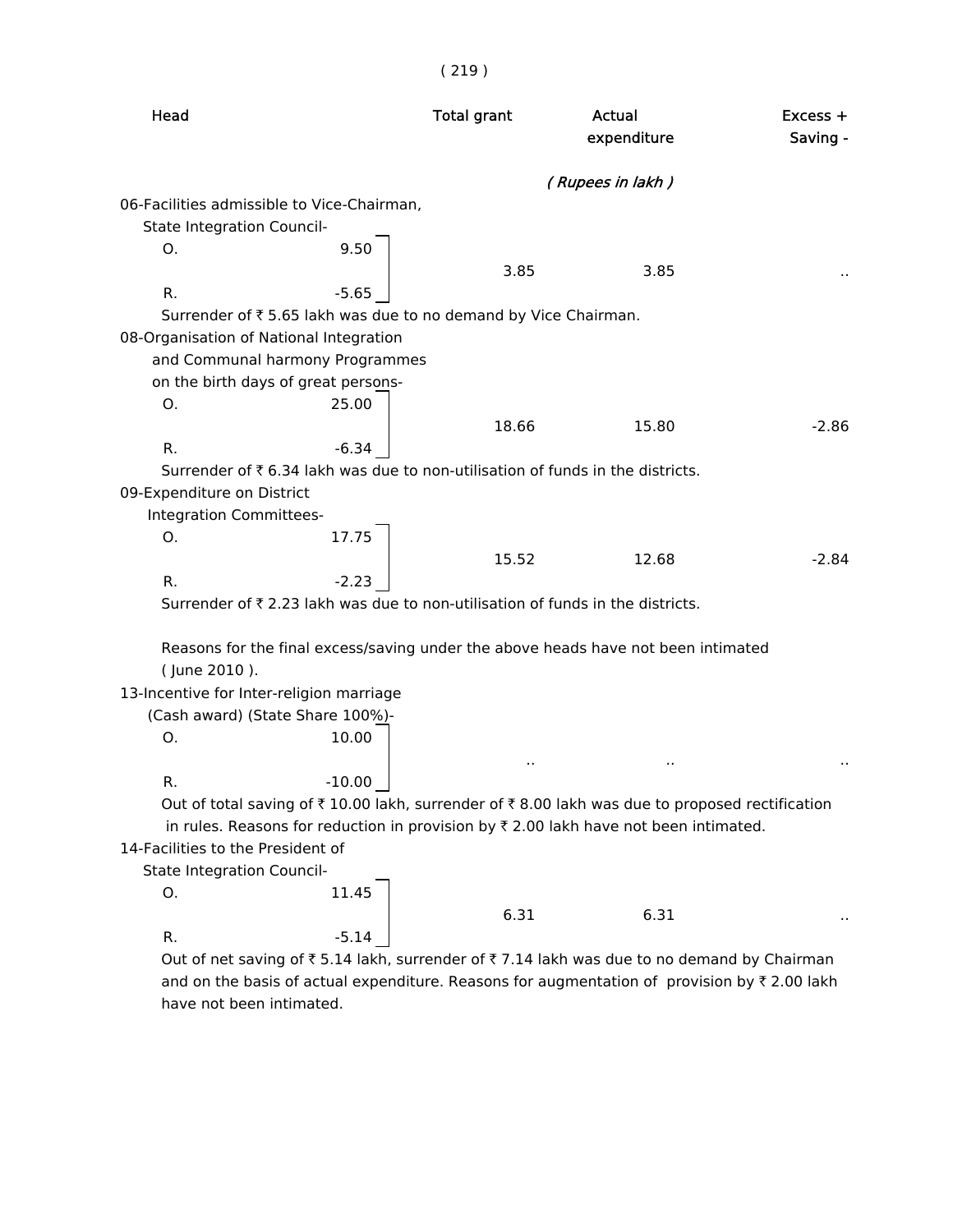( 220 )

## GRANT NO. 54-PUBLIC WORKS DEPARTMENT ( ESTABLISHMENT )

| <b>Major Heads</b>                                                                                                                                                                                                                                                                                                  |             | <b>Total grant</b><br>or<br>appropriation | Actual<br>expenditure<br>(Rupees in thousand)                                      | $Excess +$<br>Saving - |
|---------------------------------------------------------------------------------------------------------------------------------------------------------------------------------------------------------------------------------------------------------------------------------------------------------------------|-------------|-------------------------------------------|------------------------------------------------------------------------------------|------------------------|
| Revenue-                                                                                                                                                                                                                                                                                                            |             |                                           |                                                                                    |                        |
| 2052-Secretariat-General Services and                                                                                                                                                                                                                                                                               |             |                                           |                                                                                    |                        |
| 2059- Public Works                                                                                                                                                                                                                                                                                                  |             |                                           |                                                                                    |                        |
| Voted-                                                                                                                                                                                                                                                                                                              |             |                                           |                                                                                    |                        |
| Original                                                                                                                                                                                                                                                                                                            |             |                                           |                                                                                    |                        |
|                                                                                                                                                                                                                                                                                                                     | 10,34,53,02 |                                           | 10,34,53,02 5,92,42,26                                                             | $-4,42,10,76$          |
| Supplementary                                                                                                                                                                                                                                                                                                       |             |                                           |                                                                                    |                        |
| Amount surrendered during the year (March 2010)                                                                                                                                                                                                                                                                     |             |                                           |                                                                                    | 2,83,27                |
| Charged-                                                                                                                                                                                                                                                                                                            |             |                                           |                                                                                    |                        |
| Original                                                                                                                                                                                                                                                                                                            |             |                                           |                                                                                    |                        |
|                                                                                                                                                                                                                                                                                                                     | 4,00        | 4,00                                      |                                                                                    | $-4,00$                |
| Supplementary                                                                                                                                                                                                                                                                                                       |             |                                           |                                                                                    |                        |
| Amount surrendered during the year (March 2010)                                                                                                                                                                                                                                                                     |             |                                           |                                                                                    | 3,59                   |
| <b>Notes and Comments-</b>                                                                                                                                                                                                                                                                                          |             |                                           |                                                                                    |                        |
| Revenue-                                                                                                                                                                                                                                                                                                            |             |                                           |                                                                                    |                        |
| Voted-                                                                                                                                                                                                                                                                                                              |             |                                           |                                                                                    |                        |
| (i) Actual expenditure of $\overline{\tau}$ 5,92,42.26 lakh includes recoupment of Contingency Fund<br>amounting to ₹4,30.50 lakh for the year 1994-95.<br>(ii) Out of the final saving of ₹4,46,41.26 lakh (₹4,42,10.76 lakh + ₹4,30.50 lakh), only a<br>sum of ₹ 2,83.27 lakh could be anticipated for surrender. |             |                                           |                                                                                    |                        |
| (iii) Saving (partly counterbalanced by excess under other heads) occurred mainly under :-                                                                                                                                                                                                                          |             |                                           |                                                                                    |                        |
|                                                                                                                                                                                                                                                                                                                     |             |                                           |                                                                                    |                        |
| Head                                                                                                                                                                                                                                                                                                                |             | <b>Total grant</b>                        | Actual                                                                             | Excess +               |
|                                                                                                                                                                                                                                                                                                                     |             |                                           | expenditure                                                                        | Saving -               |
|                                                                                                                                                                                                                                                                                                                     |             |                                           |                                                                                    |                        |
|                                                                                                                                                                                                                                                                                                                     |             |                                           | (Rupees in lakh)                                                                   |                        |
| 2059-Public Works-                                                                                                                                                                                                                                                                                                  |             |                                           |                                                                                    |                        |
| 80-General-                                                                                                                                                                                                                                                                                                         |             |                                           |                                                                                    |                        |
| 001-Direction and Administration-                                                                                                                                                                                                                                                                                   |             |                                           |                                                                                    |                        |
| 03-Direction-                                                                                                                                                                                                                                                                                                       |             |                                           |                                                                                    |                        |
| О.                                                                                                                                                                                                                                                                                                                  | 56,36.36    |                                           |                                                                                    |                        |
|                                                                                                                                                                                                                                                                                                                     | $-2,09.14$  | 54,27.22                                  | 28,68.91                                                                           | $-25,58.31$            |
| R.                                                                                                                                                                                                                                                                                                                  |             |                                           |                                                                                    |                        |
|                                                                                                                                                                                                                                                                                                                     |             |                                           | Out of total saving of ₹ 2,09.14 lakh, reasons for surrender of ₹ 1,72.14 lakh and |                        |
| reduction of provision by ₹ 37.00 lakh have not been intimated.                                                                                                                                                                                                                                                     |             |                                           |                                                                                    |                        |
|                                                                                                                                                                                                                                                                                                                     |             |                                           | During 2006-07, 2007-08 and 2008-09 also, there was a saving of ₹ 21,02.80 lakh    |                        |
|                                                                                                                                                                                                                                                                                                                     |             |                                           | (62 percent of the provision), ₹4,89.92 lakh (12 percent of the provision) and     |                        |

₹ 28,07.15 lakh ( 61 percent of the provision ) respectively under this head.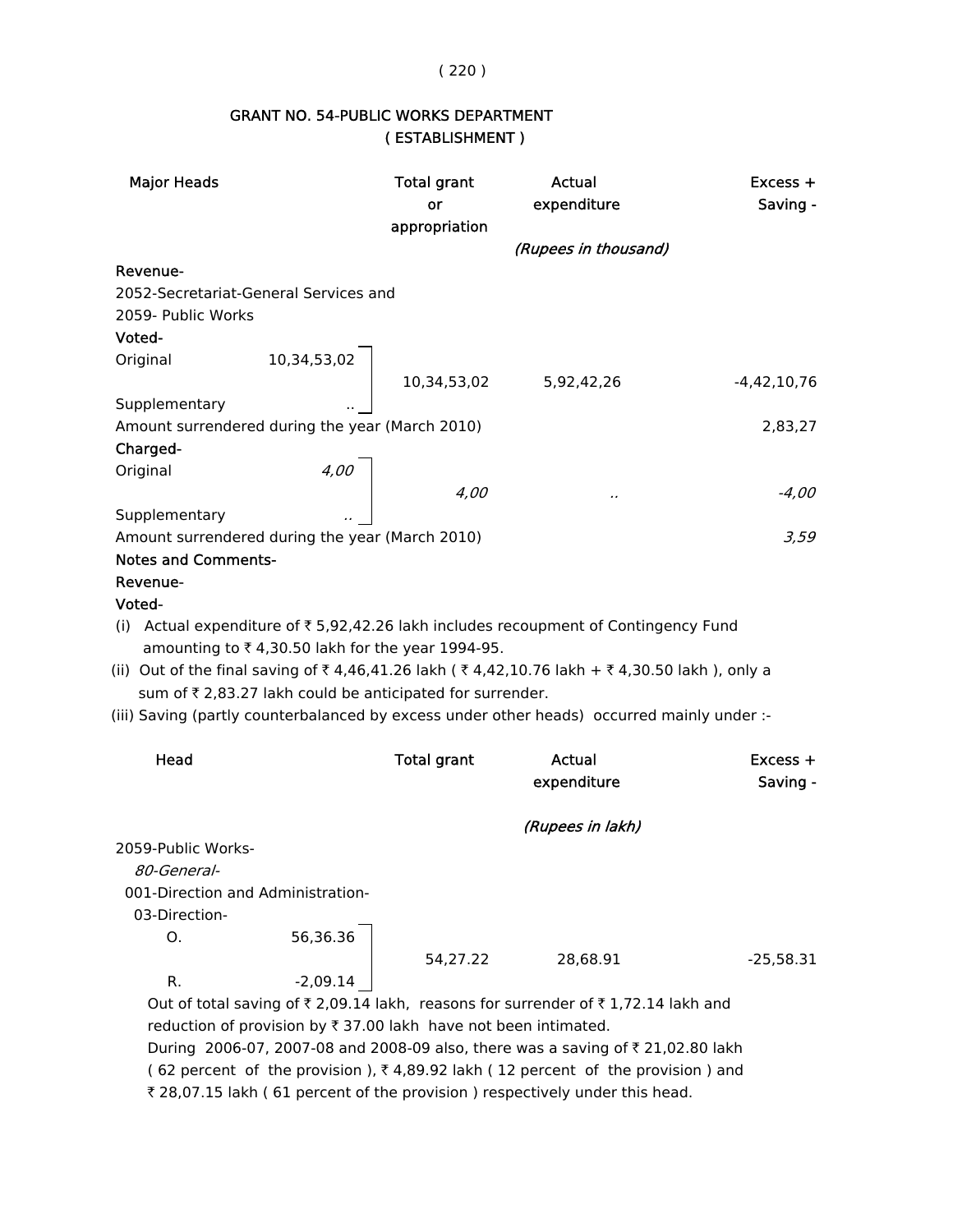( 221 )

| Head                                                                                              | <b>Total grant</b> | Actual<br>expenditure<br>(Rupees in lakh) | $Excess +$<br>Saving - |
|---------------------------------------------------------------------------------------------------|--------------------|-------------------------------------------|------------------------|
| 97-Externally Aided Schemes-                                                                      |                    |                                           |                        |
| 1,25.33<br>O.                                                                                     |                    |                                           |                        |
|                                                                                                   | 83.96              | 43.05                                     | $-40.91$               |
| $-41.37$<br>R.                                                                                    |                    |                                           |                        |
| Reasons for surrender of ₹41.37 lakh have not been intimated.                                     |                    |                                           |                        |
| During 2006-07, 2007-08 and 2008-09 also, there was a saving of ₹59.82 lakh                       |                    |                                           |                        |
| (41 percent of the provision), ₹22.83 lakh (16 percent of the provision) and                      |                    |                                           |                        |
| ₹77.55 lakh (60 percent of the provision) respectively under this head.                           |                    |                                           |                        |
| 003-Training-                                                                                     |                    |                                           |                        |
| 03-Scheme of training to graduates and                                                            |                    |                                           |                        |
| diploma holder Candidate in Public                                                                |                    |                                           |                        |
| Works Department under Probationer                                                                |                    |                                           |                        |
| Act (amendment) 1973                                                                              | 50.00              | 23.19                                     | $-26.81$               |
| During 2007-08 and 2008-09 also, there was a saving of ₹29.20 lakh (42 percent of the             |                    |                                           |                        |
| provision) and $\bar{\tau}$ 45.00 lakh (64 percent of the provision) respectively under this head |                    |                                           |                        |
| 004-Planning and Research-                                                                        |                    |                                           |                        |
| 03-Public Works Department-Public                                                                 |                    |                                           |                        |
| Institution-                                                                                      |                    |                                           |                        |
| O.                                                                                                |                    |                                           |                        |
| 1,02.98                                                                                           | 58.36              | 0.91                                      | $-57.45$               |
| R.                                                                                                |                    |                                           |                        |
| Reasons for surrender of ₹44.62 lakh have not been intimated.                                     |                    |                                           |                        |
| During 2006-07, 2007-08 and 2008-09 also, there was a saving of ₹58.14 lakh                       |                    |                                           |                        |
| (91 percent of the provision), ₹39.84 lakh (53 percent of the provision) and                      |                    |                                           |                        |
| ₹74.46 lakh (91 percent of the provision) respectively under this head.                           |                    |                                           |                        |
| Reasons for the final saving under the above heads have not been intimated (June 2010).           |                    |                                           |                        |
| 800-Other expenditure-                                                                            |                    |                                           |                        |
| 07-Prorata statement of establishment                                                             |                    |                                           |                        |
| expenditure                                                                                       |                    | $-4,42,75.68$                             | $-4,42,75.68$          |
| Minus expenditure is due to prorata adjustment.                                                   |                    |                                           |                        |
| (iv) Excess occurred under :-                                                                     |                    |                                           |                        |
| 2059-Public Works-                                                                                |                    |                                           |                        |
| 80-General-                                                                                       |                    |                                           |                        |
| 001-Direction and Administration-                                                                 |                    |                                           |                        |
| 02-Officiating Pay                                                                                |                    | 3,72.88                                   | $+3,72.88$             |
| Actual expenditure pertains to the recoupment of Contingency Fund for the year 1994-95.           |                    |                                           |                        |
| 04- Executive-                                                                                    |                    |                                           |                        |
| 7,27,92.20<br>О.                                                                                  |                    |                                           |                        |
|                                                                                                   | 7,28,23.27         | 7,52,24.40                                | $+24,01.13$            |
| 31.07<br>R.                                                                                       |                    |                                           |                        |

Out of net augmentation of provision by  $\bar{\tau}$  31.07 lakh, reasons for surrender of  $\bar{\tau}$  5.93 lakh and augmentation of provision by  $\bar{\tau}$  37.00 lakh have not been intimated.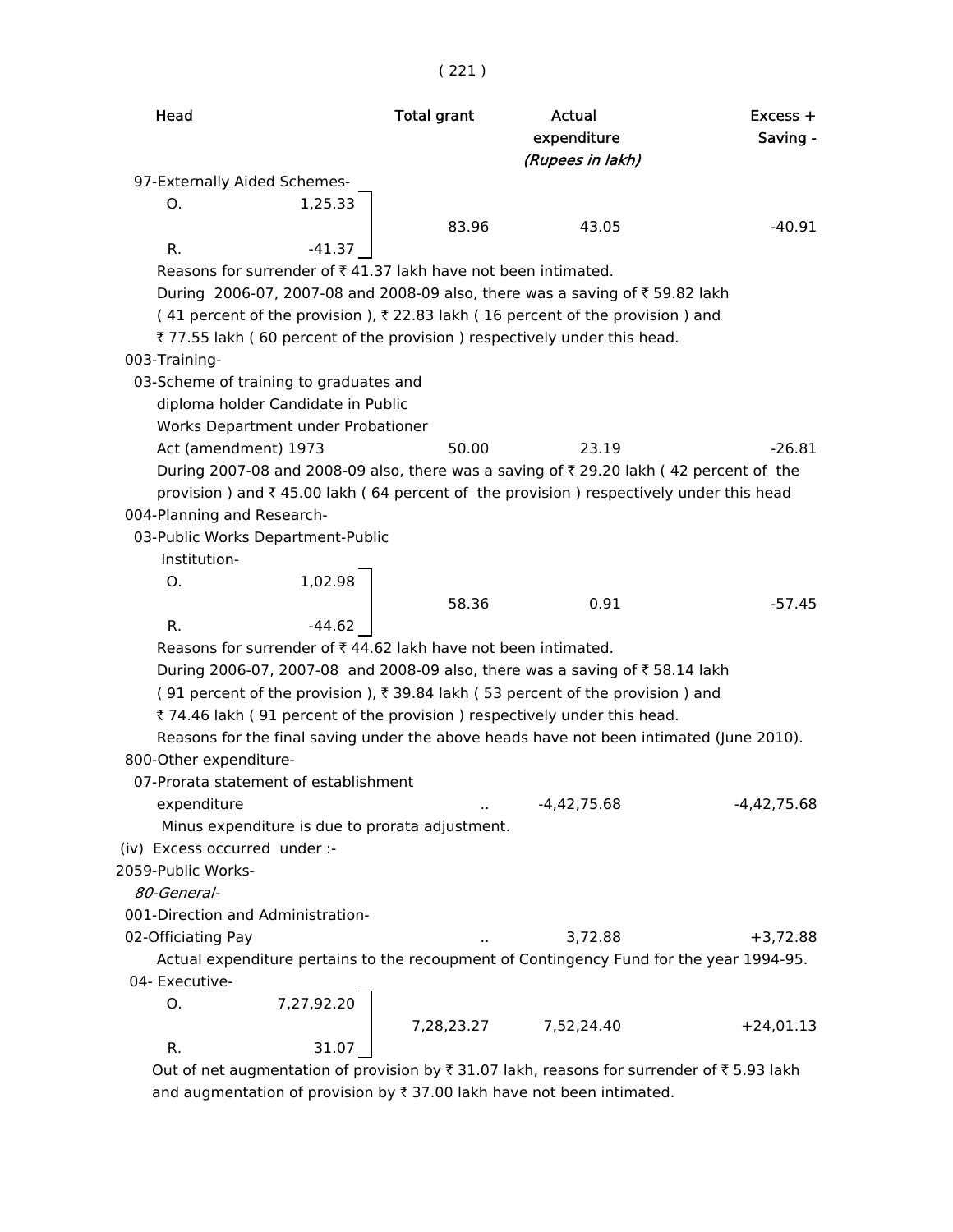# ( 222 )

| Head                        | <b>Total grant</b>                                                                      | Actual<br>expenditure<br>(Rupees in lakh) | $Excess +$<br>Saving - |
|-----------------------------|-----------------------------------------------------------------------------------------|-------------------------------------------|------------------------|
| 05-Payment of wages to work |                                                                                         |                                           |                        |
| charged staff               | 1,05,00.00                                                                              | 1,09,50.01                                | $+4.50.01$             |
|                             | Reasons for the final excess under the above heads have not been intimated (June 2010). |                                           |                        |
| 800-Other expenditure-      |                                                                                         |                                           |                        |
| 02-Hill Areas Public Works  |                                                                                         |                                           |                        |
| <b>Establishment</b>        | $\cdot$ .                                                                               | 57.62                                     | $+57.62$               |
|                             | Actual expenditure pertains to the recoupment of Contingency Fund for the year 1994-95. |                                           |                        |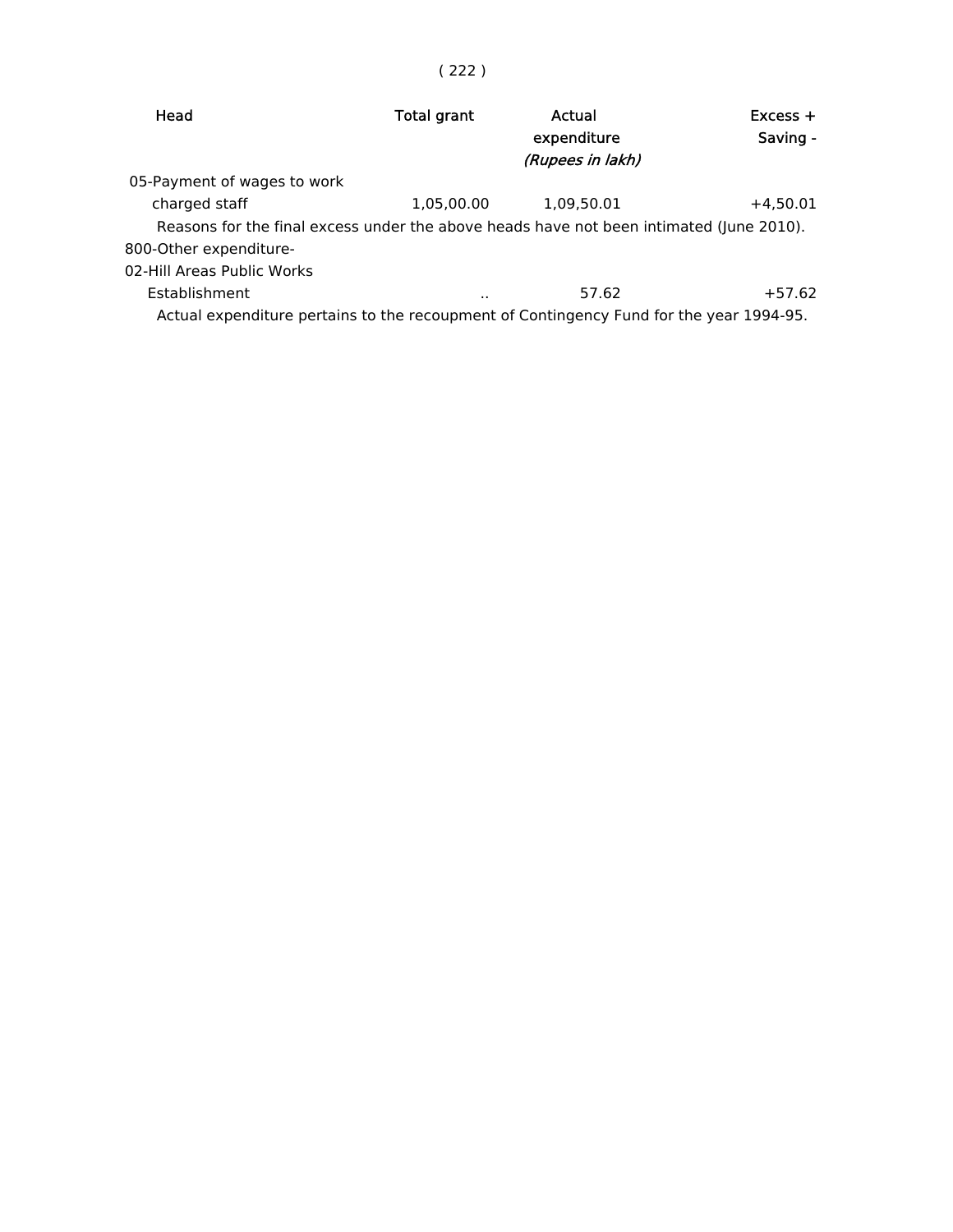( 223 )

#### GRANT NO. 55- PUBLIC WORKS DEPARTMENT (BUILDINGS)

| <b>Major Heads</b>                              |                                      | <b>Total grant</b><br>or<br>appropriation | Actual<br>expenditure                                                                              | $Excess +$<br>Saving - |
|-------------------------------------------------|--------------------------------------|-------------------------------------------|----------------------------------------------------------------------------------------------------|------------------------|
|                                                 |                                      |                                           | (Rupees in thousand)                                                                               |                        |
| Revenue-                                        |                                      |                                           |                                                                                                    |                        |
| 2059-Public Works and                           |                                      |                                           |                                                                                                    |                        |
| 2216-Housing                                    |                                      |                                           |                                                                                                    |                        |
| Voted-                                          |                                      |                                           |                                                                                                    |                        |
| Original                                        | 30,65,00                             |                                           |                                                                                                    |                        |
|                                                 |                                      |                                           | 30,65,00 32,04,04                                                                                  | $+1,39,04$             |
| Supplementary                                   |                                      |                                           |                                                                                                    |                        |
| Amount surrendered during the year (March 2010) |                                      |                                           |                                                                                                    | 8,90                   |
| Charged-                                        |                                      |                                           |                                                                                                    |                        |
| Original                                        | 2,61,87                              |                                           |                                                                                                    |                        |
|                                                 |                                      |                                           | $2,61,87$ 2,69,67                                                                                  | $+7,80$                |
| Supplementary                                   |                                      |                                           |                                                                                                    |                        |
| Amount surrendered during the year (March 2010) |                                      |                                           |                                                                                                    | 10,68                  |
| Capital-                                        |                                      |                                           |                                                                                                    |                        |
| 4059-Capital Outlay on Public                   |                                      |                                           |                                                                                                    |                        |
| Works and                                       |                                      |                                           |                                                                                                    |                        |
| 4216-Capital Outlay on Housing                  |                                      |                                           |                                                                                                    |                        |
| Voted-                                          |                                      |                                           |                                                                                                    |                        |
| Original                                        | $34,05,04$<br>37,84,67<br>3,99,97,37 |                                           |                                                                                                    |                        |
|                                                 |                                      |                                           |                                                                                                    | $+3,62,12,70$          |
| Supplementary                                   | 3,79,63                              |                                           |                                                                                                    |                        |
| Amount surrendered during the year (March 2010) |                                      |                                           |                                                                                                    | 10,79,67               |
| Charged-                                        |                                      |                                           |                                                                                                    |                        |
| Original                                        |                                      |                                           |                                                                                                    |                        |
|                                                 | 52,85                                |                                           | 2,10,50 1,56,40                                                                                    | $-54, 10$              |
| Supplementary                                   | 1,57,65                              |                                           |                                                                                                    |                        |
| Amount surrendered during the year (March 2010) |                                      |                                           |                                                                                                    | 71,85                  |
| <b>Notes and Comments-</b>                      |                                      |                                           |                                                                                                    |                        |
| Revenue-                                        |                                      |                                           |                                                                                                    |                        |
| Voted-                                          |                                      |                                           |                                                                                                    |                        |
|                                                 |                                      |                                           | (i) The actual expenditure of $\bar{\tau}$ 32 04 04 lakh includes prorata adjustments amounting to |                        |

- (i) The actual expenditure of  $\zeta$  32,04.04 lakh includes prorata adjustments amounting to ` 1,58.82 lakh ; provision for which is in Grant No. 54- Public Works Departmental ( Establishment ) under the Major Head 2059- Public Works. Actual expenditure also includes recoupment of Contingency Fund amounting to  $\bar{\tau}$  17.76 lakh for the years 1994-95.
- (ii) Out of the final saving of ₹37.54 lakh (₹1,58.82 lakh + ₹17.76 lakh -₹ 1,39.04 lakh ), only a sum of ₹ 8.90 lakh could be anticipated for surrender.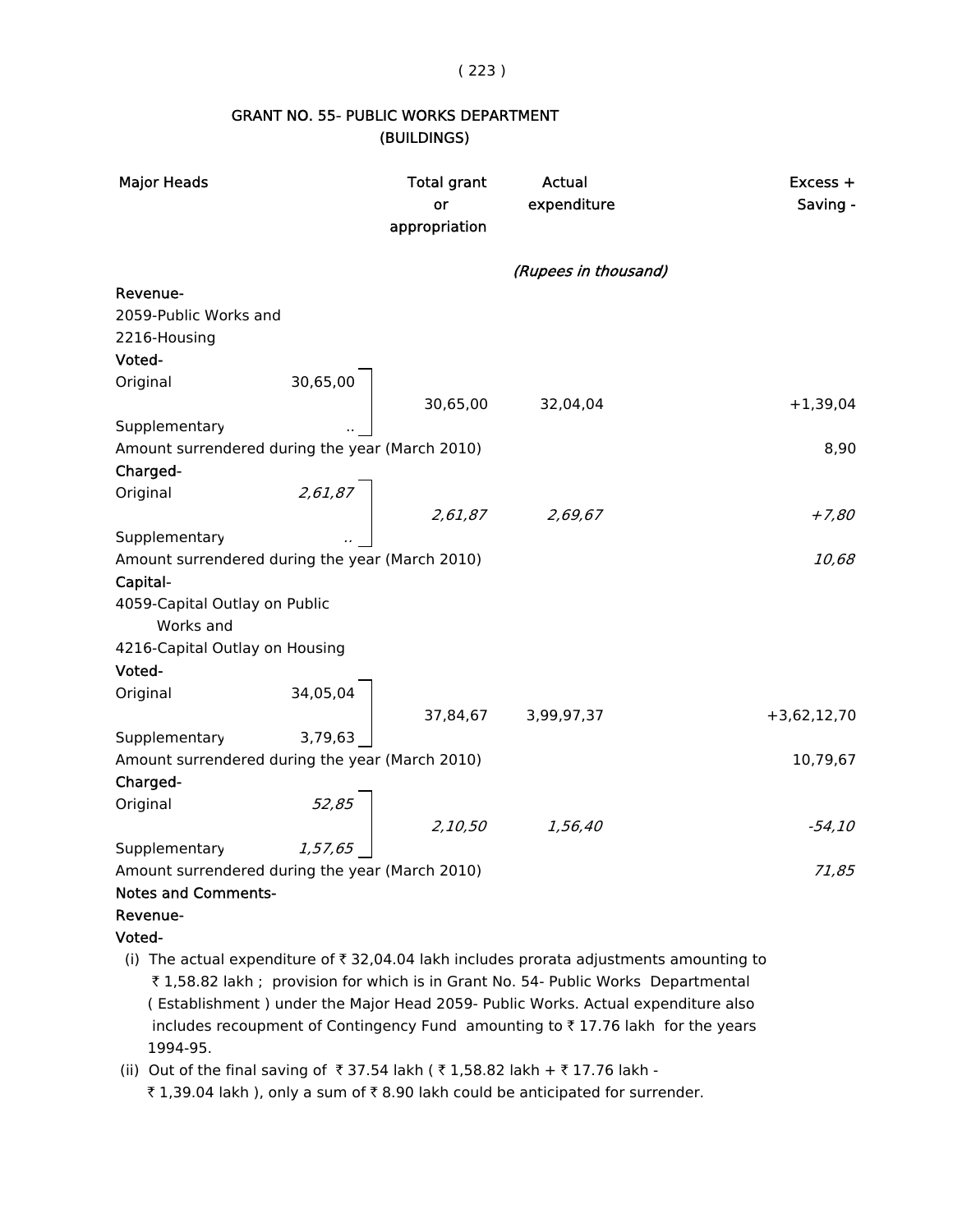( 224 )

(iii) Saving (partly counterbalanced by excess under other heads) occurred mainly under :-

| Head                                                         |          | <b>Total grant</b>   | Actual<br>expenditure                                                             | $Excess +$<br>Saving -                                                                  |
|--------------------------------------------------------------|----------|----------------------|-----------------------------------------------------------------------------------|-----------------------------------------------------------------------------------------|
|                                                              |          |                      | (Rupees in lakh)                                                                  |                                                                                         |
| 2216-Housing-                                                |          |                      |                                                                                   |                                                                                         |
| 01-Government Residential Buildings-                         |          |                      |                                                                                   |                                                                                         |
| 700-Other Housing-                                           |          |                      |                                                                                   |                                                                                         |
| 05-General and special repair-                               |          |                      |                                                                                   |                                                                                         |
| O.                                                           | 12,00.00 |                      |                                                                                   |                                                                                         |
|                                                              |          | 11,96.73             | 11,91.78                                                                          | $-4.95$                                                                                 |
| R.                                                           | $-3.27$  |                      |                                                                                   |                                                                                         |
| Reasons for surrender of ₹3.27 lakh have not been intimated. |          |                      |                                                                                   |                                                                                         |
|                                                              |          |                      |                                                                                   | Reasons for the final saving under the above head have not been intimated (June 2010).  |
| (iv) Excess occurred mainly under :-                         |          |                      |                                                                                   |                                                                                         |
| 2059-Public Works -                                          |          |                      |                                                                                   |                                                                                         |
| 80-General-                                                  |          |                      |                                                                                   |                                                                                         |
| 053-Maintenance and Repairs-                                 |          |                      |                                                                                   |                                                                                         |
| 04-Taxes, etc.                                               |          | 7.58                 | 16.93                                                                             | $+9.35$                                                                                 |
|                                                              |          |                      | Actual expenditure includes prorata adjustment amounting to ₹1.54 lakh.           |                                                                                         |
| 06-Maintenance of Circuit House,                             |          |                      |                                                                                   |                                                                                         |
| Inspection House and office buildings                        |          |                      |                                                                                   |                                                                                         |
| (General and special repairs)-                               |          |                      |                                                                                   |                                                                                         |
|                                                              |          |                      |                                                                                   |                                                                                         |
| Ο.                                                           | 18,36.42 |                      |                                                                                   |                                                                                         |
|                                                              |          | 18,30.79             | 19,55.64                                                                          | $+1,24.85$                                                                              |
| R.                                                           | $-5.63$  |                      |                                                                                   |                                                                                         |
|                                                              |          |                      | Actual expenditure includes prorata adjustment amounting to ₹1,55.97 lakh.        |                                                                                         |
| Reasons for surrender of ₹5.63 lakh have not been intimated. |          |                      |                                                                                   |                                                                                         |
|                                                              |          |                      | Reasons for the final excess/saving under the above heads have not been intimated |                                                                                         |
| (June 2010).                                                 |          |                      |                                                                                   |                                                                                         |
| 102-Maintenance and Repairs-                                 |          |                      |                                                                                   |                                                                                         |
| 03-Maintenance and Repairs of                                |          | $\ddot{\phantom{a}}$ | 17.76                                                                             | $+17.76$                                                                                |
| U.P. Nivas, New Delhi                                        |          |                      |                                                                                   |                                                                                         |
|                                                              |          |                      |                                                                                   | Actual expenditure pertains to the recoupment of Contingency Fund for the year 1994-95. |
| Charged-                                                     |          |                      |                                                                                   |                                                                                         |

- (v) The actual expenditure of  $\bar{\tau}$  2,69.67 lakh includes recoupment of Contingency Fund amounting to  $\bar{z}$  22.44 lakh for the years 1994-95, (vi) Out of the final saving of  $\bar{\tau}$  14.64 lakh (  $\bar{\tau}$  22.44 lakh -  $\bar{\tau}$  7.80 lakh ), only a sum
- of  $\bar{\tau}$  10.68 lakh could be anticipated for surrender.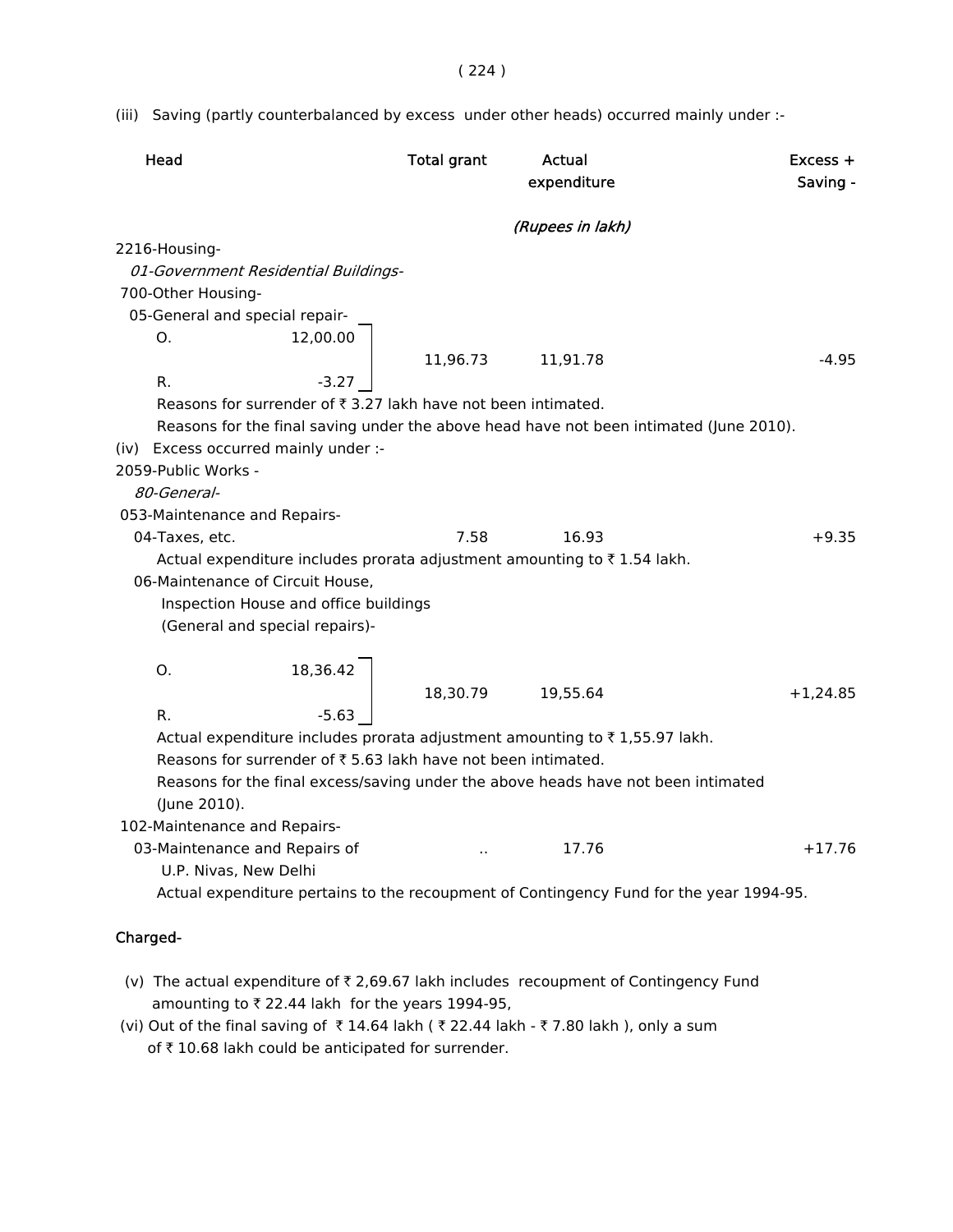(vii) Saving (partly counterbalanced by excess under other heads) occurred under :-

| Head                                                                                                            | <b>Total</b><br>appropriation | Actual<br>expenditure<br>(Rupees in lakh)                                                                                                                                          | $Excess +$<br>Saving - |
|-----------------------------------------------------------------------------------------------------------------|-------------------------------|------------------------------------------------------------------------------------------------------------------------------------------------------------------------------------|------------------------|
| 2216-Housing-                                                                                                   |                               |                                                                                                                                                                                    |                        |
| 01-Government Residential Buildings-                                                                            |                               |                                                                                                                                                                                    |                        |
| 700- Other Housing-                                                                                             |                               |                                                                                                                                                                                    |                        |
| 03-Construction-                                                                                                |                               |                                                                                                                                                                                    |                        |
| O                                                                                                               | $57.90$<br>$-17.05$           |                                                                                                                                                                                    |                        |
|                                                                                                                 |                               | 40.85 40.45                                                                                                                                                                        | -0.40                  |
| R.                                                                                                              |                               |                                                                                                                                                                                    |                        |
| in appropriation by ₹ 10.00 lakh have not been intimated.<br>(viii) Excess occurred under:-                     |                               | Out of total reduction of ₹17.05 lakh, reasons for surrender of ₹7.05 lakh and reduction<br>Reasons for the final saving under the above head have not been intimated (June 2010). |                        |
| 2059-Public Works -                                                                                             |                               |                                                                                                                                                                                    |                        |
| 01-Office Buildings-                                                                                            |                               |                                                                                                                                                                                    |                        |
| 053-Maintenance and Repairs-                                                                                    |                               |                                                                                                                                                                                    |                        |
| 03-Maintenance and Repairs-                                                                                     |                               |                                                                                                                                                                                    |                        |
| 2,03.97<br>О.                                                                                                   |                               |                                                                                                                                                                                    |                        |
|                                                                                                                 |                               |                                                                                                                                                                                    | $-3.57$                |
| R.                                                                                                              |                               | 2,10.34 2,06.77                                                                                                                                                                    |                        |
|                                                                                                                 |                               | Out of net augmentation of ₹6.37 lakh, reasons for surrender of ₹3.63 lakh and                                                                                                     |                        |
|                                                                                                                 |                               | augmentation of appropriation by ₹ 10.00 lakh have not been intimated.                                                                                                             |                        |
|                                                                                                                 |                               | Reasons for the final saving under the above heads have not been intimated (June 2010).                                                                                            |                        |
| 800-Other expenditure-                                                                                          |                               |                                                                                                                                                                                    |                        |
| 01-Construction                                                                                                 |                               | 22.44                                                                                                                                                                              | $+22.44$               |
|                                                                                                                 |                               | Actual expenditure pertains to the recoupment of Contingency Fund for the year 1994-95.                                                                                            |                        |
| Capital-                                                                                                        |                               |                                                                                                                                                                                    |                        |
| Voted-                                                                                                          |                               |                                                                                                                                                                                    |                        |
| (ix) The actual expenditure of $\overline{\tau}$ 3,99,97.37 lakh includes prorata adjustments amounting to      |                               |                                                                                                                                                                                    |                        |
|                                                                                                                 |                               | ₹ 2,65.62 lakh ; provision for which is in Grant No. 54- Public Works Departmental                                                                                                 |                        |
| (Establishment) under the Major Head 2059- Public Works.                                                        |                               |                                                                                                                                                                                    |                        |
| (x) The expenditure exceeded the voted provision by $\bar{\tau}$ 3,59,47,07,743 ( $\bar{\tau}$ 3,62,12,69,807 - |                               |                                                                                                                                                                                    |                        |
| ₹ 2,65,62,064); the excess requires regularisation.                                                             |                               |                                                                                                                                                                                    |                        |

- (xi) In view of the final excess of  $\bar{\tau}$  3,59,47.08 lakh, surrender of  $\bar{\tau}$  10,79.67 lakh was injudicious and indicative of incorrect estimation of expenditure.
- (xii) In view of the final excess of  $\bar{\tau}$  3,59,47.08 lakh, the supplementary grant of  $\bar{\tau}$  3,79.63 lakh obtained in August 2009 proved inadequate.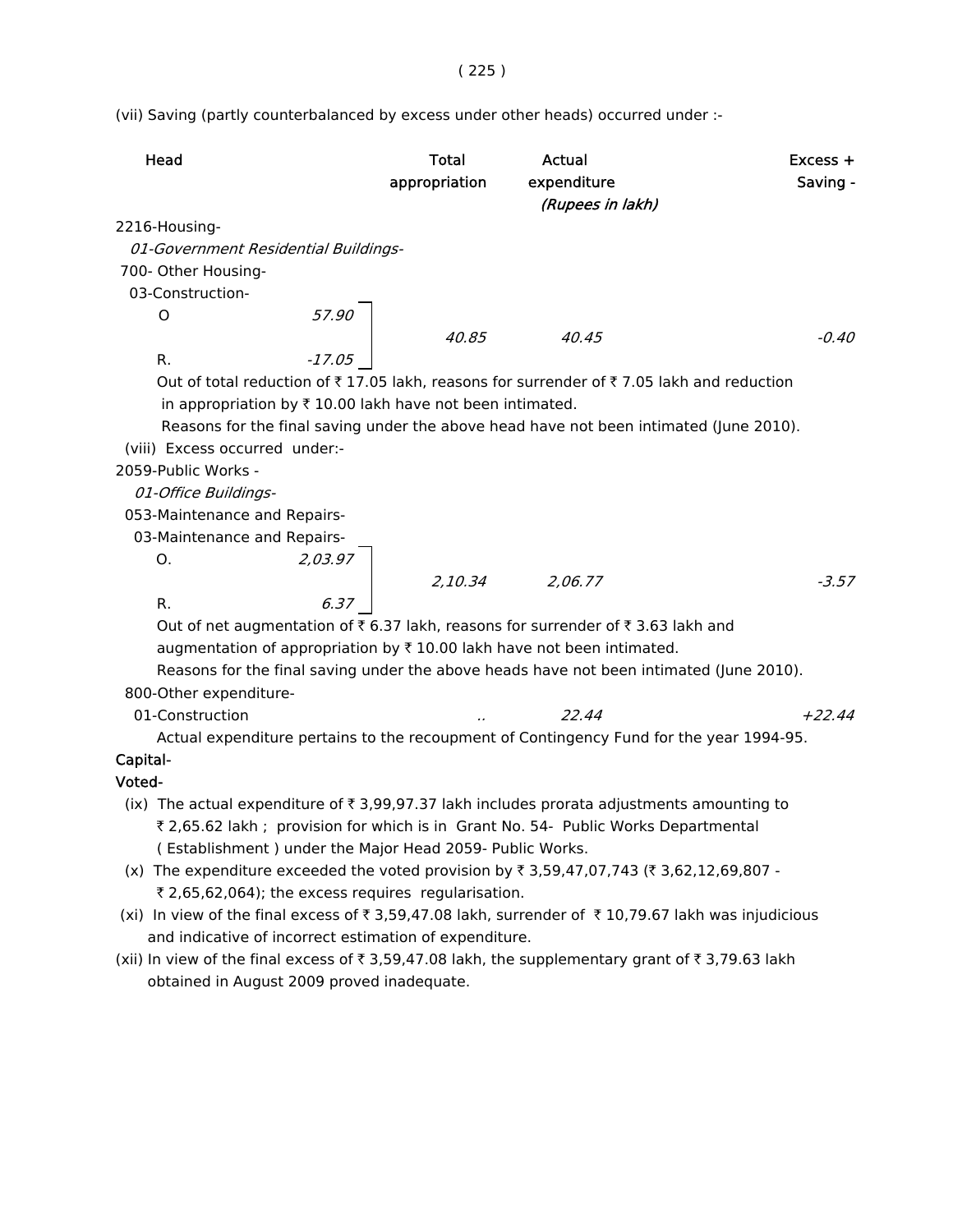( 226 )

(xiii) Excess (partly counterbalanced by saving under other heads) occurred under :-

| Head                                                                                                | <b>Total grant</b>   | Actual<br>expenditure<br>(Rupees in lakh) | $Excess +$<br>Saving - |
|-----------------------------------------------------------------------------------------------------|----------------------|-------------------------------------------|------------------------|
| 4059-Capital Outlay on Public Works-                                                                |                      |                                           |                        |
| 01-Office Buildings-                                                                                |                      |                                           |                        |
| 051-Construction-                                                                                   |                      |                                           |                        |
| 06-Construction-Public Works-                                                                       |                      |                                           |                        |
| 30.03<br>O                                                                                          |                      |                                           |                        |
|                                                                                                     | 52.40                | 40.36                                     | $-12.04$               |
| R.<br>22.37                                                                                         |                      |                                           |                        |
| Out of net augmentation of $\bar{\tau}$ 22.37 lakh, reasons for surrender of $\bar{\tau}$ 0.04 lakh |                      |                                           |                        |
| and augmentation of provision by ₹ 22.41 lakh have not been intimated.                              |                      |                                           |                        |
| 60-Other Buildings-                                                                                 |                      |                                           |                        |
| 799-Suspense-                                                                                       |                      |                                           |                        |
| 03-Stock suspense                                                                                   |                      | 2,13,94.60                                | $+2,13,94.60$          |
| During 2006-07, 2007-08 and 2008-09 also, the expenditure of ₹ 2,01,14.64 lakh,                     |                      |                                           |                        |
| ₹ 3,29,00.54 lakh and ₹ 4,13,88.08 lakh respectively under this head was without provision.         |                      |                                           |                        |
| 04-Miscellaneous Works                                                                              |                      |                                           |                        |
|                                                                                                     |                      |                                           |                        |
| Advances                                                                                            | $\ddot{\phantom{a}}$ | 1,56,29.64                                | $+1,56,29.64$          |
| During 2006-07, 2007-08 and 2008-09 also, the expenditure of ₹ 2,33,54.99 lakh,                     |                      |                                           |                        |
| ₹ 3,10,62.78 lakh and ₹ 3,54,82.84 lakh respectively under this head was without provision.         |                      |                                           |                        |
| Reasons for the final excess/saving under the above heads have not been intimated (June 2010).      |                      |                                           |                        |
| 80-General-                                                                                         |                      |                                           |                        |
| 051-Construction-                                                                                   |                      |                                           |                        |
| 23-Construction of Transit Hostel                                                                   |                      |                                           |                        |
| Officers Hostel in Diffirent                                                                        |                      |                                           |                        |
| Districts of the State                                                                              |                      |                                           |                        |
| (Current Work)-                                                                                     |                      |                                           |                        |
| 2,00.00<br>O                                                                                        |                      |                                           |                        |
|                                                                                                     | 2,63.27              | 2.89.60                                   | $+26.33$               |
| R.<br>63.27                                                                                         |                      |                                           |                        |
| Actual expenditure includes prorata adjustment amounting to ₹ 26.33 lakh.                           |                      |                                           |                        |
| Reasons for augmentation of provision by $\bar{\tau}$ 63.27 lakh have not been intimated.           |                      |                                           |                        |
| (xiv) Saving occurred mainly under:-                                                                |                      |                                           |                        |
| 4059-Capital Outlay on Public Works-                                                                |                      |                                           |                        |
| 80-General-                                                                                         |                      |                                           |                        |
| 051-Construction-                                                                                   |                      |                                           |                        |
| 04-Construction of Circuit Houses                                                                   |                      |                                           |                        |
| in Ambedker Nagar-                                                                                  |                      |                                           |                        |
| 3,50.00<br>O                                                                                        |                      |                                           |                        |
|                                                                                                     | 2,00.00              | 2,20.00                                   | $+20.00$               |
| R.<br>$-1,50.00$                                                                                    |                      |                                           |                        |
| Actual expenditure includes prorata adjustment amounting to ₹ 20.00 lakh.                           |                      |                                           |                        |

Reasons for surrender of  $\bar{\tau}$  1,50.00 lakh have not been intimated.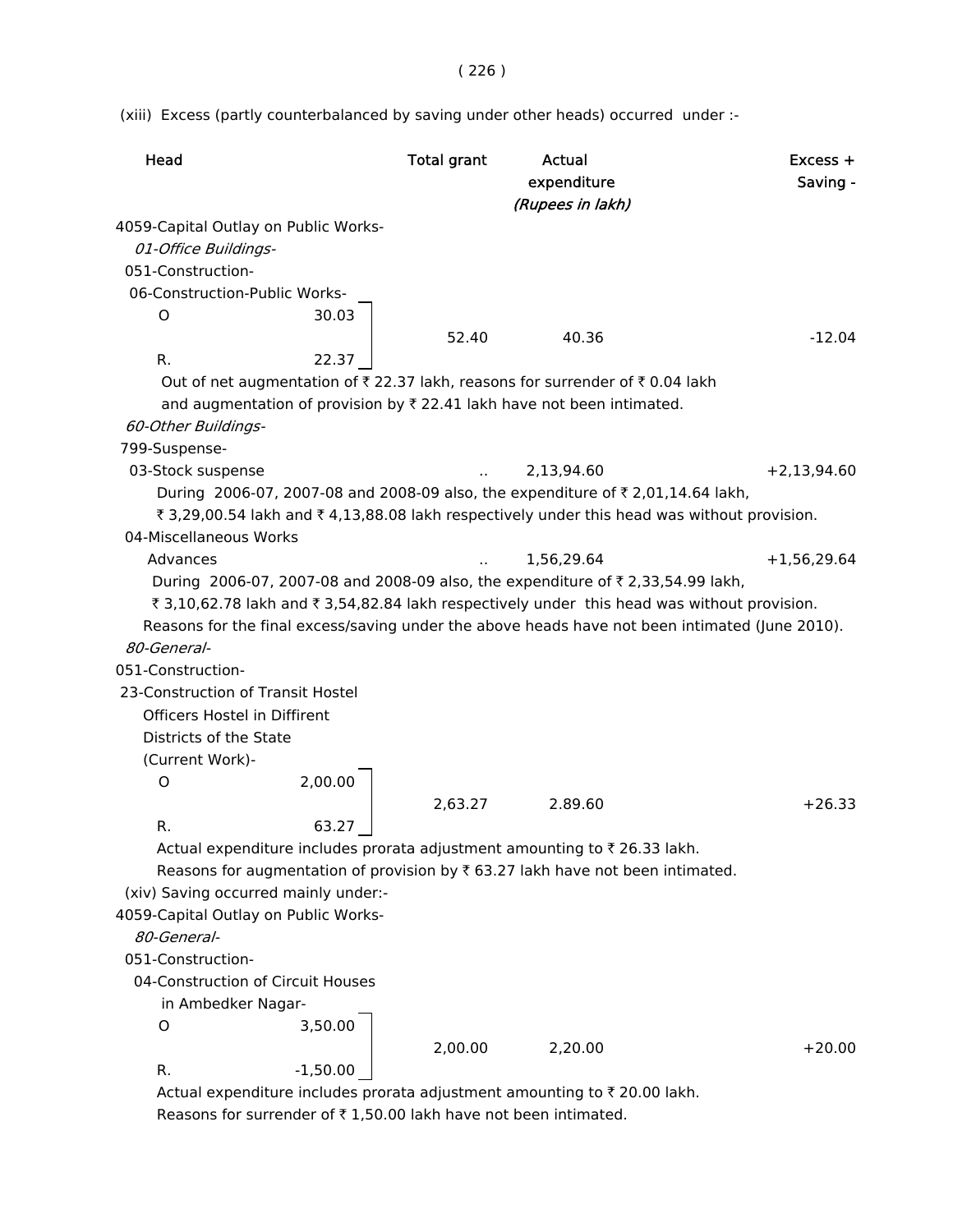| Head                                                                                           | <b>Total grant</b> | Actual           | $Excess +$ |
|------------------------------------------------------------------------------------------------|--------------------|------------------|------------|
|                                                                                                |                    | expenditure      | Saving -   |
|                                                                                                |                    |                  |            |
|                                                                                                |                    | (Rupees in lakh) |            |
| 10-Renovation Works of Inspection                                                              |                    |                  |            |
| Houses of the State                                                                            | 25.00              | 10.95            | $-14.05$   |
| 21-Construction / renovation of Circuit                                                        |                    |                  |            |
| Houses / Inspection Houses -                                                                   |                    |                  |            |
| 15,00.00<br>$\circ$                                                                            |                    |                  |            |
|                                                                                                | 11,44.76           | 12,75.78         | $+1,31.02$ |
| R.<br>$-3,55.24$                                                                               |                    |                  |            |
| Actual expenditure includes prorata adjustment amounting to ₹1,15.98 lakh.                     |                    |                  |            |
| Out of total reduction of ₹ 3,55.24 lakh, reasons for surrender of ₹ 2,69.56 lakh and          |                    |                  |            |
| reduction in provision by ₹85.68 lakh have not been intimated.                                 |                    |                  |            |
| 22-Construction of Transit Hostel                                                              |                    |                  |            |
| <b>Officers Hostal in Diffirent</b>                                                            |                    |                  |            |
| Districts of the State-                                                                        |                    |                  |            |
| 2,99.99<br>O                                                                                   |                    |                  |            |
|                                                                                                | 59.56              | 65.52            | $+5.96$    |
| R.<br>$-2,40.43$                                                                               |                    |                  |            |
| Actual expenditure includes prorata adjustment amounting to ₹5.95 lakh.                        |                    |                  |            |
| Reasons for surrender of ₹2,40.43 lakh have not been intimated.                                |                    |                  |            |
| 4216-Capital Outlay on Housing-                                                                |                    |                  |            |
| 01-Government Residential                                                                      |                    |                  |            |
| Buildings-                                                                                     |                    |                  |            |
| 106- General Pool Accommodation-                                                               |                    |                  |            |
| 03-Construction-Public Works-                                                                  |                    |                  |            |
| O<br>10,00.00                                                                                  |                    |                  |            |
| S.<br>3,79.63                                                                                  | 9,60.00            | 10,70.93         | $+1,10.93$ |
| R.<br>$-4, 19.63$                                                                              |                    |                  |            |
| $\lambda$ ctual expenditure includes pressta adjustment amounting to $\overline{z}$ 07.26 lakh |                    |                  |            |

( 227 )

Actual expenditure includes prorata adjustment amounting to  $\bar{\tau}$  97.36 lakh.

Reasons for surrender of  $\bar{\tau}$  4,19.63 lakh have not been intimated.

Reasons for the final saving/excess under the above heads have not been intimated (June 2010).

### Charged-

- (xv) In view of the final saving of  $\bar{\tau}$  54.10 lakh, surrender of  $\bar{\tau}$  71.85 lakh was injudicious and indicative of incorrect estimation of expenditure.
- (xvi) In view of the final saving of  $\bar{\tau}$  54.10 lakh, the supplementary appropriation of  $\bar{\tau}$  1,57.65 lakh obtained in August 2009 proved excessive.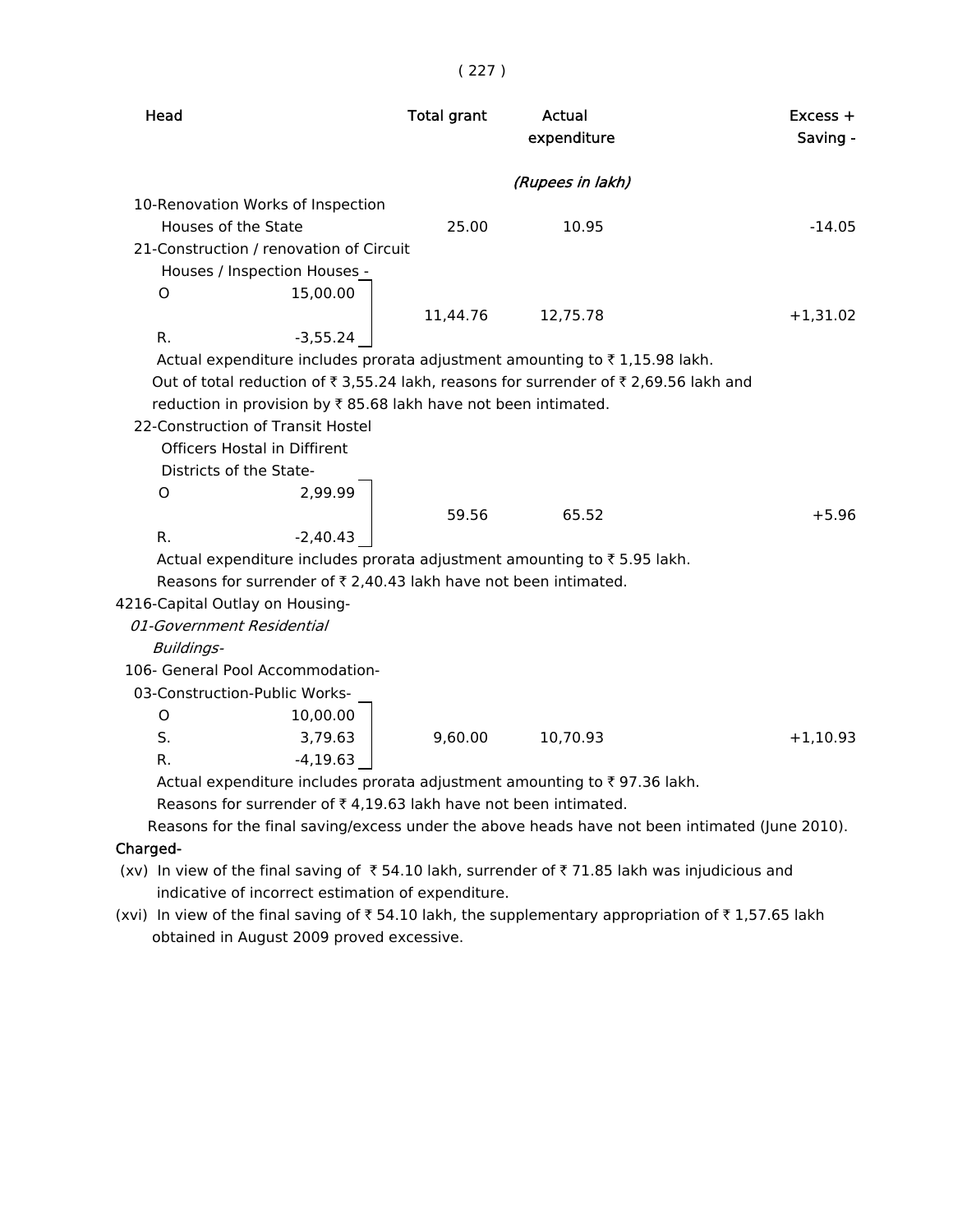(xvii) Saving occurred mainly under:-

| Head                                       |                               | Total<br>appropriation | Actual<br>expenditure<br>(Rupees in lakh) | $Excess +$<br>Saving - |
|--------------------------------------------|-------------------------------|------------------------|-------------------------------------------|------------------------|
| 4059-Capital Outlay on Public Works-       |                               |                        |                                           |                        |
| 80-General-                                |                               |                        |                                           |                        |
| 051-Construction-                          |                               |                        |                                           |                        |
| 20-Miscellaneous Construction works in the |                               |                        |                                           |                        |
|                                            | Campus of Rajbhawan, Lucknow- |                        |                                           |                        |
| O                                          | 32.85                         |                        |                                           |                        |
| S.                                         | 1,57,65                       | 1.18.65                | 1,36.46                                   | $+17.81$               |
| R.                                         | -71.85                        |                        |                                           |                        |
|                                            |                               |                        |                                           |                        |

Reasons for surrender of  $\bar{\tau}$  71.85 lakh have not been intimated.

#### (xviii) Suspense Transactions-

The expenditure in the grant includes  $\bar{\tau}$  3,70.24 crores booked under "Suspense". The nature of ₹Suspense Transactions' and their accounting have been explained in "Grant No. 96- Irrigation Department (Works)".

An analysis of the transactions during 2009-2010 together with the opening and closing balances is given below :-

| Details of Transactions under Suspense Head "4059-Capital Outlay |
|------------------------------------------------------------------|
| on Public Works " during 2009-2010                               |

| Head                 | Opening balance<br>on 1st April 2009<br>(Debit $+$<br>Credit - ) | <b>Debit</b>     | Credit     | <b>Net</b>  | Closing balance on<br><b>31st March 2010</b><br>(Debit $+$<br>Credit -) |
|----------------------|------------------------------------------------------------------|------------------|------------|-------------|-------------------------------------------------------------------------|
|                      |                                                                  | (Rupees in lakh) |            |             |                                                                         |
| Suspense<br>Stock    | $+3,29.15$                                                       | 2,13,94.60       | 2,20,91.81 | $-6,97.21$  | $-3,68.06$                                                              |
| Workshop<br>Suspense | $+4,89.93$                                                       | $\sim$           | $\sim$     | $\cdot$ .   | $+4,89.93$                                                              |
| Miscellaneous        | P.W. Advances $+1,03,08.62$                                      | 1,56,29.64       | 1,71,07.32 | $-14,77.68$ | $+88,30.94$                                                             |
| <b>Total</b>         | $+1,11,27.70$                                                    | 3,70,24.24       | 3,91,99.13 | $-21,74.89$ | $+89,52.81$                                                             |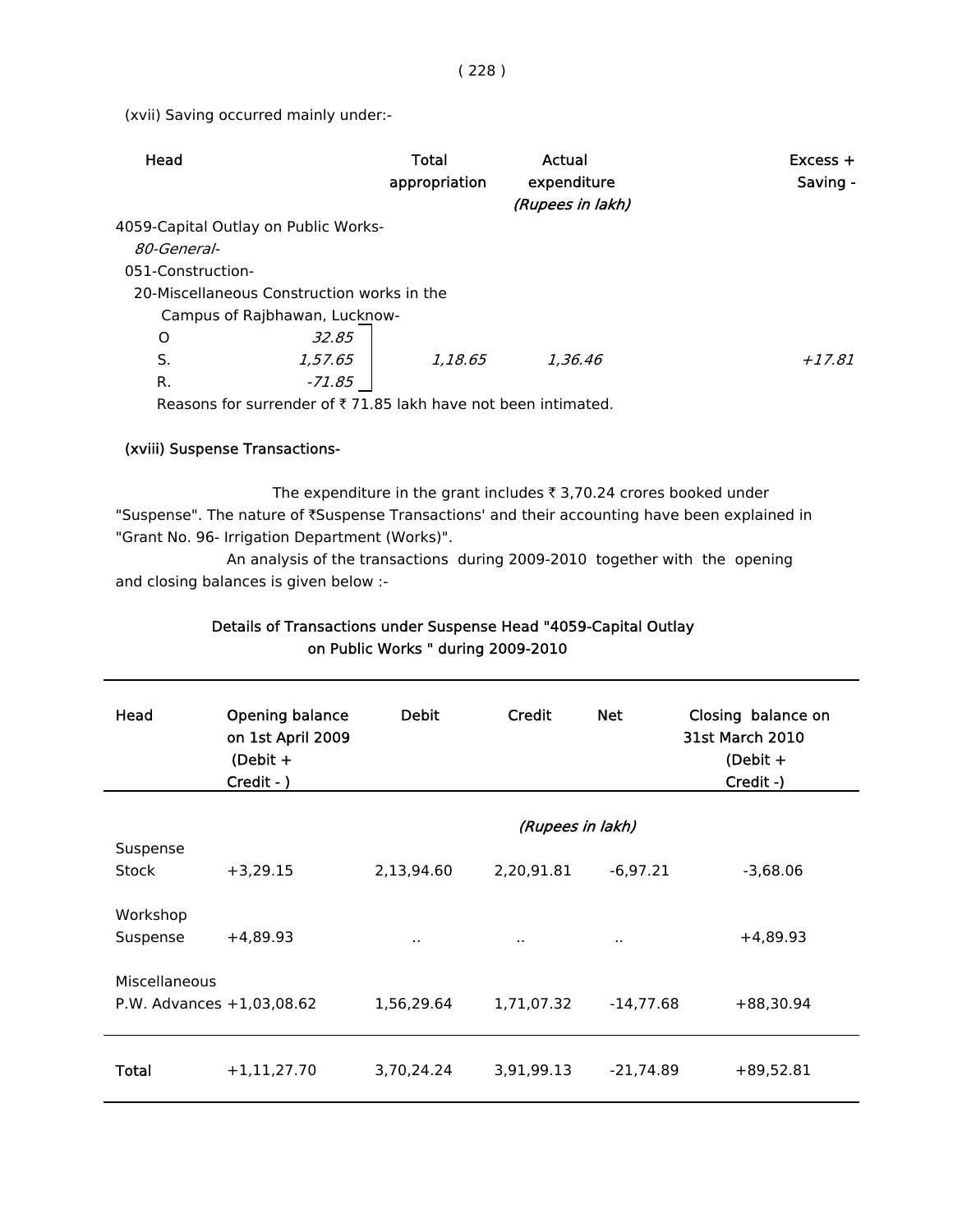( 229 )

# GRANT NO. 56- PUBLIC WORKS DEPARTMENT (SPECIAL AREA PROGRAMME)

| <b>Major Heads</b>                     |                                      | <b>Total grant</b> | Actual                                                                                    | Excess +    |
|----------------------------------------|--------------------------------------|--------------------|-------------------------------------------------------------------------------------------|-------------|
|                                        |                                      | or                 | expenditure                                                                               | Saving -    |
|                                        |                                      | appropriation      |                                                                                           |             |
|                                        |                                      |                    | (Rupees in thousand)                                                                      |             |
| Revenue-                               |                                      |                    |                                                                                           |             |
| 2216-Housing and                       |                                      |                    |                                                                                           |             |
| 2575-Other Special Areas               |                                      |                    |                                                                                           |             |
| Programmes                             |                                      |                    |                                                                                           |             |
| Voted-                                 |                                      |                    |                                                                                           |             |
| Original                               | 25,00,00                             |                    |                                                                                           |             |
|                                        |                                      | 25,00,00           | 24,16,80                                                                                  | $-83,20$    |
| Supplementary                          |                                      |                    |                                                                                           |             |
| Amount surrendered during the year     |                                      |                    |                                                                                           |             |
| Charged-                               |                                      |                    |                                                                                           |             |
| Original                               |                                      |                    |                                                                                           |             |
|                                        |                                      | .,                 | 24,32                                                                                     | $+24,32$    |
| Supplementary                          |                                      |                    |                                                                                           |             |
| Amount surrendered during the year     |                                      |                    |                                                                                           |             |
| Capital-                               |                                      |                    |                                                                                           |             |
| 4575-Capital Outlay on Other           |                                      |                    |                                                                                           |             |
|                                        | Special Areas Programmes             |                    |                                                                                           |             |
| Voted-                                 |                                      |                    |                                                                                           |             |
| Original                               | 3,00,00,01                           |                    |                                                                                           |             |
|                                        |                                      | 3,13,93,15         | 3,02,42,59                                                                                | $-11,50,56$ |
| Supplementary                          | 13,93,14                             |                    |                                                                                           |             |
| Amount surrendered during the year     |                                      |                    |                                                                                           |             |
| <b>Notes and Comments-</b>             |                                      |                    |                                                                                           |             |
| Revenue-                               |                                      |                    |                                                                                           |             |
| Voted-                                 |                                      |                    |                                                                                           |             |
|                                        |                                      |                    | (i) Out of the final saving of ₹83.20 lakh; no amount could be anticipated for surrender. |             |
| Charged-                               |                                      |                    |                                                                                           |             |
|                                        |                                      |                    | (ii) Actual expenditure of ₹24.32 lakh pertains to the recoupment of Contingency Fund     |             |
| for the year 1994-95.                  |                                      |                    |                                                                                           |             |
| (iii) Excess occurred under :-         |                                      |                    |                                                                                           |             |
| Head                                   |                                      | <b>Total</b>       | Actual                                                                                    | $Excess +$  |
|                                        |                                      | appropriation      | expenditure                                                                               | Saving -    |
|                                        |                                      |                    |                                                                                           |             |
|                                        |                                      |                    | (Rupees in lakh)                                                                          |             |
| 2216-Housing-                          |                                      |                    |                                                                                           |             |
|                                        | 01-Government Residential Buildings- |                    |                                                                                           |             |
|                                        |                                      |                    |                                                                                           |             |
| 700- Other Housing-<br>06-Construction |                                      |                    |                                                                                           |             |
|                                        |                                      |                    | 24.32                                                                                     | $+24.32$    |
|                                        |                                      |                    | Actual expenditure pertains to the recoupment of Contingency Fund for the year 1994-95.   |             |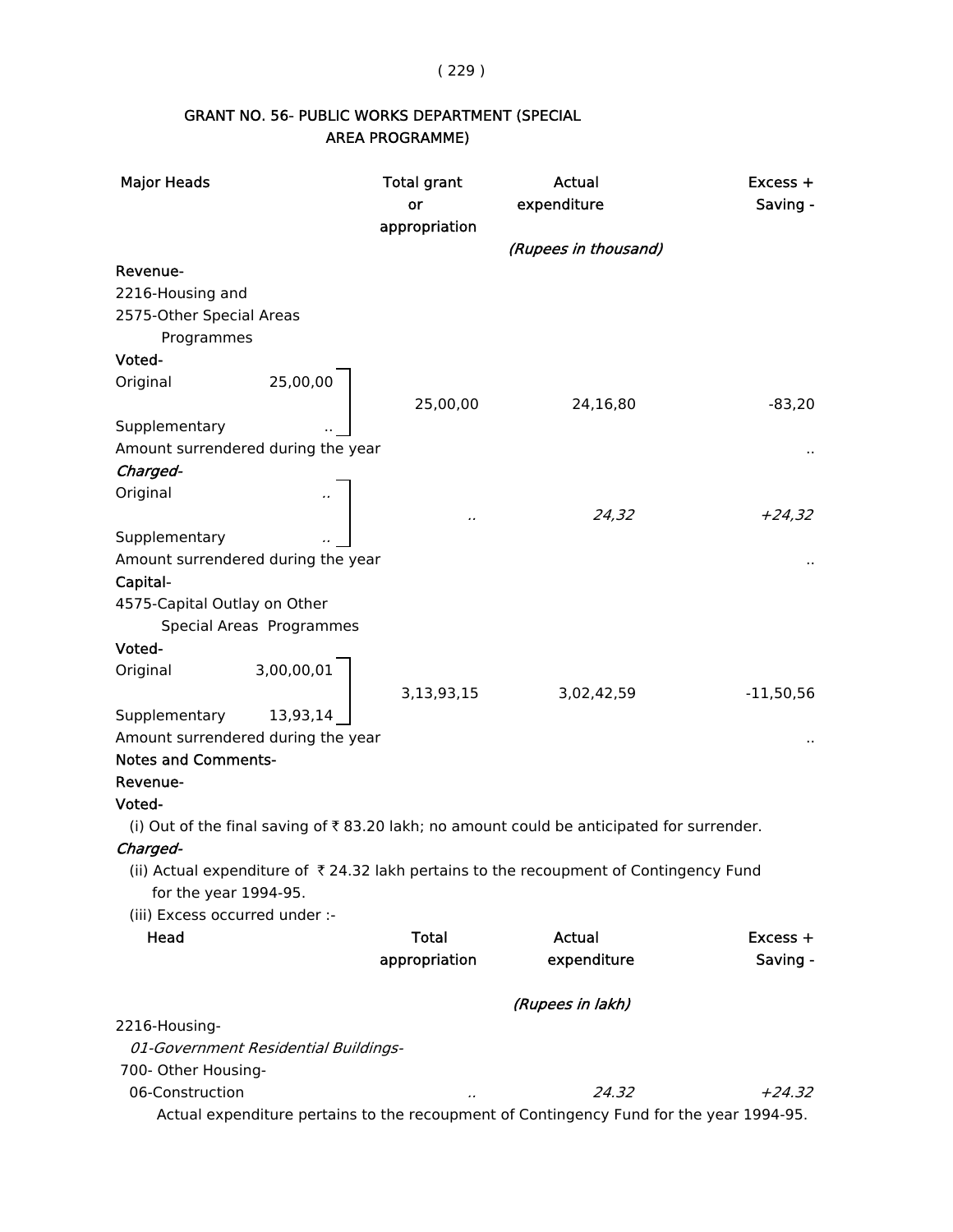- (iv) Out of the final saving of  $\bar{\tau}$  11,50.56 lakh; no amount could be anticipated for surrender.
- (v) In view of the final saving of  $\bar{\tau}$  11,50.56 lakh; the supplementary grant of
	- ₹ 13,93.14 lakh obtained in August 2009 and February 2010 proved excessive.
- (vi) Saving (partly counterbalanced by excess under another head) occurred mainly under :-

| Head                                                                                   | <b>Total grant</b> | Actual           | $Excess +$ |
|----------------------------------------------------------------------------------------|--------------------|------------------|------------|
|                                                                                        |                    | expenditure      | Saving -   |
|                                                                                        |                    | (Rupees in lakh) |            |
| 4575-Capital Outlay on Other                                                           |                    |                  |            |
| Special Areas Programmes-                                                              |                    |                  |            |
| 60-Other-                                                                              |                    |                  |            |
| 800-Other expenditure-                                                                 |                    |                  |            |
| 07-Current Work of Capital                                                             |                    |                  |            |
| Outlay on Special Schemes                                                              |                    |                  |            |
| of Purvanchal                                                                          | 90,00.00           | 80,31.91         | $-9,68.09$ |
| Reasons for the final saving under the above head have not been intimated (June 2010). |                    |                  |            |
| (vii) Excess occurred under :-                                                         |                    |                  |            |
| 4575-Capital Outlay on Other                                                           |                    |                  |            |
| Special Areas Programmes-                                                              |                    |                  |            |
| 60-Other-                                                                              |                    |                  |            |
| 800-Other expenditure-                                                                 |                    |                  |            |
| 03-Capital Outlay on Special                                                           |                    |                  |            |
| Schemes of Purvanchal                                                                  | 25,00.00           | 29,40.19         | $+4,40.19$ |
| Reasons for the final excess under the above head have not been intimated (June 2010). |                    |                  |            |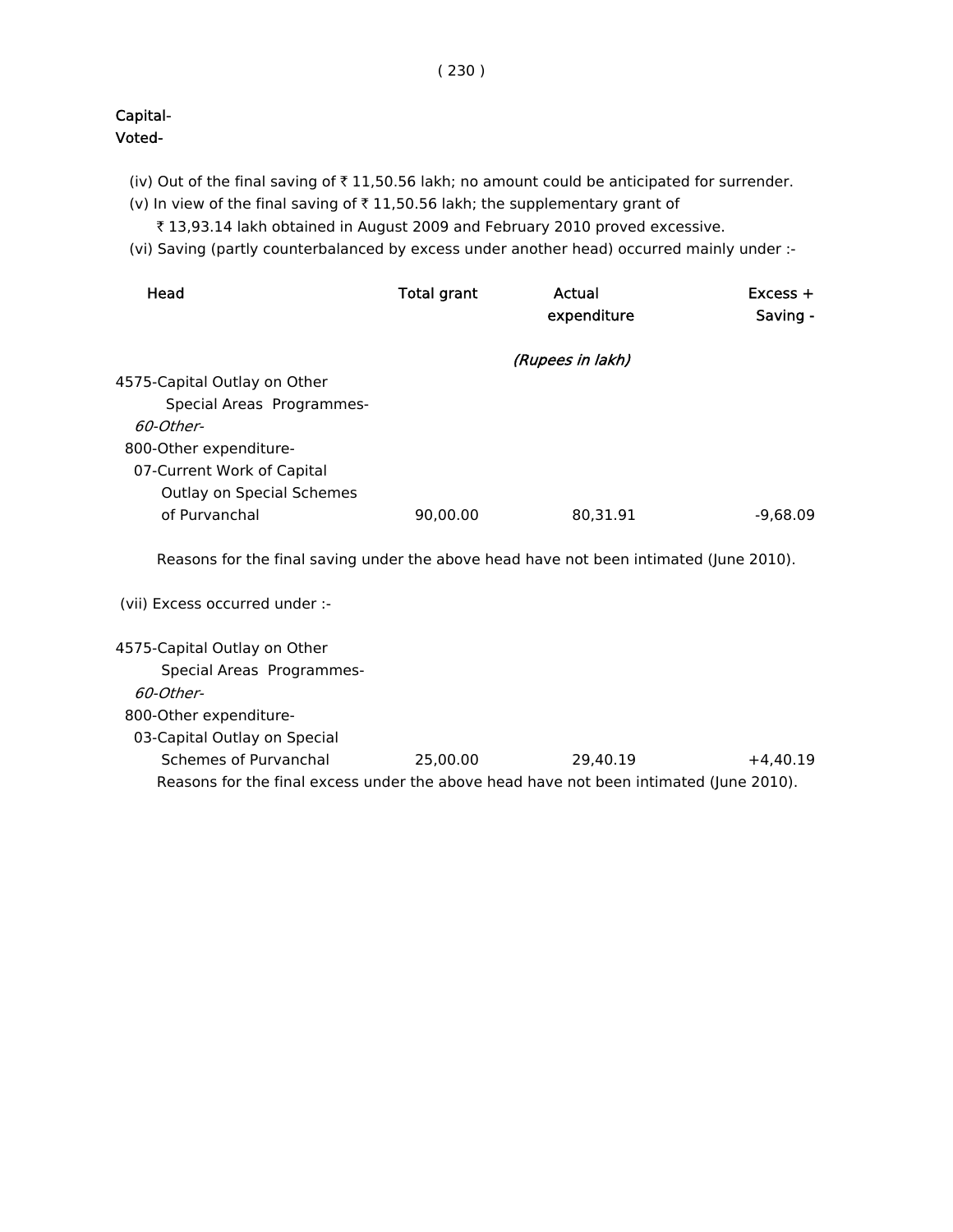## ( 231 )

# GRANT NO. 57- PUBLIC WORKS DEPARTMENT (COMMUNICATION- BRIDGES)

| <b>Major Heads</b>                                                    |                                                          | <b>Total grant</b> | Actual<br>expenditure                                                                                                                                                                                                                                                           | Excess +<br>Saving - |
|-----------------------------------------------------------------------|----------------------------------------------------------|--------------------|---------------------------------------------------------------------------------------------------------------------------------------------------------------------------------------------------------------------------------------------------------------------------------|----------------------|
|                                                                       |                                                          |                    | (Rupees in thousand)                                                                                                                                                                                                                                                            |                      |
| Revenue-                                                              |                                                          |                    |                                                                                                                                                                                                                                                                                 |                      |
| 3054-Roads and Bridges                                                |                                                          |                    |                                                                                                                                                                                                                                                                                 |                      |
| Voted-                                                                |                                                          |                    |                                                                                                                                                                                                                                                                                 |                      |
| Original                                                              | $\begin{array}{c c} 11,00,00 \end{array}$                | 11,00,00           | 11,80,45                                                                                                                                                                                                                                                                        | $+80,45$             |
| Supplementary                                                         |                                                          |                    |                                                                                                                                                                                                                                                                                 |                      |
| Amount surrendered during the year                                    |                                                          |                    |                                                                                                                                                                                                                                                                                 |                      |
| Capital-                                                              |                                                          |                    |                                                                                                                                                                                                                                                                                 |                      |
| 5054-Capital Outlay on Roads and Bridges                              |                                                          |                    |                                                                                                                                                                                                                                                                                 |                      |
| Voted-                                                                |                                                          |                    |                                                                                                                                                                                                                                                                                 |                      |
| Original                                                              |                                                          |                    |                                                                                                                                                                                                                                                                                 |                      |
|                                                                       |                                                          |                    |                                                                                                                                                                                                                                                                                 | $-28,57,05$          |
| Supplementary                                                         |                                                          |                    |                                                                                                                                                                                                                                                                                 |                      |
| Amount surrendered during the year (March 2010)                       |                                                          |                    |                                                                                                                                                                                                                                                                                 | 74,05,65             |
| <b>Notes and Comments-</b>                                            |                                                          |                    |                                                                                                                                                                                                                                                                                 |                      |
| Revenue-                                                              |                                                          |                    |                                                                                                                                                                                                                                                                                 |                      |
| Voted-                                                                |                                                          |                    |                                                                                                                                                                                                                                                                                 |                      |
|                                                                       | (Establishment) under the Major Head 2059- Public Works. |                    | (i) The actual expenditure of $\bar{\tau}$ 11,80.45 lakh includes prorata adjustments amounting to<br>₹1,06.74 lakh ; provision for which is in Grant No. 54- Public Works Departmental<br>(ii) Out of the final saving of ₹26.29 lakh (₹1,06.74 lakh - ₹80.45 lakh), no amount |                      |
| could be anticipated for surrender.<br>(iii) Excess occurred under :- |                                                          |                    |                                                                                                                                                                                                                                                                                 |                      |
|                                                                       |                                                          |                    |                                                                                                                                                                                                                                                                                 |                      |
| Head                                                                  |                                                          | <b>Total grant</b> | Actual                                                                                                                                                                                                                                                                          | $Excess +$           |
|                                                                       |                                                          |                    | expenditure                                                                                                                                                                                                                                                                     | Saving -             |
|                                                                       |                                                          |                    | (Rupees in lakh)                                                                                                                                                                                                                                                                |                      |
| 3054-Roads and Bridges-                                               |                                                          |                    |                                                                                                                                                                                                                                                                                 |                      |
| 04-District and Other Roads-                                          |                                                          |                    |                                                                                                                                                                                                                                                                                 |                      |
| 800-Other expenditure-                                                |                                                          |                    |                                                                                                                                                                                                                                                                                 |                      |
| 03-Bridges and dock for boats                                         |                                                          | 4,00.00            | 4,27.65                                                                                                                                                                                                                                                                         | $+27.65$             |
|                                                                       |                                                          |                    | Actual expenditure includes prorata adjustment amounting to ₹38.88 lakh.                                                                                                                                                                                                        |                      |
| 04-Maintenance and repairs of                                         |                                                          |                    |                                                                                                                                                                                                                                                                                 |                      |
| bridges                                                               |                                                          | 7,00.00            | 7,52.80                                                                                                                                                                                                                                                                         | $+52.80$             |
|                                                                       |                                                          |                    | Actual expenditure includes prorata adjustment amounting to ₹67.86 lakh.                                                                                                                                                                                                        |                      |
|                                                                       |                                                          |                    | Reasons for the final excess under the above heads have not been intimated (June 2010).                                                                                                                                                                                         |                      |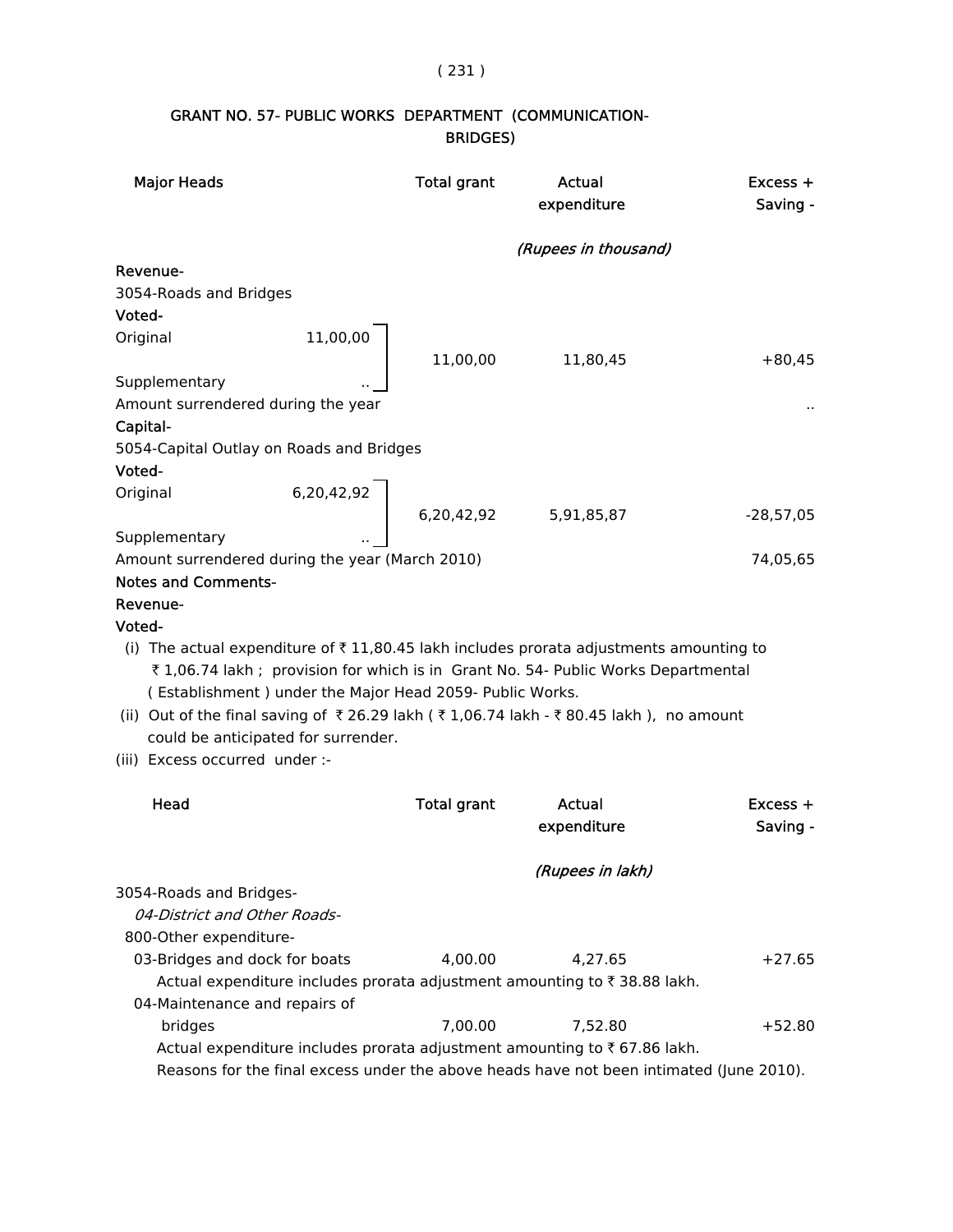Voted-

- (iv) The actual expenditure of  $\bar{z}$  5,91,85.87 lakh includes prorata adjustments amounting to ₹ 53,82.91 lakh ; provision for which is in Grant No. 54- Public Works Departmental ( Establishment ) under the Major Head 2059- Public Works.
- (v) Out of the final saving of ₹82,39.96 lakh (₹53,82.91 lakh + ₹28,57.05 lakh ), only a sum of  $\bar{\tau}$  74,05.65 lakh could be anticipated for surrender.
- (vi) Saving ( partly counterbalanced by excess under other heads ) occurred under :-

| Head                         |                                                                   | <b>Total grant</b> | <b>Actual</b><br>expenditure                                                      | $Excess +$<br>Saving - |
|------------------------------|-------------------------------------------------------------------|--------------------|-----------------------------------------------------------------------------------|------------------------|
|                              |                                                                   |                    |                                                                                   |                        |
|                              | 5054-Capital Outlay on Roads and Bridges-                         |                    | (Rupees in lakh)                                                                  |                        |
| 04-District and Other Roads- |                                                                   |                    |                                                                                   |                        |
| 101-Bridges-                 |                                                                   |                    |                                                                                   |                        |
|                              | 34-Arrangements for Current works of                              |                    |                                                                                   |                        |
|                              | Sanctioned bridges under R.I.D.F.                                 |                    |                                                                                   |                        |
| financed by NABARD-          |                                                                   |                    |                                                                                   |                        |
| Ο.                           | 40,00.00                                                          |                    |                                                                                   |                        |
|                              |                                                                   | 27,14.10           | 28,06.74                                                                          | $+92.64$               |
| R.                           | $-12,85.90$                                                       |                    |                                                                                   |                        |
|                              |                                                                   |                    | Actual expenditure includes prorata adjustment amounting to ₹2,55.16 lakh.        |                        |
|                              | Reasons for surrender of ₹12,85.90 lakh have not been intimated.  |                    |                                                                                   |                        |
|                              | 35-Lump-sum provision for Construction of                         |                    |                                                                                   |                        |
|                              | new Bridges under State Sector (General)                          |                    |                                                                                   |                        |
| work-                        |                                                                   |                    |                                                                                   |                        |
| O.                           | 40,00.00                                                          |                    |                                                                                   |                        |
|                              |                                                                   | 38,50.00           | 36,88.65                                                                          | $-1,61.35$             |
| R.                           | $-1,50.00$                                                        |                    |                                                                                   |                        |
|                              |                                                                   |                    | Actual expenditure includes prorata adjustment amounting to ₹ 3,37.70 lakh.       |                        |
|                              | 36-Construction of new bridges on                                 |                    |                                                                                   |                        |
|                              | different Category of roads in the                                |                    |                                                                                   |                        |
|                              | State (Financed by NABARD)-                                       |                    |                                                                                   |                        |
| O.                           | 1,27,14.00                                                        |                    |                                                                                   |                        |
|                              |                                                                   |                    | 67,44.25 76,12.98                                                                 | $+8,68.73$             |
| R.                           | $-59,69.75$                                                       |                    |                                                                                   |                        |
|                              |                                                                   |                    | Actual expenditure includes prorata adjustment amounting to ₹6,92.09 lakh.        |                        |
|                              | Reasons for surrender of ₹ 59,69.75 lakh have not been intimated. |                    |                                                                                   |                        |
| 97-Externally Aided Schemes  |                                                                   | 32,00.00           | 27,50.00                                                                          | $-4,50.00$             |
|                              |                                                                   |                    | Actual expenditure includes prorata adjustment amounting to ₹ 2,50.00 lakh.       |                        |
|                              |                                                                   |                    | Reasons for the final saving/excess under the above heads have not been intimated |                        |
| (June 2010).                 |                                                                   |                    |                                                                                   |                        |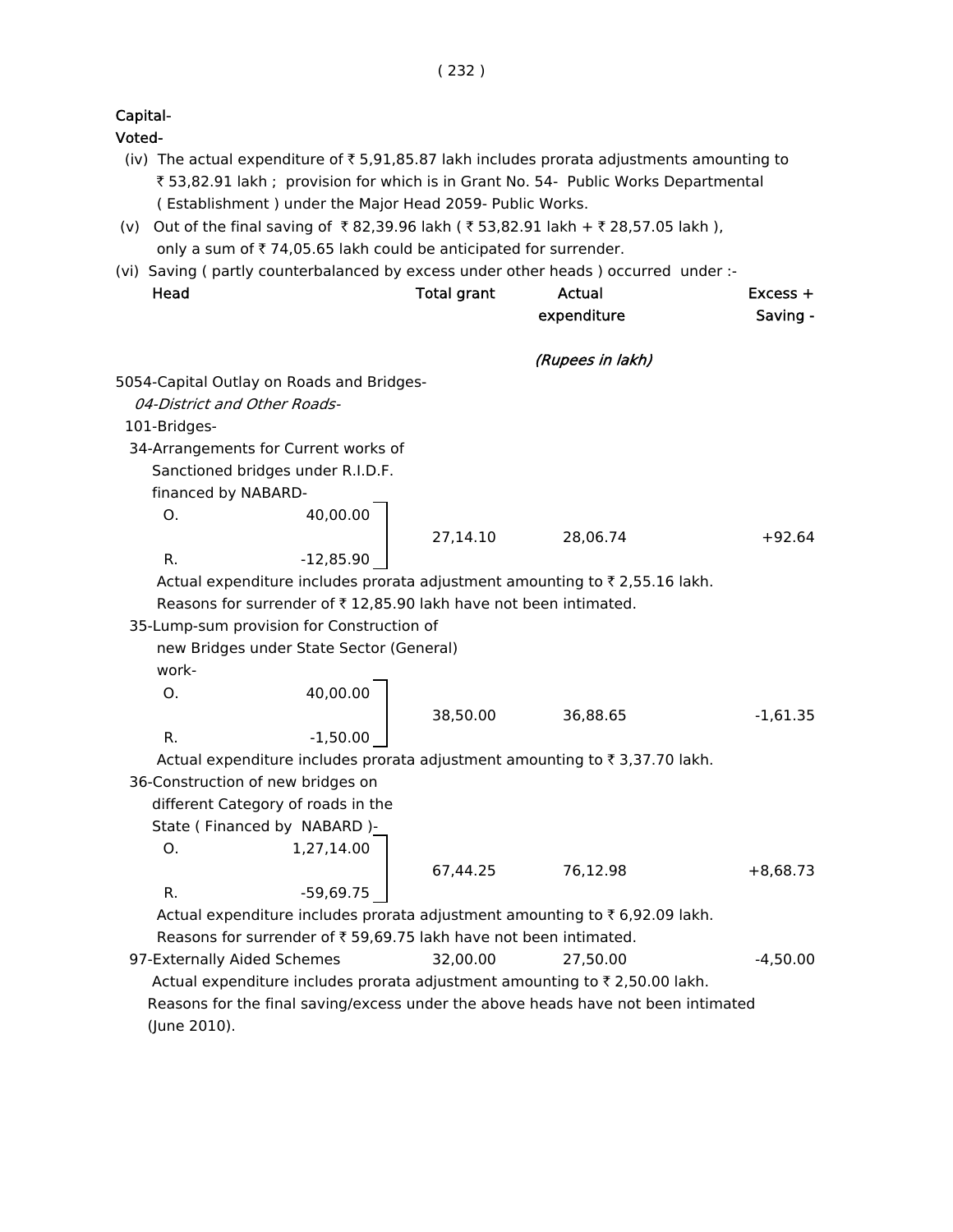(vii) Excess occurred under :-

| Head                                                                                    | Total grant | Actual           | $Excess +$  |
|-----------------------------------------------------------------------------------------|-------------|------------------|-------------|
|                                                                                         |             | expenditure      | Saving -    |
|                                                                                         |             |                  |             |
|                                                                                         |             | (Rupees in lakh) |             |
| 5054-Capital Outlay on Roads and Bridges-                                               |             |                  |             |
| 04-District and Other Roads-                                                            |             |                  |             |
| 101-Bridges-                                                                            |             |                  |             |
| 04-General Bridges Construction (State                                                  |             |                  |             |
| Sector) (Works after 01.04.97)                                                          | 2.00.28.92  | 2.24.17.51       | $+23.88.59$ |
| Actual expenditure includes prorata adjustment amounting to ₹20,37.96 lakh.             |             |                  |             |
| Reasons for the final excess under the above head have not been intimated (June 2010).  |             |                  |             |
| 05-Railway Overhead bridges                                                             | 1.81.00.00  | 1.99.10.00       | $+18.10.00$ |
| Actual expenditure includes prorata adjustment amounting to $\bar{\tau}$ 18,10.00 lakh. |             |                  |             |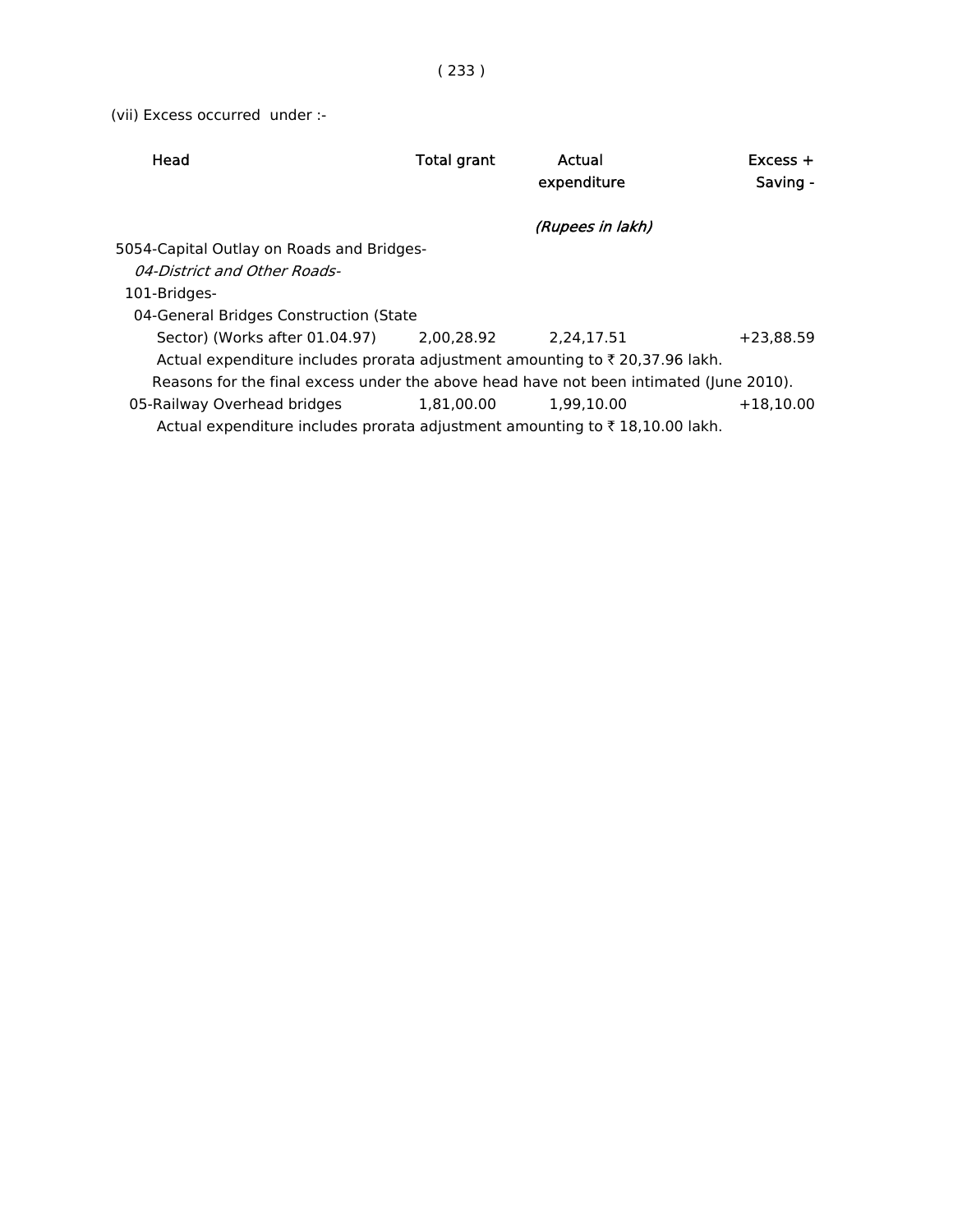#### ( 234 )

## GRANT NO. 58- PUBLIC WORKS DEPARTMENT (COMMUNICATIONS-ROADS)

| <b>Major Heads</b>                                     |            | <b>Total grant</b><br>or<br>appropriation                                        | Actual<br>expenditure | Excess +<br>Saving - |
|--------------------------------------------------------|------------|----------------------------------------------------------------------------------|-----------------------|----------------------|
|                                                        |            |                                                                                  | (Rupees in thousand)  |                      |
| Revenue-                                               |            |                                                                                  |                       |                      |
| 3054-Roads and Bridges                                 |            |                                                                                  |                       |                      |
|                                                        |            |                                                                                  |                       |                      |
| Voted-<br>Original 12,84,37,86 12,84,37,86 14,16,77,34 |            |                                                                                  |                       |                      |
|                                                        |            |                                                                                  |                       | $+1,32,39,48$        |
|                                                        |            |                                                                                  |                       |                      |
| Amount surrendered during the year (March 2010)        |            |                                                                                  |                       | 2,70,88              |
| Charged-                                               |            |                                                                                  |                       |                      |
| Original                                               | 5,00       |                                                                                  |                       |                      |
| Supplementary                                          |            | 5,00                                                                             | .,                    | -5,00                |
| Amount surrendered during the year (March 2010)        |            |                                                                                  |                       | 5,00                 |
| Capital-                                               |            |                                                                                  |                       |                      |
| 5054-Capital Outlay on Roads and Bridges               |            |                                                                                  |                       |                      |
| Voted-                                                 |            |                                                                                  |                       |                      |
| Original                                               |            |                                                                                  |                       |                      |
|                                                        |            | $27,63,04,76$<br>31,03,96,76 42,44,80,46                                         |                       | $+11,40,83,70$       |
| Supplementary                                          | 3,40,92,00 |                                                                                  |                       |                      |
| Amount surrendered during the year (March 2010)        |            |                                                                                  |                       | 1,29,05,41           |
| Charged-                                               |            |                                                                                  |                       |                      |
| Original                                               |            |                                                                                  |                       |                      |
|                                                        |            | $\left\{ \begin{array}{ccc} 5,50,00 & & 5,50,00 & & 4,31,18 \end{array} \right.$ |                       | $-1,18,82$           |
| Supplementary                                          |            |                                                                                  |                       |                      |
| Amount surrendered during the year (March 2010)        |            |                                                                                  |                       | 1,18,87              |
|                                                        |            |                                                                                  |                       |                      |
| <b>Notes and Comments-</b>                             |            |                                                                                  |                       |                      |

Revenue-

- Voted-
- (i) The actual expenditure of  $\bar{\tau}$  14,16,77,33,731 includes prorata adjustment amounting to ₹ 1,28,74,51,264 ; provision for which is in Grant No. 54-Public Works Departmental ( Establishment ) under the Major Head 2059- Public Works.
- (ii) The expenditure exceeded the voted provision by ₹ 3,64,96,467 (₹ 1,32,39,47,731 - $\bar{\tau}$  1,28,74,51,264); the excess requires regularisation.
- (iii) In view of the final excess of  $\bar{x}$  3,64.96 lakh, surrender of  $\bar{x}$  2,70.88 lakh was injudicious and indicative of incorrect estimation of expenditure.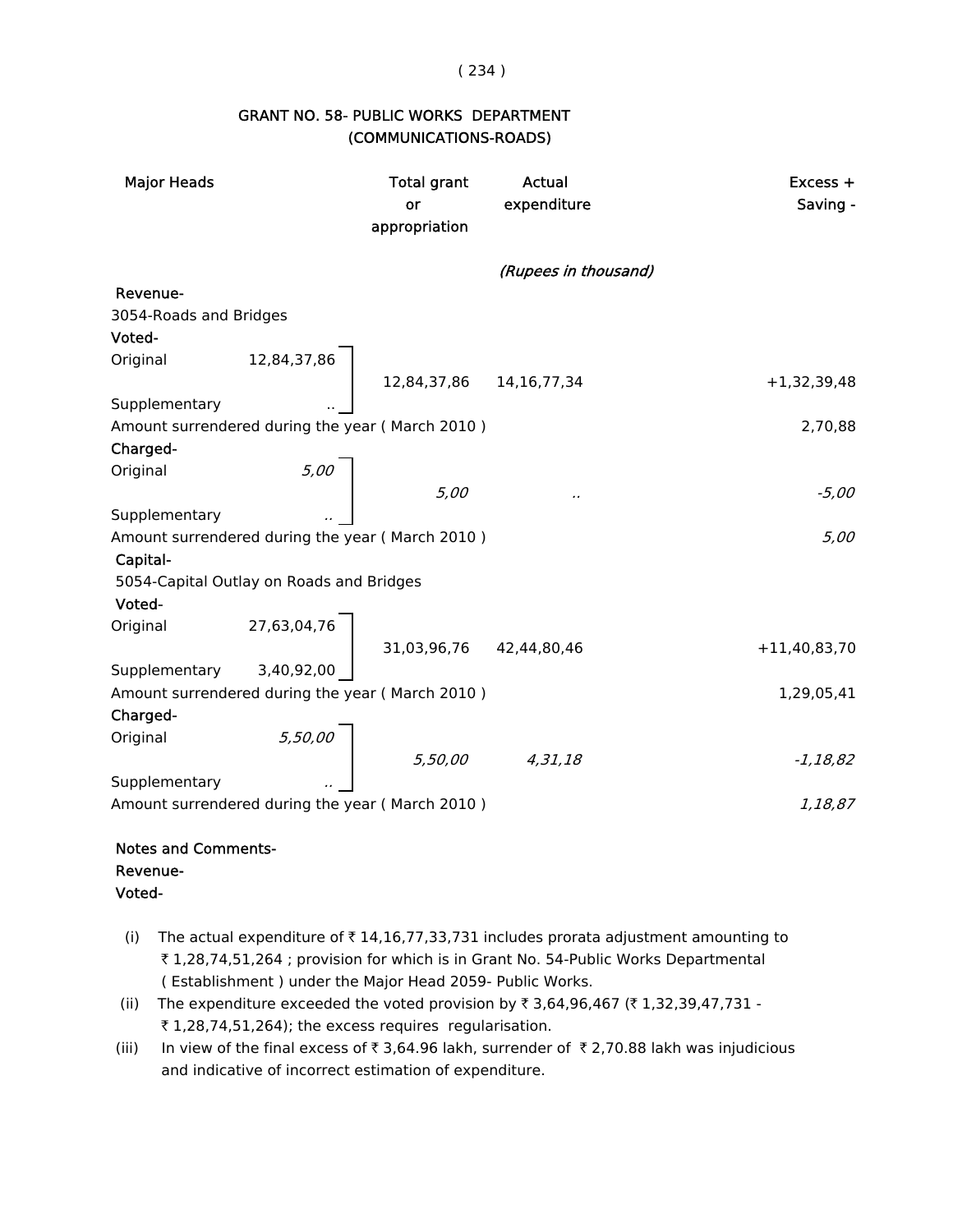# ( 235 )

(iv) Excess (partly counterbalanced by saving under other heads) occurred mainly under:-

| Head                                                                                           | <b>Total grant</b> | Actual<br>expenditure<br>(Rupees in lakh) | $Excess +$<br>Saving - |
|------------------------------------------------------------------------------------------------|--------------------|-------------------------------------------|------------------------|
| 3054-Roads and Bridges-                                                                        |                    |                                           |                        |
| 04-District and other Roads-                                                                   |                    |                                           |                        |
| 337-Road Works-                                                                                |                    |                                           |                        |
| 03-Maintenance and repairs-                                                                    |                    |                                           |                        |
| 2,77,68.00<br>О.                                                                               |                    |                                           |                        |
|                                                                                                | 2,77,53.34         | 3,17,88.70                                | $+40,35.35$            |
| R.<br>$-14.66$                                                                                 |                    |                                           |                        |
| Actual expenditure includes prorata adjustment amounting to ₹28,89.88 lakh.                    |                    |                                           |                        |
| Reasons for surrender of ₹14.66 lakh have not been intimated.                                  |                    |                                           |                        |
| 04-Maintenance of roads under State                                                            |                    |                                           |                        |
| Road Fund                                                                                      | 10,00,00.00        | 10,94,35.76                               | $+94,35.76$            |
| Actual expenditure includes prorata adjustment amounting to ₹99,49.28 lakh.                    |                    |                                           |                        |
| 80-General-                                                                                    |                    |                                           |                        |
| 800-Other expenditure-                                                                         |                    |                                           |                        |
| 07-Maintenance and repairs-                                                                    |                    |                                           |                        |
| Ο.<br>3,50.00                                                                                  |                    |                                           |                        |
|                                                                                                | 3,44.10            | 3,82.79                                   | $+38.69$               |
| R.<br>$-5.90$                                                                                  |                    |                                           |                        |
| Actual expenditure includes prorata adjustment amounting to ₹34.80 lakh.                       |                    |                                           |                        |
| Reasons for surrender of ₹5.90 lakh have not been intimated.                                   |                    |                                           |                        |
| Reasons for the final saving/excess under the above heads have not been intimated (June 2010). |                    |                                           |                        |
| (v) Saving occurred mainly under :-                                                            |                    |                                           |                        |
| 3054-Roads and Bridges-                                                                        |                    |                                           |                        |
| 80-General-                                                                                    |                    |                                           |                        |
| 800-Other expenditure-                                                                         |                    |                                           |                        |
| 08-Organisation of 70th Seminar of                                                             |                    |                                           |                        |
| Indian Road Congress in 2009-10-                                                               |                    |                                           |                        |
| 2,50.00<br>О.                                                                                  |                    |                                           |                        |
|                                                                                                |                    |                                           |                        |
| $-2,50.00$<br>R.                                                                               |                    |                                           |                        |
| Reasons for surrender of ₹ 2,50.00 lakh have not been intimated.                               |                    |                                           |                        |
| Charged-                                                                                       |                    |                                           |                        |
| (vi) Saving occurred under :-                                                                  |                    |                                           |                        |
| Head                                                                                           | <b>Total</b>       | Actual                                    | $Excess +$             |
|                                                                                                | appropriation      | expenditure                               | Saving -               |
|                                                                                                |                    | (Rupees in lakh)                          |                        |
| 3054-Roads and Bridges-<br>80-General-                                                         |                    |                                           |                        |
|                                                                                                |                    |                                           |                        |
| 800-Other expenditure-                                                                         |                    |                                           |                        |
| 04-Payment of decretal amount-<br>5.00<br>О.                                                   |                    |                                           |                        |
|                                                                                                |                    |                                           |                        |
| $-5.00$<br>R.                                                                                  |                    |                                           |                        |
| Reasons for surrender of ₹5.00 lakh have not been intimated.                                   |                    |                                           |                        |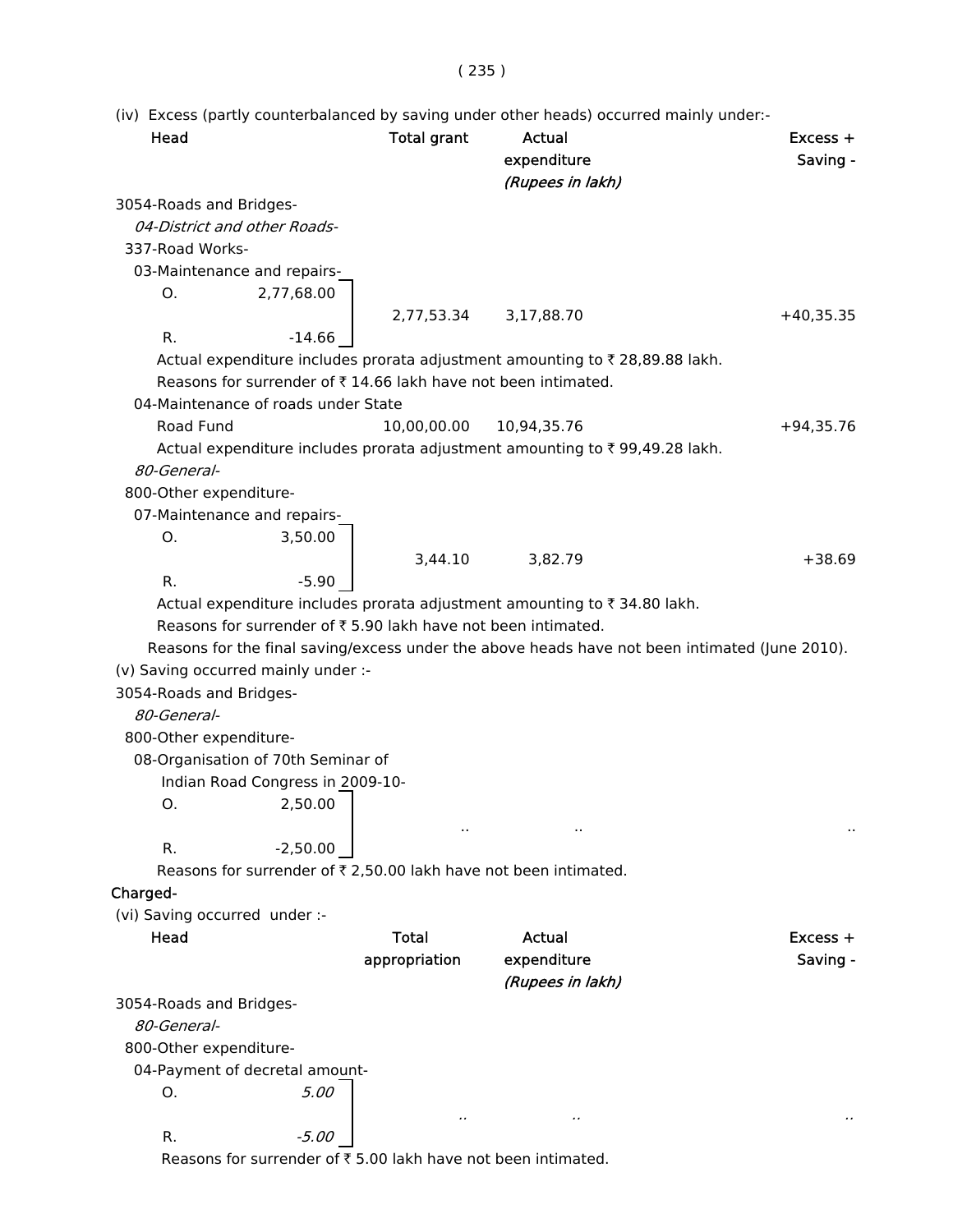#### ( 236 )

#### (vii) Expenditure Financed from the Uttar Pradesh Roads and Bridges Fund :-

 This Fund was created for meeting expenditure on the development of roads and communications in the State. It is constituted out of the proceeds of the Tax of Motor Vehicles which are credited to this Fund by debit to Grant No.43- "Transport Department". The Actual expenditure on roads and communications is initially debited to Major Heads "3054-Roads and Bridges" and "3604-Compen station and Assignments to Local Bodies and Panchayati Raj Institutions" " Grant No. 2- Housing Department and Grant No.14- Agriculture and Other Allied Departments ( Panchayati Raj )" against provision made in these grants and subsequently transferred to the Fund before the close of the accounts of the year.

 For raising resources for the construction of high level bridges , Government levies tolls on permanent bridges under the administrative control and management of the State Public Works Department , opened to Traffic after 21st July,1956. The receipts there from credited to Major Head "1054- Roads and Bridges" and from Ist April, 1959 an equivalent amount is transferred to the Fund by debit to this grant (Major Head "3054-Roads and Bridges"). The actual expenditure on bridges decided to be met from the Fund is initially booked under this grant and is subsequently transferred to the Fund before closing the accounts of the year.

 Neither any amount was credited nor any expenditure was met out to/ from the Fund during the year leaving balance at the credit of the Fund on 31st March, 2010  $\bar{\tau}$  9,98.41 crores.

#### (viii) Subventions from the Central Road Fund :-

 The additional revenue realised from increase in excise and import duties on motor duties and motor spirit is credited to the Central Road Fund and constituted by the Government of India. From this Fund subventions are given to the State for the expenditure on schemes of road development approved by the Government of India.The amount received as subventions is credited in the account of the State Government as grant received from the Government of India and simultaneously an equivalent amount is credited to the deposit account"Subventions from Central Road Fund" by debit to this grant (Grant No 58-Public Works Department-Communications-Roads).

 The actual expenditure on schemes of road development is initially booked under this grant and subsequently transferred to the deposit account.

The balance at the credit of the Fund on 31st March, 2010 was  $\bar{\tau}$  81.08 crores.

 An account of the transactions in the deposit account during the year is given in Statement no.16 of the Finance Accounts.

### Capital-

#### Voted-

- (ix) The actual expenditure of  $\bar{\tau}$  42,44,80,46,440 includes the recoupment of Contingency Fund amounting to  $\bar{\tau}$  1,74,88,000 for the year 1994-95. It also includes prorata adjustments amounting to  $\overline{z}$  2,54,87,07,444; provision for which is in Grant No. 54- Public Works Departmental (Establishment) under the Major Head 2059- Public Works.
- (x) The expenditure exceeded the voted provision by  $\bar{x}$  8,84,21,74,996 {  $\bar{x}$  11,40,83,70,440 - $($  ₹ 1,74,88,000 + ₹ 2,54,87,07,444) }; the excess requires regularisation.
- (xi) In view of the final excess of  $\bar{\tau}$  8,84,21.75 lakh ; surrender of  $\bar{\tau}$  1,29,05.41 lakh was injudicious and indicative of incorrect estimation of expenditure.
- (xii) In view of the final excess of  $\bar{\tau}$  8,84,21.75 lakh; the supplementary grant of  $\bar{\tau}$  3,40,92.00 lakh obtained in August 2009 and February 2010 proved inadequate.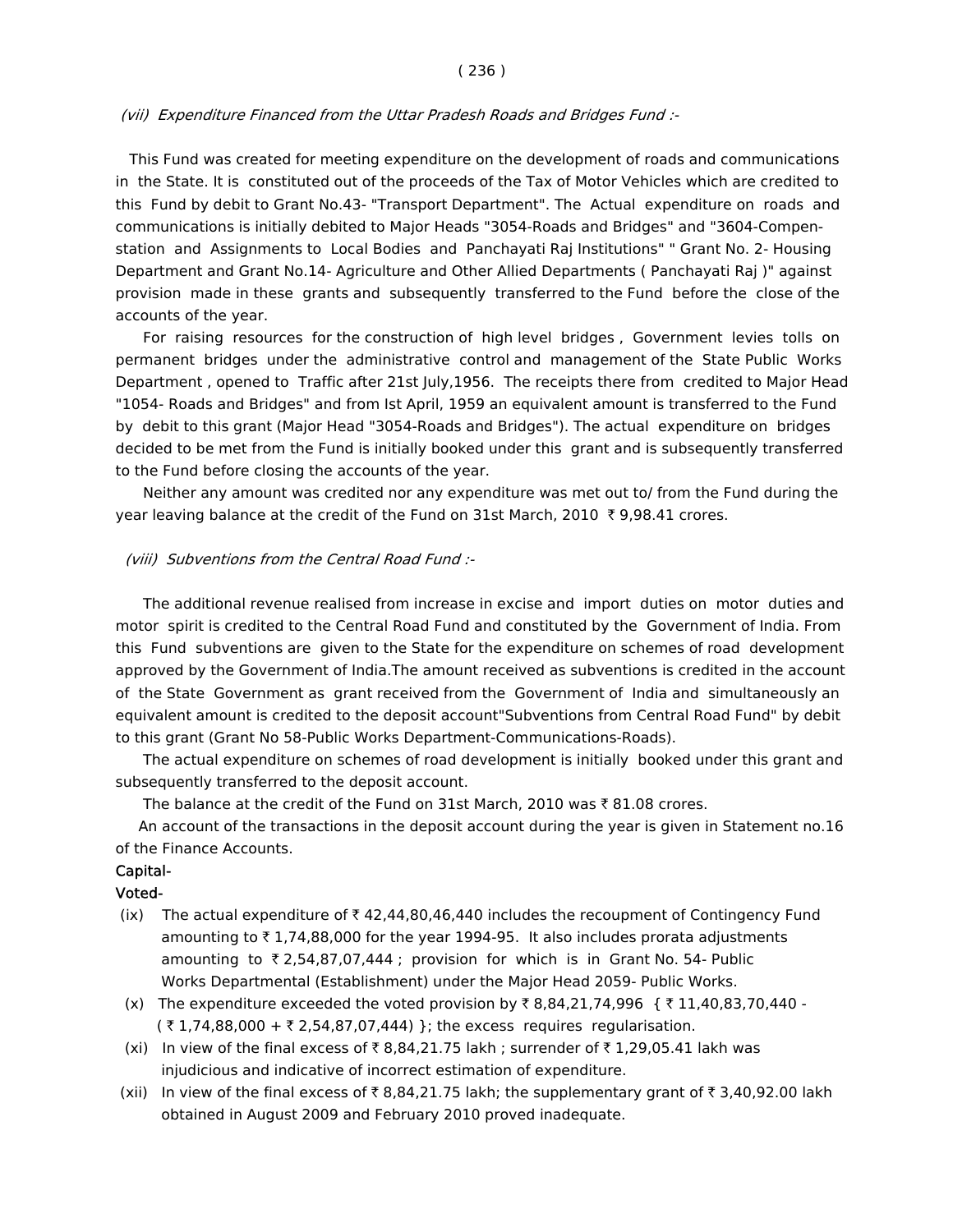( 237 )

(xiii) Excess (partly counterbalanced by saving under other heads) occurred mainly under:-

| Head                   |                                           | <b>Total grant</b> | Actual<br>expenditure                                                            | $Excess +$<br>Saving -                                                                                         |
|------------------------|-------------------------------------------|--------------------|----------------------------------------------------------------------------------|----------------------------------------------------------------------------------------------------------------|
|                        |                                           |                    | (Rupees in lakh)                                                                 |                                                                                                                |
|                        | 5054-Capital Outlay on Roads and Bridges- |                    |                                                                                  |                                                                                                                |
| 03-State Highways-     |                                           |                    |                                                                                  |                                                                                                                |
| 337-Road Works-        |                                           |                    |                                                                                  |                                                                                                                |
|                        | 03-Construction works of State Highways-  |                    |                                                                                  |                                                                                                                |
| Ο.                     | 2,30,00.00                                |                    |                                                                                  |                                                                                                                |
|                        |                                           | 2,43,00.00         | 2,66,57.23                                                                       | $+23,57.23$                                                                                                    |
| R.                     | 13,00.00                                  |                    |                                                                                  |                                                                                                                |
|                        |                                           |                    | Actual expenditure includes prorata adjustment amounting to ₹24,23.39 lakh.      |                                                                                                                |
|                        |                                           |                    | Reasons for augmentation of provision by ₹13,00.00 lakh have not been intimated. |                                                                                                                |
| 799-Suspense-          |                                           |                    |                                                                                  |                                                                                                                |
| 03-Stock suspense      |                                           |                    | 6,29,79.02                                                                       | $+6,29,79.02$                                                                                                  |
|                        |                                           |                    | During 2006-07, 2007-08 and 2008-09 also, the expenditure of ₹4,28,17.68 lakh,   |                                                                                                                |
|                        |                                           |                    |                                                                                  | ₹ 6,63,26.70 lakh and ₹ 8,17,30.66 lakh respectively under this head was without provision.                    |
|                        |                                           |                    |                                                                                  |                                                                                                                |
| 04-Miscellaneous Works |                                           |                    |                                                                                  |                                                                                                                |
| Advances               |                                           |                    | 5,00,51.54                                                                       | $+5,00,51.54$                                                                                                  |
|                        |                                           |                    | During 2006-07, 2007-08 and 2008-09 also, the expenditure of ₹4,05,89.50 lakh,   |                                                                                                                |
|                        |                                           |                    |                                                                                  | ₹5,81,62.16 lakh and ₹6,75,83.09 lakh respectively under this head was without provision.                      |
|                        |                                           |                    |                                                                                  |                                                                                                                |
|                        | 04-District and other Roads-              |                    |                                                                                  |                                                                                                                |
| 337-Road Works-        |                                           |                    |                                                                                  |                                                                                                                |
|                        | 05-Expenses from U.P. Trade               |                    |                                                                                  |                                                                                                                |
|                        | Development Fund                          | 2,36,00.00         | 2,37,49.94                                                                       | $+1,49.94$                                                                                                     |
| 13-Lump-sum provision- |                                           |                    |                                                                                  |                                                                                                                |
| О.                     | 9,89,54.74                                |                    |                                                                                  |                                                                                                                |
| S.                     | 3,10,92.00                                | 13,71,76.75        | 15,09,80.61                                                                      | $+1,38,03.86$                                                                                                  |
| R.                     | 71,30.01                                  |                    |                                                                                  |                                                                                                                |
|                        |                                           |                    | Actual expenditure includes prorata adjustment amounting to ₹1,37,24.38 lakh.    |                                                                                                                |
|                        |                                           |                    |                                                                                  | Out of net augmentation of provision by $\overline{\tau}$ 71,30.01 lakh, reasons for augmentation of provision |
|                        |                                           |                    | by ₹74,40.69 lakh and surrender of ₹3,10.68 lakh have not been intimated.        |                                                                                                                |
|                        | 33-Construction of new Roads/             |                    |                                                                                  |                                                                                                                |
| bridges                |                                           |                    | 1,74.88                                                                          | $+1,74.88$                                                                                                     |
|                        |                                           |                    |                                                                                  | Actual expenditure pertains to the recoupment of Contingency Fund for the year 1994-95.                        |
|                        | 57-Construction/strengthening of Roads    |                    |                                                                                  |                                                                                                                |
|                        | under State Road Fund-                    | 3,00,00.00         | 3,28,31.39                                                                       | $+28,31.39$                                                                                                    |
|                        |                                           |                    | Actual expenditure includes prorata adjustment amounting to ₹29,84.67 lakh.      |                                                                                                                |
|                        | 63-Provision for current works for        |                    |                                                                                  |                                                                                                                |
|                        | Construction of roads and small           |                    |                                                                                  |                                                                                                                |
|                        | bridges in Naxal affected                 |                    |                                                                                  |                                                                                                                |
| areas                  |                                           | 50,00.00           | 54,86.31                                                                         | $+4,86.31$                                                                                                     |
|                        |                                           |                    | Actual expenditure includes prorata adjustment amounting to ₹4,98.76 lakh.       |                                                                                                                |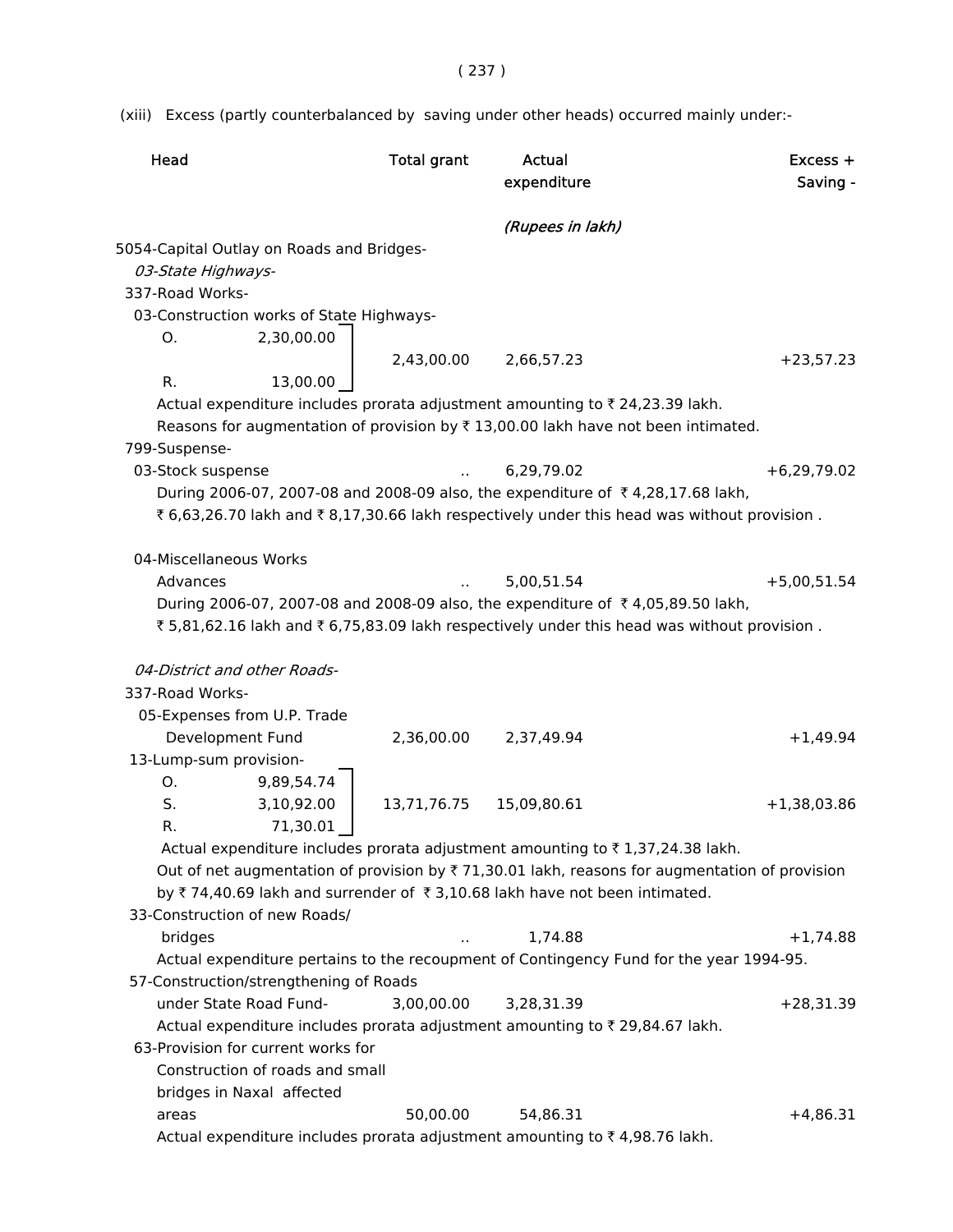| ×<br>۰<br>× |  |  |  |
|-------------|--|--|--|
|-------------|--|--|--|

| Head                   |                                             | <b>Total grant</b> | Actual<br>expenditure                                                                            | $Excess +$<br>Saving - |
|------------------------|---------------------------------------------|--------------------|--------------------------------------------------------------------------------------------------|------------------------|
|                        |                                             |                    | (Rupees in lakh)                                                                                 |                        |
|                        | 65-Lump-sum provision for New Construction  |                    |                                                                                                  |                        |
|                        | Works of rural roads and small bridges      |                    |                                                                                                  |                        |
|                        | in Naxal affected areas                     | 40,00.00           | 43,91.96                                                                                         | $+3,91.96$             |
|                        |                                             |                    | Actual expenditure includes prorata adjustment amounting to ₹3,99.26 lakh.                       |                        |
|                        | 74-Provision for Current Works for          |                    |                                                                                                  |                        |
|                        | reconstruction/ improvement of              |                    |                                                                                                  |                        |
|                        | urban roads under Hon. Shri                 |                    |                                                                                                  |                        |
|                        | Kanshi Ram ji urban Integreted              |                    |                                                                                                  |                        |
| Development scheme-    |                                             |                    |                                                                                                  |                        |
| Ο.                     | 0.01                                        |                    |                                                                                                  |                        |
|                        |                                             | 39,13.15           | 35,31.32                                                                                         | $-3,81.83$             |
| R.                     | 39,13.14                                    |                    |                                                                                                  |                        |
|                        |                                             |                    | Actual expenditure includes prorata adjustment amounting to ₹35.65 lakh.                         |                        |
|                        |                                             |                    | Out of net augmentation of provision by ₹ 39,13.14 lakh, reasons for augmentation of provision   |                        |
|                        |                                             |                    | by ₹41,72.37 lakh and surrender of ₹2,59.23 lakh have not been intimated.                        |                        |
|                        | 76-Provision for current works for metaling |                    |                                                                                                  |                        |
|                        | of Canals service roads in the State-       |                    |                                                                                                  |                        |
| Ο.                     | 20,00.00                                    |                    |                                                                                                  |                        |
|                        |                                             | 24,77.72           | 26,83.02                                                                                         | $+2,05.30$             |
| R.                     | 4,77.72                                     |                    |                                                                                                  |                        |
|                        |                                             |                    | Actual expenditure includes prorata adjustment amounting to ₹ 2,43.91 lakh.                      |                        |
|                        | 97-Externally Aided Schemes-                |                    | Reasons for augmentation of provision by $\overline{\tau}$ 4,77.72 lakh have not been intimated. |                        |
| R.                     | 2,00.00                                     | 2,00.00            | 0.11                                                                                             | $-1,99.89$             |
|                        |                                             |                    | Actual expenditure includes prorata adjustment amounting to ₹0.01 lakh.                          |                        |
|                        |                                             |                    | Reasons for augmentation of provision by $\overline{x}$ 2,00.00 lakh have not been intimated.    |                        |
| 800-Other expenditure- |                                             |                    |                                                                                                  |                        |
|                        | 04-Construction works under Central         |                    |                                                                                                  |                        |
| Road Fund-             |                                             |                    |                                                                                                  |                        |
| Ο.                     | 3,00,00.00                                  |                    |                                                                                                  |                        |
|                        |                                             | 3,25,00.00         | 3,17,67.90                                                                                       | $-7,32.10$             |
| R.                     | 25,00.00                                    |                    |                                                                                                  |                        |
|                        |                                             |                    | Actual expenditure includes prorata adjustment amounting to ₹ 28,86.74 lakh.                     |                        |
|                        |                                             |                    | Reasons for augmentation of provision by ₹ 25,00.00 lakh have not been intimated.                |                        |
|                        |                                             |                    | Reasons for the final excess/saving/expenditure without provision under the above heads have     |                        |
|                        | not been intimated (June 2010).             |                    |                                                                                                  |                        |
|                        |                                             |                    |                                                                                                  |                        |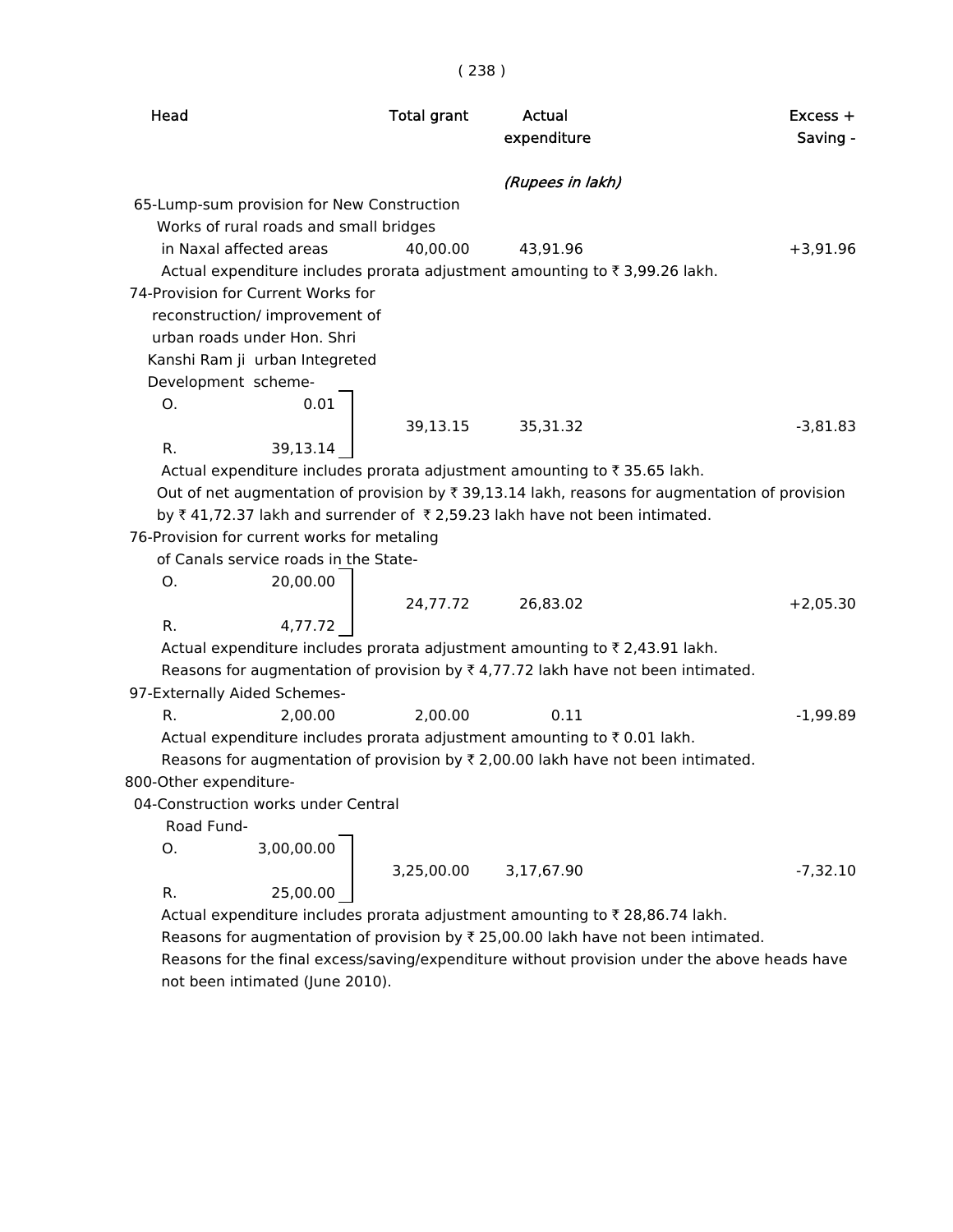( 239 )

(xiv) Saving occurred mainly under :-

| Head                  |                                           | <b>Total grant</b> | <b>Actual</b><br>expenditure<br>(Rupees in lakh)                                               | $Excess +$<br>Saving - |
|-----------------------|-------------------------------------------|--------------------|------------------------------------------------------------------------------------------------|------------------------|
|                       | 5054-Capital Outlay on Roads and Bridges- |                    |                                                                                                |                        |
|                       | 04-District and other Roads-              |                    |                                                                                                |                        |
| 337-Road Works-       |                                           |                    |                                                                                                |                        |
|                       | 64-Lump-sum provision for Current         |                    |                                                                                                |                        |
|                       | works of link roads / small bridges       |                    |                                                                                                |                        |
|                       | R.I.D.F. Scheme Financed NABARD-          |                    |                                                                                                |                        |
| (Distric Plan)-       |                                           |                    |                                                                                                |                        |
| Ο.                    | 1,10,00.00                                |                    |                                                                                                |                        |
|                       |                                           | 99,66.69           | 90,50.60                                                                                       | $-9,16.09$             |
| R.                    | $-10,33.31$                               |                    |                                                                                                |                        |
|                       |                                           |                    | Actual expenditure includes prorata adjustment amounting to ₹8,22.48 lakh.                     |                        |
|                       |                                           |                    | Reasons for surrender of ₹10,33.31 lakh have not been intimated.                               |                        |
|                       | 66-Lump-sum provision for New Works       |                    |                                                                                                |                        |
|                       | of rural link roads and small bridges     |                    |                                                                                                |                        |
|                       | (NABARD) (Distric Plan)-                  |                    |                                                                                                |                        |
| Ο.                    | 1,80,00.00                                |                    |                                                                                                |                        |
|                       |                                           | 17,18.72           | 37,76.78                                                                                       | $+20,58.06$            |
| R.                    | $-1,62,81.28$                             |                    |                                                                                                |                        |
|                       |                                           |                    | Actual expenditure includes prorata adjustment amounting to ₹ 3,43.65 lakh.                    |                        |
|                       |                                           |                    | Out of total saving of ₹1,62,81.28 lakh, reasons for surrender of ₹1,12,81.28 lakh and         |                        |
|                       |                                           |                    | reduction in provision by ₹ 50,00.00 lakh have not been intimated.                             |                        |
|                       | 68-Lump-sum provision for Viability gap   |                    |                                                                                                |                        |
|                       | Funding schemes of Public                 |                    |                                                                                                |                        |
| Partnership Projects- |                                           |                    |                                                                                                |                        |
| 0.                    | 10,00.00                                  |                    |                                                                                                |                        |
|                       |                                           |                    |                                                                                                |                        |
| R.                    | $-10,00.00$                               |                    |                                                                                                |                        |
|                       |                                           |                    | Reasons for reduction in provision by $\overline{\tau}$ 10,00.00 lakh have not been intimated. |                        |
|                       | 69-Lump-sum provision for new works for   |                    |                                                                                                |                        |
|                       | repairs of roads for safe transportation- |                    |                                                                                                |                        |
| Ο.                    | 2,00.00                                   |                    |                                                                                                |                        |
|                       |                                           | 50.00              | 54.92                                                                                          | $+4.92$                |
| R.                    | $-1,50.00$                                |                    |                                                                                                |                        |
|                       |                                           |                    | Actual expenditure includes prorata adjustment amounting to ₹4.99 lakh.                        |                        |
|                       |                                           |                    | Reasons for reduction in provision by $\overline{\tau}$ 1,50.00 lakh have not been intimated.  |                        |
|                       | 72-Metaling of service roads of canals    |                    |                                                                                                |                        |
| of State-             |                                           |                    |                                                                                                |                        |
| 0.                    | 20,00.00                                  |                    |                                                                                                |                        |
|                       |                                           | 8,90.00            | 9,60.51                                                                                        | $+70.51$               |
| R.                    | $-11,10.00$                               |                    |                                                                                                |                        |
|                       |                                           |                    | Actual expenditure includes prorata adjustment amounting to ₹87.32 lakh.                       |                        |

Reasons for reduction in provision by  $\bar{\tau}$  11,10.00 lakh have not been intimated.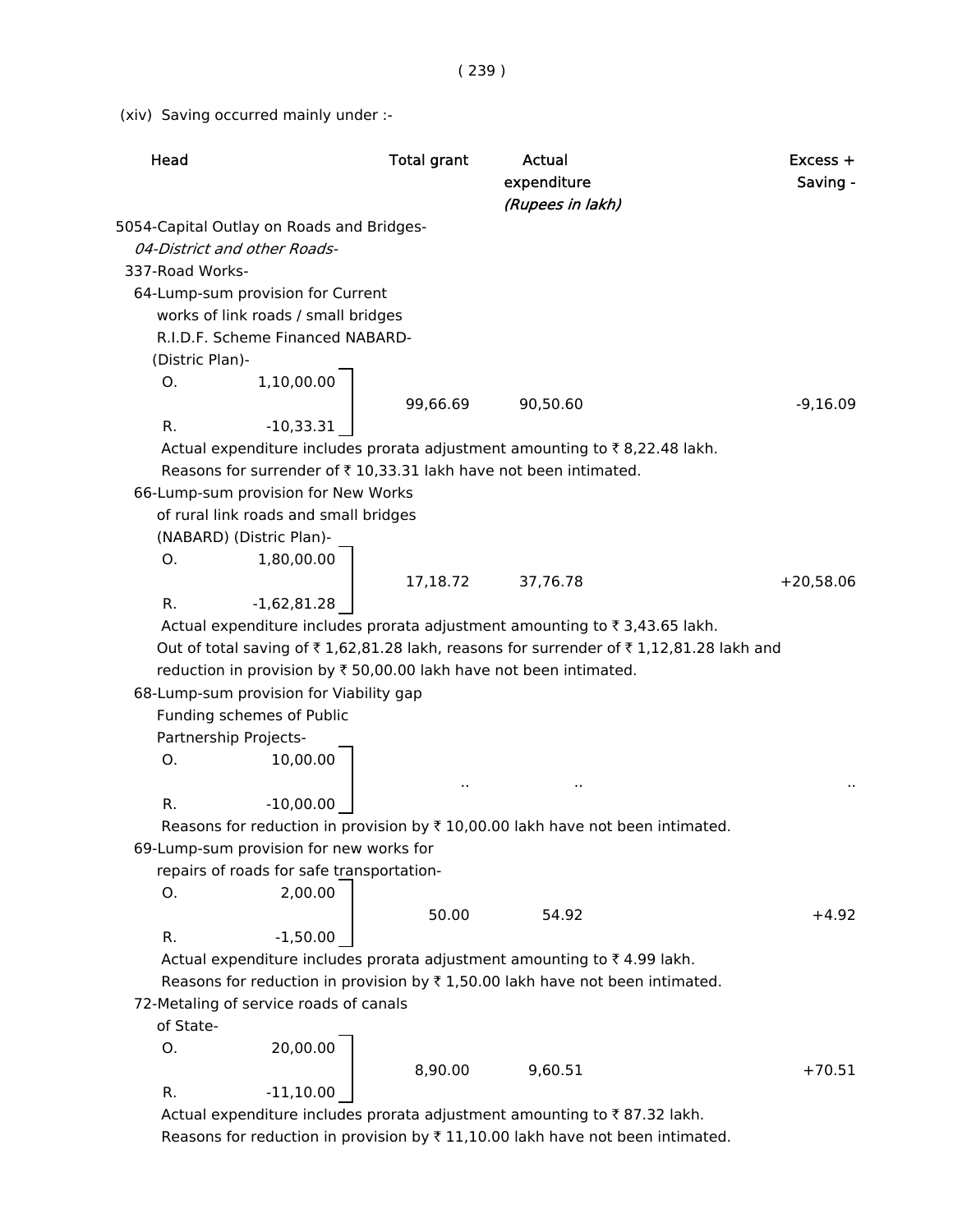# ( 240 )

| 73-Provision for Current Works for<br>Improvement of roads-<br>2,00.00<br>O.<br>50.56<br>$+5.06$<br>55.62<br>R.<br>$-1,49.44$<br>Actual expenditure includes prorata adjustment amounting to ₹5.06 lakh.<br>Reasons for reduction in provision by $\overline{\tau}$ 1,49.44 lakh have not been intimated.<br>75-Lump-sum provision for Current Works<br>for Construction of by-pass to the cities<br>having more than one lac, Population-<br>30,00.00<br>O.<br>$\cdot$<br>R.<br>$-30,00.00$<br>Reasons for reduction in provision by $\overline{\tau}$ 30,00.00 lakh have not been intimated.<br>77-Lump-sum Provision for New Works<br>for construction/ re-construction of<br>urban roads under Hon. Shri<br>Kanshi Ram ji urban poor Housing<br>scheme-<br>30,00.00<br>O.<br>4,37.39<br>9,10.20<br>$+4,72.81$<br>R.<br>$-25,62.61$<br>Actual expenditure includes prorata adjustment amounting to ₹84.26 lakh.<br>Out of total anticipated saving of ₹ 25,62.61 lakh, reasons for reduction in provision by<br>₹ 25,41.72 lakh and surrender of ₹ 20.89 lakh have not been intimated.<br>05-Roads of Inter-State and<br>Economic Importance-<br>337-Road Works-<br>97-Externally Aided Schemes-<br>1,90,00.00<br>0.<br>1,63,00.00<br>93,76.55<br>$-69,23.45$<br>$-27,00.00$<br>R.<br>Actual expenditure includes prorata adjustment amounting to ₹8,52.41 lakh.<br>Reasons for reduction in provision by $\overline{\tau}$ 27,00.00 lakh have not been intimated.<br>80-General-<br>004-Research-<br>04-Srengthening/ Upliftment of laboratories<br>of Research Institution and<br>Quality promotion Cell-<br>О.<br>1,50.00<br>$-1,50.00$<br>R.<br>Reasons for reduction in provision by $\bar{\tau}$ 1,50.00 lakh have not been intimated. | Head | <b>Total grant</b> | Actual<br>expenditure<br>(Rupees in lakh) | $Excess +$<br>Saving - |
|-------------------------------------------------------------------------------------------------------------------------------------------------------------------------------------------------------------------------------------------------------------------------------------------------------------------------------------------------------------------------------------------------------------------------------------------------------------------------------------------------------------------------------------------------------------------------------------------------------------------------------------------------------------------------------------------------------------------------------------------------------------------------------------------------------------------------------------------------------------------------------------------------------------------------------------------------------------------------------------------------------------------------------------------------------------------------------------------------------------------------------------------------------------------------------------------------------------------------------------------------------------------------------------------------------------------------------------------------------------------------------------------------------------------------------------------------------------------------------------------------------------------------------------------------------------------------------------------------------------------------------------------------------------------------------------------------------------------------------------------------|------|--------------------|-------------------------------------------|------------------------|
|                                                                                                                                                                                                                                                                                                                                                                                                                                                                                                                                                                                                                                                                                                                                                                                                                                                                                                                                                                                                                                                                                                                                                                                                                                                                                                                                                                                                                                                                                                                                                                                                                                                                                                                                                 |      |                    |                                           |                        |
|                                                                                                                                                                                                                                                                                                                                                                                                                                                                                                                                                                                                                                                                                                                                                                                                                                                                                                                                                                                                                                                                                                                                                                                                                                                                                                                                                                                                                                                                                                                                                                                                                                                                                                                                                 |      |                    |                                           |                        |
|                                                                                                                                                                                                                                                                                                                                                                                                                                                                                                                                                                                                                                                                                                                                                                                                                                                                                                                                                                                                                                                                                                                                                                                                                                                                                                                                                                                                                                                                                                                                                                                                                                                                                                                                                 |      |                    |                                           |                        |
|                                                                                                                                                                                                                                                                                                                                                                                                                                                                                                                                                                                                                                                                                                                                                                                                                                                                                                                                                                                                                                                                                                                                                                                                                                                                                                                                                                                                                                                                                                                                                                                                                                                                                                                                                 |      |                    |                                           |                        |
|                                                                                                                                                                                                                                                                                                                                                                                                                                                                                                                                                                                                                                                                                                                                                                                                                                                                                                                                                                                                                                                                                                                                                                                                                                                                                                                                                                                                                                                                                                                                                                                                                                                                                                                                                 |      |                    |                                           |                        |
|                                                                                                                                                                                                                                                                                                                                                                                                                                                                                                                                                                                                                                                                                                                                                                                                                                                                                                                                                                                                                                                                                                                                                                                                                                                                                                                                                                                                                                                                                                                                                                                                                                                                                                                                                 |      |                    |                                           |                        |
|                                                                                                                                                                                                                                                                                                                                                                                                                                                                                                                                                                                                                                                                                                                                                                                                                                                                                                                                                                                                                                                                                                                                                                                                                                                                                                                                                                                                                                                                                                                                                                                                                                                                                                                                                 |      |                    |                                           |                        |
|                                                                                                                                                                                                                                                                                                                                                                                                                                                                                                                                                                                                                                                                                                                                                                                                                                                                                                                                                                                                                                                                                                                                                                                                                                                                                                                                                                                                                                                                                                                                                                                                                                                                                                                                                 |      |                    |                                           |                        |
|                                                                                                                                                                                                                                                                                                                                                                                                                                                                                                                                                                                                                                                                                                                                                                                                                                                                                                                                                                                                                                                                                                                                                                                                                                                                                                                                                                                                                                                                                                                                                                                                                                                                                                                                                 |      |                    |                                           |                        |
|                                                                                                                                                                                                                                                                                                                                                                                                                                                                                                                                                                                                                                                                                                                                                                                                                                                                                                                                                                                                                                                                                                                                                                                                                                                                                                                                                                                                                                                                                                                                                                                                                                                                                                                                                 |      |                    |                                           |                        |
|                                                                                                                                                                                                                                                                                                                                                                                                                                                                                                                                                                                                                                                                                                                                                                                                                                                                                                                                                                                                                                                                                                                                                                                                                                                                                                                                                                                                                                                                                                                                                                                                                                                                                                                                                 |      |                    |                                           |                        |
|                                                                                                                                                                                                                                                                                                                                                                                                                                                                                                                                                                                                                                                                                                                                                                                                                                                                                                                                                                                                                                                                                                                                                                                                                                                                                                                                                                                                                                                                                                                                                                                                                                                                                                                                                 |      |                    |                                           |                        |
|                                                                                                                                                                                                                                                                                                                                                                                                                                                                                                                                                                                                                                                                                                                                                                                                                                                                                                                                                                                                                                                                                                                                                                                                                                                                                                                                                                                                                                                                                                                                                                                                                                                                                                                                                 |      |                    |                                           |                        |
|                                                                                                                                                                                                                                                                                                                                                                                                                                                                                                                                                                                                                                                                                                                                                                                                                                                                                                                                                                                                                                                                                                                                                                                                                                                                                                                                                                                                                                                                                                                                                                                                                                                                                                                                                 |      |                    |                                           |                        |
|                                                                                                                                                                                                                                                                                                                                                                                                                                                                                                                                                                                                                                                                                                                                                                                                                                                                                                                                                                                                                                                                                                                                                                                                                                                                                                                                                                                                                                                                                                                                                                                                                                                                                                                                                 |      |                    |                                           |                        |
|                                                                                                                                                                                                                                                                                                                                                                                                                                                                                                                                                                                                                                                                                                                                                                                                                                                                                                                                                                                                                                                                                                                                                                                                                                                                                                                                                                                                                                                                                                                                                                                                                                                                                                                                                 |      |                    |                                           |                        |
|                                                                                                                                                                                                                                                                                                                                                                                                                                                                                                                                                                                                                                                                                                                                                                                                                                                                                                                                                                                                                                                                                                                                                                                                                                                                                                                                                                                                                                                                                                                                                                                                                                                                                                                                                 |      |                    |                                           |                        |
|                                                                                                                                                                                                                                                                                                                                                                                                                                                                                                                                                                                                                                                                                                                                                                                                                                                                                                                                                                                                                                                                                                                                                                                                                                                                                                                                                                                                                                                                                                                                                                                                                                                                                                                                                 |      |                    |                                           |                        |
|                                                                                                                                                                                                                                                                                                                                                                                                                                                                                                                                                                                                                                                                                                                                                                                                                                                                                                                                                                                                                                                                                                                                                                                                                                                                                                                                                                                                                                                                                                                                                                                                                                                                                                                                                 |      |                    |                                           |                        |
|                                                                                                                                                                                                                                                                                                                                                                                                                                                                                                                                                                                                                                                                                                                                                                                                                                                                                                                                                                                                                                                                                                                                                                                                                                                                                                                                                                                                                                                                                                                                                                                                                                                                                                                                                 |      |                    |                                           |                        |
|                                                                                                                                                                                                                                                                                                                                                                                                                                                                                                                                                                                                                                                                                                                                                                                                                                                                                                                                                                                                                                                                                                                                                                                                                                                                                                                                                                                                                                                                                                                                                                                                                                                                                                                                                 |      |                    |                                           |                        |
|                                                                                                                                                                                                                                                                                                                                                                                                                                                                                                                                                                                                                                                                                                                                                                                                                                                                                                                                                                                                                                                                                                                                                                                                                                                                                                                                                                                                                                                                                                                                                                                                                                                                                                                                                 |      |                    |                                           |                        |
|                                                                                                                                                                                                                                                                                                                                                                                                                                                                                                                                                                                                                                                                                                                                                                                                                                                                                                                                                                                                                                                                                                                                                                                                                                                                                                                                                                                                                                                                                                                                                                                                                                                                                                                                                 |      |                    |                                           |                        |
|                                                                                                                                                                                                                                                                                                                                                                                                                                                                                                                                                                                                                                                                                                                                                                                                                                                                                                                                                                                                                                                                                                                                                                                                                                                                                                                                                                                                                                                                                                                                                                                                                                                                                                                                                 |      |                    |                                           |                        |
|                                                                                                                                                                                                                                                                                                                                                                                                                                                                                                                                                                                                                                                                                                                                                                                                                                                                                                                                                                                                                                                                                                                                                                                                                                                                                                                                                                                                                                                                                                                                                                                                                                                                                                                                                 |      |                    |                                           |                        |
|                                                                                                                                                                                                                                                                                                                                                                                                                                                                                                                                                                                                                                                                                                                                                                                                                                                                                                                                                                                                                                                                                                                                                                                                                                                                                                                                                                                                                                                                                                                                                                                                                                                                                                                                                 |      |                    |                                           |                        |
|                                                                                                                                                                                                                                                                                                                                                                                                                                                                                                                                                                                                                                                                                                                                                                                                                                                                                                                                                                                                                                                                                                                                                                                                                                                                                                                                                                                                                                                                                                                                                                                                                                                                                                                                                 |      |                    |                                           |                        |
|                                                                                                                                                                                                                                                                                                                                                                                                                                                                                                                                                                                                                                                                                                                                                                                                                                                                                                                                                                                                                                                                                                                                                                                                                                                                                                                                                                                                                                                                                                                                                                                                                                                                                                                                                 |      |                    |                                           |                        |
|                                                                                                                                                                                                                                                                                                                                                                                                                                                                                                                                                                                                                                                                                                                                                                                                                                                                                                                                                                                                                                                                                                                                                                                                                                                                                                                                                                                                                                                                                                                                                                                                                                                                                                                                                 |      |                    |                                           |                        |
|                                                                                                                                                                                                                                                                                                                                                                                                                                                                                                                                                                                                                                                                                                                                                                                                                                                                                                                                                                                                                                                                                                                                                                                                                                                                                                                                                                                                                                                                                                                                                                                                                                                                                                                                                 |      |                    |                                           |                        |
|                                                                                                                                                                                                                                                                                                                                                                                                                                                                                                                                                                                                                                                                                                                                                                                                                                                                                                                                                                                                                                                                                                                                                                                                                                                                                                                                                                                                                                                                                                                                                                                                                                                                                                                                                 |      |                    |                                           |                        |
|                                                                                                                                                                                                                                                                                                                                                                                                                                                                                                                                                                                                                                                                                                                                                                                                                                                                                                                                                                                                                                                                                                                                                                                                                                                                                                                                                                                                                                                                                                                                                                                                                                                                                                                                                 |      |                    |                                           |                        |
|                                                                                                                                                                                                                                                                                                                                                                                                                                                                                                                                                                                                                                                                                                                                                                                                                                                                                                                                                                                                                                                                                                                                                                                                                                                                                                                                                                                                                                                                                                                                                                                                                                                                                                                                                 |      |                    |                                           |                        |
|                                                                                                                                                                                                                                                                                                                                                                                                                                                                                                                                                                                                                                                                                                                                                                                                                                                                                                                                                                                                                                                                                                                                                                                                                                                                                                                                                                                                                                                                                                                                                                                                                                                                                                                                                 |      |                    |                                           |                        |
|                                                                                                                                                                                                                                                                                                                                                                                                                                                                                                                                                                                                                                                                                                                                                                                                                                                                                                                                                                                                                                                                                                                                                                                                                                                                                                                                                                                                                                                                                                                                                                                                                                                                                                                                                 |      |                    |                                           |                        |
|                                                                                                                                                                                                                                                                                                                                                                                                                                                                                                                                                                                                                                                                                                                                                                                                                                                                                                                                                                                                                                                                                                                                                                                                                                                                                                                                                                                                                                                                                                                                                                                                                                                                                                                                                 |      |                    |                                           |                        |
|                                                                                                                                                                                                                                                                                                                                                                                                                                                                                                                                                                                                                                                                                                                                                                                                                                                                                                                                                                                                                                                                                                                                                                                                                                                                                                                                                                                                                                                                                                                                                                                                                                                                                                                                                 |      |                    |                                           |                        |
|                                                                                                                                                                                                                                                                                                                                                                                                                                                                                                                                                                                                                                                                                                                                                                                                                                                                                                                                                                                                                                                                                                                                                                                                                                                                                                                                                                                                                                                                                                                                                                                                                                                                                                                                                 |      |                    |                                           |                        |
|                                                                                                                                                                                                                                                                                                                                                                                                                                                                                                                                                                                                                                                                                                                                                                                                                                                                                                                                                                                                                                                                                                                                                                                                                                                                                                                                                                                                                                                                                                                                                                                                                                                                                                                                                 |      |                    |                                           |                        |
|                                                                                                                                                                                                                                                                                                                                                                                                                                                                                                                                                                                                                                                                                                                                                                                                                                                                                                                                                                                                                                                                                                                                                                                                                                                                                                                                                                                                                                                                                                                                                                                                                                                                                                                                                 |      |                    |                                           |                        |
|                                                                                                                                                                                                                                                                                                                                                                                                                                                                                                                                                                                                                                                                                                                                                                                                                                                                                                                                                                                                                                                                                                                                                                                                                                                                                                                                                                                                                                                                                                                                                                                                                                                                                                                                                 |      |                    |                                           |                        |
|                                                                                                                                                                                                                                                                                                                                                                                                                                                                                                                                                                                                                                                                                                                                                                                                                                                                                                                                                                                                                                                                                                                                                                                                                                                                                                                                                                                                                                                                                                                                                                                                                                                                                                                                                 |      |                    |                                           |                        |
|                                                                                                                                                                                                                                                                                                                                                                                                                                                                                                                                                                                                                                                                                                                                                                                                                                                                                                                                                                                                                                                                                                                                                                                                                                                                                                                                                                                                                                                                                                                                                                                                                                                                                                                                                 |      |                    |                                           |                        |
| During 2006-07, 2007-08 and 2008-09 also, entire provision of ₹1,50.00 lakh in each                                                                                                                                                                                                                                                                                                                                                                                                                                                                                                                                                                                                                                                                                                                                                                                                                                                                                                                                                                                                                                                                                                                                                                                                                                                                                                                                                                                                                                                                                                                                                                                                                                                             |      |                    |                                           |                        |

year under this head remained unutilised.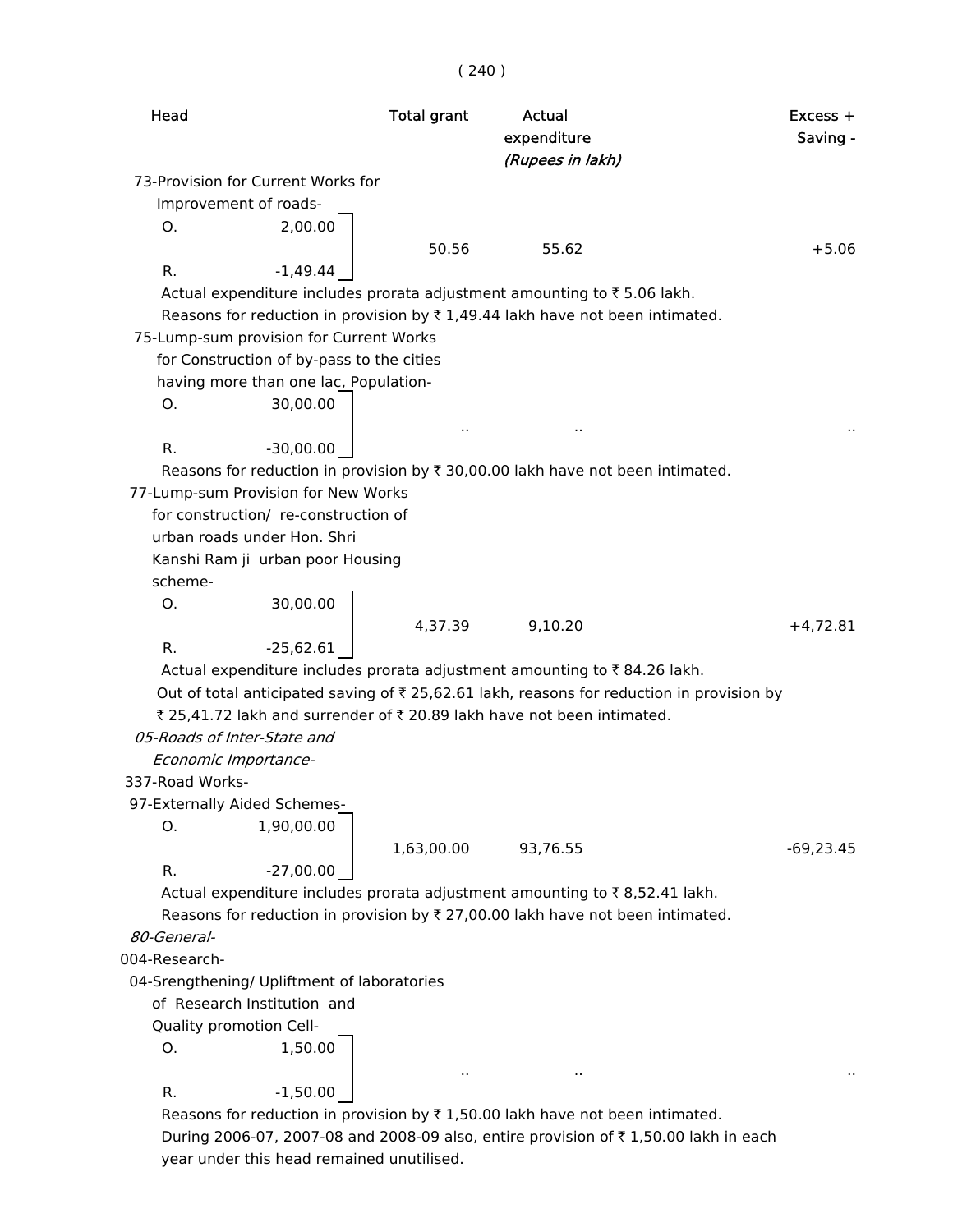| ۰<br>× |  |  |  |
|--------|--|--|--|
|--------|--|--|--|

| Head                                      |            | <b>Total grant</b> | Actual<br>expenditure                                                                    | $Excess +$<br>Saving -                                                                 |
|-------------------------------------------|------------|--------------------|------------------------------------------------------------------------------------------|----------------------------------------------------------------------------------------|
|                                           |            |                    | (Rupees in lakh)                                                                         |                                                                                        |
| 800-Other expenditure-                    |            |                    |                                                                                          |                                                                                        |
| 05-Lump-sum provision for                 |            |                    |                                                                                          |                                                                                        |
| Information Industrial                    |            |                    |                                                                                          |                                                                                        |
| Management and Planning Works-            |            |                    |                                                                                          |                                                                                        |
| Ο.                                        | 2,00.00    |                    |                                                                                          |                                                                                        |
|                                           |            | 31.29              | 22.78                                                                                    | $-8.51$                                                                                |
| R.                                        | $-1,68.71$ |                    |                                                                                          |                                                                                        |
|                                           |            |                    | Reasons for reduction in provision by $\bar{\tau}$ 1,68.71 lakh have not been intimated. |                                                                                        |
|                                           |            |                    | Reasons for the final excess/saving under the above heads have not been intimated        |                                                                                        |
| (June 2010).                              |            |                    |                                                                                          |                                                                                        |
| Charged-                                  |            |                    |                                                                                          |                                                                                        |
| (xv) Saving occurred under :-             |            |                    |                                                                                          |                                                                                        |
| Head                                      |            | <b>Total</b>       | Actual                                                                                   | $Excess +$                                                                             |
|                                           |            | appropriation      | expenditure                                                                              | Saving -                                                                               |
|                                           |            |                    | (Rupees in lakh)                                                                         |                                                                                        |
| 5054-Capital Outlay on Roads and Bridges- |            |                    |                                                                                          |                                                                                        |
| 80-General-                               |            |                    |                                                                                          |                                                                                        |
| 800-Other expenditure-                    |            |                    |                                                                                          |                                                                                        |
| 03-Other expenditure-                     |            |                    |                                                                                          |                                                                                        |
| 0.                                        | 5,50.00    |                    |                                                                                          |                                                                                        |
|                                           |            | 4,31.13            | 4,31.18                                                                                  | $+0.05$                                                                                |
| R.                                        | $-1,18.87$ |                    |                                                                                          |                                                                                        |
|                                           |            |                    | Reasons for surrender of ₹1,18.87 lakh have not been intimated.                          |                                                                                        |
|                                           |            |                    |                                                                                          | Reasons for the final excess under the above heads have not been intimated (June 2010) |

#### (xvi) Suspense Transactions-

The expenditure in the grant includes  $\bar{\tau}$  11,30.31 crores booked under "Suspense". The nature of the "Suspense" transactions and their accounting have been explained in" Grant No. 96- Irrigation Department (Works)."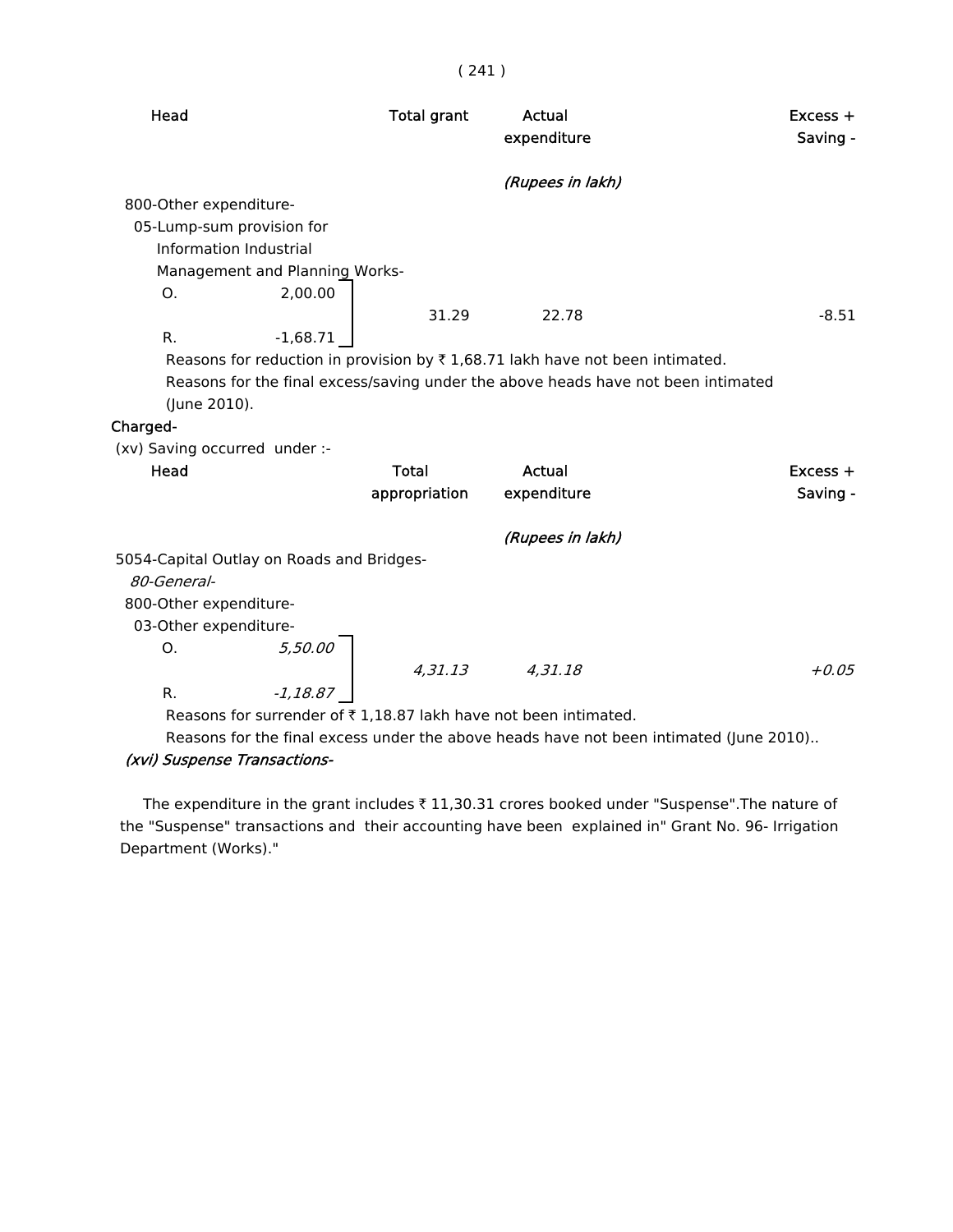An analysis of the transactions during 2009-2010 together with the opening and closing balances is given below :-

| Head                                             | Opening balanc<br>on 1st April 2009<br>$(Debit +)$<br>$(Credit -)$ | <b>Debit</b>         | Credit           | <b>Net</b>  | <b>Closing balance</b><br>on 31st March 2010<br>$(Debit +)$<br>(Credit -) |
|--------------------------------------------------|--------------------------------------------------------------------|----------------------|------------------|-------------|---------------------------------------------------------------------------|
|                                                  |                                                                    |                      | (Rupees in lakh) |             |                                                                           |
| Suspense Stock +44,24.94                         |                                                                    | 6,29,79.02           | 6,00,61.30       | $+29,17.72$ | $+73,42.66$                                                               |
| Miscellaneous<br><b>Public Works</b><br>Advances | $+73,80.92$                                                        | 5,00,51.54           | 5,09,58.65       | $-9,07.11$  | $+64,73.81$                                                               |
| Workshop<br>Suspense                             | $-2,44.75$                                                         | $\ddot{\phantom{a}}$ | $\sim$           | $\sim$      | $-2,44.75*$                                                               |
| <b>Total</b>                                     | $+1,15,61.11$                                                      | 11,30,30.56          | 11,10,19.95      | $+20,10.61$ | $+1,35,71.72$                                                             |

## Details of transactions under Suspense Head 5054- Capital Outlay on Roads and Bridges during the year 2009-2010

\* Minus balance under the head is under investigation with the State Government.

#### ( 242 )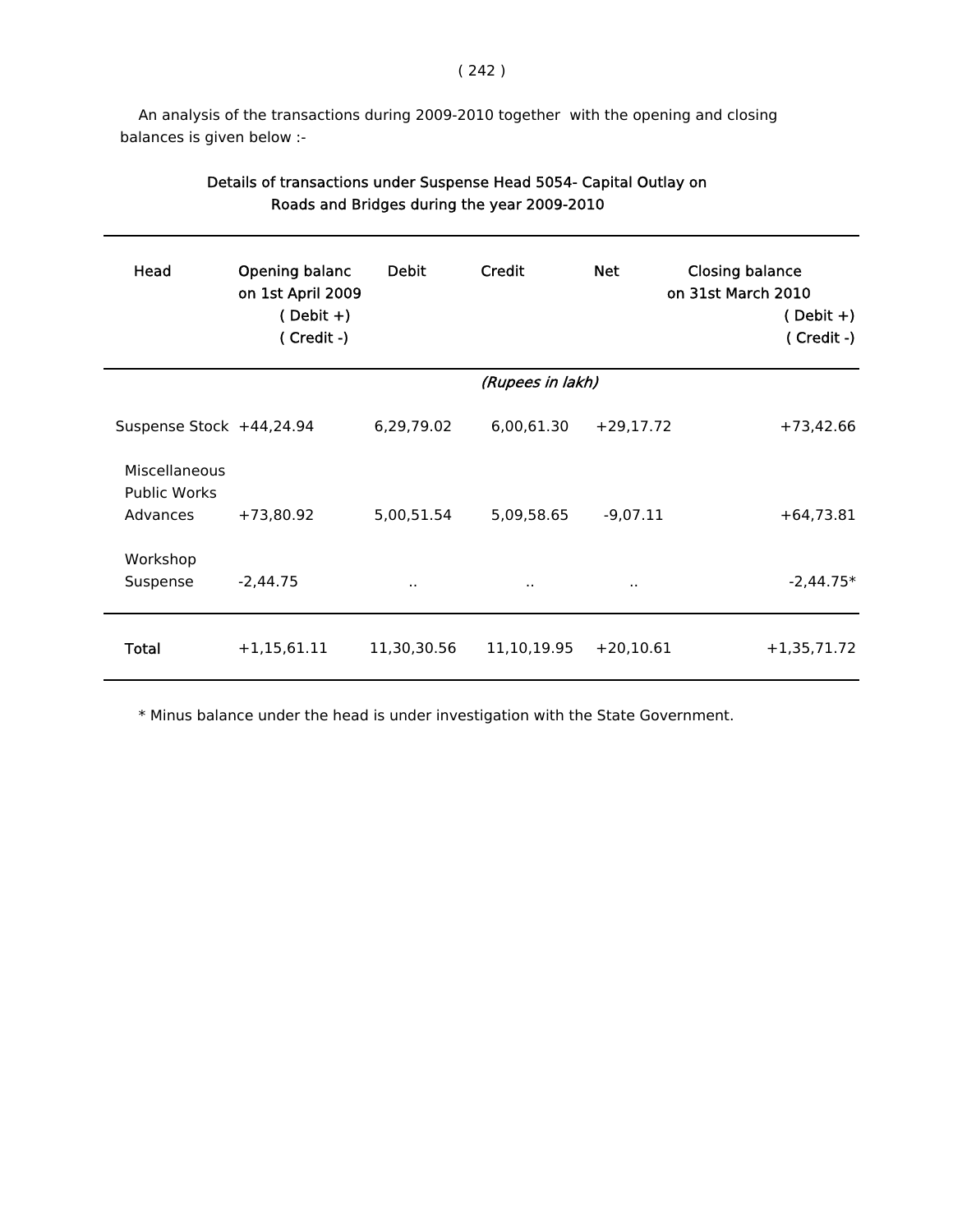#### ( 243 )

## GRANT NO. 59-PUBLIC WORKS DEPARTMENT (ESTATE DIRECTORATE)

| <b>Major Heads</b>                                                                                        |                                             | <b>Total grant</b> | Actual<br>expenditure<br>(Rupees in thousand)                                                  | $Excess +$<br>Saving - |
|-----------------------------------------------------------------------------------------------------------|---------------------------------------------|--------------------|------------------------------------------------------------------------------------------------|------------------------|
| <b>Revenue-</b><br>2013-Council of Ministers,<br>2052-Secretariat-General Services,<br>2059-Public Works, | 2070-Other Administrative Services and      |                    |                                                                                                |                        |
| 2216-Housing<br>Voted-                                                                                    |                                             |                    |                                                                                                |                        |
| Original                                                                                                  | 90,79,12                                    | 90,94,30           | 84,53,34                                                                                       | $-6,40,96$             |
| Supplementary                                                                                             | 15,18                                       |                    |                                                                                                |                        |
| Amount surrendered during the year( March 2010)                                                           |                                             |                    |                                                                                                | 2,96,10                |
| Capital-                                                                                                  |                                             |                    |                                                                                                |                        |
| 4059-Capital Outlay on Public Works and                                                                   |                                             |                    |                                                                                                |                        |
| 4216-Capital Outlay on Housing                                                                            |                                             |                    |                                                                                                |                        |
| Voted-                                                                                                    | 90,67,02                                    |                    |                                                                                                |                        |
| Original                                                                                                  |                                             | 1,02,47,02         | 1,04,50,35                                                                                     | $+2,03,33$             |
| Supplementary                                                                                             | 11,80,00                                    |                    |                                                                                                |                        |
| Amount surrendered during the year( March 2010)                                                           |                                             |                    |                                                                                                | 2,34,07                |
| <b>Notes and Comments-</b>                                                                                |                                             |                    |                                                                                                |                        |
| Revenue-                                                                                                  |                                             |                    |                                                                                                |                        |
| Voted-                                                                                                    |                                             |                    |                                                                                                |                        |
| for surrender.                                                                                            |                                             |                    | (i) Out of the final saving of ₹6,40.96 lakh, only a sum of ₹2,96.10 lakh could be anticipated |                        |
|                                                                                                           |                                             |                    | (ii) In view of the final saving of ₹6,40.96 lakh; the supplementary grant of ₹15.18 lakh      |                        |
|                                                                                                           | obtained in August 2009 proved unnecessary. |                    |                                                                                                |                        |
|                                                                                                           |                                             |                    | (iii) Saving (partly counterbalanced by excess under other heads) occurred mainly under :-     |                        |
| Head                                                                                                      |                                             | <b>Total grant</b> | Actual<br>expenditure                                                                          | Excess +<br>Saving -   |
|                                                                                                           |                                             |                    | (Rupees in lakh)                                                                               |                        |
| 2013-Council of Ministers-                                                                                |                                             |                    |                                                                                                |                        |
| 800-Other expenditure-                                                                                    |                                             |                    |                                                                                                |                        |
| 03-Miscellaneous expenditure of                                                                           |                                             |                    |                                                                                                |                        |
|                                                                                                           | Ministers and Deputy Ministers-             |                    |                                                                                                |                        |
| Ο.                                                                                                        | 9,50.00                                     | 7,97.70            | 7,96.26                                                                                        | $-1.44$                |
| R.                                                                                                        | $-1,52.30$                                  |                    |                                                                                                |                        |

Out of total anticipated saving of  $\bar{\tau}$  1,52.30 lakh, reasons for reduction in provision by ₹ 1,31.00 lakh have not been intimated. Surrender of ₹ 21.30 lakh was due to nonutilisation of fund.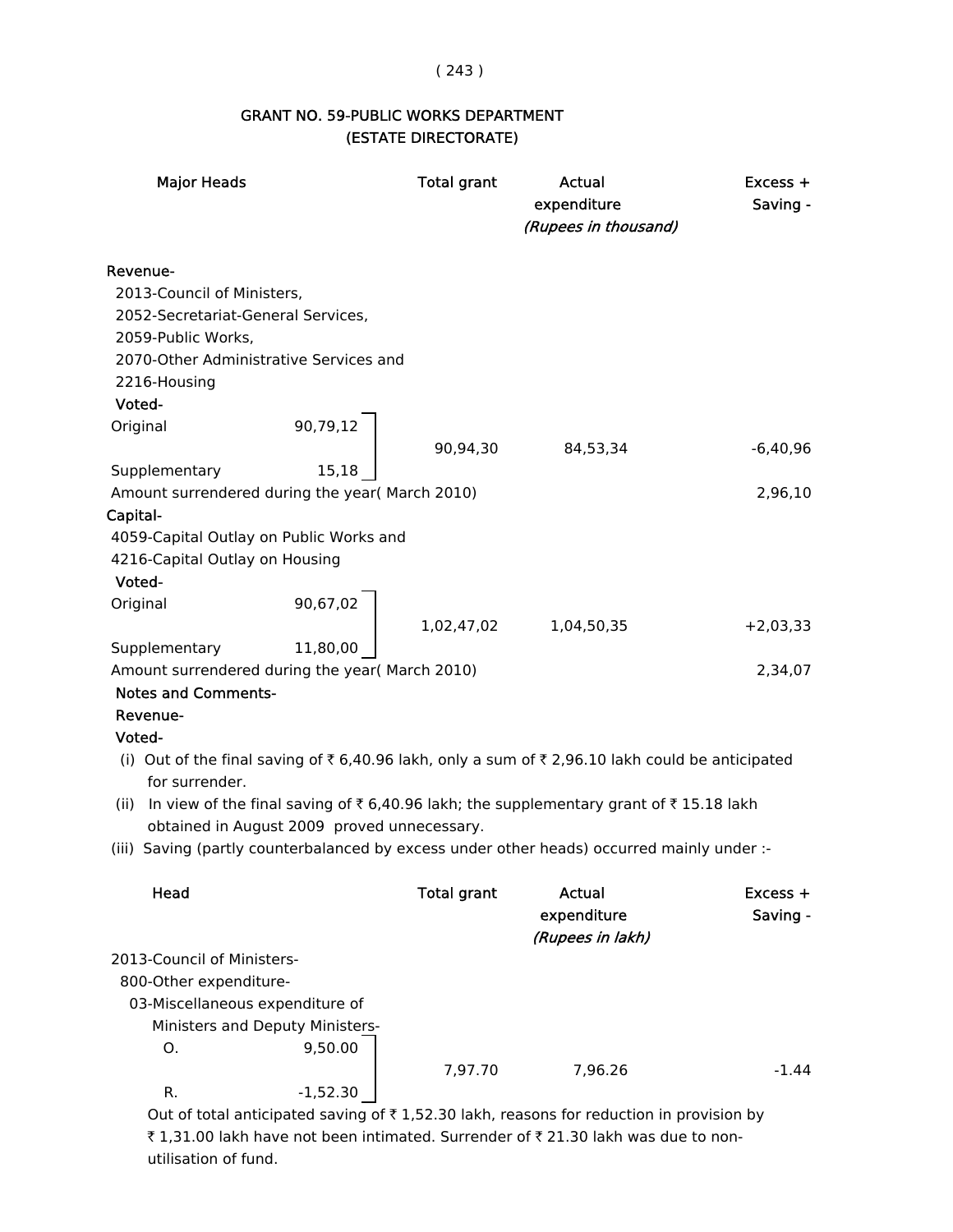| Head                                 |                                                              | <b>Total grant</b> | Actual<br>expenditure<br>(Rupees in lakh)                                             | Excess +<br>Saving - |
|--------------------------------------|--------------------------------------------------------------|--------------------|---------------------------------------------------------------------------------------|----------------------|
| 2052-Secretariat- General Services - |                                                              |                    |                                                                                       |                      |
| 800-Other Expenditure-               |                                                              |                    |                                                                                       |                      |
| 03-Payment of Arrears-               |                                                              |                    |                                                                                       |                      |
| О.                                   | 4,21.09                                                      |                    |                                                                                       |                      |
|                                      |                                                              | 3,22.08            | 3,23.34                                                                               | $+1.26$              |
| R.                                   | $-99.01$                                                     |                    |                                                                                       |                      |
|                                      |                                                              |                    | Out of total anticipated saving of ₹99.01 lakh, reasons for reduction in provision by |                      |
|                                      |                                                              |                    | ₹ 66.68 lakh have not been intimated. Surrender of ₹ 32.33 lakh was due to non-       |                      |
| utilisation of fund.                 |                                                              |                    |                                                                                       |                      |
| 2059-Public Works -                  |                                                              |                    |                                                                                       |                      |
| 01-Office Buildings-                 |                                                              |                    |                                                                                       |                      |
| 053-Maintenance and Repairs-         |                                                              |                    |                                                                                       |                      |
| 03-Maintenance and Repairs-          |                                                              |                    |                                                                                       |                      |
| Ο.                                   | 1,23.00                                                      |                    |                                                                                       |                      |
|                                      |                                                              | 1,22.75            | 1,03.37                                                                               | $-19.38$             |
| R.                                   | $-0.25$                                                      |                    |                                                                                       |                      |
|                                      | Surrender of ₹ 0.25 lakh was due to non-utilisation of fund. |                    |                                                                                       |                      |
| 800-Other expenditure-               |                                                              |                    |                                                                                       |                      |
| 04-Maintenance of Chief Ministers    |                                                              |                    |                                                                                       |                      |
| <b>Residential Offices</b>           |                                                              | 80.00              | 58.02                                                                                 | $-21.98$             |
| 80-General-                          |                                                              |                    |                                                                                       |                      |
| 053-Maintenance and Repairs-         |                                                              |                    |                                                                                       |                      |
|                                      | 04-Lump-sum provision for fittings and                       |                    |                                                                                       |                      |
|                                      | fixtures of M.L.A's residences-                              |                    |                                                                                       |                      |
| 0.                                   | 56.00                                                        |                    |                                                                                       |                      |
|                                      |                                                              | 55.98              | 48.93                                                                                 | $-7.05$              |
| R.                                   | $-0.02$                                                      |                    |                                                                                       |                      |
|                                      | Surrender of ₹ 0.02 lakh was due to non-utilisation of fund. |                    |                                                                                       |                      |
| 06-Maintenance and Repairs of        |                                                              |                    |                                                                                       |                      |
| Non-Residential Buildings-           |                                                              |                    |                                                                                       |                      |
| O.                                   | 6,30.00                                                      |                    |                                                                                       |                      |
|                                      |                                                              | 6,29.90            | 3,33.85                                                                               | $-2,96.05$           |
| R.                                   | $-0.10$                                                      |                    |                                                                                       |                      |
|                                      | Surrender of ₹ 0.10 lakh was due to non-utilisation of fund. |                    |                                                                                       |                      |
| 2070- Other Administrative Services- |                                                              |                    |                                                                                       |                      |
| 115- Guest Houses, Government        |                                                              |                    |                                                                                       |                      |
| Hostels, etc.-                       |                                                              |                    |                                                                                       |                      |
|                                      | 03-Expenditure on diet management                            |                    |                                                                                       |                      |
| in M.L.A's residences-               |                                                              |                    |                                                                                       |                      |
| O.                                   | 92.76                                                        |                    |                                                                                       |                      |
|                                      |                                                              | 69.46              | 72.07                                                                                 | $+2.61$              |
| R.                                   | $-23.30$                                                     |                    |                                                                                       |                      |
|                                      |                                                              |                    |                                                                                       |                      |

Surrender of  $\bar{\tau}$  23.30 lakh was due to non-utilisation of fund.

( 244 )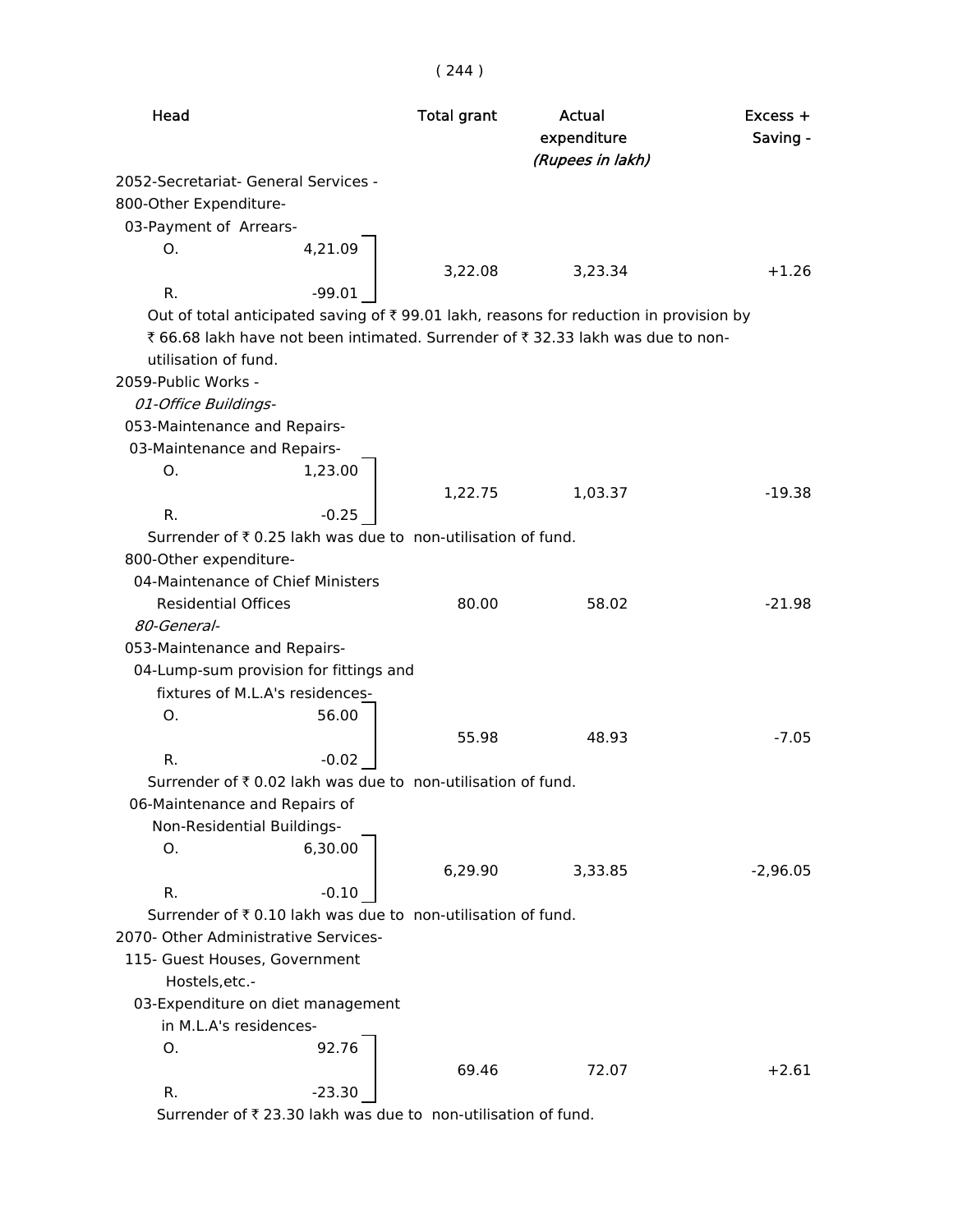| Head                                                                                                                                                                                                                                                                                                                                                           | <b>Total grant</b> | <b>Actual</b><br>expenditure | $Excess +$<br>Saving - |
|----------------------------------------------------------------------------------------------------------------------------------------------------------------------------------------------------------------------------------------------------------------------------------------------------------------------------------------------------------------|--------------------|------------------------------|------------------------|
| 2216-Housing-<br>01-Government Residential Buildings-<br>700-Other Housing-<br>08-Maintenance and operation works of<br>sewage pumping station of Butler<br>place and Badshahnagar<br>Reasons for the final saving /excess/ non-utilisation of entire provision under the above<br>heads have not been intimated (June 2010).<br>(iv) Excess occurred under :- | 10.00              | (Rupees in lakh)             | $-10.00$               |
| 2052-Secretariat- General Services -                                                                                                                                                                                                                                                                                                                           |                    |                              |                        |
| 090- Secretariat-                                                                                                                                                                                                                                                                                                                                              |                    |                              |                        |
| 03-Estate Department-                                                                                                                                                                                                                                                                                                                                          |                    |                              |                        |
| 0.<br>28,01.98                                                                                                                                                                                                                                                                                                                                                 |                    |                              |                        |
|                                                                                                                                                                                                                                                                                                                                                                | 27,88.39           | 28,11.77                     | $+23.38$               |
| R.<br>$-13.59$                                                                                                                                                                                                                                                                                                                                                 |                    |                              |                        |
| Out of net anticipated saving of $\overline{\tau}$ 13.59 lakh, reasons for augmentation of provision<br>by ₹1,75.00 lakh and reduction in provision by ₹0.75 lakh have not been<br>intimated. Surrender of ₹1,87.84 lakh was due to non-utilisation of fund.<br>091-Attached Offices-<br>03-Estate Directorate-<br>1,47.98<br>О.                               |                    |                              |                        |
| S.                                                                                                                                                                                                                                                                                                                                                             | 1,67.18            | 1,67.41                      | $+0.23$                |
| R.<br>19.20                                                                                                                                                                                                                                                                                                                                                    |                    |                              |                        |
| Out of net augmentation of ₹19.20 lakh, reasons for augmentation of provision<br>by ₹ 22.68 lakh have not been intimated. Surrender of ₹3.48 lakh was due to non-<br>utilisation of fund.                                                                                                                                                                      |                    |                              |                        |
| 2059-Public Works -                                                                                                                                                                                                                                                                                                                                            |                    |                              |                        |
| 80-General-                                                                                                                                                                                                                                                                                                                                                    |                    |                              |                        |
| 053-Maintenance and Repairs-                                                                                                                                                                                                                                                                                                                                   |                    |                              |                        |
| 05-Lump-sum provision for fittings                                                                                                                                                                                                                                                                                                                             |                    |                              |                        |
| and fixtures of all Guest Houses                                                                                                                                                                                                                                                                                                                               |                    |                              |                        |
| under control of the Department-                                                                                                                                                                                                                                                                                                                               |                    |                              |                        |
| 60.00<br>O.                                                                                                                                                                                                                                                                                                                                                    |                    |                              |                        |
| S.                                                                                                                                                                                                                                                                                                                                                             | 60.73              | 68.53                        | $+7.80$                |
| R.<br>0.73                                                                                                                                                                                                                                                                                                                                                     |                    |                              |                        |
| Out of net augmentation of provision by $\bar{\tau}$ 0.73 lakh, reasons for augmentation of                                                                                                                                                                                                                                                                    |                    |                              |                        |

provision by  $\bar{\tau}$  0.75 lakh have not been intimated. Surrender of  $\bar{\tau}$  0.02 lakh was due to non-utilisation of fund.

( 245 )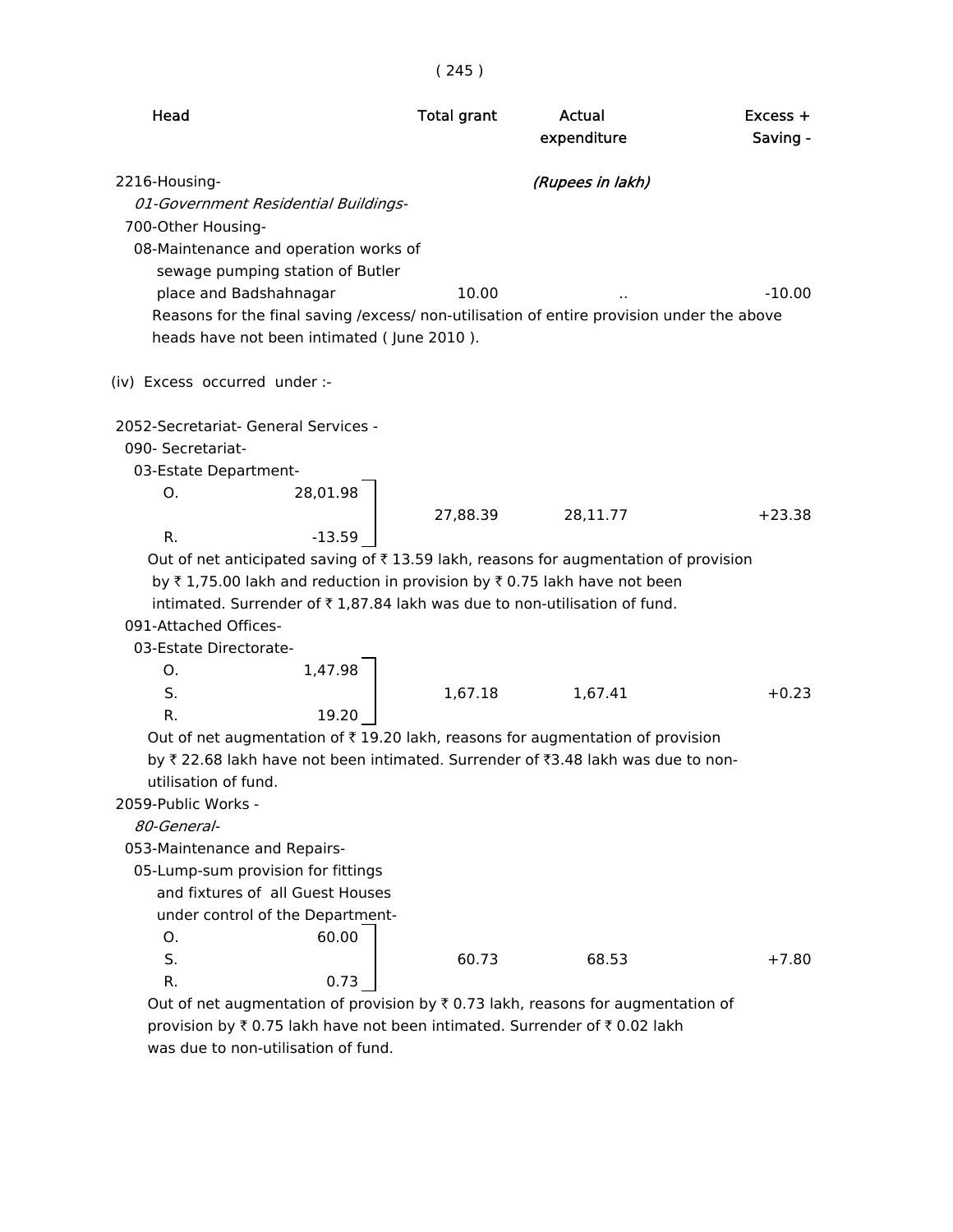| Head                                                                                         | <b>Total grant</b> | Actual<br>expenditure | $Excess +$<br>Saving - |
|----------------------------------------------------------------------------------------------|--------------------|-----------------------|------------------------|
|                                                                                              |                    | (Rupees in lakh)      |                        |
| 2216-Housing-                                                                                |                    |                       |                        |
| 01-Government Residential Buildings-                                                         |                    |                       |                        |
| 700-Other Housing-                                                                           |                    |                       |                        |
| 04-Repairs and maintenance                                                                   |                    |                       |                        |
| of residential buildings-                                                                    |                    |                       |                        |
| O <sub>1</sub><br>14,58.90                                                                   |                    |                       |                        |
| S.<br>15,18                                                                                  | 15.04.74           | 14.98.74              | $-6.00$                |
| $R_{\cdot}$<br>30.66                                                                         |                    |                       |                        |
| Out of net augmentation of provision by $\bar{\tau}$ 30.66 lakh, reasons for augmentation of |                    |                       |                        |
| provision by ₹ 31.00 lakh have not been intimated. Surrender of ₹ 0.34 lakh                  |                    |                       |                        |
| was due to non-utilisation of fund.                                                          |                    |                       |                        |
| 07-Provision for Government residential                                                      |                    |                       |                        |
| colonies / buildings of Estate Directorate                                                   |                    |                       |                        |
| Department situated in Lucknow (city)                                                        |                    |                       |                        |
| for Govt. officers / staff-                                                                  |                    |                       |                        |
| 1,07.29<br>O <sub>1</sub>                                                                    |                    |                       |                        |
|                                                                                              | 1,07.28            | 1,13.28               | $+6.00$                |
| $R_{\cdot}$<br>$-0.01$                                                                       |                    |                       |                        |
| Surrender of ₹ 0.01 lakh was due to non-utilisation of fund.                                 |                    |                       |                        |
| Reasons for the final excess/saving under the above heads have not been intimated            |                    |                       |                        |
| (June 2010).                                                                                 |                    |                       |                        |

#### Capital- Voted-

- (v) The expenditure exceeded the voted provision by  $\bar{\tau}$  2,03,33,267 ; the excess requires regularisation.
- (vi) In view of the final excess of  $\bar{\tau}$  2,03.33 lakh ; surrender of  $\bar{\tau}$  2,34.07 lakh was injudicious and indicative of incorrect estimation of expenditure.
- (vii) In view of the final excess of  $\bar{\tau}$  2,03.33 lakh; the supplementary grant of  $\bar{\tau}$  11,80.00 lakh obtained in August 2009 proved inadequate.
- (viii) Excess (partly counterbalanced by saving under other heads) occurred under:-
- 4059-Capital Outlay on Public Works-

01-Office Buildings-

051-Construction-

05-Other Buildings-

O. 10,87.00

11,85.04 16,88.04 +5,03.00

R. 98.04

Reasons for augmentation of provision by  $\bar{\tau}$  98.04 lakh have not been intimated.

( 246 )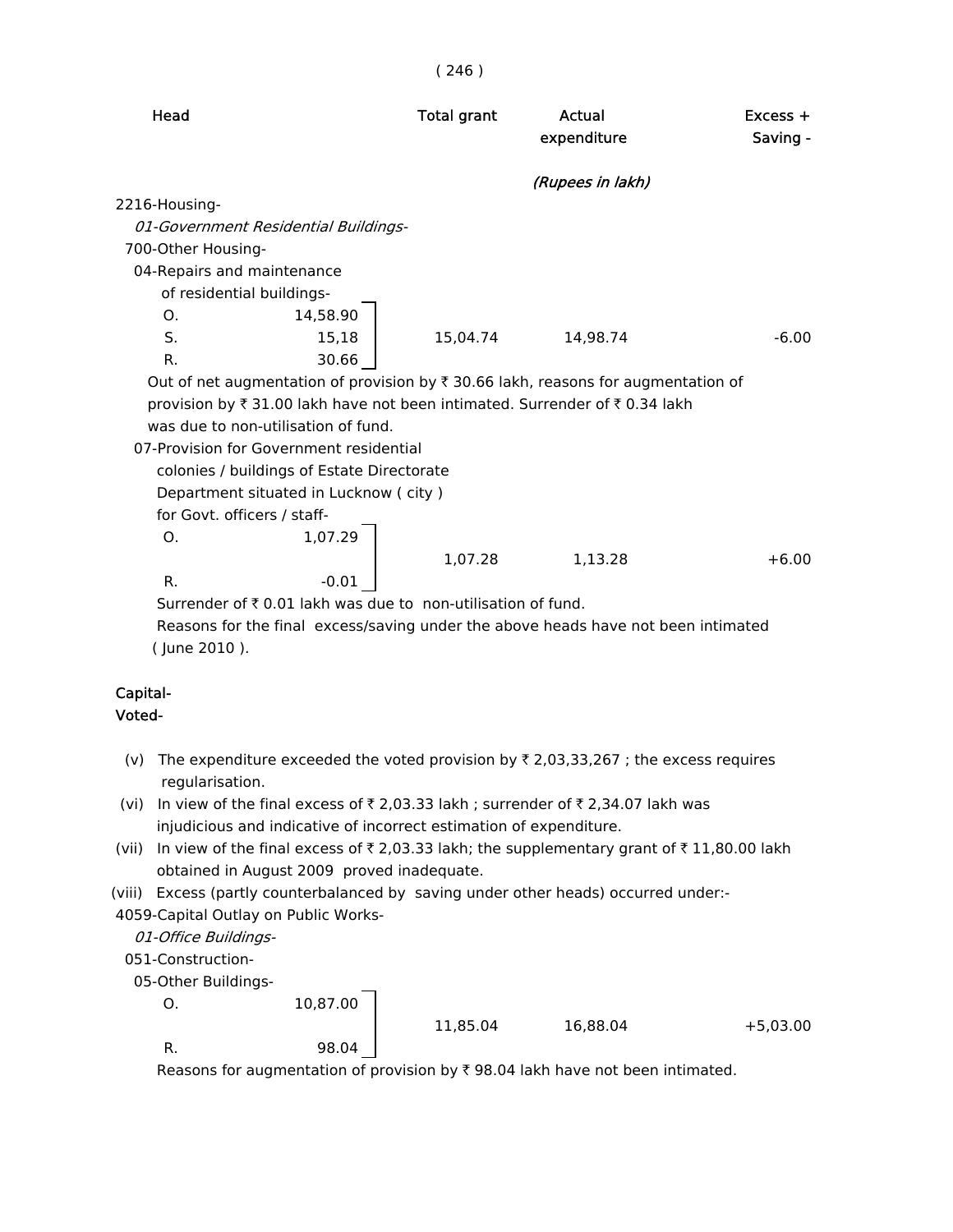| Head<br><b>Total grant</b><br><b>Actual</b><br>$Excess +$<br>expenditure<br>Saving -<br>(Rupees in lakh)<br>80-General-<br>051-Construction-<br>03-Lump-sum provision for renovation of<br>non-residential buildings and water<br>distribution works -<br>0.01<br>Ο.<br>S.<br>5,80.00<br>8,06.52<br>8,06.51<br>$-0.01$<br>R.<br>2,26.51<br>Out of net augmentation of provision by $\overline{\zeta}$ 2,26.51 lakh, reasons for augmentation of<br>provision by ₹3,29.30 lakh and reduction in provision by ₹98.04 lakh and surrender<br>of ₹4.75 lakh have not been intimated.<br>Reasons for the final saving/excess under the above heads have not been intimated<br>(June 2010).<br>(ix) Saving occurred mainly under :-<br>4059-Capital Outlay on Public Works-<br>01-Office Buildings-<br>051-Construction-<br>04-Secretariat Buildings-<br>Ο.<br>41,70.00<br>38,27.56<br>37,32.62<br>-94.94<br>R.<br>$-3,42.44$<br>Out of net anticipated saving of ₹ 3,42.44 lakh, reasons for augmentation of<br>provision by ₹ 3,00.00 lakh and reduction in provision by ₹ 6,18.23 lakh and<br>surrender of ₹ 24.21 lakh have not been intimated.<br>Reasons for the final saving under the above head have not been intimated (June 2010).<br>80-General-<br>051-Construction-<br>10-Construction of Dalibag Club<br>and renovation/upgradation of Butler<br>place Club-<br>50.00<br>0.<br>18.07<br>18.07<br>R.<br>$-31.93$ |  | (247) |  |
|-------------------------------------------------------------------------------------------------------------------------------------------------------------------------------------------------------------------------------------------------------------------------------------------------------------------------------------------------------------------------------------------------------------------------------------------------------------------------------------------------------------------------------------------------------------------------------------------------------------------------------------------------------------------------------------------------------------------------------------------------------------------------------------------------------------------------------------------------------------------------------------------------------------------------------------------------------------------------------------------------------------------------------------------------------------------------------------------------------------------------------------------------------------------------------------------------------------------------------------------------------------------------------------------------------------------------------------------------------------------------------------------------------------------------|--|-------|--|
|                                                                                                                                                                                                                                                                                                                                                                                                                                                                                                                                                                                                                                                                                                                                                                                                                                                                                                                                                                                                                                                                                                                                                                                                                                                                                                                                                                                                                         |  |       |  |
|                                                                                                                                                                                                                                                                                                                                                                                                                                                                                                                                                                                                                                                                                                                                                                                                                                                                                                                                                                                                                                                                                                                                                                                                                                                                                                                                                                                                                         |  |       |  |
|                                                                                                                                                                                                                                                                                                                                                                                                                                                                                                                                                                                                                                                                                                                                                                                                                                                                                                                                                                                                                                                                                                                                                                                                                                                                                                                                                                                                                         |  |       |  |
|                                                                                                                                                                                                                                                                                                                                                                                                                                                                                                                                                                                                                                                                                                                                                                                                                                                                                                                                                                                                                                                                                                                                                                                                                                                                                                                                                                                                                         |  |       |  |
|                                                                                                                                                                                                                                                                                                                                                                                                                                                                                                                                                                                                                                                                                                                                                                                                                                                                                                                                                                                                                                                                                                                                                                                                                                                                                                                                                                                                                         |  |       |  |
|                                                                                                                                                                                                                                                                                                                                                                                                                                                                                                                                                                                                                                                                                                                                                                                                                                                                                                                                                                                                                                                                                                                                                                                                                                                                                                                                                                                                                         |  |       |  |
|                                                                                                                                                                                                                                                                                                                                                                                                                                                                                                                                                                                                                                                                                                                                                                                                                                                                                                                                                                                                                                                                                                                                                                                                                                                                                                                                                                                                                         |  |       |  |
|                                                                                                                                                                                                                                                                                                                                                                                                                                                                                                                                                                                                                                                                                                                                                                                                                                                                                                                                                                                                                                                                                                                                                                                                                                                                                                                                                                                                                         |  |       |  |
|                                                                                                                                                                                                                                                                                                                                                                                                                                                                                                                                                                                                                                                                                                                                                                                                                                                                                                                                                                                                                                                                                                                                                                                                                                                                                                                                                                                                                         |  |       |  |
|                                                                                                                                                                                                                                                                                                                                                                                                                                                                                                                                                                                                                                                                                                                                                                                                                                                                                                                                                                                                                                                                                                                                                                                                                                                                                                                                                                                                                         |  |       |  |
|                                                                                                                                                                                                                                                                                                                                                                                                                                                                                                                                                                                                                                                                                                                                                                                                                                                                                                                                                                                                                                                                                                                                                                                                                                                                                                                                                                                                                         |  |       |  |
|                                                                                                                                                                                                                                                                                                                                                                                                                                                                                                                                                                                                                                                                                                                                                                                                                                                                                                                                                                                                                                                                                                                                                                                                                                                                                                                                                                                                                         |  |       |  |
|                                                                                                                                                                                                                                                                                                                                                                                                                                                                                                                                                                                                                                                                                                                                                                                                                                                                                                                                                                                                                                                                                                                                                                                                                                                                                                                                                                                                                         |  |       |  |
|                                                                                                                                                                                                                                                                                                                                                                                                                                                                                                                                                                                                                                                                                                                                                                                                                                                                                                                                                                                                                                                                                                                                                                                                                                                                                                                                                                                                                         |  |       |  |
|                                                                                                                                                                                                                                                                                                                                                                                                                                                                                                                                                                                                                                                                                                                                                                                                                                                                                                                                                                                                                                                                                                                                                                                                                                                                                                                                                                                                                         |  |       |  |
|                                                                                                                                                                                                                                                                                                                                                                                                                                                                                                                                                                                                                                                                                                                                                                                                                                                                                                                                                                                                                                                                                                                                                                                                                                                                                                                                                                                                                         |  |       |  |
|                                                                                                                                                                                                                                                                                                                                                                                                                                                                                                                                                                                                                                                                                                                                                                                                                                                                                                                                                                                                                                                                                                                                                                                                                                                                                                                                                                                                                         |  |       |  |
|                                                                                                                                                                                                                                                                                                                                                                                                                                                                                                                                                                                                                                                                                                                                                                                                                                                                                                                                                                                                                                                                                                                                                                                                                                                                                                                                                                                                                         |  |       |  |
|                                                                                                                                                                                                                                                                                                                                                                                                                                                                                                                                                                                                                                                                                                                                                                                                                                                                                                                                                                                                                                                                                                                                                                                                                                                                                                                                                                                                                         |  |       |  |
| Reasons for surrender of ₹ 31.93 lakh have not been intimated.                                                                                                                                                                                                                                                                                                                                                                                                                                                                                                                                                                                                                                                                                                                                                                                                                                                                                                                                                                                                                                                                                                                                                                                                                                                                                                                                                          |  |       |  |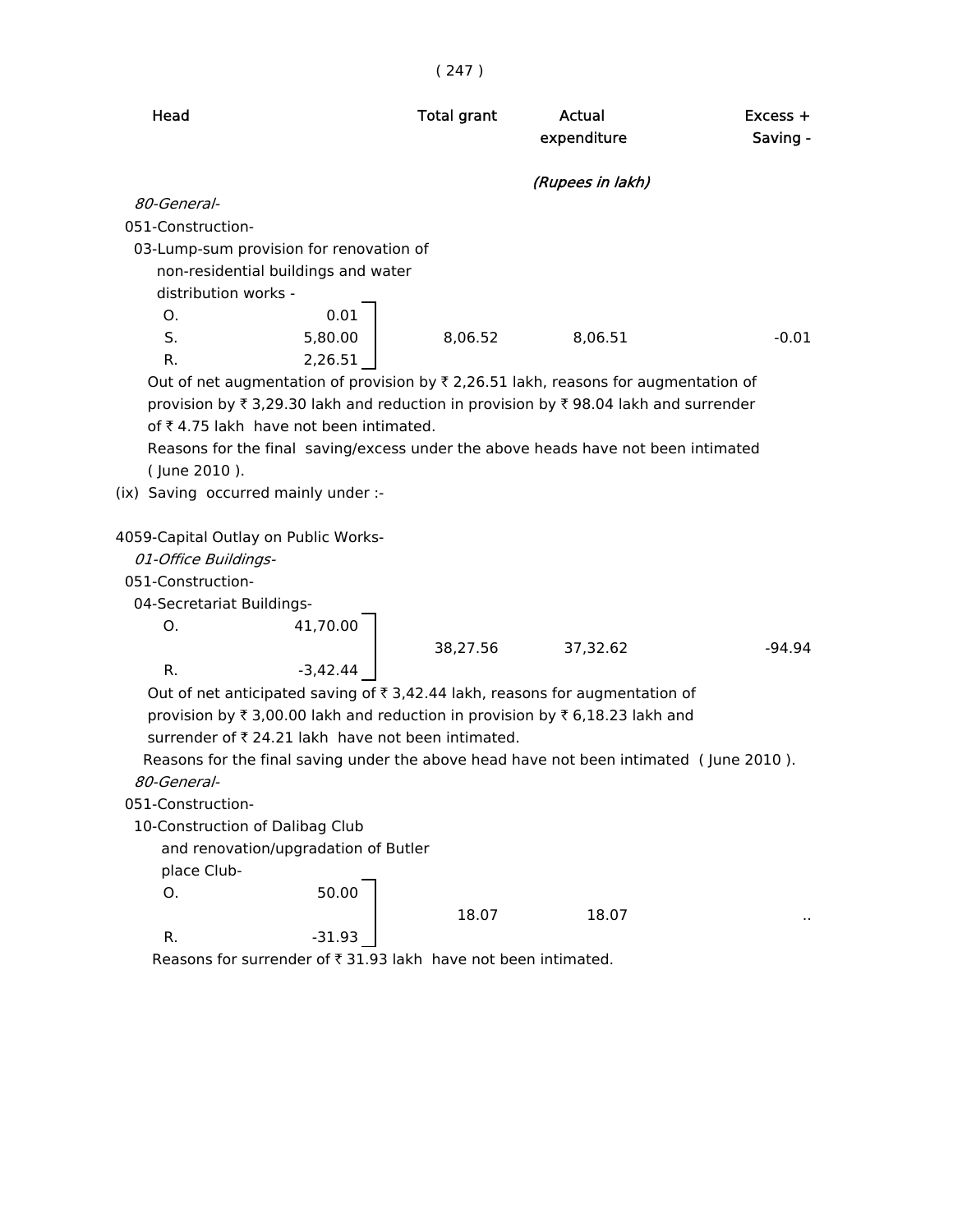### GRANT NO. 60- FOREST DEPARTMENT

| <b>Major Heads</b>                                                                       |                                      | <b>Total grant</b><br>or<br>appropriation | Actual<br>expenditure | $Excess +$<br>Saving - |
|------------------------------------------------------------------------------------------|--------------------------------------|-------------------------------------------|-----------------------|------------------------|
|                                                                                          |                                      |                                           | (Rupees in thousand)  |                        |
| Revenue-                                                                                 |                                      |                                           |                       |                        |
| 2052-Secretariat-General Services,                                                       |                                      |                                           |                       |                        |
| 2235-Social Security and Welfare,                                                        |                                      |                                           |                       |                        |
| 2406-Forestry and Wild Life,                                                             |                                      |                                           |                       |                        |
| 2407-Plantations,                                                                        |                                      |                                           |                       |                        |
| 2415-Agricultural Research and Education and                                             |                                      |                                           |                       |                        |
| 3604-Compensation and Assignments to Local Bodies and                                    | Panchayati Raj Institutions          |                                           |                       |                        |
| Voted-                                                                                   |                                      |                                           |                       |                        |
| Original                                                                                 | 3,71,33,32                           |                                           |                       |                        |
|                                                                                          |                                      |                                           | 3,74,44,46 3,09,32,18 | $-65, 12, 28$          |
| Supplementary                                                                            | 3,11,14                              |                                           |                       |                        |
| Amount surrendered during the year (March 2010)                                          |                                      |                                           |                       | 63,58,92               |
| Charged-                                                                                 |                                      |                                           |                       |                        |
| Original                                                                                 | $\begin{array}{c} 13,70 \end{array}$ |                                           |                       |                        |
|                                                                                          |                                      | 13,70                                     | 3,02                  | -10,68                 |
| Supplementary                                                                            |                                      |                                           |                       |                        |
| Amount surrendered during the year ( (March 2010)                                        |                                      |                                           |                       | 9,92                   |
| Capital-                                                                                 |                                      |                                           |                       |                        |
| 4059-Capital Outlay on Public Works,                                                     |                                      |                                           |                       |                        |
| 4216-Capital Outlay on Housing,                                                          |                                      |                                           |                       |                        |
| 4406-Capital Outlay on Forestry and Wild Life,<br>4407-Capital Outlay on Plantations and |                                      |                                           |                       |                        |
| 4415-Capital Outlay on Agricultural Research                                             |                                      |                                           |                       |                        |
| and Education                                                                            |                                      |                                           |                       |                        |
| Voted-                                                                                   |                                      |                                           |                       |                        |
| Original                                                                                 | 1,66,17,85                           |                                           |                       |                        |
|                                                                                          |                                      | 1,66,89,21                                | 1,64,04,53            | $-2,84,68$             |
| Supplementary                                                                            | 71,36                                |                                           |                       |                        |
| Amount surrendered during the year (March 2010)                                          |                                      |                                           |                       | 2,84,58                |
|                                                                                          |                                      |                                           |                       |                        |
| Notes and Comments.                                                                      |                                      |                                           |                       |                        |

#### Notes and Comments-

Revenue-

## Voted-

- (i) Out of the final saving of  $\text{\texttt{\$65,12.28}}$  lakh, only a sum of  $\text{\texttt{\$63,58.92}}$  lakh could be anticipated for surrender.
- (ii) In view of the final saving of Rs 65,12.28 lakh, the supplementary grant of ₹ 3,11.14 lakh obtained in August, 2009 proved unnecessary.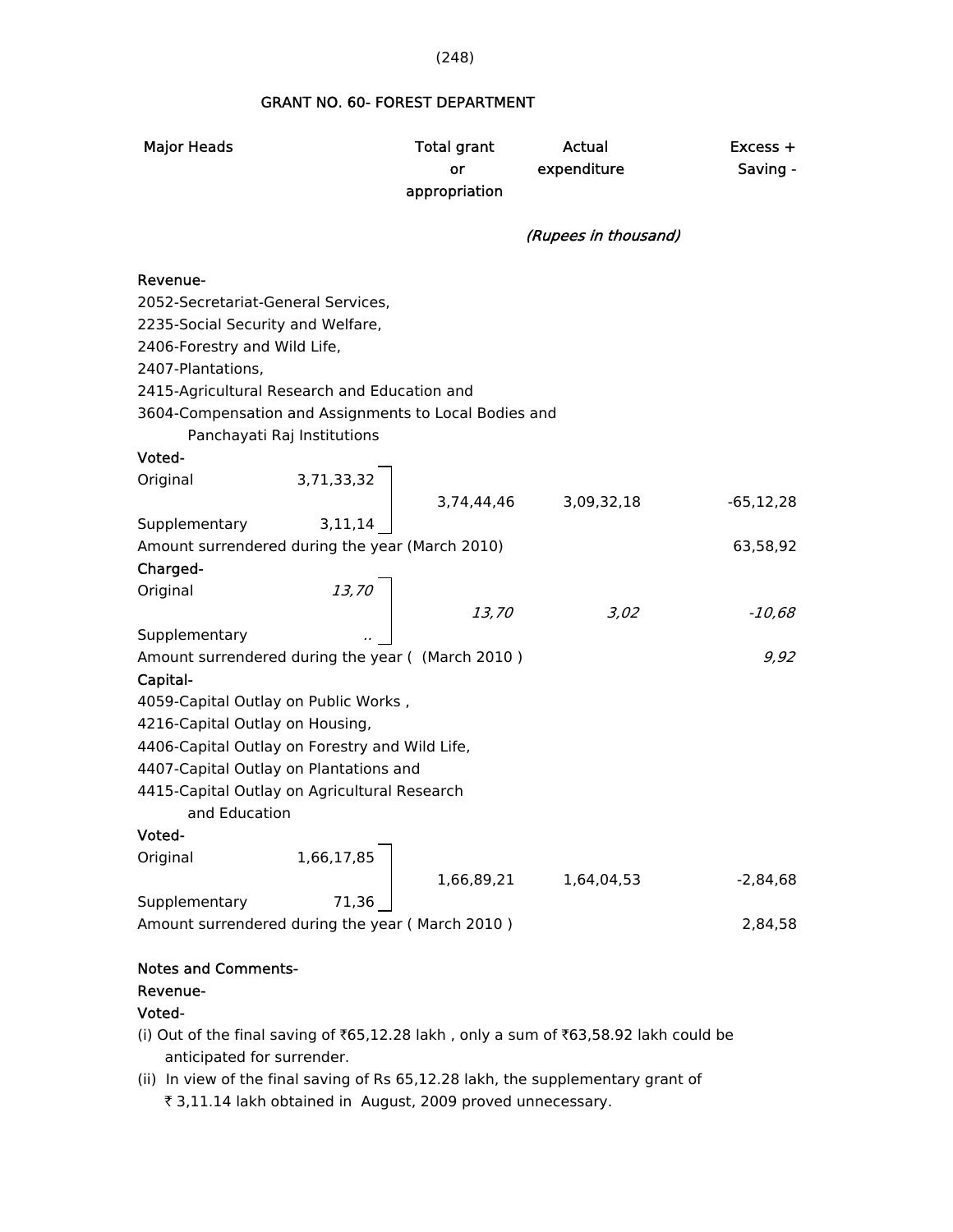(249)

- (iii) Saving (partly counterbalanced by excess under other heads) occurred mainly under :- Head **Total grant** Actual Excess + expenditure Saving - (Rupees in lakh) 2406-Forestry and Wild Life- 01-Forestry- 800- Other Expenditure- 01-Central Plan/ Centrally Sponsored Schemes-O. 2,30.86 1,37.38 1,76.38 +39.00 R.  $-93.48$ Out of total saving of  $\overline{8}93.48$  lakh reasons for the surrender of  $\overline{8}$  4.98 lakh were attrributed to the restriction of the expenditure upto the limit prescribed by Government of India and availability of photo copies machine on the lower rates while reasons for further reduction of provision through re-appropriation of  $\bar{x}88.50$  lakh have not been intimated . Reason for the final excess under the head have not been intimated (June 2010). 07-Modernisation of forest Department-O. 1,46.75 1,08.67 1,08.67 R. 38.08 Surrender of ₹38.08 lakh was reamaining balance after purchase of vehicles within the sanctioned limit. 09-Modernisation of Forest Department (C.C.L.System) 97.30 58.30 -39.00 Reasons for the final saving under the above head have not been intimated (June 2010). 97-External Aided Planning - O. 54,90.00 .. .. .. R.  $-54,90.00$ Reasons for surrender of entire provision of  $\text{\texttt{554,90.00}}$  lakh have not been intimated. 02-Environmental Forestry and Wild life- 110-Wild Life Preservation- 09-U.P.Bio-Diversity Board fund-O. 5,00.00 2,50.00 2,50.00 R.  $-2,50.00$ Surrender of  $\bar{\tau}$  2,50.00 lakh was due to non receipt of sanction. 111-Zooloical Park- 03-Grant to Prince of weills Zoological
	- Garden , Lucknow-
	- O. 79.57

60.00 60.00 .. R.  $-19.57$ 

Surrender of  $\bar{\tau}$  19.57 lakh was due to non receipt of sanction.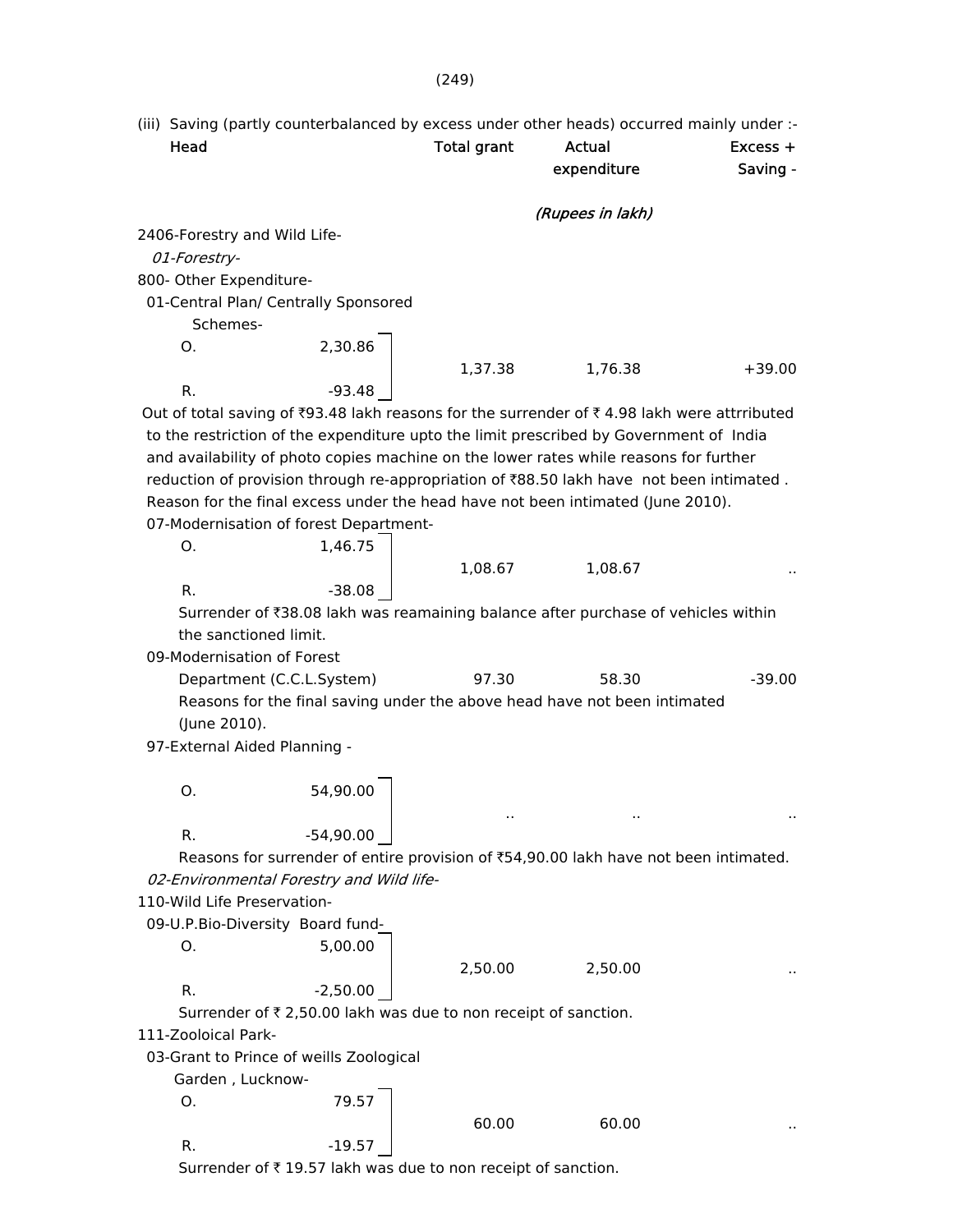| (iv) Excess occurred mainly under :-                                                                                                                                                                                                                                                                              |                                                                                                                                                                                                                                                                                                                                                                                                                    |                       |                      |  |  |
|-------------------------------------------------------------------------------------------------------------------------------------------------------------------------------------------------------------------------------------------------------------------------------------------------------------------|--------------------------------------------------------------------------------------------------------------------------------------------------------------------------------------------------------------------------------------------------------------------------------------------------------------------------------------------------------------------------------------------------------------------|-----------------------|----------------------|--|--|
| Head                                                                                                                                                                                                                                                                                                              | <b>Total grant</b>                                                                                                                                                                                                                                                                                                                                                                                                 | Actual<br>expenditure | Excess +<br>Saving - |  |  |
|                                                                                                                                                                                                                                                                                                                   |                                                                                                                                                                                                                                                                                                                                                                                                                    | (Rupees in lakh)      |                      |  |  |
| 2406-Forestry and Wild Life-                                                                                                                                                                                                                                                                                      |                                                                                                                                                                                                                                                                                                                                                                                                                    |                       |                      |  |  |
| 01-Forestry-                                                                                                                                                                                                                                                                                                      |                                                                                                                                                                                                                                                                                                                                                                                                                    |                       |                      |  |  |
| 001-Direction and Administration-                                                                                                                                                                                                                                                                                 |                                                                                                                                                                                                                                                                                                                                                                                                                    |                       |                      |  |  |
| 03-General directions-                                                                                                                                                                                                                                                                                            |                                                                                                                                                                                                                                                                                                                                                                                                                    |                       |                      |  |  |
| 1,89.51<br>O.                                                                                                                                                                                                                                                                                                     |                                                                                                                                                                                                                                                                                                                                                                                                                    |                       |                      |  |  |
|                                                                                                                                                                                                                                                                                                                   | 3,05.89                                                                                                                                                                                                                                                                                                                                                                                                            | 3,06.05               | $+0.16$              |  |  |
| R.<br>1,16.38                                                                                                                                                                                                                                                                                                     |                                                                                                                                                                                                                                                                                                                                                                                                                    |                       |                      |  |  |
| Out of net anticipated augmentation of $\bar{\tau}$ 1,16.38 lakh, reasons for augmentation of<br>provision by ₹1,21.33 lakh have not been intimated while surrender of ₹4.95 lakh<br>was mainly on the basis of actual expenditure.<br>02-Environmental Forestry and Wild<br>Life-<br>110-Wild Life Preservation- |                                                                                                                                                                                                                                                                                                                                                                                                                    |                       |                      |  |  |
|                                                                                                                                                                                                                                                                                                                   |                                                                                                                                                                                                                                                                                                                                                                                                                    |                       |                      |  |  |
| 01-Central Plan/ Centrally Sponsored<br>Schemes-                                                                                                                                                                                                                                                                  |                                                                                                                                                                                                                                                                                                                                                                                                                    |                       |                      |  |  |
| 4,93.09<br>Ο.                                                                                                                                                                                                                                                                                                     |                                                                                                                                                                                                                                                                                                                                                                                                                    |                       |                      |  |  |
| S.<br>63.57                                                                                                                                                                                                                                                                                                       | 6,39.75                                                                                                                                                                                                                                                                                                                                                                                                            | 6,35.49               | $-4.26$              |  |  |
| 83.09<br>R.                                                                                                                                                                                                                                                                                                       |                                                                                                                                                                                                                                                                                                                                                                                                                    |                       |                      |  |  |
| intimated(June 2010).<br>Charged-<br>(vi) Saving occurred under :-<br>Head                                                                                                                                                                                                                                        | Out of net increase of Rs 83.09 lakh in the provision, reasons for augumentaion<br>by ₹88.50 lakh have not been intimated while surrender of ₹5.41 lakh was<br>due to purchase of vehicle from other scheme.<br>Reason for the final excess /saving under the above heads have not been<br>(v) Against the final saving of ₹10.68 lakh, a sum of ₹9.92 lakh was surrendered.<br><b>Total</b><br>Actual<br>Excess + |                       |                      |  |  |
|                                                                                                                                                                                                                                                                                                                   | appropriation                                                                                                                                                                                                                                                                                                                                                                                                      | expenditure           | Saving -             |  |  |
|                                                                                                                                                                                                                                                                                                                   |                                                                                                                                                                                                                                                                                                                                                                                                                    | (Rupees in lakh)      |                      |  |  |
| 2406-Forestry and Wild Life-<br>01-Forestry-                                                                                                                                                                                                                                                                      |                                                                                                                                                                                                                                                                                                                                                                                                                    |                       |                      |  |  |
| 001-Direction and Administration-                                                                                                                                                                                                                                                                                 |                                                                                                                                                                                                                                                                                                                                                                                                                    |                       |                      |  |  |

04-Establishment-

|                                                                         | 3.78 | 3.02 | -0.76 |
|-------------------------------------------------------------------------|------|------|-------|
| -9.92                                                                   |      |      |       |
| Surrander of $\bar{z}$ 0.02 lakh was on the hasis of actual expenditure |      |      |       |

Surrender of  $\bar{\tau}$  9.92 lakh was on the basis of actual expenditu $\bar{\tau}$ During , 2006-07, 2007-08 and 2008-09 also, there was a saving of  $\bar{\tau}$  10.36 lakh (76 percent of the appropriation)  $\bar{\tau}$  13.30 lakh (97 percent of the appropriation) and ₹ 12.15 lakh (89 percent of the appropriation) respectively under this head. Reasons for the final saving under the above head have not been intimated (June 2010).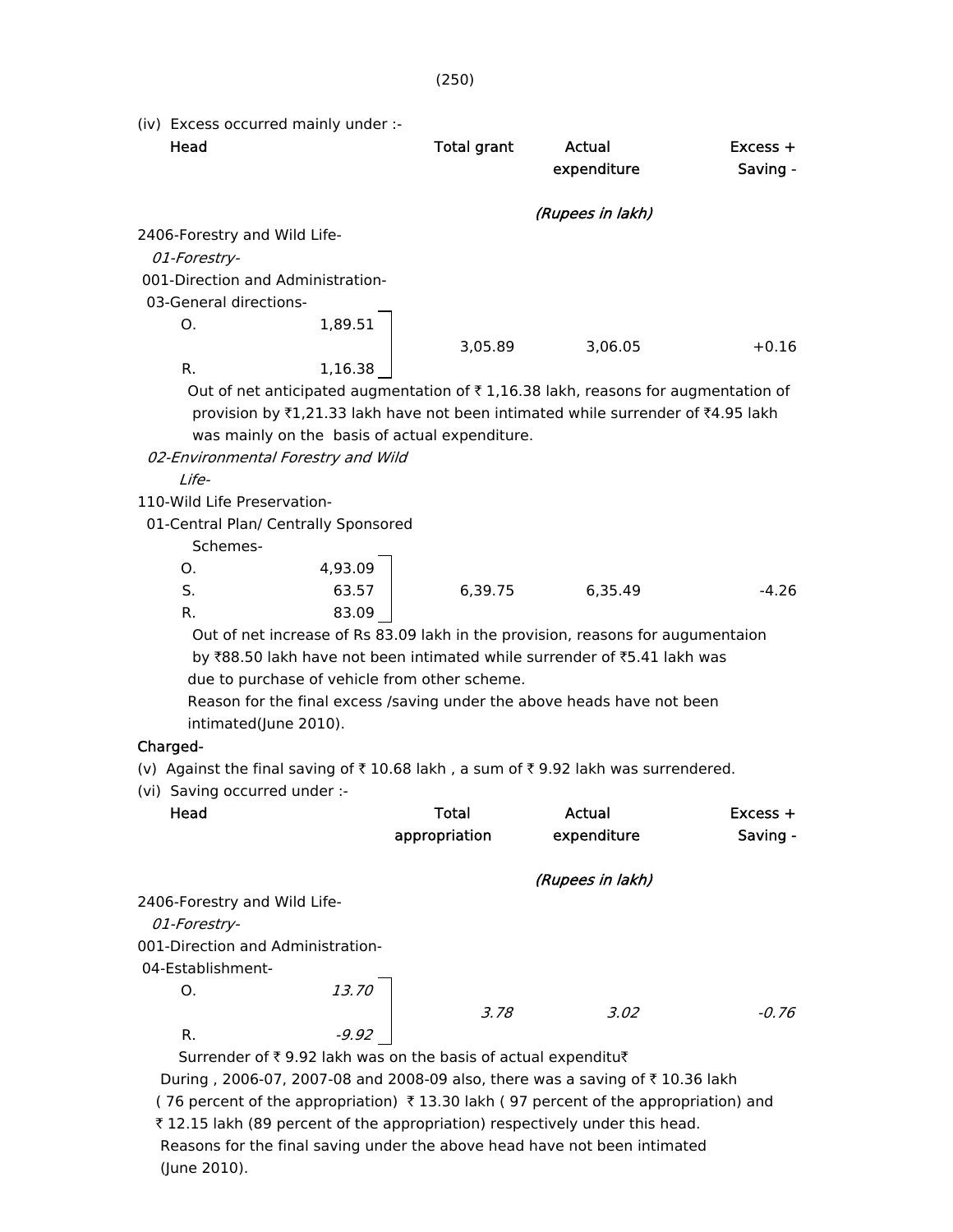| Capital-<br>Voted-            |                                                                                              |                    |                              |                      |
|-------------------------------|----------------------------------------------------------------------------------------------|--------------------|------------------------------|----------------------|
|                               | (vii) In view of the final saving of ₹ 2,84.68 lakh, the supplementery grant of ₹ 71.36 lakh |                    |                              |                      |
|                               | obtained in Auguest 2009 proved unnecessary.                                                 |                    |                              |                      |
|                               | (viii) Saving (partly counterbalanced by excess under other heads) occurred mainly           |                    |                              |                      |
| under :-                      |                                                                                              |                    |                              |                      |
| Head                          |                                                                                              | <b>Total grant</b> | <b>Actual</b><br>expenditure | Excess +<br>Saving - |
|                               |                                                                                              |                    | (Rupees in lakh)             |                      |
| Wild Life-                    | 4406-Capital Outlay on Forestry and                                                          |                    |                              |                      |
| 01-Forestry-                  |                                                                                              |                    |                              |                      |
| 102-Social and Farm Forestry- |                                                                                              |                    |                              |                      |
|                               | 07-Forestation in Rural Areas                                                                |                    |                              |                      |
| of Lucknow District-          |                                                                                              |                    |                              |                      |
| Ο.                            | 1,00.00                                                                                      |                    |                              |                      |
|                               |                                                                                              | 56.08              | 56.08                        |                      |
| R.                            | $-43.92$                                                                                     |                    |                              |                      |
|                               | Out of total saving of ₹43.92 lakh reasons for reduction of provision through                |                    |                              |                      |
|                               | re-appropriation of ₹11.46 lakh have not been intimated while surrenders of                  |                    |                              |                      |
|                               | ₹32.46 lakh was mainly due to non issue of sanction.                                         |                    |                              |                      |
|                               |                                                                                              |                    |                              |                      |
| (C.C.L. System)-              | 11- Plantation Expansion Scheme-                                                             |                    |                              |                      |
| О.                            | 30,00.00                                                                                     |                    |                              |                      |
|                               |                                                                                              | 26,16.88           | 26,16.87                     | $-0.01$              |
| R.                            | $-3,83.12$                                                                                   |                    |                              |                      |
|                               | Reasons for reduction in the provision by $\overline{3}$ ,83.12 lakh have not been intimated |                    |                              |                      |
| 800-Other expenditure-        |                                                                                              |                    |                              |                      |
|                               | 01-Central Plan/Centrally Sponsored                                                          |                    |                              |                      |
| Schemes-                      |                                                                                              |                    |                              |                      |
| Ο.                            | 1,27.92                                                                                      |                    |                              |                      |
|                               |                                                                                              | 95.61              | 98.31                        | $+2.70$              |
| R.                            | $-32.31$                                                                                     |                    |                              |                      |
|                               | Out of total saving of ₹32.31 lakh, reasons for reduction by ₹32.25 lakh have not been       |                    |                              |                      |
|                               | intimated while surrender of ₹0.06 lakh was due to restriction of expenditure within         |                    |                              |                      |
|                               | the limit approved by Govt. of India.                                                        |                    |                              |                      |
|                               | Reasons for final saving/ excess under the above heads have not been intimated               |                    |                              |                      |
| (June 2010).                  |                                                                                              |                    |                              |                      |
|                               | 06-Modernisation of Forest Department                                                        |                    |                              |                      |
| (C.C.L. System )-             |                                                                                              |                    |                              |                      |
| О.                            | 1,98.72                                                                                      |                    |                              |                      |
| R.                            | $-1,98.72$                                                                                   |                    |                              |                      |
|                               |                                                                                              |                    |                              |                      |

Surrender of  $\bar{\tau}$  1,98.72 lakh was due to non approval of expenditure from the finance committee.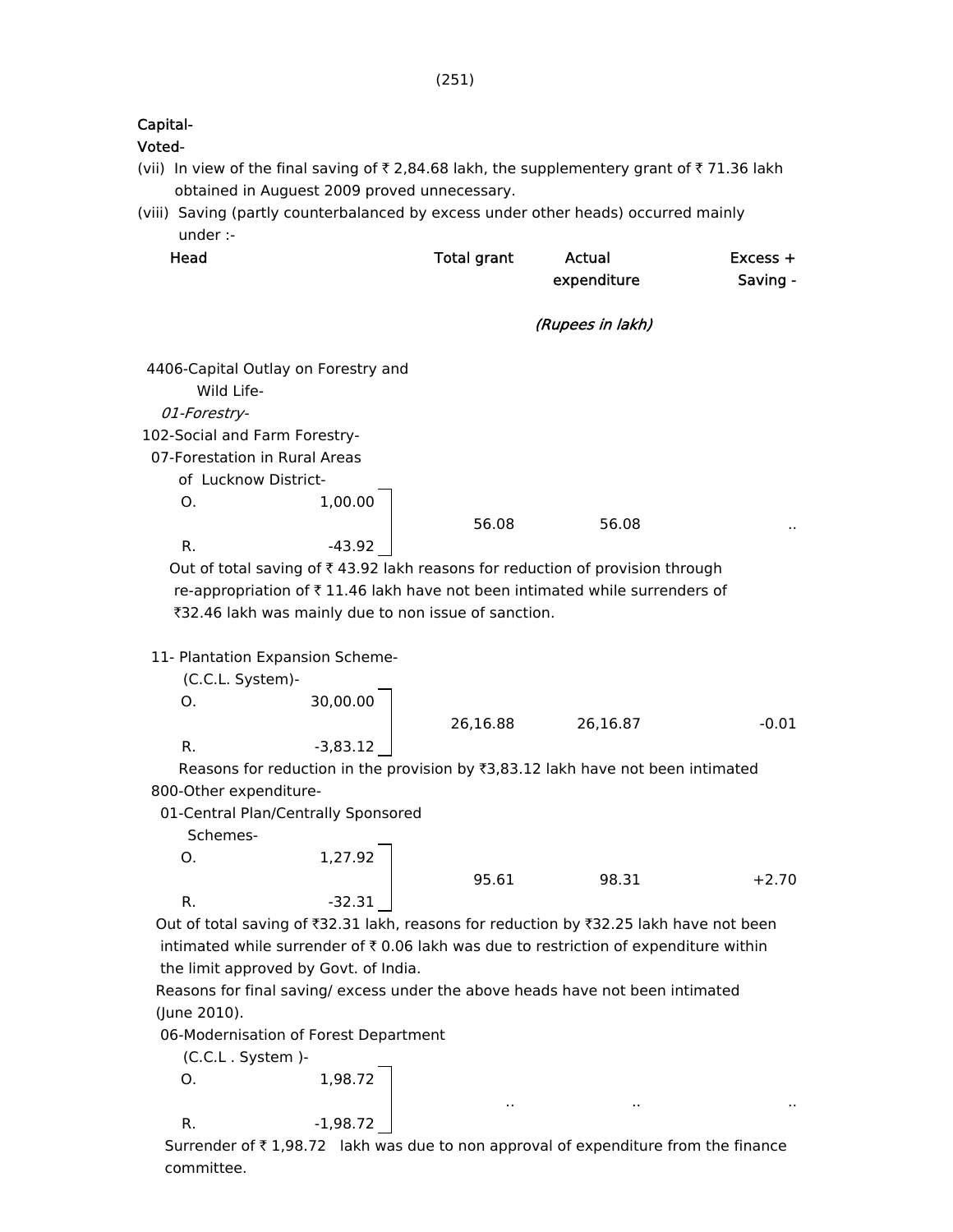(252)

(ix) Excess occurred under :-

| Head                                                                                  |         | <b>Total grant</b> | Actual           | $Excess +$ |
|---------------------------------------------------------------------------------------|---------|--------------------|------------------|------------|
|                                                                                       |         |                    | expenditure      | Saving -   |
|                                                                                       |         |                    | (Rupees in lakh) |            |
| 4406- Capital outlay on Forestry and Wildlife-                                        |         |                    |                  |            |
| 02-Environmental Forestry and Wild                                                    |         |                    |                  |            |
| I ife-                                                                                |         |                    |                  |            |
| 110-Wild Life Preservation-                                                           |         |                    |                  |            |
| 05-'Jhadi Taal' preservation scheme-                                                  |         |                    |                  |            |
| (Dudhawa Tiger Resreve)-                                                              |         |                    |                  |            |
| (C.C.L) System)-                                                                      |         |                    |                  |            |
| R.                                                                                    | 3,83.12 | 3,83.12            | 3,83.12          |            |
| Reasons for incrurring expenditure against the provision made by the re-appropriation |         |                    |                  |            |
| of ₹ 3,83.12 lakh have not been intimated.                                            |         |                    |                  |            |
|                                                                                       |         |                    |                  |            |
| 111-Zooloical Park-                                                                   |         |                    |                  |            |
| 04-Establishment of Zoo-                                                              |         |                    |                  |            |
| (CC.L. System)-                                                                       |         |                    |                  |            |
| R.                                                                                    | 7.00    | 7.00               | 7.00             |            |
| Reasons for incurring expenditure against the provision made by re-approriation of    |         |                    |                  |            |
| ₹7.00 lakh have not been intimated                                                    |         |                    |                  |            |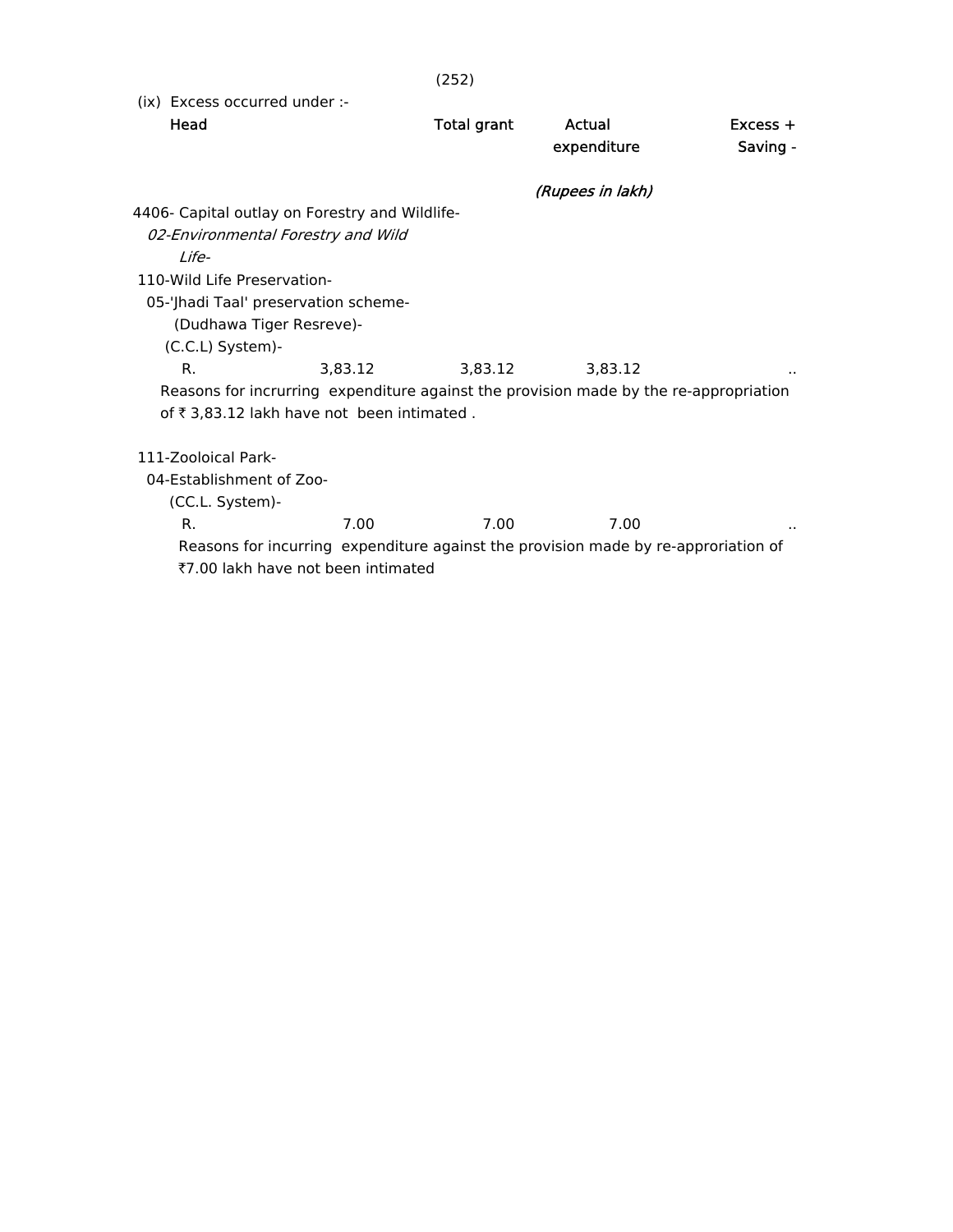## (253)

## GRANT NO. 61- FINANCE DEPARTMENT ( DEBT SERVICES AND OTHER EXPENDITURE )

| <b>Major Heads</b>               |                                                                                                                                                | <b>Total grant</b>      | Actual               | Excess +         |
|----------------------------------|------------------------------------------------------------------------------------------------------------------------------------------------|-------------------------|----------------------|------------------|
|                                  |                                                                                                                                                | or                      | expenditure          | Saving -         |
|                                  |                                                                                                                                                | appropriation           |                      |                  |
| Revenue-                         |                                                                                                                                                |                         | (Rupees in thousand) |                  |
| 2040-Tax on Sales, Trade etc.    |                                                                                                                                                |                         |                      |                  |
| 2048-Appropriation for reduction |                                                                                                                                                |                         |                      |                  |
| or avoidance of Debt,            |                                                                                                                                                |                         |                      |                  |
| 2049-Interest Payments,          |                                                                                                                                                |                         |                      |                  |
|                                  | 2052-Secretariat- General Services,                                                                                                            |                         |                      |                  |
|                                  | 2070-Other Administrative Services,                                                                                                            |                         |                      |                  |
|                                  | 2075-Miscellaneous-General Services,                                                                                                           |                         |                      |                  |
|                                  | 2235-Social Security and Welfare,                                                                                                              |                         |                      |                  |
| 2425-Co-operation and            |                                                                                                                                                |                         |                      |                  |
|                                  | 3604-Compensation and Assignments to Local                                                                                                     |                         |                      |                  |
|                                  | Bodies and Panchayati Raj Institutions                                                                                                         |                         |                      |                  |
| Voted-                           |                                                                                                                                                |                         |                      |                  |
| Original                         | 43,29,73,24                                                                                                                                    |                         |                      |                  |
|                                  |                                                                                                                                                | 44,91,05,25 42,73,79,43 |                      | $-2, 17, 25, 82$ |
|                                  | Supplementary 1,61,32,01                                                                                                                       |                         |                      |                  |
|                                  | Amount surrendered during the year (March 2010)                                                                                                |                         |                      | 2,18,14,98       |
| Charged-                         |                                                                                                                                                |                         |                      |                  |
| Original                         | $\begin{bmatrix} 1,63,52,89,66 \\ 6,06,03,52 \end{bmatrix}$ $\begin{bmatrix} 1,69,58,93,18 & 1,66,06,74,39 \\ 0 & 1,66,06,74,39 \end{bmatrix}$ |                         |                      |                  |
|                                  |                                                                                                                                                |                         |                      | $-3,52,18,79$    |
| Supplementary                    |                                                                                                                                                |                         |                      |                  |
|                                  | Amount surrendered during the year (March 2010)                                                                                                |                         |                      | 1,23,11          |
| Capital-                         |                                                                                                                                                |                         |                      |                  |
|                                  | 4075-Capital Outlay on Miscellaneous                                                                                                           |                         |                      |                  |
| General Services,                |                                                                                                                                                |                         |                      |                  |
|                                  | 6003-Internal Debt of the State Government,                                                                                                    |                         |                      |                  |
|                                  | 6004-Loans and Advances from the Central Government,                                                                                           |                         |                      |                  |
|                                  | 6075-Loans for Miscellaneous Gereral Services and                                                                                              |                         |                      |                  |
|                                  | 7610-Loans to Government Servants etc.                                                                                                         |                         |                      |                  |
| Voted-                           |                                                                                                                                                |                         |                      |                  |
| Original                         | 4,60,00,50                                                                                                                                     |                         |                      |                  |
|                                  |                                                                                                                                                | 4,60,00,50              | 1,85,87,82           | $-2,74,12,68$    |
| Supplementary                    |                                                                                                                                                |                         |                      |                  |
| Charged-                         | Amount surrendered during the year (March 2010)                                                                                                |                         |                      | 2,69,39,72       |
|                                  |                                                                                                                                                |                         |                      |                  |
| Original                         | 1,58,66,83,56                                                                                                                                  |                         | 66,46,87,24          |                  |
| Supplementary                    |                                                                                                                                                | 1,58,66,83,56           |                      | -92,19,96,32     |
|                                  |                                                                                                                                                |                         |                      | 90,41,69,79      |
|                                  | Amount surrendered during the year (March 2010)                                                                                                |                         |                      |                  |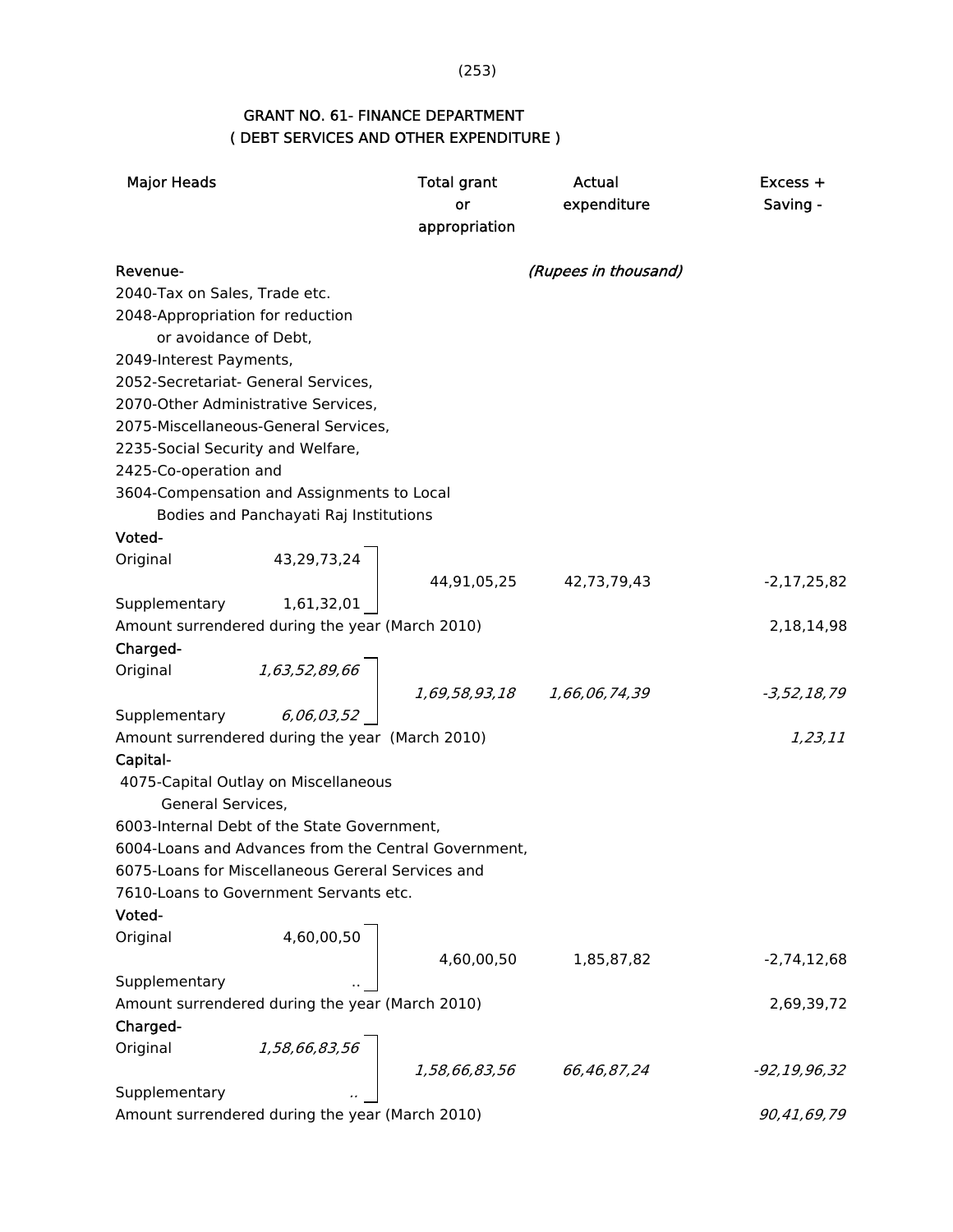## Notes and Comments-

#### Revenue-

### Voted-

- (i) In view of the final saving  $\bar{\tau}$  2,17,25.82 lakh, surrender of  $\bar{\tau}$  2,18,14.98 lakh was injudicious and indicative of incorrect estimation of expenditure.
- (ii) In view of the final saving of  $\bar{\tau}$  2,17,25.82 lakh, the supplementary grant of  $\bar{\tau}$  1,61,32.00 lakh obtained in February 2010 proved unnecessary and could have been limited to token amounts wherever necessary.
- (iii) Saving(partly counterbalanced by excess under other heads) occurred mainly under :-

| Head                                                                                                          | <b>Total grant</b>   | Actual<br>expenditure | Excess +<br>Saving - |
|---------------------------------------------------------------------------------------------------------------|----------------------|-----------------------|----------------------|
|                                                                                                               |                      | (Rupees in lakh)      |                      |
| 2052-Secretariat-General Services-                                                                            |                      |                       |                      |
| 800-Other expenditure-                                                                                        |                      |                       |                      |
| 04-Technical Assistance from World Bank                                                                       |                      |                       |                      |
| to Finance Department for the development                                                                     |                      |                       |                      |
| of Institutional capacity                                                                                     | 11.00                |                       | $-11.00$             |
| 05- Governance Fund for implementation                                                                        |                      |                       |                      |
| of Governance Plan                                                                                            | 10,00.00             |                       | $-10,00.00$          |
| Reasos for non-utilisation of entire provision under the above heads have not been intimated<br>(June, 2010). |                      |                       |                      |
| 2075-Miscellaneous-General Services-                                                                          |                      |                       |                      |
| 190-Assistance to Government Public                                                                           |                      |                       |                      |
| Sector/Corporation/Autonomus bodies-                                                                          |                      |                       |                      |
| 03-Grant for re-hablitation to Govt. Public                                                                   |                      |                       |                      |
| Sector/Corporations/Autonomous Institutions and                                                               |                      |                       |                      |
| Cooperative Institution-                                                                                      |                      |                       |                      |
| 5,00.00<br>O.                                                                                                 |                      |                       |                      |
|                                                                                                               | $\ddot{\phantom{1}}$ |                       |                      |
| $-5,00.00$<br>R.                                                                                              |                      |                       |                      |
| Surrender of ₹5,00.00 lakh was due to non-receipt of matured proposals for sanction from                      |                      |                       |                      |
| the Departments.                                                                                              |                      |                       |                      |
| (iv) Excess occurred mainly under :-                                                                          |                      |                       |                      |
|                                                                                                               |                      |                       |                      |
| 2052-Secretariat-General Services-                                                                            |                      |                       |                      |
| 800-Other expenditure-                                                                                        |                      |                       |                      |
| 03-Payments of arear                                                                                          | 25.85                | 31.14                 | $+5.29$              |
|                                                                                                               |                      |                       |                      |
| 2075-Miscellaneous-General Services-                                                                          |                      |                       |                      |
| 800-Other expenditure-                                                                                        |                      |                       |                      |
| 03-Payments of interest on time barred                                                                        |                      |                       |                      |
| Government securities                                                                                         | 0.01                 | 59.74                 | $+59.73$             |
| Reasons for the final excess under the above heads have not been intimated (June, 2010).                      |                      |                       |                      |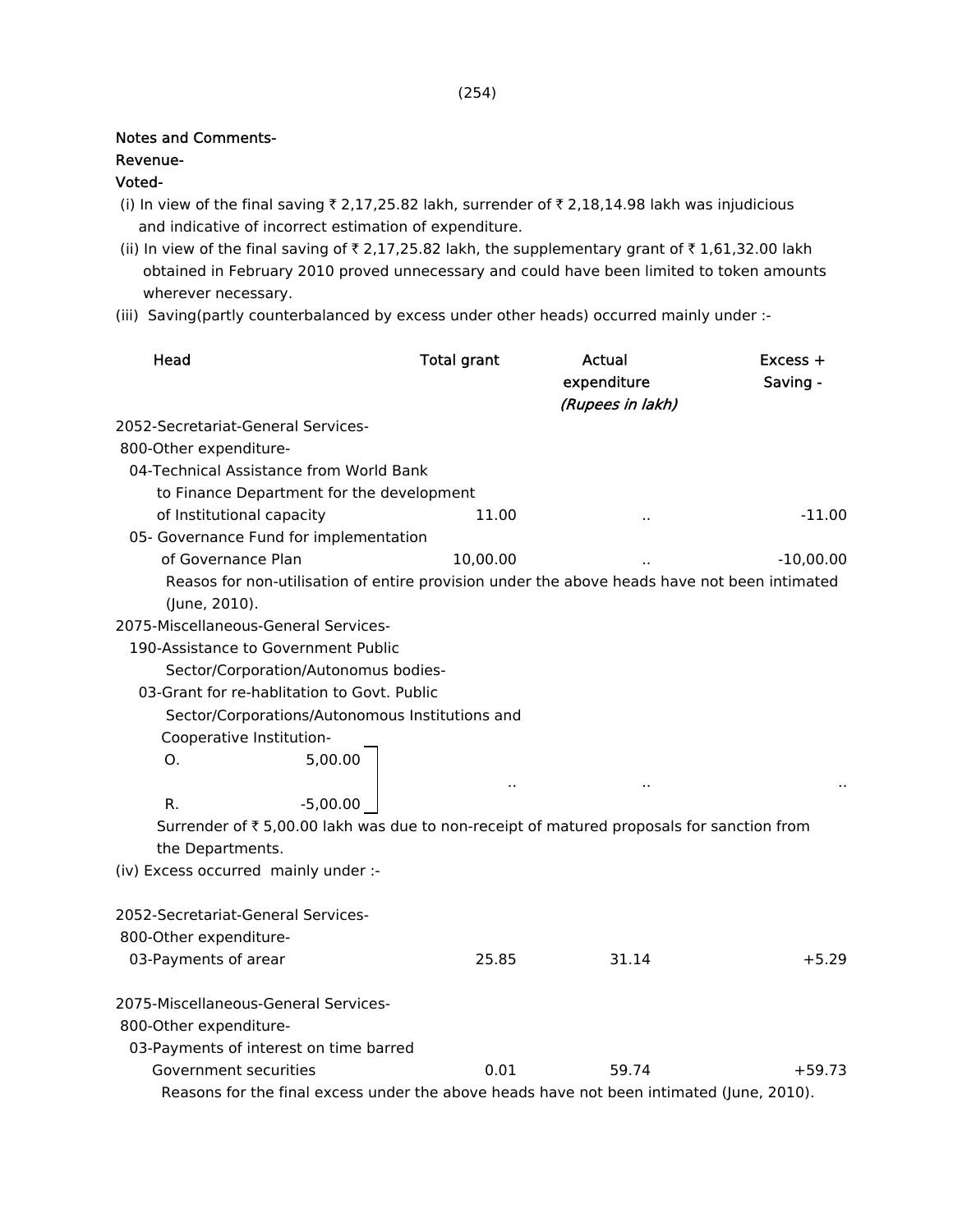(255)

## Charged-

- (v) Out of the final saving of  $\overline{3,52,18.79}$  lakh, only a sum of  $\overline{31,23.11}$  lakh could be anticipated for surrender.
- (vi) In view of the final saving of  $\bar{\tau}$  3,52,18.79 lakh, the supplementary appropriation of ₹ 6,06,03.52 lakh obtained in February 2010 proved excessive.
- (vii) Saving (partly counterbalanced by excess under other heads) occurred mainly under :-

| Head                                  | <b>Total</b><br>appropriation | Actual<br>expenditure | Excess +<br>Saving - |
|---------------------------------------|-------------------------------|-----------------------|----------------------|
|                                       |                               | (Rupees in lakh)      |                      |
| 2049-Interest Payments-               |                               |                       |                      |
| 01-Interest on Internal Debt-         |                               |                       |                      |
| 101-Interest on Market Loans-         |                               |                       |                      |
| 22-10.82%U.P. State Development       |                               |                       |                      |
| Loan-2011                             | 32,68.15                      | 16,47.29              | $-16,20.86$          |
| 24-Interest on Market Loans issued in |                               |                       |                      |
| Financial Year 2002-2003              | 2,33,54.92                    | 1,94,82.97            | $-38, 71.95$         |
| 26-Interest on Market Loans Issued in |                               |                       |                      |
| Financial Year 2003-2004              | 3,29,08.28                    | 2,88,12.99            | $-40,95.29$          |
| 31-Interest on Market Loans Issued in |                               |                       |                      |
| Financial Year 2008-2009              |                               |                       |                      |
| 6,05,14.30<br>O <sub>1</sub>          |                               |                       |                      |
|                                       | 10,69,67.70                   | 8,18,40.08            | $-2,51,27.62$        |
| S.<br>4,64,53.40                      |                               |                       |                      |
| 32-Interest on Market Loans Issued in |                               |                       |                      |
| Financial Year 2009-2010              |                               |                       |                      |
| 1,97,76.01<br>Ο.                      |                               |                       |                      |
|                                       | 2,58,05.00                    | 1,19,67.50            | $-1,38,37.50$        |
| S.<br>60,28.99                        |                               |                       |                      |
| 200-Interest on other Internal Debts- |                               |                       |                      |
| 03-Interest on Short-term Loans       |                               |                       |                      |
| provided by R.B.I.-                   |                               |                       |                      |
| 5,00.00<br>Ο.                         | 36.28                         | 53.35                 | $+17.07$             |
| $-4, 63, 72$<br>R.                    |                               |                       |                      |

Out of total saving of  $\bar{t}4,63.72$  lakh  $\bar{t}51.60$  lakh was surrendered due to Ways and Means Advances from Reserve Bank of India being less than anticipated while reasons for further reduction of provision by the reappropriation of  $\bar{\tau}$  4,12.12 lakh have not been intimated .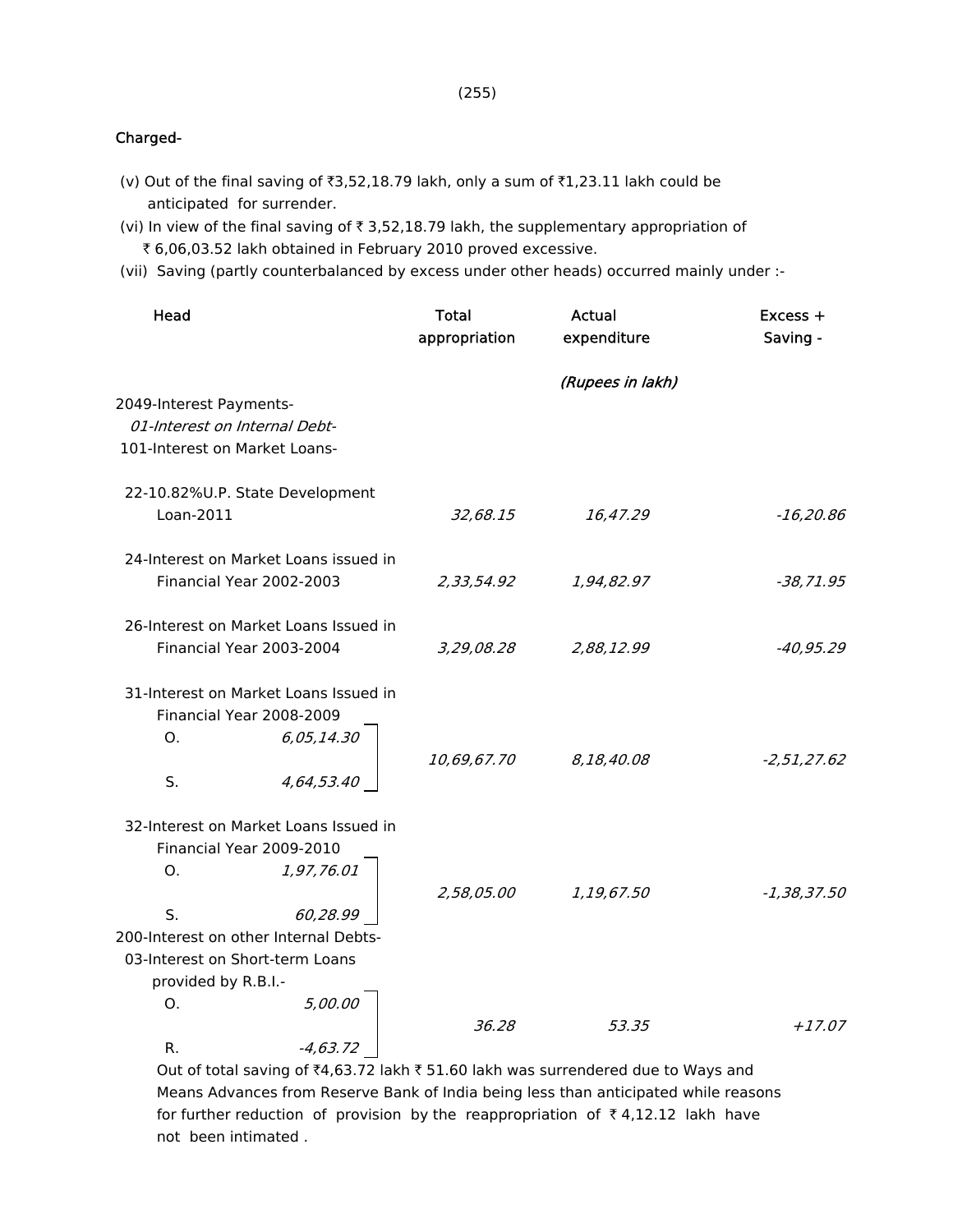(256)

| Head                                                                                                                                                                                                                                                                                                                                                                                                                                                                                                  | <b>Total</b><br>appropriation | Actual<br>expenditure | Excess +<br>Saving - |
|-------------------------------------------------------------------------------------------------------------------------------------------------------------------------------------------------------------------------------------------------------------------------------------------------------------------------------------------------------------------------------------------------------------------------------------------------------------------------------------------------------|-------------------------------|-----------------------|----------------------|
| 11-Interest on energy bonds (₹ 587.86 core)<br>issued on the recommendations of Montek Singh                                                                                                                                                                                                                                                                                                                                                                                                          |                               | (Rupees in lakh)      |                      |
| Ahluwalia committee<br>03-Interest on Small Savings,<br>Provident Funds etc-                                                                                                                                                                                                                                                                                                                                                                                                                          | 3,61,85.33                    | 1,74,68.78            | $-1,87,16.55$        |
| 104-Interest on State Provident Funds-                                                                                                                                                                                                                                                                                                                                                                                                                                                                |                               |                       |                      |
| 03- Provident funds<br>04-Interest on I.C.S. provident                                                                                                                                                                                                                                                                                                                                                                                                                                                | <i>12,30,00.00</i>            | 12,14,89.22           | $-15, 10.78$         |
| Funds                                                                                                                                                                                                                                                                                                                                                                                                                                                                                                 | 20,00.00                      | 8,66.40               | $-11,33.60$          |
| 04-Interest on Loans and Advances<br>from Central Government-                                                                                                                                                                                                                                                                                                                                                                                                                                         |                               |                       |                      |
| 101-Interest on Loans for State/Union<br>Territory Plan Schemes-<br>03-Lump-sum Loans-                                                                                                                                                                                                                                                                                                                                                                                                                |                               |                       |                      |
| 3,53,11.24<br>R.<br>Out of net reappropriation of ₹3,53,11.24 lakh reasons for augmentation of appropriation<br>by ₹3,60,95.43 lakh and reduction of appropriation through re-appropriation of<br>₹7,84.19 lakh have not been intimated.<br>103-Interest on Loans for Centrally<br>Sponsored Plan Schemes-<br>03- Payment of Interest-<br>33,96.04<br>Ο.                                                                                                                                              | 3,53,11.24                    |                       | -3,53,11.24          |
|                                                                                                                                                                                                                                                                                                                                                                                                                                                                                                       | 30,16.67                      | 30,16.67              |                      |
| $-3,79.37$<br>R.<br>Out of total saving of ₹3,79.37 lakh ₹71.32 lakh was surrendered due to Ways and<br>Means Advances from Reserve Bank of India being less than anticipated while reasons<br>for further reduction of provision by the reappropriation of ₹3,08.05 lakh have<br>not been intimated (June, 2010).<br>05-Interest on Reserve Funds-<br>101-Interest on Deprecation Renewal<br>Reserve funds-<br>03-Interest on Depreciation Reserve Funds for Hydro<br>Electric and Tube- wells, etc. | <i>10,00.00</i>               |                       | -10,00.00            |
| Reasons for the final saving/excess/non-utilisation of entire provision under the above heads<br>have not been intimated (June 2010).                                                                                                                                                                                                                                                                                                                                                                 |                               |                       |                      |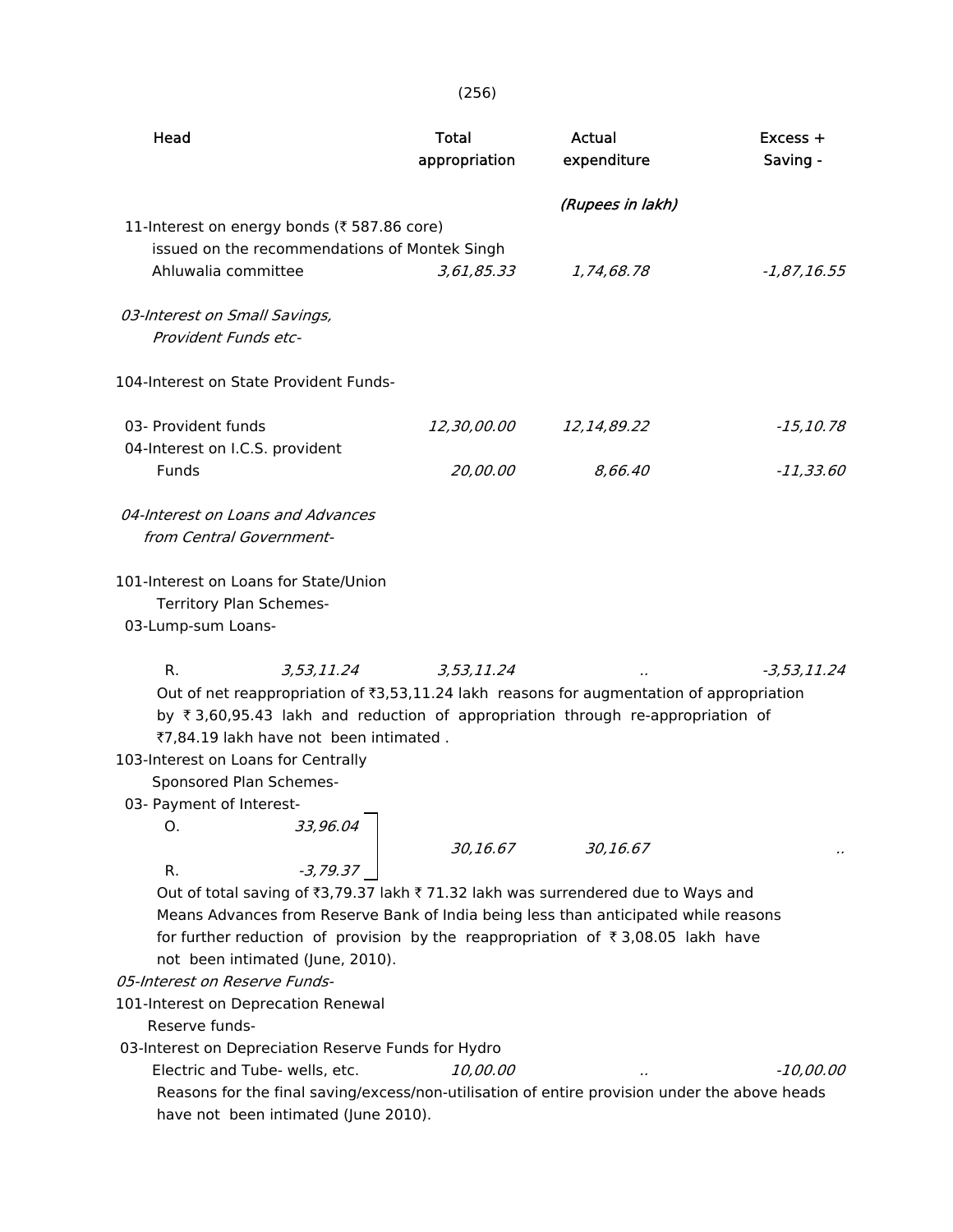(viii) Excess occurred mainly under :-

| Head                                   | Total<br>appropriation | Actual<br>expenditure | Excess +<br>Saving - |
|----------------------------------------|------------------------|-----------------------|----------------------|
|                                        |                        | (Rupees in lakh)      |                      |
| 2049-Interest Payments-                |                        |                       |                      |
| 01-Interest on Internal Debt-          |                        |                       |                      |
| 101-Interest on Market Loans-          |                        |                       |                      |
| 09-11.5 % U.P. State Development       |                        |                       |                      |
| Loan 2009                              | 25,30.87               | 30,45.94              | $+5,15.07$           |
| 11-11.50 % U.P. State Development      |                        |                       |                      |
| Loan 2011                              | 22,36.42               | 36,65.85              | $+14,29.43$          |
| 18-U.P State Development               |                        |                       |                      |
| Loan, 2007                             |                        | 62.74                 | $+62.74$             |
| 20-U.P State Development Loans         |                        |                       |                      |
| 2009                                   | 1,10,97.64             | 1,11,48.18            | $+50.54$             |
| 21-U.P State Developme Loans           |                        |                       |                      |
| 2010                                   | 1,82,03.55             | 1,93,05.96            | $+11,02.41$          |
| 23-Interest on Market Loans Issued in  |                        |                       |                      |
| Financial Year 2001-2002               | 2,20,88.15             | 2,43,68.70            | $+22,80.55$          |
| 28-Interest on Market Loans Issued in  |                        |                       |                      |
| Financial Year 2005-2006               | 2,37,47.26             | 2,75,41.57            | +37,94.31            |
| 29-Interest on Market Loans Issued in  |                        |                       |                      |
| Financial Year 2006-2007               | 2,67,10.04             | 4,20,67.51            | $+1,53,57.47$        |
| 30-Interest on Market Loans Issued in  |                        |                       |                      |
| Financial Year 2007-2008               | 3,62,23.50             | 5,67,76.21            | $+2,05,52.71$        |
| 123-Interest on Special Securities     |                        |                       |                      |
| issued to National Small Savings       |                        |                       |                      |
| Fund of the Central Government         |                        |                       |                      |
| by State Government-                   |                        |                       |                      |
| 04-Interest on Special Securities      |                        |                       |                      |
| issued to National Small Savings Fund- |                        |                       |                      |
| 42,81,39.71<br>Ο.                      |                        |                       |                      |
| S.<br>51,21.13                         | 43,39,60.84            | 43,39,60.82           | $-0.02$              |
| R.<br>7,00.00                          |                        |                       |                      |

Reasons for the augmentation of appropriation by the re-appropriation of  $\bar{\tau}$  7,00.00 lakh have not been intimated .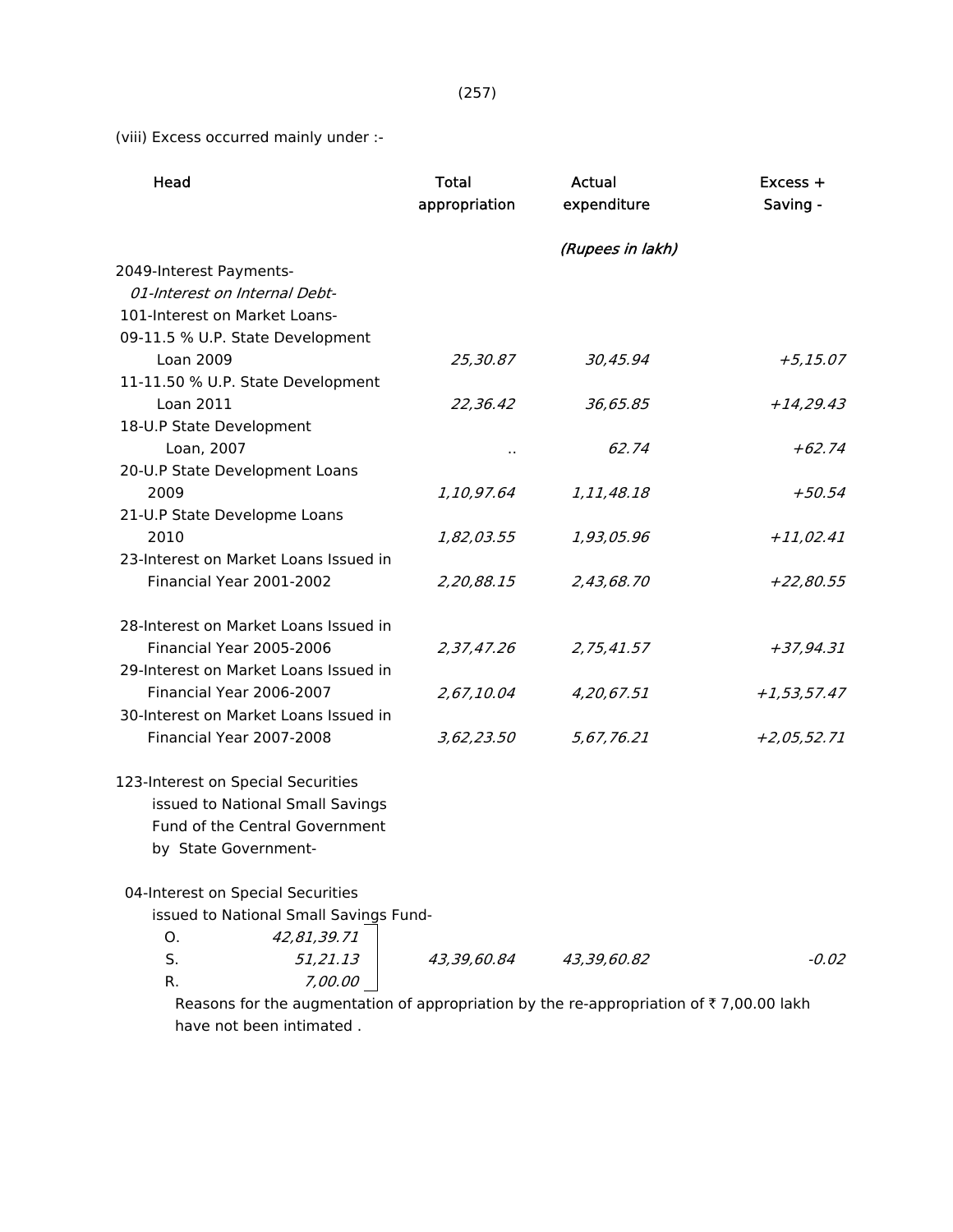| Head                              |                                             | Total<br>appropriation | Actual<br>expenditure                                                                              | Excess +<br>Saving - |
|-----------------------------------|---------------------------------------------|------------------------|----------------------------------------------------------------------------------------------------|----------------------|
|                                   |                                             |                        | (Rupees in lakh)                                                                                   |                      |
| 200-Interest on other Internal    |                                             |                        |                                                                                                    |                      |
| Debts-                            |                                             |                        |                                                                                                    |                      |
| 04-Interest on Loans taken from   |                                             |                        |                                                                                                    |                      |
|                                   | National Agriculture and Rural              |                        |                                                                                                    |                      |
| Development Bank-                 |                                             |                        |                                                                                                    |                      |
| O.                                | 1,70,00.00                                  |                        |                                                                                                    |                      |
| S.                                | 30,00.00                                    | 2,01,06.29             | 2,01,07.13                                                                                         | $+0.84$              |
| R.                                | 1,06.29                                     |                        |                                                                                                    |                      |
|                                   |                                             |                        | Reasons for the augmentation of appropriation by the re-appropriation of $\bar{\tau}$ 1,06.29 lakh |                      |
|                                   | have not been intimated.                    |                        |                                                                                                    |                      |
| 305-Management of Debt-           |                                             |                        |                                                                                                    |                      |
| 03-Expenditure on management      |                                             |                        |                                                                                                    |                      |
| of Loans-                         |                                             |                        |                                                                                                    |                      |
| Ο.                                | 10,00.00                                    |                        |                                                                                                    |                      |
|                                   |                                             | 13,05.83               | 12,71.45                                                                                           | $-34.38$             |
| R.                                | 3,05.83                                     |                        |                                                                                                    |                      |
|                                   |                                             |                        | Reasons for the augmentation of appropriation by the re-appropriation of $\bar{\tau}$ 3,05.83 lakh |                      |
|                                   | have not been intimated.                    |                        |                                                                                                    |                      |
| 03-Interest on Small Savings,     |                                             |                        |                                                                                                    |                      |
| Provident Funds etc-              |                                             |                        |                                                                                                    |                      |
|                                   | 104-Interest on State Provident Funds-      |                        |                                                                                                    |                      |
|                                   | 07-Interest on provident Funds of exployees |                        |                                                                                                    |                      |
| of Aided Institutions             |                                             | 6,00,00.00             | 6,05,82.93                                                                                         | $+5,82.93$           |
|                                   |                                             |                        | Reasons for the final excess/saving under the above heads have not been intimated                  |                      |
| (June 2010).                      |                                             |                        |                                                                                                    |                      |
|                                   | 04-Interest on Loans and Advances           |                        |                                                                                                    |                      |
| from Central Government-          |                                             |                        |                                                                                                    |                      |
| 104-Interest on loan for Non-Plan |                                             |                        |                                                                                                    |                      |
| Schemes-                          |                                             |                        |                                                                                                    |                      |
|                                   | 04-Interest on other Non-Plan Loans-        |                        |                                                                                                    |                      |
| 0.                                | 10,63.99                                    |                        |                                                                                                    |                      |
|                                   |                                             | 14,56.23               | 14,56.23                                                                                           |                      |
| R.                                | 3,92.24                                     |                        |                                                                                                    |                      |
|                                   |                                             |                        | Reasons for the augmentation of appropriation by the re-appropriation of ₹ 3,92.24 lakh            |                      |
|                                   | have not been intimated.                    |                        |                                                                                                    |                      |

(258)

Capital-

### Voted-

(ix) Out of the final saving of Rs 2,74,12.68 lakh, only a sum of  $\bar{\tau}$  2,69,39.72 lakh could be anticipated for surrender.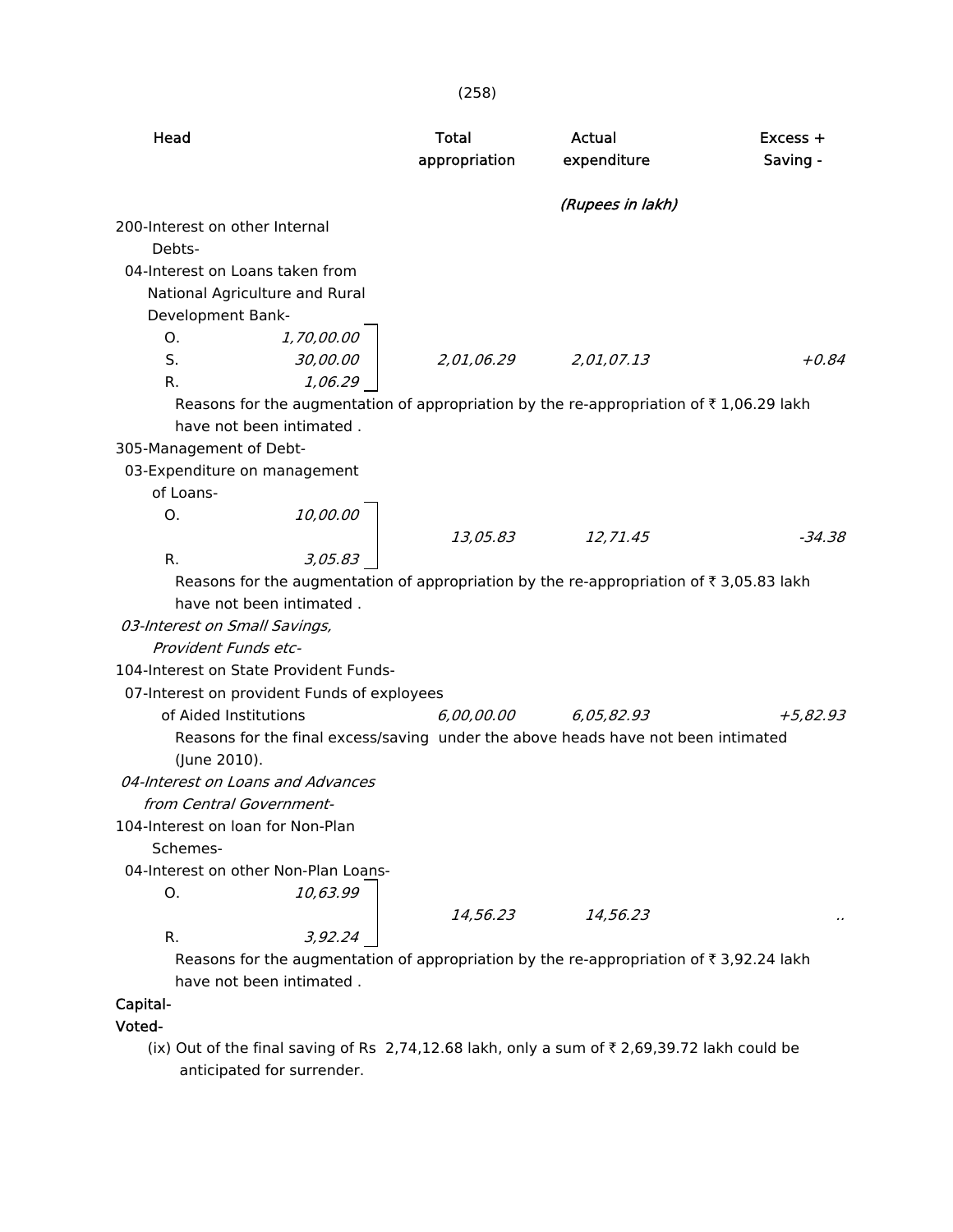$(259)$ <br>small exce (x) Saving (partly counterbalanced by small excess under another head) occurred mainly under :-

| Head                                 |                                                                                                       | <b>Total grant</b> | (x) Saving (partly counterbalanced by small excess under another head) occurred mainly under :-<br><b>Actual</b> | Excess + |
|--------------------------------------|-------------------------------------------------------------------------------------------------------|--------------------|------------------------------------------------------------------------------------------------------------------|----------|
|                                      |                                                                                                       |                    | expenditure                                                                                                      | Saving - |
|                                      |                                                                                                       |                    | (Rupees in lakh)                                                                                                 |          |
|                                      | 4075-Capital Outlay on Miscellaneous General Services-                                                |                    |                                                                                                                  |          |
|                                      | 190-Assistance to Govt. Public Secter                                                                 |                    |                                                                                                                  |          |
|                                      | and other undertakings-                                                                               |                    |                                                                                                                  |          |
|                                      | 03-Appropriation of Share Capital for rehabilitation of                                               |                    |                                                                                                                  |          |
|                                      | State Government's Public sectors/Corporations/                                                       |                    |                                                                                                                  |          |
|                                      | Autonomous bodies and Government Institutions-                                                        |                    |                                                                                                                  |          |
|                                      |                                                                                                       |                    |                                                                                                                  |          |
| О.                                   | 5,00.00                                                                                               |                    |                                                                                                                  |          |
|                                      |                                                                                                       | 3,76.62            | 3,76.62                                                                                                          |          |
| R.                                   | $-1,23.38$                                                                                            |                    |                                                                                                                  |          |
|                                      |                                                                                                       |                    | Surrender of ₹1,23.38 lakh was due to non-receipt of matured proposals for sanction from                         |          |
| the departments.                     |                                                                                                       |                    |                                                                                                                  |          |
|                                      | 6075-Loans for Miscellaneous General                                                                  |                    |                                                                                                                  |          |
|                                      | Services to Government Servants etc.                                                                  |                    |                                                                                                                  |          |
|                                      | 190-Assistance to Government Public                                                                   |                    |                                                                                                                  |          |
|                                      | Sector and other undertaking                                                                          |                    |                                                                                                                  |          |
|                                      | 03- Loans for rehabilitation to State Government                                                      |                    |                                                                                                                  |          |
|                                      | Public Sectors/ corporation/ Autonomus bodies                                                         |                    |                                                                                                                  |          |
|                                      | and co- openrative societies-                                                                         |                    |                                                                                                                  |          |
| О.                                   | 40,00.00                                                                                              |                    |                                                                                                                  |          |
|                                      |                                                                                                       | 2,76.00            | 2,76.00                                                                                                          |          |
| R.                                   | $-37,24.00$                                                                                           |                    |                                                                                                                  |          |
|                                      |                                                                                                       |                    | Surrender of ₹ 37,24.00 lakh was due to non-receipt of matured proposals for sanction from                       |          |
| the departments.<br>800-Other Loans- |                                                                                                       |                    |                                                                                                                  |          |
|                                      |                                                                                                       |                    |                                                                                                                  |          |
|                                      | 03- Loans Assistance for financial reoganisation to<br>Public Sectors / corporation/ Autonomus bodies |                    |                                                                                                                  |          |
| О.                                   | 3,00,00.00                                                                                            |                    |                                                                                                                  |          |
|                                      |                                                                                                       | 83,85.00           | 83,85.00                                                                                                         |          |
| R.                                   | $-2,16,15.00$                                                                                         |                    |                                                                                                                  |          |
|                                      |                                                                                                       |                    | Surrender of ₹ 2,16,15.00 lakh was due to non-receipt of matured proposals for sanction from                     |          |
| the departments.                     |                                                                                                       |                    |                                                                                                                  |          |
|                                      | 7610-Loans to Government Servants etc.                                                                |                    |                                                                                                                  |          |
| 201-House Building Advances-         |                                                                                                       |                    |                                                                                                                  |          |
| 03-House Building Advances to        |                                                                                                       |                    |                                                                                                                  |          |
|                                      | officers of All India Services for                                                                    |                    |                                                                                                                  |          |
|                                      | purchase/construction/repairs or                                                                      |                    |                                                                                                                  |          |
| <b>Extension of Houses-</b>          |                                                                                                       |                    |                                                                                                                  |          |
| 0.                                   | 2,00.00                                                                                               |                    |                                                                                                                  |          |
|                                      |                                                                                                       | 33.80              | 1,18.27                                                                                                          | $+84.47$ |
| R.                                   | $-1,66.20$                                                                                            |                    |                                                                                                                  |          |
|                                      |                                                                                                       |                    |                                                                                                                  |          |

Surrender of  $\bar{\tau}$  1,66.20 lakh was due to non-completion of the formalities for sanction of advances.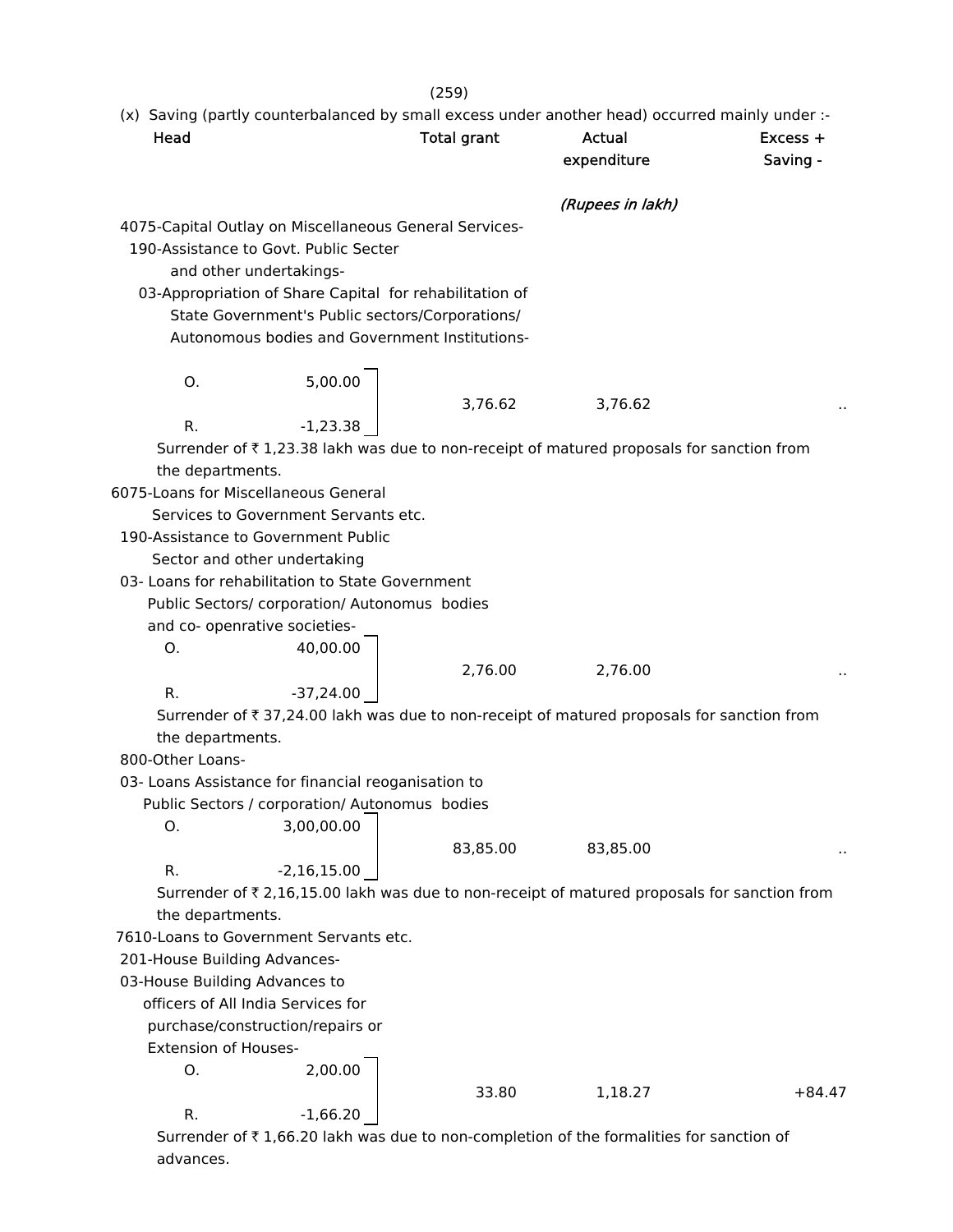|                              |                                    | (260)              |                                                                                            |                      |
|------------------------------|------------------------------------|--------------------|--------------------------------------------------------------------------------------------|----------------------|
| Head                         |                                    | <b>Total grant</b> | <b>Actual</b><br>expenditure                                                               | Excess +<br>Saving - |
|                              |                                    |                    | (Rupees in lakh)                                                                           |                      |
|                              | 05-Advances fo Repair / Extension  |                    |                                                                                            |                      |
| of House-                    |                                    |                    |                                                                                            |                      |
| Ο.                           | 40,00.00                           |                    |                                                                                            |                      |
|                              |                                    | 32,88.90           | 28,60.70                                                                                   | $+4,28.21$           |
| R.                           | $-7,11.10$                         |                    |                                                                                            |                      |
|                              |                                    |                    | Surrender of ₹7,11.10 lakh was due to non-completion of the formalities for sanction of    |                      |
| advance.                     |                                    |                    |                                                                                            |                      |
|                              | 202-Advances for purchase of Motor |                    |                                                                                            |                      |
| Conveyances-                 |                                    |                    |                                                                                            |                      |
|                              | 03-Advances for purchase of Motor  |                    |                                                                                            |                      |
|                              | Conveyances to State Employees-    |                    |                                                                                            |                      |
| Ο.                           | 12,00.00                           | 7,36.27            | 7,41.02                                                                                    | $+4.75$              |
| R.                           | $-4,63.73$                         |                    |                                                                                            |                      |
|                              |                                    |                    | Surrender of ₹4,63.73 lakh was due to non-completion of the formalities for sanction of    |                      |
| advance.                     |                                    |                    |                                                                                            |                      |
| 204-Advances for purchase of |                                    |                    |                                                                                            |                      |
| Computters                   |                                    |                    |                                                                                            |                      |
|                              | 03-Advances for purchase of Motor  |                    |                                                                                            |                      |
|                              | Conveyances to State Employees     |                    |                                                                                            |                      |
| 0.                           | 1,00.00                            |                    |                                                                                            |                      |
|                              |                                    | 60.50              | 57.05                                                                                      | $-3.45$              |
| R.                           | $-39.50$                           |                    |                                                                                            |                      |
|                              |                                    |                    | Surrender of ₹39.50 lakh was due to non-completion of the formalities for sanction of      |                      |
| advances.                    |                                    |                    |                                                                                            |                      |
| (June 2010).                 |                                    |                    | Reasons for the final saving /excess under the above heads have not been intimated         |                      |
| Charged-                     |                                    |                    |                                                                                            |                      |
| surrendered.                 |                                    |                    | (xi) Out of the final saving of ₹92,19,96.32 lakh,only a sum of ₹90,41,69.79 lakh was      |                      |
|                              |                                    |                    | (xii) Saving (partly counterbalanced by excess under other heads) occurred mainly under :- |                      |

| Head | Total         | Actual      | $Excess +$ |
|------|---------------|-------------|------------|
|      | appropriation | expenditure | Saving -   |
|      |               |             |            |

(Rupees in lakh)

 6003-Internal Debt of the State Government- 101-Market Loans-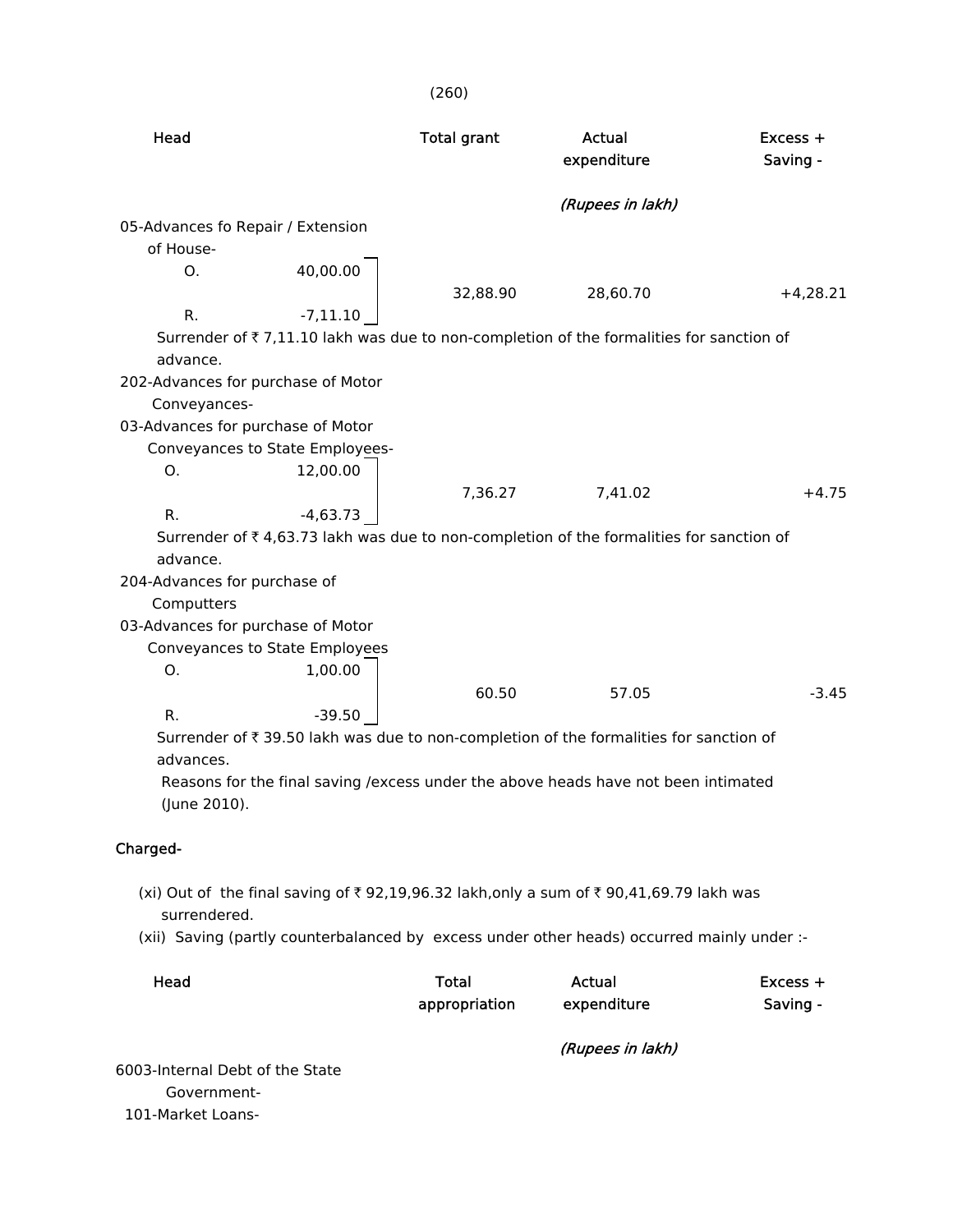|                             |                                                                                               | (261)              |                  |               |
|-----------------------------|-----------------------------------------------------------------------------------------------|--------------------|------------------|---------------|
| Head                        |                                                                                               | <b>Total grant</b> | <b>Actual</b>    | Excess +      |
|                             |                                                                                               |                    | expenditure      | Saving -      |
|                             |                                                                                               |                    | (Rupees in lakh) |               |
| 04-Market loans not bearing |                                                                                               |                    |                  |               |
| Interest                    |                                                                                               | 39.00              | $-1,78,01.01$    | $-1,78,40.01$ |
|                             | Minus expenditure is due to adjustment of share of Uttrakhand erroneously booked under this   |                    |                  |               |
| head in earlier years.      |                                                                                               |                    |                  |               |
|                             | Reasons for the final saving under the above head have not been intimated (June 2010).        |                    |                  |               |
|                             | 110- Ways and Means Advances                                                                  |                    |                  |               |
|                             | from the Reserve Bank of India                                                                |                    |                  |               |
|                             | 03-Repayment of Ways and Means                                                                |                    |                  |               |
| Advances-                   |                                                                                               |                    |                  |               |
| O.                          |                                                                                               |                    |                  |               |
|                             | 1,00,00,00.00<br>-90,40,04.00                                                                 | 9,59,96.00         | 9,59,96.00       |               |
| R.                          |                                                                                               |                    |                  |               |
|                             | Surrender of ₹90,40,04.00 lakh was due to Ways and Means Advances from                        |                    |                  |               |
|                             | Reserve Bank of India being less than anticipated.                                            |                    |                  |               |
|                             | 6004-Loans and Advances from the-                                                             |                    |                  |               |
| <b>Central Government</b>   |                                                                                               |                    |                  |               |
|                             | 04-Loans for Centrally Sponsored                                                              |                    |                  |               |
| Plan Schemes-               |                                                                                               |                    |                  |               |
| 800-Other Loans-            |                                                                                               |                    |                  |               |
|                             | 11-Housing - Development of small                                                             |                    |                  |               |
|                             | and Medium Towns-                                                                             |                    |                  |               |
| O.                          |                                                                                               |                    |                  |               |
|                             |                                                                                               | 8,10.71            | 8,10.71          |               |
| R.                          | 9,91.01<br>-1,80.30                                                                           |                    |                  |               |
|                             | Out of total saving of ₹1,80.30 lakh surrender of ₹1,65.55 lakh was surrendered due to Ways   |                    |                  |               |
|                             | and Means Advances from Reserve Bank of India being less than anticipated while reasons       |                    |                  |               |
|                             | for further reduction of appropriation by the reappropriation of $\bar{\tau}$ 14.75 lakh have |                    |                  |               |
| not been intimated.         |                                                                                               |                    |                  |               |
|                             |                                                                                               |                    |                  |               |
|                             | (xiii) Excess occurred mainly under :-                                                        |                    |                  |               |
|                             | 6003-Internal Debt of the State Government-                                                   |                    |                  |               |
| 800-Other Loans             |                                                                                               |                    |                  |               |
| 03-Other loans-             |                                                                                               | 5,87,18.60         | 5,87,52.97       | $+34.37$      |
|                             | Reasons for the final excess under the above head have not been intimated (June 2010).        |                    |                  |               |
|                             | 6004-Loans and Advances from the Central Government-                                          |                    |                  |               |
| 01- Non-Plan Loans-         |                                                                                               |                    |                  |               |
|                             |                                                                                               |                    |                  |               |
|                             | 201- House Building Advances-                                                                 |                    |                  |               |
|                             | 03-House Building Advances                                                                    |                    |                  |               |
| O.                          | 76.90                                                                                         |                    |                  |               |
|                             |                                                                                               | 88.01              | 88.01            |               |
| R.                          | 11.11                                                                                         |                    |                  |               |
|                             | Reasons for the augmentation of appropriation through re-appropriation of ₹11.11 lakh         |                    |                  |               |

have not been intimated.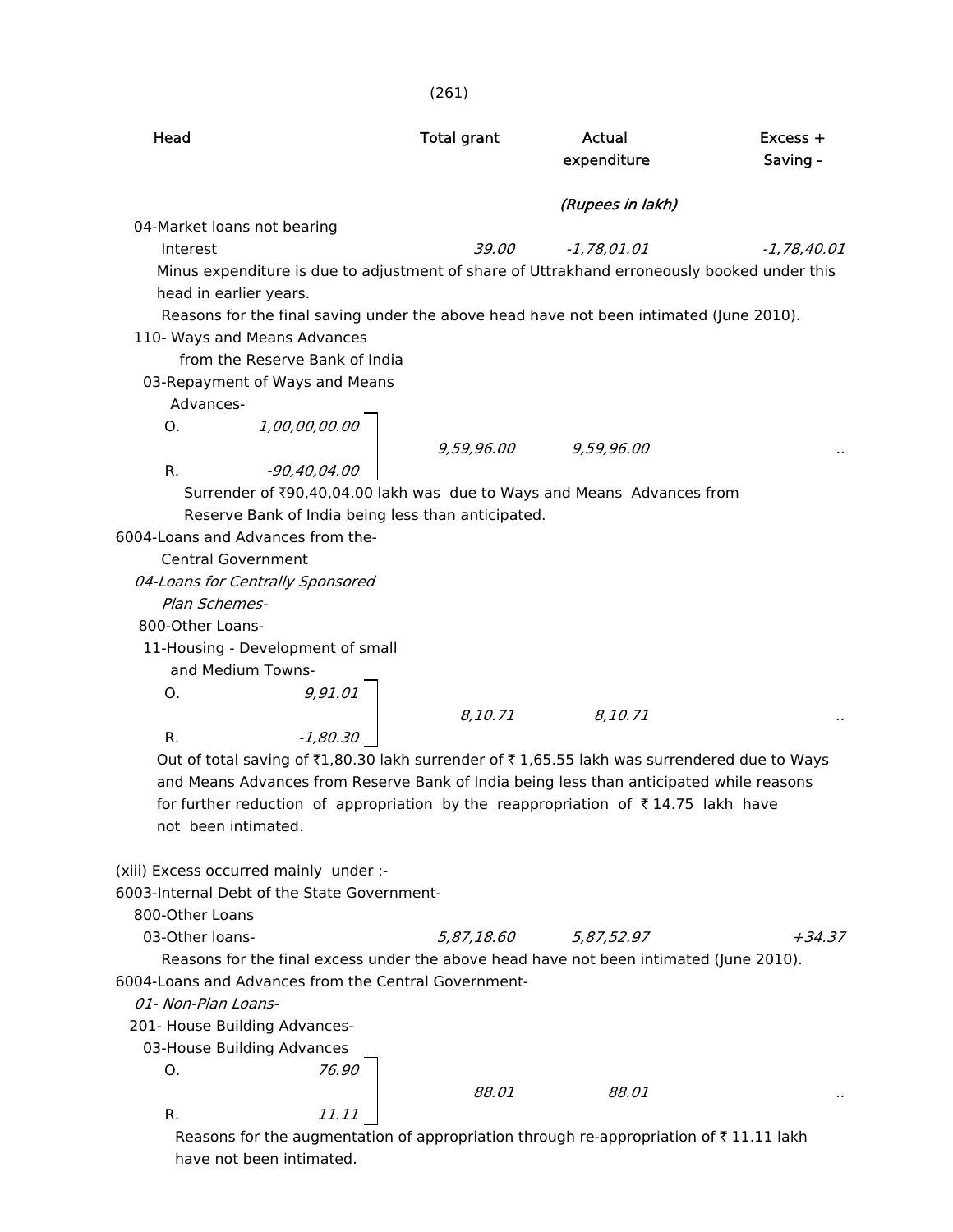| Head                                              |         | <b>Total grant</b> | Actual<br>expenditure                                                                               | $Excess +$<br>Saving - |
|---------------------------------------------------|---------|--------------------|-----------------------------------------------------------------------------------------------------|------------------------|
|                                                   |         |                    | (Rupees in lakh)                                                                                    |                        |
| 800-Other Loans-<br>03-Other Loans-               |         |                    |                                                                                                     |                        |
| Ο.                                                | 5,01.41 | 6,81.71            | 6,81.71                                                                                             |                        |
| R.                                                | 1,80.30 |                    |                                                                                                     |                        |
| have not been intimated.                          |         |                    | Reasons for the augmentation of appropriation through re-appropriation of $\bar{\tau}$ 1,80.30 lakh |                        |
| 04-Loans for Centrally sponsored<br>Plan Schemes- |         |                    |                                                                                                     |                        |
| 800- Other Loans-                                 |         |                    |                                                                                                     |                        |
| 12-Crop Husbandry-                                |         |                    |                                                                                                     |                        |
| Ο.                                                | 5,08.66 |                    |                                                                                                     |                        |
|                                                   |         | 5,54.02            | 5,54.02                                                                                             | .,                     |
| R.                                                | 45.36   |                    |                                                                                                     |                        |
|                                                   |         |                    | Reasons for the augmentation of appropriation by the re-appropriation of ₹45.36 lakh                |                        |
| have not been intimated.                          |         |                    |                                                                                                     |                        |

(262)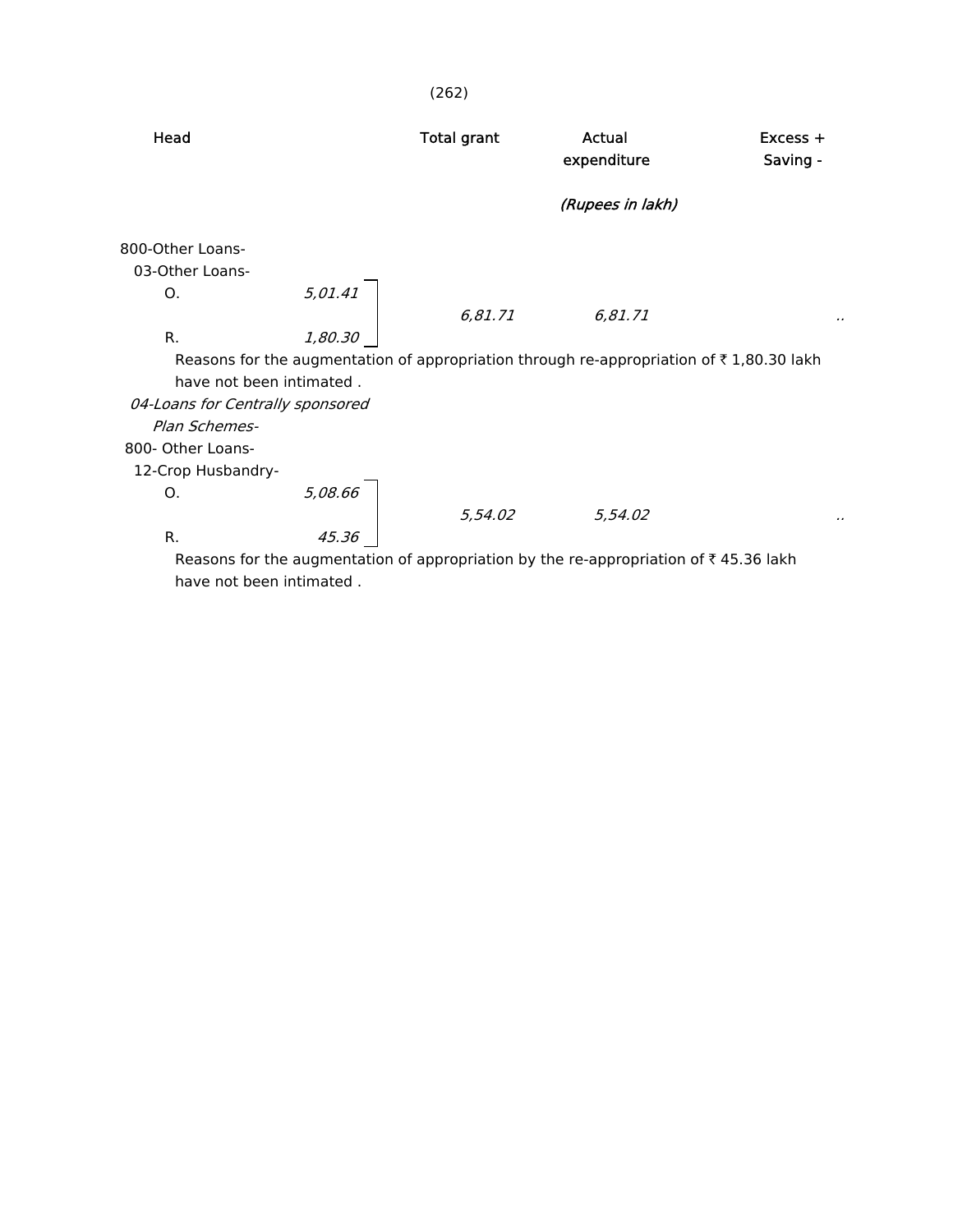### (263)

| <b>Major Heads</b>                                                                      |            | Total grant<br>or<br>appropriation                                                                | Actual<br>expenditure | $Excess +$<br>Saving - |  |  |
|-----------------------------------------------------------------------------------------|------------|---------------------------------------------------------------------------------------------------|-----------------------|------------------------|--|--|
|                                                                                         |            |                                                                                                   |                       |                        |  |  |
|                                                                                         |            |                                                                                                   | (Rupees in thousand)  |                        |  |  |
| Revenue-                                                                                |            |                                                                                                   |                       |                        |  |  |
| 2049-Interest Payments,<br>2071-Pensions and Other Retirement Benefits and              |            |                                                                                                   |                       |                        |  |  |
| 2235-Social Security and werfare                                                        |            |                                                                                                   |                       |                        |  |  |
| Voted-                                                                                  |            |                                                                                                   |                       |                        |  |  |
|                                                                                         |            |                                                                                                   |                       |                        |  |  |
| Original                                                                                |            | $\left\lceil \begin{array}{c} 87,86,82,75 \\ 92,20,18,75 \\ 91,42,34,93 \end{array} \right\rceil$ |                       |                        |  |  |
|                                                                                         |            |                                                                                                   |                       | $-77,83,82$            |  |  |
| Supplementary 4,33,36,00<br>Amount surrendered during the year (March 2010)             |            |                                                                                                   |                       | 2,81,57,99             |  |  |
| Charged-                                                                                |            |                                                                                                   |                       |                        |  |  |
|                                                                                         |            |                                                                                                   |                       |                        |  |  |
| Original                                                                                |            | $\left[ \begin{array}{ccc} 17.54.67 & & 17.54.67 & & 7.84.63 \end{array} \right]$                 |                       |                        |  |  |
|                                                                                         |            |                                                                                                   |                       | $-9,70,04$             |  |  |
| Supplementary                                                                           |            |                                                                                                   |                       |                        |  |  |
| Amount surrendered during the year (March 2010)                                         |            |                                                                                                   |                       | 15,12,01               |  |  |
| Capital-<br>6075-Loans for Miscellaneous General Services                               |            |                                                                                                   |                       |                        |  |  |
| Voted-                                                                                  |            |                                                                                                   |                       |                        |  |  |
| Original                                                                                |            |                                                                                                   |                       |                        |  |  |
|                                                                                         | 1,50,00,00 |                                                                                                   | 1,50,00,00 56,44,91   | $-93,55,09$            |  |  |
| Supplementary                                                                           |            |                                                                                                   |                       |                        |  |  |
| Amount surrendered during the year                                                      |            |                                                                                                   |                       |                        |  |  |
| <b>Notes and Comments-</b>                                                              |            |                                                                                                   |                       |                        |  |  |
| Revenue-<br>Voted-                                                                      |            |                                                                                                   |                       |                        |  |  |
| (i) In view of the final saving of ₹77,83.82 lakh, surrender of ₹2,81,57.99 lakh was    |            |                                                                                                   |                       |                        |  |  |
| injudicious and indicative of incorrect estimation of expenditure.                      |            |                                                                                                   |                       |                        |  |  |
| (ii) In view of the final saving ₹77,83.92 lakh, the supplementary grant of ₹4,33,36.00 |            |                                                                                                   |                       |                        |  |  |
| lakh obtained in February 2010 proved excessive.                                        |            |                                                                                                   |                       |                        |  |  |
| (iii) Saving( partly counterbalanced by excess under other heads) occurred mainly       |            |                                                                                                   |                       |                        |  |  |
| under:-                                                                                 |            |                                                                                                   |                       |                        |  |  |
| Head                                                                                    |            | <b>Total grant</b>                                                                                | <b>Actual</b>         | Excess +               |  |  |
|                                                                                         |            |                                                                                                   | expenditure           | Saving -               |  |  |
|                                                                                         |            |                                                                                                   | (Rupees in lakh)      |                        |  |  |

## GRANT NO. 62- FINANCE DEPARTMENT ( SUPERANNUATION ALLOWANCES AND PENSIONS )

2071-Pensions and other Retirement Benefits-

01-Civil-

101-Superannuation and Retirement Allowances-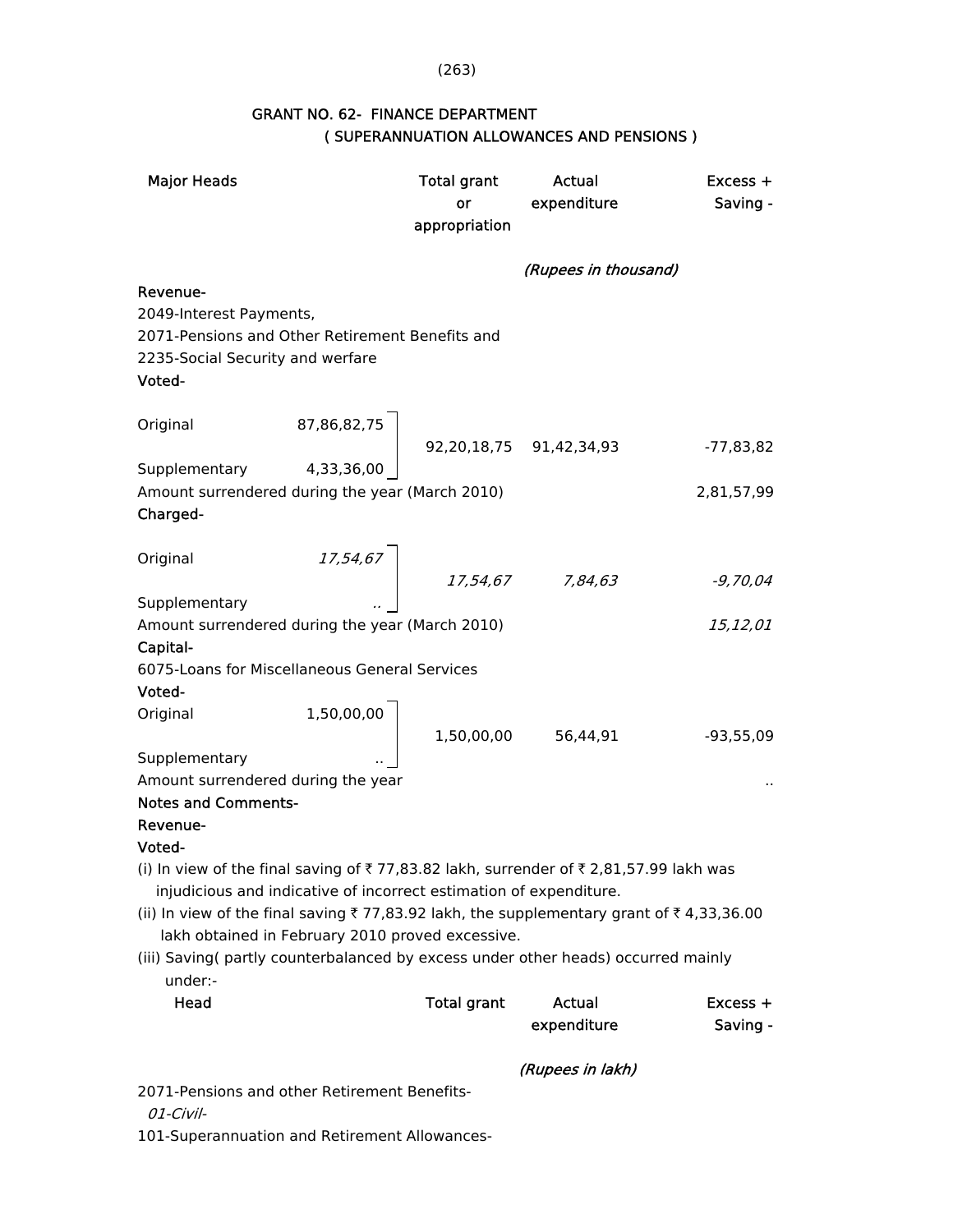| Head                                                                                                            | <b>Total grant</b> | Actual<br>expenditure | $Excess +$<br>Saving - |
|-----------------------------------------------------------------------------------------------------------------|--------------------|-----------------------|------------------------|
|                                                                                                                 |                    | (Rupees in lakh)      |                        |
| 04-Contribution of Retired employees                                                                            |                    |                       |                        |
| of Jal Nigam for State services-                                                                                |                    |                       |                        |
| 10,00.00<br>Ο.                                                                                                  |                    |                       |                        |
|                                                                                                                 | 9,49.18            |                       | $-9,49.18$             |
| $-50.82$<br>R.                                                                                                  |                    |                       |                        |
| Surrender of ₹ 50.82 lakh was due to receipt of less number of cases.                                           |                    |                       |                        |
| 103-Compassionate allowance                                                                                     |                    |                       |                        |
| 03-Compassionate allowance                                                                                      | 44.68              | 4.23                  | $-40.45$               |
| 109-Pensions to Employees of State                                                                              |                    |                       |                        |
| Aided Educational Institutions-                                                                                 |                    |                       |                        |
| 04-Retirement benefits to Teaching                                                                              |                    |                       |                        |
| Non-Teaching staff of                                                                                           |                    |                       |                        |
| Aided Non- Govt. Degree Colleges-                                                                               |                    |                       |                        |
| 2,86,15.00<br>O.                                                                                                |                    |                       |                        |
|                                                                                                                 |                    | 2,33,84,18 2,29,52.42 | $-4,31.76$             |
| $-52,30.82$<br>R.                                                                                               |                    |                       |                        |
| Surrender of ₹52,30.82 lakh was due to receipt of less number of cases.<br>05-Pension to Teaching/ Non Teaching |                    |                       |                        |
| staff of State Universities-                                                                                    |                    |                       |                        |
| 81,49.00<br>O.                                                                                                  |                    |                       |                        |
|                                                                                                                 |                    | 80,60.23 54,33.22     | $-26,27.01$            |
| R.<br>$-88.77$                                                                                                  |                    |                       |                        |
| Surrender of ₹88.77 lakh was due to receipt to of less number of cases.                                         |                    |                       |                        |
| 07-Retirement benefits to Teaching/non                                                                          |                    |                       |                        |
| teaching staff of State owned                                                                                   |                    |                       |                        |
| engineering colleges-                                                                                           |                    |                       |                        |
| 18,23.00<br>O.                                                                                                  |                    |                       |                        |
|                                                                                                                 | 11,56.35           | 8,57.70               | $-2,98.65$             |
| $-6,66.65$<br>R.                                                                                                |                    |                       |                        |
| Surrender of ₹ 6,66.65 lakh was due to receipt to of less number of cases.                                      |                    |                       |                        |
| 10-Retirement benefits to retired Teaching/non                                                                  |                    |                       |                        |
| teaching staff of aided non-Government                                                                          |                    |                       |                        |
| Junior High Schools-                                                                                            |                    |                       |                        |
| 13,96.00<br>О.                                                                                                  |                    |                       |                        |
|                                                                                                                 | 24,64.00           | 20,90.45              | $-3,73.55$             |
| S.<br>10,68.00                                                                                                  |                    |                       |                        |
| 111-Pensions to Legislators-                                                                                    |                    |                       |                        |
| 03-Pensions to Legislators-                                                                                     |                    |                       |                        |
| Member of Legistative Assemblly-                                                                                |                    |                       |                        |
| 20,43.00<br>О.                                                                                                  |                    |                       |                        |
|                                                                                                                 | 14,29.83           | 17,60.98              | $+3,31.15$             |
| $-6,13.17$<br>R.                                                                                                |                    |                       |                        |

Surrender of  $\bar{\tau}$  6,13.17 lakh was due to receipt of less number of cases.

(264)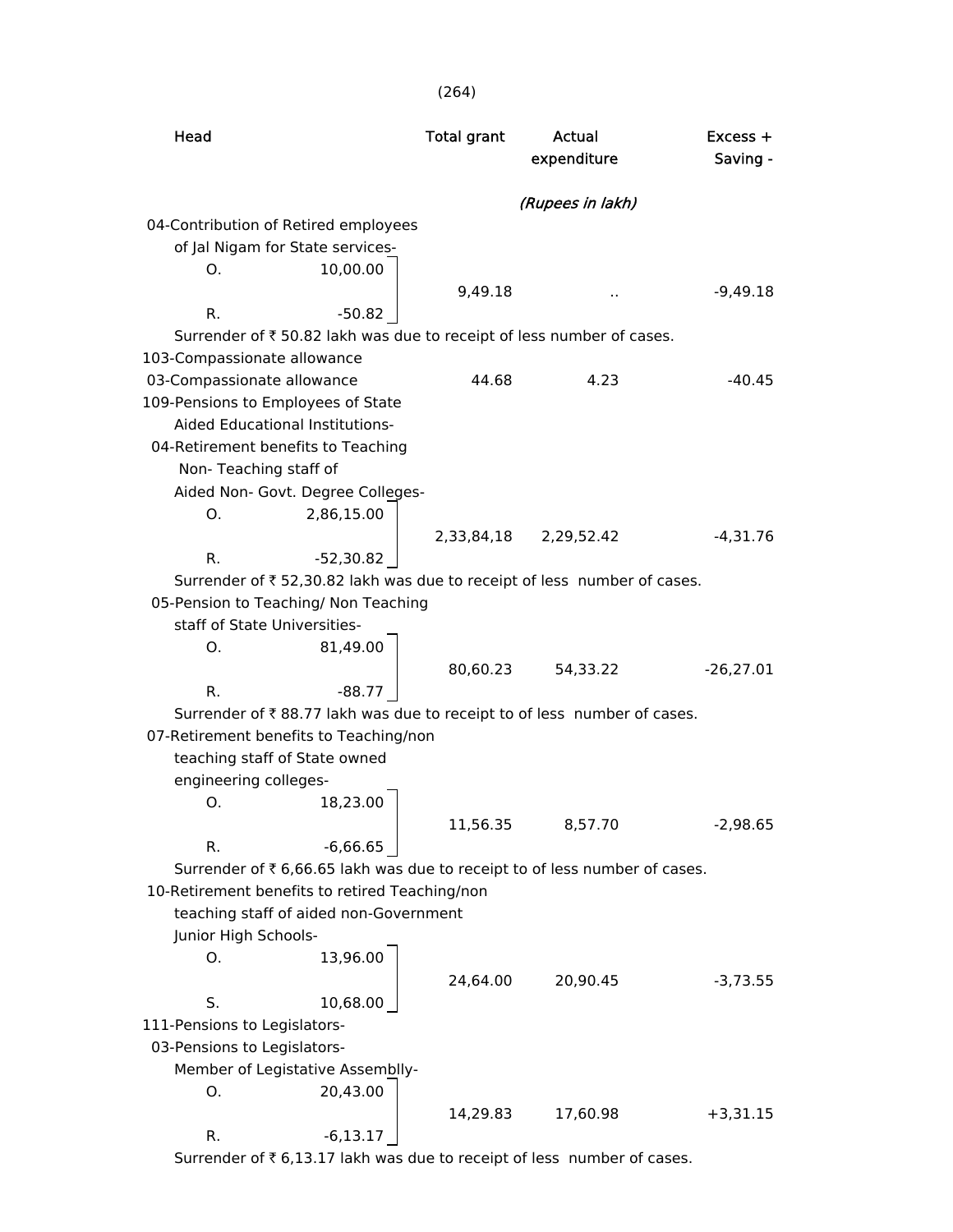| Head                                                                                                      | <b>Total grant</b> | Actual<br>expenditure | Excess +<br>Saving - |
|-----------------------------------------------------------------------------------------------------------|--------------------|-----------------------|----------------------|
|                                                                                                           |                    | (Rupees in lakh)      |                      |
| 117-Government Contribution for Fixed Cortribution<br>Pension Scheme-                                     |                    |                       |                      |
| 03-State Government corntribution-<br>1,44,00.00<br>Ο.                                                    |                    |                       |                      |
| R.<br>$-69,18.59$                                                                                         | 74,.81.41          | 0.51                  | $-74,80.90$          |
| Surrender of ₹69,18.59 lakh was due to receipt of less number of cases.<br>800-Other Expenditure-         |                    |                       |                      |
| 03-Domestic servant allowance to retired officers of                                                      |                    |                       |                      |
| U.P. judicial services/ higher judicial services-                                                         |                    |                       |                      |
| 3,00.00<br>Ο.                                                                                             |                    |                       |                      |
|                                                                                                           | 80.19              |                       | $-80.19$             |
| $-2,19.81$<br>R.                                                                                          |                    |                       |                      |
| Surrender of ₹ 2,19.81 lakh was due to receipt of less number of cases.                                   |                    |                       |                      |
| 08-Attandant allowance for disability                                                                     |                    |                       |                      |
| pension beneficieries                                                                                     |                    |                       |                      |
| 10.00<br>Ο.                                                                                               |                    |                       |                      |
|                                                                                                           | ٠.                 |                       |                      |
| R.<br>$-10.00$                                                                                            |                    |                       |                      |
| Surrender of ₹10.00 lakh was due to receipt of less number of cases.<br>2235-Social Security and Welfare- |                    |                       |                      |
| 60-Other Social Security and Welfare                                                                      |                    |                       |                      |
| Programmes-                                                                                               |                    |                       |                      |
| 104-Deposit Linked Insurance                                                                              |                    |                       |                      |
| Schemes-Govt. P.F.-                                                                                       |                    |                       |                      |
| 03-Deposit Linked Insurance Schemes-                                                                      |                    |                       |                      |
| 15,09.00<br>O.                                                                                            |                    |                       |                      |
|                                                                                                           | 7,19.88            | 7,19.38               | $-0.50$              |
| R.<br>$-7,89.12$                                                                                          |                    |                       |                      |
| Surrender of ₹7,89.12 lakh was due to receipt of less numbe of cases.                                     |                    |                       |                      |
| Reasons for the final saving/excess under the above heads have not been                                   |                    |                       |                      |
| intimated (June 2010).                                                                                    |                    |                       |                      |
| (iv) Excess occurred mainly under:-                                                                       |                    |                       |                      |
| 2071-Pensions and Other Retirement Benefits and                                                           |                    |                       |                      |
| 01-Civil-                                                                                                 |                    |                       |                      |
| 104-Gratuities-                                                                                           |                    |                       |                      |
| 03-Gratuities-<br>10,74,32.00<br>Ο.                                                                       |                    |                       |                      |
| S.<br>1,61,68.00                                                                                          | 12,19,32.71        | 12,39,02.14           | $+19,69.43$          |
| $-16,67.29$<br>R.                                                                                         |                    |                       |                      |
| Reasons for surrender of ₹16,67.29 lakh have not been intimated.                                          |                    |                       |                      |
| 105-Family Pensions-                                                                                      |                    |                       |                      |
| 03-Family Pensions                                                                                        | 12,56,39.00        | 12,97,05.17           | $+40,66.17$          |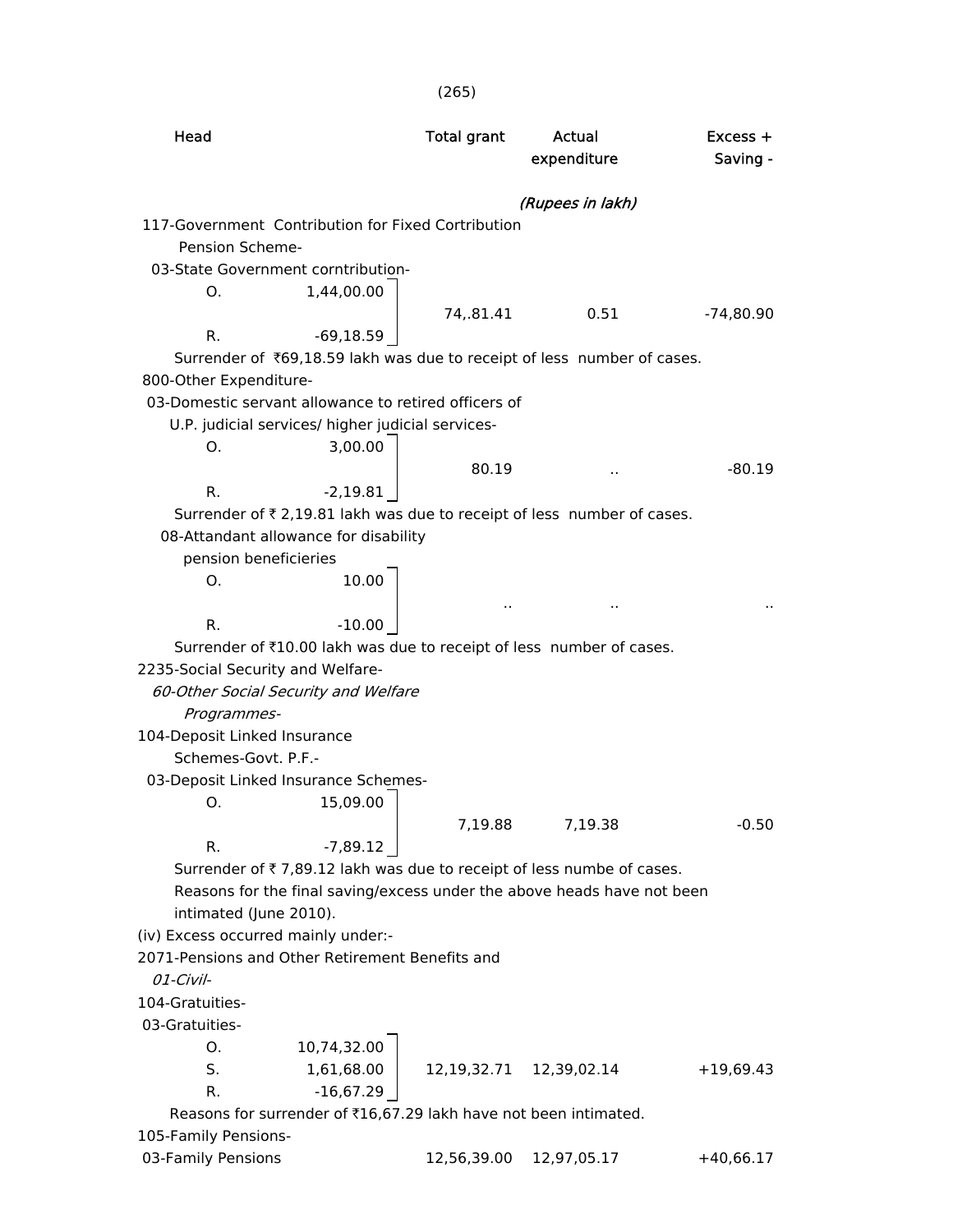| Head                                |                                                                            | <b>Total grant</b> | Actual<br>expenditure<br>(Rupees in lakh) | $Excess +$<br>Saving - |
|-------------------------------------|----------------------------------------------------------------------------|--------------------|-------------------------------------------|------------------------|
| 109-Pensions to Employees of State  |                                                                            |                    |                                           |                        |
|                                     | Aided Educational Institutions-                                            |                    |                                           |                        |
|                                     | 03-Retirement benefits to Teaching/                                        |                    |                                           |                        |
|                                     | Non-Teaching Staff of State Aided                                          |                    |                                           |                        |
|                                     | Non-Govt. Higher Secondary Schools-                                        |                    |                                           |                        |
| Voted-                              |                                                                            |                    |                                           |                        |
| O.                                  | 14,22,93.00                                                                |                    |                                           |                        |
|                                     |                                                                            |                    | 13,82,73.77   15,53,25.27                 | $+1,70,51.50$          |
| R.                                  | $-40, 19.23$                                                               |                    |                                           |                        |
|                                     | Reasons for surrender of ₹40,19.23 lakh have not been intimated.           |                    |                                           |                        |
|                                     | 06-Pension to Teaching/Non teaching                                        |                    |                                           |                        |
|                                     | staff of Non-Govt. multi-purpose                                           |                    |                                           |                        |
| Institutions                        |                                                                            | 4,74.00            | 25,56.62                                  | $+20,82.62$            |
|                                     | 08-Retirement benefits to Teaching/non-teaching                            |                    |                                           |                        |
|                                     | staff of State owned Agriculture                                           |                    |                                           |                        |
|                                     | Universities and Allahabad Agriculture Institute.                          |                    |                                           |                        |
| 0.                                  | 8,05.00                                                                    |                    |                                           |                        |
|                                     |                                                                            | 5,69.85            | 10,17.32                                  | $+4,47.47$             |
| R.                                  | $-2,35.15$                                                                 |                    |                                           |                        |
|                                     | Reasons for surrender of ₹2,35.15 lakh have not been intimated.            |                    |                                           |                        |
| 09-Pensions to retired employees of |                                                                            |                    |                                           |                        |
|                                     | Pandit Deendayal Upadhayay Animal                                          |                    |                                           |                        |
|                                     | Husbandury Science University and                                          |                    |                                           |                        |
|                                     | Cow Research Institute, Mathura                                            | 82.00              | 2,34.50                                   | $+1,52.50$             |
| 115-Leave Encashement Benefits-     |                                                                            |                    |                                           |                        |
|                                     | 03-Leave Encashement at the time                                           |                    |                                           |                        |
| of retirement-                      |                                                                            |                    |                                           |                        |
| Voted-                              |                                                                            |                    |                                           |                        |
| O.                                  | ┓<br>6,02,17.00                                                            |                    |                                           |                        |
|                                     |                                                                            | 6,00,68.24         | 6,51,45.96                                | $+50,77.72$            |
| R.                                  | $-1,48.76$                                                                 |                    |                                           |                        |
|                                     | Reasons for surrender of ₹1,48.76 lakh have not been intimated.            |                    |                                           |                        |
| 800-Other Expenditure-              |                                                                            |                    |                                           |                        |
|                                     | 04- Assistance for special medical treament                                |                    |                                           |                        |
|                                     | to retired employees of State Govt./                                       |                    |                                           |                        |
|                                     | retired officers of All India                                              |                    |                                           |                        |
|                                     | Services under State Government                                            |                    |                                           |                        |
| and their dependents                |                                                                            | 22,41.00           | 74,86.31                                  | $+52,45.31$            |
|                                     | Reasons for the final excess under the above heads have not been intimated |                    |                                           |                        |
| (June2010).                         |                                                                            |                    |                                           |                        |

### (266)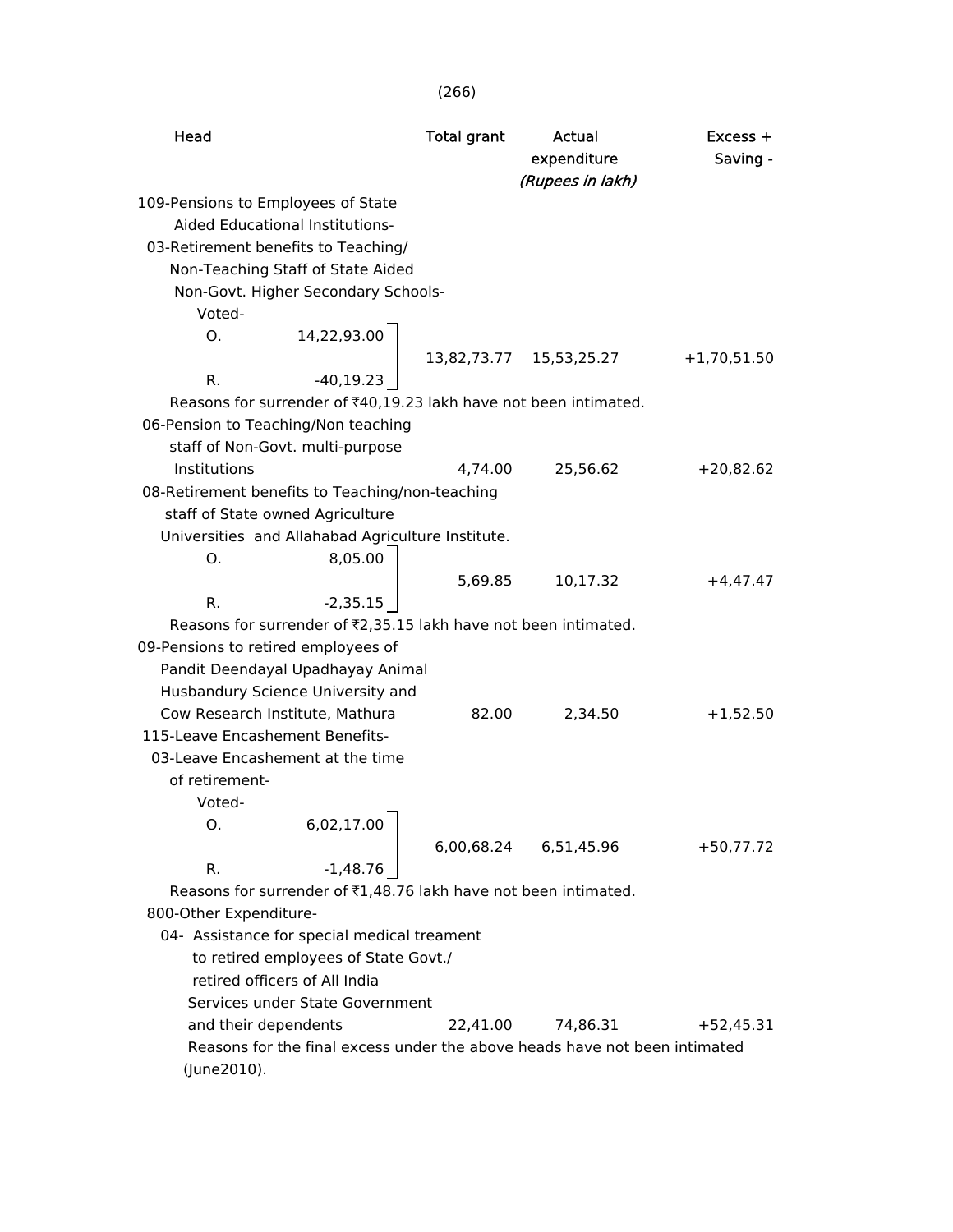| (v) In view of the final saving of ₹9,70.04 lakh, surrender of ₹15,12.01 lakh was  |             |               |                                                                  |            |
|------------------------------------------------------------------------------------|-------------|---------------|------------------------------------------------------------------|------------|
| injudicious and indicative of incorect estimation of expenditure.                  |             |               |                                                                  |            |
| (vi) Saving(partly counterbalanced by excess under another head) occurred mainly   |             |               |                                                                  |            |
| under:-                                                                            |             |               |                                                                  |            |
| Head                                                                               |             | <b>Total</b>  | <b>Actual</b>                                                    | $Excess +$ |
|                                                                                    |             | appropriation | expenditure                                                      | Saving -   |
|                                                                                    |             |               | (Rupees in lakh)                                                 |            |
| 2049-Interest Payments-                                                            |             |               |                                                                  |            |
| 03-Interest on Small Saving and G.P.F-                                             |             |               |                                                                  |            |
| 117-Interst on Contributary Schame-                                                |             |               |                                                                  |            |
| 03-Interest, on deposited amount in                                                |             |               |                                                                  |            |
| Contributary Pension Scheme-                                                       |             |               |                                                                  |            |
| O.                                                                                 | 15,00.00    |               |                                                                  |            |
|                                                                                    |             | 1,46.02       | 6,98.50                                                          | $+5,52.48$ |
| R.                                                                                 | $-13,53.98$ |               |                                                                  |            |
|                                                                                    |             |               | Reasons for surrender of ₹13,53.98 lakh have not been intimated. |            |
| 60-Interest on Other Obligations-                                                  |             |               |                                                                  |            |
| 701-Miscellaneous-                                                                 |             |               |                                                                  |            |
| 04-Payment of Interest, etc. on late                                               |             |               |                                                                  |            |
| payment of Pension                                                                 |             | 56.60         | 32.95                                                            | $-23.65$   |
| 05-Interest on late payment of leave-                                              |             |               |                                                                  |            |
| encashment after Death                                                             |             |               |                                                                  |            |
| and Superannuation                                                                 |             |               |                                                                  |            |
| О.                                                                                 | 7.00        |               |                                                                  |            |
|                                                                                    |             | 0.34          | 0.81                                                             | $+0.47$    |
| R.                                                                                 |             |               |                                                                  |            |
| Reasons for surrender of ₹6.66 lakh were attributed to non-receipt of any case for |             |               |                                                                  |            |
| payment.                                                                           |             |               |                                                                  |            |
| Reasons for the final saving/excess under the above heads have not been intimated  |             |               |                                                                  |            |
| (June, 2010).                                                                      |             |               |                                                                  |            |
| 2071-Pensions and Other Retirement Benefits-                                       |             |               |                                                                  |            |
| 01-Civil-                                                                          |             |               |                                                                  |            |
| 106-Pensionry charges in respect of                                                |             |               |                                                                  |            |
| High Court Judges-                                                                 |             |               |                                                                  |            |
| 03-Contribution to Pensions and Gratuities-                                        |             |               |                                                                  |            |
| O.                                                                                 | 1,50.00     |               |                                                                  |            |
|                                                                                    |             |               |                                                                  |            |
| R.                                                                                 | $-1,50.00$  |               |                                                                  |            |
| Reason for surrender of ₹1,50.00 lakh have not been intimated.                     |             |               |                                                                  |            |
| (vii) Excess occurred under:-                                                      |             |               |                                                                  |            |
| 2049-Interest Payments-                                                            |             |               |                                                                  |            |
| 60-Interest on Other Obligations-                                                  |             |               |                                                                  |            |
| 701-Miscellaneous-                                                                 |             |               |                                                                  |            |
| 03-Interest on late payment of Death/                                              |             |               |                                                                  |            |
| Services Gratuity                                                                  |             | 39.70         | 52.37                                                            | $+12.67$   |
| Reasons for the final excess under the above head have not been intimated          |             |               |                                                                  |            |
| (June 2010).                                                                       |             |               |                                                                  |            |

## Charged-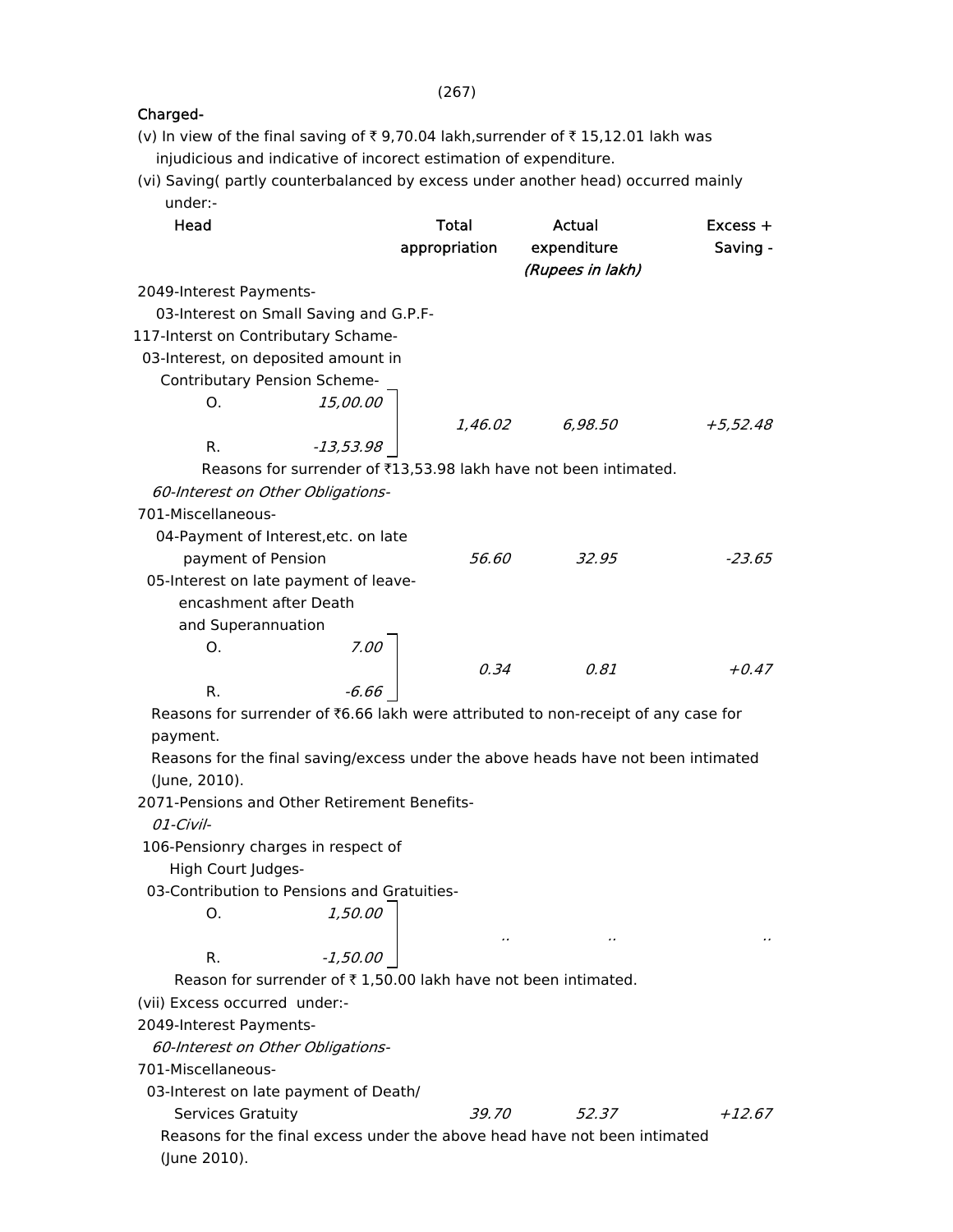# Voted-

(viii) Out of the final saving  $\bar{\tau}$  93,55.09 lakh, no amount could be anticipated for surrender.

(ix) Saving occurred under:-

| Head                                                                                       | <b>Total grant</b> | Actual<br>expenditure | $Excess +$<br>Saving - |
|--------------------------------------------------------------------------------------------|--------------------|-----------------------|------------------------|
|                                                                                            |                    | (Rupees in lakh)      |                        |
| 6075-Loans for Miscellaneous                                                               |                    |                       |                        |
| <b>General Services-</b>                                                                   |                    |                       |                        |
| 800-Other Loans-                                                                           |                    |                       |                        |
| 03-Loans for Voluntary Retirement Scheme                                                   |                    |                       |                        |
| to Sick-Corporations, etc.                                                                 | 1.50.00.00         | 56.44.91              | $-93.55.09$            |
| During 2006-07, 2007-08 and 2008-09 also there was a saving of ₹ 51,52.56 Lakh             |                    |                       |                        |
| (52 percent of the provision), $\bar{\xi}$ 45,53.29 lakh (91 percent of the provision) and |                    |                       |                        |
| ₹53,01.96 lakh (53 percent of provision) respectively under this head.                     |                    |                       |                        |
|                                                                                            |                    |                       |                        |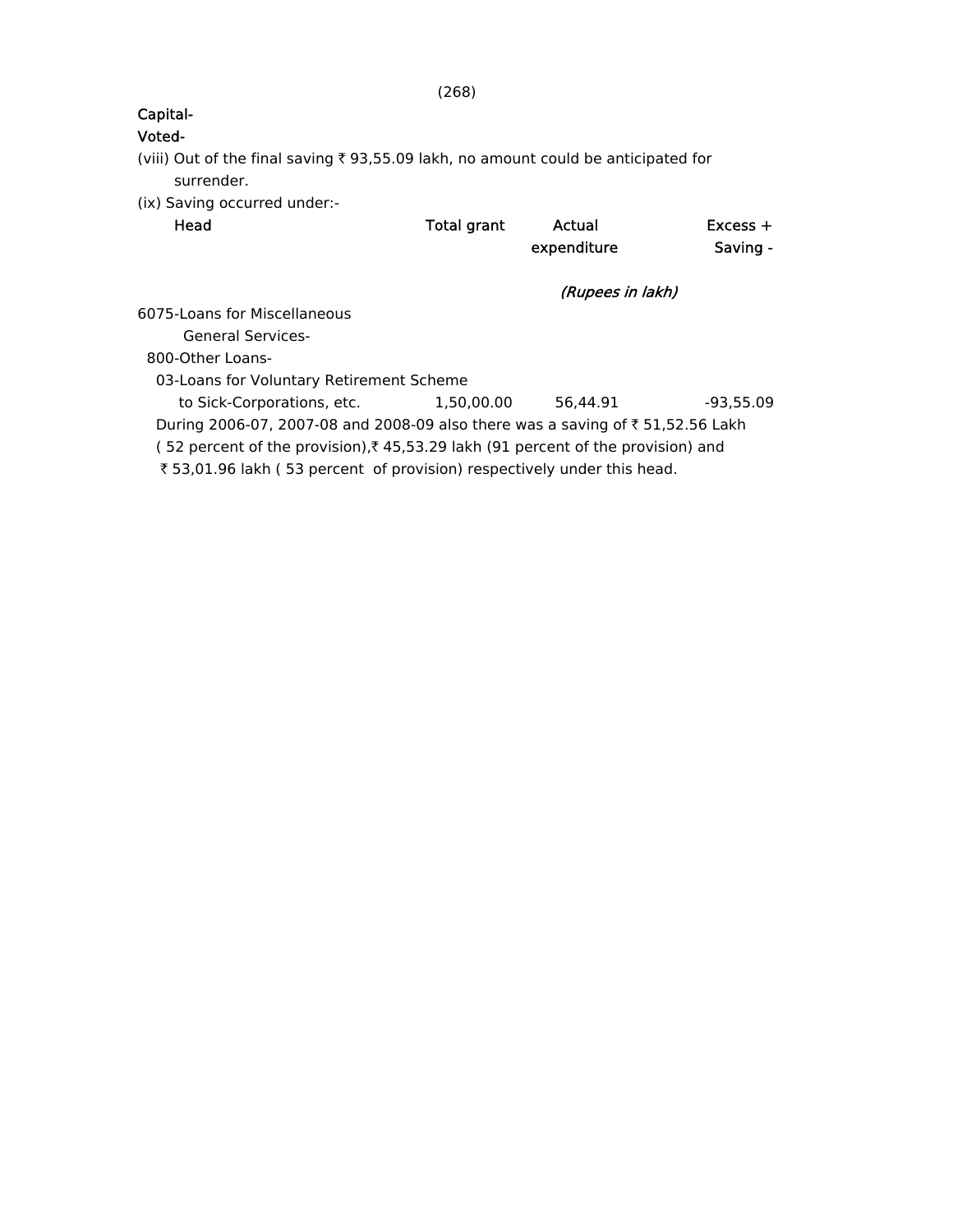#### (269)

| <b>Major Heads</b>                              | <b>Total grant</b>                                                                 | <b>Actual</b>         | Excess +   |
|-------------------------------------------------|------------------------------------------------------------------------------------|-----------------------|------------|
|                                                 | or                                                                                 | expenditure           | Saving -   |
|                                                 | appropriation                                                                      |                       |            |
|                                                 |                                                                                    |                       |            |
|                                                 |                                                                                    | (Rupees in thousand)  |            |
| Revenue-                                        |                                                                                    |                       |            |
| 2052-Secretariat-General Services and           |                                                                                    |                       |            |
| 2054-Treasury and Accounts Administration       |                                                                                    |                       |            |
| Voted-                                          |                                                                                    |                       |            |
| 1,20,72,49<br>Original                          |                                                                                    |                       |            |
|                                                 |                                                                                    | 1,20,72,49 1,14,50,52 | $-6,21,97$ |
| Supplementary                                   |                                                                                    |                       |            |
| Amount surrendered during the year (March 2010) |                                                                                    |                       | 6,15,48    |
| Charged-                                        |                                                                                    |                       |            |
| Original                                        | 1                                                                                  |                       |            |
|                                                 | $\boldsymbol{1}$                                                                   |                       | -1         |
| Supplementary                                   |                                                                                    |                       |            |
| Amount surrendered during the year (March 2010) |                                                                                    |                       | 1          |
| Capital-                                        |                                                                                    |                       |            |
| 4059-Capital Outlay on Public Works             |                                                                                    |                       |            |
| Voted-                                          |                                                                                    |                       |            |
| Original                                        | 2,71,71                                                                            |                       |            |
|                                                 | 2,71,71                                                                            | 1,64,40               | $-1,07,31$ |
|                                                 |                                                                                    |                       |            |
| Supplementary                                   |                                                                                    |                       |            |
|                                                 | Amount surrendered during the year (March 2010)                                    |                       | 1,07,31    |
| <b>Notes and Comments-</b>                      |                                                                                    |                       |            |
| Revenue-                                        |                                                                                    |                       |            |
| Voted-                                          |                                                                                    |                       |            |
|                                                 | (i) Out of the final saving of ₹6,21.97 lakh, only a sum of ₹6,15.48 lakh could be |                       |            |
| anticipated for surrender.                      |                                                                                    |                       |            |
| (ii) Saving occurred mainly under :-            |                                                                                    |                       |            |
| Head                                            | <b>Total grant</b>                                                                 | Actual                | Excess +   |
|                                                 |                                                                                    | expenditure           | Saving -   |
|                                                 |                                                                                    | (Rupees in lakh)      |            |
| 2054-Treasury and Accounts Administration-      |                                                                                    |                       |            |
| 003-Training-                                   |                                                                                    |                       |            |
| 03-Financial Management Training                |                                                                                    |                       |            |
| and Research Institute-                         |                                                                                    |                       |            |
| О.                                              | 2,98.79                                                                            |                       |            |
|                                                 | 2,65.64                                                                            | 2,66.06               | $+0.42$    |
| R.                                              | $-33.15$                                                                           |                       |            |
|                                                 | Surrender of ₹33.15 lakh was mainly due to post remaining vacant, non-revision     |                       |            |
|                                                 | of training allowance, postponement of training programme, economy measures        |                       |            |
|                                                 | and on the basis of actual requirment.                                             |                       |            |

### GRANT NO.63 - FINANCE DEPARTMENT (TREASURY AND ACCOUNTS ADMINISTRATION )

 Reasons for the final excess under the above head have not been intimated (June2010)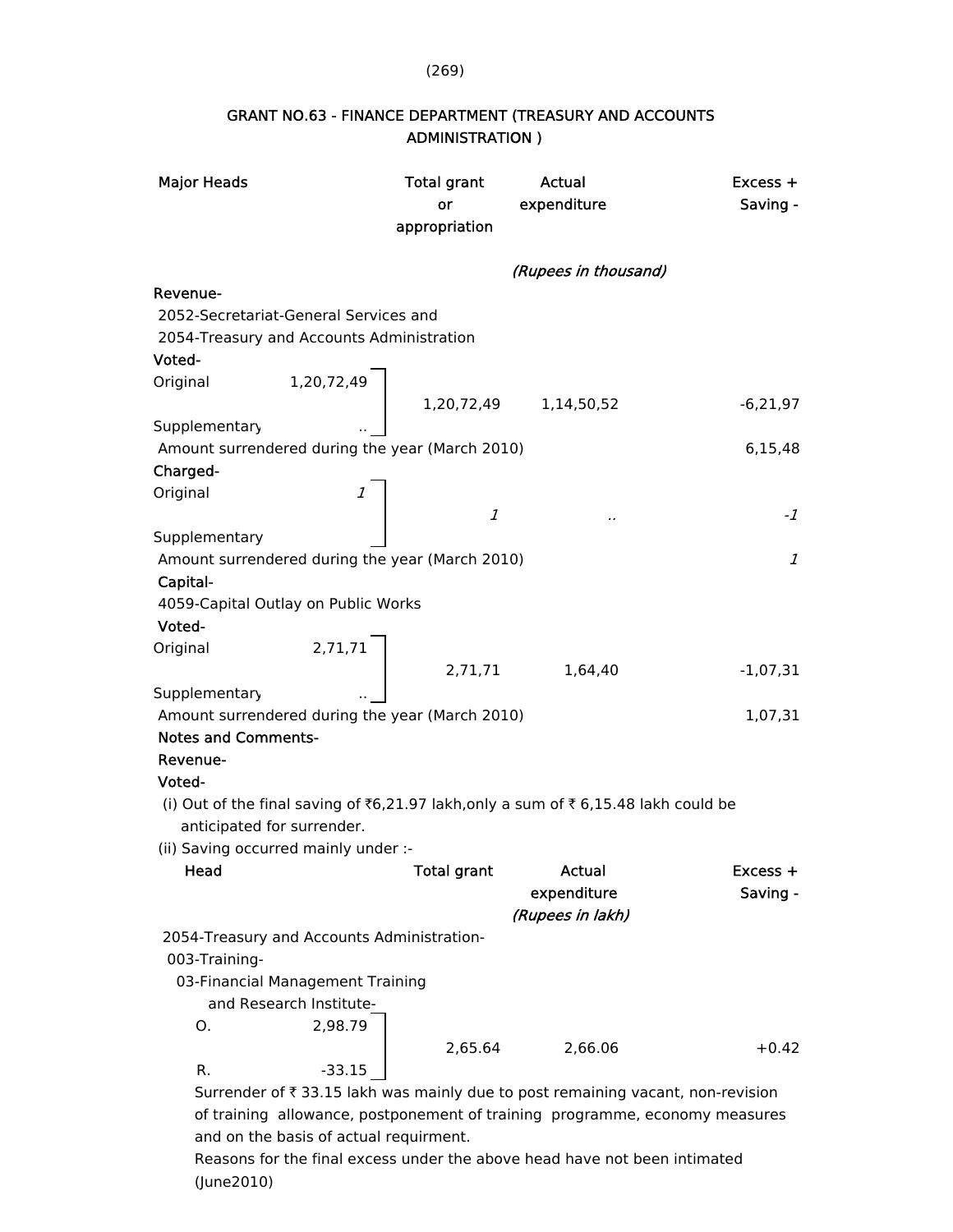| Capital-                              |                                  |                    |                                                                                      |                      |
|---------------------------------------|----------------------------------|--------------------|--------------------------------------------------------------------------------------|----------------------|
| Voted-                                |                                  |                    |                                                                                      |                      |
| (iii) Saving occurred mainly under :- |                                  |                    |                                                                                      |                      |
| Head                                  |                                  | <b>Total grant</b> | Actual                                                                               | $Excess +$           |
|                                       |                                  |                    | expenditure                                                                          | Saving -             |
|                                       |                                  |                    | (Rupees in lakh)                                                                     |                      |
| 4059-Capital Outlay on Public Works-  |                                  |                    |                                                                                      |                      |
| 60-Other Buildings-                   |                                  |                    |                                                                                      |                      |
| 051-Construction-                     |                                  |                    |                                                                                      |                      |
|                                       | 03-Construction of Auditorium    |                    |                                                                                      |                      |
|                                       | in Financial Management Training |                    |                                                                                      |                      |
|                                       | and Research Institute, U.P.     |                    |                                                                                      |                      |
| Ο.                                    | 2,69.71                          |                    |                                                                                      |                      |
|                                       |                                  | 1.62,41            | 1,62.41                                                                              | $\ddot{\phantom{a}}$ |
| R.                                    | $-1,07.30$                       |                    |                                                                                      |                      |
|                                       |                                  |                    | Surrender of 1.07.30 lakh was mainly due to non-construction of Director's residence |                      |

 Surrender of 1,07.30 lakh was mainly due to non-construction of Director's residence and club building .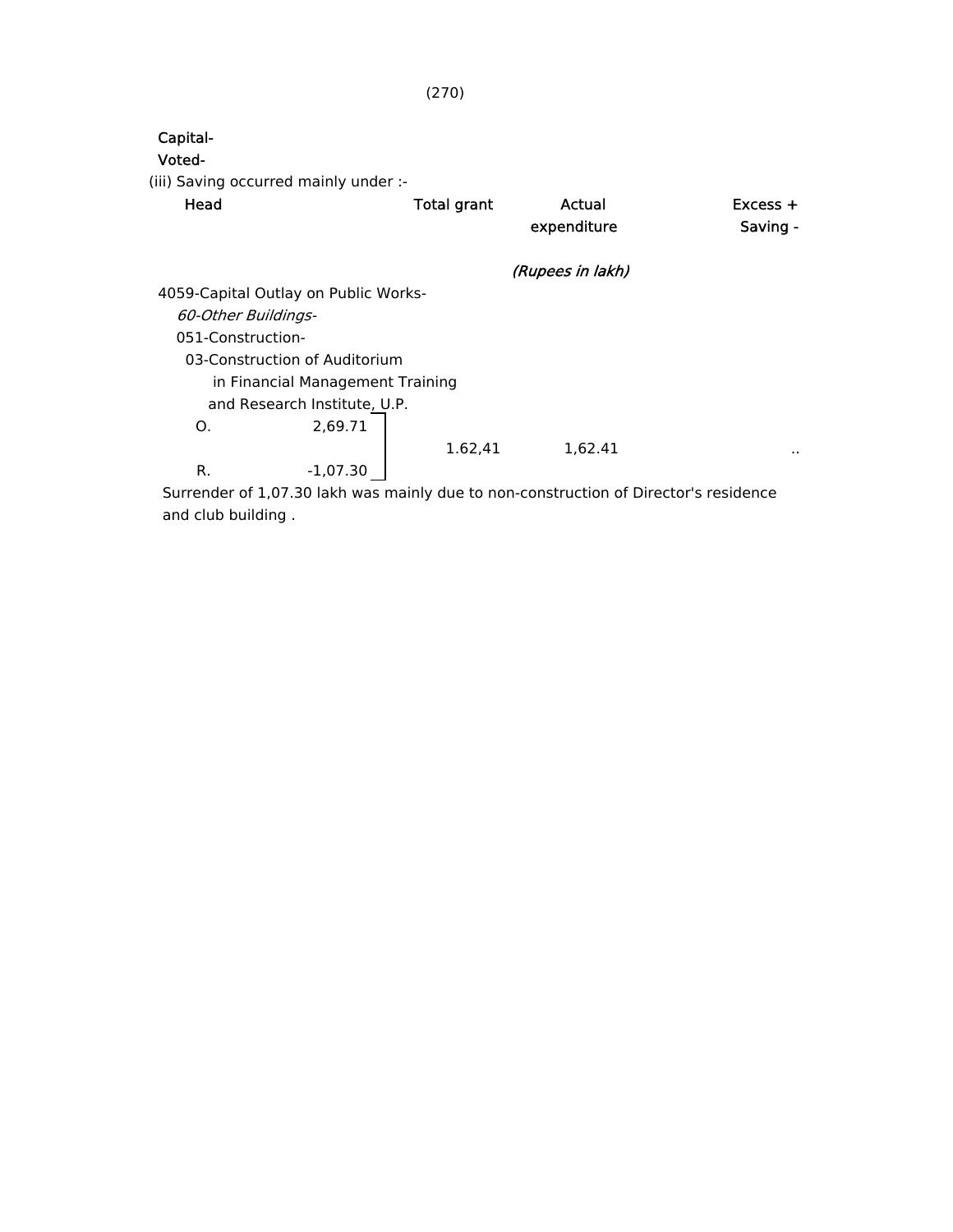#### (271)

### GRANT NO. 65-FINANCE DEPARTMENT (AUDIT, SMALL SAVINGS, ETC.)

| <b>Major Heads</b>                                                                                                              | <b>Total grant</b> | Actual<br>expenditure | Excess +<br>Saving - |
|---------------------------------------------------------------------------------------------------------------------------------|--------------------|-----------------------|----------------------|
|                                                                                                                                 |                    | (Rupees in thousand)  |                      |
| Revenue-<br>2013- Council of Ministers,                                                                                         |                    |                       |                      |
| 2047-Other Fiscal Services,                                                                                                     |                    |                       |                      |
| 2052-Secretariat-General Services,                                                                                              |                    |                       |                      |
| 2054-Treasury and Accounts Administration,                                                                                      |                    |                       |                      |
| 2070-Other Administrative Services,                                                                                             |                    |                       |                      |
| 2075-Miscellaneous General Services,                                                                                            |                    |                       |                      |
| 2425-Co-operation and                                                                                                           |                    |                       |                      |
| 3475-Other General Economic Services                                                                                            |                    |                       |                      |
| Voted-<br>1,37,51,25<br>Original                                                                                                |                    |                       |                      |
|                                                                                                                                 | 1,37,74,55         | 1,27,87,00            | $-9,87,55$           |
| Supplementary<br>23,30<br>Amount surrendered during the year (March 2010)                                                       |                    |                       | 10,50,35             |
| Capital-                                                                                                                        |                    |                       |                      |
| 4059-Capital Outlay on Public Works<br>Voted-                                                                                   |                    |                       |                      |
| Original<br>8,50                                                                                                                | 8,50               | 7,76                  | -74                  |
| Supplementary                                                                                                                   |                    |                       |                      |
| Amount surrendered during the year (March 2010)                                                                                 |                    |                       | 73                   |
| <b>Notes and Comments-</b><br>Revenue-                                                                                          |                    |                       |                      |
| Voted-                                                                                                                          |                    |                       |                      |
| (i) Actual expenditure of ₹1,27,87.00 lakh includes ₹0.07 lakh in respect                                                       |                    |                       |                      |
| of the recoupment of Contingency Fund advanced during year 1996-97.                                                             |                    |                       |                      |
| (ii) In view of the final saving of ₹9,87.62 lakh (₹9,87.55 lakh+₹0.07 lakh),                                                   |                    |                       |                      |
| surrender of ₹10,50.35 lakh was injudicious and indicative of the incorrect                                                     |                    |                       |                      |
| estimation of the expenditu₹                                                                                                    |                    |                       |                      |
| (iii) In view of the final saving of $\overline{\tau}$ 9,87.62 lakh, the supplementary grant of                                 |                    |                       |                      |
| ₹ 23.30 lakh obtained in February 2010 proved unnecessary and could have<br>been limited to token provision wherever necessary. |                    |                       |                      |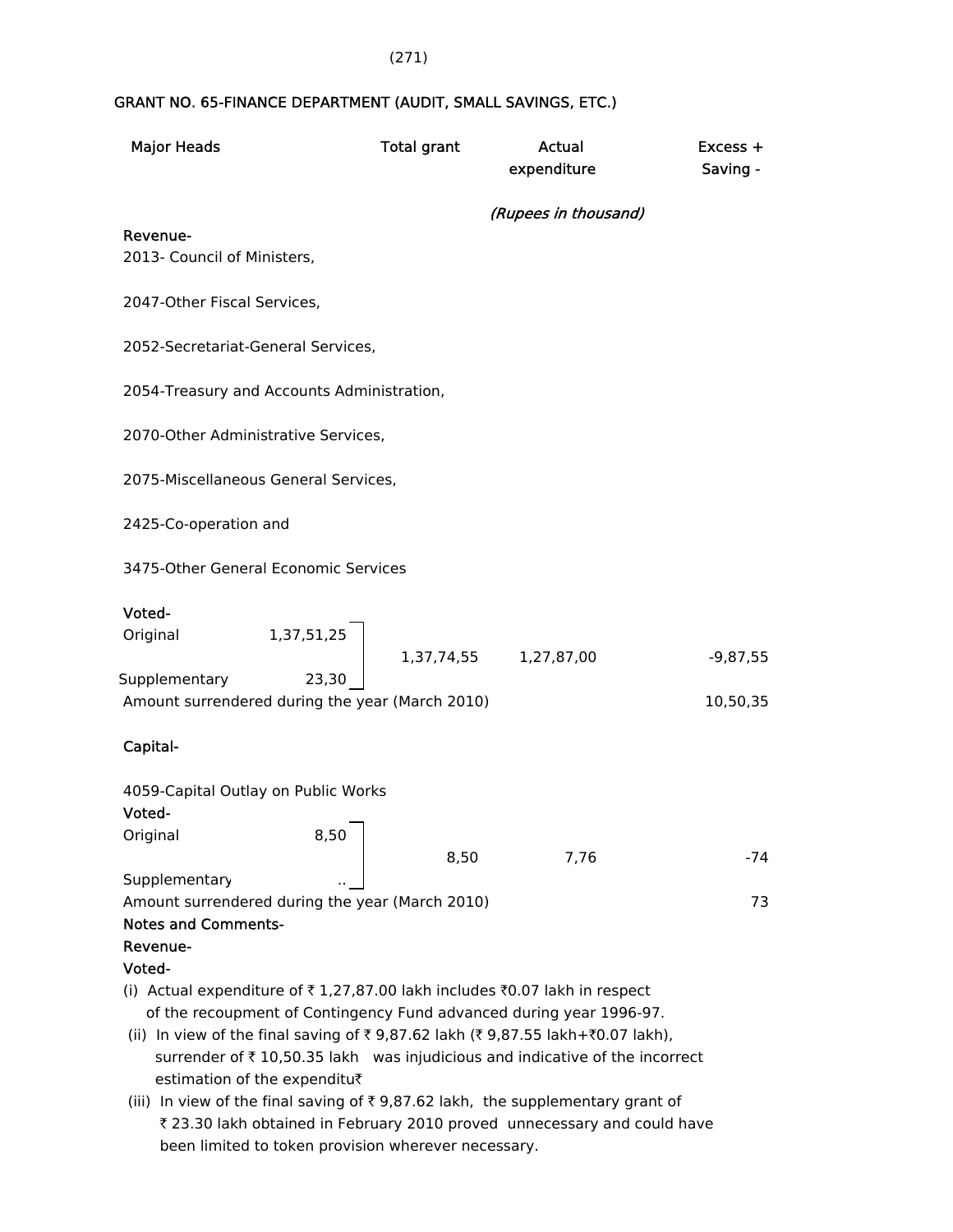#### (272)

(iii) Saving (partly counterbalanced by excess under other heads) occurred mainly under

| Head |                                                                    | <b>Total grant</b> | Actual<br>expenditure<br>(Rupees in lakh) | $Excess +$<br>Saving - |
|------|--------------------------------------------------------------------|--------------------|-------------------------------------------|------------------------|
|      | 2047-Other Fiscal Services-                                        |                    |                                           |                        |
|      | 103-Promotion of Small Savings-                                    |                    |                                           |                        |
|      | 03-State Small Saving Organisations-                               |                    |                                           |                        |
| O.   | 13,50.47                                                           |                    |                                           |                        |
|      |                                                                    | 11.98.91           | 12.05.10                                  | $+6.19$                |
| R.   | $-1,51.56$                                                         |                    |                                           |                        |
|      | Actual expenditure of ₹12,05.10 lakh under the above head includes |                    |                                           |                        |

₹ 0.07 lakh pertaining to the recoupment of Contingency Fund for the year 1996-97.

Surrender of  $\bar{\tau}$  1,51.56 lakh was mainly due to retirement and casual death of several officials/officers,non-availablity of the employees from other departments for ditribution of dak,reduction in the electric demands due to supply failure in the district offices, less demand of stationery in the district/division offices due to computerisation, non- availablity of internet facility in these offices, reduction in the consumption of diesal/petrol due to several vehicles being condemned, non- requirement of publicity for national saving, non-sanction of awards, non-availablity of matured medical claims, non admissiblity of uniforms to the officials as per roaster and economy measures.

2052-Secretariat-General Services-

#### 090-Services

03-Computerisation of Sections of

Finance Department-

O. 18.50

11.77 11.77

R.

₹ 6.73 lakh was surrendered due to non-utilisation.

091-Attached Offices

05-Establishment Review Bureau-

O. 81.05 R. -15.93

Surrender of  $\bar{\tau}$  15.93 lakh was on the basis of actual requirements.

2054-Treasuary and Accounts

Administration-

095-Directorate of Accounts and Treasuries-

03-Internal Audit Directorate-

O. 1,65.51 R. -23.32

$$
1,42.19 \t 1,42.10 \t -0.09
$$

65.12 66.78 +1.66

Surrender of  $\bar{\tau}$  23.32 lakh was on the basis of actual requirements and due to posts remaining vacant.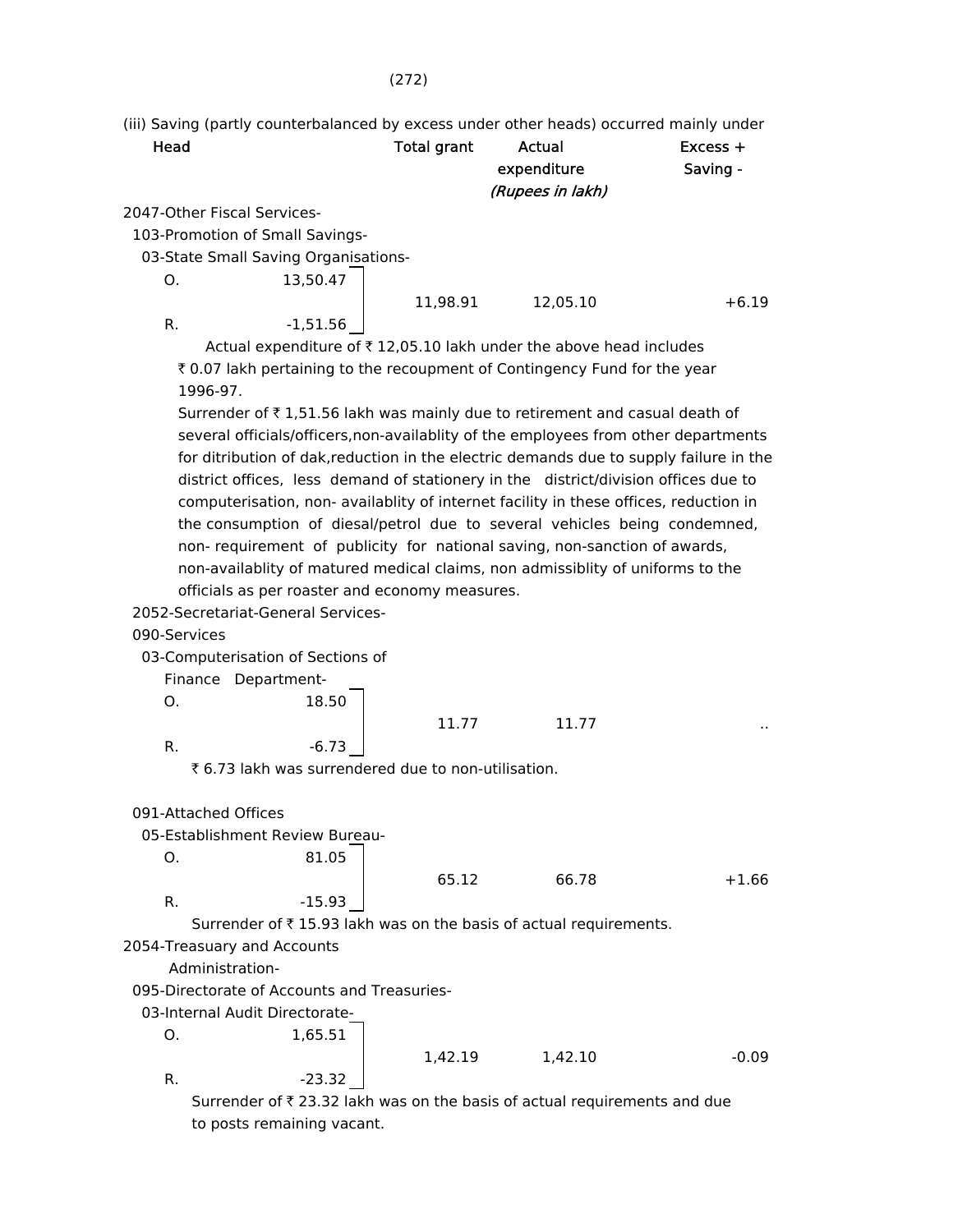|                                                                                                                                                                                | (273)                                                                                                                                                                                                                                 |                           |                      |
|--------------------------------------------------------------------------------------------------------------------------------------------------------------------------------|---------------------------------------------------------------------------------------------------------------------------------------------------------------------------------------------------------------------------------------|---------------------------|----------------------|
| Head                                                                                                                                                                           | <b>Total grant</b>                                                                                                                                                                                                                    | Actual<br>expenditure     | Excess +<br>Saving - |
| 2070-Other Administrative Services-<br>105-Special Commission of Enquiry-<br>03 - Special Commission and Councils<br>O.<br>R.<br>$-14.20$<br>have not been intimated.          | 79.84<br>65.64<br>Out of total saving of ₹ 14.20 lakh reasons for surrender of ₹10.05 lakh<br>and further reduction of provision by the reappropriation of ₹4.15 lakh                                                                 | (Rupees in lakh)<br>66.90 | $+1.26$              |
| 2425-Co-operation<br>101-Audit of Co-operatives-<br>03 - Cooperative Audit<br>Establishment-<br>55,48.19<br>Ο.<br>$-6,89.01$<br>R.                                             | 48,59.18<br>Surrender of ₹ 6,89.01 lakh was due to non-presentation of electric bills<br>timely by the land lords and on the basis of actual requirements.<br>Reasons for the final saving/excess under the above heads have not been | 48,51.56                  | $-7,62$              |
| intimated (June, 2010).<br>(iv) Excess occurred under :-<br>2070-Other Administrative Services-<br>800-Other Expenditure-<br>03 - Lottery Directorate-<br>0.<br>R.<br>$-11.12$ | 95.59<br>84.47<br>Surrender of ₹11.12 lakh was due to due to deployment of the officials at<br>other units, non-receipt of bills from 'Jal Sansthan', non-repairing of buildings                                                      | 95.67                     | $+11.20$             |
| measures.                                                                                                                                                                      | and water tank, non-admissiblity of uniform to the officials and economy                                                                                                                                                              |                           |                      |

 Reasons for the final excess under the above heads have not been intimated (June, 2010).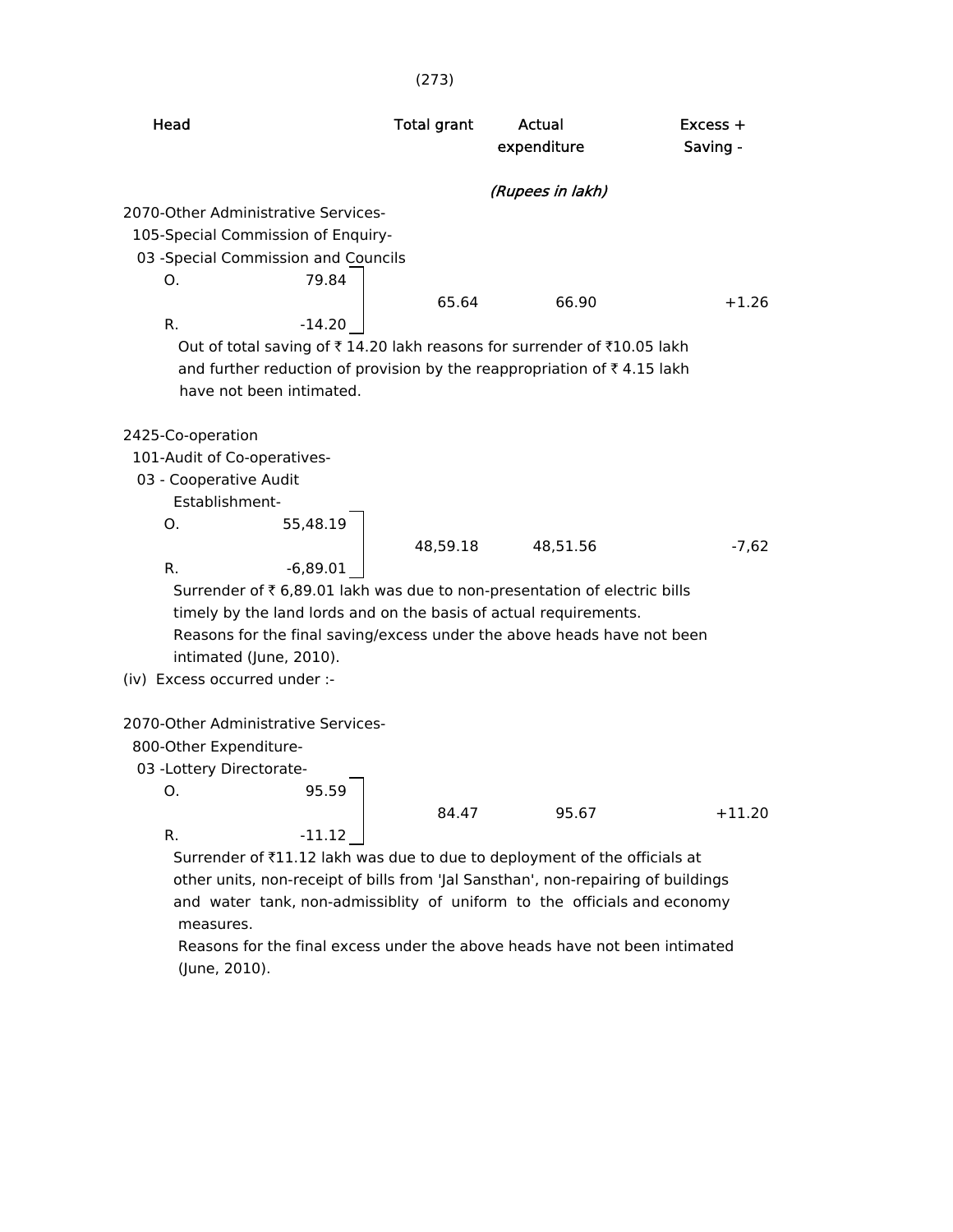GRANT NO. 66-FINANCE DEPARTMENT (GROUP INSURANCE)

| <b>Major Heads</b>                                              |           | <b>Total grant</b><br>or<br>appropriation                                             | Actual<br>expenditure                                                                                 | $Excess +$<br>Saving - |
|-----------------------------------------------------------------|-----------|---------------------------------------------------------------------------------------|-------------------------------------------------------------------------------------------------------|------------------------|
|                                                                 |           |                                                                                       |                                                                                                       |                        |
|                                                                 |           |                                                                                       | (Rupees in thousand)                                                                                  |                        |
| Revenue-                                                        |           |                                                                                       |                                                                                                       |                        |
| 2049-Interest Payments,                                         |           |                                                                                       |                                                                                                       |                        |
| 2052-Secretariat-General Services and                           |           |                                                                                       |                                                                                                       |                        |
| 2235-Social Security and Welfare                                |           |                                                                                       |                                                                                                       |                        |
| Voted-                                                          |           |                                                                                       |                                                                                                       |                        |
| Original                                                        | $2,17,37$ |                                                                                       |                                                                                                       |                        |
|                                                                 |           | 2,17,37                                                                               | 2,11,40                                                                                               | $-5,97$                |
| Supplementary                                                   |           |                                                                                       |                                                                                                       |                        |
| Amount surrendered during the year (March 2010)                 |           |                                                                                       |                                                                                                       | 5,90                   |
| Charged-                                                        |           |                                                                                       |                                                                                                       |                        |
| Original                                                        |           | $\left.\begin{array}{cc} 1.31.48.90 & & 1.31.48.90 & & 1.31.51.77 \end{array}\right.$ |                                                                                                       |                        |
|                                                                 |           |                                                                                       |                                                                                                       | $+2,87$                |
| Supplementary                                                   |           |                                                                                       |                                                                                                       |                        |
| Amount surrendered during the year(March 2010)                  |           |                                                                                       |                                                                                                       | $\mathcal{I}$          |
| Capital-                                                        |           |                                                                                       |                                                                                                       |                        |
| 4059-Capital Outlay on Public Works                             |           |                                                                                       |                                                                                                       |                        |
| Voted-                                                          |           |                                                                                       |                                                                                                       |                        |
| Original                                                        | 75,46     |                                                                                       |                                                                                                       |                        |
|                                                                 |           | 75,46                                                                                 | 70,80                                                                                                 | $-4,66$                |
| Supplementary<br>Amount surrendered during the year(March 2010) |           |                                                                                       |                                                                                                       | 4,66                   |
| <b>Notes and Comments-</b>                                      |           |                                                                                       |                                                                                                       |                        |
| Revenue-                                                        |           |                                                                                       |                                                                                                       |                        |
| Charged-                                                        |           |                                                                                       |                                                                                                       |                        |
|                                                                 |           |                                                                                       | (i) Actual expauditure exceeded the charged appropriation by $\overline{z}$ , 86,713; excess requires |                        |
| regularisation.                                                 |           |                                                                                       |                                                                                                       |                        |
| (ii) Excess occurred under :-                                   |           |                                                                                       |                                                                                                       |                        |
| Head                                                            |           | <b>Total</b>                                                                          | Actual                                                                                                | $Excess +$             |
|                                                                 |           | appropriation                                                                         | expenditure                                                                                           | Saving -               |
|                                                                 |           |                                                                                       |                                                                                                       |                        |
|                                                                 |           |                                                                                       | (Rupees in lakh)                                                                                      |                        |
| 2049-Interest Payments-                                         |           |                                                                                       |                                                                                                       |                        |
| 03-Interest on Small Savings,                                   |           |                                                                                       |                                                                                                       |                        |
| Provident Funds etc.-                                           |           |                                                                                       |                                                                                                       |                        |
| 108-Interest on Insurance and Pension                           |           |                                                                                       |                                                                                                       |                        |
| Fund-                                                           |           |                                                                                       |                                                                                                       |                        |
| 03-Interest on Employees Group                                  |           |                                                                                       |                                                                                                       |                        |
| <b>Insurance Scheme</b>                                         |           | 1,31,48.89                                                                            | 1,31,51.77                                                                                            | $+2.88$                |
|                                                                 |           |                                                                                       | Reasons for the final xecess have not been intimated (June2010).                                      |                        |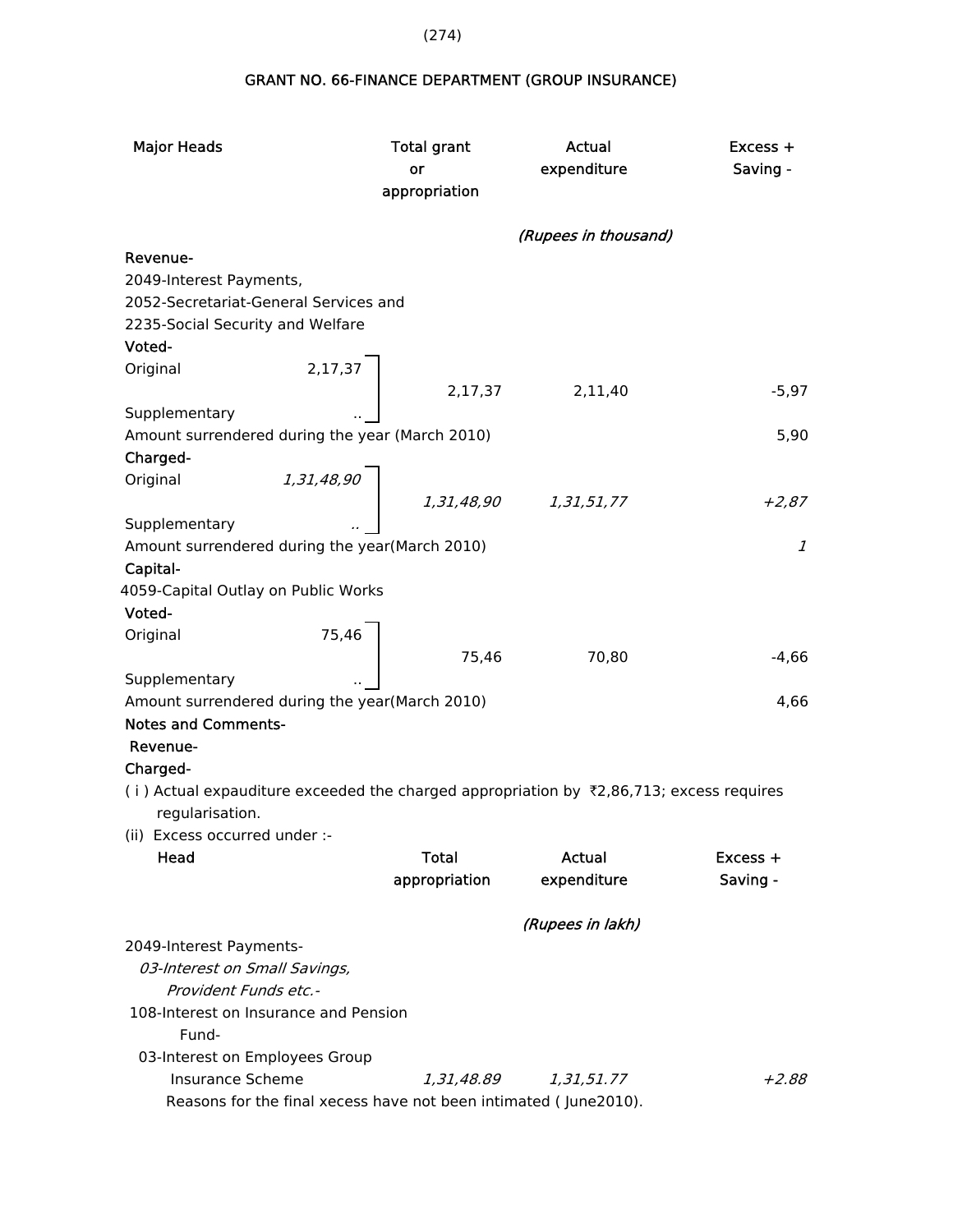GRANT NO.67- LEGISLATIVE COUNCIL SECRETARIAT

| <b>Major Heads</b>                              | <b>Total grant</b><br>or<br>appropriation | Actual<br>expenditure | Excess +<br>Saving - |
|-------------------------------------------------|-------------------------------------------|-----------------------|----------------------|
|                                                 |                                           | (Rupees in thousand)  |                      |
| Revenue-                                        |                                           |                       |                      |
| 2011-Parliament/State/Union                     |                                           |                       |                      |
| Territory Legislatures,                         |                                           |                       |                      |
| 2052-Secretariat-General Services,              |                                           |                       |                      |
| 2059-Public Works and                           |                                           |                       |                      |
| 2235-Social Security and Welfare                |                                           |                       |                      |
| Voted-                                          |                                           |                       |                      |
| Original                                        | 21,97,90                                  |                       |                      |
|                                                 | 21,97,90                                  | 18,82,87              | $-3,15,03$           |
| Supplementary                                   |                                           |                       |                      |
| Amount surrendered during the year (March 2010) |                                           |                       | 3,15,14              |
| Charged-                                        |                                           |                       |                      |
| Original                                        | 46,54                                     |                       |                      |
|                                                 | 46,54                                     | 30,57                 | $-15,97$             |
| Supplementary                                   |                                           |                       |                      |
| Amount surrendered during the year(March 2010)  |                                           |                       | 15,96                |
| Capital-                                        |                                           |                       |                      |
| 6210-Loans for Medical and Public Health and    |                                           |                       |                      |
| 7610-Loans to Government Servants etc.          |                                           |                       |                      |
| Original                                        | 6,00                                      |                       |                      |
|                                                 | 16,00                                     | 10,00                 | $-6,00$              |
| Supplementary                                   | 10,00                                     |                       |                      |
| Amount surrendered during the year(March 2010)  |                                           |                       | 6,00                 |
|                                                 |                                           |                       |                      |
| <b>Notes and Comments-</b>                      |                                           |                       |                      |
| Revenue-                                        |                                           |                       |                      |
| Voted-                                          |                                           |                       |                      |

- (i) In view of the final saving of  $\bar{\tau}$  3,15.03 lakh, surrender of  $\bar{\tau}$ 3,15.14 lakh was injudicious and indicative of incorrect estimation of expenditure.
- (ii) Saving (partly counterbalanced by small excess under another head) occurred mainly under:-

| Head | Total grant | Actual      | $Excess +$ |
|------|-------------|-------------|------------|
|      |             | expenditure | Saving -   |

(Rupees in lakh)

2011-Parliament/State/Union

Territory Legislatures-

02- State/Union Territory Legislatures-

102-Legislative Council-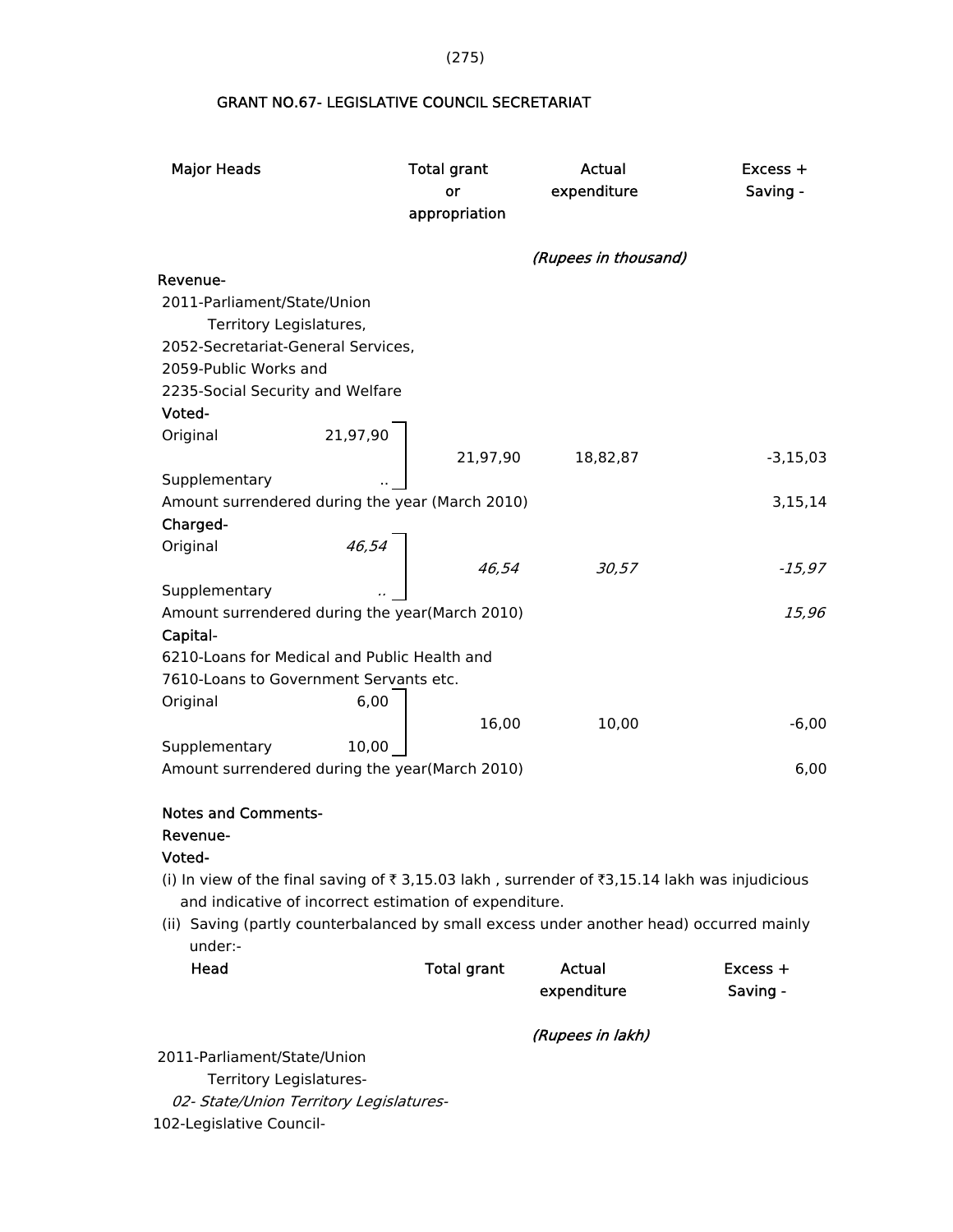| Head                           |                                                                    | <b>Total grant</b> | Actual<br>expenditure                                              | $Excess +$<br>Saving -                                                                 |
|--------------------------------|--------------------------------------------------------------------|--------------------|--------------------------------------------------------------------|----------------------------------------------------------------------------------------|
|                                |                                                                    |                    | (Rupees in lakh)                                                   |                                                                                        |
| 03-Legislative Council-        |                                                                    |                    |                                                                    |                                                                                        |
| O.                             | 10,26.51                                                           |                    |                                                                    |                                                                                        |
|                                |                                                                    | 8,37.32            | 8,38.00                                                            | $+0.68$                                                                                |
| R.                             | $-1,89.19$                                                         |                    |                                                                    |                                                                                        |
|                                | ₹1,89.19 lakh was surrendered on this basis of actual expenditure. |                    |                                                                    |                                                                                        |
|                                |                                                                    |                    |                                                                    | Reasons for the final excess under the above head have not been intimated (June 2010). |
|                                | 2052-Secretariat-General Services-                                 |                    |                                                                    |                                                                                        |
| 800-Other Expenditure-         |                                                                    |                    |                                                                    |                                                                                        |
| 03-Payment of Arrears-         |                                                                    |                    |                                                                    |                                                                                        |
| Ο.                             | 1,78.96                                                            |                    |                                                                    |                                                                                        |
|                                |                                                                    | 1.42.86            | 1.42.86                                                            |                                                                                        |
| $R_{\cdot}$                    | $-36.10$                                                           |                    |                                                                    |                                                                                        |
|                                |                                                                    |                    | Surrendered of ₹36.10 lakh was on the basis of actual expenditure. |                                                                                        |
|                                |                                                                    |                    |                                                                    |                                                                                        |
| Charged-                       |                                                                    |                    |                                                                    |                                                                                        |
|                                |                                                                    |                    |                                                                    |                                                                                        |
| (iii) Saving occurred under :- |                                                                    |                    |                                                                    |                                                                                        |
| Head                           |                                                                    | Total              | Actual                                                             | $Excess +$                                                                             |
|                                |                                                                    |                    |                                                                    |                                                                                        |

|                                        |        | appropriation | expenditure      | Saving - |
|----------------------------------------|--------|---------------|------------------|----------|
|                                        |        |               | (Rupees in lakh) |          |
| 2011-Parliament/State/                 |        |               |                  |          |
| Union Territory Legislatures-          |        |               |                  |          |
| 02-State/Union Territory Legislatures- |        |               |                  |          |
| 102-Legislative Council-               |        |               |                  |          |
| 03-Legislative Council-                |        |               |                  |          |
| O.                                     | 46.54  |               |                  |          |
|                                        |        | 30.58         | 30.57            | $-0.01$  |
| R.                                     | -15.96 |               |                  |          |

 $\bar{\tau}$  15.96 lakh was surrendered due to post of Hon'ble Vice chairman remaining vacant.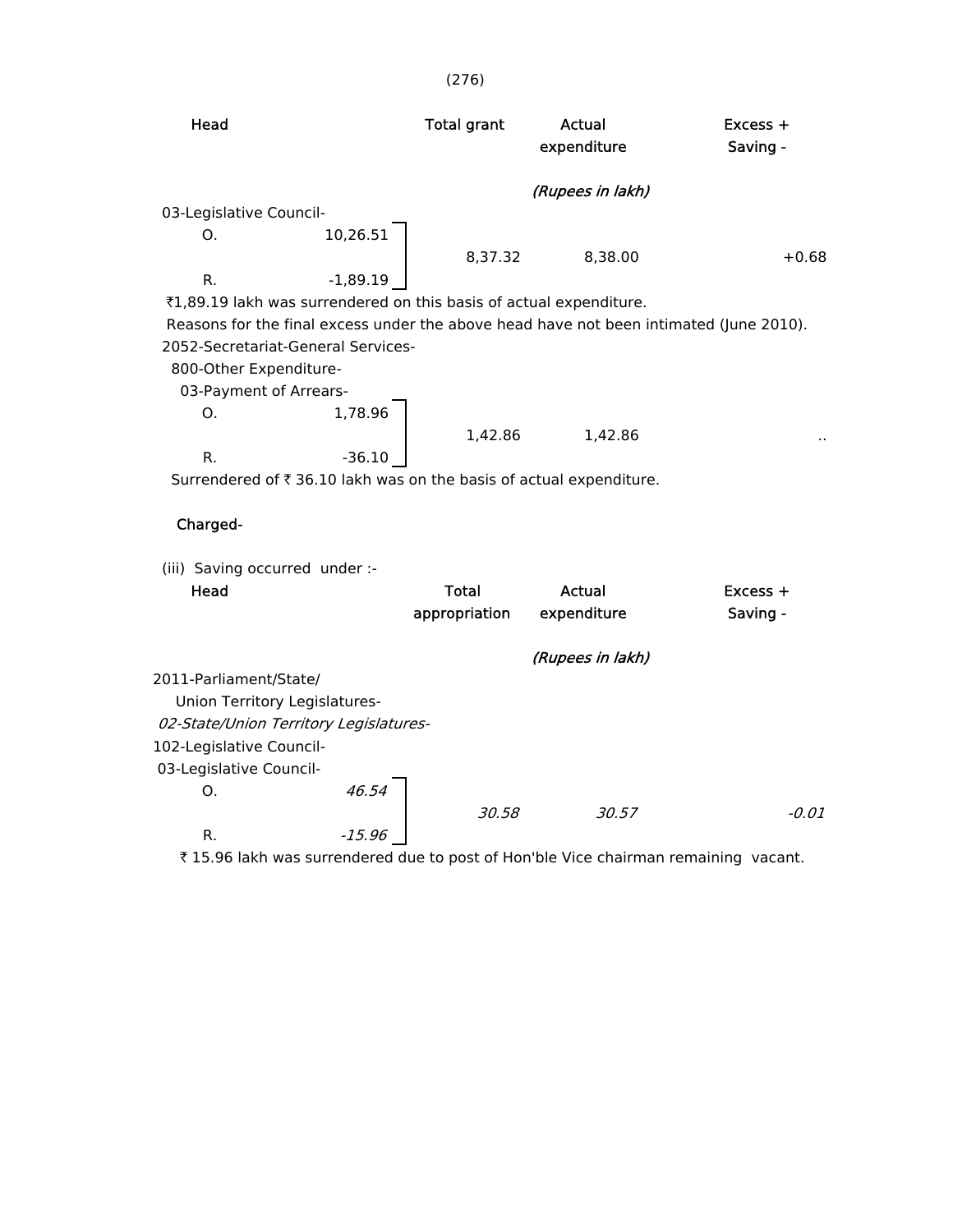(277)

### GRANT NO. 68-LEGISLATIVE ASSEMBLY SECRETARIAT

| <b>Major Heads</b>                                                                           | <b>Total grant</b> | Actual           | Excess +   |
|----------------------------------------------------------------------------------------------|--------------------|------------------|------------|
|                                                                                              | or                 | expenditure      | Saving -   |
|                                                                                              | appropriation      |                  |            |
| Revenue-                                                                                     |                    |                  |            |
| 2011-Parliament/State/Union                                                                  |                    |                  |            |
| Territory Legislatures,                                                                      |                    |                  |            |
| 2052-Secretariat-General Services,                                                           |                    |                  |            |
| 2059-Public Works and                                                                        |                    |                  |            |
| 2235-Social Security and Welfare                                                             |                    |                  |            |
| Voted-                                                                                       |                    |                  |            |
| 56,79,14<br>Original                                                                         |                    |                  |            |
|                                                                                              | 57,20,49           | 53,96,33         | $-3,24,16$ |
| Supplementary<br>41,35                                                                       |                    |                  |            |
| Amount surrendered during the year (March 2010)                                              |                    |                  | 3,25,70    |
| Charged-                                                                                     |                    |                  |            |
| Original<br>61,00                                                                            |                    |                  |            |
|                                                                                              | 61,00              | 35,44            | $-25,56$   |
| Supplementary                                                                                |                    |                  |            |
| Amount surrendered during the year (March 2010)                                              |                    |                  | 24,13      |
| Capital-                                                                                     |                    |                  |            |
| 4059-Capital Outlay on Public                                                                |                    |                  |            |
| Works,                                                                                       |                    |                  |            |
| 6210-Loans to Medical and Public Health and                                                  |                    |                  |            |
| 7610-Loans to Government Servants etc.                                                       |                    |                  |            |
| Voted-                                                                                       |                    |                  |            |
| 4,60,55<br>Original                                                                          |                    |                  |            |
|                                                                                              | 5,00,55            | 4,89,65          | $-10,90$   |
| Supplementary<br>40.00                                                                       |                    |                  |            |
| Amount surrendered during the year (March 2010)                                              |                    |                  | 12,00      |
| <b>Notes and Comments-</b>                                                                   |                    |                  |            |
| Revenue-                                                                                     |                    |                  |            |
| Voted-                                                                                       |                    |                  |            |
| (i) In view of the final saving of ₹3,24.16 lakh, the supplementary grant of ₹41.35 lakh     |                    |                  |            |
| obtained in August 2009 and February 2010 proved unnecessary and could have                  |                    |                  |            |
| been limited to token amounts wherever necessary.                                            |                    |                  |            |
| (ii) Saving (partly counterbalanced by excess under another head) occurred mainly<br>under:- |                    |                  |            |
| Head                                                                                         | <b>Total grant</b> | <b>Actual</b>    | Excess +   |
|                                                                                              |                    | expenditure      | Saving -   |
|                                                                                              |                    |                  |            |
|                                                                                              |                    | (Rupees in lakh) |            |

 2052-Secretariat-General Services- 800-Other Expenditure-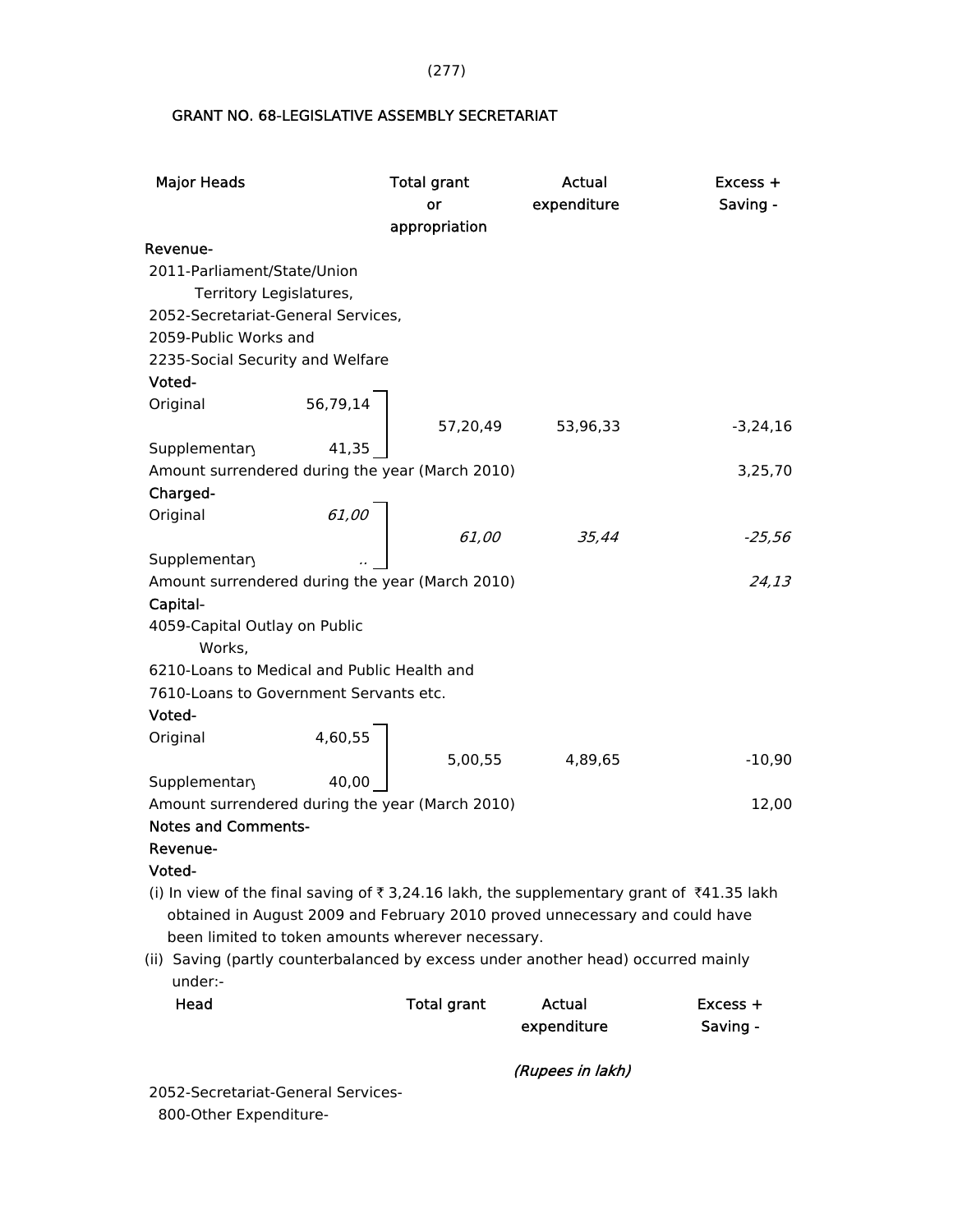#### (278)

| Head                                                                                        | <b>Total grant</b> | Actual<br>expenditure | Excess +<br>Saving - |
|---------------------------------------------------------------------------------------------|--------------------|-----------------------|----------------------|
|                                                                                             |                    | (Rupees in lakh)      |                      |
| 03-Payment of Arrears-                                                                      |                    |                       |                      |
| O.<br>3,21.94                                                                               |                    |                       |                      |
| $-3,21.94$<br>R.                                                                            |                    | 0.12                  | $+0.12$              |
| Out of total saving of ₹3,21.94 lakh an amount of Rs1,00.94 lakh was surrendered            |                    |                       |                      |
| due to nil requirment . Reasons for further reduction of provision through                  |                    |                       |                      |
| re-appropriation of $\bar{\tau}$ 2,21.00 lakh have not been intimated.                      |                    |                       |                      |
| Reasons for the final excess under the above head have not been intimated                   |                    |                       |                      |
| (June 2010).                                                                                |                    |                       |                      |
| 2235-Social Security and Welfare-                                                           |                    |                       |                      |
| 60-Other Social Security and Welfare Programmes-                                            |                    |                       |                      |
| 200-Other Programmes-                                                                       |                    |                       |                      |
|                                                                                             |                    |                       |                      |
| 05-Lump-sum Financial Assistance to the<br>dependents of deceased members of                |                    |                       |                      |
| Legislative Assembly died during the                                                        |                    |                       |                      |
| membership period-                                                                          |                    |                       |                      |
| O.<br>25.00                                                                                 |                    |                       |                      |
|                                                                                             | 5.00               | 5.00                  |                      |
| R.<br>$-20.00$                                                                              |                    |                       |                      |
| ₹ 20.00 lakh was surrendered due to nil-requirment.                                         |                    |                       |                      |
| (iii) Excess occurred under :-                                                              |                    |                       |                      |
| 2011-Parliament/State/Union                                                                 |                    |                       |                      |
| Territory Legislatures,                                                                     |                    |                       |                      |
| 02-State/ Union-Territory Legisletures-                                                     |                    |                       |                      |
| 103-Legislative Secretariat-                                                                |                    |                       |                      |
| 03-Legislative Assembly Secretariat-                                                        |                    |                       |                      |
| 16,44.05<br>O.                                                                              |                    |                       |                      |
|                                                                                             | 18,58.44           | 18,58.43              | $-0.01$              |
| 2,14.39<br>R.                                                                               |                    |                       |                      |
| Out of total augmentation of $\overline{\xi}$ 2,14.39 lakh, reasons for the augmentation of |                    |                       |                      |
| provision by the re-appropriation of ₹2,56.92 lakh and reduction of provision               |                    |                       |                      |
| by ₹12.31 lakh have not been intimated, ₹30.22 lakh was surrendered due to post             |                    |                       |                      |
| remaining vacant.                                                                           |                    |                       |                      |
| Charged-                                                                                    |                    |                       |                      |
| (iv) Out of total saving of ₹25.56 lakh a sum of ₹24.13 lakh was anticipated for            |                    |                       |                      |
| surrendered.                                                                                |                    |                       |                      |
| (v) Saving occurred under :-                                                                |                    |                       |                      |
| Head                                                                                        | <b>Total</b>       | Actual                | $Excess +$           |
|                                                                                             | appropriation      | expenditure           | Saving -             |
|                                                                                             |                    |                       |                      |
|                                                                                             |                    | (Rupees in lakh)      |                      |
| 2011-Parliament/State/                                                                      |                    |                       |                      |
| Union Territory Legislatures-                                                               |                    |                       |                      |

02-State/Union Territory Legislatures-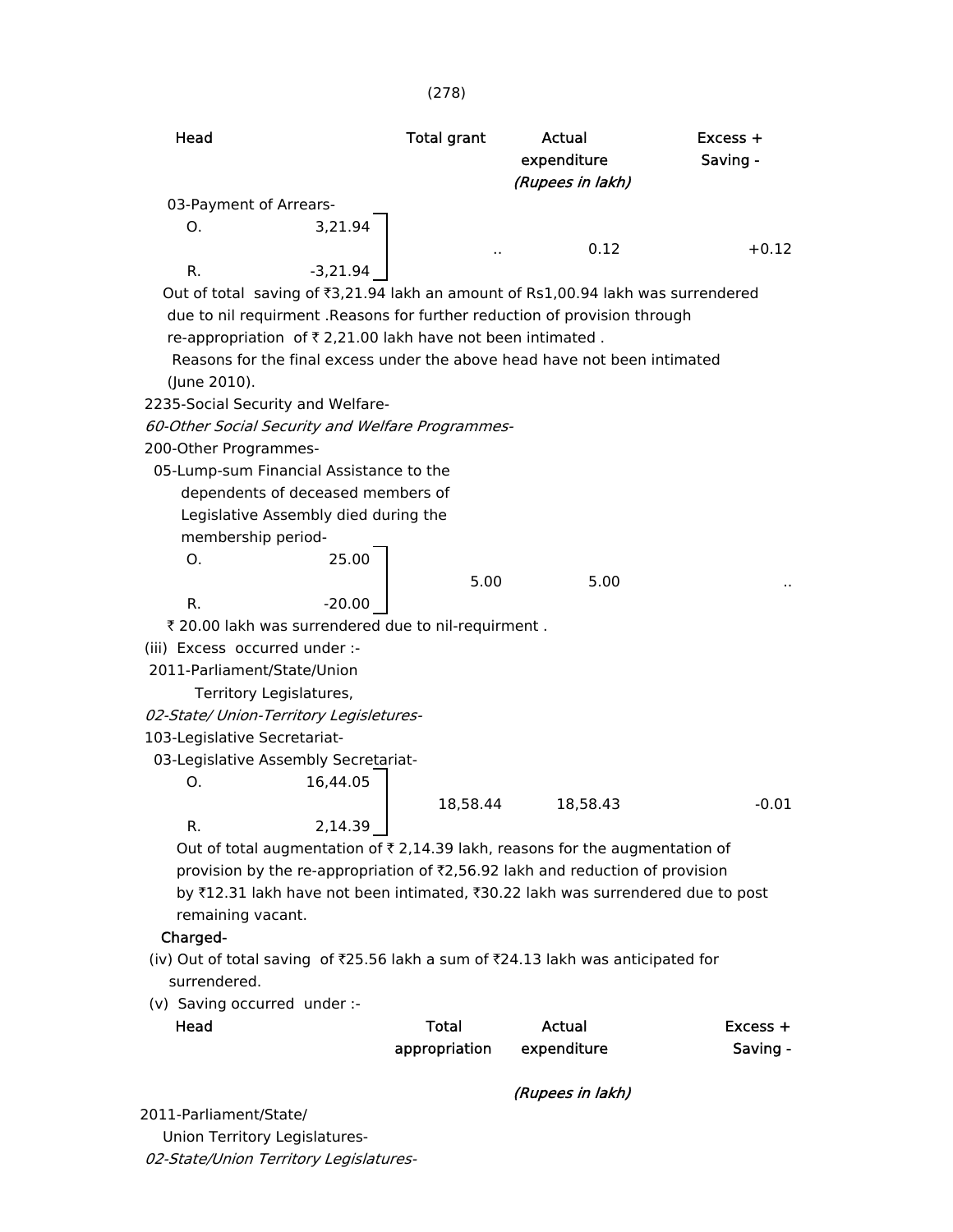| Head                      |                                                                             | Total<br>appropriation | Actual<br>expenditure                                                                     | $Excess +$<br>Saving - |
|---------------------------|-----------------------------------------------------------------------------|------------------------|-------------------------------------------------------------------------------------------|------------------------|
|                           |                                                                             |                        | (Rupees in lakh)                                                                          |                        |
| 101-Legislative Assembly- |                                                                             |                        |                                                                                           |                        |
| 03-Legislative Assembly-  |                                                                             |                        |                                                                                           |                        |
| O.                        | 61.00                                                                       |                        |                                                                                           |                        |
|                           |                                                                             | 36.87                  | 35.44                                                                                     | $-1.43$                |
| R.                        | $-24.13$                                                                    |                        |                                                                                           |                        |
|                           |                                                                             |                        | Surrender of $\bar{\tau}$ 24.13 lakh was due to post of honourable Dy. Chairman remaining |                        |
| vacant.                   |                                                                             |                        |                                                                                           |                        |
|                           |                                                                             |                        | Reasons for the final saving under the above head have not been intimated                 |                        |
| (June 2010).              |                                                                             |                        |                                                                                           |                        |
| Capital-                  |                                                                             |                        |                                                                                           |                        |
| Voted-                    |                                                                             |                        |                                                                                           |                        |
|                           | injudicious and indicative of icorrect estimation of expenditu $\bar{\tau}$ |                        | (vi) In view of the final saving of ₹10.90 lakh, surrender of ₹12.00 lakh was             |                        |
|                           |                                                                             |                        |                                                                                           |                        |

(vii) In view of the final saving of  $\bar{\tau}$  10.90 lakh, the supplementary grant of  $\bar{\tau}$ 40.00 lakh obtained in August 2009 proved excessive.

(viii) Saving occurred mainly under :-

| Head                                    | <b>Total grant</b>                                             | Actual<br>expenditure | $Excess +$<br>Saving - |
|-----------------------------------------|----------------------------------------------------------------|-----------------------|------------------------|
| 7610-Loans to Government Servants etc.- |                                                                | (Rupees in lakh)      |                        |
| 201-House Building Advances-            |                                                                |                       |                        |
| 03-House Building Advances              |                                                                |                       |                        |
| to Members/Ex-members of                |                                                                |                       |                        |
| Legislative Assembly-                   |                                                                |                       |                        |
| O.                                      | 6.00                                                           |                       |                        |
|                                         |                                                                | 1.10<br>$\cdot$ .     | $+1.10$                |
| R.                                      | $-6.00$                                                        |                       |                        |
|                                         | Surrender of $\bar{\tau}$ 6.00 lakh was due to no-requirement. |                       |                        |

During 2007-08 and 2008-09 also, entire provision of ₹ 20.00 lakh and ₹6.00 lakh respectively under this head remained unutilised.

 Reason for the final excess under the above head have not been intimated (June 2010). 202-Advances for purchase of Motor

.. .. ..

Conveyances-

03-Advances for purchase of

conveyances to Members/Ex-members

of Legislative Assembly-

O. 6.00

 $R.$  -6.00

Surrender of  $\bar{t}$  6.00 lakh was due to no-requirement.

During 2007-08 and 2008-09 also, there was saving of ₹19.85 lakh (99 percent to the provision ) and entire provision of  $\bar{\tau}$  6.00 lakh respectivly under this head.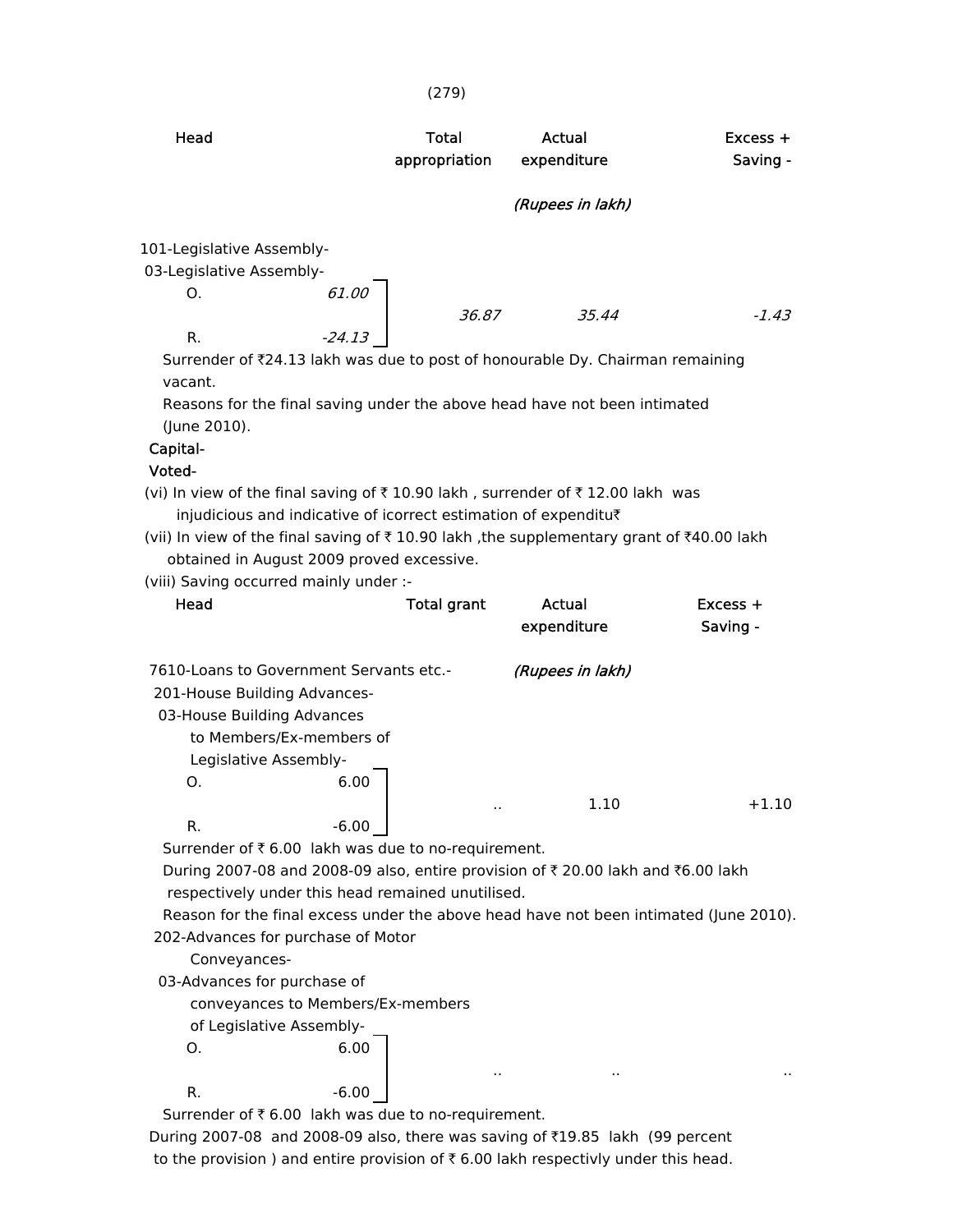(280)

### GRANT NO. 70-SCIENCE AND TECHNOLOGY DEPARTMENT

| <b>Major Heads</b>                                               | <b>Total grant</b>                              |          | Actual<br>expenditure                                                                        | Excess +<br>Saving - |
|------------------------------------------------------------------|-------------------------------------------------|----------|----------------------------------------------------------------------------------------------|----------------------|
|                                                                  |                                                 |          | (Rupees in thousand)                                                                         |                      |
| Revenue-                                                         |                                                 |          |                                                                                              |                      |
| 2052-Secretariat-General Services,                               |                                                 |          |                                                                                              |                      |
|                                                                  | 2810-Non-Conventional Sources of Energy and     |          |                                                                                              |                      |
| 3425-Other Scientific Research                                   |                                                 |          |                                                                                              |                      |
| Voted-                                                           |                                                 |          |                                                                                              |                      |
| Original                                                         | 31, 14, 37                                      |          |                                                                                              |                      |
|                                                                  |                                                 | 47,78,42 | 42,51,87                                                                                     | $-5,26,55$           |
| Supplementary                                                    | 16,64,05                                        |          |                                                                                              |                      |
|                                                                  | Amount surrendered during the year (March 2010) |          |                                                                                              | 4,91,96              |
| Capital -                                                        |                                                 |          |                                                                                              |                      |
|                                                                  | 5425-Capital Outlay on other Scientific         |          |                                                                                              |                      |
|                                                                  | and Environmental Research                      |          |                                                                                              |                      |
| Voted-                                                           |                                                 |          |                                                                                              |                      |
| Original                                                         |                                                 |          |                                                                                              |                      |
|                                                                  |                                                 | 10,00    | 10,00                                                                                        |                      |
| Supplementary                                                    | 10,00                                           |          |                                                                                              |                      |
| Amount surrendered during the year<br><b>Notes and Comments-</b> |                                                 |          |                                                                                              |                      |
|                                                                  |                                                 |          |                                                                                              |                      |
| Revenue-                                                         |                                                 |          |                                                                                              |                      |
| Voted-<br>aniticipated for surrender.                            |                                                 |          | (i) Out of the final saving of ₹5,26.55 lakh, only a sum of of ₹4,91.96 lakh could be        |                      |
|                                                                  |                                                 |          | (ii) In view of the final saving of ₹5,26.55 lakh, the supplementary grant of ₹16,64.05 lakh |                      |
|                                                                  | obtained in August, 2009 proved excessive.      |          |                                                                                              |                      |
|                                                                  | (iii) Saving occurred mainly under:-            |          |                                                                                              |                      |
| Head                                                             | <b>Total grant</b>                              |          | <b>Actual</b>                                                                                | Excess +             |
|                                                                  |                                                 |          | expenditure                                                                                  | Saving -             |
|                                                                  |                                                 |          | (Rupees in lakh)                                                                             |                      |
|                                                                  |                                                 |          |                                                                                              |                      |
| 2052-Secretariat-General Services-                               |                                                 |          |                                                                                              |                      |
| 800-Other Expenditure-                                           |                                                 |          |                                                                                              |                      |
| 03-Payment of Arrears-                                           |                                                 |          |                                                                                              |                      |
| Ο.                                                               | 1,08.49                                         |          |                                                                                              |                      |
| R.                                                               | $-1,08.49$                                      | . .      | $\cdot$ .                                                                                    |                      |

 Reasons for non-utilisation of entire provision was attributed to postponement of the payment of . arrears due on implementation of 6th pay commision..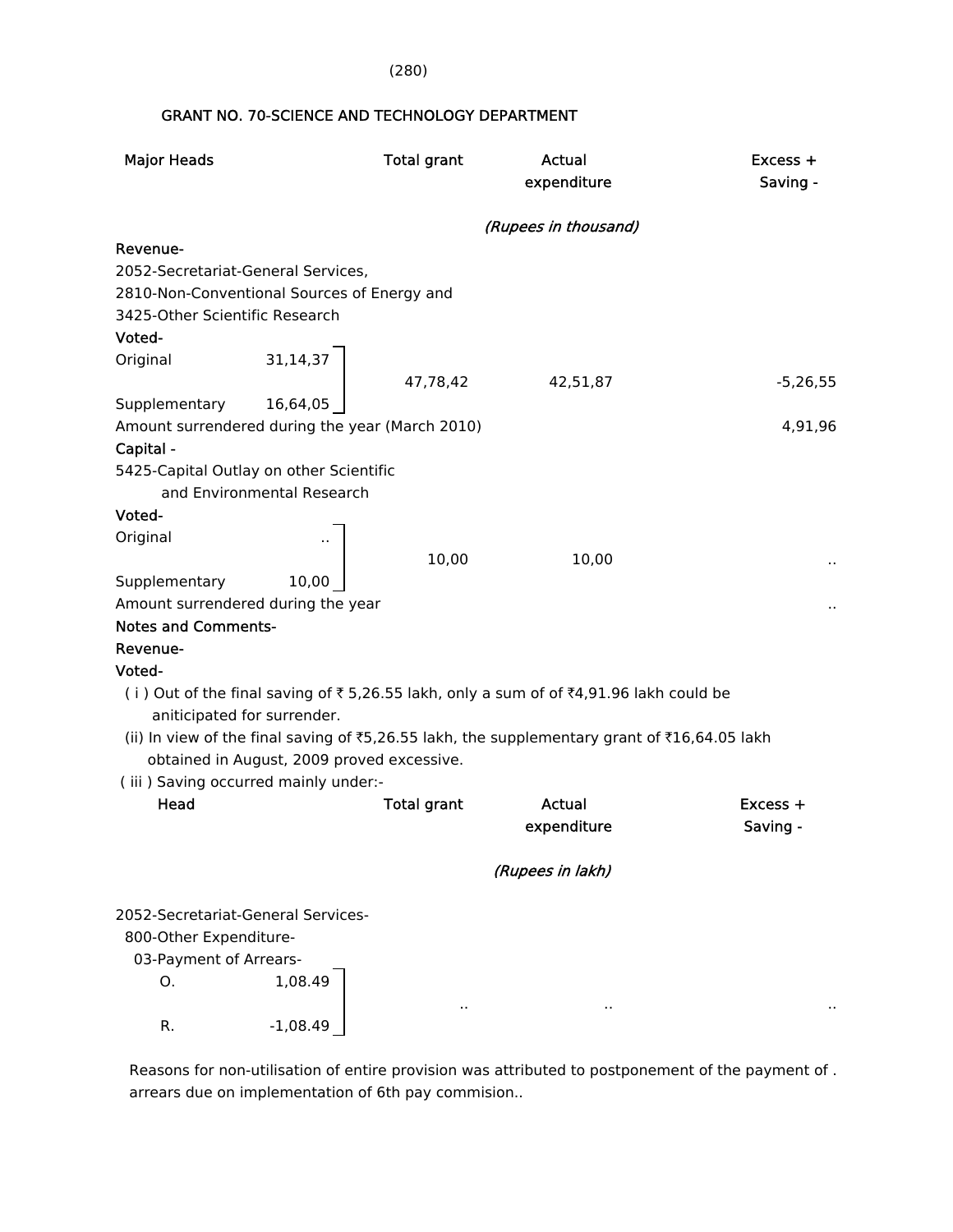|                                              |                                                                                                                     | (281)              |                                                                                                                                                                                    |                        |
|----------------------------------------------|---------------------------------------------------------------------------------------------------------------------|--------------------|------------------------------------------------------------------------------------------------------------------------------------------------------------------------------------|------------------------|
| Head                                         |                                                                                                                     | <b>Total grant</b> | Actual<br>expenditure                                                                                                                                                              | $Excess +$<br>Saving - |
|                                              |                                                                                                                     |                    | (Rupees in lakh)                                                                                                                                                                   |                        |
| 02-Solar-<br>Sources-                        | 2810-Non-Conventional Sources of Energy,<br>101-Solar Thermal Energy Programme-<br>03-Science and Additional Energy |                    |                                                                                                                                                                                    |                        |
| Ο.<br>S.<br>R.                               | 15,55.00<br>2,63.00<br>$-2,23.47$                                                                                   | 15,94.53           | 16,07.06                                                                                                                                                                           | $+12.53$               |
| employees.                                   |                                                                                                                     |                    | ₹2,23.47 lakh was surrendered due to postponement of the installation of solar water heater<br>plant by the beneficiaries and non-payment of arrears of 6th pay commission to NEDA |                        |
| 3425-Other Scientific Research<br>60-Others- | 200-Assistance to other Scientific                                                                                  |                    |                                                                                                                                                                                    |                        |
| bodies-                                      | 05-Grant to Remote Sensing Agency-                                                                                  |                    |                                                                                                                                                                                    |                        |
| Ο.                                           | 6,15.36                                                                                                             | 7,75.36            | 6,15.36                                                                                                                                                                            | $-1,60.00$             |
| S.                                           | 1,60.00                                                                                                             |                    |                                                                                                                                                                                    |                        |
|                                              |                                                                                                                     |                    | Reasons for the final saving/ excess under the above heads have not been intimated (June 2010).                                                                                    |                        |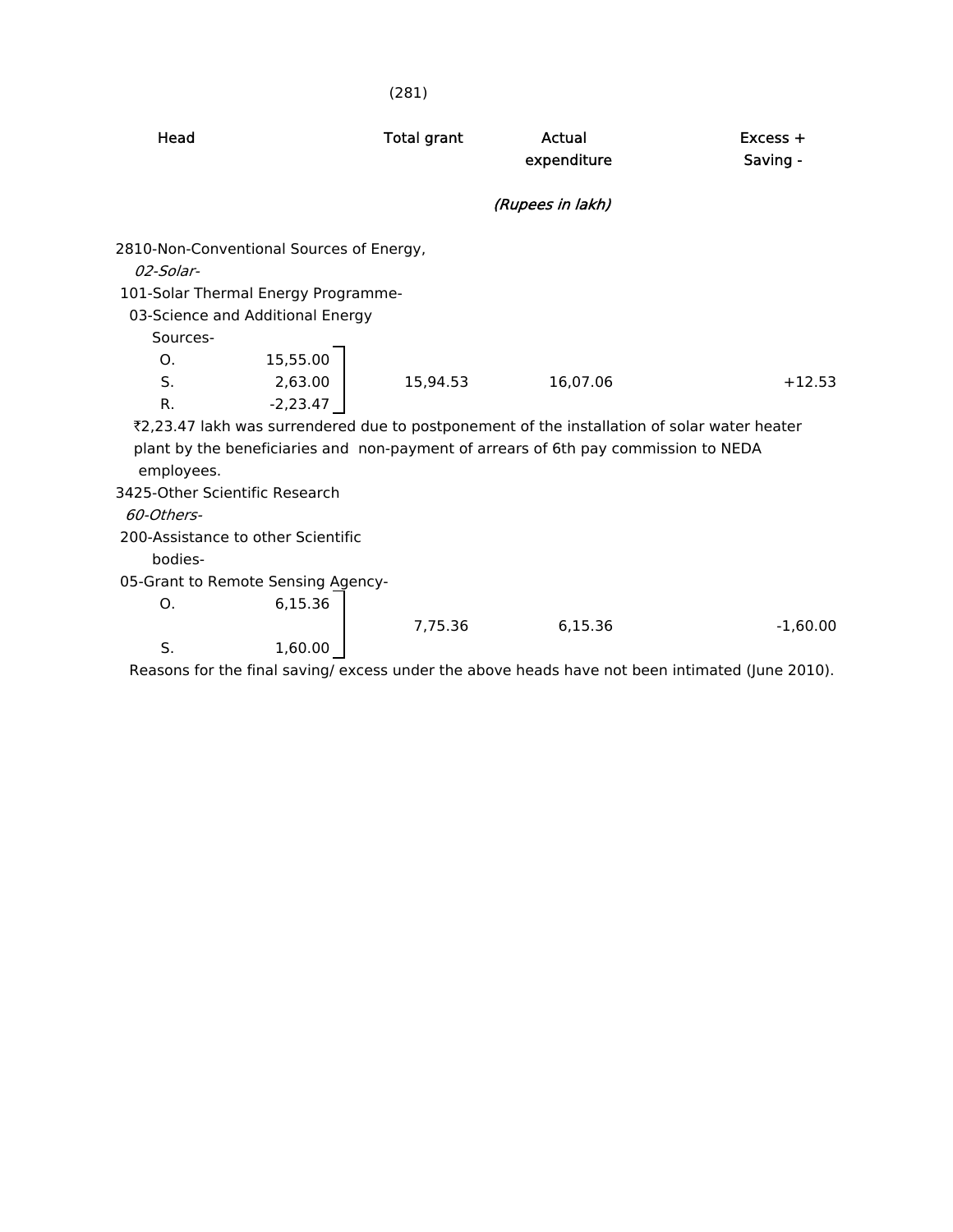(282)

### GRANT NO.71- EDUCATION DEPARTMENT (PRIMARY EDUCATION)

| <b>Major Heads</b>                                                                              | <b>Total grant</b> | Actual                      | Excess +          |
|-------------------------------------------------------------------------------------------------|--------------------|-----------------------------|-------------------|
|                                                                                                 |                    | expenditure                 | Saving -          |
|                                                                                                 |                    |                             |                   |
|                                                                                                 |                    | (Rupees in thousand)        |                   |
| Revenue-                                                                                        |                    |                             |                   |
| 2071-Pensions and other Retirement Benifits,                                                    |                    |                             |                   |
| 2202-General Education and                                                                      |                    |                             |                   |
| 2204-Sports and Youth Services                                                                  |                    |                             |                   |
| Voted-                                                                                          |                    |                             |                   |
| 1,22,96,16,64<br>Original                                                                       |                    |                             |                   |
|                                                                                                 |                    | 1,23,06,16,64 1,09,92,71,26 | $-13, 13, 45, 38$ |
| Supplementary<br>10,00,00                                                                       |                    |                             |                   |
| Amount surrendered during the year                                                              |                    |                             |                   |
| Capital-                                                                                        |                    |                             |                   |
| 4202-Capital Outlay on Education,                                                               |                    |                             |                   |
| Sports, Art and Culture                                                                         |                    |                             |                   |
| Voted-                                                                                          |                    |                             |                   |
| 8,34,30<br>Original                                                                             |                    |                             |                   |
|                                                                                                 | 9,34,30            | 7,78,09                     | $-1,56,21$        |
| Supplementary<br>1,00,00                                                                        |                    |                             |                   |
| Amount surrendered during the year                                                              |                    |                             |                   |
| <b>Notes and Comments-</b>                                                                      |                    |                             |                   |
| Revenue-                                                                                        |                    |                             |                   |
| Voted-                                                                                          |                    |                             |                   |
| (i) Out of the final saving of ₹13,13,45.38 lakh, no amount could be anticipated for surrender. |                    |                             |                   |
| (ii) In view of the final saving of $\bar{\tau}$ 13,13,45.38 lakh the supplementary grant of    |                    |                             |                   |
| ₹10.00.00 lakh obtained in Auguest 2009 proved unnacessary and could have been                  |                    |                             |                   |
| limited to token amount wherever necessary.                                                     |                    |                             |                   |
| (iii) Saving (partly counterbalanced by excees under other heads) occurred mainly under :-      |                    |                             |                   |
| <b>Major Heads</b>                                                                              | <b>Total grant</b> | Actual                      | $Excess +$        |
|                                                                                                 |                    | expenditure                 | Saving -          |
|                                                                                                 |                    | (Rupees in lakh)            |                   |
| 2071-Pensions and other Retirement Benefits                                                     |                    |                             |                   |
| 01-Civil-                                                                                       |                    |                             |                   |
| 109-Pensions to Employees of State Aided-                                                       |                    |                             |                   |
| <b>Educational Institutions-</b>                                                                |                    |                             |                   |
| 03-Payment of Pension ect                                                                       | 14,37,56.56        | 11,90,10.41                 | -2,47,46.15       |
| 2202-General Education-                                                                         |                    |                             |                   |
| 01-Elementary Education-                                                                        |                    |                             |                   |
| 053-Maintenance of Buildings-                                                                   |                    |                             |                   |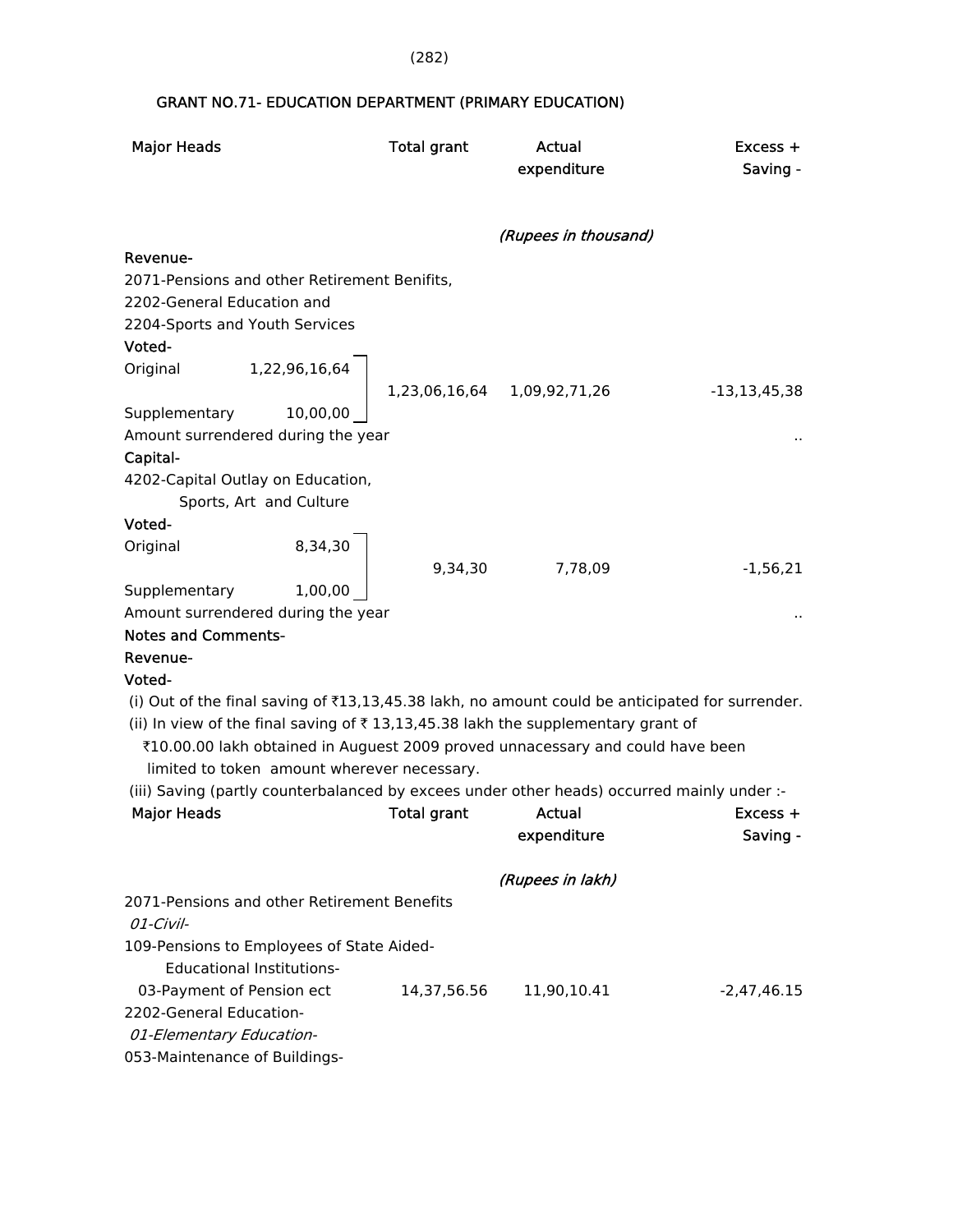| <b>Major Heads</b>                                                                                 | <b>Total grant</b> | Actual<br>expenditure | $Excess +$<br>Saving - |
|----------------------------------------------------------------------------------------------------|--------------------|-----------------------|------------------------|
|                                                                                                    |                    | (Rupees in lakh)      |                        |
| 04-Lump-sum Provision for                                                                          |                    |                       |                        |
| Maintenance of Buildings of                                                                        |                    |                       |                        |
| Primary and Junior High Schools-                                                                   |                    |                       |                        |
| 5,00.00<br>O.                                                                                      |                    |                       |                        |
|                                                                                                    | 4,95.76            | 8.41                  | $-4,87.35$             |
| R.<br>$-4.24$                                                                                      |                    |                       |                        |
| Reason for reduction in the provision by reappropriation of ₹4.24 lakh have not been<br>intimited. |                    |                       |                        |
| 102-Assistance to Non -Government                                                                  |                    |                       |                        |
| Primary Schools-                                                                                   |                    |                       |                        |
| 01-Central Plan/Centrally Sponsored                                                                |                    |                       |                        |
| <b>Schemes</b>                                                                                     | 13,75,65.65        | 12, 18, 35. 13        | $-1,57,30.52$          |
| 14-Grants-in-aid to Primary Section attached                                                       |                    |                       |                        |
| with aided U.P. Higher-                                                                            |                    |                       |                        |
| <b>Secondary Schools</b>                                                                           | 39,90.75           | 34,99.61              | $-4,91.14$             |
| 105-Non-Formal Education-                                                                          |                    |                       |                        |
| 10-Complete Literacy Programme                                                                     |                    |                       |                        |
| under Adult Education                                                                              |                    |                       |                        |
| $(c - 67\%/s - 33\%)$                                                                              | 10,00.00           | 5,00.00               | $-5,00.00$             |
| 109-Scholarships and Incentives-                                                                   |                    |                       |                        |
| 04-Ability Scholrships for three                                                                   |                    |                       |                        |
| years @ ₹ 15 per month per                                                                         |                    |                       |                        |
| student of class 6 to 8 in every<br>District (District Plan)                                       | 40.00              | 16.23                 | $-23.77$               |
| 112-National Scheme of Mid day meal                                                                |                    |                       |                        |
| in schools                                                                                         |                    |                       |                        |
| 01-Central Plan/ Centrally sponsored                                                               |                    |                       |                        |
| Schemes                                                                                            | 9,27,06.00         | 5,45,91.15            | $-3,81,14.85$          |
| 03-Mid day meal sheme                                                                              | 3,58,47.00         | 2,45,85.29            | $-1,12,61.71$          |
| 800-Other Expenditure-                                                                             |                    |                       |                        |
| 04-Payment of Arrears-                                                                             |                    |                       |                        |
| 12,91,14.47<br>О.                                                                                  |                    |                       |                        |
|                                                                                                    | 3,48,92.41         | 3,58.14               | $-3,45,34.27$          |
| R.<br>$-9,42,22.06$                                                                                |                    |                       |                        |
| Reason for reduction in the provision through reappropriation of $\bar{\tau}$ 9,42,2206 lakh       |                    |                       |                        |
| have not been intimeted.                                                                           |                    |                       |                        |
| 80-General-                                                                                        |                    |                       |                        |
| 800-Other Expenditure-                                                                             |                    |                       |                        |
| 06-Digital photography of Students and                                                             |                    |                       |                        |
| Schools in primary Board and Higher                                                                |                    |                       |                        |
| Primary School                                                                                     | 2,00.00            | 62.67                 | $-1,37.33$             |
| Reasons for the final saving under the above heads have not been intimated                         |                    |                       |                        |
| (June2010).                                                                                        |                    |                       |                        |

### (283)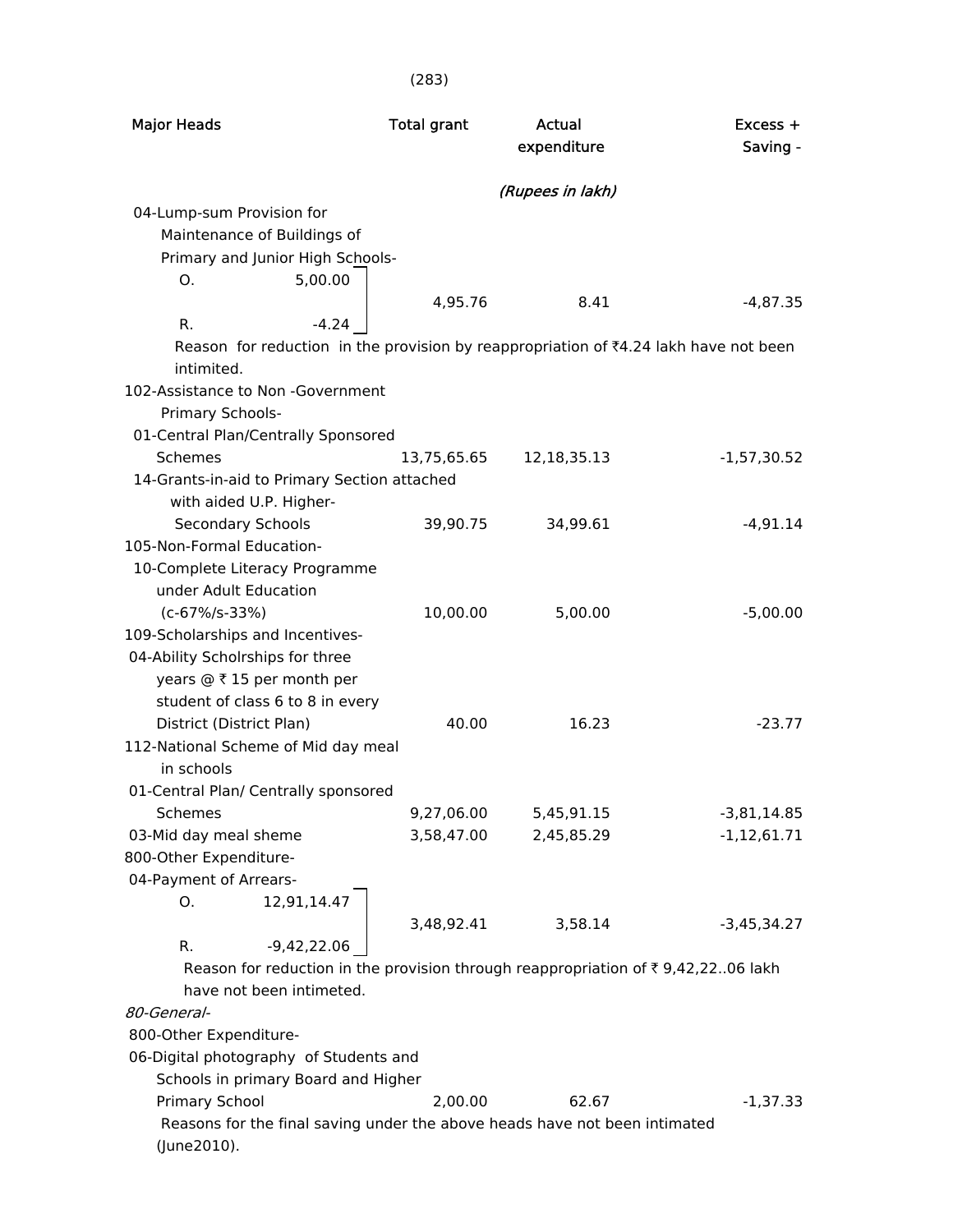(iv) Excess occurred under:-

| <b>Major Heads</b>                                                                                         | <b>Total grant</b> | <b>Actual</b>    | Excess +    |
|------------------------------------------------------------------------------------------------------------|--------------------|------------------|-------------|
|                                                                                                            |                    | expenditure      | Saving -    |
|                                                                                                            |                    | (Rupees in lakh) |             |
| 2202-General Education-                                                                                    |                    |                  |             |
| 01-Elementary Education-                                                                                   |                    |                  |             |
| 102-Asistance to Non-Government                                                                            |                    |                  |             |
| Primary Schools-                                                                                           |                    |                  |             |
| 05-Hon'ble Kashi Ram Ji Integrated Urban                                                                   |                    |                  |             |
| Development Planning                                                                                       | 0.01               | 4.83             | $+4.82$     |
| 07-Assistance to Headquarters of                                                                           |                    |                  |             |
| Basic Shiksha Parishad/Regional                                                                            |                    |                  |             |
| Offices and Primary Schools and                                                                            |                    |                  |             |
| Aided Junior High School and                                                                               |                    |                  |             |
| K.G./Nursery Schools-                                                                                      |                    |                  |             |
| 66,55,69.87<br>О.                                                                                          |                    |                  |             |
|                                                                                                            | 75,55,69.87        | 75,05,01.06      | $-50,68.81$ |
| 9,00,00.00<br>R.                                                                                           |                    |                  |             |
| Reasons for augmentation of the provision by $\overline{\tau}$ 9,00,00.00 lakh have not been<br>intimated. |                    |                  |             |
| 10-Computer Education in Highes                                                                            |                    |                  |             |
| <b>Primary Schools</b>                                                                                     | 0.01               | 4,63.22          | $+4,63.21$  |
| 15-Grants-in-aid to Non- Govt.                                                                             |                    |                  |             |
| Secondary Schools Attached with                                                                            |                    |                  |             |
| Primary Classes (Boys)                                                                                     | 49,78.93           | 50,47.77         | $+68.84$    |
| 23-Payment of honorarium to Shiksha Mitra                                                                  |                    |                  |             |
| (District plan)-                                                                                           |                    |                  |             |
| 26,68.68<br>О.                                                                                             |                    |                  |             |
|                                                                                                            | 68,90.74           | 64,16.64         | $-4,74.10$  |
| 42,22.06<br>R.                                                                                             |                    |                  |             |
| Reasons for augmentation of the provision by $\bar{\tau}$ 42,22.06 lakh have not been                      |                    |                  |             |
| intimated.                                                                                                 |                    |                  |             |
| 27-Distribution of free books to class 6 to 8 boys                                                         |                    |                  |             |
| of General Category-                                                                                       |                    |                  |             |
| 11,88.00<br>Ο.                                                                                             |                    |                  |             |
|                                                                                                            | 16,88.00           | 21,00.85         | +4,12.85    |
| S.<br>5,00.00                                                                                              |                    |                  |             |
| 800-Other Expenditure-                                                                                     |                    |                  |             |
| 03-Contribution of State Grovernment's share                                                               |                    |                  |             |
| for Group Insurance Schemes of                                                                             |                    |                  |             |
| Non-Govt., Primary Schools                                                                                 | 41.95              | 62.11            | $+20.16$    |
| Reasons for the final excess/saving under the above heads have not been intimated                          |                    |                  |             |
| (June 2010).                                                                                               |                    |                  |             |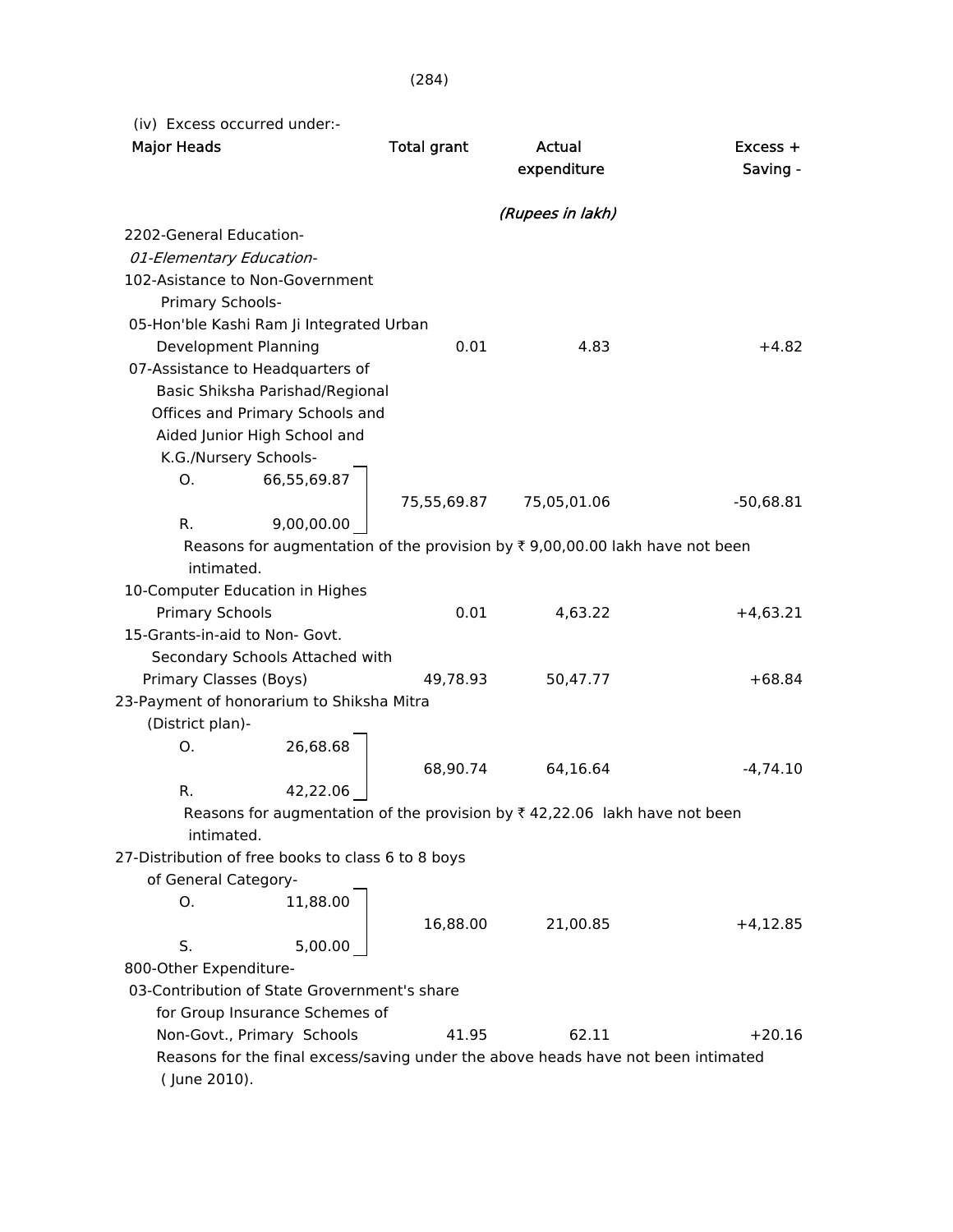| Voted-                                                                                                                                               |                    |                  |            |
|------------------------------------------------------------------------------------------------------------------------------------------------------|--------------------|------------------|------------|
| (v) In view of the final saving of ₹2,84.68 lakh, surrender of ₹2,86.08 lakh was injudicious<br>and indicative of incorrect estimation of expenditu₹ |                    |                  |            |
| (vi) In view of the final saving of ₹2,84.68 lakh the supplementary grant of ₹71.36 lakh                                                             |                    |                  |            |
| lakh obtained in Auguest 2009 proved excessive.                                                                                                      |                    |                  |            |
| (vii) Saving (partly counterbalanced by excees under other heads) occurred maily under :-                                                            |                    |                  |            |
| <b>Major Heads</b>                                                                                                                                   | <b>Total grant</b> | Actual           | $Excess +$ |
|                                                                                                                                                      |                    | expenditure      | Saving -   |
|                                                                                                                                                      |                    | (Rupees in lakh) |            |
| 4202-Capital Outlay on Education, Sport                                                                                                              |                    |                  |            |
| Art and Culture-                                                                                                                                     |                    |                  |            |
| 01-General Education-                                                                                                                                |                    |                  |            |
| 201-Elementary Education -                                                                                                                           |                    |                  |            |
| 05-Fine control equipments in primay and higher                                                                                                      |                    |                  |            |
| primary schools of Basic Shiksha Parishad-                                                                                                           |                    |                  |            |
| S.<br>1,00.00                                                                                                                                        | 1,00.00            |                  | $-1,00.00$ |
| Reasons for entire provision remaining unutilized heads have not been intimated                                                                      |                    |                  |            |
| (June 2010).                                                                                                                                         |                    |                  |            |
| (viii) Excess occurred under:-                                                                                                                       |                    |                  |            |
| 4202-Capital Outlay on Education, Sport                                                                                                              |                    |                  |            |
| Art and Culture-                                                                                                                                     |                    |                  |            |
| 01-General Education-                                                                                                                                |                    |                  |            |
| 201-Elementary Education -                                                                                                                           |                    |                  |            |
| 03-Construction of Office Buildir                                                                                                                    | 98.60              | 1,05.25          | $+6.65$    |
| of BSA's in Districts-                                                                                                                               |                    |                  |            |
| (District Plan)                                                                                                                                      |                    |                  |            |
| Reasons for the final excess under the above heads have not been intimated                                                                           |                    |                  |            |

(285)

Capital-

(June 2010).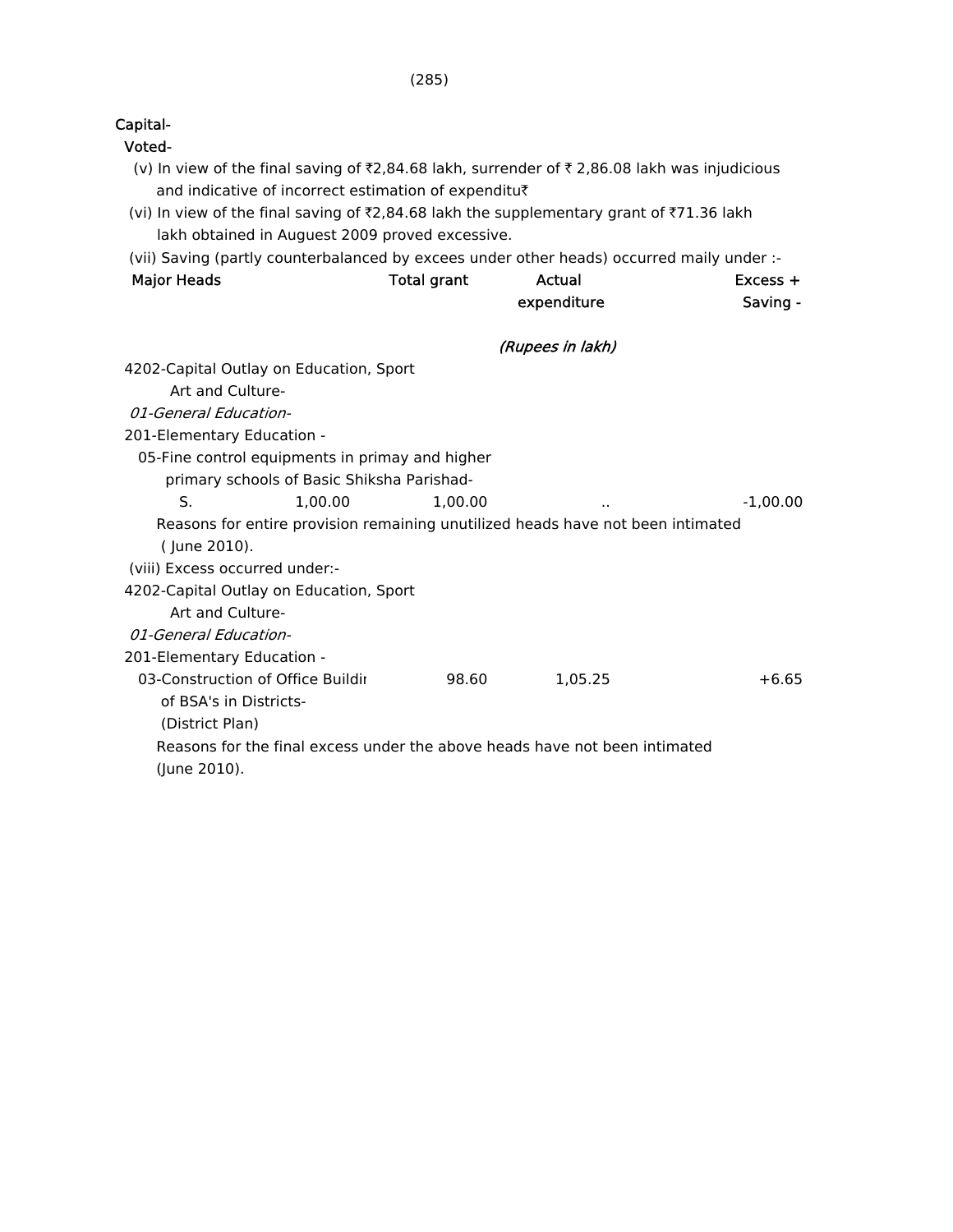### GRANT NO.72- EDUCATION DEPARTMENT (SECONDARY EDUCATION)

| <b>Major Heads</b>                                        |             | <b>Total grant</b>       | Actual               | Excess +      |  |  |
|-----------------------------------------------------------|-------------|--------------------------|----------------------|---------------|--|--|
|                                                           |             | or                       | expenditure          | Saving -      |  |  |
|                                                           |             | appropriation            |                      |               |  |  |
| Revenue-                                                  |             |                          | (Rupees in thousand) |               |  |  |
| 2013-Council of Ministers,                                |             |                          |                      |               |  |  |
| 2071-Pensions and Other Retirement benefits,              |             |                          |                      |               |  |  |
| 2202-General Education,                                   |             |                          |                      |               |  |  |
| 2204-Sports and Youth Services and                        |             |                          |                      |               |  |  |
| 2205-Art and Culture                                      |             |                          |                      |               |  |  |
| Voted-                                                    |             |                          |                      |               |  |  |
| Original                                                  | 48,24,84,49 |                          |                      |               |  |  |
| Supplementary                                             | 1,18,06,82  | 49,42,91,31  46,84,56,11 |                      | $-2,58,35,20$ |  |  |
| Amount surrendered during the year                        |             |                          |                      |               |  |  |
| Charged-                                                  |             |                          |                      |               |  |  |
| Original                                                  | 2,70        |                          |                      |               |  |  |
| Supplementary                                             |             | 2,70                     |                      | $-2,70$       |  |  |
| Amount surrendered during the year                        |             |                          |                      |               |  |  |
| Capital-                                                  |             |                          |                      |               |  |  |
| 4202-Capital Outlay on Education, Sports, Art and Culture |             |                          |                      |               |  |  |
| Voted-                                                    |             |                          |                      |               |  |  |
| Original                                                  | 45,73,90    |                          |                      |               |  |  |
| Supplementary                                             | 5,50,00     | 51,23,90                 | 47,55,94             | $-3,67,96$    |  |  |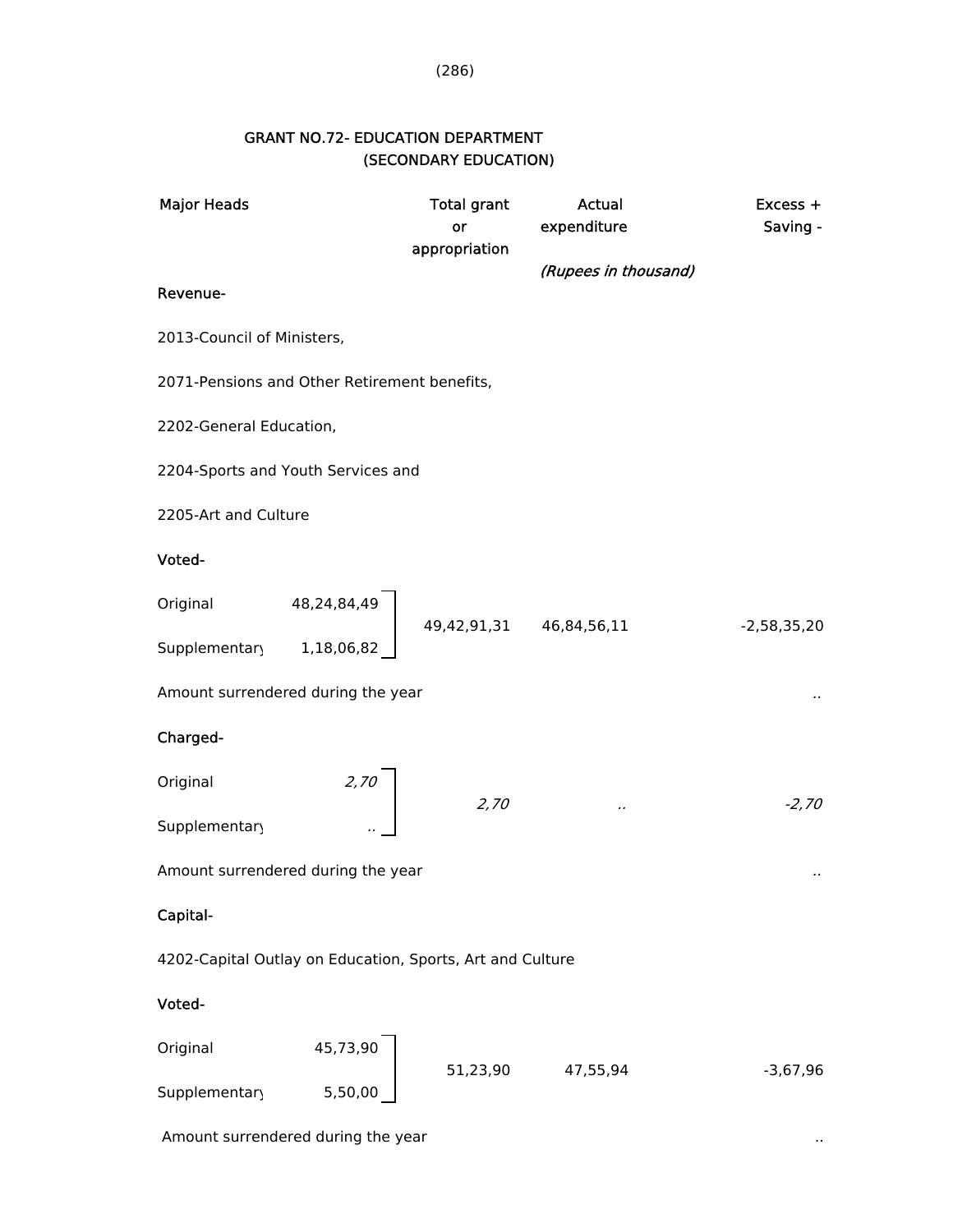#### Notes and Comments-

### Revenue-

#### Voted-

- (i) Out of the final saving of  $\bar{\tau}$  2,58,35.20 lakh, no amount could be anticipated for surrender.
- (ii) In view of the final saving of  $\bar{\tau}$  2,58,35.20 lakh, the supplementary grant of ₹1,18,06.82 lakh obtained in August, 2009 and February, 2010 proved unnecessary and could have been limited to token amounts wherever necessary.
- (iii)Saving ( partly counterbalanced by excess under other heads) occurred mainly under:-

| Head                                                                                              | <b>Total grant</b> | Actual<br>expenditure | Excess +<br>Saving - |
|---------------------------------------------------------------------------------------------------|--------------------|-----------------------|----------------------|
|                                                                                                   |                    | (Rupees in lakh)      |                      |
| 2202-General Education-                                                                           |                    |                       |                      |
| 02-Secondary Education-                                                                           |                    |                       |                      |
| 001-Direction and Administration-                                                                 |                    |                       |                      |
| <b>Educational Institutions-</b>                                                                  |                    |                       |                      |
| 05-Establishment of Professional Cell in Directorate                                              |                    |                       |                      |
| of Education under Professional Education                                                         |                    |                       |                      |
| Scheme                                                                                            | 19.27              | 10.70                 | $-8.57$              |
| 107-Scholarships-                                                                                 |                    |                       |                      |
| 11-National Scholarships to genius                                                                |                    |                       |                      |
| students of Rural areas of Secondary                                                              |                    |                       |                      |
| (Class 9-10) level                                                                                | 24.00              | 5.84                  | $-18.16$             |
| 13-Increase in the rate of scholarships                                                           |                    |                       |                      |
| of High school and Inter-                                                                         |                    |                       |                      |
| 0.<br>40.00                                                                                       |                    |                       |                      |
|                                                                                                   | 30.44              | 7.44                  | $-23.00$             |
| R.<br>$-9.56$                                                                                     |                    |                       |                      |
| Reasons for the reduction of provision through the reappropriation of $\overline{\tau}$ 9.56 lakh |                    |                       |                      |
| have not been intimated.                                                                          |                    |                       |                      |
| 14-Special educational facilities to the                                                          |                    |                       |                      |
| candidates securing first 10                                                                      |                    |                       |                      |
| School position in the High School                                                                |                    |                       |                      |
| and Inter examination of Secondary                                                                |                    |                       |                      |
| <b>Education Board</b>                                                                            | 6.96               | ٠.                    | -6.96                |
| 18-Qualification Scholarships for                                                                 |                    |                       |                      |
| three years $@ \t{7} 15/-p.m.$                                                                    |                    |                       |                      |
| for class 6 to 8 in the plain                                                                     |                    |                       |                      |
| area of the State                                                                                 | 45.00              | 17.46                 | $-27.54$             |
| 108-Examinations-                                                                                 |                    |                       |                      |
| 05-Correspondence Course                                                                          |                    |                       |                      |
| Institution                                                                                       | 1,91.16            | 1,58.13               | $-33.03$             |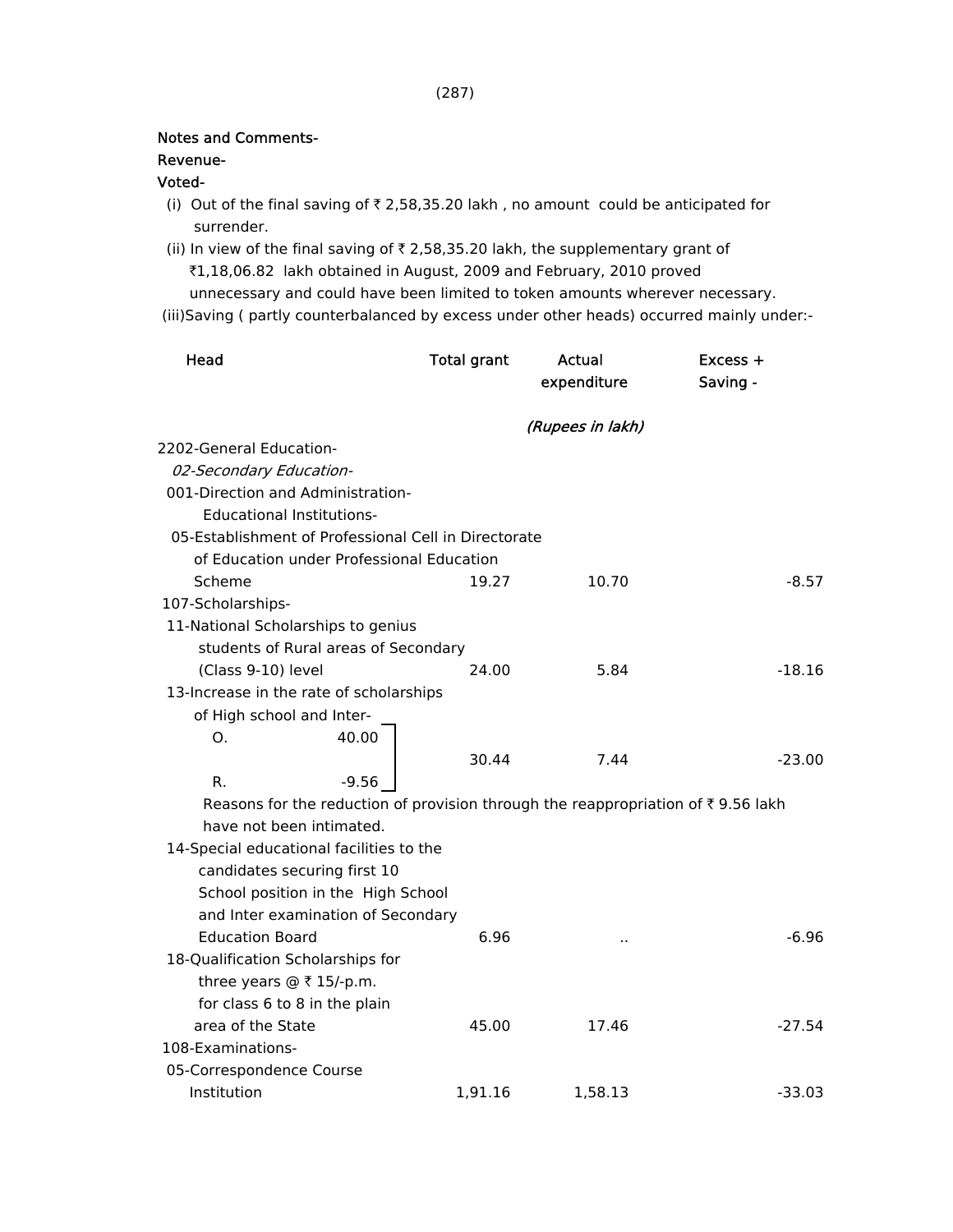| Head                   |                                                | <b>Total grant</b> | Actual<br>expenditure                                                               | Excess +<br>Saving -                                                                          |
|------------------------|------------------------------------------------|--------------------|-------------------------------------------------------------------------------------|-----------------------------------------------------------------------------------------------|
|                        |                                                |                    | (Rupees in lakh)                                                                    |                                                                                               |
|                        | 109-Government Secondary Schools-              |                    |                                                                                     |                                                                                               |
|                        | 01-Central Plan/Centrally Sponsored Schemes-   |                    |                                                                                     |                                                                                               |
| O.                     | 8,19.37                                        |                    |                                                                                     |                                                                                               |
|                        |                                                | 13,19.37           | 4,30.00                                                                             | $-8,89.37$                                                                                    |
| R.                     | 5,00.00                                        |                    |                                                                                     |                                                                                               |
|                        |                                                |                    |                                                                                     | Reasons for the augmentation of provision through the reappropriation of $\bar{\tau}$ 5,00.00 |
|                        | lakh have not been intimated.                  |                    |                                                                                     |                                                                                               |
|                        | 04-Provincialisation of Sant Ravidas Nagar and |                    |                                                                                     |                                                                                               |
|                        | Ambedkar Higher Secondary School Harevali,     |                    |                                                                                     |                                                                                               |
| Bijnaur                |                                                |                    |                                                                                     |                                                                                               |
| S.                     | 88.57                                          | 88.57              | 56.72                                                                               | $-31.85$                                                                                      |
|                        | 06-Opening of new sections and inclusion of    |                    |                                                                                     |                                                                                               |
|                        | new subjects in Govt. Hr. Secondary            |                    |                                                                                     |                                                                                               |
| School- District Plan  |                                                | 49.38              | 28.65                                                                               | $-20.73$                                                                                      |
|                        | 08-Upgradation of Government High.             |                    |                                                                                     |                                                                                               |
|                        | Schools up to Inter level (District Plan)-     |                    |                                                                                     |                                                                                               |
| O.                     | 3,91.33                                        |                    |                                                                                     |                                                                                               |
|                        |                                                | 23,91.33           | 12,44.60                                                                            | $-11,46.73$                                                                                   |
| S.                     | 20,00.00                                       |                    |                                                                                     |                                                                                               |
|                        | 26-Establishment of Government High            |                    |                                                                                     |                                                                                               |
|                        | School (Boys/girls) at Block level in          |                    |                                                                                     |                                                                                               |
|                        | Asevit areas and upgradation of                |                    |                                                                                     |                                                                                               |
|                        | Govt. Girls Junior High School (Boys/Girls)    |                    |                                                                                     |                                                                                               |
| to High School level   |                                                | 1,62.69            | 47.22                                                                               | $-1,15.47$                                                                                    |
|                        | 110-Assistance to Non-Govt. Secondary          |                    |                                                                                     |                                                                                               |
| Schools-               |                                                |                    |                                                                                     |                                                                                               |
|                        | 01-Central Plan/Centrally Sponsored Schemes-   |                    |                                                                                     |                                                                                               |
| Ο.                     | 48,05.62                                       |                    |                                                                                     |                                                                                               |
| S.                     | 5,00.00                                        | 48,05.62           | 0.03                                                                                | $-48,05.59$                                                                                   |
| R.                     | $-5,00.00$                                     |                    |                                                                                     |                                                                                               |
|                        |                                                |                    |                                                                                     | Reasons for the reduction of provision through the reappropriation of ₹5,00.00 lakh           |
|                        | have not been intimated.                       |                    |                                                                                     |                                                                                               |
|                        | 08-Provision for payment of honorarium         |                    |                                                                                     |                                                                                               |
|                        | to subject specialist in non-government        |                    |                                                                                     |                                                                                               |
|                        | Higher Secondary Schools-                      | 50.00              | 1.85                                                                                | $-48.15$                                                                                      |
| 800-Other Expenditure- |                                                |                    |                                                                                     |                                                                                               |
| 20-Payment of Arrears- |                                                |                    |                                                                                     |                                                                                               |
| O.                     | 6,89,98.27                                     |                    |                                                                                     |                                                                                               |
| S.                     | 10,00.00                                       | 6,94,43.70         | 1,81,98.85                                                                          | $-5,12,44.85$                                                                                 |
| R.                     | $-5, 54.57$                                    |                    |                                                                                     |                                                                                               |
|                        |                                                |                    | Reasons for the reduction of provision through the reappropriation of ₹5,55.57 lakh |                                                                                               |

 Reasons for the reduction of provision through the reappropriation of ` 5,55.57 lakh have not been intimated.

(288)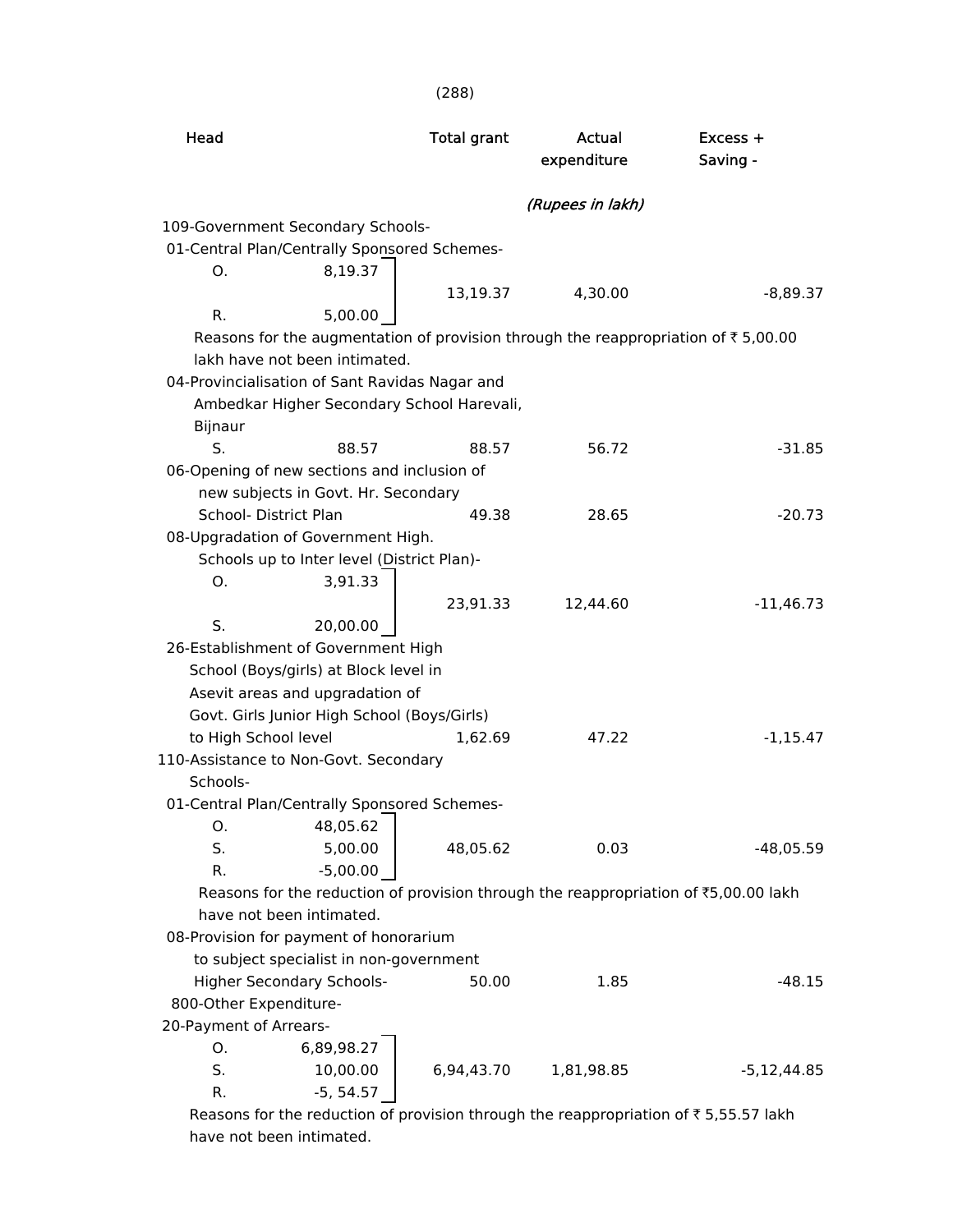| Head                                                                                                                               | <b>Total grant</b> | Actual<br>expenditure | $Excess +$<br>Saving - |
|------------------------------------------------------------------------------------------------------------------------------------|--------------------|-----------------------|------------------------|
|                                                                                                                                    |                    | (Rupees in lakh)      |                        |
| 2205-Art and Culture-                                                                                                              |                    |                       |                        |
| 105-Public Libraries-                                                                                                              |                    |                       |                        |
| 08-Development of Government                                                                                                       |                    |                       |                        |
| District Libraries and establishment of                                                                                            |                    |                       |                        |
| new Libraries-(District Plan                                                                                                       | 2,49.02            | 1,95.92               | $-53.10$               |
| Reasons for the final saving / non- utilisation of entire provision under the above heads<br>have not been intimated (June, 2010). |                    |                       |                        |
| (iv) Excess occurred mainly under:-                                                                                                |                    |                       |                        |
| 2071-Pension and other Retirement benefits-                                                                                        |                    |                       |                        |
| $01$ -Civil-                                                                                                                       |                    |                       |                        |
| 109-Pensions to Employees of State aided                                                                                           |                    |                       |                        |
| <b>Educational Institutions-</b>                                                                                                   |                    |                       |                        |
| 03-Payment of Pensions to employees of                                                                                             |                    |                       |                        |
| Sainik School Lucknow-                                                                                                             |                    |                       |                        |
| 54.00<br>O.                                                                                                                        |                    |                       |                        |
|                                                                                                                                    | 65.00              | 81.39                 | $+16.39$               |
| R.<br>11.00                                                                                                                        |                    |                       |                        |
| Reasons for the augmentation of provision through the reappropriation of $\bar{\tau}$ 11.00<br>lakh have not been intimated.       |                    |                       |                        |
| 2202-General Education-                                                                                                            |                    |                       |                        |
| 02-Secondary Education-                                                                                                            |                    |                       |                        |
| 104-Teachers and other Services-                                                                                                   |                    |                       |                        |
| 04-Establishment of Secondary                                                                                                      |                    |                       |                        |
| <b>Education Service Selection</b>                                                                                                 |                    |                       |                        |
| Board                                                                                                                              | 0.01               | 2,01.01               | $+2,01.00$             |
| 110-Assistance to Non-Govt. Secondary                                                                                              |                    |                       |                        |
| Schools-                                                                                                                           |                    |                       |                        |
| 03-Grants-in-aid to Non-Government                                                                                                 |                    |                       |                        |
| Secondary Schools (Boys)                                                                                                           | 31,15,07.52        | 34,64,36.51           | $+3,49,28.99$          |
| 04-Non-recurring grant for special facilities<br>to girls studing in BALCO aided Higher<br>Secondary Schools of rural areas        |                    |                       |                        |
| (District Plan)                                                                                                                    | 42.00              | 46.33                 | $+4.33$                |

(289)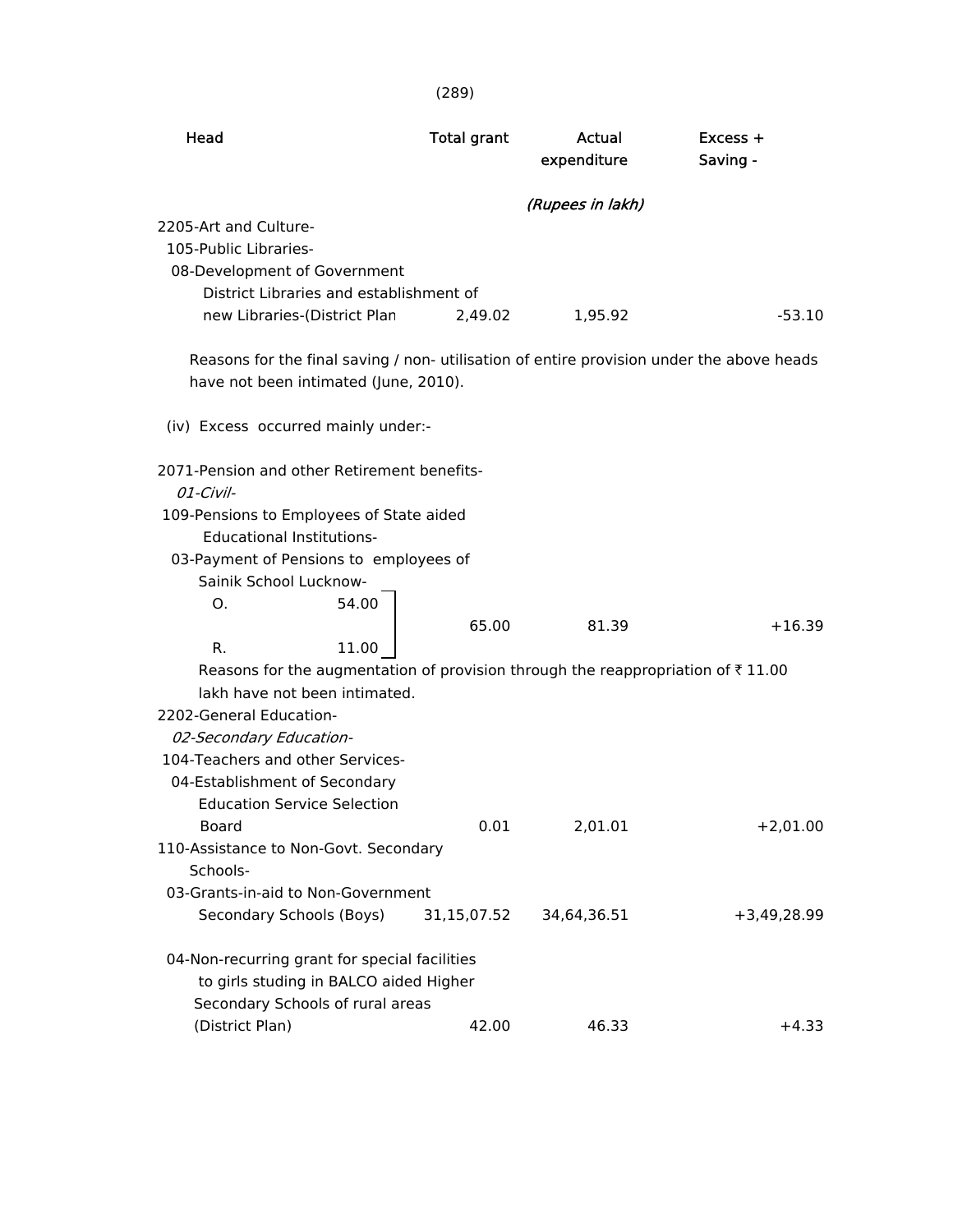### (290)

| Head                                                                              | <b>Total grant</b> | <b>Actual</b><br>expenditure | Excess +<br>Saving - |
|-----------------------------------------------------------------------------------|--------------------|------------------------------|----------------------|
|                                                                                   |                    | (Rupees in lakh)             |                      |
| 05-Educational tour of Teachers                                                   |                    |                              |                      |
| of aided Higher Secondary                                                         |                    |                              |                      |
| Schools                                                                           | 5.00               | 14.80                        | $+9.80$              |
| 11-Grant to non-govt. Higher                                                      |                    |                              |                      |
| Secondary schools for inclusion                                                   |                    |                              |                      |
| in the grant list                                                                 | 0.01               | 11.94                        | $+11.93$             |
| 800-Other Expenditure-                                                            |                    |                              |                      |
| 03-Contribution of State Government                                               |                    |                              |                      |
| for Group Insurance Scheme in                                                     |                    |                              |                      |
| Non-Government Secondary                                                          |                    |                              |                      |
| <b>Schools</b>                                                                    | 23.54              | 4,98.74                      | $+4,75.20$           |
| 07-Grant to Birala vidya Mandir,                                                  |                    |                              |                      |
| Nainital-                                                                         | 0.01               | 13.02                        | $+13.01$             |
| 08-Assistance to Acharya Narendra                                                 |                    |                              |                      |
| Deo, Library, Lucknow-                                                            | 2.00               | 8.94                         | $+6.94$              |
| 10-Grants-in-aid to Raja Ram Mohan                                                |                    |                              |                      |
| Roy Library Institute,                                                            |                    |                              |                      |
| Calcutta                                                                          | 50.00              | 1,03.48                      | $+53.48$             |
| 12-Grants-in-aid to U.P. Sainik                                                   |                    |                              |                      |
| School Society-                                                                   |                    |                              |                      |
| 1,74.21<br>О.                                                                     |                    |                              |                      |
| S.<br>6,06.21                                                                     | 8,23.99            | 7,88.09                      | $-35.90$             |
| 43.57<br>R.                                                                       |                    |                              |                      |
| Out of total augmentation of provision by ₹43.57 lakh, reasons for augmentation   |                    |                              |                      |
| of ₹54.57 lakh and reduction of provision by ₹11.00 lakh have not been intimated. |                    |                              |                      |
| 15-State Open School Council                                                      | 1,22.88            | 1,75.96                      | $+53.08$             |
| 05-Language Development-                                                          |                    |                              |                      |
| 001-Direction and Administration-                                                 |                    |                              |                      |
| 03-Urdu Directorate                                                               | 22.96              | 1,14.21                      | $+91.25$             |
| 102-Promotion of Modern Indian                                                    |                    |                              |                      |
| Languages and Literature-                                                         |                    |                              |                      |
| 03-Grant to Non Government Higher                                                 |                    |                              |                      |
| Secondary Schools for teaching of                                                 |                    |                              |                      |
| Second Language                                                                   | 0.54               | 2,13.18                      | $+2,12.64$           |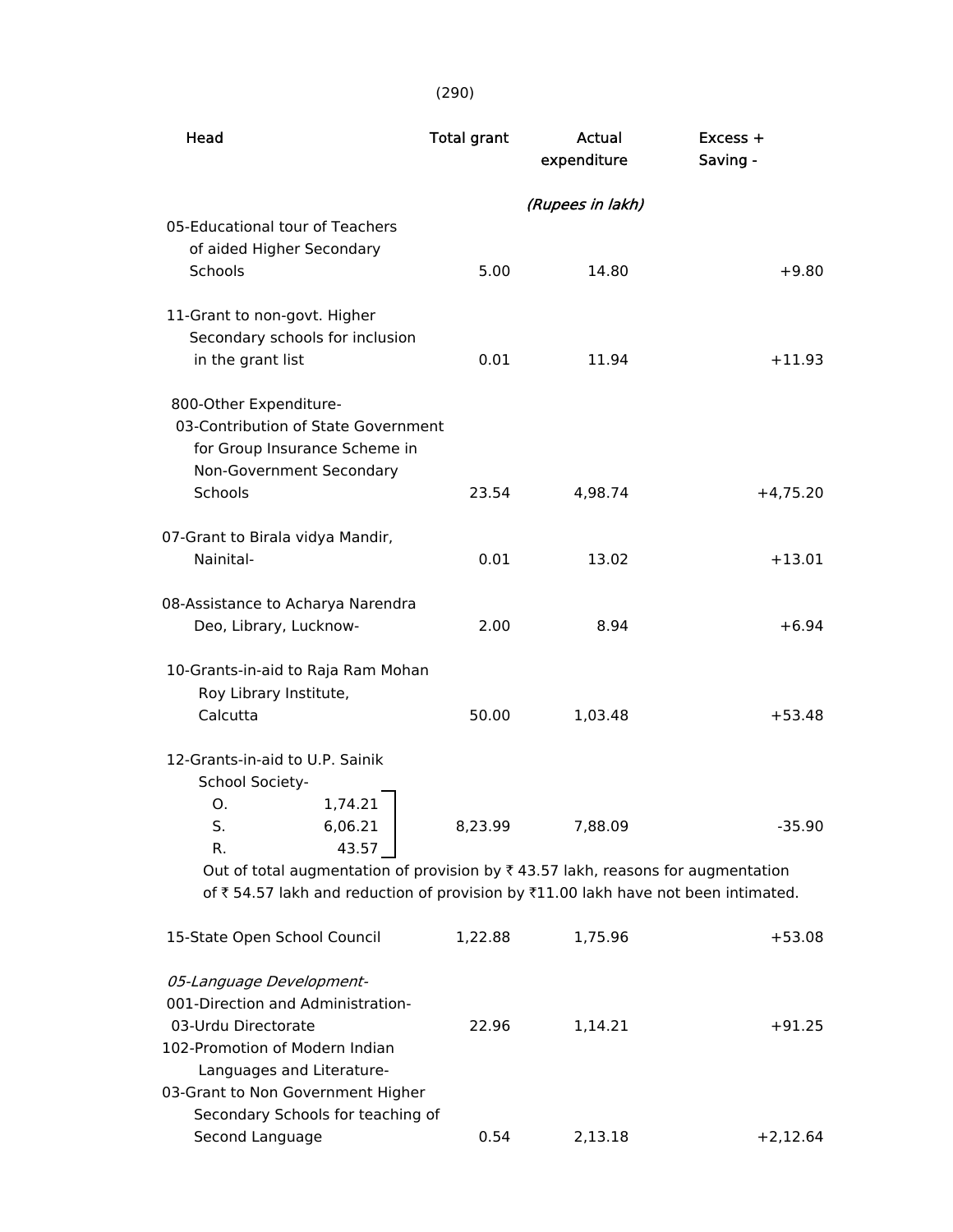| ۰,<br>×<br>×.<br>× |
|--------------------|
|--------------------|

| Head                                                                                                                                                              |            | Total grant | Actual<br>expenditure | $Excess +$<br>Saving - |
|-------------------------------------------------------------------------------------------------------------------------------------------------------------------|------------|-------------|-----------------------|------------------------|
|                                                                                                                                                                   |            |             | (Rupees in lakh)      |                        |
| 103-Sanskrit Education-<br>03-Government Sanskrit Schools<br>Reasons for the final excess / saving under the above heads have not been intimated<br>(June, 2010). |            | 19.57       | 24.89                 | $+5.32$                |
| Capital-                                                                                                                                                          |            |             |                       |                        |
| Voted-                                                                                                                                                            |            |             |                       |                        |
| (v) Out of the final saving of $\overline{\tau}$ 3,67.96 lakh, no amount could be anticipated for<br>surrender.                                                   |            |             |                       |                        |
| (vi) In view of the final saving of ₹3,67.96 lakh, the supplementary grant of<br>₹5,00.00 obtained in February, 2010 proved excessive.                            |            |             |                       |                        |
| (vii) Saving (partly counterbalanced by excess under other heads) occurred mainly<br>under:-                                                                      |            |             |                       |                        |
| 4202-Capital Outlay on Education,<br>Sports, Art and Culture-                                                                                                     |            |             |                       |                        |
| 01-General Education-                                                                                                                                             |            |             |                       |                        |
| 202-Secondary Education-                                                                                                                                          |            |             |                       |                        |
| 03-Construction of New Laboratories in<br>Government Higher Secondary                                                                                             |            |             |                       |                        |
| Schools and facilities for Science study                                                                                                                          |            |             |                       |                        |
| education-(District Plan)                                                                                                                                         |            | 58.00       | 34.31                 | $-23.69$               |
| 04-Contrviction of Scruitiny halls                                                                                                                                |            |             |                       |                        |
| in regional offices of Madhyamic<br>Shiksha Parishad                                                                                                              |            |             |                       |                        |
| S.                                                                                                                                                                | 40.00      | 40.00       | Ω,                    | $-40.00$               |
| 07-Non-recurring grant to private management                                                                                                                      |            |             |                       |                        |
| bodies for establishment of girls schools                                                                                                                         |            |             |                       |                        |
| under Asevit Blocks                                                                                                                                               |            | 1,00.00     | 90.00                 | $-10.00$               |
| 19-Establishment of secondary schools by private                                                                                                                  |            |             |                       |                        |
| management bodies under rurual areas-<br>О.                                                                                                                       | 5,00.00    |             |                       |                        |
|                                                                                                                                                                   |            | 1,42.18     | ٠.                    | $-1,42.18$             |
| R.                                                                                                                                                                | $-3,57.82$ |             |                       |                        |

Reasons for the reduction of provision through the reappropriation of  $\bar{\tau}$  3,57.82 lakh have not been intimated.

 Reasons for the final saving / non- utilisation of entire provision under the above heads have not been intimated (June, 2010).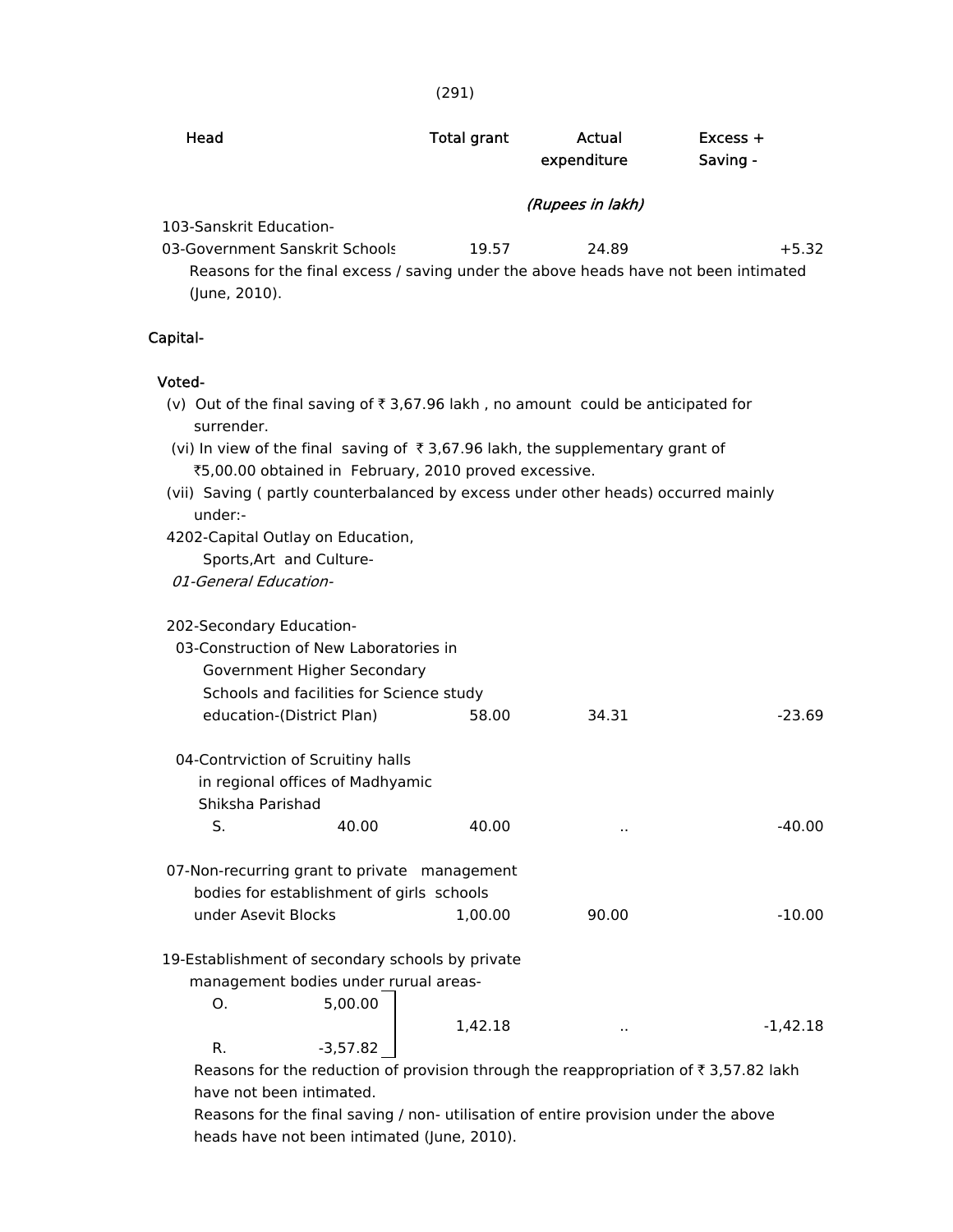(viii) Excess occurred mainly under:-

| Head                                                                                                    | <b>Total grant</b> | Actual<br>expenditure<br>(Rupees in lakh) | $Excess +$<br>Saving - |
|---------------------------------------------------------------------------------------------------------|--------------------|-------------------------------------------|------------------------|
| 4202-Capital Outlay on Education,                                                                       |                    |                                           |                        |
| Sports, Art and Culture-                                                                                |                    |                                           |                        |
| <i>01-General Education-</i>                                                                            |                    |                                           |                        |
| 202-Secondary Education-                                                                                |                    |                                           |                        |
| 06-Construction of Education Offices and<br>Residential Buildings at District level<br>(District Plan)- |                    |                                           |                        |
| 1,37.80<br>O.                                                                                           | 4.95.62            | 4.95.62                                   | . .                    |
| R.<br>3,57.82                                                                                           |                    |                                           |                        |
| Reasons for the augmentation of provision through the reappropriation of $\bar{\tau}$ 3,57.82           |                    |                                           |                        |

lakh have not been intimated.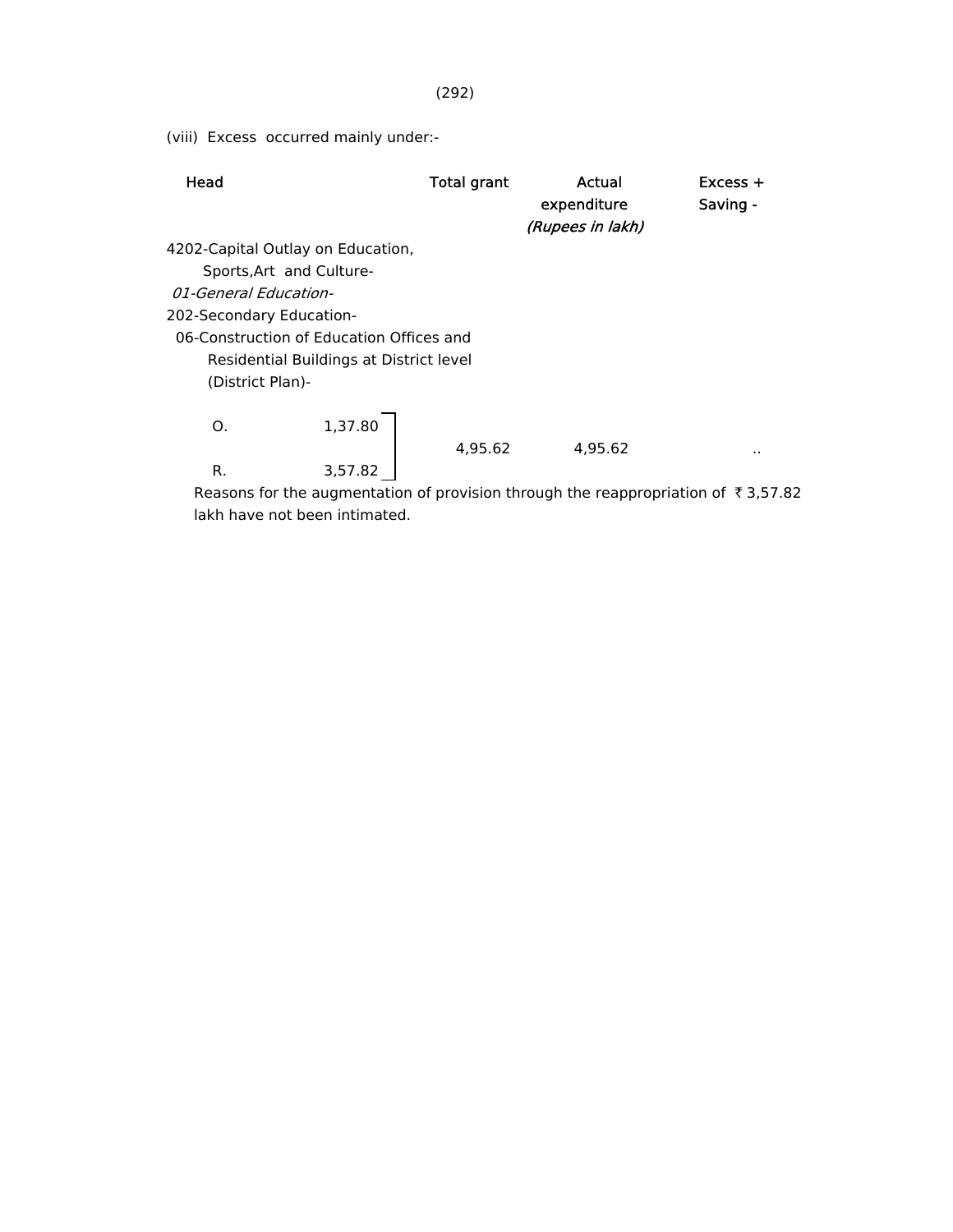| <b>Major Heads</b>                                                                                               | <b>Total grant</b><br>or<br>appropriation | Actual<br>expenditure | Excess +<br>Saving - |
|------------------------------------------------------------------------------------------------------------------|-------------------------------------------|-----------------------|----------------------|
|                                                                                                                  |                                           | (Rupees in thousand)  |                      |
| Revenue-<br>2013-Council of Ministers,<br>2202-General Education and<br>2204-Sports and Youth Services<br>Voted- |                                           |                       |                      |
| 11,39,36,95<br>Original                                                                                          | 11,39,41,96                               | 10,45,91,78           | $-93,50,18$          |
| 5,01<br>Supplementary<br>Amount surrendered during the year (March 2010)                                         |                                           |                       | 1,22,55,58           |
| Charged-<br>Original                                                                                             | $\mathcal{I}$                             |                       | $-1$                 |
| Supplementary<br>Amount surrendered during the year (March 2010)                                                 |                                           |                       | $\mathcal{I}$        |
| Capital-<br>4202-Capital Outlay on Education, Sports, Art<br>and Culture                                         |                                           |                       |                      |
| Voted-<br>71,71,03<br>Original                                                                                   |                                           |                       |                      |
|                                                                                                                  | 72,71,03                                  | 52,16,50              | $-20,54,53$          |
| Supplementary<br>1,00,00<br>Amount surrendered during the year (March 2010)                                      |                                           |                       | 20,54,53             |
| <b>Notes and Comments-</b><br>Revenue-                                                                           |                                           |                       |                      |

#### GRANT NO. 73-EDUCATION DEPARTMENT (HIGHER EDUCATION)

Voted-

(i) In view of the final saving of  $\bar{\tau}$  93,50.18 lakh, surrender of  $\bar{\tau}$  1,22,55.58 lakh was injudicious and indicative of incorrect estimation of expenditure under the grant.

(ii) In view of the final saving of  $\bar{\tau}$  93,50.18 lakh, the supplementary grant of Rs 5.01 lakh obtained in August 2009 proved unnecessary and could have been limited to token amount wherever necessary.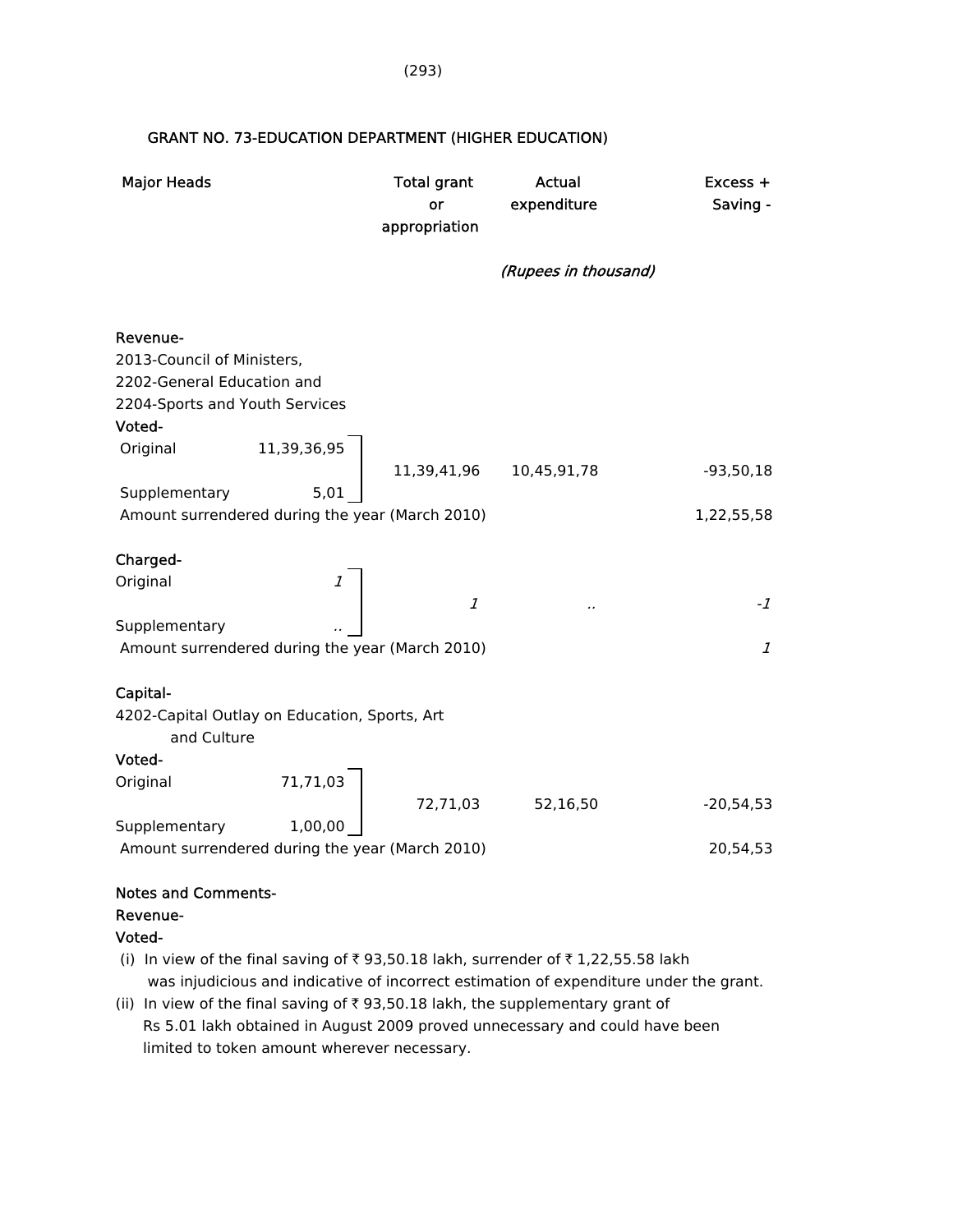(iii) Saving (partly counterbalanced by excess under other heads) occurred mainly under :-

| Head                                                                                                                |                                                                                            | <b>Total grant</b> | <b>Actual</b><br>expenditure                                     | $Excess +$<br>Saving - |
|---------------------------------------------------------------------------------------------------------------------|--------------------------------------------------------------------------------------------|--------------------|------------------------------------------------------------------|------------------------|
|                                                                                                                     |                                                                                            |                    | (Rupees in lakh)                                                 |                        |
| 2202-General Education-<br>102-Assistance to Universities-<br>06-Operation of on-line education<br>in Universities- | 03-University and Higher Education-                                                        |                    |                                                                  |                        |
| O.                                                                                                                  | 4,00.00                                                                                    | 0.50               | 2.50                                                             | $+2.00$                |
| R.                                                                                                                  | $-3,99.50$                                                                                 |                    |                                                                  |                        |
| 20-Grant to Lucknow University for                                                                                  | Art and Craft Degree College-                                                              |                    | Reasons for surrender of ₹ 3,99.50 lakh have not been intimated. |                        |
| O.                                                                                                                  | 98.01                                                                                      | 98.00              | 54.66                                                            | $-43.34$               |
| R.                                                                                                                  | $-0.01$                                                                                    |                    |                                                                  |                        |
|                                                                                                                     | Token grant of ₹ 0.01 lakh was surrendered.                                                |                    |                                                                  |                        |
| 40-Additional maintenance grant to                                                                                  |                                                                                            |                    |                                                                  |                        |
|                                                                                                                     | to State universities for mitigation of                                                    |                    |                                                                  |                        |
| economic crises                                                                                                     |                                                                                            | 3,24.99            | 2,29.20                                                          | $-95.79$               |
| 43-Reimbursement of reduction in Income of<br>O.                                                                    | Unversities due to implementation of Teaching<br>Fee at the level of June 1995-<br>4,94.78 |                    |                                                                  |                        |
| R.                                                                                                                  | $-0.02$                                                                                    | 4,94.76            | 3,20.84                                                          | $-1,73.92$             |
|                                                                                                                     | ₹ 0.02 lakh was the surrender of token grant.                                              |                    |                                                                  |                        |
| 48-Establishment of Employment-bureau/                                                                              | guidance-cell/placement-cell-                                                              |                    |                                                                  |                        |
| 0.                                                                                                                  | 3,00.00                                                                                    | 85.65              | 85.65                                                            |                        |
| R.                                                                                                                  | $-2,14.35$                                                                                 |                    |                                                                  |                        |

Reasons for surrender of  $\sqrt[3]{2,14.35}$  lakh have not been intimated.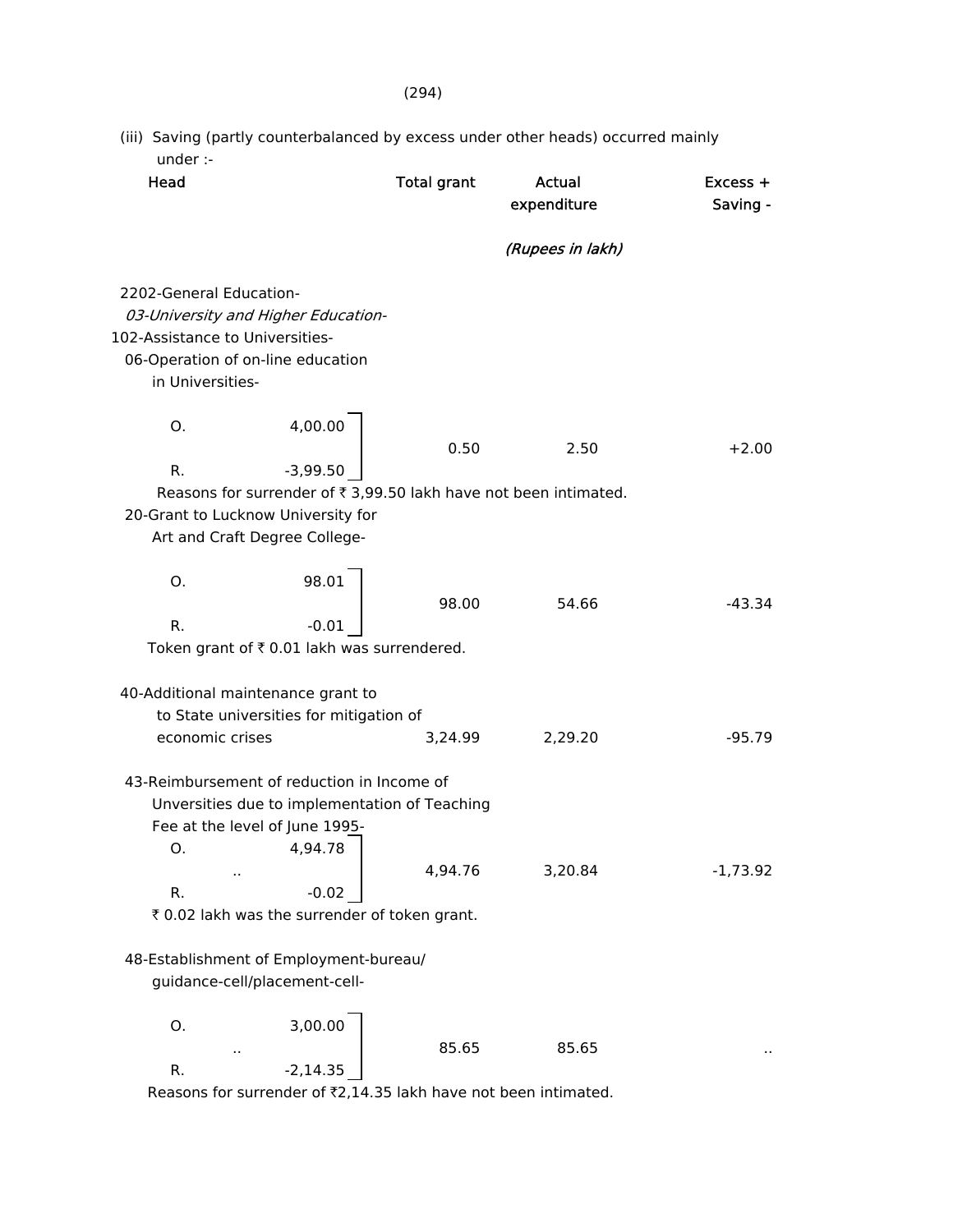(295) Head **Total grant** Actual **Excess +** expenditure Saving - (Rupees in lakh) 49-Establishment of Centre for excellence- O. 7,50.00 5,34.35 ... 5,34.35 R.  $-2,15.65$ Reasons for surrender of  $\bar{z}$ 2,15.65 lakh have not been intimated. 103-Government Colleges and Institutes- 05-Seminar and Simpojium in Universities of State- O. 16.50 .. .. .. R.  $-16.50$ Surrender of ₹16.50 lakh was due to non-receipt of sanction from Government. 104-Assistance to Non-Government Colleges and Institutes- 05-Panchhi Degree College,Agra- O. 99.00 .. .. .. .. R.  $-99.00$ Surrender of ₹99.00 lakh was due to non receipt of sanction. 06-Seminar and Simposium in aided Degree Colleges of State- O. 16.50 .. .. .. R.  $-16.50$ Surrender of  $\bar{\tau}16.50$  lakh was due to non receipt of sanction. 107-Scholarships- 01-Central Plan/Centrally sponsored schemes-  $0. 13,26.01$ .. .. .. R. -13,26.01 Reasons for surrender of  $\bar{\tau}$  13,26.01 lakh have not been intimated. 800-Other expenditure- 05-Payment of Arrears- O. 1,70,63.77 1,05,08.14 95,72.74 -9,35.40 R.  $-65,55.63$ Surrender of  $\bar{\tau}$  65,55.63 lakh was due to no requirement and non issue of financial sanction.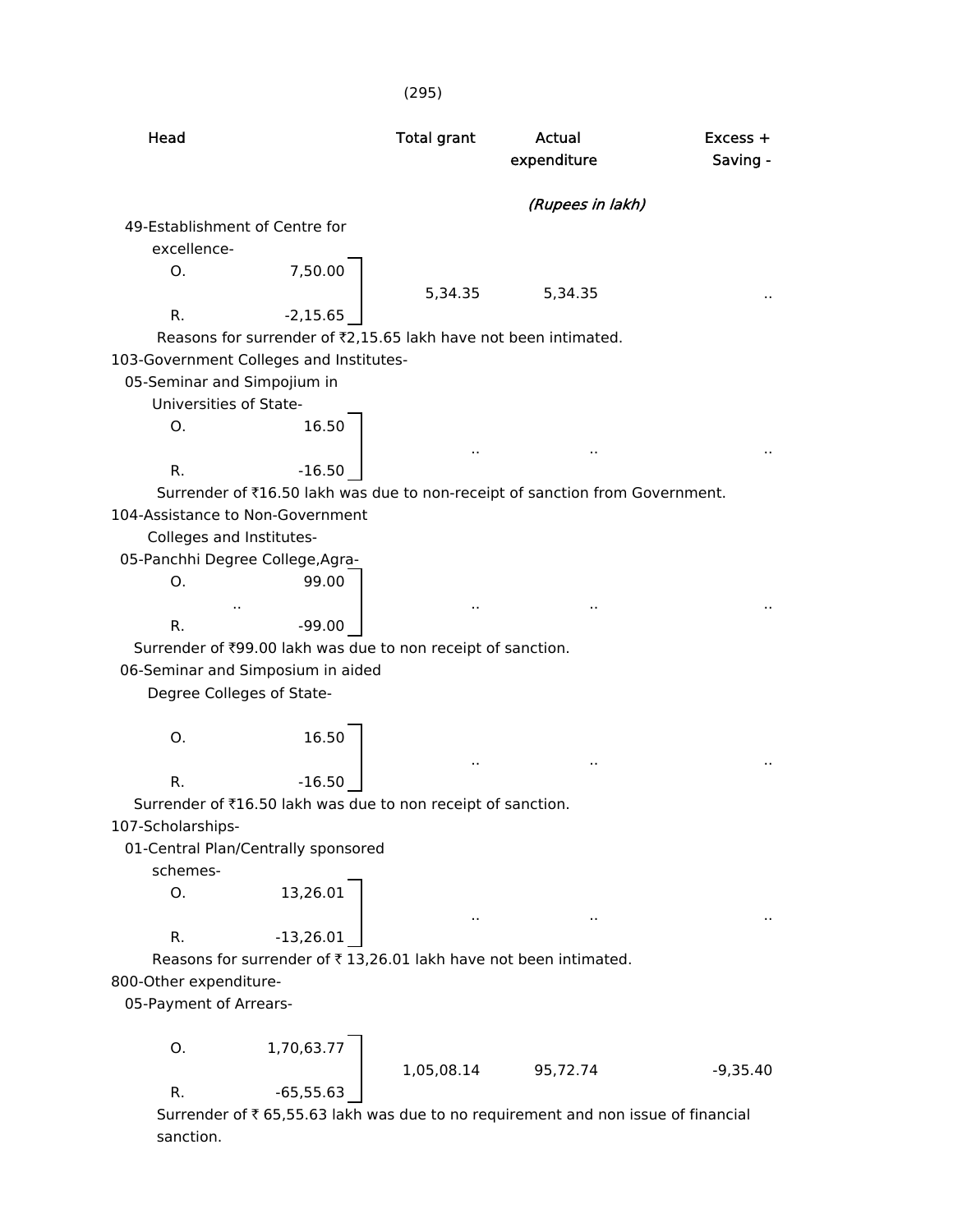| Head                                                                                                                                                                                                                                          | <b>Total grant</b> | <b>Actual</b><br>expenditure<br>(Rupees in lakh) | $Excess +$<br>Saving - |
|-----------------------------------------------------------------------------------------------------------------------------------------------------------------------------------------------------------------------------------------------|--------------------|--------------------------------------------------|------------------------|
| 09-Public Library, Allahabad-                                                                                                                                                                                                                 |                    |                                                  |                        |
| O.                                                                                                                                                                                                                                            | 62.32<br>51.64     | 51.51                                            | $-0.13$                |
| R.<br>$-10.68$<br>Surrender of ₹10.68 lakh was due to no requirement.                                                                                                                                                                         |                    |                                                  |                        |
| Reasons for the final saving/excess under the above heads have not been intimated<br>(June 2010).                                                                                                                                             |                    |                                                  |                        |
| 2204-Sports and Youth Services-                                                                                                                                                                                                               |                    |                                                  |                        |
| 102-Youth Welfare Programmes<br>for Students-<br>03- Grant for Programmes Financed from<br>Students Welfare Fund.<br>O.                                                                                                                       | 20.00              |                                                  |                        |
| R.<br>$-20.00$<br>Reasons for surrender of ₹ 20.00 lakh have not been intimated.                                                                                                                                                              |                    | $\sim$                                           |                        |
| (iv) Excess occurred mainly under :-                                                                                                                                                                                                          |                    |                                                  |                        |
| 2202-General Education-<br>03-University and Higher Education-<br>001-Direction and Administration-<br>04-Regional offices of Higher education<br>Lucknow, Gorakhpur, Kanpur, Bareilly,<br>Varansi, Jhansi, Agra and Meerut-<br>1,90.72<br>О. |                    |                                                  |                        |
|                                                                                                                                                                                                                                               | 2,20.03            | 2,16.67                                          | $-3.36$                |
| R.<br>Out of net excess of ₹ 29.31 lakh, surrender of ₹ 15.69 lakh was mainly due to<br>no requirement while reason for the augmentation of provision by ₹45.00 lakh<br>have not been intimated.                                              | 29.31              |                                                  |                        |
| 102-Assistance to Universities-<br>01-Central Plan/Centrally sponsored<br>schemes-<br>O.                                                                                                                                                      | 0.01               |                                                  |                        |
| S.<br>R.                                                                                                                                                                                                                                      | 0.01<br>$-0.02$    | 3,99.79                                          | $+3,99.79$             |

Surrender of  $\bar{x}$  0.02 lakh was the token provision.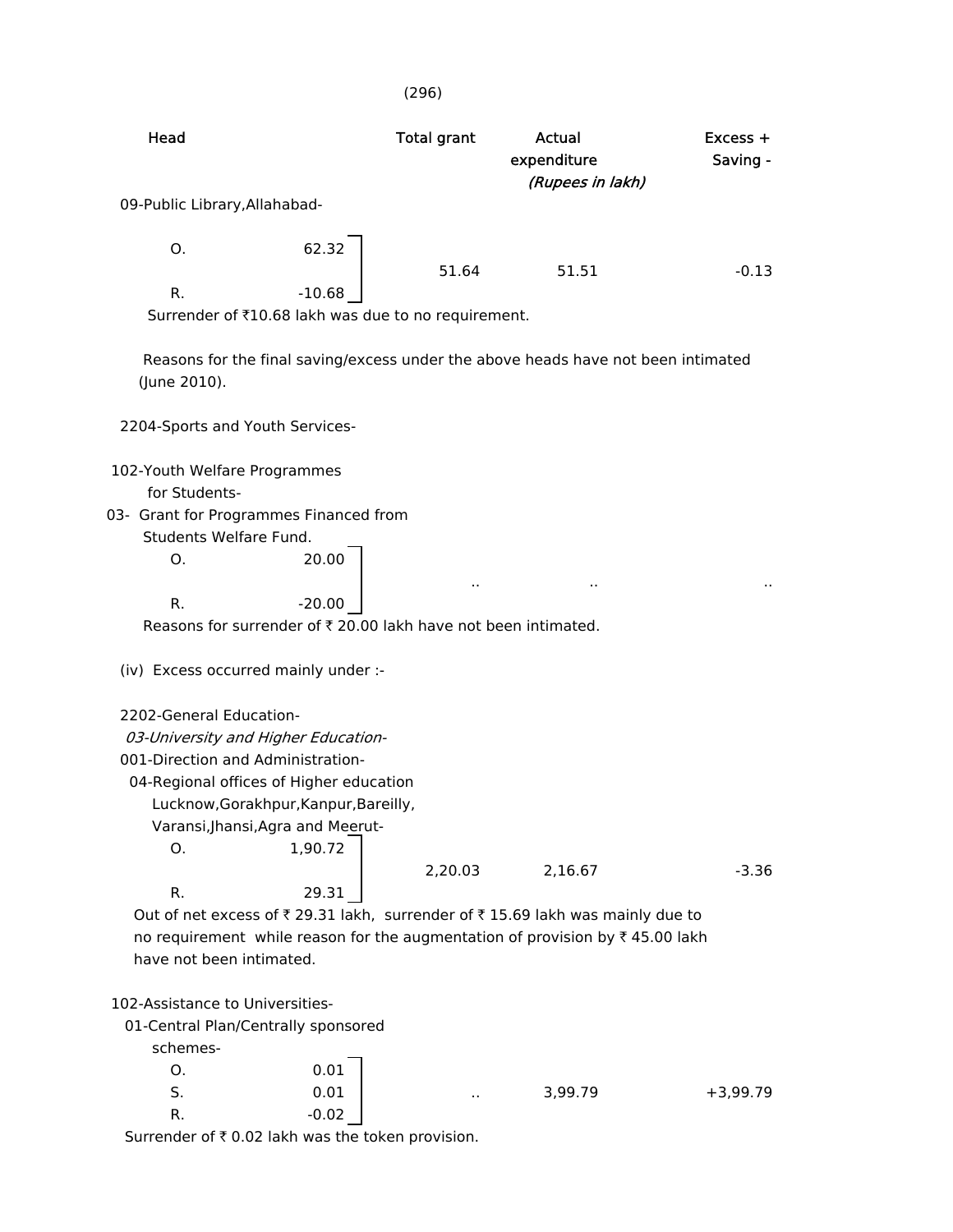| Head                                             |                                                   | <b>Total grant</b> | <b>Actual</b><br>expenditure                                                                  | $Excess +$<br>Saving - |
|--------------------------------------------------|---------------------------------------------------|--------------------|-----------------------------------------------------------------------------------------------|------------------------|
|                                                  |                                                   |                    | (Rupees in lakh)                                                                              |                        |
| 04-Lucknow University                            |                                                   | 16,14.41           | 32,36.35                                                                                      | $+16,21.94$            |
| 09-Sampurna Nand Sanskrit                        |                                                   |                    |                                                                                               |                        |
| University                                       |                                                   | 5,04.50            | 9,47.50                                                                                       | $+4,43.00$             |
| 11-Chaudhary Charan Singh                        |                                                   |                    |                                                                                               |                        |
| University-                                      |                                                   |                    |                                                                                               |                        |
| Ο.                                               | 3,05.03                                           | 3,05.01            | 3,07.17                                                                                       | $+2.16$                |
| R.                                               | $-0.02$                                           |                    |                                                                                               |                        |
| Surrender of ₹0.02 lakh was the token provision. |                                                   |                    |                                                                                               |                        |
| 12-Kashi Vidyapeeth-                             |                                                   |                    |                                                                                               |                        |
| O.                                               | 3,93.21                                           |                    |                                                                                               |                        |
|                                                  |                                                   | 3,93.20            | 13,33.20                                                                                      | $+9,40.00$             |
| R.                                               | $-0.01$                                           |                    |                                                                                               |                        |
| Surrender of ₹0.01 lakh was the token provision. |                                                   |                    |                                                                                               |                        |
| 33-Grant for arrangement of Inter                |                                                   |                    |                                                                                               |                        |
|                                                  | University sports Competitions-                   |                    |                                                                                               |                        |
| Ο.                                               | 10.00                                             |                    |                                                                                               |                        |
|                                                  |                                                   | 13.00              | 11.65                                                                                         | $-1.35$                |
| R.                                               | 3.00                                              |                    |                                                                                               |                        |
|                                                  |                                                   |                    | Reasons for augmentation of provision by $\overline{\tau}$ 3.00 lakh have not been intimated. |                        |
| 103-Government Colleges and Institutes-          |                                                   |                    |                                                                                               |                        |
| 04-Stregthening and upgradation of               |                                                   |                    |                                                                                               |                        |
|                                                  | Government Degree Colleges and                    |                    |                                                                                               |                        |
|                                                  | inclusion of new faculties and subjects-          |                    |                                                                                               |                        |
| О.                                               | 2,63.01                                           |                    |                                                                                               |                        |
|                                                  |                                                   | 3,40.42            | 3,34.76                                                                                       | $-5.66$                |
| R.                                               | 77.41                                             |                    |                                                                                               |                        |
|                                                  |                                                   |                    | Out of net anticipated excess of ₹77.41 lakh, reasons for the augmentation of                 |                        |
|                                                  |                                                   |                    | provision by ₹1,10.00 lakh have not been intimated while surrenders of ₹32.59                 |                        |
|                                                  | lakh was due to expenditure according to demands. |                    |                                                                                               |                        |
| 06-Establishment of Government                   |                                                   |                    |                                                                                               |                        |
| Degree Colleges-                                 |                                                   |                    |                                                                                               |                        |
|                                                  |                                                   |                    |                                                                                               |                        |
| O.                                               | 2,46.85                                           |                    |                                                                                               |                        |
|                                                  |                                                   | 2,82.63            | 2,71.87                                                                                       | $-10.76$               |
| R.                                               | 35.78                                             |                    |                                                                                               |                        |

Out of net anticipated excess of ₹35.78 lakh, reasons for the augmentation of provision by ₹50.00 lakh have not been intimated while surrender of ₹14.22 lakh was due to expenditure according to demands.

(297)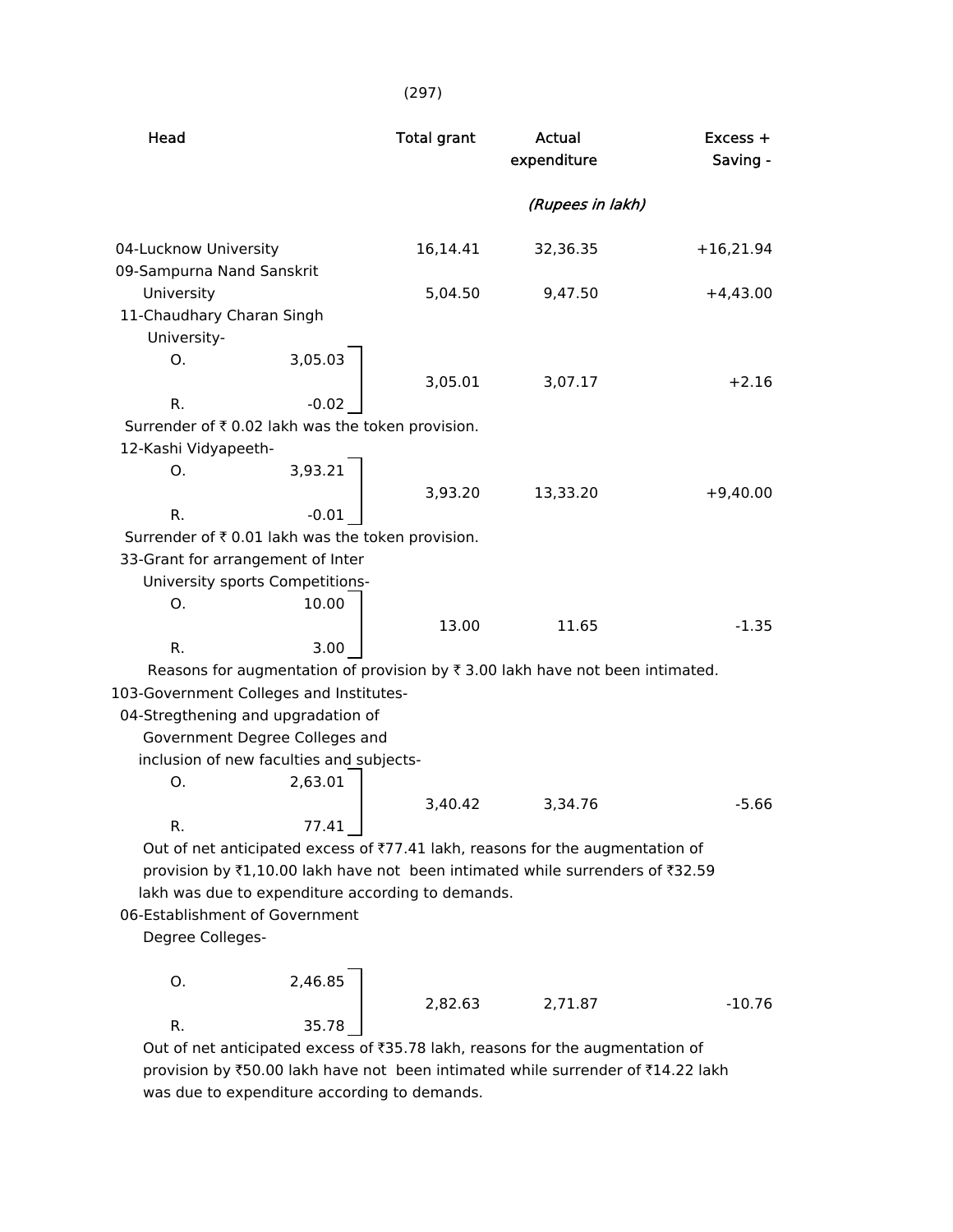| × | × | ×. |
|---|---|----|

| Head                              | Total grant | Actual<br>expenditure | $Excess +$<br>Saving - |
|-----------------------------------|-------------|-----------------------|------------------------|
|                                   |             | (Rupees in lakh)      |                        |
| 800-Other expenditure-            |             |                       |                        |
| 03-Grant to U.P. Higher Education |             |                       |                        |
| Service Commission                | 35.00       | 7.94.37               | $+7,59.37$             |

 Reasons for the final excess/ saving under the above heads have not been intimated (June 2010).

#### Capital-

#### Voted-

- (v) In view of the final saving of  $\bar{\tau}$  20,54.53 lakh, the supplementary grant of Rs 1,00.00 lakh obtained in August 2009 proved unnecessary and could have been limited to token amount wherever necessary.
- (vi) Saving (partly counterbalanced by excess under other heads) occurred under :-

4202-Capital Outlay on Education,

Sports,Art and Culture-

- 01-General Education-
- 203-University and Higher

Education-

04-Establishment of New State Degree

Colleges-

O. 
$$
10,00.00
$$
  
R.  $-5,78.29$   $4,21.71$   $4,57.00$   $+35.29$ 

2,67.47 2,67.47 ..

Out of total anticipated saving of  $\overline{\xi}$  5,78.29 lakh, reasons for reduction in provision by ₹ 3,43.27 lakh have not been intimated. No specific reasons for further surrender of ₹ 2,35.02 lakh have been intimated.

Reason for the final excess under the abave head have not been intimated (June 2010).

09-Construction,Extension and Electrification

of buildings of Government Degree Colleges-

 O. 5,00.00 R. -2,32.53

Out of total anticipated saving of  $\bar{\tau}$  2,32.53 lakh, reasons for reduction in provision by  $\bar{\tau}$  1,52.50 lakh have not been intimated. No specific reasons for further surrender of  $\bar{\tau}$  80.03 lakh have been intimated.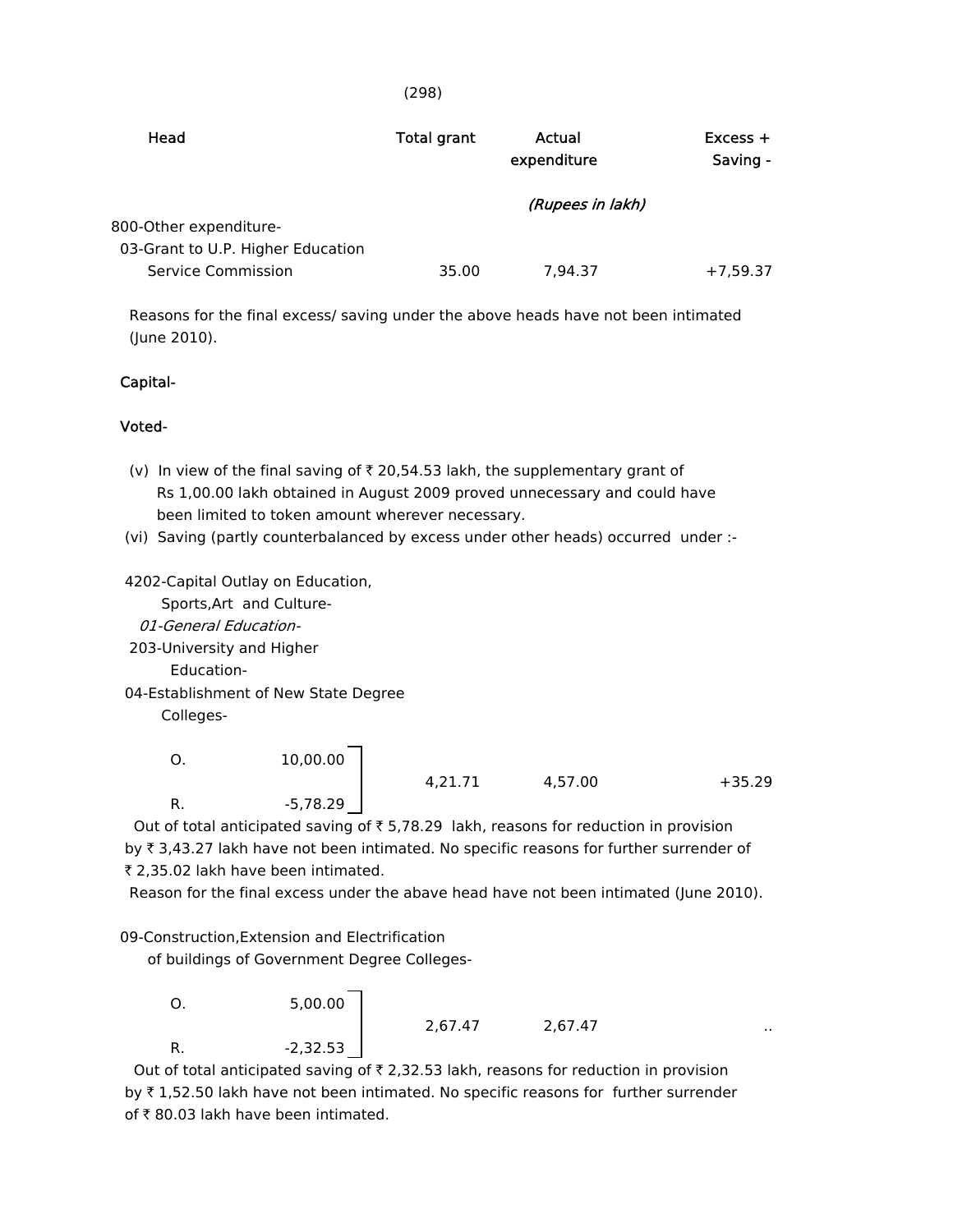|                                                   |                                                                 | (299)              |                                                                                         |          |
|---------------------------------------------------|-----------------------------------------------------------------|--------------------|-----------------------------------------------------------------------------------------|----------|
|                                                   |                                                                 |                    |                                                                                         |          |
| Head                                              |                                                                 | <b>Total grant</b> | <b>Actual</b>                                                                           | Excess + |
|                                                   |                                                                 |                    | expenditure                                                                             | Saving - |
|                                                   |                                                                 |                    | (Rupees in lakh)                                                                        |          |
| 15-Provision for basic facilities in              |                                                                 |                    |                                                                                         |          |
|                                                   | <b>Government Degree Colleges-</b>                              |                    |                                                                                         |          |
| Ο.                                                | 4,00.00                                                         |                    |                                                                                         |          |
|                                                   |                                                                 | 1,63.44            | 1,63.44                                                                                 |          |
| R.                                                | $-2,36.56$                                                      |                    |                                                                                         |          |
|                                                   |                                                                 |                    | Out of total anticipated saving of ₹2,36.56 lakh, reasons for surrender of              |          |
|                                                   |                                                                 |                    | ₹2,18.11 lakh was due to non recepit of sanction from Government. Reasons               |          |
|                                                   |                                                                 |                    | for reduction of provision by ₹18.45 by ₹18.45 lakh have not been intimated.            |          |
|                                                   |                                                                 |                    |                                                                                         |          |
| 17-Rajrishi Tondon Open University-               |                                                                 |                    |                                                                                         |          |
| O.                                                | 70.00                                                           |                    |                                                                                         |          |
|                                                   |                                                                 |                    |                                                                                         |          |
| R.                                                | $-70.00$                                                        |                    | Reason for surrender of ₹70.00 lakh have not been intimated.                            |          |
| 19-Extension of basic facilities in               |                                                                 |                    |                                                                                         |          |
| <b>State Universities-</b>                        |                                                                 |                    |                                                                                         |          |
| O.                                                | 12,00.00                                                        |                    |                                                                                         |          |
|                                                   |                                                                 | 6,09.66            | 6,09.66                                                                                 |          |
| R.                                                | $-5,90.34$                                                      |                    |                                                                                         |          |
|                                                   |                                                                 |                    | Surrender of ₹5,90.34 lakh was due to non receipt of sanction from government.          |          |
| 21-Extension of basic facilities in               |                                                                 |                    |                                                                                         |          |
| non-government colleges-                          |                                                                 |                    |                                                                                         |          |
| О.                                                | 10,00.00                                                        |                    |                                                                                         |          |
|                                                   |                                                                 |                    |                                                                                         |          |
| R.                                                | $-10.00.00$                                                     |                    |                                                                                         |          |
|                                                   |                                                                 |                    | Out of total anticipated saving of $\bar{\tau}$ 10,00.00 lakh, reasons for surrender of |          |
|                                                   |                                                                 |                    | ₹7,60.00 lakh and reduction of provision by ₹ 2,40.00 lakh have not been                |          |
| intimated.                                        |                                                                 |                    |                                                                                         |          |
| 23-Operation of on-line education                 |                                                                 |                    |                                                                                         |          |
|                                                   | in Government Graduate/Post                                     |                    |                                                                                         |          |
| Graduate Degree Colleges-                         |                                                                 |                    |                                                                                         |          |
| О.                                                | 1,00.00                                                         |                    |                                                                                         |          |
|                                                   |                                                                 |                    |                                                                                         |          |
| R.                                                | $-1,00.00$                                                      |                    |                                                                                         |          |
|                                                   | Reasons for surrender of ₹1,00.00 lakh have not been intimated. |                    |                                                                                         |          |
| (vii) Excess occurred under :-                    |                                                                 |                    |                                                                                         |          |
|                                                   |                                                                 |                    |                                                                                         |          |
| 4202-Capital Outlay on Education,                 |                                                                 |                    |                                                                                         |          |
| Sports, Art and Culture-<br>01-General Education- |                                                                 |                    |                                                                                         |          |
|                                                   |                                                                 |                    |                                                                                         |          |
| 203-University and Higher                         |                                                                 |                    |                                                                                         |          |

Education-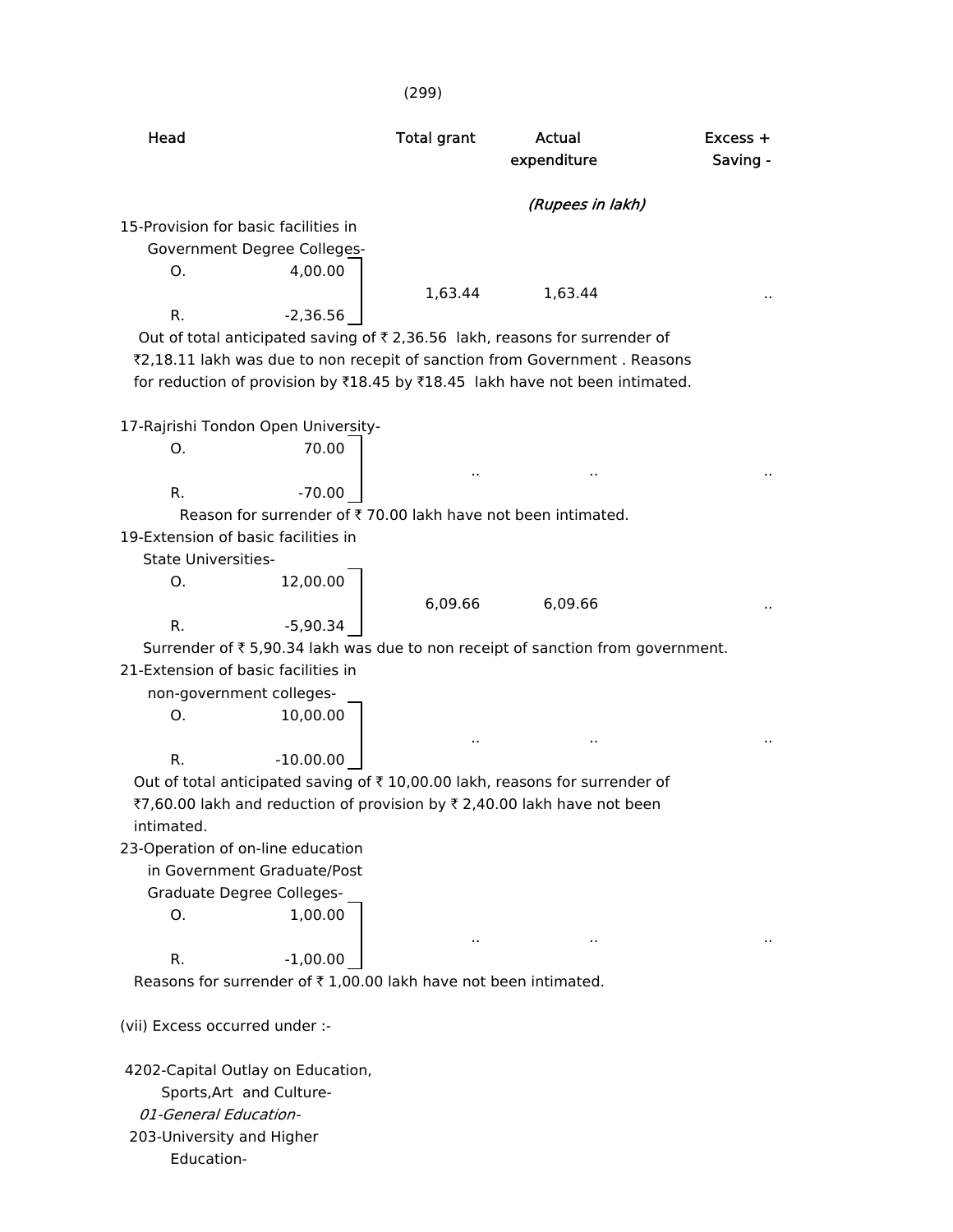|                |                                     | (300)              |                                                                                                  |                        |
|----------------|-------------------------------------|--------------------|--------------------------------------------------------------------------------------------------|------------------------|
| Head           |                                     | <b>Total grant</b> | Actual<br>expenditure                                                                            | $Excess +$<br>Saving - |
|                |                                     |                    | (Rupees in lakh)                                                                                 |                        |
|                | 05-Completion of under-construction |                    |                                                                                                  |                        |
|                | buildings of some Degree Colleges-  |                    |                                                                                                  |                        |
| O.             | 10,00.00                            |                    |                                                                                                  |                        |
|                |                                     | 14,15.06           | 13,79.77                                                                                         | $-35.29$               |
| R.             | 4,15.06                             |                    |                                                                                                  |                        |
|                |                                     |                    | Reasons for augmentation of provision by $\overline{\xi}$ 4,15.06 lakh have not been intimated.  |                        |
|                |                                     |                    | Reasons for the final saving under the above head have not been intimated                        |                        |
| (June 2010).   |                                     |                    |                                                                                                  |                        |
|                | 06-Purchase of land/construction of |                    |                                                                                                  |                        |
|                | building for office of Regional     |                    |                                                                                                  |                        |
|                | <b>Higher Education Officer-</b>    |                    |                                                                                                  |                        |
| O <sub>1</sub> | 1,00.00                             |                    |                                                                                                  |                        |
|                |                                     | 1,99.16            | 1,99.16                                                                                          |                        |
| R.             | 99.16                               |                    |                                                                                                  |                        |
|                |                                     |                    | Reasons for augmentation of provision by ₹ 99.16 lakh have not been intimated.                   |                        |
|                | 20-Grant for opening of Colleges    |                    |                                                                                                  |                        |
|                | by Private management/Institutions- |                    |                                                                                                  |                        |
| O.             | 10,00.00                            |                    |                                                                                                  |                        |
|                |                                     | 12,40.00           | 12,40.00                                                                                         |                        |
| $R_{\cdot}$    | 2,40.00                             |                    |                                                                                                  |                        |
|                |                                     |                    | Reasons for augmentation of provision by $\overline{\tau}$ 2,40.00 lakh have not been intimated. |                        |

 Reasons for the final saving under the above head have not been intimated (June 2010 ).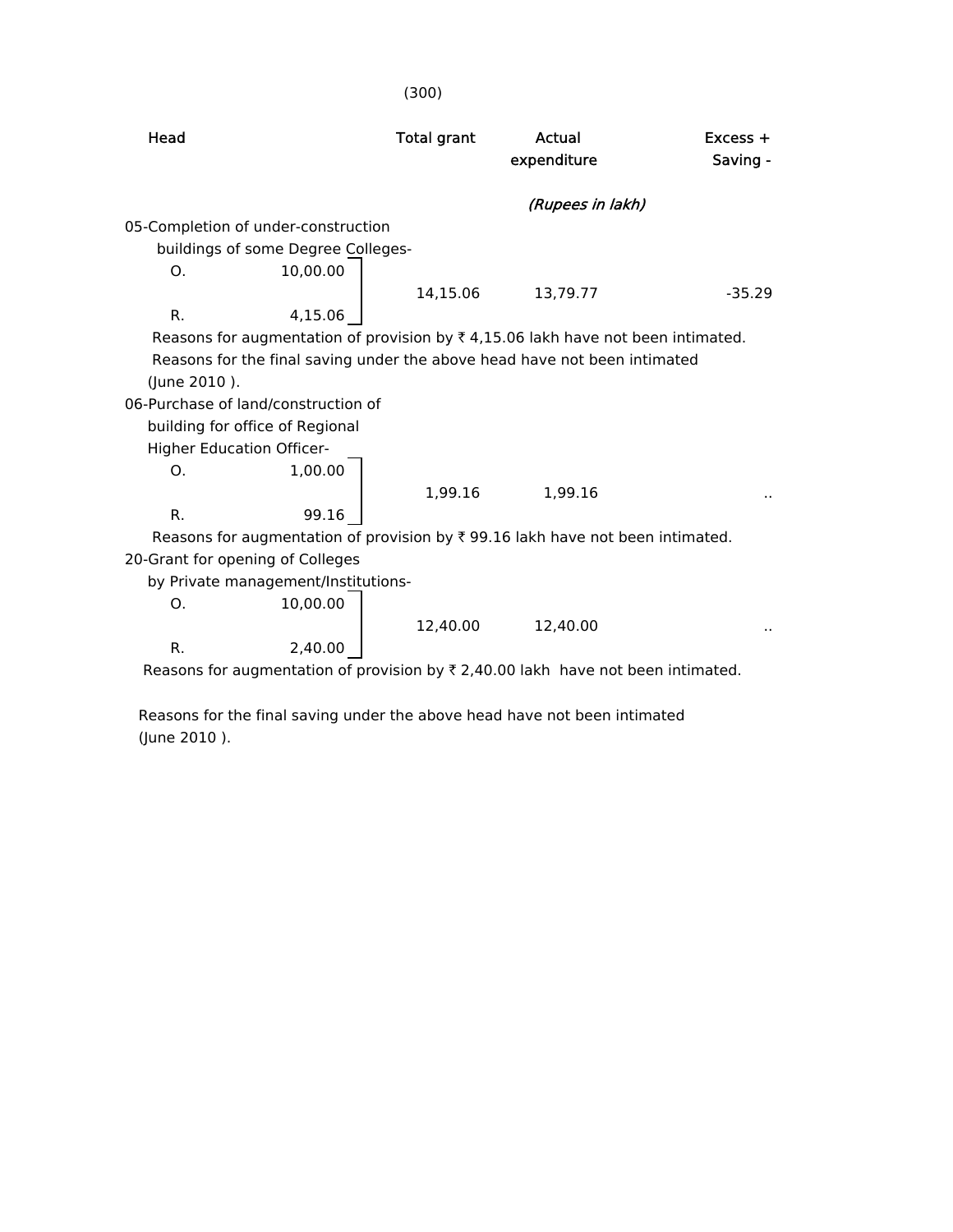| <b>Major Heads</b>                                           |                                                           | <b>Total grant</b> | Actual<br>expenditure                                                                                                                                                                                                                                                                                                  | $Excess +$<br>Saving - |
|--------------------------------------------------------------|-----------------------------------------------------------|--------------------|------------------------------------------------------------------------------------------------------------------------------------------------------------------------------------------------------------------------------------------------------------------------------------------------------------------------|------------------------|
|                                                              |                                                           |                    | (Rupees in thousand)                                                                                                                                                                                                                                                                                                   |                        |
| Revenue-<br>2202-General Education<br>Voted-                 |                                                           |                    |                                                                                                                                                                                                                                                                                                                        |                        |
| Original                                                     | 97,12,79                                                  | 97,37,79           | 81,64,32                                                                                                                                                                                                                                                                                                               | -15,73,47              |
| Supplementary                                                | 25,00                                                     |                    |                                                                                                                                                                                                                                                                                                                        |                        |
| Amount surrendered during the year (March 2010)<br>Capital-  |                                                           |                    |                                                                                                                                                                                                                                                                                                                        | 16,63,50               |
| 4202-Capital Outlay on Education,<br>Sports, Art and Culture |                                                           |                    |                                                                                                                                                                                                                                                                                                                        |                        |
| Voted-                                                       |                                                           |                    |                                                                                                                                                                                                                                                                                                                        |                        |
| Original                                                     | 10,04                                                     | 10,04              |                                                                                                                                                                                                                                                                                                                        |                        |
| Supplementary                                                |                                                           |                    | 16,00                                                                                                                                                                                                                                                                                                                  | $+5,96$                |
| Amount surrendered during the year (March 2010)              |                                                           |                    |                                                                                                                                                                                                                                                                                                                        | 10,04                  |
| <b>Notes and Comments-</b>                                   |                                                           |                    |                                                                                                                                                                                                                                                                                                                        |                        |
| Revenue-                                                     |                                                           |                    |                                                                                                                                                                                                                                                                                                                        |                        |
| Voted-                                                       |                                                           |                    |                                                                                                                                                                                                                                                                                                                        |                        |
|                                                              | incorrect estimation of expenditure under the grant.      |                    | (i) Actual expenditure of ₹81,64.32 lakh includes clearance of O.B.Suspense<br>amounting to ₹36.07 lakh for the years 2001-02, 2002-03, 2005-06, 2007-08,<br>and 2008-09. Against the final saving of ₹16,09.54 lakh (₹15,73.47 lakh +<br>₹36.07 lakh), surrender of ₹ 16,63.50 lakh was injudicious and indicative of |                        |
|                                                              | ₹25.00 lakh obtained in Auguast, 2009 proved unnecessary. |                    | (ii) In view of the final saving of $\bar{\tau}$ 16,09.54 lakh the supplementary grant of                                                                                                                                                                                                                              |                        |
| under:-                                                      |                                                           |                    | (iii) Saving (Partly counterbalanced by excess under other heads) occurred mainly                                                                                                                                                                                                                                      |                        |
| Head                                                         |                                                           | <b>Total grant</b> | Actual<br>expenditure                                                                                                                                                                                                                                                                                                  | $Excess +$<br>Saving - |
|                                                              |                                                           |                    | (Rupees in lakh)                                                                                                                                                                                                                                                                                                       |                        |
| 2202-General Education-<br>80-General-<br>003-Training-      |                                                           |                    |                                                                                                                                                                                                                                                                                                                        |                        |
|                                                              | 01-Central Plan/Centrally Sponsered Schemes-              |                    |                                                                                                                                                                                                                                                                                                                        |                        |
| O.<br>R.                                                     | 69,40.67<br>$-14,66.99$                                   | 54,73.68           | 56,50.65                                                                                                                                                                                                                                                                                                               | $+1,76.97$             |
|                                                              |                                                           |                    |                                                                                                                                                                                                                                                                                                                        |                        |

## GRANT NO. 75-EDUCATION DEPARTMENT (STATE COUNCIL OF EDUCATIONAL RESEARCH AND TRAINING)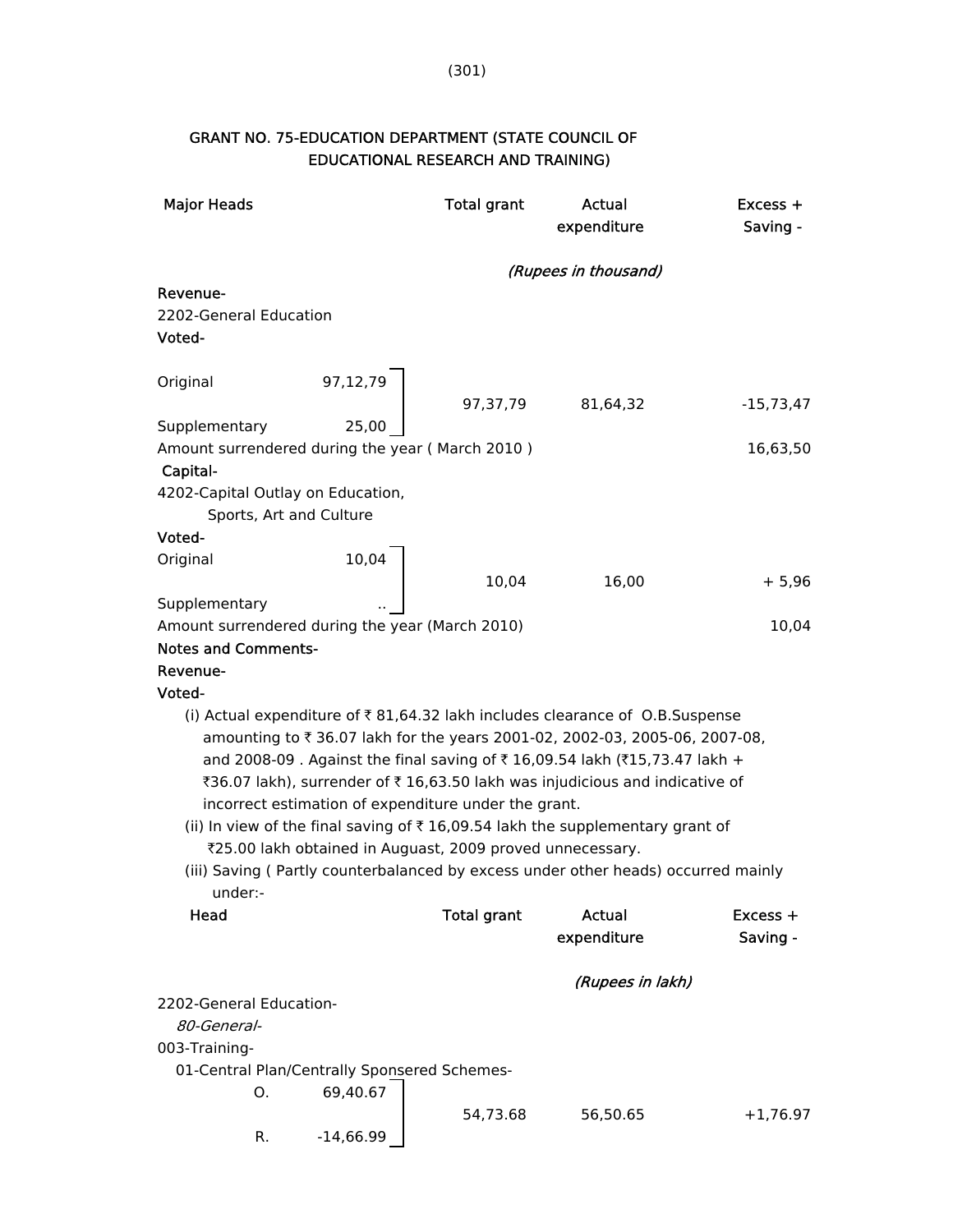| Head                                  |                                         | <b>Total grant</b> | Actual<br>expenditure                                                                               | $Excess +$<br>Saving - |
|---------------------------------------|-----------------------------------------|--------------------|-----------------------------------------------------------------------------------------------------|------------------------|
|                                       |                                         |                    | (Rupees in lakh)<br>Out of the total anticipated saving of ₹14,66.99 lakh, reasons for reduction in |                        |
| been intimated.                       |                                         |                    | the provision by ₹77.73 lakh and surrender of ₹13,89.26 lakh have not                               |                        |
| 800-Other Expenditure-                |                                         |                    |                                                                                                     |                        |
| 05-Arrangement for pay etc. and other |                                         |                    |                                                                                                     |                        |
|                                       | items for the employees of State        |                    |                                                                                                     |                        |
|                                       | educational Technical Institute, U.P.   |                    |                                                                                                     |                        |
| Lucknow-                              |                                         |                    |                                                                                                     |                        |
| O.                                    | 2,11.62                                 |                    |                                                                                                     |                        |
| S.                                    | 25.00                                   | 170.91             | 1,72.32                                                                                             | $+1.41$                |
| R.                                    | $-65.71$                                |                    |                                                                                                     |                        |
|                                       |                                         |                    | Reasons for the surrender of ₹65.71 lakh have not been intimated.                                   |                        |
| 06-Payment of Arrears-                |                                         |                    |                                                                                                     |                        |
| O.                                    | 13,25.93                                |                    |                                                                                                     |                        |
|                                       |                                         | 10,63.65           | 8,83.96                                                                                             | $-1,79.69$             |
| R.                                    | $-2,62.28$                              |                    |                                                                                                     |                        |
|                                       |                                         |                    | Out of the total anticipated saving of ₹2,62.28 lakh, reasons for reduction in                      |                        |
|                                       |                                         |                    | the provision by ₹ 98.02 lakh and surrender of ₹ 1,64.26 lakh have not                              |                        |
| been intimated.                       |                                         |                    |                                                                                                     |                        |
|                                       |                                         |                    | Reasons for the final saving/excess under the above heads have not been                             |                        |
| intimated (June, 2010).               |                                         |                    |                                                                                                     |                        |
|                                       |                                         |                    |                                                                                                     |                        |
|                                       | (iv) Excess occurred mainly under :-    |                    |                                                                                                     |                        |
| 2202-General Education-               |                                         |                    |                                                                                                     |                        |
| <i>80-General-</i>                    |                                         |                    |                                                                                                     |                        |
| 003-Training-                         |                                         |                    |                                                                                                     |                        |
|                                       | 03-Elementary Education Department      |                    |                                                                                                     |                        |
|                                       | Board of State Education Institue,      |                    |                                                                                                     |                        |
| Allahabad-                            |                                         |                    |                                                                                                     |                        |
| O.                                    | 1,76.74                                 |                    |                                                                                                     |                        |
|                                       |                                         |                    |                                                                                                     | $+43.48$               |
| R.                                    | $-7.05$                                 | 1,69.69            | 2,13.17                                                                                             |                        |
|                                       |                                         |                    | Reasons for the surrender of ₹7.05 lakh have not been intimated.                                    |                        |
|                                       |                                         |                    |                                                                                                     |                        |
|                                       | 04-Council of Hindi Language Department |                    |                                                                                                     |                        |
|                                       | State Hindi Institure, Varanasi-        |                    |                                                                                                     |                        |
| Ο.                                    | 49.94                                   |                    |                                                                                                     |                        |
| R.                                    | $-0.94$                                 | 49.00              | 52.44                                                                                               | $+3.44$                |
|                                       |                                         |                    |                                                                                                     |                        |
|                                       |                                         |                    | Reasons for the surrender of ₹0.94 lakh have not been intimated.                                    |                        |

(302)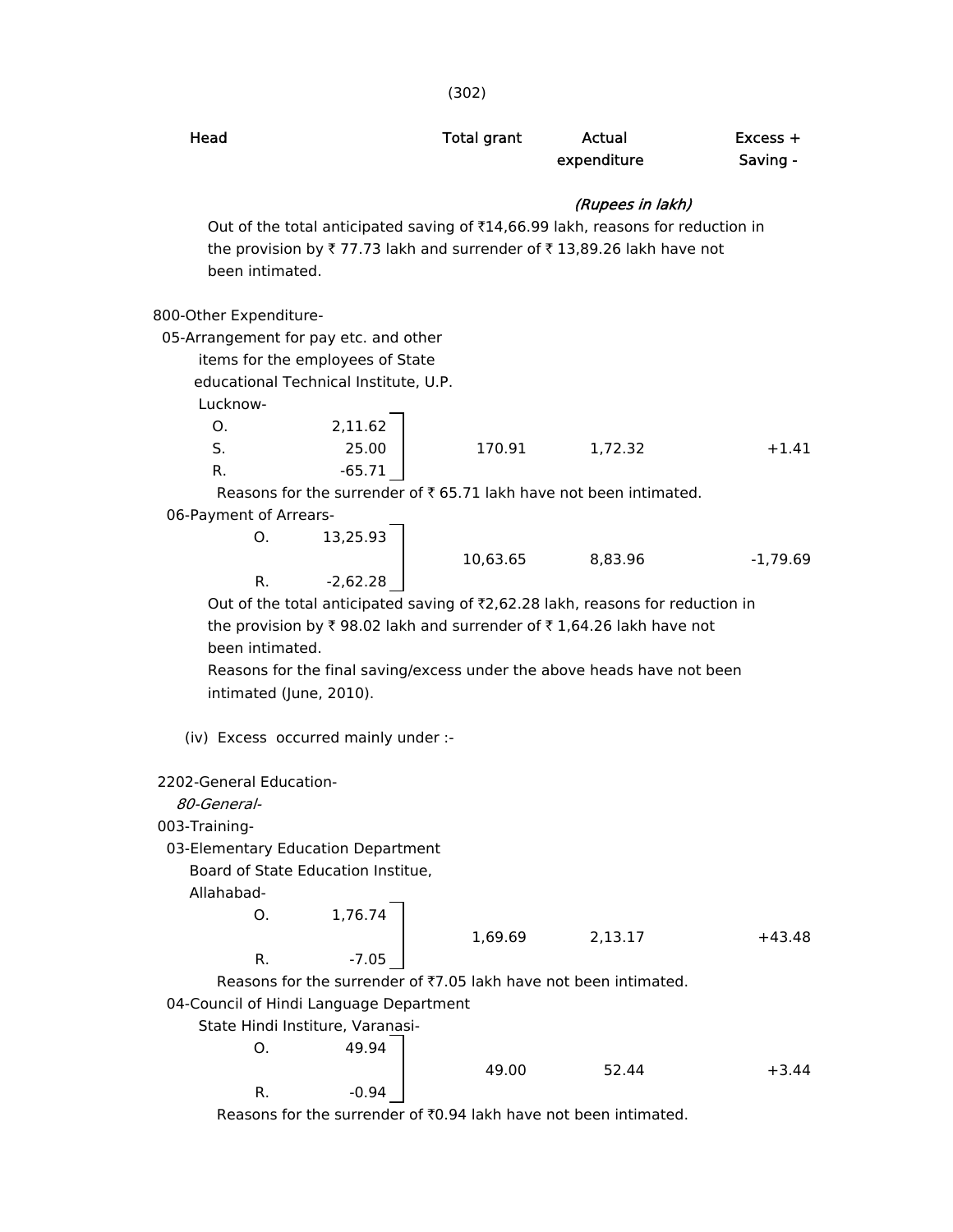| Head                                                |                                     | <b>Total grant</b> | <b>Actual</b>                                                                     | Excess + |
|-----------------------------------------------------|-------------------------------------|--------------------|-----------------------------------------------------------------------------------|----------|
|                                                     |                                     |                    | expenditure                                                                       | Saving - |
|                                                     |                                     |                    | (Rupees in lakh)                                                                  |          |
| 05-Council of Engilsh Department / English Language |                                     |                    |                                                                                   |          |
|                                                     | Educational Institute Allahabad-    |                    |                                                                                   |          |
| Ο.                                                  | 57.63                               |                    |                                                                                   |          |
|                                                     |                                     | 53.79              | 65.81                                                                             | $+12.02$ |
| R.                                                  | $-3.84$                             |                    |                                                                                   |          |
|                                                     |                                     |                    | Reasons for the surrender of ₹3.84 lakh have not been intimated.                  |          |
| 08-Audio/Visual, Education Department               |                                     |                    |                                                                                   |          |
|                                                     | Council of Educational publicity    |                    |                                                                                   |          |
| Office, Allahabad                                   |                                     |                    |                                                                                   |          |
| O.                                                  | 16.04                               |                    |                                                                                   |          |
|                                                     |                                     | 24.02              | 22.01                                                                             | $-2.01$  |
| R.                                                  | 7.98                                |                    |                                                                                   |          |
|                                                     |                                     |                    | Reasons for the augmentation of provision by ₹7.98 lakh have not been             |          |
| intimated.                                          |                                     |                    |                                                                                   |          |
| 09-Govt. Training Institute (Elementary)            |                                     |                    |                                                                                   |          |
| (Male/Female)<br>Ο.                                 | 1,80.71                             |                    |                                                                                   |          |
|                                                     |                                     | 1,94.56            | 2,10.34                                                                           | $+15.78$ |
| R.                                                  | 13.85                               |                    |                                                                                   |          |
|                                                     |                                     |                    | Out of the net augmentation of provision by ₹13.85 lakh, reasons for              |          |
|                                                     |                                     |                    | augmentation through the re-appropriation of ₹16.35 lakh and surrender of         |          |
|                                                     | ₹2.50 lakh have not been intimated. |                    |                                                                                   |          |
| 15- Assistance to Non-Govt. Physical                |                                     |                    |                                                                                   |          |
| Training Institute -                                |                                     | 13.79              | 16.30                                                                             | $+2.51$  |
| 20-College of Teacher Education                     |                                     |                    |                                                                                   |          |
| $(C.T.E.)-$                                         |                                     |                    |                                                                                   |          |
| О.                                                  | 1,30.98                             |                    |                                                                                   |          |
|                                                     |                                     | 1,60.06            | 1,52.00                                                                           | -8.06    |
| R.                                                  | 29.08                               |                    |                                                                                   |          |
|                                                     |                                     |                    | Out of the net augmentation of provision by ₹29.08 lakh, reasons for augmentation |          |
|                                                     |                                     |                    | through the re-appropriation of ₹41.97 lakh and surrender of ₹12.89 lakh have     |          |
| not been intimated.                                 |                                     |                    |                                                                                   |          |
| 004-Research-                                       |                                     |                    |                                                                                   |          |
| 03-Council of Psychology and Educational            |                                     |                    |                                                                                   |          |
| Direction Department and                            |                                     |                    |                                                                                   |          |
|                                                     | Psychology Branch, Allahabad-       |                    |                                                                                   |          |
| O.                                                  | 1,84.52                             |                    |                                                                                   |          |
|                                                     |                                     | 2,18.77            | 2,26.28                                                                           | $+7.51$  |
| R.                                                  | 34.25                               |                    |                                                                                   |          |
|                                                     |                                     |                    | Out of the net augmentation of provision by ₹34.25 lakh, reasons for augmentation |          |

through the re-appropriation of  $\bar{\tau}$  34.75 lakh and surrender of  $\bar{\tau}$  0.50 lakh have not been intimated.

(303)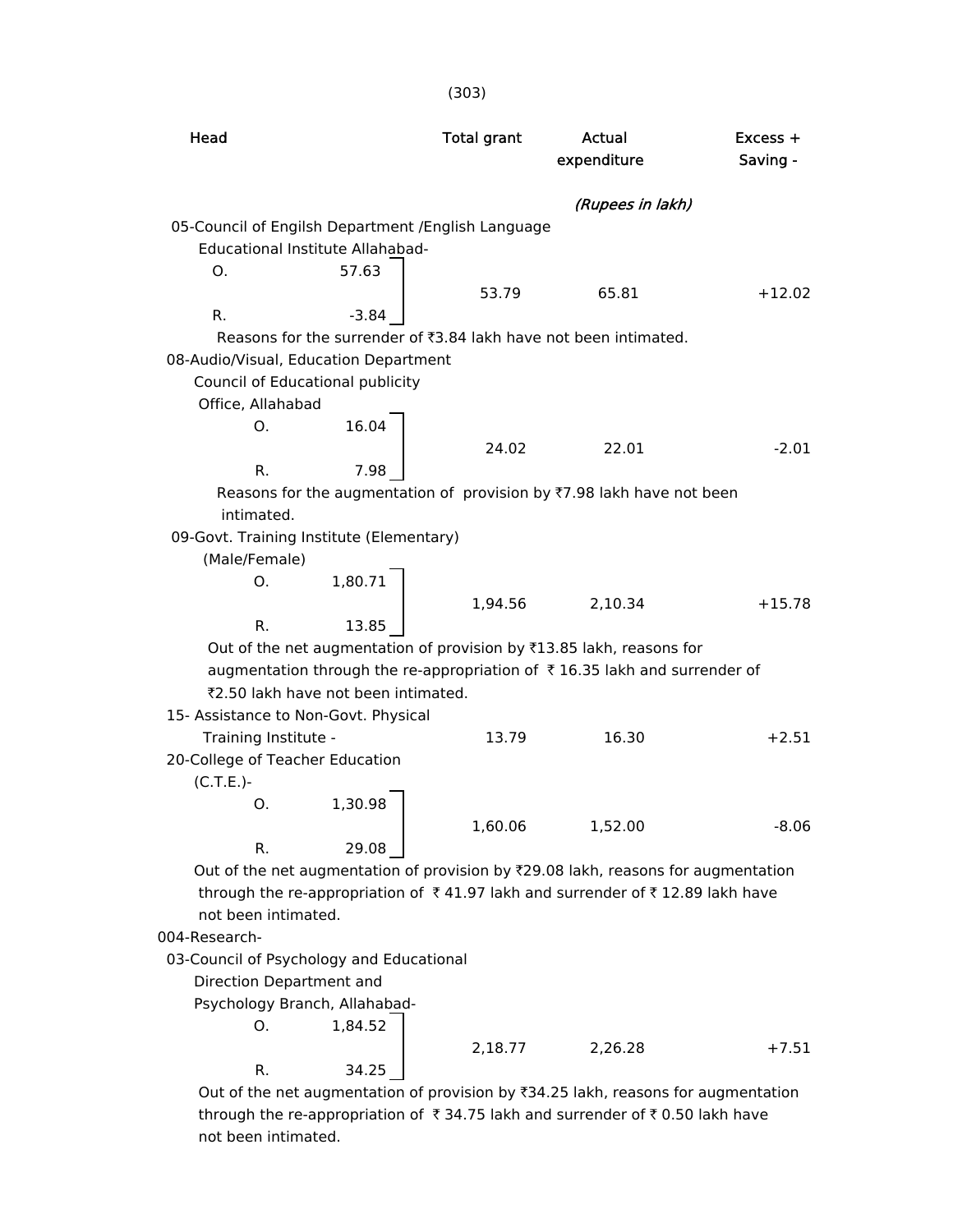| Head                                |       | <b>Total grant</b> | Actual<br>expenditure                                                                        | $Excess +$<br>Saving - |
|-------------------------------------|-------|--------------------|----------------------------------------------------------------------------------------------|------------------------|
|                                     |       |                    | (Rupees in lakh)                                                                             |                        |
| 800-Other Expenditure-              |       |                    |                                                                                              |                        |
| 01-Central Plan/Centrally Sponsored |       |                    |                                                                                              |                        |
| Schemes-                            |       |                    |                                                                                              |                        |
| O.                                  | 53.48 |                    |                                                                                              |                        |
|                                     |       | 1,05.08            | 1,31.25                                                                                      | $+26.17$               |
| R.                                  | 51.60 |                    |                                                                                              |                        |
|                                     |       |                    | $Q_{ijk}$ of the net currentesting of grounds at $\mathbb{R}^{n}$ 1.00 let $k$ is access for |                        |

Out of the net augmentation of provision by  $\text{\texttt{F51.60}}$  lakh, reasons for augmentation through the re-appropriation of  $\bar{\tau}$  58.20 lakh and surrender of ₹ 6.66 lakh have not been intimated.

 Reasons for the final excess/saving under the above heads have not been intimated (June, 2010).

#### Capital-

Voted-

- (v) Actual expenditure of  $\bar{\tau}$  16.00 lakh represents clearence of O.B.Suspense for the year 2007-08. Final saving of ₹10.04 lakh ( ₹16.00 lakh-5.96 lakh) was surrendered.
- (vi) Excess occurred under :-

4202-Capital Outlay on Education,

Sports, Art and Culture-

- 01-General Education-
- 201-Elementary Education-
- 01-Central Plan/Centrally Sponsored

#### Schemes

O. 10.04

R. -10.04

 $16.00 +16.00$ 

Actual expenditure of  $\bar{\tau}$  16.00 lakh represents clearence of O.B.Suspense for the year 2007-08.

(304)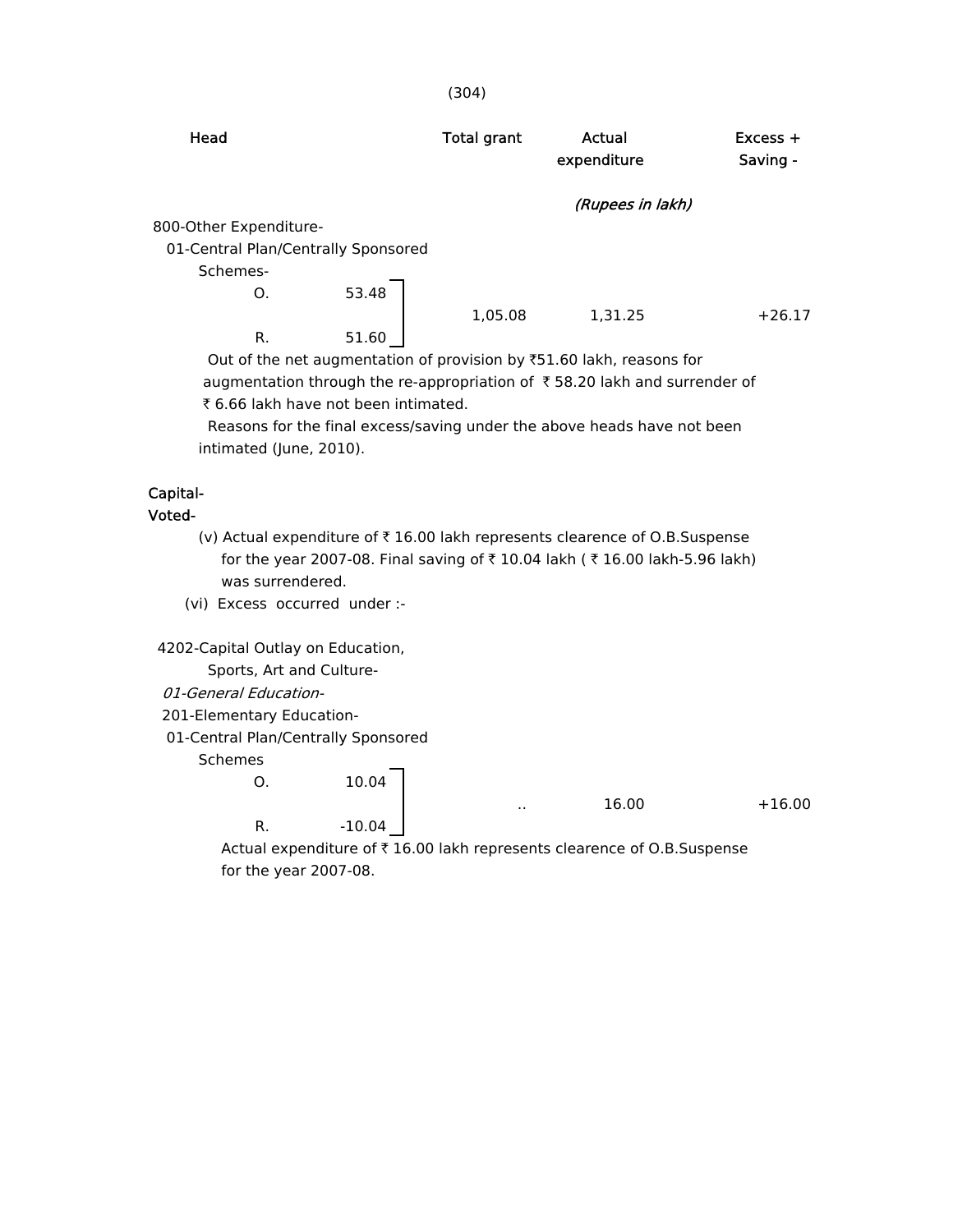#### ( 305 )

# GRANT NO.76- LABOUR DEPARTMENT ( LABOUR WELFARE )

| <b>Major Heads</b>                                                                                                                                                                                                                                                                                                                                                                                                                                               |                   | <b>Total grant</b> | Actual<br>expenditure |
|------------------------------------------------------------------------------------------------------------------------------------------------------------------------------------------------------------------------------------------------------------------------------------------------------------------------------------------------------------------------------------------------------------------------------------------------------------------|-------------------|--------------------|-----------------------|
|                                                                                                                                                                                                                                                                                                                                                                                                                                                                  |                   |                    | (Rupees in thousand)  |
| Revenue-<br>2052-Secretariat-General Services,<br>2210-Medical and Public Health and<br>2230-Labour and Employment<br>Voted-                                                                                                                                                                                                                                                                                                                                     |                   |                    |                       |
| Original                                                                                                                                                                                                                                                                                                                                                                                                                                                         | 1,48,70,46        | 1,60,27,86         | 1,57,21,97            |
| Supplementary                                                                                                                                                                                                                                                                                                                                                                                                                                                    | 11,57,40          |                    |                       |
| Amount surrendered during the year (March 2010)                                                                                                                                                                                                                                                                                                                                                                                                                  |                   |                    |                       |
| <b>Notes and Comments-</b><br>Revenue-<br>Voted-<br>In view of the final saving of ₹3,05.89 lakh, surrender of ₹4,16.85 lakh was inj<br>(i)<br>and indicative of incorrect estimation of expenditure under the grant.<br>In view of the final saving of ₹3,05.89 lakh, the supplementary grant of ₹9,50<br>(ii)<br>obtained in February 2010 proved excessive.<br>Saving (partly counterbalanced by excess under other heads) occurred mainly L<br>(iii)<br>Head |                   | <b>Total grant</b> | Actual<br>expenditure |
|                                                                                                                                                                                                                                                                                                                                                                                                                                                                  |                   |                    | (Rupees in lakh)      |
| 2210-Medical and Public Health-<br>01-Urban Health Services- Allopathy-<br>102-Employees State Insurance Scheme-<br>03-Establishment-<br>Ο.                                                                                                                                                                                                                                                                                                                      | 2,11.98           |                    |                       |
|                                                                                                                                                                                                                                                                                                                                                                                                                                                                  |                   | 1,67.74            | 1,71.35               |
| R.<br>Out of total saving of ₹44.24 lakh; reasons for surrender of ₹28.24 lakh and i<br>provision by ₹16.00 lakh have not been intimated.<br>04-Regional Offices-<br>0.                                                                                                                                                                                                                                                                                          | $-44.24$<br>68.10 |                    |                       |
| S.<br>R.                                                                                                                                                                                                                                                                                                                                                                                                                                                         | 2.50<br>$-10.40$  | 60.20              | 60.22                 |

Out of net saving of  $\bar{\tau}$  10.40 lakh; reasons for surrender of  $\bar{\tau}$  10.90 lakh, augm provision by  $\bar{\tau}$  1.50 lakh and reduction in provision by  $\bar{\tau}$  1.00 lakh have not bee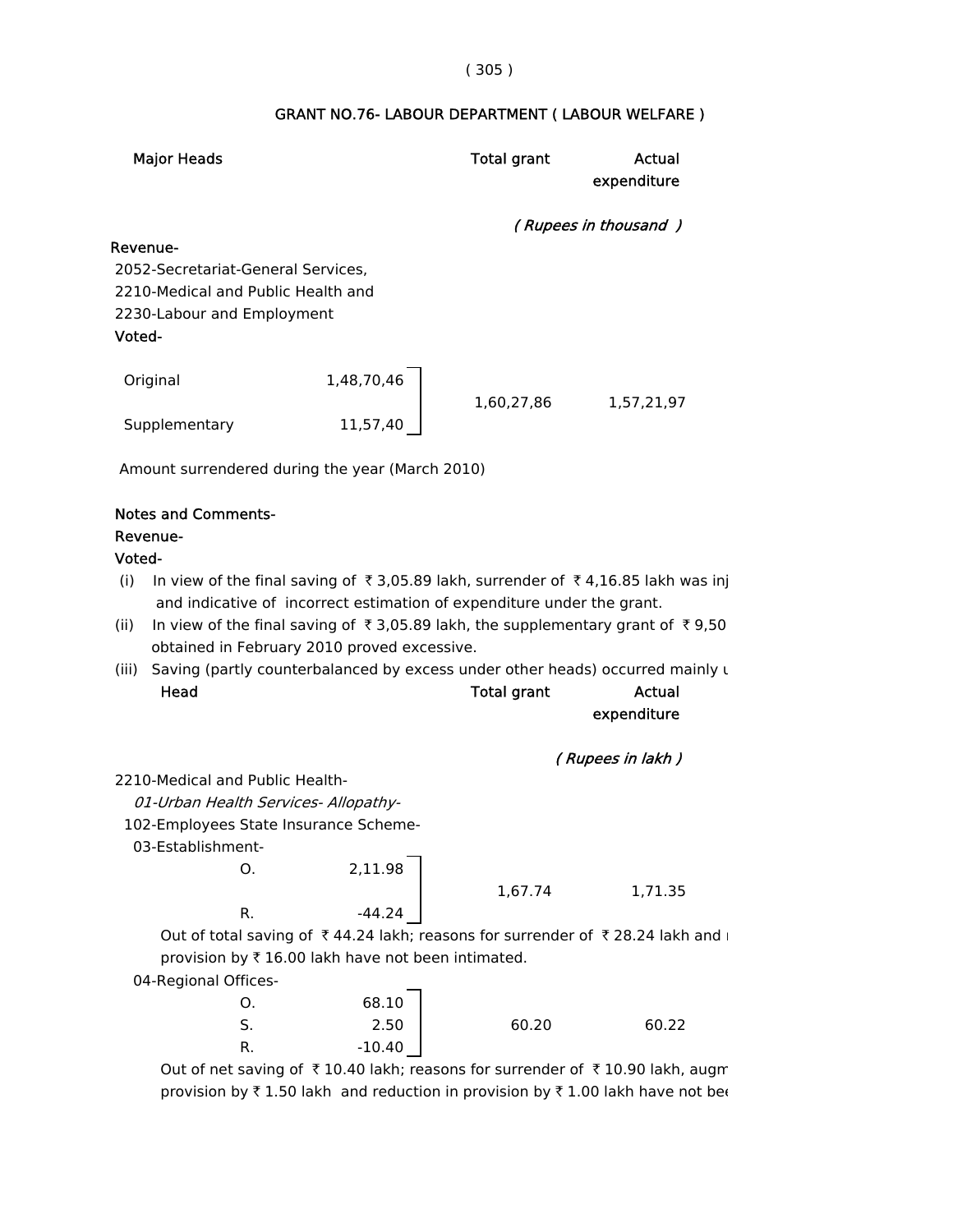|                                                                                  |          | (306)              |                  |
|----------------------------------------------------------------------------------|----------|--------------------|------------------|
| Head                                                                             |          | <b>Total grant</b> | Actual           |
|                                                                                  |          |                    | expenditure      |
|                                                                                  |          |                    |                  |
| 2230-Labour and Employment-                                                      |          |                    | (Rupees in lakh) |
| 01-Labour-                                                                       |          |                    |                  |
| 004-Research and Statistics-                                                     |          |                    |                  |
| 03-Research Reports and                                                          |          |                    |                  |
| Labour Statistics-                                                               |          |                    |                  |
| Ο.                                                                               | 1,71.34  |                    |                  |
| S.                                                                               | 13.53    | 1,65.68            | 1,64.39          |
| R.                                                                               | $-19.19$ |                    |                  |
| Out of total saving of ₹19.19 lakh; surrender of ₹15.13 lakh was on the basis    |          |                    |                  |
| expenditure and reasons for reduction in provision by ₹4.06 lakh have not be     |          |                    |                  |
| 101-Industrial Relations-                                                        |          |                    |                  |
| 05-Strengthening of Industrial                                                   |          |                    |                  |
| Management and Merger                                                            |          |                    |                  |
| of decentralisation Committees,                                                  |          |                    |                  |
| assemblies and Commissions-                                                      |          |                    |                  |
| Ο.                                                                               | 33.53    |                    |                  |
|                                                                                  |          | 16.85              | 14.74            |
| R.                                                                               | $-16.68$ |                    |                  |
| Out of total saving of ₹16.68 lakh; surrender of ₹13.93 lakh was on the basis    |          |                    |                  |
| expenditure and reasons for reduction in provision by ₹2.75 lakh have not be     |          |                    |                  |
| 102-Working Conditions and Safety-                                               |          |                    |                  |
| 04- Steam Boiler Inspectors-                                                     |          |                    |                  |
| Ο.                                                                               | 76.75    |                    |                  |
|                                                                                  |          | 56.57              | 55.86            |
| R.                                                                               | $-20.18$ |                    |                  |
| ₹ 20.18 lakh was surrendered on the basis of actual expenditure.                 |          |                    |                  |
| 103-General Labour Welfare-                                                      |          |                    |                  |
| 01- Central Plan/ Centrally                                                      |          |                    |                  |
| Sponsored Schemes-                                                               |          |                    |                  |
| Ο.                                                                               | 24.60    |                    |                  |
| S.                                                                               | 30.00    | 21.00              | 21.00            |
| R.                                                                               | $-33.60$ |                    |                  |
| Out of total saving of ₹33.60 lakh; surrender of ₹25.10 lakh was due to non s    |          |                    |                  |
| amount and direct release of fund by Govt. of India to districts and reasons for |          |                    |                  |
| provision by ₹8.50 lakh have not been intimated.                                 |          |                    |                  |
| 800- Other expenditure-                                                          |          |                    |                  |
| 03-Registration of Trade Unions                                                  |          |                    |                  |
| and implementation of                                                            |          |                    |                  |
| <b>Standing Orders-</b>                                                          |          |                    |                  |
| O.                                                                               | 1,39.83  |                    |                  |
| S.                                                                               | 4.77     | 1,30.98            | 1,28.40          |
| R.                                                                               | $-13.62$ |                    |                  |

 $\bar{\tau}$  13.62 lakh was surrendered on the basis of actual expenditure.

Reasons for the final excess/ saving under the above heads have not been intim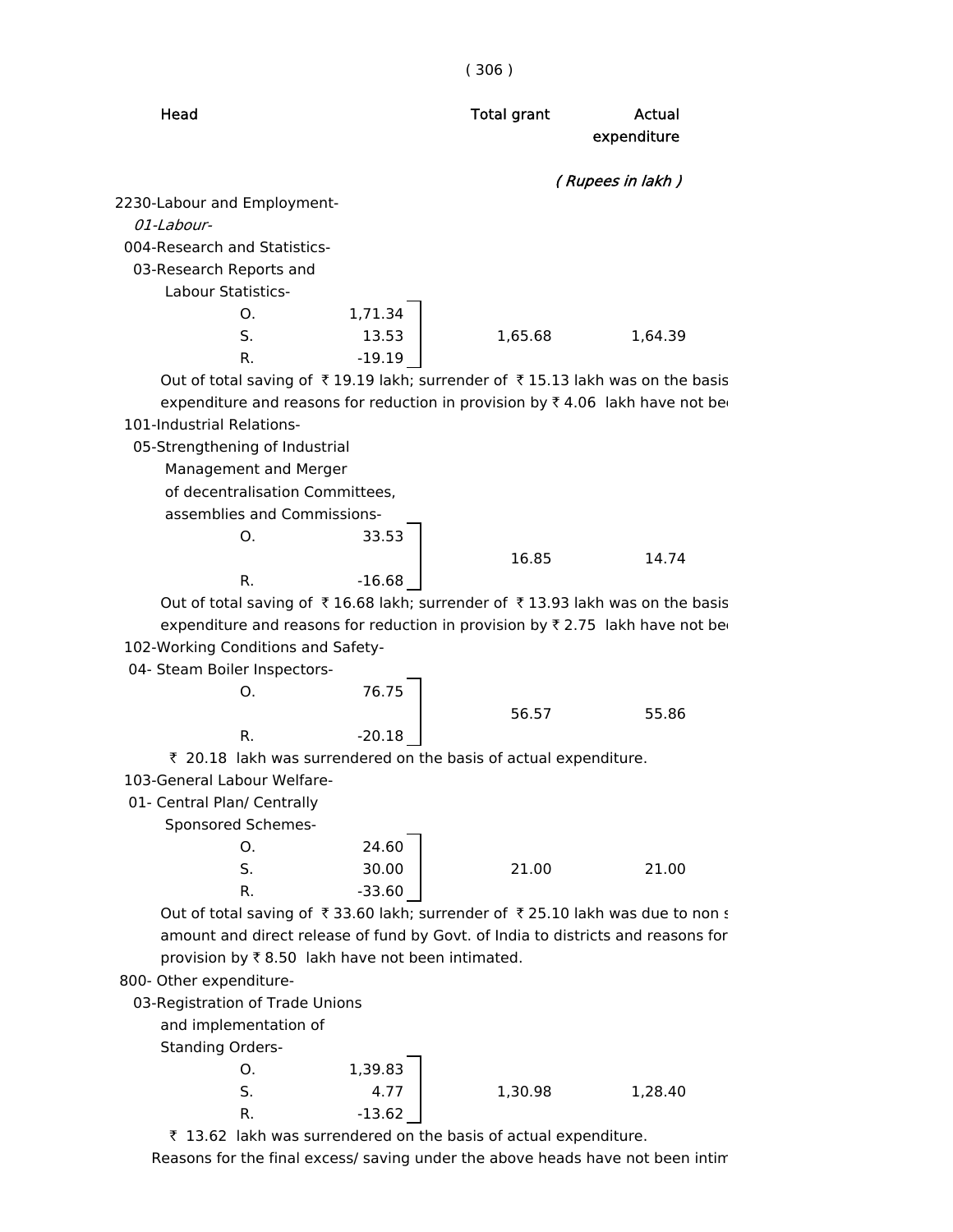( 307 )

(iv) Excess occurred under:-

| Head                                                                          |          | <b>Total grant</b> | Actual<br>expenditure |
|-------------------------------------------------------------------------------|----------|--------------------|-----------------------|
|                                                                               |          |                    | (Rupees in lakh)      |
| 2052-Secretariat-General Services-                                            |          |                    |                       |
| 800-Other Expenditure-                                                        |          |                    |                       |
| 03-Payment of Arrears-                                                        |          |                    |                       |
| Ο.                                                                            | 21,95.73 |                    |                       |
|                                                                               |          | 21,91.38           | 23,49.52              |
| R.                                                                            | $-4.35$  |                    |                       |
| ₹ 4.35 lakh was surrendered on the basis of actual expenditure.               |          |                    |                       |
| 2210-Medical and Public Health-                                               |          |                    |                       |
| 02-Urban Health Services-                                                     |          |                    |                       |
| Other systems of medicine-                                                    |          |                    |                       |
| 102-Homoeopathy-                                                              |          |                    |                       |
| 03-Employees State Insurance Scheme-                                          |          |                    |                       |
| Ο.                                                                            | 75.73    |                    |                       |
| S.                                                                            | 8.90     | 83.64              | 86.77                 |
| $R_{\odot}$                                                                   | $-0.99$  |                    |                       |
| Reasons for surrender of ₹0.99 lakh have not been intimated.                  |          |                    |                       |
| 2230-Labour and Employment-                                                   |          |                    |                       |
| 01-Labour-                                                                    |          |                    |                       |
| 001-Direction and Administration-                                             |          |                    |                       |
| 03-Establishment of Labour Commissioner-                                      |          |                    |                       |
| Ο.                                                                            | 2,89.40  |                    |                       |
| S.                                                                            | 15.60    | 2,99.50            | 3,09.73               |
| R.                                                                            | $-5.50$  |                    |                       |
| Out of net saving of ₹5.50 lakh; ₹17.25 lakh was surrendered on the basis of  |          |                    |                       |
| Reasons for augmentation in provision by ₹11.75 lakh have not been intimate   |          |                    |                       |
| 103-General Labour Welfare-                                                   |          |                    |                       |
| 08- Abolition of Child Labour-                                                |          |                    |                       |
| Ο.                                                                            | 10.00    |                    |                       |
| S.                                                                            | 5.00     | 13.42              | 33.08                 |
| R.                                                                            | $-1.58$  |                    |                       |
| ₹ 1.58 lakh was surrendered on the basis of actual expenditure by the distric |          |                    |                       |

Reasons for the final excess under the above heads have not been intimated ( J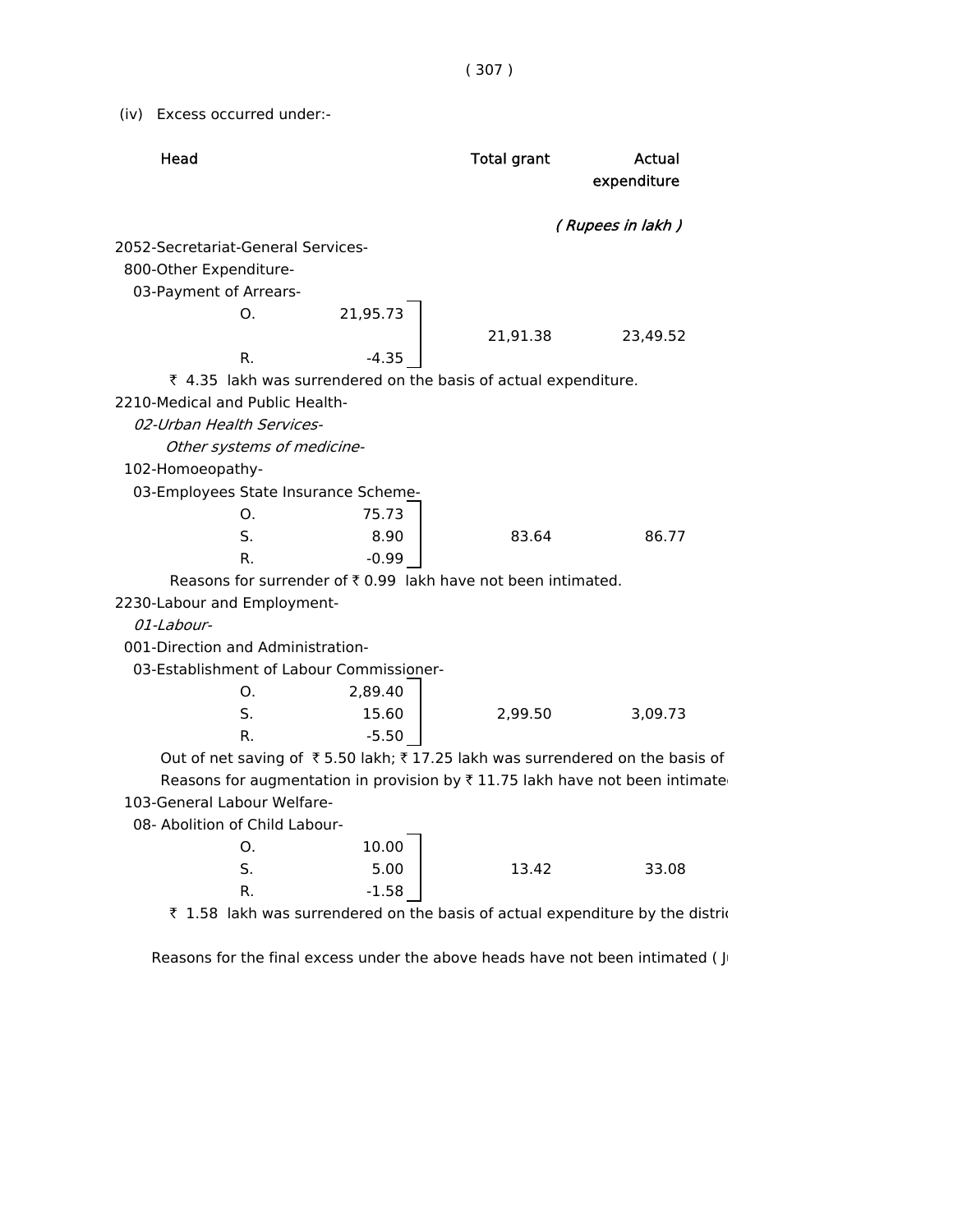Excess + Saving -

-3,05,89

4,16,85

judicious

.00 lakh

under:-

 Excess + Saving -

+3.61

reduction in

+0.02

nentation of en intimated.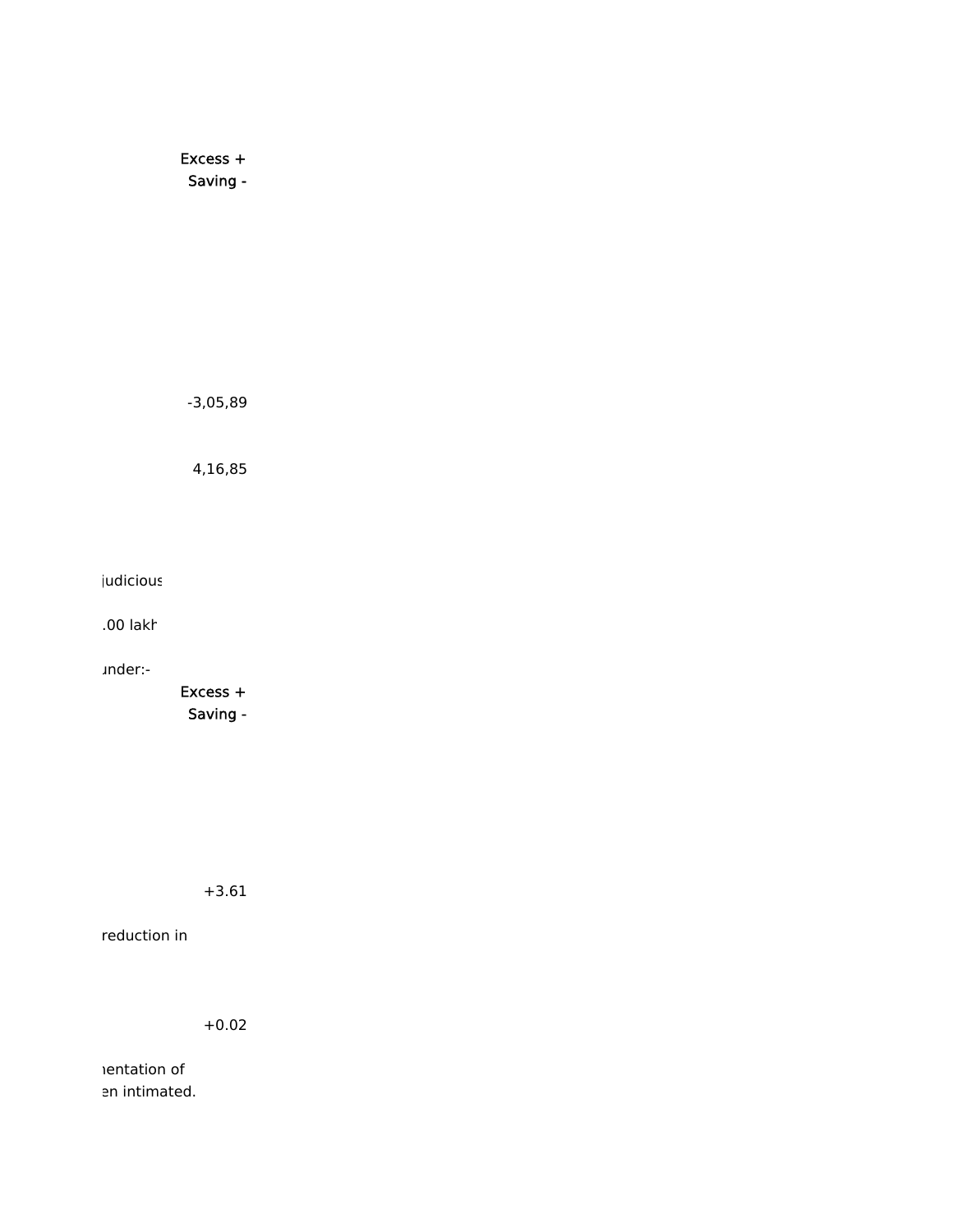Excess + Saving -

-1.29

s of actual en intimated.

#### -2.11

s of actual en intimated.

-0.71

..

sanction of r reduction in

-2.58

mated ( June 2010 )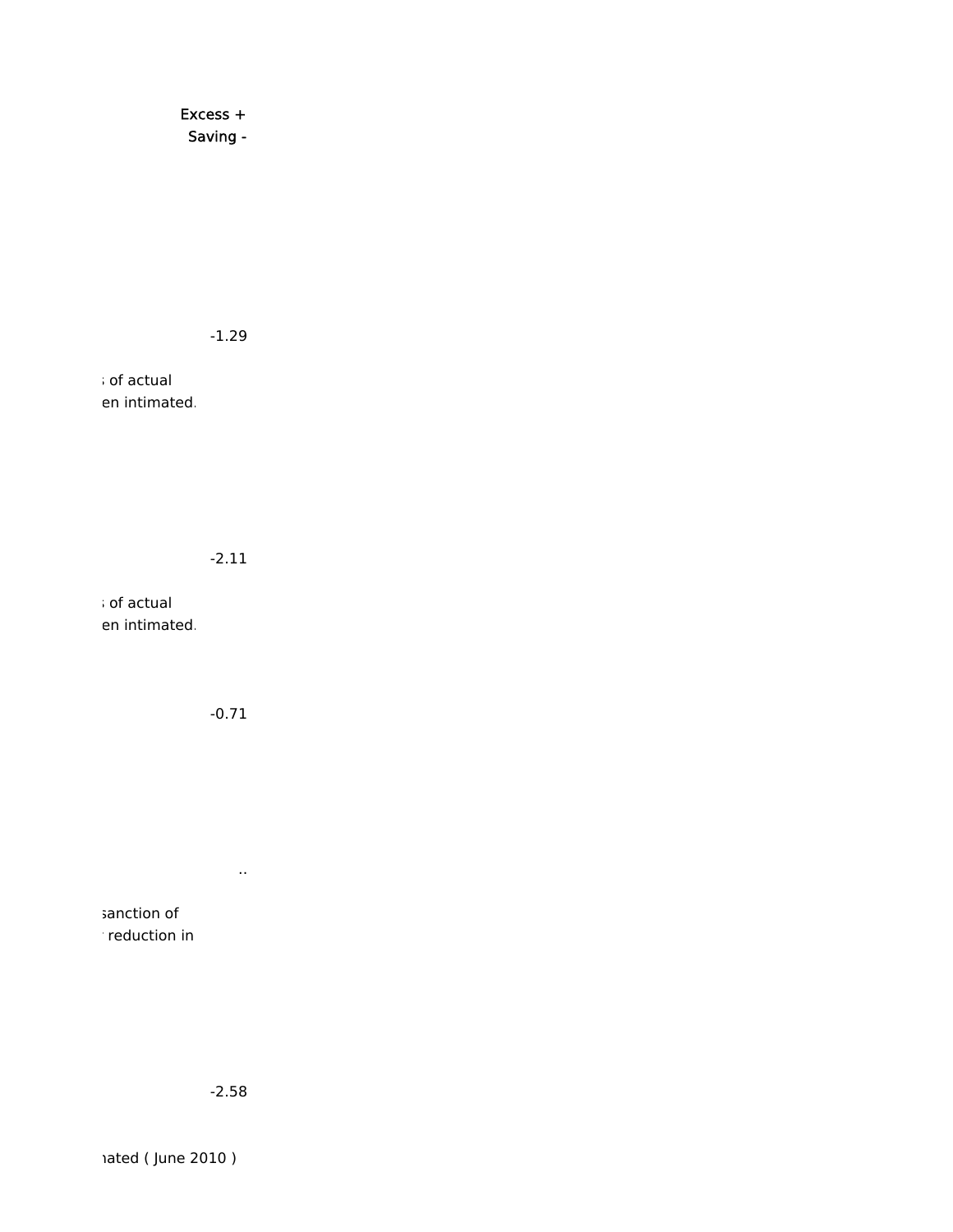Excess + Saving -

+1,58.14

+3.13

+10.23

actual expenditure d.

+19.66

ct offices

une 2010 )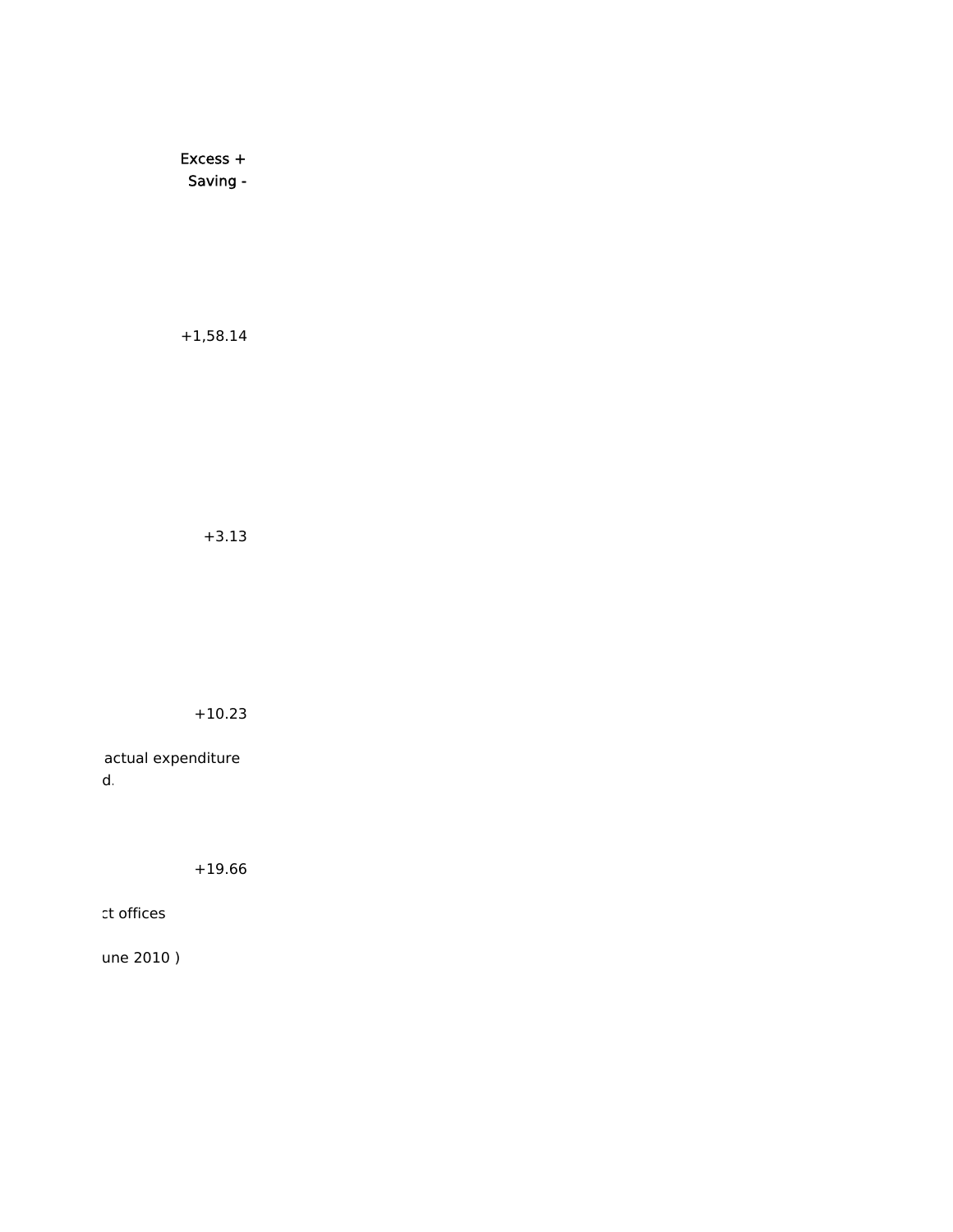#### ( 308 )

# GRANT NO. 77- LABOUR DEPARTMENT (EMPLOYMENT)

| <b>Major Heads</b>                                                                                     |                                      | <b>Total grant</b> | Actual<br>expenditure | $Excess +$<br>Saving - |
|--------------------------------------------------------------------------------------------------------|--------------------------------------|--------------------|-----------------------|------------------------|
|                                                                                                        |                                      |                    | (Rupees in thousand)  |                        |
| Revenue-                                                                                               |                                      |                    |                       |                        |
| 2052-Secretariat-General Services and                                                                  |                                      |                    |                       |                        |
| 2230-Labour and Employment                                                                             |                                      |                    |                       |                        |
| Voted-                                                                                                 |                                      |                    |                       |                        |
| Original                                                                                               | 42,07,89                             |                    |                       |                        |
| Supplementary                                                                                          | 1,19,68                              | 43,27,57           | 42,15,94              | $-1, 11, 63$           |
| Amount surrendered during the year (March 2010)                                                        |                                      |                    |                       | 1,73,86                |
| Capital-                                                                                               |                                      |                    |                       |                        |
| 4250-Capital Outlay on other Social Services                                                           |                                      |                    |                       |                        |
| Voted-                                                                                                 |                                      |                    |                       |                        |
| Original                                                                                               | $\begin{array}{c} 18,25 \end{array}$ |                    |                       |                        |
| Supplementary                                                                                          |                                      | 18,25              | 20,22                 | $+1,97$                |
| Amount surrendered during the year                                                                     |                                      |                    |                       |                        |
| <b>Notes and Comments-</b>                                                                             |                                      |                    |                       |                        |
| Revenue-                                                                                               |                                      |                    |                       |                        |
| Voted-                                                                                                 |                                      |                    |                       |                        |
| In view of the final saving of ₹1,11.63 lakh, surrender of ₹1,73.86 lakh was injudicious<br>(i)        |                                      |                    |                       |                        |
| and indicative of incorrect estimation of expenditure under the grant.                                 |                                      |                    |                       |                        |
| In view of the final saving of ₹1,11.63 lakh; the supplementary grant of ₹1,19.68 lakh<br>(ii)         |                                      |                    |                       |                        |
| obtained in February 2010 proved excessive.                                                            |                                      |                    |                       |                        |
| Saving (partly counterbalanced by excess under another head) occurred mainly under :-<br>(iii)<br>Head |                                      | <b>Total grant</b> | Actual<br>expenditure | $Excess +$<br>Saving - |
|                                                                                                        |                                      |                    | (Rupees in lakh)      |                        |
| 2230-Labour and Employment-                                                                            |                                      |                    |                       |                        |
| 02-Employment Service-                                                                                 |                                      |                    |                       |                        |
| 800-Other Expenditure-                                                                                 |                                      |                    |                       |                        |
| 05- Organisation of Special Employment                                                                 |                                      |                    |                       |                        |
| Cell in Employment Offices to provide                                                                  |                                      |                    |                       |                        |
| Employment Assistance to disabled-                                                                     |                                      |                    |                       |                        |
|                                                                                                        | 92.62                                |                    |                       |                        |
| Ο.<br>S.                                                                                               | 31.22                                | 1,18.38            | 1,11.73               | $-6.65$                |
| R.                                                                                                     | $-5.46$                              |                    |                       |                        |

Reasons for surrender of  $\bar{\tau}$  5.46 lakh and the final saving have not been intimated.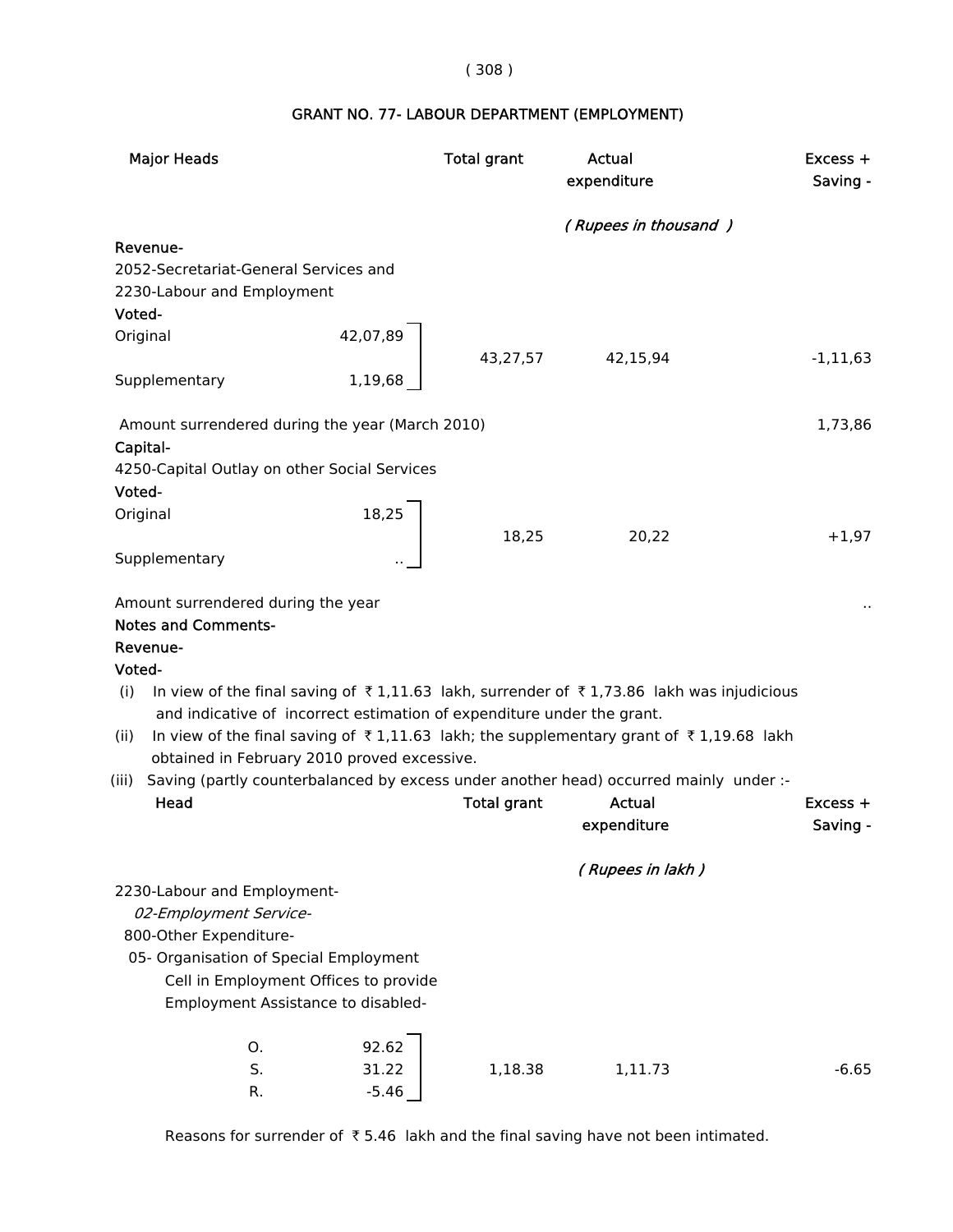( 309 )

(iv) Excess occurred under :-

| Head                              | <b>Total grant</b> | Actual<br>expenditure | $Excess +$<br>Saving - |
|-----------------------------------|--------------------|-----------------------|------------------------|
|                                   |                    | (Rupees in lakh)      |                        |
| 2230-Labour and Employment-       |                    |                       |                        |
| 02-Employment Service-            |                    |                       |                        |
| 001-Direction and Administration- |                    |                       |                        |
| 03-Employment Directorate-        |                    |                       |                        |
|                                   |                    |                       |                        |
| 4,98.39<br>Ο.                     |                    |                       |                        |
| S.<br>45.26                       | 5,07.80            | 5.99.01               | $+91.21$               |
| R.<br>$-35.85$                    |                    |                       |                        |

Out of total anticipated saving of  $\bar{\tau}$  35.85 lakh, reasons for surrender of  $\bar{\tau}$  36.35 lakh, augmentation of provision by  $\bar{\tau}$  0.50 lakh and the final excess have not been intimated.

# Capital-

#### Voted-

- (v) The actual expenditure includes O.B. Suspense clearance for the year 2007-08 amounting to ₹ 1,98,000. Thus, there is final saving of ₹ 1,090 ( ₹ 1,98,000 - ₹ 1,96,910).
- (vi) Excess (partly counterbalanced by small savings under other heads) occurred under :-

4250-Capital Outlay on Other Social Services-

203-Employment-

| 31-Employment Directorate | 3.00 | 5.04<br>$+2.04$ |
|---------------------------|------|-----------------|
|---------------------------|------|-----------------|

 Actual expenditure includes O.B. Suspense clearance for the year 2007-08 amounting to ₹ 1.98 lakh. Reasons for the remaining final excess under the above head have not been intimated.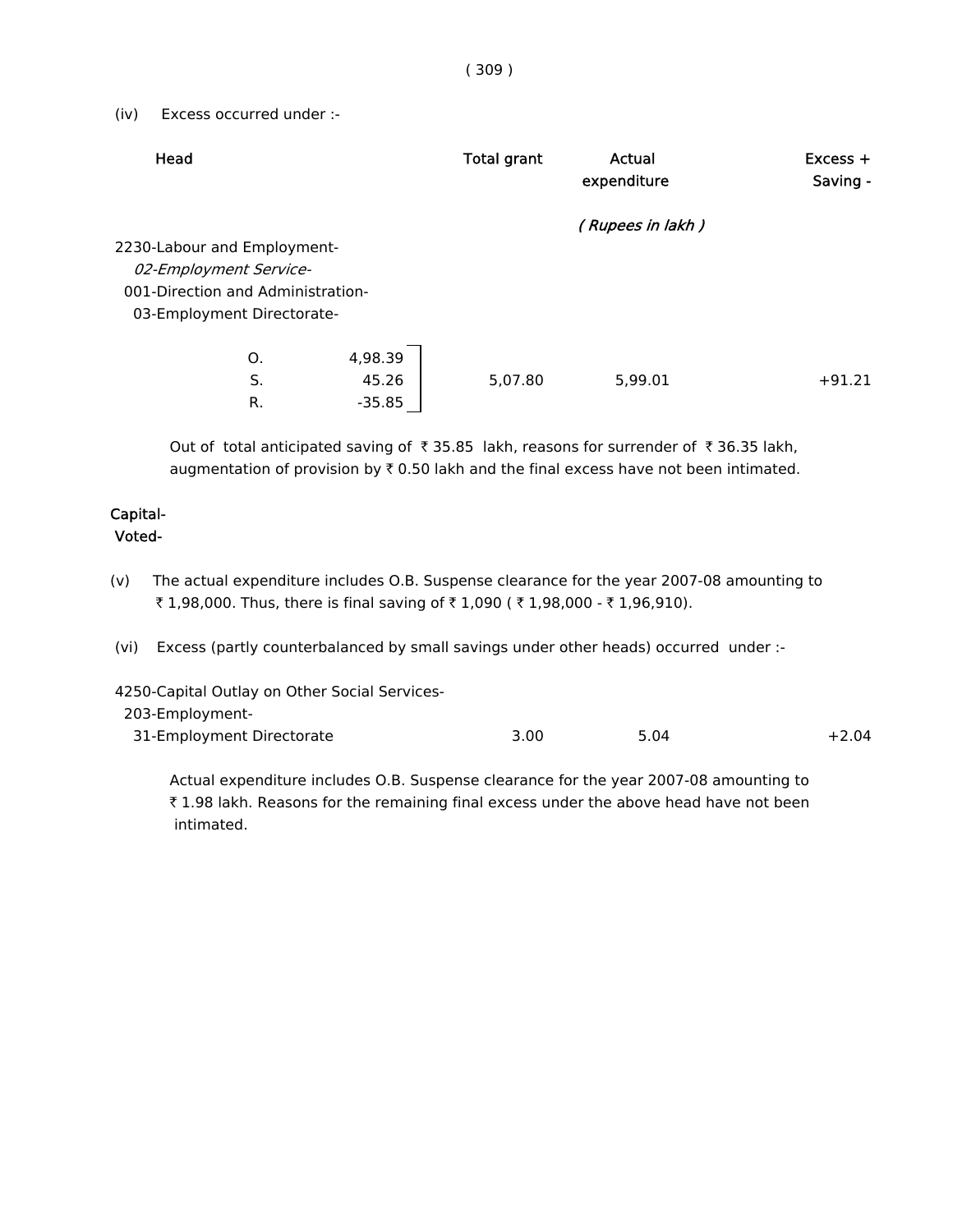#### ( 310 )

# Major Heads **Total grant** Actual Excess + expenditure Saving - ( Rupees in thousand ) Revenue- 2013-Council of Ministers, 2052-Secretariat-General Services, 2070-Other Administrative Services, 2075-Miscellaneous General Services, 2220-Information and Publicity, 2251-Secretariat-Social Services and 3451-Secretariat-Economic Services Voted- Original 3,48,88,52 3,48,88,52 3,18,15,84 -30,72,68 **Supplementary**  Amount surrendered during the year (March 2010) 29,86,32 Capital- 4059-Capital Outlay on Public Works, 4070-Capital Outlay on Other Administrative Services and 6075-Loans for Miscellaneous General Services Voted- **Original** 62,82,45 1,00,00 -61,82,45 Supplementary 62,82,45 Amount surrendered during the year (March 2010) 61,82,45 Notes and Comments- Revenue- Voted- (i) Out of the final saving of  $\bar{\tau}$  30,72.68 lakh, only a sum of  $\bar{\tau}$  29,86.32 lakh could be anticipated for surrender. (ii) Saving (partly counterbalanced by excess under other heads) occurred mainly under :- Head **Total grant** Actual Excess + expenditure Saving - ( Rupees in lakh ) 2013-Council of Ministers- 101-Salary of Ministers and Deputy Ministers- 03-Ministers,Deputy Ministers and Assembly Secretaries-

#### GRANT NO. 78-SECRETARIAT ADMINISTRATION DEPARTMENT

R.  $-53.84$ Surrender of  $\bar{\tau}$  53.84 lakh was on the basis of actual expenditure.

O. 83.48

29.64 31.72 +2.08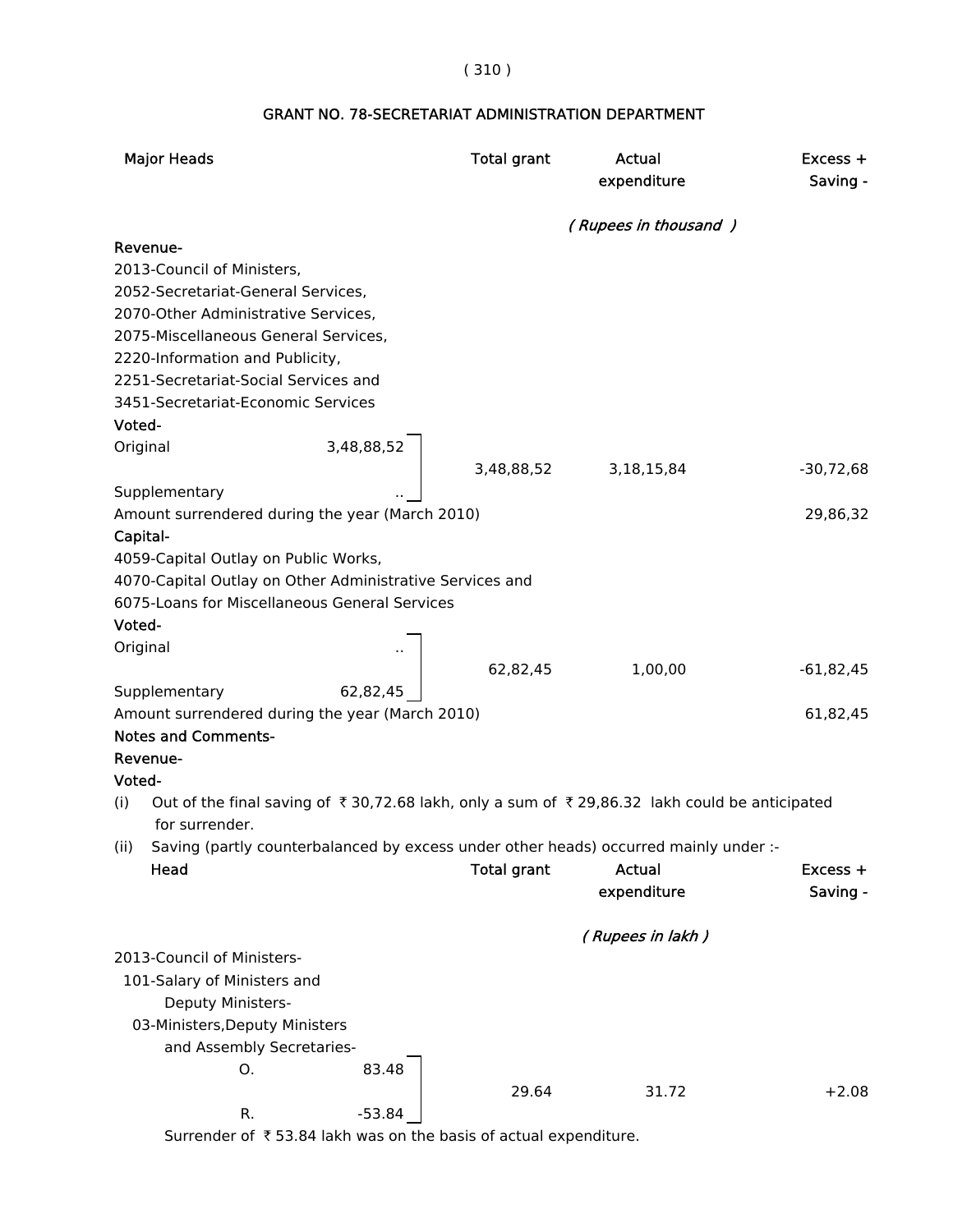| Head                                                                                         | <b>Total grant</b> | Actual<br>expenditure | $Excess +$<br>Saving - |
|----------------------------------------------------------------------------------------------|--------------------|-----------------------|------------------------|
|                                                                                              |                    | (Rupees in lakh)      |                        |
| 04-Amount of Income-Tax due to                                                               |                    |                       |                        |
| Government of India to be borne                                                              |                    |                       |                        |
| by State Government-                                                                         |                    |                       |                        |
| 25.00<br>O.                                                                                  |                    |                       |                        |
|                                                                                              | 3.88               | 3.87                  | $-0.01$                |
| R.<br>$-21.12$                                                                               |                    |                       |                        |
| Surrender of ₹21.12 lakh was on the basis of actual expenditure.                             |                    |                       |                        |
| 102-Sumptuary and Other Allowances-                                                          |                    |                       |                        |
| 03-Allowances of Ministers and                                                               |                    |                       |                        |
| Deputy Ministers -                                                                           |                    |                       |                        |
| 5,00.40<br>0.                                                                                |                    |                       |                        |
|                                                                                              | 2,04.12            | 2,11.65               | $+7.53$                |
| $-2,96.28$<br>R.                                                                             |                    |                       |                        |
| Out of total saving of ₹2,96.28 lakh, reasons for reduction in provision by ₹2,61.00 lakh    |                    |                       |                        |
| have not been intimated. Surrender of ₹35.28 lakh was on the basis of actual expenditure.    |                    |                       |                        |
| 108-Tour Expenses-                                                                           |                    |                       |                        |
| 03-Tour Expenses of Ministers<br>and Deputy Ministers-                                       |                    |                       |                        |
| 6,00.00<br>O.                                                                                |                    |                       |                        |
|                                                                                              | 4,50.51            | 4,49.79               | $-0.72$                |
| $-1,49.49$<br>R.                                                                             |                    |                       |                        |
| Surrender of ₹1,49.49 lakh was due to economy measures.                                      |                    |                       |                        |
| 800-Other expenditure-                                                                       |                    |                       |                        |
| 03-Miscellaneous expenditure of                                                              |                    |                       |                        |
| Ministers and Deputy Ministers-                                                              |                    |                       |                        |
| 2,65.01<br>O.                                                                                |                    |                       |                        |
|                                                                                              | 50.05              | 52.38                 | $+2.33$                |
| $-2,14.96$<br>R.                                                                             |                    |                       |                        |
| Out of total saving of ₹2,14.96 lakh, reasons for reduction in provision by ₹1,61.70 lakh    |                    |                       |                        |
| have not been intimated. Surrender of ₹53.26 lakh was due to economy measures and on         |                    |                       |                        |
| the basis of actual expenditure.                                                             |                    |                       |                        |
| During 2006-07, 2007-08 and 2008-09 also, there was a saving of ₹1,14.92 lakh (53 percent    |                    |                       |                        |
| of the provision), ₹1,11.89 lakh (52 percent of the provision) and ₹1,28.90 lakh (60 percent |                    |                       |                        |
| of the provision) respectively under this head.                                              |                    |                       |                        |
| 2052-Secretariat- General Services-                                                          |                    |                       |                        |
| 090-Secretariat-                                                                             |                    |                       |                        |
| 04-Development and Extension of                                                              |                    |                       |                        |
| Secretariat Script Centre and library-                                                       |                    |                       |                        |
| 48.00<br>0.                                                                                  |                    |                       |                        |
|                                                                                              | 15.77              | 19.04                 | $+3.27$                |
| R.<br>$-32.23$                                                                               |                    |                       |                        |
| Surrender of ₹32.23 lakh was on the basis of actual expenditure.                             |                    |                       |                        |

( 311 )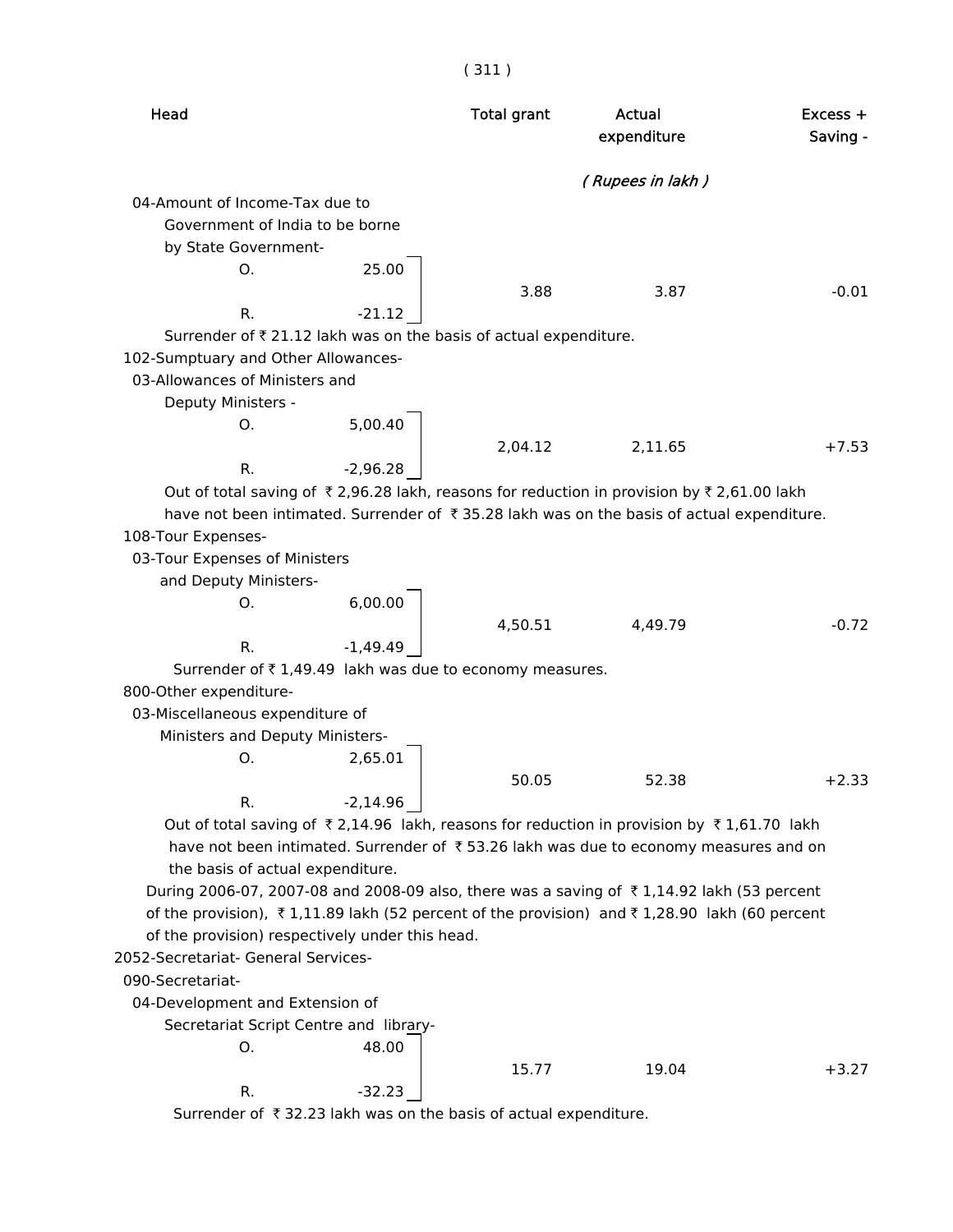| Head                                                 |                        | <b>Total grant</b>                                                | Actual<br>expenditure                                                                      | $Excess +$<br>Saving - |
|------------------------------------------------------|------------------------|-------------------------------------------------------------------|--------------------------------------------------------------------------------------------|------------------------|
|                                                      |                        |                                                                   | (Rupees in lakh)                                                                           |                        |
| 07-Modernisation of Secretariat-                     |                        |                                                                   |                                                                                            |                        |
| O.                                                   | 8,81.00                |                                                                   |                                                                                            |                        |
|                                                      |                        | 2,29.30                                                           | 2,17.83                                                                                    | $-11.47$               |
| R.                                                   | $-6,51.70$             |                                                                   |                                                                                            |                        |
|                                                      |                        | ₹ 6,51.70 lakh was surrendered due to non-purchase of equipments. |                                                                                            |                        |
| 11-Purchase of Computer, Laptop and                  |                        |                                                                   |                                                                                            |                        |
| related equipments in secretariat under              |                        |                                                                   |                                                                                            |                        |
| E-governance Scheme-                                 |                        |                                                                   |                                                                                            |                        |
| Ο.                                                   | 6,00.00                |                                                                   |                                                                                            |                        |
|                                                      |                        | 4,85.97                                                           | 4,91.96                                                                                    | $+5.99$                |
| R.                                                   | $-1,14.03$             |                                                                   |                                                                                            |                        |
|                                                      |                        | ₹1,14.03 lakh was surrendered due to non-purchase of computere.   |                                                                                            |                        |
| 800-Other Expenditure-                               |                        |                                                                   |                                                                                            |                        |
| 03-Payment of Arrears-                               |                        |                                                                   |                                                                                            |                        |
| O.                                                   | 41,07.63               |                                                                   |                                                                                            |                        |
|                                                      |                        | 40,41.33                                                          | 35,07.65                                                                                   | $-5,33.68$             |
| R.                                                   | $-66.30$               |                                                                   |                                                                                            |                        |
|                                                      |                        |                                                                   | Out of total saving of ₹66.30 lakh, reasons for reduction in provision by ₹50.00 lakh have |                        |
|                                                      |                        |                                                                   | not been intimated. Surrender of ₹16.30 lakh was on the basis of actual expenditure.       |                        |
| 2070-Other Administrative Services-                  |                        |                                                                   |                                                                                            |                        |
| 003-Training-                                        |                        |                                                                   |                                                                                            |                        |
| 04-Secretariat Training and                          |                        |                                                                   |                                                                                            |                        |
|                                                      |                        |                                                                   |                                                                                            |                        |
| Management Institute-                                |                        |                                                                   |                                                                                            |                        |
| O.                                                   | 1,88.33                |                                                                   |                                                                                            |                        |
|                                                      |                        | 1,57.43                                                           | 1,61.40                                                                                    | $+3.97$                |
| R.                                                   | $-30.90$               |                                                                   |                                                                                            |                        |
|                                                      |                        |                                                                   | Surrender of ₹30.90 lakh was mainly due to economy measures, posts remaining vacant,       |                        |
| non reciept of sanctions for drawal of advances etc. |                        |                                                                   |                                                                                            |                        |
|                                                      |                        |                                                                   |                                                                                            |                        |
| 2251-Secretariat- Social Services-                   |                        |                                                                   |                                                                                            |                        |
| 090-Secretariat-                                     |                        |                                                                   |                                                                                            |                        |
| 03-Secretariat-                                      |                        |                                                                   |                                                                                            |                        |
| 0.                                                   | $42,06.49$<br>-4,50.75 |                                                                   |                                                                                            |                        |
|                                                      |                        | 37,55.74                                                          | 37,78.21                                                                                   | $+22.47$               |
| R.                                                   |                        |                                                                   |                                                                                            |                        |
|                                                      |                        |                                                                   | Surrender of ₹4,50.75 lakh was mainly due to posts remaining vacant, economy measures      |                        |
| etc.                                                 |                        |                                                                   |                                                                                            |                        |
| 04-Programme Implementation                          |                        |                                                                   |                                                                                            |                        |
| Department-                                          |                        |                                                                   |                                                                                            |                        |
| O.                                                   | 24.75                  |                                                                   |                                                                                            |                        |
|                                                      |                        | 17.60                                                             | 15.37                                                                                      | $-2.23$                |
| R.                                                   | $-7.15$                |                                                                   |                                                                                            |                        |
|                                                      |                        |                                                                   | Surrender of ₹7.15 lakh was mainly due to actual expenditure, economy measures etc.        |                        |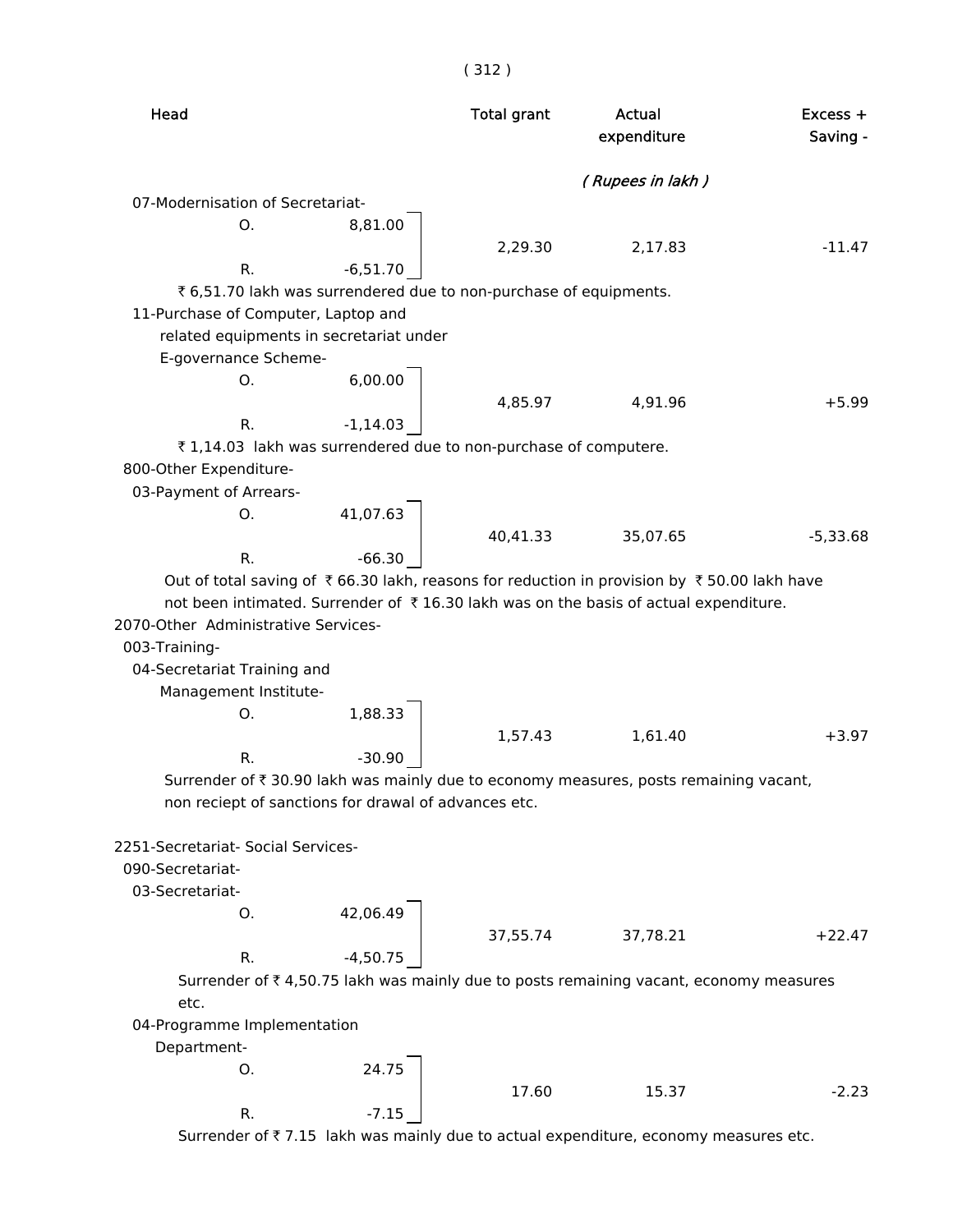| Head                                            |                                                         | <b>Total grant</b> | Actual<br>expenditure                                                                                                                                                                                  | $Excess +$<br>Saving - |
|-------------------------------------------------|---------------------------------------------------------|--------------------|--------------------------------------------------------------------------------------------------------------------------------------------------------------------------------------------------------|------------------------|
| 3451-Secretariat- Economic Services-            |                                                         |                    | (Rupees in lakh)                                                                                                                                                                                       |                        |
| 090-Secretariat-                                |                                                         |                    |                                                                                                                                                                                                        |                        |
| 03-Secretariat-                                 |                                                         |                    |                                                                                                                                                                                                        |                        |
| O.                                              | 48,83.27                                                |                    |                                                                                                                                                                                                        |                        |
|                                                 |                                                         | 39,87.93           | 39,85.87                                                                                                                                                                                               | $-2.06$                |
| R.                                              | $-8,95.34$                                              |                    |                                                                                                                                                                                                        |                        |
|                                                 |                                                         |                    | Out of total saving of ₹8,95.34 lakh, surrender of ₹5,95.34 lakh was mainly due to non-drawal                                                                                                          |                        |
|                                                 |                                                         |                    | of pay arrear, economy measures, on the basis of actual expenditure etc. Reasons for reduction                                                                                                         |                        |
|                                                 | in provision by ₹ 3,00.00 lakh have not been intimated. |                    |                                                                                                                                                                                                        |                        |
|                                                 |                                                         |                    | Reasons for the final saving/excess under the above heads have not been intimated (June 2010).                                                                                                         |                        |
| Excess occurred under :-<br>(iii)               |                                                         |                    |                                                                                                                                                                                                        |                        |
| 2013-Council of Ministers-                      |                                                         |                    |                                                                                                                                                                                                        |                        |
| 104-Entertainment and Hospitality Expenses-     |                                                         |                    |                                                                                                                                                                                                        |                        |
| 03-Entertainment and Hospitality Expenses-      |                                                         |                    |                                                                                                                                                                                                        |                        |
| Ο.                                              | 1,50.00                                                 |                    |                                                                                                                                                                                                        |                        |
|                                                 |                                                         | 2,44.37            | 2,41.09                                                                                                                                                                                                | $-3.28$                |
| $R_{\cdot}$                                     | 94.37                                                   |                    |                                                                                                                                                                                                        |                        |
|                                                 |                                                         |                    | Out of net augmentation of $\bar{\tau}$ 94.37 lakh, reasons for augmentation of provision by $\bar{\tau}$ 1,00.00 lakh<br>have not been intimated. ₹5.63 lakh was surrendered due to economy measures. |                        |
| 105-Discretionary grant by Ministers-           |                                                         |                    |                                                                                                                                                                                                        |                        |
| 03-Discretionary grant by Chief Minister-       |                                                         |                    |                                                                                                                                                                                                        |                        |
| O.                                              | 20,00.00                                                |                    |                                                                                                                                                                                                        |                        |
|                                                 |                                                         | 22,52.09           | 22,41.74                                                                                                                                                                                               | $-10.35$               |
| R.                                              | 2,52.09                                                 |                    |                                                                                                                                                                                                        |                        |
|                                                 |                                                         |                    | Out of net augmentation of $\overline{x}$ 2,52.09 lakh, reasons for augmentation of provision by $\overline{x}$ 2,61.00 lakh                                                                           |                        |
|                                                 |                                                         |                    | have not been intimated. ₹ 8.91 lakh was surrendered on the basis of actual expenditure.                                                                                                               |                        |
| 2052-Secretariat- General Services-             |                                                         |                    |                                                                                                                                                                                                        |                        |
| 090-Secretariat-                                |                                                         |                    |                                                                                                                                                                                                        |                        |
| 03-Secretariat-                                 |                                                         |                    |                                                                                                                                                                                                        |                        |
| O.                                              | 1,62,99.16                                              |                    |                                                                                                                                                                                                        |                        |
|                                                 |                                                         | 1,58,91.33         | 1,63,21.12                                                                                                                                                                                             | $+4,29.79$             |
| R.                                              | $-4,07.83$                                              |                    |                                                                                                                                                                                                        |                        |
|                                                 |                                                         |                    | Out of net saving of ₹4,07.83 lakh, surrender of ₹7,57.83 lakh was mainly due to posts                                                                                                                 |                        |
|                                                 |                                                         |                    | remaining vacant, non-purchase of vehicles, non-implementation of smart card scheme, actual                                                                                                            |                        |
|                                                 |                                                         |                    | expenditure etc. Reasons for augmentation in provision by $\bar{\tau}$ 3,50.00 lakh have not been intimated                                                                                            |                        |
|                                                 |                                                         |                    | Reasons for the final excess/saving under the above heads have not been intimated (June 2010).                                                                                                         |                        |
| 2220-Information and Publicity-                 |                                                         |                    |                                                                                                                                                                                                        |                        |
| 60-Others-                                      |                                                         |                    |                                                                                                                                                                                                        |                        |
| 800-Other expenditure-                          |                                                         |                    |                                                                                                                                                                                                        |                        |
| 03-Expenditure related to Government functions- |                                                         |                    |                                                                                                                                                                                                        |                        |
| 0.                                              | 12.00                                                   |                    |                                                                                                                                                                                                        |                        |
|                                                 |                                                         | 71.14              | 71.14                                                                                                                                                                                                  |                        |
| R.                                              | 59.14                                                   |                    |                                                                                                                                                                                                        |                        |

( 313 )

Out of net augmentation of  $\bar{\tau}$  59.14 lakh, reasons for augmentation of provision by  $\bar{\tau}$ 61.70 lakh have not been intimated.  $\bar{\tau}$  2.56 lakh was surrendered on the basis of actual expenditure.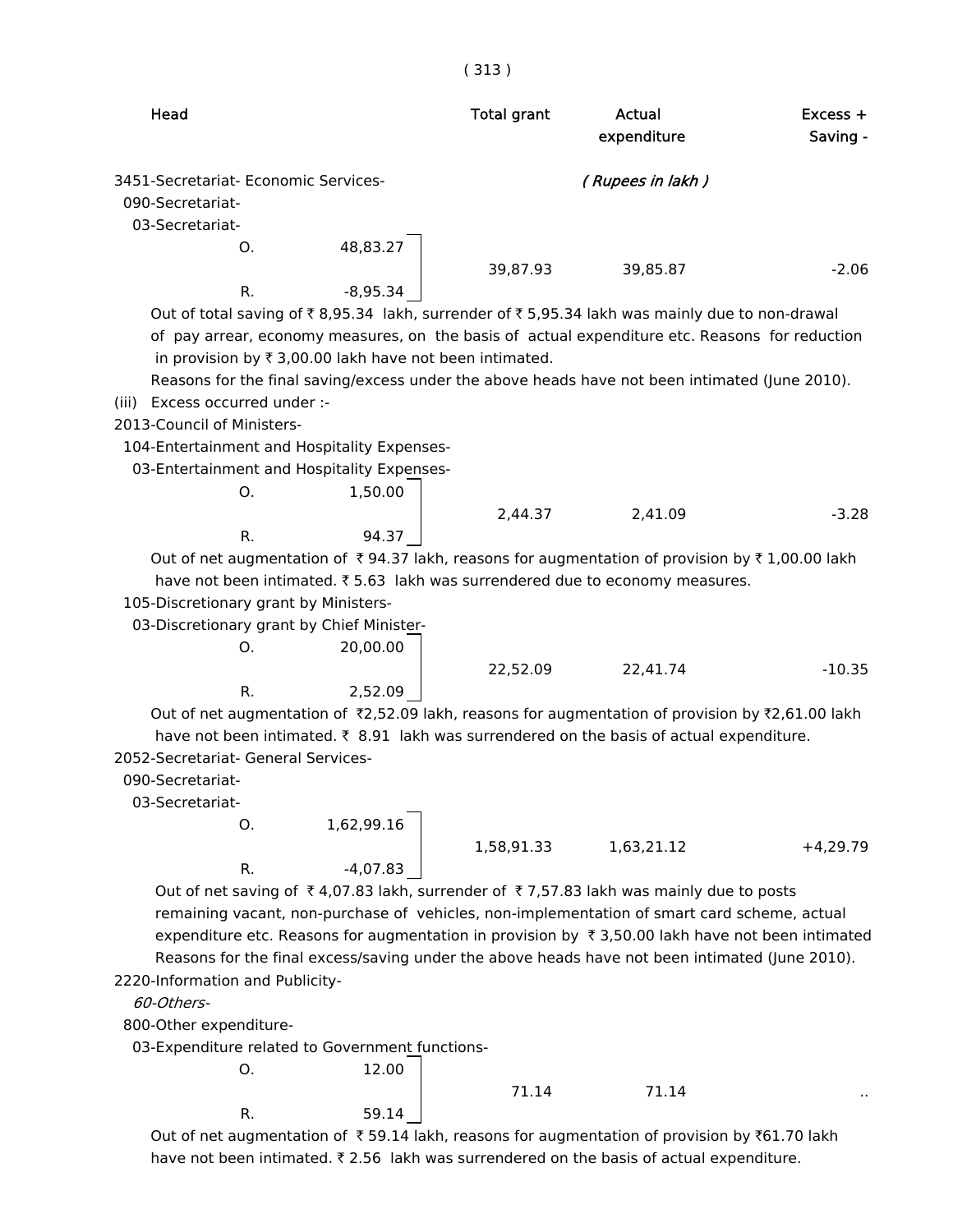# Capital-

Voted-

- (iv) In view of the final saving of  $\bar{\tau}$  61,82.45 lakh, the supplementary grant of  $\bar{\tau}$  61,82.45 lakh obtained in August 2009 proved unnecessary.
- (v) Saving occurred mainly under :- Head **Total grant** Actual Excess + expenditure Saving - ( Rupees in lakh ) 4059-Capital Outlay on Public Works- 80-General- 800-Other Expenditure- 04-Establishment of C.C.T.V./Surveillance Camera and related equipments in Secretariat-S. 4,30.62 .. .. .. R.  $-4,30.62$

₹ 4,30.62 lakh was surrendered due to non-fulfillment of certain formalities related to establishment of C.C.T.V./Surveillance Camera and related equipments.

4070-Capital Outlay on Other Administrative Services-

800-Other Expenditure-

03-Modernisation of security arrangements

of Secretariat-

S. 57,51.83 R. -57,51.83

 ` 57,51.83 lakh was surrendered due to non-fulfillment of certain formalities related to purchase of security equipments.

.. .. ..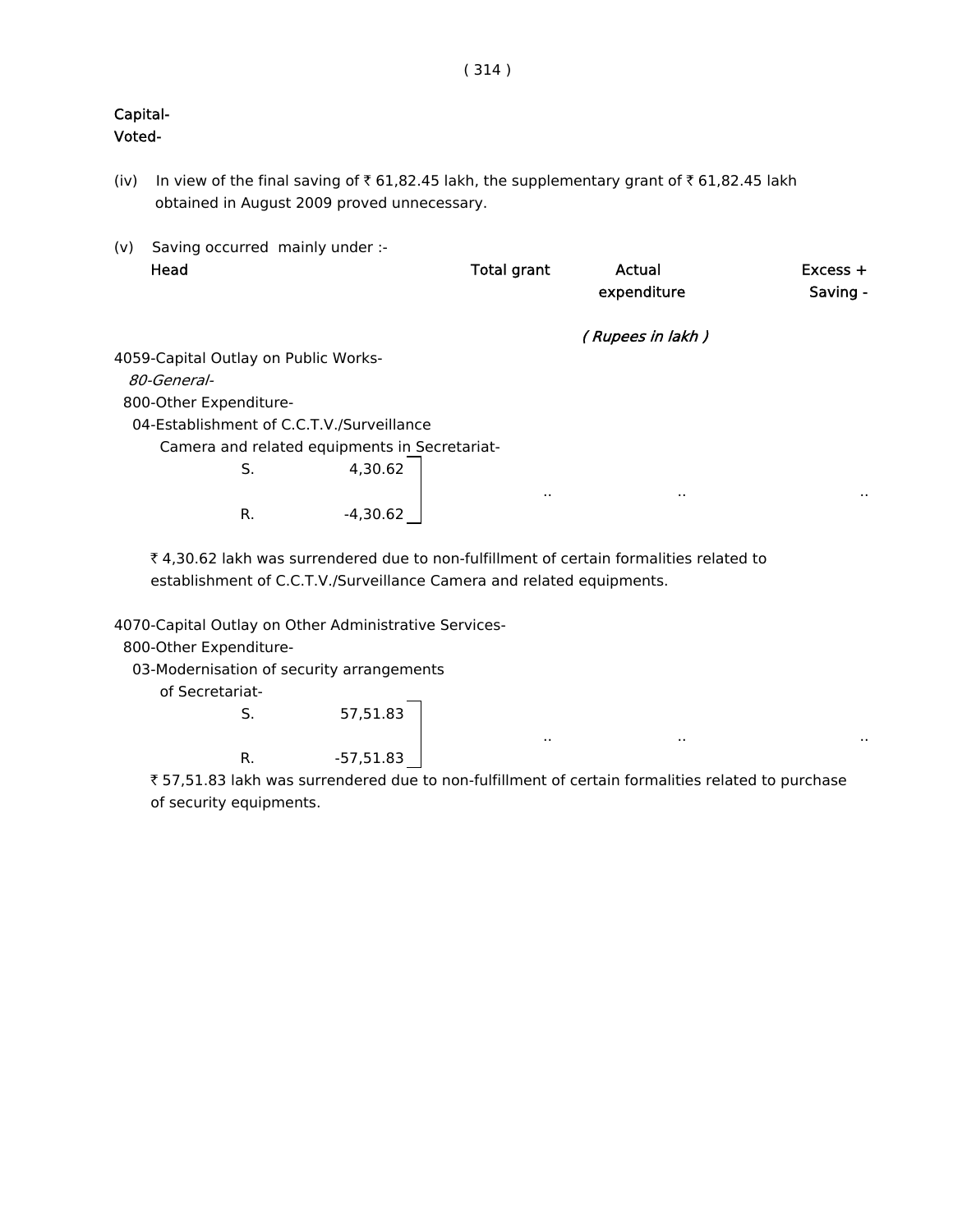## ( 315 )

#### GRANT NO.79-SOCIAL WELFARE DEPARTMENT (WELFARE OF THE HANDICAPPED AND BACKWARD CLASSES)

| <b>Major Heads</b>                                                                                                                                                                                                                                                                                                                                                                                                                                                | <b>Total grant</b> | Actual<br>expenditure        | Excess +<br>Saving -   |
|-------------------------------------------------------------------------------------------------------------------------------------------------------------------------------------------------------------------------------------------------------------------------------------------------------------------------------------------------------------------------------------------------------------------------------------------------------------------|--------------------|------------------------------|------------------------|
|                                                                                                                                                                                                                                                                                                                                                                                                                                                                   |                    | (Rupees in thousand)         |                        |
| Revenue-<br>2052-Secretariat-General Services,<br>2225- Welfare of Scheduled Castes,<br>Scheduled Tribes and Other<br>Backward Classes and<br>2235- Social Security and Welfare<br>Voted-<br>13, 12, 38, 76<br>Original                                                                                                                                                                                                                                           |                    |                              |                        |
| Supplementary<br>1,21,08,96<br>Amount surrendered during the year                                                                                                                                                                                                                                                                                                                                                                                                 | 14,33,47,72        | 14,27,94,43                  | $-5,53,29$             |
| Capital-<br>4225- Capital Outlay on Welfare of<br>Scheduled Castes, Scheduled<br>Tribes and Other Backward classes,<br>4235- Capital Outlay on Social Security<br>and Welfare and<br>6235- Loans for Social Security<br>and Welfare<br>Voted-<br>1,02,60,02<br>Original<br>Supplementary<br>11,45,12                                                                                                                                                              | 1,14,05,14         | 1,09,28,12                   | $-4,77,02$             |
| Amount surrendered during the year<br><b>Notes and Comments-</b><br>Revenue-<br>Voted-<br>Out of the final saving of $\bar{\tau}$ 5,53.29 lakh; no amount could be anticipated for surrender.<br>(i)<br>In view of the final saving of ₹5,53.29 lakh, the supplementary grant of ₹1,02,12.04 lakh<br>(ii)<br>obtained in February 2010 proved excessive.<br>Saving (partly counterbalanced by excess under other heads) occurred mainly under :-<br>(iii)<br>Head | <b>Total grant</b> | <b>Actual</b><br>expenditure | $Excess +$<br>Saving - |
|                                                                                                                                                                                                                                                                                                                                                                                                                                                                   |                    | (Rupees in lakh)             |                        |
| 2052-Secretariat-General Services-<br>800-Other Expenditure-                                                                                                                                                                                                                                                                                                                                                                                                      |                    |                              |                        |
| 03-Payment of Arrears                                                                                                                                                                                                                                                                                                                                                                                                                                             | 3,11.28            | 2,56.90                      | $-54.38$               |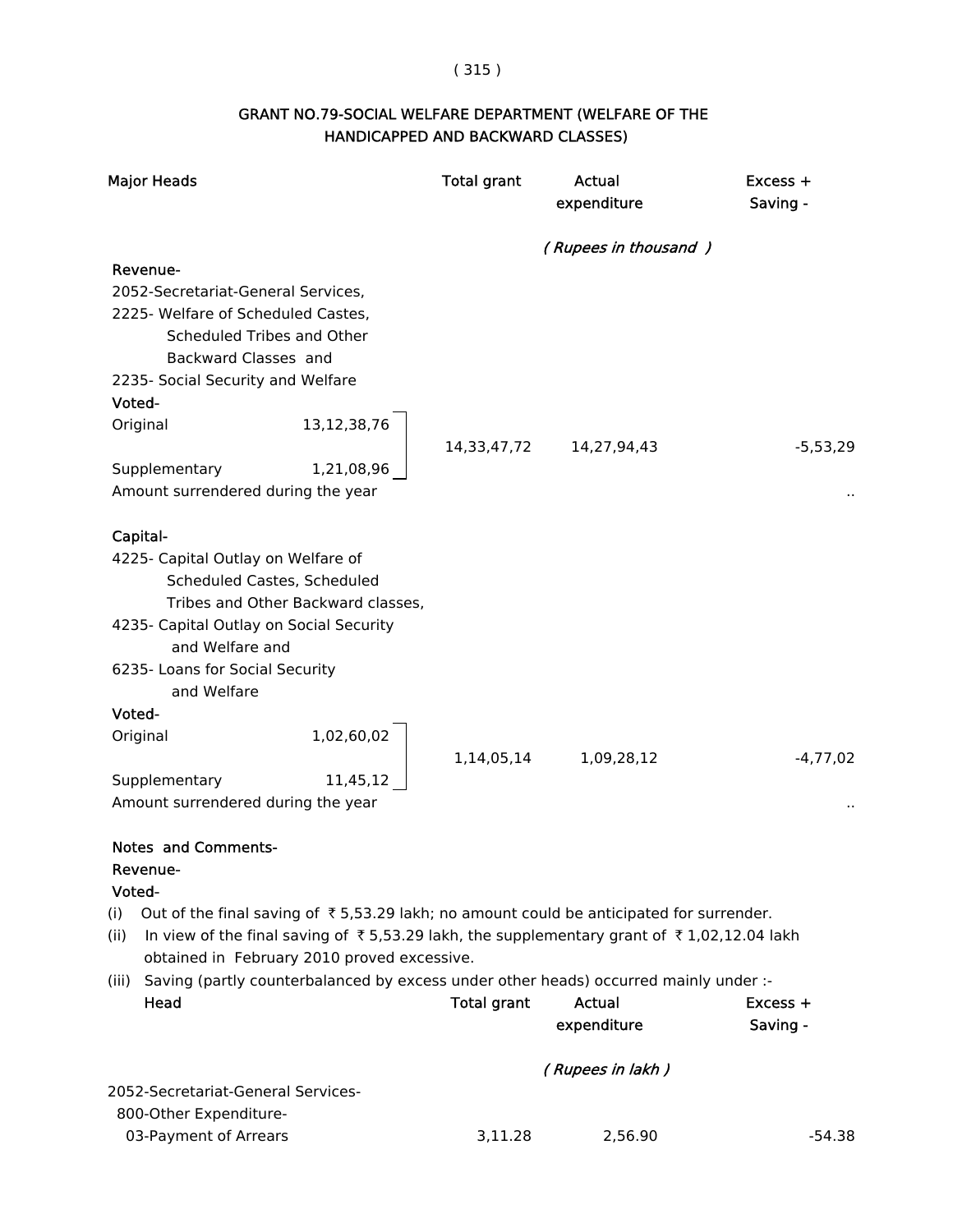| Head                                                                                          | <b>Total grant</b> | Actual<br>expenditure | Excess +<br>Saving - |
|-----------------------------------------------------------------------------------------------|--------------------|-----------------------|----------------------|
|                                                                                               |                    | (Rupees in lakh)      |                      |
| 2235-Social Security and Welfare-                                                             |                    |                       |                      |
| 02-Social Welfare-                                                                            |                    |                       |                      |
| 101-Welfare of handicapped-                                                                   |                    |                       |                      |
| 03-Establishment of Headquarter                                                               |                    |                       |                      |
| Divisional/ District Offices-                                                                 |                    |                       |                      |
| Ο.                                                                                            | 5,43.42            |                       |                      |
|                                                                                               | 5,46.30            | 4,35.43               | $-1,10.87$           |
| R.                                                                                            | 2.88               |                       |                      |
| Reasons for augmentation of provision by $\bar{\tau}$ 2.88 lakh have not been intimated.      |                    |                       |                      |
| 04-Dependant Workshops and Training centers                                                   |                    |                       |                      |
| for different types of handicapped-                                                           |                    |                       |                      |
| Ο.                                                                                            | 2,07.27            |                       |                      |
|                                                                                               | 2,00.07            | 1,17.41               | $-82.66$             |
| R.                                                                                            | $-7.20$            |                       |                      |
| Reasons for reduction in provision by $\overline{\tau}$ 7.20 lakh have not been intimated.    |                    |                       |                      |
| 14-Operation of Government Schools/Hostels                                                    |                    |                       |                      |
| for different types of handicapped-                                                           |                    |                       |                      |
| Ο.                                                                                            | 6,96.45<br>7,03.65 | 4,10.01               | $-2,93.64$           |
| R.                                                                                            | 7.20               |                       |                      |
| Reasons for augmentation of provision by $\overline{\tau}$ 7.20 lakh have not been intimated. |                    |                       |                      |
| 15-Establishment of Commissioner                                                              |                    |                       |                      |
| Office for handicapped persons                                                                | 30.87              | 17.82                 | $-13.05$             |
| 16-Braille Incentive Scheme                                                                   | 11.85              | 0.18                  | $-11.67$             |
| 22-Establishment of Braille                                                                   |                    |                       |                      |
| Press in Lucknow                                                                              | 18.37              | 0.19                  | $-18.18$             |
| 30-Dr. Shakuntala Mishra                                                                      |                    |                       |                      |
| Uttar Pradesh Handicaped University-                                                          |                    |                       |                      |
| 0.                                                                                            | 18,12.56           |                       |                      |
|                                                                                               | 13,00.72           | 87.24                 | $-12, 13.48$         |
| R.                                                                                            | $-5,11.84$         |                       |                      |
| Reasons for reduction in provision by $\overline{\tau}$ 5,11.84 lakh have not been intimated. |                    |                       |                      |
| 31-Operation of Bachpan,                                                                      |                    |                       |                      |
| Nursery Schools-                                                                              |                    |                       |                      |
| S.                                                                                            | 96.92<br>96.92     | 23.35                 | $-73.57$             |
| 107-Assistance to Voluntary Organisations-                                                    |                    |                       |                      |
| 03-Assistance to Voluntary Organisations and Institutions                                     |                    |                       |                      |
| for Welfare of different Kinds of handicapped-                                                |                    |                       |                      |
| Ο.                                                                                            | 50.00              |                       |                      |
|                                                                                               | 39.62              | 26.14                 | $-13.48$             |
| R.                                                                                            | $-10.38$           |                       |                      |
| Reasons for reduction in provision by ₹ 10.38 lakh have not been intimated.                   |                    |                       |                      |

( 316 )

Reasons for the final saving under the above heads have not been intimated (June 2010).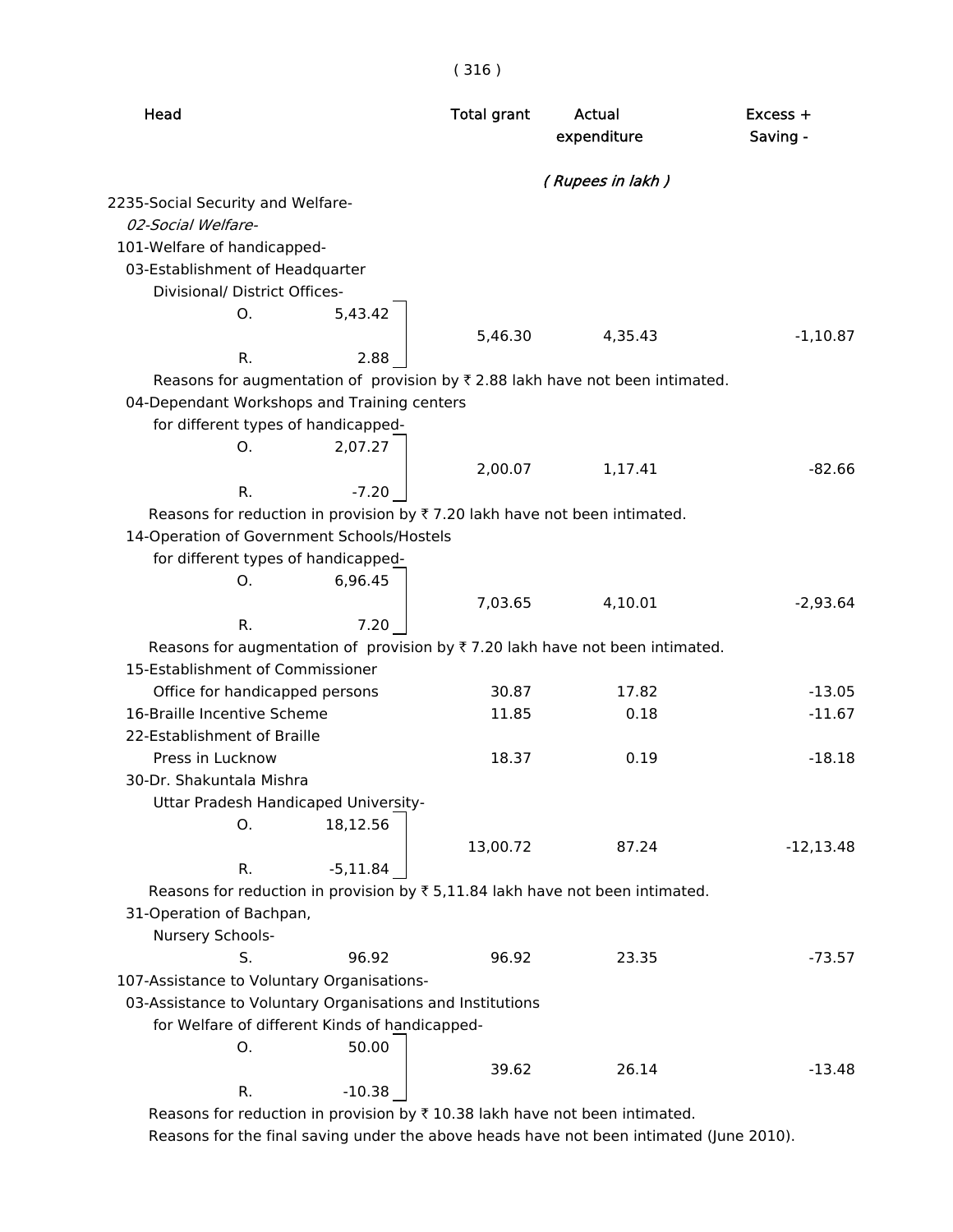( 317 )

(iv) Excess occurred under :-

| Head                                                                                            | <b>Total grant</b> | Actual<br>expenditure | $Excess +$<br>Saving - |
|-------------------------------------------------------------------------------------------------|--------------------|-----------------------|------------------------|
|                                                                                                 |                    | (Rupees in lakh)      |                        |
| 2225-Welfare of Scheduled Castes,                                                               |                    |                       |                        |
| Scheduled Tribes and Other                                                                      |                    |                       |                        |
| <b>Backward Classes-</b>                                                                        |                    |                       |                        |
| 03-Welfare of Backward Classes-                                                                 |                    |                       |                        |
| 277-Education-                                                                                  |                    |                       |                        |
| 01-Central Plan/Centrally                                                                       |                    |                       |                        |
| Sponsored Schemes-                                                                              |                    |                       |                        |
| О.<br>35,00.00                                                                                  | 46,40.00           | 61,78.33              | $+15,38.33$            |
| S.<br>11,40.00                                                                                  |                    |                       |                        |
| 05-Non-Recurring Assistance and                                                                 |                    |                       |                        |
| Scholarships to Backward Class                                                                  |                    |                       |                        |
| students studying in Class I to Xth-                                                            |                    |                       |                        |
| Ο.<br>6,35,74.78                                                                                |                    |                       |                        |
|                                                                                                 | 6,52,44.78         | 6,53,26.37            | $+81.59$               |
| S.<br>16,70.00                                                                                  |                    |                       |                        |
| 07-Compensation of amount of admission                                                          |                    |                       |                        |
| fee to students/ girl students of Backward                                                      |                    |                       |                        |
| Classes studing in higher secondary classes-                                                    |                    |                       |                        |
| Ο.<br>1,79,29.00                                                                                |                    |                       |                        |
| S.                                                                                              | 2,33,41.04         | 2,33,58.20            | $+17.16$               |
| 54,12.04<br>08-Monitoring and computerisation                                                   |                    |                       |                        |
| of Scholarship schemes operated                                                                 |                    |                       |                        |
| for Backward Classes                                                                            | 50.00              | 1,65.99               | $+1,15.99$             |
| 2235-Social Security and Welfare-                                                               |                    |                       |                        |
| 02-Social Welfare-                                                                              |                    |                       |                        |
| 101-Welfare of handicapped-                                                                     |                    |                       |                        |
| 05-Assistance to physically                                                                     |                    |                       |                        |
| handicapped persons for                                                                         |                    |                       |                        |
| purchase of artificial limbs,                                                                   |                    |                       |                        |
| hearing aid equipments etc.                                                                     | 2,50.00            | 2,78.56               | $+28.56$               |
| 07-Subsistence grant to Blinds,                                                                 |                    |                       |                        |
| Dumbs, Deafs and Physically                                                                     |                    |                       |                        |
| handicapped persons-                                                                            |                    |                       |                        |
| 2,06,00.00<br>О.                                                                                |                    |                       |                        |
| S.<br>8,00.00                                                                                   | 2,19,09.34         | 2,17,66.24            | $-1,43.10$             |
| 5,09.34<br>R.                                                                                   |                    |                       |                        |
| Reasons for augmentation of provision by $\overline{\xi}$ 5,09.34 lakh have not been intimated. |                    |                       |                        |
| 09-Compensation to U.P.S.R.T.C.                                                                 |                    |                       |                        |

 for providing free journey facility to handicapped **4,50.00** 4,55.72 +5.72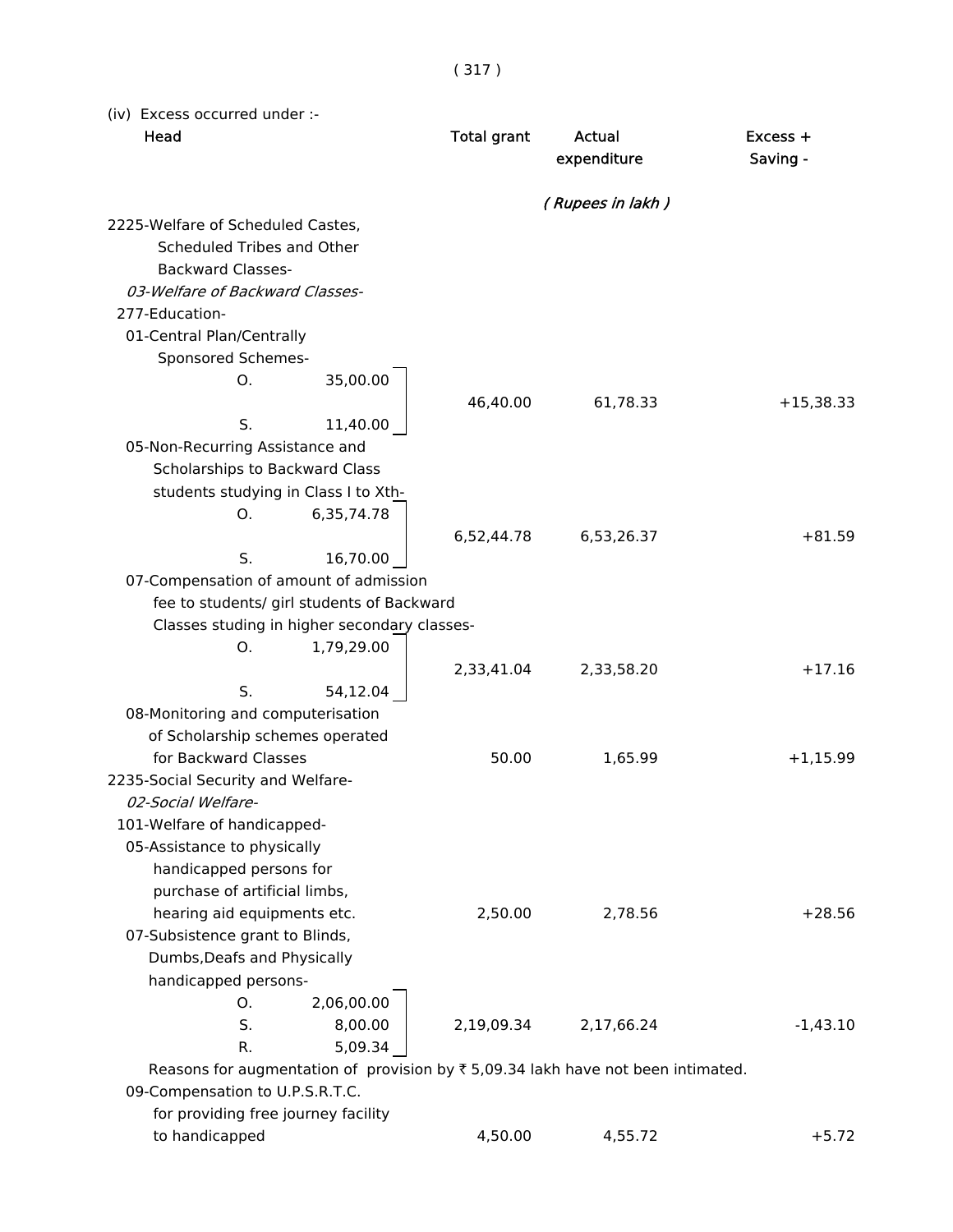#### ( 318 )

| Head                                                                                                           | <b>Total grant</b> | Actual<br>expenditure | Excess +<br>Saving - |
|----------------------------------------------------------------------------------------------------------------|--------------------|-----------------------|----------------------|
|                                                                                                                |                    | (Rupees in lakh)      |                      |
| 13-Scheme of construction of                                                                                   |                    |                       |                      |
| shops for rehabilitation of                                                                                    |                    |                       |                      |
| physically handicapped persons                                                                                 | 24.12              | 35.11                 | $+10.99$             |
| 26-Amrawati Purshottam Bahu-uddeshiya                                                                          |                    |                       |                      |
| Vikalang Vikash Sansthan, Varanasi                                                                             | 22.60              | 25.10                 | $+2.50$              |
| 800-Other expenditure-                                                                                         |                    |                       |                      |
| 04-Grant to helpless handicapped                                                                               |                    |                       |                      |
| persons for treatment-                                                                                         |                    |                       |                      |
| 4.00<br>O.                                                                                                     |                    |                       |                      |
| R.                                                                                                             | 14.00              | 4.49                  | $-9.51$              |
| 10.00<br>Reasons for augmentation in provision by ₹10.00 lakh have not been intimated.                         |                    |                       |                      |
| Reasons for the final excess/saving under the above heads have not been intimated (June 2010).                 |                    |                       |                      |
| Capital-                                                                                                       |                    |                       |                      |
| Voted-                                                                                                         |                    |                       |                      |
| Out of the final saving of $\overline{\xi}$ 4,77.02 lakh, no amount could be anticipated for surrender.<br>(v) |                    |                       |                      |
| In view of the final saving of ₹4,77.02 lakh, the supplementary grant of ₹7,06.38 lakh<br>(vi)                 |                    |                       |                      |
| obtained in February 2010 proved excessive.                                                                    |                    |                       |                      |
| (vii) Saving occurred mainly under :-                                                                          |                    |                       |                      |
| 4225-Capital Outlay on Welfare of                                                                              |                    |                       |                      |
| Scheduled Castes, Scheduled                                                                                    |                    |                       |                      |
| Tribes and Other Backward                                                                                      |                    |                       |                      |
| Classes-                                                                                                       |                    |                       |                      |
| 03-Welfare of Backward Classes-                                                                                |                    |                       |                      |
| 190-Investments in Public Sector and                                                                           |                    |                       |                      |
| Other Undertakings-                                                                                            |                    |                       |                      |
| 03-Purchase of shares of U.P.                                                                                  |                    |                       |                      |
| Backward-classes Finance                                                                                       |                    |                       |                      |
| and Development Corporation                                                                                    | 1,00.00            | ٠.                    | $-1,00.00$           |
| 277-Education-                                                                                                 |                    |                       |                      |
| 01-Central Plan/Centrally                                                                                      |                    |                       |                      |

Sponsored Schemes-

O. 7,16.52 18,61.64 15,01.58 -3,60.06 S. 11,45.12 4235-Capital Outlay on Social Security and Welfare- 02- Social Welfare- 101-Welfare of handicapped- 03-Construction of Residential building and Hostel for Sanket Government (Deafs and Dumbs) High School, Agra 49.86 41.94 -7.92

 Reasons for non-utilisation of entire provision/ final saving under the above heads have not been intimated (June 2010).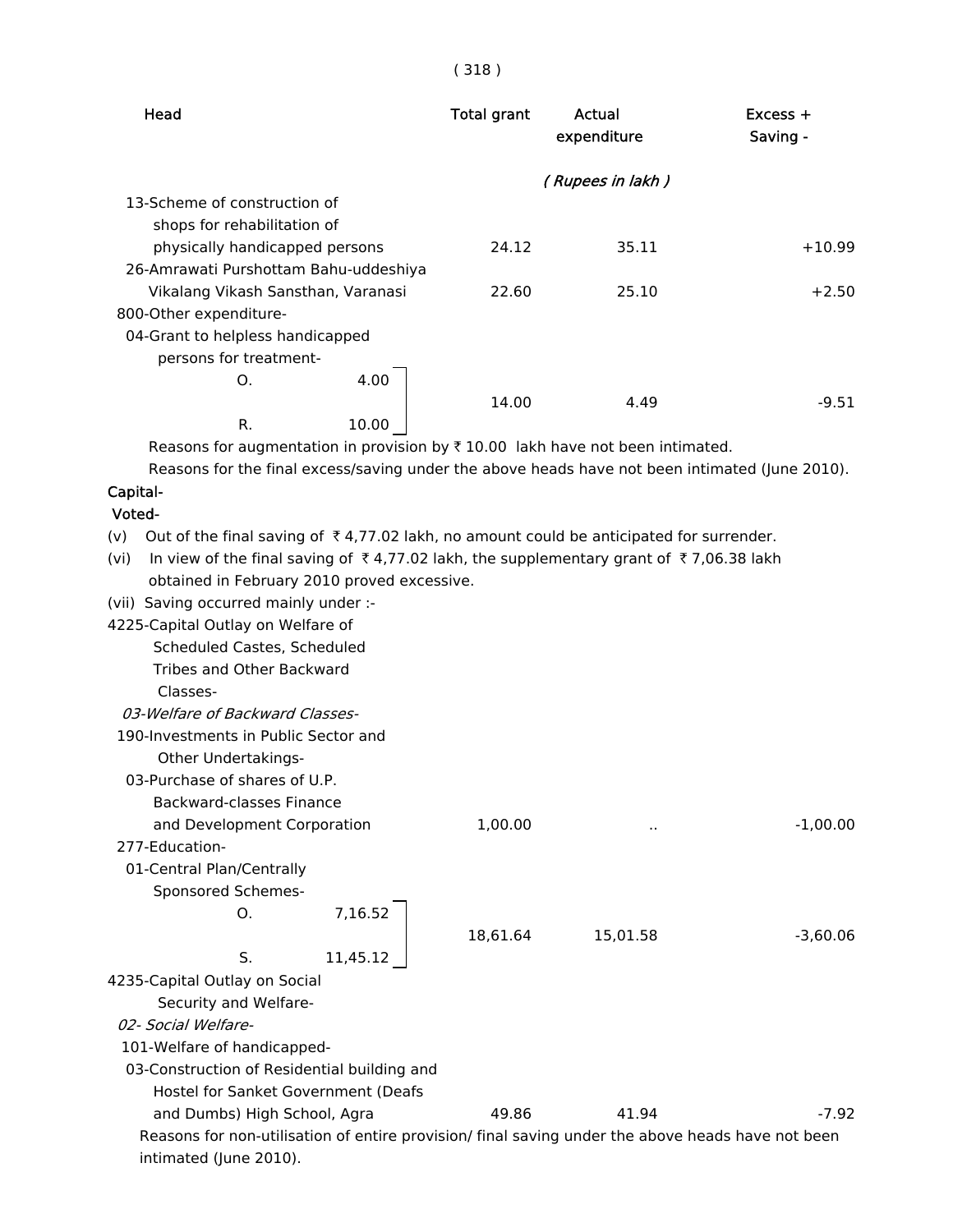#### (319)

# GRANT NO. 80- SOCIAL WELFARE DEPARTMENT (SOCIAL WELFARE AND WELFARE OF SCHEDULED CASTES)

| <b>Major Heads</b>                                                                                                                                                                                                                                               | <b>Total grant</b> | Actual<br>expenditure        | $Excess +$<br>Saving - |
|------------------------------------------------------------------------------------------------------------------------------------------------------------------------------------------------------------------------------------------------------------------|--------------------|------------------------------|------------------------|
|                                                                                                                                                                                                                                                                  |                    | (Rupees in thousand)         |                        |
| Revenue-                                                                                                                                                                                                                                                         |                    |                              |                        |
| 2013-Council of Ministers,                                                                                                                                                                                                                                       |                    |                              |                        |
| 2052-Secretariat-General Services,                                                                                                                                                                                                                               |                    |                              |                        |
| 2225-Welfare of Scheduled Castes, Scheduled<br>Tribes and Other Backward Classes and                                                                                                                                                                             |                    |                              |                        |
| 2235-Social Security and Welfare                                                                                                                                                                                                                                 |                    |                              |                        |
| Voted-                                                                                                                                                                                                                                                           |                    |                              |                        |
| 23,35,75,19<br>Original                                                                                                                                                                                                                                          | 28,18,93,96        | 27, 27, 53, 15               | $-91,40,81$            |
| 4,83,18,77<br>Supplementary                                                                                                                                                                                                                                      |                    |                              |                        |
| Amount surrendered during the year                                                                                                                                                                                                                               |                    |                              |                        |
| <b>Notes and Comments-</b>                                                                                                                                                                                                                                       |                    |                              |                        |
| Revenue-                                                                                                                                                                                                                                                         |                    |                              |                        |
| Voted-                                                                                                                                                                                                                                                           |                    |                              |                        |
| Out of the final saving of $\bar{\tau}$ 91,40.81 lakh; no amount could be anticipated for surrender.<br>(i)<br>In view of the final saving of ₹91,40.81 lakh; the supplementary grant of ₹1,22,00.00 lakh<br>(ii)<br>obtained in February 2010 proved excessive. |                    |                              |                        |
| Saving (partly counterbalanced by excess under other heads) occurred mainly under :-<br>(iii)                                                                                                                                                                    |                    |                              |                        |
| Head                                                                                                                                                                                                                                                             | <b>Total grant</b> | <b>Actual</b><br>expenditure | $Excess +$<br>Saving - |
|                                                                                                                                                                                                                                                                  |                    | (Rupees in lakh)             |                        |
| 2052-Secretariat-General Services-                                                                                                                                                                                                                               |                    |                              |                        |
| 800-Other Expenditure-                                                                                                                                                                                                                                           |                    |                              |                        |
| 03-Payment of Arrears                                                                                                                                                                                                                                            | 25,04.69           | 13,21.59                     | $-11,83.10$            |
| 2225-Welfare of Scheduled Castes, Scheduled Tribes                                                                                                                                                                                                               |                    |                              |                        |
| and other Backward Classes-                                                                                                                                                                                                                                      |                    |                              |                        |
| 01-Welfare of Scheduled Castes-                                                                                                                                                                                                                                  |                    |                              |                        |
| 001-Direction and Administration-                                                                                                                                                                                                                                |                    |                              |                        |
| 03-Headquarter-establishment                                                                                                                                                                                                                                     | 6,85.49            | 5,96.15                      | $-89.34$               |
| 04-Establishment of Divisional                                                                                                                                                                                                                                   |                    |                              |                        |
| <b>Offices</b>                                                                                                                                                                                                                                                   | 3,40.59            | 2,87.87                      | $-52.72$               |
| 102-Economic Development-                                                                                                                                                                                                                                        |                    |                              |                        |
| 03-Self employment Incentive Scheme for                                                                                                                                                                                                                          |                    |                              |                        |
| Scheduled Caste persons trained from                                                                                                                                                                                                                             |                    |                              |                        |
| <b>Industrial Training Centres</b>                                                                                                                                                                                                                               | 55.32              | 40.53                        | $-14.79$               |
| 277-Education-                                                                                                                                                                                                                                                   |                    |                              |                        |
| 03-Operation of Industrial                                                                                                                                                                                                                                       |                    |                              |                        |
| <b>Training Centres</b>                                                                                                                                                                                                                                          | 3,78.26            | 3,08.58                      | $-69.68$               |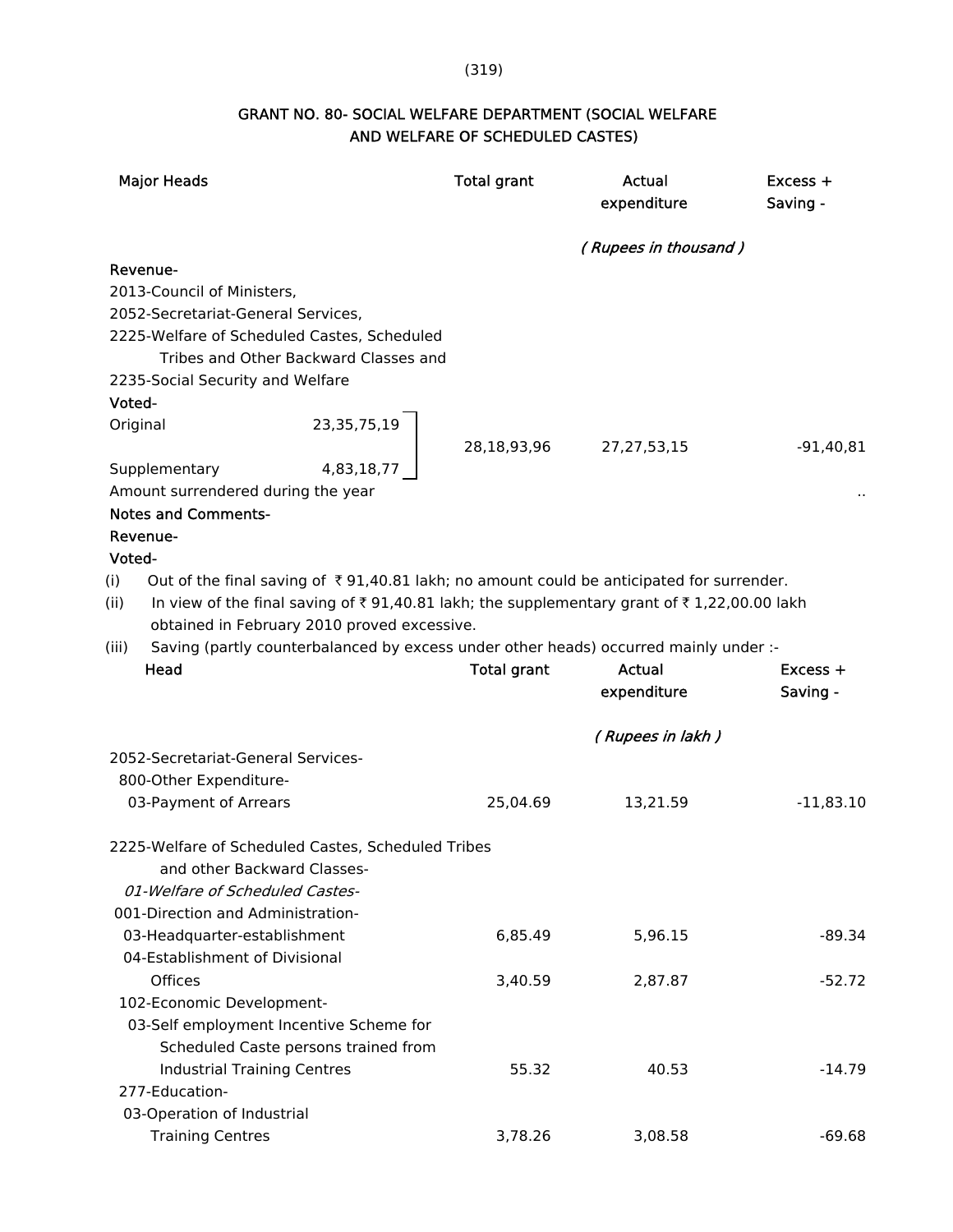| Head                                                                                            | <b>Total grant</b> | Actual<br>expenditure | Excess +<br>Saving - |
|-------------------------------------------------------------------------------------------------|--------------------|-----------------------|----------------------|
|                                                                                                 |                    | (Rupees in lakh)      |                      |
| 04-Hostel for Scheduled Castes                                                                  | 8,07.71            | 5,59.89               | $-2,47.82$           |
| 05-Grant to Non-Government Schools                                                              |                    |                       |                      |
| for Compensation of free education                                                              |                    |                       |                      |
| to Scheduled Caste Students                                                                     | 20.00              | 0.66                  | $-19.34$             |
| 06-Non Recurring Assistance to SC Students of                                                   |                    |                       |                      |
| Medical, Engineering and Technology for                                                         |                    |                       |                      |
| purchase of books and equipments                                                                | 25.00              | 19.92                 | $-5.08$              |
| 09-Jyoti Ba Rao Phoole Government                                                               |                    |                       |                      |
| Swakshkar Ashram System School                                                                  | 8,92.06            | 7,60.98               | $-1,31.08$           |
| 10-Scholarship and non-recurring assistance to                                                  |                    |                       |                      |
| S.C. Students Studying in class 1 to 10th-                                                      |                    |                       |                      |
| О.<br>4,08,80.00                                                                                |                    |                       |                      |
|                                                                                                 | 3,94,37.66         | 3,31,36.41            | $-63,01.25$          |
| R.<br>$-14,42.34$                                                                               |                    |                       |                      |
| Reasons for reduction in provision by $\bar{\tau}$ 14,42.34 lakh have not been intimated.       |                    |                       |                      |
| 13-Establishment of Pre-examination                                                             |                    |                       |                      |
| Training Centre of State Services                                                               |                    |                       |                      |
| for Scheduled Castes                                                                            | 55.25              | 43.65                 | $-11.60$             |
| 15-Economic assistance to Students studying                                                     |                    |                       |                      |
| in Industrial Training Institutions                                                             | 70.50              | 0.56                  | $-69.94$             |
| 20-Scholarship to Pre-High School (1 to 10)                                                     |                    |                       |                      |
| Students of persons involved in work like                                                       |                    |                       |                      |
| Sweeper & Leather removal services                                                              | 6,39.91            | 4.05                  | $-6,35.86$           |
| During 2007-08 and 2008-09 also, entire provision of ₹6,39.91 lakh and ₹6,37.76 lakh            |                    |                       |                      |
| (99 percent of the provision) respectively under this head remained unutilised.                 |                    |                       |                      |
| 793-Special Central Assistance for                                                              |                    |                       |                      |
| Scheduled Castes Component Plan-                                                                |                    |                       |                      |
| 04-Secretariat level Establishment                                                              | 28.94              | 17.25                 | $-11.69$             |
| 80-General-                                                                                     |                    |                       |                      |
| 102-Aid to Voluntary Organisations-                                                             |                    |                       |                      |
| 03-Establishment of Dr.Ambedkar                                                                 |                    |                       |                      |
| <b>Birth Centenary Foundation</b>                                                               | 14.80              | 9.52                  | $-5.28$              |
| 800-Other expenditure-                                                                          |                    |                       |                      |
| 04- Scholarships/Non-recurring                                                                  |                    |                       |                      |
| Assistance to Pre-high School                                                                   |                    |                       |                      |
| <b>Students of Vimukt Castes</b>                                                                |                    |                       |                      |
| (for students of Class 1 to 10)                                                                 | 4,55.00            |                       | $-4,55.00$           |
| During 2007-08 and 2008-09 also, there was a saving of ₹4,53.30 lakh (99 percent of the         |                    |                       |                      |
| provision) and entire provision of $\overline{\tau}$ 1,96.53 lakh respectively under this head. |                    |                       |                      |
|                                                                                                 |                    |                       |                      |

| 05- Economic Upliftment | 1,20.91 | 97.24 | $-23.67$ |
|-------------------------|---------|-------|----------|
|                         |         |       |          |

(320)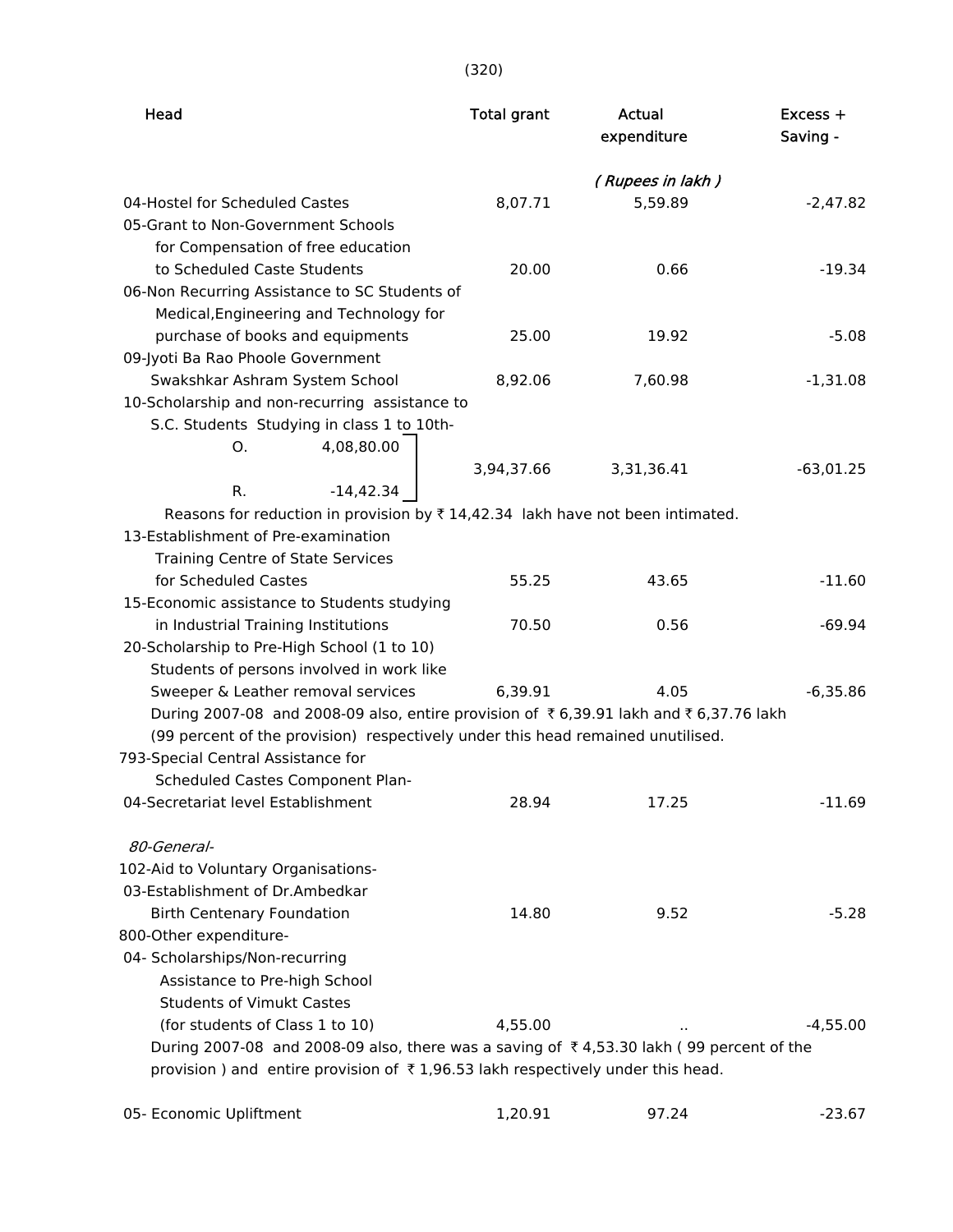(321)

| Head                                                                                  | <b>Total grant</b> | Actual<br>expenditure | $Excess +$<br>Saving - |
|---------------------------------------------------------------------------------------|--------------------|-----------------------|------------------------|
|                                                                                       |                    | (Rupees in lakh)      |                        |
| 2235-Social Security and Welfare-                                                     |                    |                       |                        |
| 01-Rehabilitation-                                                                    |                    |                       |                        |
| 800-Other expenditure-                                                                |                    |                       |                        |
| 03- Assistance for rehabilitation to                                                  |                    |                       |                        |
| displaced persons of Kashmir                                                          | 27.81              | 13.60                 | $-14.21$               |
| 02-Social Welfare-                                                                    |                    |                       |                        |
| 104-Welfare of aged, infirm and destitute-                                            |                    |                       |                        |
| 03- Residential houses for aged                                                       |                    |                       |                        |
| and infirm persons                                                                    | 36.99              | 25.42                 | $-11.57$               |
| 04- Abolition of begging                                                              | 2,67.59            | 2,25.91               | $-41.68$               |
| 105-Prohibition-                                                                      |                    |                       |                        |
| 04-Divisional Offices                                                                 | 2,13.75            | 1,67.32               | $-46.43$               |
| 107-Assistance to Voluntary Organisations-                                            |                    |                       |                        |
| 03-Grant to Recognised Private                                                        |                    |                       |                        |
| Institutions and Organisations                                                        |                    |                       |                        |
| for providing Technical Education                                                     | 5,12.39            | 4,31.96               | $-80.43$               |
| 200-Other Programmes-                                                                 |                    |                       |                        |
| 05-Pre Examination Training to young                                                  |                    |                       |                        |
| men/women of families of general                                                      |                    |                       |                        |
| category living below poverty line                                                    | 2,08.00            | 34.43                 | $-1,73.57$             |
| 08-Pre Examination Training for                                                       |                    |                       |                        |
| Main Exam of I.A.S./P.C.S.                                                            | 55.00              | 30.15                 | $-24.85$               |
| During 2007-08 and 2008-09 also, there was a saving of ₹53.16 lakh (97 percent of the |                    |                       |                        |
| provision) and ₹53.30 lakh (97 percent of the provision) under this head.             |                    |                       |                        |
| 09-Computerisation of Schemes operated                                                |                    |                       |                        |
| by Social Welfare Department-                                                         |                    |                       |                        |
| S.<br>2,00.00                                                                         | 2,00.00            | 1,06.44               | $-93.56$               |
| 60-Other Social Security and Welfare Programmes-                                      |                    |                       |                        |
| 800-Other expenditure-                                                                |                    |                       |                        |
| 03-Special Scholarship to talented students                                           |                    |                       |                        |
| /girl students of Gautam Budha University                                             |                    |                       |                        |
| living below poverty line for getting                                                 |                    |                       |                        |
| education in foreign countries                                                        | 2,16.00            | 75.56                 | $-1,40.44$             |

 Reasons for the final saving/non utilisation of entire provision under the above heads have not been intimated (June 2010).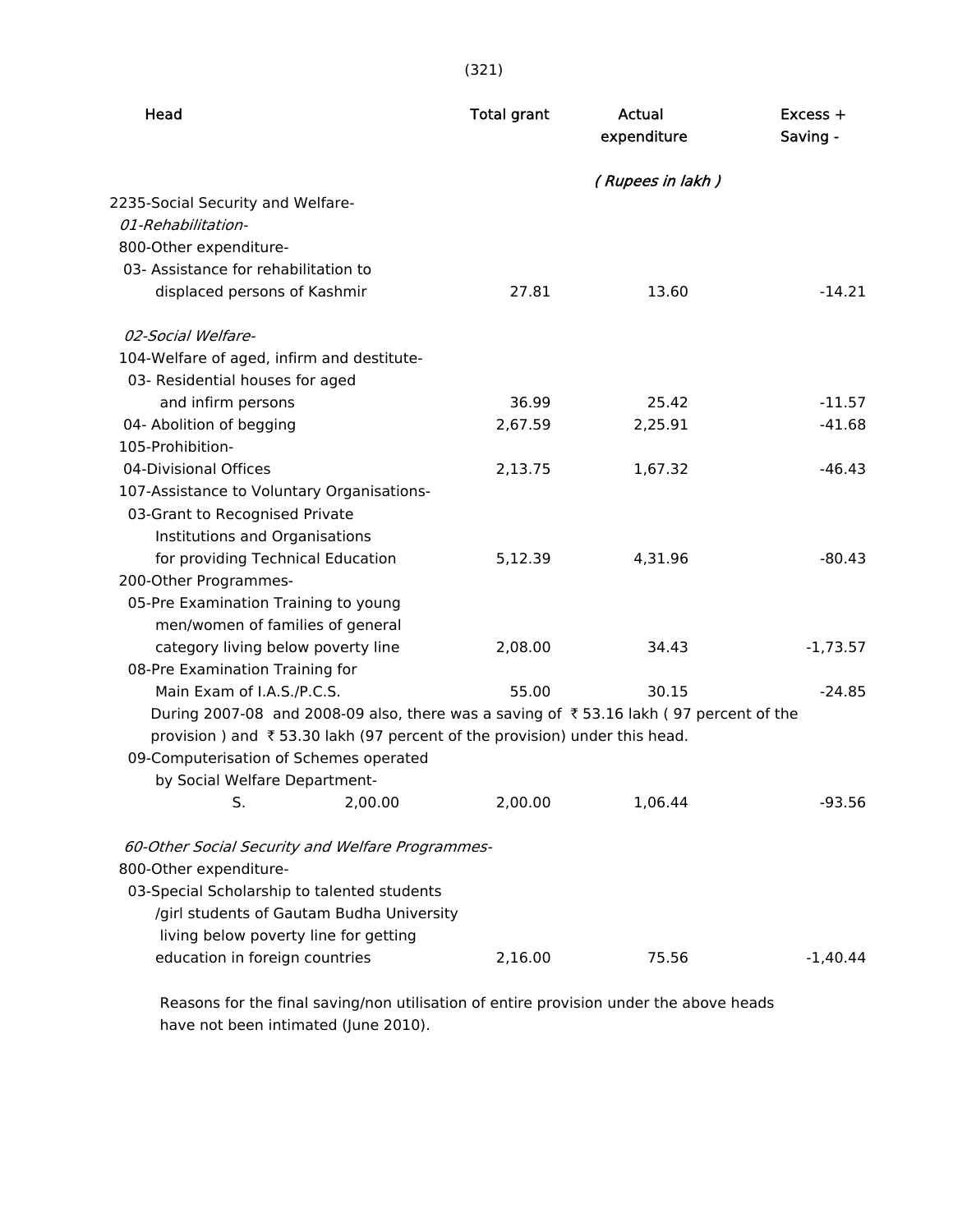(322)

(iv) Excess occurred under :-

| Head                                                                                           | <b>Total grant</b> | Actual<br>expenditure | Excess +<br>Saving - |
|------------------------------------------------------------------------------------------------|--------------------|-----------------------|----------------------|
|                                                                                                |                    | (Rupees in lakh)      |                      |
| 2225-Welfare of Scheduled Castes, Scheduled Tribes                                             |                    |                       |                      |
| and other Backward Classes-                                                                    |                    |                       |                      |
| 01-Welfare of Scheduled Castes-                                                                |                    |                       |                      |
| 277-Education-                                                                                 |                    |                       |                      |
| 07- Improvement and Extention of existing                                                      |                    |                       |                      |
| Libraries, Hostels and Schools of SC                                                           |                    |                       |                      |
| aided by Department (District Plan)-                                                           |                    |                       |                      |
| 39,23.80<br>0.                                                                                 |                    |                       |                      |
|                                                                                                | 53,66.14           | 52,37.23              | $-1,28.91$           |
| R.<br>14,42.34                                                                                 |                    |                       |                      |
| Reasons for augmentation of provision by ₹14,42.34 lakh have not been intimated.               |                    |                       |                      |
| 19-Scholarship to Post High School                                                             |                    |                       |                      |
| Students of S.C.                                                                               | 2,67,32.00         | 2,67,71.19            | $+39.19$             |
| Actual expenditure includes clearance of O. B. Suspense for the years 2005-06 and 2008-09      |                    |                       |                      |
| amounting to ₹42.52 lakh.                                                                      |                    |                       |                      |
| 793-Special Central Assistance for                                                             |                    |                       |                      |
| Scheduled Castes Component Plan-                                                               |                    |                       |                      |
| 03-Arrangement of Government staff at                                                          |                    |                       |                      |
| Division/District/Block level                                                                  | 25,87.29           | 28,09.65              | $+2,22.36$           |
| 800-Other expenditure-                                                                         |                    |                       |                      |
| 05- Economic assistance to persons of                                                          |                    |                       |                      |
| Scheduled Castes for Treatment and                                                             |                    |                       |                      |
| Marriage of Daughters of applicants                                                            |                    |                       |                      |
| (District Plan)                                                                                | 40,00.00           | 41,38.23              | $+1,38.23$           |
| Actual expenditure includes clearance of O. B. Suspense for the years 2001-02, 2002-03 and     |                    |                       |                      |
| 2005-06 amounting to ₹1,27.17 lakh.                                                            |                    |                       |                      |
| 2235-Social Security and Welfare-                                                              |                    |                       |                      |
| 02-Social Welfare-                                                                             |                    |                       |                      |
| 200-Other Programmes-                                                                          |                    |                       |                      |
| 07-Post High School Scholarship and reimbursement                                              |                    |                       |                      |
| of admission fees to dependent students of poor Gaurdians                                      |                    |                       |                      |
| of categories other than reserved category (General)-                                          |                    |                       |                      |
| O.<br>1,98,11.42                                                                               |                    |                       |                      |
|                                                                                                | 2,48,04.96         | 3,33,01.81            | $+84,96.85$          |
| S.<br>49,93.54                                                                                 |                    |                       |                      |
| 60-Other Social Security and Welfare Programmes-                                               |                    |                       |                      |
| 102-Pensions under Social Security Schemes-                                                    |                    |                       |                      |
| 03- Old age / Farmer Pension                                                                   | 1,15,21.58         | 1,16,85.32            | $+1,63.74$           |
| Actual expenditure includes clearance of O. B. Suspense for the years 2001-02, 2003-04,        |                    |                       |                      |
| 2004-05, 2006-07 and 2007-08 amounting to ₹1,73.19 lakh.                                       |                    |                       |                      |
| Reasons for the final excess/saving under the above heads have not been intimated (June 2010). |                    |                       |                      |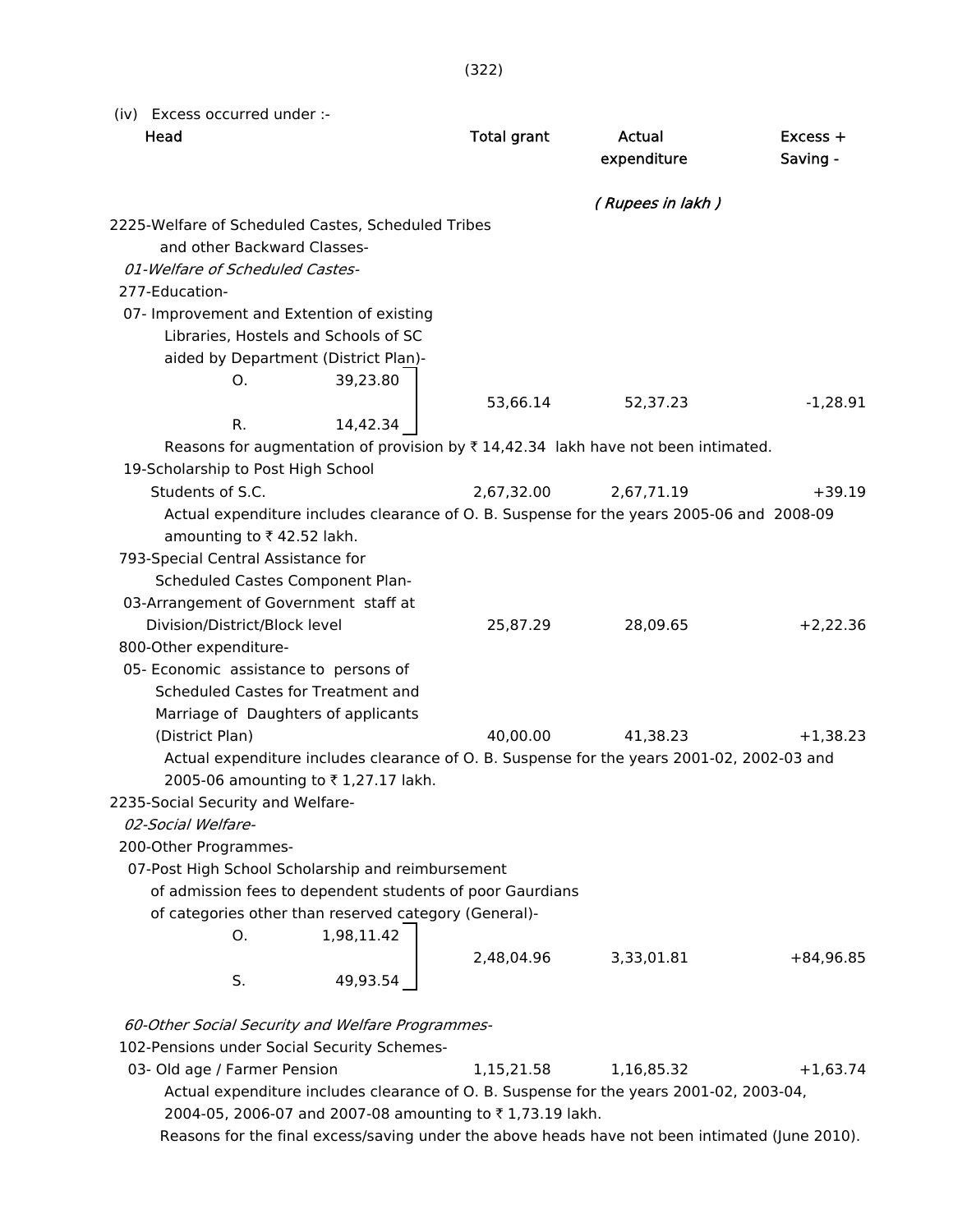#### ( 323 )

# GRANT NO. 81- SOCIAL WELFARE DEPARTMENT (TRIBAL WELFARE)

| <b>Major Heads</b>                                  | <b>Total grant</b><br><b>or</b> | Actual<br>expenditure | $Excess +$<br>Saving - |
|-----------------------------------------------------|---------------------------------|-----------------------|------------------------|
|                                                     | appropriation                   |                       |                        |
|                                                     |                                 | (Rupees in thousand)  |                        |
| Revenue-                                            |                                 |                       |                        |
| 2052-Secretariat-General Services,                  |                                 |                       |                        |
| 2070-Other Administrative Services,                 |                                 |                       |                        |
| 2215-Water Supply and Sanitation,                   |                                 |                       |                        |
| 2225-Welfare of Scheduled Castes,                   |                                 |                       |                        |
| Scheduled Tribes and other                          |                                 |                       |                        |
| Backward Classes,                                   |                                 |                       |                        |
| 2230-Labour and Employment,                         |                                 |                       |                        |
| 2235-Social Security and Welfare,                   |                                 |                       |                        |
| 2401-Crop Husbandry,                                |                                 |                       |                        |
| 2402-Soil and Water Conservation,                   |                                 |                       |                        |
| 2403-Animal Husbandry,                              |                                 |                       |                        |
| 2405-Fisheries,                                     |                                 |                       |                        |
| 2425-Co-operative,                                  |                                 |                       |                        |
| 2501-Special Programmes for                         |                                 |                       |                        |
| Rural Development,                                  |                                 |                       |                        |
| 2505-Rural Employment,                              |                                 |                       |                        |
| 2515-Other Rural Development programmes,            |                                 |                       |                        |
| 2702-Minor Irrigation and                           |                                 |                       |                        |
| 2851-Village and Small Industries<br>Voted-         |                                 |                       |                        |
| 42,46,06<br>Original                                |                                 |                       |                        |
|                                                     | 42,46,06                        | 30,55,26              | $-11,90,80$            |
| Supplementary                                       |                                 |                       |                        |
| Amount surrendered during the year                  |                                 |                       |                        |
| Charged-                                            |                                 |                       |                        |
| Original<br><i>10</i>                               |                                 |                       |                        |
|                                                     | <i>10</i>                       |                       | -10                    |
| Supplementary                                       |                                 |                       |                        |
| Amount surrendered during the year                  |                                 |                       |                        |
| Capital-                                            |                                 |                       |                        |
| 4225-Capital Outlay on Welfare of Scheduled Castes, |                                 |                       |                        |
| Scheduled Tribes and Other Backward Classes,        |                                 |                       |                        |
| 4250-Capital Outlay on Other Social Services,       |                                 |                       |                        |
| 4406-Capital Outlay on Forestry and Wild Life,      |                                 |                       |                        |
| 4515-Capital Outlay on Other                        |                                 |                       |                        |
| Rural Development Programmes,                       |                                 |                       |                        |
| 4575-Capital Outlay on Other                        |                                 |                       |                        |
| Special Areas Programmes and                        |                                 |                       |                        |
| 6425-Loans for Cooperation                          |                                 |                       |                        |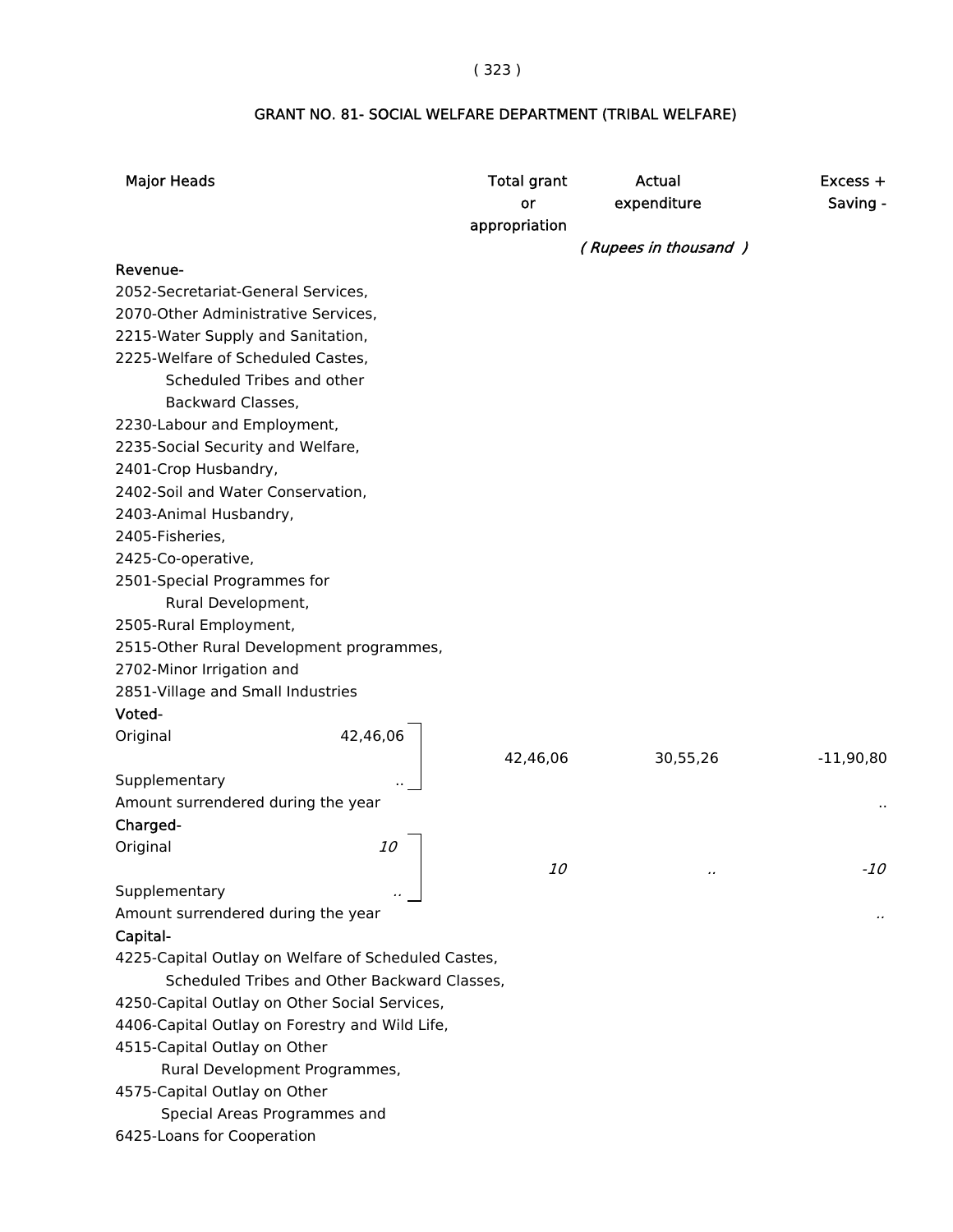| <b>Major Heads</b>                                                                                                                                                                                                               | <b>Total grant</b><br>or<br>appropriation | Actual<br>expenditure | $Excess +$<br>Saving - |
|----------------------------------------------------------------------------------------------------------------------------------------------------------------------------------------------------------------------------------|-------------------------------------------|-----------------------|------------------------|
|                                                                                                                                                                                                                                  |                                           | (Rupees in thousand)  |                        |
| Voted-<br>8,11,93<br>Original                                                                                                                                                                                                    | 8,11,94                                   | 50,18                 | $-7,61,76$             |
| Supplementary<br>1<br>Amount surrendered during the year<br><b>Notes and Comments-</b><br>Revenue-<br>Voted-<br>Out of the final saving of $\overline{\tau}$ 11,90.80 lakh; on amount could be anticipated for surrender.<br>(i) |                                           |                       |                        |
| Saving (partly counterbalanced by excess under other heads) occurred mainly under :-<br>(ii)<br>Head                                                                                                                             | <b>Total grant</b>                        | Actual<br>expenditure | $Excess +$<br>Saving - |
|                                                                                                                                                                                                                                  |                                           |                       |                        |
|                                                                                                                                                                                                                                  |                                           | (Rupees in lakh)      |                        |
| 2052-Secretariat-General Services-                                                                                                                                                                                               |                                           |                       |                        |
| 800-Other Expenditure-                                                                                                                                                                                                           |                                           |                       |                        |
| 03-Payment of Arrears                                                                                                                                                                                                            | 1,59.21                                   | 40.18                 | $-1,19.03$             |
| 2225-Welfare of Scheduled Castes, Scheduled Tribes<br>and other Backward Classes-<br>02-Welfare of Scheduled Tribes-<br>796-Tribal area sub-plan-<br>01-Central Plan/Centrally<br>sponsored Schemes-                             |                                           |                       |                        |
| 12,71.13<br>Ο.                                                                                                                                                                                                                   |                                           |                       |                        |
|                                                                                                                                                                                                                                  | 8,71.13                                   | 4,37.46               | $-4,33.67$             |
| $-4,00.00$<br>R.<br>Actual expenditure includes O.B. Suspense clearance for the year 2008-09 amounting to<br>₹ 0.22 lakh.<br>Reasons for reduction in provision by $\overline{\tau}$ 4,00.00 lakh have not been intimated.       |                                           |                       |                        |
| 03-Headquarter Establishment-<br>1,71.24                                                                                                                                                                                         |                                           |                       |                        |
| 0.<br>R.<br>$-60.00$                                                                                                                                                                                                             | 1,11.24                                   | 78.66                 | $-32.58$               |
| Actual expenditure of ₹78.66 lakh includes clearance of D.A.A. Suspense amounting<br>to ₹2.80 lakh for the year 2001-02.<br>Reasons for reduction in provision by ₹60.00 lakh have not been intimated.                           |                                           |                       |                        |
| 05-Implementation of IntegratedTribal<br>Development Project                                                                                                                                                                     | 97.90                                     | 39.54                 | $-58.36$               |
|                                                                                                                                                                                                                                  |                                           |                       |                        |

During 2006-07, 2007-08 and 2008-09 also, there was a saving of ₹41.60 lakh (52 percent of the provision), entire provision of  $\bar{\tau}$  96.93 lakh and  $\bar{\tau}$  54.94 lakh (58 percent of the provision) respectively under this head.

#### ( 324 )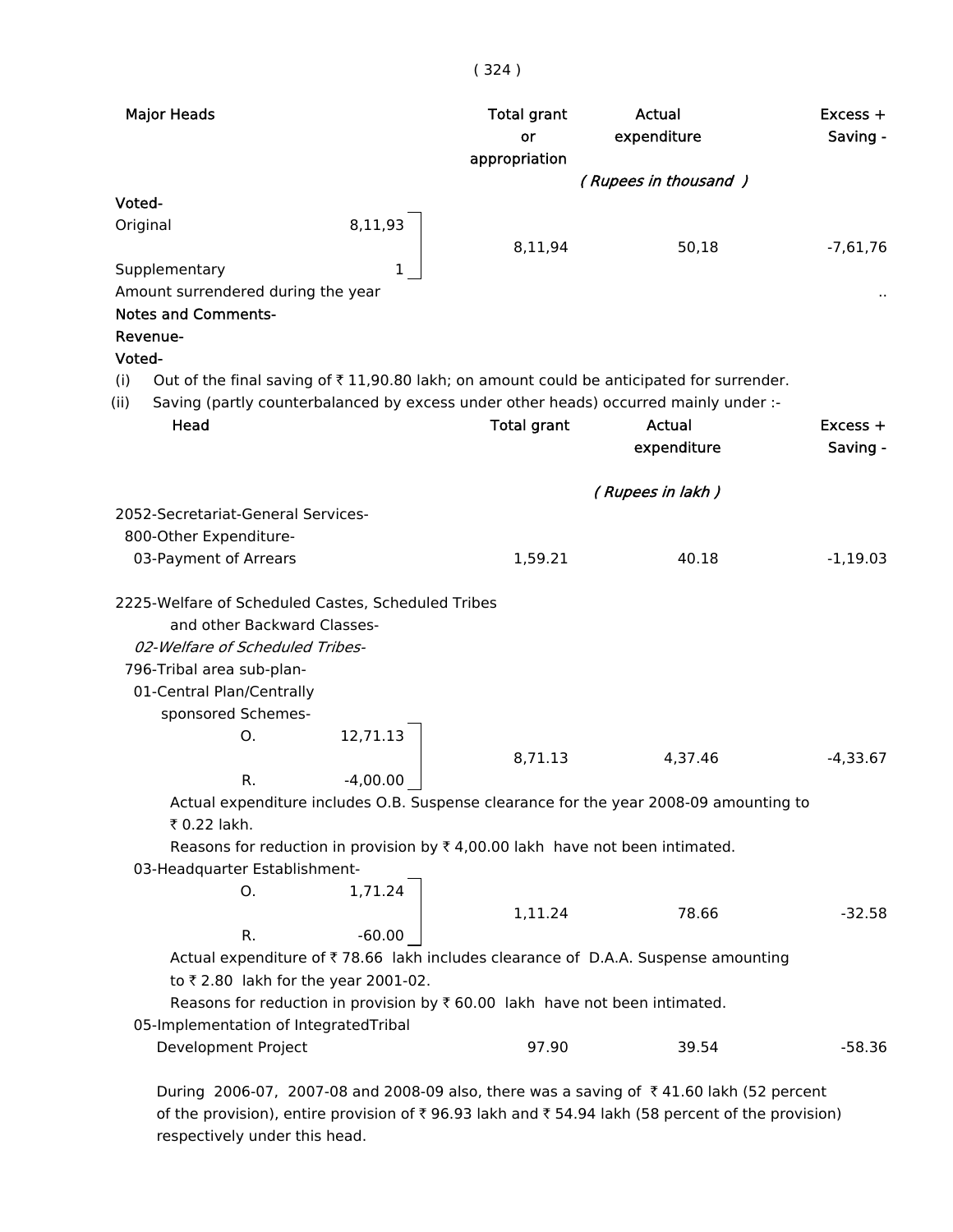| ×<br>I<br>ł<br>×<br>× |  |
|-----------------------|--|
|-----------------------|--|

| Head                                                                       | <b>Total grant</b> | Actual<br>expenditure | $Excess +$<br>Saving - |
|----------------------------------------------------------------------------|--------------------|-----------------------|------------------------|
|                                                                            |                    | (Rupees in lakh)      |                        |
| 06-Tribal Development                                                      |                    |                       |                        |
| <b>Establishment of District Office</b>                                    |                    |                       |                        |
| 1,35.50<br>0.                                                              |                    |                       |                        |
|                                                                            | 57.12              | 7.16                  | $-49.96$               |
| R.<br>$-78.38$                                                             |                    |                       |                        |
| Reasons for reduction in provision by ₹78.38 lakh have not been intimated. |                    |                       |                        |
| 07-Grant in aid to Tribes residing in                                      |                    |                       |                        |
| the State and presently included                                           |                    |                       |                        |
| in Scheduled Castes list                                                   | 20.00              | 8.92                  | $-11.08$               |
| 08-Hostel for students of                                                  |                    |                       |                        |
| <b>Scheduled Tribes</b>                                                    | 22.37              | 11.65                 | $-10.72$               |
| 09-Govt. Ashram System                                                     |                    |                       |                        |
| <b>School for STs</b>                                                      | 4,24.81            | 2,86.80               | $-1,38.01$             |
| 10-Grant to girl students of                                               |                    |                       |                        |
| Scheduled Tribes under                                                     |                    |                       |                        |
| Book Bank Scheme for                                                       |                    |                       |                        |
| free text books                                                            | 10.00              | 3.60                  | $-6.40$                |
| 11-Scholership and non-recurring                                           |                    |                       |                        |
| grant to Scheduled Tribes                                                  |                    |                       |                        |
| students of class 1st to 10th                                              | 6,67.02            | 3,90.79               | $-2,76.23$             |
| 15-Assistance to Scheduled Tribes                                          |                    |                       |                        |
| harrassed with atrocities                                                  | 11.00              | 3.34                  | $-7.66$                |
| 18-Grant for marriage and treatment                                        |                    |                       |                        |
| for serious deseases of girls of poor                                      |                    |                       |                        |
| family of Scheduled Tribes                                                 | 30.00              | 23.69                 | $-6.31$                |
| 19-Research and Training schemes                                           |                    |                       |                        |
| for welfare of Scheduled Caste                                             | 1,31.51            | 1,15.07               | $-16.44$               |
| 2230-Labour and Employment-                                                |                    |                       |                        |
| 03-Training-                                                               |                    |                       |                        |
| 796-Tribal area sub-plan-                                                  |                    |                       |                        |
| 03-Establishment of Govt. Industrial                                       |                    |                       |                        |
| Training Institutes in Scheduled                                           |                    |                       |                        |
| Tribes dominated areas                                                     | 10.00              | $\cdot$ .             | $-10.00$               |
| 2515-Other Rural Development programmes-                                   |                    |                       |                        |
| 796-Tribal area sub-plan-                                                  |                    |                       |                        |
| 01-Central Plan / Centrally                                                |                    |                       |                        |
| <b>Sponsored Schemes</b>                                                   | 22.50              | 16.86                 | $-5.64$                |

 Reasons for the final saving/non utilisation of entire provision under the above heads have not been intimated (June 2010).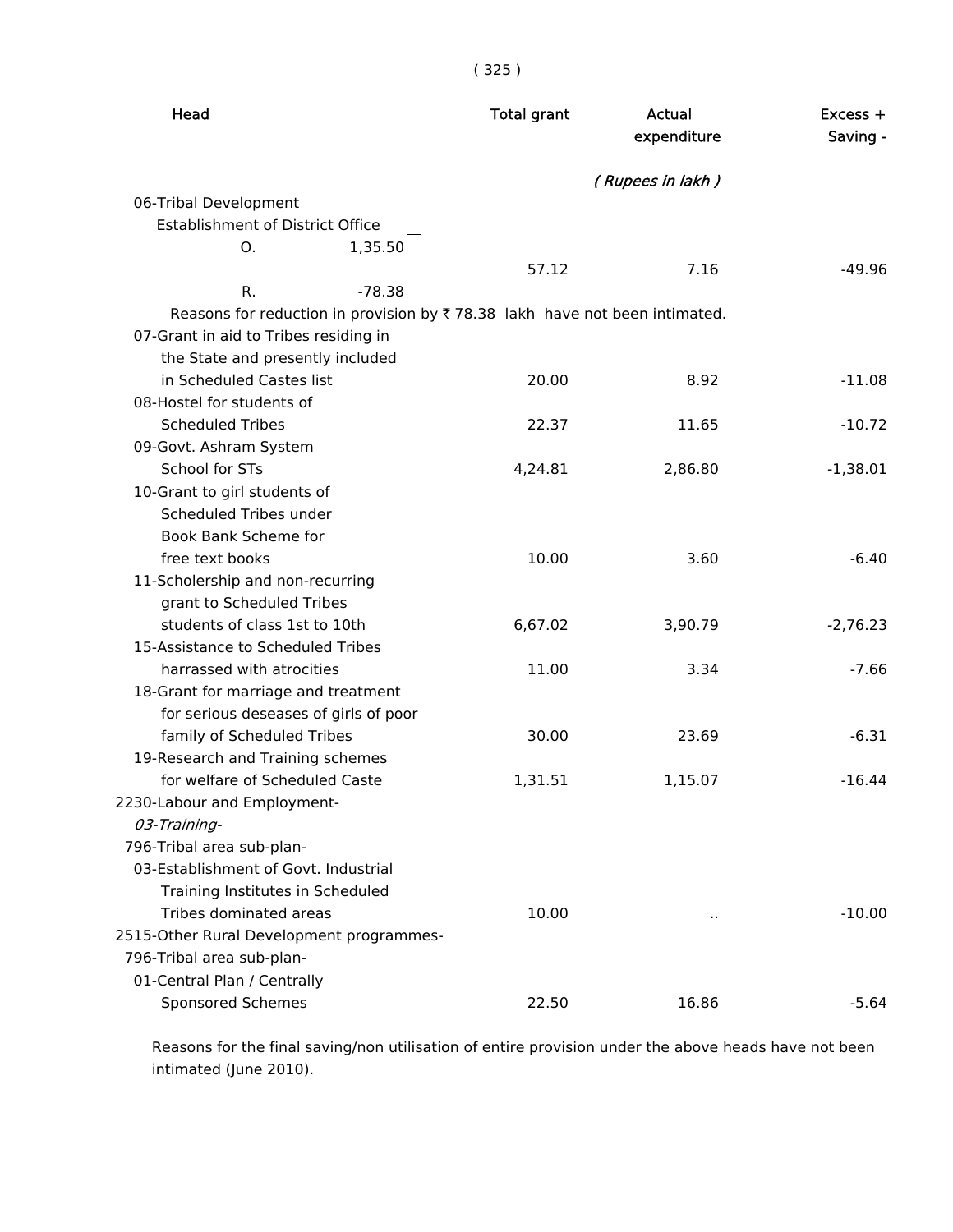| (iii) Excess occurred mainly under :-                                                             |                    |                       |                        |
|---------------------------------------------------------------------------------------------------|--------------------|-----------------------|------------------------|
| Head                                                                                              | <b>Total grant</b> | Actual<br>expenditure | $Excess +$<br>Saving - |
|                                                                                                   |                    | (Rupees in lakh)      |                        |
| 2215-Water Supply and Sanitation-                                                                 |                    |                       |                        |
| 01-Water Supply-                                                                                  |                    |                       |                        |
| 796-Tribal area sub-plan-                                                                         |                    |                       |                        |
| 03-Water Supply Programme for S.T. -                                                              |                    |                       |                        |
| 2,75.00<br>0.                                                                                     |                    |                       |                        |
|                                                                                                   | 6,75.00            | 6,75.00               |                        |
| R.<br>4,00.00                                                                                     |                    |                       |                        |
| Reasons for augmentation of provision by $\bar{\tau}$ 4,00.00 lakh have not been intimated.       |                    |                       |                        |
| 2225-Welfare of Scheduled Castes, Scheduled Tribes                                                |                    |                       |                        |
| and other Backward Classes-                                                                       |                    |                       |                        |
| 02-Welfare of Scheduled Tribes-                                                                   |                    |                       |                        |
| 796-Tribal area sub-plan-                                                                         |                    |                       |                        |
| 04-Operation of hospitals under                                                                   |                    |                       |                        |
| Integrated Tribal Development                                                                     |                    |                       |                        |
| Project Khiri and Tharu Development                                                               |                    |                       |                        |
| Project Balarampur                                                                                | 8.35               | 16.74                 | $+8.39$                |
| Actual expenditure includes O.B. Suspense clearance for the year 2005-06 amounting to ₹8.35 lakh. |                    |                       |                        |
| 2235-Social Security and Welfare-                                                                 |                    |                       |                        |
| 02-Social Welfare-                                                                                |                    |                       |                        |
| 796-Tribal area sub-plan-                                                                         |                    |                       |                        |
| 03-Grant for livelihood of helpless                                                               |                    |                       |                        |
| widows and arrangement for                                                                        |                    |                       |                        |
| education of their Children-                                                                      |                    |                       |                        |
| 15.45<br>0.                                                                                       |                    |                       |                        |
|                                                                                                   | 1,53.83            | 1,51.61               | $-2.22$                |
| 1,38.38<br>R.                                                                                     |                    |                       |                        |
| Reasons for augmentation of provision by ₹1,38.38 lakh have not been intimated.                   |                    |                       |                        |

Reasons for the final excess/saving under the above heads have not been intimated (June 2010).

## Capital-

#### Voted-

(iv) Out of the final saving of  $\bar{\tau}$  7,61.76 lakh; on amount could be anticipated for surrender.

(v) Saving occurred mainly under :-

4225-Capital Outlay on Welfare of Scheduled Castes,

Scheduled Tribes and other Backward Classes-

02-Welfare of Scheduled Tribes-

796-Tribal area sub-plan-

| 01-Central Plan/Centrally            |         |        |          |
|--------------------------------------|---------|--------|----------|
| sponsored Schemes                    | 5.00.48 | $\sim$ | -5.00.48 |
| 03-Construction of Community Centres |         |        |          |
| for different celebrations           | 6.32    |        | -6.32    |
|                                      |         |        |          |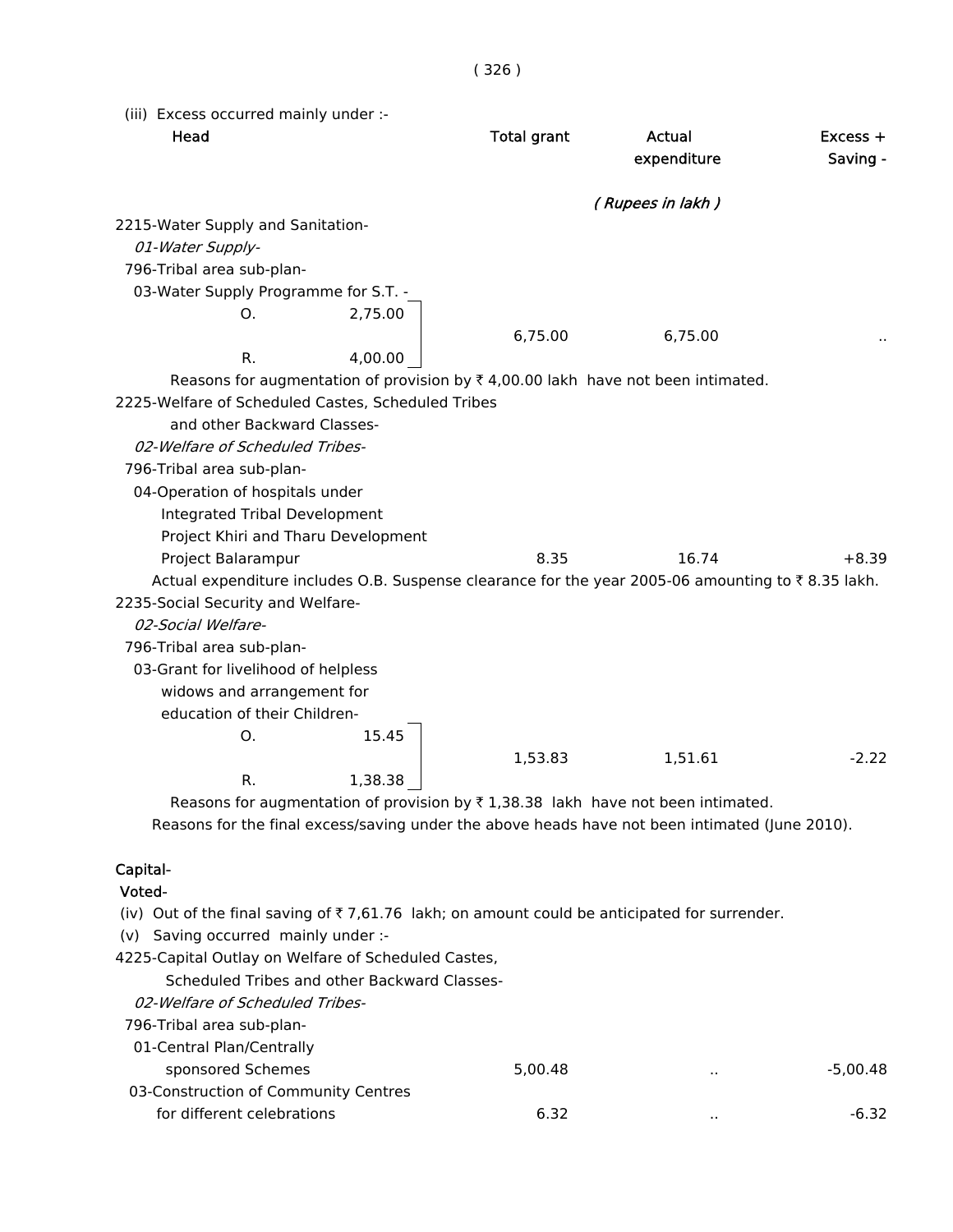| Head                                          | <b>Total grant</b> | Actual<br>expenditure | $Excess +$<br>Saving - |
|-----------------------------------------------|--------------------|-----------------------|------------------------|
|                                               |                    | (Rupees in lakh)      |                        |
| 4250-Capital Outlay on Other Social Services- |                    |                       |                        |
| 796-Tribal area sub-plan-                     |                    |                       |                        |
| 03-Establishment of Govt, Industrial          |                    |                       |                        |
| Training Institutes in Scheduled              |                    |                       |                        |
| Tribe dominated areas                         | 1,80.00            |                       | $-1,80.00$             |
| 4406-Capital Outlay on Forestry               |                    |                       |                        |
| and Wild Life-                                |                    |                       |                        |
| 01-Forestry-                                  |                    |                       |                        |
| 796-Tribal area sub-plan-                     |                    |                       |                        |
| 03-Social Forestry (CCL)                      |                    |                       |                        |
| (District Plan)                               | 56.43              | 12.72                 | $-43.71$               |
| 4515-Capital Outlay on Other Rural            |                    |                       |                        |
| Development Programmes-                       |                    |                       |                        |
| 796-Tribal area sub-plan-                     |                    |                       |                        |
| 03-Construction of multipurpose               |                    |                       |                        |
| Panchayat buildings                           |                    |                       |                        |
| (District Plan)                               | 43.70              | 36.96                 | $-6.74$                |
| 04-Construction of underground                |                    |                       |                        |
| drainage in rural areas                       | 22.50              | $\cdot$ .             | $-22.50$               |

 Reasons for the final saving/non utilisation of entire provision under the above heads have not been intimated (June 2010).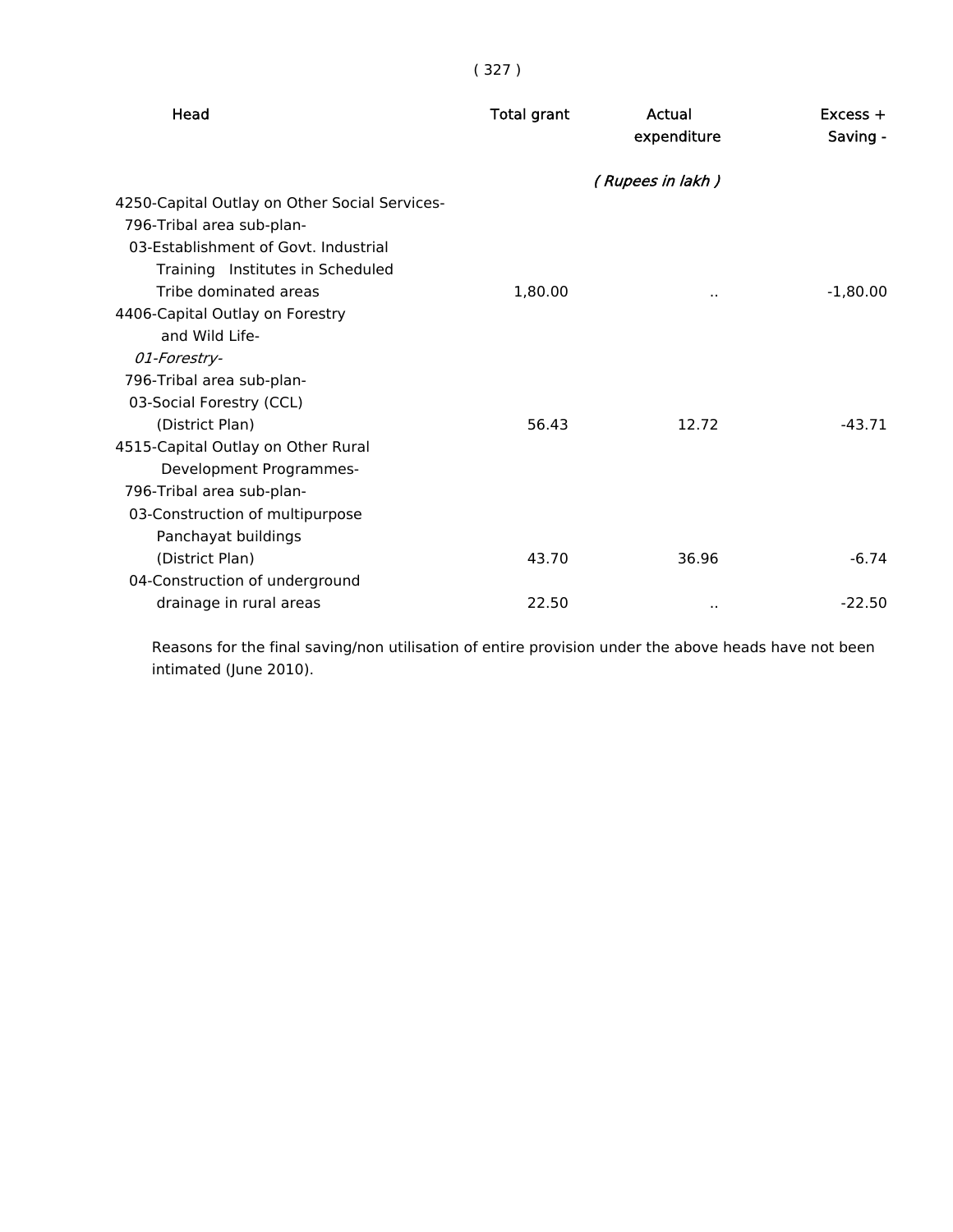#### ( 328 )

## GRANT NO. 82- VIGILANCE DEPARTMENT

| <b>Major Heads</b>                                                                              |            | <b>Total grant</b><br>or | <b>Actual</b><br>expenditure | Excess +<br>Saving - |
|-------------------------------------------------------------------------------------------------|------------|--------------------------|------------------------------|----------------------|
|                                                                                                 |            | appropriation            |                              |                      |
|                                                                                                 |            |                          | (Rupees in thousand)         |                      |
| Revenue-                                                                                        |            |                          |                              |                      |
| 2052-Secretariat-General Services and                                                           |            |                          |                              |                      |
| 2070-Other Administrative Services                                                              |            |                          |                              |                      |
| Voted-                                                                                          |            |                          |                              |                      |
| Original                                                                                        | 26,42,05   |                          |                              |                      |
|                                                                                                 |            | 28,07,05                 | 26,33,30                     | $-1,73,75$           |
| Supplementary                                                                                   | 1,65,00    |                          |                              |                      |
| Amount surrendered during the year (March 2010)                                                 |            |                          |                              | 1,96,14              |
| Charged-                                                                                        |            |                          |                              |                      |
| Original                                                                                        | 2,26,69    |                          |                              |                      |
|                                                                                                 |            | 2,66,82                  | 2,14,28                      | -52,54               |
| Supplementary                                                                                   |            |                          |                              | 54,55                |
| Amount surrendered during the year (March 2010)                                                 |            |                          |                              |                      |
| Capital-<br>4059-Capital Outlay on Public Works                                                 |            |                          |                              |                      |
| Voted-                                                                                          |            |                          |                              |                      |
| Original                                                                                        |            |                          |                              |                      |
|                                                                                                 | 9,69,30    | 9,69,30                  | 4,31,99                      | $-5,37,31$           |
| Supplementary                                                                                   |            |                          |                              |                      |
| Amount surrendered during the year (March 2010)                                                 |            |                          |                              | 5,37,31              |
| <b>Notes and Comments-</b>                                                                      |            |                          |                              |                      |
| Revenue-                                                                                        |            |                          |                              |                      |
| Voted-                                                                                          |            |                          |                              |                      |
| In view of the final saving of ₹1,73.75 lakh, surrender of ₹1,96.14 lakh was injudicious<br>(i) |            |                          |                              |                      |
| and indicative of incorrect estimation of expenditure under the grant.                          |            |                          |                              |                      |
| In view of the final saving of ₹1,73.75 lakh; the supplementary grant of ₹1,65.00 lakh<br>(ii)  |            |                          |                              |                      |
| obtained in August 2009 proved unnecessary. It could have been limited to token amounts         |            |                          |                              |                      |
| whenever necessary.                                                                             |            |                          |                              |                      |
| Saving (partly counterbalanced by excess under other heads) occurred under:-<br>(iii)           |            |                          |                              |                      |
| Head                                                                                            |            | <b>Total grant</b>       | <b>Actual</b>                | Excess +             |
|                                                                                                 |            |                          | expenditure                  | Saving -             |
|                                                                                                 |            |                          | (Rupees in lakh)             |                      |
| 2070-Other Administrative Services-                                                             |            |                          |                              |                      |
| 104-Vigilance-                                                                                  |            |                          |                              |                      |
| 04-Vigilance Directorate-                                                                       |            |                          |                              |                      |
| O.                                                                                              | 21,25.23   |                          |                              |                      |
| S.                                                                                              | 1,65.00    | 20,94.61                 | 20,76.46                     | $-18.15$             |
| R.                                                                                              | $-1,95.62$ |                          |                              |                      |
| Actual expenditure includes clearance of O. B. Suspense for the years 2001-02, 2002-03,         |            |                          |                              |                      |

2004-05 and 2007-08 amounting to ₹8.21 lakh.

Surrender of  $\bar{\tau}$  1,95.62 lakh was mainly due to posts remaining vacant, non reciept of bills etc. Reasons for the final saving under the above head have not been intimated (June 2010).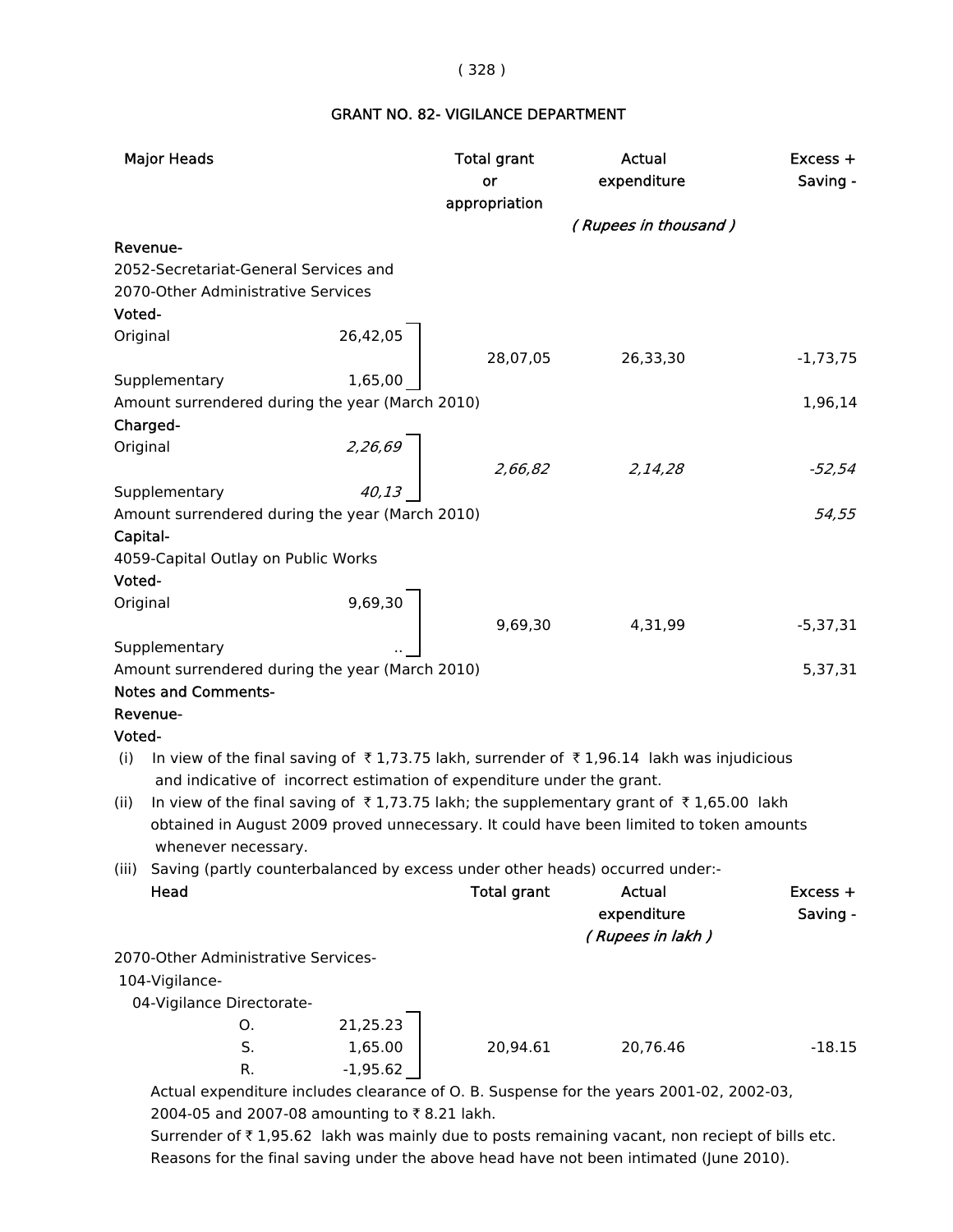(iv) Excess occurred mainly under :-

| Head                                            | <b>Total grant</b> | Actual<br>expenditure | $Excess +$<br>Saving - |
|-------------------------------------------------|--------------------|-----------------------|------------------------|
| 2052-Secretariat-General Services-              |                    | (Rupees in lakh)      |                        |
| 800-Other Expenditure-<br>03-Payment of Arrears | 3,75.37            | 4.14.71               | $+39.34$               |

Reasons for the final excess under the above head have not been intimated (June 2010).

#### Charged-

(v) Against the final saving of  $\overline{\tau}$  52.54 lakh, a sum of  $\overline{\tau}$  54.55 lakh was surrendered.

(vi) In view of the final saving of  $\bar{\tau}$  52.54 lakh; the supplementary appropriation of  $\bar{\tau}$  40.13 lakh obtained in August 2009 proved unnecessary and could have been limited to token amounts wherever necessary.

(vii) Saving occurred under:-

| Head                                |    |                                       | Total<br>appropriation | Actual<br>expenditure                                                                | $Excess +$<br>Saving - |
|-------------------------------------|----|---------------------------------------|------------------------|--------------------------------------------------------------------------------------|------------------------|
|                                     |    |                                       |                        | (Rupees in lakh)                                                                     |                        |
| 2052-Secretariat-General Services-  |    |                                       |                        |                                                                                      |                        |
| 800-Other Expenditure-              |    |                                       |                        |                                                                                      |                        |
| 03-Payment of Arrears-              |    |                                       |                        |                                                                                      |                        |
|                                     | Ο. | 25.41                                 |                        |                                                                                      |                        |
|                                     |    |                                       | 20.23                  | 20.23                                                                                |                        |
|                                     | R. | $-5.18$                               |                        |                                                                                      |                        |
|                                     |    |                                       |                        | Surrender of ₹5.18 lakh was due to posts remaining vacant and non revision of pay of |                        |
|                                     |    | officers of higher judicial services. |                        |                                                                                      |                        |
|                                     |    |                                       |                        |                                                                                      |                        |
| 2070-Other Administrative Services- |    |                                       |                        |                                                                                      |                        |
| 104-Vigilance-                      |    |                                       |                        |                                                                                      |                        |
| 05-Lok Ayukta Organisation-         |    |                                       |                        |                                                                                      |                        |
|                                     | O. | 2,01.28                               |                        |                                                                                      |                        |
|                                     | S. | 40.13                                 | 1,92.03                | 1,94.05                                                                              | $+2.02$                |
|                                     | R. | $-49.38$                              |                        |                                                                                      |                        |

Reasons for surrender of  $\bar{\tau}$  49.38 lakh and for the final excess have not been intimated (June 2010).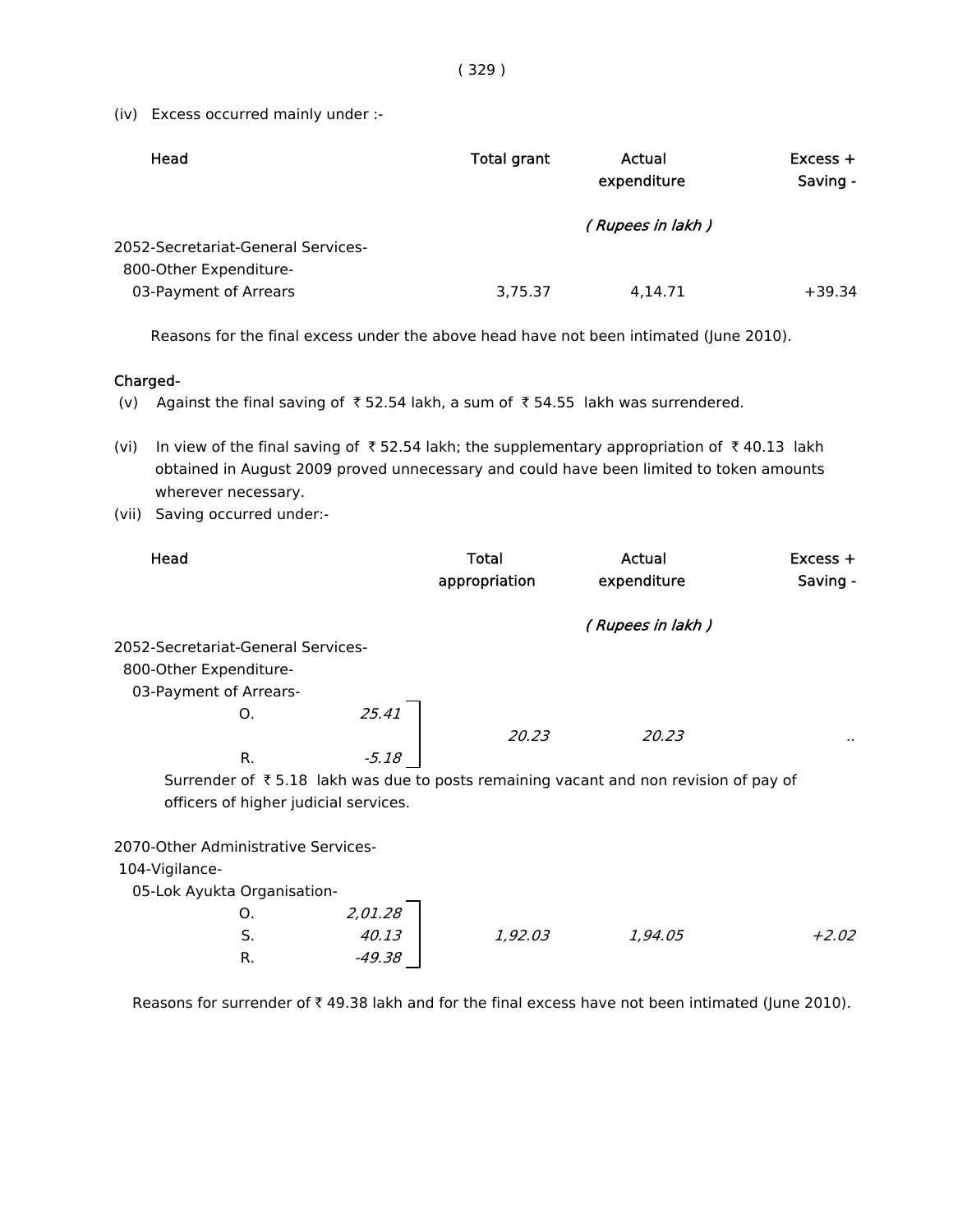| Capital-<br>Voted-                   |                                    |                                                                        |                    |                       |                      |
|--------------------------------------|------------------------------------|------------------------------------------------------------------------|--------------------|-----------------------|----------------------|
| (viii)                               | Saving occurred under:-            |                                                                        |                    |                       |                      |
| Head                                 |                                    |                                                                        | <b>Total grant</b> | Actual<br>expenditure | Excess +<br>Saving - |
|                                      |                                    |                                                                        |                    | ( Rupees in lakh )    |                      |
| 4059-Capital Outlay on Public Works- |                                    |                                                                        |                    |                       |                      |
| 01-Office Buildings-                 |                                    |                                                                        |                    |                       |                      |
| 051-Construction-                    |                                    |                                                                        |                    |                       |                      |
|                                      | 03-Vigilance Directorate Building- |                                                                        |                    |                       |                      |
|                                      | O.                                 | 4,00.00                                                                |                    |                       |                      |
|                                      |                                    |                                                                        | 6.99               | 6.99                  | $\sim$               |
|                                      | R.                                 | $-3,93.01$                                                             |                    |                       |                      |
|                                      |                                    | ₹ 3,93.01 lakh was surrendered due to non issue of financial sanction. |                    |                       |                      |
|                                      |                                    |                                                                        |                    |                       |                      |
|                                      |                                    | 04-Office building of Lok Ayukt Organisation-                          |                    |                       |                      |
|                                      | Ο.                                 | 5,69.30                                                                |                    |                       |                      |
|                                      |                                    |                                                                        | 4,25.00            | 4,25.00               | $\sim$               |
|                                      | R.                                 | $-1,44.30$                                                             |                    |                       |                      |
|                                      |                                    | ₹1,44.30 lakh was surrendered due to non issue of sanction.            |                    |                       |                      |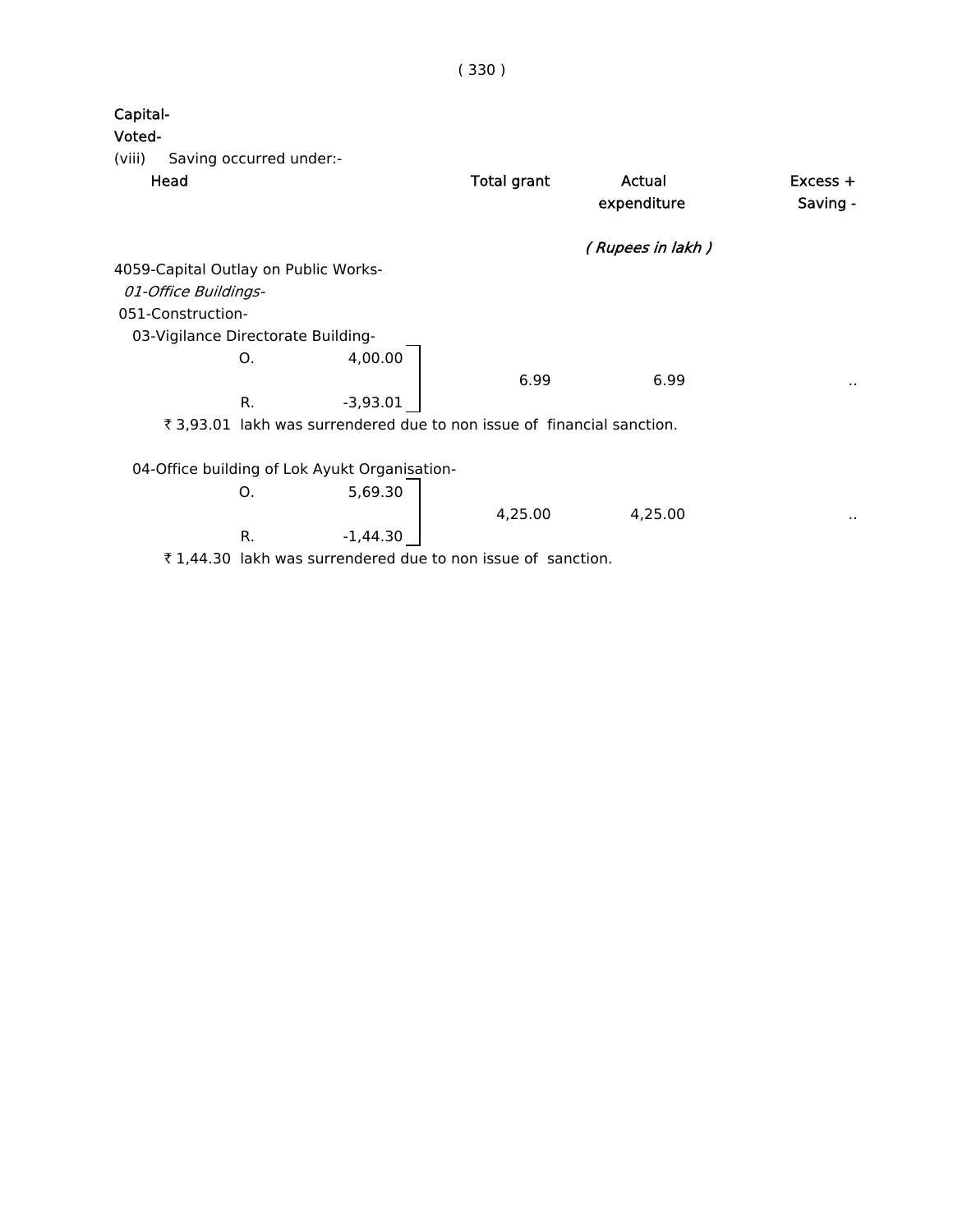# ( 331 )

## GRANT NO. 83- SOCIAL WELFARE DEPARTMENT (SPECIAL COMPONENT PLAN FOR SCHEDULED CASTES)

| <b>Major Heads</b>                   |                | <b>Total grant</b> | <b>Actual</b><br>expenditure | $Excess +$<br>Saving - |
|--------------------------------------|----------------|--------------------|------------------------------|------------------------|
|                                      |                |                    | (Rupees in thousand)         |                        |
| Revenue-                             |                |                    |                              |                        |
| 2052-Secretariat-General Services,   |                |                    |                              |                        |
| 2070- Other Administrative Services, |                |                    |                              |                        |
| 2202- General Education,             |                |                    |                              |                        |
| 2203-Technical Education,            |                |                    |                              |                        |
| 2210-Medical and Public Health,      |                |                    |                              |                        |
| 2215- Water Supply and Sanitation,   |                |                    |                              |                        |
| 2217- Urban Development,             |                |                    |                              |                        |
| 2225- Welfare of Scheduled Castes,   |                |                    |                              |                        |
| Scheduled Tribes and Other           |                |                    |                              |                        |
| Backward Classes,                    |                |                    |                              |                        |
| 2230- Labour and Employment,         |                |                    |                              |                        |
| 2235- Social Security and Welfare,   |                |                    |                              |                        |
| 2401- Crop Husbandry,                |                |                    |                              |                        |
| 2403- Animal Husbandry,              |                |                    |                              |                        |
| 2404- Dairy Development,             |                |                    |                              |                        |
| 2405- Fisheries,                     |                |                    |                              |                        |
| 2425- Co-operation,                  |                |                    |                              |                        |
| 2501- Special Programmes for         |                |                    |                              |                        |
| Rural Development,                   |                |                    |                              |                        |
| 2505- Rural Employment,              |                |                    |                              |                        |
| 2506- Land Reforms,                  |                |                    |                              |                        |
| 2515- Other Rural Development        |                |                    |                              |                        |
| Programmes,                          |                |                    |                              |                        |
| 2702- Minor Irrigation,              |                |                    |                              |                        |
| 2810- Non-Conventional Sources of    |                |                    |                              |                        |
| Energy and                           |                |                    |                              |                        |
| 2851- Village and Small Industries   |                |                    |                              |                        |
| Voted-                               |                |                    |                              |                        |
| Original                             | 36, 35, 57, 67 | 36, 35, 57, 67     | 33,44,01,91                  | $-2,91,55,76$          |
| Supplementary                        |                |                    |                              |                        |
| Amount surrendered during the year   |                |                    |                              |                        |
| Capital-                             |                |                    |                              |                        |
| 4202-Capital Outlay on Education,    |                |                    |                              |                        |
| Sports, Art and Culture,             |                |                    |                              |                        |
| 4210- Capital Outlay on Medical and  |                |                    |                              |                        |
| Public Health,                       |                |                    |                              |                        |
| 4215- Capital Outlay on Water Supply |                |                    |                              |                        |
| and Sanitation,                      |                |                    |                              |                        |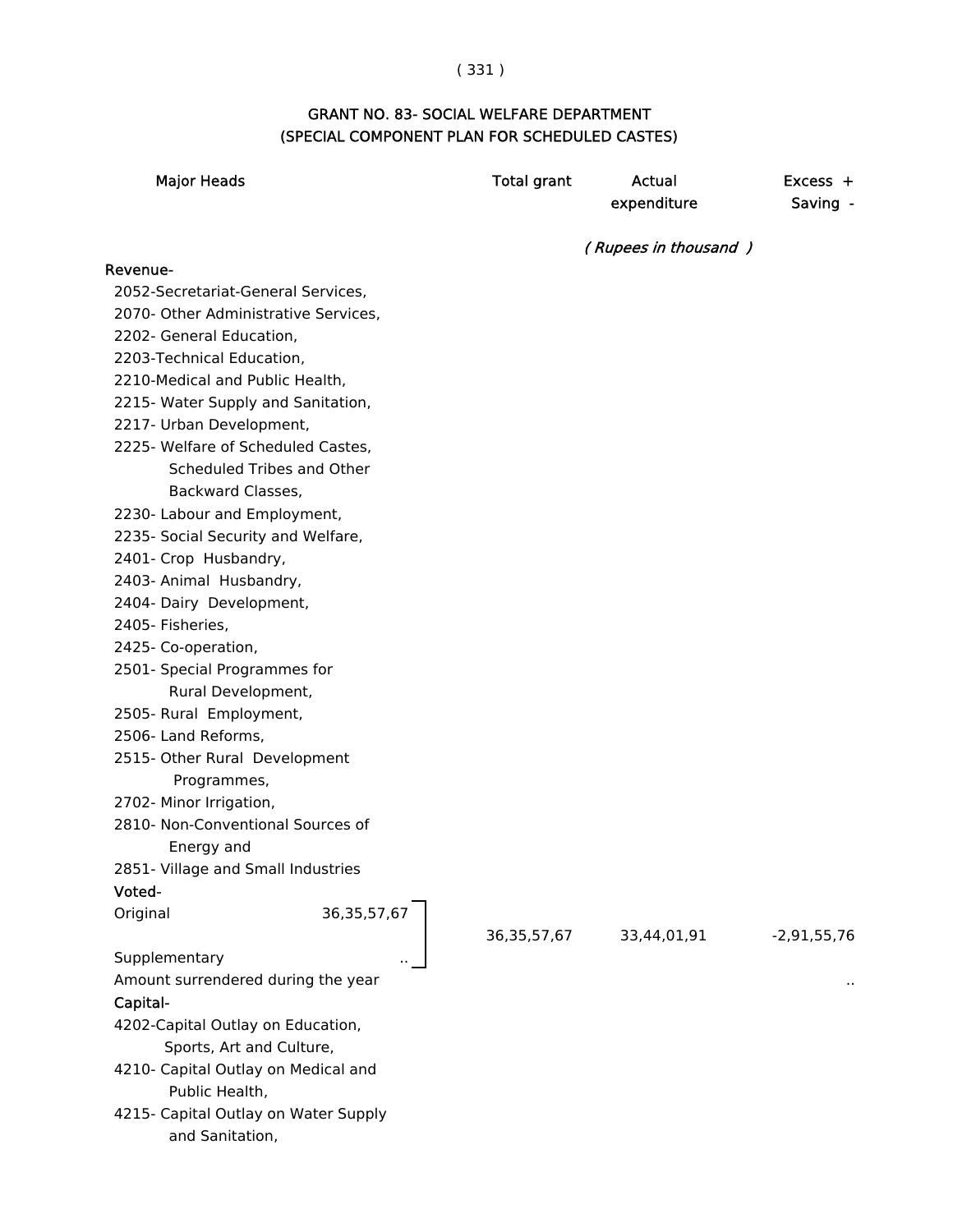| × | ۰. | m. |
|---|----|----|
|---|----|----|

| <b>Major Heads</b>                                                                                         |                                                                                     | <b>Total grant</b> | Actual<br>expenditure | $Excess +$<br>Saving - |
|------------------------------------------------------------------------------------------------------------|-------------------------------------------------------------------------------------|--------------------|-----------------------|------------------------|
| 4217-Capital Outlay of Urban Development,                                                                  |                                                                                     |                    | (Rupees in thousand)  |                        |
| 4225-Capital Outlay on Welfare of Scheduled Castes,                                                        |                                                                                     |                    |                       |                        |
|                                                                                                            | Scheduled Tribes and Other Backward Classes,                                        |                    |                       |                        |
| 4250- Capital Outlay on Other Social Services,                                                             |                                                                                     |                    |                       |                        |
| 4406-Capital Outlay on Forestry and Wild Life,                                                             |                                                                                     |                    |                       |                        |
| 4515-Capital Outlay on Other Rural Development Programmes,                                                 |                                                                                     |                    |                       |                        |
| 4575-Capital Outlay on Other Special Areas Programmes,                                                     |                                                                                     |                    |                       |                        |
| 4702- Capital Outlay on Minor Irrigation,<br>4801- Capital Outlay on Power projects,                       |                                                                                     |                    |                       |                        |
| 5054- Capital Outlay on Roads and Bridges,                                                                 |                                                                                     |                    |                       |                        |
| 6225- Loans for Welfare of Scheduled Castes,                                                               |                                                                                     |                    |                       |                        |
|                                                                                                            | Scheduled Tribes and other Backward                                                 |                    |                       |                        |
| Classes and                                                                                                |                                                                                     |                    |                       |                        |
| 6425- Loans for Cooperation                                                                                |                                                                                     |                    |                       |                        |
| Voted-                                                                                                     |                                                                                     |                    |                       |                        |
| Original                                                                                                   | 48,19,94,52                                                                         |                    |                       |                        |
|                                                                                                            |                                                                                     | 49,02,67,52        | 41,78,37,85           | $-7,24,29,67$          |
| Supplementary                                                                                              | 82,73,00                                                                            |                    |                       |                        |
| Amount surrendered during the year                                                                         |                                                                                     |                    |                       |                        |
| <b>Notes and Comments-</b><br>Revenue-                                                                     |                                                                                     |                    |                       |                        |
| Voted-                                                                                                     |                                                                                     |                    |                       |                        |
| (i) Out of the final saving of $\bar{\tau}$ 2,91,55.76 lakh, no amount could be anticipated for surrender. |                                                                                     |                    |                       |                        |
| (ii)                                                                                                       | Saving (partly counterbalanced by excess under other heads) occurred mainly under:- |                    |                       |                        |
| Head                                                                                                       |                                                                                     | <b>Total grant</b> | Actual                | $Excess +$             |
|                                                                                                            |                                                                                     |                    | expenditure           | Saving -               |
|                                                                                                            |                                                                                     |                    | (Rupees in lakh)      |                        |
| 2052-Secretariat-General Services-                                                                         |                                                                                     |                    |                       |                        |
| 789-Special Component Plan for Scheduled Castes-                                                           |                                                                                     |                    |                       |                        |
| 03-Payment of Arrears                                                                                      |                                                                                     | 8,56.56            | 75.32                 | $-7,81.24$             |
| 2203- Technical Education-                                                                                 |                                                                                     |                    |                       |                        |
| 789-Special Component Plan for Scheduled Castes-                                                           |                                                                                     |                    |                       |                        |
| 03-Establishment of I. T. Polytechnics                                                                     |                                                                                     |                    |                       |                        |
|                                                                                                            |                                                                                     | 18.00              | 10.00                 | $-8.00$                |
| 2210- Medical and Public Health-                                                                           |                                                                                     |                    |                       |                        |
|                                                                                                            | 02- Urban Health Services-Other Systems of Medicine-                                |                    |                       |                        |
| 789-Special Component Plan for Scheduled Castes-                                                           |                                                                                     |                    |                       |                        |
| 03- Govt. Ayurvedic/ Unani Hospital                                                                        |                                                                                     | 87.16              |                       | $-87.16$               |
|                                                                                                            | 04- Rural Health Services-Other Systems of Medicine-                                |                    |                       |                        |
| 789-Special Component Plan for Scheduled Castes-                                                           |                                                                                     |                    |                       |                        |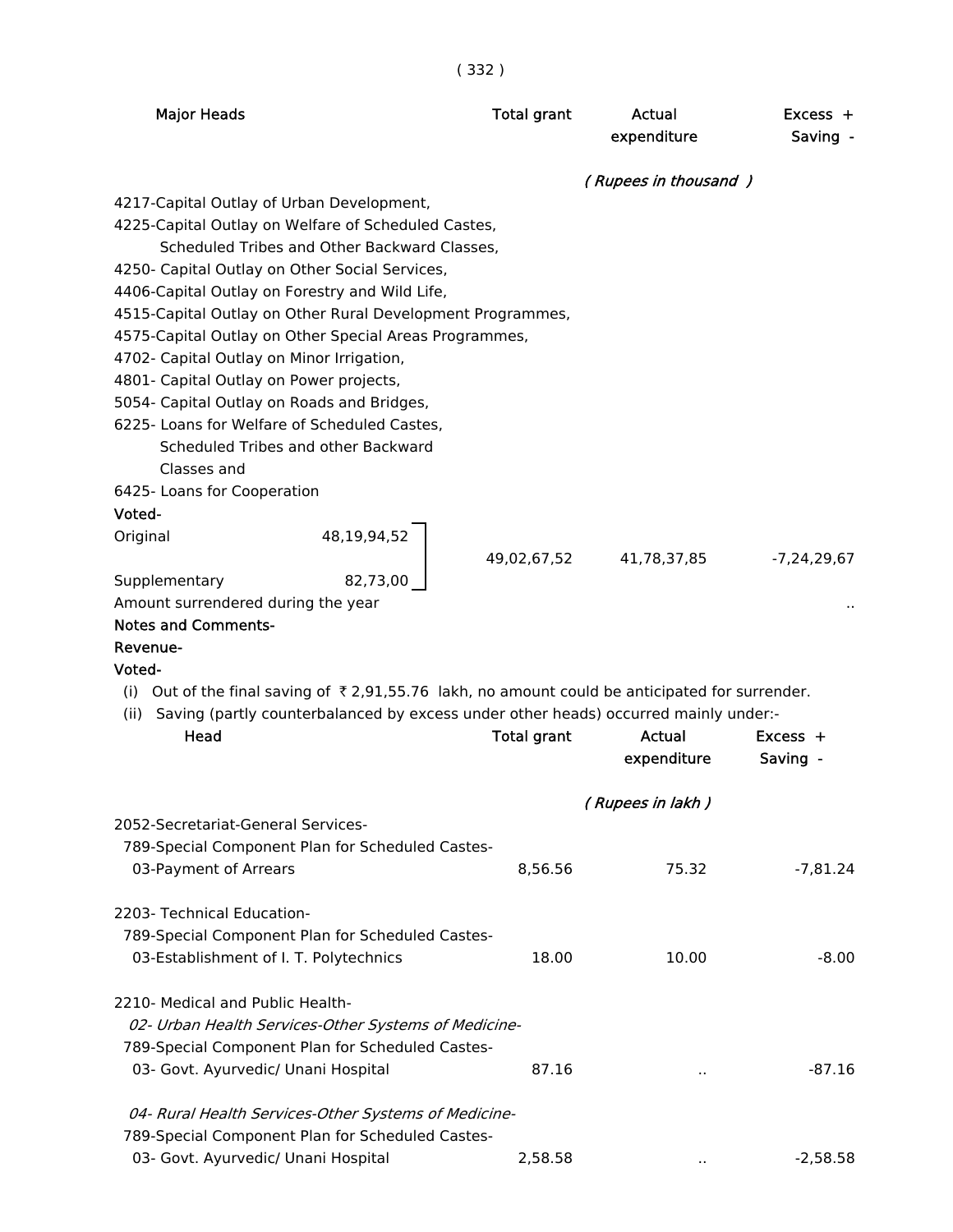( 333 )

| <b>Major Heads</b>                                                                                                                                                         | <b>Total grant</b>   | <b>Actual</b><br>expenditure | Excess +<br>Saving - |
|----------------------------------------------------------------------------------------------------------------------------------------------------------------------------|----------------------|------------------------------|----------------------|
|                                                                                                                                                                            | (Rupees in thousand) |                              |                      |
| 04- Hospital and Dispensaries                                                                                                                                              | 1,75.45              | 41.40                        | $-1,34.05$           |
| 2225- Welfare of Scheduled Castes, Scheduled Tribes<br>and Other Backward Classes-<br>01- Welfare of Scheduled Castes-<br>789-Special Component Plan for Scheduled Castes- |                      |                              |                      |
| 03- Establishment of Book Bank for the Scheduled Castes                                                                                                                    |                      |                              |                      |
| girl students studying in Govt. Higher Secondary                                                                                                                           |                      |                              |                      |
| Schools in Class IXth - Xth                                                                                                                                                | 1,00.00              | 6.12                         | $-93.88$             |
| 04- Establishment of Book Bank for the Scheduled                                                                                                                           |                      |                              |                      |
| Castes girl students studying in Govt. aided                                                                                                                               |                      |                              |                      |
| Higher Secondary Schools in Class IXth - Xth-                                                                                                                              |                      |                              |                      |
| 3,00.00<br>O.                                                                                                                                                              |                      |                              |                      |
|                                                                                                                                                                            | $\ddot{\phantom{a}}$ | 5.30                         | $+5.30$              |
| $-3,00.00$<br>R.                                                                                                                                                           |                      |                              |                      |
| Reasons for reduction in provision by $\overline{\tau}$ 3,00.00 lakh have not been intimated.                                                                              |                      |                              |                      |
| 05- Chhatrapati Shahuji Maharaj Research                                                                                                                                   |                      |                              |                      |
| and Training Institute, Lucknow                                                                                                                                            | 45.00                | 27.92                        | $-17.08$             |
| 07-Grant to Voluntary Institutions for                                                                                                                                     |                      |                              |                      |
| construction of hostels for S.C.                                                                                                                                           | 30.00                |                              | $-30.00$             |
| 10-Operation of Hostels for S.C.                                                                                                                                           |                      |                              |                      |
| Students/ Girls Students                                                                                                                                                   | 4,57.01              | 64.67                        | $-3,92.34$           |
| 11-Scholarship and non-recurring assistance                                                                                                                                |                      |                              |                      |
| to students of S.C. studing in Class 9 & 10-                                                                                                                               |                      |                              |                      |
| 4,00.00<br>О.                                                                                                                                                              |                      |                              |                      |
|                                                                                                                                                                            |                      | 0.02                         | $+0.02$              |
| $-4,00.00$<br>R.                                                                                                                                                           |                      |                              |                      |
| Reasons for reduction in provision by $\bar{\tau}$ 4,00.00 lakh have not been intimated.                                                                                   |                      |                              |                      |
| 12-Govt. Ashram System School                                                                                                                                              | 28,33.88             | 22,29.69                     | $-6,04.19$           |
| 14-Write off loans more than 10 years old                                                                                                                                  |                      |                              |                      |
| of societies operated by U.P. Scheduled                                                                                                                                    |                      |                              |                      |
| Castes Finance Development Corporation                                                                                                                                     |                      |                              |                      |
| to poor and unemployed persons of                                                                                                                                          |                      |                              |                      |
| <b>Scheduled Castes</b>                                                                                                                                                    | 1,20,27.96           | 77,75.51                     | $-42,52.45$          |
| 80- General-                                                                                                                                                               |                      |                              |                      |
| 789-Special Component Plan for Scheduled Castes-                                                                                                                           |                      |                              |                      |
| 03- Special Upliftment Programme                                                                                                                                           |                      |                              |                      |
| for Kol Caste                                                                                                                                                              | 6,79.50              | 2,62.91                      | $-4,16.59$           |
| 2230- Labour and Employment-                                                                                                                                               |                      |                              |                      |
| 02- Employment Service-                                                                                                                                                    |                      |                              |                      |
| 789-Special Component Plan for Scheduled Castes-                                                                                                                           |                      |                              |                      |
| 03-Educational and Guidance                                                                                                                                                |                      |                              |                      |
| centre for applicants for S.C.                                                                                                                                             | 52.29                | 36.58                        | $-15.71$             |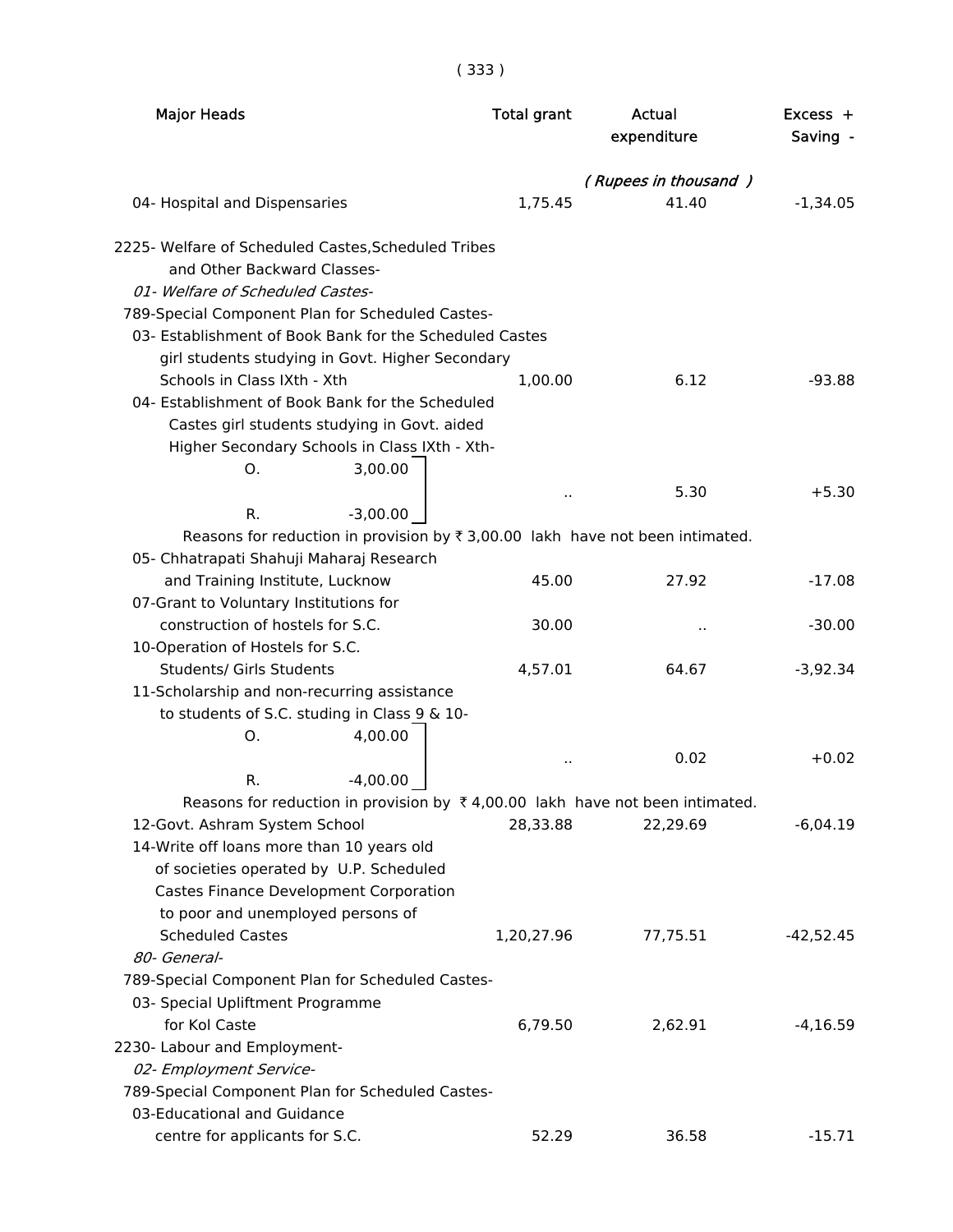| ۰,<br>۰<br>× |  |  |  |  |
|--------------|--|--|--|--|
|--------------|--|--|--|--|

| Head                                                                                          | <b>Total grant</b> | Actual<br>expenditure | Excess +<br>Saving - |
|-----------------------------------------------------------------------------------------------|--------------------|-----------------------|----------------------|
|                                                                                               |                    | (Rupees in lakh)      |                      |
| 04-Educational and Guidance                                                                   |                    |                       |                      |
| centre of applicants of S.C.                                                                  | 9.00               |                       | $-9.00$              |
| 03- Training-                                                                                 |                    |                       |                      |
| 789-Special Component Plan for Scheduled Castes-                                              |                    |                       |                      |
| 03- Provincial Staff Training and Research                                                    |                    |                       |                      |
| Centre at I.T.I., Aliganj, Lucknow                                                            | 1,14.72            | 6.17                  | $-1,08.55$           |
| 04- Establishment of Govt. I.T.I.                                                             | 14,52.11           | 4,75.71               | $-9,76.40$           |
| 05- Short-period Professional Training in                                                     |                    |                       |                      |
| Govt. Industrial Training Institutes                                                          | 1,23.40            | 17.81                 | $-1,05.59$           |
| 2235- Social Security and Welfare-                                                            |                    |                       |                      |
| 02- Social Welfare-                                                                           |                    |                       |                      |
| 789-Special Component Plan for Scheduled Castes-                                              |                    |                       |                      |
| 05- Mahamaya Garib Balika                                                                     |                    |                       |                      |
| Ashirwad Yojna-                                                                               |                    |                       |                      |
| 2,25,00.00<br>O.                                                                              |                    |                       |                      |
|                                                                                               | 1,83,30.72         | 72,68.72              | $-1,10,62.00$        |
| $-41,69.28$<br>R.                                                                             |                    |                       |                      |
| Reasons for reduction in provision by $\bar{x}$ 41,69.28 lakh have not been intimated.        |                    |                       |                      |
| 07-Pre-examination training to                                                                |                    |                       |                      |
| students/girl students                                                                        | 1,00.00            |                       | $-1,00.00$           |
| 60- Other Social Security and Welfare Programmes-                                             |                    |                       |                      |
| 789-Special Component Plan for Scheduled Castes-                                              |                    |                       |                      |
| 03- Old age/ Farmer Pension                                                                   |                    |                       |                      |
| (District Plan)-                                                                              |                    |                       |                      |
| O.                                                                                            |                    |                       |                      |
| 60,00.00                                                                                      | 35,30.43           | 30,19.15              | $-5,11.28$           |
| $-24,69.57$<br>R.                                                                             |                    |                       |                      |
| Reasons for reduction in provision by $\bar{\tau}$ 24,69.57 lakh have not been intimated.     |                    |                       |                      |
| 04- Old age/ Farmer Pension                                                                   |                    |                       |                      |
| (State Sector)                                                                                | 7,00,00.00         | 1,71,46.24            | $-5,28,53.76$        |
| 2401- Crop Husbandry-                                                                         |                    |                       |                      |
| 789-Special Component Plan for Scheduled Castes-                                              |                    |                       |                      |
| 01-Central Plan/ Centrally                                                                    |                    |                       |                      |
| Sponsored Schemes                                                                             | 40,72.50           | 31,93.72              | $-8,78.78$           |
| 04- Sugarcane Development                                                                     |                    |                       |                      |
| Scheme (District Plan)                                                                        | 90.00              | 67.98                 | $-22.02$             |
| 05- Kisan Mitra Yojana-                                                                       |                    |                       |                      |
| 9,55.13<br>O.                                                                                 |                    |                       |                      |
|                                                                                               | 5,42.03            | 26.04                 | $-5,15.99$           |
| R.<br>$-4, 13.10$                                                                             |                    |                       |                      |
| Reasons for reduction in provision by $\overline{\tau}$ 4,13.10 lakh have not been intimated. |                    |                       |                      |
| 06- Horticultural development                                                                 |                    |                       |                      |
| in S.C. dominated areas of                                                                    |                    |                       |                      |
| the State (District Plan)                                                                     | 1,50.00            | 1,01.31               | $-48.69$             |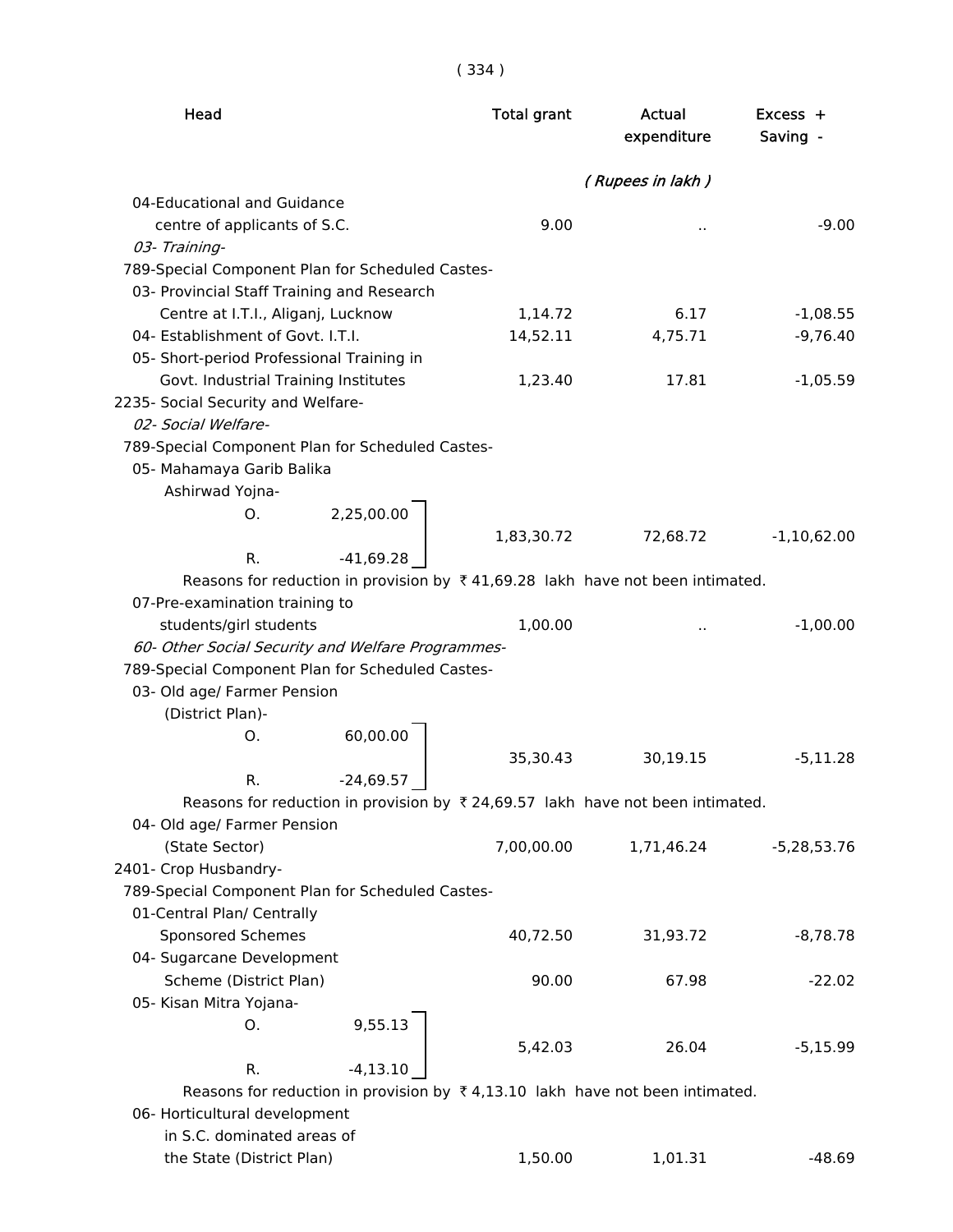| Head                                                                                             | <b>Total grant</b> | Actual<br>expenditure | $Excess +$<br>Saving - |
|--------------------------------------------------------------------------------------------------|--------------------|-----------------------|------------------------|
|                                                                                                  |                    | (Rupees in lakh)      |                        |
| 2403- Animal Husbandry-                                                                          |                    |                       |                        |
| 789-Special Component Plan for Scheduled Castes-                                                 |                    |                       |                        |
| 05- Parawaits Training Scheme                                                                    | 2,60.00            | 1,92.98               | $-67.02$               |
| 06- Bakyard Poultry Programme for S.C.                                                           | 2,75.00            | 51.98                 | $-2,23.02$             |
| 10- Establishment, development,                                                                  |                    |                       |                        |
| strengthening of Pig forms and                                                                   |                    |                       |                        |
| providing breeding facilities                                                                    |                    |                       |                        |
| (District Plan)                                                                                  | 1,23.00            | 50.06                 | $-72.94$               |
| 2501- Special Programmes for                                                                     |                    |                       |                        |
| Rural Development-                                                                               |                    |                       |                        |
| 02- Drought Prone Areas Development Programme-                                                   |                    |                       |                        |
| 789-Special Component Plan for Scheduled Castes-                                                 |                    |                       |                        |
| 01-Central Plan/ Centrally                                                                       |                    |                       |                        |
| Sponsored Schemes                                                                                | 3,15.00            | 2,15.80               | $-99.20$               |
| 05- Waste Land Development-                                                                      |                    |                       |                        |
| 789-Special Component Plan for Scheduled Castes-                                                 |                    |                       |                        |
| 01-Central Plan/ Centrally                                                                       | 1,00.00            | 59.43                 | $-40.57$               |
| Sponsored Schemes<br>2515- Other Rural Development Programmes-                                   |                    |                       |                        |
| 789-Special Component Plan for Scheduled Castes-                                                 |                    |                       |                        |
| 03-Construction of clean Toilets                                                                 |                    |                       |                        |
| under Rural cleanliness campaign-                                                                |                    |                       |                        |
| 1,80,00.00<br>O.                                                                                 |                    |                       |                        |
|                                                                                                  | 77,16.97           | 40,58.67              | $-36,58.30$            |
| $-1,02,83.03$<br>R.                                                                              |                    |                       |                        |
| Reasons for reduction in provision by $\overline{\tau}$ 1,02,83.03 lakh have not been intimated. |                    |                       |                        |
| 2702- Minor Irrigation-                                                                          |                    |                       |                        |
| 02- Ground water-                                                                                |                    |                       |                        |
| 789-Special Component Plan for Scheduled Castes-                                                 |                    |                       |                        |
| 04- Construction of Medium deep                                                                  |                    |                       |                        |
| tubewells in Alluvium Areas                                                                      | 3,00.00            | 2,62.24               | $-37.76$               |
| 2851- Village and Small Industries-                                                              |                    |                       |                        |
| 789-Special Component Plan for Scheduled Castes-                                                 |                    |                       |                        |
| 06- Chief Minister Gramodyog                                                                     |                    |                       |                        |
| Rojgar Yojana                                                                                    | 1,44.00            | 1,13.18               | $-30.82$               |
| Reasons for the final saving/excess/non-utilisation of entire provision under the above heads    |                    |                       |                        |
| have not been intimated (June 2010).                                                             |                    |                       |                        |
| (iii) Excess occurred mainly under:-                                                             |                    |                       |                        |
| 2210- Medical and Public Health-                                                                 |                    |                       |                        |
| 05- Medical Education, Training and Research-                                                    |                    |                       |                        |
| 789-Special Component Plan for Scheduled Castes-                                                 |                    |                       |                        |
| 03- Education                                                                                    | 10,96.41           | 18,06.93              | $+7,10.52$             |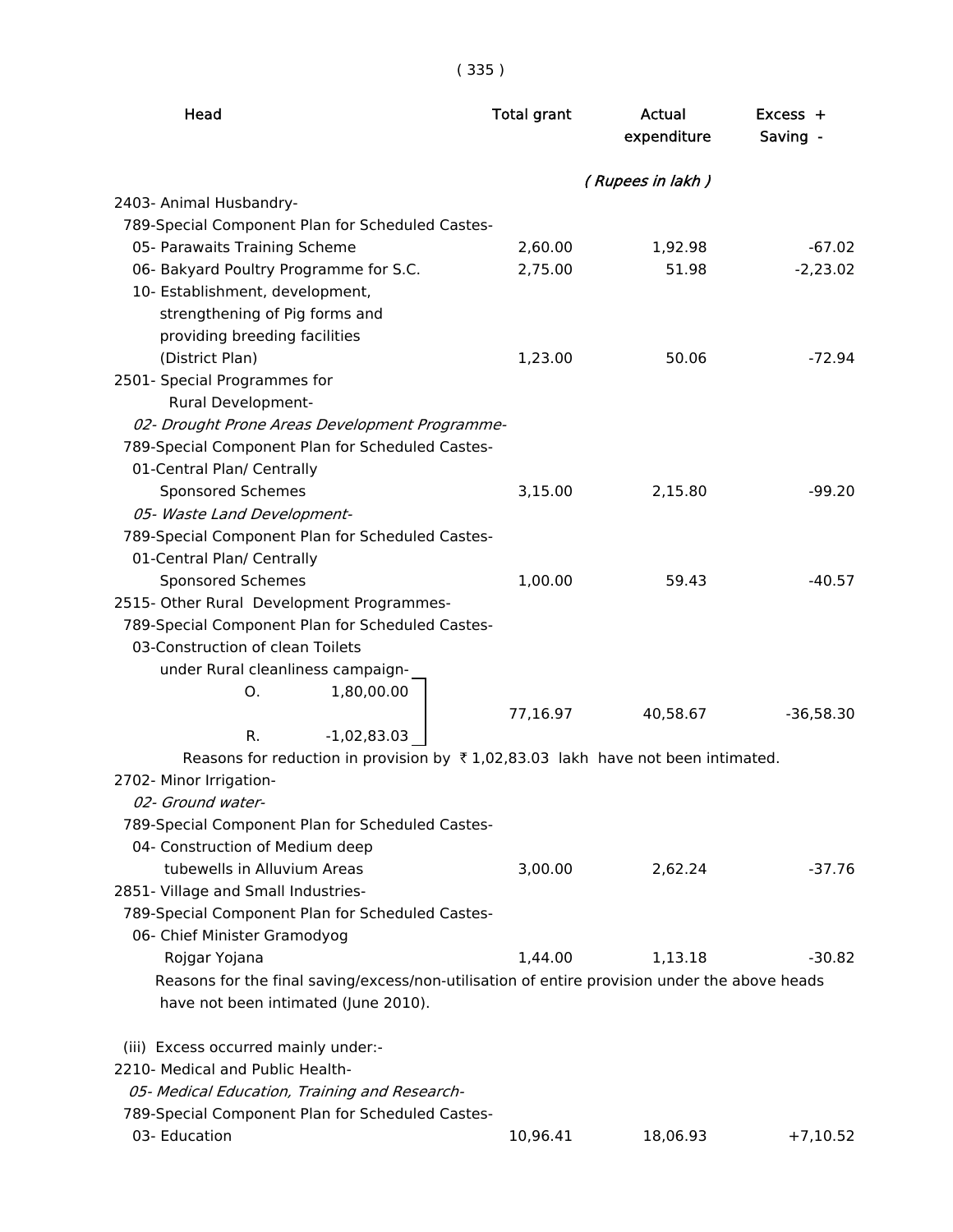| Head                                                                                                        | <b>Total grant</b> | Actual<br>expenditure | Excess +<br>Saving - |
|-------------------------------------------------------------------------------------------------------------|--------------------|-----------------------|----------------------|
|                                                                                                             |                    | (Rupees in lakh)      |                      |
| 2215- Water Supply and Sanitation-<br>01- Water Supply-                                                     |                    |                       |                      |
| 789-Special Component Plan for Scheduled Castes-                                                            |                    |                       |                      |
| 03- Rural Drinking Water Scheme-                                                                            |                    |                       |                      |
| 90,00.00<br>O.                                                                                              |                    |                       |                      |
|                                                                                                             |                    | 1,25,39.57 1,23,33.36 | $-2,06.21$           |
| 35,39.57<br>R.                                                                                              |                    |                       |                      |
| Reasons for agumentation of provision by ₹35,39.57 lakh have not been intimated.                            |                    |                       |                      |
| 2217- Urban Development-                                                                                    |                    |                       |                      |
| 04- Slum Area Improvement-<br>789-Special Component Plan for Scheduled Castes-                              |                    |                       |                      |
| 01-Central Plan/ Centrally Sponsored Schemes-                                                               |                    |                       |                      |
| 1,00,00.00<br>Ο.                                                                                            |                    |                       |                      |
|                                                                                                             | 1,04,13.10         | 1,07,38.28            | $+3,25.18$           |
| R.<br>4,13.10                                                                                               |                    |                       |                      |
| Reasons for agumentation of provision by $\bar{\tau}$ 4,13.10 lakh have not been intimated.                 |                    |                       |                      |
| 03- Basic Urban Facilities and Housing                                                                      | 12,50.00           | 86,97.99              | $+74,47.99$          |
| 04- Transformation of dry toilets into water flowing toilets-                                               |                    |                       |                      |
| 5,00.00<br>О.                                                                                               |                    |                       |                      |
|                                                                                                             | 37,37.75           | 35,81.26              | $-1,56.49$           |
| R.<br>32,37.75                                                                                              |                    |                       |                      |
| Reasons for agumentation of provision by $\bar{\tau}$ 32,37.75 lakh have not been intimated.                |                    |                       |                      |
| 05- Other Urban Development Schemes-                                                                        |                    |                       |                      |
| 789-Special Component Plan for Scheduled Castes-                                                            |                    |                       |                      |
| 01-Central Plan/ Centrally Sponsored Schemes-                                                               |                    |                       |                      |
| 1,10,00.00<br>О.                                                                                            |                    |                       |                      |
|                                                                                                             | 2,21,69.28         | 2,49,68.37            | $+27,99.09$          |
| 1,11,69.28<br>R.                                                                                            |                    |                       |                      |
| Reasons for agumentation of provision by $\overline{x}$ 1,11,69.28 lakh have not been intimated.            |                    |                       |                      |
| 2225- Welfare of Scheduled Castes, Scheduled Tribes                                                         |                    |                       |                      |
| and Other Backward Classes-                                                                                 |                    |                       |                      |
| 01- Welfare of Scheduled Castes-                                                                            |                    |                       |                      |
| 789-Special Component Plan for Scheduled Castes-                                                            |                    |                       |                      |
| 01-Central Plan/ Centrally Sponsored Schemes-                                                               |                    |                       |                      |
| 3,22,65.72<br>Ο.                                                                                            |                    |                       |                      |
|                                                                                                             | 3,13,81.35         | 4,57,58.26            | $+1,43,76.91$        |
| R.<br>$-8,84.37$                                                                                            |                    |                       |                      |
| Actual expenditure includes clearance of O.B. Suspense for the year 2004-05 amounting to                    |                    |                       |                      |
| ₹7.88 lakh.<br>Reasons for reduction in provision by $\overline{\xi}$ 8,84.37 lakh have not been intimated. |                    |                       |                      |
| 08-State Services Pre-Examination                                                                           |                    |                       |                      |
| Training Centres for S.C./S.T.                                                                              | 69.82              | 71.87                 | $+2.05$              |
| 09-Maintenance of Govt. Hostels/                                                                            |                    |                       |                      |
| Ashram type Govt. Schools                                                                                   | 1,00.00            | 2,63.57               | $+1,63.57$           |
|                                                                                                             |                    |                       |                      |

( 336 )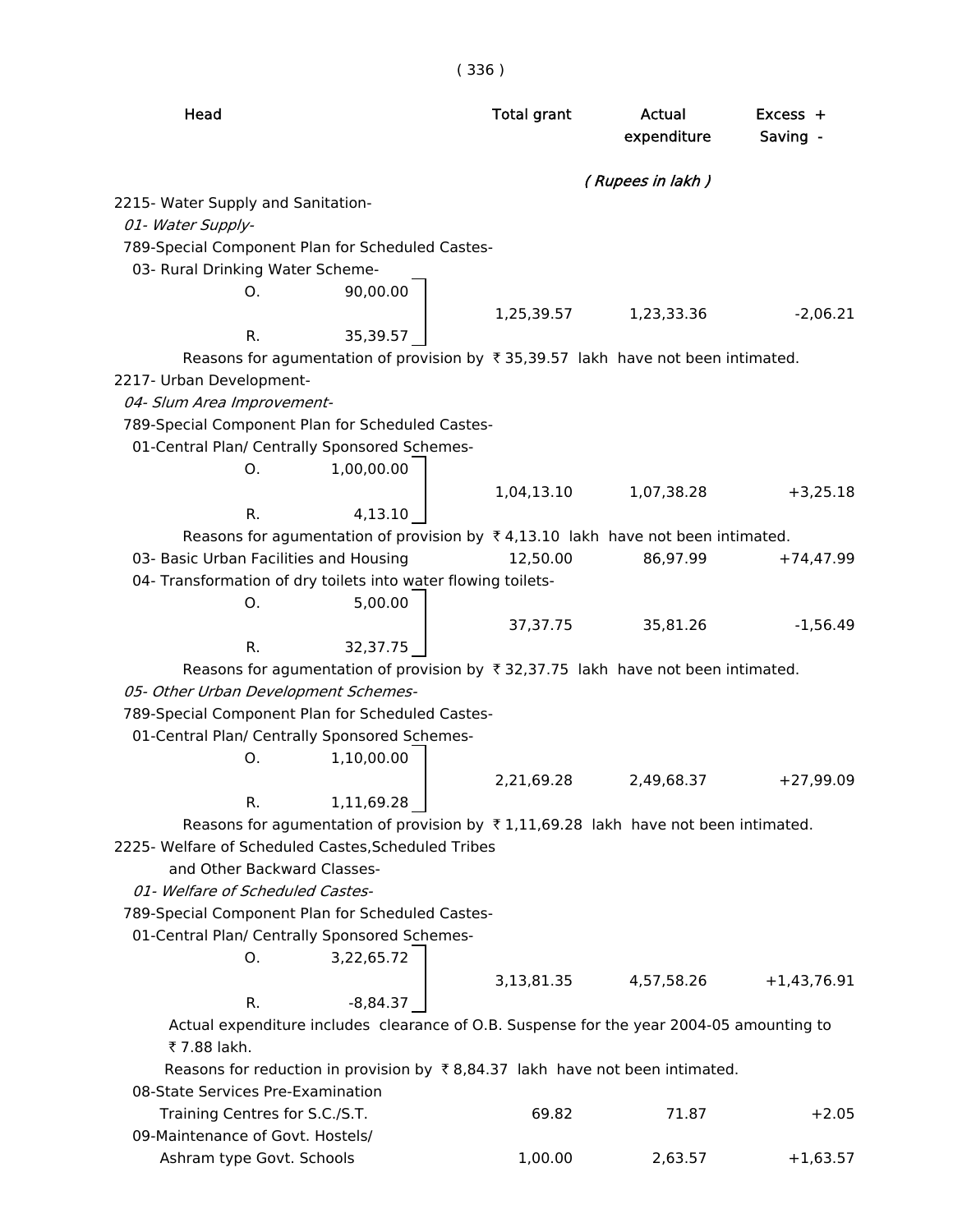( 337 )

| Head                                                                                               | <b>Total grant</b> | Actual<br>expenditure | $Excess +$<br>Saving - |
|----------------------------------------------------------------------------------------------------|--------------------|-----------------------|------------------------|
|                                                                                                    |                    | (Rupees in lakh)      |                        |
| 13-Monitoring and computerisation of scholarship                                                   |                    |                       |                        |
| schemes for different classes                                                                      | 1,00.00            | 1,12.10               | $+12.10$               |
| 2235- Social Security and Welfare-                                                                 |                    |                       |                        |
| 02- Social Welfare-                                                                                |                    |                       |                        |
| 789-Special Component Plan for Scheduled Castes-<br>04-Nutrient given by State Govt. to Integrated |                    |                       |                        |
| Child Development Projects under Nutrition                                                         |                    |                       |                        |
| Programme (State Plan)                                                                             | 1,20,00.00         | 2,69,99.75            | $+1,49,99.75$          |
| 2405- Fisheries-                                                                                   |                    |                       |                        |
| 190-Assistance to Public Sector and other undertakings-                                            |                    |                       |                        |
| 01-Central Plan/ Centrally                                                                         |                    |                       |                        |
| Sponsored Schemes                                                                                  |                    | 3.60                  | $+3.60$                |
| 2501- Special Programmes for Rural Development-                                                    |                    |                       |                        |
| 01- Integrated Rural Development Programme-                                                        |                    |                       |                        |
| 789-Special Component Plan for Scheduled Castes-                                                   |                    |                       |                        |
| 01-Central Plan/ Centrally                                                                         |                    |                       |                        |
| Sponsored Schemes-                                                                                 |                    |                       |                        |
| 65,00.00<br>Ο.                                                                                     |                    |                       |                        |
| 5,59.65                                                                                            | 70,59.65           | 69,70.54              | $-89.11$               |
| R.<br>Reasons for agumentation of provision by ₹5,59.65 lakh have not been intimated.              |                    |                       |                        |
| 2505- Rural Employment-                                                                            |                    |                       |                        |
| 01- National Programmes-                                                                           |                    |                       |                        |
| 789-Special Component Plan for Scheduled Castes-                                                   |                    |                       |                        |
| 01-Central Plan/ Centrally                                                                         |                    |                       |                        |
| <b>Sponsored Schemes</b>                                                                           | 1,35,00.01         | 2,61,34.24            | $+1,26,34.23$          |
| Actual expenditure includes clearance of O.B. Suspense for the years 2005-06, 2007-08 and          |                    |                       |                        |
| 2008-09 amounting to ₹93.91 lakh.                                                                  |                    |                       |                        |
| 60- Other Programmes-                                                                              |                    |                       |                        |
| 104-Sampurna Gramin Rojgar Yojna-                                                                  |                    |                       |                        |
| 01-Central Plan/ Centrally                                                                         |                    |                       |                        |
| Sponsored Schemes                                                                                  |                    | 3,72.27               | $+3,72.27$             |
| Actual expenditure pertains to clearance of O.B. Suspense for the years 2003-04 and 2004-05.       |                    |                       |                        |
| 2702- Minor Irrigation-                                                                            |                    |                       |                        |
| 02- Ground water-                                                                                  |                    |                       |                        |
| 789-Special Component Plan for Scheduled Castes-                                                   |                    |                       |                        |
| 05-Start of defective Tubewells under                                                              |                    |                       |                        |
| collective Minor Irrigation scheme<br>(100% financed by Centre)                                    | 0.01               | 20.25                 | $+20.24$               |
| 80- General-                                                                                       |                    |                       |                        |
| 789-Special Component Plan for Scheduled Castes-                                                   |                    |                       |                        |
| 05- Grant 50% of the share for boring and construction                                             |                    |                       |                        |
| of pump set under assistance to small and marginal                                                 |                    |                       |                        |
| formers for agriculture Production                                                                 | 40,00.00           | 40,27.15              | $+27.15$               |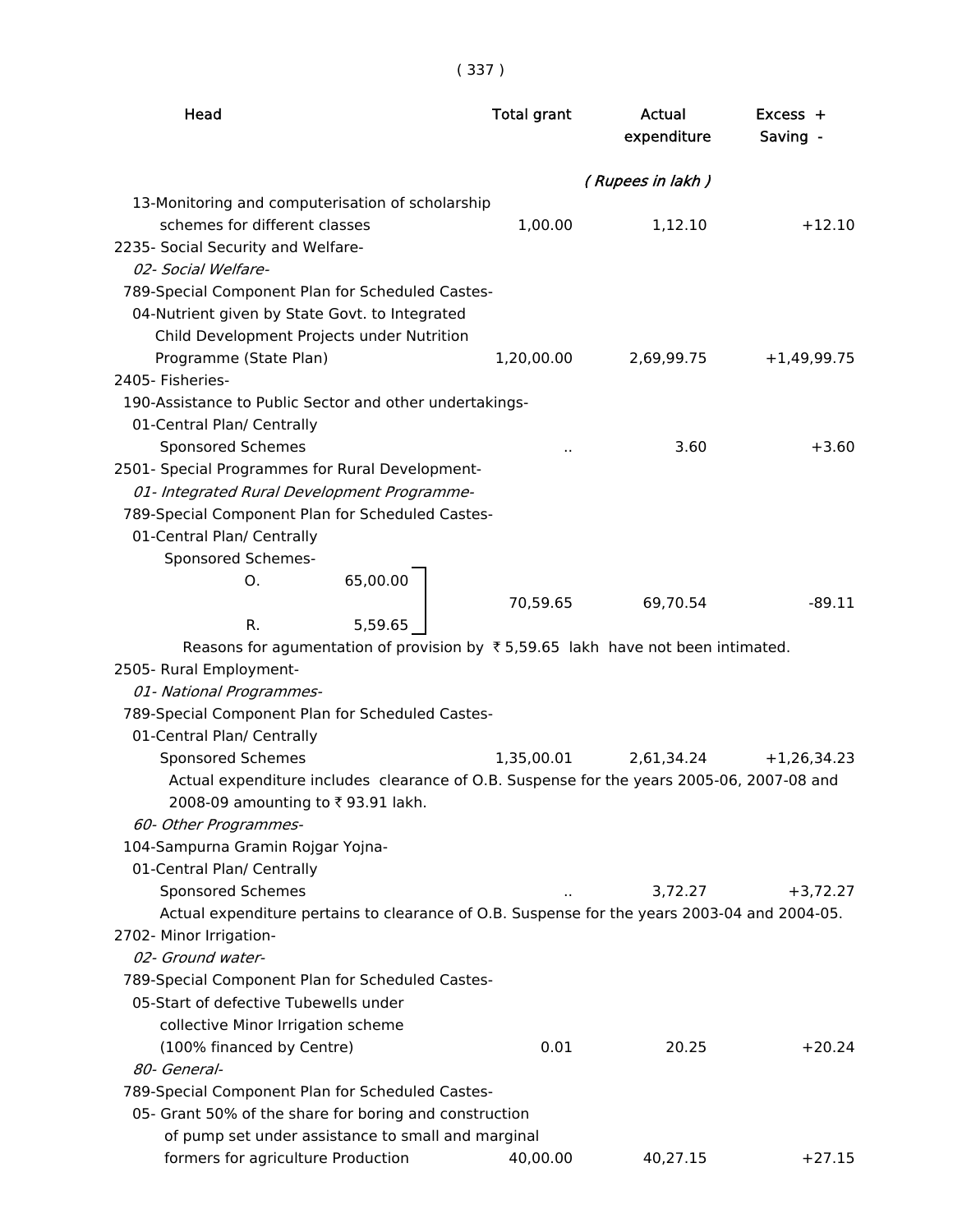| Head                                                                                                                | <b>Total grant</b> | Actual<br>expenditure | $Excess +$<br>Saving - |
|---------------------------------------------------------------------------------------------------------------------|--------------------|-----------------------|------------------------|
|                                                                                                                     |                    | (Rupees in lakh)      |                        |
| 06-Dr. Bhimrao Ambedkar                                                                                             |                    |                       |                        |
| <b>Tubewell Scheme</b>                                                                                              | 1,20.00            | 12,33.71              | $+11,13.71$            |
| 2810- Non Conventional Sources of Energy-                                                                           |                    |                       |                        |
| 02- Solar-                                                                                                          |                    |                       |                        |
| 789-Special Component Plan for Scheduled Castes-                                                                    |                    |                       |                        |
| 03-Implementation of Additional Energy                                                                              |                    |                       |                        |
| Source Programmes through Non-Conventional                                                                          |                    |                       |                        |
| <b>Energy Development Agency</b>                                                                                    | 25.00              | 1,58.20               | $+1,33.20$             |
| 2851- Village and Small Industries-                                                                                 |                    |                       |                        |
| 789-Special Component Plan for Scheduled Castes-                                                                    |                    |                       |                        |
| 10- Establishment of Model Chaky Worm Culture                                                                       |                    |                       |                        |
| Mulberry Garden (District Plan)                                                                                     | 2,90.00            | 4,22.95               | $+1,32.95$             |
| 11- Tusser Silk Development                                                                                         |                    |                       |                        |
| Scheme (District Plan)                                                                                              | 27.50              | 61.86                 | $+34.36$               |
| 13 - Employment generation through                                                                                  |                    |                       |                        |
| sericulture in naxal affected areas                                                                                 | 3,70.75            | 3,72.98               | $+2.23$                |
| Reasons for the final excess/saving/expenditure without provision under the above heads have                        |                    |                       |                        |
| not been intimated (June 2010).                                                                                     |                    |                       |                        |
| Capital-                                                                                                            |                    |                       |                        |
| Voted-                                                                                                              |                    |                       |                        |
| Out of the final saving of $\overline{\tau}$ 7,24,29.67 lakh; no amount could be anticipated for surrender.<br>(iv) |                    |                       |                        |
| In view of the final saving of ₹7,24,29.67 lakh; the supplementary grant of ₹82,73.00 lakh<br>(v)                   |                    |                       |                        |
| obtained in August 2009 proved unnecessary. It could have been limited to token amounts                             |                    |                       |                        |
| wherever necessary.                                                                                                 |                    |                       |                        |
| Saving (partly counterbalanced by excess under other heads) occurred mainly under:-<br>(vi)                         |                    |                       |                        |
| 4202-Capital Outlay on Education, Sports, Art and Culture-                                                          |                    |                       |                        |
| 02- Technical Education-                                                                                            |                    |                       |                        |
| 789-Special Component Plan for Scheduled Castes-                                                                    |                    |                       |                        |
| 03- Establishment of I.T. Polytechnics                                                                              | 21,00.00           | 12,84.00              | $-8,16.00$             |
| 03- Sports and Youth Services-                                                                                      |                    |                       |                        |
| 789-Special Component Plan for Scheduled Castes-                                                                    |                    |                       |                        |
| 03- Construction of Rural                                                                                           |                    |                       |                        |
| Stadium for S.C. Youths                                                                                             | 75.00              | 31.61                 | $-43.39$               |
| 04- Construction of Special                                                                                         |                    |                       |                        |
| Stadium in Sonbhadra                                                                                                | 1,50.00            | 1,12.67               | -37.33                 |
| 4210- Capital Outlay on Medical and Public Health-                                                                  |                    |                       |                        |
| 02- Rural Health Services-                                                                                          |                    |                       |                        |
| 789-Special Component Plan for Scheduled Castes-                                                                    |                    |                       |                        |
| 03- Construction of building for Health                                                                             |                    |                       |                        |
| Sub-Centres (District Plan)                                                                                         | 15,00.00           | 6,36.05               | $-8,63.95$             |
| 05-Water supply, Electrification improvement, extension                                                             |                    |                       |                        |
| and renovation in Primary Health Centres/C.H.                                                                       |                    |                       |                        |
| Centres and Sub Centres                                                                                             | 30.00              | 4.09                  | $-25.91$               |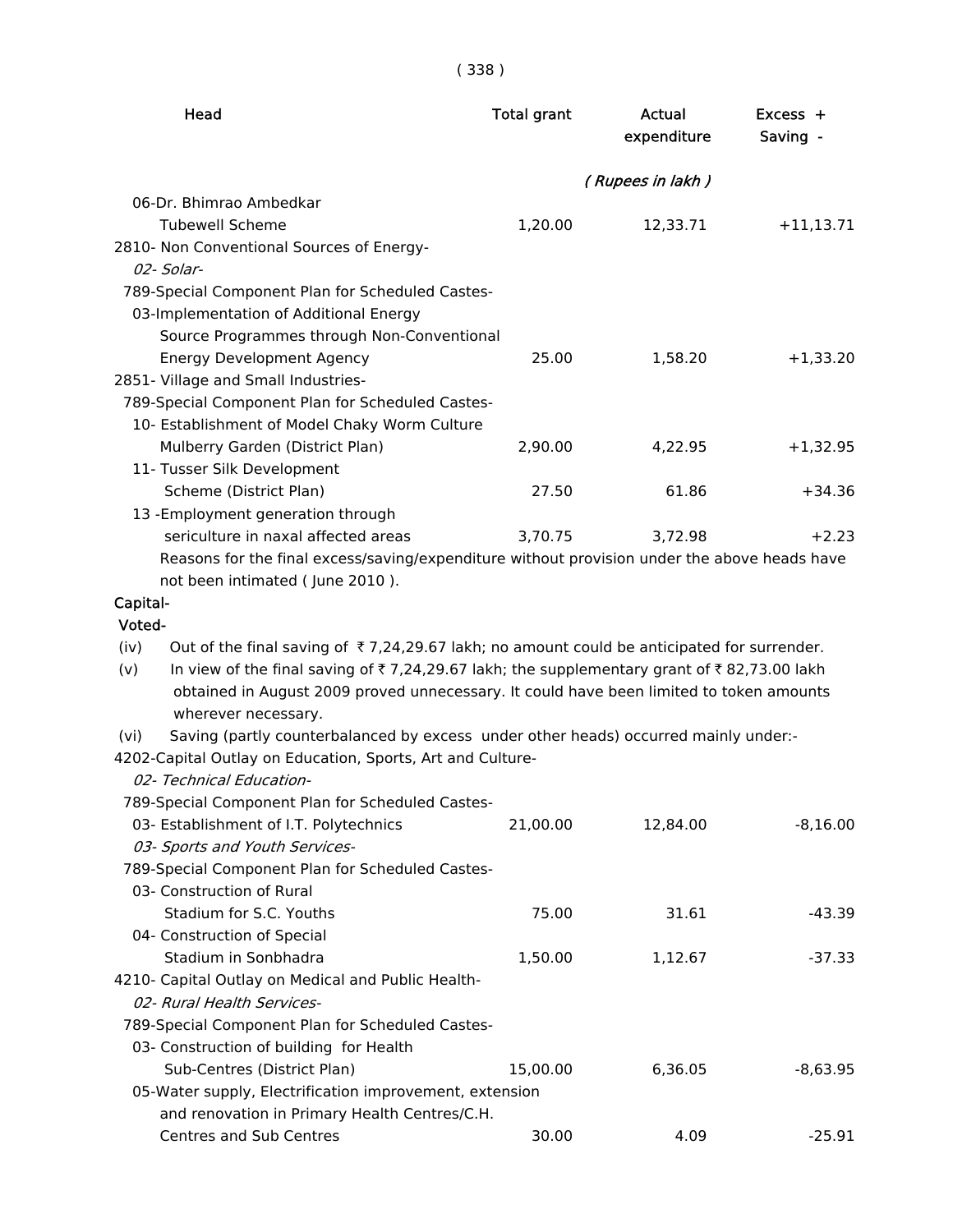| × | ۰ |
|---|---|
|   |   |

| Head                                                                                   |             | <b>Total grant</b> | Actual<br>expenditure | $Excess +$<br>Saving - |
|----------------------------------------------------------------------------------------|-------------|--------------------|-----------------------|------------------------|
|                                                                                        |             |                    | (Rupees in lakh)      |                        |
| 06- Construction of building for Community                                             |             |                    |                       |                        |
| Health Centres (District Plan)-                                                        |             |                    |                       |                        |
| Ο.                                                                                     | 29,70.00    |                    |                       |                        |
|                                                                                        |             | 15,04.07           | 12,76.64              | $-2,27.43$             |
| R.                                                                                     | $-14,65.93$ |                    |                       |                        |
| Reasons for reduction in provision by $\bar{x}$ 14,65.93 lakh have not been intimated. |             |                    |                       |                        |
| 07-Construction of Homoeopathic                                                        |             |                    |                       |                        |
| <b>Hospital Buildings</b>                                                              |             | 16.34              |                       | $-16.34$               |
| 03- Medical, Education, Training and Research-                                         |             |                    |                       |                        |
| 789-Special Component Plan for Scheduled Castes-                                       |             |                    |                       |                        |
| 04- Government Allopathy                                                               |             |                    |                       |                        |
| Medical College, Kannauj-                                                              |             |                    |                       |                        |
| O.                                                                                     | 40,00.01    |                    |                       |                        |
|                                                                                        |             | 78,05.01           | 59,68.96              | $-18,36.05$            |
| S.                                                                                     | 38,05.00    |                    |                       |                        |
| 05- Government Allopathy                                                               |             |                    |                       |                        |
| Medical College, Orai, Jalaun-                                                         |             |                    |                       |                        |
| О.                                                                                     | 40,00.01    |                    |                       |                        |
|                                                                                        |             | 84,68.01           | 66,17.05              | $-18,50.96$            |
| S.                                                                                     | 44,68.00    |                    |                       |                        |
| 4225-Capital Outlay on Welfare of Scheduled                                            |             |                    |                       |                        |
| Castes, Scheduled Tribes and other                                                     |             |                    |                       |                        |
| <b>Backward Classes-</b>                                                               |             |                    |                       |                        |
| 01-Welfare of Scheduled Castes-                                                        |             |                    |                       |                        |
| 789-Special Component Plan for Scheduled Castes-                                       |             |                    |                       |                        |
| 01-Central Plan/ Centrally                                                             |             |                    |                       |                        |
| Sponsored Schemes                                                                      |             | 13,42.16           | 5,85.90               | $-7,56.26$             |
| 03-Capital investment in U.P.                                                          |             |                    |                       |                        |
| <b>Scheduled Caste Finance</b>                                                         |             |                    |                       |                        |
| and Development Corporation Ltd.                                                       |             | 10.00              | .,                    | $-10.00$               |
| 04- Establishment of Government Ashram                                                 |             |                    |                       |                        |
| type schools for children of persons                                                   |             |                    |                       |                        |
| engaged in dirty profession                                                            |             | 6,00.00            | ٠.                    | $-6,00.00$             |
| 05- Upgradation of Government Ashram                                                   |             |                    |                       |                        |
| type schools upto class 12th<br>06- Construction of Hostels for students/              |             | 2,00.00            |                       | $-2,00.00$             |
|                                                                                        |             |                    |                       |                        |
| girl students of Scheduled Castes<br>08- Hostels for Students/Girl students of         |             | 15,40.26           | 5,50.12               | $-9,90.14$             |
|                                                                                        |             |                    |                       |                        |
| scheduled castes in premises of voluntary<br>institutions/University/Colleges          |             | 1,00.00            |                       | $-1,00.00$             |
| 09- Construction of Building                                                           |             |                    | ٠.                    |                        |
| of coaching centre                                                                     |             | 11,06.83           | 1,47.67               | $-9,59.16$             |
|                                                                                        |             |                    |                       |                        |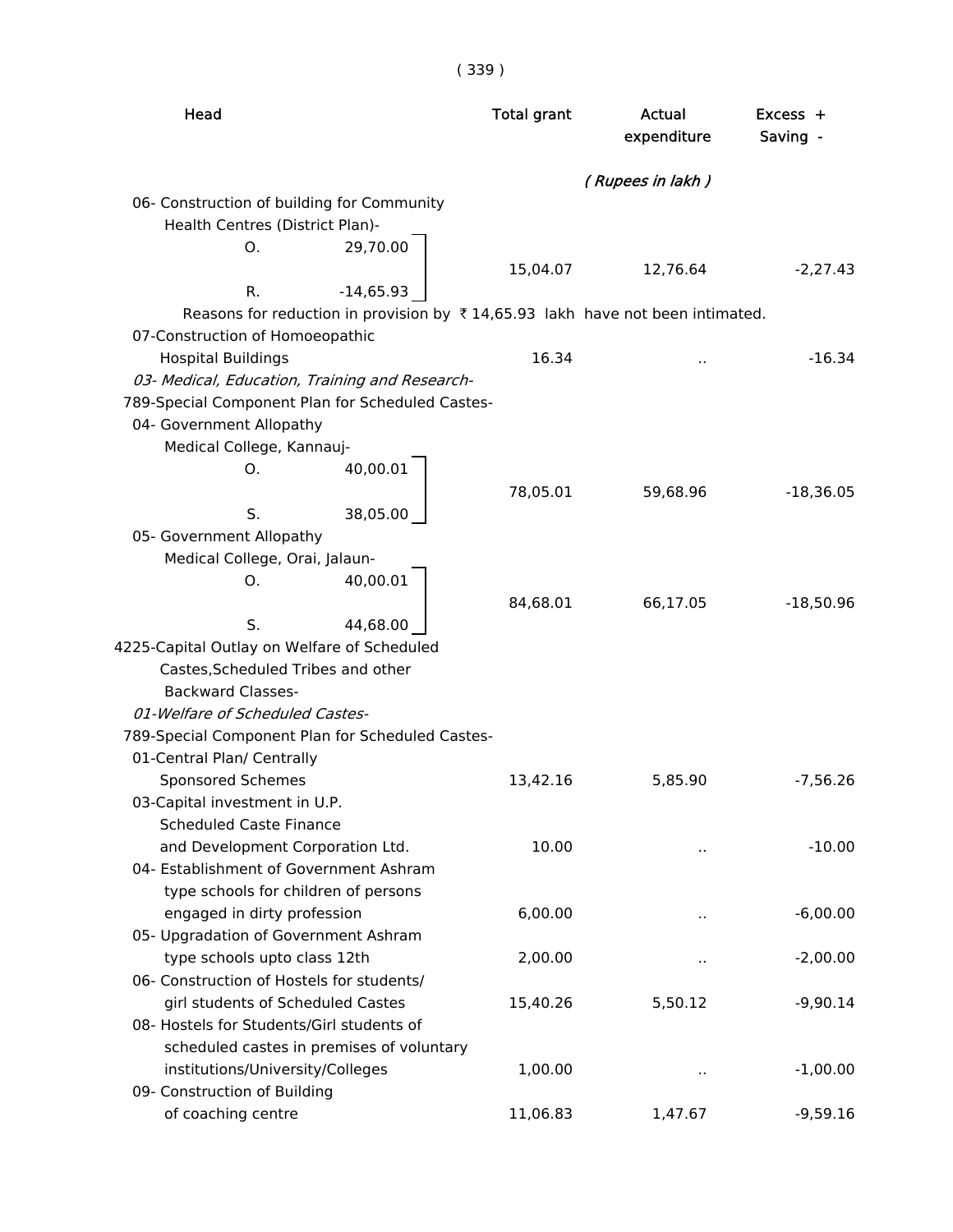| Head                                                                                            | <b>Total grant</b> | Actual<br>expenditure | Excess +<br>Saving - |
|-------------------------------------------------------------------------------------------------|--------------------|-----------------------|----------------------|
|                                                                                                 |                    | (Rupees in lakh)      |                      |
| 10- Integrated development scheme for                                                           |                    |                       |                      |
| most backward S.C. groups-                                                                      |                    |                       |                      |
| 20,50.00<br>O.                                                                                  |                    |                       |                      |
|                                                                                                 | 17,53.13           | $\ddot{\phantom{1}}$  | $-17,53.13$          |
| $-2,96.87$<br>R.                                                                                |                    |                       |                      |
| Reasons for reduction in provision by ₹2,96.87 lakh have not been intimated.                    |                    |                       |                      |
| 80- General-                                                                                    |                    |                       |                      |
| 789-Special Component Plan for Scheduled Castes-                                                |                    |                       |                      |
| 03- Special Upliftment Programme                                                                |                    |                       |                      |
| for Kol Castes                                                                                  | 8,05.00            | .,                    | $-8,05.00$           |
| 4250-Capital Outlay on Other Social Services-                                                   |                    |                       |                      |
| 789-Special Component Plan for Scheduled Castes-                                                |                    |                       |                      |
| 04-Govt. Industrial Training Institute                                                          | 7,88.13            | 6,82.83               | $-1,05.30$           |
| 4515-Capital Outlay on Other                                                                    |                    |                       |                      |
| Rural Development Programmes-                                                                   |                    |                       |                      |
| 789-Special Component Plan for Scheduled Castes-                                                |                    |                       |                      |
| 98- Ambedkar Village                                                                            |                    |                       |                      |
| Development Scheme                                                                              | 12,42,00.00        | 10,45,18.38           | $-1,96,81.62$        |
| 4575-Capital Outlay on Other Special Area Programmes-                                           |                    |                       |                      |
| 60- Others-                                                                                     |                    |                       |                      |
| 789-Special Component Plan for Scheduled Castes-                                                |                    |                       |                      |
| 03- Capital Outlay on Special                                                                   |                    |                       |                      |
| Schemes of Purvanchal                                                                           | 1,41,00.00         | 91,03.98              | $-49,96.02$          |
| 04- Capital Outlay on Special                                                                   |                    |                       |                      |
| Schemes of Bundelkhand                                                                          | 39,00.00           | 28,38.32              | $-10,61.68$          |
| 5054-Capital Outlay on Roads and Bridges-                                                       |                    |                       |                      |
| 04- District & Other Roads-                                                                     |                    |                       |                      |
| 789-Special Component Plan for Scheduled Castes-                                                |                    |                       |                      |
| 05- Lump sum provision for construction of                                                      |                    |                       |                      |
| new link roads for agricultural marketing                                                       |                    |                       |                      |
| in villages selected under Dr. Ambedkar                                                         |                    |                       |                      |
| Village Development Scheme-                                                                     |                    |                       |                      |
| 12,00,00.00<br>О.                                                                               |                    |                       |                      |
|                                                                                                 | 7,96,35.55         | 1,57.80               | $-7,94,77.75$        |
| $-4,03,64.45$<br>R.                                                                             |                    |                       |                      |
| Reasons for reduction in provision by $\overline{\xi}$ 4,03,64.45 lakh have not been intimated. |                    |                       |                      |
| 98- Ambedkar Village                                                                            |                    |                       |                      |
| <b>Development Schemes</b>                                                                      | 1,56,95.00         | 6,81.00               | $-1,50,14.00$        |

 Reasons for the final saving/non-utilisation of entire provision under the above heads have not been intimated (June 2010).

( 340 )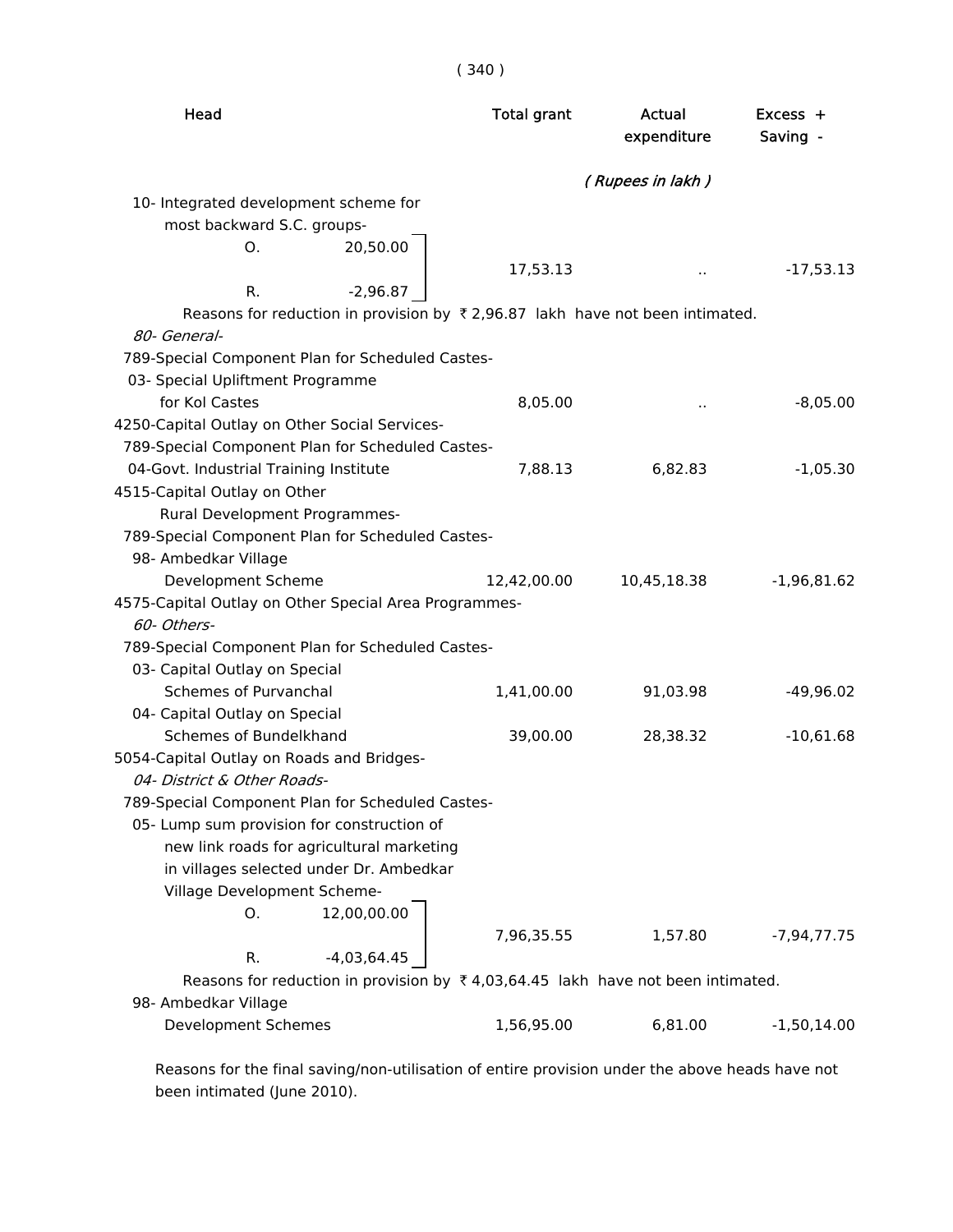( 341 )

(vii) Excess occurred mainly under:-

| Head                                                                                                | <b>Total grant</b> | Actual<br>expenditure | Excess +<br>Saving - |
|-----------------------------------------------------------------------------------------------------|--------------------|-----------------------|----------------------|
|                                                                                                     |                    | (Rupees in lakh)      |                      |
| 4210- Capital Outlay on Medical and Public Health-                                                  |                    |                       |                      |
| 02- Rural Health Services-                                                                          |                    |                       |                      |
| 789-Special Component Plan for Scheduled Castes-                                                    |                    |                       |                      |
| 04- Construction of buildings for New Primary                                                       |                    |                       |                      |
| Health Centres (District Plan)-                                                                     |                    |                       |                      |
| 15,00.00<br>O.                                                                                      |                    |                       |                      |
| R.<br>14,65.93                                                                                      | 29,65.93           | 29,34.57              | $-31.36$             |
| Reasons for agumentation of provision by $\bar{\tau}$ 14,65.93 lakh have not been intimated.        |                    |                       |                      |
| 08-Construction of Ayurvedic                                                                        |                    |                       |                      |
| <b>Hospital Buildings</b>                                                                           | 61.00              | 1,43.41               | $+82.41$             |
| 03- Medical, Education, Training and Research-                                                      |                    |                       |                      |
| 789-Special Component Plan for Scheduled Castes-                                                    |                    |                       |                      |
| 03- Establishment of Government                                                                     |                    |                       |                      |
| Homoeopathic Medical Colleges                                                                       | 2,00.00            | 12,00.00              | $+10,00.00$          |
| 4225-Capital Outlay on Welfare of Scheduled                                                         |                    |                       |                      |
| Castes, Scheduled Tribes and other                                                                  |                    |                       |                      |
| <b>Backward Classes-</b>                                                                            |                    |                       |                      |
| 01-Welfare of Scheduled Castes-                                                                     |                    |                       |                      |
| 789-Special Component Plan for Scheduled Castes-                                                    |                    |                       |                      |
| 07-Govt. Ashram System School                                                                       | 15,00.00           | 55,35.86              | $+40,35.86$          |
| 4250-Capital Outlay on Other Social Services-                                                       |                    |                       |                      |
| 789-Special Component Plan for Scheduled Castes-                                                    |                    |                       |                      |
| 05- Residual Construction Work                                                                      |                    |                       |                      |
| at Govt. I.T.I.-                                                                                    |                    |                       |                      |
| 14,20.70<br>O.                                                                                      |                    |                       |                      |
|                                                                                                     | 17,17.57           | 16,91.53              | $-26.04$             |
| 2,96.87<br>R.                                                                                       |                    |                       |                      |
| Reasons for agumentation of provision by $\overline{x}$ 2,96.87 lakh have not been intimated.       |                    |                       |                      |
| 4515-Capital Outlay on Other Rural Development Programmes-                                          |                    |                       |                      |
| 789-Special Component Plan for Scheduled Castes-                                                    |                    |                       |                      |
| 03- Construction of Community Hall/                                                                 |                    |                       |                      |
| Centre in villages where population                                                                 |                    |                       |                      |
| is dominated by S.C.-                                                                               |                    |                       |                      |
| 20,00.00<br>O.                                                                                      |                    |                       |                      |
|                                                                                                     | 2,20,00.00         | 3,64,78.98            | $+1,44,78.98$        |
| 2,00,00.00<br>R.                                                                                    |                    |                       |                      |
| Reasons for agumentation of provision by $\overline{\tau}$ 2,00,00.00 lakh have not been intimated. |                    |                       |                      |
| 4702-Capital Outlay on Minor Irrigation-                                                            |                    |                       |                      |
| 789-Special Component Plan for Scheduled Castes-                                                    |                    |                       |                      |
| 03- Chaudhari Charan Singh Tubewell Project                                                         |                    |                       |                      |
| (Finance by NABARD)                                                                                 | 10,90.00           | 10,92.34              | $+2.34$              |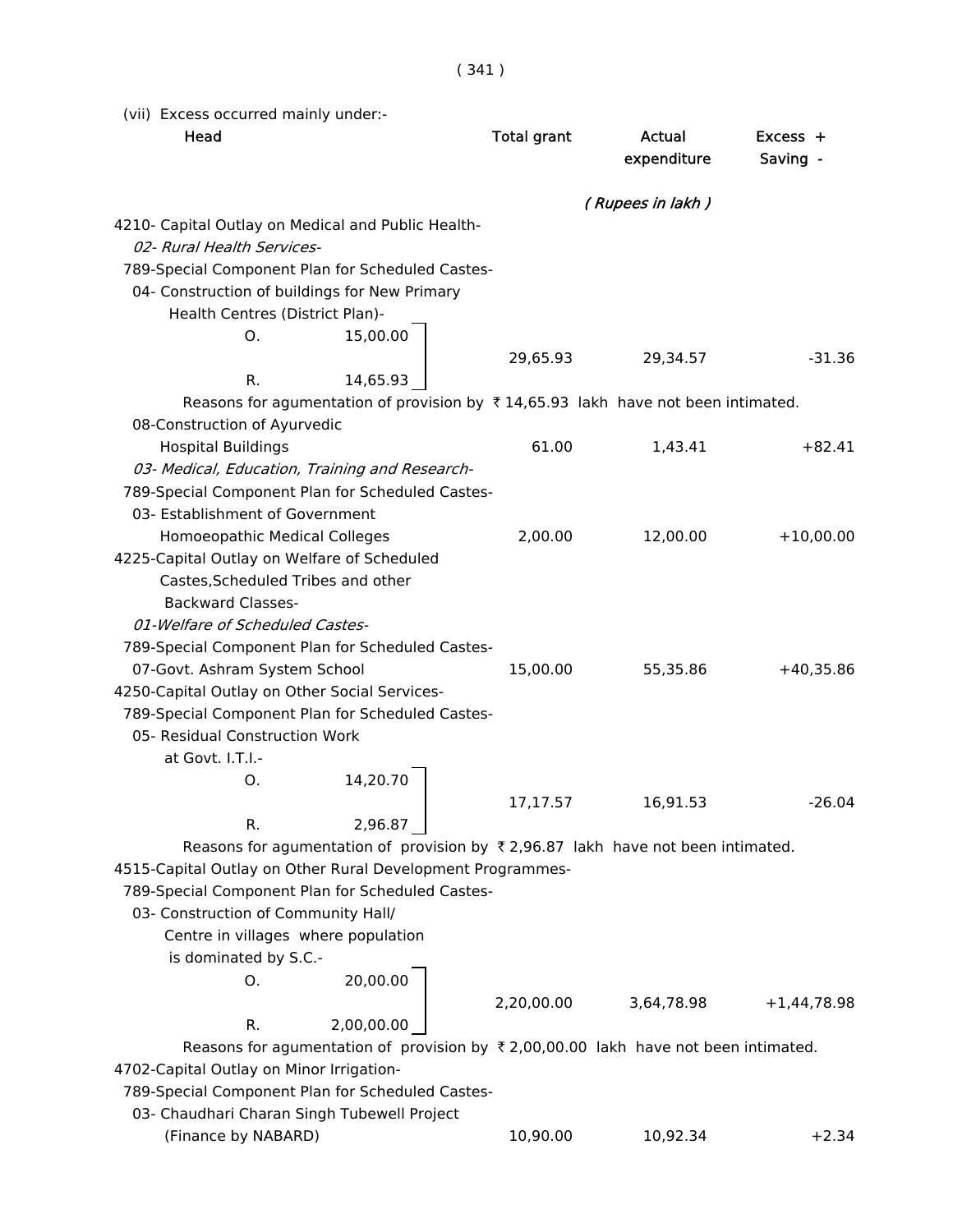| Head                                                                                                | <b>Total grant</b> | Actual<br>expenditure | Excess +<br>Saving - |
|-----------------------------------------------------------------------------------------------------|--------------------|-----------------------|----------------------|
|                                                                                                     |                    | (Rupees in lakh)      |                      |
| 05-Construction of Community blast well                                                             | 71.00              | 78.16                 | $+7.16$              |
| 4801-Capital Outlay on Power Projects-<br>06- Rural Electrification-                                |                    |                       |                      |
| 789-Special Component Plan for Scheduled Castes-                                                    |                    |                       |                      |
| 03-Capital share to U.P. Electricity corporation                                                    |                    |                       |                      |
| for electrification/ strengthening works of villages                                                |                    |                       |                      |
| under Dr.Ambedkar Village Development Scheme-                                                       |                    |                       |                      |
| 1,00,00.00<br>Ο.                                                                                    |                    |                       |                      |
|                                                                                                     | 1,87,50.00         | 1,87,50.00            |                      |
| 87,50.00<br>R.                                                                                      |                    |                       |                      |
| Reasons for agumentation of provision by ₹87,50.00 lakh have not been intimated.                    |                    |                       |                      |
| 5054-Capital Outlay on Roads and Bridges-                                                           |                    |                       |                      |
| 04- District & Other Roads-                                                                         |                    |                       |                      |
| 789-Special Component Plan for Scheduled Castes-                                                    |                    |                       |                      |
| 03- Lump sum provision for new construction works of link                                           |                    |                       |                      |
| roads/minor bridges in unsatisfied Ambedkar villages selected                                       |                    |                       |                      |
| during 1995-96, 1997-98, 2002-03 and April'03 to August'03-                                         |                    |                       |                      |
| 0.01<br>0.                                                                                          |                    |                       |                      |
|                                                                                                     | 1,14,73.51         | 6,18,17.73            | $+5,03,44.22$        |
| 1,14,73.50<br>R.                                                                                    |                    |                       |                      |
| Reasons for agumentation of provision by $\overline{\tau}$ 1,14,73.50 lakh have not been intimated. |                    |                       |                      |
| 04- New works of rural link roads for                                                               |                    |                       |                      |
| agricultural marketing in Dr. Ambedkar                                                              |                    |                       |                      |
| villages selected in 2007-08-                                                                       |                    |                       |                      |
| 0.01<br>O.                                                                                          |                    |                       |                      |
|                                                                                                     | 1,40.96            | 2,97.25               | $+1,56.29$           |
| R.<br>1,40.95                                                                                       |                    |                       |                      |
| Reasons for agumentation of provision by ₹1,40.95 lakh have not been intimated.                     |                    |                       |                      |

Reasons for the final excess/ saving under the above heads have not been intimated ( June 2010 ).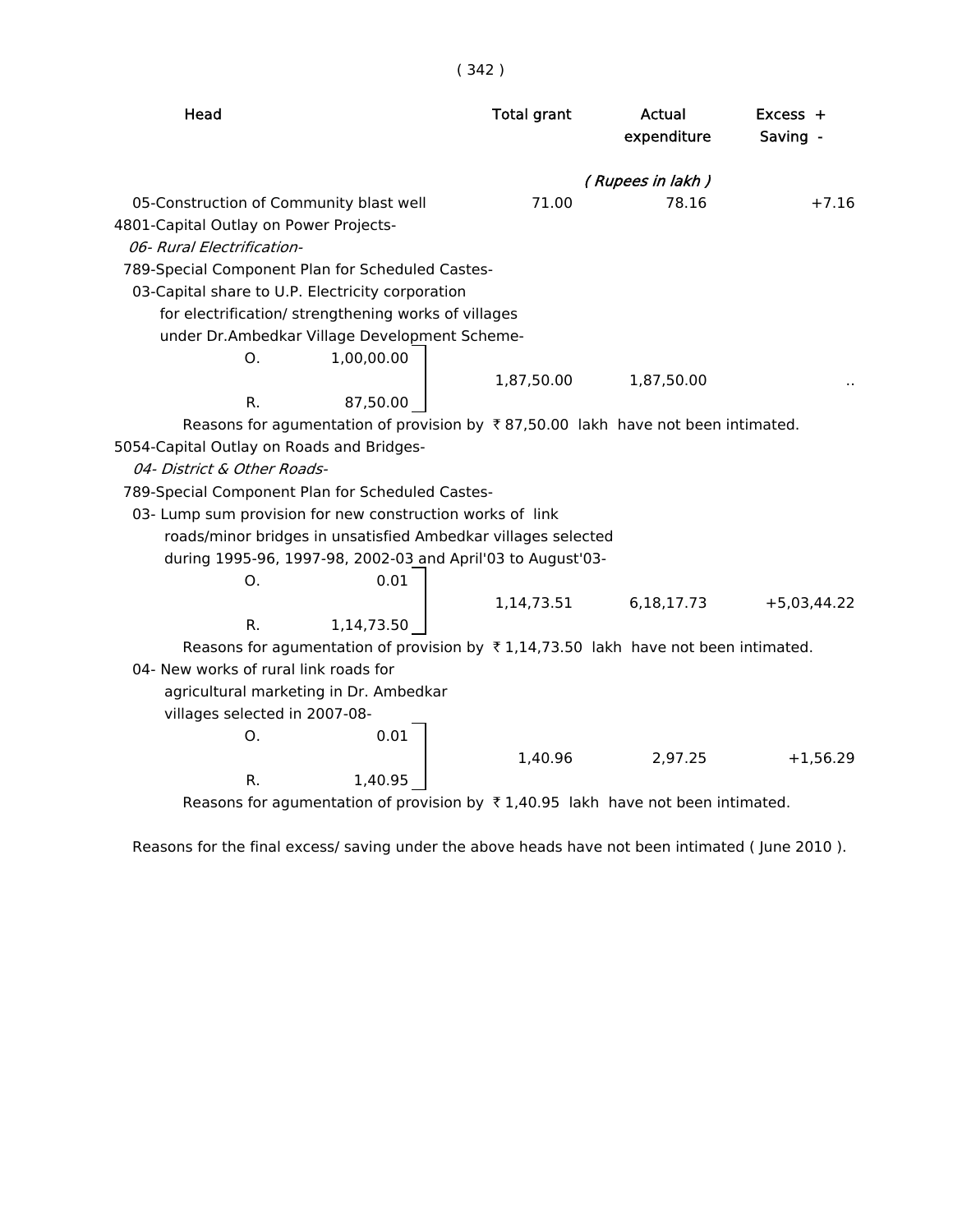#### ( 343 )

# GRANT NO. 84- GENERAL ADMINISTRATION DEPARTMENT

| <b>Major Heads</b>                                                                                                                                                                                                                                                                        |                  | <b>Total grant</b> | Actual<br>expenditure | Excess +<br>Saving -   |
|-------------------------------------------------------------------------------------------------------------------------------------------------------------------------------------------------------------------------------------------------------------------------------------------|------------------|--------------------|-----------------------|------------------------|
| Revenue-<br>2053-District Administration,<br>2070-Other Administrative Services,<br>2075-Miscellaneous General Services and<br>2250-Other Social Services<br>Voted-                                                                                                                       |                  |                    | (Rupees in thousand)  |                        |
| Original<br>Supplementary                                                                                                                                                                                                                                                                 | 1,14,73          | 1,14,73            | 1,02,48               | $-12,25$               |
| Amount surrendered during the year (March 2010)                                                                                                                                                                                                                                           |                  |                    |                       | 10,57                  |
| <b>Notes and Comments-</b><br>Revenue-<br>Voted-<br>Out of the final saving of $\overline{\tau}$ 12.25 lakh, a sum of $\overline{\tau}$ 10.57 lakh was surrendered.<br>(i)<br>Saving (partly counterbalanced by small excess under another head) occurred mainly under :-<br>(ii)<br>Head |                  | <b>Total grant</b> | Actual<br>expenditure | $Excess +$<br>Saving - |
| 2070-Other Administrative Services-<br>800-Other expenditure-<br>04-Uttar Pradesh Civil Council-                                                                                                                                                                                          |                  |                    | (Rupees in lakh)      |                        |
| O.<br>R.                                                                                                                                                                                                                                                                                  | 14.69<br>$-7.59$ | 7.10               | 7.95                  | $+0.85$                |

₹ 7.59 lakh was surrendered due to post of president/vice president of Uttar Pradesh Nagaric Parishad remaining vacant, non-existence of their office building and non-purchase of furnitures etc.

Reasons for the final excess under the above head have not been intimated ( June 2010 ).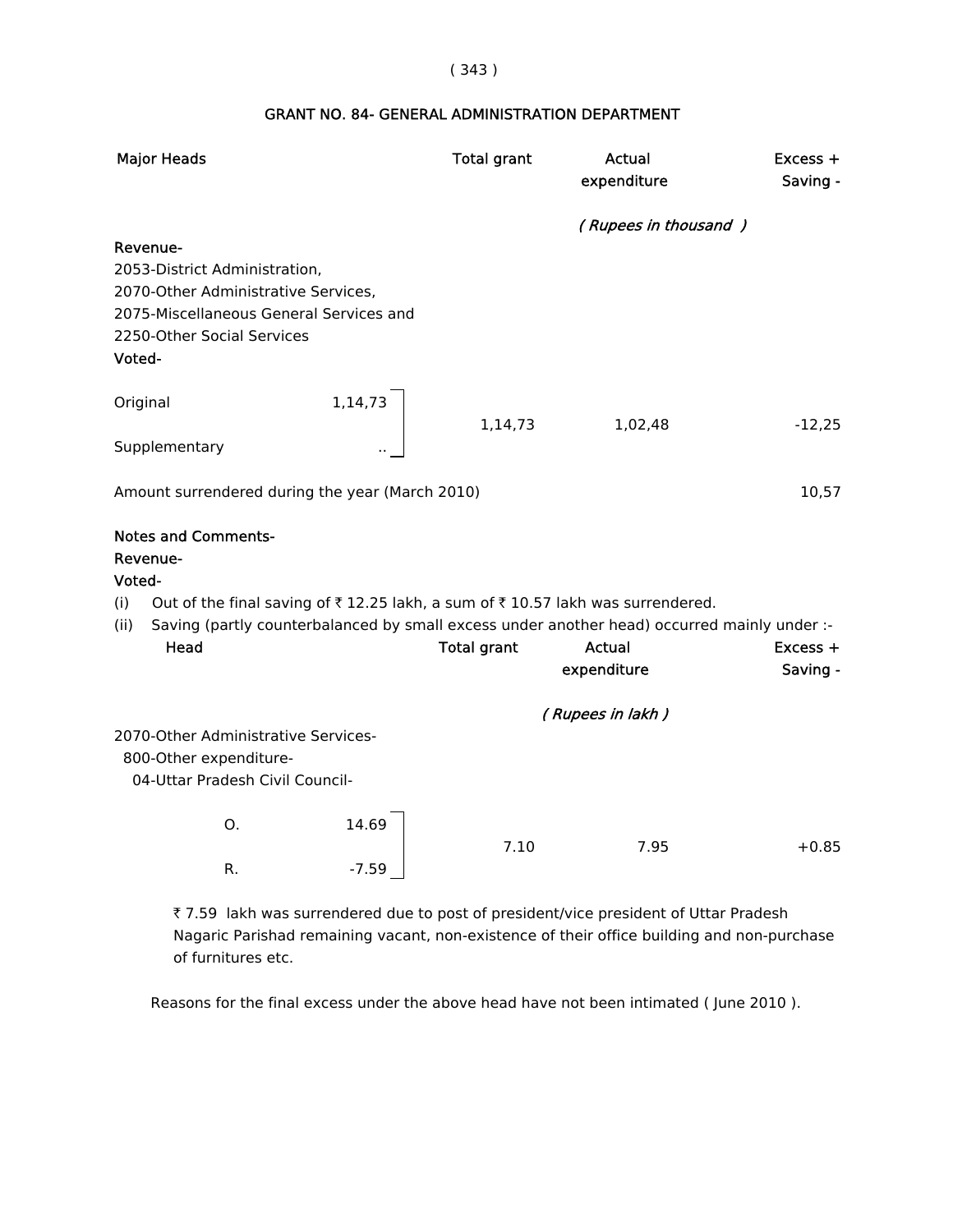## ( 344 )

# GRANT NO. 85- PUBLIC ENTERPRISES DEPARTMENT

| <b>Major Heads</b>                                                                                                 |         | <b>Total grant</b> | <b>Actual</b><br>expenditure | Excess +<br>Saving - |
|--------------------------------------------------------------------------------------------------------------------|---------|--------------------|------------------------------|----------------------|
|                                                                                                                    |         |                    | (Rupees in thousand)         |                      |
| Revenue-                                                                                                           |         |                    |                              |                      |
| 2052-Secretariat-General Services and                                                                              |         |                    |                              |                      |
| 3475-Other General Economic Services                                                                               |         |                    |                              |                      |
| Voted-                                                                                                             |         |                    |                              |                      |
| Original                                                                                                           | 3,13,74 |                    |                              |                      |
|                                                                                                                    |         | 3,50,67            | 3,42,78                      | $-7,89$              |
| Supplementary                                                                                                      | 36,93   |                    |                              |                      |
| Amount surrendered during the year (March 2010)                                                                    |         |                    |                              | 7,85                 |
| <b>Notes and Comments-</b>                                                                                         |         |                    |                              |                      |
| Revenue-                                                                                                           |         |                    |                              |                      |
| Voted-                                                                                                             |         |                    |                              |                      |
| In view of the final saving of ₹7.89 lakh, the supplementary grant of ₹36.93 lakh<br>(i)                           |         |                    |                              |                      |
| obtained in February 2010 proved excessive.                                                                        |         |                    |                              |                      |
| Saving (partly counterbalanced by excess under another head) occurred mainly under:-<br>(ii)<br>Head               |         | <b>Total grant</b> | <b>Actual</b>                | Excess +             |
|                                                                                                                    |         |                    | expenditure                  | Saving-              |
|                                                                                                                    |         |                    |                              |                      |
|                                                                                                                    |         |                    | (Rupees in lakh)             |                      |
| 3475-Other General Economic Services-                                                                              |         |                    |                              |                      |
| 800-Other expenditure-                                                                                             |         |                    |                              |                      |
| 03-Public Enterprises Directorate-                                                                                 |         |                    |                              |                      |
| O.                                                                                                                 | 2,54.97 |                    |                              |                      |
| S.                                                                                                                 | 36.93   | 2,83.97            | 2,84.48                      | $+0.51$              |
| R.                                                                                                                 | $-7.93$ |                    |                              |                      |
| Out of total saving of $\bar{\tau}$ 7.93 lakh; surrender of $\bar{\tau}$ 6.13 lakh was due to economy measures and |         |                    |                              |                      |
| posts remaining vacant. Reasons for reduction in provision by ₹1.80 lakh have not been intimated.                  |         |                    |                              |                      |
| Reasons for the final excess under the above head have not been intimated (June 2010).                             |         |                    |                              |                      |
| (iii) Excess occurred under:-                                                                                      |         |                    |                              |                      |
| 2052-Secretariat-General Services-                                                                                 |         |                    |                              |                      |
| 800-Other Expenditure-                                                                                             |         |                    |                              |                      |
| 03-Payment of Arrears-                                                                                             |         |                    |                              |                      |
| O.                                                                                                                 | 50.72   |                    |                              |                      |
|                                                                                                                    |         | 53.09              | 53.08                        | $-0.01$              |
| R.                                                                                                                 | 2.37    |                    |                              |                      |

Out of net augmentation of  $\bar{\tau}$  2.37 lakh, reasons for augmentation of provision by  $\bar{\tau}$  2.40 lakh and surrender of  $\bar{\tau}$  0.03 lakh have not been intimated.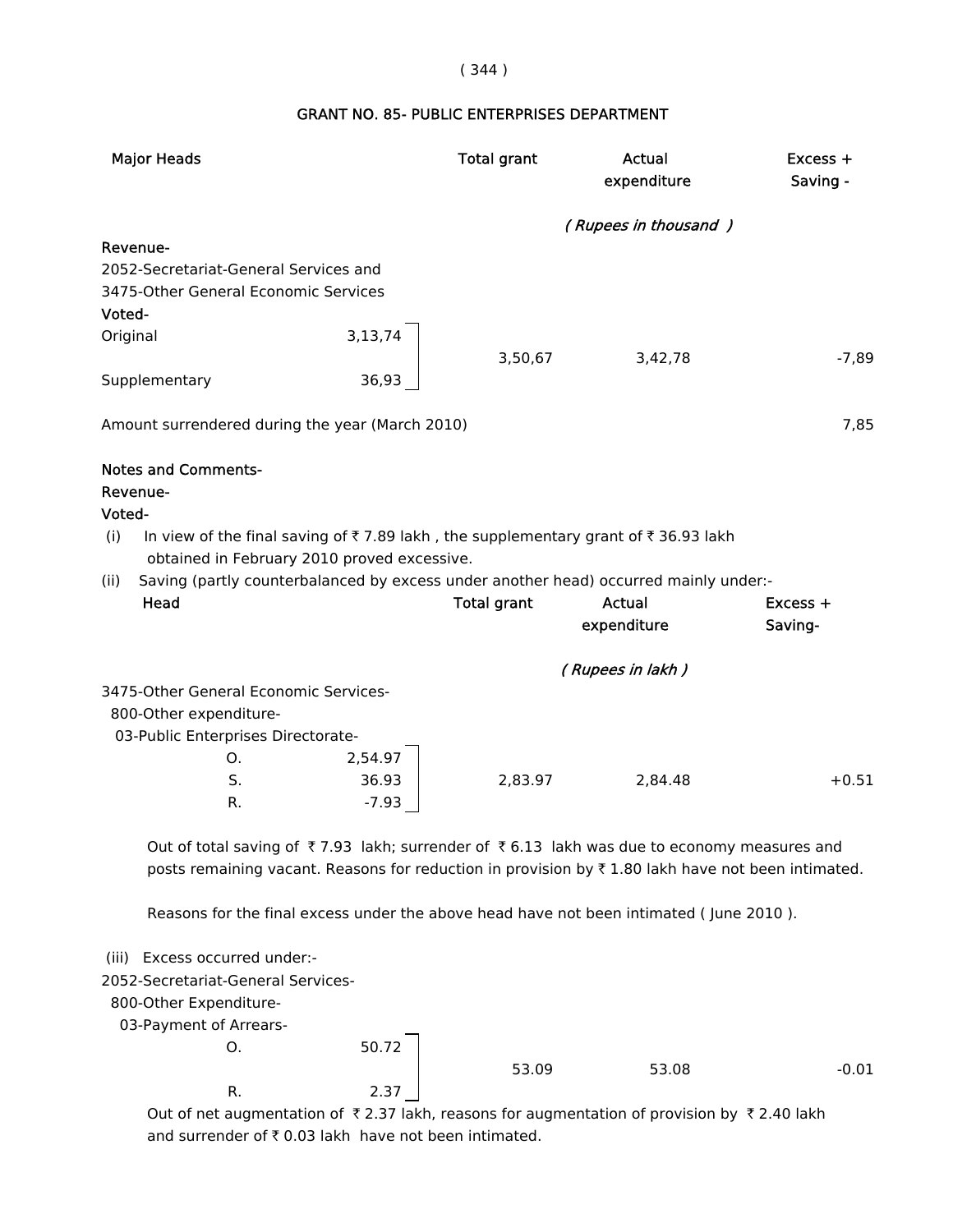# ( 345 )

# GRANT NO. 86- INFORMATION DEPARTMENT

| <b>Major Heads</b>                                                                                                                                                                                                                                                                                                                                                                                                                    | <b>Total grant</b>               | Actual<br>expenditure | $Excess +$<br>Saving - |
|---------------------------------------------------------------------------------------------------------------------------------------------------------------------------------------------------------------------------------------------------------------------------------------------------------------------------------------------------------------------------------------------------------------------------------------|----------------------------------|-----------------------|------------------------|
|                                                                                                                                                                                                                                                                                                                                                                                                                                       |                                  | (Rupees in thousand)  |                        |
| Revenue-<br>2052-Secretariat-General Services and<br>2220-Information and Publicity<br>Voted-<br>Original<br>Supplementary                                                                                                                                                                                                                                                                                                            | 70,04,40<br>85,74,46<br>15,70,06 | 45,92,04              | $-39,82,42$            |
| Amount surrendered during the year<br><b>Notes and Comments-</b><br>Revenue-<br>Voted-<br>Out of the final saving of $\overline{\tau}$ 39,82.42 lakh; no amount could be anticipated for surrender.<br>(i)<br>In view of the final saving of $\bar{\tau}$ 39,82.42 lakh, the supplementary grant of $\bar{\tau}$ 15,70.06 lakh<br>(ii)<br>obtained in August 2009 and February 2010 proved unnecessary. It could have been limited to |                                  |                       |                        |
| token amounts wherever necessary.                                                                                                                                                                                                                                                                                                                                                                                                     |                                  |                       |                        |
| (iii)<br>Saving occurred mainly under :-<br>Head                                                                                                                                                                                                                                                                                                                                                                                      | <b>Total grant</b>               | Actual<br>expenditure | $Excess +$<br>Saving - |
|                                                                                                                                                                                                                                                                                                                                                                                                                                       |                                  | (Rupees in lakh)      |                        |
| 2220-Information and Publicity-<br>01-Films-<br>105-Production of Films-<br>03-Establishment-<br>O.<br>R.<br>Reasons for reduction in provision by ₹0.24 lakh have not been intimated.<br>60-Others-<br>101-Advertising and Visual Publicity-<br>05-Establishment-                                                                                                                                                                    | 1,44.31<br>1,44.07<br>$-0.24$    | 1,28.47               | $-15.60$               |
| О.                                                                                                                                                                                                                                                                                                                                                                                                                                    | 26,08.67<br>40,07.67             | 6,59.19               | $-33,48.48$            |
| S.<br>110-Publications-<br>03-Establishment<br>800-Other expenditure-                                                                                                                                                                                                                                                                                                                                                                 | 13,99.00<br>7,72.42              | 5,80.36               | $-1,92.06$             |
| 08-Honourable Kanshi Ram Birth<br>rememberance function                                                                                                                                                                                                                                                                                                                                                                               | 4,00.00                          | 1,62.83               | $-2,37.17$             |

Reasons for the final saving under the above heads have not been intimated ( June 2010 ).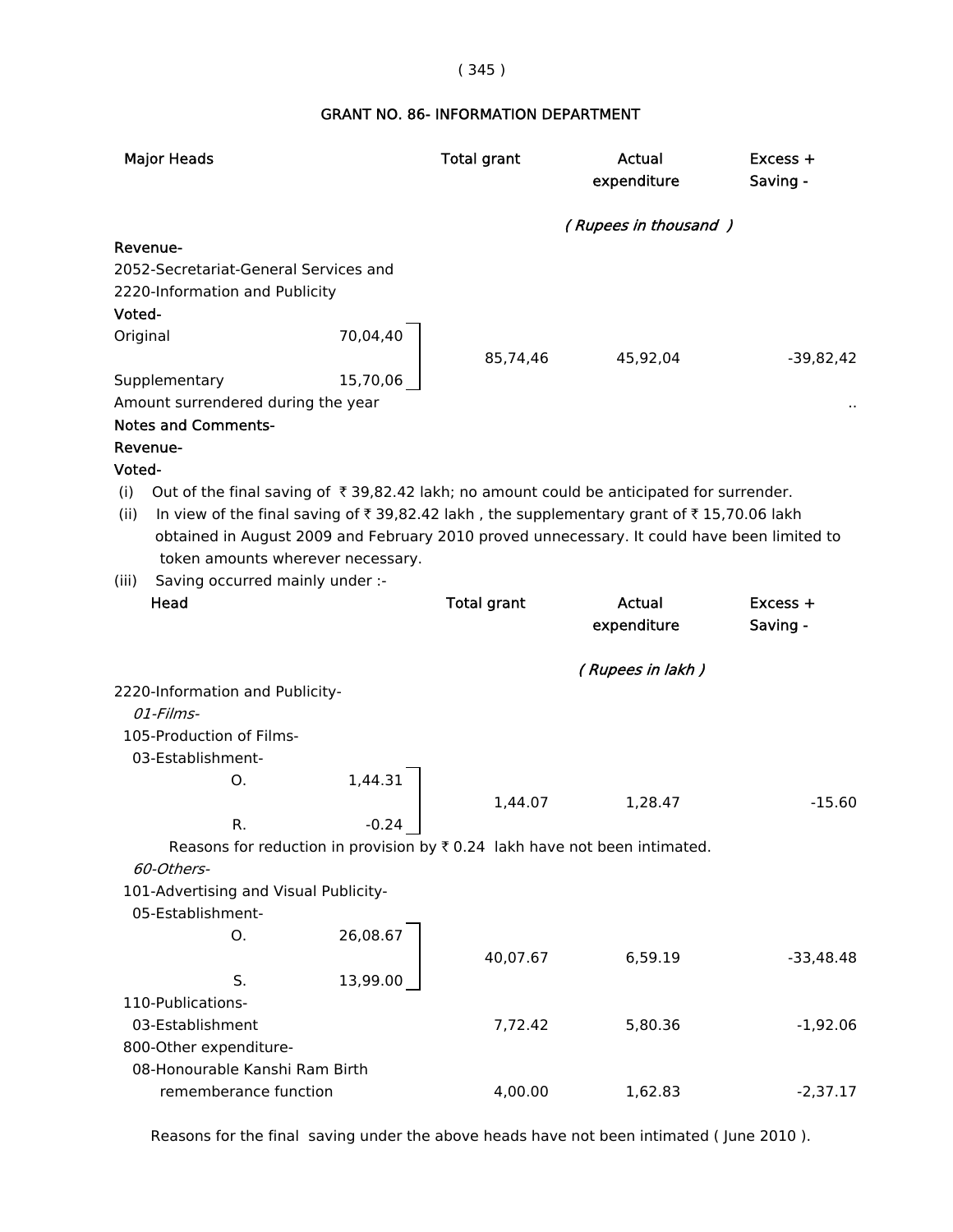## ( 346 )

# GRANT NO. 87- SOLDIER'S WELFARE DEPARTMENT

| <b>Major Heads</b>                                                                            | <b>Total grant</b><br>or | <b>Actual</b><br>expenditure | Excess +<br>Saving - |
|-----------------------------------------------------------------------------------------------|--------------------------|------------------------------|----------------------|
|                                                                                               | appropriation            |                              |                      |
|                                                                                               |                          | (Rupees in thousand)         |                      |
| Revenue-                                                                                      |                          |                              |                      |
| 2052-Secretariat-General Services,<br>2075- Miscellaneous General Services and                |                          |                              |                      |
| 2235-Social Security and Welfare                                                              |                          |                              |                      |
| Voted-                                                                                        |                          |                              |                      |
| Original                                                                                      |                          |                              |                      |
| 54,12,35                                                                                      | 54,12,35                 | 37,22,59                     | $-16,89,76$          |
| Supplementary                                                                                 |                          |                              |                      |
| Amount surrendered during the year (March 2010)                                               |                          |                              | 17,84,68             |
| Charged-                                                                                      |                          |                              |                      |
| Original                                                                                      |                          |                              |                      |
|                                                                                               | <i>10</i>                |                              | -10                  |
| Supplementary                                                                                 |                          |                              |                      |
| Amount surrendered during the year (March 2010)                                               |                          |                              | <i>10</i>            |
| Capital-                                                                                      |                          |                              |                      |
| 4235-Capital outlay on Social Security and Welfare                                            |                          |                              |                      |
| Voted-                                                                                        |                          |                              |                      |
| $\begin{array}{c} 86,00 \end{array}$<br>Original                                              |                          |                              |                      |
| Supplementary                                                                                 | 86,00                    | 5,19                         | $-80, 81$            |
| Amount surrendered during the year (March 2010)                                               |                          |                              | 80,20                |
| <b>Notes and Comments-</b>                                                                    |                          |                              |                      |
| Revenue-                                                                                      |                          |                              |                      |
| Voted-                                                                                        |                          |                              |                      |
| (i)<br>Actual expenditure of ₹ 37,22.59 lakh includes ₹ 86.63 lakh of O.B. Suspense clearance |                          |                              |                      |
| for the years 2001-02 to 2004-05 and 2007-08 to 2008-09 and ₹5.13 lakh of D.A.A.              |                          |                              |                      |
| Suspense clearance for the years 2001-02 and 2002-03.                                         |                          |                              |                      |
| Against the final saving of ₹17,81.52 lakh (₹16,89.76 lakh + ₹86.63 lakh + ₹5.13 lakh)        |                          |                              |                      |
| ₹ 17,84.68 lakh was surrendered.                                                              |                          |                              |                      |
| Saving (partly counterbalanced by excess under another head) occurred mainly under:-<br>(ii)  |                          |                              |                      |
| Head                                                                                          | <b>Total grant</b>       | Actual                       | $Excess +$           |
|                                                                                               |                          | expenditure                  | Saving -             |
|                                                                                               |                          | (Rupees in lakh)             |                      |
| 2052-Secretariat-General Services-                                                            |                          |                              |                      |
| 800-Other Expenditure-                                                                        |                          |                              |                      |
| 03-Payment of Arrears-                                                                        |                          |                              |                      |
| 1,61.04<br>O.                                                                                 |                          |                              |                      |
|                                                                                               | 1,22.43                  | 1,25.07                      | $+2.64$              |
| R.<br>$-38.61$                                                                                |                          |                              |                      |

₹ 38.61 lakh was surrendered due to excess provision and on the basis of actual expenditure.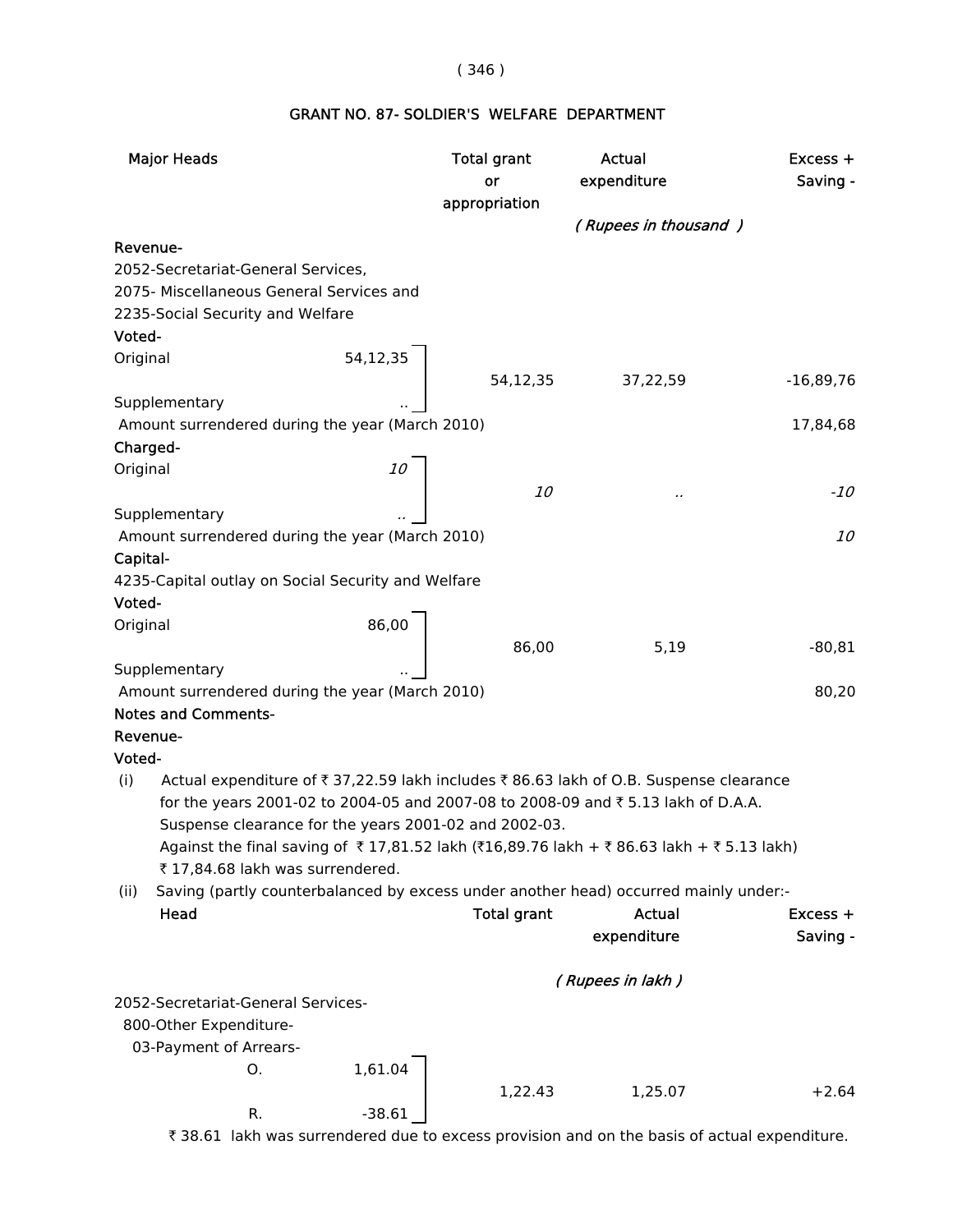| Head                                                                                         | <b>Total grant</b> | Actual<br>expenditure | $Excess +$<br>Saving - |
|----------------------------------------------------------------------------------------------|--------------------|-----------------------|------------------------|
|                                                                                              |                    | (Rupees in lakh)      |                        |
| 2075-Miscellaneous General Services-                                                         |                    |                       |                        |
| 104-Pensions and Awards in consideration                                                     |                    |                       |                        |
| of distinguished services-                                                                   |                    |                       |                        |
| 06-Pensions to Ex-Soldiers of IInd World War                                                 |                    |                       |                        |
| and resident of U.P. and their Widows-                                                       |                    |                       |                        |
| 42,00.00<br>O.                                                                               |                    |                       |                        |
|                                                                                              | 26,17.14           | 26,62.33              | $+45.19$               |
| $-15,82.86$<br>R.                                                                            |                    |                       |                        |
| Actual expenditure includes clearance of O.B. Suspense for the years 2001-02, 2004-05,       |                    |                       |                        |
| 2007-08 and 2008-09 amounting to ₹42.00 lakh and clearance of D.A.A. Suspense for the        |                    |                       |                        |
| year 2002-03 amounting to ₹2.00 lakh.                                                        |                    |                       |                        |
| ₹15,82.86 lakh was surrendered due to death of pensioners.                                   |                    |                       |                        |
| 10-Assistance to wives of Soldiers                                                           |                    |                       |                        |
| killed before Kargil war-                                                                    |                    |                       |                        |
| 15.00<br>0.                                                                                  |                    |                       |                        |
|                                                                                              |                    |                       |                        |
| $-15.00$<br>R.                                                                               |                    |                       |                        |
| ₹ 15.00 lakh was surrendered due to non-completion of verification work.                     |                    |                       |                        |
| 800-Other Expenditure-                                                                       |                    |                       |                        |
| 03-Organisation of state level                                                               |                    |                       |                        |
| ex-servicemen conference-                                                                    |                    |                       |                        |
| 5.00<br>O.                                                                                   |                    |                       |                        |
|                                                                                              |                    |                       |                        |
| R.<br>$-5.00$                                                                                |                    |                       |                        |
| ₹5.00 lakh was surrendered due to non receipt of proposal for celebrating state level        |                    |                       |                        |
| Soldier's conference.                                                                        |                    |                       |                        |
| 2235-Social Security and Welfare-                                                            |                    |                       |                        |
| 60-Other Social Security and Welfare                                                         |                    |                       |                        |
| Programmes-                                                                                  |                    |                       |                        |
| 200-Other Programmes-                                                                        |                    |                       |                        |
| 03-Directorate of Soldier's Welfare                                                          |                    |                       |                        |
| and Rehabilitation-                                                                          |                    |                       |                        |
| 9,90.18<br>O.                                                                                |                    |                       |                        |
|                                                                                              | 8,47.56            | 8,88.04               | $+40.48$               |
| $-1,42.62$<br>R.                                                                             |                    |                       |                        |
| Actual expenditure includes clearance of O.B. Suspense for the years 2001-02 to 2004-05      |                    |                       |                        |
| and 2008-09 amounting to ₹44.60 lakh and clearance of D.A.A. Suspense for the                |                    |                       |                        |
| year 2001-02 amounting to ₹3.13 lakh.                                                        |                    |                       |                        |
| ₹ 1,42.62 lakh was surrendered mainly due to non fixation of pay and posts of some officers/ |                    |                       |                        |
| employees remaining vacant, economy measures, non availment of LTC, absence of trainees      |                    |                       |                        |
| etc.                                                                                         |                    |                       |                        |
|                                                                                              |                    |                       |                        |

Reasons for the final excess under the above heads have not been intimated (June 2010).

( 347 )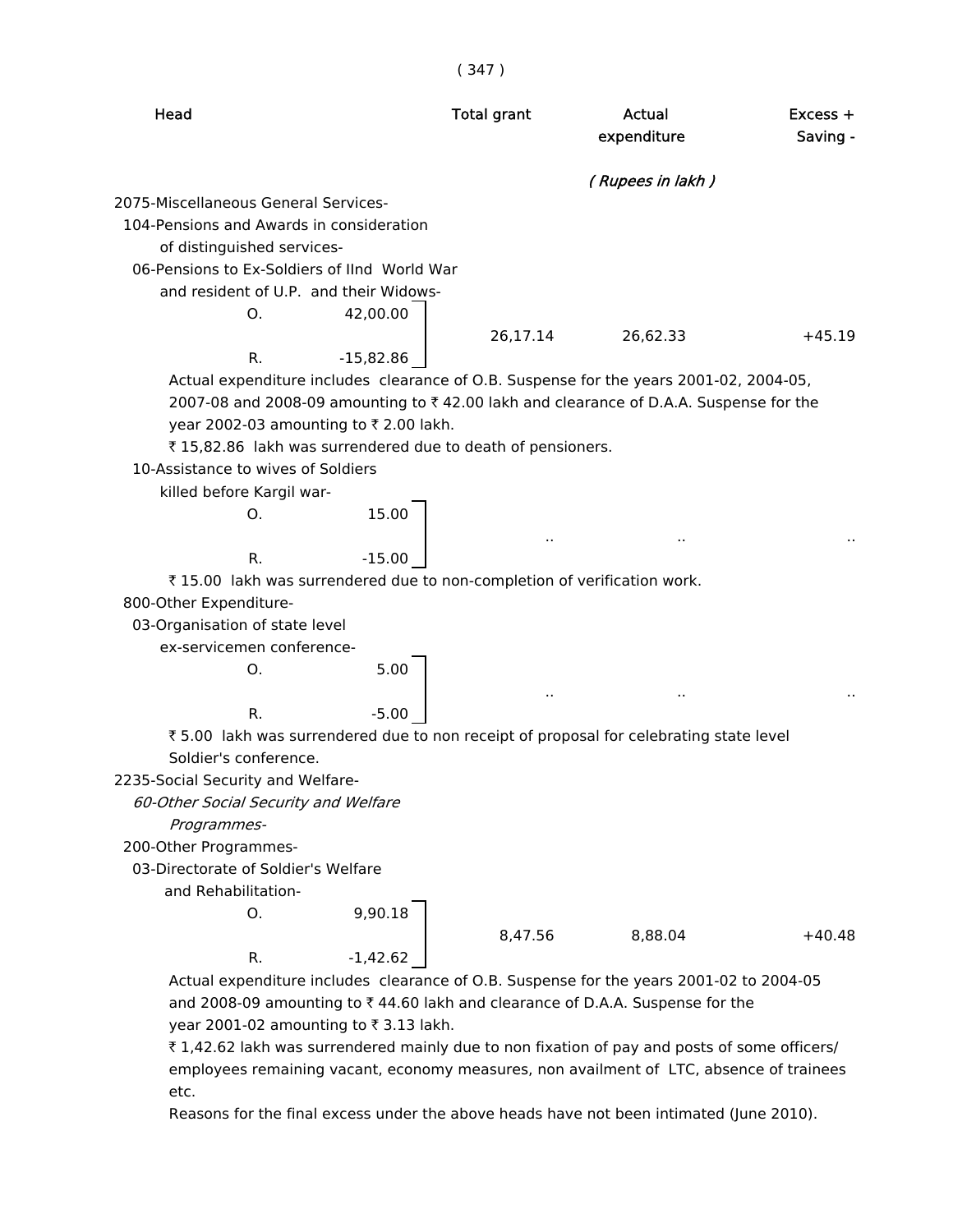(iii) Excess occurred under:-

| Head                                     | <b>Total grant</b> | Actual<br>expenditure | $Excess +$<br>Saving - |
|------------------------------------------|--------------------|-----------------------|------------------------|
|                                          |                    | (Rupees in lakh)      |                        |
| 2075-Miscellaneous General Services-     |                    |                       |                        |
| 104-Pensions and Awards in consideration |                    |                       |                        |
| of distinguished services-               |                    |                       |                        |
| 05-Lump sum Soldiers Cash Awards to      |                    |                       |                        |
| Soldiers of BSF and recipients of Bar    |                    |                       |                        |
| to Sena Mandal Award of U.P. State-      |                    |                       |                        |
| 23.30<br>O.                              |                    |                       |                        |
|                                          | 22.73              | 29.48                 | $+6.75$                |
| R.<br>$-0.57$                            |                    |                       |                        |

` 0.57 lakh was surrendered due to non-verification of addresses of Medal winners.

Reasons for the final excess under the above head have not been intimated (June 2010).

## Capital-

### Voted-

 (iv) Saving occurred mainly under:- 4235-Capital Outlay on Social Security and Welfare- 60-Other Social Security and Welfare Programmes- 800-Other expenditure- 09-Construction of Buildings and Rest houses of District Soldiers Welfare Offices-O. 80.00 .. .. .. R.  $-80.00$ 

₹ 80.00 lakh was surrendered due to non-receipt of information by Architecture and valuation section about disposal of required information.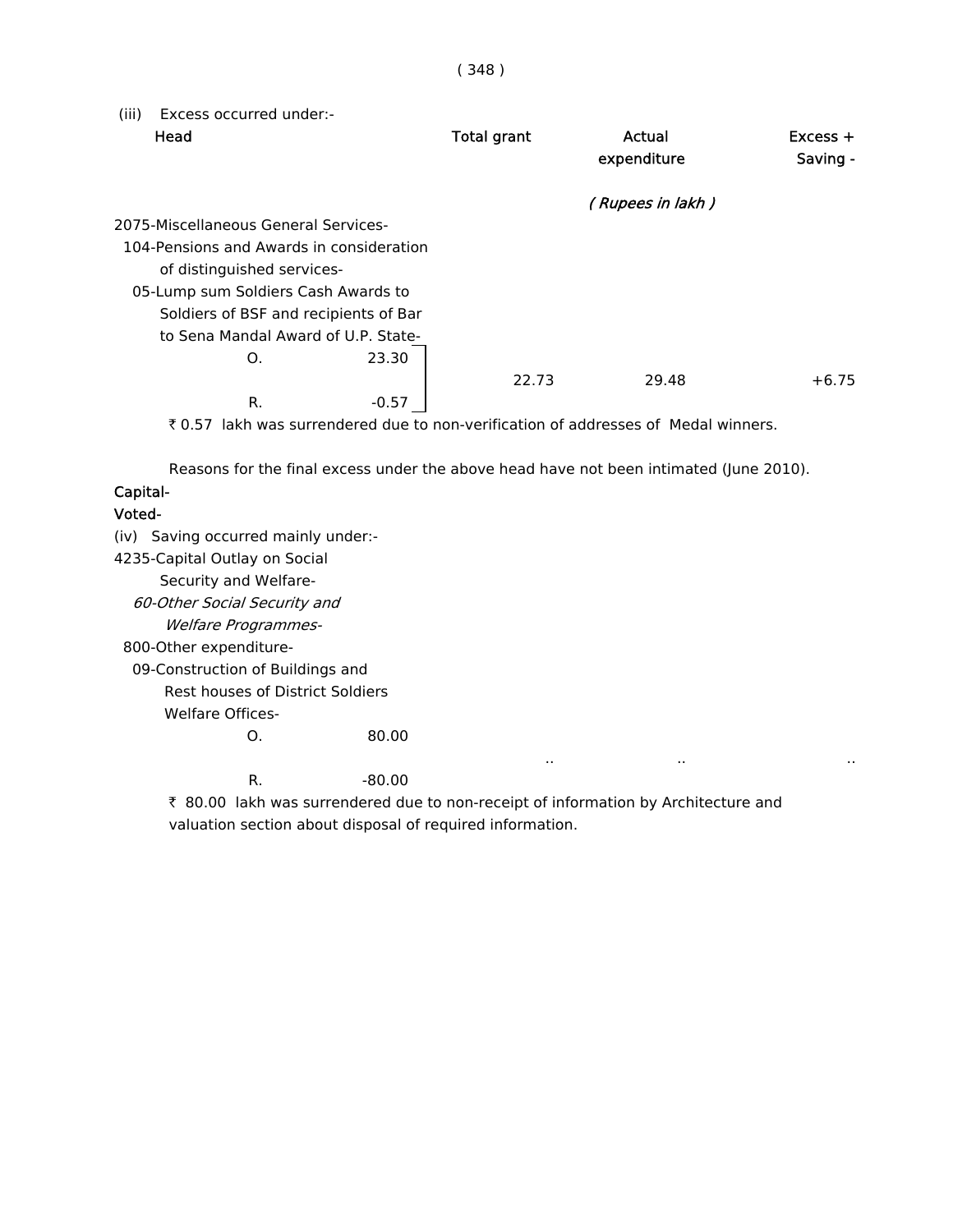#### ( 349 )

# GRANT NO. 88-INSTITUTIONAL FINANCE DEPARTMENT (DIRECTORATE)

| <b>Major Heads</b>                                                                      | <b>Total grant</b> | Actual<br>expenditure | Excess +<br>Saving - |
|-----------------------------------------------------------------------------------------|--------------------|-----------------------|----------------------|
|                                                                                         |                    | (Rupees in thousand)  |                      |
| Revenue-                                                                                |                    |                       |                      |
| 2052-Secretariat- General Services                                                      |                    |                       |                      |
| Voted-                                                                                  |                    |                       |                      |
| Original                                                                                | 34,22,56           |                       |                      |
|                                                                                         | 34,22,56           | 19,32,86              | $-14,89,70$          |
| Supplementary                                                                           |                    |                       |                      |
| Amount surrendered during the year (March 2010)                                         |                    |                       | 14,90,43             |
| <b>Notes and Comments-</b>                                                              |                    |                       |                      |
| Revenue-                                                                                |                    |                       |                      |
| Voted-                                                                                  |                    |                       |                      |
| (i) Saving (partly counterbalanced by excess under other heads) occurred mainly under:- |                    |                       |                      |
| Head                                                                                    | <b>Total grant</b> | Actual                | $Excess +$           |
|                                                                                         |                    | expenditure           | Saving -             |
|                                                                                         |                    | (Rupees in lakh)      |                      |
| 2052-Secretariat-General Services-                                                      |                    |                       |                      |
| 800-Other Expenditure-                                                                  |                    |                       |                      |
| 04-General man Insurance Scheme                                                         |                    |                       |                      |
| for landless village families-                                                          |                    |                       |                      |
| О.                                                                                      | 30,00.00           |                       |                      |
|                                                                                         | 15,28.37           | 15,28.37              |                      |
| R.<br>$-14,71.63$                                                                       |                    |                       |                      |
| ₹14,71.63 lakh was surrendered on the basis of actual expenditure.                      |                    |                       |                      |
| Excess occurred mainly under:-<br>(ii)                                                  |                    |                       |                      |
| 2052-Secretariat-General Services-                                                      |                    |                       |                      |
| 091-Attached Offices-                                                                   |                    |                       |                      |
| 05-Establishment of Regional Offices                                                    |                    |                       |                      |
| of Institutional Finance Directorate                                                    |                    |                       |                      |
| in Gorakhpur, Allahabad and Agra-                                                       |                    |                       |                      |
| 0.                                                                                      | 52.14              |                       |                      |
|                                                                                         | 56.77              | 56.74                 | $-0.03$              |
| R.                                                                                      | 4.63               |                       |                      |

Out of net augmentation of provision by  $\bar{\tau}$  4.63 lakh; reasons for augmentation of provision by  $\bar{\tau}$  6.01 lakh and reduction in provision by  $\bar{\tau}$  0.91 lakh have not been intimated. Surrender of  $\bar{\tau}$  0.47 lakh was on the basis of actual expenditure.

Reasons for the final saving under the above head have not been intimated ( June 2010 ).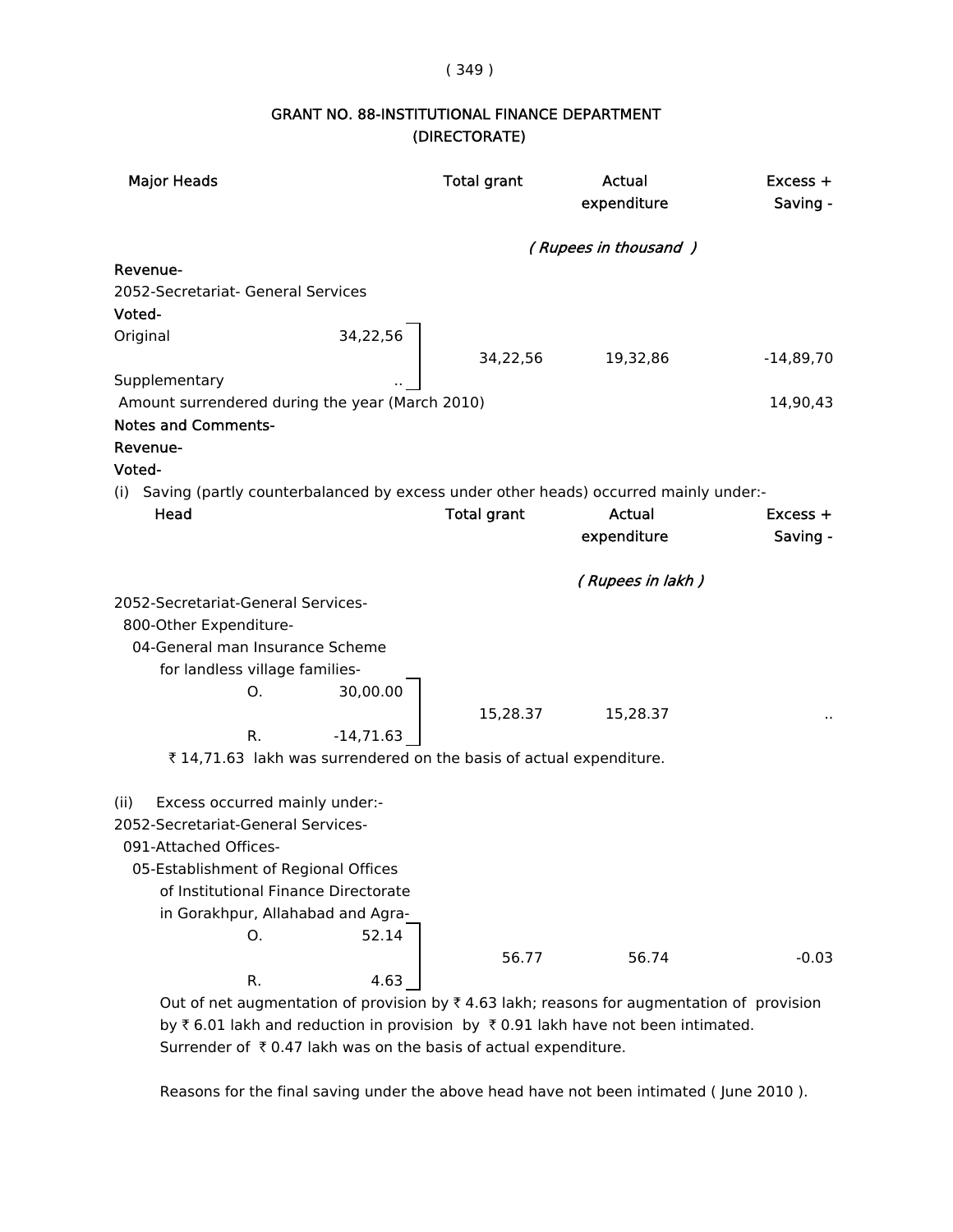## ( 350 )

# GRANT NO. 89- INSTITUTIONAL FINANCE DEPARTMENT ( COMMERCIAL TAX )

| <b>Major Heads</b>                                                                   | <b>Total grant</b><br>or | <b>Actual</b><br>expenditure | Excess +<br>Saving - |
|--------------------------------------------------------------------------------------|--------------------------|------------------------------|----------------------|
|                                                                                      | appropriation            |                              |                      |
|                                                                                      |                          | (Rupees in thousand)         |                      |
| Revenue-                                                                             |                          |                              |                      |
| 2040-Taxes on Sales, Trade etc.,                                                     |                          |                              |                      |
| 2049-Interest payments,                                                              |                          |                              |                      |
| 2052-Secretariat-General Services,<br>2059-Public Works and                          |                          |                              |                      |
| 2216-Housing                                                                         |                          |                              |                      |
| Voted-                                                                               |                          |                              |                      |
| Original                                                                             |                          |                              |                      |
|                                                                                      |                          | 3,91,70,16 3,70,51,90        | $-21,18,26$          |
| Supplementary                                                                        | $3,91,10,02$<br>$60,14$  |                              |                      |
|                                                                                      |                          |                              |                      |
| Amount surrendered during the year (March 2010)                                      |                          |                              | 21,87,01             |
|                                                                                      |                          |                              |                      |
| Charged-                                                                             |                          |                              |                      |
| Original                                                                             | 65,44,37                 |                              | $-9,98$              |
| Supplementary                                                                        |                          | $65,44,39$ $65,34,41$        |                      |
|                                                                                      |                          |                              |                      |
| Amount surrendered during the year (March 2010)                                      |                          |                              | 4,25                 |
|                                                                                      |                          |                              |                      |
| Capital-                                                                             |                          |                              |                      |
| 4059-Capital Outlay on Public Works and                                              |                          |                              |                      |
| 4216-Capital Outlay on Housing<br>Voted-                                             |                          |                              |                      |
| Original                                                                             |                          |                              |                      |
|                                                                                      | 7,20,51<br>7,20,51       | 4,33,61                      | $-2,86,90$           |
| Supplementary                                                                        |                          |                              |                      |
|                                                                                      |                          |                              |                      |
| Amount surrendered during the year (March 2010)                                      |                          |                              | 2,86,26              |
| <b>Notes and Comments-</b>                                                           |                          |                              |                      |
| Revenue-                                                                             |                          |                              |                      |
| Voted-                                                                               |                          |                              |                      |
| Against the final saving of ₹ 21,18.26 lakh; ₹ 21,87.01 lakh was surrendered.<br>(i) |                          |                              |                      |

(ii) In view of the final saving of  $\bar{z}$  21,18.26 lakh, the supplementary grant of  $\bar{z}$  60.14 lakh obtained in August 2009 proved unnecessary. It could have been limited to token amounts wherever necessary.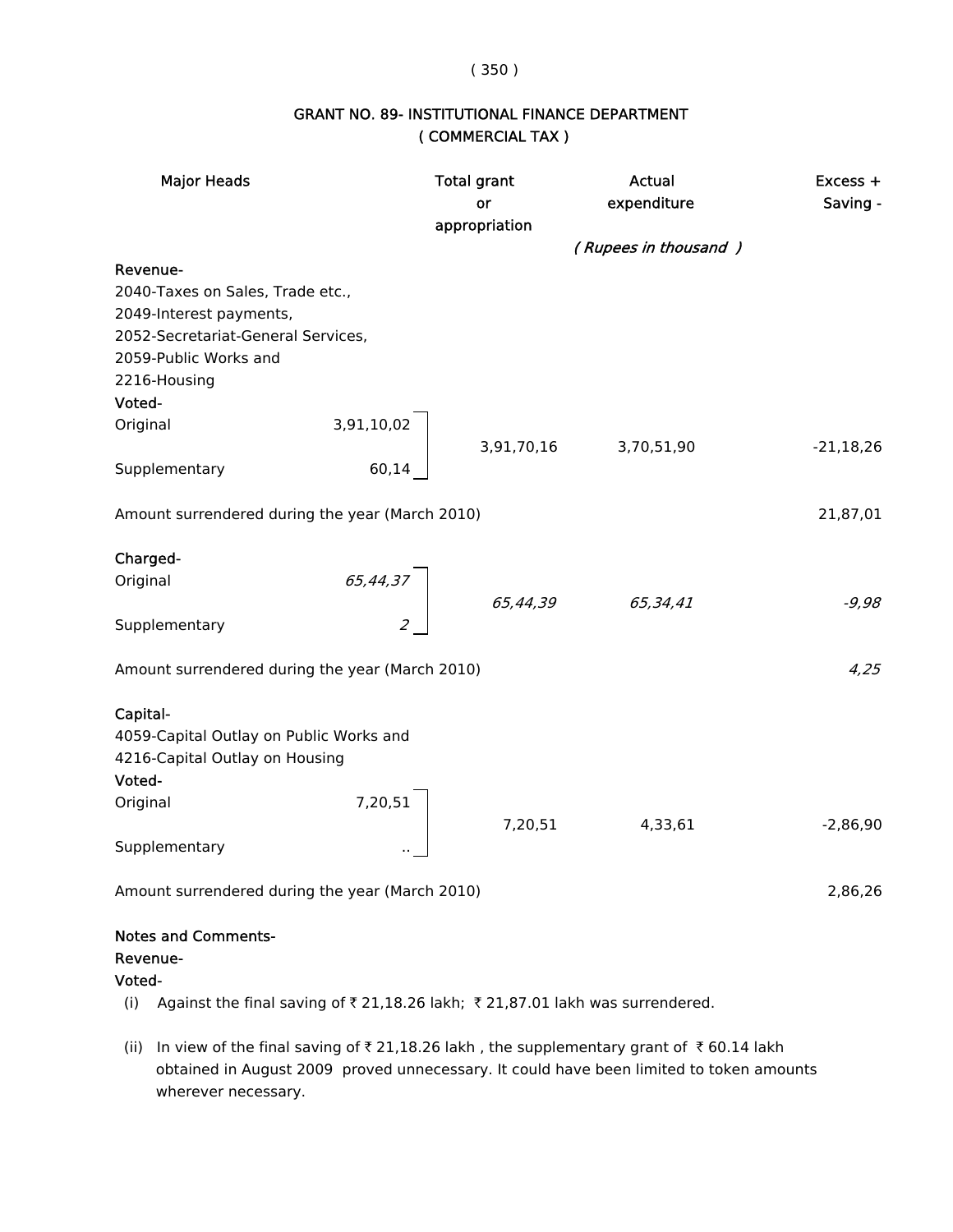( 351 )

(iii) Saving (partly counterbalanced by excess under other heads) occurred mainly under :-

|                                                                          |            | <b>Total grant</b> | <b>Actual</b><br>expenditure                                                                   | Excess +<br>Saving - |
|--------------------------------------------------------------------------|------------|--------------------|------------------------------------------------------------------------------------------------|----------------------|
| Head                                                                     |            |                    | (Rupees in lakh)                                                                               |                      |
| 2040-Taxes on Sales, Trade etc.-                                         |            |                    |                                                                                                |                      |
| 800-Other expenditure-                                                   |            |                    |                                                                                                |                      |
| 04-Establishment of Commercial-Tax                                       |            |                    |                                                                                                |                      |
| Tribunal-                                                                |            |                    |                                                                                                |                      |
| O <sub>r</sub>                                                           | 12,05.33   |                    |                                                                                                |                      |
|                                                                          |            | 9,13.70            | 9,39.65                                                                                        | $+25.95$             |
| R.                                                                       | $-2,91.63$ |                    |                                                                                                |                      |
|                                                                          |            |                    | Actual expenditure includes clearance of O.B. Suspense for the years 2001-02 and               |                      |
| 2003-04 amounting to ₹ 26.36 lakh.                                       |            |                    |                                                                                                |                      |
|                                                                          |            |                    | ₹ 2,91.63 lakh was surrendered mainly due to posts remaining vacant, economy measures,         |                      |
| on the basis of actual expenditure, non receipt of matured proposals etc |            |                    |                                                                                                |                      |
| 05-Establishment of Vyavasthapan Ayog-                                   |            |                    |                                                                                                |                      |
| S.                                                                       | 60.14      |                    |                                                                                                |                      |
|                                                                          |            |                    | 24.57                                                                                          | $+24.57$             |
| R.                                                                       | $-60.14$   |                    |                                                                                                |                      |
|                                                                          |            |                    | Actual expenditure includes clearance of O.B. Suspense for the year 2001-02 amounting to       |                      |
| ₹24.51 lakh.                                                             |            |                    |                                                                                                |                      |
| ₹ 60.14 lakh was surrendered due to non-issuing of funds.                |            |                    |                                                                                                |                      |
|                                                                          |            |                    | Reasons for the final excess/saving under the above heads have not been intimated (June 2010). |                      |
|                                                                          |            |                    |                                                                                                |                      |
| Excess occurred under :-<br>(iv)                                         |            |                    |                                                                                                |                      |
| 2040-Taxes on Sales, Trade etc.-                                         |            |                    |                                                                                                |                      |
| 800-Other expenditure-                                                   |            |                    |                                                                                                |                      |
| 06-Commercial-Tax Officer's Training                                     |            |                    |                                                                                                |                      |
|                                                                          |            |                    |                                                                                                |                      |
| Institute, Lucknow-                                                      |            |                    |                                                                                                |                      |
| О.                                                                       | 1,61.34    |                    |                                                                                                |                      |
|                                                                          |            | 1,80.77            | 1,83.30                                                                                        | $+2.53$              |
| к.                                                                       | 19.43      |                    |                                                                                                |                      |
|                                                                          |            |                    | Out of net augmentation of ₹19.43 lakh, reasons for augmentation of provision by ₹27.02 lakh   |                      |
|                                                                          |            |                    | and reduction in provision by ₹2.35 lakh have not been intimated. Surrender of ₹5.24 lakh was  |                      |
|                                                                          |            |                    | mainly due to adjustment in D.A. payment, on the basis of actual expenditure, economy measures |                      |
| etc                                                                      |            |                    |                                                                                                |                      |
| 07-Personal Accident Risk                                                |            |                    |                                                                                                |                      |
| Scheme for Registered                                                    |            |                    |                                                                                                |                      |
| Businessmen of U.P.-                                                     |            |                    |                                                                                                |                      |
| 0.                                                                       | 2,50.00    |                    |                                                                                                |                      |
|                                                                          |            | 2,55.46            | 2,55.45                                                                                        | $-0.01$              |
| R.                                                                       | 5.46       |                    |                                                                                                |                      |
|                                                                          |            |                    |                                                                                                |                      |

Reasons for augmentation in provision by  $\bar{\tau}$  5.46 lakh have not been intimated.

Reasons for the final excess/saving under the above heads have not been intimated (June 2010).

## Charged-

(v) Out of the final saving of  $\bar{\tau}$  9.98 lakh, only a sum of  $\bar{\tau}$  4.25 lakh could be anticipated for surrender.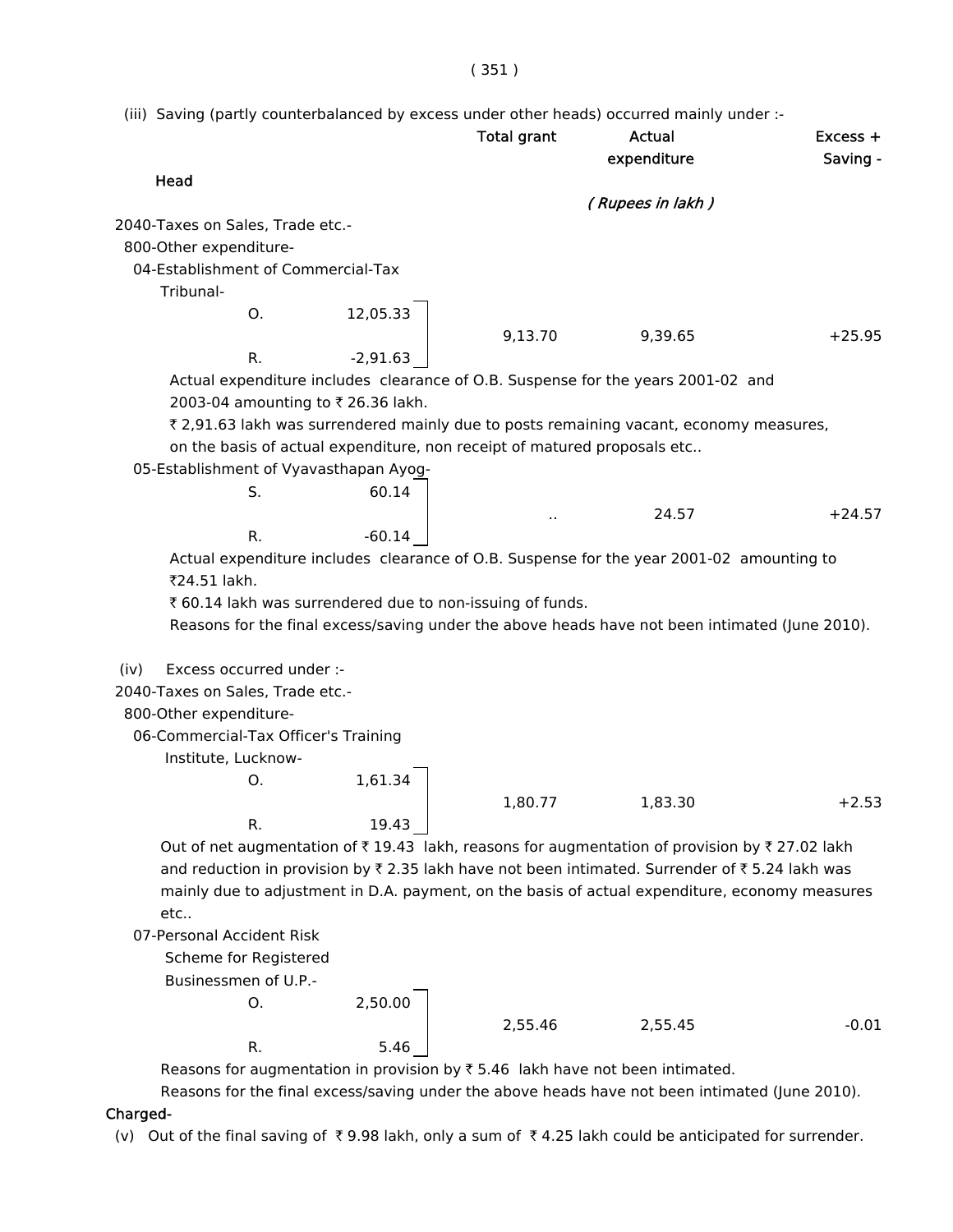( 352 )

(vi) Saving (partly counterbalanced by small excess anunder other head) occurred mainly under :-

|                                                                             |              | <b>Total</b><br>appropriation | Actual<br>expenditure | $Excess +$<br>Saving - |
|-----------------------------------------------------------------------------|--------------|-------------------------------|-----------------------|------------------------|
| Head                                                                        |              |                               |                       |                        |
|                                                                             |              |                               | (Rupees in lakh)      |                        |
| 2040-Taxes on Sales, Trade etc.-                                            |              |                               |                       |                        |
| 800-Other expenditure-                                                      |              |                               |                       |                        |
| 03-Establishment of Commercial                                              |              |                               |                       |                        |
| <b>Tax Commissioner-</b>                                                    |              |                               |                       |                        |
| О.                                                                          | <i>10.00</i> |                               |                       |                        |
|                                                                             |              | 5.79                          |                       | $-5.79$                |
| R.                                                                          | $-4.21$      |                               |                       |                        |
| Surrender of $\bar{\tau}$ 4.21 lakh was on the basis of actual expenditure. |              |                               |                       |                        |

Reasons for the final saving under the above head have not been intimated (June 2010).

## Capital-

#### Voted-

(vii) Saving occurred mainly under :-

|                                                                        |            | <b>Total grant</b> | Actual                                                                       | Excess + |
|------------------------------------------------------------------------|------------|--------------------|------------------------------------------------------------------------------|----------|
|                                                                        |            |                    | expenditure                                                                  | Saving - |
| Head                                                                   |            |                    |                                                                              |          |
|                                                                        |            |                    | (Rupees in lakh )                                                            |          |
| 4059-Capital Outlay on Public Works-                                   |            |                    |                                                                              |          |
| 01-Office Buildings-                                                   |            |                    |                                                                              |          |
| 051-Construction-                                                      |            |                    |                                                                              |          |
| 11-Construction of Building/Purchase of Land                           |            |                    |                                                                              |          |
| for Non-residental Buildings (current work)                            |            |                    |                                                                              |          |
| (Lump sum Provision)-                                                  |            |                    |                                                                              |          |
| O.                                                                     | 2,47.58    |                    |                                                                              |          |
|                                                                        |            | 1,15.78            | 1,15.78                                                                      | . .      |
| R.                                                                     | $-1,31.80$ |                    |                                                                              |          |
|                                                                        |            |                    | Surrender of ₹1,31.80 lakh was due to close of help centre Gauripur, Bagpat. |          |
| 13-Regional Offices-                                                   |            |                    |                                                                              |          |
| O.                                                                     | 2,75.00    |                    |                                                                              |          |
|                                                                        |            | 1,25.00            | 1,25.39                                                                      | $+0.39$  |
| R.                                                                     | $-1,50.00$ |                    |                                                                              |          |
| ₹1,50.00 lakh was surrendered due to non-receipt of matured proposals. |            |                    |                                                                              |          |

Reasons for the final excess under the above head have not been intimated (June 2010).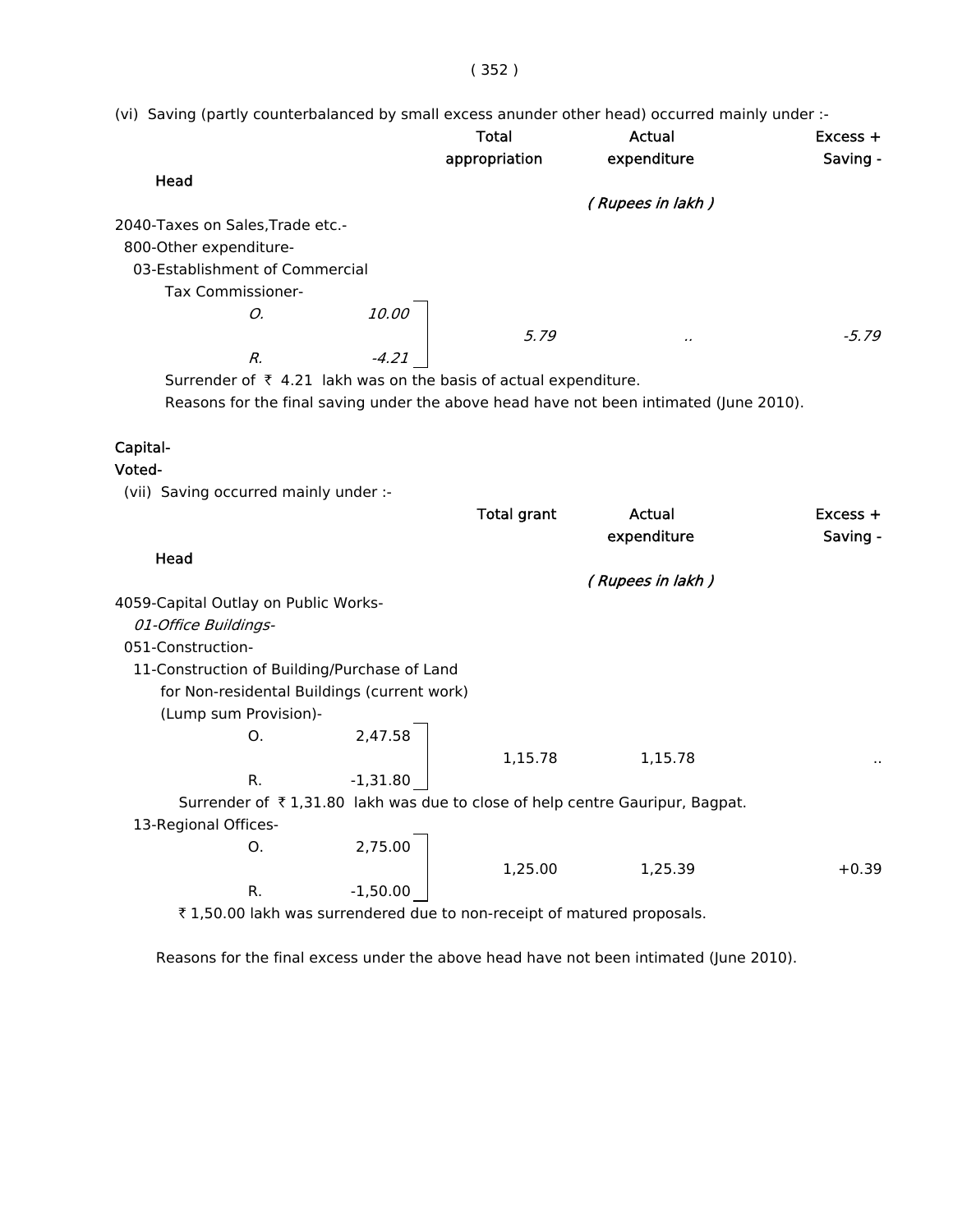# ( 353 )

# GRANT NO.90- INSTITUTIONAL FINANCE DEPARTMENT (ENTERTAINMENT AND BETTING TAX)

| <b>Major Heads</b>                                                                                                  | <b>Total grant</b> | Actual<br>expenditure | $Excess +$<br>Saving - |
|---------------------------------------------------------------------------------------------------------------------|--------------------|-----------------------|------------------------|
|                                                                                                                     |                    | (Rupees in thousand)  |                        |
| Revenue-                                                                                                            |                    |                       |                        |
| 2045-Other Taxes and Duties on Commodities<br>and Services and                                                      |                    |                       |                        |
| 2052-Secretariat-General Services                                                                                   |                    |                       |                        |
| Voted-                                                                                                              |                    |                       |                        |
| 65,10,57<br>Original                                                                                                | 65,10,57           | 63,35,25              | $-1,75,32$             |
| Supplementary                                                                                                       |                    |                       |                        |
| Amount surrendered during the year (March 2010)                                                                     |                    |                       | 1,76,91                |
| <b>Note and Comment-</b><br>Revenue-                                                                                |                    |                       |                        |
| Voted-                                                                                                              |                    |                       |                        |
| Against the final saving of $\overline{3}1,75.32$ lakh; a sum of $\overline{3}1,76.91$ lakh was surrendered.<br>(i) |                    |                       |                        |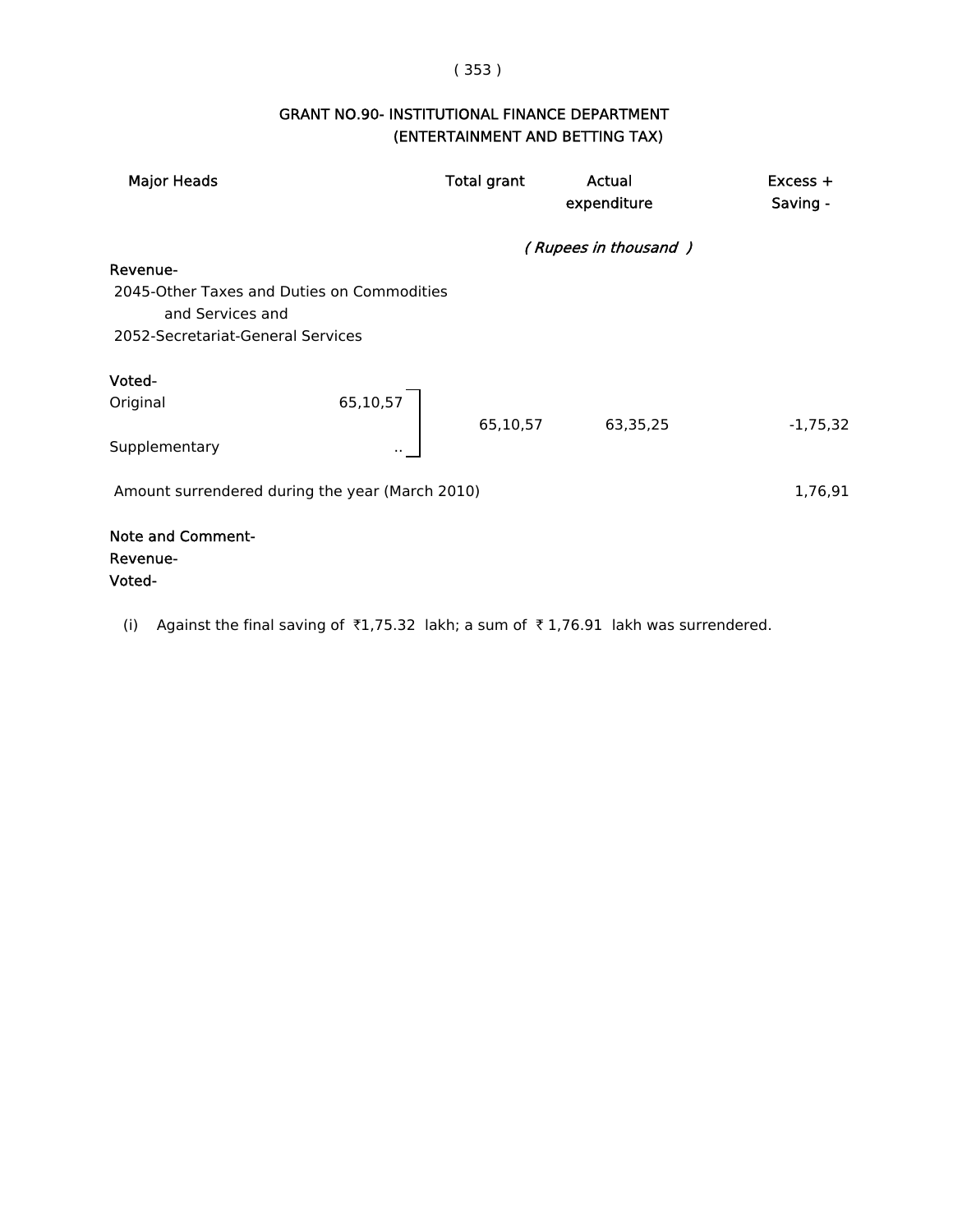## ( 354 )

# GRANT NO. 91- INSTITUTIONAL FINANCE DEPARTMENT (STAMPS AND REGISTRATION)

| <b>Major Heads</b>                                                                                               |            | <b>Total grant</b><br>or | <b>Actual</b><br>expenditure | Excess +<br>Saving - |
|------------------------------------------------------------------------------------------------------------------|------------|--------------------------|------------------------------|----------------------|
|                                                                                                                  |            | appropriation            |                              |                      |
| Revenue-                                                                                                         |            |                          | (Rupees in thousand)         |                      |
| 2030-Stamps and Registration,                                                                                    |            |                          |                              |                      |
| 2052-Secretariat-General Services and                                                                            |            |                          |                              |                      |
| 2059-Public Works                                                                                                |            |                          |                              |                      |
| Voted-                                                                                                           |            |                          |                              |                      |
| Original                                                                                                         | 1,35,50,38 |                          |                              |                      |
|                                                                                                                  |            | 1,35,50,38               | 1,24,02,17                   | $-11,48,21$          |
| Supplementary                                                                                                    |            |                          |                              |                      |
| Amount surrendered during the year                                                                               |            |                          |                              | $\cdot$ .            |
| Charged-                                                                                                         |            |                          |                              |                      |
| Original                                                                                                         |            |                          |                              |                      |
|                                                                                                                  |            | 4                        |                              | -4                   |
| Supplementary                                                                                                    |            |                          |                              |                      |
| Amount surrendered during the year                                                                               |            |                          |                              |                      |
| Capital-                                                                                                         |            |                          |                              |                      |
| 4059-Capital Outlay on Public Works                                                                              |            |                          |                              |                      |
| Voted-                                                                                                           | 2,00,00    |                          |                              |                      |
| Original                                                                                                         |            | 2,00,00                  | 1,93,06                      | $-6,94$              |
| Supplementary                                                                                                    |            |                          |                              |                      |
| Amount surrendered during the year                                                                               |            |                          |                              |                      |
| <b>Notes and Comments-</b>                                                                                       |            |                          |                              |                      |
| Revenue-                                                                                                         |            |                          |                              |                      |
| Voted-                                                                                                           |            |                          |                              |                      |
| Out of the final saving of $\overline{\tau}$ 11,48.21 lakh, no amount could be anticipated for surrender.<br>(i) |            |                          |                              |                      |
| Saving (partly counterbalanced by excess under other heads) occurred mainly under:-<br>(ii)                      |            |                          |                              |                      |
| Head                                                                                                             |            | Total grant              | <b>Actual</b>                | Excess +             |
|                                                                                                                  |            |                          | expenditure                  | Saving -             |
|                                                                                                                  |            |                          |                              |                      |
|                                                                                                                  |            |                          | (Rupees in lakh)             |                      |
| 2030-Stamps and Registration-                                                                                    |            |                          |                              |                      |
| 02-Stamps- Non-Judicial-                                                                                         |            |                          |                              |                      |
| 001-Direction and Administration-                                                                                |            |                          |                              |                      |
| 03-Establishment-                                                                                                |            |                          |                              |                      |
| O.                                                                                                               | 69.33      |                          |                              |                      |
|                                                                                                                  |            | 68.13                    | 37.69                        | $-30.44$             |
| R.                                                                                                               | $-1.20$    |                          |                              |                      |

Reasons for reduction in provision by  $\bar{\tau}$  1.20 lakh have not been intimated.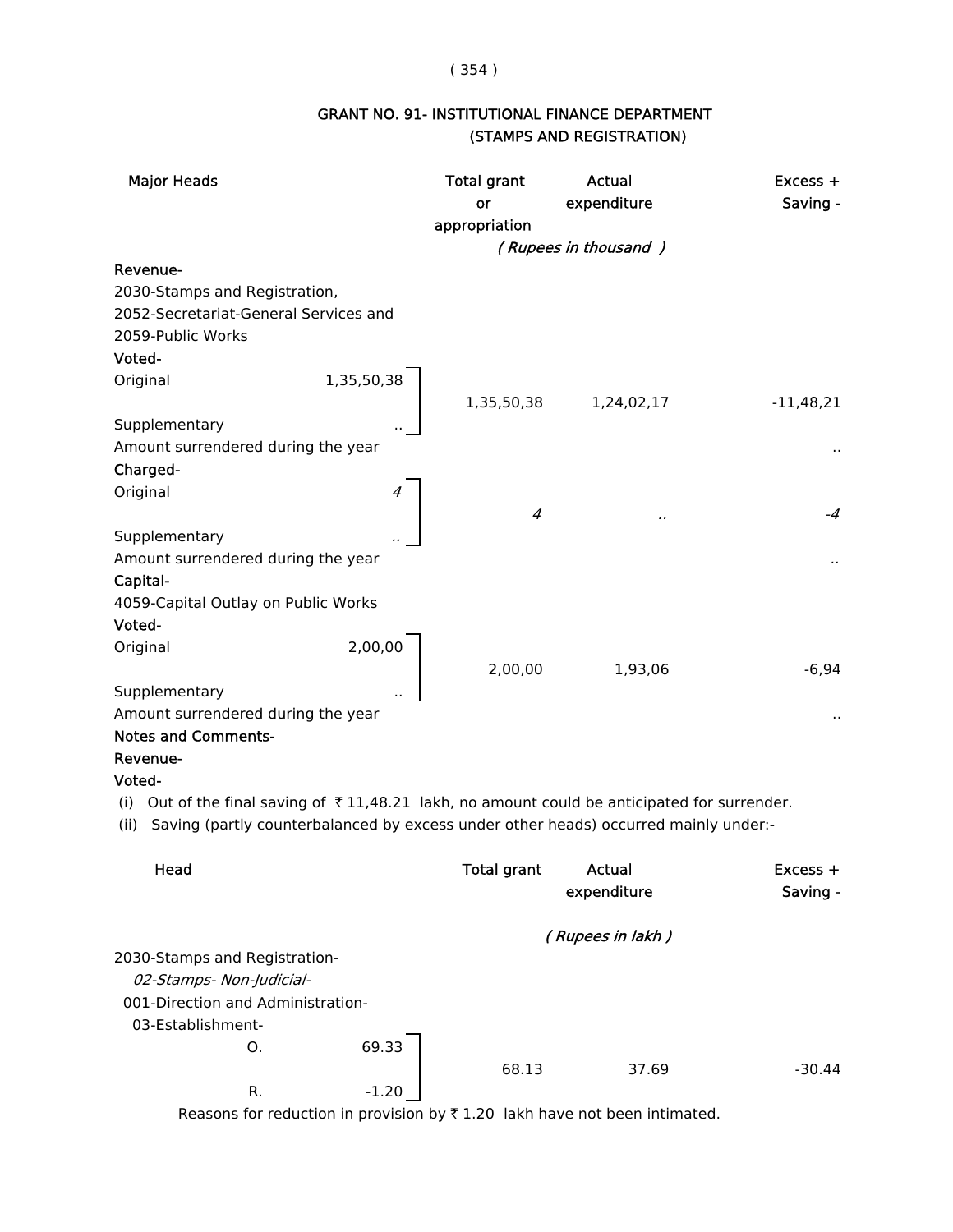| Head                                                                                    | <b>Total grant</b> | Actual<br>expenditure | $Excess +$<br>Saving - |
|-----------------------------------------------------------------------------------------|--------------------|-----------------------|------------------------|
|                                                                                         |                    | (Rupees in lakh)      |                        |
| 800-Other expenditure-                                                                  |                    |                       |                        |
| 04-Expenses on sale of                                                                  |                    |                       |                        |
| Water Mark Paper                                                                        | 55.00              | 23.00                 | $-32.00$               |
| 03-Registration-                                                                        |                    |                       |                        |
| 001-Direction and Administration-                                                       |                    |                       |                        |
| 04-District Expenses-                                                                   |                    |                       |                        |
| 45,48.70<br>O <sub>1</sub>                                                              |                    |                       |                        |
|                                                                                         | 45,06.70           | 30,36.76              | $-14,69.94$            |
| $-42.00$<br>R.                                                                          |                    |                       |                        |
| Reasons for reduction in provision by $\bar{\tau}$ 42.00 lakh have not been intimated.  |                    |                       |                        |
| 2059-Public Works-                                                                      |                    |                       |                        |
| 01-Office Buildings-                                                                    |                    |                       |                        |
| 051-Construction-                                                                       |                    |                       |                        |
| 03-Repair and Maintenence of                                                            |                    |                       |                        |
| Non-Residential Buildings                                                               | 25.00              | 16.91                 | $-8.09$                |
| Reasons for the final saving under the above heads have not been intimated (June 2010). |                    |                       |                        |
| (iii) Excess occurred mainly under:-                                                    |                    |                       |                        |
| 2030-Stamps and Registration-                                                           |                    |                       |                        |
| 01-Stamps- Judicial-                                                                    |                    |                       |                        |
| 101-Cost of Stamps-                                                                     |                    |                       |                        |
| 03-Judicial Stamps                                                                      | 5,00.00            | 6,05.67               | $+1,05.67$             |
| 102-Expenses on Sale of Stamps-                                                         |                    |                       |                        |
| 03-Judicial Stamps                                                                      | 3,50.00            | 3,89.21               | $+39.21$               |
| 02-Stamps- Non-Judicial-                                                                |                    |                       |                        |
| 101-Cost of Stamps-                                                                     |                    |                       |                        |
| 03-Non-Judicial Stamps                                                                  | 47,00.00           | 47,62.44              | $+62.44$               |
| 102-Expenses on Sale of Stamps-                                                         |                    |                       |                        |
| 03-Non-Judicial Stamps                                                                  | 16,00.00           | 18,71.85              | $+2,71.85$             |

( 355 )

Reasons for the final excess under the above heads have not been intimated (June 2010).

## Capital- Voted-

(iv) Out of the final saving of  $\bar{\tau}$  6.94 lakh, no amount could be anticipated for surrender.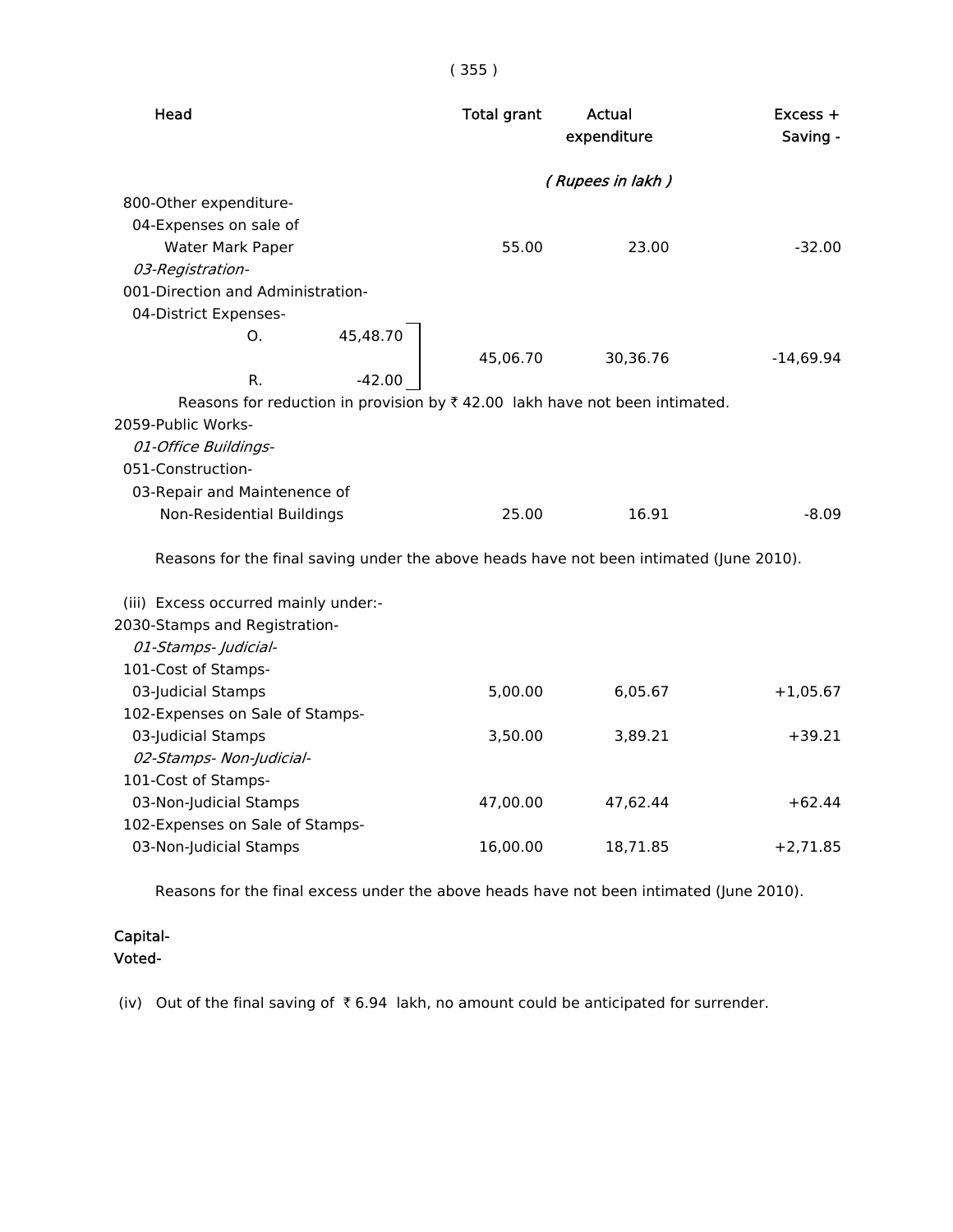# ( 356 )

# GRANT NO. 92- CULTURE DEPARTMENT

| <b>Major Heads</b>                                                                     |          | Total grant<br>or  | <b>Actual</b><br>expenditure |
|----------------------------------------------------------------------------------------|----------|--------------------|------------------------------|
|                                                                                        |          | appropriation      |                              |
|                                                                                        |          |                    | (Rupees in thousand)         |
| Revenue-                                                                               |          |                    |                              |
| 2052-Secretariat-General Services and                                                  |          |                    |                              |
| 2205-Art and Culture                                                                   |          |                    |                              |
| Voted-                                                                                 |          |                    |                              |
| Original                                                                               | 25,59,36 |                    |                              |
| Supplementary                                                                          | 2,20     | 25,61,56           | 23,19,26                     |
|                                                                                        |          |                    |                              |
| Amount surrendered during the year (March 2010)                                        |          |                    |                              |
| Charged-                                                                               |          |                    |                              |
| Original                                                                               |          |                    |                              |
|                                                                                        |          | 5                  |                              |
| Supplementary                                                                          |          |                    |                              |
| Amount surrendered during the year (March 2010)                                        |          |                    |                              |
| Capital-                                                                               |          |                    |                              |
| 4202-Capital Outlay on Education, Sports, Art and Culture                              |          |                    |                              |
| Voted-                                                                                 |          |                    |                              |
| Original                                                                               | 17,18,95 |                    |                              |
|                                                                                        |          | 44,31,41           | 39,57,63                     |
| Supplementary                                                                          | 27,12,46 |                    |                              |
|                                                                                        |          |                    |                              |
| Amount surrendered during the year (March 2010)                                        |          |                    |                              |
| <b>Notes and Comments-</b>                                                             |          |                    |                              |
| Revenue-                                                                               |          |                    |                              |
| Voted-                                                                                 |          |                    |                              |
| In view of the final saving of ₹2,42.30 lakh, surrender of ₹2,53.43 lakh was ir<br>(i) |          |                    |                              |
| and indicative of incorrect estimation of expenditure.                                 |          |                    |                              |
| (ii)<br>In view of the final saving of ₹2,42.30 lakh, the supplementary grant of ₹2    |          |                    |                              |
| obtained in August 2009 proved unnecessary. It could have been limited to to           |          |                    |                              |
| wherever necessary.                                                                    |          |                    |                              |
| Saving (partly counterbalanced by excess under other heads) occurred mainly<br>(iii)   |          |                    |                              |
| Head                                                                                   |          | <b>Total grant</b> | <b>Actual</b>                |
|                                                                                        |          |                    | expenditure                  |
|                                                                                        |          |                    | (Rupees in lakh)             |
| 2052-Secretariat-General Services-                                                     |          |                    |                              |
| 800-Other expenditure-                                                                 |          |                    |                              |
| 03-Payment of Arrears-                                                                 |          |                    |                              |
| О.                                                                                     | 2,72.76  |                    |                              |
|                                                                                        |          | 2,00.89            | 2,02.15                      |
| R.                                                                                     | $-71.87$ |                    |                              |

Surrender of  $\bar{\tau}$  71.87 lakh was on the basis of actual expenditure.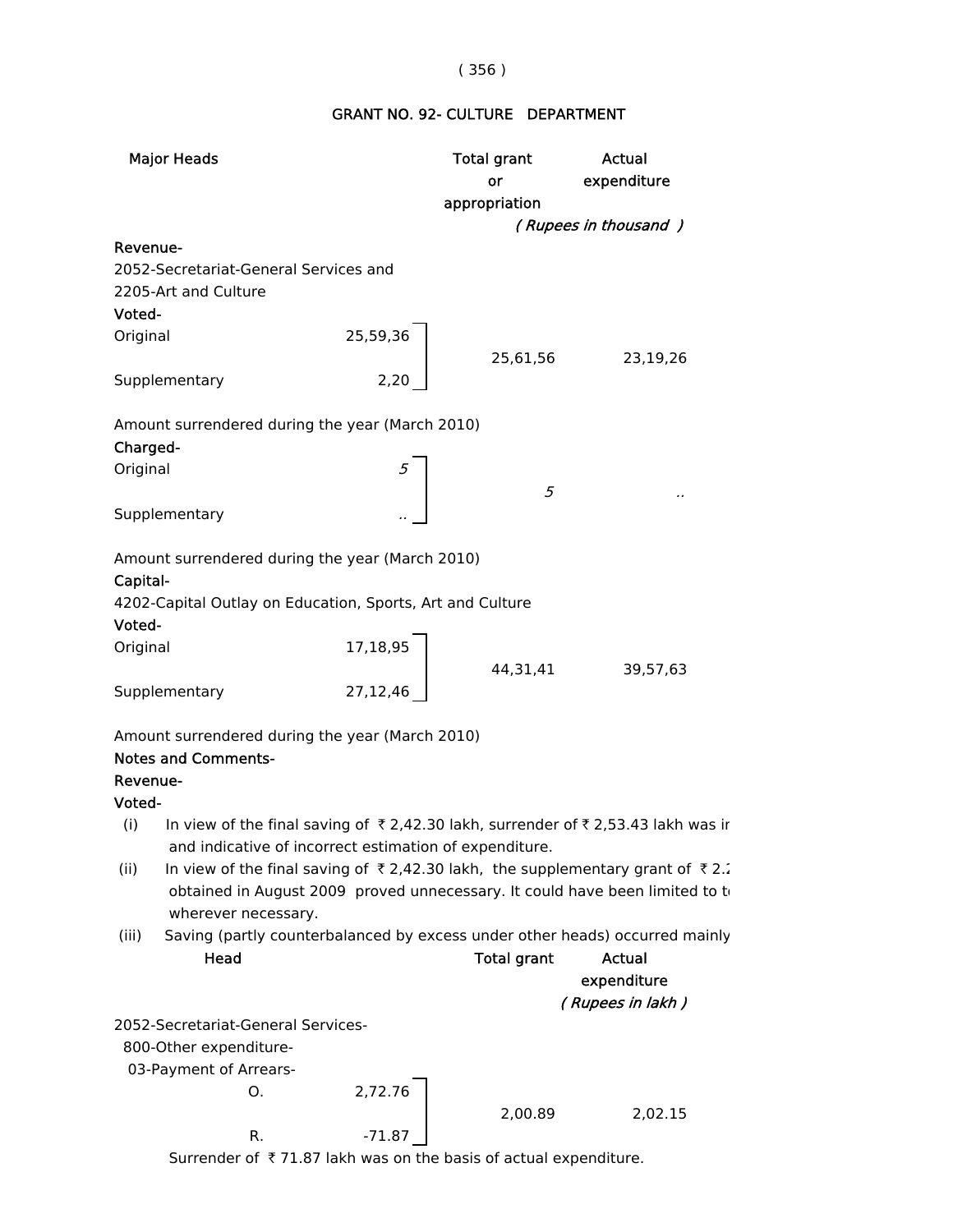

Reasons for augmentation of provision by  $\bar{\tau}$  9.38 lakh have not been intimated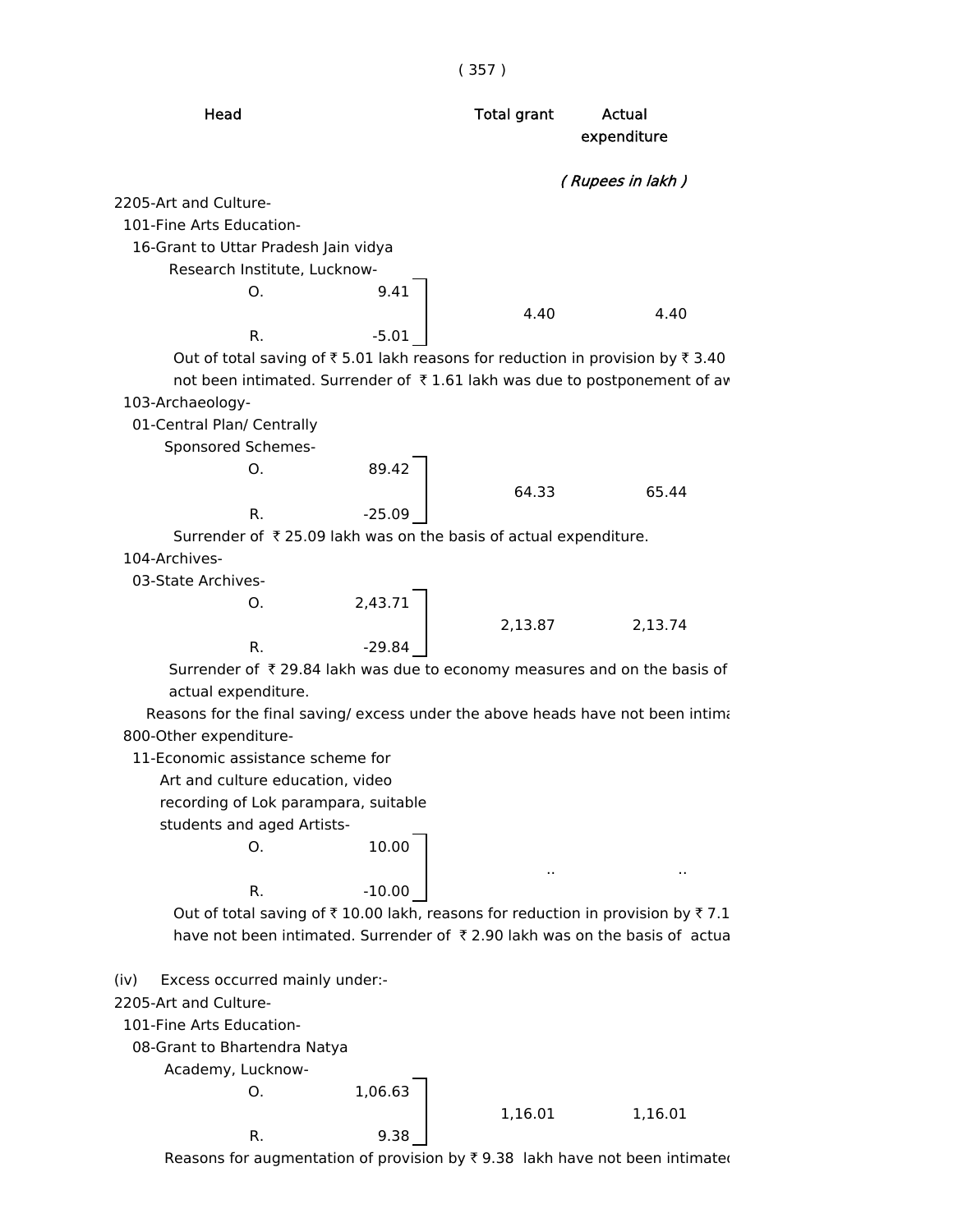## Capital-

Voted-

- (v) In view of the final saving of  $\bar{\tau}$  4,73.78 lakh, the supplementary grant of  $\bar{\tau}$  27,1 obtained in August 2009 proved excessive.
- (vi) Saving (partly counterbalanced by excess under other heads) occurred mainly  $\mathsf{I}$ 
	- Head **Total grant** Actual

expenditure

```
( Rupees in lakh )
```
4202-Capital Outlay on Education,

Sports, Art and Culture-

04-Art and Culture-

106-Museums-

05-Strengthening and modernisation

of Museums-

| O. | 67.42    |       |       |
|----|----------|-------|-------|
|    |          | 29.67 | 29.67 |
| D  | $-37.75$ |       |       |

Out of total saving of  $\bar{\tau}$  37.75 lakh, reasons for reduction in provision by  $\bar{\tau}$  37. have not been intimated. Surrender of  $\bar{\tau}$  0.33 lakh was on the basis of actual 09-Construction of statue

of Great persons-

| 1,00.00    |          |          |
|------------|----------|----------|
| 26,74.95   | 22,35.73 | 22,35.73 |
| $-5,39.22$ |          |          |

Out of total saving of  $\overline{\xi}$  5,39.22 lakh, surrender of  $\overline{\xi}$  4,73.44 lakh was on the k expenditure. Reasons for reduction in provision by  $\bar{\tau}$  65.78 lakh have not bee

(vii) Excess occurred under:-

4202-Capital Outlay on Education,

Sports, Art and Culture-

04-Art and Culture-

106-Museums-

03- Prevention and Conservation of Historical Monuments,

Archelogical Sites, Public libraries, Museums and Arachives

under recommendations of 12th Finance Commission-

| Ο. | 12,01.52 |          |          |
|----|----------|----------|----------|
| S. | 16.77    | 12,84.07 | 12,84.07 |
| R. | 65.78    |          |          |

Reasons for augmentation of provision by  $\bar{\tau}$  65.78 lakh have not been intimat 07- Building Constructiion of Museums-

| R. | 37.42 | 37.42 | 37.42 |
|----|-------|-------|-------|
|    |       |       |       |

Reasons for augmentation of provision by  $\bar{\tau}$  37.42 lakh have not been intimate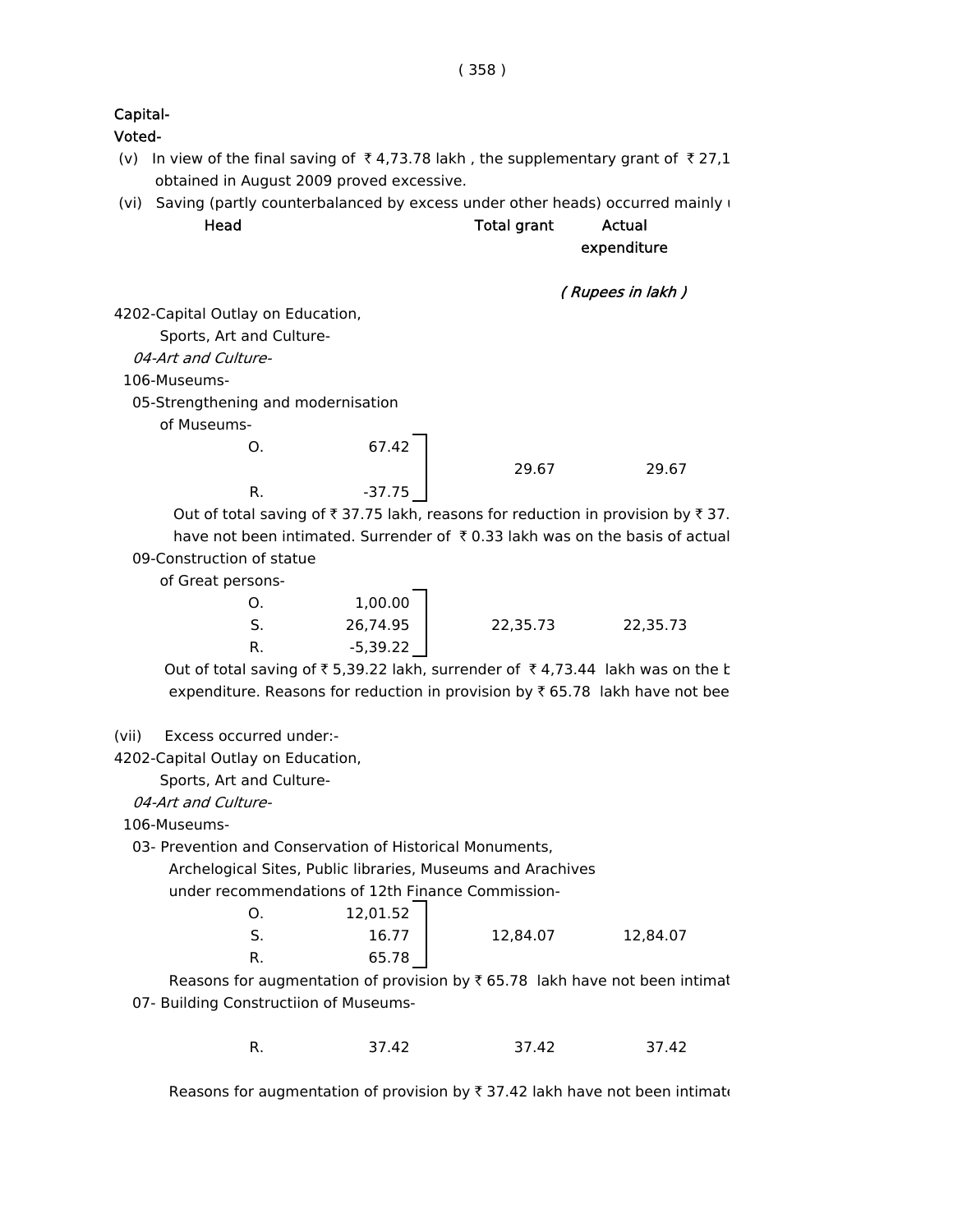Excess + Saving - $-2,42,30$ 2,53,43  $-5$  $\overline{5}$  $-4,73,78$ 4,73,78 *njudicious* 

20 lakh oken amounts

## , under:-

Excess + Saving -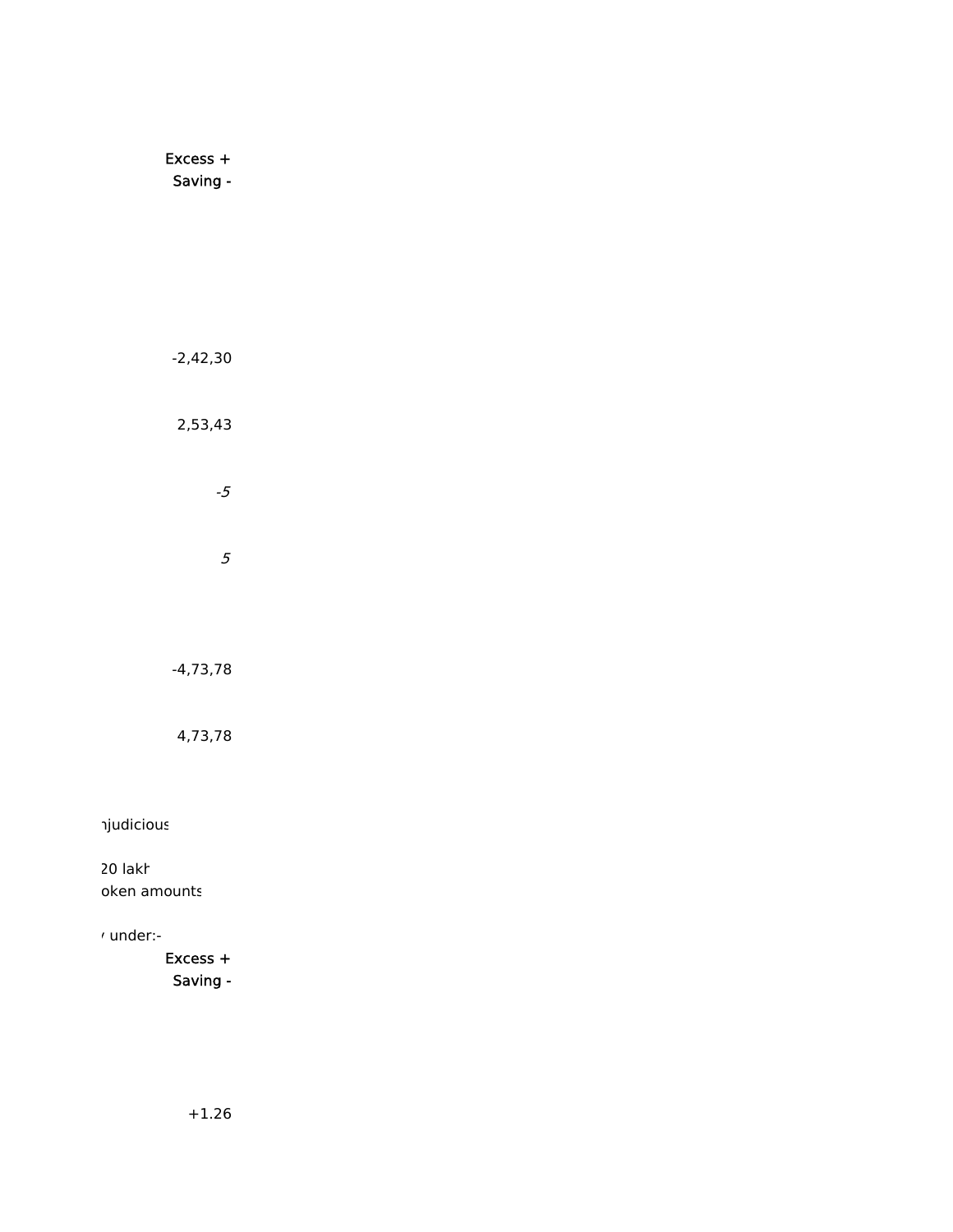Excess + Saving -

lakh have vard programme

 $+1.11$ 

 $\alpha$  ,  $\alpha$  ,  $\alpha$ 

 $-0.13$ 

ated (June 2010).

 $\sim 10^7$ 

 $\sim 10^7$ 

0 lakh il expenditure

 $\mathsf{d}$ .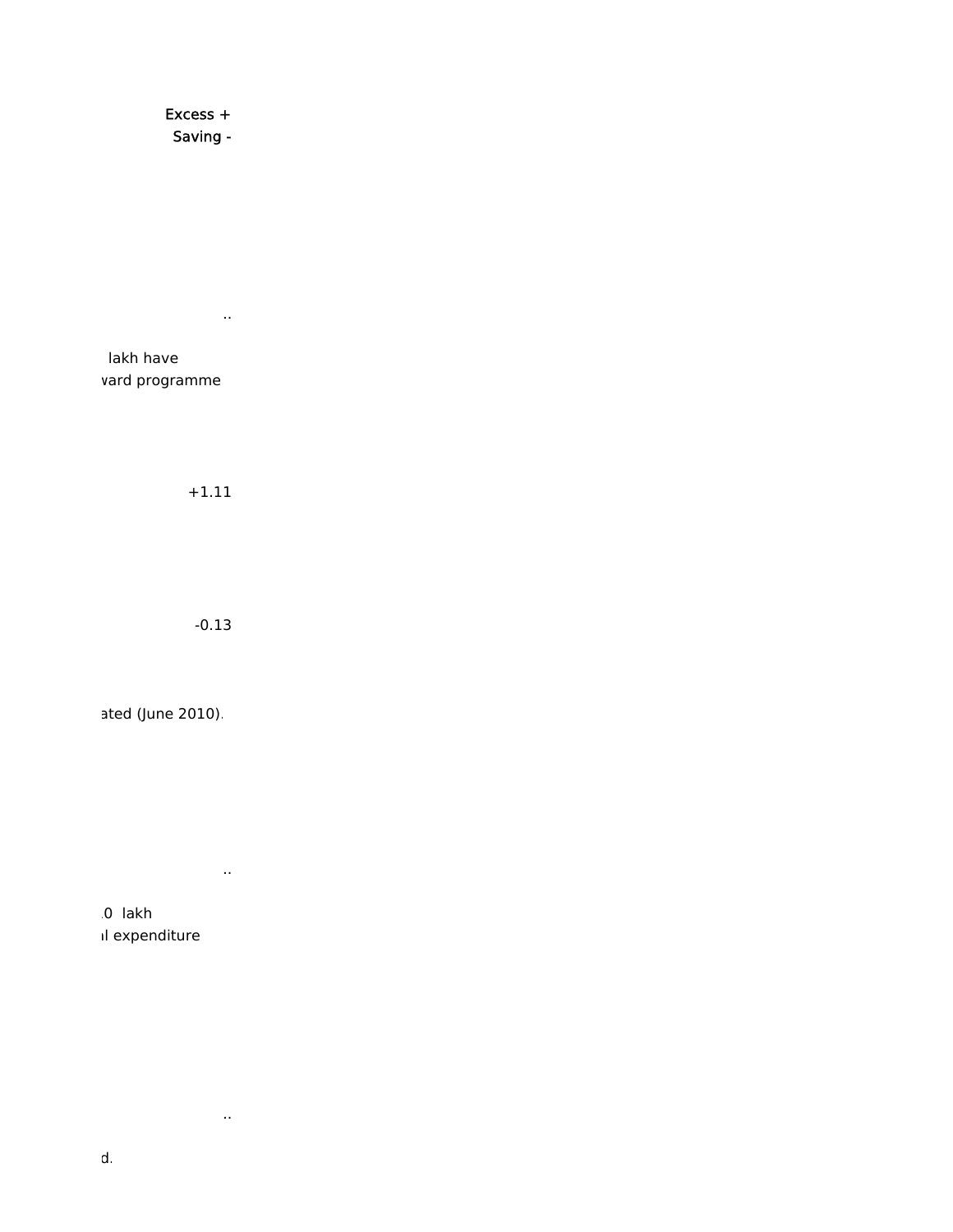2.46 lakh

under:-

Excess + Saving -

 $\sim 100$ 

 $\sim 10^7$ 

 $\sim 10^{-11}$ 

 $\sim 10^7$ 

42 lakh l expenditure

asis of actual n intimated

ted

ed.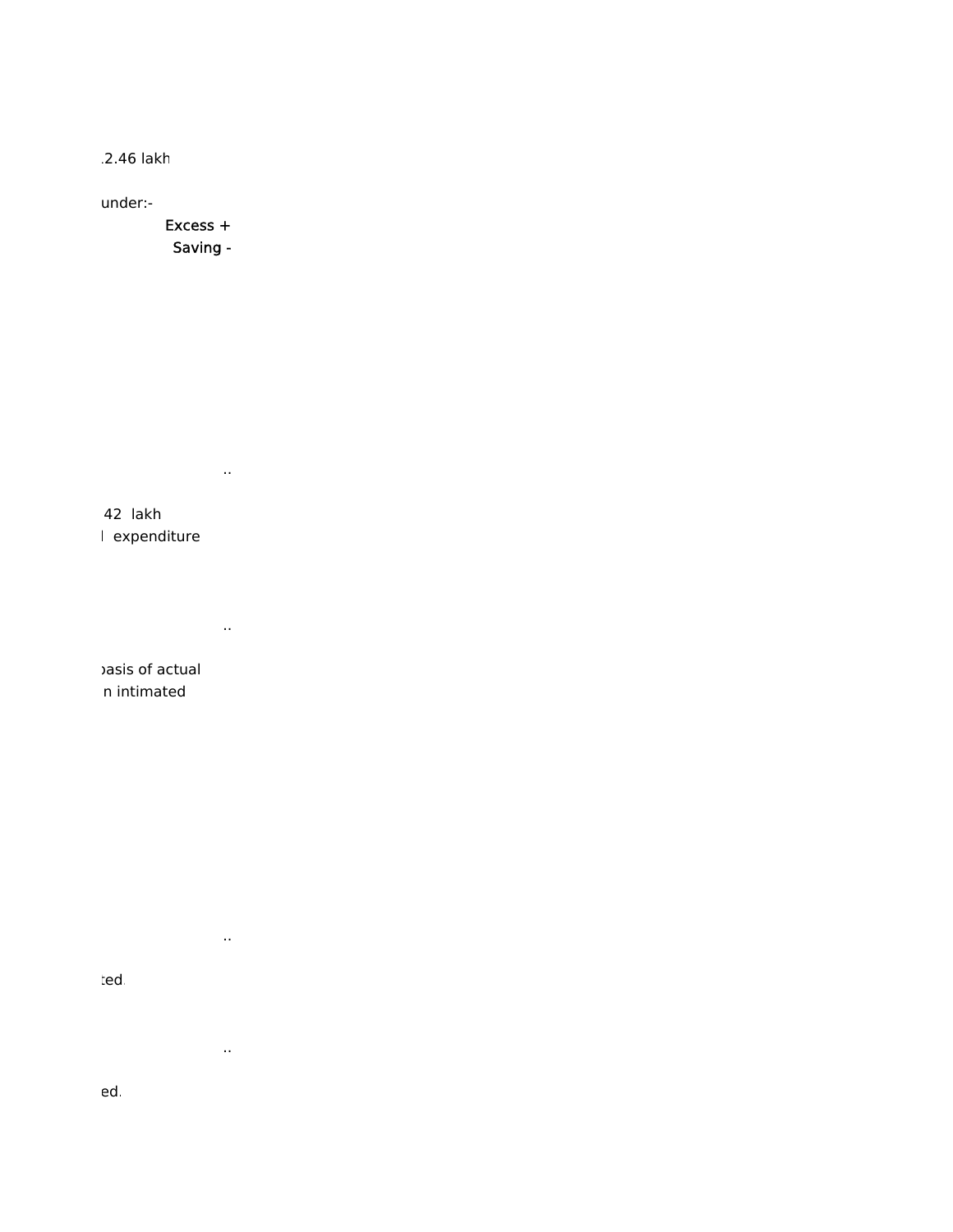#### ( 359 )

## GRANT NO.95- IRRIGATION DEPARTMENT (ESTABLISHMENT)

| <b>Major Heads</b>                                                                                                                                 |                                       | <b>Total grant</b><br>or | Actual<br>expenditure | Excess +<br>Saving - |
|----------------------------------------------------------------------------------------------------------------------------------------------------|---------------------------------------|--------------------------|-----------------------|----------------------|
|                                                                                                                                                    |                                       | appropriation            |                       |                      |
|                                                                                                                                                    |                                       |                          | (Rupees in thousand)  |                      |
| Revenue-<br>2052-Secretariat-General Services,<br>2551-Hill Areas and<br>2701-Medium Irrigation<br>Voted-                                          |                                       |                          |                       |                      |
| Original                                                                                                                                           | 15,85,40,09                           | 15,85,40,09              | 15,68,63,91           | $-16,76,18$          |
| Supplementary                                                                                                                                      |                                       |                          |                       |                      |
| Amount surrendered during the year(March 2010)                                                                                                     |                                       |                          |                       | 51,70,71             |
| Charged-                                                                                                                                           |                                       |                          |                       |                      |
| Original                                                                                                                                           | $\begin{bmatrix} 50,00 \end{bmatrix}$ | 50,00                    | 6,15                  | 43,85                |
| Supplementary                                                                                                                                      |                                       |                          |                       |                      |
| Amount surrendered during the year(March 2010)                                                                                                     |                                       |                          |                       | 25,33                |
| Capital-<br>4551-Capital Outlay on Hill Areas,<br>4701-Capital Outlay on Medium Irrigation and<br>6551-Loans for Hill Areas-<br>Voted-<br>Original | 2,78,93,20                            |                          |                       |                      |
| Supplementary                                                                                                                                      |                                       |                          | 2,78,93,20 2,78,06,32 | $-86,88$             |
| Amount surrendered during the year(March 2010)                                                                                                     |                                       |                          |                       | 29,56,74             |
| <b>Notes and Comments-</b><br>Revenue-<br>Voted-                                                                                                   |                                       |                          |                       |                      |

- (i) Actual expenditure of `15,68,63.91 lakh includes recoupment of Contingency Fund amounting to ₹ 34,88.32 lakh for the year 1991-92, 1994-95, 1999-2000 and 2000-2001.
- (ii) Augainst the final saving of ₹51,64.50 lakh( ₹16,76.18 lakh+ ₹34,88.32 lakh), a sum of ₹51,70.71 lakh was surrendered.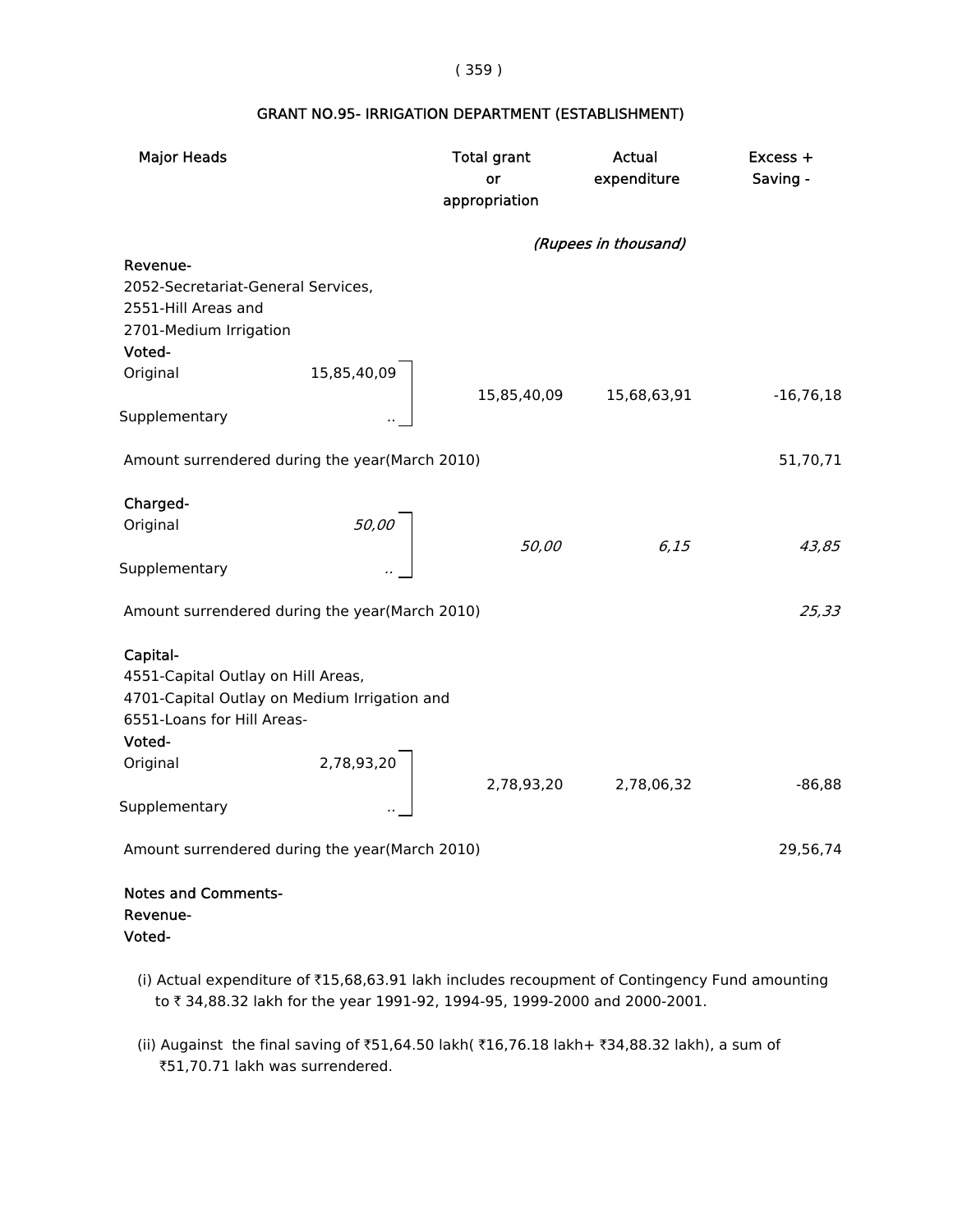( 360 )

(iii) Saving(partly counterbalanced by excess under other heads) occurred mainly under:-

| Head                                                                                           | <b>Total grant</b> | Actual           | $Excess +$  |
|------------------------------------------------------------------------------------------------|--------------------|------------------|-------------|
|                                                                                                |                    | expenditure      | Saving -    |
|                                                                                                |                    | (Rupees in lakh) |             |
| 2701-Medium Irrigation-                                                                        |                    |                  |             |
| 02-Medium Irrigation- Commercial-                                                              |                    |                  |             |
| 001-Direction and Administration-                                                              |                    |                  |             |
| 03-Direction-                                                                                  |                    |                  |             |
| 1,11,23.29<br>0.                                                                               |                    |                  |             |
|                                                                                                | 87,20.07           | 96,83.43         | $+9,63.36$  |
| -24,03.22<br>R.                                                                                |                    |                  |             |
| Out of total saving of ₹24,03.22 lakh, surrender of ₹14,03.22 lakh was due to nil requirements |                    |                  |             |
| and reasons for reduction in provision by ₹10,00.00 lakh have not been intimated.              |                    |                  |             |
| Reasons for the final excess under the above head have not been intimated (June 2010).         |                    |                  |             |
| (iv) Excess occurred mainly under:-                                                            |                    |                  |             |
| 2551-Hill Areas-                                                                               |                    |                  |             |
| 60-Other Hill Areas-                                                                           |                    |                  |             |
| 116-Water Supply-                                                                              |                    |                  |             |
| 03-Assistance to Jal Nigam                                                                     |                    | 14,22.95         | $+14,22.95$ |
| Actual expenditure pertains to recoupment of Contingency Fund for the year 1994-95 and         |                    |                  |             |
| 1999-2000.                                                                                     |                    |                  |             |
| 145-Forestry and Wild life                                                                     |                    |                  |             |
| 01-Central Plan/Centrally Sponsored                                                            |                    |                  |             |
| Schemes                                                                                        |                    | 89.50            | $+89.50$    |
| Actual expenditure pertains to recoupment of Contingency Fund for the year 1991-92.            |                    |                  |             |
| 13-Forestation under primary unit                                                              |                    |                  |             |
| of Tehri Dam                                                                                   |                    | 1,00.00          | $+1,00.00$  |
| Actual expenditure pertains to recoupment of Contingency Fund for the year 1991-92.            |                    |                  |             |
| 30-Kedar Nath Kasturimrig wild life                                                            |                    |                  |             |
| Sanctuary Scheme                                                                               |                    | 7.00             | $+7.00$     |
| Actual expenditure pertains to recoupment of Contingency Fund for the year 1999-2000.          |                    |                  |             |
|                                                                                                |                    |                  |             |
| 33-Payment of compensation on                                                                  |                    |                  |             |
| account of deforestation on                                                                    |                    |                  |             |
| Rampur Haldwani Track                                                                          |                    | 17.64            | $+17.64$    |
| Actual expenditure pertains to recoupment of Contingency Fund for the year 1991-92.            |                    |                  |             |
| 151-Cooperation-                                                                               |                    |                  |             |
| 10-Assistance to preparation of                                                                |                    |                  |             |
| detailed schemes for Integrated                                                                |                    |                  |             |
| Cooperative Development Scheme                                                                 |                    | 1.77             | $+1.77$     |
| Actual expenditure pertains to recoupment of Contingency Fund for the year 1999-2000.          |                    |                  |             |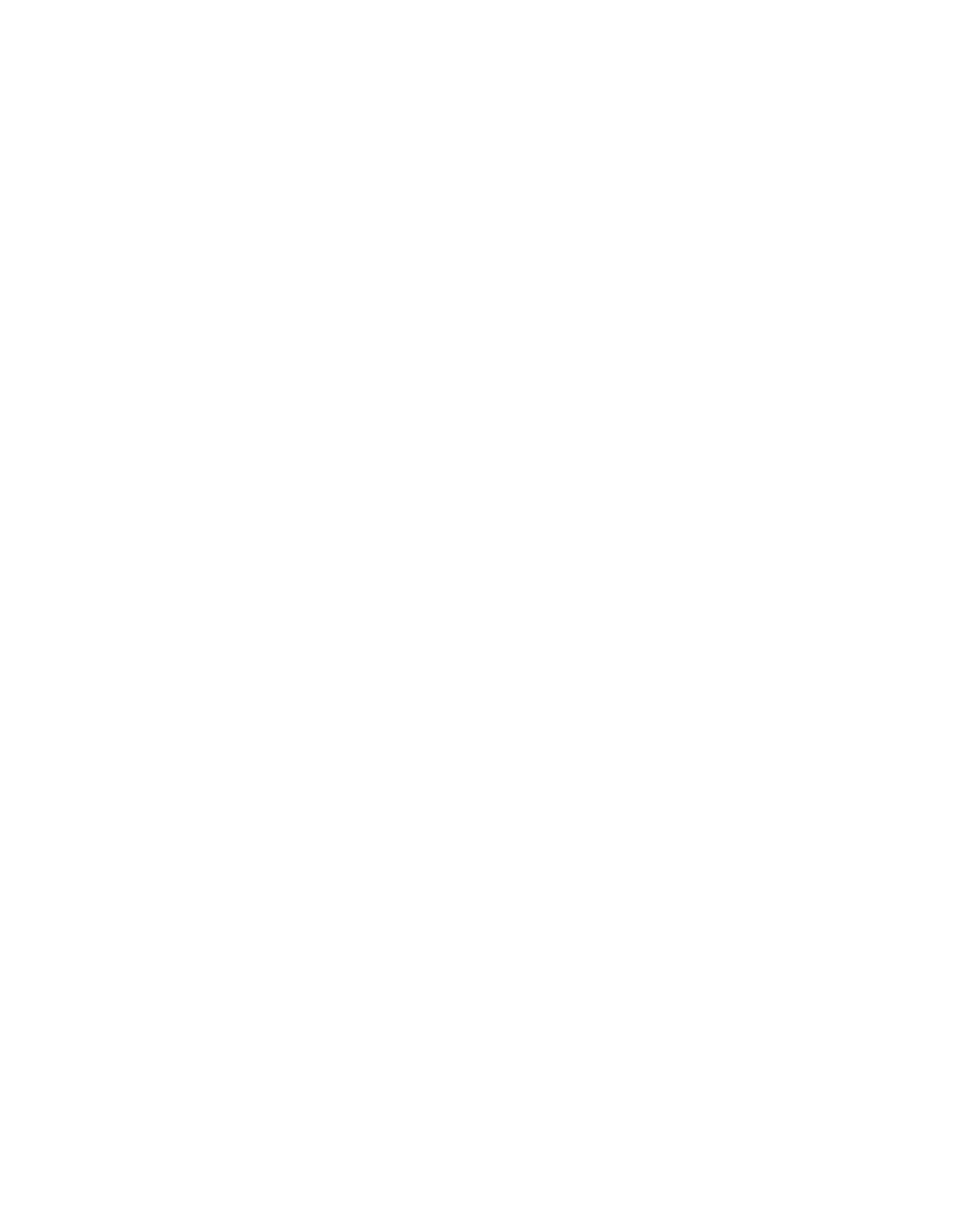| Head                                                                                                                                                                                                         | <b>Total grant</b> | Actual<br>expenditure<br>(Rupees in lakh) | $Excess +$<br>Saving - |
|--------------------------------------------------------------------------------------------------------------------------------------------------------------------------------------------------------------|--------------------|-------------------------------------------|------------------------|
| 153-Land reforms-                                                                                                                                                                                            |                    |                                           |                        |
| 07-Integrated village Development                                                                                                                                                                            |                    |                                           |                        |
| Programme                                                                                                                                                                                                    |                    | 1,01.19                                   | $+1,01.19$             |
| Actual expenditure pertains to recoupment of Contingency Fund for the year 1991-92.                                                                                                                          |                    |                                           |                        |
| 154-Other Rural Development Programmes-                                                                                                                                                                      |                    |                                           |                        |
| 06-Construction of Buildings                                                                                                                                                                                 |                    | 77.00                                     | $+77.00$               |
| Actual expenditure pertains to recoupment of Contingency Fund for the year 1991-92.                                                                                                                          |                    |                                           |                        |
| 181-Fornation of Uttarakhand State-                                                                                                                                                                          |                    |                                           |                        |
| 03-Establishment Facilities                                                                                                                                                                                  |                    | 16,69.96                                  | $+16,69.96$            |
| Actual expenditure pertains to recoupment of Contingency Fund for the year 2000-01.<br>30-Kadar Nath Kasturimrig wild life                                                                                   |                    |                                           |                        |
| Sanctuary Scheme                                                                                                                                                                                             |                    | 1.30                                      | $+1.30$                |
| Actual expenditure pertains to recoupment of Contingency Fund for the year 1999-2000.                                                                                                                        |                    |                                           |                        |
| 2701-Medium Irrigation-<br>02-Medium Irrigation- Commercial-<br>001-Direction and Administration-<br>05-Working Establishment (Lump sum<br>provision for workcharged/daily<br>wages staff and Workshop staff |                    |                                           |                        |
| of Irrigation Department)                                                                                                                                                                                    | 40.00.00           | 40,14.15                                  | $+14.15$               |
| Reasons for the final excess under the above head have not been intimated (June 2010).                                                                                                                       |                    |                                           |                        |
| Charged-                                                                                                                                                                                                     |                    |                                           |                        |
| (v) Actual expenditure of ₹6.15 lakh represents the recoupment of Contingency Fund for the year<br>1994-95.                                                                                                  |                    |                                           |                        |
| (vi) Out of the final saving of ₹ 50.00 lakh ( ₹43.85 lakh + ₹6.15 lakh); only a sum of<br>₹25.33 lakh could be anticipated for surrender.                                                                   |                    |                                           |                        |
| (vii) Saving(partly counterbalanced by excess under another head) occurred mainly under:-                                                                                                                    |                    |                                           |                        |
| Head                                                                                                                                                                                                         | <b>Total</b>       | <b>Actual</b>                             | $Excess +$             |
|                                                                                                                                                                                                              | appropriation      | expenditure                               | Saving -               |
|                                                                                                                                                                                                              |                    | (Rupees in lakh)                          |                        |
| 2701- Medium Irrigation-                                                                                                                                                                                     |                    |                                           |                        |
| 02-Medium Irrigation- Commercial-                                                                                                                                                                            |                    |                                           |                        |
| 001-Direction and Administration-                                                                                                                                                                            |                    |                                           |                        |
| 04-Working Establishment-                                                                                                                                                                                    |                    |                                           |                        |
| 50.00<br>O.                                                                                                                                                                                                  |                    |                                           |                        |
|                                                                                                                                                                                                              | 24.67              |                                           | -24.67                 |
| $-25.33$<br>R.                                                                                                                                                                                               |                    |                                           |                        |
| ₹25.33 lakh was surrendered due to nil requirements.                                                                                                                                                         |                    |                                           |                        |

During 2006-07, 2007-08 and 2008-09 also, entire appropriation of ₹50.00 lakh, in each year under this head remained unutilised.

 Reasons for non-utilisation of entire appropriation under the above head have not been intimated (June 2010).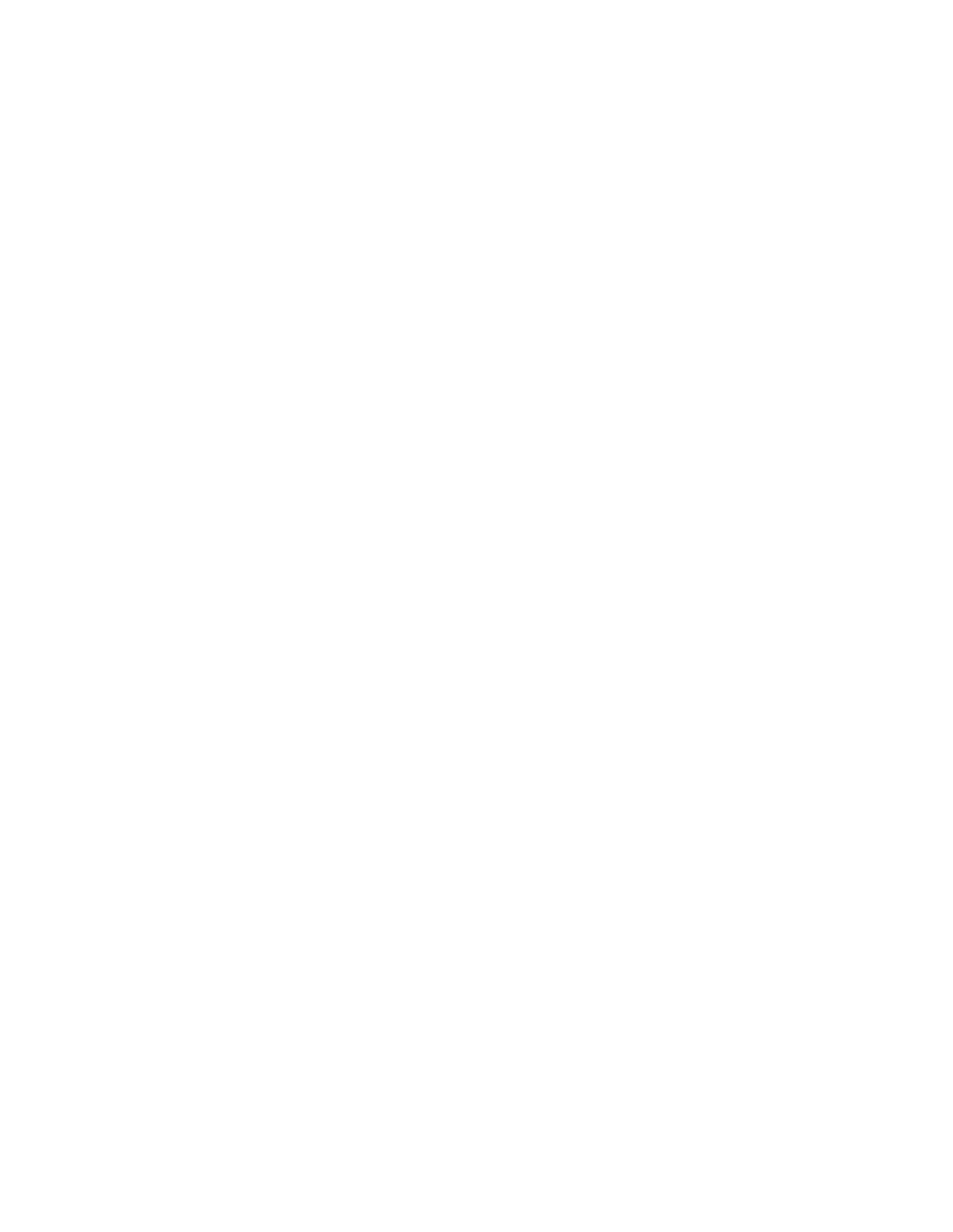( 362 )

(viii) Excess occurred under:-

| Head                                                                                | Total<br>appropriation | Actual<br>expenditure<br>(Rupees in lakh) | $Excess +$<br>Saving - |
|-------------------------------------------------------------------------------------|------------------------|-------------------------------------------|------------------------|
| 2701- Medium Irrigation-                                                            |                        |                                           |                        |
| 01-Major Irigation-Commercial-                                                      |                        |                                           |                        |
| 001-Direction and Administration-                                                   |                        |                                           |                        |
| 01-Description not Available                                                        |                        | 6.15<br>                                  | $+6.15$                |
| Actual expenditure pertains to recoupment of Contingency Fund for the year 1994-95. |                        |                                           |                        |

#### Capital-

#### Voted-

- (ix) Actual expenditure of  $z$ ,78,06.32 lakh includes recoupment of Contingency Fund amounting to `26,23.52 lakh for the year 1987-88, 1990-91, 1991-92, 1993-94, 1994-95, 1995-96, 1999-2000 and 2000-2001.
- (x) Out of the final saving of ₹27,10.40 lakh (₹86.88 lakh+₹26,23.52 lakh), surrender of `29,56.74 lakh was injudicious and indicative of incorrect estimation of expenditure under the grant.
- (xi) Saving(partly counterbalanced by excess under other heads) occurred mainly under:-

| Head                                                       |             | <b>Total grant</b> | Actual<br>expenditure | Excess +<br>Saving - |
|------------------------------------------------------------|-------------|--------------------|-----------------------|----------------------|
|                                                            |             |                    | (Rupees in lakh)      |                      |
| 4701-Capital Outlay on Medium Irrigation-                  |             |                    |                       |                      |
| 02-Medium Irrigation- Commercial-                          |             |                    |                       |                      |
| 001-Direction and Administration-                          |             |                    |                       |                      |
| 04-Working Establishment-                                  |             |                    |                       |                      |
| O <sub>1</sub>                                             | 2,14,67.67  |                    |                       |                      |
|                                                            |             | 1,93,45.59         | 1,92,26.00            | $-1,19.59$           |
| R.                                                         | $-21,22.08$ |                    |                       |                      |
| ₹21,22.08 lakh was surrendered due to nil requirements.    |             |                    |                       |                      |
|                                                            |             |                    |                       |                      |
| 05-Payment of Arrears-                                     |             |                    |                       |                      |
| O.                                                         | 40,64.07    |                    |                       |                      |
|                                                            |             | 38,29.37           | 36,60.94              | $-1,68.43$           |
| R.                                                         | $-2,34.70$  |                    |                       |                      |
| ₹2,34.70 lakh was surrendered due to nil requirements.     |             |                    |                       |                      |
|                                                            |             |                    |                       |                      |
| 07-Irrigation Development and Flood                        |             |                    |                       |                      |
| <b>Control Commission-</b>                                 |             |                    |                       |                      |
| O.                                                         | 28.56       |                    |                       |                      |
|                                                            |             | 5.63               | 5.61                  | $-0.02$              |
| R.                                                         | $-22.93$    |                    |                       |                      |
| <b>EXAMPLE IN THE ELEMAN DEALER AND THE SCHOOL CO. CCE</b> |             |                    |                       |                      |

`22.93 lakh was surrendered due to nil requirements.

Reasons for the final saving under the above heads have not been intimated (June 2010).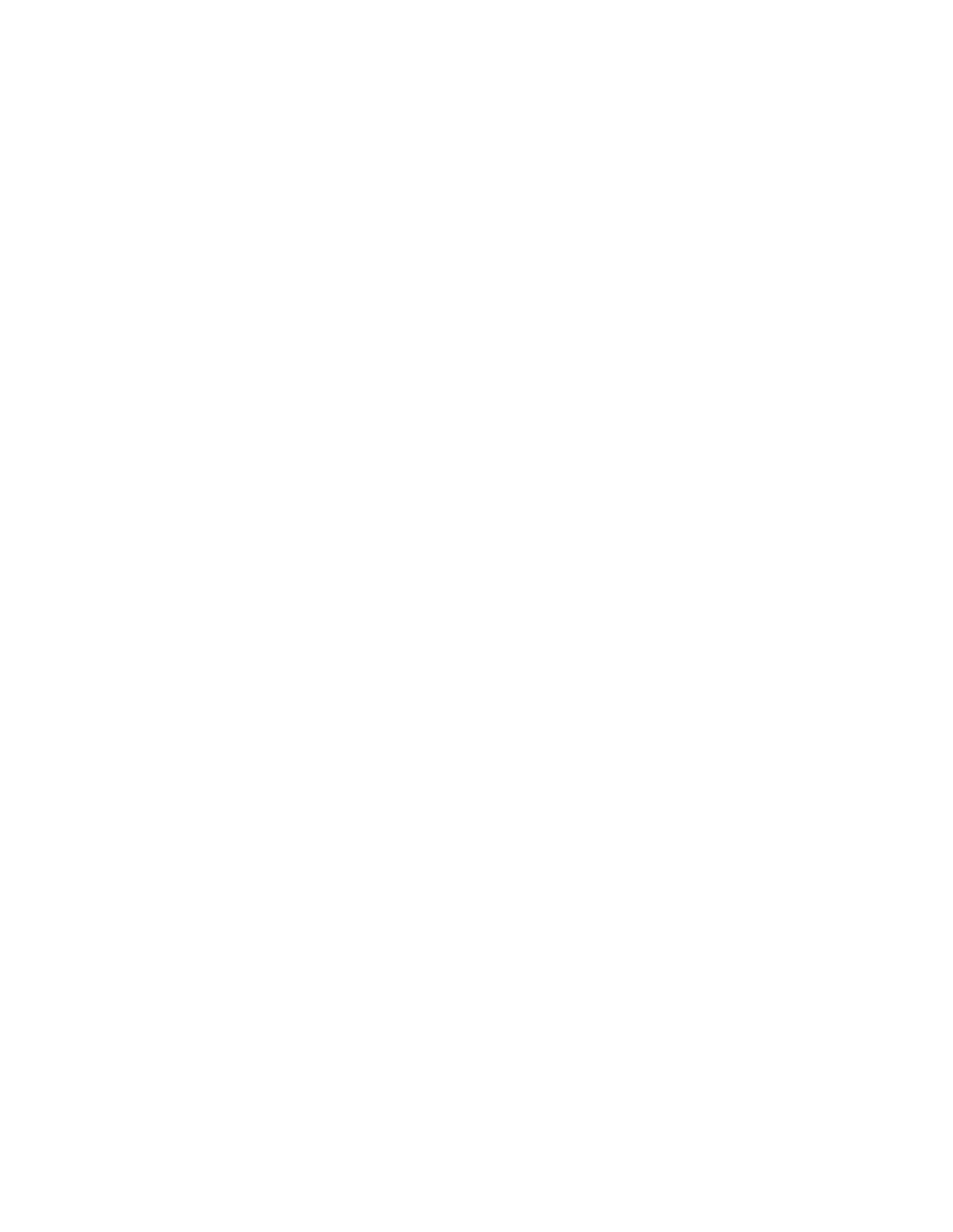( 363 )

(xii) Excess occurred under:-

| Head                                                                                   | <b>Total grant</b> | Actual<br>expenditure | $Excess +$<br>Saving - |
|----------------------------------------------------------------------------------------|--------------------|-----------------------|------------------------|
|                                                                                        |                    |                       |                        |
|                                                                                        |                    | (Rupees in lakh)      |                        |
| 4551-Capital Outlay on Hill Areas-                                                     |                    |                       |                        |
| 60-Other Hill Areas-                                                                   |                    |                       |                        |
| 104-Higher Education-                                                                  |                    |                       |                        |
| 01-Construction of classes of trianial                                                 |                    |                       |                        |
| System in Government Colleges                                                          |                    | 39.50                 | $+39.50$               |
| Actual expenditure pertains to recoupment of Contingency Fund for the year 1993-94.    |                    |                       |                        |
| 06-Construction of Building in                                                         |                    |                       |                        |
| Government Degree Colleges                                                             |                    | 2,19.80               | $+2,19.80$             |
| Actual expenditure pertains to recoupment of Contingency Fund for the year 1999-2000.  |                    |                       |                        |
| 106-Education-                                                                         |                    |                       |                        |
| 01-Construction of Auditorium                                                          |                    |                       |                        |
| at Almora                                                                              |                    | 5.00                  | $+5.00$                |
| Actual expenditure pertains to recoupment of Contingency Fund for the year 1987-88.    |                    |                       |                        |
| 107-Technical Education-                                                               |                    |                       |                        |
| 02-Construction of Multi-purpose                                                       |                    |                       |                        |
| Institute under WB Project                                                             |                    | 6,50.00               | $+6,50.00$             |
| Actual expenditure pertains to recoupment of Contingency Fund for the year 1995-96.    |                    |                       |                        |
| 110-Medical-                                                                           |                    |                       |                        |
| 03-Construction of Government Hospital                                                 |                    |                       |                        |
| Building at Hrishikesh, Dehradun                                                       |                    | 90.00                 | $+90.00$               |
| Actual expenditure pertains to recoupment of Contingency Fund for the year 1994-95.    |                    |                       |                        |
| 127-Technical Education-                                                               |                    |                       |                        |
| 02-Construction of Women's Hostel                                                      |                    |                       |                        |
| for S.T. Student                                                                       |                    | 12.25                 | $+12.25$               |
| Actual expenditure pertains to recoupment of Contingency Fund for the year 1993-94.    |                    |                       |                        |
| 03-Construction of Training Building                                                   |                    |                       |                        |
| at Pithoragarh for RAZI STs                                                            |                    | 2.00                  | $+2.00$                |
| Actual expenditure pertains to recoupment of Contingency Fund for the year 1993-94.    |                    |                       |                        |
| 142-Animal Husbandry-                                                                  |                    |                       |                        |
| 02-Strengthening and Extension of                                                      |                    |                       |                        |
| Poultry Farms and establishment                                                        |                    |                       |                        |
| of new Poultry Farms                                                                   |                    | 25.00                 | $+25.00$               |
| Actual expenditure pertains to recoupment of Contingency Fund for the year 1987-88 and |                    |                       |                        |
| 1993-94.                                                                               |                    |                       |                        |
| 144-Fisheries-                                                                         |                    |                       |                        |
| 03-Maintenance of Hatcheries                                                           |                    | 18.09                 | $+18.09$               |
| Actual expenditure pertains to recoupment of Contingency Fund for the year 1990-91.    |                    |                       |                        |
| 151-Cooperative-                                                                       |                    |                       |                        |
| 03-Investment in Share Capital under                                                   |                    |                       |                        |
| Coopoerative markiting scheme                                                          |                    | 12.50                 | $+12.50$               |
| Actual expenditure pertains to recoupment of Contingency Fund for the year 1995-96.    |                    |                       |                        |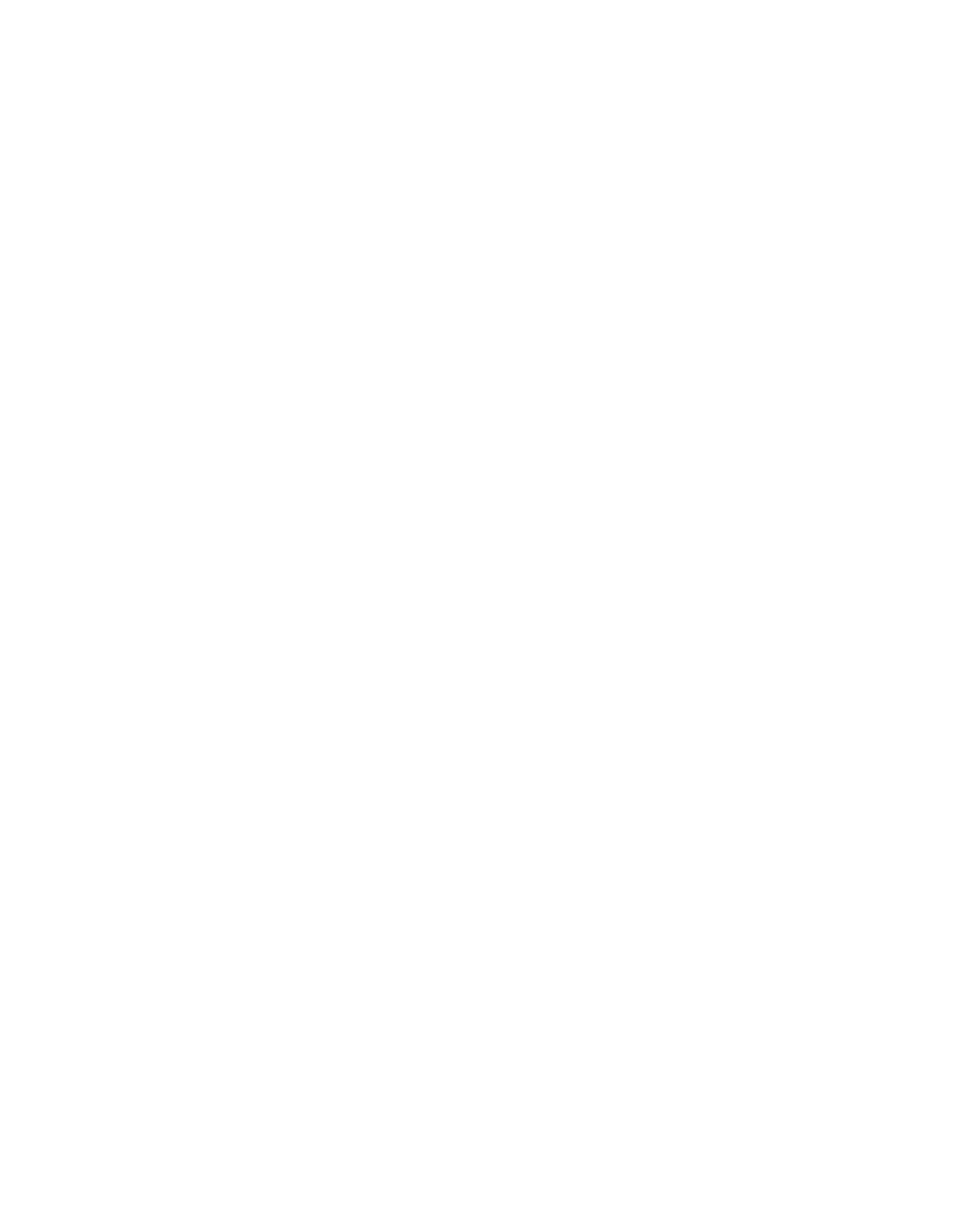( 364 )

| Head                                                                                               | <b>Total grant</b>   | Actual<br>expenditure | $Excess +$<br>Saving - |
|----------------------------------------------------------------------------------------------------|----------------------|-----------------------|------------------------|
|                                                                                                    |                      | (Rupees in lakh)      |                        |
| 04-Investment in Share Capital to State                                                            |                      |                       |                        |
| Warehousing Nigam under Sale and                                                                   |                      |                       |                        |
| Purchase scheme                                                                                    |                      | 20.00                 | $+20.00$               |
| Actual expenditure pertains to recoupment of Contingency Fund for the year 1995-96.                |                      |                       |                        |
| 07-Construction of Godowns sponsored                                                               |                      |                       |                        |
| by NCDC                                                                                            |                      | 26.46                 | $+26.46$               |
| Actual expenditure pertains to recoupment of Contingency Fund for the year 1990-91.                |                      |                       |                        |
| 161-Cooperative-                                                                                   |                      |                       |                        |
| 05-Investment in Share Capital of                                                                  |                      |                       |                        |
| Coopoerative markiting and                                                                         |                      |                       |                        |
| warehousing Storage                                                                                |                      | 8.50                  | $+8.50$                |
| Actual expenditure pertains to recoupment of Contingency Fund for the year 1987-88.                |                      |                       |                        |
| 164-Village and small Industries-                                                                  |                      |                       |                        |
| 02-Investment in Share Capital of                                                                  |                      |                       |                        |
| Uphill Electronic Nigam                                                                            |                      | 92.06                 | $+92.06$               |
| Actual expenditure pertains to recoupment of Contingency Fund for the year 1990-91 and<br>1993-94. |                      |                       |                        |
| 03-Investment in Share Capital of                                                                  |                      |                       |                        |
| Kumayun Division Development                                                                       |                      |                       |                        |
| <b>Board</b>                                                                                       |                      | 41.80                 | $+41.80$               |
| Actual expenditure pertains to recoupment of Contingency Fund for the year 1990-91.                |                      |                       |                        |
| 169-Roads and Bridges-                                                                             |                      |                       |                        |
| 01-Repair of Motilal Nehru Marg(Gandhi                                                             |                      |                       |                        |
| Chowk to Park Toll) In Mussourie                                                                   |                      | 6.00                  | $+6.00$                |
| Actual expenditure pertains to recoupment of Contingency Fund for the year 1994-95.                |                      |                       |                        |
| 170-Road Transport-                                                                                |                      |                       |                        |
| 01-Construction of Bus Stand at Purola                                                             |                      |                       |                        |
| (U. Kashi) and Workshop at Pauri                                                                   | $\ddot{\phantom{1}}$ | 50.00                 | $+50.00$               |
| Actual expenditure pertains to recoupment of Contingency Fund for the year 1990-91.                |                      |                       |                        |
| 173-Secretariate Economic Services-                                                                |                      |                       |                        |
| 02-Re-Construction and Maintanance                                                                 |                      |                       |                        |
| of earth quake prone areas in                                                                      |                      |                       |                        |
| Uttarakhand sponsored by World                                                                     |                      |                       |                        |
| <b>Bank</b>                                                                                        |                      | 3,40.00               | $+3,40.00$             |
| Actual expenditure pertains to recoupment of Contingency Fund for the year 1993-94.                |                      |                       |                        |
| 175-Tourism-                                                                                       |                      |                       |                        |
| 18-Construction of skeying lift under                                                              |                      |                       |                        |
| establishment of winter Sports                                                                     |                      |                       |                        |
| Centre Joshimath, Chamoli                                                                          |                      | 4,14.00               | $+4,14.00$             |
| Actual expenditure pertains to recoupment of Contingency Fund for the year 1991-92.                |                      |                       |                        |
| 19-Roadways facilities in Hill Areas                                                               |                      | 74.37                 | $+74.37$               |
| Actual expenditure pertains to recoupment of Contingency Fund for the year 1991-92.                |                      |                       |                        |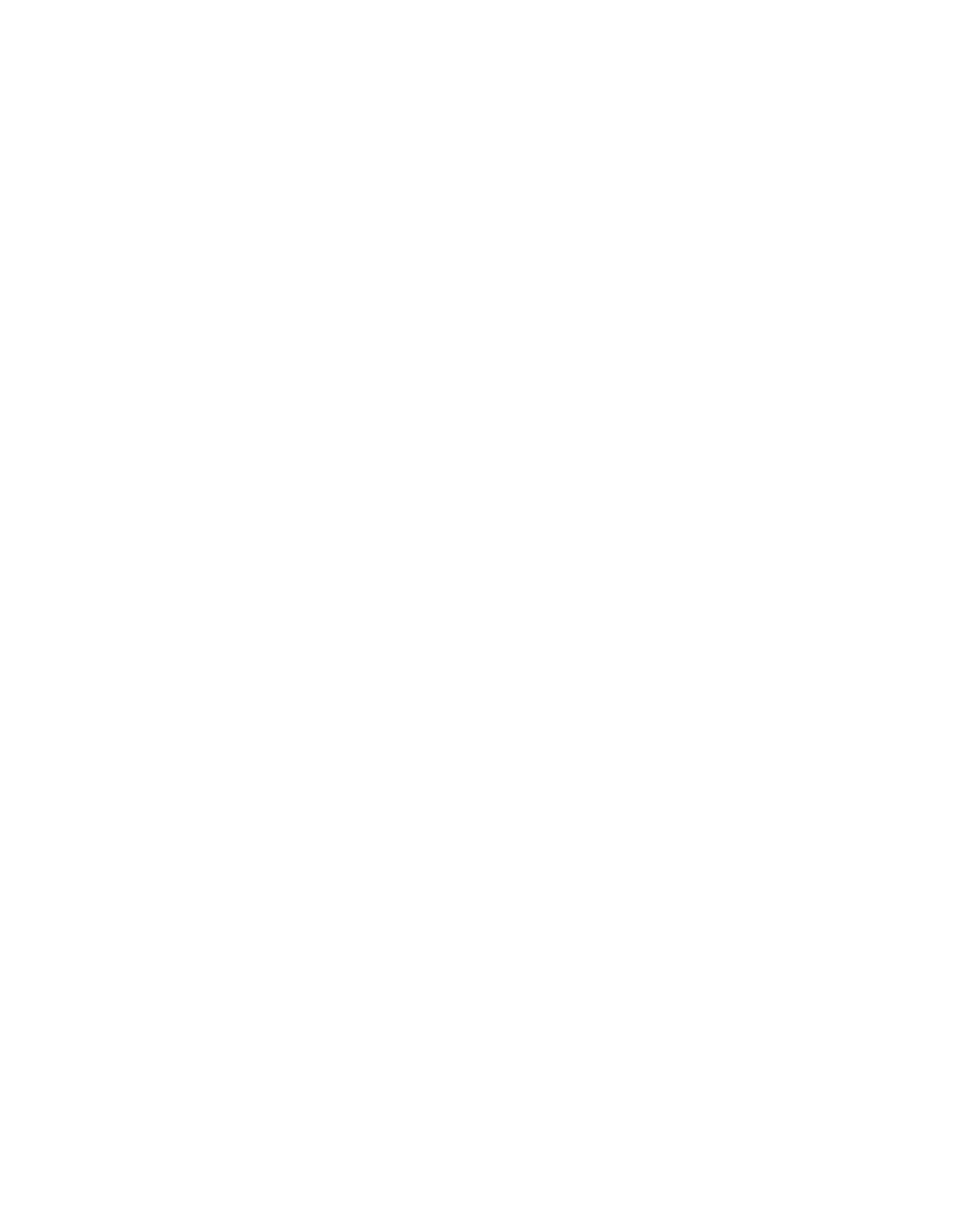| Head                                                                                        | <b>Total grant</b> | Actual<br>expenditure | $Excess +$<br>Saving - |
|---------------------------------------------------------------------------------------------|--------------------|-----------------------|------------------------|
|                                                                                             |                    | (Rupees in lakh)      |                        |
| 177-Village and Industries-                                                                 |                    |                       |                        |
| 07-Investment in Share Capital of                                                           |                    |                       |                        |
| Kumaon Vikas Mandal Limited                                                                 |                    | 40.00                 | $+40.00$               |
| Actual expenditure pertains to recoupment of Contingency Fund for the year 1987-88.         |                    |                       |                        |
| 178-Financial Institutions-                                                                 |                    |                       |                        |
| 01-Construction of Runway at                                                                |                    |                       |                        |
| Pithoragarh                                                                                 |                    | 53.72                 | $+ 53.72$              |
| Actual expenditure pertains to recoupment of Contingency Fund for the year 1993-94.         |                    |                       |                        |
| 03-Construction of Runway at                                                                |                    |                       |                        |
| Uttarkashi                                                                                  |                    | 1,00.00               | $+1,00.00$             |
| Actual expenditure pertains to recoupment of Contingency Fund for the year 1993-94.         |                    |                       |                        |
| 181-Establishment of Uttarakhand State-                                                     |                    |                       |                        |
| 03-Establishment facilities                                                                 |                    | 57.03                 | $+57.03$               |
| Actual expenditure pertains to recoupment of Contingency Fund for the year 2000-01.         |                    |                       |                        |
| 193-Roads Hill Areas-                                                                       |                    |                       |                        |
| 02-Bridges Construction of Bridge                                                           |                    |                       |                        |
| on BDRE River at Panipat                                                                    |                    |                       |                        |
| Khatima-N H-12                                                                              |                    | 12.00                 | $+12.00$               |
| Actual expenditure pertains to recoupment of Contingency Fund for the year 1987-88.         |                    |                       |                        |
| 198-Tourism-                                                                                |                    |                       |                        |
| 04-Investment in Share Capital of                                                           |                    |                       |                        |
| Gharwal Mandal Vikash Nigam                                                                 |                    | 20.00                 | $+20.00$               |
| Actual expenditure pertains to recoupment of Contingency Fund for the year 1987-88.         |                    |                       |                        |
| 203-Public Works-General Departmental                                                       |                    |                       |                        |
| House-                                                                                      |                    |                       |                        |
| 01-Building                                                                                 |                    | 1.90.42               | $+1,90.42$             |
| Actual expenditure pertains to recoupment of Contingency Fund for the year 1987-88,1990-91, |                    |                       |                        |
| 1991-92 and 1995-96.                                                                        |                    |                       |                        |
| 6551-Loans for Hill Areas-                                                                  |                    |                       |                        |
| 60-Other Hill Areas-                                                                        |                    |                       |                        |
| 164-Grammya Aur Laghu Vikas Udyog-                                                          |                    |                       |                        |
| 10-Investment in Share Capital of                                                           |                    |                       |                        |
| Kumaon Development Board                                                                    |                    | 3.02                  | $+3.02$                |
| Actual expenditure pertains to recoupment of Contingency Fund for the year 1993-94.         |                    |                       |                        |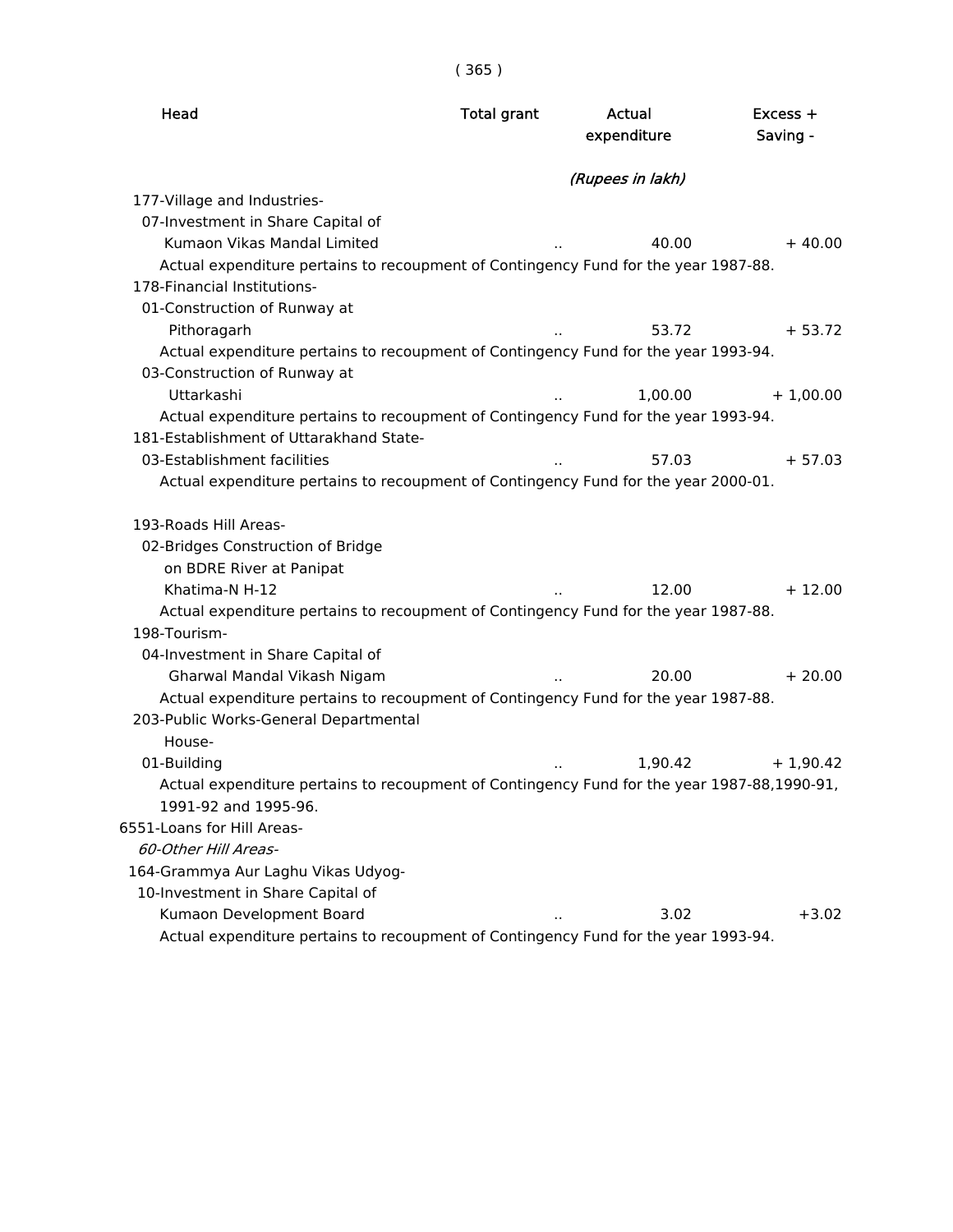## ( 366 )

### GRANT NO. 96- IRRIGATION DEPARTMENT (WORKS)

| <b>Major Heads</b>                                                                                                                                                                                | <b>Total grant</b><br>or<br>appropriation | Actual<br>expenditure | Excess +<br>Saving - |
|---------------------------------------------------------------------------------------------------------------------------------------------------------------------------------------------------|-------------------------------------------|-----------------------|----------------------|
| Revenue-                                                                                                                                                                                          |                                           | (Rupees in thousand)  |                      |
| 2700-Major Irrigation,<br>2701-Medium Irrigation,<br>2702-Minor Irrigation and<br>2711-Flood Control and Drainage                                                                                 |                                           |                       |                      |
| Voted-                                                                                                                                                                                            |                                           |                       |                      |
| 14,08,94,41<br>Original                                                                                                                                                                           | 14,08,94,41                               | 12,50,42,60           | $-1,58,51,81$        |
| Supplementary                                                                                                                                                                                     |                                           |                       |                      |
| Amount surrendered during the year(March 2010)                                                                                                                                                    |                                           |                       | 2,81,39              |
| Capital-<br>4700-Capital Outlay on Major Irrigation,<br>4701-Capital Outlay on Medium Irrigation,<br>4702-Capital Outlay on Minor Irrigation and<br>4711-Capital Outlay on Flood Control Projects |                                           |                       |                      |
| Voted-                                                                                                                                                                                            |                                           |                       |                      |
| 26,30,90,56<br>Original                                                                                                                                                                           | 26,30,90,56                               | 26,08,77,76           | $-22,12,80$          |
| Supplementary                                                                                                                                                                                     |                                           |                       |                      |
| Amount surrendered during the year(March 2010)                                                                                                                                                    |                                           |                       | 6,52,70,05           |
| Charged-<br>10,00,00<br>Original                                                                                                                                                                  | 10,00,00                                  | 6,72,90               | $-3,27,10$           |
| Supplementary                                                                                                                                                                                     |                                           |                       |                      |
| Amount surrendered during the year                                                                                                                                                                |                                           |                       |                      |
| <b>Notes and Comments-</b><br>Revenue-<br>Voted-                                                                                                                                                  |                                           |                       |                      |

(i) Out of the final saving of ₹1,58,51.81 lakh; only a sum of  $\bar{\tau}$ 2,81.39 lakh could be anticipated for surrender.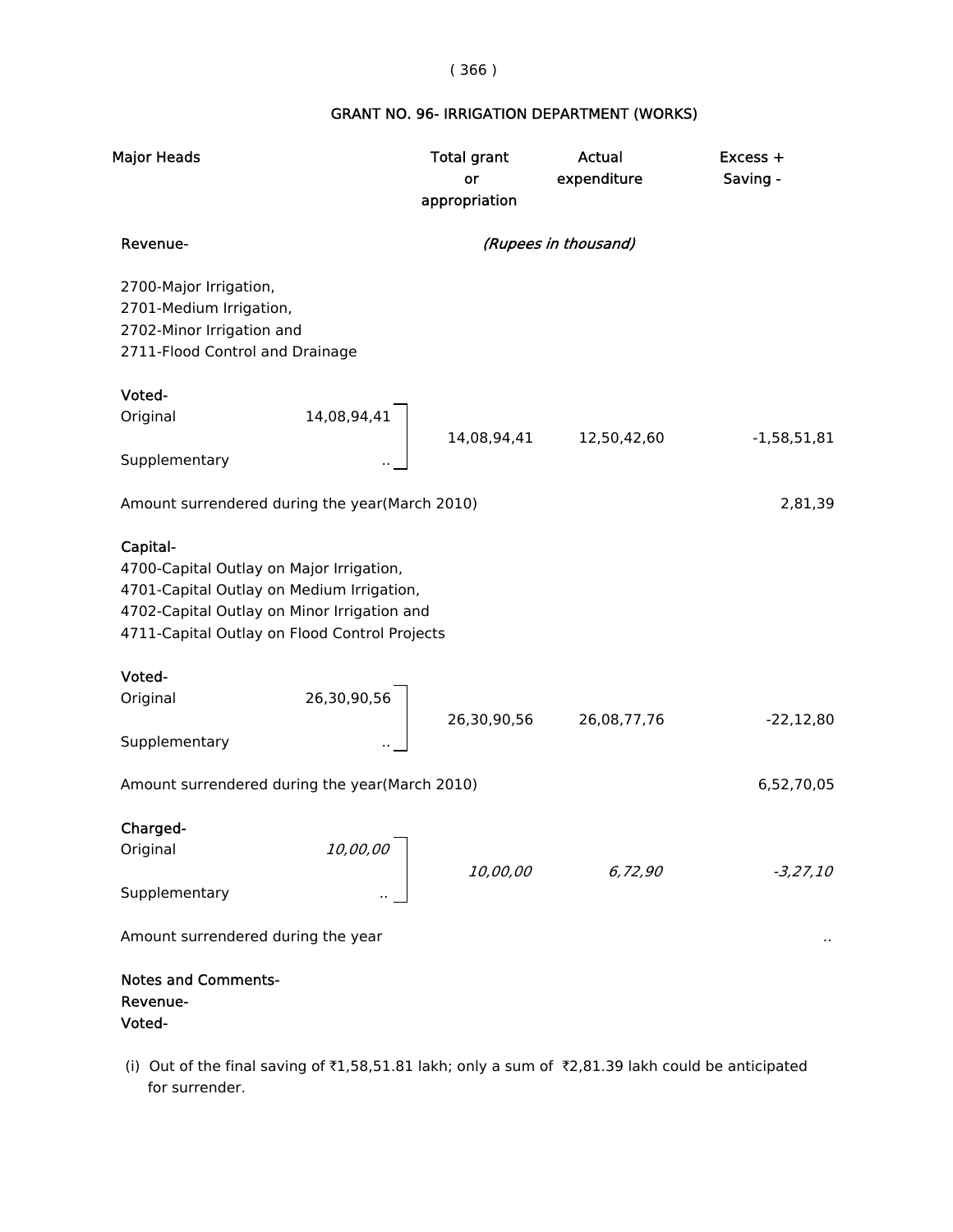( 367 )

(ii) Saving (partly counterbalanced by excess under other heads) occurred mainly under:-

| Head                               |                                           | <b>Total grant</b> | Actual<br>expenditure<br>(Rupees in lakh)                                                            | Excess +<br>Saving - |
|------------------------------------|-------------------------------------------|--------------------|------------------------------------------------------------------------------------------------------|----------------------|
| 2700-Major Irrigation-             |                                           |                    |                                                                                                      |                      |
| 04-Upper Ganga Canal (Commercial)- |                                           |                    |                                                                                                      |                      |
| 101-Maintenance and Repair-        |                                           |                    |                                                                                                      |                      |
| 03-Other Maintenance Expenditure-  |                                           |                    |                                                                                                      |                      |
| 0.                                 | 9,35.18                                   |                    |                                                                                                      |                      |
|                                    |                                           | 7,85.18            | 7,85.53                                                                                              | $+0.35$              |
| R.                                 | $-1,50.00$                                |                    |                                                                                                      |                      |
|                                    |                                           |                    | Reasons for reduction in provision by ₹1,50.00 lakh have not been intimated.                         |                      |
| 05-Lower Ganga Canal (Commercial)- |                                           |                    |                                                                                                      |                      |
| 101-Maintenance and Repair-        |                                           |                    |                                                                                                      |                      |
| 03-Other Maintenance Expenditure-  |                                           |                    |                                                                                                      |                      |
| O.                                 | 11,67.66                                  |                    |                                                                                                      |                      |
|                                    |                                           | 10,17.66           | 10,15.36                                                                                             | $-2.30$              |
| R.                                 | $-1,50.00$                                |                    |                                                                                                      |                      |
|                                    |                                           |                    | Reasons for reduction in provision by ₹1,50.00 lakh have not been intimated.                         |                      |
| 08-Sharda Canal (Commercial)-      |                                           |                    |                                                                                                      |                      |
| 101-Maintenance and Repair-        |                                           |                    |                                                                                                      |                      |
| 03-Other Maintenance Expenditure-  |                                           |                    |                                                                                                      |                      |
| Ο.                                 | 10,25.30                                  |                    |                                                                                                      |                      |
|                                    |                                           | 8,87.40            | 8,89.41                                                                                              | $+2.01$              |
| R.                                 | $-1,37.90$                                |                    |                                                                                                      |                      |
|                                    |                                           |                    | Out of net anticipated saving of ₹1,37.90 lakh, reasons for reduction of provision by                |                      |
|                                    |                                           |                    | ₹1,50.00 lakh and augmentation of provision by ₹12.10 lakh have not been intimated.                  |                      |
| 10-Betwa Canal (Commercial)-       |                                           |                    |                                                                                                      |                      |
| 101-Maintenance and Repair-        |                                           |                    |                                                                                                      |                      |
| 03-Other Maintenance Expenditure-  |                                           |                    |                                                                                                      |                      |
| 0.                                 | 4,32.34                                   |                    |                                                                                                      |                      |
|                                    |                                           | 3,51.13            | 3,50.91                                                                                              | $-0.22$              |
| R.                                 | $-81.21$                                  |                    |                                                                                                      |                      |
|                                    |                                           |                    | Out of net reduction of provision by $\overline{8}81.21$ lakh, reasons for reduction of provision by |                      |
|                                    |                                           |                    | ₹83.00 lakh and augmentation of provision by ₹1.79 lakh have not been intimated.                     |                      |
| 80-General-                        |                                           |                    |                                                                                                      |                      |
| 800-Other Expenditure-             |                                           |                    |                                                                                                      |                      |
| 03-Interest                        |                                           | 2,18,85.28         | 1,77,92.82                                                                                           | $-40,92.46$          |
| 2701-Medium Irrigation-            |                                           |                    |                                                                                                      |                      |
|                                    | 05-Ghaghar and Garei Canals (Commercial)- |                    |                                                                                                      |                      |
| 101-Maintenance and Repair-        |                                           |                    |                                                                                                      |                      |
| 03-Other Maintenance Expenditure-  |                                           |                    |                                                                                                      |                      |
| 0.                                 | 1,35.46                                   |                    |                                                                                                      |                      |
|                                    |                                           | 94.31              | 97.84                                                                                                | $+3.53$              |
| R.                                 | $-41.15$                                  |                    |                                                                                                      |                      |

Reasons for reduction in provision by  $*41.15$  lakh have not been intimated.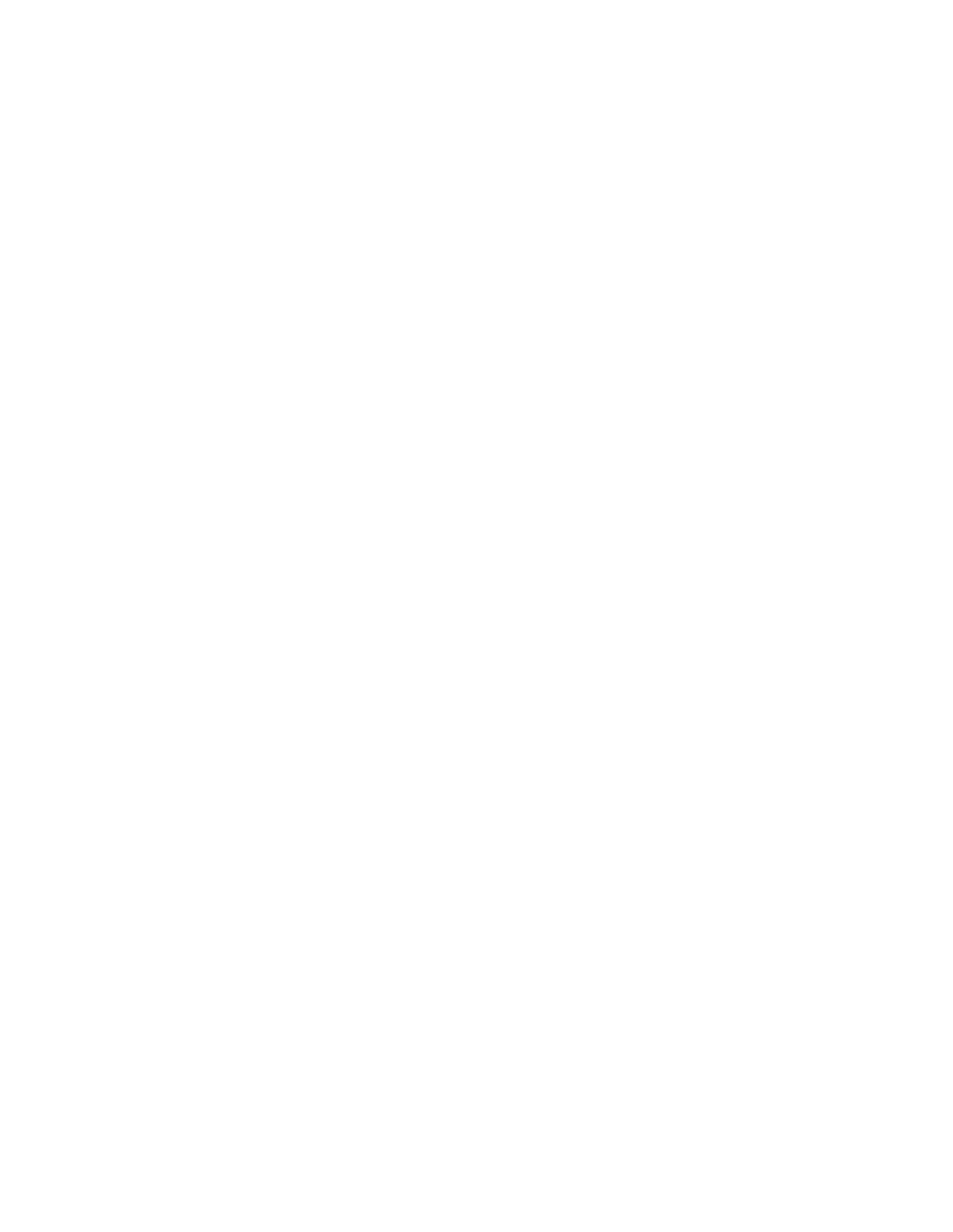| Head                                                                       | <b>Total grant</b> | Actual<br>expenditure | Excess +<br>Saving - |
|----------------------------------------------------------------------------|--------------------|-----------------------|----------------------|
|                                                                            |                    | (Rupees in lakh)      |                      |
| 06-Belan Canal (Commercial)-                                               |                    |                       |                      |
| 101-Maintenance and Repair-                                                |                    |                       |                      |
| 03-Other Maintenance Expenditure-                                          |                    |                       |                      |
| 94.54<br>Ο.                                                                |                    |                       |                      |
|                                                                            | 65.96              | 69.54                 | $+3.58$              |
| R.<br>$-28.58$                                                             |                    |                       |                      |
| Reasons for reduction in provision by ₹28.58 lakh have not been intimated. |                    |                       |                      |
| 07-Ken Canal (Commercial)-                                                 |                    |                       |                      |
| 101-Maintenance and Repair-                                                |                    |                       |                      |
| 03-Other Maintenance Expenditure-                                          |                    |                       |                      |
| 1,79.37<br>0.                                                              |                    |                       |                      |
|                                                                            | 1,14.32            | 1,17.00               | $+2.68$              |
| $-65.05$<br>R.                                                             |                    |                       |                      |
| Reasons for reduction in provision by ₹65.05 lakh have not been intimated. |                    |                       |                      |
| 09-Tumariya Project (Commercial)-                                          |                    |                       |                      |
| 101-Maintenance and Repair-                                                |                    |                       |                      |
| 03-Other Maintenance Expenditure-                                          |                    |                       |                      |
| 44.03<br>O.                                                                |                    |                       |                      |
|                                                                            | 37.56              | 37.56                 |                      |
| R.<br>$-6.47$                                                              |                    |                       |                      |
| Reasons for reduction in provision by ₹6.47 lakh have not been intimated.  |                    |                       |                      |
| 10-Chandra Prabha Canal (Commercial)-                                      |                    |                       |                      |
| 101-Maintenance and Repair-                                                |                    |                       |                      |
| 03-Other Maintenance Expenditure-                                          |                    |                       |                      |
| 31.58<br>О.                                                                |                    |                       |                      |
|                                                                            | 20.83              | 21.32                 | $+0.49$              |
| R.<br>$-10.75$                                                             |                    |                       |                      |
| Reasons for reduction in provision by ₹10.75 lakh have not been intimated. |                    |                       |                      |
| 16-Lalitpur Canal (Commercial)-                                            |                    |                       |                      |
| 101-Maintenance and Repair-                                                |                    |                       |                      |
| 03-Other Maintenance Expenditure-                                          |                    |                       |                      |
| 26.72<br>О.                                                                |                    |                       |                      |
|                                                                            | 17.03              | 17.02                 | $-0.01$              |
| R.<br>$-9.69$                                                              |                    |                       |                      |
| ₹9.69 lakh was surrendered due to nil requirements.                        |                    |                       |                      |
| 17-Gursarai Canal (Commercial)-                                            |                    |                       |                      |
| 101-Maintenance and Repair-                                                |                    |                       |                      |
| 03-Other Maintenance Expenditure-                                          |                    |                       |                      |
| 34.25<br>0.                                                                |                    |                       |                      |
|                                                                            | 28.34              | 28.36                 | $+0.02$              |
| $-5.91$<br>R.                                                              |                    |                       |                      |
|                                                                            |                    |                       |                      |

`5.91 lakh was surrendered due to nil requirements.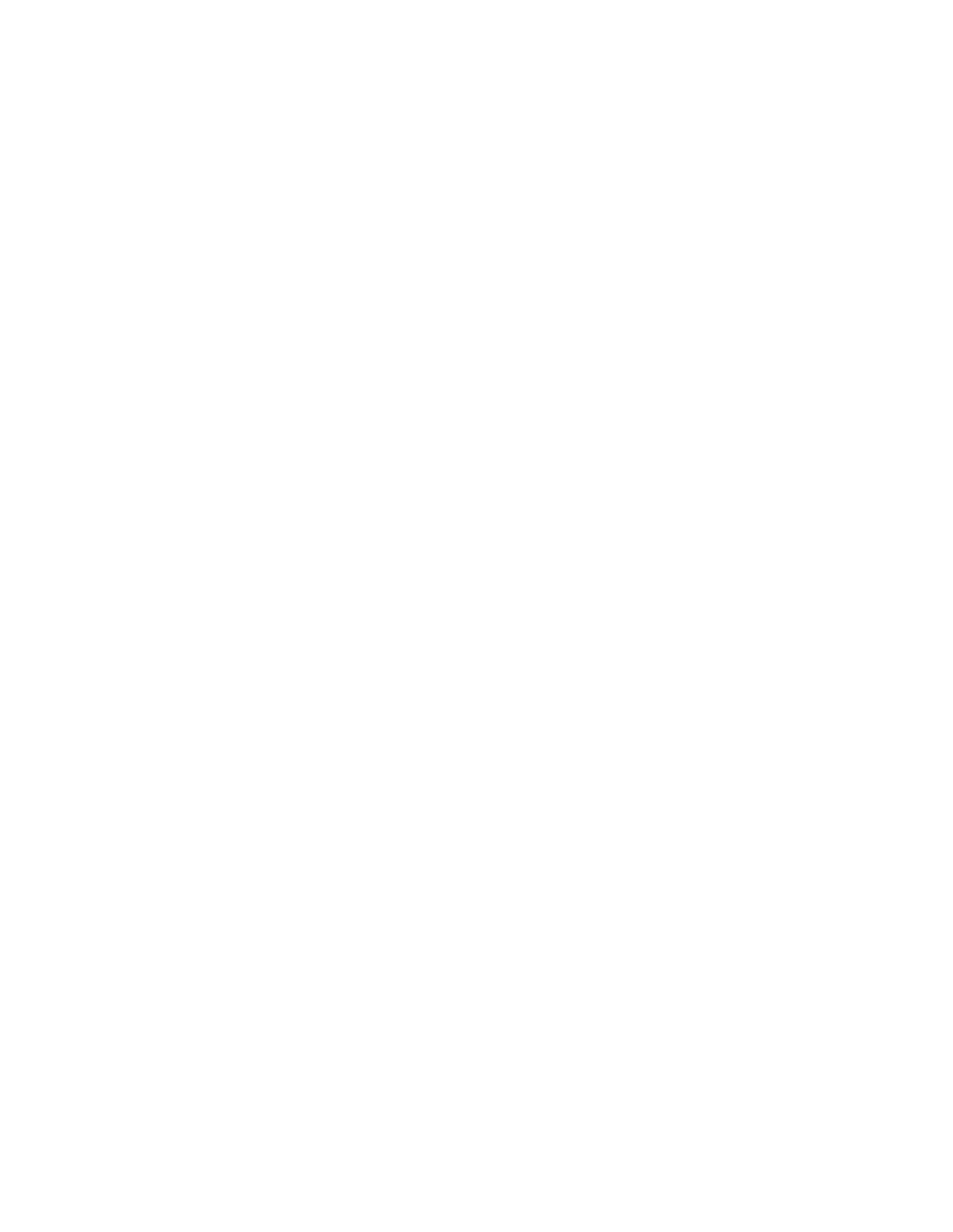| Head                           |                                                                                         | <b>Total grant</b> | Actual<br>expenditure | $Excess +$<br>Saving - |
|--------------------------------|-----------------------------------------------------------------------------------------|--------------------|-----------------------|------------------------|
|                                |                                                                                         |                    | (Rupees in lakh)      |                        |
| 19-Dhasan Canal (Commercial)-  |                                                                                         |                    |                       |                        |
| 101-Maintenance and Repair-    |                                                                                         |                    |                       |                        |
|                                | 03-Other Maintenance Expenditure-                                                       |                    |                       |                        |
| 0.                             | 58.93                                                                                   |                    |                       |                        |
|                                |                                                                                         | 49.56              | 49.20                 | $-0.36$                |
| R.                             | $-9.37$                                                                                 |                    |                       |                        |
|                                | Reasons for reduction in provision by ₹9.37 lakh have not been intimated.               |                    |                       |                        |
| 20-Zamini Canals (Commercial)- |                                                                                         |                    |                       |                        |
| 101-Maintenance and Repair-    |                                                                                         |                    |                       |                        |
|                                | 03-Other Maintenance Expenditure-                                                       |                    |                       |                        |
| O.                             | 55.33                                                                                   |                    |                       |                        |
|                                |                                                                                         | 36.46              | 36.46                 |                        |
| R.                             | $-18.87$                                                                                |                    |                       |                        |
|                                | Out of total saving of ₹18.87 lakh, surrender of ₹13.58 was due to nil requirements and |                    |                       |                        |
|                                | reasons for reduction in provision by ₹5.29 lakh have not been intimated.               |                    |                       |                        |
|                                |                                                                                         |                    |                       |                        |
|                                | 21-Karmnasha Canal (Commercial)-                                                        |                    |                       |                        |
| 101-Maintenance and Repair-    |                                                                                         |                    |                       |                        |
|                                | 03-Other Maintenance Expenditure-                                                       |                    |                       |                        |
| Ο.                             | 78.19                                                                                   |                    |                       |                        |
|                                |                                                                                         | 54.24              | 48.51                 | $-5.73$                |
| R.                             | $-23.95$                                                                                |                    |                       |                        |
|                                | ₹23.95 lakh was surrendered due to nil requirements.                                    |                    |                       |                        |
|                                | 22-Pili Dam and Canals (Commercial)-                                                    |                    |                       |                        |
| 101-Maintenance and Repair-    |                                                                                         |                    |                       |                        |
|                                | 03-Other Maintenance Expenditure-                                                       |                    |                       |                        |
| 0.                             | 1,80.62                                                                                 |                    |                       |                        |
|                                |                                                                                         | 1,53.78            | 1,53.77               | $-0.01$                |
| R.                             | $-26.84$                                                                                |                    |                       |                        |
|                                | ₹26.84 lakh was surrendered due to nil requirements.                                    |                    |                       |                        |
|                                |                                                                                         |                    |                       |                        |
| 23-Begul Ponds (Commercial)-   |                                                                                         |                    |                       |                        |
| 101-Maintenance and Repair-    |                                                                                         | 78.30              |                       |                        |
|                                | 03-Other Maintenance Expenditure                                                        |                    | 68.46                 | $-9.84$                |
| 24-Meja Canal (Commercial)-    |                                                                                         |                    |                       |                        |
| 101-Maintenance and Repair-    |                                                                                         |                    |                       |                        |
|                                | 03-Other Maintenance Expenditure-                                                       |                    |                       |                        |
| 0.                             | 1,69.24                                                                                 |                    |                       |                        |
|                                |                                                                                         |                    |                       |                        |
|                                |                                                                                         | 1,32.09            | 1,34.45               | $+2.36$                |
| R.                             | $-37.15$                                                                                |                    |                       |                        |

Out of total saving of  $\overline{37.15}$  lakh, surrender of  $\overline{33.53}$  was due to nil requirements and reasons for reduction in provision by  $\overline{3.62}$  lakh have not been intimated.

( 369 )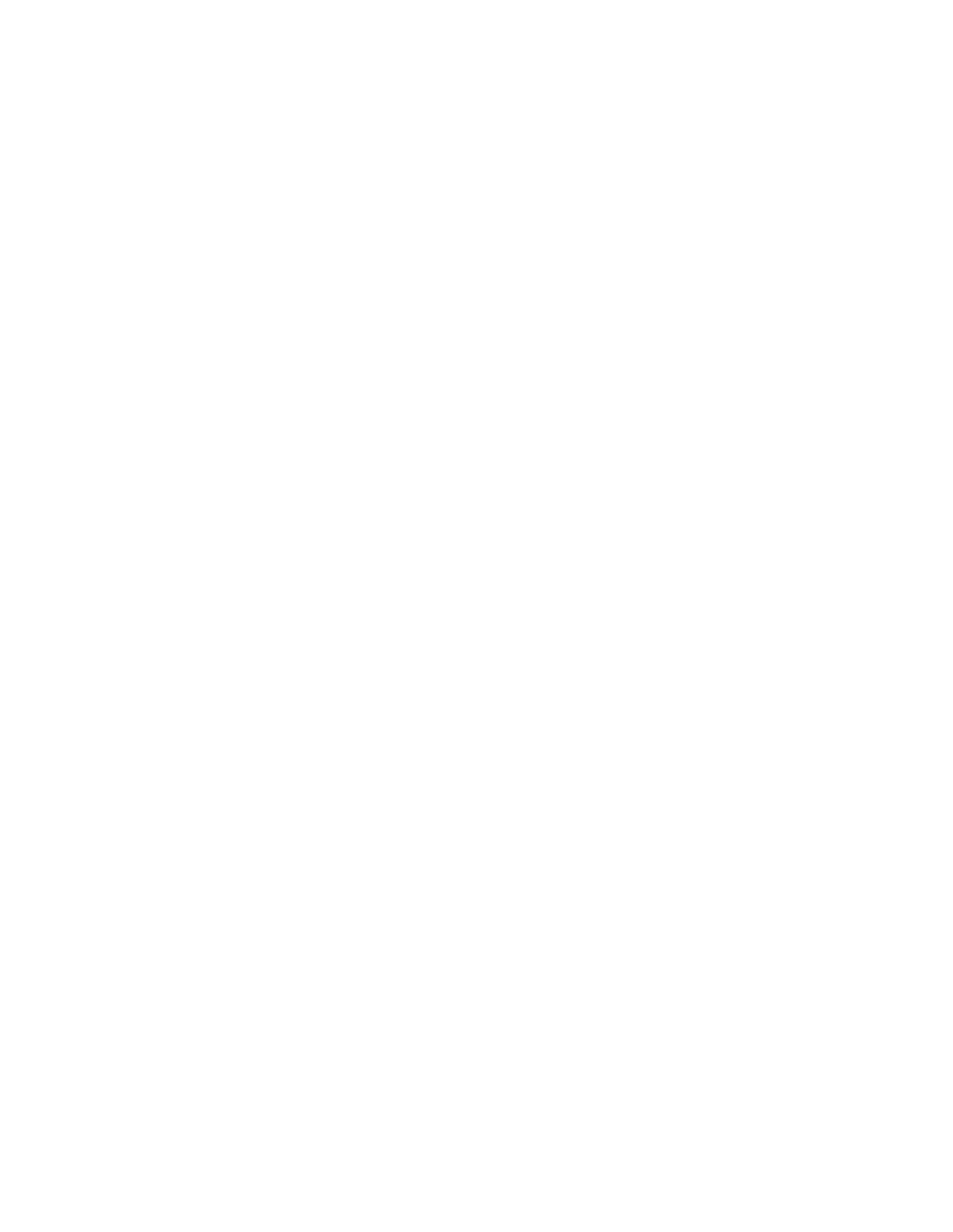| Head                                                                                       |          | <b>Total grant</b> | Actual<br>expenditure<br>(Rupees in lakh) | $Excess +$<br>Saving - |
|--------------------------------------------------------------------------------------------|----------|--------------------|-------------------------------------------|------------------------|
| 27-Bhupoli Pump Canal (Commercial)-                                                        |          |                    |                                           |                        |
| 101-Maintenance and Repair-                                                                |          |                    |                                           |                        |
| 03-Other Maintenance Expenditure-                                                          |          |                    |                                           |                        |
| O.                                                                                         | 77.48    |                    |                                           |                        |
|                                                                                            |          | 56.70              | 56.69                                     | $-0.01$                |
| R.                                                                                         | $-20.78$ |                    |                                           |                        |
| Reasons for reduction in provision by ₹20.78 lakh have not been intimated.                 |          |                    |                                           |                        |
| 28-Narainpur Pump Canal (Commercial)-                                                      |          |                    |                                           |                        |
| 101-Maintenance and Repair-                                                                |          |                    |                                           |                        |
| 03-Other Maintenance Expenditure-                                                          |          |                    |                                           |                        |
| 0.                                                                                         | 1,81.84  |                    |                                           |                        |
|                                                                                            |          | 1,33.48            | 1,30.54                                   | $-2.94$                |
| R.                                                                                         | $-48.36$ |                    |                                           |                        |
| Out of net anticipated saving of ₹48.36 lakh, reasons for reduction in provision by        |          |                    |                                           |                        |
| ₹49.75 lakh and augmentation of provision by ₹1.39 lakh have not been intimated.           |          |                    |                                           |                        |
| 30-Quano Pump Canal (Commercial)-                                                          |          |                    |                                           |                        |
| 101-Maintenance and Repair-                                                                |          |                    |                                           |                        |
| 03-Other Maintenance Expenditure-                                                          |          |                    |                                           |                        |
| 0.                                                                                         | 63.26    |                    |                                           |                        |
|                                                                                            |          | 43.79              | 43.81                                     | $+0.02$                |
| R.                                                                                         | $-19.47$ |                    |                                           |                        |
| ₹19.47 lakh was surrendered due to nil requirements.                                       |          |                    |                                           |                        |
| 34-Son Pump Canal (Commercial)-                                                            |          |                    |                                           |                        |
| 101-Maintenance and Repair-                                                                |          |                    |                                           |                        |
| 03-Other Maintenance Expenditure-                                                          |          |                    |                                           |                        |
| О.                                                                                         | 37.71    |                    |                                           |                        |
|                                                                                            |          | 32.47              | 32.47                                     |                        |
| R.                                                                                         | $-5.24$  |                    |                                           |                        |
| ₹5.24 lakh was surrendered due to nil requirements.                                        |          |                    |                                           |                        |
| 35-Saryu Pump Canal (Commercial)-                                                          |          |                    |                                           |                        |
| 101-Maintenance and Repair-                                                                |          |                    |                                           |                        |
| 03-Other Maintenance Expenditure-                                                          |          |                    |                                           |                        |
| 0.                                                                                         | 65.22    |                    |                                           |                        |
|                                                                                            |          | 49.64              | 49.51                                     | $-0.13$                |
| R.                                                                                         | $-15.58$ |                    |                                           |                        |
| Out of net saving of ₹15.58 lakh, surrender of ₹17.33 lakh was due to nil requirements and |          |                    |                                           |                        |
| reasons for augmentation of provision by ₹1.75 lakh have not been intimated.               |          |                    |                                           |                        |
| 80-General-                                                                                |          |                    |                                           |                        |
| 800-Other Expenditure -                                                                    |          |                    |                                           |                        |

03-Interest 3,01,59.51 61,99.10 -2,39,60.41

During 2006-07, 2007-08 and 2008-09 also,there was saving of ₹2,15,81.67 lakh (72 percent of the provision),  $\overline{2}$ ,23,64.27 lakh (74 percent of the provision) and  $\overline{2}$ ,31,62.40 lakh (77 percent of the provision) respectively under this head.

### ( 370 )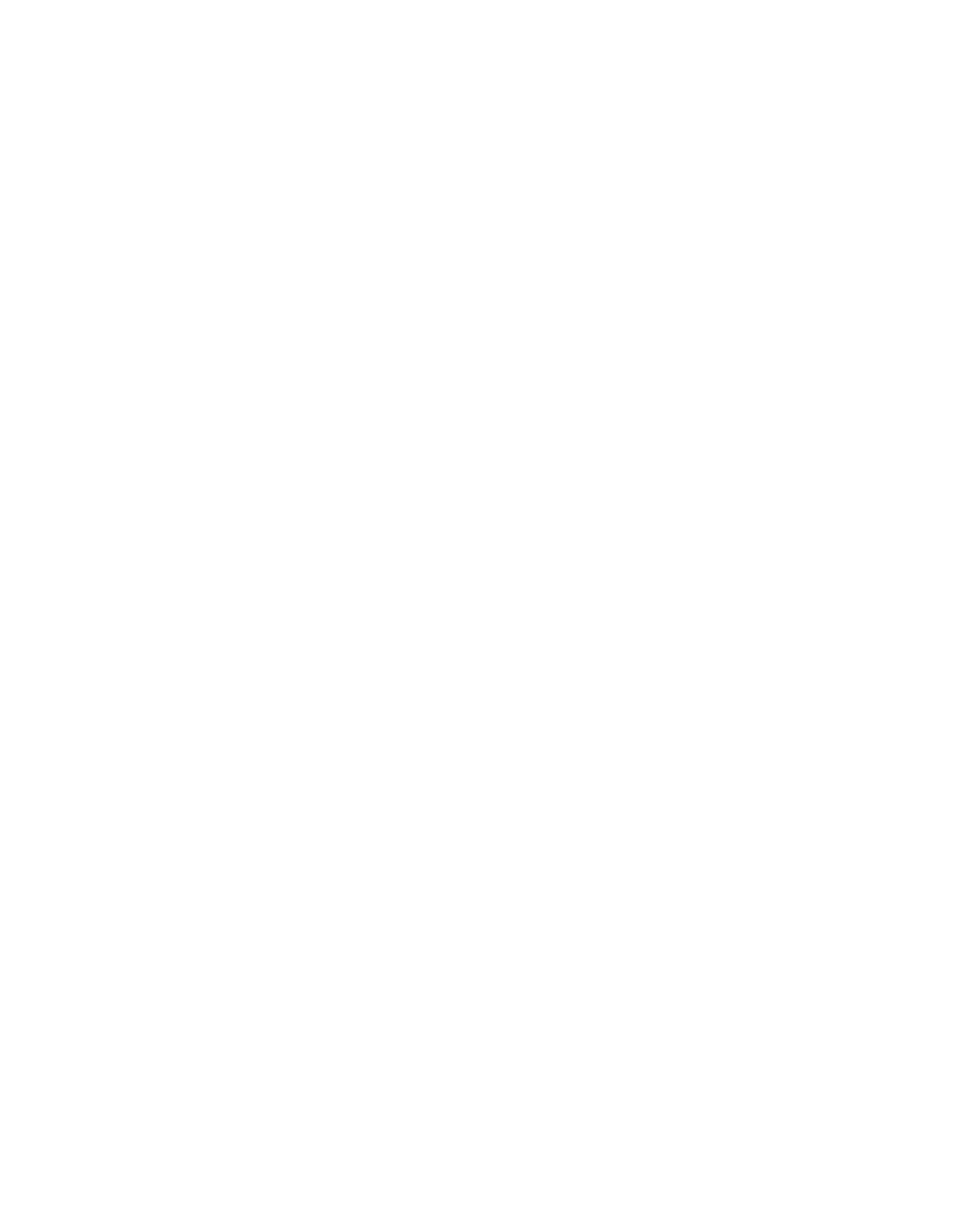# ( 371 )

| Head                                                                                           |          | <b>Total grant</b> | Actual<br>expenditure | Excess +<br>Saving - |
|------------------------------------------------------------------------------------------------|----------|--------------------|-----------------------|----------------------|
|                                                                                                |          |                    | (Rupees in lakh)      |                      |
| 06-Maintenance works of Pt. Deen Dayal                                                         |          |                    |                       |                      |
| Upadhyay Irrigation and Cultural Museum                                                        |          |                    |                       |                      |
| and Complex-                                                                                   |          |                    |                       |                      |
| Ο.                                                                                             | 10.00    |                    |                       |                      |
| R.                                                                                             | $-10.00$ |                    | $\cdot$ .             |                      |
| ₹10.00 lakh was surrendered due to nil requirements.                                           |          |                    |                       |                      |
| 2702-Minor Irrigation-                                                                         |          |                    |                       |                      |
| 01-Surface Water-                                                                              |          |                    |                       |                      |
| 800-Other Expenditure-                                                                         |          |                    |                       |                      |
| 03-Interest                                                                                    |          | 40,37.00           | 7,92.65               | $-32,44.35$          |
| During 2006-07, 2007-08 and 2008-09 also,there was saving of ₹35,43.82 lakh (88 percent of     |          |                    |                       |                      |
| the provision), ₹35,25.41 lakh (87 percent of the provision) and ₹32,60.03 lakh (81 percent    |          |                    |                       |                      |
| of the provision) respectively under this head.<br>03-Maintenance-                             |          |                    |                       |                      |
| 102-Lift irrigation schemes-                                                                   |          |                    |                       |                      |
| 03-Other Maintenance Expenditure                                                               |          | 47,40.68           | 37,64.69              | $-9,75.99$           |
| Reasons for the final saving/excess under the above heads have not been intimated              |          |                    |                       |                      |
| Reasons for the final saving/excess under the above heads have not been intimated(June 2010).  |          |                    |                       |                      |
| (iii) Excess occurred mainly under:-                                                           |          |                    |                       |                      |
|                                                                                                |          |                    |                       |                      |
| 2700-Major Irrigation-                                                                         |          |                    |                       |                      |
| 80-General-                                                                                    |          |                    |                       |                      |
| 799-Suspence-                                                                                  |          |                    |                       |                      |
| 03-Stock                                                                                       |          |                    | 38,25.22              | $+38.25.22$          |
| During 2006-07, 2007-08 and 2008-09 also, the expenditure of ₹35,46.27 lakh,                   |          |                    |                       |                      |
| ₹28,69.30 lakh and ₹21,19.53 lakh respectively under this head was without provision.          |          |                    |                       |                      |
| 04-Misc PW Advance-                                                                            |          | $\sim$             | 34,96.01              | $+34,96.01$          |
| During 2006-07, 2007-08 and 2008-09 also, the expenditure of ₹36,05.69 lakh,                   |          |                    |                       |                      |
| ₹20,53.00 lakh and ₹2,53,65.33 lakh respectively under this head was without provision.        |          |                    |                       |                      |
| 2701-Medium Irrigation-                                                                        |          |                    |                       |                      |
| 08-Dohari Ghat Pump Canal (Commercial)-                                                        |          |                    |                       |                      |
| 101-Maintenance and Repair-                                                                    |          |                    |                       |                      |
| 03-Other Maintenance Expenditure-                                                              |          |                    |                       |                      |
| 0.                                                                                             | 1,77.78  |                    |                       |                      |
|                                                                                                |          | 1,73.77            | 1,83.67               | $+9.90$              |
| R.                                                                                             | $-4.01$  |                    |                       |                      |
| Out of net anticipated saving of ₹4.01 lakh, reasons for reduction in provision by ₹10.33 lakh |          |                    |                       |                      |
| and augmentation of provision by ₹6.32 lakh have not been intimated.                           |          |                    |                       |                      |
| 33-Devkali Pump Canal (Commercial)-                                                            |          |                    |                       |                      |
| 101-Maintenance and Repair-                                                                    |          |                    |                       |                      |
| 03-Other Maintenance Expenditure                                                               |          | 62.92              | 80.01                 | $+17.09$             |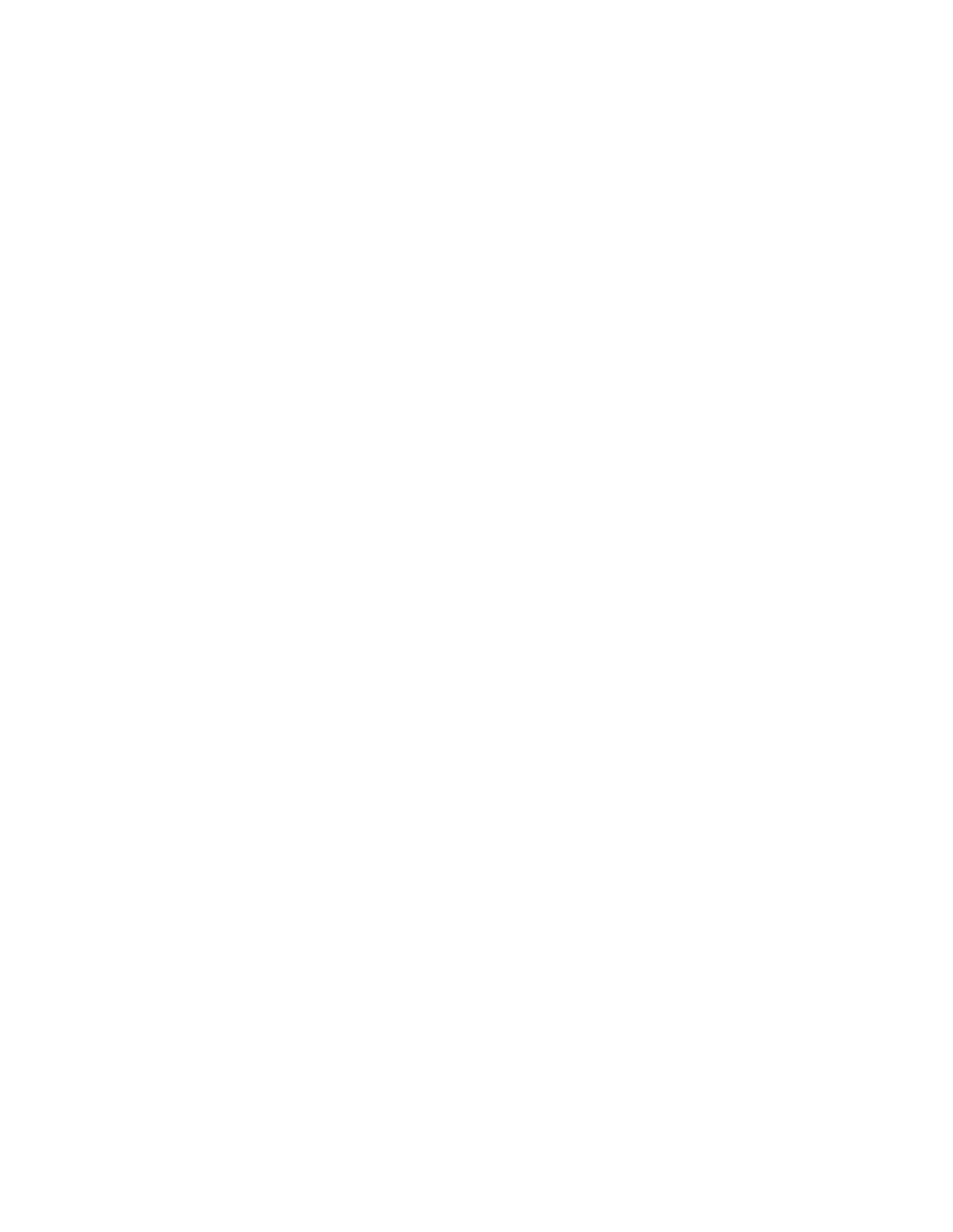| Head                                                                                  | <b>Total grant</b> | Actual<br>expenditure | Excess +<br>Saving - |
|---------------------------------------------------------------------------------------|--------------------|-----------------------|----------------------|
|                                                                                       |                    | (Rupees in lakh)      |                      |
| 64-Kanal Colony Lucknow (Non Commercial)-                                             |                    |                       |                      |
| 101-Maintenance and Repair-                                                           |                    |                       |                      |
| 03-Other Maintenance Expenditure-                                                     |                    |                       |                      |
| 17.19<br>О.                                                                           |                    |                       |                      |
|                                                                                       | 1,92.19            | 1,92.19               |                      |
| R.<br>1,75.00                                                                         |                    |                       |                      |
| Reasons for augmentation of provision by ₹1,75.00 lakh have not been intimated.       |                    |                       |                      |
| 71-Phacvara Canal System (Commercial)-                                                |                    |                       |                      |
| 101-Maintenance and Repair-                                                           |                    |                       |                      |
| 03-Other Maintenance Expenditure-                                                     |                    |                       |                      |
| 0.01<br>О.                                                                            |                    |                       |                      |
|                                                                                       | 3.10               | 3.10                  |                      |
| R.<br>3.09                                                                            |                    |                       |                      |
| Reasons for augmentation of provision by ₹3.09 lakh have not been intimated.          |                    |                       |                      |
| 72-Barua Dam Canal System (Commercial)-                                               |                    |                       |                      |
| 101-Maintenance and Repair-                                                           |                    |                       |                      |
| 03-Other Maintenance Expenditure-                                                     |                    |                       |                      |
| 0.01<br>Ο.                                                                            |                    |                       |                      |
|                                                                                       | 3.29               | 3.29                  |                      |
| 3.28<br>R.                                                                            |                    |                       |                      |
| Reasons for augmentation of provision by ₹3.28 lakh have not been intimated.          |                    |                       |                      |
| 73-Saibari Canal System (Commercial)-                                                 |                    |                       |                      |
| 101-Maintenance and Repair-                                                           |                    |                       |                      |
| 03-Other Maintenance Expenditure-                                                     |                    |                       |                      |
| 0.01<br>О.                                                                            |                    |                       |                      |
|                                                                                       | 3.44               | 3.44                  |                      |
| R.<br>3.43                                                                            |                    |                       |                      |
| Reasons for augmentation of provision by ₹3.43 lakh have not been intimated.          |                    |                       |                      |
| 80-General-                                                                           |                    |                       |                      |
| 799-Suspense-                                                                         |                    |                       |                      |
| 03-Stock                                                                              |                    | 11,72.44              | $+11,72.44$          |
| During 2006-07, 2007-08 and 2008-09 also, the expenditure of ₹13,51.09 lakh,          |                    |                       |                      |
| ₹14,61.26 lakh and ₹16,65.75 lakh respectively under this head was without provision. |                    |                       |                      |
|                                                                                       |                    |                       |                      |
| 04-Misc PW Advance-                                                                   |                    | 10,98.18              | $+10,98.18$          |
| During 2006-07, 2007-08 and 2008-09 also, the expenditure of ₹11,68.97 lakh,          |                    |                       |                      |
|                                                                                       |                    |                       |                      |
| ₹7,89.30 lakh and ₹7,19.35 lakh respectively under this head was without provision.   |                    |                       |                      |
| 800-Other Expenditure -                                                               |                    |                       |                      |
| 11-Kalindi Kunj (Agra canal)-                                                         |                    |                       |                      |
| 50.00<br>О.                                                                           |                    |                       |                      |
|                                                                                       | 1,06.50            | 1,06.50               |                      |
| 56.50<br>R.                                                                           |                    |                       |                      |
| Reasons for augmentation of provision by ₹56.50 lakh have not been intimated.         |                    |                       |                      |

# ( 372 )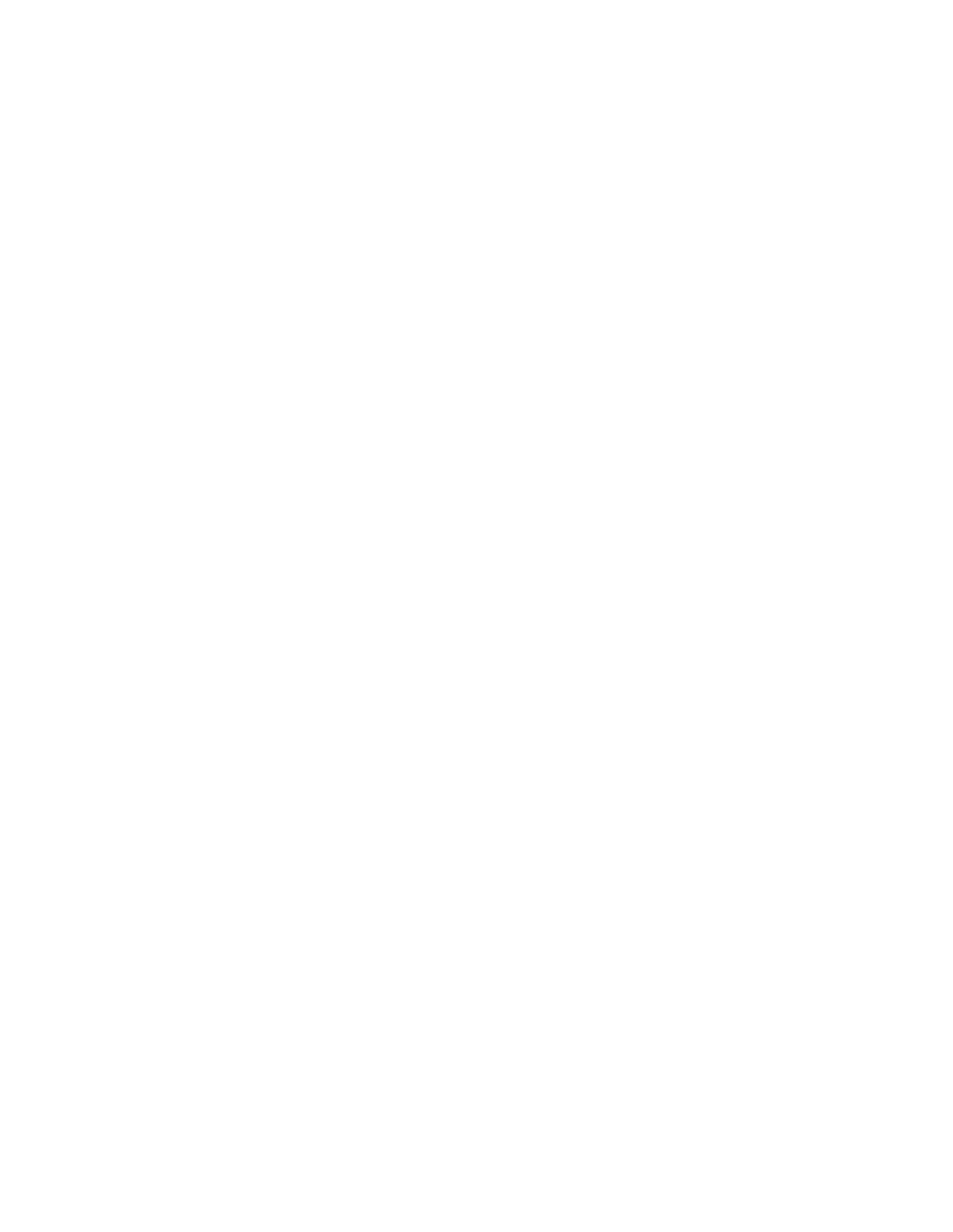| Head                                                                                    | <b>Total grant</b> | Actual<br>expenditure | Excess +<br>Saving - |
|-----------------------------------------------------------------------------------------|--------------------|-----------------------|----------------------|
|                                                                                         |                    | (Rupees in lakh)      |                      |
| 2702-Minor Irrigation-                                                                  |                    |                       |                      |
| 02-Ground Water-                                                                        |                    |                       |                      |
| 800-Other Expenditure-                                                                  |                    |                       |                      |
| 03-Interest                                                                             | 40,37.00           | 98,92.56              | $+58,55.56$          |
| During 2006-07, 2007-08 and 2008-09 also, the expenditure under this head exceeded the  |                    |                       |                      |
| provision (₹40,37.00 lakh) by ₹25,56.17 lakh, the provision (₹40,37.00 lakh) by         |                    |                       |                      |
| ₹29,75.72 lakh and the provision (₹40,37.00 lakh) by ₹26,98.75 lakh respectively.       |                    |                       |                      |
| 04-Installation of new pumpsets/                                                        |                    |                       |                      |
| renovation of Gools                                                                     | 10,04.93           | 10,47.54              | $+42.61$             |
| 03-Maintenance-                                                                         |                    |                       |                      |
| 103-Tube wells-                                                                         |                    |                       |                      |
| 03-Other Maintenance Expenditure-                                                       |                    |                       |                      |
| 4,47,00.00<br>О.                                                                        |                    |                       |                      |
|                                                                                         | 4,46,10.80         | 4,55,70.28            | $+9,59.48$           |
| R.<br>$-89.20$                                                                          |                    |                       |                      |
| Out of total saving of ₹89.20 lakh, surrender of ₹49.06 was due to nil requirements and |                    |                       |                      |
| reasons for reduction in provision by ₹40.14 lakh have not been intimated.              |                    |                       |                      |
|                                                                                         |                    |                       |                      |
| 80-General-                                                                             |                    |                       |                      |
| 052-Machinery and Equipments-                                                           |                    |                       |                      |
| 03-New Supply                                                                           | 2.40               | 8.56                  | $+6.16$              |
| 799-Suspense-                                                                           |                    |                       |                      |
| 03-Stock-                                                                               |                    | 2,06.67               | $+2,06.67$           |
| During 2006-07, 2007-08 and 2008-09 also, the expenditure of ₹1,73.36 lakh,             |                    |                       |                      |
| ₹1,86.46 lakh and ₹2,24.46 lakh respectively under this head was without provision.     |                    |                       |                      |
| 04-Misc PW Advance-                                                                     |                    | 6.03                  | $+6.03$              |
| During 2006-07, 2007-08 and 2008-09 also, the expenditure of ₹37.98 lakh, ₹30.08 lakh   |                    |                       |                      |
| and ₹45.16 lakh respectively under this head was without provision.                     |                    |                       |                      |
|                                                                                         |                    |                       |                      |
| 2711-Flood Control and Drainage-                                                        |                    |                       |                      |
| 01-Flood Control-                                                                       |                    |                       |                      |
| 103-Civil Works-                                                                        |                    |                       |                      |
| 03-Civil Works                                                                          | 29,01.07           | 30,17.96              | $+1,16.89$           |
| 03-Drainage-                                                                            |                    |                       |                      |
| 103-Civil Works-                                                                        |                    |                       |                      |
| 03-Civil Works                                                                          | 6,53.40            | 10,80.03              | $+4,26.63$           |
| 04-Maintenance of Sodic Drainage                                                        |                    |                       |                      |
| 6,33.00<br>R.                                                                           | 6,33.00            | 1,25.00               | $-5,08.00$           |
| Reasons for augmentation of provision by ₹6,33.00 lakh have not been intimated.         |                    |                       |                      |
|                                                                                         |                    |                       |                      |

 Reasons for the final saving/excess/expenditure without provision under the above heads have not been intimated(June 2010).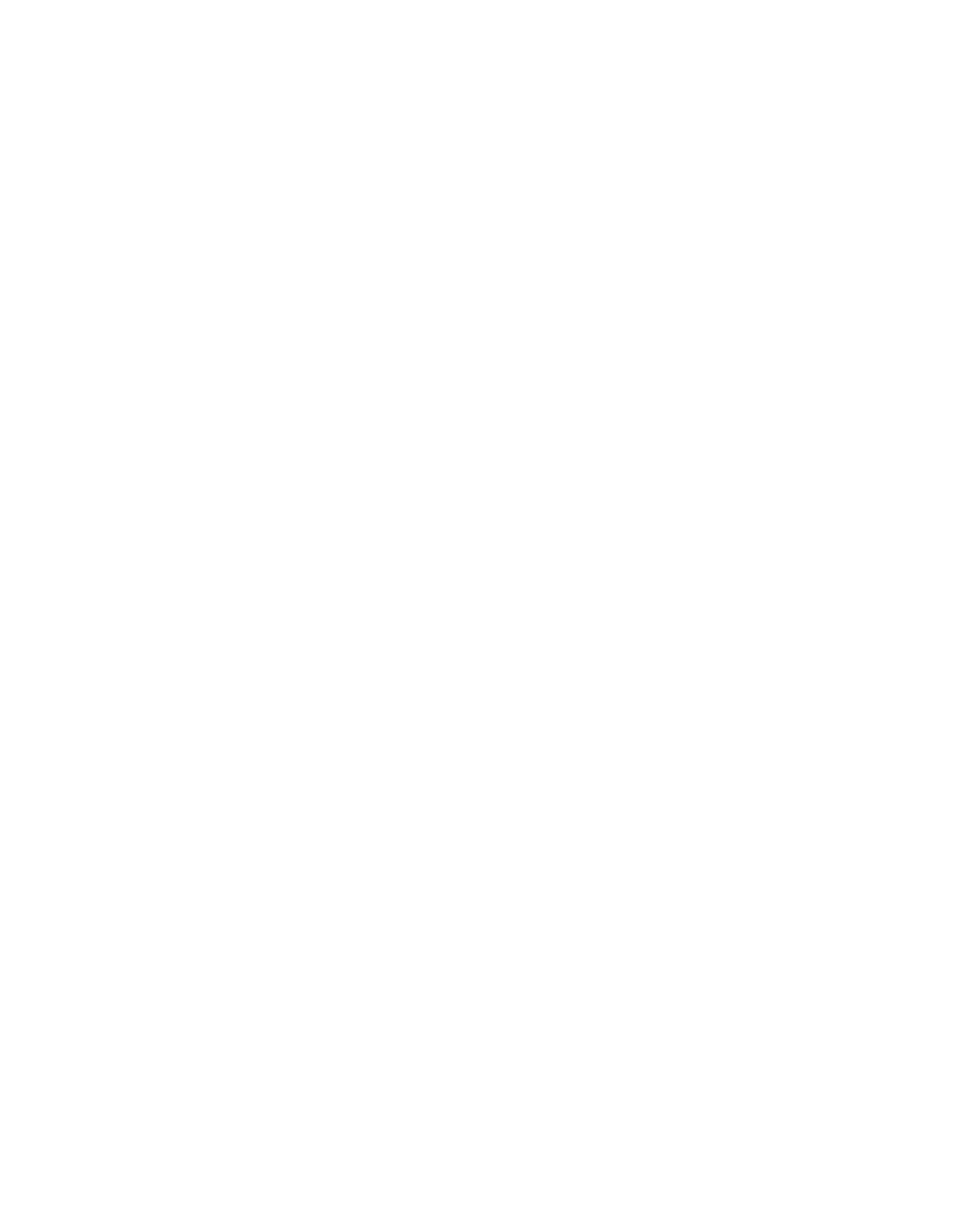#### (iv) Suspense Transactions:-

The minor head  $\bar{\tau}$ Suspense' is not a final head of account. It accommodates interim transactions where further payments or adjustments of value are necessary before the transactions can be considered completed and finally accounted for. Accordingly,the transactions under the head, if not adjusted to the final head of account, are carried forward from year to year.The Suspense head had three sub-divisions, viz. (1) Stock, (2) Miscellaneous Works Advances and (3) Workshop Suspense.

The nature of suspense transactions and their accounting are explained below :-

 (1) Stock :- This head is debited with the value of material received for Stock purposes and not any particular work. It is credited with the value of material issued to works or sold or transferred to other divisions. This head will, therefore, show debit balance representing the book value of material held in stock plus unadjusted charges connected with the manufacture of materials, if any.

 (2) Miscellaneous Works Advances:- This head comprises debit for the value of stores on credit, expenditure incurred on deposit works in excess of deposits received, loss of cash or stores not written off, sum recoverable from Government Servants, etc. The debit balances under this head, therefore , represents recoverable amounts.

 (3) Workshop Suspense:- The charges for jobs executed or other operations in departmental workshops are debited to this head pending their recovery or adjustment.

 An analysis of the transactions in 2009-2010 together with the opening and closing balances is given in Appendix-III.

 (4) Pro-rata distribution of establishment and tools and plant charges of the Public Works Department:- From the gross charges of the Public Works Department the percentage recoveries towards establishment and tools and plants charges for work done for other Government Departments, Local Bodies etc. are deducted and the net charges are distributed among the appropriate major heads of account in proportion to actual work outlay under each head after excluding the outlay on works executed by special establishment, if any.

 A review of direction and administration and machinery and equipment charges is given in Appendix -IV.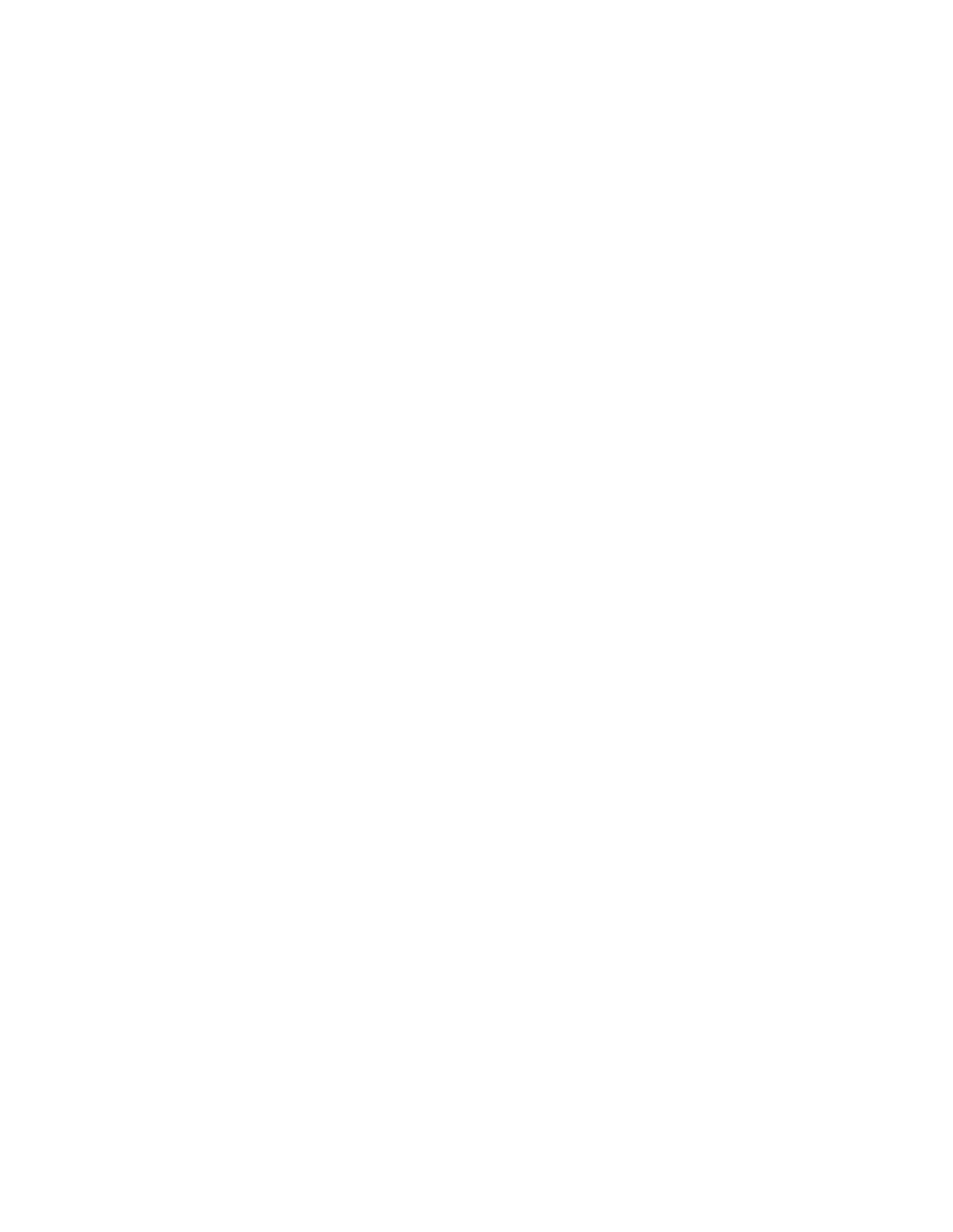## Capital-

Voted-

- (v) Actual expenditure of `26,08,77.76 lakh includes recoupment of Contingency Fund amounting to ₹60.89 lakh for the year 1994-95.
- (vi) Out of the final saving of ₹22,73.69 lakh (  $\overline{*}22,12.80$  lakh +  $\overline{*}60.89$  lakh ); surrender of ₹6,52,70.05 lakh was injudicious and indicative of incorrect estimation of expenditure under the grant.
- (vii) Saving (partly counterbalanced by excess under other heads) occurred mainly under :-

| Head                                                        |             | <b>Total grant</b> | Actual<br>expenditure<br>(Rupees in lakh)                                                   | Excess +<br>Saving - |
|-------------------------------------------------------------|-------------|--------------------|---------------------------------------------------------------------------------------------|----------------------|
| 4700-Capital Outlay on Major Irrigation-                    |             |                    |                                                                                             |                      |
| 07-Saryu Canal Project (Commercial)-                        |             |                    |                                                                                             |                      |
| 051-Construction-                                           |             |                    |                                                                                             |                      |
| 05-Financed by AIBP-                                        |             |                    |                                                                                             |                      |
| O.                                                          | 96,59.00    |                    |                                                                                             |                      |
|                                                             |             | 52,06.00           | 57,10.45                                                                                    | $+5,04.45$           |
| R.                                                          | $-44,53.00$ |                    |                                                                                             |                      |
|                                                             |             |                    | ₹44.53.00 lakh was surrendered due to non receipt of sanction matcluing grant from          |                      |
| Government of India                                         |             |                    |                                                                                             |                      |
|                                                             |             |                    |                                                                                             |                      |
| 08-Ban Sagar Dam Project (Commercial)-<br>051-Construction- |             |                    |                                                                                             |                      |
| 05-Financed by AIBP and NABARD-                             |             |                    |                                                                                             |                      |
| O.                                                          | 2,68,27.00  |                    |                                                                                             |                      |
|                                                             |             | 2,40,06.75         | 2,44,95.06                                                                                  | $+4,88.31$           |
| R.                                                          | $-28,20.25$ |                    |                                                                                             |                      |
|                                                             |             |                    | ₹28,20.25 lakh was surrendered due to non receipt of 2nd instalment of matcluing grant from |                      |
| Government of India                                         |             |                    |                                                                                             |                      |
|                                                             |             |                    |                                                                                             |                      |
| 10-Kanhar Irrigation Project (Commercial)-                  |             |                    |                                                                                             |                      |
| 051-Construction-                                           |             |                    |                                                                                             |                      |
| 03-Financed by State-                                       |             |                    |                                                                                             |                      |
| Voted                                                       |             |                    |                                                                                             |                      |
| О.                                                          | 2,00.00     |                    |                                                                                             |                      |
|                                                             |             |                    |                                                                                             |                      |
| R.                                                          | $-2,00.00$  |                    |                                                                                             |                      |
|                                                             |             |                    | Reasons for reduction in provision by ₹2,00.00 lakh have not been intimated.                |                      |
| 15-Restoration capacity of Lower                            |             |                    |                                                                                             |                      |
| Ganga Canal System (Commercial)-                            |             |                    |                                                                                             |                      |
| 051-Construction-                                           |             |                    |                                                                                             |                      |
| 05-Financed by NABARD-                                      |             |                    |                                                                                             |                      |
| 0.                                                          | 10,00.00    |                    |                                                                                             |                      |
|                                                             |             | 11,00.00           | 9,94.31                                                                                     | $-1,05.69$           |
| R.                                                          | 1,00.00     |                    |                                                                                             |                      |
|                                                             |             |                    | Reasons for augmentation of provision by ₹1,00.00 lakh have not been intimated.             |                      |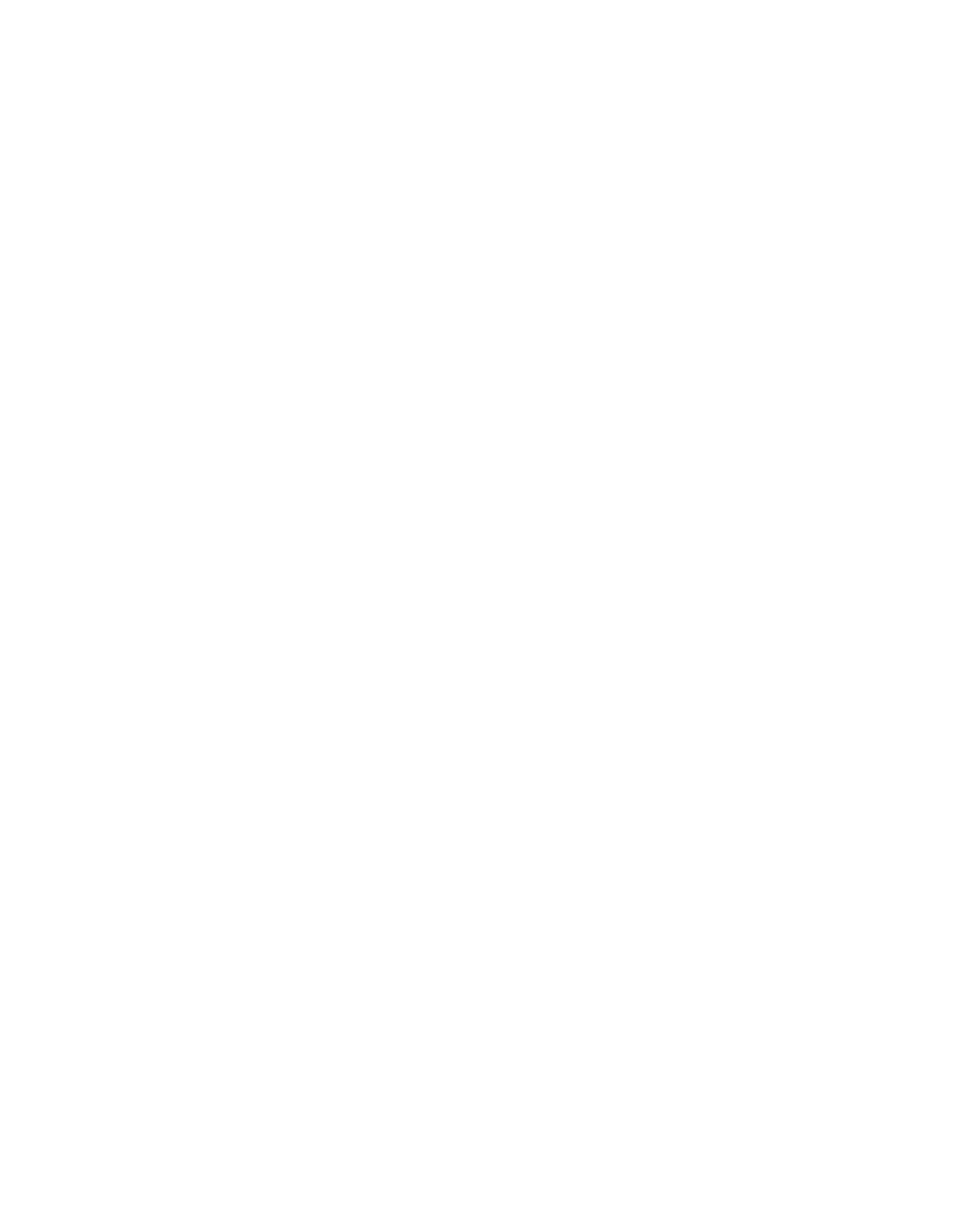# Head **Total grant** Actual **Excess +** expenditure Saving -(Rupees in lakh) 19-Externally aided schemes(Commercial)- 051-Construction- 97-Externally aided Schemes-O. 3,20,00.00 1,45,00.00 1,45,00.00 R. -1,75,00.00 Out of total saving of  $\text{\texttt{I},75,00.00}$  lakh, surrender of  $\text{\texttt{I},26,40.51}$  lakh was due to non-issuence

of sanction and reasons for reduction in provision by  $*48,59.49$  lakh have not been intimated.

 20-Arjun Sahayak Project (Commercial)- 051-Construction- 05-Financed by AIBP-O. 30,00.00 17,00.00 14,99.99 -2,00.01 R. -13,00.00 Out of total saving of ₹13,00.00 lakh, surrender of ₹10,37.92 lakh was due to late receipt of

 1st instalment and non-receipt of 2nd instalment from Government of India and reasons for reduction in provision by  $\overline{2}$ ,62.08 lakh have not been intimated.

22-Water Conservation from lining of Canals-

051-Construction-

03-Financed by State-

O. 13,87.00 7,50.00 7,72.09 +22.09 R.  $-6,37.00$ 

Reasons for reduction in provision by  $\bar{t}$ 6,37.00 lakh have not been intimated.

30-Capacity restoration of DohariGhat subsidiary pump

 canal system in District Ballia (Commercial)- 051-Construction- 05-Financed by NABARD-O. 3,00.00 45.00 44.74 -0.26 R.  $-2,55.00$ 

Out of total saving of  $\bar{\zeta}$ 2,55.00 lakh, surrender of  $\bar{\zeta}$ 2,05.00 lakh was due to nil requirements and reasons for reduction in provision by ₹50.00 lakh have not been intimated.

 34-Project of construction of Samanantar Hindan cut Canal (Commercial)- 051-Construction- 05-Financed by NABARD-R. 2,50.00 2,50.00 ... - 2,50.00 Reasons for augmentation of provision by  $Z$ ,50.00 lakh have not been intimated.

#### ( 376 )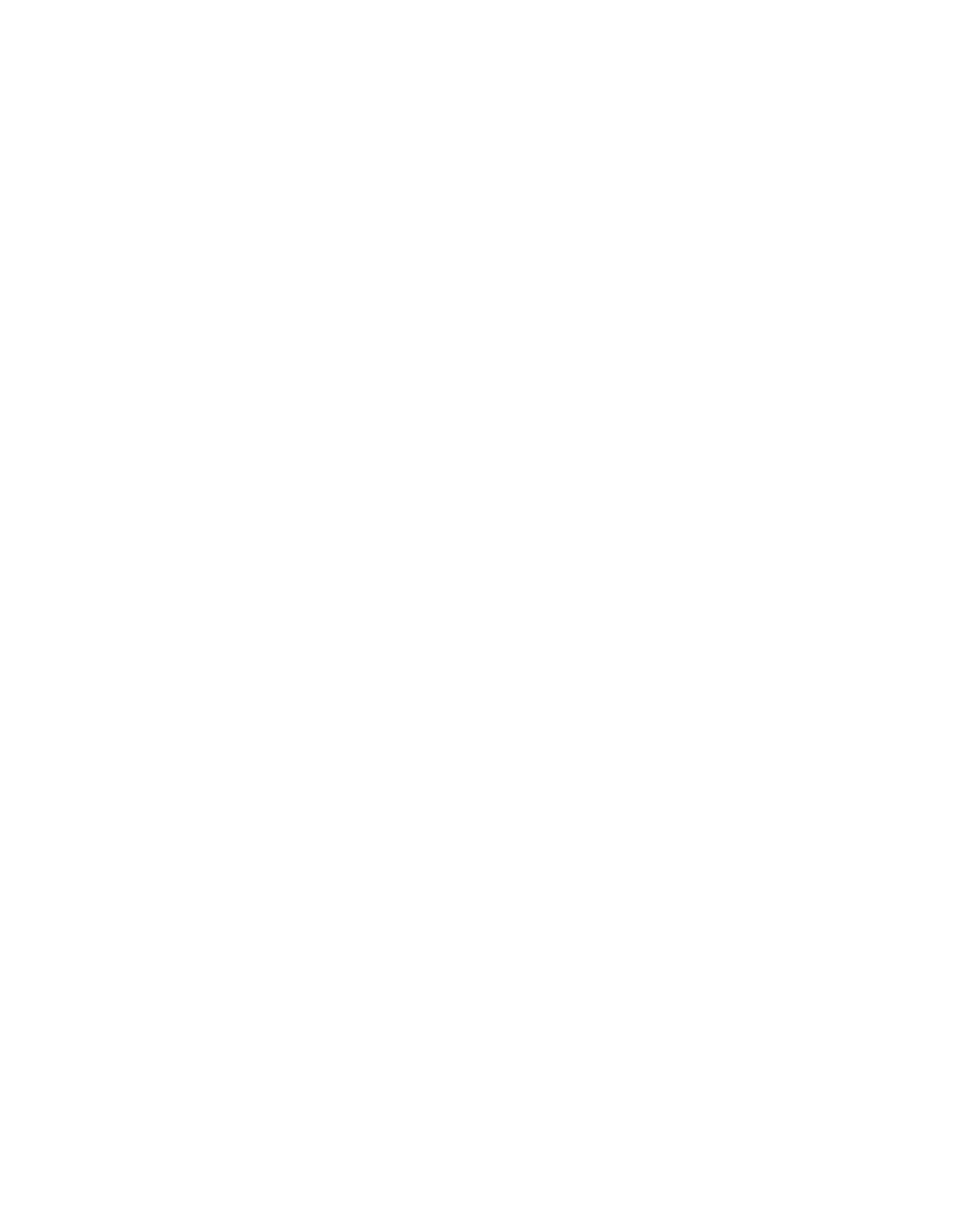|                                                                                                |            | (Rupees in lakh) |            |
|------------------------------------------------------------------------------------------------|------------|------------------|------------|
|                                                                                                |            |                  |            |
| 37-Payment of outstanding land compensation of                                                 |            |                  |            |
| completed schemes (Commercial)-                                                                |            |                  |            |
| 051-Construction-                                                                              |            |                  |            |
| 03-Financed by State-                                                                          |            |                  |            |
| 15,00.00<br>O.                                                                                 |            |                  |            |
|                                                                                                | 10,00.00   | 9,94.39          | $-5.61$    |
| R.<br>$-5,00.00$                                                                               |            |                  |            |
| Reasons for reduction in provision by ₹5,00.00 lakh have not been intimated.                   |            |                  |            |
| 38-Madhya Ganga Canal Prject (Commercial)-                                                     |            |                  |            |
| 051-Construction-                                                                              |            |                  |            |
| 05-Financed by AIBP-                                                                           |            |                  |            |
| 2,00,00.00<br>O.                                                                               |            |                  |            |
|                                                                                                | 1,80,00.00 | 1,82,66.60       | $+2,66.60$ |
| R.<br>$-20,00.00$                                                                              |            |                  |            |
| ₹20,00.00 lakh was surrendered due to late receipt of 2nd instalment of matching grant from    |            |                  |            |
| Government of India                                                                            |            |                  |            |
| 39-Badun irrigation Scheme(Commercial)-                                                        |            |                  |            |
| 051-Construction-                                                                              |            |                  |            |
| 05-Financed by AIBP-                                                                           |            |                  |            |
| 68,00.00<br>0.                                                                                 |            |                  |            |
|                                                                                                |            |                  |            |
| R.<br>$-68,00.00$                                                                              |            |                  |            |
| Out of total saving of ₹68,00.00 lakh, surrender of ₹1,45.00 lakh was due to no- receipt of    |            |                  |            |
| sanction from Government of India and reasons for reduction in provision by ₹66,55.00 lakh     |            |                  |            |
| have not been intimated.                                                                       |            |                  |            |
| 40-Project of increasing Irrigation capacity of                                                |            |                  |            |
| Khiri branch system of Sharda Canal                                                            |            |                  |            |
| (Commercial)-                                                                                  |            |                  |            |
| 051-Construction-                                                                              |            |                  |            |
| 03-Financed by State-                                                                          |            |                  |            |
| 4,24.00<br>0.                                                                                  |            |                  |            |
|                                                                                                | 96.21      | 1,04.00          | $+7.79$    |
| R.<br>$-3,27.79$                                                                               |            |                  |            |
| Out of total saving of ₹3,27.79 lakh, surrender of ₹10.00 lakh was due to nil requirements and |            |                  |            |
| reasons for reduction in provision by $\overline{3,17.79}$ lakh have not been intimated.       |            |                  |            |
| 44-Project of lining of Saryu link canal from                                                  |            |                  |            |
| Km.0.00 to 1.00 km. (Commercial)-                                                              |            |                  |            |
| 051-Construction-                                                                              |            |                  |            |
| 03-Financed by State-                                                                          |            |                  |            |
| 1,00.00<br>0.                                                                                  |            |                  |            |
|                                                                                                | 35.00      | 22.80            | $-12.20$   |
| R.<br>$-65.00$                                                                                 |            |                  |            |
| Reasons for reduction in provision by ₹65.00 lakh have not been intimated.                     |            |                  |            |

( 377 )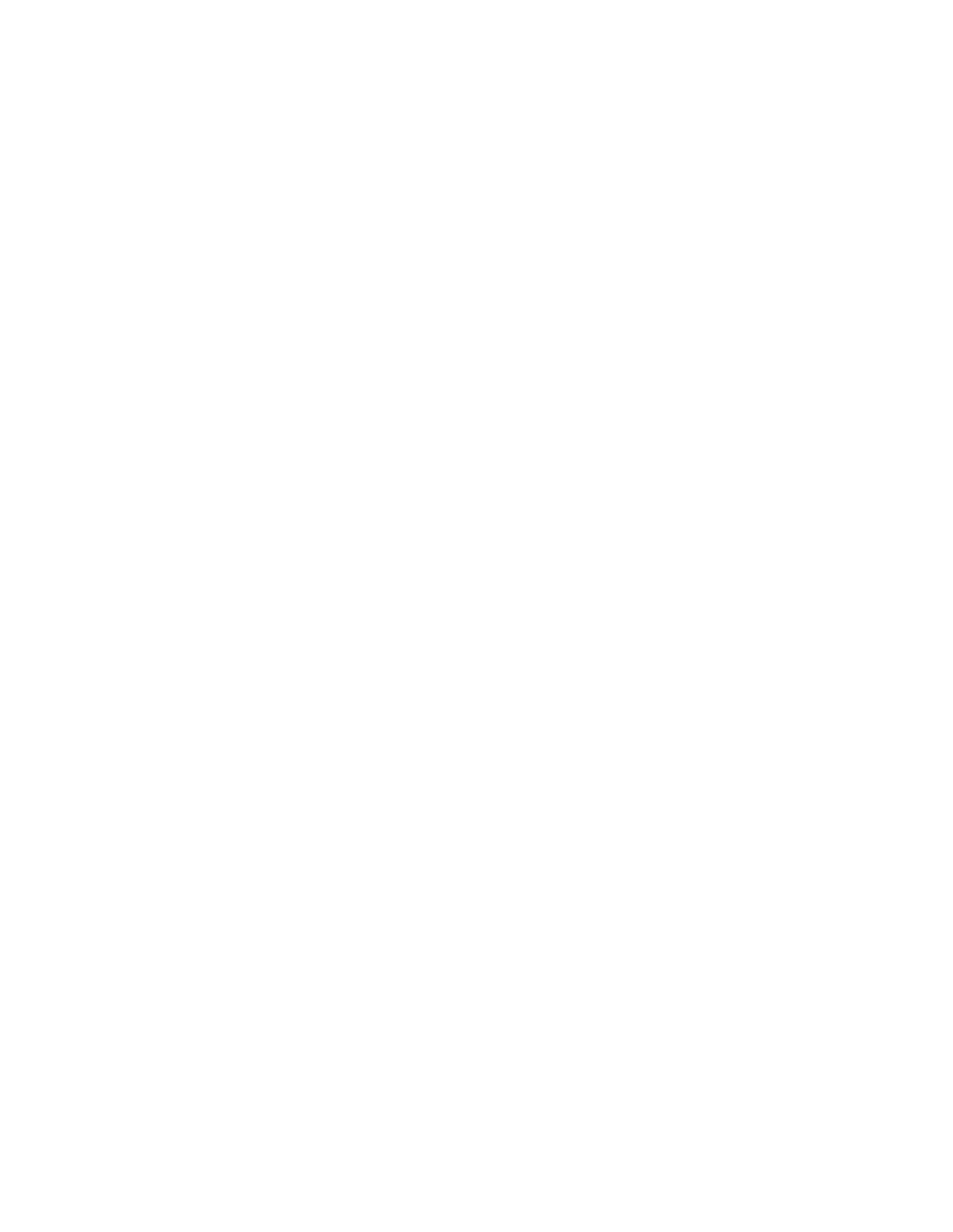|                                                                              |            | ( J / O <i>)</i>   |                       |                        |
|------------------------------------------------------------------------------|------------|--------------------|-----------------------|------------------------|
| Head                                                                         |            | <b>Total grant</b> | Actual<br>expenditure | $Excess +$<br>Saving - |
|                                                                              |            |                    | (Rupees in lakh)      |                        |
| 48-project of lining work of Upper Ganga                                     |            |                    |                       |                        |
| Canal for 150 cusec water supply to                                          |            |                    |                       |                        |
| Reliance Power Project-                                                      |            |                    |                       |                        |
| 051-Construction-                                                            |            |                    |                       |                        |
| 03-Financed by State-                                                        |            |                    |                       |                        |
| O.                                                                           | 3,00.00    |                    |                       |                        |
| R.                                                                           | $-3,00.00$ |                    |                       |                        |
| Reasons for reduction in provision by ₹3,00.00 lakh have not been intimated. |            |                    |                       |                        |
| 49-Lining work project of Ram Ganga feeding canal                            |            |                    |                       |                        |
| from 0.40 km. to 4.05 km. and 73km to 78km-                                  |            |                    |                       |                        |
| 051-Construction-                                                            |            |                    |                       |                        |
| 03-Financed by State-                                                        |            |                    |                       |                        |
| O.                                                                           | 2,08.00    |                    |                       |                        |
| R.                                                                           | $-2,08.00$ |                    |                       |                        |
| Reasons for reduction in provision by ₹2,08.00 lakh have not been intimated. |            |                    |                       |                        |
| 50-Lining work Project of Sharda Sahayak                                     |            |                    |                       |                        |
| feeder canal from 128.250 kms to 129.250 kms                                 |            |                    |                       |                        |
| and km 173.580 to km 174.580-                                                |            |                    |                       |                        |
| 051-Construction-                                                            |            |                    |                       |                        |
| 05-Financed by NABARD-                                                       |            |                    |                       |                        |
| Ο.                                                                           | 1,00.00    |                    | .,                    |                        |
| R.                                                                           | $-1,00.00$ |                    |                       |                        |
| Reasons for reduction in provision by ₹1,00.00 lakh have not been intimated. |            |                    |                       |                        |
| 51-Concrete lining project of Chaudhry Charan                                |            |                    |                       |                        |
| Singh Deokali pump Canal(Commercial)-                                        |            |                    |                       |                        |
| 051-Construction-                                                            |            |                    |                       |                        |
| 05-Financed by NABARD-                                                       |            |                    |                       |                        |
| О.                                                                           | 2,99.00    |                    |                       |                        |
|                                                                              |            | 1,97.92            | 1,97.93               | $+0.01$                |
| R.<br>₹1,01.08 lakh was surrendered due to nil requirements.                 | $-1,01.08$ |                    |                       |                        |
| 59-Construction of Bridges, siphons cattle                                   |            |                    |                       |                        |
| ferries on different canal(Commercial)-                                      |            |                    |                       |                        |
| 051-Construction-                                                            |            |                    |                       |                        |
| 03-Financed by State-                                                        |            |                    |                       |                        |
| О.                                                                           | 5,08.07    |                    |                       |                        |
|                                                                              |            | 98.98              | 1,52.32               | $+53.34$               |
| R.                                                                           | $-4,09.09$ |                    |                       |                        |
| Reasons for reduction in provision by ₹4,09.09 lakh have not been intimated. |            |                    |                       |                        |
|                                                                              |            |                    |                       |                        |

( 378 )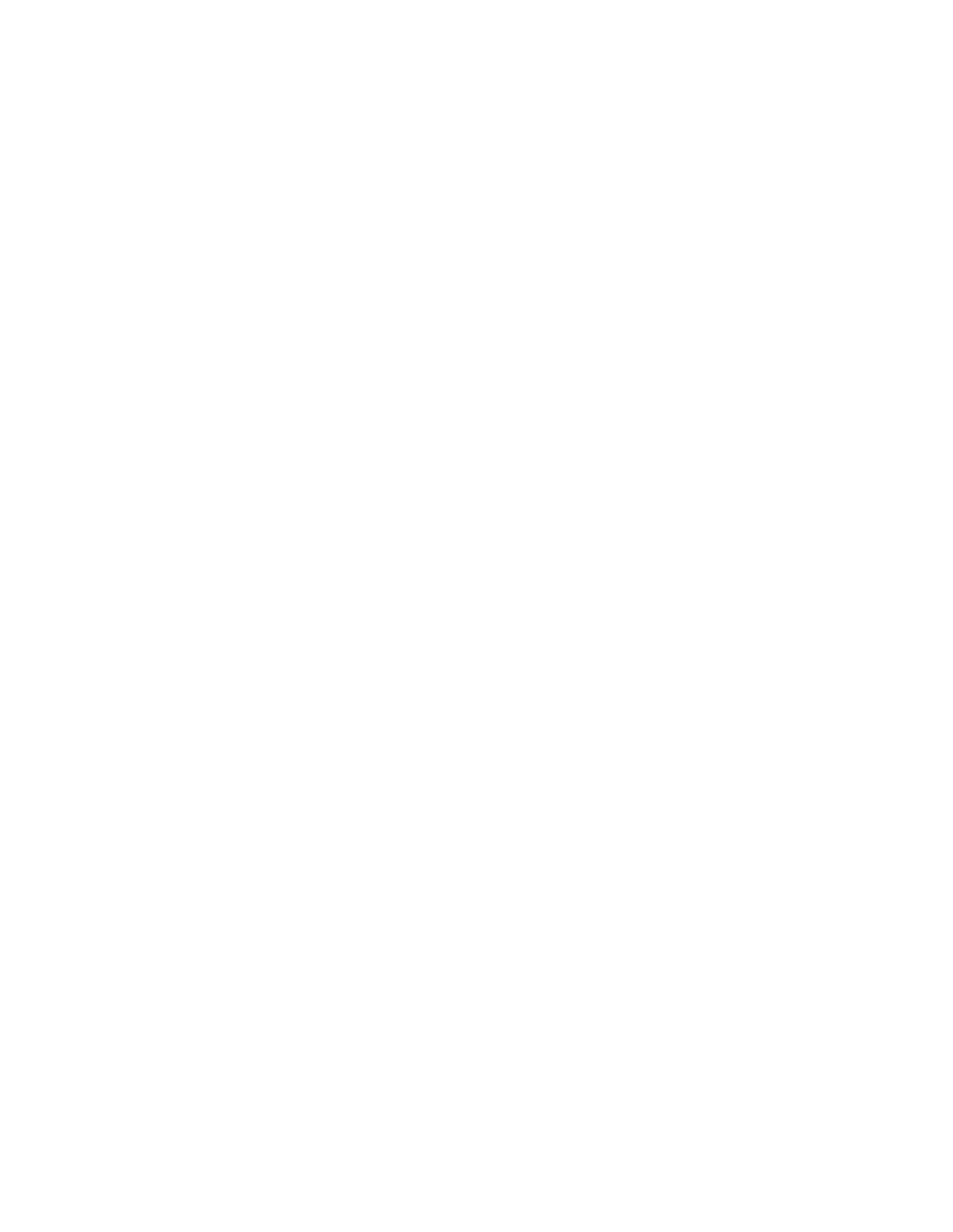| Head                                                                                                                                                                                                                                                                                                                                     | <b>Total grant</b>    | Actual<br>expenditure | $Excess +$<br>Saving - |
|------------------------------------------------------------------------------------------------------------------------------------------------------------------------------------------------------------------------------------------------------------------------------------------------------------------------------------------|-----------------------|-----------------------|------------------------|
|                                                                                                                                                                                                                                                                                                                                          |                       | (Rupees in lakh)      |                        |
| 60-Construction of Rajwahe, alpika, nahar patri                                                                                                                                                                                                                                                                                          |                       |                       |                        |
| and minor feeder etc. (Commercial)-                                                                                                                                                                                                                                                                                                      |                       |                       |                        |
| 051-Construction-                                                                                                                                                                                                                                                                                                                        |                       |                       |                        |
| 03-Financed by State-                                                                                                                                                                                                                                                                                                                    |                       |                       |                        |
| Ο.                                                                                                                                                                                                                                                                                                                                       | 13,93.04              |                       |                        |
| R.                                                                                                                                                                                                                                                                                                                                       | 9,89.54<br>$-4,03.50$ | 8,32.78               | $-1,56.76$             |
| Out of net anticipated saving of ₹4,03.50 lakh, surrender of ₹57.24 lakh was due to nil<br>requirements and reasons for reduction in provision by ₹5,03.50 lakh and augmentation of<br>provision by ₹1,57.24 lakh have not been intimated.<br>61-Re-establishment of capicity of different<br>projects(Commercial)-<br>051-Construction- |                       |                       |                        |
| 03-Financed by State-<br>Ο.                                                                                                                                                                                                                                                                                                              | 13,57.03              |                       |                        |
|                                                                                                                                                                                                                                                                                                                                          | 9,08.49               | 9,08.56               | $+0.07$                |
| R.                                                                                                                                                                                                                                                                                                                                       | $-4,48.54$            |                       |                        |
| reasons for reduction in provision by $\overline{z}4.41.54$ lakh have not been intimated.<br>63-Project of shifiting of Irrigation block from<br>Kanpur to Kanpur Dehat(Commercial)-<br>051-Construction-                                                                                                                                |                       |                       |                        |
| 03-Financed by State                                                                                                                                                                                                                                                                                                                     | 1,06.00               | 87.73                 | $-18.27$               |
| 65-Residual work of middle Ganga<br>canal(Commercial)-<br>051-Construction-<br>03-Financed by State-                                                                                                                                                                                                                                     |                       |                       |                        |
| О.                                                                                                                                                                                                                                                                                                                                       | 73.00                 |                       |                        |
| R.                                                                                                                                                                                                                                                                                                                                       | $-73.00$              |                       |                        |
| ₹73.00 lakh was surrendered due to nil requirements.                                                                                                                                                                                                                                                                                     |                       |                       |                        |
| 69-Re-fixation of Gandak Canal<br>System(Commercial)-<br>051-Construction-<br>05-Financed by AIBP-                                                                                                                                                                                                                                       |                       |                       |                        |
| O.                                                                                                                                                                                                                                                                                                                                       | 67,97.00              |                       |                        |
| R.                                                                                                                                                                                                                                                                                                                                       | 16.20<br>$-67,80.80$  |                       | $-16.20$               |

Out of total saving of ₹67,80.80 lakh, surrender of ₹43,80.80 lakh was due to non-receipt of sanction from Government of India and reasons for reduction in provision by ₹24,00.00 lakh have not been intimated.

( 379 )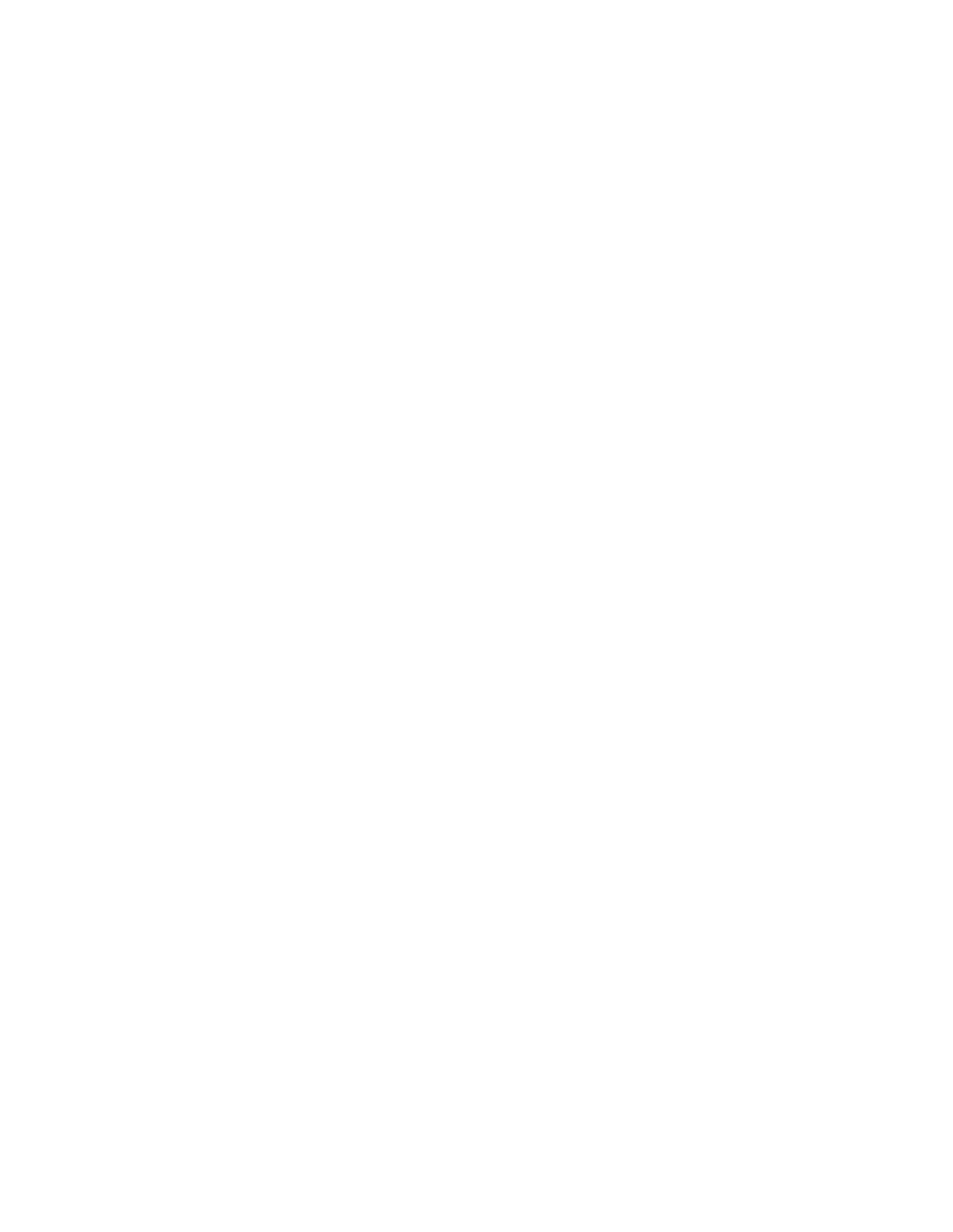| Head                                                                                         | <b>Total grant</b> | Actual<br>expenditure | $Excess +$<br>Saving - |
|----------------------------------------------------------------------------------------------|--------------------|-----------------------|------------------------|
|                                                                                              |                    | (Rupees in lakh)      |                        |
| 70-Re-fixation of Hardoi branch                                                              |                    |                       |                        |
| Commercial)-                                                                                 |                    |                       |                        |
| 051-Construction-                                                                            |                    |                       |                        |
| 05-Financed by AIBP and NABARD-                                                              |                    |                       |                        |
| 36,02.00<br>Ο.                                                                               |                    |                       |                        |
|                                                                                              | 27,01.50           | 26,97.21              | $-4.29$                |
| R.<br>$-9,00.50$                                                                             |                    |                       |                        |
| Reasons for reduction in provision by ₹9,00.50 lakh have not been intimated.                 |                    |                       |                        |
| 71-Re-fixation of capacity of                                                                |                    |                       |                        |
| Sharda Sahayak                                                                               |                    |                       |                        |
| System(Commercial)-                                                                          |                    |                       |                        |
| 051-Construction-                                                                            |                    |                       |                        |
| 05-Financed by AIBP-                                                                         |                    |                       |                        |
| 95,00.00<br>O.                                                                               |                    |                       |                        |
|                                                                                              | 10,40.00           | 10,40.00              |                        |
| R.<br>$-84,60.00$                                                                            |                    |                       |                        |
| ₹84,60.00 lakh was surrendered due to late receipt of Ist instalment and non- receipt of 2nd |                    |                       |                        |
| instalment from Government of India.                                                         |                    |                       |                        |
| 72-Lining of Karmnasha cut canal                                                             |                    |                       |                        |
| (Commercial)-                                                                                |                    |                       |                        |
| 051-Construction-                                                                            |                    |                       |                        |
| 05-Financed by NABARD-                                                                       |                    |                       |                        |
| 3,24.00<br>Ο.                                                                                |                    |                       |                        |
|                                                                                              |                    |                       |                        |
| R.<br>$-3,24.00$                                                                             |                    |                       |                        |
| Out of total saving of ₹3,24.00 lakh, surrender of ₹1,32.38 lakh was due to nil requirements |                    |                       |                        |
| and reasons for reduction in provision by ₹1,91.62 lakh have not been intimated.             |                    |                       |                        |
| 73-Lining of Ahraura high level feeder channel                                               |                    |                       |                        |
| (Commercial)-<br>051-Construction-                                                           |                    |                       |                        |
|                                                                                              |                    |                       |                        |
| 03-Financed by State-<br>1,07.00<br>O.                                                       |                    |                       |                        |
|                                                                                              | 82.33              | 83.43                 | $+1.10$                |
| R.<br>$-24.67$                                                                               |                    |                       |                        |
| Reasons for reduction in provision by ₹24.67 lakh have not been intimated.                   |                    |                       |                        |
| 74-Sharda Sahayak Project 2nd phase                                                          |                    |                       |                        |
| (Commercial)-                                                                                |                    |                       |                        |
| 051-Construction-                                                                            |                    |                       |                        |
| 03-Financed by State-                                                                        |                    |                       |                        |
| 1,00.00<br>0.                                                                                |                    |                       |                        |
|                                                                                              |                    |                       |                        |
| $-1,00.00$<br>R.                                                                             |                    |                       |                        |
| Reasons for reduction in provision by ₹1,00.00 lakh have not been intimated.                 |                    |                       |                        |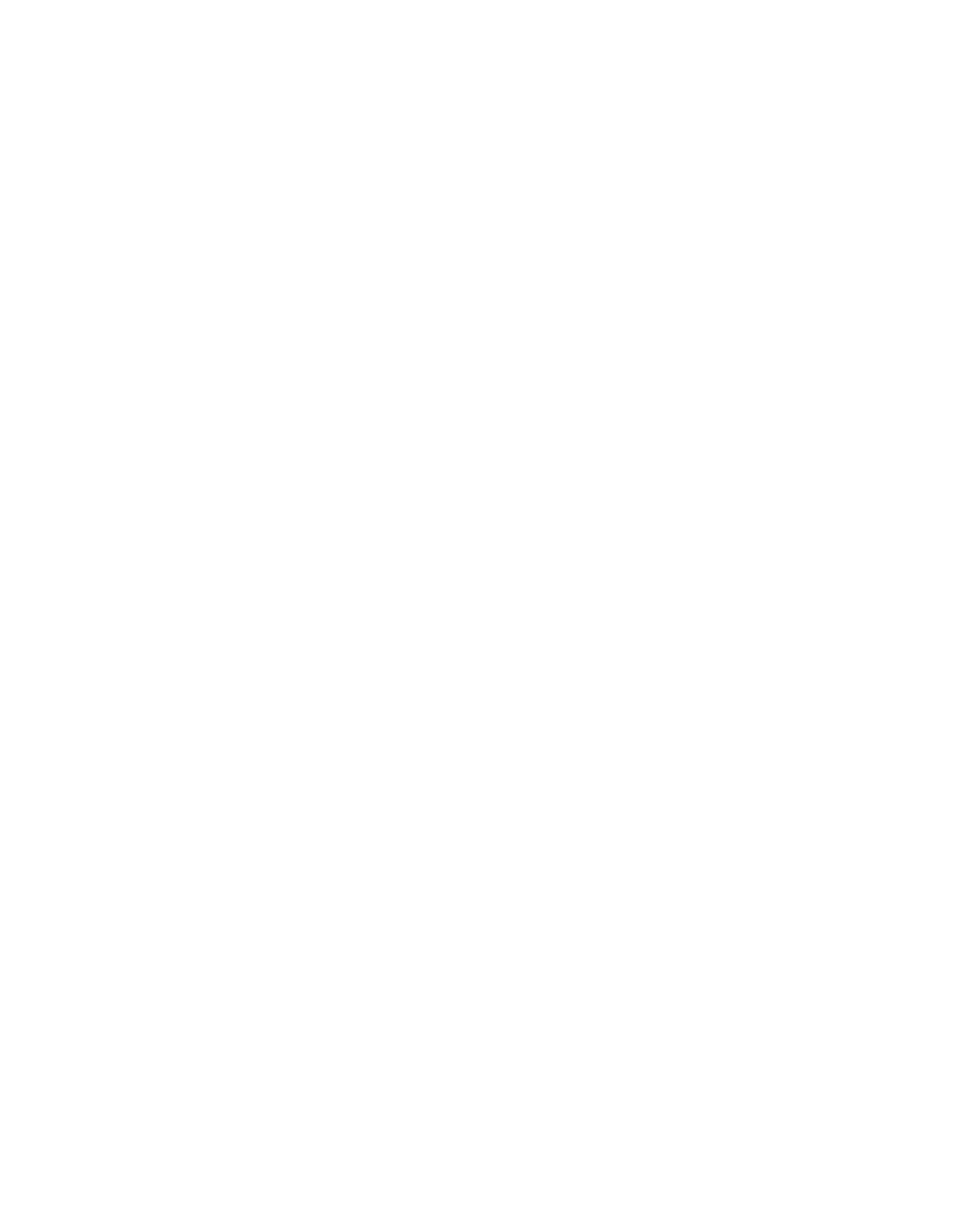|                                                          |             | (381)              |                                                                                           |                      |
|----------------------------------------------------------|-------------|--------------------|-------------------------------------------------------------------------------------------|----------------------|
| Head                                                     |             | <b>Total grant</b> | Actual<br>expenditure                                                                     | Excess +<br>Saving - |
|                                                          |             |                    | (Rupees in lakh)                                                                          |                      |
| 77-Re-fixation of capacity of Anoopshahar                |             |                    |                                                                                           |                      |
| branch from 0.00kms to 131.94 kms-                       |             |                    |                                                                                           |                      |
| 051-Construction-                                        |             |                    |                                                                                           |                      |
| 03-Financed by State-                                    |             |                    |                                                                                           |                      |
| O.                                                       | 3,00.00     |                    |                                                                                           |                      |
| R.                                                       | $-3,00.00$  |                    |                                                                                           |                      |
|                                                          |             |                    | Reasons for reduction in provision by ₹3,00.00 lakh have not been intimated.              |                      |
| 78-Construction of road on the Bank of Anoopshahar       |             |                    |                                                                                           |                      |
| branch from 0.00 kms to 90.10 kms-                       |             |                    |                                                                                           |                      |
| 051-Construction-                                        |             |                    |                                                                                           |                      |
| 03-Financed by State-                                    |             |                    |                                                                                           |                      |
| O.                                                       | 3,00.00     |                    |                                                                                           |                      |
|                                                          |             |                    | Ω,                                                                                        |                      |
| R.                                                       | $-3,00.00$  |                    |                                                                                           |                      |
|                                                          |             |                    | Reasons for reduction in provision by ₹3,00.00 lakh have not been intimated.              |                      |
| 80-General-                                              |             |                    |                                                                                           |                      |
| 052-Machiney and Equipment-                              |             |                    |                                                                                           |                      |
| 03-New Supply-                                           |             |                    |                                                                                           |                      |
| O.                                                       | 20,64.00    |                    |                                                                                           |                      |
|                                                          |             | 6,31.49            | 6,31.84                                                                                   | $+0.35$              |
| R.                                                       | $-14,32.51$ |                    |                                                                                           |                      |
|                                                          |             |                    | Reasons for reduction in provision by $\bar{\tau}$ 14,32.51 lakh have not been intimated. |                      |
| 87-Kyolari Dam Project(Commercial)-<br>051-Construction- |             |                    |                                                                                           |                      |
| 04-Financed by NABARD-                                   |             |                    |                                                                                           |                      |
| R.                                                       | 1,00.00     | 1,00.00            |                                                                                           | $-1,00.00$           |
|                                                          |             |                    | Reasons for augmentation of provision by ₹1,00.00 lakh have not been intimated.           |                      |
| 88-Rajghat Canal Construction Project                    |             |                    |                                                                                           |                      |
| (IInd Phase) (Commercial)-                               |             |                    |                                                                                           |                      |
| 051-Construction-                                        |             |                    |                                                                                           |                      |
| 04-Financed by NABARD-                                   |             |                    |                                                                                           |                      |
| R.                                                       | 3,00.00     | 3,00.00            |                                                                                           | $-3,00.00$           |
|                                                          |             |                    | Reasons for augmentation of provision by ₹3,00.00 lakh have not been intimated.           |                      |
| 90-Residential and Non-Residential Buildings-            |             |                    |                                                                                           |                      |
| 051-Construction-                                        |             |                    |                                                                                           |                      |
| 04-Renovation and Improvement of office building         |             |                    |                                                                                           |                      |
| Colony, Approach Road in different districts-            |             |                    |                                                                                           |                      |
| O.                                                       | 28.08       |                    |                                                                                           |                      |
|                                                          |             | 17.93              | 17.93                                                                                     |                      |
| R.                                                       | $-10.15$    |                    |                                                                                           |                      |

Reasons for reduction in provision by  $\text{\$10.15}$  lakh have not been intimated.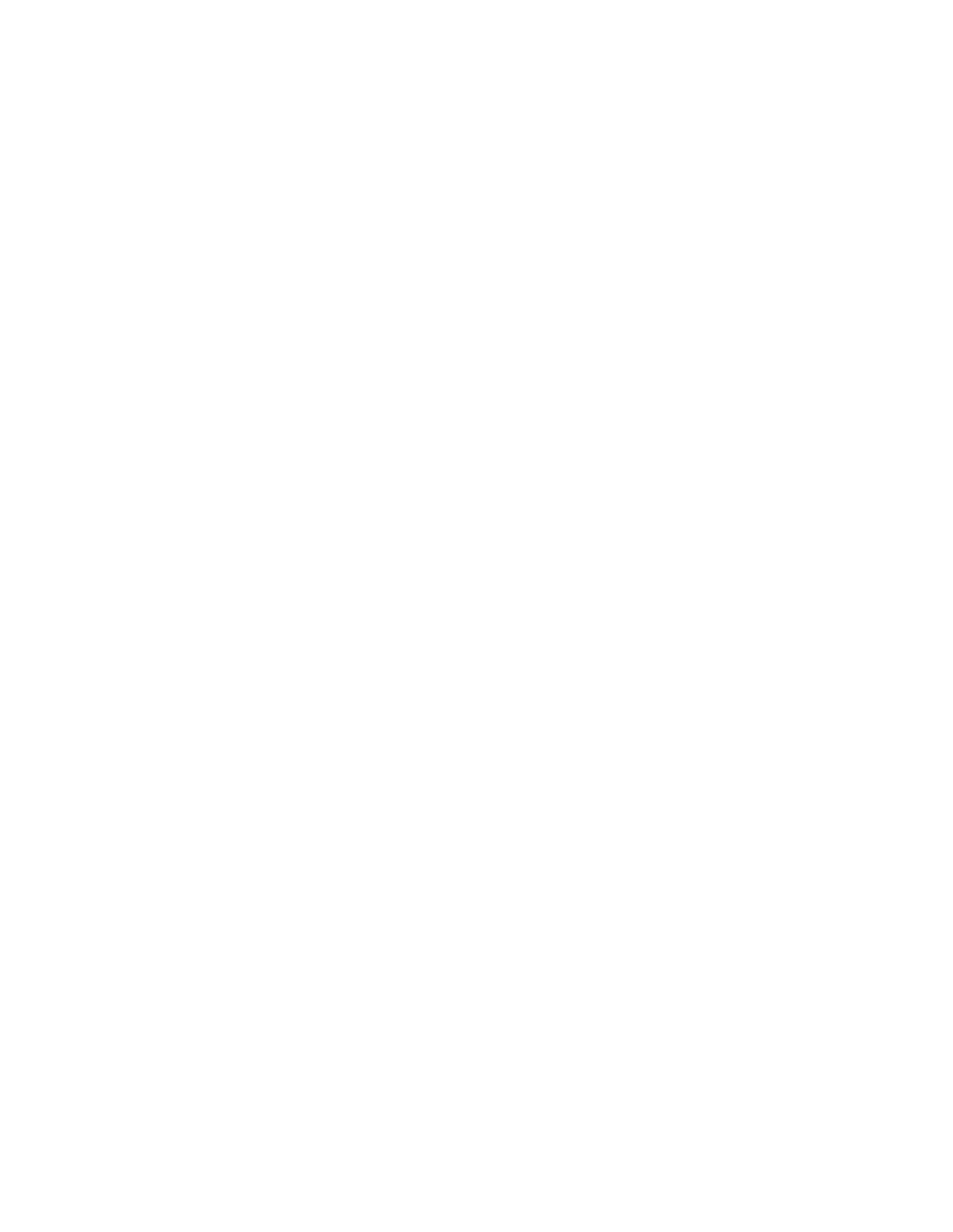| × | Ξ |
|---|---|
|   |   |

| Head                                                                                                                                                                                                                                                                                                                                                                  | <b>Total grant</b> | Actual<br>expenditure | Excess +<br>Saving - |
|-----------------------------------------------------------------------------------------------------------------------------------------------------------------------------------------------------------------------------------------------------------------------------------------------------------------------------------------------------------------------|--------------------|-----------------------|----------------------|
|                                                                                                                                                                                                                                                                                                                                                                       |                    | (Rupees in lakh)      |                      |
| 4701-Capital Outlay on Medium Irrigation-<br>12-Augasi Pump Canal (Commercial)-<br>051-Construction-                                                                                                                                                                                                                                                                  |                    |                       |                      |
| 03-Financed by State<br>46-Re-establishment of capacity of different<br>canals(Commercial)-<br>051-Construction-                                                                                                                                                                                                                                                      | 2,00.00            | 1,74.79               | $-25.21$             |
| 03-Financed by State-<br>2,62.00<br>O.<br>R.<br>$-1,36.00$                                                                                                                                                                                                                                                                                                            | 1,26.00            | 1,25.40               | $-0.60$              |
| Reasons for reduction in provision by ₹1,36.00 lakh have not been intimated.                                                                                                                                                                                                                                                                                          |                    |                       |                      |
| 48-Construction of rajwahe, alpika,<br>siphons and feeder channels of<br>different canals(Commercial)-<br>051-Construction-<br>03-Financed by State-<br>72.00<br>O.<br>R.<br>$-45.50$<br>Out of total saving of ₹45.50 lakh, surrender of ₹15.00 lakh was due to nil requirements and<br>reasons for reduction in provision by ₹30.50 lakh have not been intimated.   | 26.50              | 26.50                 |                      |
| 52-Renovation and extention work of various<br>Inspector house of Irrigation Department<br>(Commercial)-<br>051-Construction-<br>03-Financed by State-<br>15,00.00<br>О.                                                                                                                                                                                              | 4,06.58            | 3,96.35               | $-10.23$             |
| $-10,93.42$<br>R.<br>Out of total saving of ₹10,93.42 lakh, surrender of ₹93.42 lakh was due to no-issue of<br>financial sanction and reasons for reduction in provision by ₹10,00.00 lakh have not been<br>intimated.<br>54-Restoration of Chaudhry Charan Singh Dalmau<br>B Pump canal(Commercial)-<br>051-Construction-<br>05-Financed by NABARD-<br>3,16.00<br>О. |                    |                       |                      |
| R.<br>$-1,53.00$<br>₹1,53.00 lakh was surrendered due to nil requirements.                                                                                                                                                                                                                                                                                            | 1,63.00            | 1,63.00               |                      |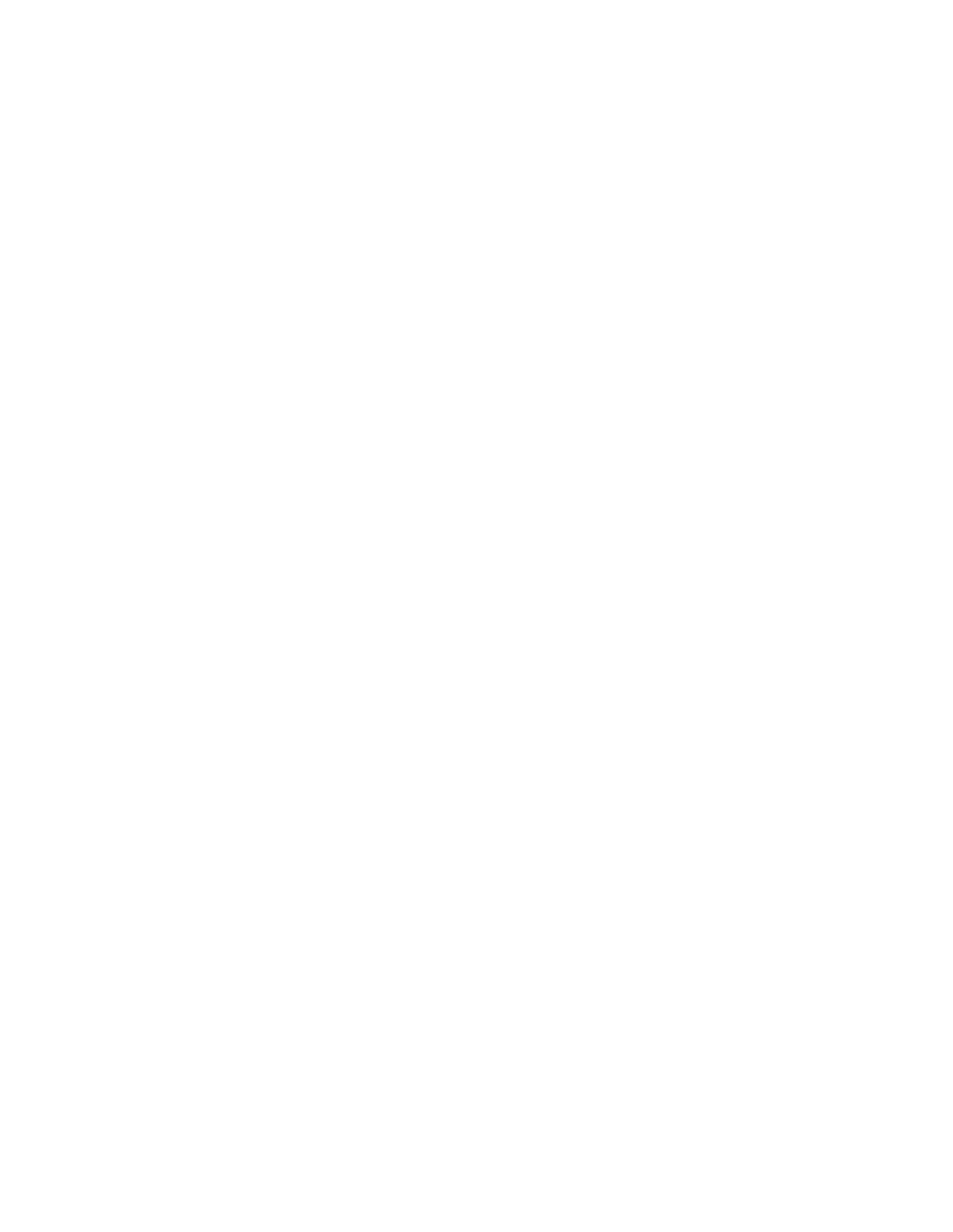Head **Total grant** Actual **Actual** Excess + expenditure Saving -(Rupees in lakh) 71-Anti-erosion work and construction of Guptara ghat at right bank of river Ghaghra in District Faizabad- 051-Construction- 03-Financed by State-O. 2,00.00 .. .. .. R. -2,00.00 Reasons for reduction in provision by  $\bar{z}$ 2,00.00 lakh have not been intimated. 72-Anti-erosion work and construction of Milan Ghat at right bank of river Ghaghra in District Faizabad- 051-Construction- 03-Financed by State-O. 2,00.00 .. .. .. R. -2,00.00 Reasons for reduction in provision by ₹2,00.00 lakh have not been intimated. 73-Anti-erosion work and construction of Janki Ghat at right bank of river Ghaghra in Faizabad District - 051-Construction- 03-Financed by State-O. 2,00.00 .. .. .. R.  $-2,00.00$ Reasons for reduction in provision by  $\overline{2}$ ,00.00 lakh have not been intimated. 75-Capacity re-establishment of Faridpur branch in District Bareilly(Commercial)- 051-Construction- 03-Financed by State-O. 1,57.00 73.67 73.64 -0.03 R.  $-83.33$ Reasons for reduction in provision by ₹83.33 lakh have not been intimated. 79-Virat Sagar Dam Project (Commercial)- 051-Construction- 03-Financed by AIVP-O. 20,00.00 .. .. .. R. -20,00.00

Out of total saving of  $\text{\texttt{720,00.00}}$  lakh, surrender of  $\text{\texttt{76,39.50}}$  lakh was due to non-receipt of sanction from Government of India and reasons for reduction in provision by ₹13,60.50 lakh

( 383 )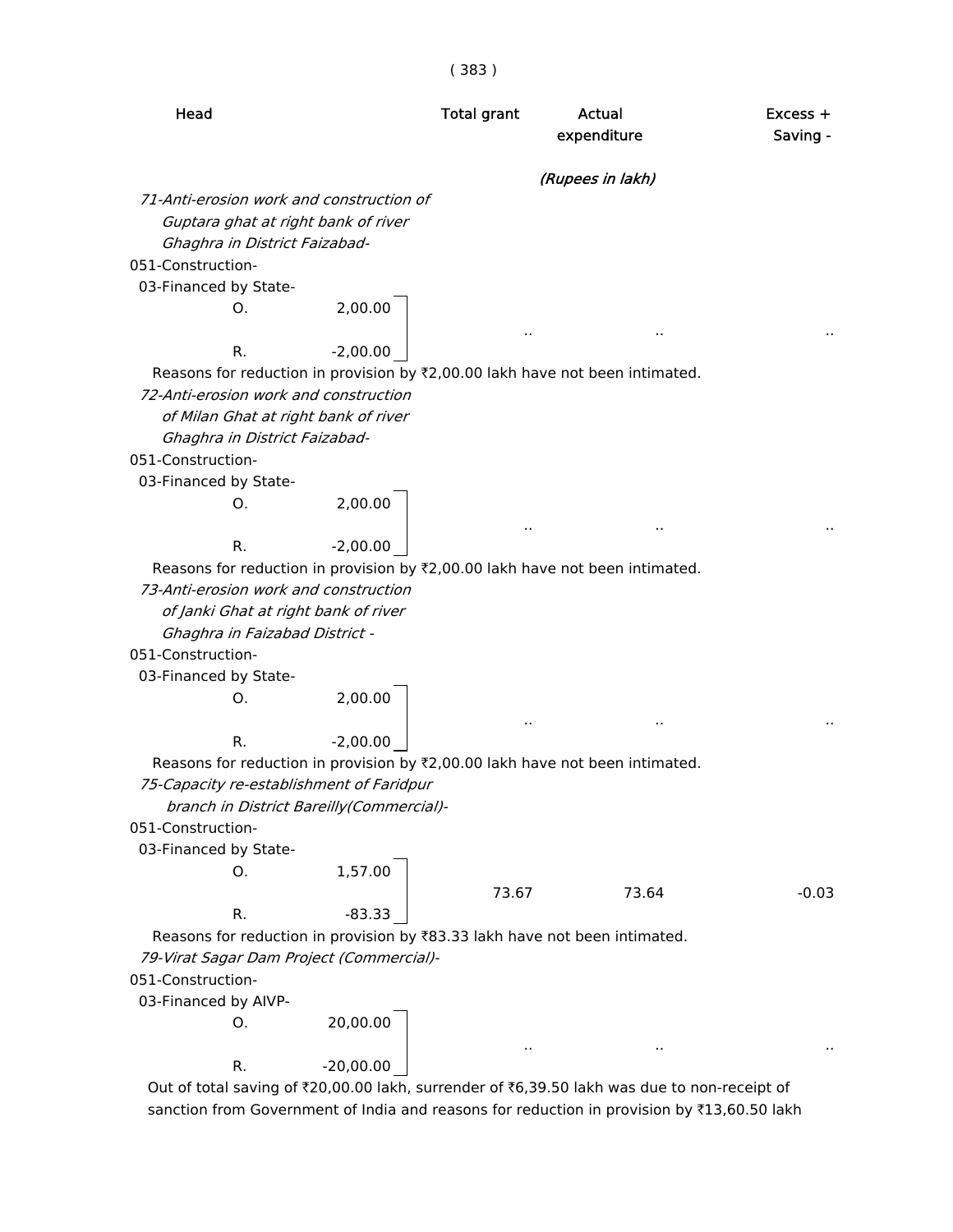have not been intimated.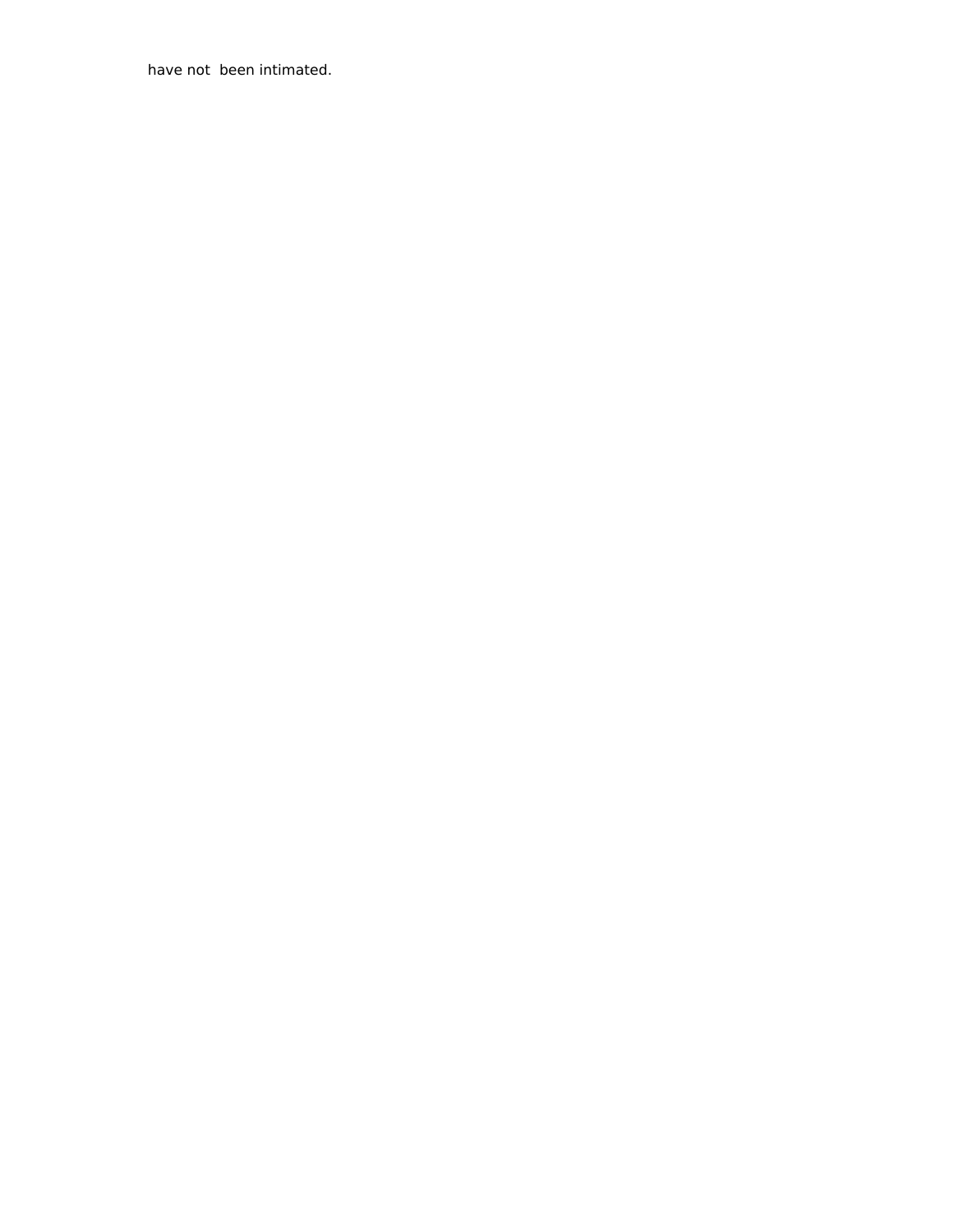| × | × | ×. |
|---|---|----|
|   |   |    |

| Head                                                                           |            | <b>Total grant</b> | Actual<br>expenditure                                                        | Excess +<br>Saving - |
|--------------------------------------------------------------------------------|------------|--------------------|------------------------------------------------------------------------------|----------------------|
|                                                                                |            |                    | (Rupees in lakh)                                                             |                      |
| 80-General-                                                                    |            |                    |                                                                              |                      |
| 004- Research-                                                                 |            |                    |                                                                              |                      |
| 03-Construction Works-                                                         |            |                    |                                                                              |                      |
| Ο.                                                                             | 10.00      |                    |                                                                              |                      |
|                                                                                |            |                    |                                                                              |                      |
| R.                                                                             | $-10.00$   |                    |                                                                              |                      |
| ₹10.00 lakh was surrendered due to nil requirements.                           |            |                    |                                                                              |                      |
| 052-Machinery and Equipment-                                                   |            |                    |                                                                              |                      |
| 03-New Supply-                                                                 |            |                    |                                                                              |                      |
| O.                                                                             | 4,41.00    |                    |                                                                              |                      |
|                                                                                |            | 2,41.00            | 2,19.17                                                                      | $-21.83$             |
| R.                                                                             | $-2,00.00$ |                    |                                                                              |                      |
|                                                                                |            |                    | Reasons for reduction in provision by ₹2,00.00 lakh have not been intimated. |                      |
|                                                                                |            |                    |                                                                              |                      |
| 81-Works done duiring "Nahar Bandi" in                                         |            |                    |                                                                              |                      |
| Upper Ganga River in Haridwar District-<br>051-Construction-                   |            |                    |                                                                              |                      |
| 03-Financed by State-                                                          |            |                    |                                                                              |                      |
| O.                                                                             | 1,46.00    |                    |                                                                              |                      |
|                                                                                |            |                    |                                                                              |                      |
| R.                                                                             | $-1,46.00$ |                    |                                                                              |                      |
|                                                                                |            |                    | Reasons for reduction in provision by ₹1,46.00 lakh have not been intimated. |                      |
|                                                                                |            |                    |                                                                              |                      |
| 86-Revised project for diversion of Rajwaha                                    |            |                    |                                                                              |                      |
| of Reliance Power Project-                                                     |            |                    |                                                                              |                      |
| 051-Construction-                                                              |            |                    |                                                                              |                      |
| 03-Financed by State-<br>0.                                                    | 1,37.00    |                    |                                                                              |                      |
|                                                                                |            |                    |                                                                              |                      |
| R.                                                                             | $-1,37.00$ |                    |                                                                              |                      |
|                                                                                |            |                    | Reasons for reduction in provision by ₹1,37.00 lakh have not been intimated. |                      |
|                                                                                |            |                    |                                                                              |                      |
| 87-Revised project of under contruction<br>Bandanpur Rajwaha from vill. Harsha |            |                    |                                                                              |                      |
| Kataina to Dargahpur Bhara-                                                    |            |                    |                                                                              |                      |
| 051-Construction-                                                              |            |                    |                                                                              |                      |
| 03-Financed by State-                                                          |            |                    |                                                                              |                      |
| О.                                                                             | 1,84.00    |                    |                                                                              |                      |
|                                                                                |            | 90.11              | 87.92                                                                        | $-2.19$              |
| R.                                                                             | $-93.89$   |                    |                                                                              |                      |
|                                                                                |            |                    |                                                                              |                      |

Reasons for reduction in provision by  $\text{\$93.89}$  lakh have not been intimated.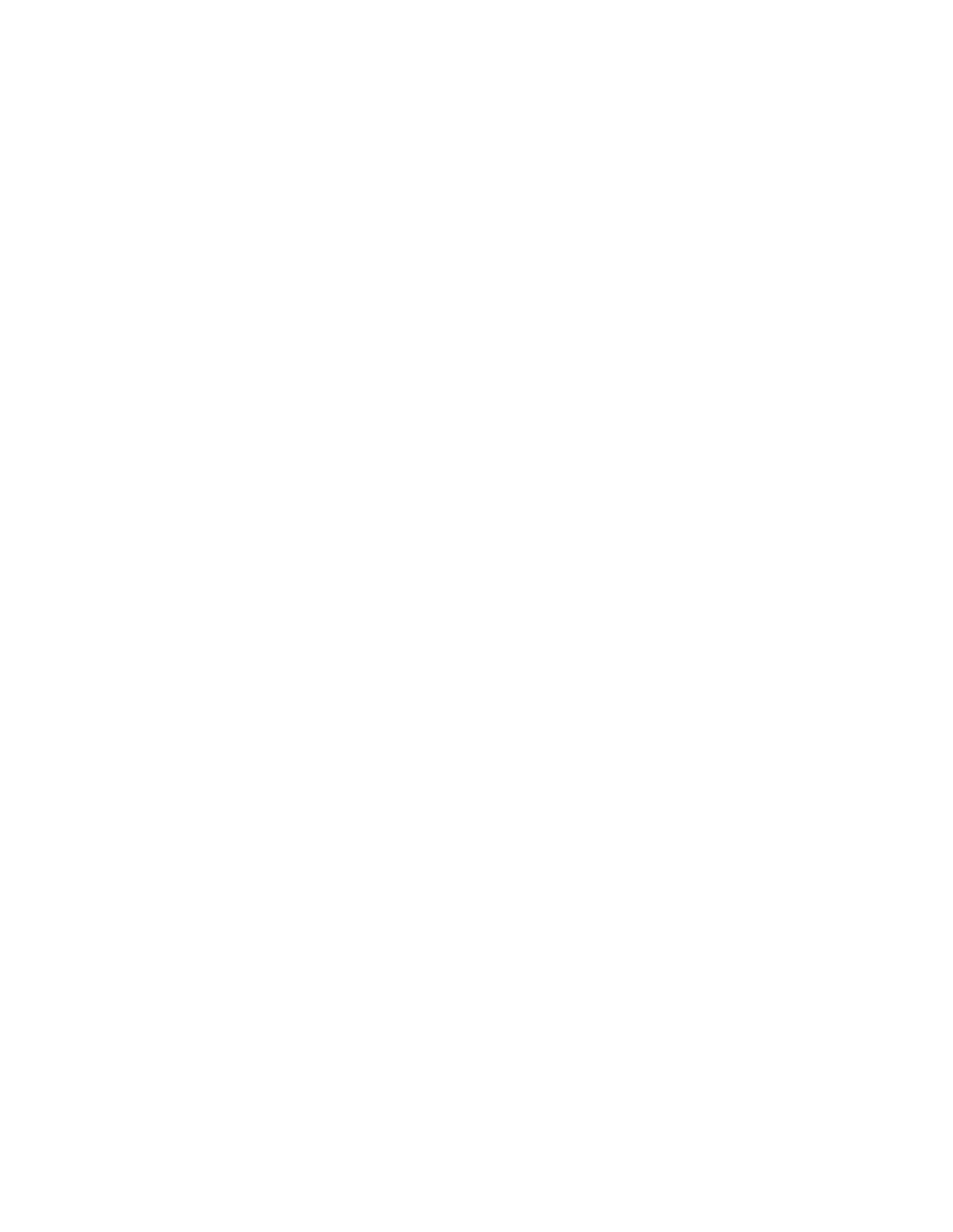| Head                                                                                                                                                                             | <b>Total grant</b> | Actual<br>expenditure                        | Excess +<br>Saving - |
|----------------------------------------------------------------------------------------------------------------------------------------------------------------------------------|--------------------|----------------------------------------------|----------------------|
|                                                                                                                                                                                  |                    | (Rupees in lakh)                             |                      |
| 89-Electrification of villages coming                                                                                                                                            |                    |                                              |                      |
| under Pt. Deen Dayal Upadhyay                                                                                                                                                    |                    |                                              |                      |
| Pathari Dam area-                                                                                                                                                                |                    |                                              |                      |
| 051-Construction-                                                                                                                                                                |                    |                                              |                      |
| 03-Financed by State-                                                                                                                                                            |                    |                                              |                      |
| Ο.                                                                                                                                                                               | 66.00<br>45.90     | 55.95                                        | $+10.05$             |
| R.                                                                                                                                                                               | $-20.10$           |                                              |                      |
| Reasons for reduction in provision by ₹20.10 lakh have not been intimated.                                                                                                       |                    |                                              |                      |
| 90-Construction of residential colony in the                                                                                                                                     |                    |                                              |                      |
| side of Sharda Canal-                                                                                                                                                            |                    |                                              |                      |
| 051-Construction-                                                                                                                                                                |                    |                                              |                      |
| 03-Financed by State-                                                                                                                                                            |                    |                                              |                      |
| 1,50.00<br>O.                                                                                                                                                                    |                    |                                              |                      |
| $-1,50.00$<br>R.                                                                                                                                                                 |                    | $\ddot{\phantom{1}}$<br>$\ddot{\phantom{1}}$ |                      |
| Reasons for reduction in provision by ₹1,50.00 lakh have not been intimated.                                                                                                     |                    |                                              |                      |
| 4702-Capital Outlay on Minor Irrigation-<br>101-Surface Water-<br>03-Lift Irrigation-<br>34,19.86<br>O.                                                                          |                    |                                              |                      |
|                                                                                                                                                                                  | 14,89.28           | 10,04.31                                     | $-4,84.97$           |
| R.<br>$-19,30.58$                                                                                                                                                                |                    |                                              |                      |
| Out of total saving of ₹19,30.58 lakh, surrender of ₹18,44.45 lakh was due to nil requirements<br>and reasons for reduction in provision by ₹86.13 lakh have not been intimated. |                    |                                              |                      |
| 4711-Capital Outlay on Flood Control Projects-<br>01-Flood Control-<br>103-Civil Works-<br>01-Central Plan/Centrally Sponsored Schemes-<br>3,75,00.00<br>O.                      |                    |                                              |                      |
|                                                                                                                                                                                  | 1,61,42.42         | 1,61,82.90                                   | $+40.48$             |
| R.<br>$-2,13,57.58$                                                                                                                                                              |                    |                                              |                      |
| ₹2,13,57.58 lakh was surrendered due to nil requirement and non-receipt of sanction for some<br>projects from Government of India.                                               |                    |                                              |                      |
| 10-Flood proofing schemes-                                                                                                                                                       |                    |                                              |                      |
| O.                                                                                                                                                                               | 50.00              |                                              |                      |
|                                                                                                                                                                                  |                    |                                              |                      |
| R.                                                                                                                                                                               | $-50.00$           |                                              |                      |

`50.00 lakh was surrendered due to nil requirements.

( 385 )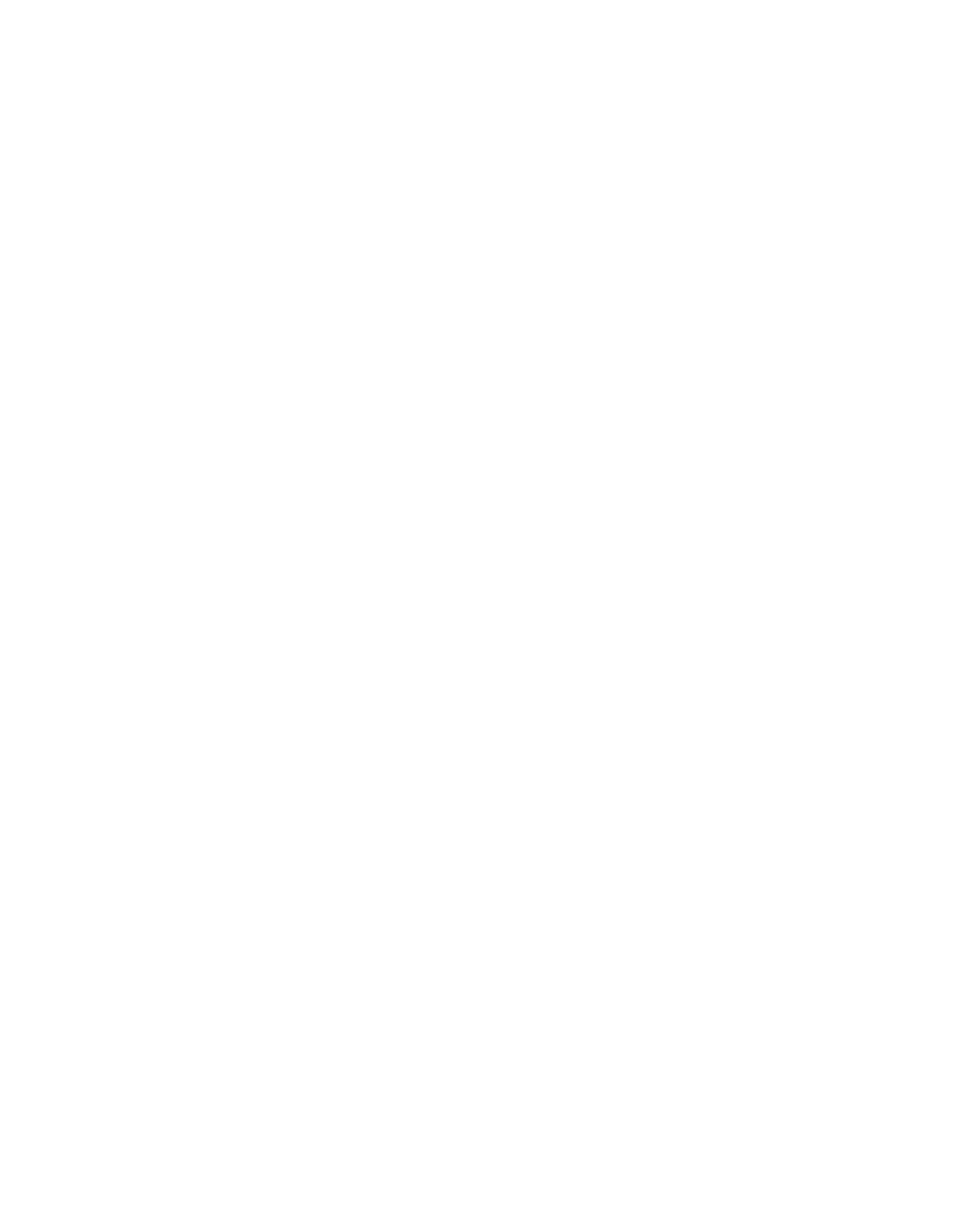| Head                                                |                                                                                                                                                                                  | <b>Total grant</b> | Actual<br>expenditure | $Excess +$<br>Saving - |
|-----------------------------------------------------|----------------------------------------------------------------------------------------------------------------------------------------------------------------------------------|--------------------|-----------------------|------------------------|
|                                                     |                                                                                                                                                                                  |                    | (Rupees in lakh)      |                        |
|                                                     | 11-Anti Erosion schemes of 2007-2008 year-                                                                                                                                       |                    |                       |                        |
| О.                                                  | 10,20.99                                                                                                                                                                         |                    |                       |                        |
|                                                     |                                                                                                                                                                                  | 4,54.34            | 4,32.59               | $-21.75$               |
| R.                                                  | $-5,66.65$                                                                                                                                                                       |                    |                       |                        |
|                                                     | Out of total saving of ₹5,66.65 lakh, surrender of ₹2,25.81 lakh was due to nil requirements<br>and reasons for reduction in provision by ₹3,40.84 lakh have not been intimated. |                    |                       |                        |
|                                                     | 12-Baraj construction in year 2007-2008-                                                                                                                                         |                    |                       |                        |
| O.                                                  | 2,05.68                                                                                                                                                                          |                    |                       |                        |
|                                                     |                                                                                                                                                                                  | 79.90              | 1,77.20               | $+97.30$               |
| R.                                                  | $-1,25.78$                                                                                                                                                                       |                    |                       |                        |
|                                                     | Out of total saving of ₹1,25.78 lakh, surrender of ₹25.78 lakh was due to nil requirements and                                                                                   |                    |                       |                        |
|                                                     | reasons for reduction in provision by ₹1,00.00 lakh have not been intimated.                                                                                                     |                    |                       |                        |
|                                                     | 24-New projects of Border Dam(Financed by NABARD-                                                                                                                                |                    |                       |                        |
| O.                                                  | 50,00.00                                                                                                                                                                         |                    |                       |                        |
| R.                                                  | $-14,48.52$                                                                                                                                                                      | 35,51.48           | 27,86.96              | $-7,64.52$             |
|                                                     | Out of net saving of ₹14,48.52 lakh, reasons for reduction in provision by ₹17,10.60 lakh and                                                                                    |                    |                       |                        |
|                                                     | augmentation of provision by ₹2,62.08 lakh have not been intimated.                                                                                                              |                    |                       |                        |
| 03-Drainage-                                        |                                                                                                                                                                                  |                    |                       |                        |
| 103-Civil Works-                                    |                                                                                                                                                                                  |                    |                       |                        |
|                                                     | 01-Central Plan/Centrally sponsored schemes-                                                                                                                                     |                    |                       |                        |
| O.                                                  | 25,00.00                                                                                                                                                                         |                    |                       |                        |
|                                                     |                                                                                                                                                                                  | 40.00              | 40.00                 |                        |
| R.                                                  | $-24,60.00$                                                                                                                                                                      |                    |                       |                        |
|                                                     | ₹24,60.00 lakh was surrendered due to non-receipt of sanction for some projects from                                                                                             |                    |                       |                        |
| Government of India.                                |                                                                                                                                                                                  |                    |                       |                        |
|                                                     | 07-Drainage Scheme (Financed by NABARD)-                                                                                                                                         |                    |                       |                        |
| Ο.                                                  | 7,00.00                                                                                                                                                                          |                    |                       |                        |
|                                                     |                                                                                                                                                                                  | 47.47              | 47.37                 | $-0.10$                |
| R.                                                  | $-6,52.53$                                                                                                                                                                       |                    |                       |                        |
|                                                     | Out of total saving of ₹6,52.53 lakh, surrender of ₹38.13 lakh was due to nil requirements and                                                                                   |                    |                       |                        |
|                                                     | reasons for reduction in provision by ₹6,14.40 lakh have not been intimated.                                                                                                     |                    |                       |                        |
|                                                     | Reasons for the final excess/saving/non utilisation of entire provision under the above heads                                                                                    |                    |                       |                        |
|                                                     | have not been intimated (June 2010).                                                                                                                                             |                    |                       |                        |
|                                                     |                                                                                                                                                                                  |                    |                       |                        |
| (viii) Excess occurred mainly under:-               |                                                                                                                                                                                  |                    |                       |                        |
|                                                     | 4700-Capital Outlay on Major Irrigation-                                                                                                                                         |                    |                       |                        |
| 04-Tehri Project (Commercial)-<br>051-Construction- |                                                                                                                                                                                  |                    |                       |                        |
|                                                     | 05-Tehri water utilisation scheme Financed by NABARD-                                                                                                                            |                    |                       |                        |
| Ο.                                                  | 5,00.00                                                                                                                                                                          |                    |                       |                        |
|                                                     |                                                                                                                                                                                  | 7,00.00            | 6,90.54               | $-9.46$                |
| R.                                                  | 2,00.00                                                                                                                                                                          |                    |                       |                        |

( 386 )

Reasons for augmentation of provision by  $\bar{\tau}$ 2,00.00 lakh have not been intimated.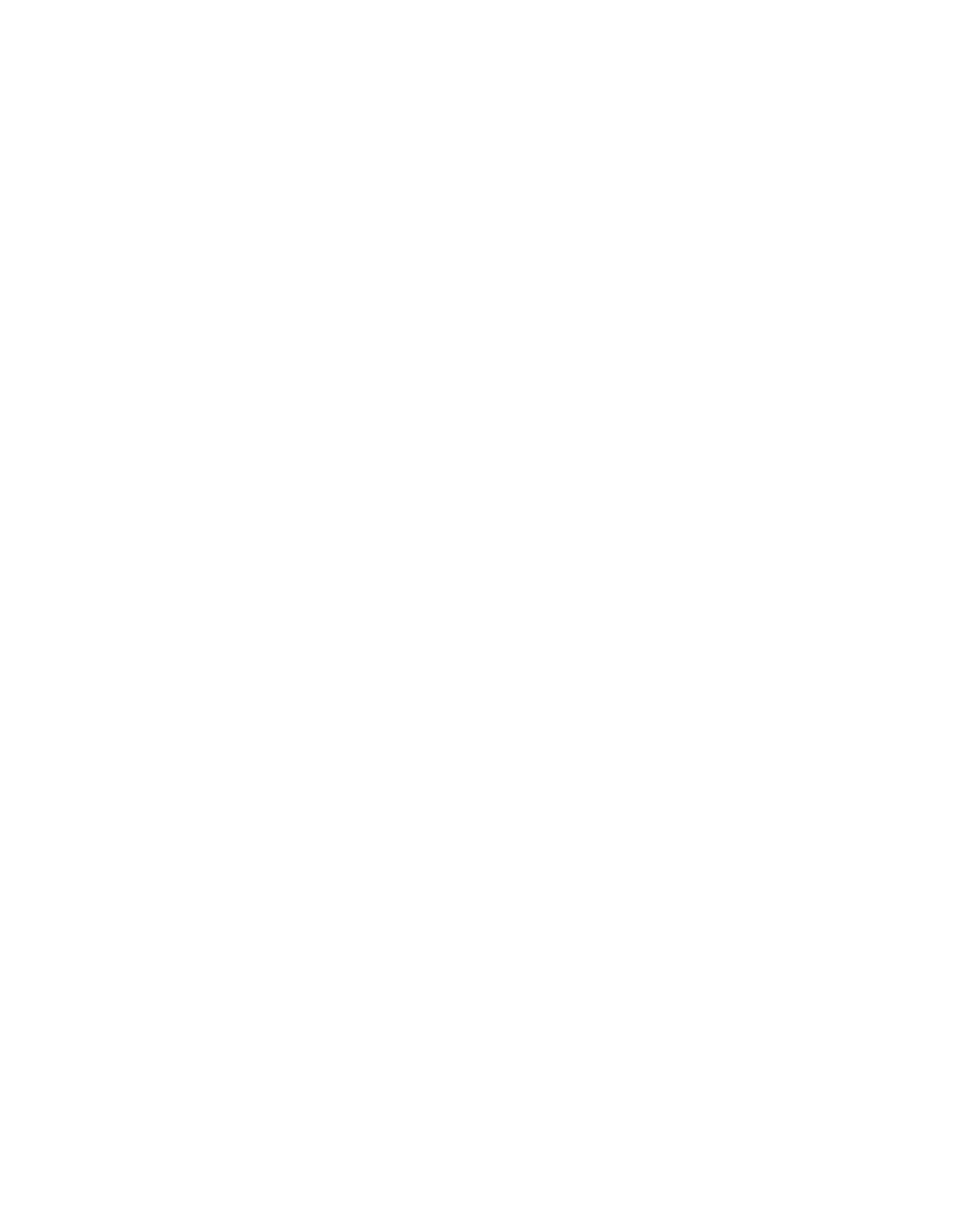| (Rupees in lakh)<br>18-Capacity restoration of Dohari<br>Ghat Pump Canal (Commercial)-<br>051-Construction-<br>05-Financed by NABARD-<br>1,00.00<br>O.<br>1,50.00<br>1,50.00<br>R.<br>50.00<br>Reasons for augmentation of provision by ₹50.00 lakh have not been intimated.<br>45-Lining of Sultanpur branch(Commercial)<br>051-Construction-<br>03-Financed by State<br>30.00<br>35.52<br>53-Concrete lining Project of upper<br>Narayani branch Canal of Gandak<br>Canal system from 0.00 to 4.00 kms-<br>051-Construction-<br>05-Financed by NABARD-<br>2,00.00<br>0.<br>2,56.47<br>$+2,56.47$<br>$-2,00.00$<br>R.<br>Reasons for reduction in provision by ₹2,00.00 lakh have not been intimated.<br>54-Construction of major Irrigation<br>Schemes(Commercial)-<br>051-Construction-<br>03-Financed by State-<br>12,09.01<br>0.<br>20,56.47<br>20,83.44<br>$+26.97$<br>8,47.46<br>R.<br>Out of net augmentation ₹8,47.46 lakh, reasons for augmentation of provision by ₹10,91.92 lakh<br>have not been intimated and ₹2,44.46 lakh was surrendered due to nil requirements.<br>55-Kachnoda dam Prpject-<br>051-Construction-<br>05-Financed by NABARD-<br>10,00.00<br>Ο.<br>40,00.00<br>40,10.82<br>$+10.82$<br>30,00.00<br>R.<br>Reasons for augmentation of provision by ₹30,00.00 lakh have not been intimated.<br>56-Majhgavan Dam subsidiary Project-<br>051-Construction- | Head | <b>Total grant</b> | Actual<br>expenditure | Excess +<br>Saving - |
|----------------------------------------------------------------------------------------------------------------------------------------------------------------------------------------------------------------------------------------------------------------------------------------------------------------------------------------------------------------------------------------------------------------------------------------------------------------------------------------------------------------------------------------------------------------------------------------------------------------------------------------------------------------------------------------------------------------------------------------------------------------------------------------------------------------------------------------------------------------------------------------------------------------------------------------------------------------------------------------------------------------------------------------------------------------------------------------------------------------------------------------------------------------------------------------------------------------------------------------------------------------------------------------------------------------------------------------------------------------------------------------|------|--------------------|-----------------------|----------------------|
|                                                                                                                                                                                                                                                                                                                                                                                                                                                                                                                                                                                                                                                                                                                                                                                                                                                                                                                                                                                                                                                                                                                                                                                                                                                                                                                                                                                        |      |                    |                       |                      |
|                                                                                                                                                                                                                                                                                                                                                                                                                                                                                                                                                                                                                                                                                                                                                                                                                                                                                                                                                                                                                                                                                                                                                                                                                                                                                                                                                                                        |      |                    |                       |                      |
|                                                                                                                                                                                                                                                                                                                                                                                                                                                                                                                                                                                                                                                                                                                                                                                                                                                                                                                                                                                                                                                                                                                                                                                                                                                                                                                                                                                        |      |                    |                       |                      |
|                                                                                                                                                                                                                                                                                                                                                                                                                                                                                                                                                                                                                                                                                                                                                                                                                                                                                                                                                                                                                                                                                                                                                                                                                                                                                                                                                                                        |      |                    |                       |                      |
|                                                                                                                                                                                                                                                                                                                                                                                                                                                                                                                                                                                                                                                                                                                                                                                                                                                                                                                                                                                                                                                                                                                                                                                                                                                                                                                                                                                        |      |                    |                       |                      |
|                                                                                                                                                                                                                                                                                                                                                                                                                                                                                                                                                                                                                                                                                                                                                                                                                                                                                                                                                                                                                                                                                                                                                                                                                                                                                                                                                                                        |      |                    |                       |                      |
|                                                                                                                                                                                                                                                                                                                                                                                                                                                                                                                                                                                                                                                                                                                                                                                                                                                                                                                                                                                                                                                                                                                                                                                                                                                                                                                                                                                        |      |                    |                       |                      |
|                                                                                                                                                                                                                                                                                                                                                                                                                                                                                                                                                                                                                                                                                                                                                                                                                                                                                                                                                                                                                                                                                                                                                                                                                                                                                                                                                                                        |      |                    |                       | $+5.52$              |
|                                                                                                                                                                                                                                                                                                                                                                                                                                                                                                                                                                                                                                                                                                                                                                                                                                                                                                                                                                                                                                                                                                                                                                                                                                                                                                                                                                                        |      |                    |                       |                      |
|                                                                                                                                                                                                                                                                                                                                                                                                                                                                                                                                                                                                                                                                                                                                                                                                                                                                                                                                                                                                                                                                                                                                                                                                                                                                                                                                                                                        |      |                    |                       |                      |
|                                                                                                                                                                                                                                                                                                                                                                                                                                                                                                                                                                                                                                                                                                                                                                                                                                                                                                                                                                                                                                                                                                                                                                                                                                                                                                                                                                                        |      |                    |                       |                      |
|                                                                                                                                                                                                                                                                                                                                                                                                                                                                                                                                                                                                                                                                                                                                                                                                                                                                                                                                                                                                                                                                                                                                                                                                                                                                                                                                                                                        |      |                    |                       |                      |
|                                                                                                                                                                                                                                                                                                                                                                                                                                                                                                                                                                                                                                                                                                                                                                                                                                                                                                                                                                                                                                                                                                                                                                                                                                                                                                                                                                                        |      |                    |                       |                      |
|                                                                                                                                                                                                                                                                                                                                                                                                                                                                                                                                                                                                                                                                                                                                                                                                                                                                                                                                                                                                                                                                                                                                                                                                                                                                                                                                                                                        |      |                    |                       |                      |
|                                                                                                                                                                                                                                                                                                                                                                                                                                                                                                                                                                                                                                                                                                                                                                                                                                                                                                                                                                                                                                                                                                                                                                                                                                                                                                                                                                                        |      |                    |                       |                      |
|                                                                                                                                                                                                                                                                                                                                                                                                                                                                                                                                                                                                                                                                                                                                                                                                                                                                                                                                                                                                                                                                                                                                                                                                                                                                                                                                                                                        |      |                    |                       |                      |
|                                                                                                                                                                                                                                                                                                                                                                                                                                                                                                                                                                                                                                                                                                                                                                                                                                                                                                                                                                                                                                                                                                                                                                                                                                                                                                                                                                                        |      |                    |                       |                      |
|                                                                                                                                                                                                                                                                                                                                                                                                                                                                                                                                                                                                                                                                                                                                                                                                                                                                                                                                                                                                                                                                                                                                                                                                                                                                                                                                                                                        |      |                    |                       |                      |
|                                                                                                                                                                                                                                                                                                                                                                                                                                                                                                                                                                                                                                                                                                                                                                                                                                                                                                                                                                                                                                                                                                                                                                                                                                                                                                                                                                                        |      |                    |                       |                      |
|                                                                                                                                                                                                                                                                                                                                                                                                                                                                                                                                                                                                                                                                                                                                                                                                                                                                                                                                                                                                                                                                                                                                                                                                                                                                                                                                                                                        |      |                    |                       |                      |
|                                                                                                                                                                                                                                                                                                                                                                                                                                                                                                                                                                                                                                                                                                                                                                                                                                                                                                                                                                                                                                                                                                                                                                                                                                                                                                                                                                                        |      |                    |                       |                      |
|                                                                                                                                                                                                                                                                                                                                                                                                                                                                                                                                                                                                                                                                                                                                                                                                                                                                                                                                                                                                                                                                                                                                                                                                                                                                                                                                                                                        |      |                    |                       |                      |
|                                                                                                                                                                                                                                                                                                                                                                                                                                                                                                                                                                                                                                                                                                                                                                                                                                                                                                                                                                                                                                                                                                                                                                                                                                                                                                                                                                                        |      |                    |                       |                      |
|                                                                                                                                                                                                                                                                                                                                                                                                                                                                                                                                                                                                                                                                                                                                                                                                                                                                                                                                                                                                                                                                                                                                                                                                                                                                                                                                                                                        |      |                    |                       |                      |
|                                                                                                                                                                                                                                                                                                                                                                                                                                                                                                                                                                                                                                                                                                                                                                                                                                                                                                                                                                                                                                                                                                                                                                                                                                                                                                                                                                                        |      |                    |                       |                      |
|                                                                                                                                                                                                                                                                                                                                                                                                                                                                                                                                                                                                                                                                                                                                                                                                                                                                                                                                                                                                                                                                                                                                                                                                                                                                                                                                                                                        |      |                    |                       |                      |
|                                                                                                                                                                                                                                                                                                                                                                                                                                                                                                                                                                                                                                                                                                                                                                                                                                                                                                                                                                                                                                                                                                                                                                                                                                                                                                                                                                                        |      |                    |                       |                      |
|                                                                                                                                                                                                                                                                                                                                                                                                                                                                                                                                                                                                                                                                                                                                                                                                                                                                                                                                                                                                                                                                                                                                                                                                                                                                                                                                                                                        |      |                    |                       |                      |
|                                                                                                                                                                                                                                                                                                                                                                                                                                                                                                                                                                                                                                                                                                                                                                                                                                                                                                                                                                                                                                                                                                                                                                                                                                                                                                                                                                                        |      |                    |                       |                      |
|                                                                                                                                                                                                                                                                                                                                                                                                                                                                                                                                                                                                                                                                                                                                                                                                                                                                                                                                                                                                                                                                                                                                                                                                                                                                                                                                                                                        |      |                    |                       |                      |
|                                                                                                                                                                                                                                                                                                                                                                                                                                                                                                                                                                                                                                                                                                                                                                                                                                                                                                                                                                                                                                                                                                                                                                                                                                                                                                                                                                                        |      |                    |                       |                      |
|                                                                                                                                                                                                                                                                                                                                                                                                                                                                                                                                                                                                                                                                                                                                                                                                                                                                                                                                                                                                                                                                                                                                                                                                                                                                                                                                                                                        |      |                    |                       |                      |
|                                                                                                                                                                                                                                                                                                                                                                                                                                                                                                                                                                                                                                                                                                                                                                                                                                                                                                                                                                                                                                                                                                                                                                                                                                                                                                                                                                                        |      |                    |                       |                      |
|                                                                                                                                                                                                                                                                                                                                                                                                                                                                                                                                                                                                                                                                                                                                                                                                                                                                                                                                                                                                                                                                                                                                                                                                                                                                                                                                                                                        |      |                    |                       |                      |
|                                                                                                                                                                                                                                                                                                                                                                                                                                                                                                                                                                                                                                                                                                                                                                                                                                                                                                                                                                                                                                                                                                                                                                                                                                                                                                                                                                                        |      |                    |                       |                      |
|                                                                                                                                                                                                                                                                                                                                                                                                                                                                                                                                                                                                                                                                                                                                                                                                                                                                                                                                                                                                                                                                                                                                                                                                                                                                                                                                                                                        |      |                    |                       |                      |
| 03-Financed by State-<br>14.00<br>O.                                                                                                                                                                                                                                                                                                                                                                                                                                                                                                                                                                                                                                                                                                                                                                                                                                                                                                                                                                                                                                                                                                                                                                                                                                                                                                                                                   |      |                    |                       |                      |
|                                                                                                                                                                                                                                                                                                                                                                                                                                                                                                                                                                                                                                                                                                                                                                                                                                                                                                                                                                                                                                                                                                                                                                                                                                                                                                                                                                                        |      |                    |                       |                      |
| 1,74.50<br>1,74.43<br>R.<br>1,60.50<br>of provision by $F1$ GO EQ lake have not been intimated                                                                                                                                                                                                                                                                                                                                                                                                                                                                                                                                                                                                                                                                                                                                                                                                                                                                                                                                                                                                                                                                                                                                                                                                                                                                                         |      |                    |                       | $-0.07$              |

Reasons for augmentation of provision by  $\bar{\tau}1,60.50$  lakh have not been intimated.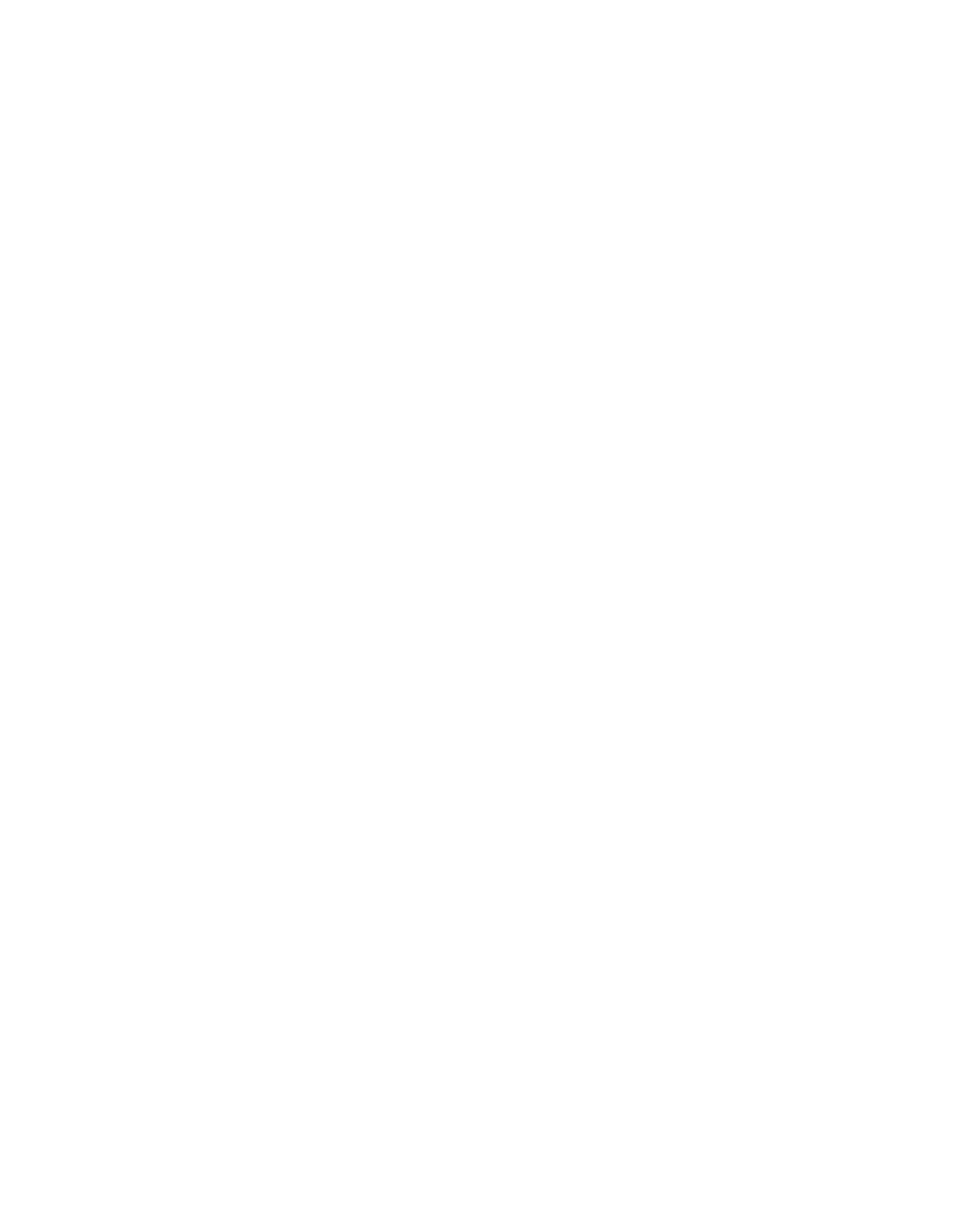| Head                                                                                            |          | <b>Total grant</b> | Actual<br>expenditure | $Excess +$<br>Saving - |
|-------------------------------------------------------------------------------------------------|----------|--------------------|-----------------------|------------------------|
|                                                                                                 |          |                    | (Rupees in lakh)      |                        |
| 57-Bhorat-utari Dam Project-                                                                    |          |                    |                       |                        |
| 051-Construction-                                                                               |          |                    |                       |                        |
| 05-Financed by NABARD-                                                                          |          |                    |                       |                        |
| 0.                                                                                              | 10,00.00 |                    |                       |                        |
|                                                                                                 |          | 11,00.00           | 11,00.07              | $+0.07$                |
| R.                                                                                              | 1,00.00  |                    |                       |                        |
| Reasons for augmentation of provision by $\overline{\tau}1,00.00$ lakh have not been intimated. |          |                    |                       |                        |
| 79-Lining of Chaudhri Charen Singh                                                              |          |                    |                       |                        |
| Jamamia Pump canal(Commercial)-                                                                 |          |                    |                       |                        |
| 051-Construction-                                                                               |          |                    |                       |                        |
| 05-Financed by NABARD-                                                                          |          |                    |                       |                        |
| 0.                                                                                              | 2,00.00  |                    |                       |                        |
|                                                                                                 |          | 3,00.00            | 3,05.79               | $+5.79$                |
| R.                                                                                              | 1,00.00  |                    |                       |                        |
| Reasons for augmentation of provision by $\bar{x}1,00.00$ lakh have not been intimated.         |          |                    |                       |                        |
| 80-General-                                                                                     |          |                    |                       |                        |
| 052-Machiney and Equipment-                                                                     |          |                    |                       |                        |
| 04-Repairs                                                                                      |          | 9.00               | 16.71                 | $+7.71$                |
| 799-Suspense-                                                                                   |          |                    |                       |                        |
| 03-Stock                                                                                        |          |                    | 1,13,18.06            | $+1,13,18.06$          |
| During 2006-07, 2007-08 and 2008-09 also, the expenditure of ₹1,25,48.19 lakh,                  |          |                    |                       |                        |
| ₹1,52,64.20 lakh and ₹1,67,33.33 lakh respectively under this head was without provision.       |          |                    |                       |                        |
| 04-Misc PW Advances                                                                             |          |                    | 85,54.71              | $+85,54.71$            |
| During 2006-07, 2007-08 and 2008-09 also, the expenditure of ₹1,24,96.22 lakh,                  |          |                    |                       |                        |
| ₹1,09,75.70 lakh and ₹1,20,31.83 lakh respectively under this head was without provision.       |          |                    |                       |                        |
| 81-Lower Rohini Bandh project(Commercial)-                                                      |          |                    |                       |                        |
| 051-Construction-                                                                               |          |                    |                       |                        |
| 05-Financed by NABARD-                                                                          |          |                    |                       |                        |
| O.                                                                                              | 5,00.00  |                    |                       |                        |
|                                                                                                 |          | 20,00.00           | 20,00.00              |                        |
| R.                                                                                              | 15,00.00 |                    |                       |                        |
| Reasons for augmentation of provision by ₹15,00.00 lakh have not been intimated.                |          |                    |                       |                        |
| 82-Uthari Bandh project(Commercial)-                                                            |          |                    |                       |                        |
| 051-Construction-                                                                               |          |                    |                       |                        |
| 05-Financed by NABARD-                                                                          |          |                    |                       |                        |
| О.                                                                                              | 10,00.00 |                    |                       |                        |
|                                                                                                 |          | 12,00.00           | 12,16.12              | $+16.12$               |
| R.                                                                                              | 2,00.00  |                    |                       |                        |
| Reasons for augmentation of provision by ₹2,00.00 lakh have not been intimated.                 |          |                    |                       |                        |

( 388 )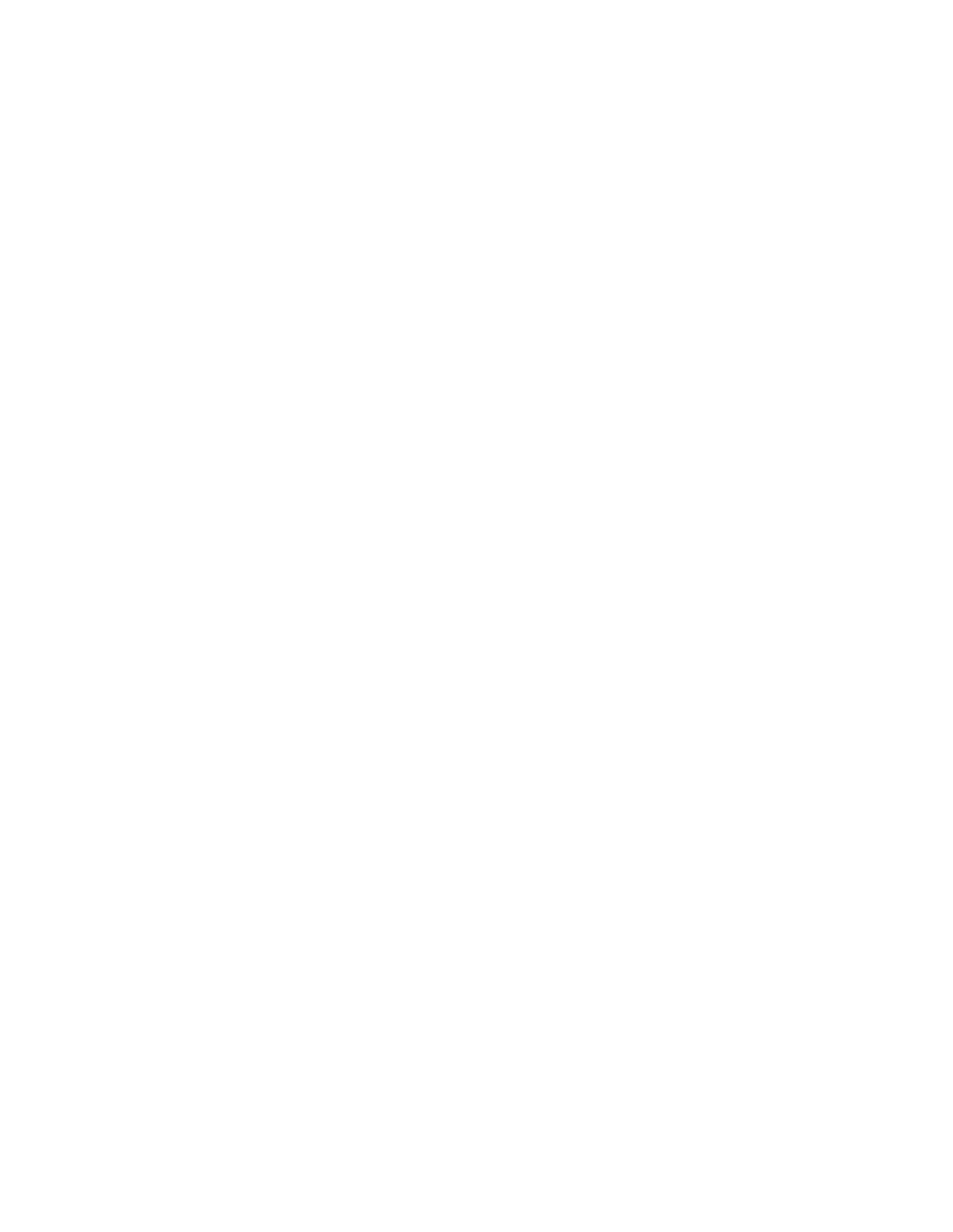| Head                                                                |                                        | <b>Total grant</b> | Actual<br>expenditure                                                                           | Excess +<br>Saving - |
|---------------------------------------------------------------------|----------------------------------------|--------------------|-------------------------------------------------------------------------------------------------|----------------------|
|                                                                     |                                        |                    | (Rupees in lakh)                                                                                |                      |
| 83-Jamrar Dam Project (Commercial)-<br>051-Construction-            |                                        |                    |                                                                                                 |                      |
| 05-Financed by NABARD-<br>0.                                        | 5,00.00                                |                    |                                                                                                 |                      |
|                                                                     |                                        | 10,37.88           | 10,37.86                                                                                        | $-0.02$              |
| R.                                                                  | 5,37.88                                |                    |                                                                                                 |                      |
|                                                                     |                                        |                    | Reasons for augmentation of provision by ₹5,37.88 lakh have not been intimated.                 |                      |
| 84-Streng thening Safety and Beautification<br>branch-              | of right side of Sharda Canal, Lucknow |                    |                                                                                                 |                      |
| 051-Construction-                                                   |                                        |                    |                                                                                                 |                      |
| 03-Financed by State-                                               |                                        |                    |                                                                                                 |                      |
| O <sub>r</sub>                                                      | 5,00.00                                | 1,23,56.20         | 1,23,56.00                                                                                      | $-0.20$              |
| R.                                                                  | 1,18,56.20                             |                    |                                                                                                 |                      |
| 86-RatauliBeer Dam Project(Commercial)-                             |                                        |                    | Reasons for augmentation of provision by $\overline{z}1,18,56.20$ lakh have not been intimated. |                      |
| 051-Construction-                                                   |                                        |                    |                                                                                                 |                      |
| 05-Financed by NABARD-                                              |                                        |                    |                                                                                                 |                      |
| O.                                                                  | 1,00.00                                |                    |                                                                                                 |                      |
|                                                                     |                                        | 3,91.62            | 3,91.61                                                                                         | $-0.01$              |
| R.                                                                  | 2,91.62                                |                    |                                                                                                 |                      |
|                                                                     |                                        |                    | Reasons for augmentation of provision by ₹2,91.62 lakh have not been intimated.                 |                      |
| 87-Kyolari Dam Project(Commercial)-                                 |                                        |                    |                                                                                                 |                      |
| 051-Construction-                                                   |                                        |                    |                                                                                                 |                      |
| 03-Financed by State-                                               |                                        |                    |                                                                                                 |                      |
| 0.                                                                  | 1,00.00                                |                    |                                                                                                 |                      |
| R.                                                                  | $-1,00.00$                             |                    | 1,00.00                                                                                         | $+1,00.00$           |
|                                                                     |                                        |                    | Reasons for reduction in provision by ₹1,00.00 lakh have not been intimated.                    |                      |
|                                                                     |                                        |                    |                                                                                                 |                      |
| 88-Rajghat Canal Construction Project<br>(IInd Phase) (Commercial)- |                                        |                    |                                                                                                 |                      |
| 051-Construction-                                                   |                                        |                    |                                                                                                 |                      |
| 03-Financed by State-                                               |                                        |                    |                                                                                                 |                      |
| Ο.                                                                  | 3,00.00                                |                    |                                                                                                 |                      |
| R.                                                                  | $-3,00.00$                             |                    | 3,00.01                                                                                         | $+3,00.01$           |
|                                                                     |                                        |                    |                                                                                                 |                      |

Reasons for reduction in provision by  $\overline{3}3,00.00$  lakh have not been intimated.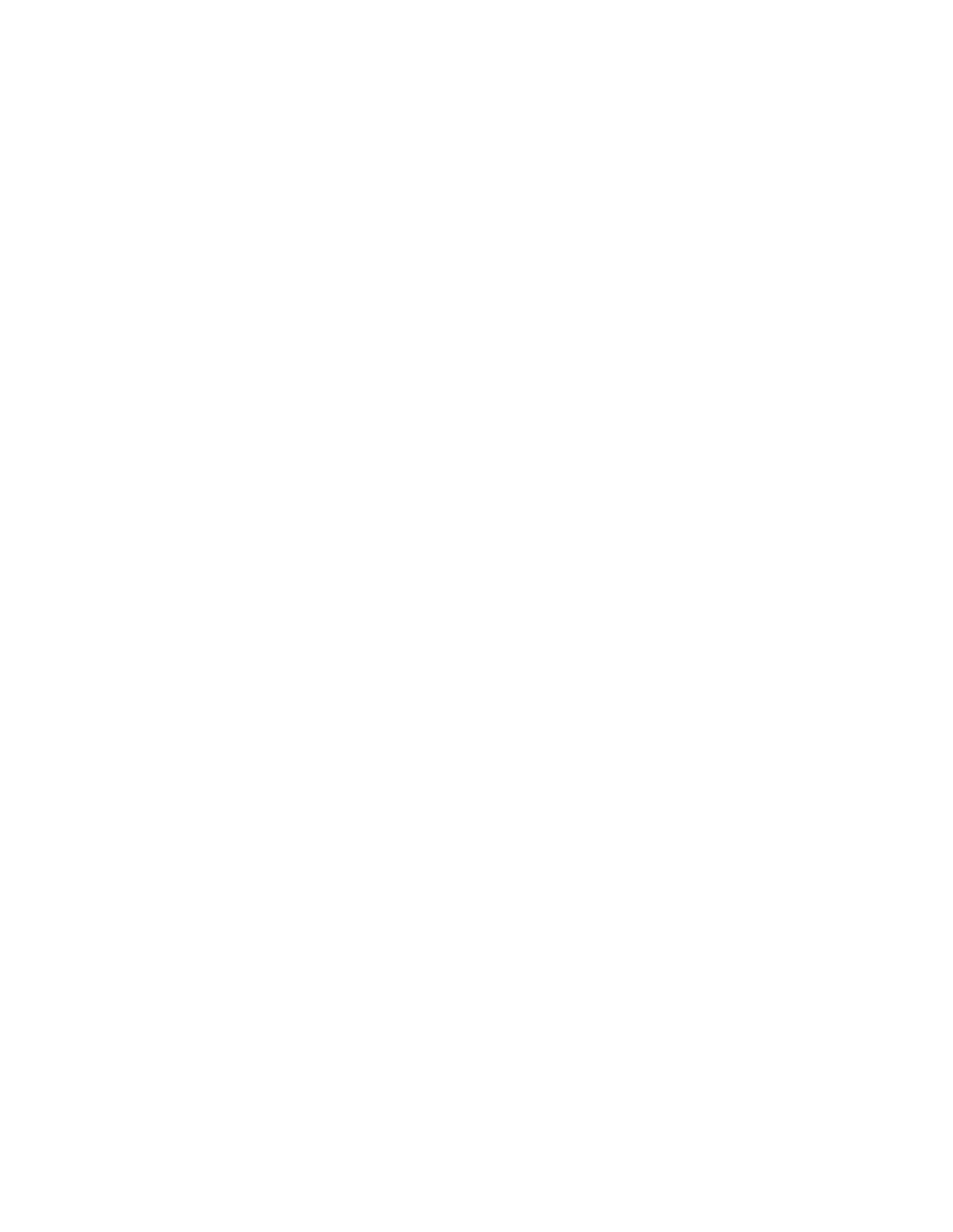| Head                                          |          | <b>Total grant</b> | Actual<br>expenditure                                                                           | Excess +<br>Saving - |
|-----------------------------------------------|----------|--------------------|-------------------------------------------------------------------------------------------------|----------------------|
|                                               |          |                    | (Rupees in lakh)                                                                                |                      |
| 95-Construction work of Sharda Canal          |          |                    |                                                                                                 |                      |
| Lucknow Branch(Commercial)-                   |          |                    |                                                                                                 |                      |
| 051-Construction-                             |          |                    |                                                                                                 |                      |
| 03-Financed by State-                         |          |                    |                                                                                                 |                      |
| O.                                            | 25,00.00 |                    |                                                                                                 |                      |
|                                               |          | 44,55.08           | 44,55.08                                                                                        |                      |
| R.                                            | 19,55.08 |                    |                                                                                                 |                      |
|                                               |          |                    | Reasons for augmentation of provision by ₹19,55.08 lakh have not been intimated.                |                      |
| 4701-Capital Outlay on Medium Irrigation-     |          |                    |                                                                                                 |                      |
| 01-Major Irrigation-Commercial-               |          |                    |                                                                                                 |                      |
| 800-Other expenditure-                        |          |                    |                                                                                                 |                      |
| 35-Saryu canal Project                        |          |                    | 60.89                                                                                           | $+60.89$             |
|                                               |          |                    | Actual expenditure pertain to recompment of Contingancy Fund for the year 1994-95.              |                      |
| 11- Jamiya Pump Canal (Commercial)-           |          |                    |                                                                                                 |                      |
| 800-Other Expenditure-<br>03-Public works-    |          |                    |                                                                                                 |                      |
| R.                                            | 90.00    | 90.00              | 90.00                                                                                           |                      |
|                                               |          |                    | Reasons for augmentation of provision by ₹90.00 lakh have not been intimated.                   |                      |
| 36-Re-establishment of capacity of Ch. Charan |          |                    |                                                                                                 |                      |
| Singh Yamuna Pump Canal(Commercial)-          |          |                    |                                                                                                 |                      |
| 051-Construction-                             |          |                    |                                                                                                 |                      |
| 03-Financed by State-                         |          |                    |                                                                                                 |                      |
| Ο.                                            | 1,00.00  |                    |                                                                                                 |                      |
|                                               |          | 1,20.00            | 1,20.00                                                                                         |                      |
| R.                                            | 20.00    |                    |                                                                                                 |                      |
|                                               |          |                    | Reasons for augmentation of provision by ₹20.00 lakh have not been intimated.                   |                      |
| 37-Renovation Scheme of Chaudhry Charn        |          |                    |                                                                                                 |                      |
| Singh Tada Pump canal-                        |          |                    |                                                                                                 |                      |
| 051-Construction-                             |          |                    |                                                                                                 |                      |
|                                               |          |                    |                                                                                                 |                      |
| 05-Financed by NABARD-                        |          |                    |                                                                                                 |                      |
| О.                                            | 50.00    |                    |                                                                                                 |                      |
|                                               |          | 1,11.13            | 1,11.08                                                                                         | $-0.05$              |
| R.                                            | 61.13    |                    |                                                                                                 |                      |
|                                               |          |                    | Reasons for augmentation of provision by $\text{\texttt{F61.13}}$ lakh have not been intimated. |                      |
| 38-Renovation Project of Gyanpur              |          |                    |                                                                                                 |                      |
| Pump canal-                                   |          |                    |                                                                                                 |                      |
| 051-Construction-                             |          |                    |                                                                                                 |                      |
| 05-Financed by NABARD-                        |          |                    |                                                                                                 |                      |
| О.                                            | 3,93.74  |                    |                                                                                                 |                      |
|                                               |          | 5,94.24            | 5,94.25                                                                                         | $+0.01$              |
| R.                                            | 2,00.50  |                    |                                                                                                 |                      |
|                                               |          |                    | Reasons for augmentation of provision by ₹2,00.50 lakh have not been intimated.                 |                      |

( 390 )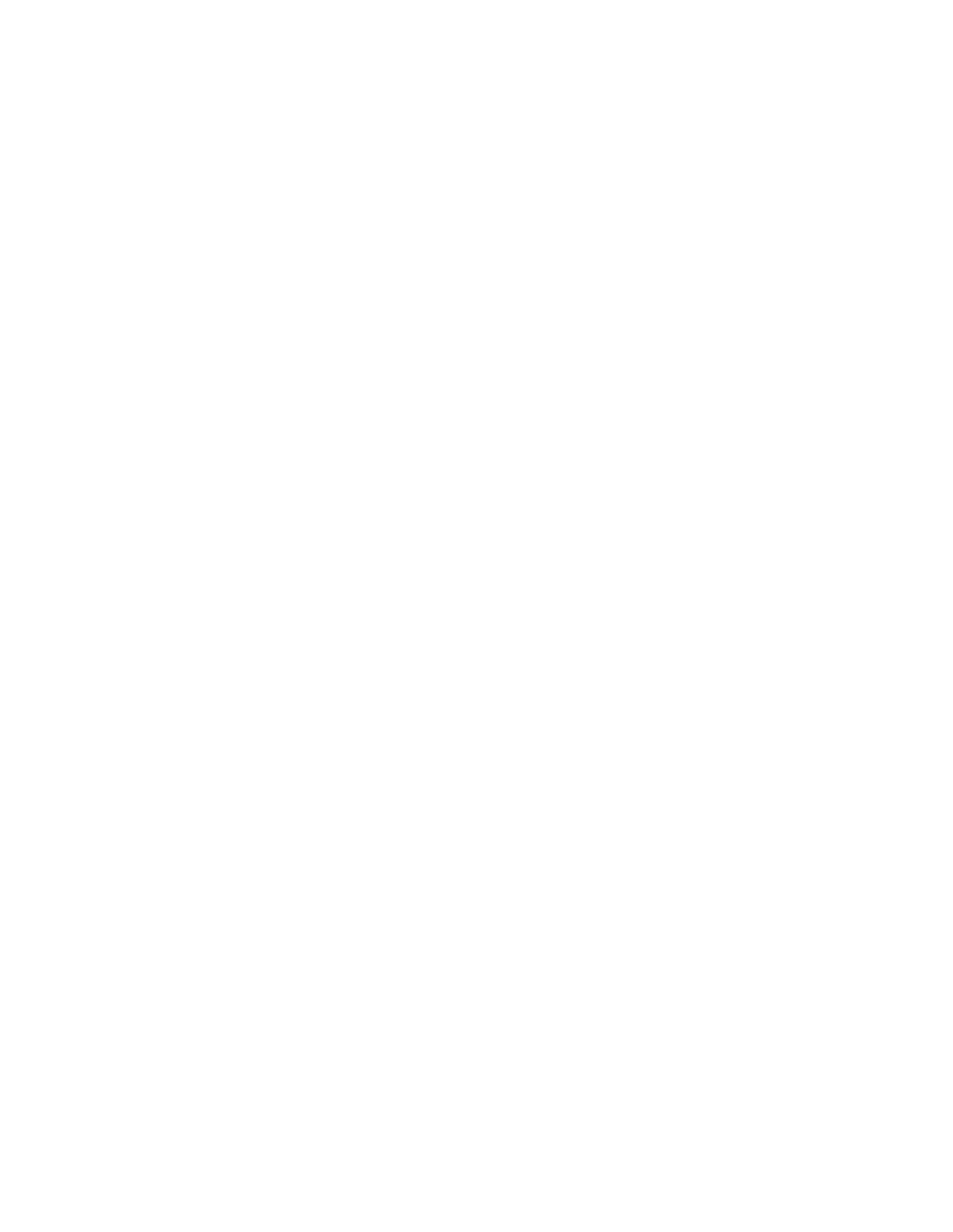|                                                                                             |         | (391)              |                       |                      |
|---------------------------------------------------------------------------------------------|---------|--------------------|-----------------------|----------------------|
| Head                                                                                        |         | <b>Total grant</b> | Actual<br>expenditure | Excess +<br>Saving - |
|                                                                                             |         |                    | (Rupees in lakh)      |                      |
| 40-Construction of medium Irrigation                                                        |         |                    |                       |                      |
| Schemes(Commercial)-                                                                        |         |                    |                       |                      |
| 051-Construction-                                                                           |         |                    |                       |                      |
| 03-Financed by State-                                                                       |         |                    |                       |                      |
| 0.                                                                                          | 4,45.00 |                    |                       |                      |
|                                                                                             |         | 4,58.54            | 4,59.60               | $+1.06$              |
| R.                                                                                          | 13.54   |                    |                       |                      |
| Out of net augmentation ₹13.54 lakh, reasons for augmentation of provision by ₹1,78.11 lakh |         |                    |                       |                      |
| and reduction in provision by ₹1,44.57 lakh have not been intimated. ₹20.00 lakh was        |         |                    |                       |                      |
| surrendered due to nil requirements.                                                        |         |                    |                       |                      |
| 43-Project of re-establishment work                                                         |         |                    |                       |                      |
| of upper Ganga canal-                                                                       |         |                    |                       |                      |
| 051-Construction-                                                                           |         |                    |                       |                      |
| 03-Financed by State-                                                                       |         |                    |                       |                      |
| 0.                                                                                          | 2,00.00 |                    |                       |                      |
|                                                                                             |         | 3,10.92            | 3,10.92               |                      |
| R.                                                                                          | 1,10.92 |                    |                       |                      |
| Reasons for augmentation of provision by ₹1,10.92 lakh have not been intimated.             |         |                    |                       |                      |
|                                                                                             |         |                    |                       |                      |
| 45-Strengthening of side path of canals,                                                    |         |                    |                       |                      |
| bridgesand banks of different canal                                                         |         |                    |                       |                      |
| (Commercial)-                                                                               |         |                    |                       |                      |
| 051-Construction-                                                                           |         |                    |                       |                      |
| 03-Financed by State-                                                                       |         |                    |                       |                      |
| Ο.                                                                                          | 60.00   |                    |                       |                      |
|                                                                                             |         | 1,55.40            | 1,58.00               | $+2.60$              |
| R.                                                                                          | 95.40   |                    |                       |                      |
| Out of net augmentation ₹95.40 lakh, reasons for augmentation of provision by ₹1,24.40 lakh |         |                    |                       |                      |
| have not been intimated and surrender of ₹29.00 lakh was due to nil requirements.           |         |                    |                       |                      |
|                                                                                             |         |                    |                       |                      |
| 65-Construction of Jamdhara Ghat and                                                        |         |                    |                       |                      |
| prevention of erosion work at right                                                         |         |                    |                       |                      |
| bank of Ghaghra river (Saryu) in                                                            |         |                    |                       |                      |
| District Faizabad-                                                                          |         |                    |                       |                      |
| 051-Construction-                                                                           |         |                    |                       |                      |
| 03-Financed by State-                                                                       |         |                    |                       |                      |
| 0.                                                                                          | 1,00.00 |                    |                       |                      |

R. 97.31

1,97.31 5,97.39 +4,00.08

Reasons for augmentation of provision by  $\overline{3}97.31$  lakh have not been intimated.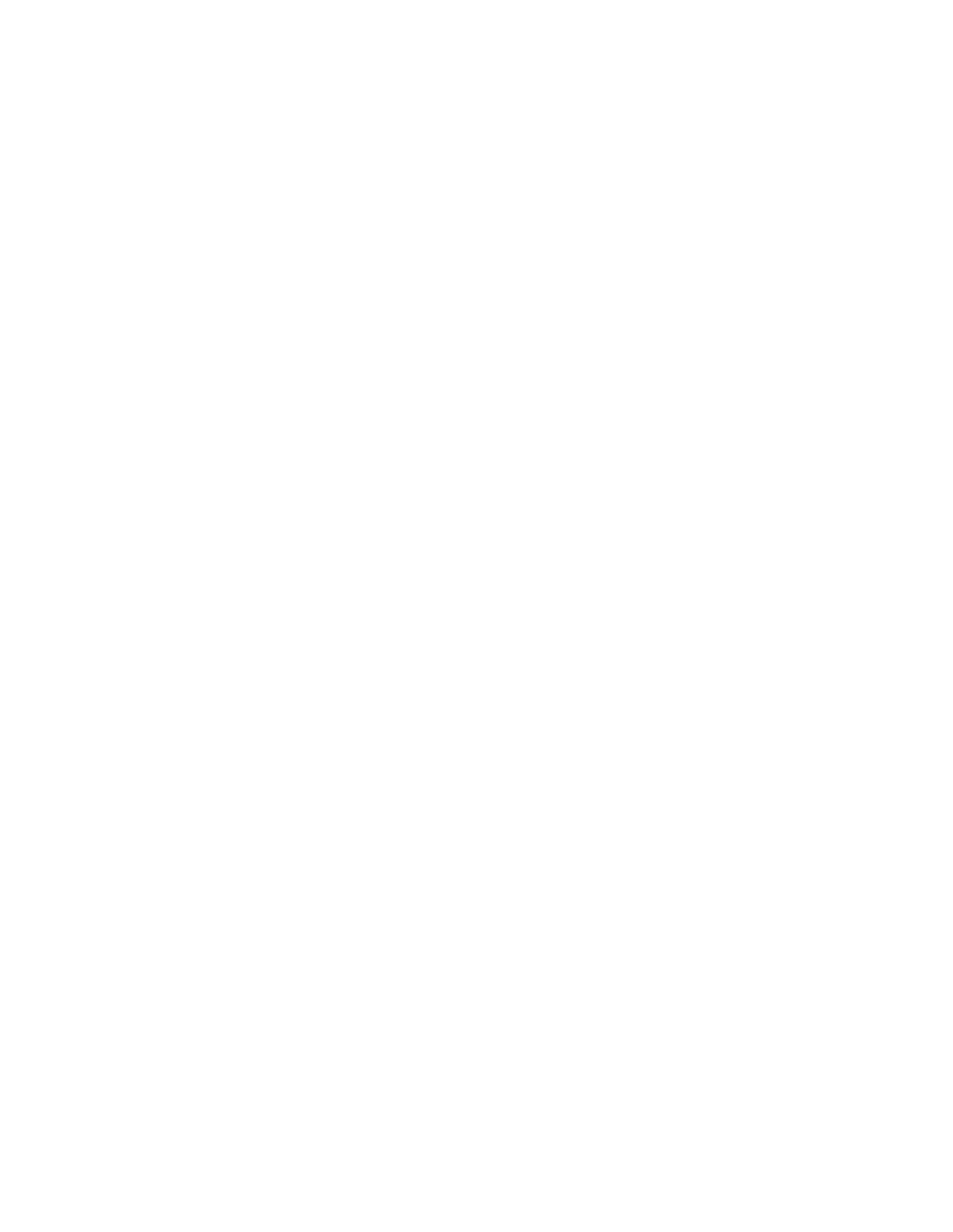|                                                                                                   |          | (392)              |                       |         |                        |
|---------------------------------------------------------------------------------------------------|----------|--------------------|-----------------------|---------|------------------------|
| Head                                                                                              |          | <b>Total grant</b> | Actual<br>expenditure |         | $Excess +$<br>Saving - |
|                                                                                                   |          |                    | (Rupees in lakh)      |         |                        |
| 67-Lump-sum provision for Financed                                                                |          |                    |                       |         |                        |
| by Nabard Schemes (Commercial)-                                                                   |          |                    |                       |         |                        |
| 800-Other Expenditure-                                                                            |          |                    |                       |         |                        |
| 03-Construction works-                                                                            |          |                    |                       |         |                        |
| $R_{\cdot}$                                                                                       | 13,96.20 | 13,96.20           |                       | 9,96.19 | $-4,00.01$             |
| Out of net augmentation ₹13,96.20 lakh, reasons for augmentation of provision by                  |          |                    |                       |         |                        |
| ₹15,00.00 lakh have not been intimated and surrender of ₹1,03.80 lakh was due to less time        |          |                    |                       |         |                        |
| for utilisation of Fund.                                                                          |          |                    |                       |         |                        |
| 70-Kane Canal Division, Revonation of<br>Canals of Banda-                                         |          |                    |                       |         |                        |
| 051-Construction-                                                                                 |          |                    |                       |         |                        |
| 03-Financed by State                                                                              |          | 2,00.00            |                       | 2,02.55 | $+2.55$                |
| 74-Lining and Retailing wall at right bank                                                        |          |                    |                       |         |                        |
| of Lucknow branch(Commercial)-                                                                    |          |                    |                       |         |                        |
| 051-Construction-                                                                                 |          |                    |                       |         |                        |
| 03-Financed by State-                                                                             |          |                    |                       |         |                        |
| Ο.                                                                                                | 1,00.00  |                    |                       |         |                        |
|                                                                                                   |          | 3,50.00            |                       | 3,50.21 | $+0.21$                |
| R.                                                                                                | 2,50.00  |                    |                       |         |                        |
| Out of net augmentation of provision by ₹2,50.00 lakh, ₹4,50.00 lakh was surrendered due to       |          |                    |                       |         |                        |
| less time for utilisation of Fund and reasons for augmentation of provision by ₹7,00.00 lakh have |          |                    |                       |         |                        |
| not been intimated.                                                                               |          |                    |                       |         |                        |
| 80-General-                                                                                       |          |                    |                       |         |                        |
| 003-Training Programme-                                                                           |          |                    |                       |         |                        |
| 03-Construction Works-                                                                            |          |                    |                       |         |                        |
| Ο.                                                                                                | 10.00    |                    |                       |         |                        |
|                                                                                                   |          |                    |                       | 34.85   | $+34.85$               |
| R.                                                                                                | $-10.00$ |                    |                       |         |                        |
| Reasons for reduction in provision by ₹10.00 lakh have not been intimated.                        |          |                    |                       |         |                        |
| 005-Survey and Investigation-                                                                     |          |                    |                       |         |                        |

03-Construction Works-

| O. | 5,00.00 |         |         |            |
|----|---------|---------|---------|------------|
|    |         | 5,62.76 | 7,20.49 | $+1,57.73$ |
| R. | 62.76   |         |         |            |

Reasons for augmentation of provision by  $\bar{c}$ 62.76 lakh have not been intimated. 052-Machinery and Equipment- 05-Vehicle charges 10.00 11.79 +2.79 799-Suspense- 03-Stock- .. 51,03.43 +51,03.43 During 2006-07, 2007-08 and 2008-09 also, the expenditure of ₹21,95.34 lakh, ₹38,45.50 lakh and ₹57,76.30 lakh respectively under this head was without provision. 04-Miscellaneous PW Advance- ... 40,67.60 +40,67.60 During 2006-07, 2007-08 and 2008-09 also, the expenditure of ₹21,97.48 lakh,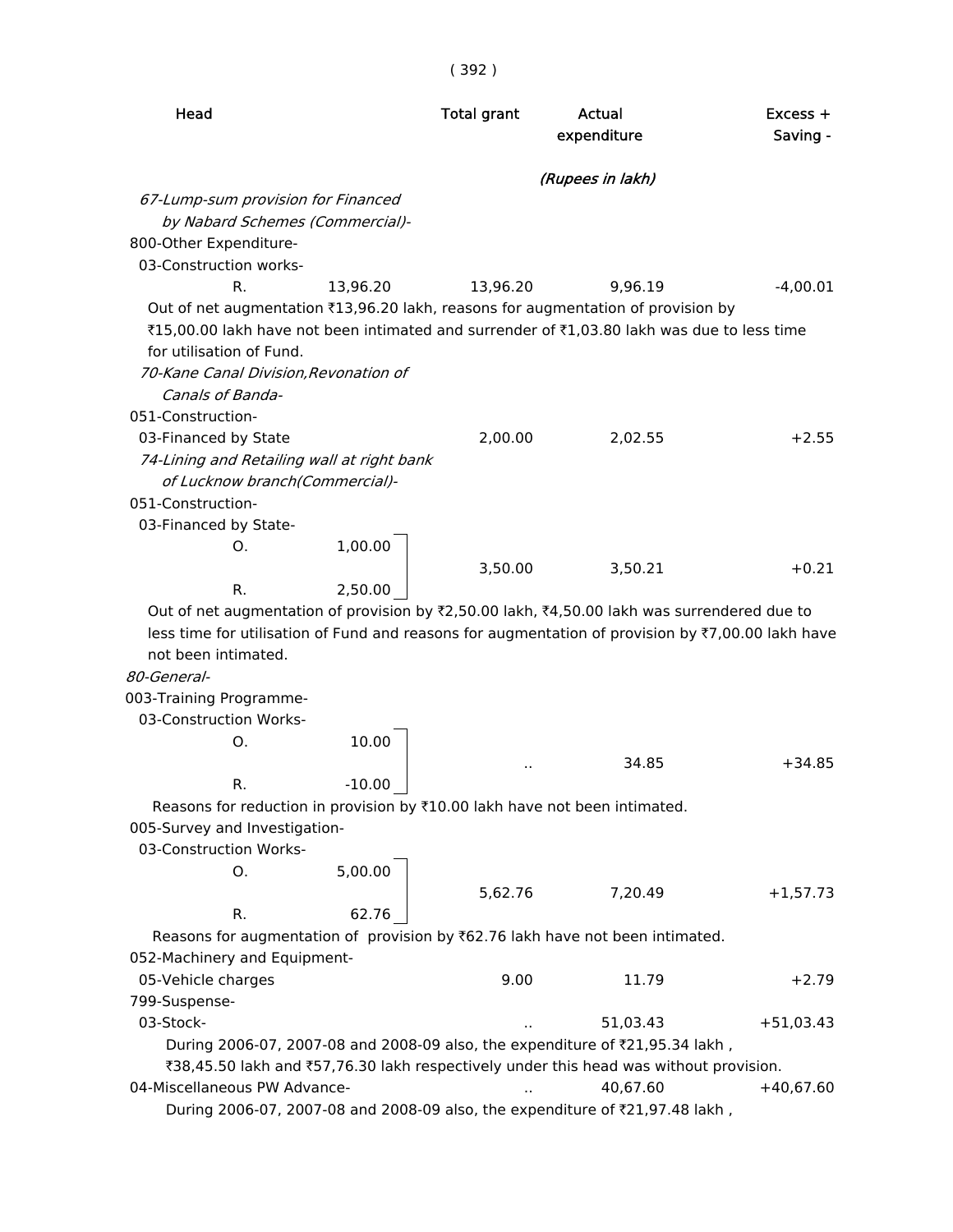₹19,03.35 lakh and ₹29,33.88 lakh respectively under this head was without provision.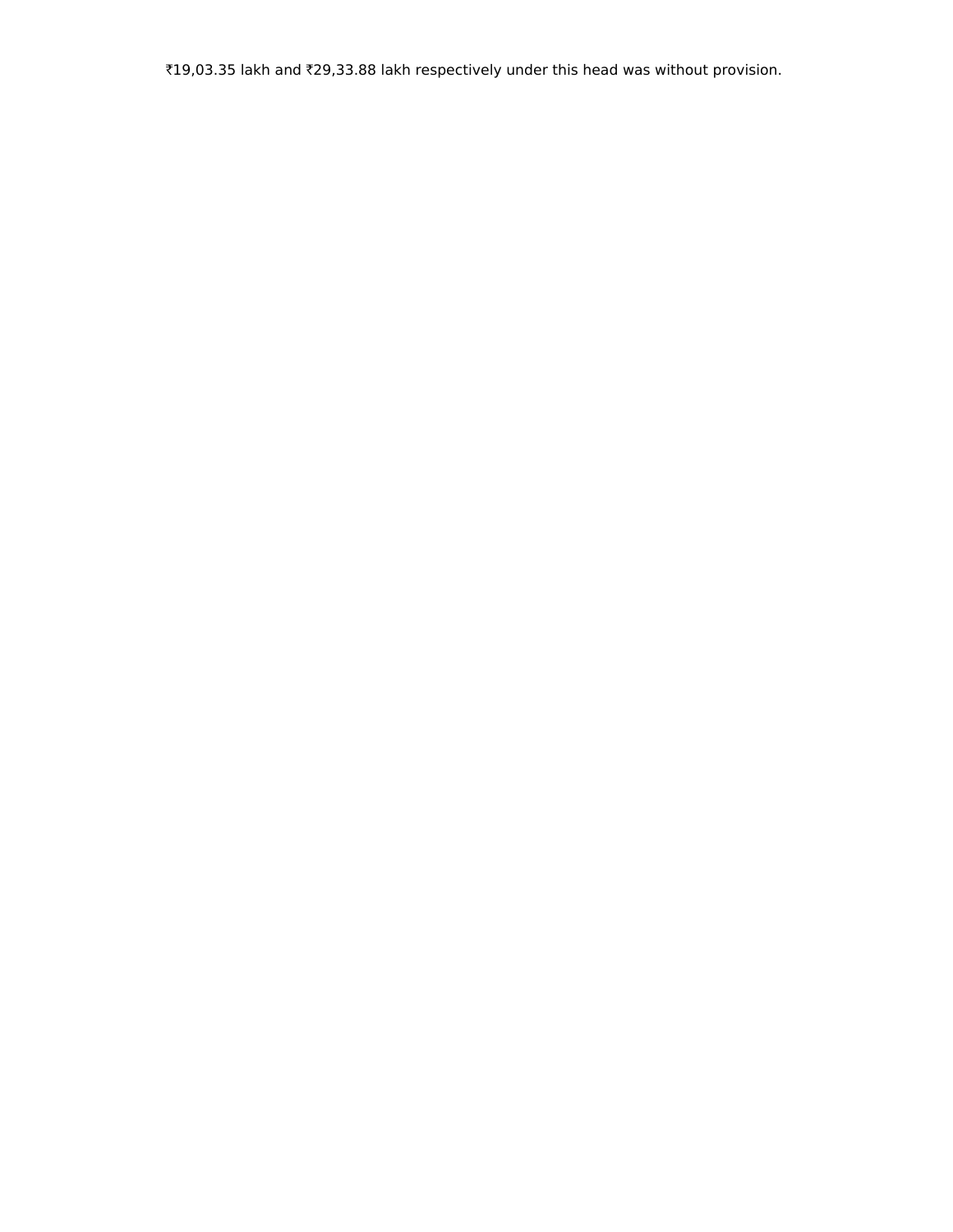| Head                                                                                                                                                                                                                                                                                                                                                                                                                                                              | <b>Total grant</b> | Actual<br>expenditure | Excess +<br>Saving - |
|-------------------------------------------------------------------------------------------------------------------------------------------------------------------------------------------------------------------------------------------------------------------------------------------------------------------------------------------------------------------------------------------------------------------------------------------------------------------|--------------------|-----------------------|----------------------|
|                                                                                                                                                                                                                                                                                                                                                                                                                                                                   |                    | (Rupees in lakh)      |                      |
| 84-Wideing of Kanwad road, from Manglar<br>of Upper Ganga Canal-<br>051-Construction-<br>03-Financed by State-                                                                                                                                                                                                                                                                                                                                                    |                    |                       |                      |
| 3,00.00<br>O.<br>2,00.00<br>R.                                                                                                                                                                                                                                                                                                                                                                                                                                    | 5,00.00            | 5,00.00               |                      |
| Reasons for augmentation of provision by ₹2,00.00 lakh have not been intimated.<br>85-Wideing of road by RCC piping in<br>urban area of Maidh Chhappar<br>Rajwaha in District Saharanpur-<br>051-Construction-<br>03-Financed by State-                                                                                                                                                                                                                           |                    |                       |                      |
| 2,00.00<br>O.<br>R.<br>1,00.00                                                                                                                                                                                                                                                                                                                                                                                                                                    | 3,00.00            | 2,99.94               | $-0.06$              |
| Reasons for augmentation of provision by $\overline{\tau}1,00.00$ lakh have not been intimated.                                                                                                                                                                                                                                                                                                                                                                   |                    |                       |                      |
| 4702-Capital Outlay on Minor Irrigation-<br>101-Surface Water-<br>04-Prasyawatan Schemes-<br>33,50.02<br>Ο.                                                                                                                                                                                                                                                                                                                                                       |                    |                       |                      |
|                                                                                                                                                                                                                                                                                                                                                                                                                                                                   | 35,03.15           | 34,03.80              | $-99.35$             |
| R.<br>1,53.13<br>Out of net augmentation ₹1.53.13 lakh, reasons for augmentation of provision by ₹4,88.56 lakh<br>and reduction in provision by ₹1,64.88 lakh have not been intimated. ₹1,70.55 lakh was<br>surrendered due to nil requirements, non-release of fund and non-receipt of sanction of projects<br>timely.<br>102-Ground Water-<br>03-Tubewell Schemes-<br>2,08,83.68<br>Ο.<br>R.<br>$-5.36$<br>₹ 5.36 lakh was surrendered due to nil requirements. | 2,08,78.32         | 2,12,87.78            | $+4,09.46$           |
| 799-Suspense-                                                                                                                                                                                                                                                                                                                                                                                                                                                     |                    |                       |                      |
| 03-Stock-<br>During 2006-07, 2007-08 and 2008-09 also, the expenditure of ₹1,19,06.79 lakh,<br>₹1,30,59.49 lakh and ₹1,68,90.15 lakh respectively under this head was without provision.                                                                                                                                                                                                                                                                          |                    | 1,88,00.80            | $+1,88,00.80$        |
| 04-Misc PW Advance-<br>During 2006-07, 2007-08 and 2008-09 also, the expenditure of ₹25,90.77 lakh,<br>₹22,98.57 lakh and ₹24,26.04 lakh respectively under this head was without provision.                                                                                                                                                                                                                                                                      |                    | 25,70.98              | $+25,70.98$          |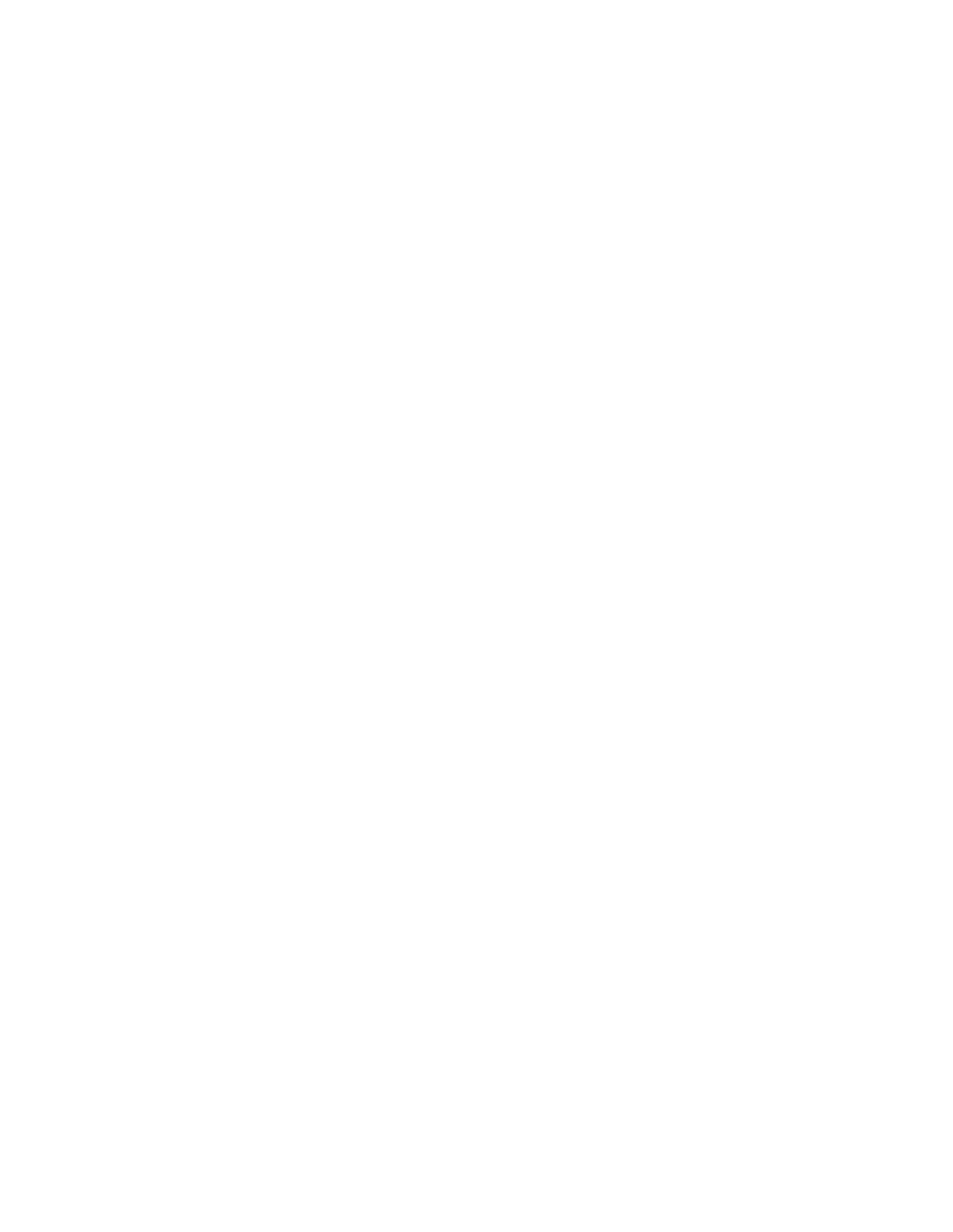( 394 )

| Head<br><b>Total grant</b>                                          |          | Actual<br>expenditure | $Excess +$<br>Saving -                                                                         |            |
|---------------------------------------------------------------------|----------|-----------------------|------------------------------------------------------------------------------------------------|------------|
|                                                                     |          |                       | (Rupees in lakh)                                                                               |            |
| 4711-Capital Outlay on Flood Control Projects-                      |          |                       |                                                                                                |            |
| 01-Flood Control-                                                   |          |                       |                                                                                                |            |
| 052-Machinery and Equipment-                                        |          |                       |                                                                                                |            |
| 03-New Supply-                                                      |          | 1,00.00               | 1,04.70                                                                                        | $+4.70$    |
| 05-Vehicle Charges-                                                 |          | 25.00                 | 29.11                                                                                          | $+4.11$    |
| 103-Civil Works-                                                    |          |                       |                                                                                                |            |
| 03-Border dams-                                                     |          |                       |                                                                                                |            |
| О.                                                                  | 15,00.00 |                       |                                                                                                |            |
|                                                                     |          | 14,93.75              | 15,12.25                                                                                       | $+18.50$   |
| R.                                                                  | $-6.25$  |                       |                                                                                                |            |
|                                                                     |          |                       | Out of net saving of ₹6.25 lakh, reasons for reduction in provision by ₹1,60.00 lakh and       |            |
| augmentation of provision by ₹1,53.75 lakh have not been intimated. |          |                       |                                                                                                |            |
|                                                                     |          |                       |                                                                                                |            |
| 07-Unforeseen emergency Works-<br>O.                                | 3,00.00  |                       |                                                                                                |            |
|                                                                     |          | 4,00.00               | 3,56.73                                                                                        | $-43.27$   |
| R.                                                                  | 1,00.00  |                       |                                                                                                |            |
|                                                                     |          |                       | Reasons for augmentation of provision by ₹1,00.00 lakh have not been intimated.                |            |
| 09-Anti Erosion Schemes-                                            |          |                       |                                                                                                |            |
| Ο.                                                                  | 8,15.30  |                       |                                                                                                |            |
|                                                                     |          | 9,15.30               | 9,15.19                                                                                        | $-0.11$    |
| R.                                                                  | 1,00.00  |                       |                                                                                                |            |
|                                                                     |          |                       | Reasons for augmentation of provision by ₹1,00.00 lakh have not been intimated.                |            |
| 23-Improvement in rivers and erosion preventive                     |          |                       |                                                                                                |            |
| schemes(Financed by Nabard)-                                        |          |                       |                                                                                                |            |
| Ο.                                                                  | 54,00.00 |                       |                                                                                                |            |
|                                                                     |          | 77,25.00              | 80,75.11                                                                                       | $+3,50.11$ |
| R.                                                                  | 23,25.00 |                       |                                                                                                |            |
|                                                                     |          |                       | Reasons for augmentation of provision by ₹23,25.00 lakh have not been intimated.               |            |
| 29-Flood security schemes in state-                                 |          |                       |                                                                                                |            |
| Ο.                                                                  | 8,50.00  |                       |                                                                                                |            |
|                                                                     |          | 9,71.17               | 16,00.85                                                                                       | $+6,29.68$ |
| R.                                                                  | 1,21.17  |                       |                                                                                                |            |
|                                                                     |          |                       | Out of net augmentation of $\bar{\tau}$ 1,21.17 lakh, reasons for augmentation of provision by |            |
|                                                                     |          |                       | ₹1,76.84 lakh and reduction in provision by ₹55.67 lakh have not been intimated.               |            |
| 03-Drainage-                                                        |          |                       |                                                                                                |            |
| 103-Civil Works-                                                    |          |                       |                                                                                                |            |
| 03-Drainage Schemes (State Sector)-                                 |          |                       |                                                                                                |            |
| Ο.                                                                  | 1,00.00  |                       |                                                                                                |            |
|                                                                     |          | 1,60.00               | 1,60.00                                                                                        |            |
| R.                                                                  | 60.00    |                       |                                                                                                |            |
|                                                                     |          |                       |                                                                                                |            |

Out of net augmentation ₹60.00 lakh, reasons for augmentation of provision by ₹85.00 lakh have not been intimated and surrender of ₹25.00 lakh was due to nil requirements.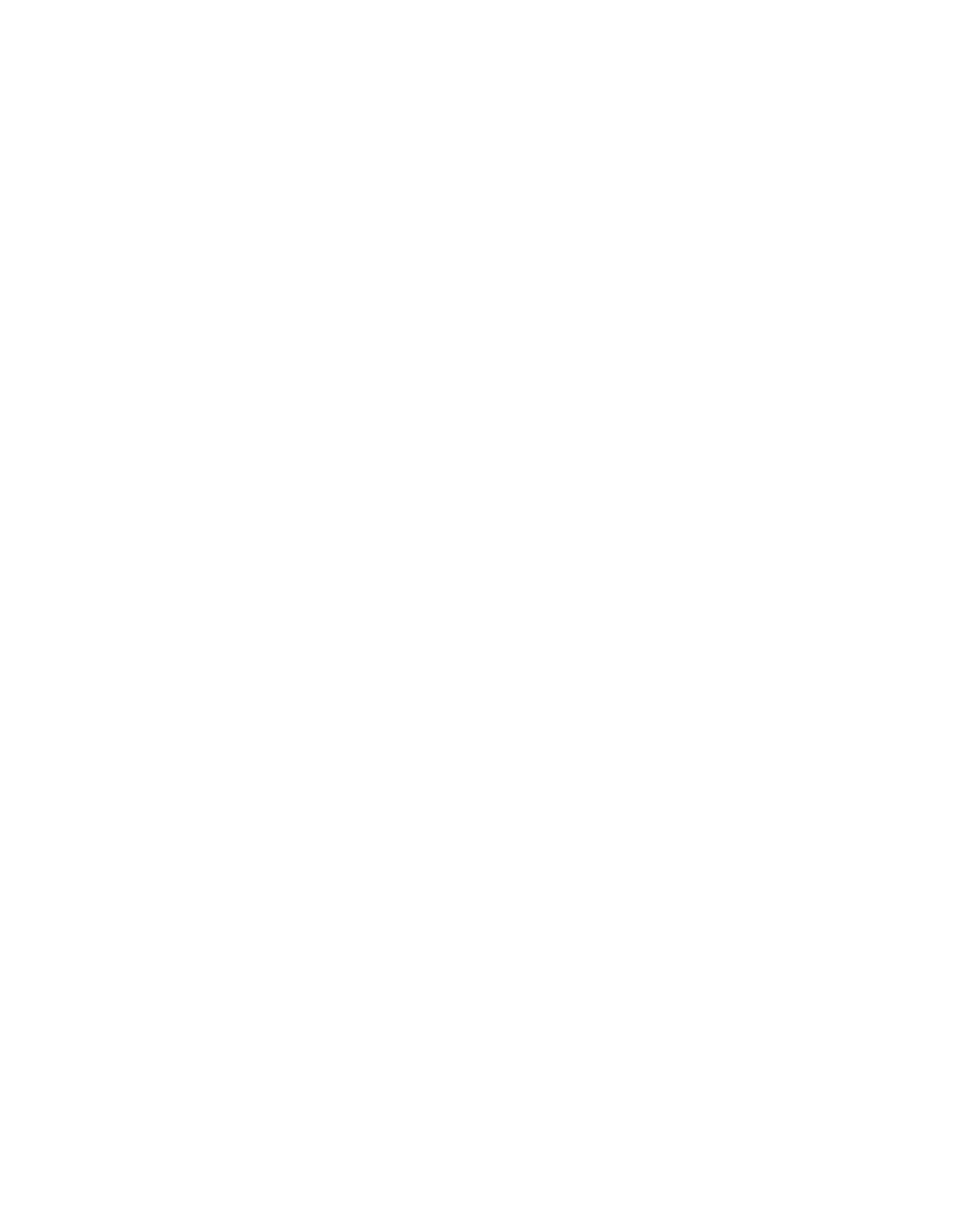| Head         |    |                                    | <b>Total grant</b> | Actual<br>expenditure | $Excess +$<br>Saving - |
|--------------|----|------------------------------------|--------------------|-----------------------|------------------------|
|              |    |                                    |                    | (Rupees in lakh)      |                        |
|              |    | 11-Improvement in surface drainage |                    |                       |                        |
| arrangement- |    |                                    |                    |                       |                        |
|              | O. | 5,00.00                            |                    |                       |                        |
|              |    |                                    | 6,28.18            | 6,26.80               | $-1.38$                |
|              | R. | 1,28.18                            |                    |                       |                        |

Out of net augmentation of  $\bar{\tau}1,28.18$  lakh, reasons for augmentation of provision by ₹1,81.33 lakh and reduction in provision by ₹53.15 lakh have not been intimated.

| 799-Suspense-                                                                           |               |            |               |
|-----------------------------------------------------------------------------------------|---------------|------------|---------------|
| 03-Stock-                                                                               | $\sim$ $\sim$ | 1.11.47.06 | $+1,11,47.06$ |
| During 2006-07, 2007-08 and 2008-09 also, the expenditure of ₹52,80.94 lakh,            |               |            |               |
| ₹51,89.07 lakh and ₹1,27,46.95 lakh respectively under this head was without provision. |               |            |               |
| 04-Misc PW Advance-                                                                     | $\ddotsc$     | 2.83.25    | 2,83.25       |
| During 2006-07, 2007-08 and 2008-09 also, the expenditure of ₹11,25.11 lakh,            |               |            |               |
| ₹7,83.93 lakh and ₹5,14.99 lakh respectively under this head was without provision.     |               |            |               |

 Reasons for the final excess/saving/expenditure without provision under the above heads have not been intimated (June 2010).

#### Charged-

(ix) Out of the final saving of  $\overline{3,27.10}$  lakh, no amount could be anticipated for surrender.

(x) Saving occurred under :-

| Head                                         | Total<br>appropriation | Actual<br>expenditure | $Excess +$<br>Saving - |
|----------------------------------------------|------------------------|-----------------------|------------------------|
|                                              |                        | (Rupees in lakh)      |                        |
| 4700-Capital Outlay on Major Irrigation-     |                        |                       |                        |
| 13-Provision for payment of decretal amounts |                        |                       |                        |
| due under contracts of various canals/dam    |                        |                       |                        |
| projects of Irrigation Department-           |                        |                       |                        |
| 051-Construction-                            |                        |                       |                        |
| 03-Construction Works                        | <i>10.00.00</i>        | 6.72.90               | -3.27.10               |

Reasons for the final saving under the above head have not been intimated (June 2010).

(xi) The expenditure includes  $\bar{\tau}$  6,18.46 crores booked under suspense. The nature of the suspense transactions and their accounting have been explained in Revenue Section of the grant.

 An analysis of the transactions during 2009-2010 together with opening and closing balances is given in Appendix-V.

#### ( 395 )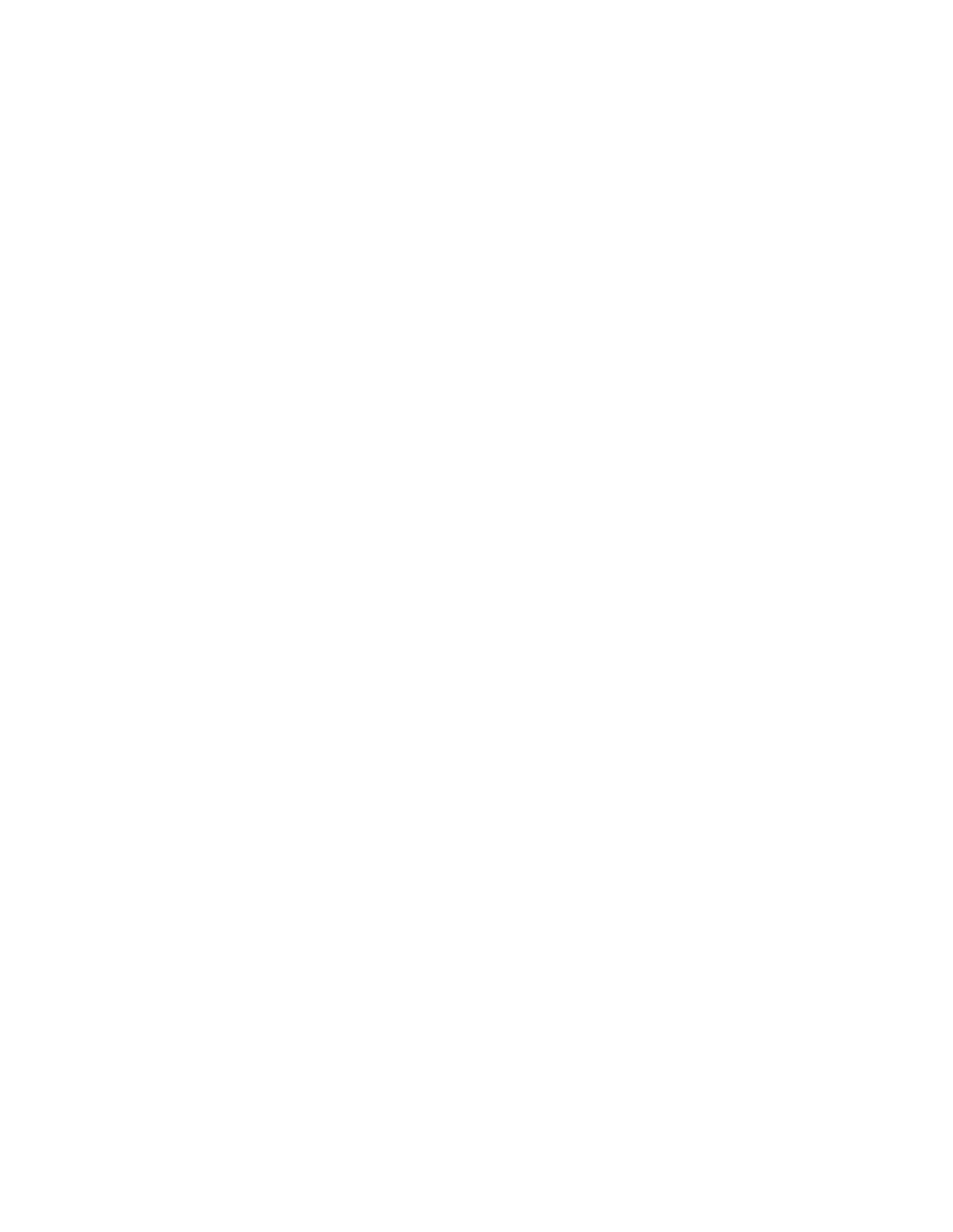(396)

### APPENDIX - I

(Reference: Summary of Appropriation Accounts on page 17 )

 Expenditure met out of advances from the Contingency Fund sanctioned during 2009-10 but not recouped to the Fund till the close of the year.

| SI.<br>No. | <b>Number and Name</b><br>of grant | <b>Major Head</b><br>of Account | <b>Expenditure from</b><br>the advance | Date of Sanction<br>of advance |
|------------|------------------------------------|---------------------------------|----------------------------------------|--------------------------------|
|            |                                    |                                 | (Rupees in thousand)                   |                                |
|            |                                    |                                 |                                        |                                |
|            |                                    |                                 |                                        |                                |
|            |                                    |                                 |                                        |                                |
|            |                                    |                                 |                                        |                                |
|            |                                    | <b>Total</b>                    | Nil<br>∗                               |                                |
|            |                                    |                                 |                                        |                                |

\* NOTE :- There is no outstanding advance from the contigency fund sanctioned during 2009-10 but remained unrecouped to the fund till the close of the year.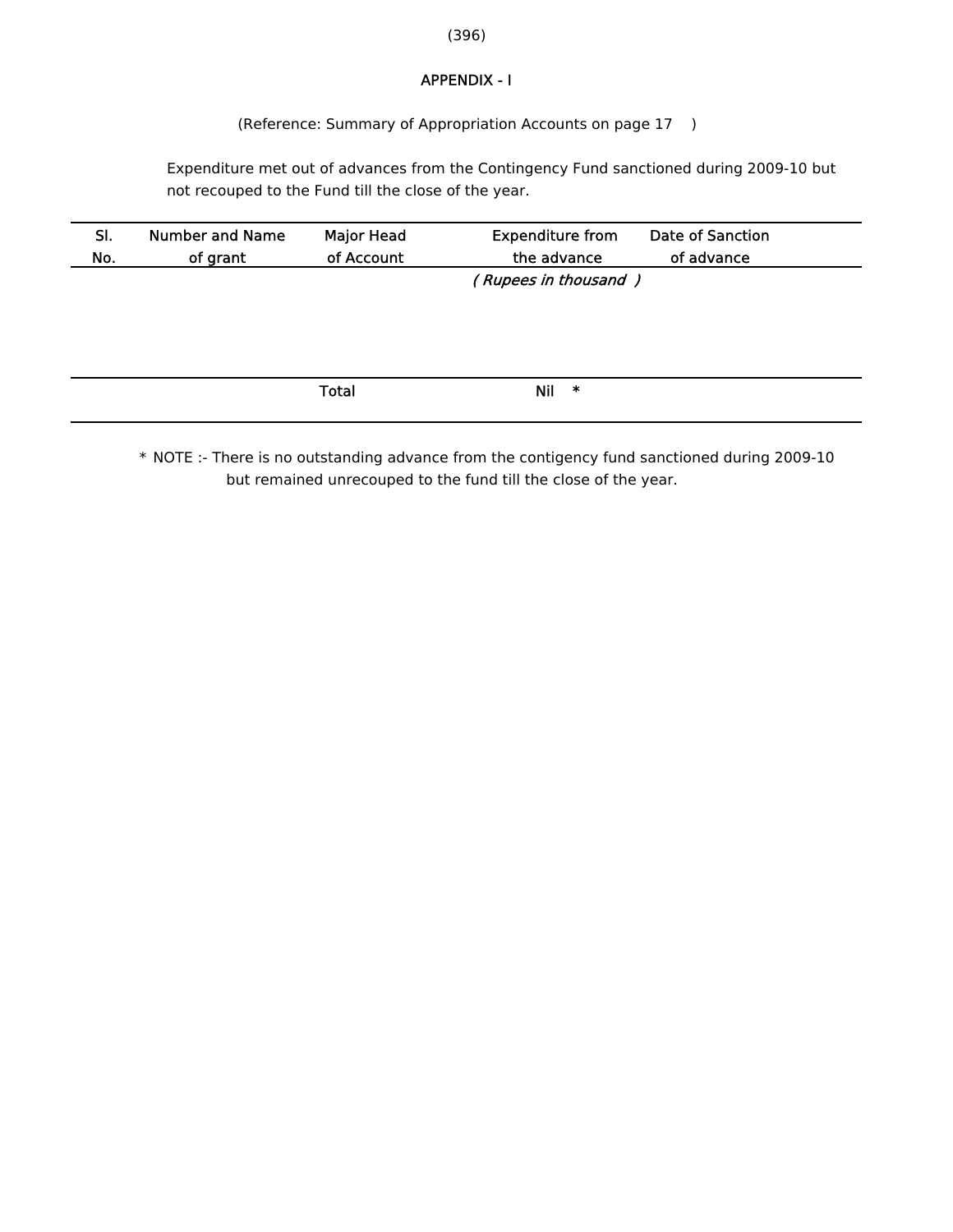| ۰,<br>× |  |
|---------|--|

## APPENDIX - II

( Reference : Table at Page- 17 )

Statement showing Grantwise details of estimates and actuals in respect of recoveries adjusted in the accounts in reduction of expenditure.

| <b>Serial</b><br><b>Number</b> | Number and name of grant<br>or appropriation                                                                                 | <b>Budget</b><br><b>Estimates</b> | <b>Actuals</b>       | <b>Actuals compared</b><br>with Budget<br><b>Estimates</b><br>More+ |
|--------------------------------|------------------------------------------------------------------------------------------------------------------------------|-----------------------------------|----------------------|---------------------------------------------------------------------|
|                                |                                                                                                                              |                                   |                      | Less -                                                              |
| (1)                            | (2)                                                                                                                          | (3)                               | (4)                  | (5)                                                                 |
|                                |                                                                                                                              |                                   | (Rupees in thousand) |                                                                     |
| 1.                             | 2- Housing Department<br>Capital-<br>Voted                                                                                   |                                   | 13,07                | $+13,07$                                                            |
| 2.                             | 3- Industries Department (Small<br>Industry and Export Promotion)<br>Capital-                                                |                                   |                      |                                                                     |
| 3.                             | Voted<br>4- Industries Department (Mines<br>and Minerals)<br>Capital-                                                        | Ω,                                | 2,37,73              | $+2,37,73$                                                          |
| 4.                             | Voted<br>9- Power Department<br>Capital-                                                                                     | 8,00,00                           |                      | $-8,00,00$                                                          |
| 5.                             | Voted<br>10- Agriculture and Other Allied<br>Departments (Horticultural<br>and Sericulture Development)<br>Capital-<br>Voted | 2,30,00,00<br>2,00,00             | 2,30,00,00<br>. .    | $-2,00,00$                                                          |
| 6.                             | 11- Agriculture and Other Allied<br>Departments (Agriculture)<br>Capital-                                                    |                                   |                      |                                                                     |
| 7.                             | Voted<br>13- Agriculture and Other Allied<br>Departments (Rural Development)<br>Revenue-                                     | 64,06,20                          | 2,19,90,14           | $+1,55,83,94$                                                       |
|                                | Voted                                                                                                                        |                                   | 2,64,35              | $+2,64,35$                                                          |
|                                | Capital-<br>Voted                                                                                                            |                                   | 16,14,55             | $+16, 14, 55$                                                       |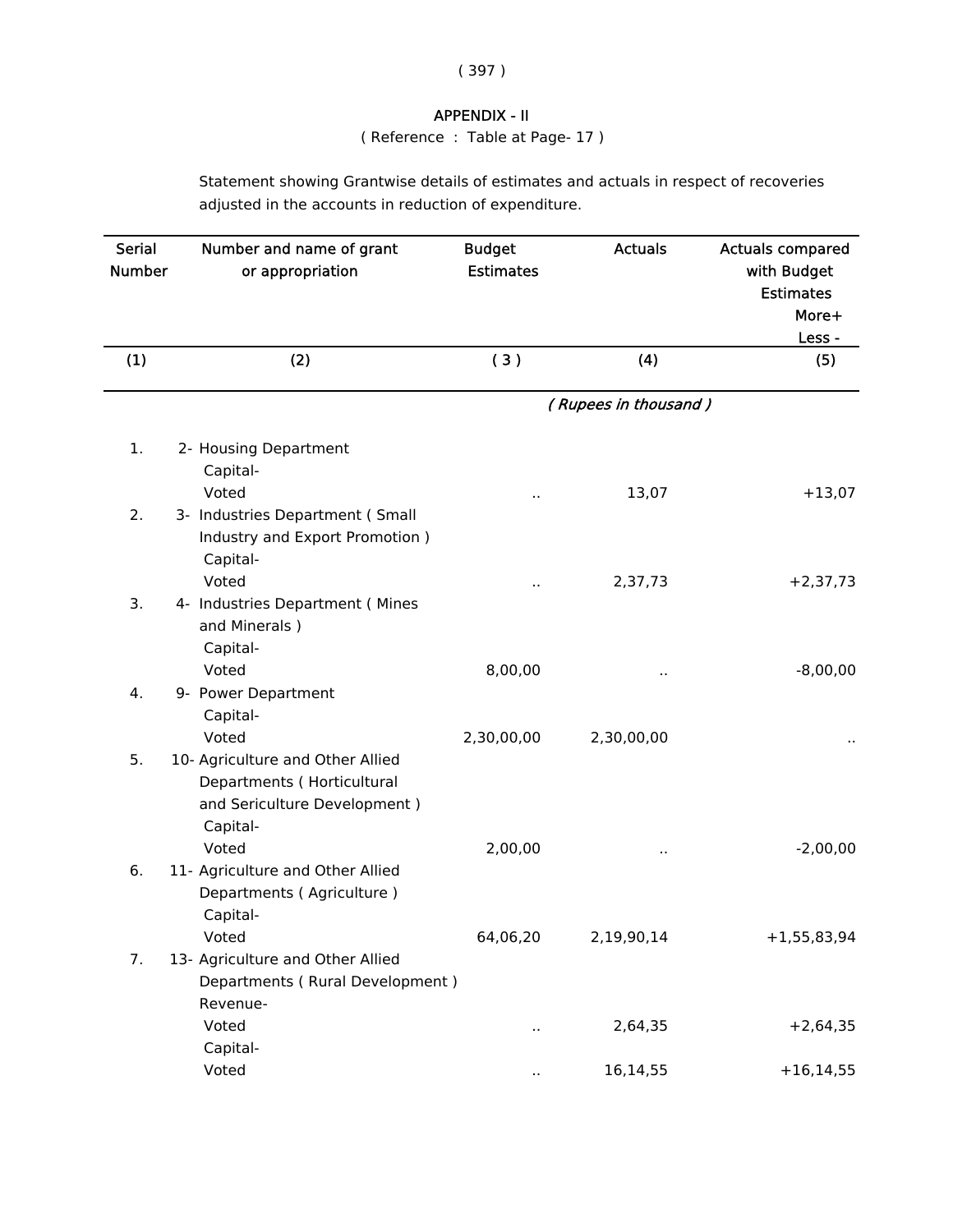| ×<br>۰<br>× |
|-------------|
|-------------|

| <b>Serial</b><br><b>Number</b> | Number and name of grant<br>or appropriation                                             | <b>Budget</b><br><b>Estimates</b> | <b>Actuals</b>       | <b>Actuals compared</b><br>with Budget<br><b>Estimates</b><br>More+ |
|--------------------------------|------------------------------------------------------------------------------------------|-----------------------------------|----------------------|---------------------------------------------------------------------|
| (1)                            | (2)                                                                                      | (3)                               | (4)                  | Less -<br>(5)                                                       |
|                                |                                                                                          |                                   | (Rupees in thousand) |                                                                     |
|                                |                                                                                          |                                   |                      |                                                                     |
| 8.                             | 16- Agriculture and Other allied<br>Departments (Dairy Development)<br>Capital-<br>Voted |                                   |                      |                                                                     |
| 9.                             | 18- Agriculture and Other Allied<br>Departments (Co-operative)<br>Capital-               |                                   | 1,00,00              | $+1,00,00$                                                          |
| 10.                            | Voted<br>21- Food and Civil Supplies<br>Department<br>Capital-                           |                                   | 5,25,94              | $+5,25,94$                                                          |
|                                | Voted<br>Charged                                                                         | 68,44,76,81<br>4,00,00,00         | 74,09,84,36<br>5     | $+5,65,07,55$<br>$-3,99,99,95$                                      |
| 11.                            | 22- Sport Development<br>Capital-<br>Voted                                               | ٠.                                | 3,60                 | $+3,60$                                                             |
| 12.                            | 24- Cane Development<br>Department (Sugar Industry)<br>Revenue-                          |                                   |                      |                                                                     |
| 13.                            | Voted<br>25- Home Department (Jails)<br>Revenue-                                         | 30,00,00                          |                      | $-30,00,00$                                                         |
| 14.                            | Voted<br>26- Home Department (Police)<br>Capital-                                        | 8,00                              | $\sim$               | $-8,00$                                                             |
| 15.                            | Voted<br>37- Urban Development Department                                                |                                   | 15,44                | $+15,44$                                                            |
| 16.                            | Capital-<br>Voted<br>38- Civil Aviation Department                                       | 2,34,00,00                        | 2,17,20,38           | $-16,79,62$                                                         |
|                                | Capital-<br>Voted                                                                        | н.                                | 15,58,46             | $+15,58,46$                                                         |
| 17.                            | 39- Language Department<br>Revenue-<br>Voted                                             | 40,00                             |                      | $-40,00$                                                            |
| 18.                            | 40- Planning Department<br>Capital-                                                      |                                   | $\sim$               |                                                                     |
|                                | Voted                                                                                    | $\ddot{\phantom{0}}$              | 94,66,83             | $+94,66,83$                                                         |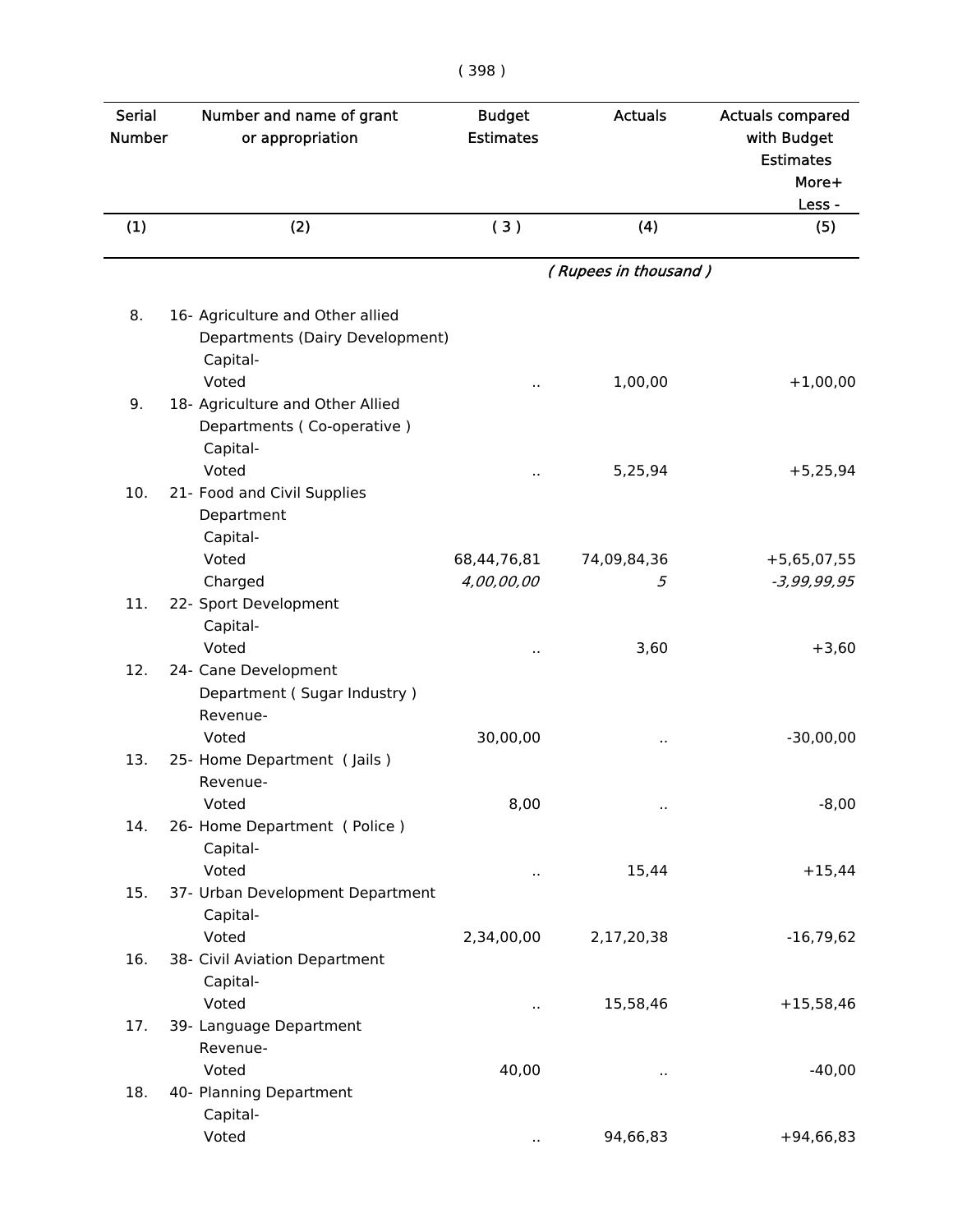| <b>Serial</b><br><b>Number</b> | Number and name of grant<br>or appropriation | <b>Budget</b><br><b>Estimates</b> | <b>Actuals</b>       | <b>Actuals compared</b><br>with Budget<br><b>Estimates</b><br>More+<br>Less - |
|--------------------------------|----------------------------------------------|-----------------------------------|----------------------|-------------------------------------------------------------------------------|
| (1)                            | (2)                                          | (3)                               | (4)                  | (5)                                                                           |
|                                |                                              |                                   | (Rupees in thousand) |                                                                               |
|                                |                                              |                                   |                      |                                                                               |
| 19.                            | 44- Tourism Department                       |                                   |                      |                                                                               |
|                                | Capital-                                     |                                   |                      |                                                                               |
|                                | Voted                                        |                                   | 12,49,37             | $+12,49,37$                                                                   |
| 20.                            | 47- Technical Education Department           |                                   |                      |                                                                               |
|                                | Capital-<br>Voted                            |                                   | 12                   | $+12$                                                                         |
| 21.                            | 49- Women and child Welfare Department       | .,                                |                      |                                                                               |
|                                | Capital-                                     |                                   |                      |                                                                               |
|                                | Voted                                        |                                   | 88,50                | $+88,50$                                                                      |
| 22.                            | 50- Revenue Department                       | $\cdot$ .                         |                      |                                                                               |
|                                | (District Administration)                    |                                   |                      |                                                                               |
|                                | Capital-                                     |                                   |                      |                                                                               |
|                                | Voted                                        |                                   | 52                   | $+52$                                                                         |
| 23.                            | 51- Revenue Department                       |                                   |                      |                                                                               |
|                                | (Relief on account of Natural                |                                   |                      |                                                                               |
|                                | Calamities)                                  |                                   |                      |                                                                               |
|                                | Revenue-                                     |                                   |                      |                                                                               |
|                                | Voted                                        | 3,32,75,00                        | Ω.                   | $-3,32,75,00$                                                                 |
| 24.                            | 52- Revenue Department                       |                                   |                      |                                                                               |
|                                | (Board of Revenue and other                  |                                   |                      |                                                                               |
|                                | Expenditure)                                 |                                   |                      |                                                                               |
|                                | Revenue-                                     |                                   |                      |                                                                               |
|                                | Voted                                        | 2,10,00                           | $\cdot$ .            | $-2,10,00$                                                                    |
| 25.                            | 55- Public Works Department                  |                                   |                      |                                                                               |
|                                | (Buildings)                                  |                                   |                      |                                                                               |
|                                | Capital-                                     |                                   |                      |                                                                               |
|                                | Voted                                        | н.                                | 3,91,99,13           | $+3,91,99,13$                                                                 |
| 26.                            | 56- Public Works Department                  |                                   |                      |                                                                               |
|                                | (Residential Buildings)                      |                                   |                      |                                                                               |
|                                | Capital-                                     |                                   |                      |                                                                               |
|                                | Voted                                        |                                   | 12,83,09             | $+12,83,09$                                                                   |
| 27.                            | 58- Public Works Department                  |                                   |                      |                                                                               |
|                                | (Communications-Roads)                       |                                   |                      |                                                                               |
|                                | Capital-                                     |                                   |                      |                                                                               |
|                                | Voted                                        | 2,36,00,01                        | 13,46,31,63          | $+11, 10, 31, 62$                                                             |
| 28.                            | 60- Forest Department                        |                                   |                      |                                                                               |
|                                | Capital-                                     |                                   |                      |                                                                               |
|                                | Voted                                        |                                   | 2                    | $+2$                                                                          |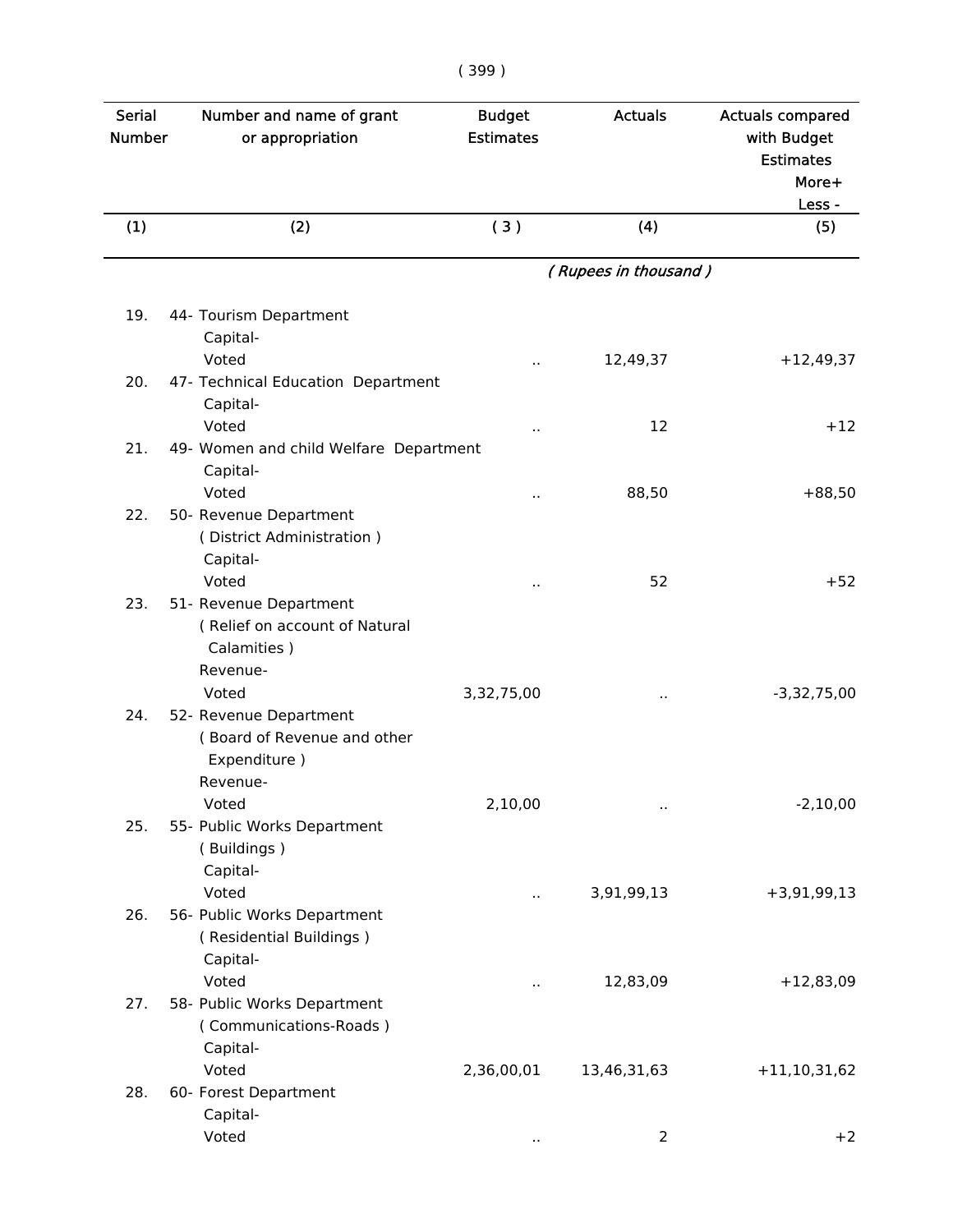| <b>Serial</b><br><b>Number</b> | Number and name of grant<br>or appropriation | <b>Budget</b><br><b>Estimates</b> | <b>Actuals</b>       | <b>Actuals compared</b><br>with Budget<br><b>Estimates</b><br>More+ |
|--------------------------------|----------------------------------------------|-----------------------------------|----------------------|---------------------------------------------------------------------|
|                                |                                              |                                   |                      | Less -                                                              |
| (1)                            | (2)                                          | (3)                               | (4)                  | (5)                                                                 |
|                                |                                              |                                   | (Rupees in thousand) |                                                                     |
| 29.                            | 61- Finance Department                       |                                   |                      |                                                                     |
|                                | (Debt Services and                           |                                   |                      |                                                                     |
|                                | other Expenditure)                           |                                   |                      |                                                                     |
|                                | Capital-                                     |                                   |                      |                                                                     |
|                                | Charged                                      | 26,33,81,94                       | .,                   | $-26, 33, 81, 94$                                                   |
| 30.                            | 73- Education Department                     |                                   |                      |                                                                     |
|                                | (Higher Education)                           |                                   |                      |                                                                     |
|                                | Revenue-                                     |                                   |                      |                                                                     |
|                                | Voted                                        | 20,00                             | $\cdot$              | $-20,00$                                                            |
| 31.                            | 83- Social Welfare Department                |                                   |                      |                                                                     |
|                                | (Special Component plan for                  |                                   |                      |                                                                     |
|                                | <b>Scheduled Castes</b> )                    |                                   |                      |                                                                     |
|                                | Capital-<br>Voted                            |                                   |                      |                                                                     |
| 32.                            |                                              | Ω,                                | 11,98,05             | $+11,98,05$                                                         |
|                                | 96- Irrigation Department<br>(Works)         |                                   |                      |                                                                     |
|                                | Revenue-                                     |                                   |                      |                                                                     |
|                                | Voted                                        | $\ddot{\phantom{a}}$              | 96,71,16             | $+96,71,16$                                                         |
|                                | Capital-                                     |                                   |                      |                                                                     |
|                                | Voted                                        |                                   | 6,32,38,19           | $+6,32,38,19$                                                       |
| <b>TOTAL -</b>                 |                                              |                                   |                      |                                                                     |
|                                | Revenue-                                     |                                   |                      |                                                                     |
|                                | Voted                                        | 3,65,53,00                        | 99,35,51             | $-2,66,17,49$                                                       |
|                                |                                              |                                   |                      |                                                                     |
|                                | Charged                                      | .,                                |                      |                                                                     |
|                                | Capital-                                     |                                   |                      |                                                                     |
|                                | Voted                                        | 76,18,83,02                       | 1,06,21,19,13        | +30,02,36,11                                                        |
|                                | Charged                                      | 30, 33, 81, 94                    | 5                    | -30,33,81,89                                                        |
|                                |                                              |                                   |                      |                                                                     |
|                                | <b>GRAND TOTAL -</b>                         |                                   |                      |                                                                     |
|                                | Revenue-                                     | 3,65,53,00                        | 99,35,51             | $-2,66,17,49$                                                       |
|                                | Capital-                                     | 1,06,52,64,96                     | 1,06,21,19,18        | $-31,45,78$                                                         |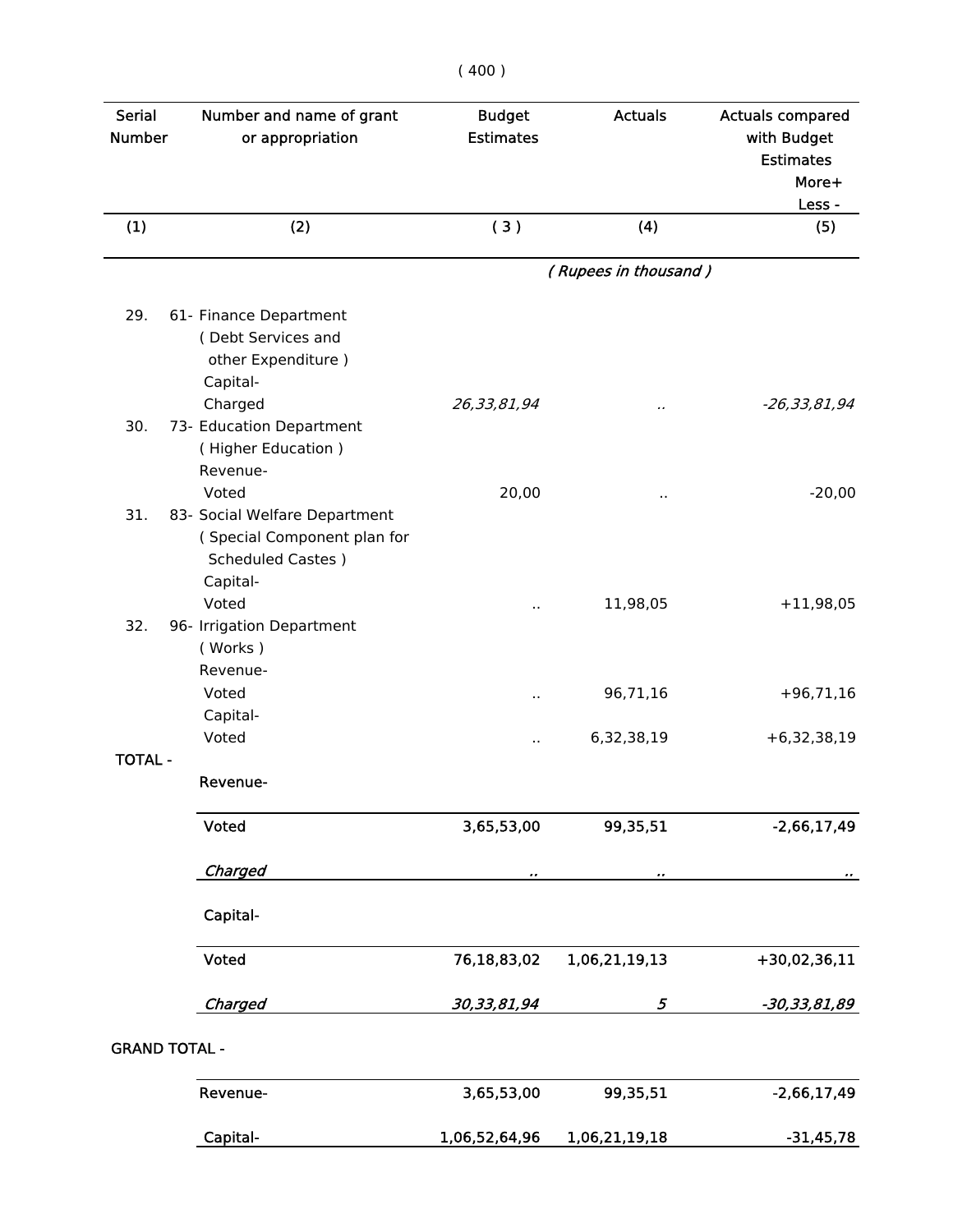( 401 )

## APPENDIX - III

[ Reference : Comment ( iv ), Page 374 ]

# Suspense transactions-Grant no. 96-IRRIGATION DEPARTMENT (Works)-Revenue Portion

| Head                                            | Opening<br>balance on<br>1st April 2009<br>$(Debit +)$<br>(Credit -) | <b>Debit</b> | <b>Credit</b>    | <b>Net</b> | Closing<br>balance on<br><b>31st March 2010</b><br>$(Debit +)$<br>(Credit -) |
|-------------------------------------------------|----------------------------------------------------------------------|--------------|------------------|------------|------------------------------------------------------------------------------|
|                                                 |                                                                      |              | (Rupees in lakh) |            |                                                                              |
| 2700-Major Irrigation-<br><b>Suspense Stock</b> | $+35.92$                                                             | 38,25.22     | 37,66.48         | 58.74      | $+94.66$                                                                     |
| <b>Miscellaneous Works</b>                      |                                                                      |              |                  |            |                                                                              |
| Advances                                        | $+11,88.26$                                                          | 34,96.01     | 34,42.54         | 53.47      | $+12,41.73$                                                                  |
| <b>Total</b>                                    | $+12,24.18$                                                          | 73,21.23     | 72,09.02         | 1,12.21    | $+13,36.39$                                                                  |
| 2701-Medium Irrigation-                         |                                                                      |              |                  |            |                                                                              |
| <b>Suspense Stock</b>                           | $+48,39.60$                                                          | 11,72.44     | 12,51.28         | $-78.84$   | $+47,60.76$                                                                  |
| Miscellaneous Works                             |                                                                      |              |                  |            |                                                                              |
| Advances                                        | $-27,47.58$                                                          | 10,98.18     | 9,63.77          | 1,34.41    | $-26, 13.17$                                                                 |
| Workshop<br>Suspense                            | $+18,07.32$                                                          | .,           |                  | П,         | $+18,07.32$                                                                  |
| <b>Total</b>                                    | +38,99.34                                                            | 22,70.62     | 22,15.05         | 55.57      | $+39,54.91$                                                                  |
| 2702-Minor Irrigation-                          |                                                                      |              |                  |            |                                                                              |
| <b>Suspense Stock</b>                           | $+9,21.58$                                                           | 2,06.67      | 2,32.53          | $-25.86$   | $+8,95.72$                                                                   |
| Miscellaneous Works                             |                                                                      |              |                  |            |                                                                              |
| Advances                                        | $+50,89.87$                                                          | 6.03         | 14.39            | $-8.36$    | $+50,81.51$                                                                  |
| Workshop<br>Suspense                            | $-1,77.26$                                                           |              |                  |            | $-1,77.26$                                                                   |
|                                                 |                                                                      |              |                  |            |                                                                              |
| <b>Total</b>                                    | $+58,34.19$                                                          | 2,12.70      | 2,46.92          | $-34.22$   | $+57,99.97$                                                                  |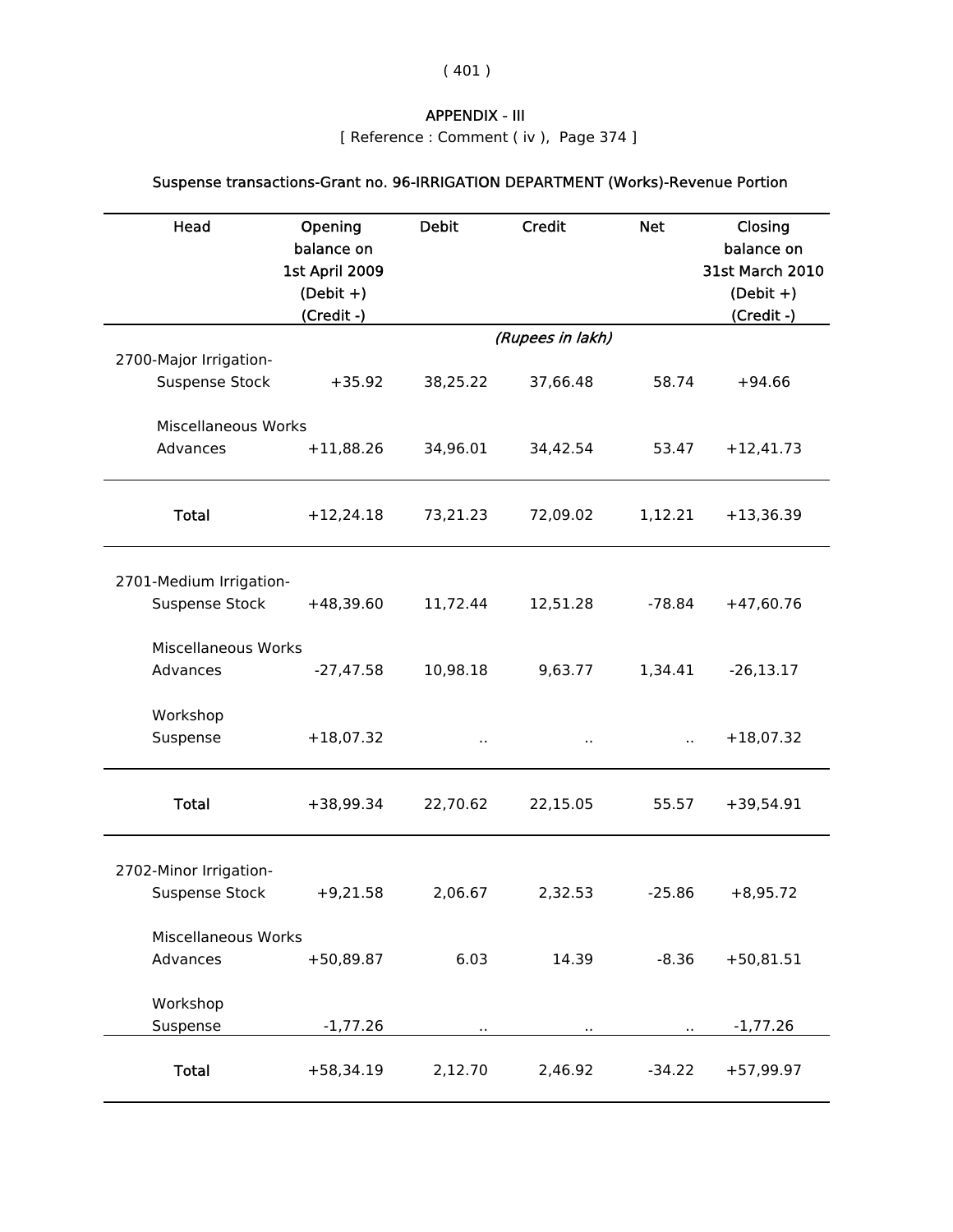( 402 )

# APPENDIX - IV

[ Reference : Comment ( iv ), Page 374 ]

# Direction and Administration and Machinery and Equipment Charges 2009-2010

| SI.<br>No.   | <b>Head of Account</b>   | Works Outlay on which<br>distribution is based |                | Direction and<br><b>Administration Charges</b><br>excluding pensionery<br>charges |                | Machinery and<br>Equipment<br>Charges |                |  |  |
|--------------|--------------------------|------------------------------------------------|----------------|-----------------------------------------------------------------------------------|----------------|---------------------------------------|----------------|--|--|
|              |                          | Grant                                          | <b>Actuals</b> | Grant                                                                             | <b>Actuals</b> | Grant                                 | <b>Actuals</b> |  |  |
| $\mathbf{1}$ | $\overline{2}$           | 3                                              | 4              | 5                                                                                 | 6              | $\overline{7}$                        | 8              |  |  |
|              |                          |                                                |                | (Rupees in lakh)                                                                  |                |                                       |                |  |  |
|              | Irrigation-              |                                                |                |                                                                                   |                |                                       |                |  |  |
| 1.           | 2052-Secretariat-General |                                                |                |                                                                                   |                |                                       |                |  |  |
|              | Service-                 |                                                |                |                                                                                   |                |                                       |                |  |  |
|              | Voted                    | 2,39,89                                        | 2,35,27        |                                                                                   |                |                                       |                |  |  |
| 2.           | 2700-Major Irrigation-   |                                                |                |                                                                                   |                |                                       |                |  |  |
|              | Voted                    | 2,82,75                                        | 3,08,91        |                                                                                   |                |                                       |                |  |  |
| 3.           | 2701-Medium Irrigation-  |                                                |                |                                                                                   |                |                                       |                |  |  |
|              | Voted                    | 5,03,10                                        | 2,84,07        | 13,45,51                                                                          | 12,98,49       | 12                                    | 11             |  |  |
|              | Charged                  |                                                |                | 50                                                                                | 6              |                                       | н.             |  |  |
| 4.           | 2702-Minor Irrigation-   |                                                |                |                                                                                   |                |                                       |                |  |  |
|              | Voted                    | 5,87,56                                        | 6,15,22        |                                                                                   |                | 3                                     | 9              |  |  |
| 5.           | 2711-Flood Control and   |                                                |                |                                                                                   |                |                                       |                |  |  |
|              | Drainage-<br>Voted       | 35,54                                          | 42,23          |                                                                                   |                |                                       |                |  |  |
|              |                          |                                                |                |                                                                                   |                |                                       |                |  |  |
| 6.           | 4700-Capital Outlay on   |                                                |                |                                                                                   |                |                                       |                |  |  |
|              | Major Irrigation-        |                                                |                |                                                                                   |                |                                       |                |  |  |
|              | Voted                    | 15,24,52                                       | 13,65,71       |                                                                                   |                | 20,82                                 | 6,58           |  |  |
|              | Charged                  | 10,00                                          | 6,75           | .,                                                                                | ٠.             | $\ddot{\phantom{1}}$                  | $\cdot$ .      |  |  |
| 7.           | 4701-Capital Outlay on   |                                                |                |                                                                                   |                |                                       |                |  |  |
|              | Medium Irrigation-       |                                                |                |                                                                                   |                |                                       |                |  |  |
|              | Voted                    | 2,30,40                                        | 2,94,73        | 2,78,93                                                                           | 2,51,83        | 4,59                                  | 2,40           |  |  |
| 8.           | 4702-Capital Outlay on   |                                                |                |                                                                                   |                |                                       |                |  |  |
|              | Minor Irrigation-        |                                                |                |                                                                                   |                |                                       |                |  |  |
|              | Voted                    | 2,79,49                                        | 4,73,48        | $\bullet$                                                                         | .,             | 2,95                                  | 2,80           |  |  |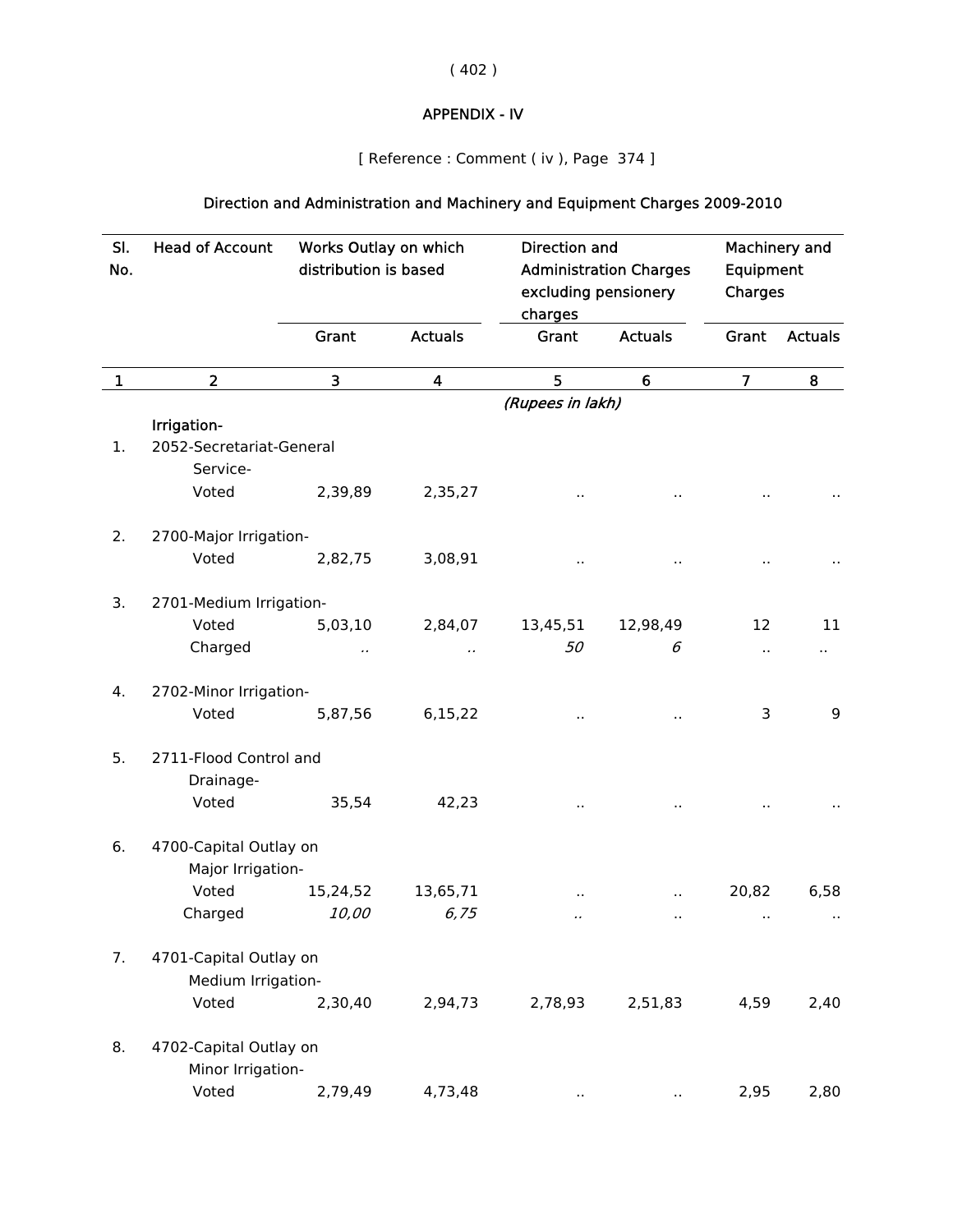( 403 )

# APPENDIX - IV (contd.)

[ Reference : Comment ( iv ), Page 374 ]

# Direction and Administration and Machinery and Equipment Charges 2009-2010

| SI.<br>No.   | <b>Head of Account</b>     | Works Outlay on which<br>distribution is based |                | <b>Direction and</b><br><b>Administration Charges</b><br>excluding pensionery<br>charges |                 | Machinery and<br>Equipment<br>Charges |                      |
|--------------|----------------------------|------------------------------------------------|----------------|------------------------------------------------------------------------------------------|-----------------|---------------------------------------|----------------------|
|              |                            | Grant                                          | <b>Actuals</b> | Grant                                                                                    | <b>Actuals</b>  | Grant                                 | <b>Actuals</b>       |
| $\mathbf{1}$ | $\overline{2}$             | 3                                              | 4              | 5                                                                                        | $6\phantom{1}6$ | $\overline{7}$                        | ${\bf 8}$            |
|              |                            |                                                |                | (Rupees in lakh)                                                                         |                 |                                       |                      |
| 9.           | 4711-Capital Outlay on     |                                                |                |                                                                                          |                 |                                       |                      |
|              | Flood Control Projects-    |                                                |                |                                                                                          |                 |                                       |                      |
|              | Voted                      | 5,96,50                                        | 4,74,83        |                                                                                          | . .             | 1,50                                  | 1,59                 |
|              | <b>Public Works-</b>       |                                                |                |                                                                                          |                 |                                       |                      |
| 10.          | 2013-Council of Ministers- |                                                |                |                                                                                          |                 |                                       |                      |
|              | Voted                      | 9,50                                           | 7,96           |                                                                                          |                 |                                       |                      |
| 11.          | 2052-Secretariat- General  |                                                |                |                                                                                          |                 |                                       |                      |
|              | Services-                  |                                                |                |                                                                                          |                 |                                       |                      |
|              | Voted                      | 1,76,17                                        | 1,72,79        |                                                                                          |                 |                                       |                      |
| 12.          | 2059-Public Works-         |                                                |                |                                                                                          |                 |                                       |                      |
|              | Voted                      | 42,15                                          | 4,92,32        | 8,92,07                                                                                  | 1,59            |                                       |                      |
|              | Charged                    | 2,04                                           | 2,29           | 4                                                                                        |                 |                                       |                      |
| 13.          | 2070-Other Administrative  |                                                |                |                                                                                          |                 |                                       |                      |
|              | Services-                  |                                                |                |                                                                                          |                 |                                       |                      |
|              | Voted                      | 6,43                                           | 5,99           | $\cdot$ .                                                                                |                 |                                       |                      |
| 14.          | 2216-Housing-              |                                                |                |                                                                                          |                 |                                       |                      |
|              | Voted                      | 29,80                                          | 29,93          | $\ddot{\phantom{a}}$                                                                     |                 |                                       |                      |
|              | Charged                    | 58                                             | 65             |                                                                                          |                 | н.                                    | $\ddot{\phantom{1}}$ |
| 15.          | 2575-Other Special Areas   |                                                |                |                                                                                          |                 |                                       |                      |
|              | Programmes-                |                                                |                |                                                                                          |                 |                                       |                      |
|              | Voted                      | 25,00                                          | 24,17          |                                                                                          |                 |                                       |                      |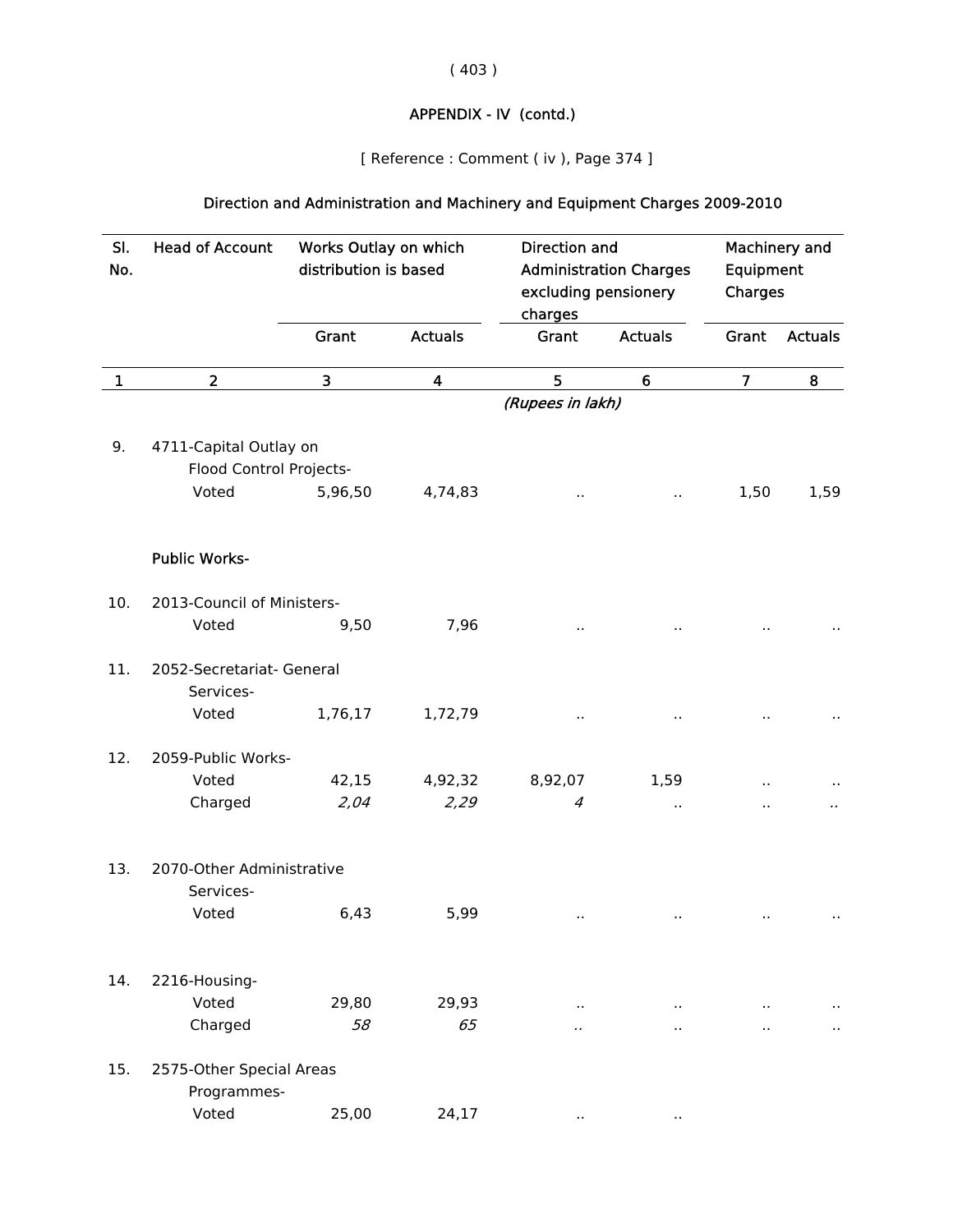( 404 )

# APPENDIX - IV (contd.)

[ Reference : Comment ( iv ), Page 374 ]

# Direction and Administration and Machinery and Equipment Charges 2009-2010

| SI.         | <b>Head of Account</b>                  | Works Outlay on which<br>distribution is based |                  | <b>Direction and</b><br><b>Administration Charges</b><br>excluding pensionery<br>charges |                      | Machinery and<br>Equipment<br>Charges |                      |  |
|-------------|-----------------------------------------|------------------------------------------------|------------------|------------------------------------------------------------------------------------------|----------------------|---------------------------------------|----------------------|--|
| No.         |                                         |                                                |                  |                                                                                          |                      |                                       |                      |  |
|             |                                         |                                                |                  |                                                                                          |                      |                                       |                      |  |
|             |                                         | Grant                                          | <b>Actuals</b>   | Grant                                                                                    | <b>Actuals</b>       | Grant                                 | <b>Actuals</b>       |  |
| $\mathbf 1$ | $\overline{2}$                          | 3                                              | $\boldsymbol{4}$ | 5                                                                                        | 6                    | $\overline{7}$                        | 8                    |  |
|             |                                         |                                                |                  | (Rupees in lakh)                                                                         |                      |                                       |                      |  |
| 16.         | 3054-Roads and Bridges-                 |                                                |                  |                                                                                          |                      |                                       |                      |  |
|             | Voted                                   | 12,95,38                                       | 14,28,58         |                                                                                          | 1,29,81              |                                       |                      |  |
|             | Charged                                 | 5                                              | $\cdot$          |                                                                                          |                      |                                       |                      |  |
|             |                                         |                                                |                  |                                                                                          |                      |                                       |                      |  |
| 17.         | 4059-Capital Outlay on<br>Public Works- |                                                |                  |                                                                                          |                      |                                       |                      |  |
|             | Voted                                   | 90,52                                          | 4,59,09          |                                                                                          | 1,68                 |                                       |                      |  |
|             | Charged                                 | 1,91                                           | 1,36             | ٠.                                                                                       |                      |                                       |                      |  |
|             |                                         |                                                |                  |                                                                                          | .,                   |                                       |                      |  |
| 18.         | 4216-Capital Outlay on                  |                                                |                  |                                                                                          |                      |                                       |                      |  |
|             | Housing-                                |                                                |                  |                                                                                          |                      |                                       |                      |  |
|             | Voted                                   | 49,80                                          | 45,39            |                                                                                          | 97                   |                                       |                      |  |
|             | Charged                                 | 20                                             | 20               |                                                                                          | $\ddot{\phantom{0}}$ |                                       |                      |  |
| 19.         | 4575-Capital Outlay on Other            |                                                |                  |                                                                                          |                      |                                       |                      |  |
|             |                                         | Special Areas Programmes-                      |                  |                                                                                          |                      |                                       |                      |  |
|             | Voted                                   | 3,13,93                                        | 3,02,43          |                                                                                          |                      |                                       |                      |  |
| 20.         | 5054-Capital Outlay on                  |                                                |                  |                                                                                          |                      |                                       |                      |  |
|             | Roads and Bridges-                      |                                                |                  |                                                                                          |                      |                                       |                      |  |
|             | Voted                                   | 37,24,40                                       | 48,36,66         |                                                                                          | 3,08,70              |                                       |                      |  |
|             | Charged                                 | 5,50                                           | 4,31             | $\ddot{\phantom{1}}$                                                                     | $\cdot$ .            | $\ddot{\phantom{1}}$                  | $\ddot{\phantom{1}}$ |  |
|             |                                         |                                                |                  |                                                                                          |                      |                                       |                      |  |
|             | Total-                                  |                                                |                  |                                                                                          |                      |                                       |                      |  |
|             | Voted                                   | 1,00,42,83                                     | 1,18,99,76       | 25,16,51                                                                                 | 19,93,07             | 30,01                                 | 13,57                |  |
|             | Charged                                 | 20,28                                          | 15,56            | 54                                                                                       | 6                    | $\cdot$                               | $\cdot$ .            |  |
|             |                                         |                                                |                  |                                                                                          |                      |                                       |                      |  |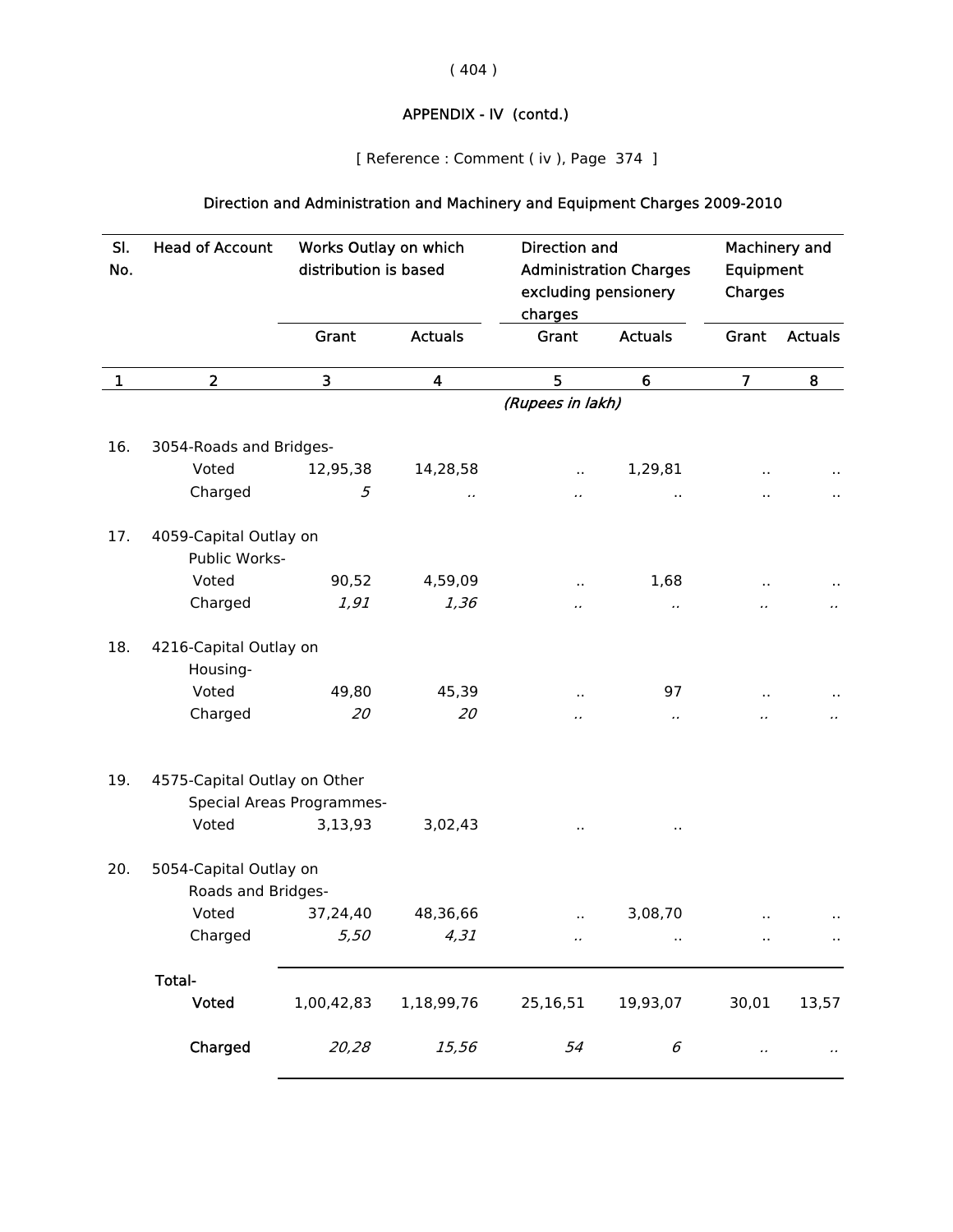## ( 405 )

## APPENDIX - IV (concld.)

|    |                                                                                                                               | As forecast in<br>the Budget | <b>Actuals</b> |
|----|-------------------------------------------------------------------------------------------------------------------------------|------------------------------|----------------|
| 1. | Percentage of cost of Direction<br>and Administration to Works<br><b>Outlay for Irrigation Works-</b><br>Items $(1)$ to $(9)$ | 38                           | 38             |
| 2. | Percentage of cost of Direction<br>and Administration to Works<br><b>Outlay for Public Works-</b><br>Items (10) to (20)       | 15                           | 6              |
| 3. | Percentage of cost of Direction<br>and Administration to Works<br><b>Outlay for State Works-</b><br>Items $(1)$ to $(20)$     | 25                           | 17             |

The percentage of direction and administration charges to the works outlay for

|                                   | Year             | <b>Works</b><br>Outlay | Direction and<br>Administration<br>Charges | Percentage |  |
|-----------------------------------|------------------|------------------------|--------------------------------------------|------------|--|
|                                   | (Rupees in lakh) |                        |                                            |            |  |
| Irrigation Works-Items (1) to (9) | 2006-07          | 35,62,93               | 9,75,00                                    | 27         |  |
|                                   | 2007-08          | 37,23,49               | 10,59,88                                   | 28         |  |
|                                   | 2008-09          | 44,88,25               | 13,19,85                                   | 29         |  |
|                                   | 2009-10          | 41,01,20               | 15,50,38                                   | 38         |  |
| Public Works - Items (10) to (20) |                  |                        |                                            |            |  |
|                                   | 2006-07          | 61,74,22               | 6,10,64                                    | 10         |  |
|                                   | 2007-08          | 71,58,73               | 3,19,46                                    | 4          |  |
|                                   | 2008-09          | 84,75,26               | 4,69,43                                    | 6          |  |
|                                   | 2009-10          | 78,14,12               | 4,42,75                                    | 6          |  |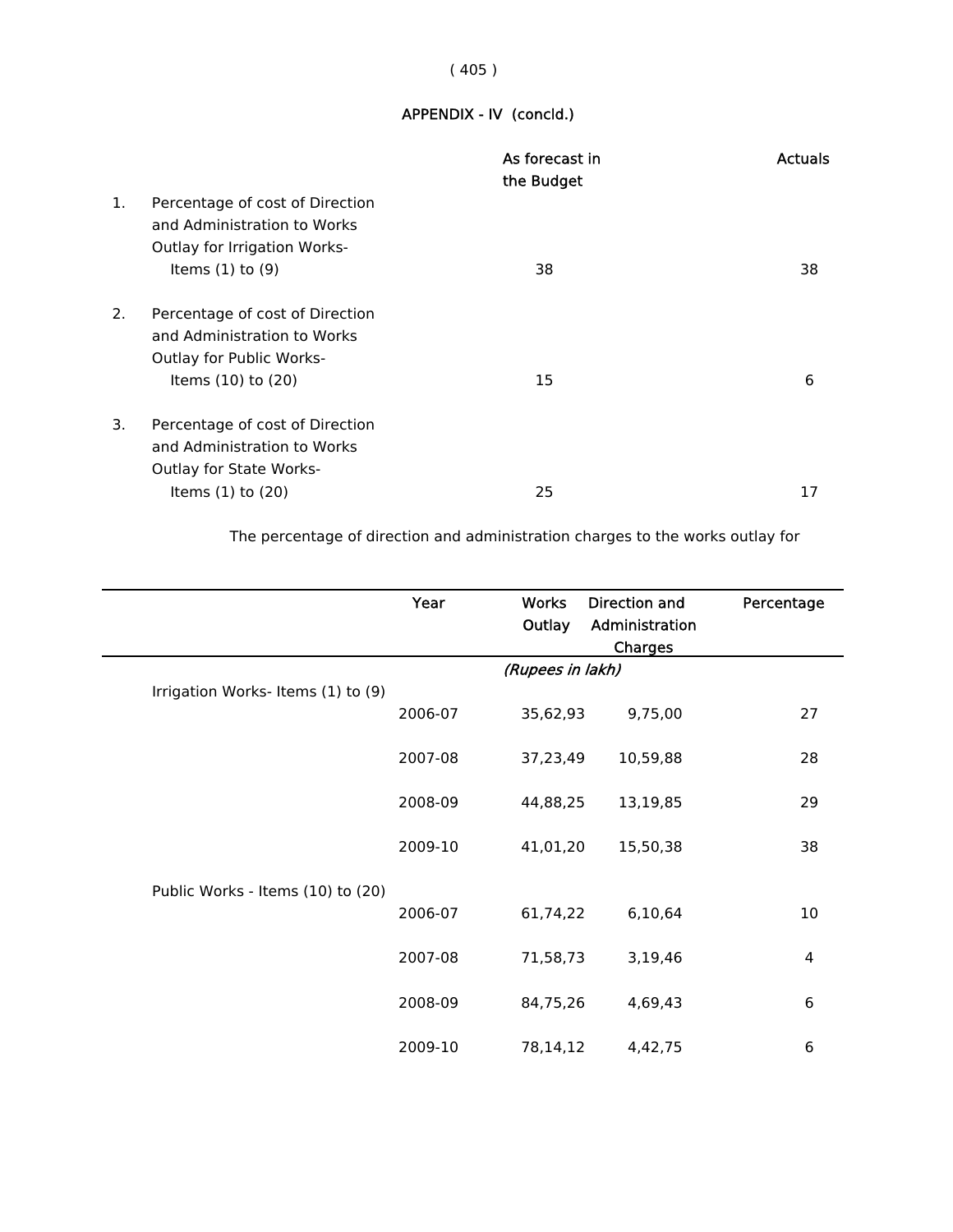( 406 )

## APPENDIX - V

[ Reference : Comment ( xi ), Page 395 ]

| Suspense transactions- Grant no. 96-IRRIGATION DEPARTMENT (Works)-Capital Portion |  |  |
|-----------------------------------------------------------------------------------|--|--|
|-----------------------------------------------------------------------------------|--|--|

| Head                                         | Opening<br>balance on<br>Ist April 2009<br>$(Debit +)$<br>(Credit -) | <b>Debit</b>         | <b>Credit</b>        | <b>Net</b>   | Closing<br>balance on<br><b>31st March 2010</b><br>$(Debit +)$<br>(Credit -) |
|----------------------------------------------|----------------------------------------------------------------------|----------------------|----------------------|--------------|------------------------------------------------------------------------------|
| 4225- Capital Outlay on Welfare of           |                                                                      |                      | (Rupees in lakh)     |              |                                                                              |
| Scheduled Castes, Scheduled Tribes           |                                                                      |                      |                      |              |                                                                              |
| and Other Backward Classes-                  |                                                                      |                      |                      |              |                                                                              |
| <b>Suspense Stock</b>                        | $+69.46$                                                             | Ω.                   |                      |              | $+69.46$                                                                     |
| Miscellaneous Works                          | $+43.37$                                                             | .,                   |                      |              | $+43.37$                                                                     |
| <b>Total</b>                                 | $+1,12.83$                                                           | $\cdot$ .            |                      |              | $+1,12.83$                                                                   |
| 4700- Capital Outlay on<br>Major Irrigation- |                                                                      |                      |                      |              |                                                                              |
| <b>Suspense Stock</b>                        | $+30,93.92$                                                          | 1,13,18.06           | 1,13,43.95           | $-25.89$     | $+30,68.03$                                                                  |
| Miscellaneous Works                          |                                                                      |                      |                      |              |                                                                              |
| Advances                                     | $+19,55.64$                                                          | 85,54.71             | 87,40.94             | $-1,86.23$   | $+17,69.41$                                                                  |
| <b>Total</b>                                 | $+50,49.56$                                                          | 1,98,72.77           | 2,00,84.89           | $-2,12.12$   | $+48,37.44$                                                                  |
| 4701-Capital Outlay on Medium                |                                                                      |                      |                      |              |                                                                              |
| Irrigation-<br><b>Suspense Stock</b>         | $+1,26,51.80$                                                        | 51,03.43             | 49,56.87             | 1,46.56      | $+1,27,98.36$                                                                |
| <b>Miscellaneous Works</b><br>Advances       | $+74,13.67$                                                          | 40,67.60             | 52,33.51             | $-11,65.91$  | $+62,47.76$                                                                  |
| <b>Workshop Suspense</b>                     | $+2,38.08$                                                           | $\ddot{\phantom{0}}$ | $\ddot{\phantom{1}}$ |              | $+2,38.08$                                                                   |
| <b>Total</b>                                 | $+2,03,03.55$                                                        | 91,71.03             | 1,01,90.38           | $-10, 19.35$ | $+1,92,84.20$                                                                |